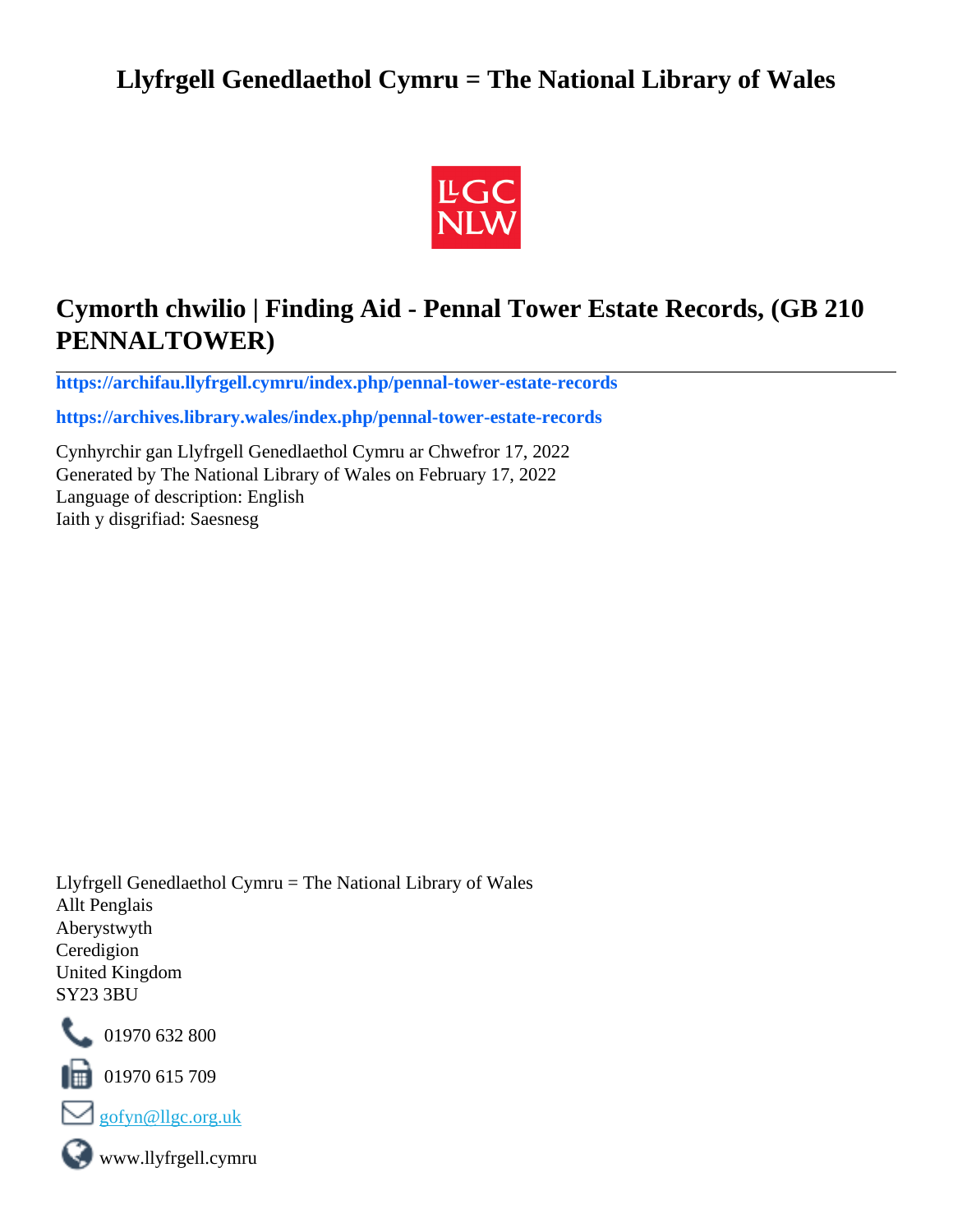# **Tabl cynnwys | Table of contents**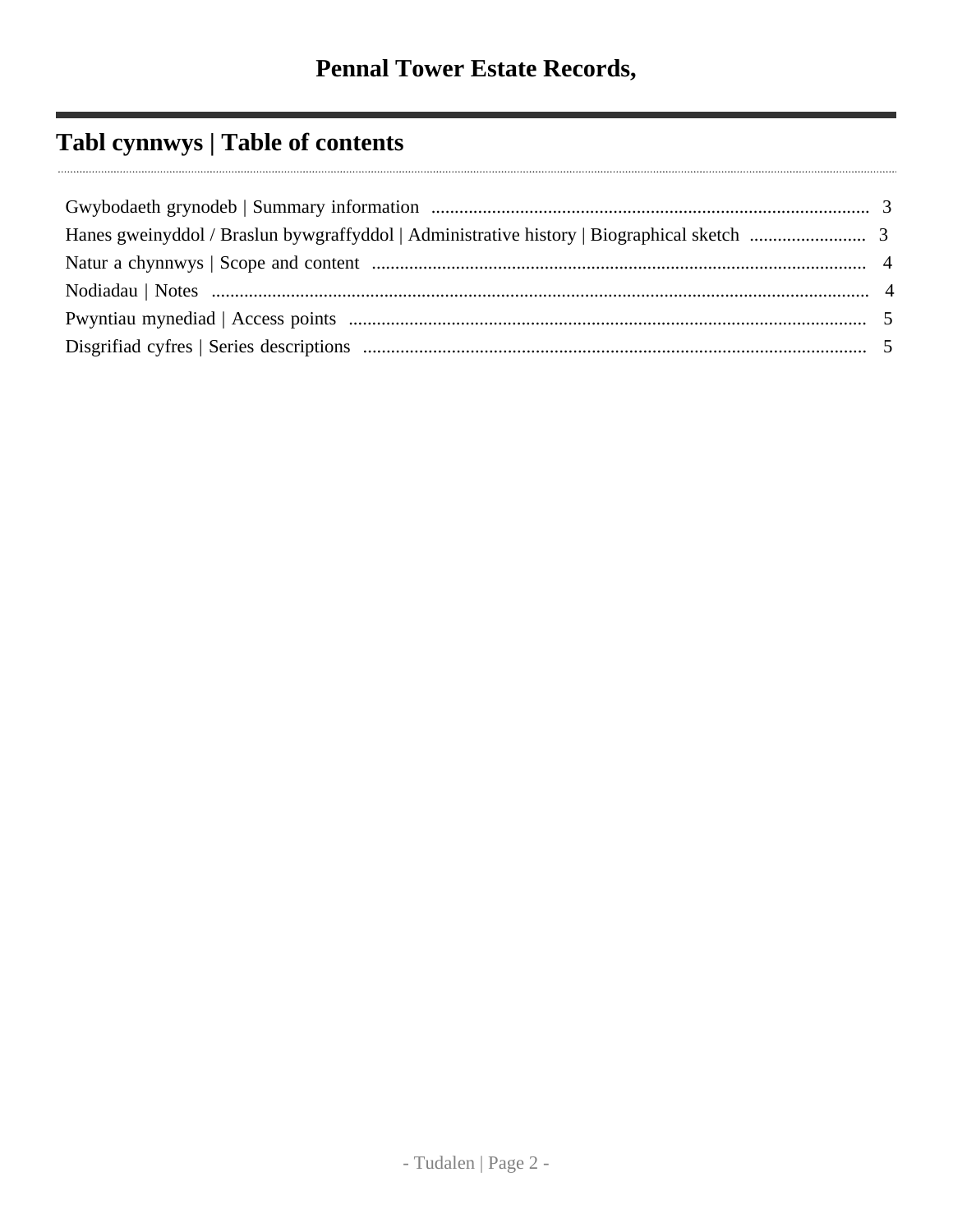# <span id="page-2-0"></span>**Crynodeb o wybodaeth | Summary of information**

| <b>Lleoliad   Repository:</b>                                                       | Llyfrgell Genedlaethol Cymru $=$ The National Library of Wales |  |
|-------------------------------------------------------------------------------------|----------------------------------------------------------------|--|
| Teitl   Title:                                                                      | Pennal Tower Estate Records,                                   |  |
| Cod cyfeirnod  <br><b>Reference code:</b>                                           | <b>GB 210 PENNALTOWER</b>                                      |  |
| Virtua system control<br>number [alternative]:                                      | vtls004250408                                                  |  |
| <b>GEAC</b> system control<br>number [alternative]:                                 | (WIAbNL)0000250408                                             |  |
| <b>Dyddiad</b>   Date:                                                              | 1501-1922 / (dyddiad creu   date of creation)                  |  |
| Disgrifiad ffisegol  <br><b>Physical description:</b>                               | 1.097 cubic metres (50 boxes, 3 volumes)                       |  |
| <b>Iaith   Language:</b>                                                            | English                                                        |  |
| <b>Iaith   Language:</b>                                                            | Latin                                                          |  |
| Dyddiadau creu,<br>golygu a dileu   Dates<br>of creation, revision<br>and deletion: | May 2002.                                                      |  |

# <span id="page-2-1"></span>**Hanes gweinyddol / Braslun bywgraffyddol | Administrative history | Biographical sketch**

#### **Nodyn | Note**

The original Pennal Tower estate, situated near the village of Pennal, Merioneth, on the north side of the Dyfi estuary and extending to the foothills of Cader Idris, was called Esgairweddan, though its earlier name was Plas yn Rofft, or Plas yn y Rofft. The Pryce or Price family who owned the estate claimed direct descent from Owain Gwynedd, prince of Gwynedd, through Iorwerth Drwyndwn, the eldest of his sons to survive him. The male line became extinct upon the death of Robert Price in 1702. His daughter Mary, who subsequently inherited the estate, eventually devised it to Humphrey Edwards of Talgarth, near Pennal, for life, with remainder to his eldest son Lewis Edwards and his heirs male. It was Humphrey Edwards who was responsible for building the present mansion at Talgarth. The surname Edwards had become settled with Lewis Edwards of Talgarth and Tonfane, who married Mary, daughter of John Davies of Machynlleth, sometime before 1708. It was through this marriage that property in Glyntrefnant and Esgeireedd in the parish of Trefeglwys, Montgomeryshire, and in the town of Machynlleth, passed into the family. It was through his son Humphrey's marriage to Mary, daughter of James Turner of Oldport, Oswestry, Shropshire, that the Oldport estate passed to the family. Humphreys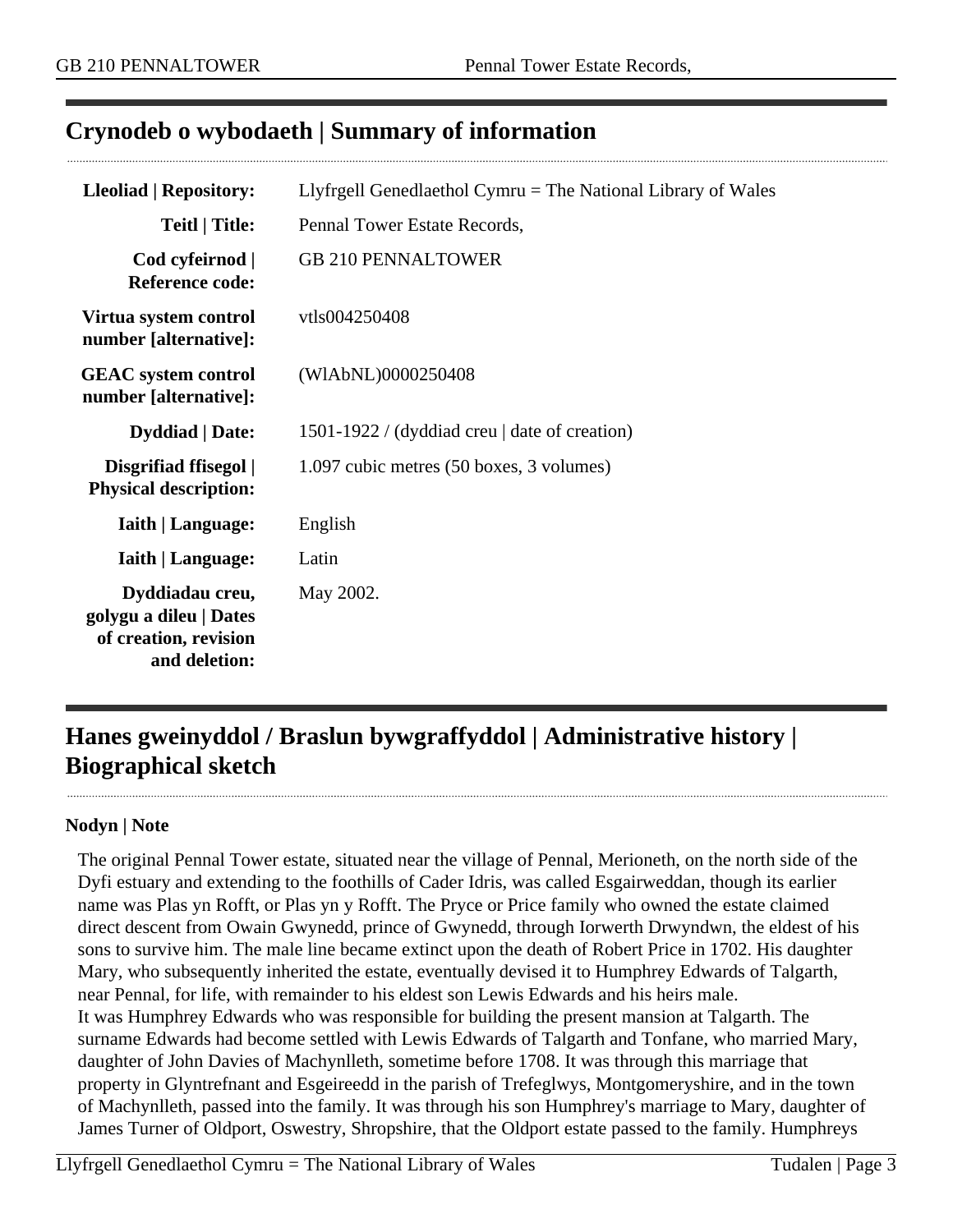son, another Lewis Edwards, died on 17 January 1797, aged 49 years. One of his married daughters, Frances, inherited Talgarth and Tonfane. She married Charles Thomas Thruston, a captain in the Royal Navy, and a member of the Thruston family of Hoxne, Suffolk. She died in 1828, aged 38 years, leaving one son, Charles Frederick Thruston, of Talgarth Hall . It was Charles Thomas Thruston who built Pennal Tower mansion house in the 1850s and who created the small Pennal Tower estate out of the existing Talgarth estate probably to provide his second son, Clement Arthur Thruston, with an adequate estate. Captain Charles Thomas Thruston married secondly Eliza, daughter of Admiral Thomas Sotheby (1759-1831), who was the younger brother of the author, William Sotheby (1757-1833). She died in 1840, leaving a son Clement Arthur, who succeeded to Pennal Tower in 1858 on his father's death. Clement Arthur Thruston married Constance Sophia Margaret, daughter of Major-General Lechemere-Coore Russell of Ashford Hall, Shropshire. Their eldest son and heir, Edmund Heathcote Thruston, was born in 1863. However, Clement Arthur Thruston died a relatively young man in 1883, and in 1895 an agreement for the auction of the Pennal Tower estate was made between Edmund Thruston on the one hand and his mother, his brother Arthur Blyford, and his sisters Marion and Olwen on the other. The intention was to establish a trust fund as a security for a jointure for both parties, but the estate failed to sell and the house was let for a number of years to the Mcnair family. Major Arthur Blyford Thruston was killed two years later in an uprising at Fort Luburan in Uganda.

# <span id="page-3-0"></span>**Natur a chynnwys | Scope and content**

Pennal Tower estate records of the Price family of Esgairweddan, Pennal, Merioneth, and the Edwards and Thruston families of Talgarth Hall and Pennal Tower, Pennal, Merioneth, including title deeds, 1501-1918, of the Esgairweddan, Talgarth Hall and Pennal Tower estates, mainly in Merioneth and Montgomeryshire, rentals of the Esgairweddan estate, 1604-1727, and Talgarth Hall, 1760-1855; financial paers, [c. 1558]-1918; estate correspondence, 1787-1925; family correspondence, 1727-1917; and the papers of Captain Edward Scott (c. 1752-1842) of Bodtalog, near Tywyn.

# <span id="page-3-1"></span>**Nodiadau | Notes**

## **Nodiadau teitl | Title notes**

## **Ffynhonnell | Immediate source of acquisition**

Donated by Mrs Margaret Austen-Leigh, Titchfield per Messrs Williams Gittins & Tomley, Newtown, in March 1960.

## **Trefniant | Arrangement**

Arranged chronologically into estate records; family and personal papers; and miscellaneous papers.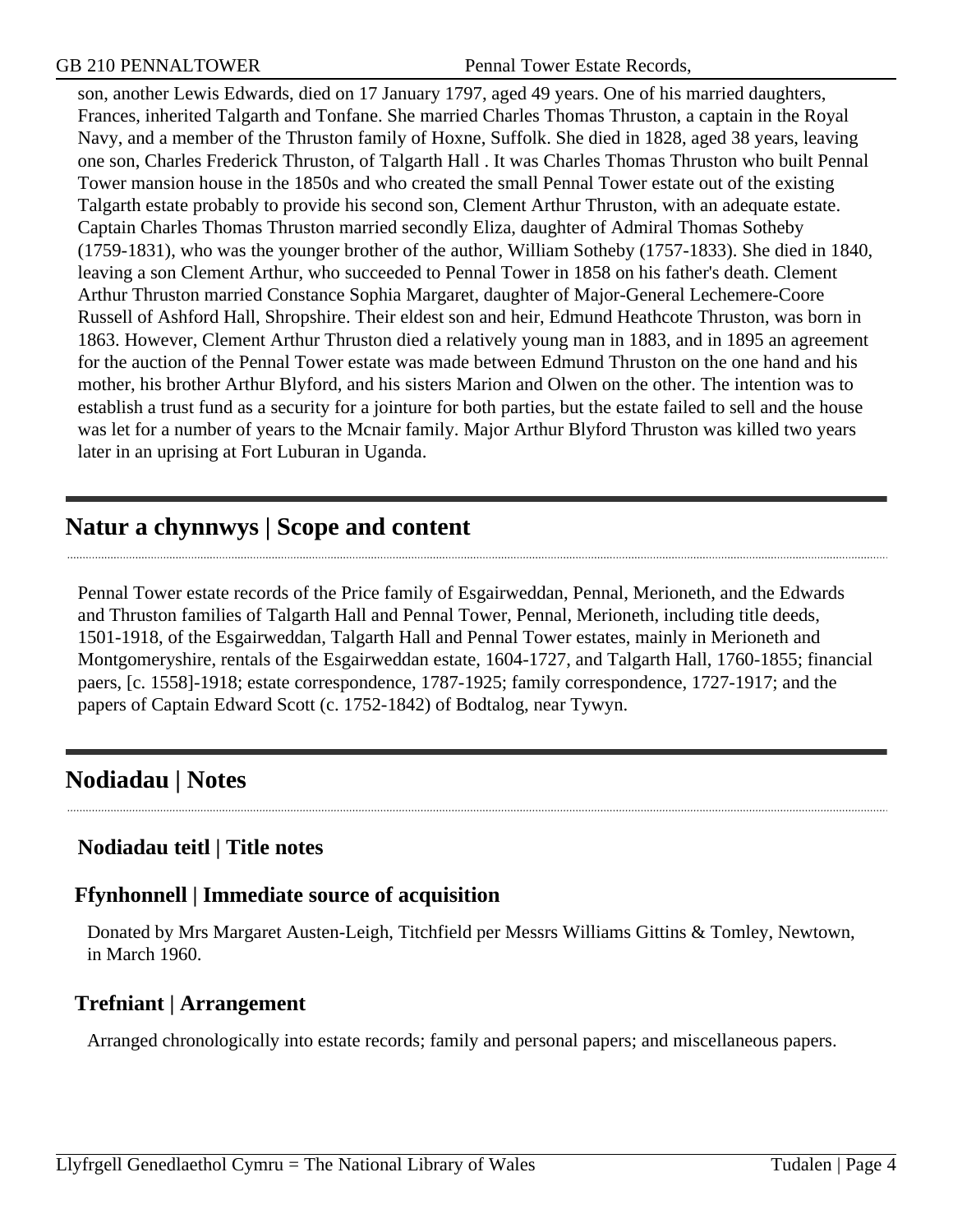#### **Cyfyngiadau ar fynediad | Restrictions on access**

Readers consulting modern papers in the National Library of Wales are required to sign the 'Modern papers - data protection' form.

### **Amodau rheoli defnydd | Conditions governing use**

Usual copyright laws apply.

#### **Rhestrau cymorth | Finding aids**

A hard copy of the catalogue is available at NLW.

#### **Disgrifiadau deunydd | Related material**

A further collection of Thruston family papers, 1683-1927, is in the Meirionnydd Archives. Prints, oil paintings, water colours and pencil sketches, together with maps and plans, are in National Library of Wales, Map Collections and Special Collections.

#### **Ychwanegiadau | Accruals**

Accruals are not expected.

#### **Nodiadau eraill | Other notes**

## <span id="page-4-0"></span>**Pwyntiau mynediad | Access points**

- Pennal Tower Estate (Wales) -- Archives
- Talgarth Hall Estate (Wales)
- Pennal Tower Estate (Wales)
- Scott, Edward, Captain, ca. 1752-1842 (pwnc) | (subject)
- Thruston family, of Talgarth and Pennal Tower -- Archives.
- Edwards family, of Talgarth and Tonfane
- Price family, of Esgairweddan
- Farm rents -- Wales -- Merioneth (ffurfiau dogfennol) | (documentary form)
- Administration of estates -- Wales -- Merioneth (pwnc) | (subject)

# <span id="page-4-1"></span>**Disgrifiad cyfres | Series descriptions**

#### **Is-fonds | Subfonds [Estate] vtls005457230 ISYSARCHB63: Estate records,**

Dyddiad | Date: 1536-1925. (dyddiad creu) | (date of creation)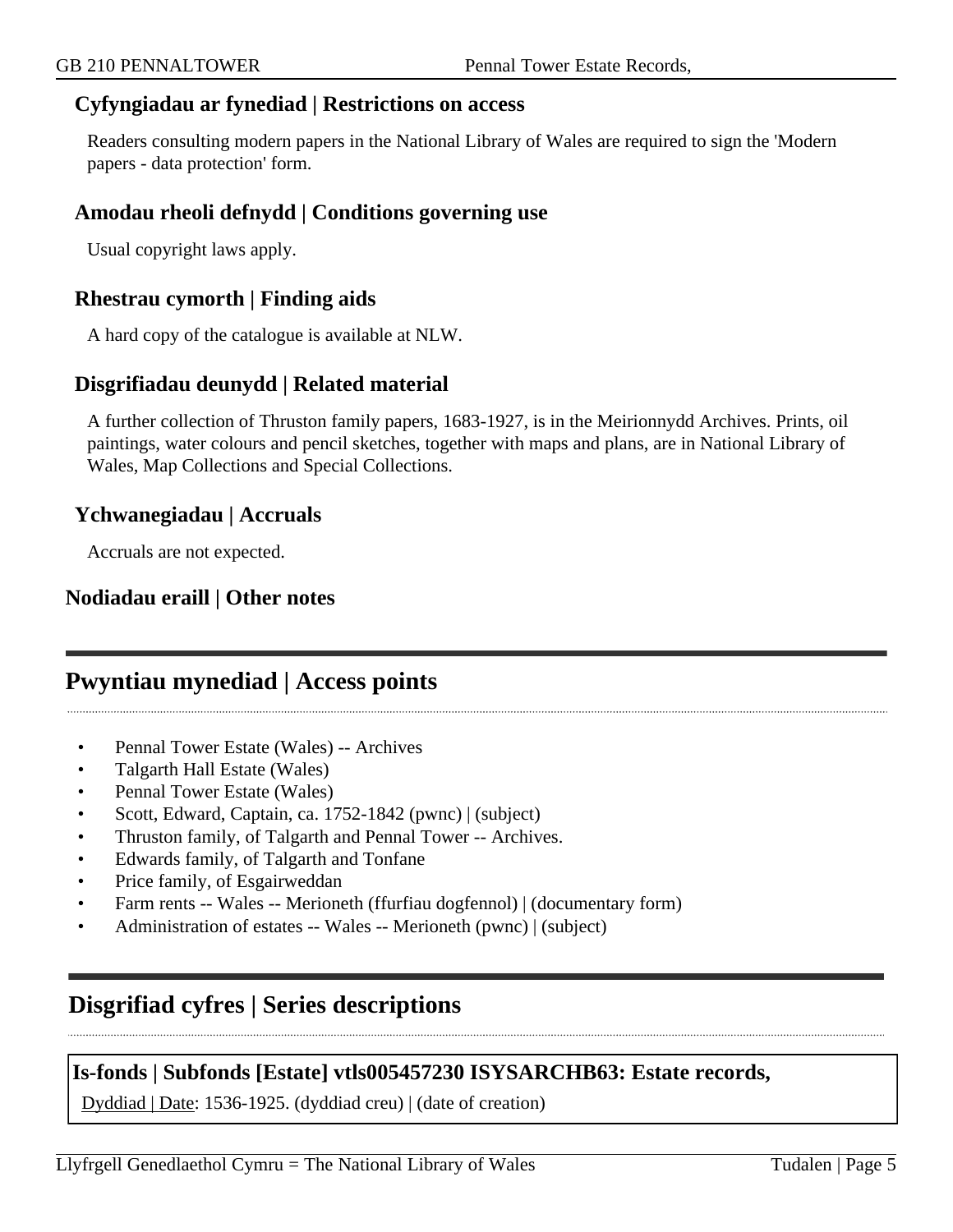Natur a chynnwys | Scope and content: Arranged into estate management records, [c.1558]-1925, manorial records, 1641-[early 20 cent.] (M), title deeds, 1501-1918 (D), legal papers, 1582-1885 (L), probate records, 1536-1832 (P), business records, 1863-1903 (B), records of employees, 1840-1912 (E), and game and fishery records, 1693-1922 (G). **FFeil / rhestr eitemau | File / item list** Cod cyfeirnod | Reference code Teitl | Title Dyddiadau | Dates Disgrifiad ffisegol | Physical description **Sub-sub-fonds [Estate management] vtls005457231 ISYSARCHB63: Estate management records,** Dyddiad | Date: [c.1558]-1925. (dyddiad creu) | (date of creation) Natur a chynnwys | Scope and content: Arranged into rentals, 1604-1914 (R), financial papers, [c.1558]-[early 20 cent.] (A), surveys, valuations and terriers, [c.1845]-1910 (S), selling and letting of property, [c.1874]-1922 (SL), tithes, 1691-1872 (T), and correspondence, 1787-1925 (EC). **Cyfres | Series R. vtls005457232 ISYSARCHB63: Rentals,** Dyddiad | Date: 1604-1914. (dyddiad creu) | (date of creation) Natur a chynnwys | Scope and content: Arranged into rentals of the Esgairweddan estate, 1604-1769 (R1-8), the Talgarth estate, 1760-1855 (R9-35), and the Pennal Tower estate, 1867-1914 (R36-55). 55 Items. Lleoliad ffisegol | Physical location: ARCH/MSS (GB0210) Nodyn | Note [generalNote]: Preferred citation: R. **Is-gyfres | Subseries R1-8. vtls005457233 ISYSARCHB63: Esgairweddan estate rentals,** Dyddiad | Date: 1604-1769. (dyddiad creu) | (date of creation) Natur a chynnwys | Scope and content: Rentals of the Esgairweddan estate in t. Isygarreg, and p. Machynlleth, co. Mont., t's Cynfal and Penmaen Dyfi, p. Tywyn, and p. Pennal, co. Mer., and t's Dugoed and Camlan, p. Mallwyd, and t. Cwmcewydd, p. Llanymawddwy, cos Mer. and Mont. Lleoliad ffisegol | Physical location: ARCH/MSS (GB0210) Nodyn | Note [generalNote]: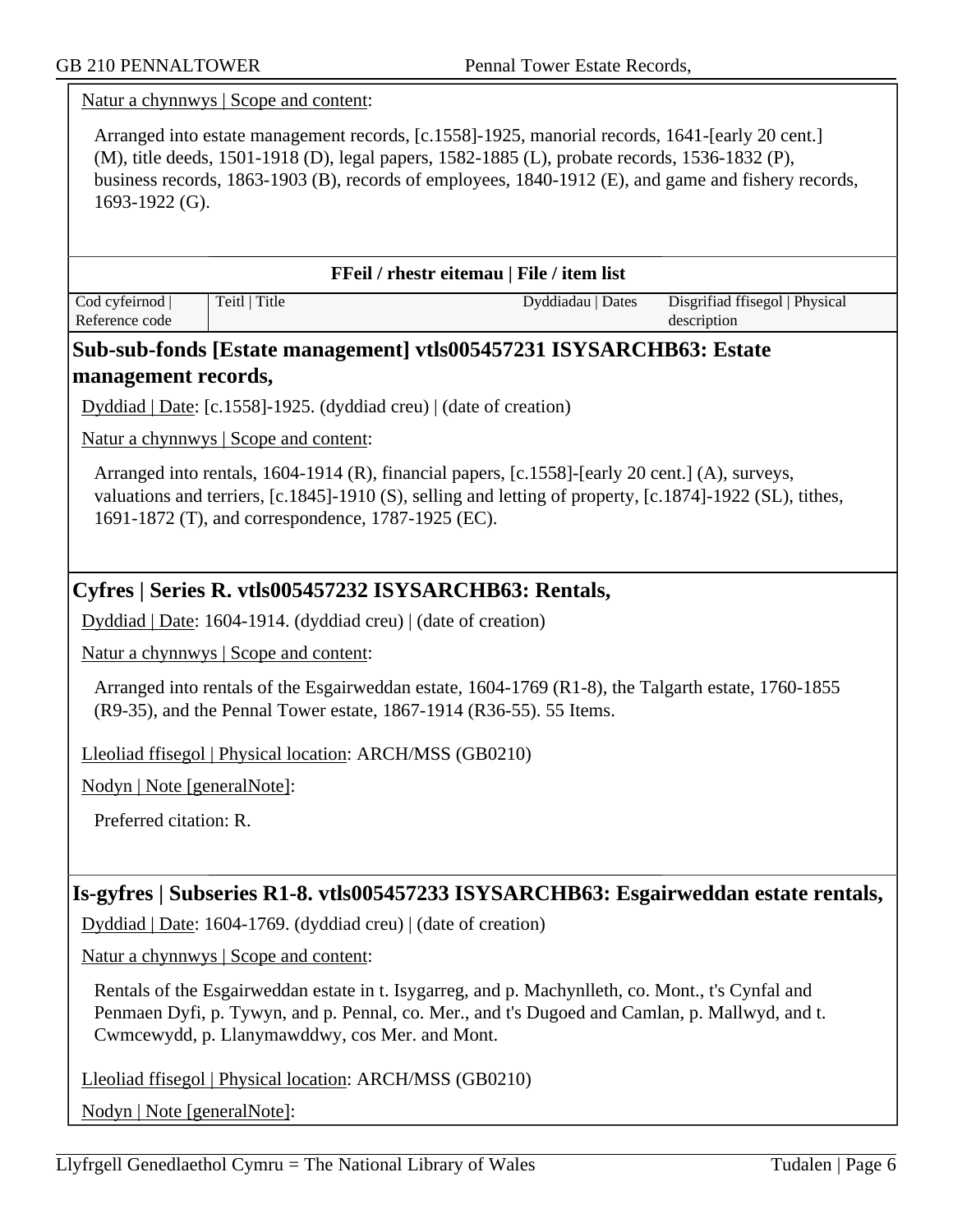Preferred citation: R1-8.

| FFeil / rhestr eitemau   File / item list |                                                                                                           |                    |                                               |
|-------------------------------------------|-----------------------------------------------------------------------------------------------------------|--------------------|-----------------------------------------------|
| Cod cyfeirnod  <br>Reference code         | Teitl   Title                                                                                             | Dyddiadau   Dates  | Disgrifiad ffisegol   Physical<br>description |
| R1. vtls005457234<br>ISYSARCHB63          | File - Rental,                                                                                            | 1604, Aug. 21.     |                                               |
|                                           | Nodyn   Note [generalNote]:                                                                               |                    |                                               |
|                                           | Preferred citation: R1.                                                                                   |                    |                                               |
|                                           | Lleoliad ffisegol   Physical location:                                                                    |                    |                                               |
|                                           | ARCH/MSS (GB0210)                                                                                         |                    |                                               |
| R2. vtls005457235<br>ISYSARCHB63          | File - Rental,                                                                                            | [c. 1680, June 7]. |                                               |
|                                           | Nodyn   Note [generalNote]:                                                                               |                    |                                               |
|                                           | Preferred citation: R2.                                                                                   |                    |                                               |
|                                           | Lleoliad ffisegol   Physical location:                                                                    |                    |                                               |
|                                           | ARCH/MSS (GB0210)                                                                                         |                    |                                               |
| R3. vtls005457236<br>ISYSARCHB63          | File - Rental,                                                                                            | 1699.              |                                               |
|                                           | Nodyn   Note [generalNote]:                                                                               |                    |                                               |
|                                           | Preferred citation: R3.                                                                                   |                    |                                               |
|                                           | Lleoliad ffisegol   Physical location:                                                                    |                    |                                               |
|                                           | ARCH/MSS (GB0210)                                                                                         |                    |                                               |
| R4. vtls005457237<br>ISYSARCHB63          | File - Rental,                                                                                            | 1700.              |                                               |
|                                           | Nodyn   Note [generalNote]:                                                                               |                    |                                               |
|                                           | Preferred citation: R4.                                                                                   |                    |                                               |
|                                           | Lleoliad ffisegol   Physical location:                                                                    |                    |                                               |
|                                           | ARCH/MSS (GB0210)                                                                                         |                    |                                               |
| R5. vtls005457238<br>ISYSARCHB63          | File - Rental of part of the estate settled<br>by Robert Pryce of Esgairweddan on his<br>children,        | 1702, April 6.     |                                               |
|                                           | Nodyn   Note [generalNote]:                                                                               |                    |                                               |
|                                           | Preferred citation: R5.                                                                                   |                    |                                               |
|                                           | Lleoliad ffisegol   Physical location:                                                                    |                    |                                               |
|                                           | ARCH/MSS (GB0210)                                                                                         |                    |                                               |
| R6. vtls005457239<br>ISYSARCHB63          | File - Rental of part of the estate ordered<br>to be sold to pay Robert Pryce of<br>Esgairweddan's debts, | 1702, April 6.     |                                               |
|                                           | Nodyn   Note [generalNote]:                                                                               |                    |                                               |
|                                           | Preferred citation: R6.                                                                                   |                    |                                               |
|                                           | Lleoliad ffisegol   Physical location:                                                                    |                    |                                               |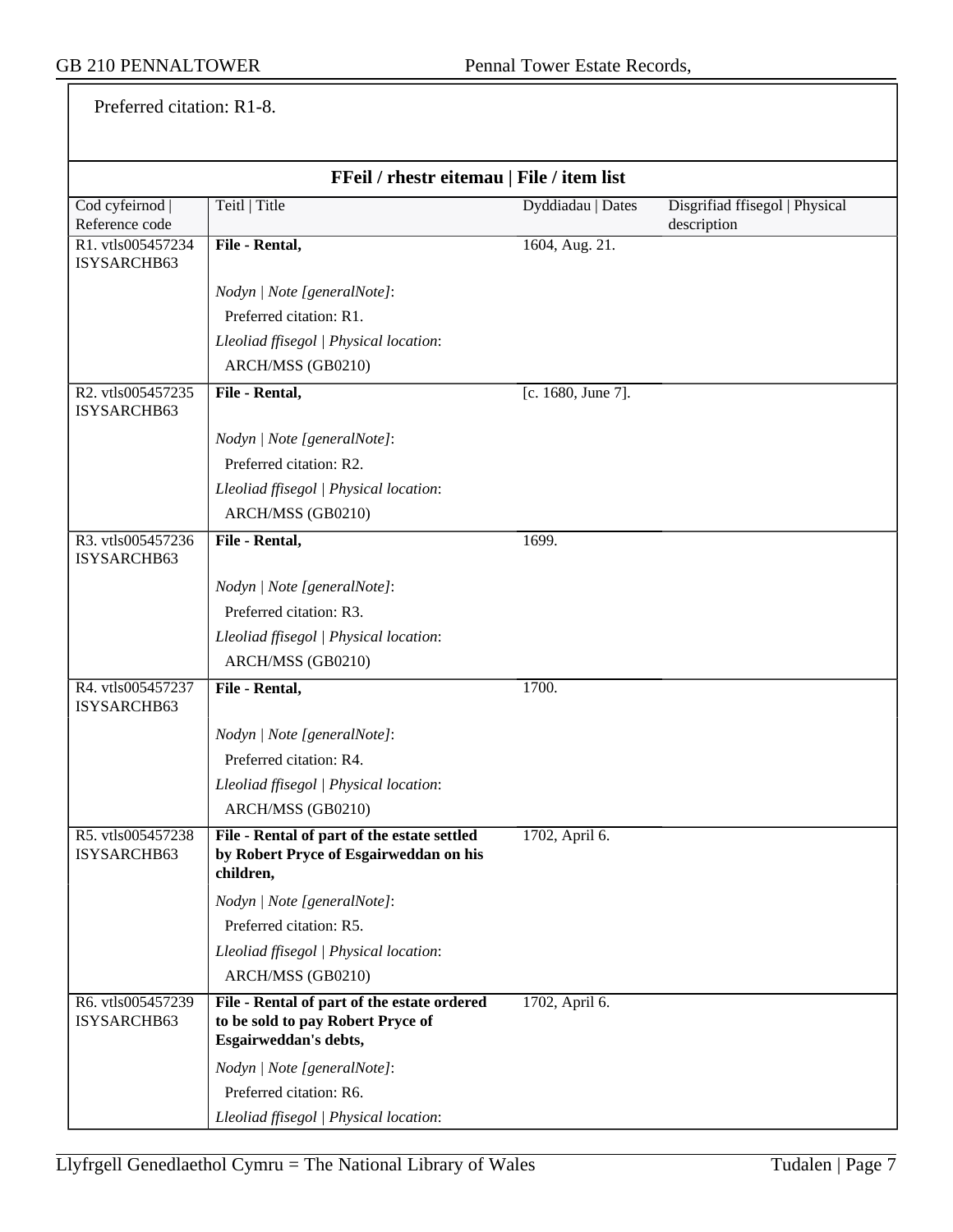| ARCH/MSS (GB0210)                                                                         |                          |
|-------------------------------------------------------------------------------------------|--------------------------|
| File - Endorsed: 'My father's rent<br>roll 1702', and 'Rent Roll 1727 of Cos<br>Edwards', | 1727.                    |
| Nodyn   Note [generalNote]:                                                               |                          |
| Preferred citation: R7.                                                                   |                          |
| Lleoliad ffisegol   Physical location:                                                    |                          |
| ARCH/MSS (GB0210)                                                                         |                          |
| File - Rental,                                                                            | 1748-1758,<br>1766-1769. |
| Nodyn   Note [generalNote]:                                                               |                          |
| Preferred citation: R8.                                                                   |                          |
| Lleoliad ffisegol   Physical location:<br>ARCH/MSS (GB0210)                               |                          |
|                                                                                           |                          |

## **Is-gyfres | Subseries R9-35. vtls005457242 ISYSARCHB63: Rentals of the Talgarth estate rentals,**

Dyddiad | Date: 1760-1855. (dyddiad creu) | (date of creation)

Natur a chynnwys | Scope and content:

Rentals of the Talgarth estate in p's Tywyn, Pennal, Llangelynnin and Llanegryn, co. Mer., Llanfihangel Genau'r-glyn and Llangynfelyn, co. Card., and Trefeglwys, co. Mont.

Lleoliad ffisegol | Physical location: ARCH/MSS (GB0210)

Nodyn | Note [generalNote]:

Preferred citation: R9-35.

| FFeil / rhestr eitemau   File / item list |                                                                                                                                                |                   |                                |
|-------------------------------------------|------------------------------------------------------------------------------------------------------------------------------------------------|-------------------|--------------------------------|
| Cod cyfeirnod                             | Teitl   Title                                                                                                                                  | Dyddiadau   Dates | Disgrifiad ffisegol   Physical |
| Reference code                            |                                                                                                                                                |                   | description                    |
| R9. vtls005457243                         | File - Rental of the Talgarth estate in                                                                                                        | 1741-69.          |                                |
| ISYSARCHB63                               | cos Mer., Mont. and Card., belonging to                                                                                                        |                   |                                |
|                                           | H[umphrey] Edwards, 1760-9, and rentals                                                                                                        |                   |                                |
|                                           | of man ,                                                                                                                                       |                   |                                |
|                                           | Natur a chynnwys / Scope and content:                                                                                                          |                   |                                |
|                                           | Rental of the Talgarth estate in cos Mer., Mont. and Card., belonging to H[umphrey] Edwards, 1760-9,<br>and rentals of man. Cyfeiliog, 1741-9. |                   |                                |
|                                           | Nodyn / Note [generalNote]:                                                                                                                    |                   |                                |
|                                           | Preferred citation: R9.                                                                                                                        |                   |                                |
|                                           | Lleoliad ffisegol   Physical location:                                                                                                         |                   |                                |
|                                           | ARCH/MSS (GB0210)                                                                                                                              |                   |                                |
| R <sub>10</sub> .                         | File - Rental,                                                                                                                                 | [pre 1772].       |                                |
| vtls005457244                             |                                                                                                                                                |                   |                                |
| ISYSARCHB63                               |                                                                                                                                                |                   |                                |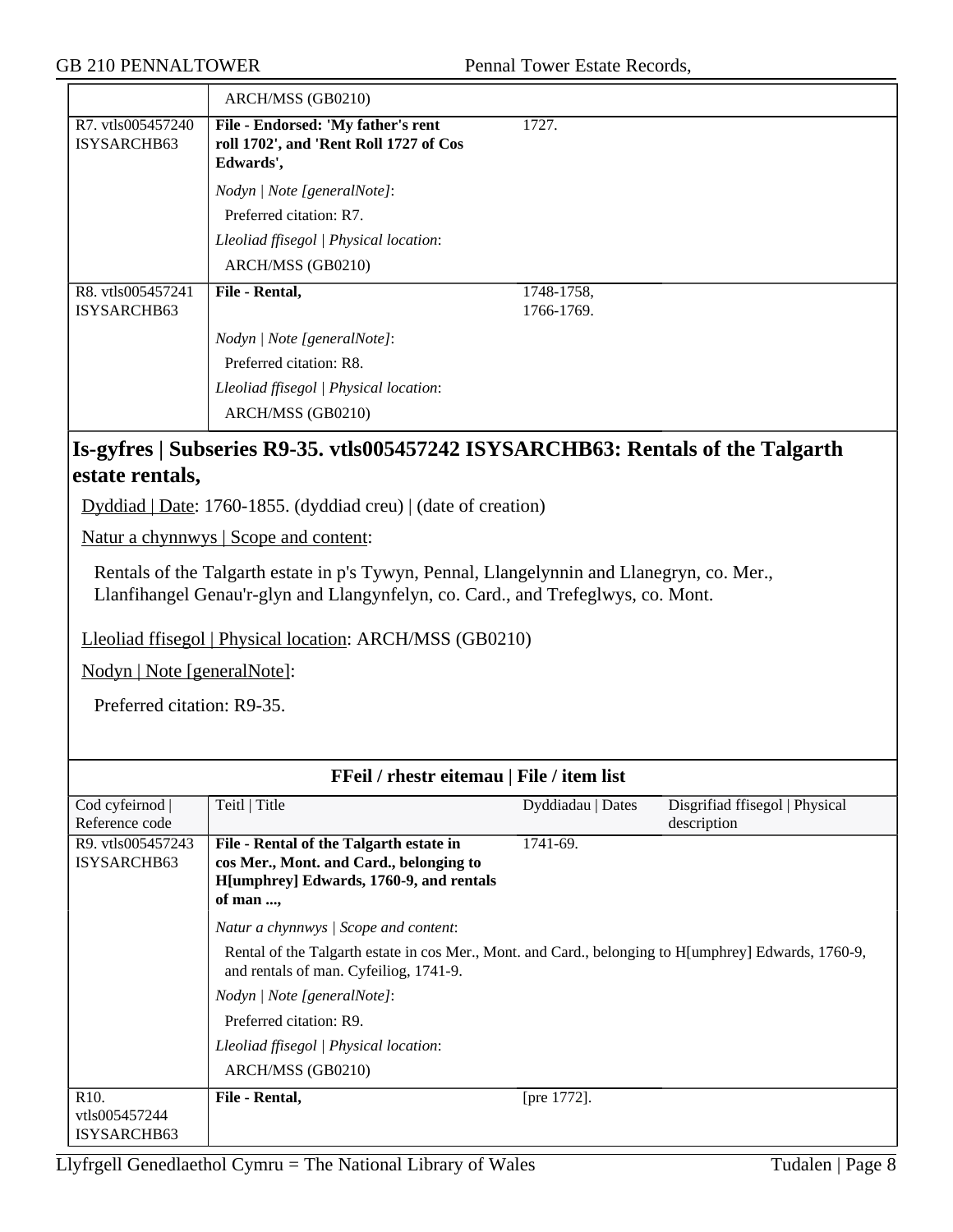|                                                   | Lleoliad ffisegol   Physical location:<br>ARCH/MSS (GB0210)                   |                 |
|---------------------------------------------------|-------------------------------------------------------------------------------|-----------------|
| R11.<br>vtls005457245<br>ISYSARCHB63              | File - Rental,                                                                | 1789-90.        |
|                                                   | Nodyn   Note [generalNote]:                                                   |                 |
|                                                   | Preferred citation: R11.                                                      |                 |
|                                                   | Lleoliad ffisegol   Physical location:                                        |                 |
|                                                   | ARCH/MSS (GB0210)                                                             |                 |
| R <sub>12</sub> .<br>vtls005457246<br>ISYSARCHB63 | File - Rental,                                                                | 1793-4.         |
|                                                   |                                                                               |                 |
|                                                   | Nodyn   Note [generalNote]:                                                   |                 |
|                                                   | Preferred citation: R12.                                                      |                 |
|                                                   | Lleoliad ffisegol   Physical location:<br>ARCH/MSS (GB0210)                   |                 |
| R <sub>13</sub> .                                 | File - Rental,                                                                | 1797.           |
| vtls005457247<br>ISYSARCHB63                      |                                                                               |                 |
|                                                   | Nodyn   Note [generalNote]:                                                   |                 |
|                                                   | Preferred citation: R13.                                                      |                 |
|                                                   | Lleoliad ffisegol   Physical location:                                        |                 |
|                                                   | ARCH/MSS (GB0210)                                                             |                 |
| R14.<br>vtls005457248<br>ISYSARCHB63              | File - Includes a rental of the Old Port<br>estate near Oswestry, Shropshire, | 1800.           |
|                                                   | Nodyn   Note [generalNote]:                                                   |                 |
|                                                   | Preferred citation: R14.                                                      |                 |
|                                                   | Lleoliad ffisegol   Physical location:                                        |                 |
|                                                   | ARCH/MSS (GB0210)                                                             |                 |
| R <sub>15</sub> .<br>vtls005457249<br>ISYSARCHB63 | File - For a rental of 1809 see A51,                                          | 1810, Lady Day. |
|                                                   | Nodyn   Note [generalNote]:                                                   |                 |
|                                                   | Preferred citation: R15.                                                      |                 |
|                                                   | Lleoliad ffisegol   Physical location:                                        |                 |
|                                                   | ARCH/MSS (GB0210)                                                             |                 |
| R16.<br>vtls005457250<br>ISYSARCHB63              | File - Includes the account of Rev. Robert<br>Davies as receiver of rents,    | 1816-17.        |
|                                                   | Nodyn   Note [generalNote]:                                                   |                 |
|                                                   | Preferred citation: R16.                                                      |                 |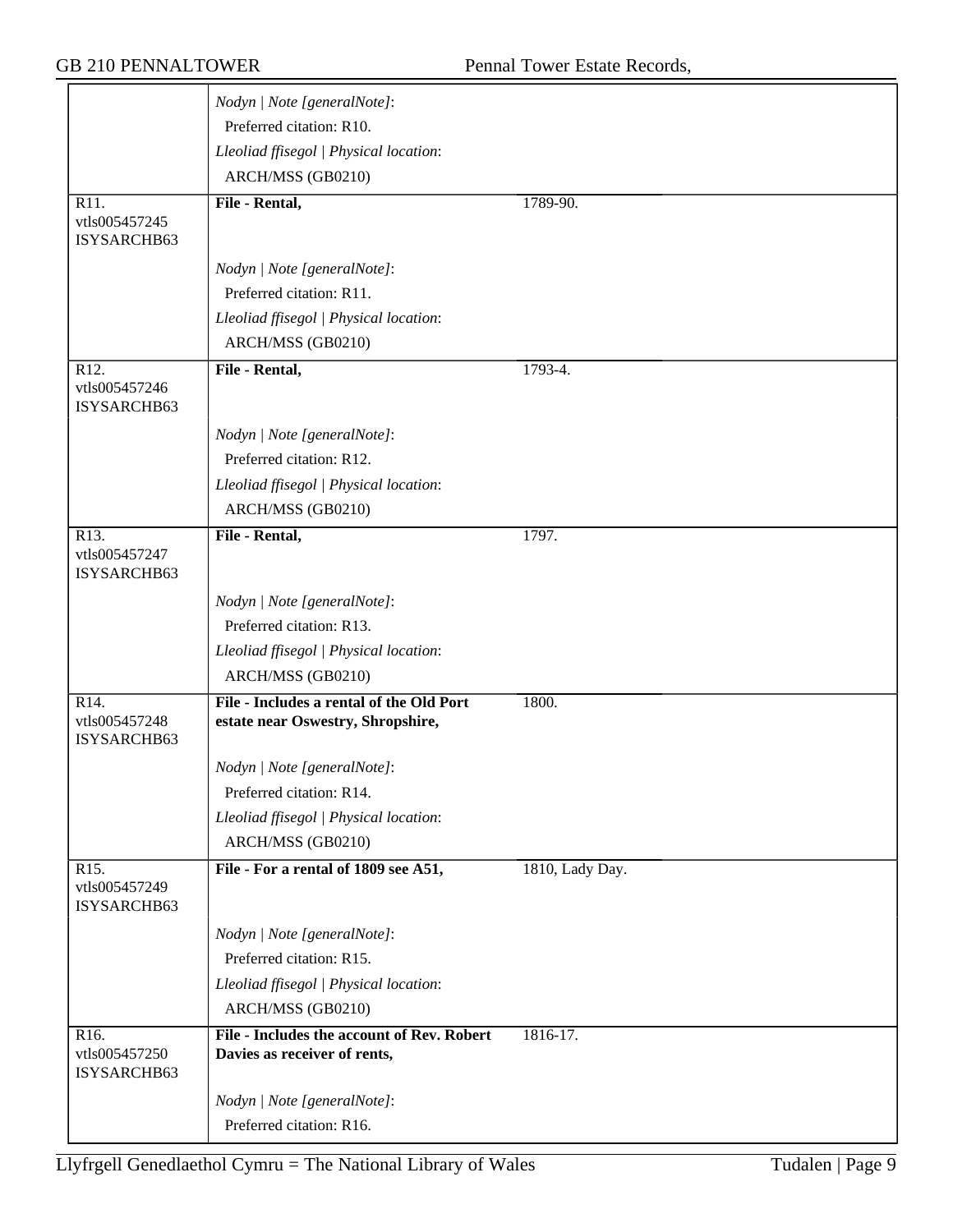|                                                   | Lleoliad ffisegol   Physical location:                                                                                                 |                                                                                                    |
|---------------------------------------------------|----------------------------------------------------------------------------------------------------------------------------------------|----------------------------------------------------------------------------------------------------|
|                                                   | ARCH/MSS (GB0210)                                                                                                                      |                                                                                                    |
| R17.<br>vtls005457251<br>ISYSARCHB63              | File - Includes an account of rent and<br>arrears which the tenants say have been<br>paid since Captain Charles Thruston was<br>last , | 1816-17.                                                                                           |
|                                                   | Natur a chynnwys / Scope and content:                                                                                                  |                                                                                                    |
|                                                   | Thruston was last in the country.                                                                                                      | Includes an account of rent and arrears which the tenants say have been paid since Captain Charles |
|                                                   | Nodyn   Note [generalNote]:                                                                                                            |                                                                                                    |
|                                                   | Preferred citation: R17.                                                                                                               |                                                                                                    |
|                                                   | Lleoliad ffisegol   Physical location:                                                                                                 |                                                                                                    |
|                                                   | ARCH/MSS (GB0210)                                                                                                                      |                                                                                                    |
| R <sub>18</sub> .<br>vtls005457252<br>ISYSARCHB63 | File - Rental,                                                                                                                         | 1817-18.                                                                                           |
|                                                   | Nodyn   Note [generalNote]:                                                                                                            |                                                                                                    |
|                                                   | Preferred citation: R18.                                                                                                               |                                                                                                    |
|                                                   | Lleoliad ffisegol   Physical location:                                                                                                 |                                                                                                    |
|                                                   | ARCH/MSS (GB0210)                                                                                                                      |                                                                                                    |
| R19.<br>vtls005457253<br>ISYSARCHB63              | File - Lists tmt's and rents but names of<br>tenants omitted,                                                                          | 1818.                                                                                              |
|                                                   | Nodyn   Note [generalNote]:                                                                                                            |                                                                                                    |
|                                                   | Preferred citation: R19.                                                                                                               |                                                                                                    |
|                                                   | Lleoliad ffisegol   Physical location:                                                                                                 |                                                                                                    |
|                                                   | ARCH/MSS (GB0210)                                                                                                                      |                                                                                                    |
| R20.<br>vtls005457254<br>ISYSARCHB63              | File - Rental,                                                                                                                         | 1819.                                                                                              |
|                                                   | Nodyn   Note [generalNote]:                                                                                                            |                                                                                                    |
|                                                   | Preferred citation: R20.                                                                                                               |                                                                                                    |
|                                                   | Lleoliad ffisegol   Physical location:                                                                                                 |                                                                                                    |
|                                                   | ARCH/MSS (GB0210)                                                                                                                      |                                                                                                    |
| R21.<br>vtls005457255<br>ISYSARCHB63              | File - Rental,                                                                                                                         | 1820, Lady Day.                                                                                    |
|                                                   | Nodyn   Note [generalNote]:                                                                                                            |                                                                                                    |
|                                                   | Preferred citation: R21.                                                                                                               |                                                                                                    |
|                                                   | Lleoliad ffisegol   Physical location:                                                                                                 |                                                                                                    |
|                                                   | ARCH/MSS (GB0210)                                                                                                                      |                                                                                                    |
| R22.<br>vtls005457256<br>ISYSARCHB63              | File - Includes incumbrances for which the<br>estate is chargeable,                                                                    | 1828.                                                                                              |
|                                                   | Nodyn   Note [generalNote]:                                                                                                            |                                                                                                    |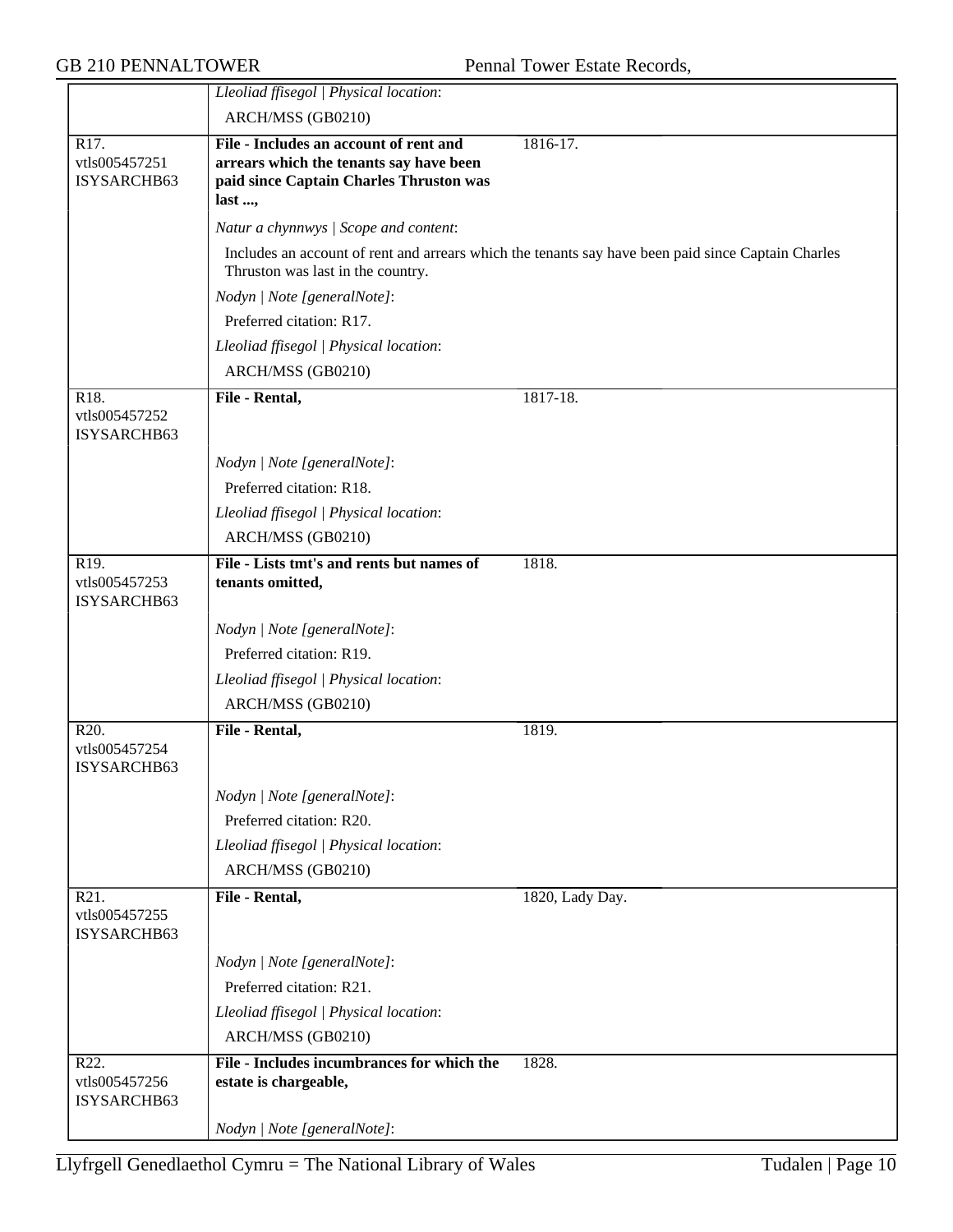|                                                   | Preferred citation: R22.                                           |                   |
|---------------------------------------------------|--------------------------------------------------------------------|-------------------|
|                                                   | Lleoliad ffisegol   Physical location:                             |                   |
|                                                   | ARCH/MSS (GB0210)                                                  |                   |
| R23.<br>vtls005457257<br>ISYSARCHB63              | File - Includes an account of expenditure,                         | $1832 - 3.$       |
|                                                   | Nodyn   Note [generalNote]:                                        |                   |
|                                                   | Preferred citation: R23.                                           |                   |
|                                                   | Lleoliad ffisegol   Physical location:                             |                   |
|                                                   | ARCH/MSS (GB0210)                                                  |                   |
| R24.<br>vtls005457258<br>ISYSARCHB63              | File - Includes an account of receipts and<br>expenditure, 1832-3, | 1832-9.           |
|                                                   | Nodyn   Note [generalNote]:                                        |                   |
|                                                   | Preferred citation: R24.                                           |                   |
|                                                   | Lleoliad ffisegol   Physical location:                             |                   |
|                                                   | ARCH/MSS (GB0210)                                                  |                   |
| R <sub>25</sub> .<br>vtls005457259<br>ISYSARCHB63 | File - Rental,                                                     | 1833.             |
|                                                   | Nodyn   Note [generalNote]:                                        |                   |
|                                                   | Preferred citation: R25.                                           |                   |
|                                                   | Lleoliad ffisegol   Physical location:                             |                   |
|                                                   | ARCH/MSS (GB0210)                                                  |                   |
| R26.<br>vtls005457260<br>ISYSARCHB63              | File - Rental,                                                     | 1834, Michaelmas. |
|                                                   | Nodyn   Note [generalNote]:                                        |                   |
|                                                   | Preferred citation: R26.                                           |                   |
|                                                   | Lleoliad ffisegol   Physical location:                             |                   |
|                                                   | ARCH/MSS (GB0210)                                                  |                   |
| R <sub>27</sub> .<br>vtls005457261<br>ISYSARCHB63 | File - Rental,                                                     | 1840.             |
|                                                   | Nodyn   Note [generalNote]:                                        |                   |
|                                                   | Preferred citation: R27.                                           |                   |
|                                                   | Lleoliad ffisegol   Physical location:                             |                   |
|                                                   | ARCH/MSS (GB0210)                                                  |                   |
| R28.<br>vtls005457262<br>ISYSARCHB63              | File - Rental,                                                     | 1840, Lady Day.   |
|                                                   | Nodyn   Note [generalNote]:                                        |                   |
|                                                   | Preferred citation: R28.                                           |                   |
|                                                   | Lleoliad ffisegol   Physical location:                             |                   |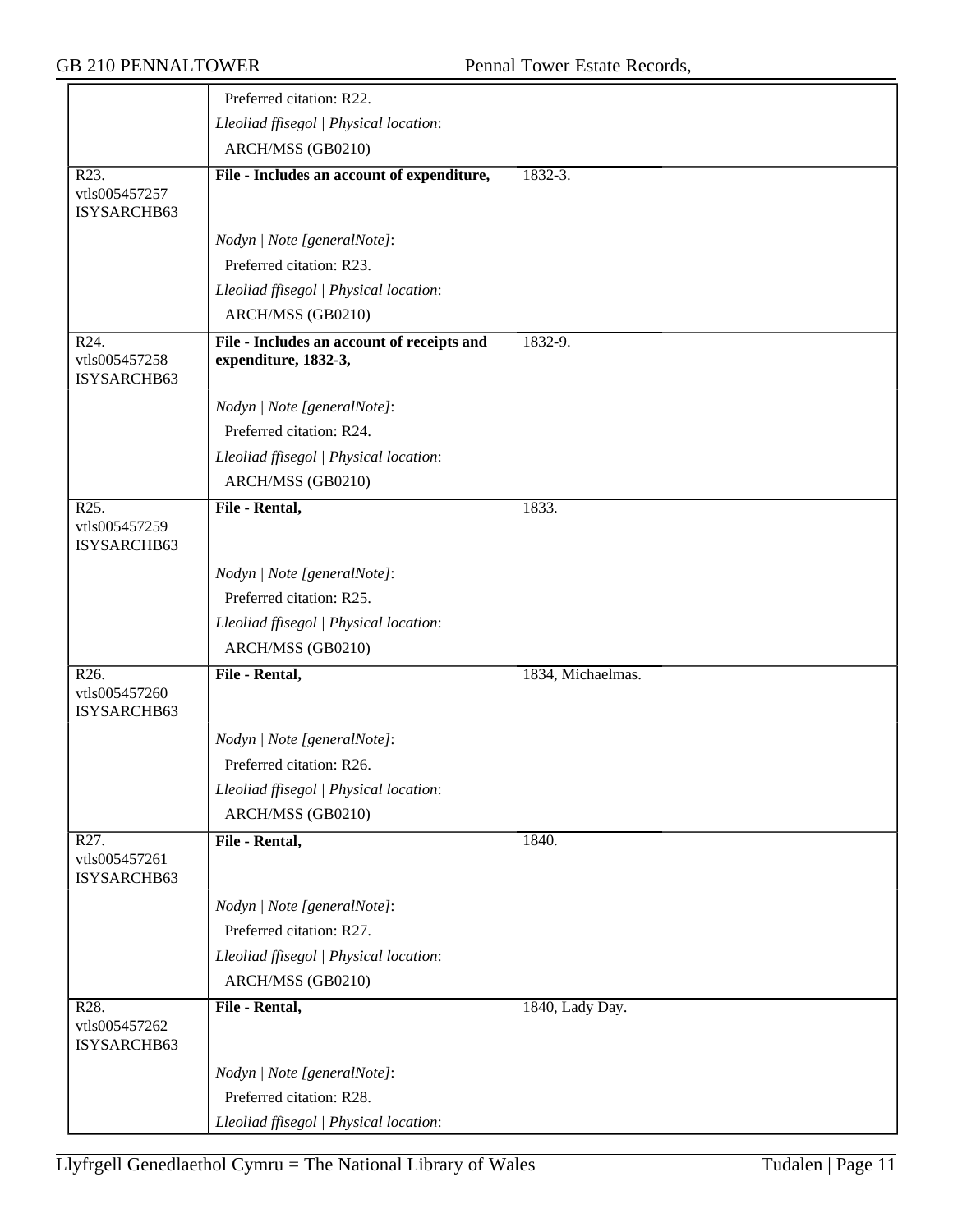|                                                   | ARCH/MSS (GB0210)                                       |                    |
|---------------------------------------------------|---------------------------------------------------------|--------------------|
| R <sub>29</sub> .<br>vtls005457263<br>ISYSARCHB63 | File - Rental,                                          | 1841, Lady Day.    |
|                                                   |                                                         |                    |
|                                                   | Nodyn   Note [generalNote]:<br>Preferred citation: R29. |                    |
|                                                   |                                                         |                    |
|                                                   | Lleoliad ffisegol   Physical location:                  |                    |
|                                                   | ARCH/MSS (GB0210)                                       |                    |
| R30.<br>vtls005457264<br>ISYSARCHB63              | File - Rental,                                          | 1842.              |
|                                                   | Natur a chynnwys / Scope and content:                   |                    |
|                                                   | R31. 1846. Rental.                                      |                    |
|                                                   | Nodyn   Note [generalNote]:                             |                    |
|                                                   | Preferred citation: R30.                                |                    |
|                                                   | Lleoliad ffisegol   Physical location:                  |                    |
|                                                   | ARCH/MSS (GB0210)                                       |                    |
| R32.                                              | File - Rental,                                          | 1846, Michaelmas - |
| vtls005457265<br>ISYSARCHB63                      |                                                         | 1847, Lady Day.    |
|                                                   | Nodyn   Note [generalNote]:                             |                    |
|                                                   | Preferred citation: R32.                                |                    |
|                                                   | Lleoliad ffisegol   Physical location:                  |                    |
|                                                   | ARCH/MSS (GB0210)                                       |                    |
| R33.<br>vtls005457266<br>ISYSARCHB63              | File - Rental,                                          | 1846-9.            |
|                                                   | Nodyn   Note [generalNote]:                             |                    |
|                                                   | Preferred citation: R33.                                |                    |
|                                                   | Lleoliad ffisegol   Physical location:                  |                    |
|                                                   | ARCH/MSS (GB0210)                                       |                    |
| R34.<br>vtls005457267<br>ISYSARCHB63              | File - Rental,                                          | 1850-8.            |
|                                                   | Nodyn   Note [generalNote]:                             |                    |
|                                                   | Preferred citation: R34.                                |                    |
|                                                   | Lleoliad ffisegol   Physical location:                  |                    |
|                                                   | ARCH/MSS (GB0210)                                       |                    |
| R35.<br>vtls005457268<br>ISYSARCHB63              | File - Rental,                                          | 1855.              |
|                                                   | Nodyn   Note [generalNote]:                             |                    |
|                                                   | Preferred citation: R35.                                |                    |
|                                                   | Lleoliad ffisegol   Physical location:                  |                    |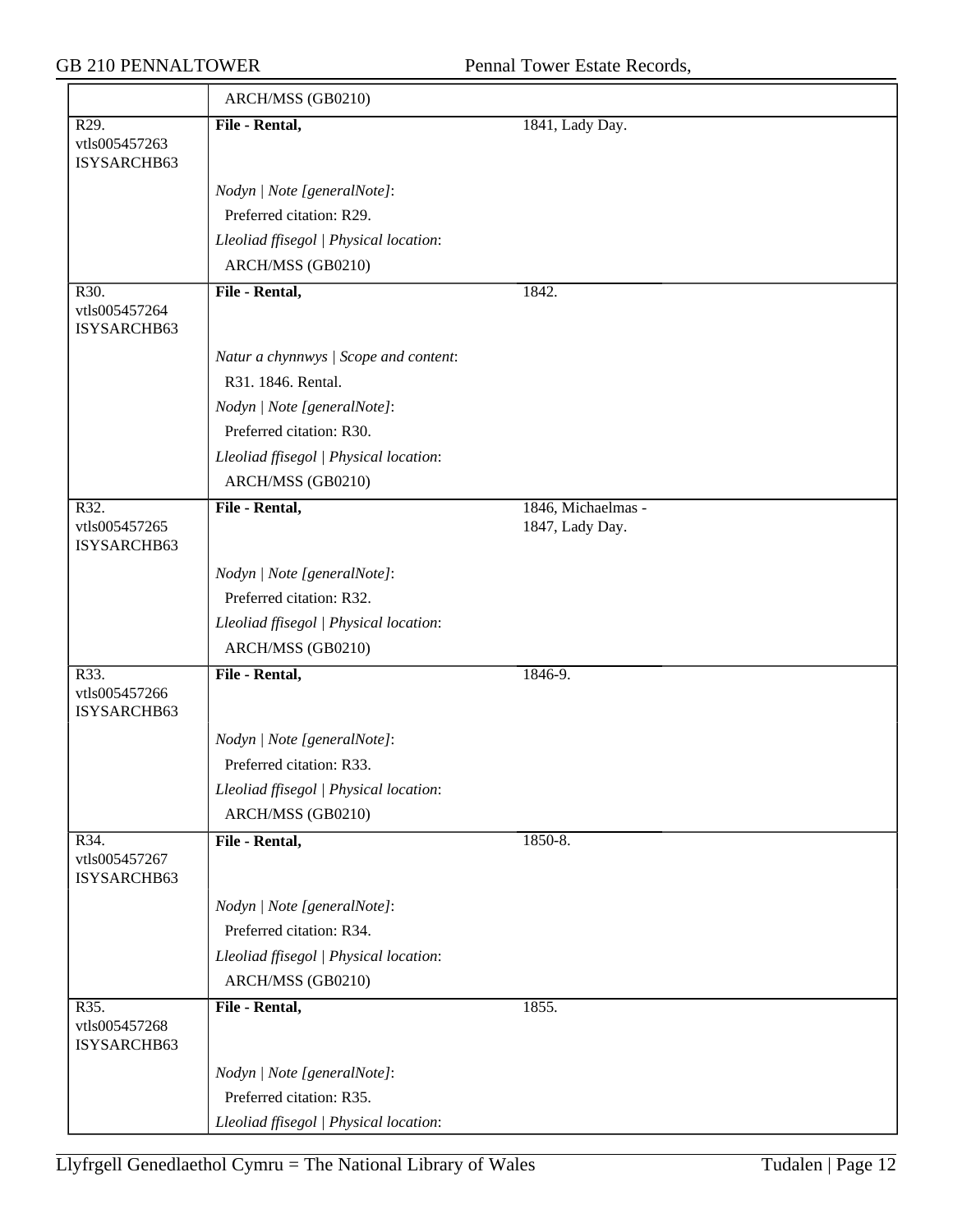ARCH/MSS (GB0210)

## **Is-gyfres | Subseries R36-55. vtls005457269 ISYSARCHB63: Pennal Tower estate rentals,**

Dyddiad | Date: 1867-1914. (dyddiad creu) | (date of creation)

Natur a chynnwys | Scope and content:

Rentals of the Pennal Tower estate in p. Pennal, co. Mer.

Lleoliad ffisegol | Physical location: ARCH/MSS (GB0210)

Nodyn | Note [generalNote]:

Preferred citation: R36-55.

| FFeil / rhestr eitemau   File / item list         |                                                                                                                                                                                                                                                                         |                   |                                               |
|---------------------------------------------------|-------------------------------------------------------------------------------------------------------------------------------------------------------------------------------------------------------------------------------------------------------------------------|-------------------|-----------------------------------------------|
| Cod cyfeirnod<br>Reference code                   | Teitl   Title                                                                                                                                                                                                                                                           | Dyddiadau   Dates | Disgrifiad ffisegol   Physical<br>description |
| R <sub>36</sub> .<br>vtls005457270<br>ISYSARCHB63 | File - Rental,                                                                                                                                                                                                                                                          | 1867, Lady Day.   |                                               |
|                                                   | Nodyn   Note [generalNote]:                                                                                                                                                                                                                                             |                   |                                               |
|                                                   | Preferred citation: R36.                                                                                                                                                                                                                                                |                   |                                               |
|                                                   | Lleoliad ffisegol   Physical location:                                                                                                                                                                                                                                  |                   |                                               |
|                                                   | ARCH/MSS (GB0210)                                                                                                                                                                                                                                                       |                   |                                               |
| R37.<br>vtls005457271<br>ISYSARCHB63              | File - Rental,                                                                                                                                                                                                                                                          | 1868, Lady Day.   |                                               |
|                                                   | Nodyn   Note [generalNote]:                                                                                                                                                                                                                                             |                   |                                               |
|                                                   | Preferred citation: R37.                                                                                                                                                                                                                                                |                   |                                               |
|                                                   | Lleoliad ffisegol   Physical location:                                                                                                                                                                                                                                  |                   |                                               |
|                                                   | ARCH/MSS (GB0210)                                                                                                                                                                                                                                                       |                   |                                               |
| R38.<br>vtls005457272<br>ISYSARCHB63              | File - Includes an account of money laid<br>out by C[lement] A[rthur] Thruston in<br>making trials for slate quarries on his<br>estate ,                                                                                                                                | 1870.             |                                               |
|                                                   | Natur a chynnwys / Scope and content:                                                                                                                                                                                                                                   |                   |                                               |
|                                                   | Includes an account of money laid out by C[lement] A[rthur] Thruston in making trials for slate quarries<br>on his estate at Cwmfreichiau and Gellyllog farms respectively from 1867 to 1870, with an account of<br>money paid for reports and superintending the work. |                   |                                               |
|                                                   | Nodyn   Note [generalNote]:                                                                                                                                                                                                                                             |                   |                                               |
|                                                   | Preferred citation: R38.                                                                                                                                                                                                                                                |                   |                                               |
|                                                   | Lleoliad ffisegol   Physical location:                                                                                                                                                                                                                                  |                   |                                               |
|                                                   | ARCH/MSS (GB0210)                                                                                                                                                                                                                                                       |                   |                                               |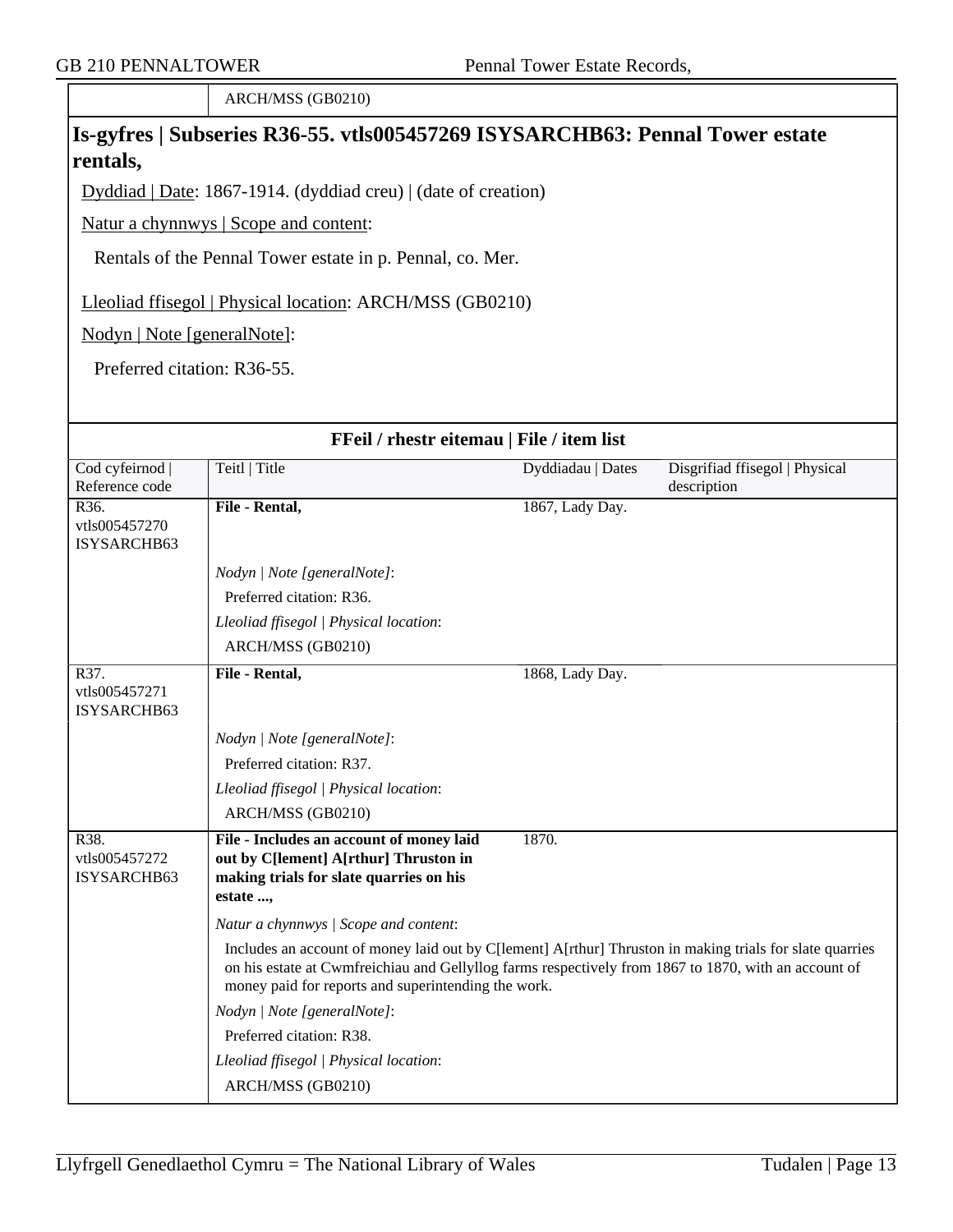| R39.                                 | File - Rental,                                                                                                                                     | 1870, Michaelmas. |
|--------------------------------------|----------------------------------------------------------------------------------------------------------------------------------------------------|-------------------|
| vtls005457273                        |                                                                                                                                                    |                   |
| ISYSARCHB63                          |                                                                                                                                                    |                   |
|                                      | Nodyn   Note [generalNote]:                                                                                                                        |                   |
|                                      | Preferred citation: R39.                                                                                                                           |                   |
|                                      | Lleoliad ffisegol   Physical location:                                                                                                             |                   |
|                                      | ARCH/MSS (GB0210)                                                                                                                                  |                   |
| R40.<br>vtls005457274<br>ISYSARCHB63 | File - Includes an account of costs in<br>making trials for slate quarries at<br><b>Cwmfreichiau and Gellyllog farms</b><br>respectively, 1867-72, | 1871.             |
|                                      | Nodyn   Note [generalNote]:                                                                                                                        |                   |
|                                      | Preferred citation: R40.                                                                                                                           |                   |
|                                      | Lleoliad ffisegol   Physical location:                                                                                                             |                   |
|                                      | ARCH/MSS (GB0210)                                                                                                                                  |                   |
| R41.<br>vtls005457275<br>ISYSARCHB63 | File - Rental,                                                                                                                                     | 1871, Lady Day.   |
|                                      | Nodyn   Note [generalNote]:                                                                                                                        |                   |
|                                      | Preferred citation: R41.                                                                                                                           |                   |
|                                      | Lleoliad ffisegol   Physical location:                                                                                                             |                   |
|                                      | ARCH/MSS (GB0210)                                                                                                                                  |                   |
| R42.<br>vtls005457276<br>ISYSARCHB63 | File - Rental,                                                                                                                                     | 1872, Lady Day.   |
|                                      | Nodyn   Note [generalNote]:                                                                                                                        |                   |
|                                      | Preferred citation: R42.                                                                                                                           |                   |
|                                      | Lleoliad ffisegol   Physical location:                                                                                                             |                   |
|                                      | ARCH/MSS (GB0210)                                                                                                                                  |                   |
| R43.<br>vtls005457277<br>ISYSARCHB63 | File - Minute of the rent received at<br>Michaelmas only,                                                                                          | 1872, Nov. 28.    |
|                                      | Nodyn   Note [generalNote]:                                                                                                                        |                   |
|                                      | Preferred citation: R43.                                                                                                                           |                   |
|                                      | Lleoliad ffisegol   Physical location:                                                                                                             |                   |
|                                      | ARCH/MSS (GB0210)                                                                                                                                  |                   |
| R44.<br>vtls005457278<br>ISYSARCHB63 | File - Rental,                                                                                                                                     | 1875, Lady Day.   |
|                                      | Nodyn   Note [generalNote]:                                                                                                                        |                   |
|                                      | Preferred citation: R44.                                                                                                                           |                   |
|                                      | Lleoliad ffisegol   Physical location:                                                                                                             |                   |
|                                      | ARCH/MSS (GB0210)                                                                                                                                  |                   |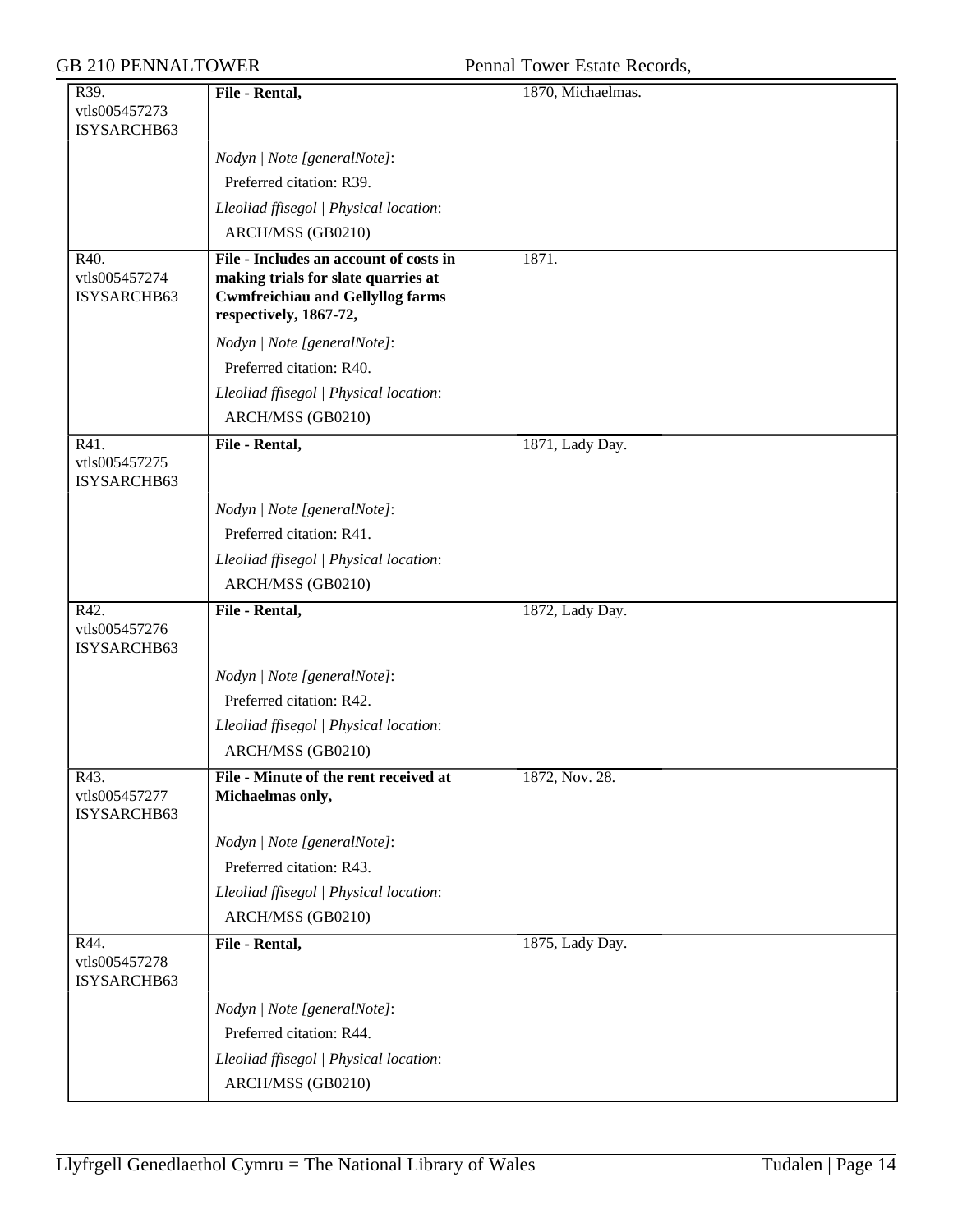GB 210 PENNALTOWER Pennal Tower Estate Records,

| R45.                         | File - Rental,                         | 1876, Michaelmas. |
|------------------------------|----------------------------------------|-------------------|
| vtls005457279                |                                        |                   |
| ISYSARCHB63                  |                                        |                   |
|                              | Nodyn   Note [generalNote]:            |                   |
|                              | Preferred citation: R45.               |                   |
|                              | Lleoliad ffisegol   Physical location: |                   |
|                              | ARCH/MSS (GB0210)                      |                   |
| R46.                         | File - Rental,                         | 1877, Lady Day.   |
| vtls005457280                |                                        |                   |
| ISYSARCHB63                  |                                        |                   |
|                              | Nodyn   Note [generalNote]:            |                   |
|                              | Preferred citation: R46.               |                   |
|                              | Lleoliad ffisegol   Physical location: |                   |
|                              | ARCH/MSS (GB0210)                      |                   |
| R47.                         | File - Rental,                         | 1877, Michaelmas. |
| vtls005457281                |                                        |                   |
| ISYSARCHB63                  |                                        |                   |
|                              | Nodyn   Note [generalNote]:            |                   |
|                              | Preferred citation: R47.               |                   |
|                              | Lleoliad ffisegol   Physical location: |                   |
|                              | ARCH/MSS (GB0210)                      |                   |
| R48.                         | File - Rental,                         | 1878, Michaelmas. |
| vtls005457282                |                                        |                   |
| ISYSARCHB63                  |                                        |                   |
|                              | Nodyn   Note [generalNote]:            |                   |
|                              | Preferred citation: R48.               |                   |
|                              | Lleoliad ffisegol   Physical location: |                   |
|                              | ARCH/MSS (GB0210)                      |                   |
| R49.                         | File - Rental,                         | 1880.             |
| vtls005457283                |                                        |                   |
| ISYSARCHB63                  |                                        |                   |
|                              | Nodyn   Note [generalNote]:            |                   |
|                              | Preferred citation: R49.               |                   |
|                              | Lleoliad ffisegol   Physical location: |                   |
|                              | ARCH/MSS (GB0210)                      |                   |
| R50.                         | File - Rental,                         | 1881, Lady Day.   |
| vtls005457284<br>ISYSARCHB63 |                                        |                   |
|                              |                                        |                   |
|                              | Nodyn   Note [generalNote]:            |                   |
|                              | Preferred citation: R50.               |                   |
|                              | Lleoliad ffisegol   Physical location: |                   |
|                              | ARCH/MSS (GB0210)                      |                   |
| R51.                         | File - Rental,                         | 1881, Michaelmas. |
| vtls005457285<br>ISYSARCHB63 |                                        |                   |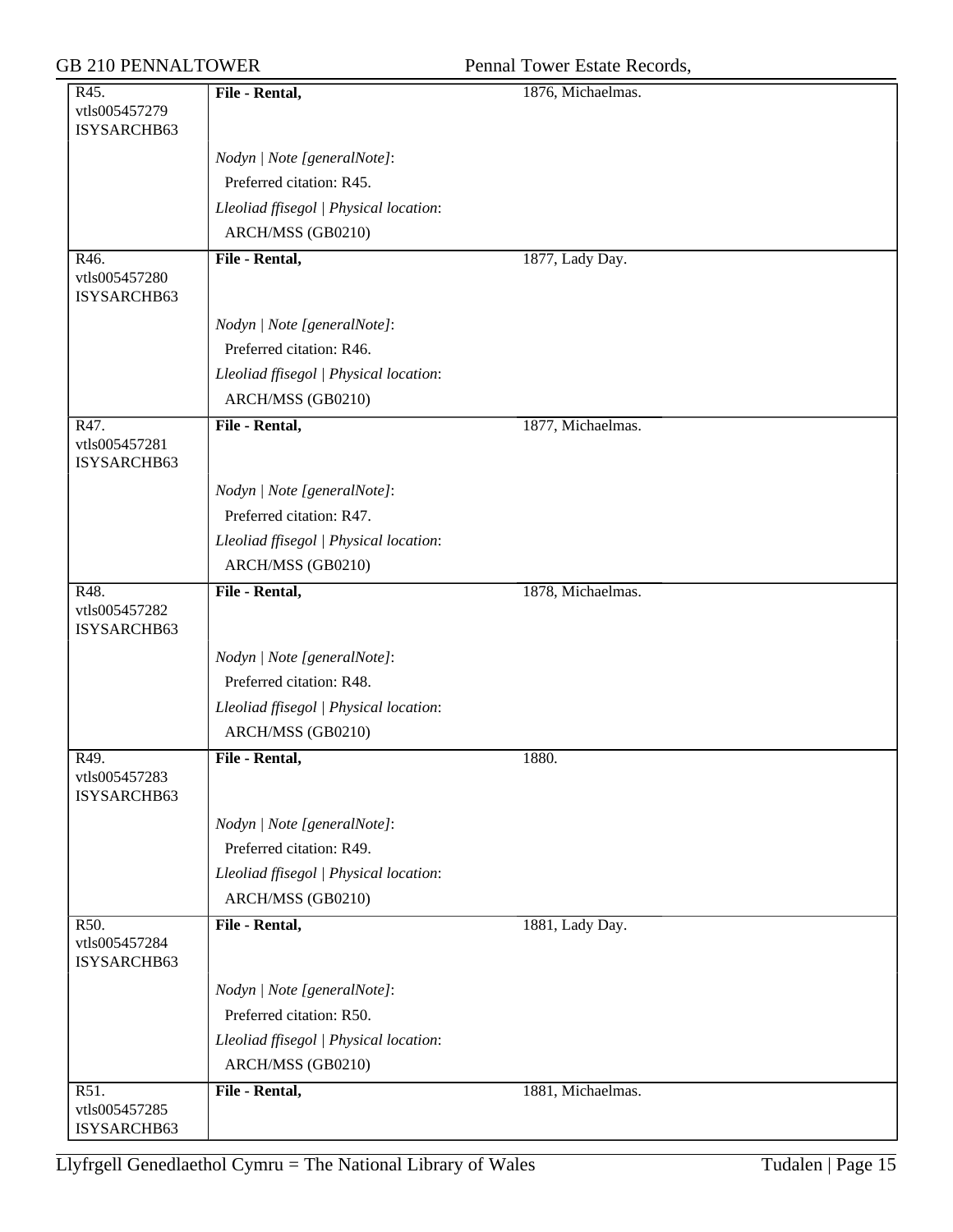|                                      | Nodyn   Note [generalNote]:                                                    |                |
|--------------------------------------|--------------------------------------------------------------------------------|----------------|
|                                      | Preferred citation: R51.                                                       |                |
|                                      | Lleoliad ffisegol   Physical location:                                         |                |
|                                      | ARCH/MSS (GB0210)                                                              |                |
| R52.                                 | File - Sheet containing rents received by                                      | 1882, Nov. 29. |
| vtls005457286<br>ISYSARCHB63         | David Davies for Michaelmas 1882,                                              |                |
|                                      | Nodyn   Note [generalNote]:                                                    |                |
|                                      | Preferred citation: R52.                                                       |                |
|                                      | Lleoliad ffisegol   Physical location:                                         |                |
|                                      | ARCH/MSS (GB0210)                                                              |                |
| R53.<br>vtls005457287<br>ISYSARCHB63 | File - Includes accounts, tithe rents charges<br>and land tax assessments,     | 1883-93.       |
|                                      | Nodyn   Note [generalNote]:                                                    |                |
|                                      | Preferred citation: R53.                                                       |                |
|                                      | Lleoliad ffisegol   Physical location:                                         |                |
|                                      | ARCH/MSS (GB0210)                                                              |                |
| R54.<br>vtls005457288<br>ISYSARCHB63 | File - Rental,                                                                 | 1884-92.       |
|                                      | Nodyn   Note [generalNote]:                                                    |                |
|                                      | Preferred citation: R54.                                                       |                |
|                                      | Lleoliad ffisegol   Physical location:                                         |                |
|                                      | ARCH/MSS (GB0210)                                                              |                |
| R55.<br>vtls005457289<br>ISYSARCHB63 | File - Rental,                                                                 | 1913-14.       |
|                                      | Nodyn   Note [generalNote]:                                                    |                |
|                                      | Preferred citation: R55.                                                       |                |
|                                      | Lleoliad ffisegol   Physical location:                                         |                |
|                                      | ARCH/MSS (GB0210)                                                              |                |
|                                      | Cyfres   Series A. vtls005457290 ISYSARCHB63: Financial papers,                |                |
|                                      | Dyddiad   Date: [c.1558]-[early 20 cent.]. (dyddiad creu)   (date of creation) |                |
|                                      | Lleoliad ffisegol   Physical location: ARCH/MSS (GB0210)                       |                |
| Nodyn   Note [generalNote]:          |                                                                                |                |
| Preferred citation: A.               |                                                                                |                |
|                                      | Is-gyfres   Subseries [A1-41] vtls005457291 ISYSARCHB63: Financial papers,     |                |
|                                      | Dyddiad   Date: [c. 1558]-1792. (dyddiad creu)   (date of creation)            |                |
|                                      |                                                                                |                |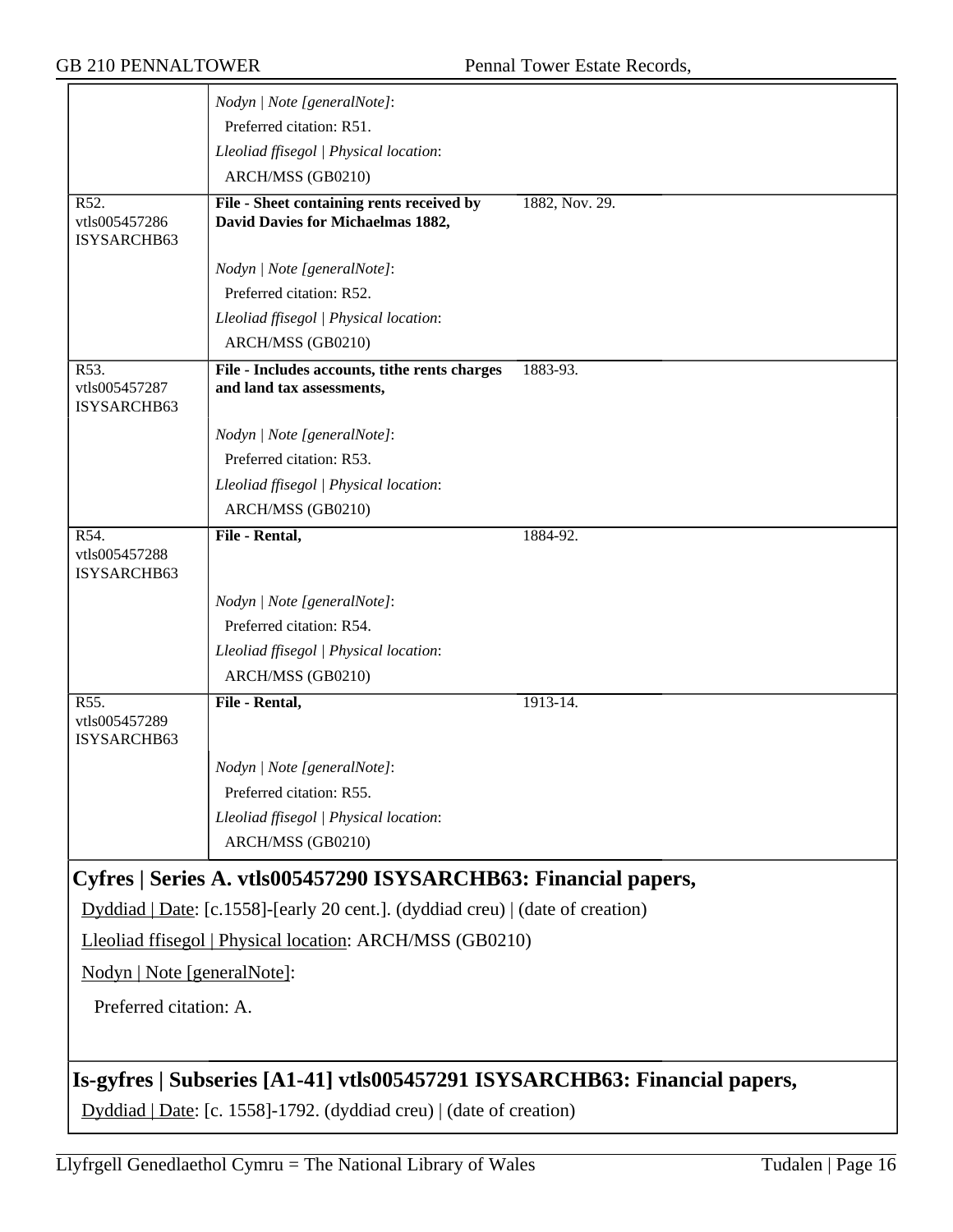$\overline{\top}$ 

| FFeil / rhestr eitemau   File / item list |                                                                                                                                                                                                                                                                            |                   |                                               |
|-------------------------------------------|----------------------------------------------------------------------------------------------------------------------------------------------------------------------------------------------------------------------------------------------------------------------------|-------------------|-----------------------------------------------|
| Cod cyfeirnod  <br>Reference code         | Teitl   Title                                                                                                                                                                                                                                                              | Dyddiadau   Dates | Disgrifiad ffisegol   Physical<br>description |
| A1. vtls005457292<br>ISYSARCHB63          | File - Note relating to the farm rent issuing<br>out of Swayn's burgage [John Swayn,<br>saddler] in Stret Gwyr Deyeybart in the ,                                                                                                                                          | $[c. 1558]$ .     |                                               |
|                                           | Natur a chynnwys / Scope and content:                                                                                                                                                                                                                                      |                   |                                               |
|                                           | Note relating to the farm rent issuing out of Swayn's burgage [John Swayn, saddler] in Stret Gwyr<br>Deyeybart in the town of Machynlleth, co. Mont.                                                                                                                       |                   |                                               |
|                                           | Nodyn   Note [generalNote]:                                                                                                                                                                                                                                                |                   |                                               |
|                                           | Preferred citation: A1.                                                                                                                                                                                                                                                    |                   |                                               |
|                                           | Lleoliad ffisegol   Physical location:                                                                                                                                                                                                                                     |                   |                                               |
|                                           | ARCH/MSS (GB0210)                                                                                                                                                                                                                                                          |                   |                                               |
| A2. vtls005457293<br>ISYSARCHB63          | File - Note relating to the fee farm rent of<br>a burgage in Stryd Gwyr Gwinedd in the<br>town of Machynlleth,                                                                                                                                                             | $[c. 1568]$ .     |                                               |
|                                           | Nodyn   Note [generalNote]:                                                                                                                                                                                                                                                |                   |                                               |
|                                           | Preferred citation: A2.                                                                                                                                                                                                                                                    |                   |                                               |
|                                           | Lleoliad ffisegol   Physical location:                                                                                                                                                                                                                                     |                   |                                               |
|                                           | ARCH/MSS (GB0210)                                                                                                                                                                                                                                                          |                   |                                               |
| A3. vtls005457294<br>ISYSARCHB63          | File - Quietus to Edward Price of fee farm<br>rents of a parcel of 8 a. of land called Ynys<br>y Penmayne ,                                                                                                                                                                | 1594/5, Feb. 25.  |                                               |
|                                           | Natur a chynnwys / Scope and content:                                                                                                                                                                                                                                      |                   |                                               |
|                                           | Quietus to Edward Price of fee farm rents of a parcel of 8 a. of land called Ynys y Penmayne, t. Penmaen<br>Dyfi, [p. Tywyn], lately belonging to the monastery of Strata Florida and then granted to Edward<br>Hasilwood and Edward Thomlinson at an annual rent of 3s.4. |                   |                                               |
|                                           | Nodyn   Note [generalNote]:                                                                                                                                                                                                                                                |                   |                                               |
|                                           | Preferred citation: A3.                                                                                                                                                                                                                                                    |                   |                                               |
|                                           | Lleoliad ffisegol   Physical location:                                                                                                                                                                                                                                     |                   |                                               |
|                                           | ARCH/MSS (GB0210)                                                                                                                                                                                                                                                          |                   |                                               |
| A4. vtls005457295<br>ISYSARCHB63          | File - Memorandum relating to the<br>payment of royalties to Robert Owen due<br>on Ynys Gynin [p. Machynlleth, co. Mont.],                                                                                                                                                 | 1595/6, Feb. 9.   |                                               |
|                                           | Natur a chynnwys / Scope and content:                                                                                                                                                                                                                                      |                   |                                               |
|                                           | Subscribed: £32.6.8 paid, and £13.6.8 in part discharge of the other payment, dated 10 July 1597.                                                                                                                                                                          |                   |                                               |
|                                           | Nodyn   Note [generalNote]:                                                                                                                                                                                                                                                |                   |                                               |
|                                           | Preferred citation: A4.                                                                                                                                                                                                                                                    |                   |                                               |
|                                           | Lleoliad ffisegol   Physical location:                                                                                                                                                                                                                                     |                   |                                               |
|                                           | ARCH/MSS (GB0210)                                                                                                                                                                                                                                                          |                   |                                               |
| A5. vtls005457296<br>ISYSARCHB63          | File - Papers consisting mainly of<br>discharges and receipts for sums of money<br>relating to Henry Pryce of Taltrythin, co.<br>Mer., and ,                                                                                                                               | 1598-1653.        |                                               |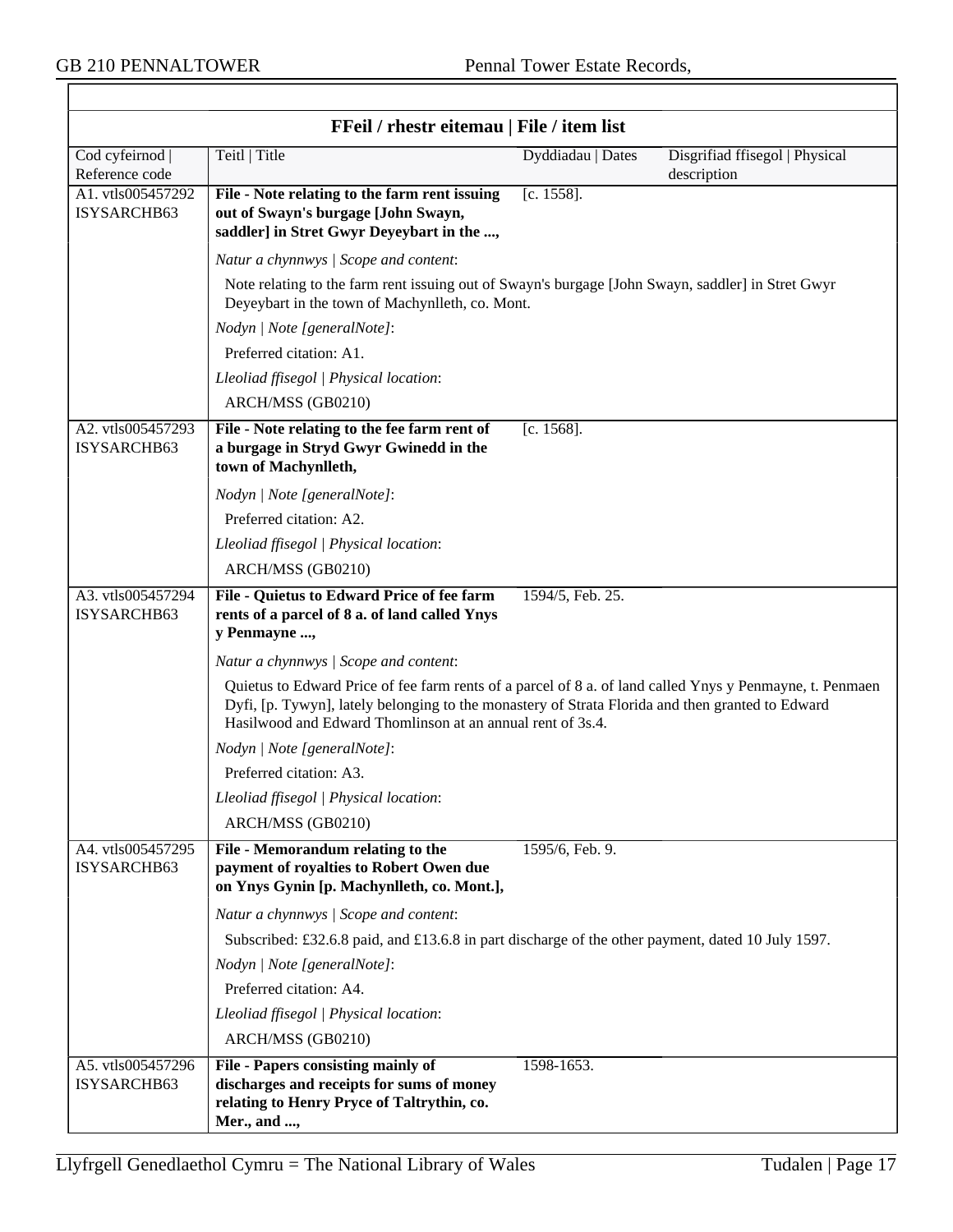$\overline{\phantom{0}}$ 

|                                      | Natur a chynnwys / Scope and content:                                                                                                                                                           |  |  |
|--------------------------------------|-------------------------------------------------------------------------------------------------------------------------------------------------------------------------------------------------|--|--|
|                                      | Papers consisting mainly of discharges and receipts for sums of money relating to Henry Pryce of<br>Taltrythin, co. Mer., and John Pryce of Esgairwethan. Original bundle.                      |  |  |
|                                      | Nodyn   Note [generalNote]:                                                                                                                                                                     |  |  |
|                                      | Preferred citation: A5.                                                                                                                                                                         |  |  |
|                                      | Lleoliad ffisegol   Physical location:                                                                                                                                                          |  |  |
|                                      | ARCH/MSS (GB0210)                                                                                                                                                                               |  |  |
| A6. vtls005457297<br>ISYSARCHB63     | File - Account of chief rents to be paid for<br>$[17$ cent.].<br>the Morva lands, [p. Tywyn], co. Mer,                                                                                          |  |  |
|                                      | Nodyn   Note [generalNote]:                                                                                                                                                                     |  |  |
|                                      | Preferred citation: A6.                                                                                                                                                                         |  |  |
|                                      | Lleoliad ffisegol   Physical location:                                                                                                                                                          |  |  |
|                                      | ARCH/MSS (GB0210)                                                                                                                                                                               |  |  |
| A7. vtls005457298<br>ISYSARCHB63     | File - Demands of John Pryce from John<br>$[17$ cent.].<br>Rowland and his mother,                                                                                                              |  |  |
|                                      | Nodyn   Note [generalNote]:                                                                                                                                                                     |  |  |
|                                      | Preferred citation: A7.                                                                                                                                                                         |  |  |
|                                      | Lleoliad ffisegol   Physical location:                                                                                                                                                          |  |  |
|                                      | ARCH/MSS (GB0210)                                                                                                                                                                               |  |  |
| A8. vtls005457299<br>ISYSARCHB63     | File - Division of fee farm rents due to the<br>$[17$ cent.].<br>King out of the marsh lands in p. Tywyn,<br>co. Mer,                                                                           |  |  |
|                                      | Nodyn   Note [generalNote]:                                                                                                                                                                     |  |  |
|                                      | Preferred citation: A8.                                                                                                                                                                         |  |  |
|                                      | Lleoliad ffisegol   Physical location:                                                                                                                                                          |  |  |
|                                      | ARCH/MSS (GB0210)                                                                                                                                                                               |  |  |
| A9. vtls005457300<br>ISYSARCHB63     | File - Receipts for rent paid by Thomas<br>1630-42.<br>Jones, esq., for land in Baulsley, [co.<br>Mont.] granted by Robert Leighton, esq.,<br>to ,                                              |  |  |
|                                      | Natur a chynnwys / Scope and content:                                                                                                                                                           |  |  |
|                                      | Receipts for rent paid by Thomas Jones, esq., for land in Baulsley, [co. Mont.] granted by Robert<br>Leighton, esq., to Thomas Coleston, late of Uffington, [Shropshire], dec.                  |  |  |
|                                      | Nodyn   Note [generalNote]:                                                                                                                                                                     |  |  |
|                                      | Preferred citation: A9.                                                                                                                                                                         |  |  |
|                                      | Lleoliad ffisegol   Physical location:                                                                                                                                                          |  |  |
|                                      | ARCH/MSS (GB0210)                                                                                                                                                                               |  |  |
| A10.<br>vtls005457301<br>ISYSARCHB63 | File - Bill for £9 owed by John Price<br>1644, May 1.<br>of Esgaerwethan, co. Mer., gent., and<br>Humffrey Owen of Bron y Clydwr, co ,                                                          |  |  |
|                                      | Natur a chynnwys / Scope and content:                                                                                                                                                           |  |  |
|                                      | Bill for £9 owed by John Price of Esgaerwethan, co. Mer., gent., and Humffrey Owen of Bron y Clydwr,<br>co. Mer., gent., to Owen Jones of Dolgellau. Endorsed: 'Bill discharged and cancelled'. |  |  |
|                                      | Nodyn   Note [generalNote]:                                                                                                                                                                     |  |  |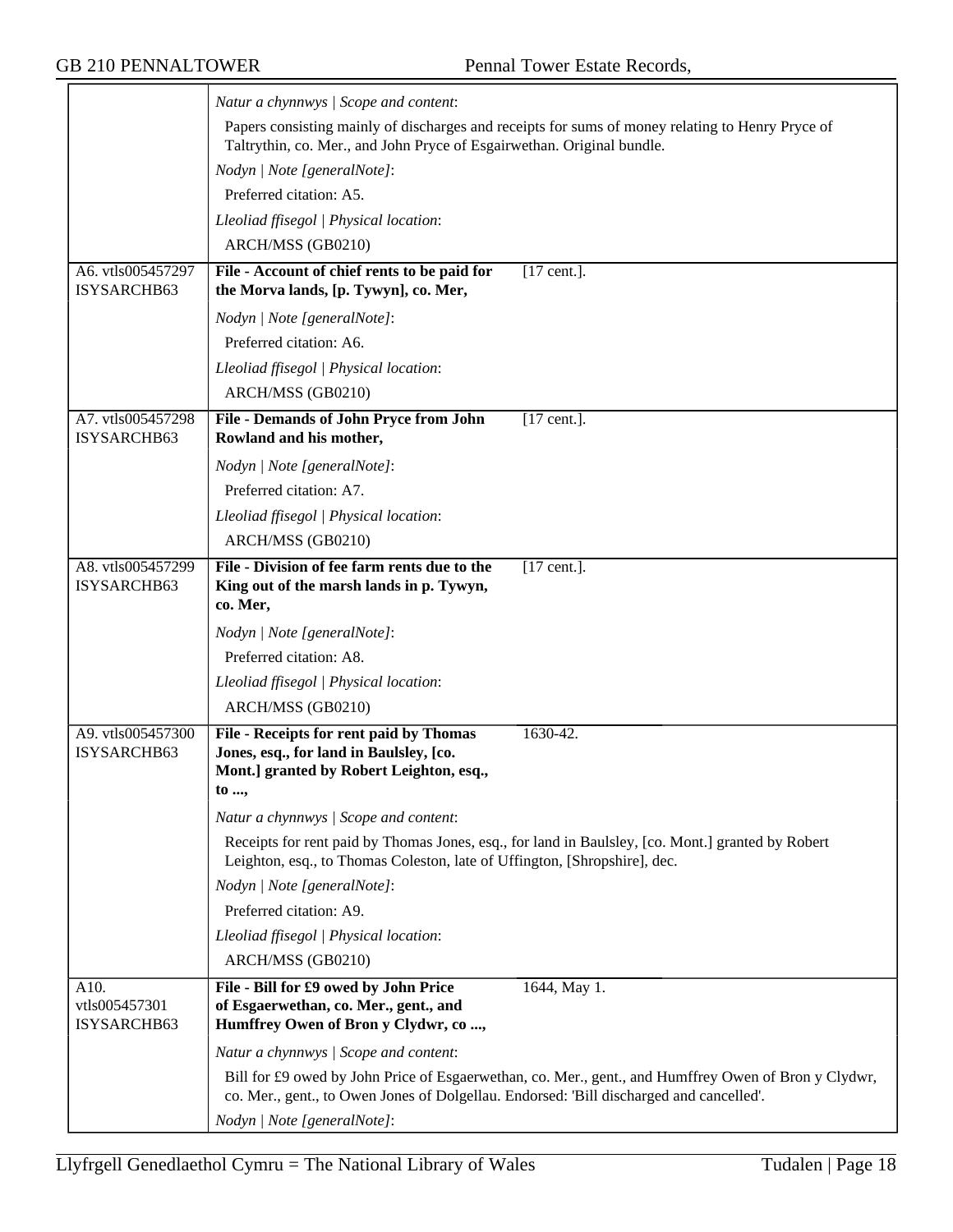|                                      | Preferred citation: A10.                                                                                                                                                                                                                                                             |
|--------------------------------------|--------------------------------------------------------------------------------------------------------------------------------------------------------------------------------------------------------------------------------------------------------------------------------------|
|                                      | Lleoliad ffisegol   Physical location:                                                                                                                                                                                                                                               |
|                                      | ARCH/MSS (GB0210)                                                                                                                                                                                                                                                                    |
| A11.<br>vtls005457302<br>ISYSARCHB63 | File - Receipt for 11s.8 paid to Hugh<br>1644, May 24.<br>Morgan by John Price, gent., being part of<br>the purchase price of a white ,                                                                                                                                              |
|                                      | Natur a chynnwys / Scope and content:                                                                                                                                                                                                                                                |
|                                      | Receipt for 11s.8 paid to Hugh Morgan by John Price, gent., being part of the purchase price of a white<br>mare sold to him by Richard Mathewe.                                                                                                                                      |
|                                      | Nodyn   Note [generalNote]:                                                                                                                                                                                                                                                          |
|                                      | Preferred citation: A11.                                                                                                                                                                                                                                                             |
|                                      | Lleoliad ffisegol   Physical location:                                                                                                                                                                                                                                               |
|                                      | ARCH/MSS (GB0210)                                                                                                                                                                                                                                                                    |
| A12.<br>vtls005457303<br>ISYSARCHB63 | 1662-1800.<br>File - Receipts for payments of Crown rent<br>of lands in t's Penmaen Dyfi, and Cynfal<br>Fawr, [p. Tywyn], and in p ,                                                                                                                                                 |
|                                      | Natur a chynnwys / Scope and content:                                                                                                                                                                                                                                                |
|                                      | Receipts for payments of Crown rent of lands in t's Penmaen Dyfi, and Cynfal Fawr, [p. Tywyn], and in<br>p. Pennal, co. Mer., 1662-1792, and summons to William White, 1674, Thomas Pryce, 1786, and Lewis<br>Edwards, 1800, to appear before the King's audit at Conway, co. Caern. |
|                                      | Nodyn   Note [generalNote]:                                                                                                                                                                                                                                                          |
|                                      | Preferred citation: A12.                                                                                                                                                                                                                                                             |
|                                      | Lleoliad ffisegol   Physical location:                                                                                                                                                                                                                                               |
|                                      | ARCH/MSS (GB0210)                                                                                                                                                                                                                                                                    |
| A13.<br>vtls005457304<br>ISYSARCHB63 | File - Account of rent for Ynisgunin [p.<br>1679.<br>Machynlleth, co. Mont.], 1672-4,                                                                                                                                                                                                |
|                                      | Nodyn   Note [generalNote]:                                                                                                                                                                                                                                                          |
|                                      | Preferred citation: A13.                                                                                                                                                                                                                                                             |
|                                      | Lleoliad ffisegol   Physical location:                                                                                                                                                                                                                                               |
|                                      | ARCH/MSS (GB0210)                                                                                                                                                                                                                                                                    |
| A14.<br>vtls005457305<br>ISYSARCHB63 | File - Papers relating to the accounts<br>1679-80.<br>of Ynisgunning which with three other<br>pieces of ground near Machynlleth were<br>mortgaged by John ,                                                                                                                         |
|                                      | Natur a chynnwys / Scope and content:                                                                                                                                                                                                                                                |
|                                      | Papers relating to the accounts of Ynisgunning which with three other pieces of ground near Machynlleth<br>were mortgaged by John Pryce, late of Esgairwethan, co. Mer., to his brother Owen Pryce for £300.                                                                         |
|                                      | Nodyn   Note [generalNote]:                                                                                                                                                                                                                                                          |
|                                      | Preferred citation: A14.                                                                                                                                                                                                                                                             |
|                                      | Lleoliad ffisegol   Physical location:                                                                                                                                                                                                                                               |
|                                      | ARCH/MSS (GB0210)                                                                                                                                                                                                                                                                    |
| A15.<br>vtls005457306<br>ISYSARCHB63 | File - Account of the yearly receipts of<br>$[c. 1681]$ .<br>Ynisguning, [p. Machynlleth, co. Mont.],<br>1651-79,                                                                                                                                                                    |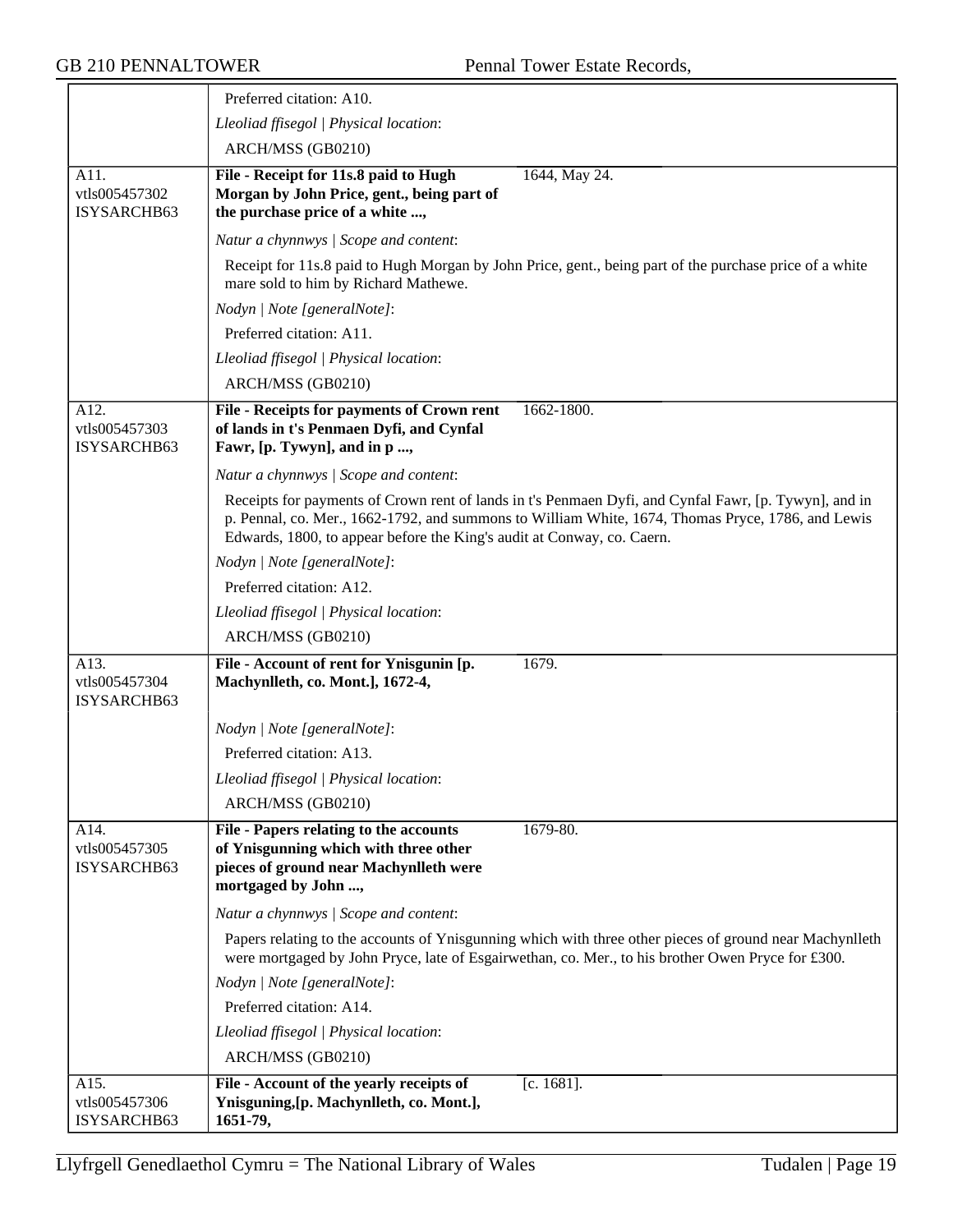|                                      | Nodyn   Note [generalNote]:                                                                                                                                                                                                                                                                                                                                                                                                                                                                                                                                        |
|--------------------------------------|--------------------------------------------------------------------------------------------------------------------------------------------------------------------------------------------------------------------------------------------------------------------------------------------------------------------------------------------------------------------------------------------------------------------------------------------------------------------------------------------------------------------------------------------------------------------|
|                                      | Preferred citation: A15.                                                                                                                                                                                                                                                                                                                                                                                                                                                                                                                                           |
|                                      | Lleoliad ffisegol   Physical location:                                                                                                                                                                                                                                                                                                                                                                                                                                                                                                                             |
|                                      | ARCH/MSS (GB0210)                                                                                                                                                                                                                                                                                                                                                                                                                                                                                                                                                  |
| A16.                                 | File - Receipt for £210 payable to Elizabeth<br>1682, July 20.                                                                                                                                                                                                                                                                                                                                                                                                                                                                                                     |
| vtls005457307<br>ISYSARCHB63         | Pryce of Hay, co. Brec., widow, relict of<br>Henry Pryce, dec., son and heir ,                                                                                                                                                                                                                                                                                                                                                                                                                                                                                     |
|                                      | Natur a chynnwys / Scope and content:                                                                                                                                                                                                                                                                                                                                                                                                                                                                                                                              |
|                                      | Receipt for £210 payable to Elizabeth Pryce of Hay, co. Brec., widow, relict of Henry Pryce, dec., son<br>and heir of Owen Pryce, dec., by virtue of a decretal order made in Chancery, dated 19 June 1682, in a<br>cause between Robert Pryce of Esgairwethan, co. Mer., esq., son and heir of John Pryce, plaintiff, and<br>Elizabeth Pryce and Johan Pryce, dau's and co-heiresses of Henry Pryce their late father, dec. and the said<br>Elizabeth Pryce, defendants, and in pursuance of a report made in obedience to the said order, dated 22<br>June 1682. |
|                                      | Nodyn   Note [generalNote]:                                                                                                                                                                                                                                                                                                                                                                                                                                                                                                                                        |
|                                      | Preferred citation: A16.                                                                                                                                                                                                                                                                                                                                                                                                                                                                                                                                           |
|                                      | Lleoliad ffisegol   Physical location:                                                                                                                                                                                                                                                                                                                                                                                                                                                                                                                             |
|                                      | ARCH/MSS (GB0210)                                                                                                                                                                                                                                                                                                                                                                                                                                                                                                                                                  |
| A17.                                 | File - Account Book containing details of<br>1689-93.                                                                                                                                                                                                                                                                                                                                                                                                                                                                                                              |
| vtls005457308<br>ISYSARCHB63         | servants' wages, 1689, prices of animals<br>sold, 1691, and an abstract of the inventory<br>of ,                                                                                                                                                                                                                                                                                                                                                                                                                                                                   |
|                                      | Natur a chynnwys / Scope and content:                                                                                                                                                                                                                                                                                                                                                                                                                                                                                                                              |
|                                      | Account Book containing details of servants' wages, 1689, prices of animals sold, 1691, and an abstract<br>of the inventory of John Fazakerley, 1691, etc.                                                                                                                                                                                                                                                                                                                                                                                                         |
|                                      | Nodyn   Note [generalNote]:                                                                                                                                                                                                                                                                                                                                                                                                                                                                                                                                        |
|                                      | Preferred citation: A17.                                                                                                                                                                                                                                                                                                                                                                                                                                                                                                                                           |
|                                      | Lleoliad ffisegol   Physical location:                                                                                                                                                                                                                                                                                                                                                                                                                                                                                                                             |
|                                      | ARCH/MSS (GB0210)                                                                                                                                                                                                                                                                                                                                                                                                                                                                                                                                                  |
| A18.<br>vtls005457309<br>ISYSARCHB63 | File - Account of bills and vouchers issued<br>1691-1700.<br>to Robert Price by his lawyer,                                                                                                                                                                                                                                                                                                                                                                                                                                                                        |
|                                      | Nodyn   Note [generalNote]:                                                                                                                                                                                                                                                                                                                                                                                                                                                                                                                                        |
|                                      | Preferred citation: A18.                                                                                                                                                                                                                                                                                                                                                                                                                                                                                                                                           |
|                                      | Lleoliad ffisegol   Physical location:                                                                                                                                                                                                                                                                                                                                                                                                                                                                                                                             |
|                                      | ARCH/MSS (GB0210)                                                                                                                                                                                                                                                                                                                                                                                                                                                                                                                                                  |
| A19.                                 | File - Audit of the Esgairweddan estate, co.<br>$[c. 1692]$ .                                                                                                                                                                                                                                                                                                                                                                                                                                                                                                      |
| vtls005457310<br>ISYSARCHB63         | Mer,                                                                                                                                                                                                                                                                                                                                                                                                                                                                                                                                                               |
|                                      | Natur a chynnwys / Scope and content:                                                                                                                                                                                                                                                                                                                                                                                                                                                                                                                              |
|                                      | Endorsed: 'The particular proportion money to the audit'.                                                                                                                                                                                                                                                                                                                                                                                                                                                                                                          |
|                                      | Nodyn   Note [generalNote]:                                                                                                                                                                                                                                                                                                                                                                                                                                                                                                                                        |
|                                      | Preferred citation: A19.                                                                                                                                                                                                                                                                                                                                                                                                                                                                                                                                           |
|                                      | Lleoliad ffisegol   Physical location:                                                                                                                                                                                                                                                                                                                                                                                                                                                                                                                             |
|                                      | ARCH/MSS (GB0210)                                                                                                                                                                                                                                                                                                                                                                                                                                                                                                                                                  |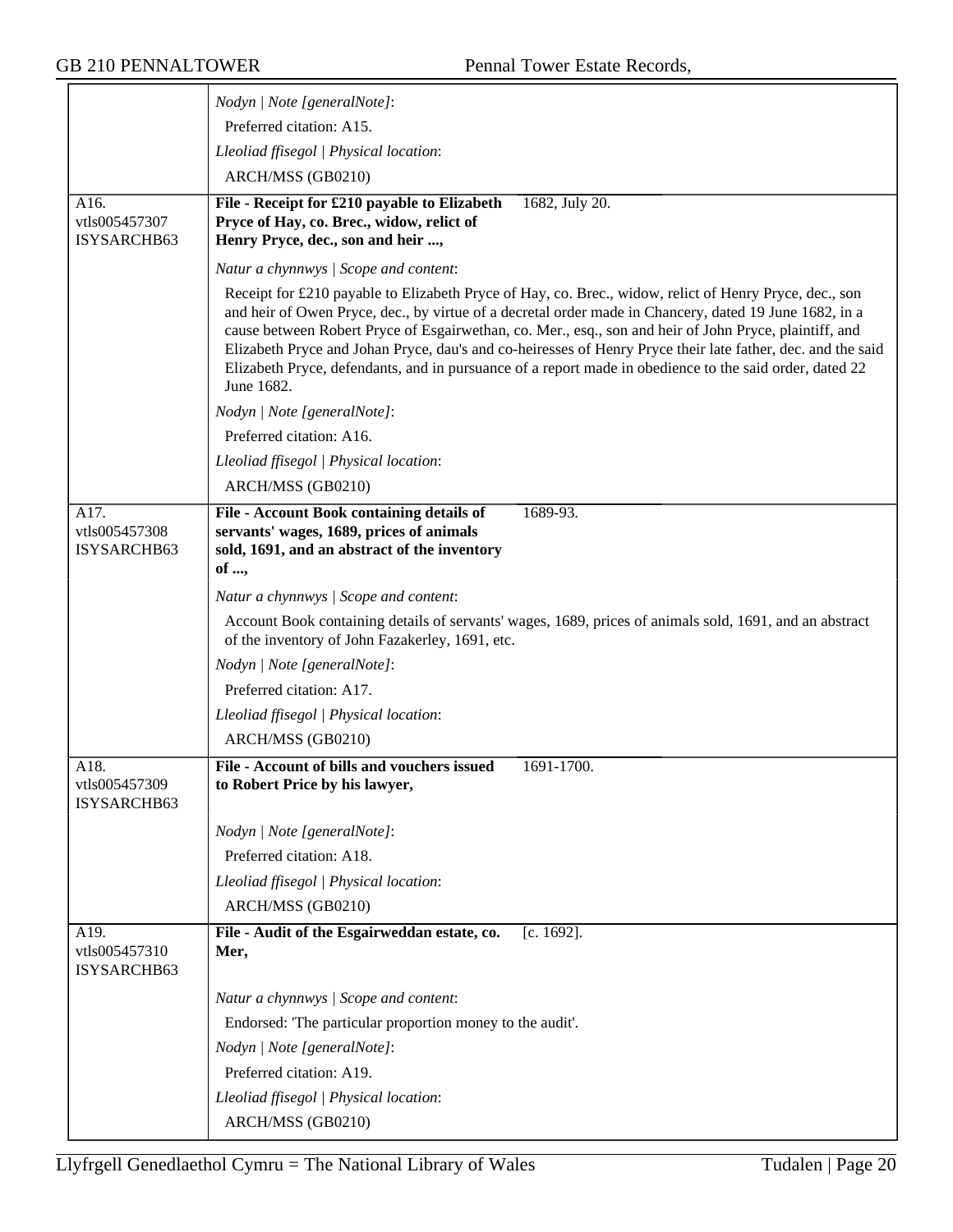| A20.<br>vtls005457311                | File - Bills, Receipts and Vouchers relating<br>mainly to the Edwards family of Talgarth,                                                                 | 1715-1814.     |
|--------------------------------------|-----------------------------------------------------------------------------------------------------------------------------------------------------------|----------------|
| ISYSARCHB63                          | co. Mer,                                                                                                                                                  |                |
|                                      | Nodyn   Note [generalNote]:                                                                                                                               |                |
|                                      | Preferred citation: A20.                                                                                                                                  |                |
|                                      | Lleoliad ffisegol   Physical location:                                                                                                                    |                |
|                                      | ARCH/MSS (GB0210)                                                                                                                                         |                |
| A21.<br>vtls005457312<br>ISYSARCHB63 | File - Discharge by Edward Jones after a<br>final payment by Mary Pryce for a debt<br>incurred by her father,                                             | 1728, Aug. 29. |
|                                      | Nodyn   Note [generalNote]:                                                                                                                               |                |
|                                      | Preferred citation: A21.                                                                                                                                  |                |
|                                      | Lleoliad ffisegol   Physical location:                                                                                                                    |                |
|                                      | ARCH/MSS (GB0210)                                                                                                                                         |                |
| A22.<br>vtls005457313<br>ISYSARCHB63 | File - Receipts chiefly for the assessments<br>made in p. Tywyn towards the repair of<br>bridges, especially Dyfi bridge,                                 | 1731, July.    |
|                                      | Nodyn   Note [generalNote]:                                                                                                                               |                |
|                                      | Preferred citation: A22.                                                                                                                                  |                |
|                                      | Lleoliad ffisegol   Physical location:                                                                                                                    |                |
|                                      | ARCH/MSS (GB0210)                                                                                                                                         |                |
| A23.<br>vtls005457314<br>ISYSARCHB63 | File - Accounts of Humffrey Edwards with<br>Mary Pryce for rent, improvements to<br>the Esgairweddan estate, agricultural and<br>domestic purchases, etc, | 1737-41.       |
|                                      | Natur a chynnwys / Scope and content:                                                                                                                     |                |
|                                      | Damaged.                                                                                                                                                  |                |
|                                      | Nodyn   Note [generalNote]:                                                                                                                               |                |
|                                      | Preferred citation: A23.                                                                                                                                  |                |
|                                      | Lleoliad ffisegol   Physical location:                                                                                                                    |                |
|                                      | ARCH/MSS (GB0210)                                                                                                                                         |                |
| A24.<br>vtls005457315<br>ISYSARCHB63 | File - Receipt for 16s. 4d. fee farm rent due<br>to John Mytton, esq., for Cam Lan Issa<br>from Thomas Griffiths,                                         | 1748, Nov. 1.  |
|                                      | Nodyn   Note [generalNote]:                                                                                                                               |                |
|                                      | Preferred citation: A24.                                                                                                                                  |                |
|                                      | Lleoliad ffisegol   Physical location:                                                                                                                    |                |
|                                      | ARCH/MSS (GB0210)                                                                                                                                         |                |
| A25.<br>vtls005457316<br>ISYSARCHB63 | File - Receipt from Lewis Edwards for<br>tithe modus for Tonfane and Ynysfaig, [p.<br>Llangelynnin, co. Mer.], for 1747-8,                                | 1749.          |
|                                      | Nodyn   Note [generalNote]:                                                                                                                               |                |
|                                      | Preferred citation: A25.                                                                                                                                  |                |
|                                      | Lleoliad ffisegol   Physical location:                                                                                                                    |                |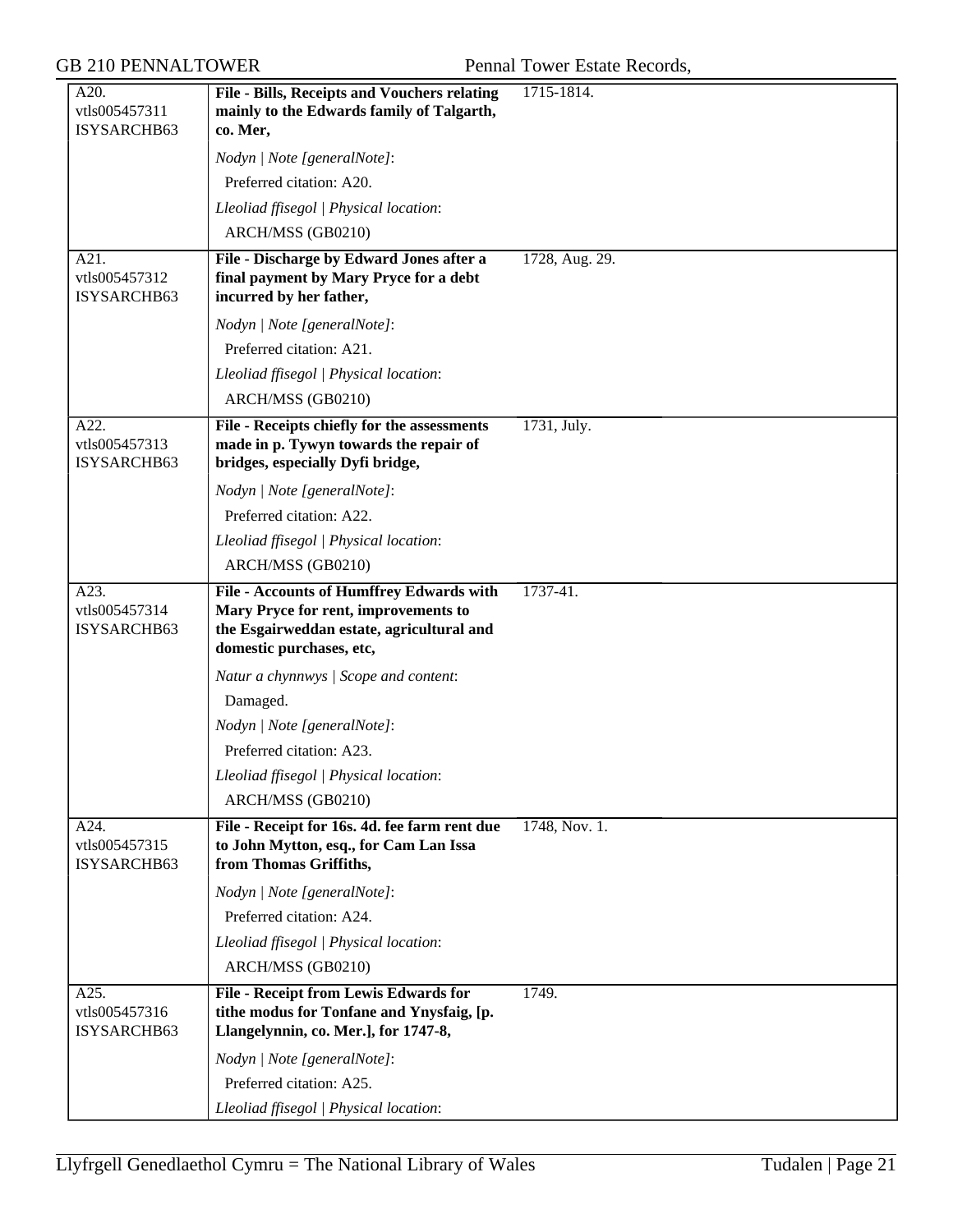|                                      | ARCH/MSS (GB0210)                                                                                                                                                                           |  |  |  |
|--------------------------------------|---------------------------------------------------------------------------------------------------------------------------------------------------------------------------------------------|--|--|--|
| A26.<br>vtls005457317<br>ISYSARCHB63 | 1749-1750.<br><b>File - Settled Accounts of Humphrey</b><br><b>Edwards with Mary Pryce including rent</b><br>and miscellaneous payments relating to the<br>Esgairweddan estate [p. Tywyn] , |  |  |  |
|                                      | Natur a chynnwys / Scope and content:                                                                                                                                                       |  |  |  |
|                                      | Settled Accounts of Humphrey Edwards with Mary Pryce including rent and miscellaneous payments<br>relating to the Esgairweddan estate [p. Tywyn], co. Mer.                                  |  |  |  |
|                                      | Nodyn   Note [generalNote]:                                                                                                                                                                 |  |  |  |
|                                      | Preferred citation: A26.                                                                                                                                                                    |  |  |  |
|                                      | Lleoliad ffisegol   Physical location:                                                                                                                                                      |  |  |  |
|                                      | ARCH/MSS (GB0210)                                                                                                                                                                           |  |  |  |
| A27.<br>vtls005457318<br>ISYSARCHB63 | <b>File - Settled Accounts of Humphrey</b><br>1751-1769.<br><b>Edwards with Mary Pryce including rent</b><br>and miscellaneous payments relating to the<br>Esgairweddan estate [p. Tywyn] , |  |  |  |
|                                      | Natur a chynnwys / Scope and content:                                                                                                                                                       |  |  |  |
|                                      | Settled Accounts of Humphrey Edwards with Mary Pryce including rent and miscellaneous payments<br>relating to the Esgairweddan estate [p. Tywyn], co. Mer.                                  |  |  |  |
|                                      | Nodyn   Note [generalNote]:                                                                                                                                                                 |  |  |  |
|                                      | Preferred citation: A27.                                                                                                                                                                    |  |  |  |
|                                      | Lleoliad ffisegol   Physical location:                                                                                                                                                      |  |  |  |
|                                      | ARCH/MSS (GB0210)                                                                                                                                                                           |  |  |  |
| A28.<br>vtls005457319<br>ISYSARCHB63 | 1759-1769.<br><b>File - Settled Accounts of Humphrey</b><br><b>Edwards with Mary Pryce including rent</b><br>and miscellaneous payments relating to the<br>Esgairweddan estate [p. Tywyn] , |  |  |  |
|                                      | Natur a chynnwys / Scope and content:                                                                                                                                                       |  |  |  |
|                                      | Settled Accounts of Humphrey Edwards with Mary Pryce including rent and miscellaneous payments<br>relating to the Esgairweddan estate [p. Tywyn], co. Mer. Copy.                            |  |  |  |
|                                      | Nodyn   Note [generalNote]:                                                                                                                                                                 |  |  |  |
|                                      | Preferred citation: A28.                                                                                                                                                                    |  |  |  |
|                                      | Lleoliad ffisegol   Physical location:                                                                                                                                                      |  |  |  |
|                                      | ARCH/MSS (GB0210)                                                                                                                                                                           |  |  |  |
| A29.<br>vtls005457320<br>ISYSARCHB63 | 1762.<br>File - List of the investments of Mrs Pryce<br>of Dogpole, Shrewsbury, 1754-62,                                                                                                    |  |  |  |
|                                      | Nodyn   Note [generalNote]:                                                                                                                                                                 |  |  |  |
|                                      | Preferred citation: A29.                                                                                                                                                                    |  |  |  |
|                                      | Lleoliad ffisegol   Physical location:                                                                                                                                                      |  |  |  |
|                                      | ARCH/MSS (GB0210)                                                                                                                                                                           |  |  |  |
| A30.<br>vtls005457321<br>ISYSARCHB63 | File - Account of the annual rents on the<br>1772, Oct. 13.<br>estate of Lewis Edwards [of Talgarth], esq.,<br>in p's Tywyn and Pennal, co,                                                 |  |  |  |
|                                      | Natur a chynnwys / Scope and content:                                                                                                                                                       |  |  |  |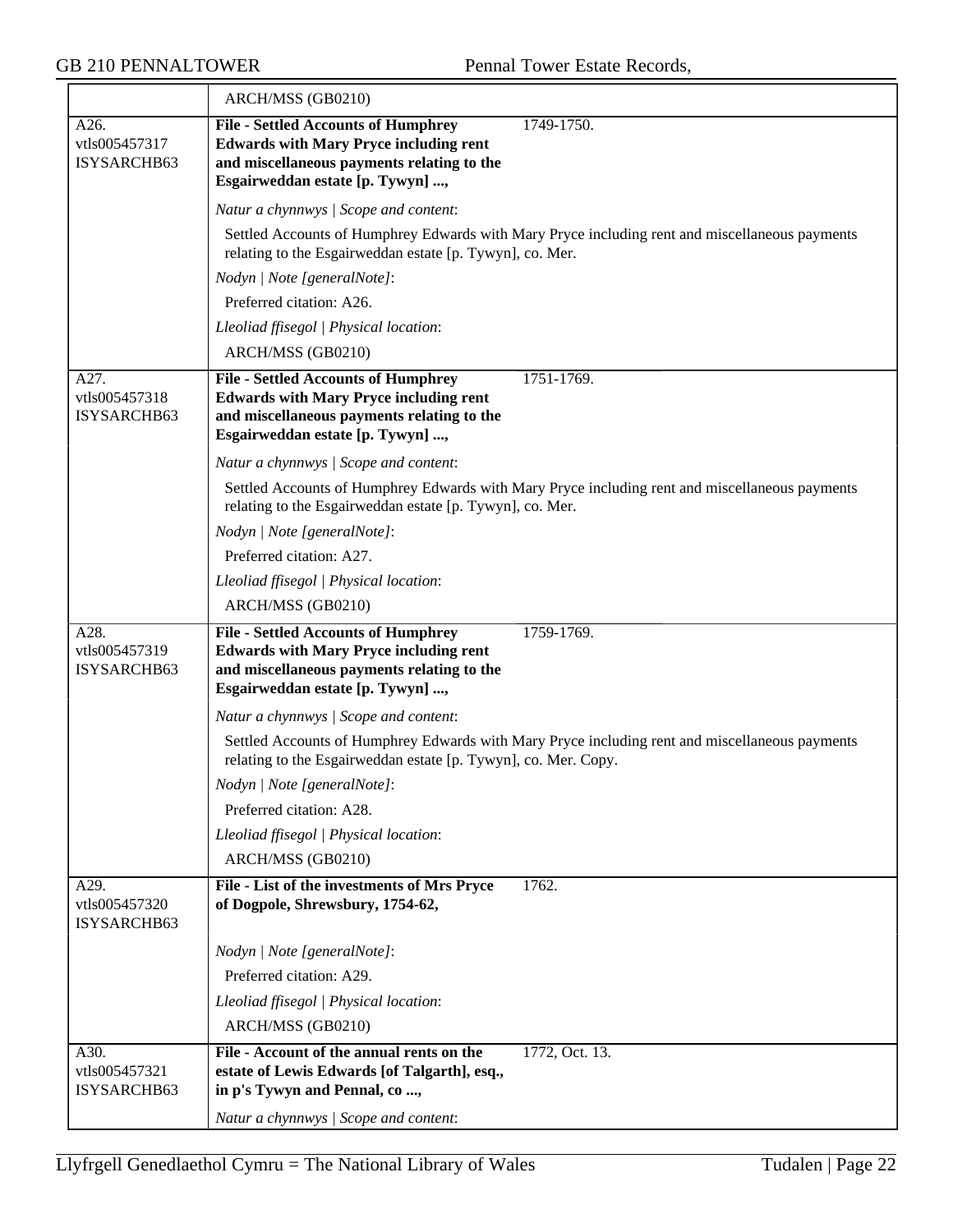|                                      | Account of the annual rents on the estate of Lewis Edwards [of Talgarth], esq., in p's Tywyn and Pennal,<br>co. Mer., p's Machynlleth and Trefeglwys, co. Mont., and p. Llanfihangel Genau'r-glyn, co. Card.<br>Attached: 'the old rents of the marsh lands'.                                                                                                                                                      |  |  |
|--------------------------------------|--------------------------------------------------------------------------------------------------------------------------------------------------------------------------------------------------------------------------------------------------------------------------------------------------------------------------------------------------------------------------------------------------------------------|--|--|
|                                      | Nodyn   Note [generalNote]:                                                                                                                                                                                                                                                                                                                                                                                        |  |  |
|                                      | Preferred citation: A30.                                                                                                                                                                                                                                                                                                                                                                                           |  |  |
|                                      | Lleoliad ffisegol   Physical location:                                                                                                                                                                                                                                                                                                                                                                             |  |  |
|                                      | ARCH/MSS (GB0210)                                                                                                                                                                                                                                                                                                                                                                                                  |  |  |
| A31.<br>vtls005457322<br>ISYSARCHB63 | File - Bill Of Costs, Receipts and Vouchers<br>1773-1838.<br>relating to the Talgarth estate including<br>repairs, poor rate and land tax,                                                                                                                                                                                                                                                                         |  |  |
|                                      | Natur a chynnwys / Scope and content:                                                                                                                                                                                                                                                                                                                                                                              |  |  |
|                                      | Original bundle.                                                                                                                                                                                                                                                                                                                                                                                                   |  |  |
|                                      | Nodyn   Note [generalNote]:                                                                                                                                                                                                                                                                                                                                                                                        |  |  |
|                                      | Preferred citation: A31.                                                                                                                                                                                                                                                                                                                                                                                           |  |  |
|                                      | Lleoliad ffisegol   Physical location:                                                                                                                                                                                                                                                                                                                                                                             |  |  |
|                                      | ARCH/MSS (GB0210)                                                                                                                                                                                                                                                                                                                                                                                                  |  |  |
| A32.<br>vtls005457323<br>ISYSARCHB63 | File - Miscellaneous Bills, Receipts and<br>1774-1841.<br>Vouchers for goods, rents, and day work<br>undertaken on the Talgarth estate,                                                                                                                                                                                                                                                                            |  |  |
|                                      | Natur a chynnwys / Scope and content:                                                                                                                                                                                                                                                                                                                                                                              |  |  |
|                                      | Original bundle.                                                                                                                                                                                                                                                                                                                                                                                                   |  |  |
|                                      | Nodyn   Note [generalNote]:                                                                                                                                                                                                                                                                                                                                                                                        |  |  |
|                                      | Preferred citation: A32.                                                                                                                                                                                                                                                                                                                                                                                           |  |  |
|                                      | Lleoliad ffisegol   Physical location:                                                                                                                                                                                                                                                                                                                                                                             |  |  |
|                                      | ARCH/MSS (GB0210)                                                                                                                                                                                                                                                                                                                                                                                                  |  |  |
| A33.<br>vtls005457324<br>ISYSARCHB63 | 1774.<br>File - Bill of Lewis Edwards, esq., for<br>money expended in obtaining an Act of<br>Parliament to enable trustees with the<br>consent ,                                                                                                                                                                                                                                                                   |  |  |
|                                      | Natur a chynnwys / Scope and content:                                                                                                                                                                                                                                                                                                                                                                              |  |  |
|                                      | Bill of Lewis Edwards, esq., for money expended in obtaining an Act of Parliament to enable trustees<br>with the consent of the persons claiming under the will of Mary Pryce, spinster, dec., to cut down and sell<br>the timber on the settled estates of the said Mary Pryce in co. Mer., and to invest the money from the sale<br>in the purchase of m's and lands to be settled to the uses of the said will. |  |  |
|                                      | Nodyn   Note [generalNote]:                                                                                                                                                                                                                                                                                                                                                                                        |  |  |
|                                      | Preferred citation: A33.                                                                                                                                                                                                                                                                                                                                                                                           |  |  |
|                                      | Lleoliad ffisegol   Physical location:                                                                                                                                                                                                                                                                                                                                                                             |  |  |
|                                      | ARCH/MSS (GB0210)                                                                                                                                                                                                                                                                                                                                                                                                  |  |  |
| A34.<br>vtls005457325<br>ISYSARCHB63 | File - Account between Edwards and<br>1775, Sept. 12.<br>Jones, solicitors, and Lewis Edwards [of<br>Talgarth], esq,                                                                                                                                                                                                                                                                                               |  |  |
|                                      | Nodyn   Note [generalNote]:                                                                                                                                                                                                                                                                                                                                                                                        |  |  |
|                                      | Preferred citation: A34.                                                                                                                                                                                                                                                                                                                                                                                           |  |  |
|                                      | Lleoliad ffisegol   Physical location:                                                                                                                                                                                                                                                                                                                                                                             |  |  |
|                                      | ARCH/MSS (GB0210)                                                                                                                                                                                                                                                                                                                                                                                                  |  |  |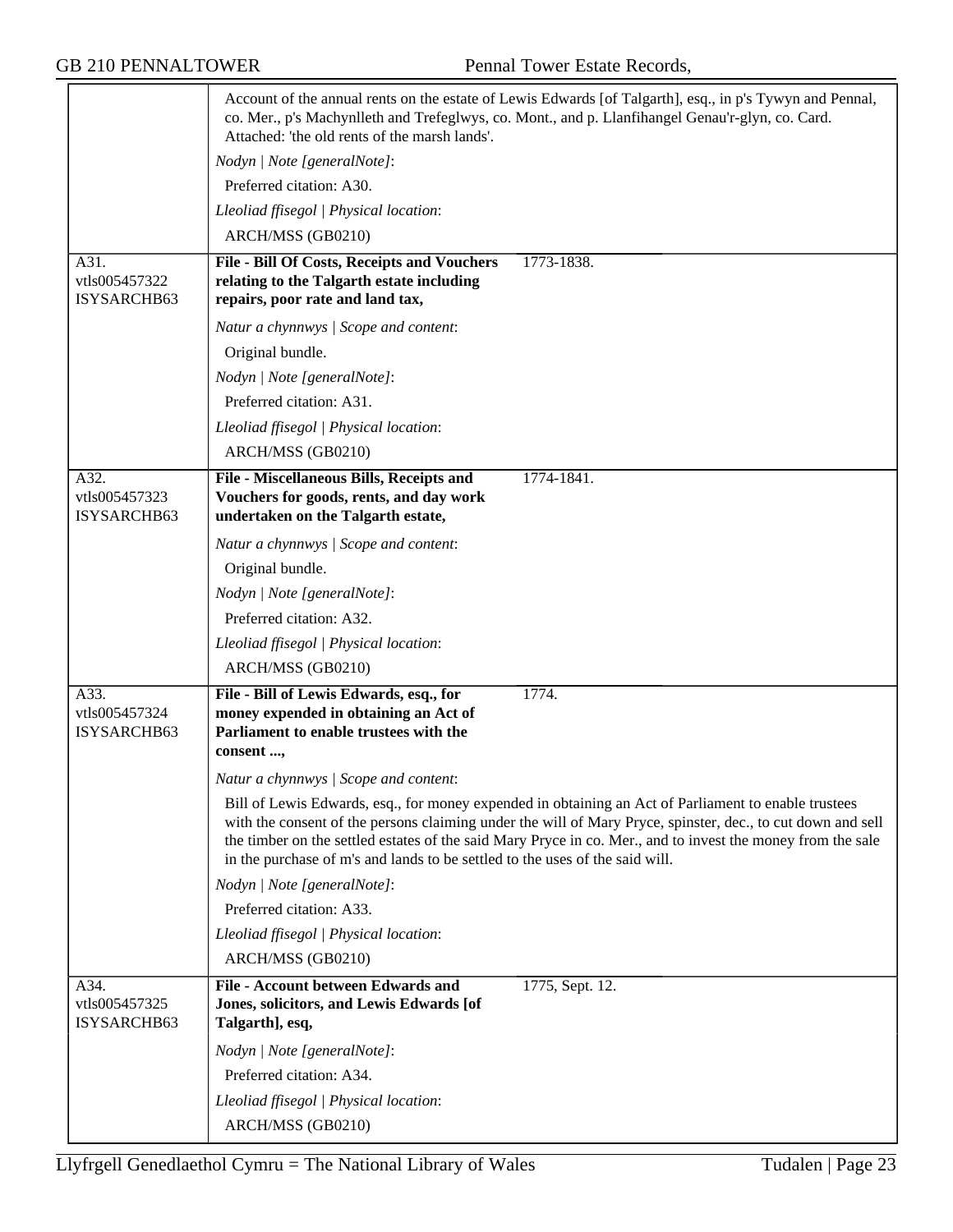| A35.<br>vtls005457326<br>ISYSARCHB63 | File - Account of the personal estate of Mrs<br>Pryce late of Eskirweddan, dec., and of her<br>debts and legacies paid by ,      | 1775, Sept. 12.                                                                                           |
|--------------------------------------|----------------------------------------------------------------------------------------------------------------------------------|-----------------------------------------------------------------------------------------------------------|
|                                      | Natur a chynnwys / Scope and content:                                                                                            |                                                                                                           |
|                                      | by the late Humphrey Edwards, esq., dec., her executor, and by his executors.                                                    | Account of the personal estate of Mrs Pryce late of Eskirweddan, dec., and of her debts and legacies paid |
|                                      | Nodyn   Note [generalNote]:                                                                                                      |                                                                                                           |
|                                      | Preferred citation: A35.                                                                                                         |                                                                                                           |
|                                      | Lleoliad ffisegol   Physical location:                                                                                           |                                                                                                           |
|                                      | ARCH/MSS (GB0210)                                                                                                                |                                                                                                           |
| A36.<br>vtls005457327<br>ISYSARCHB63 | <b>File - Receipt from Dr Robert Edwards</b><br>and John Edwards to Lewis Edwards [of<br>Talgarth, esq.] for interest money,     | 1775, Sept. 12.                                                                                           |
|                                      | Nodyn   Note [generalNote]:                                                                                                      |                                                                                                           |
|                                      | Preferred citation: A36.                                                                                                         |                                                                                                           |
|                                      | Lleoliad ffisegol   Physical location:                                                                                           |                                                                                                           |
|                                      | ARCH/MSS (GB0210)                                                                                                                |                                                                                                           |
| A37.<br>vtls005457328<br>ISYSARCHB63 | File - Receipted Bill of Lewis Edwards,<br>esq., in account with Richard Tybbots for<br>ironmongery,                             | 1776, Oct. 7.                                                                                             |
|                                      | Natur a chynnwys / Scope and content:                                                                                            |                                                                                                           |
|                                      | Endorsed: 'Lewis Edwards for goods to the new building'.                                                                         |                                                                                                           |
|                                      | Nodyn   Note [generalNote]:                                                                                                      |                                                                                                           |
|                                      | Preferred citation: A37.                                                                                                         |                                                                                                           |
|                                      | Lleoliad ffisegol   Physical location:                                                                                           |                                                                                                           |
|                                      | ARCH/MSS (GB0210)                                                                                                                |                                                                                                           |
| A38.<br>vtls005457329<br>ISYSARCHB63 | File - Receipt by Robert and John Edwards<br>for sums of money paid by Lewis Edwards,<br>esq,                                    | 1777, Dec. 19.                                                                                            |
|                                      | Nodyn   Note [generalNote]:                                                                                                      |                                                                                                           |
|                                      | Preferred citation: A38.                                                                                                         |                                                                                                           |
|                                      | Lleoliad ffisegol   Physical location:                                                                                           |                                                                                                           |
|                                      | ARCH/MSS (GB0210)                                                                                                                |                                                                                                           |
| A39.<br>vtls005457330<br>ISYSARCHB63 | File - Receipted Bill Of Costs of Lewis<br>Edwards, esq., in account with John<br><b>Edwards and Humphrey Jones, solicitors,</b> | 1783, March 10.                                                                                           |
|                                      | Nodyn   Note [generalNote]:                                                                                                      |                                                                                                           |
|                                      | Preferred citation: A39.                                                                                                         |                                                                                                           |
|                                      | Lleoliad ffisegol   Physical location:                                                                                           |                                                                                                           |
|                                      | ARCH/MSS (GB0210)                                                                                                                |                                                                                                           |
| A40.<br>vtls005457331<br>ISYSARCHB63 | File - Account Book of sales of sheep,<br>lambs and cows,                                                                        | 1787-9.                                                                                                   |
|                                      | Nodyn   Note [generalNote]:                                                                                                      |                                                                                                           |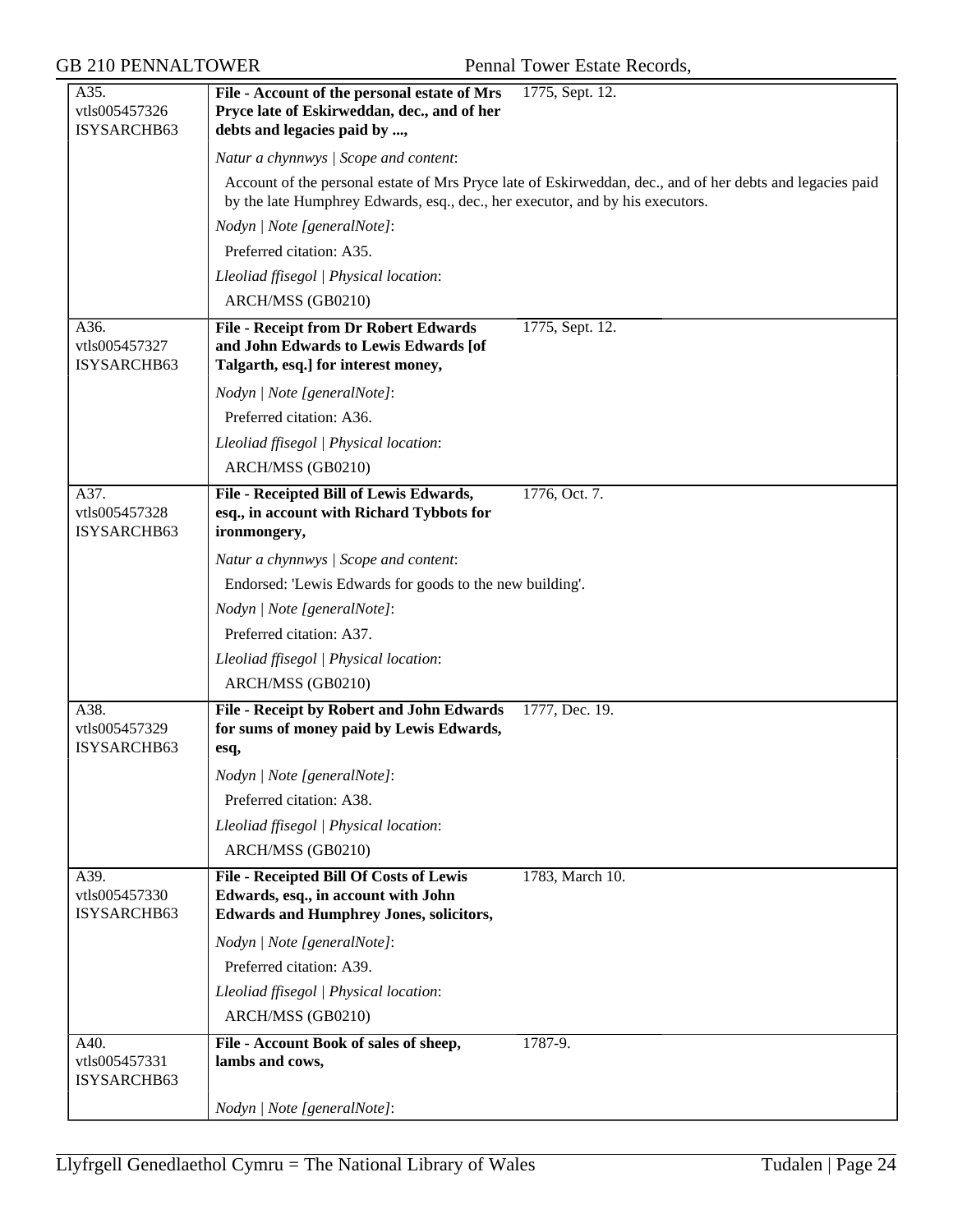|                                      | Preferred citation: A40.<br>Lleoliad ffisegol   Physical location:<br>ARCH/MSS (GB0210)                                                                                                          |                 |  |
|--------------------------------------|--------------------------------------------------------------------------------------------------------------------------------------------------------------------------------------------------|-----------------|--|
| A41.<br>vtls005457332<br>ISYSARCHB63 | File - Account of payment made to Evan<br>Anwyl for expenses and for legal services<br>relating to certain premises,                                                                             | 1792, April 13. |  |
|                                      | Natur a chynnwys / Scope and content:<br>Endorsed: 'Probably Ty Mawr'.<br>Nodyn / Note [generalNote]:<br>Preferred citation: A41.<br>Lleoliad ffisegol   Physical location:<br>ARCH/MSS (GB0210) |                 |  |

# **Is-gyfres | Subseries [A42-85] vtls005457333 ISYSARCHB63: Financial papers,**

Dyddiad | Date: 1793-[1892]. (dyddiad creu) | (date of creation)

| FFeil / rhestr eitemau   File / item list |                                                                                                                                                                           |                   |                                               |
|-------------------------------------------|---------------------------------------------------------------------------------------------------------------------------------------------------------------------------|-------------------|-----------------------------------------------|
| Cod cyfeirnod<br>Reference code           | Teitl   Title                                                                                                                                                             | Dyddiadau   Dates | Disgrifiad ffisegol   Physical<br>description |
| A42.<br>vtls005457334<br>ISYSARCHB63      | File - Bills, Vouchers and Rents relating<br>mainly to the Talgarth estate,                                                                                               | 1793-1818.        |                                               |
|                                           | Natur a chynnwys / Scope and content:                                                                                                                                     |                   |                                               |
|                                           | Original bundle.                                                                                                                                                          |                   |                                               |
|                                           | Nodyn   Note [generalNote]:                                                                                                                                               |                   |                                               |
|                                           | Preferred citation: A42.                                                                                                                                                  |                   |                                               |
|                                           | Lleoliad ffisegol   Physical location:                                                                                                                                    |                   |                                               |
|                                           | ARCH/MSS (GB0210)                                                                                                                                                         |                   |                                               |
| A43.<br>vtls005457335<br>ISYSARCHB63      | File - Receipted Bill of Lewis Edwards to<br><b>Humphrey Jones [attorney],</b>                                                                                            | 1793, Sept. 26.   |                                               |
|                                           | Nodyn   Note [generalNote]:                                                                                                                                               |                   |                                               |
|                                           | Preferred citation: A43.                                                                                                                                                  |                   |                                               |
|                                           | Lleoliad ffisegol   Physical location:                                                                                                                                    |                   |                                               |
|                                           | ARCH/MSS (GB0210)                                                                                                                                                         |                   |                                               |
| A44.<br>vtls005457336<br>ISYSARCHB63      | <b>File - Abstract Of Accounts and Bill</b><br>Of Costs of Humphrey Jones with Mrs<br><b>Thomas Baines and Mrs Anne Edwards,</b><br>administratrixes of ,                 | 1794.             |                                               |
|                                           | Natur a chynnwys / Scope and content:                                                                                                                                     |                   |                                               |
|                                           | Abstract Of Accounts and Bill Of Costs of Humphrey Jones with Mrs Thomas Baines and Mrs Anne<br>Edwards, administratrixes of the Rev. Salusbury Pryce, their late father. |                   |                                               |
|                                           | Nodyn   Note [generalNote]:                                                                                                                                               |                   |                                               |
|                                           | Preferred citation: A44.                                                                                                                                                  |                   |                                               |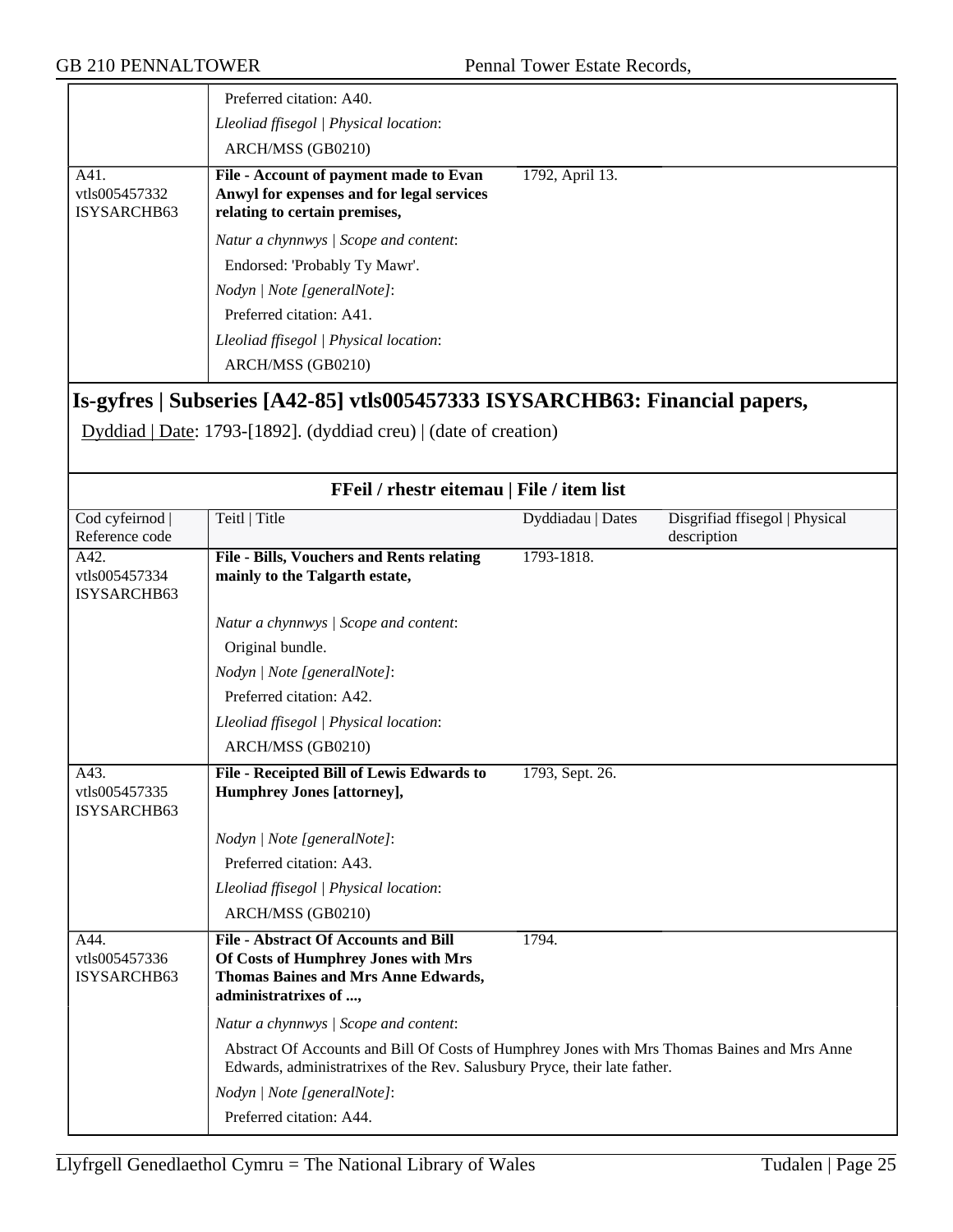|                                      | Lleoliad ffisegol   Physical location:                                                                                                                                                                                                         |
|--------------------------------------|------------------------------------------------------------------------------------------------------------------------------------------------------------------------------------------------------------------------------------------------|
|                                      | ARCH/MSS (GB0210)                                                                                                                                                                                                                              |
| A45.<br>vtls005457337<br>ISYSARCHB63 | File - Account of expenditure on the<br>1796-1800.<br><b>Oldport estate, Shropshire, including</b><br>payments for the upkeep of the estate,<br>tenants' dinner, and planting ,                                                                |
|                                      | Natur a chynnwys / Scope and content:                                                                                                                                                                                                          |
|                                      | Account of expenditure on the Oldport estate, Shropshire, including payments for the upkeep of the<br>estate, tenants' dinner, and planting trees.                                                                                             |
|                                      | Nodyn   Note [generalNote]:                                                                                                                                                                                                                    |
|                                      | Preferred citation: A45.                                                                                                                                                                                                                       |
|                                      | Lleoliad ffisegol   Physical location:                                                                                                                                                                                                         |
|                                      | ARCH/MSS (GB0210)                                                                                                                                                                                                                              |
| A46.<br>vtls005457338<br>ISYSARCHB63 | <b>File - Miscellaneous Receipts including</b><br>1796-7.<br>receipts for county tax for Talgarth, poor<br>rate for Caeglase and for debts of the late<br>Lewis ,                                                                              |
|                                      | Natur a chynnwys / Scope and content:                                                                                                                                                                                                          |
|                                      | Miscellaneous Receipts including receipts for county tax for Talgarth, poor rate for Caeglase and for<br>debts of the late Lewis Edwards of Talgarth, esq., dec.                                                                               |
|                                      | Nodyn   Note [generalNote]:                                                                                                                                                                                                                    |
|                                      | Preferred citation: A46.                                                                                                                                                                                                                       |
|                                      | Lleoliad ffisegol   Physical location:                                                                                                                                                                                                         |
|                                      | ARCH/MSS (GB0210)                                                                                                                                                                                                                              |
| A47.<br>vtls005457339<br>ISYSARCHB63 | File - Bill Of Costs of Rev. Thomas<br>1797.<br>Baines, Mary his wife, and Ann Edwards,<br>in account with Humphrey Jones and<br>Charles ,                                                                                                     |
|                                      | Natur a chynnwys / Scope and content:                                                                                                                                                                                                          |
|                                      | Bill Of Costs of Rev. Thomas Baines, Mary his wife, and Ann Edwards, in account with Humphrey Jones<br>and Charles Jones, attorneys, relating to a case of ejectment to recover possession of Evan Davies' lands<br>at Clawdd Llesk, co. Mont. |
|                                      | Nodyn   Note [generalNote]:                                                                                                                                                                                                                    |
|                                      | Preferred citation: A47.                                                                                                                                                                                                                       |
|                                      | Lleoliad ffisegol   Physical location:                                                                                                                                                                                                         |
|                                      | ARCH/MSS (GB0210)                                                                                                                                                                                                                              |
| A48.<br>vtls005457340<br>ISYSARCHB63 | File - Account of the representatives of the<br>1797, Aug. 10.<br>late Lewis Edwards, esq., with E[dward]<br>Annwyl settled 10 Aug. 1797,                                                                                                      |
|                                      | Natur a chynnwys / Scope and content:                                                                                                                                                                                                          |
|                                      | Enclosed: miscellaneous financial receipts, 1796-7.                                                                                                                                                                                            |
|                                      | Nodyn   Note [generalNote]:                                                                                                                                                                                                                    |
|                                      | Preferred citation: A48.                                                                                                                                                                                                                       |
|                                      | Lleoliad ffisegol   Physical location:                                                                                                                                                                                                         |
|                                      | ARCH/MSS (GB0210)                                                                                                                                                                                                                              |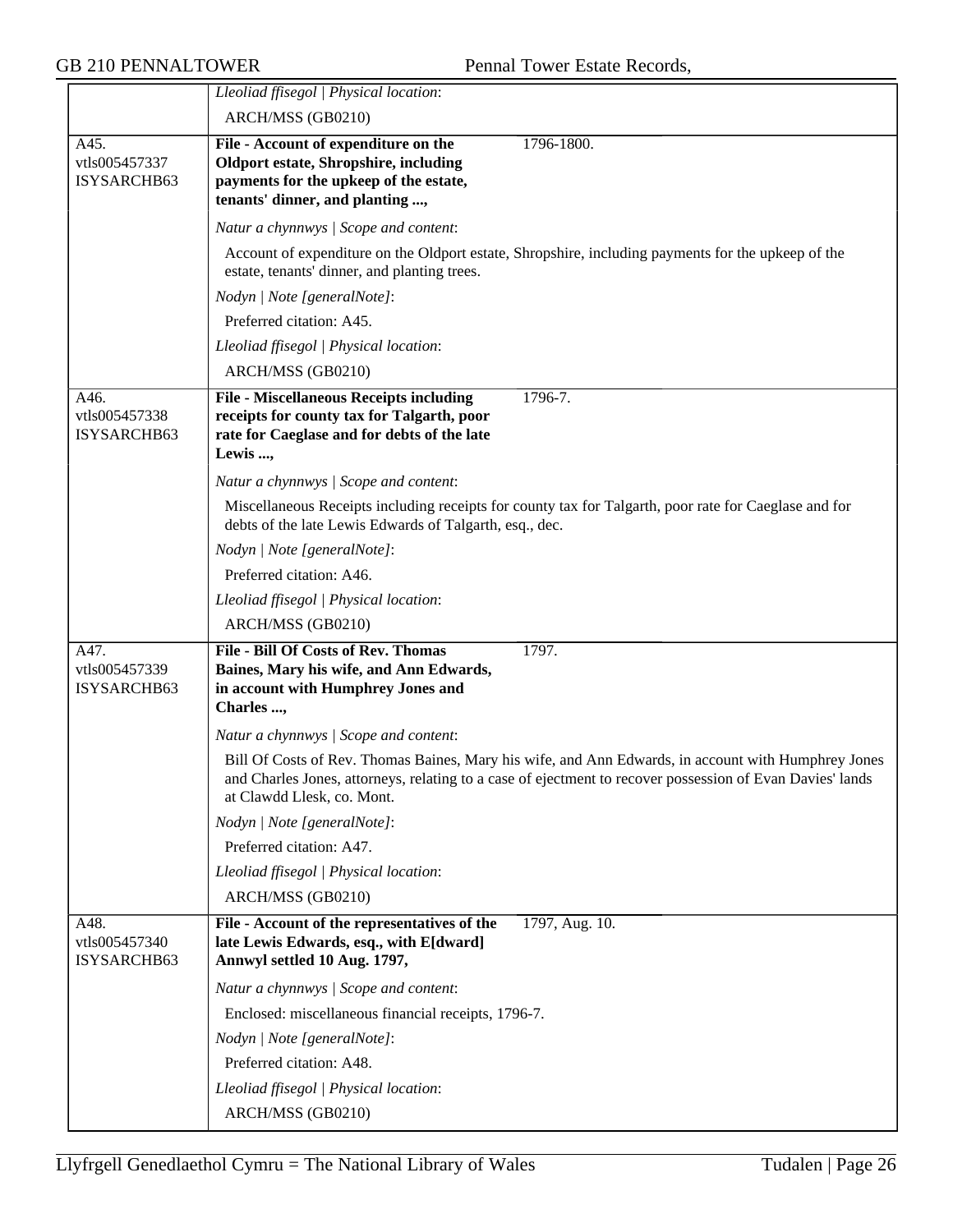| A49.<br>vtls005457341<br>ISYSARCHB63 | File - Abstract of account between the<br>administratixes of Thomas Griffiths Lloyd,<br>esq., dec., and Humphrey Jones, [attorney],         | 1799.                                                                                                   |
|--------------------------------------|---------------------------------------------------------------------------------------------------------------------------------------------|---------------------------------------------------------------------------------------------------------|
|                                      | Nodyn   Note [generalNote]:                                                                                                                 |                                                                                                         |
|                                      | Preferred citation: A49.                                                                                                                    |                                                                                                         |
|                                      | Lleoliad ffisegol   Physical location:                                                                                                      |                                                                                                         |
|                                      | ARCH/MSS (GB0210)                                                                                                                           |                                                                                                         |
| A50.<br>vtls005457342<br>ISYSARCHB63 | File - Account of bills paid, income tax<br>allowed, rental of the Talgarth estate,<br>co. Mer., and of the Oldport estate,<br>Shropshire , | $1808 - 9.$                                                                                             |
|                                      | Natur a chynnwys / Scope and content:                                                                                                       |                                                                                                         |
|                                      | estate, Shropshire, and an account of money received for the sale of timber and bark.                                                       | Account of bills paid, income tax allowed, rental of the Talgarth estate, co. Mer., and of the Oldport  |
|                                      | Nodyn   Note [generalNote]:                                                                                                                 |                                                                                                         |
|                                      | Preferred citation: A50.                                                                                                                    |                                                                                                         |
|                                      | Lleoliad ffisegol   Physical location:                                                                                                      |                                                                                                         |
|                                      | ARCH/MSS (GB0210)                                                                                                                           |                                                                                                         |
| A51.<br>vtls005457343<br>ISYSARCHB63 | File - Account of expenditure together<br>with a rental of the Talgarth estate for<br>Michaelmas 1809 sent by [Rev.] Robert<br>Davies to ,  | 1809.                                                                                                   |
|                                      | Natur a chynnwys / Scope and content:                                                                                                       |                                                                                                         |
|                                      | Robert Davies to Miss Edwards, 25 Hollies St, Cavendish Square, London.                                                                     | Account of expenditure together with a rental of the Talgarth estate for Michaelmas 1809 sent by [Rev.] |
|                                      | Nodyn   Note [generalNote]:                                                                                                                 |                                                                                                         |
|                                      | Preferred citation: A51.                                                                                                                    |                                                                                                         |
|                                      | Lleoliad ffisegol   Physical location:                                                                                                      |                                                                                                         |
|                                      | ARCH/MSS (GB0210)                                                                                                                           |                                                                                                         |
| A52.<br>vtls005457344<br>ISYSARCHB63 | File - Bill Of Costs of Mrs [Anne] Edwards<br>of Talgarth in account with I. Thomas,<br>[attorney],                                         | 1810.                                                                                                   |
|                                      | Nodyn   Note [generalNote]:                                                                                                                 |                                                                                                         |
|                                      | Preferred citation: A52.                                                                                                                    |                                                                                                         |
|                                      | Lleoliad ffisegol   Physical location:                                                                                                      |                                                                                                         |
|                                      | ARCH/MSS (GB0210)                                                                                                                           |                                                                                                         |
| A53.<br>vtls005457345<br>ISYSARCHB63 | <b>File - General Statement of the accounts</b><br>of Rev. Robert Davies as trustee for the<br>payment of the debts of the late ,           | $[c. 1813]$ .                                                                                           |
|                                      | Natur a chynnwys / Scope and content:                                                                                                       |                                                                                                         |
|                                      | late Pryce Edwards, esq., dec.                                                                                                              | General Statement of the accounts of Rev. Robert Davies as trustee for the payment of the debts of the  |
|                                      | Nodyn   Note [generalNote]:                                                                                                                 |                                                                                                         |
|                                      | Preferred citation: A53.                                                                                                                    |                                                                                                         |
|                                      | Lleoliad ffisegol   Physical location:                                                                                                      |                                                                                                         |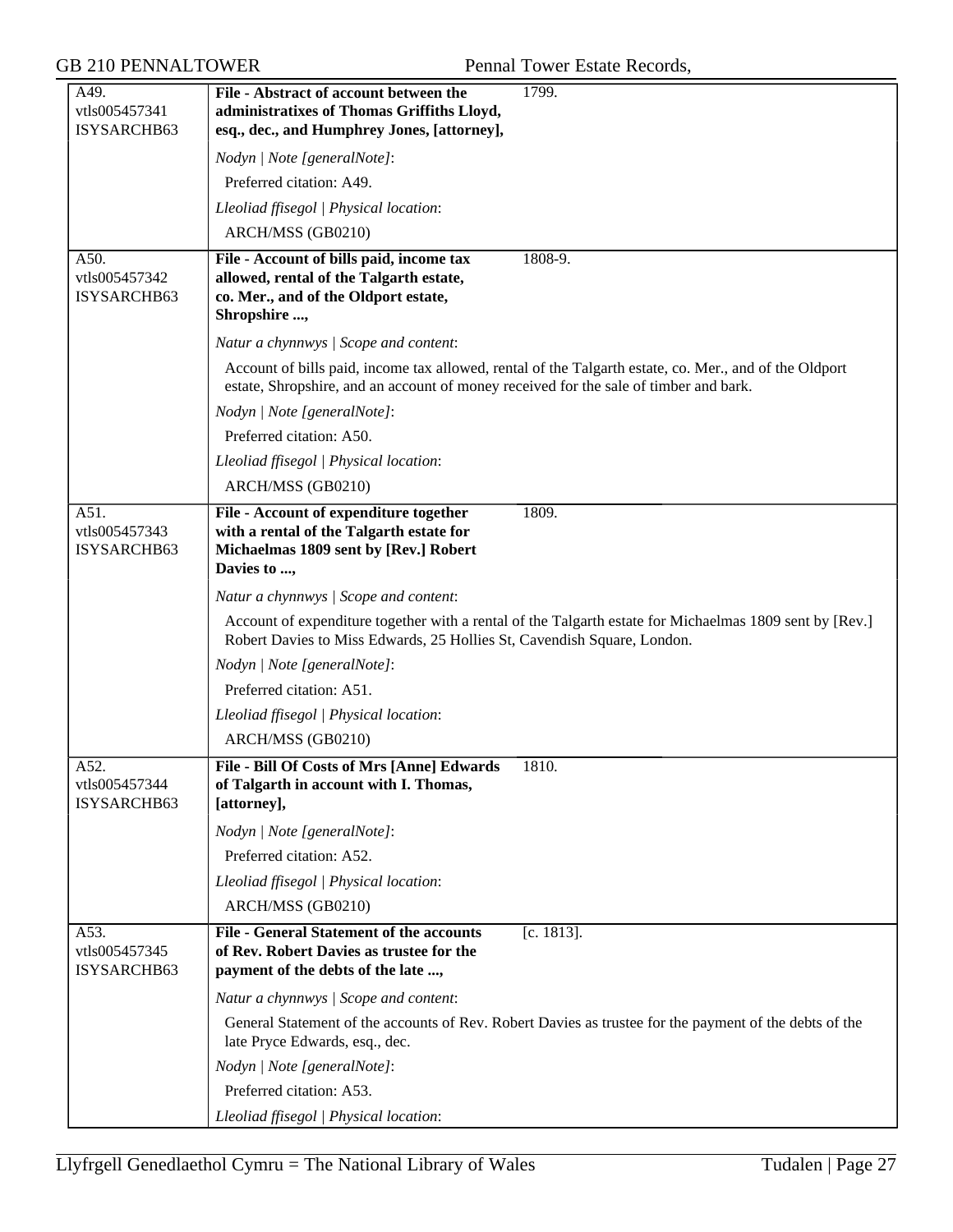|                                      | ARCH/MSS (GB0210)                                                                                                                               |                                                                                                    |
|--------------------------------------|-------------------------------------------------------------------------------------------------------------------------------------------------|----------------------------------------------------------------------------------------------------|
| A54.<br>vtls005457346<br>ISYSARCHB63 | File - Bill Of Costs of Graham, Kinderley<br>and Domville in account with the Rev.<br>Robert Davies, one of the executors and ,                 | 1813.                                                                                              |
|                                      | Natur a chynnwys / Scope and content:                                                                                                           |                                                                                                    |
|                                      | executors and devisees in trust of Pryce Edwards, esq., dec.                                                                                    | Bill Of Costs of Graham, Kinderley and Domville in account with the Rev. Robert Davies, one of the |
|                                      | Nodyn   Note [generalNote]:                                                                                                                     |                                                                                                    |
|                                      | Preferred citation: A54.                                                                                                                        |                                                                                                    |
|                                      | Lleoliad ffisegol   Physical location:                                                                                                          |                                                                                                    |
|                                      | ARCH/MSS (GB0210)                                                                                                                               |                                                                                                    |
| A55.<br>vtls005457347<br>ISYSARCHB63 | File - Bill of Miss Edwards to Graham,<br>Kinderley and Domville, solicitors,                                                                   | 1815, Oct.                                                                                         |
|                                      | Nodyn   Note [generalNote]:                                                                                                                     |                                                                                                    |
|                                      | Preferred citation: A55.                                                                                                                        |                                                                                                    |
|                                      | Lleoliad ffisegol   Physical location:                                                                                                          |                                                                                                    |
|                                      | ARCH/MSS (GB0210)                                                                                                                               |                                                                                                    |
| A56.<br>vtls005457348<br>ISYSARCHB63 | File - Account between Miss Edwards and<br><b>Thomas Daniel,</b>                                                                                | 1818, Oct.                                                                                         |
|                                      | Nodyn   Note [generalNote]:                                                                                                                     |                                                                                                    |
|                                      | Preferred citation: A56.                                                                                                                        |                                                                                                    |
|                                      | Lleoliad ffisegol   Physical location:                                                                                                          |                                                                                                    |
|                                      | ARCH/MSS (GB0210)                                                                                                                               |                                                                                                    |
| A57.<br>vtls005457349<br>ISYSARCHB63 | File - Receipted Bill Of Costs of C[harles]<br><b>T[homas] Thruston in account with Jones</b><br>and Owen for £26 8s. 0d,                       | 1818, Dec. 2.                                                                                      |
|                                      | Nodyn   Note [generalNote]:                                                                                                                     |                                                                                                    |
|                                      | Preferred citation: A57.                                                                                                                        |                                                                                                    |
|                                      | Lleoliad ffisegol   Physical location:                                                                                                          |                                                                                                    |
|                                      | ARCH/MSS (GB0210)                                                                                                                               |                                                                                                    |
| A58.<br>vtls005457350<br>ISYSARCHB63 | File - Accounts of the general affairs of<br><b>Charles Thomas Thruston including</b><br>expenditure for repair work undertaken at<br>Talgarth, | 1819-53.                                                                                           |
|                                      | Natur a chynnwys / Scope and content:                                                                                                           |                                                                                                    |
|                                      | Original bundle. Endorsed: the documents are numbered 1-11.                                                                                     |                                                                                                    |
|                                      | Nodyn   Note [generalNote]:                                                                                                                     |                                                                                                    |
|                                      | Preferred citation: A58.                                                                                                                        |                                                                                                    |
|                                      | Lleoliad ffisegol   Physical location:                                                                                                          |                                                                                                    |
|                                      | ARCH/MSS (GB0210)                                                                                                                               |                                                                                                    |
| A59.<br>vtls005457351<br>ISYSARCHB63 | File - Receipts for payments of county tax<br>by Charles Thomas Thruston for lands in<br>p's Pennal and Tywyn, co. Mer,                         | 1820, 1822-6, 1840,<br>1842.                                                                       |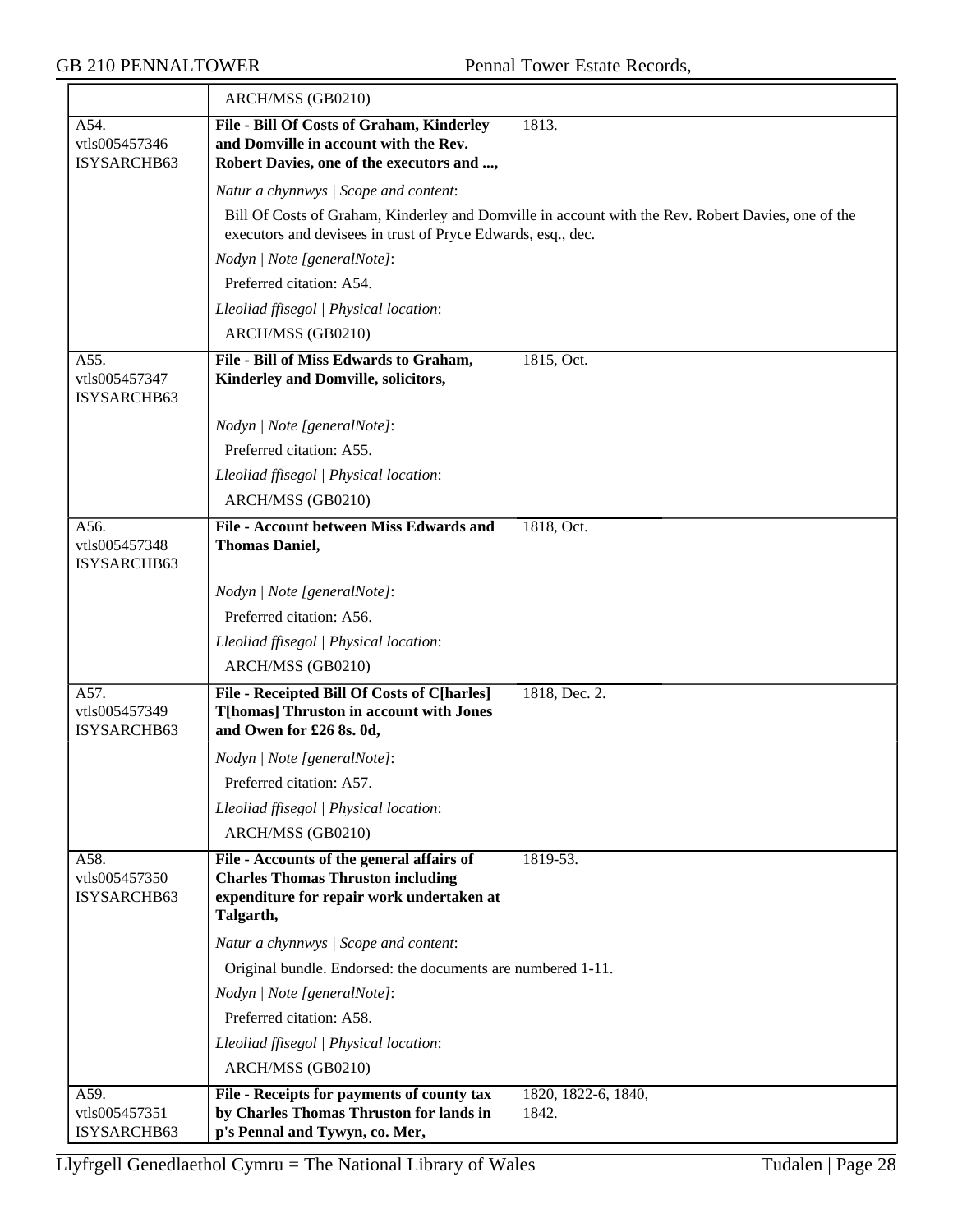|                              | Nodyn   Note [generalNote]:                                                                                                                                              |
|------------------------------|--------------------------------------------------------------------------------------------------------------------------------------------------------------------------|
|                              | Preferred citation: A59.                                                                                                                                                 |
|                              | Lleoliad ffisegol   Physical location:                                                                                                                                   |
|                              | ARCH/MSS (GB0210)                                                                                                                                                        |
| A60.                         | File - Receipts for Crown rents paid by<br>1820-44.                                                                                                                      |
| vtls005457352                | <b>Charles Thomas Thruston of Talgarth, esq,</b>                                                                                                                         |
| ISYSARCHB63                  |                                                                                                                                                                          |
|                              | Nodyn   Note [generalNote]:                                                                                                                                              |
|                              | Preferred citation: A60.                                                                                                                                                 |
|                              | Lleoliad ffisegol   Physical location:                                                                                                                                   |
|                              | ARCH/MSS (GB0210)                                                                                                                                                        |
| A61.                         | File - Bill Of Costs in relation to the<br>1829, Oct.                                                                                                                    |
| vtls005457353<br>ISYSARCHB63 | settlement made on the marriage of<br><b>Captain [Charles Thomas]Thruston and</b>                                                                                        |
|                              | Miss [Eliza] Sotheby ,                                                                                                                                                   |
|                              | Nodyn   Note [generalNote]:                                                                                                                                              |
|                              | Preferred citation: A61.                                                                                                                                                 |
|                              | Lleoliad ffisegol   Physical location:                                                                                                                                   |
|                              | ARCH/MSS (GB0210)                                                                                                                                                        |
| A62.                         | <b>File - Account Book of Charles Thomas</b><br>1832-9.                                                                                                                  |
| vtls005457354                | Thruston, receiver of the rents and                                                                                                                                      |
| ISYSARCHB63                  | profits of the estates of Charles Frederick<br>Thruston, an ,                                                                                                            |
|                              | Natur a chynnwys / Scope and content:                                                                                                                                    |
|                              | Account Book of Charles Thomas Thruston, receiver of the rents and profits of the estates of Charles<br>Frederick Thruston, an infant, in p's Tywyn and Pennal, co. Mer. |
|                              | Nodyn   Note [generalNote]:                                                                                                                                              |
|                              | Preferred citation: A62.                                                                                                                                                 |
|                              | Lleoliad ffisegol   Physical location:                                                                                                                                   |
|                              | ARCH/MSS (GB0210)                                                                                                                                                        |
| A63.                         | <b>File - Account of Captain Charles</b><br>1836-47.                                                                                                                     |
| vtls005457355                | <b>Thomas Thruston with Charles Frederick</b>                                                                                                                            |
| ISYSARCHB63                  | Thruston, his son, relating to a cause in<br>Chancery arising from ,                                                                                                     |
|                              | Natur a chynnwys / Scope and content:                                                                                                                                    |
|                              | Account of Captain Charles Thomas Thruston with Charles Frederick Thruston, his son, relating to a                                                                       |
|                              | cause in Chancery arising from barring the entail created by the will of Pryce Edwards, esq., dec.                                                                       |
|                              | Nodyn   Note [generalNote]:                                                                                                                                              |
|                              | Preferred citation: A63.                                                                                                                                                 |
|                              | Lleoliad ffisegol   Physical location:                                                                                                                                   |
|                              | ARCH/MSS (GB0210)                                                                                                                                                        |
| A64.                         | <b>File - Sheets of miscellaneous estate</b><br>1837-48.                                                                                                                 |
| vtls005457356<br>ISYSARCHB63 | accounts relating to the Talgarth estate,                                                                                                                                |
|                              | Nodyn   Note [generalNote]:                                                                                                                                              |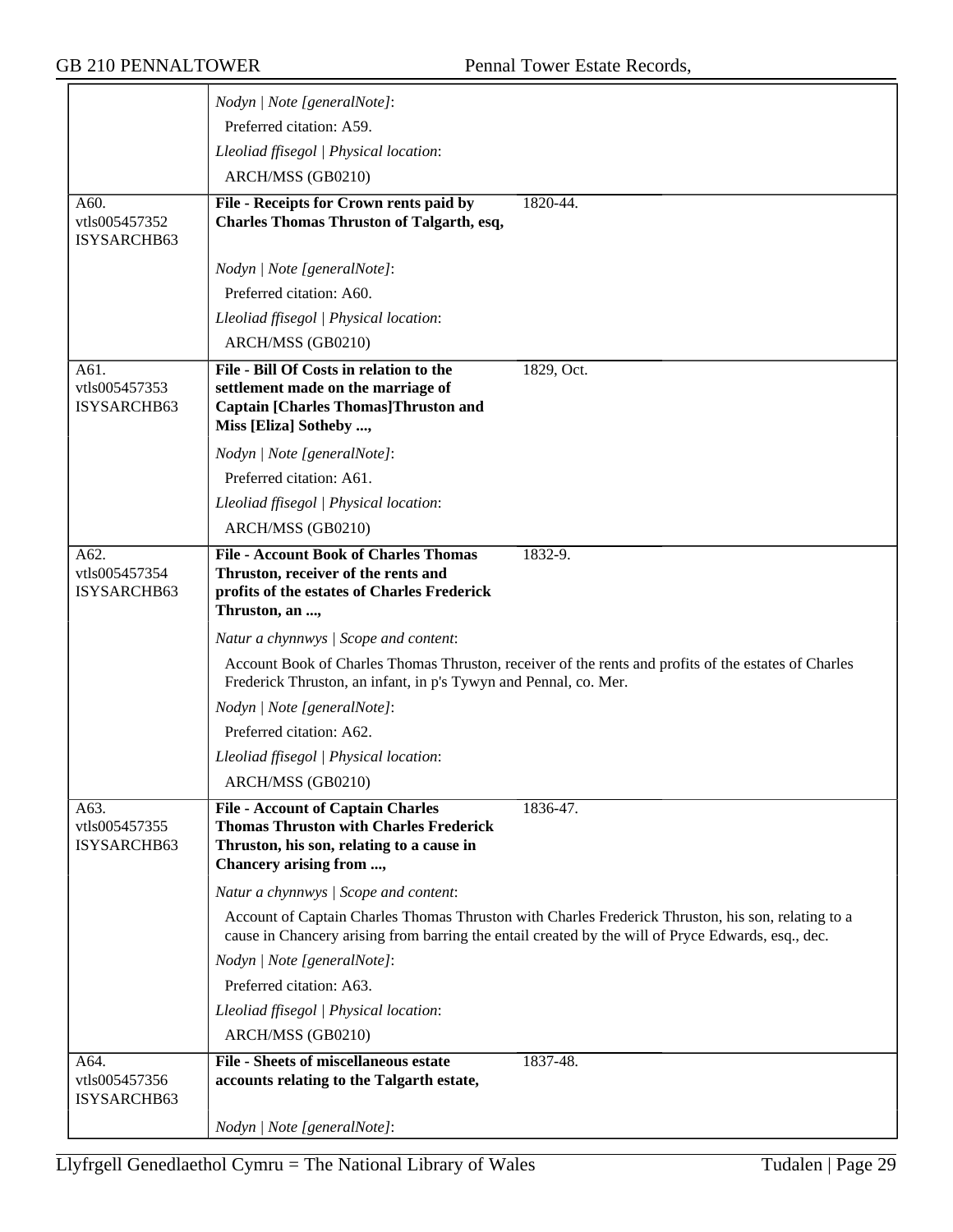|                                      | Preferred citation: A64.                                                                                                               |                                                                                                     |
|--------------------------------------|----------------------------------------------------------------------------------------------------------------------------------------|-----------------------------------------------------------------------------------------------------|
|                                      | Lleoliad ffisegol   Physical location:                                                                                                 |                                                                                                     |
|                                      | ARCH/MSS (GB0210)                                                                                                                      |                                                                                                     |
| A65.<br>vtls005457357<br>ISYSARCHB63 | File - Annual Expenditure Book,                                                                                                        | 1842.                                                                                               |
|                                      | Nodyn   Note [generalNote]:                                                                                                            |                                                                                                     |
|                                      | Preferred citation: A65.                                                                                                               |                                                                                                     |
|                                      | Lleoliad ffisegol   Physical location:                                                                                                 |                                                                                                     |
|                                      | ARCH/MSS (GB0210)                                                                                                                      |                                                                                                     |
| A66.<br>vtls005457358<br>ISYSARCHB63 | File - Accounts of C[harles] F[rederick]<br>Thruston,                                                                                  | 1845-50.                                                                                            |
|                                      | Nodyn   Note [generalNote]:                                                                                                            |                                                                                                     |
|                                      | Preferred citation: A66.                                                                                                               |                                                                                                     |
|                                      | Lleoliad ffisegol   Physical location:                                                                                                 |                                                                                                     |
|                                      | ARCH/MSS (GB0210)                                                                                                                      |                                                                                                     |
| A67.<br>vtls005457359<br>ISYSARCHB63 | <b>File - Accounts of Captain [Charles</b><br><b>Thomas] Thruston with C[harles]</b><br>F[rederick] Thruston, esq., up to Lady<br>Day, | 1846.                                                                                               |
|                                      | Natur a chynnwys / Scope and content:                                                                                                  |                                                                                                     |
|                                      | Day 1846.                                                                                                                              | Accounts of Captain [Charles Thomas] Thruston with C[harles] F[rederick] Thruston, esq., up to Lady |
|                                      | Nodyn   Note [generalNote]:                                                                                                            |                                                                                                     |
|                                      | Preferred citation: A67.                                                                                                               |                                                                                                     |
|                                      | Lleoliad ffisegol   Physical location:                                                                                                 |                                                                                                     |
|                                      | ARCH/MSS (GB0210)                                                                                                                      |                                                                                                     |
| A68.<br>vtls005457360<br>ISYSARCHB63 | File - Account Book of C[harles] T[homas]<br><b>Thruston in account with C[harles]</b><br>F[rederick] Thruston,                        | 1846-7.                                                                                             |
|                                      | Nodyn   Note [generalNote]:                                                                                                            |                                                                                                     |
|                                      | Preferred citation: A68.                                                                                                               |                                                                                                     |
|                                      | Lleoliad ffisegol   Physical location:                                                                                                 |                                                                                                     |
|                                      | ARCH/MSS (GB0210)                                                                                                                      |                                                                                                     |
| A69.<br>vtls005457361<br>ISYSARCHB63 | File - Account Book of general expenditure<br>on the Talgarth estate,                                                                  | 1849-54.                                                                                            |
|                                      | Nodyn   Note [generalNote]:                                                                                                            |                                                                                                     |
|                                      | Preferred citation: A69.                                                                                                               |                                                                                                     |
|                                      | Lleoliad ffisegol   Physical location:                                                                                                 |                                                                                                     |
|                                      | ARCH/MSS (GB0210)                                                                                                                      |                                                                                                     |
| A70.<br>vtls005457362<br>ISYSARCHB63 | File - Account of payments made by<br><b>Thomas Edwards for Charles Thomas</b>                                                         | $1854-6.$                                                                                           |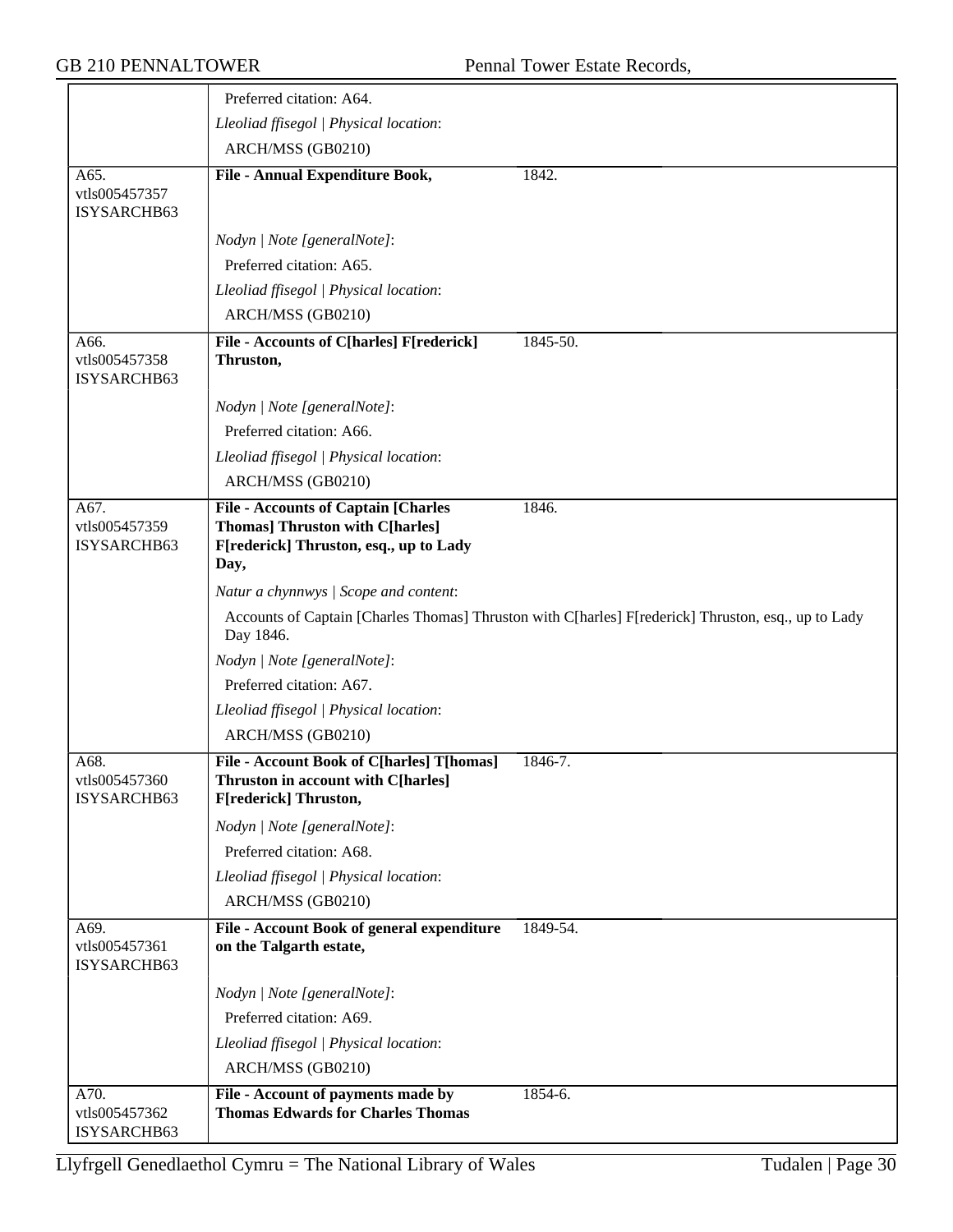|                                      | Thruston relating to the running of the                                                                                                                                |
|--------------------------------------|------------------------------------------------------------------------------------------------------------------------------------------------------------------------|
|                                      | estate,                                                                                                                                                                |
|                                      | Natur a chynnwys / Scope and content:                                                                                                                                  |
|                                      | Endorsed: 'not on the new building acct'.                                                                                                                              |
|                                      | Nodyn   Note [generalNote]:                                                                                                                                            |
|                                      | Preferred citation: A70.                                                                                                                                               |
|                                      | Lleoliad ffisegol   Physical location:                                                                                                                                 |
|                                      | ARCH/MSS (GB0210)                                                                                                                                                      |
| A71.<br>vtls005457363<br>ISYSARCHB63 | File - Particulars of receipts and statement<br>1858, Nov. 9.<br>of accounts prepared by Thomas Edwards<br>on behalf of Clement Arthur Thruston,<br>esq., since July , |
|                                      | Natur a chynnwys / Scope and content:                                                                                                                                  |
|                                      | Particulars of receipts and statement of accounts prepared by Thomas Edwards on behalf of Clement<br>Arthur Thruston, esq., since July 1858.                           |
|                                      | Nodyn   Note [generalNote]:                                                                                                                                            |
|                                      | Preferred citation: A71.                                                                                                                                               |
|                                      | Lleoliad ffisegol   Physical location:                                                                                                                                 |
|                                      | ARCH/MSS (GB0210)                                                                                                                                                      |
| A72.<br>vtls005457364<br>ISYSARCHB63 | <b>File - Abstract Of Account of Thomas</b><br>1865.<br><b>Edwards with C[lement] A[rthur]</b><br>Thruston, esq., as to Lady Day rent,                                 |
|                                      | Nodyn   Note [generalNote]:                                                                                                                                            |
|                                      | Preferred citation: A72.                                                                                                                                               |
|                                      | Lleoliad ffisegol   Physical location:                                                                                                                                 |
|                                      | ARCH/MSS (GB0210)                                                                                                                                                      |
| A73.<br>vtls005457365<br>ISYSARCHB63 | File - Abstract of minutes of the rent for<br>1865-80.<br>Pennal Tower estate, co. Mer,                                                                                |
|                                      | Nodyn   Note [generalNote]:                                                                                                                                            |
|                                      | Preferred citation: A73.                                                                                                                                               |
|                                      | Lleoliad ffisegol   Physical location:                                                                                                                                 |
|                                      | ARCH/MSS (GB0210)                                                                                                                                                      |
| A74.<br>vtls005457366<br>ISYSARCHB63 | File - Account Book of the Thruston family<br>1866-78.<br>of Pennal Tower, including payments for<br>travel and household goods,                                       |
|                                      | Nodyn   Note [generalNote]:                                                                                                                                            |
|                                      | Preferred citation: A74.                                                                                                                                               |
|                                      | Lleoliad ffisegol   Physical location:                                                                                                                                 |
|                                      | ARCH/MSS (GB0210)                                                                                                                                                      |
| A75.<br>vtls005457367<br>ISYSARCHB63 | File - Account of farm produce, mainly<br>$1867 - 9.$<br>milk, eggs and butter,                                                                                        |
|                                      | Nodyn   Note [generalNote]:                                                                                                                                            |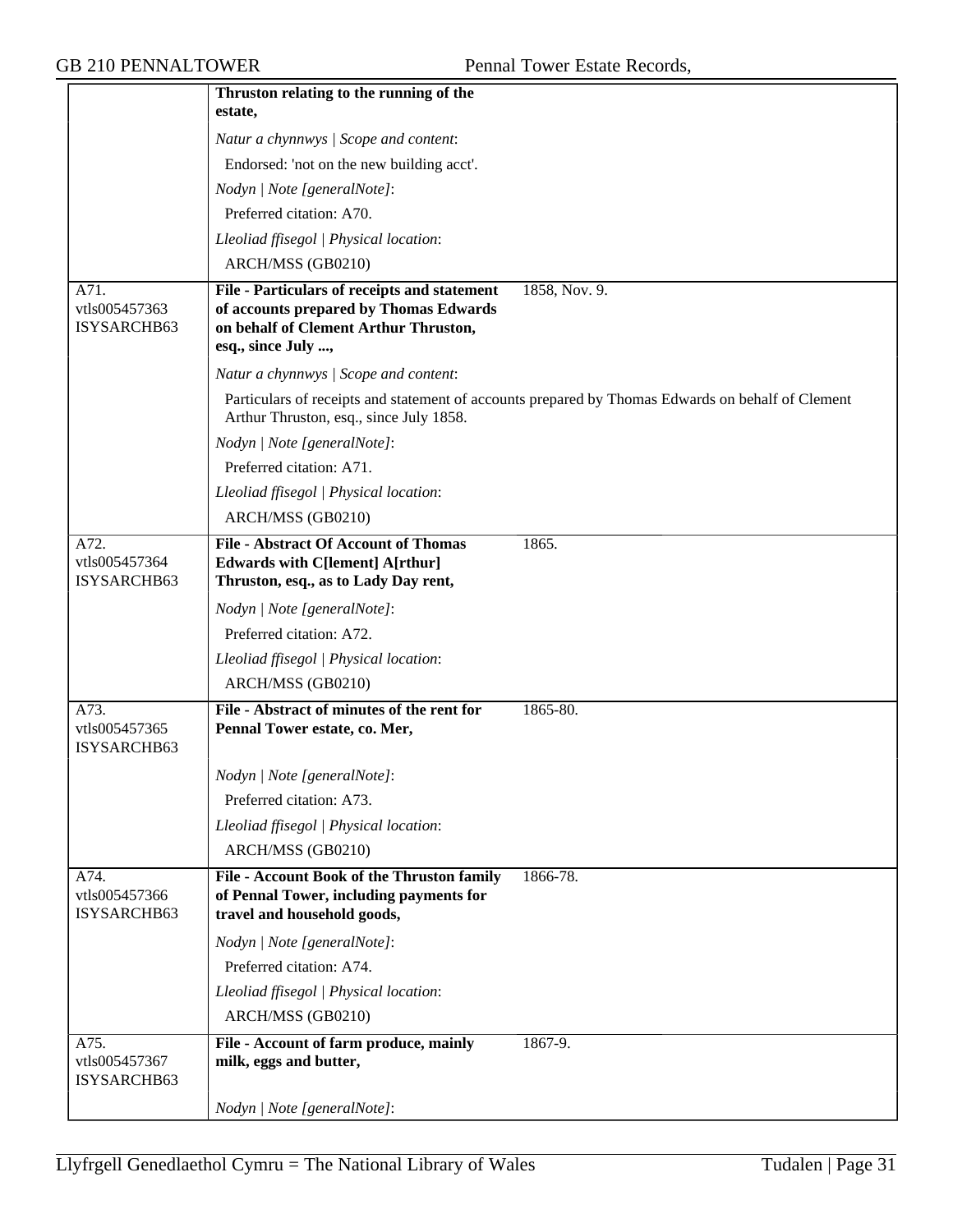|                                      | Preferred citation: A75.                                                                                                                                     |                                                                                                   |
|--------------------------------------|--------------------------------------------------------------------------------------------------------------------------------------------------------------|---------------------------------------------------------------------------------------------------|
|                                      | Lleoliad ffisegol   Physical location:                                                                                                                       |                                                                                                   |
|                                      |                                                                                                                                                              |                                                                                                   |
|                                      | ARCH/MSS (GB0210)                                                                                                                                            |                                                                                                   |
| A76.<br>vtls005457368<br>ISYSARCHB63 | File - Abstract of farm accounts of the<br><b>Pennal Tower estate,</b>                                                                                       | 1868-9.                                                                                           |
|                                      | Nodyn   Note [generalNote]:                                                                                                                                  |                                                                                                   |
|                                      | Preferred citation: A76.                                                                                                                                     |                                                                                                   |
|                                      | Lleoliad ffisegol   Physical location:                                                                                                                       |                                                                                                   |
|                                      | ARCH/MSS (GB0210)                                                                                                                                            |                                                                                                   |
| A77.                                 | <b>File - Farm Account Book of the Pennal</b>                                                                                                                | 1869-70.                                                                                          |
| vtls005457369<br>ISYSARCHB63         | Tower estate,                                                                                                                                                |                                                                                                   |
|                                      | Nodyn   Note [generalNote]:                                                                                                                                  |                                                                                                   |
|                                      | Preferred citation: A77.                                                                                                                                     |                                                                                                   |
|                                      | Lleoliad ffisegol   Physical location:                                                                                                                       |                                                                                                   |
|                                      | ARCH/MSS (GB0210)                                                                                                                                            |                                                                                                   |
| A78.<br>vtls005457370<br>ISYSARCHB63 | File - Papers relating to Crown rent due on<br>the Pennal Tower estate,                                                                                      | 1870-6.                                                                                           |
|                                      | Nodyn   Note [generalNote]:                                                                                                                                  |                                                                                                   |
|                                      | Preferred citation: A78.                                                                                                                                     |                                                                                                   |
|                                      | Lleoliad ffisegol   Physical location:                                                                                                                       |                                                                                                   |
|                                      | ARCH/MSS (GB0210)                                                                                                                                            |                                                                                                   |
| A79.<br>vtls005457371<br>ISYSARCHB63 | File - Account of poor rates due from<br><b>Clement Arthur Thruston for p. Pennal,</b>                                                                       | $1871 - 6.$                                                                                       |
|                                      | Nodyn   Note [generalNote]:                                                                                                                                  |                                                                                                   |
|                                      | Preferred citation: A79.                                                                                                                                     |                                                                                                   |
|                                      | Lleoliad ffisegol   Physical location:                                                                                                                       |                                                                                                   |
|                                      | ARCH/MSS (GB0210)                                                                                                                                            |                                                                                                   |
| A80.<br>vtls005457372<br>ISYSARCHB63 | <b>File - Account Book belonging to Lewis</b><br><b>Jones on behalf of Clement Arthur</b><br>Thruston, esq., relating to the management<br>of Pennal Tower , | 1872-3.                                                                                           |
|                                      | Natur a chynnwys / Scope and content:                                                                                                                        |                                                                                                   |
|                                      | management of Pennal Tower estate.                                                                                                                           | Account Book belonging to Lewis Jones on behalf of Clement Arthur Thruston, esq., relating to the |
|                                      | Nodyn   Note [generalNote]:                                                                                                                                  |                                                                                                   |
|                                      | Preferred citation: A80.                                                                                                                                     |                                                                                                   |
|                                      | Lleoliad ffisegol   Physical location:                                                                                                                       |                                                                                                   |
|                                      | ARCH/MSS (GB0210)                                                                                                                                            |                                                                                                   |
| A81.                                 | <b>File - Note Book containing miscellaneous</b>                                                                                                             | 1874-6.                                                                                           |
| vtls005457373                        | accounts relating to the Pennal Tower                                                                                                                        |                                                                                                   |
| ISYSARCHB63                          | estate,                                                                                                                                                      |                                                                                                   |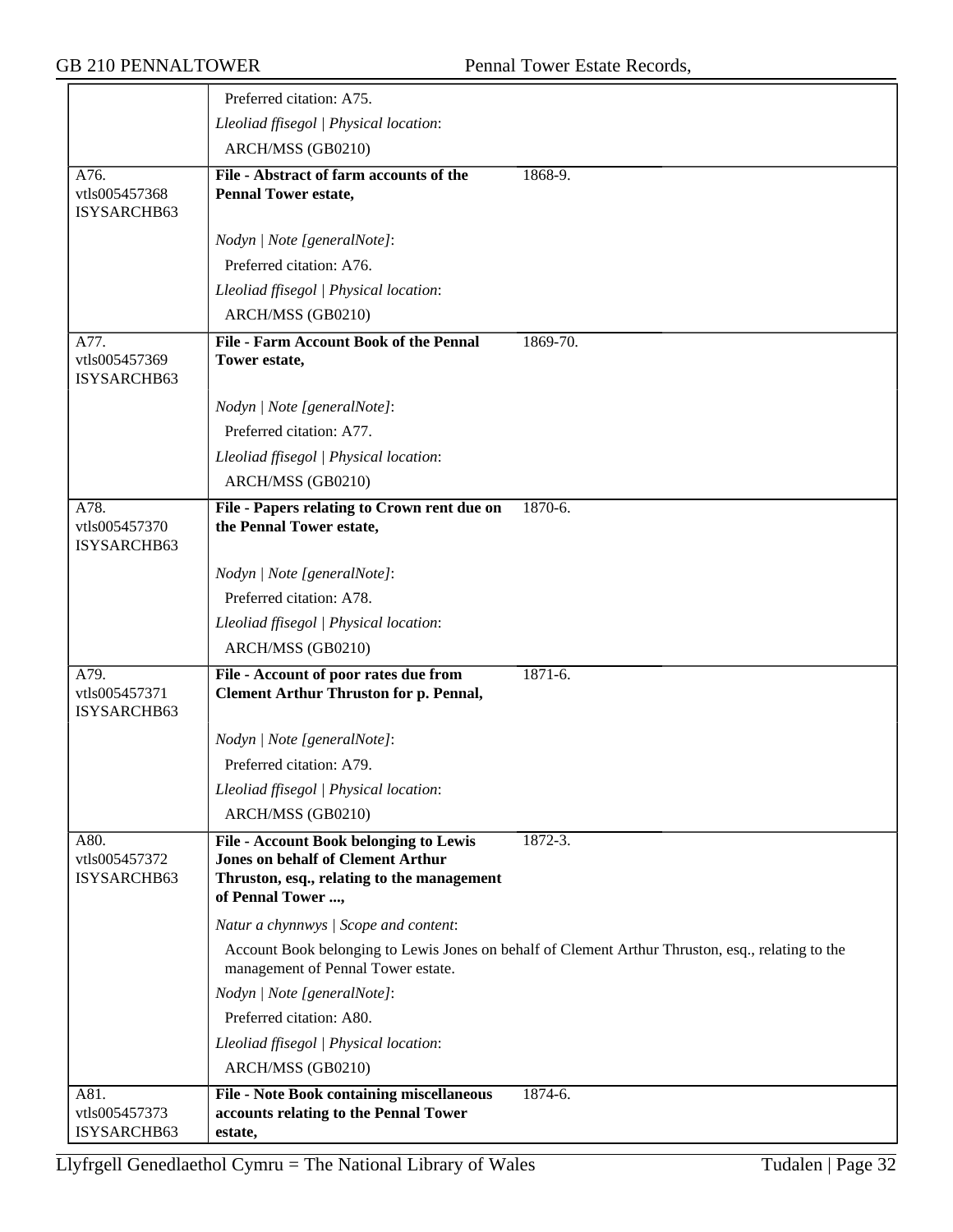|                                      | Nodyn   Note [generalNote]:                                                                                                                           |                                                                                                       |
|--------------------------------------|-------------------------------------------------------------------------------------------------------------------------------------------------------|-------------------------------------------------------------------------------------------------------|
|                                      | Preferred citation: A81.                                                                                                                              |                                                                                                       |
|                                      | Lleoliad ffisegol   Physical location:                                                                                                                |                                                                                                       |
|                                      | ARCH/MSS (GB0210)                                                                                                                                     |                                                                                                       |
| A82.<br>vtls005457374<br>ISYSARCHB63 | File - Receipted Bill of Domville, Laurence,<br>Graham, and Longs as to charges relating<br>to a loan of £1,000 by the Legal ,                        | 1881.                                                                                                 |
|                                      | Natur a chynnwys / Scope and content:                                                                                                                 |                                                                                                       |
|                                      | the Legal and General Assurance Society to C[lement] A[rthur] Thruston, esq.                                                                          | Receipted Bill of Domville, Laurence, Graham, and Longs as to charges relating to a loan of £1,000 by |
|                                      | Nodyn   Note [generalNote]:                                                                                                                           |                                                                                                       |
|                                      | Preferred citation: A82.                                                                                                                              |                                                                                                       |
|                                      | Lleoliad ffisegol   Physical location:                                                                                                                |                                                                                                       |
|                                      | ARCH/MSS (GB0210)                                                                                                                                     |                                                                                                       |
| A83.<br>vtls005457375<br>ISYSARCHB63 | File - Account Book containing details of<br>money received from Mrs Thruston and of<br>expenditure relating to repairs undertaken<br>on the Pennal , | 1884-92.                                                                                              |
|                                      | Natur a chynnwys / Scope and content:                                                                                                                 |                                                                                                       |
|                                      | repairs undertaken on the Pennal Tower estate.                                                                                                        | Account Book containing details of money received from Mrs Thruston and of expenditure relating to    |
|                                      | Nodyn   Note [generalNote]:                                                                                                                           |                                                                                                       |
|                                      | Preferred citation: A83.                                                                                                                              |                                                                                                       |
|                                      | Lleoliad ffisegol   Physical location:                                                                                                                |                                                                                                       |
|                                      | ARCH/MSS (GB0210)                                                                                                                                     |                                                                                                       |
| A84.<br>vtls005457376<br>ISYSARCHB63 | File - Receipted Bill of O[lwen] Thruston<br>for drawing books and class fees,                                                                        | 1892, June 2.                                                                                         |
|                                      | Nodyn   Note [generalNote]:                                                                                                                           |                                                                                                       |
|                                      | Preferred citation: A84.                                                                                                                              |                                                                                                       |
|                                      | Lleoliad ffisegol   Physical location:                                                                                                                |                                                                                                       |
|                                      | ARCH/MSS (GB0210)                                                                                                                                     |                                                                                                       |
| A85.<br>vtls005457377<br>ISYSARCHB63 | File - Account of horses and implements,<br>the property of E[dmund] H[eathcote]<br>Thruston of Pennal Tower, esq., sold at<br>Ffridd sale,           | [late 19 x early 20<br>cent.].                                                                        |
|                                      | Nodyn   Note [generalNote]:                                                                                                                           |                                                                                                       |
|                                      | Preferred citation: A85.                                                                                                                              |                                                                                                       |
|                                      | Lleoliad ffisegol   Physical location:<br>ARCH/MSS (GB0210)                                                                                           |                                                                                                       |
|                                      | Cyfres   Series S. vtls005457378 ISYSARCHB63: Surveys, valuations and terriers,                                                                       |                                                                                                       |
|                                      | Dyddiad   Date: [c.1845]-1910. (dyddiad creu)   (date of creation)                                                                                    |                                                                                                       |
|                                      | Lleoliad ffisegol   Physical location: ARCH/MSS (GB0210)                                                                                              |                                                                                                       |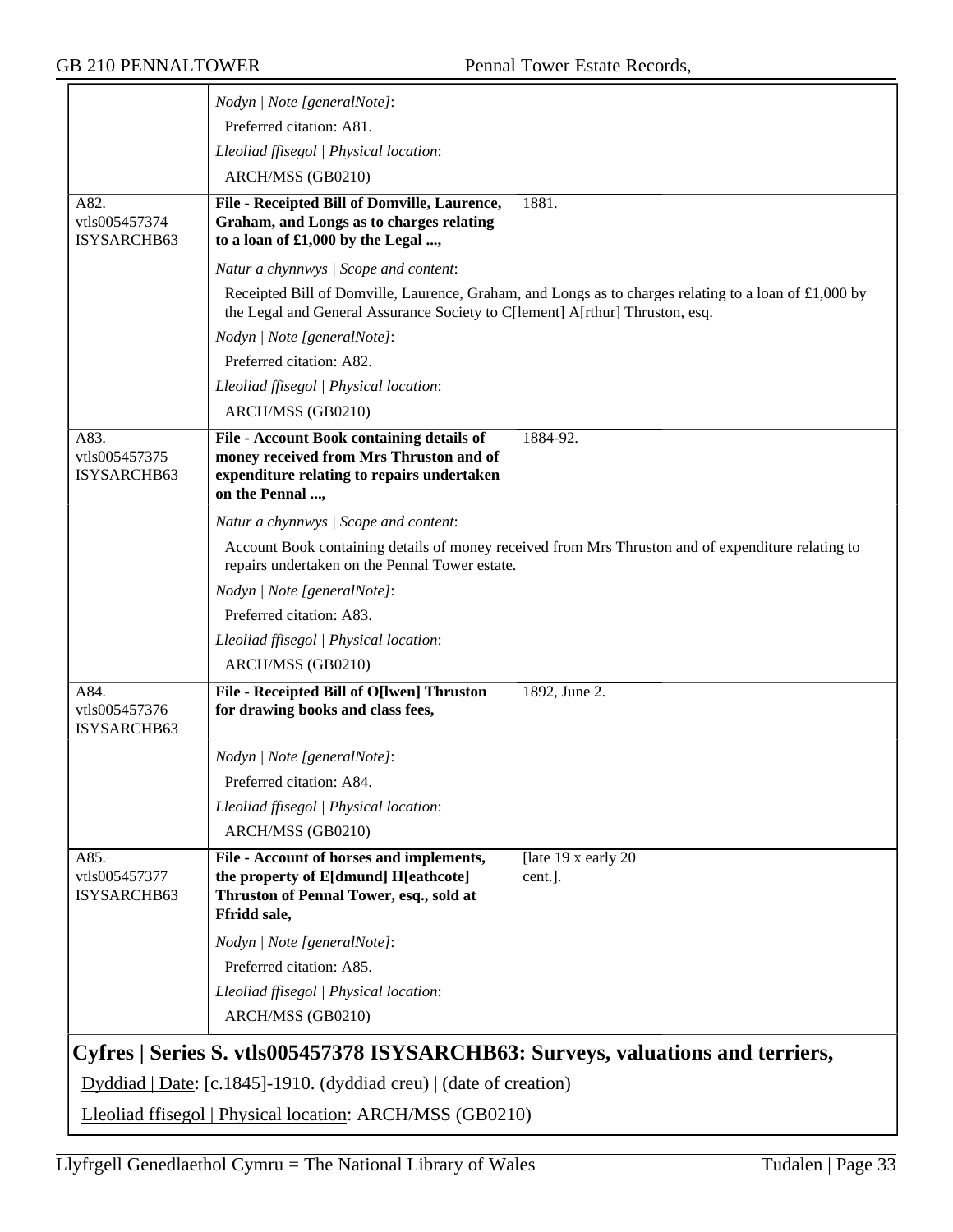GB 210 PENNALTOWER Pennal Tower Estate Records,

Nodyn | Note [generalNote]:

Preferred citation: S.

| FFeil / rhestr eitemau   File / item list |                                                                                                                                                                                                                                                                           |                   |                                               |
|-------------------------------------------|---------------------------------------------------------------------------------------------------------------------------------------------------------------------------------------------------------------------------------------------------------------------------|-------------------|-----------------------------------------------|
| Cod cyfeirnod  <br>Reference code         | Teitl   Title                                                                                                                                                                                                                                                             | Dyddiadau   Dates | Disgrifiad ffisegol   Physical<br>description |
| S1. vtls005457379<br>ISYSARCHB63          | File - Survey of farms on the Talgarth<br>estate giving field names, acreages and<br>observations relating to individual farms,<br>including the state ,                                                                                                                  | $[c.1845]$ .      |                                               |
|                                           | Natur a chynnwys / Scope and content:                                                                                                                                                                                                                                     |                   |                                               |
|                                           | Survey of farms on the Talgarth estate giving field names, acreages and observations relating to<br>individual farms, including the state of the soil and conditions for growing particular crops. Endorsed:<br>'Copy of Daniel's survey Book, 1812', and C. T. Thruston. |                   |                                               |
|                                           | Nodyn   Note [generalNote]:                                                                                                                                                                                                                                               |                   |                                               |
|                                           | Preferred citation: S1.                                                                                                                                                                                                                                                   |                   |                                               |
|                                           | Lleoliad ffisegol   Physical location:                                                                                                                                                                                                                                    |                   |                                               |
|                                           | ARCH/MSS (GB0210)                                                                                                                                                                                                                                                         |                   |                                               |
| S2. vtls005457380<br>ISYSARCHB63          | File - Particulars of Pantglas, Llyndy, Ty<br>Isa and Bedwman [sic] farms, p. Guilsfield,<br>co. Mont,                                                                                                                                                                    | $[c.1880]$ .      |                                               |
|                                           | Nodyn   Note [generalNote]:                                                                                                                                                                                                                                               |                   |                                               |
|                                           | Preferred citation: S2.                                                                                                                                                                                                                                                   |                   |                                               |
|                                           | Lleoliad ffisegol   Physical location:                                                                                                                                                                                                                                    |                   |                                               |
|                                           | ARCH/MSS (GB0210)                                                                                                                                                                                                                                                         |                   |                                               |
| S3. vtls005457381<br>ISYSARCHB63          | File - Rough Particulars of Penybryn farm,<br>p. Pennal, co. Mer,                                                                                                                                                                                                         | 1886.             |                                               |
|                                           | Nodyn   Note [generalNote]:                                                                                                                                                                                                                                               |                   |                                               |
|                                           | Preferred citation: S3.                                                                                                                                                                                                                                                   |                   |                                               |
|                                           | Lleoliad ffisegol   Physical location:                                                                                                                                                                                                                                    |                   |                                               |
|                                           | ARCH/MSS (GB0210)                                                                                                                                                                                                                                                         |                   |                                               |
| S4. vtls005457382<br>ISYSARCHB63          | File - Rough Particulars of farms on the<br><b>Pennal Tower estate,</b>                                                                                                                                                                                                   | [late 19 cent.].  |                                               |
|                                           | Nodyn   Note [generalNote]:                                                                                                                                                                                                                                               |                   |                                               |
|                                           | Preferred citation: S4.                                                                                                                                                                                                                                                   |                   |                                               |
|                                           | Lleoliad ffisegol   Physical location:                                                                                                                                                                                                                                    |                   |                                               |
|                                           | ARCH/MSS (GB0210)                                                                                                                                                                                                                                                         |                   |                                               |
| S5. vtls005457383<br>ISYSARCHB63          | <b>File - Valuation List of premises belonging</b><br>to C[lement] A[rthur] Thruston in p.<br>Pennal, co. Mer,                                                                                                                                                            | [late 19 cent.].  |                                               |
|                                           | Nodyn   Note [generalNote]:                                                                                                                                                                                                                                               |                   |                                               |
|                                           | Preferred citation: S5.                                                                                                                                                                                                                                                   |                   |                                               |
|                                           | Lleoliad ffisegol   Physical location:                                                                                                                                                                                                                                    |                   |                                               |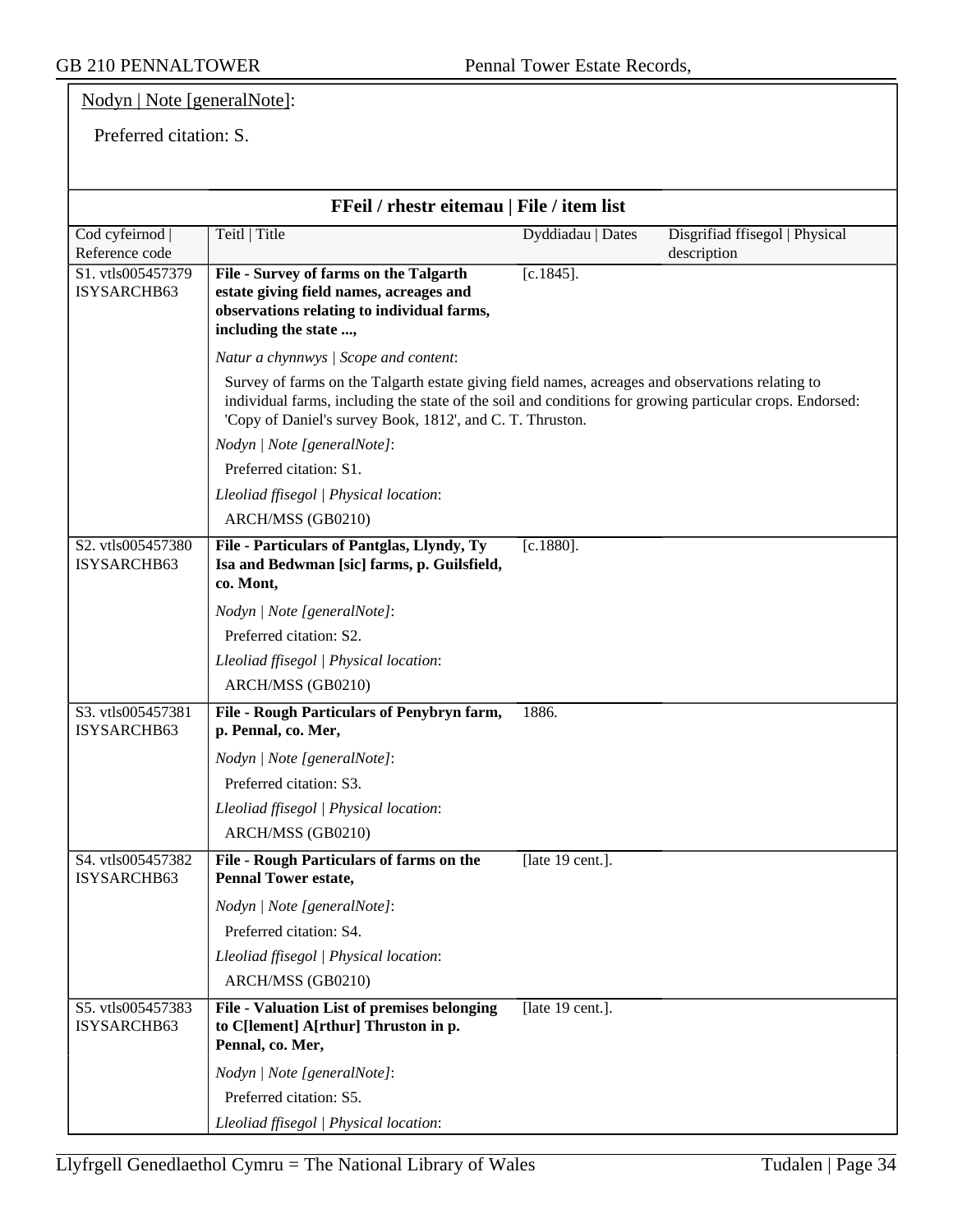|                                               | ARCH/MSS (GB0210)                                                                                                                                                                                  |       |
|-----------------------------------------------|----------------------------------------------------------------------------------------------------------------------------------------------------------------------------------------------------|-------|
| S <sub>6</sub> . vtls005457384<br>ISYSARCHB63 | File - Particulars relating to the Pennal<br>Tower estate including list of farms,<br>acreage and tenants,                                                                                         | 1907. |
|                                               | Nodyn   Note [generalNote]:<br>Preferred citation: S6.<br>Lleoliad ffisegol   Physical location:<br>ARCH/MSS (GB0210)                                                                              |       |
| S7. vtls005457385<br>ISYSARCHB63              | File - List of agreements drawn up for the<br>1910 land valuation survey,<br>Nodyn   Note [generalNote]:<br>Preferred citation: S7.<br>Lleoliad ffisegol   Physical location:<br>ARCH/MSS (GB0210) | 1910. |

## **Cyfres | Series SL. vtls005457386 ISYSARCHB63: Selling and letting of property,**

Dyddiad | Date: [c.1874]-1922. (dyddiad creu) | (date of creation)

Natur a chynnwys | Scope and content:

For correspondence relating to the sale of the Pennal Tower estate, 1919-1921, see EC10/6/1.

Lleoliad ffisegol | Physical location: ARCH/MSS (GB0210)

Nodyn | Note [generalNote]:

Preferred citation: SL.

| FFeil / rhestr eitemau   File / item list |                                            |                   |                                |
|-------------------------------------------|--------------------------------------------|-------------------|--------------------------------|
| Cod cyfeirnod                             | Teitl   Title                              | Dyddiadau   Dates | Disgrifiad ffisegol   Physical |
| Reference code                            |                                            |                   | description                    |
| SL1.                                      | File - Sale Catalogue of Pennal Tower,     | $[c. 1874]$ .     |                                |
| vtls005457387                             |                                            |                   |                                |
| ISYSARCHB63                               |                                            |                   |                                |
|                                           | Natur a chynnwys / Scope and content:      |                   |                                |
|                                           | Incomplete, one page only.                 |                   |                                |
|                                           | Nodyn / Note [generalNote]:                |                   |                                |
|                                           | Preferred citation: SL1.                   |                   |                                |
|                                           | Lleoliad ffisegol   Physical location:     |                   |                                |
|                                           | ARCH/MSS (GB0210)                          |                   |                                |
| SL <sub>2</sub> .                         | File - Papers consisting mainly of details | 1889.             |                                |
| vtls005457388                             | of property sales in North Wales provided  |                   |                                |
| ISYSARCHB63                               | by W. Drew & Son, Wellfield House,         |                   |                                |
|                                           | Bangor ,                                   |                   |                                |
|                                           | Natur a chynnwys   Scope and content:      |                   |                                |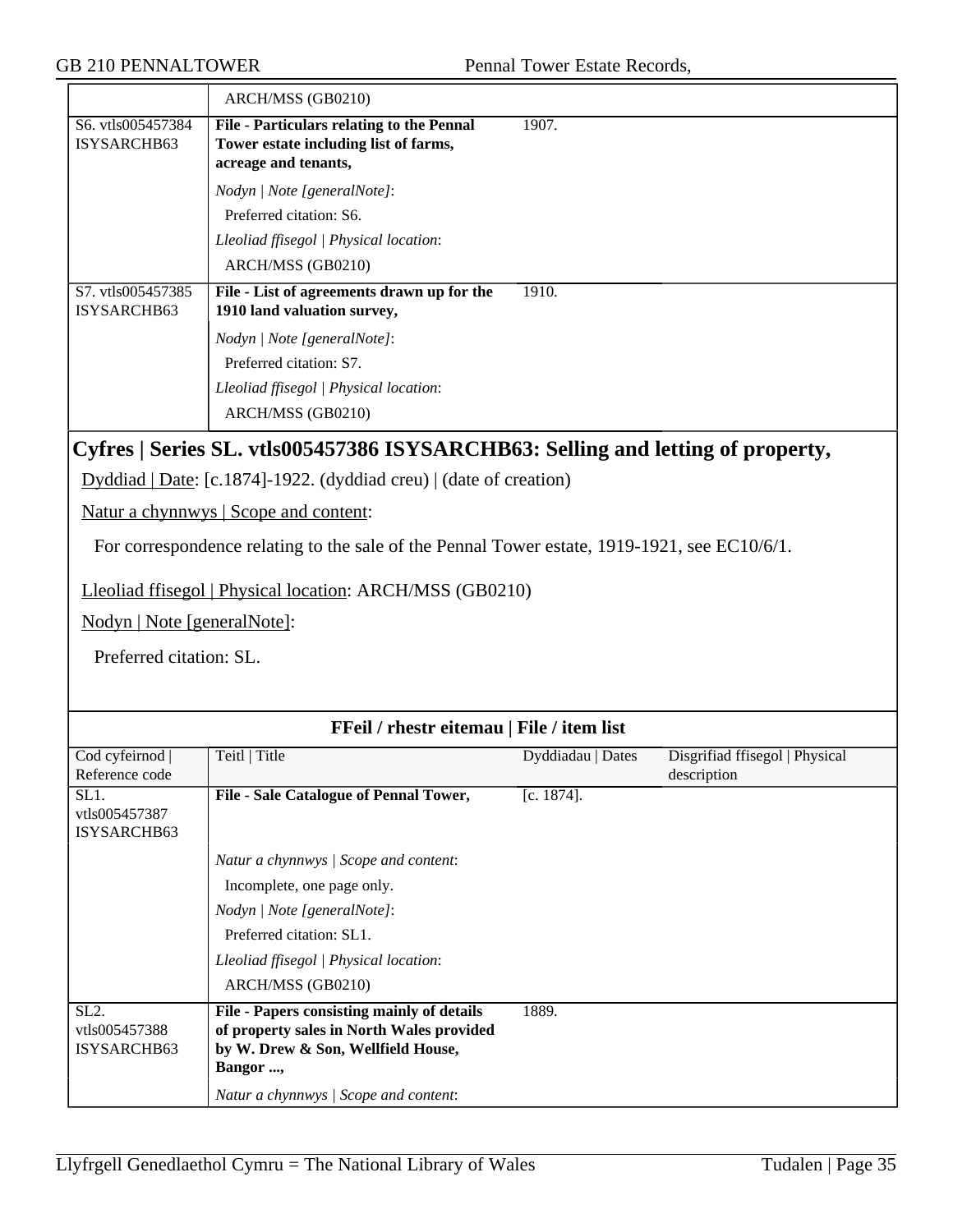GB 210 PENNALTOWER Pennal Tower Estate Records,

|                                                           |                                                                               | Papers consisting mainly of details of property sales in North Wales provided by W. Drew & Son,<br>Wellfield House, Bangor, for C. J. Thruston, 22 Eaton Place, Brighton, and letters from Kathleen<br>Thruston, Ynysmaengwyn, Tywyn, to her aunt 'So' relating to the sale of land called Dolhowel, p. Pennal. |
|-----------------------------------------------------------|-------------------------------------------------------------------------------|-----------------------------------------------------------------------------------------------------------------------------------------------------------------------------------------------------------------------------------------------------------------------------------------------------------------|
|                                                           | Nodyn   Note [generalNote]:                                                   |                                                                                                                                                                                                                                                                                                                 |
|                                                           | Preferred citation: SL2.                                                      |                                                                                                                                                                                                                                                                                                                 |
|                                                           | Lleoliad ffisegol   Physical location:                                        |                                                                                                                                                                                                                                                                                                                 |
|                                                           | ARCH/MSS (GB0210)                                                             |                                                                                                                                                                                                                                                                                                                 |
| SL <sub>3</sub> .                                         | <b>File - Particulars, Plans And Conditions</b>                               | 1893, Nov. 29.                                                                                                                                                                                                                                                                                                  |
| vtls005457389                                             | Of Sale of Cefn Caer and Gwerniago, p.                                        |                                                                                                                                                                                                                                                                                                                 |
| ISYSARCHB63                                               | Pennal, co. Mer. and Morben Bach, p.<br>Machynlleth ,                         |                                                                                                                                                                                                                                                                                                                 |
|                                                           | Natur a chynnwys / Scope and content:                                         |                                                                                                                                                                                                                                                                                                                 |
|                                                           | Bach, p. Machynlleth, and Caerbwrla, p. Llanerfyl, co. Mont.                  | Particulars, Plans And Conditions Of Sale of Cefn Caer and Gwerniago, p. Pennal, co. Mer. and Morben                                                                                                                                                                                                            |
|                                                           | Nodyn   Note [generalNote]:                                                   |                                                                                                                                                                                                                                                                                                                 |
|                                                           | Preferred citation: SL3.                                                      |                                                                                                                                                                                                                                                                                                                 |
|                                                           | Lleoliad ffisegol   Physical location:                                        |                                                                                                                                                                                                                                                                                                                 |
|                                                           | ARCH/MSS (GB0210)                                                             |                                                                                                                                                                                                                                                                                                                 |
| SL4.                                                      | File - Particulars for the letting of Pennal                                  | 1901.                                                                                                                                                                                                                                                                                                           |
| vtls005457390<br>ISYSARCHB63                              | Tower estate, co. Mer,                                                        |                                                                                                                                                                                                                                                                                                                 |
|                                                           | Nodyn   Note [generalNote]:                                                   |                                                                                                                                                                                                                                                                                                                 |
|                                                           | Preferred citation: SL4.                                                      |                                                                                                                                                                                                                                                                                                                 |
|                                                           | Lleoliad ffisegol   Physical location:                                        |                                                                                                                                                                                                                                                                                                                 |
|                                                           | ARCH/MSS (GB0210)                                                             |                                                                                                                                                                                                                                                                                                                 |
| $\overline{\text{SL5}}$ .<br>vtls005457391<br>ISYSARCHB63 | File - Papers relating to the sale of Cefn, p.<br>Pennal, co. Mer,            | 1907.                                                                                                                                                                                                                                                                                                           |
|                                                           | Nodyn   Note [generalNote]:                                                   |                                                                                                                                                                                                                                                                                                                 |
|                                                           | Preferred citation: SL5.                                                      |                                                                                                                                                                                                                                                                                                                 |
|                                                           | Lleoliad ffisegol   Physical location:                                        |                                                                                                                                                                                                                                                                                                                 |
|                                                           | ARCH/MSS (GB0210)                                                             |                                                                                                                                                                                                                                                                                                                 |
| SL <sub>6</sub> .<br>vtls005457392<br>ISYSARCHB63         | File - Correspondence relating to the sale<br>of cottages at Pennal, co. Mer, | 1922.                                                                                                                                                                                                                                                                                                           |
|                                                           | Nodyn   Note [generalNote]:                                                   |                                                                                                                                                                                                                                                                                                                 |
|                                                           | Preferred citation: SL6.                                                      |                                                                                                                                                                                                                                                                                                                 |
|                                                           | Lleoliad ffisegol   Physical location:                                        |                                                                                                                                                                                                                                                                                                                 |
|                                                           | ARCH/MSS (GB0210)                                                             |                                                                                                                                                                                                                                                                                                                 |
|                                                           | Cyfres   Series T. vtls005457393 ISYSARCHB63: Tithes,                         |                                                                                                                                                                                                                                                                                                                 |
|                                                           | $Dyddiad   Date: 1691-1872. (dyddiad creu)   (date of creation)$              |                                                                                                                                                                                                                                                                                                                 |
|                                                           | Lleoliad ffisegol   Physical location: ARCH/MSS (GB0210)                      |                                                                                                                                                                                                                                                                                                                 |
| Nodyn   Note [generalNote]:                               |                                                                               |                                                                                                                                                                                                                                                                                                                 |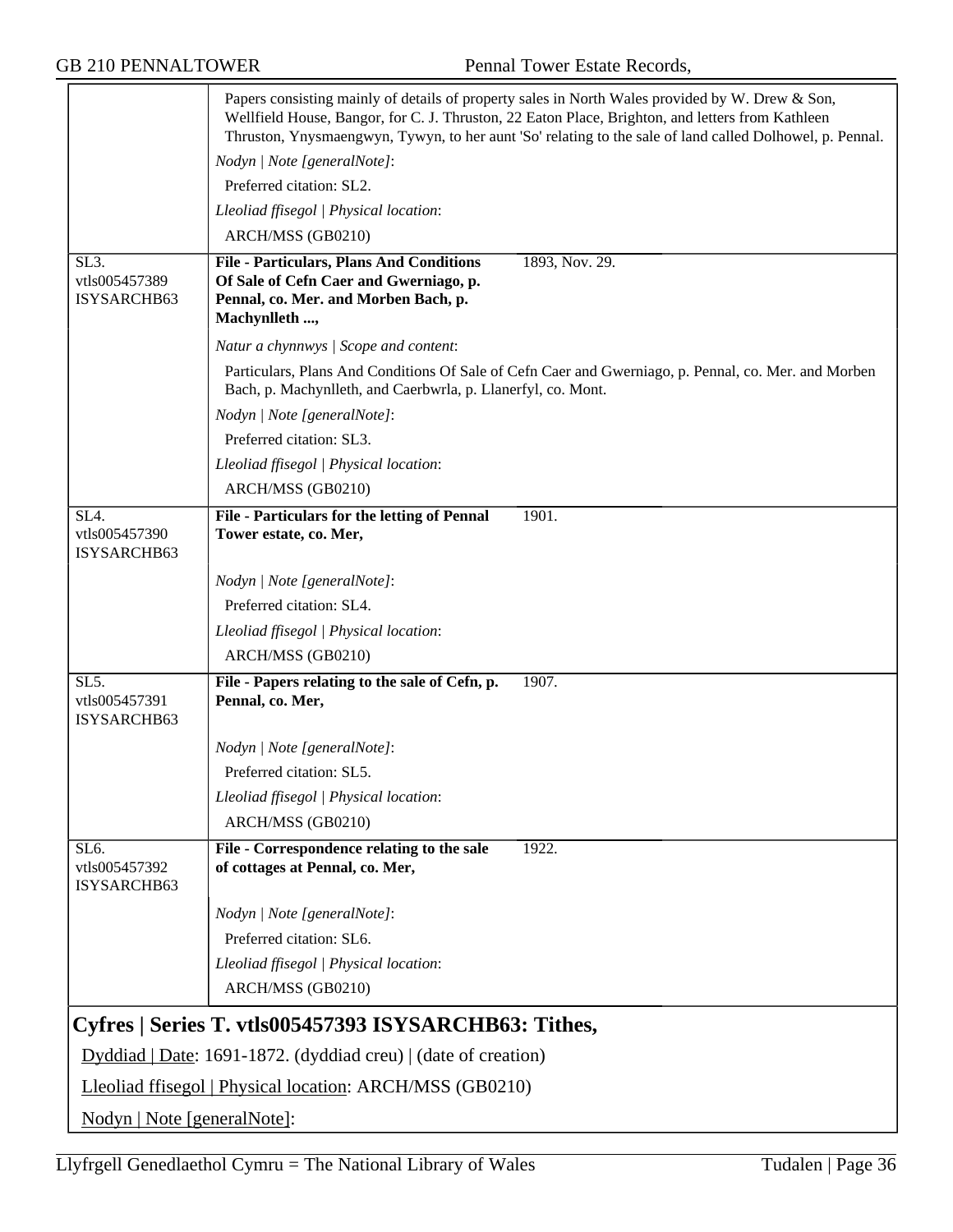Preferred citation: T.

| FFeil / rhestr eitemau   File / item list |                                                                                                                                                                                                                           |                   |                                               |
|-------------------------------------------|---------------------------------------------------------------------------------------------------------------------------------------------------------------------------------------------------------------------------|-------------------|-----------------------------------------------|
| Cod cyfeirnod<br>Reference code           | Teitl   Title                                                                                                                                                                                                             | Dyddiadau   Dates | Disgrifiad ffisegol   Physical<br>description |
| T1. vtls005457394<br>ISYSARCHB63          | 1691-1756.<br>File - Tithe Rent Account Book for p.<br>Llangelynnin, co. Mer., and also containing<br>a rental of premises in Mawddwy, 1727,<br>Celynin ,                                                                 |                   |                                               |
|                                           | Natur a chynnwys / Scope and content:                                                                                                                                                                                     |                   |                                               |
|                                           | Tithe Rent Account Book for p. Llangelynnin, co. Mer., and also containing a rental of premises in<br>Mawddwy, 1727, Celynin, 1728, and Genau'r-glyn, 1727, co. Card.                                                     |                   |                                               |
|                                           | Nodyn   Note [generalNote]:                                                                                                                                                                                               |                   |                                               |
|                                           | Preferred citation: T1.                                                                                                                                                                                                   |                   |                                               |
|                                           | Lleoliad ffisegol   Physical location:                                                                                                                                                                                    |                   |                                               |
|                                           | ARCH/MSS (GB0210)                                                                                                                                                                                                         |                   |                                               |
| T2. vtls005457395<br>ISYSARCHB63          | <b>File - Letter from Humphrey Edwards</b><br>1746, June 6.<br>and Mary Edwards to Mrs M[ary] Pryce,<br>St Mary's Churchyard, Shrewsbury,<br>Shropshire, relating to a dispute ,                                          |                   |                                               |
|                                           | Natur a chynnwys / Scope and content:                                                                                                                                                                                     |                   |                                               |
|                                           | Letter from Humphrey Edwards and Mary Edwards to Mrs M[ary] Pryce, St Mary's Churchyard,<br>Shrewsbury, Shropshire, relating to a dispute concerning the payment of tithes for Ynysgunin, [p.<br>Machynlleth, co. Mont.]. |                   |                                               |
|                                           | Nodyn   Note [generalNote]:                                                                                                                                                                                               |                   |                                               |
|                                           | Preferred citation: T2.                                                                                                                                                                                                   |                   |                                               |
|                                           | Lleoliad ffisegol   Physical location:                                                                                                                                                                                    |                   |                                               |
|                                           | ARCH/MSS (GB0210)                                                                                                                                                                                                         |                   |                                               |
| T3. vtls005457396<br>ISYSARCHB63          | $[1748 \times 1761]$ .<br>File - Bill Of Complaint of Rev. Robert<br>Griffith, clerk, vicar of Darowen, co.<br>Mont., against Hugh Edward of the said<br>p ,                                                              |                   |                                               |
|                                           | Natur a chynnwys / Scope and content:                                                                                                                                                                                     |                   |                                               |
|                                           | Bill Of Complaint of Rev. Robert Griffith, clerk, vicar of Darowen, co. Mont., against Hugh Edward of<br>the said p., yeoman, relating to a cause of subtraction of tithes and other ecclesiastical dues.                 |                   |                                               |
|                                           | Nodyn   Note [generalNote]:                                                                                                                                                                                               |                   |                                               |
|                                           | Preferred citation: T3.                                                                                                                                                                                                   |                   |                                               |
|                                           | Lleoliad ffisegol   Physical location:                                                                                                                                                                                    |                   |                                               |
|                                           | ARCH/MSS (GB0210)                                                                                                                                                                                                         |                   |                                               |
| T4. vtls005457397<br>ISYSARCHB63          | File - Papers relating mainly to the tithe<br>1755-85.<br>or modus of Tonfane, p. Llangelynnin, co.<br>Mer., including an answer to a bill ,<br>Natur a chynnwys / Scope and content:                                     |                   |                                               |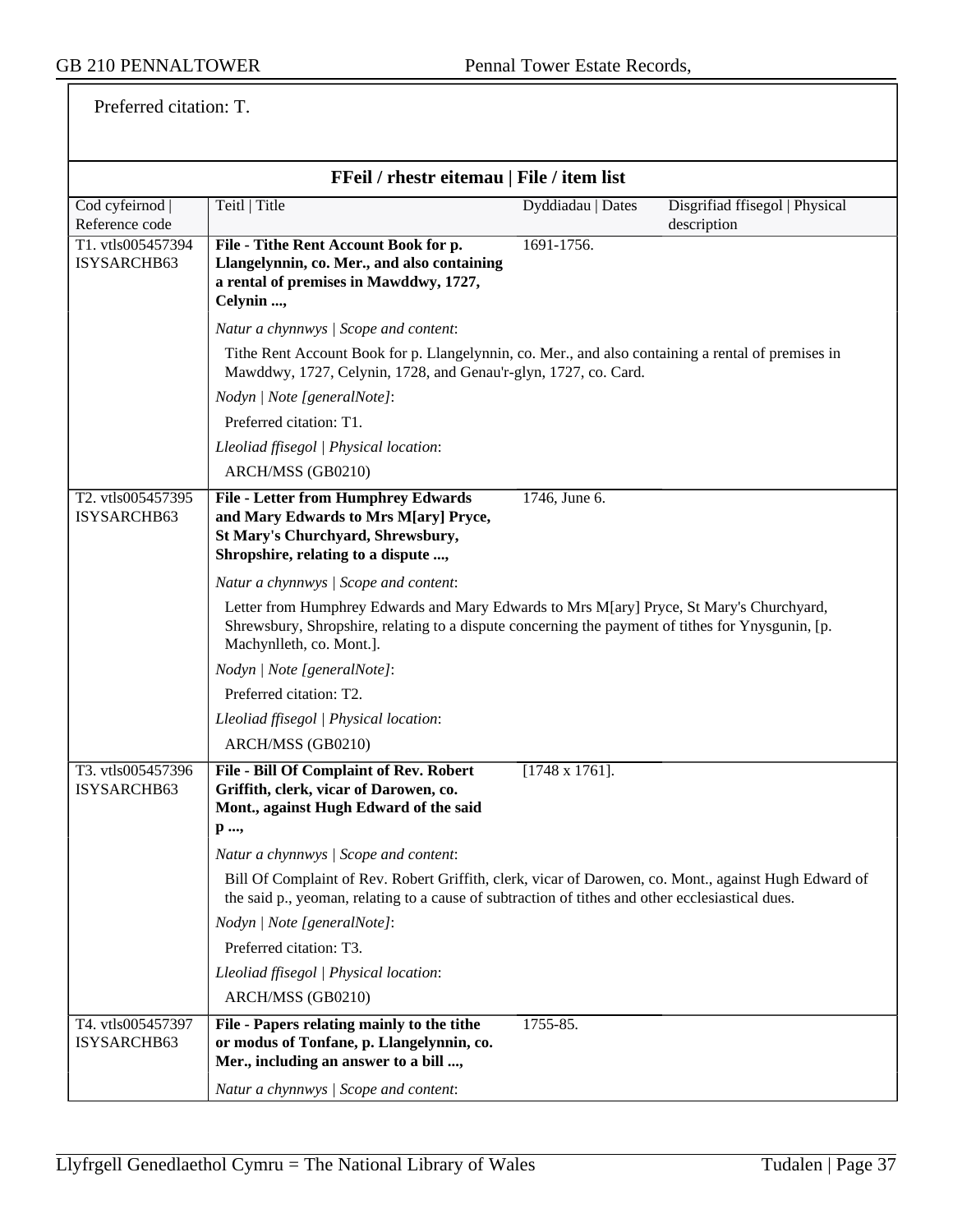|                                  | Papers relating mainly to the tithe or modus of Tonfane, p. Llangelynnin, co. Mer., including an answer<br>to a bill of complaint of Rev. Edward Morgan, clerk.                                                                                                        |
|----------------------------------|------------------------------------------------------------------------------------------------------------------------------------------------------------------------------------------------------------------------------------------------------------------------|
|                                  | Nodyn   Note [generalNote]:                                                                                                                                                                                                                                            |
|                                  | Preferred citation: T4.                                                                                                                                                                                                                                                |
|                                  | Lleoliad ffisegol   Physical location:                                                                                                                                                                                                                                 |
|                                  | ARCH/MSS (GB0210)                                                                                                                                                                                                                                                      |
| T5. vtls005457398                | File - Agreement To Lease for 21 years the<br>1758, June 23.                                                                                                                                                                                                           |
| ISYSARCHB63                      | tithes of t. Peniarth, p. Meifod, co. Mont,                                                                                                                                                                                                                            |
|                                  | Natur a chynnwys / Scope and content:                                                                                                                                                                                                                                  |
|                                  | 1 William Prichard of Poole, co. Mont., gent., agent to the earl of Powis and his trustees, Edward Herbert<br>and Brook Forester, esq's. 2 Rev. Salusbury Pryce, [vicar of Meifod]. Agreement To Lease for 21 years<br>the tithes of t. Peniarth, p. Meifod, co. Mont. |
|                                  | Nodyn   Note [generalNote]:                                                                                                                                                                                                                                            |
|                                  | Preferred citation: T5.                                                                                                                                                                                                                                                |
|                                  | Lleoliad ffisegol   Physical location:                                                                                                                                                                                                                                 |
|                                  | ARCH/MSS (GB0210)                                                                                                                                                                                                                                                      |
| T6. vtls005457399<br>ISYSARCHB63 | 1796, Feb. 27.<br>File - Receipt for the payment of tithe from<br>Mrs Thrus,                                                                                                                                                                                           |
|                                  | Nodyn   Note [generalNote]:                                                                                                                                                                                                                                            |
|                                  | Preferred citation: T6.                                                                                                                                                                                                                                                |
|                                  | Lleoliad ffisegol   Physical location:                                                                                                                                                                                                                                 |
|                                  | ARCH/MSS (GB0210)                                                                                                                                                                                                                                                      |
| T7. vtls005457400<br>ISYSARCHB63 | File - Notebook containing the names of<br>1842.<br>owners, occupiers, tmt's, acreages, and the<br>tithes payable in p. Tywyn,                                                                                                                                         |
|                                  | Nodyn   Note [generalNote]:                                                                                                                                                                                                                                            |
|                                  | Preferred citation: T7.                                                                                                                                                                                                                                                |
|                                  | Lleoliad ffisegol   Physical location:                                                                                                                                                                                                                                 |
|                                  | ARCH/MSS (GB0210)                                                                                                                                                                                                                                                      |
| T8. vtls005457401<br>ISYSARCHB63 | <b>File - Rent Charge And Map Tracing</b><br>1872, Aug. 5.<br>of land at Dolhowel, t. Isygarreg,<br>p. Machynlleth, co. Mont., with<br>accompanying letter from Thomas ,                                                                                               |
|                                  | Natur a chynnwys / Scope and content:                                                                                                                                                                                                                                  |
|                                  | Rent Charge And Map Tracing of land at Dolhowel, t. Isygarreg, p. Machynlleth, co. Mont., with<br>accompanying letter from Thomas Edwards, Tywyn, to Mrs Thruston, Pennal Tower.                                                                                       |
|                                  | Nodyn   Note [generalNote]:                                                                                                                                                                                                                                            |
|                                  | Preferred citation: T8.                                                                                                                                                                                                                                                |
|                                  | Lleoliad ffisegol   Physical location:                                                                                                                                                                                                                                 |
|                                  | ARCH/MSS (GB0210)                                                                                                                                                                                                                                                      |
|                                  | Cyfres   Series EC. vtls005457402 ISYSARCHB63: Correspondence,                                                                                                                                                                                                         |
|                                  | Dyddiad   Date: 1787-1925. (dyddiad creu)   (date of creation)                                                                                                                                                                                                         |
|                                  | Natur a chynnwys   Scope and content:                                                                                                                                                                                                                                  |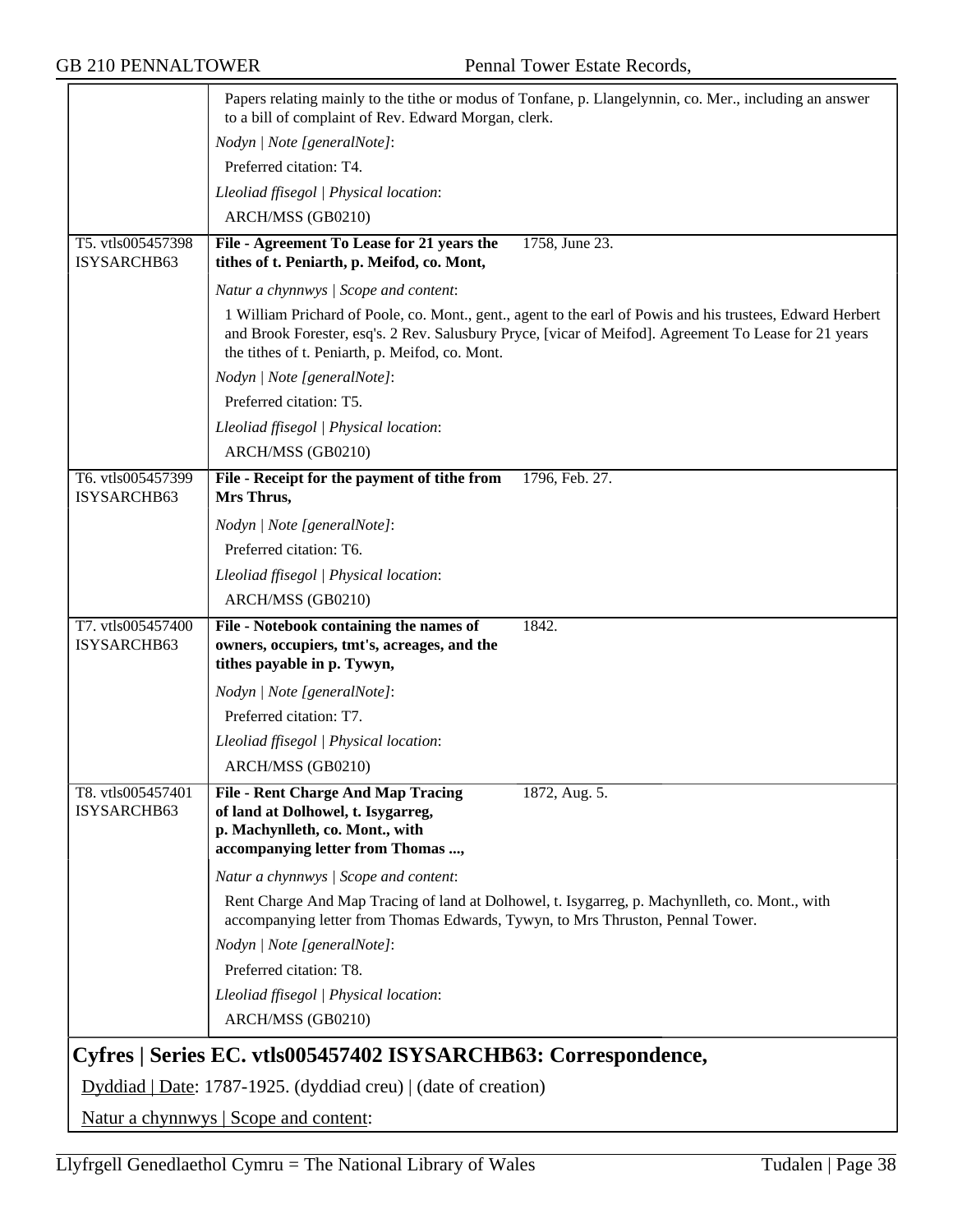Arranged into copy outgoing letters, 1871-1897 (EC 1-3), and original correspondence, 1787-1925 (EC 4-10).

Lleoliad ffisegol | Physical location: ARCH/MSS (GB0210)

Nodyn | Note [generalNote]:

Preferred citation: EC.

# **Is-gyfres | Subseries EC1-3. vtls005457403 ISYSARCHB63: Copy outgoing letters,**

Dyddiad | Date: 1871-1897. (dyddiad creu) | (date of creation)

Natur a chynnwys | Scope and content:

3 Volumes.

Lleoliad ffisegol | Physical location: ARCH/MSS (GB0210)

Nodyn | Note [generalNote]:

Preferred citation: EC1-3.

| FFeil / rhestr eitemau   File / item list |                                                                                        |                   |                                |
|-------------------------------------------|----------------------------------------------------------------------------------------|-------------------|--------------------------------|
| Cod cyfeirnod                             | Teitl   Title                                                                          | Dyddiadau   Dates | Disgrifiad ffisegol   Physical |
| Reference code                            |                                                                                        |                   | description                    |
| EC1.                                      | File - Letter Book of Clement [Arthur]                                                 | 1871-1881.        |                                |
| vtls005457404<br>ISYSARCHB63              | Thruston, Pennal Tower, relating to estate<br>business including the Cae Graig quarry, |                   |                                |
|                                           |                                                                                        |                   |                                |
|                                           | Nodyn   Note [generalNote]:                                                            |                   |                                |
|                                           | Preferred citation: EC1.                                                               |                   |                                |
|                                           | Lleoliad ffisegol   Physical location:                                                 |                   |                                |
|                                           | ARCH/MSS (GB0210)                                                                      |                   |                                |
| $EC2$ .                                   | File - Letter Book relating to general estate                                          | 1890-1892.        |                                |
| vtls005457405                             | business,                                                                              |                   |                                |
| ISYSARCHB63                               |                                                                                        |                   |                                |
|                                           | Nodyn   Note [generalNote]:                                                            |                   |                                |
|                                           | Preferred citation: EC2.                                                               |                   |                                |
|                                           | Lleoliad ffisegol   Physical location:                                                 |                   |                                |
|                                           | ARCH/MSS (GB0210)                                                                      |                   |                                |
| EC3.                                      | File - Letter Book relating to general estate                                          | 1895-1897.        |                                |
| vtls005457406                             | business,                                                                              |                   |                                |
| ISYSARCHB63                               |                                                                                        |                   |                                |
|                                           | Nodyn   Note [generalNote]:                                                            |                   |                                |
|                                           | Preferred citation: EC3.                                                               |                   |                                |
|                                           | Lleoliad ffisegol   Physical location:                                                 |                   |                                |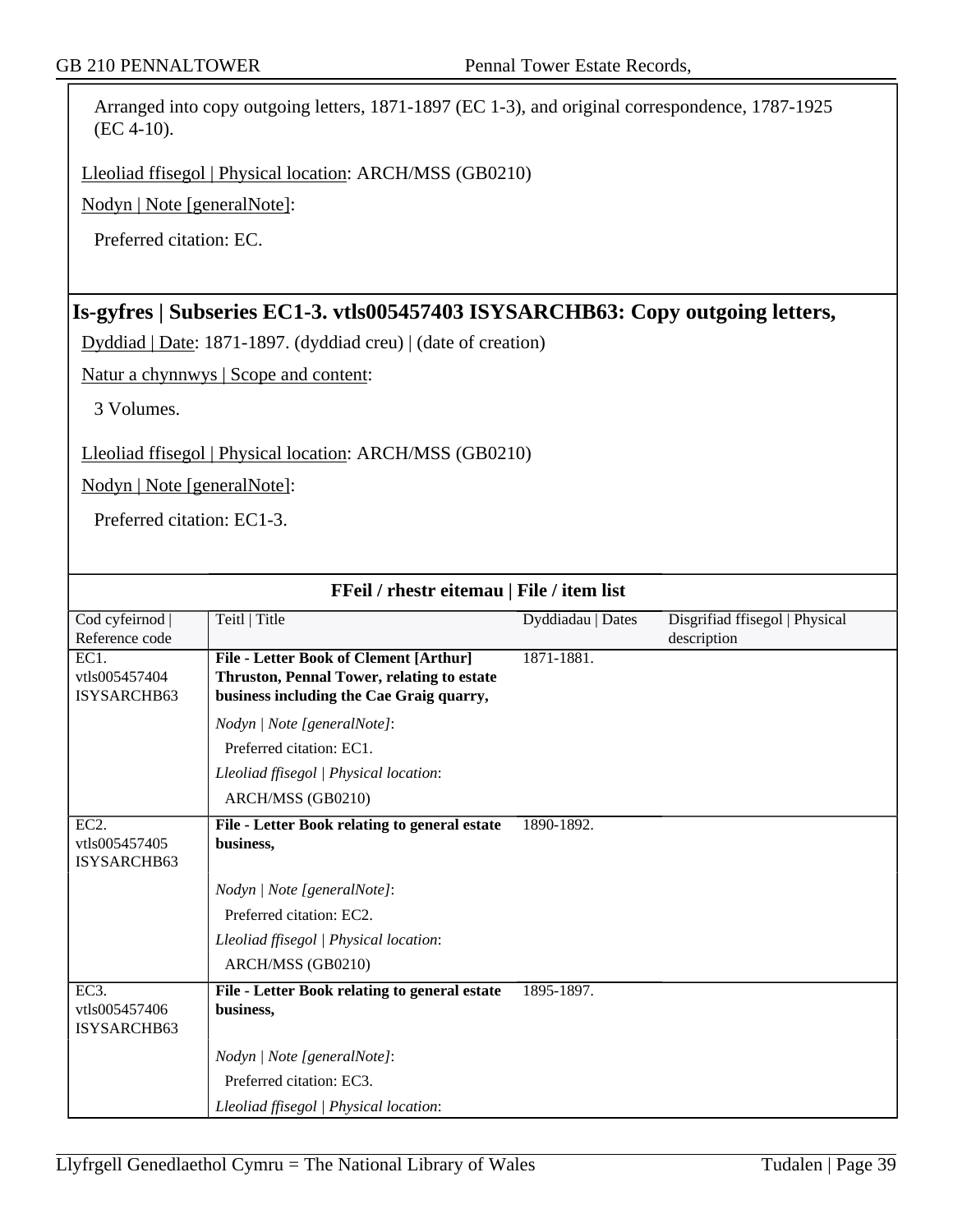|                                      | ARCH/MSS (GB0210)                                                                                                                                                                                                                                                          |                   |                                               |
|--------------------------------------|----------------------------------------------------------------------------------------------------------------------------------------------------------------------------------------------------------------------------------------------------------------------------|-------------------|-----------------------------------------------|
|                                      | [Is-gyfres   Subseries EC4-10. vtls005457407 ISYSARCHB63: Original correspondence,                                                                                                                                                                                         |                   |                                               |
|                                      | Dyddiad   Date: 1787-1925. (dyddiad creu)   (date of creation)                                                                                                                                                                                                             |                   |                                               |
|                                      | Lleoliad ffisegol   Physical location: ARCH/MSS (GB0210)                                                                                                                                                                                                                   |                   |                                               |
| Nodyn   Note [generalNote]:          |                                                                                                                                                                                                                                                                            |                   |                                               |
| Preferred citation: EC4-10.          |                                                                                                                                                                                                                                                                            |                   |                                               |
|                                      |                                                                                                                                                                                                                                                                            |                   |                                               |
|                                      | FFeil / rhestr eitemau   File / item list                                                                                                                                                                                                                                  |                   |                                               |
| Cod cyfeirnod  <br>Reference code    | Teitl   Title                                                                                                                                                                                                                                                              | Dyddiadau   Dates | Disgrifiad ffisegol   Physical<br>description |
| EC4.<br>vtls005457408<br>ISYSARCHB63 | <b>File - Letters mainly from Rev. Robert</b><br>Davies, agent to the Talgarth estate, co.<br>Mer., and the Oldport estate, Shropshire,<br>to Mrs ,                                                                                                                        | 1787-1818.        |                                               |
|                                      | Natur a chynnwys / Scope and content:                                                                                                                                                                                                                                      |                   |                                               |
|                                      | Letters mainly from Rev. Robert Davies, agent to the Talgarth estate, co. Mer., and the Oldport estate,<br>Shropshire, to Mrs Anne Edwards, wife of Lewis Edwards of Talgarth and Tonfane, relating to the<br>administration of the estates and diverse financial matters. |                   |                                               |
|                                      | Nodyn   Note [generalNote]:                                                                                                                                                                                                                                                |                   |                                               |
|                                      | Preferred citation: EC4.                                                                                                                                                                                                                                                   |                   |                                               |
|                                      | Lleoliad ffisegol   Physical location:                                                                                                                                                                                                                                     |                   |                                               |
|                                      | ARCH/MSS (GB0210)                                                                                                                                                                                                                                                          |                   |                                               |
| EC5.<br>vtls005457409<br>ISYSARCHB63 | File - Letters to Pryce Edwards, Talgarth,<br>relating to financial affairs,                                                                                                                                                                                               | 1808-9.           |                                               |
|                                      | Nodyn   Note [generalNote]:                                                                                                                                                                                                                                                |                   |                                               |
|                                      | Preferred citation: EC5.                                                                                                                                                                                                                                                   |                   |                                               |
|                                      | Lleoliad ffisegol   Physical location:                                                                                                                                                                                                                                     |                   |                                               |
|                                      | ARCH/MSS (GB0210)                                                                                                                                                                                                                                                          |                   |                                               |
| EC6.<br>vtls005457410<br>ISYSARCHB63 | File - Letters to Miss [Fanny] Edwards,<br>daughter of Lewis and Anne Edwards. The<br>majority are from the Rev. Robert Davies,<br>agent ,                                                                                                                                 | 1809-15.          |                                               |
|                                      | Natur a chynnwys / Scope and content:                                                                                                                                                                                                                                      |                   |                                               |
|                                      | Letters to Miss [Fanny] Edwards, daughter of Lewis and Anne Edwards. The majority are from the Rev.<br>Robert Davies, agent to the Talgarth estate, and relate to estate and financial matters, and to issues arising<br>from her late father's will.                      |                   |                                               |
|                                      | Nodyn   Note [generalNote]:                                                                                                                                                                                                                                                |                   |                                               |
|                                      | Preferred citation: EC6.                                                                                                                                                                                                                                                   |                   |                                               |
|                                      | Lleoliad ffisegol   Physical location:                                                                                                                                                                                                                                     |                   |                                               |
|                                      | ARCH/MSS (GB0210)                                                                                                                                                                                                                                                          |                   |                                               |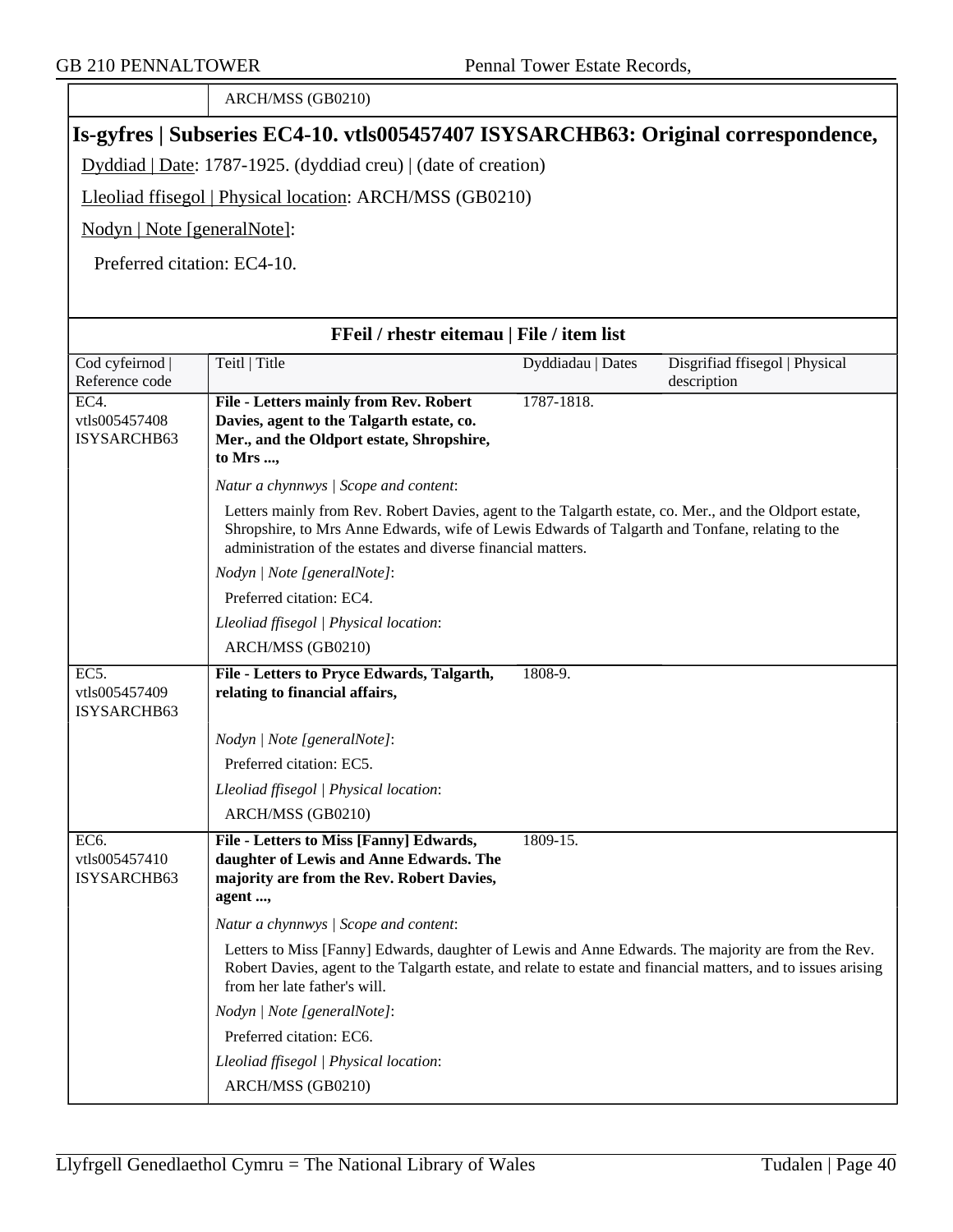| EC7.                           | File - Letters from Anne Edwards mainly<br>1816-25.                                                                                                                                                                                                                                                        |
|--------------------------------|------------------------------------------------------------------------------------------------------------------------------------------------------------------------------------------------------------------------------------------------------------------------------------------------------------|
| vtls005457411<br>ISYSARCHB63   | to George Kinderley, Lincoln's Inn,<br>London, concerning personal finance,                                                                                                                                                                                                                                |
|                                | Nodyn   Note [generalNote]:                                                                                                                                                                                                                                                                                |
|                                | Preferred citation: EC7.                                                                                                                                                                                                                                                                                   |
|                                | Lleoliad ffisegol   Physical location:                                                                                                                                                                                                                                                                     |
|                                | ARCH/MSS (GB0210)                                                                                                                                                                                                                                                                                          |
| EC8.                           | File - Correspondence, chiefly between<br>1850-7.                                                                                                                                                                                                                                                          |
| vtls005457412                  | Henry Dalton, Lincoln's Inn, London, and                                                                                                                                                                                                                                                                   |
| ISYSARCHB63                    | [Charles Thomas] Thruston of Pennal                                                                                                                                                                                                                                                                        |
|                                | Tower, co. Mer., relating to an ,                                                                                                                                                                                                                                                                          |
|                                | Natur a chynnwys / Scope and content:                                                                                                                                                                                                                                                                      |
|                                | Correspondence, chiefly between Henry Dalton, Lincoln's Inn, London, and [Charles Thomas] Thruston<br>of Pennal Tower, co. Mer., relating to an agreement made between CTT and his eldest son Charles<br>Frederick Thruston concerning a division of their respective properties and ensuing difficulties. |
|                                | Nodyn   Note [generalNote]:                                                                                                                                                                                                                                                                                |
|                                | Preferred citation: EC8.                                                                                                                                                                                                                                                                                   |
|                                | Lleoliad ffisegol   Physical location:                                                                                                                                                                                                                                                                     |
|                                | ARCH/MSS (GB0210)                                                                                                                                                                                                                                                                                          |
| EC9.                           | <b>File - Letters from Thomas Edwards,</b><br>1858-79.                                                                                                                                                                                                                                                     |
| vtls005457413<br>ISYSARCHB63   | Tywyn, agent of the Pennal Tower estate,<br>to Mr C. A. Thruston and to Mrs C ,                                                                                                                                                                                                                            |
|                                | Natur a chynnwys / Scope and content:                                                                                                                                                                                                                                                                      |
|                                | Letters from Thomas Edwards, Tywyn, agent of the Pennal Tower estate, to Mr C. A. Thruston and to<br>Mrs C. S. M. Thruston relating to estate matters. Original bundle.                                                                                                                                    |
|                                | Nodyn   Note [generalNote]:                                                                                                                                                                                                                                                                                |
|                                | Preferred citation: EC9.                                                                                                                                                                                                                                                                                   |
|                                | Lleoliad ffisegol   Physical location:                                                                                                                                                                                                                                                                     |
|                                | ARCH/MSS (GB0210)                                                                                                                                                                                                                                                                                          |
| $EC10(1-7)$ .<br>vtls005457414 | File - Letters to Mrs C. S. M. Thruston,<br>1870-1925.                                                                                                                                                                                                                                                     |
| ISYSARCHB63                    |                                                                                                                                                                                                                                                                                                            |
|                                | Natur a chynnwys / Scope and content:                                                                                                                                                                                                                                                                      |
|                                | Letters mainly addressed to Mrs C. S. M. Thruston relating to the administration of the estate. Neither                                                                                                                                                                                                    |
|                                | Mrs Thruston nor her son Colonel Thruston resided at Pennal Tower for any great length of time, and                                                                                                                                                                                                        |
|                                | it appears that the estate gradually became more and more of a burden to them. The correspondence<br>includes letters relating to the proposed sale of the estate (EC10/6/1), business and financial matters,                                                                                              |
|                                | and some private, family letters including correspondence relating to Major A. B. Thruston's death in                                                                                                                                                                                                      |
|                                | Sudan (EC10/3/9) [recte killed by Sudanese troops used by the colonial government in Uganda? See                                                                                                                                                                                                           |
|                                | PP 10]. The correspondence, except for a few original bundles, has been placed in files, and arranged<br>chronologically. EC10/1 (1873-9) Original bundle. EC10/2/1-10 (1880-1889). EC10/3/1-10 (1890-1899).                                                                                               |
|                                | EC10/4/1-14 (1900-1909). EC10/5/1-11 (1910-1919). EC10/6/1 (1919-1921) - correspondence relating to                                                                                                                                                                                                        |
|                                | the proposed sale of Pennal Tower estate. Original file. EC10/7/1-8 (1920-1925).                                                                                                                                                                                                                           |
|                                | Nodyn   Note [generalNote]:                                                                                                                                                                                                                                                                                |
|                                | Preferred citation: EC10 (1-7).                                                                                                                                                                                                                                                                            |
|                                | Lleoliad ffisegol   Physical location:                                                                                                                                                                                                                                                                     |
|                                | ARCH/MSS (GB0210)                                                                                                                                                                                                                                                                                          |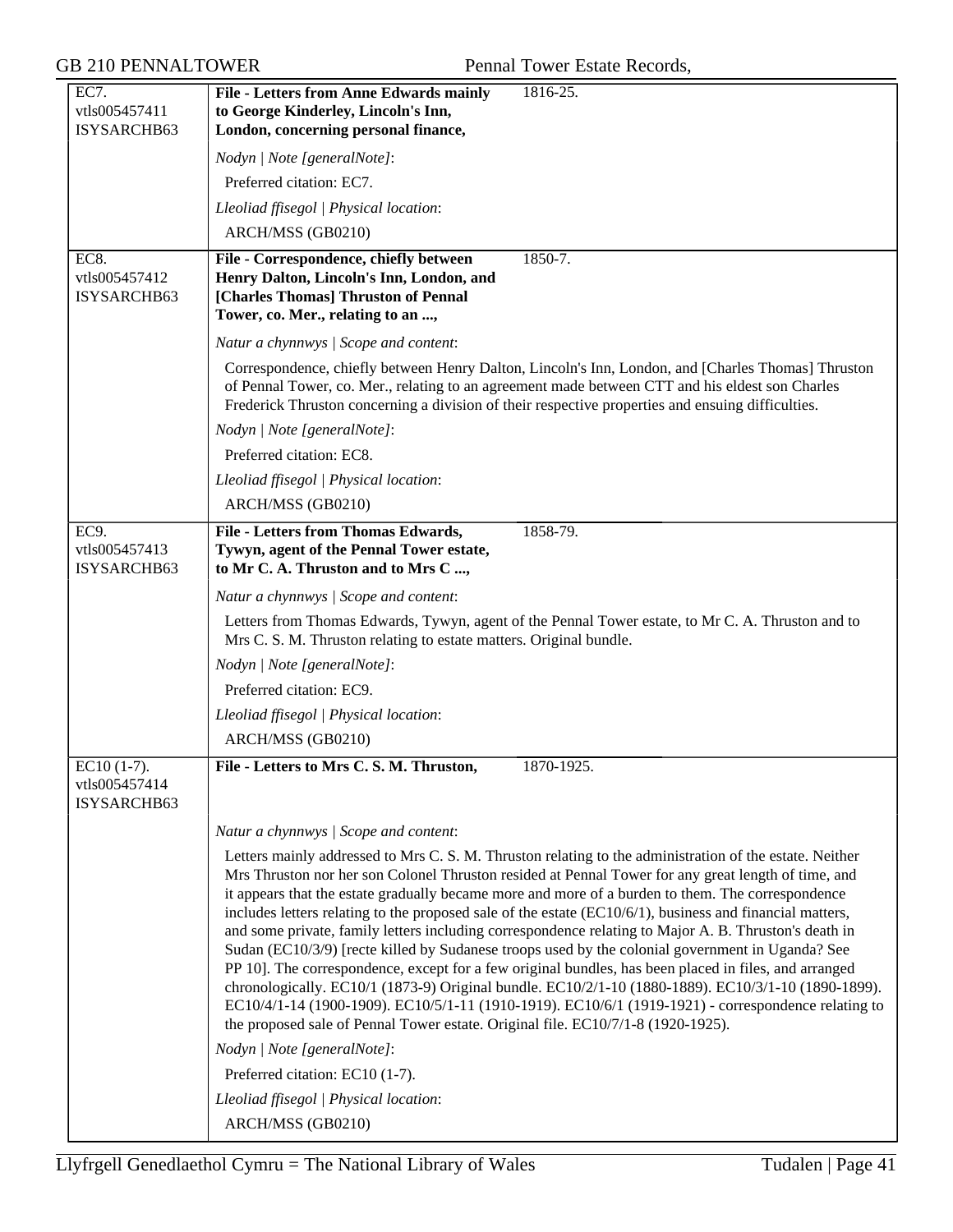#### **Is-gyfres | Subseries EC11. vtls005457415 ISYSARCHB63: Administration of the Pennal Tower estate,** Dyddiad | Date: [c.1870]-[c.1925]. (dyddiad creu) | (date of creation) Lleoliad ffisegol | Physical location: ARCH/MSS (GB0210) Nodyn | Note [generalNote]: Preferred citation: EC11. **FFeil / rhestr eitemau | File / item list** Cod cyfeirnod | Reference code Teitl | Title Dyddiadau | Dates Disgrifiad ffisegol | Physical description EC11. vtls005457416 ISYSARCHB63 **File - Letters, the majority undated, addressed mainly to Mrs C. S. M. Thurston, relating chiefly to the administration of the Pennal ...,** [c.1870]-[c.1925]. *Natur a chynnwys | Scope and content*: Letters, the majority undated, addressed mainly to Mrs C. S. M. Thurston, relating chiefly to the administration of the Pennal Tower estate, including the letting of premises. *Nodyn | Note [generalNote]*: Preferred citation: EC11. *Lleoliad ffisegol | Physical location*: ARCH/MSS (GB0210) **Sub-sub-fonds M. vtls005457417 ISYSARCHB63: Manorial records,** Dyddiad | Date: 1641-[early 20 cent.]. (dyddiad creu) | (date of creation) Lleoliad ffisegol | Physical location: ARCH/MSS (GB0210) Nodyn | Note [generalNote]: Preferred citation: M. **FFeil / rhestr eitemau | File / item list** Cod cyfeirnod | Reference code Teitl | Title Dyddiadau | Dates Disgrifiad ffisegol | Physical description M<sub>1</sub>. vtls005457418 ISYSARCHB63 **File - Court File of the manor of Cyfeiliog, co. Mont,** 1641-1726. *Nodyn | Note [generalNote]*: Preferred citation: M1. *Lleoliad ffisegol | Physical location*: ARCH/MSS (GB0210) M2. vtls005457419 ISYSARCHB63 **File - Summary of a cause before the Master of the Rolls against John Lloyd William Wynn the elder, since dec., and ...,** 1734/5, Feb. 9.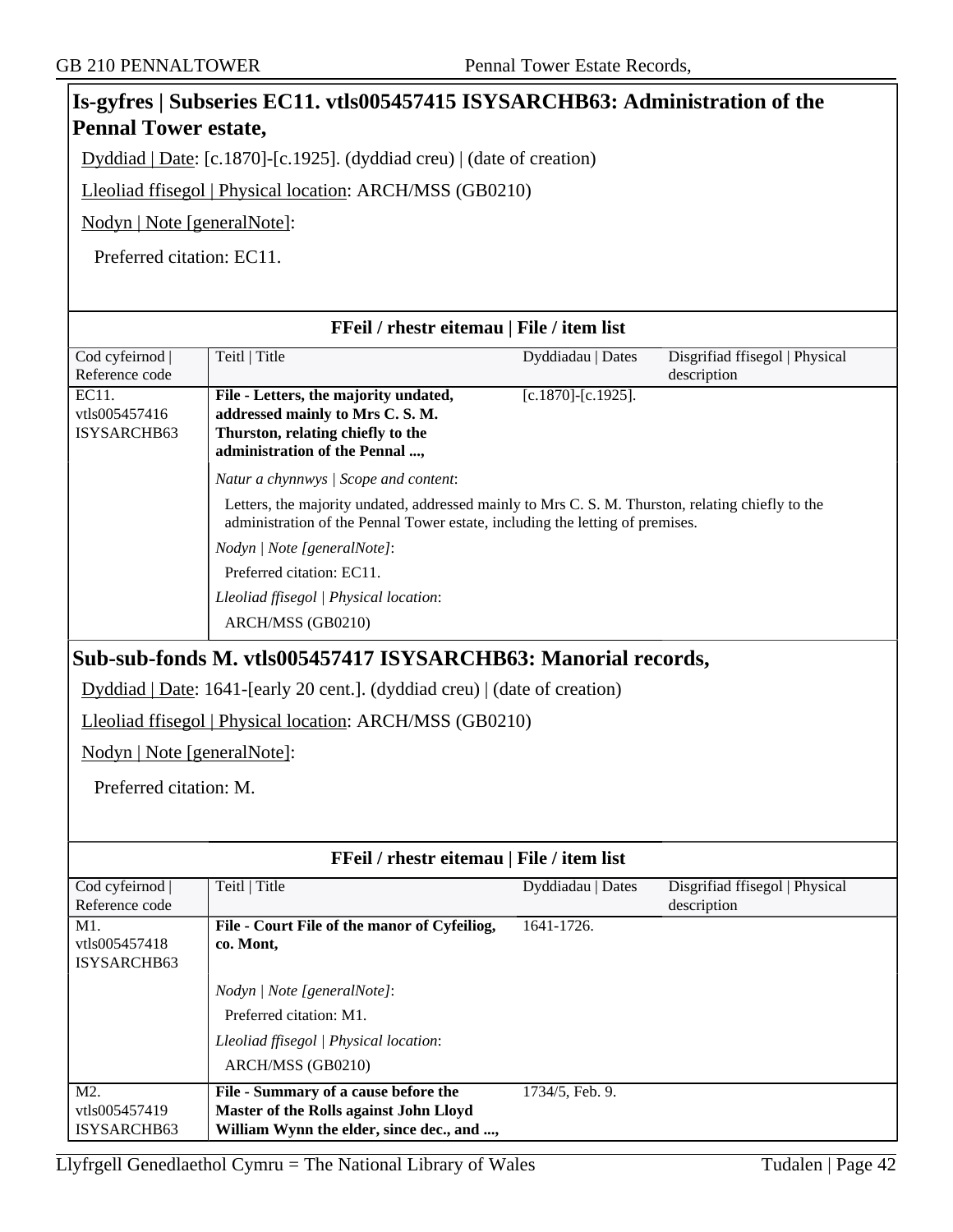|                                     | Natur a chynnwys / Scope and content:                                                                                                                                                                                                                                                      |
|-------------------------------------|--------------------------------------------------------------------------------------------------------------------------------------------------------------------------------------------------------------------------------------------------------------------------------------------|
|                                     | Summary of a cause before the Master of the Rolls against John Lloyd William Wynn the elder, since<br>dec., and Margaret his wife, concerning a chief rent of £1 6s. 8d. a year due from a m. and lands called<br>Place yr Rhagad and other lands to the lord of the manor of Glyndyfrdwy. |
|                                     | Nodyn   Note [generalNote]:                                                                                                                                                                                                                                                                |
|                                     | Preferred citation: M2.                                                                                                                                                                                                                                                                    |
|                                     | Lleoliad ffisegol   Physical location:                                                                                                                                                                                                                                                     |
|                                     | ARCH/MSS (GB0210)                                                                                                                                                                                                                                                                          |
| M3.<br>vtls005457420<br>ISYSARCHB63 | File - Memorandum relating to the<br>[early 20 cent.].<br>lordship of Pennal confirmed by E[dmund]<br><b>H</b> [eathcote] Thruston,                                                                                                                                                        |
|                                     | Nodyn   Note [generalNote]:                                                                                                                                                                                                                                                                |
|                                     | Preferred citation: M3.                                                                                                                                                                                                                                                                    |
|                                     | Lleoliad ffisegol   Physical location:                                                                                                                                                                                                                                                     |
|                                     | ARCH/MSS (GB0210)                                                                                                                                                                                                                                                                          |
|                                     | Sub-sub-fonds D. vtls005457421 ISYSARCHB63: Title Deeds,                                                                                                                                                                                                                                   |

Dyddiad | Date: 1501-1918. (dyddiad creu) | (date of creation)

Natur a chynnwys | Scope and content:

Deeds relating to properties, mainly in p's Tywyn, co. Mer., and Machynlleth, co. Mont., and also in Llanfihangel Genau'r-glyn and Llangynfelyn, co. Card., p's Llanymawddwy, Mallwyd and Pennal, co. Mer., Llangurig, Llanidloes and Trefeglwys, co. Mont., and Oswestry, co. Shrop.

Lleoliad ffisegol | Physical location: ARCH/MSS (GB0210)

Nodyn | Note [generalNote]:

Preferred citation: D.

### **Cyfres | Series [1500-1568] vtls005457422 ISYSARCHB63: Deeds,**

Dyddiad | Date: 1500-1568. (dyddiad creu) | (date of creation)

| FFeil / rhestr eitemau   File / item list |                                                                                                                                                                                                                                                                                                                                                                                                                                                                                                      |                   |                                |
|-------------------------------------------|------------------------------------------------------------------------------------------------------------------------------------------------------------------------------------------------------------------------------------------------------------------------------------------------------------------------------------------------------------------------------------------------------------------------------------------------------------------------------------------------------|-------------------|--------------------------------|
| Cod cyfeirnod                             | Teitl   Title                                                                                                                                                                                                                                                                                                                                                                                                                                                                                        | Dyddiadau   Dates | Disgrifiad ffisegol   Physical |
| Reference code                            |                                                                                                                                                                                                                                                                                                                                                                                                                                                                                                      |                   | description                    |
| D1. vtls005457423                         | File - Gift of all m's of 1 in t. Cynfel, [p.                                                                                                                                                                                                                                                                                                                                                                                                                                                        | 1500/1, Feb. 28.  |                                |
| ISYSARCHB63                               | Tywyn], co. Mer,                                                                                                                                                                                                                                                                                                                                                                                                                                                                                     |                   |                                |
|                                           | Natur a chynnwys   Scope and content:<br>1 Ll'n ap Ieuan, son and heir of Margared verch Ll'n ap Ieuan ap Griff', free tenant of the Prince in t.<br>Cynfel, co. Mer. 2 Davyth ap Griff' ap D'd ap Ithel. Gift of all m's of 1 in t. Cynfel, [p. Tywyn], co. Mer.<br>Witnesses: Gruff' ap Jenkyn ap Ie', Gutto Hir ap Gruff ap Ieuan, Ieuan Lloyt ap Gruff ap D'd and Rys ap<br>Ho'l Gethin. Dated at Cynfel. Endorsed: 'K'. Latin. Seals.<br>Nodyn / Note [generalNote]:<br>Preferred citation: D1. |                   |                                |

Llyfrgell Genedlaethol Cymru = The National Library of Wales Tudalen | Page  $43$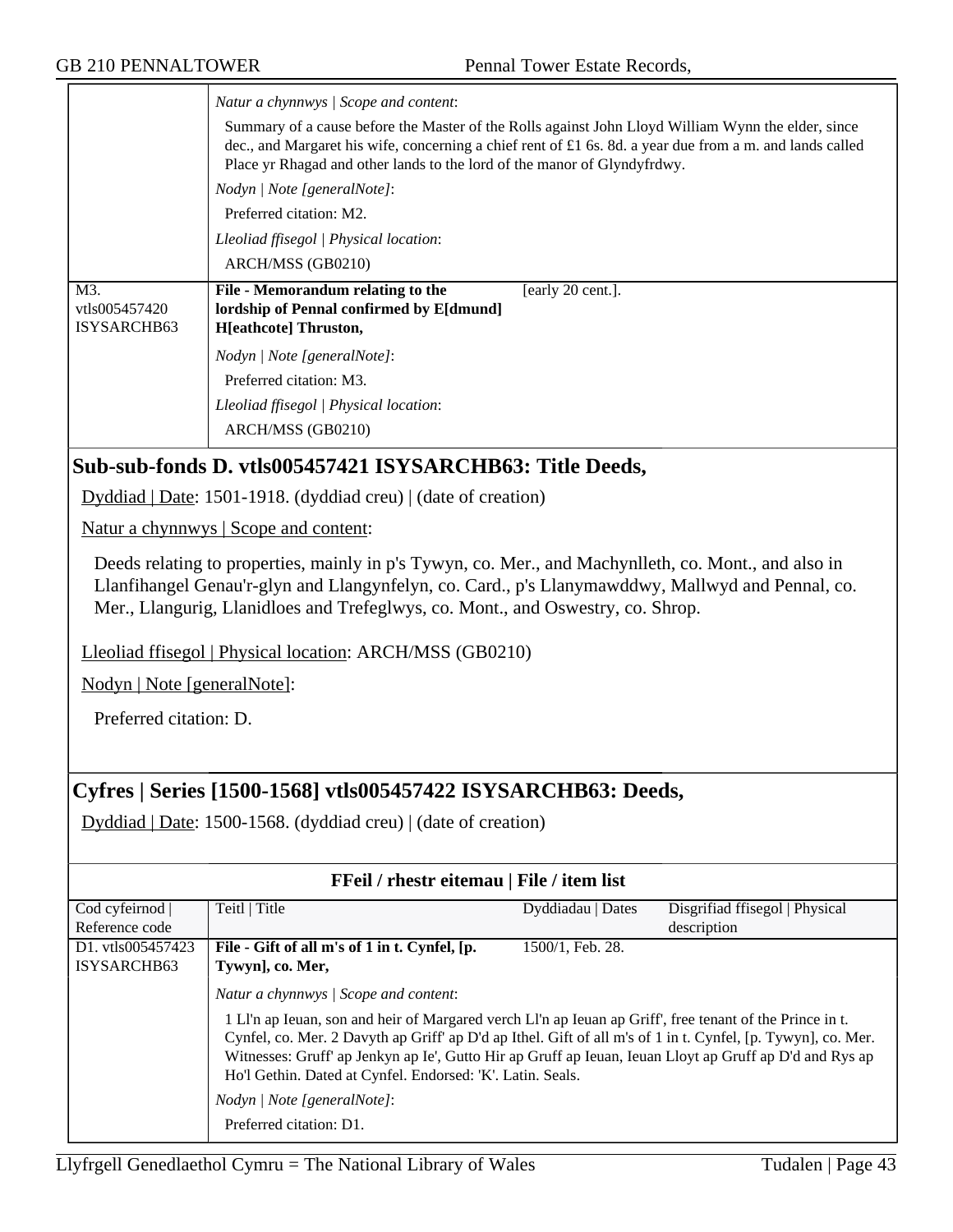|                                  | Lleoliad ffisegol   Physical location:                                                                                                                                                                                                                                                                                                                                                                                                                                                                                                                                             |
|----------------------------------|------------------------------------------------------------------------------------------------------------------------------------------------------------------------------------------------------------------------------------------------------------------------------------------------------------------------------------------------------------------------------------------------------------------------------------------------------------------------------------------------------------------------------------------------------------------------------------|
|                                  | ARCH/MSS (GB0210)                                                                                                                                                                                                                                                                                                                                                                                                                                                                                                                                                                  |
| D2. vtls005457424<br>ISYSARCHB63 | File - Grant In Fee Farm of a burgage in<br>1515/16, Feb. 12.<br>the town of Machynlleth lying in breadth<br>between the lands of the ,                                                                                                                                                                                                                                                                                                                                                                                                                                            |
|                                  | Natur a chynnwys / Scope and content:                                                                                                                                                                                                                                                                                                                                                                                                                                                                                                                                              |
|                                  | 1 Llewelyn ap Gwilym ap Gr' Derwas. 2 John Fletcher. Grant In Fee Farm of a burgage in the town of<br>Machynlleth lying in breadth between the lands of the sons of Howell ap David on the one part and the<br>land of Howell ap Ieuan Vawr on the other, and extending backwards in length from a street called Stryt<br>Gwyr Deheubarth as far as a field called Y Garsiwn.                                                                                                                                                                                                      |
|                                  | Nodyn   Note [generalNote]:                                                                                                                                                                                                                                                                                                                                                                                                                                                                                                                                                        |
|                                  | Preferred citation: D2.                                                                                                                                                                                                                                                                                                                                                                                                                                                                                                                                                            |
|                                  | Lleoliad ffisegol   Physical location:                                                                                                                                                                                                                                                                                                                                                                                                                                                                                                                                             |
|                                  | ARCH/MSS (GB0210)                                                                                                                                                                                                                                                                                                                                                                                                                                                                                                                                                                  |
| D3. vtls005457425<br>ISYSARCHB63 | File - Mortgage ('tradidit concessit, et<br>1522, Dec. 28.<br>pignoravi') of a parcel of land called Erw<br>Llan y Ryd, a meadow called Gweirglawth<br>Tanolawuell ,                                                                                                                                                                                                                                                                                                                                                                                                               |
|                                  | Natur a chynnwys / Scope and content:                                                                                                                                                                                                                                                                                                                                                                                                                                                                                                                                              |
|                                  | 1 Hoell ap John ap Ll'n, burgess of the town of Machynlleth, co. Mont. 2 Res ap Ho'ell Gethyn, burgess<br>of the same. Mortgage ('tradidit concessit, et pignoravi') of a parcel of land called Erw Llan y Ryd, a<br>meadow called Gweirglawth Tanolawuell, 1 a. of land being part of a parcel of land called Clwt y Sals, a<br>parcel called Y Grynueaw Kochyon for 46s. 8d., and another meadow called Gwerglawth Inys Skynniyn<br>for 33s. 4d. [?all in p. Machynlleth]. Witnesses: David Lloit ap Owen, Ll'n ap Tud', Owen ap Ll'n ap<br>Hoell. Endorsed: 'Ynysgynin'. Latin. |
|                                  | Nodyn   Note [generalNote]:                                                                                                                                                                                                                                                                                                                                                                                                                                                                                                                                                        |
|                                  | Preferred citation: D3.                                                                                                                                                                                                                                                                                                                                                                                                                                                                                                                                                            |
|                                  | Lleoliad ffisegol   Physical location:                                                                                                                                                                                                                                                                                                                                                                                                                                                                                                                                             |
|                                  | ARCH/MSS (GB0210)                                                                                                                                                                                                                                                                                                                                                                                                                                                                                                                                                                  |
| D4. vtls005457426<br>ISYSARCHB63 | File - Gift of 3a. of land in t. Pennal, [p.<br>1531, April 5.<br>Tywyn], co. Mer,                                                                                                                                                                                                                                                                                                                                                                                                                                                                                                 |
|                                  | Natur a chynnwys / Scope and content:                                                                                                                                                                                                                                                                                                                                                                                                                                                                                                                                              |
|                                  | 1 Ieuan ap Gr' ap G'lm, free tenant of the King in cmt. Ystumanner, co. Mer. 2 Ieuan ap Davit ap Gr' ap<br>D'd ap Ithell, free tenant of the said cmt. Gift of 3a. of land in t. Pennal, [p. Tywyn], co. Mer. Witnesses:<br>Morris ap Res ap Ll', Elizei ap Bed', Ll'n ap D'd ap Gr' ap D'd ap Ithell. Latin.                                                                                                                                                                                                                                                                      |
|                                  | Nodyn   Note [generalNote]:                                                                                                                                                                                                                                                                                                                                                                                                                                                                                                                                                        |
|                                  | Preferred citation: D4.                                                                                                                                                                                                                                                                                                                                                                                                                                                                                                                                                            |
|                                  | Lleoliad ffisegol   Physical location:                                                                                                                                                                                                                                                                                                                                                                                                                                                                                                                                             |
|                                  | ARCH/MSS (GB0210)                                                                                                                                                                                                                                                                                                                                                                                                                                                                                                                                                                  |
| D5. vtls005457427<br>ISYSARCHB63 | File - Gift of a parcel of land called Erw<br>1535/6, Feb. 23.<br>Llam y Ryd and another parcel called Koet<br>Kay Bach [?p. Machynlleth] ,                                                                                                                                                                                                                                                                                                                                                                                                                                        |
|                                  | Natur a chynnwys / Scope and content:                                                                                                                                                                                                                                                                                                                                                                                                                                                                                                                                              |
|                                  | 1 Ho'll ap John ap Ll'n, burgess of the town of Machynlleth, [co. Mont.]. 2 Ieuan ap David ap Gruff" ap<br>David ap Ithell, free tenant of the King in cmt. Ystumanner, co. Mer. Gift of a parcel of land called Erw<br>Llam y Ryd and another parcel called Koet Kay Bach [?p. Machynlleth]. Witnesses: John ap D'd Lloid,<br>Rutherch ap Owen, Owen ap Res, D'd ap Ieuan Vawr. Latin. Seal.                                                                                                                                                                                      |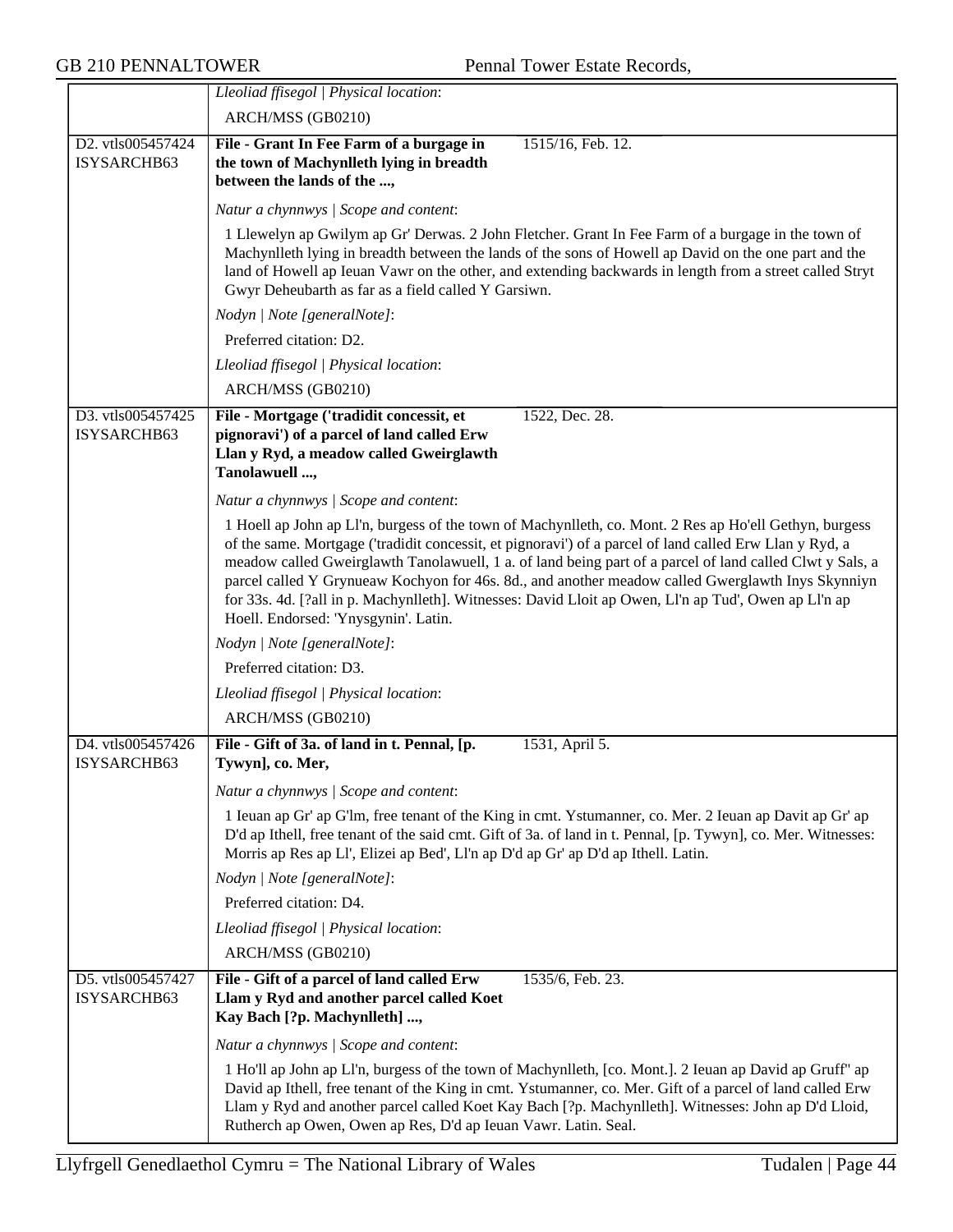|                                                   | Nodyn   Note [generalNote]:                                                                                                                                                                                                                                                                                                                                                                                                                              |
|---------------------------------------------------|----------------------------------------------------------------------------------------------------------------------------------------------------------------------------------------------------------------------------------------------------------------------------------------------------------------------------------------------------------------------------------------------------------------------------------------------------------|
|                                                   | Preferred citation: D5.                                                                                                                                                                                                                                                                                                                                                                                                                                  |
|                                                   | Lleoliad ffisegol   Physical location:                                                                                                                                                                                                                                                                                                                                                                                                                   |
|                                                   | ARCH/MSS (GB0210)                                                                                                                                                                                                                                                                                                                                                                                                                                        |
| D7. vtls005457429                                 | File - Gift of a tmt called Kaye Iorwerth<br>1536, Oct. 24.                                                                                                                                                                                                                                                                                                                                                                                              |
| ISYSARCHB63                                       | Lloid and 120 a. of land called Tir Kyner                                                                                                                                                                                                                                                                                                                                                                                                                |
|                                                   | yr Helygen, and all ,                                                                                                                                                                                                                                                                                                                                                                                                                                    |
|                                                   | Natur a chynnwys / Scope and content:                                                                                                                                                                                                                                                                                                                                                                                                                    |
|                                                   | 1 Ho'ell ap Gr' ap D'd, free tenant of the King in cmt. Ystumanner, co. Mer. 2 Ieuan ap D'd ap Gr' ap D'd<br>ap Ithel, free tenant of the same. Gift of a tmt called Kaye Iorwerth Lloid and 120 a. of land called Tir<br>Kyner yr Helygen, and all 1's share in a meadow called Gwernslawdd yr Eves, all in t. Cynfal, [p. Tywyn,<br>co. Mer.]. Witnesses: Owen ap Morys, Elysey ap Bedo, Ll'n ap Ieuan ap Ieuan Vichan. Endorsed: 'a'.<br>Latin. Seal. |
|                                                   | Nodyn   Note [generalNote]:                                                                                                                                                                                                                                                                                                                                                                                                                              |
|                                                   | Preferred citation: D7.                                                                                                                                                                                                                                                                                                                                                                                                                                  |
|                                                   | Lleoliad ffisegol   Physical location:                                                                                                                                                                                                                                                                                                                                                                                                                   |
|                                                   | ARCH/MSS (GB0210)                                                                                                                                                                                                                                                                                                                                                                                                                                        |
| D8. vtls005457430                                 | File - Gift of tmt and lands called Y Rose<br>1539, Oct. 12.                                                                                                                                                                                                                                                                                                                                                                                             |
| ISYSARCHB63                                       | Efenith, t. Pennal, [p. Tywyn], co. Mer,                                                                                                                                                                                                                                                                                                                                                                                                                 |
|                                                   | Natur a chynnwys / Scope and content:                                                                                                                                                                                                                                                                                                                                                                                                                    |
|                                                   | 1 Cad'r ap Ho'll ap Ie'n ap Res, free tenant of cmt. Ystumanner, co. Mer. 2 Ieuan ap Davit ap Gr' ap D'd<br>ap Ithell, free tenant in the said cmt. Gift of tmt and lands called Y Rose Efenith, t. Pennal, [p. Tywyn],<br>co. Mer. Witnesses: Humffrey ap Hugh, Owen ap Rys, Ll'n ap Davit. Endorsed: 'Rhos Goch'. Latin.                                                                                                                               |
|                                                   | Nodyn   Note [generalNote]:                                                                                                                                                                                                                                                                                                                                                                                                                              |
|                                                   | Preferred citation: D8.                                                                                                                                                                                                                                                                                                                                                                                                                                  |
|                                                   | Lleoliad ffisegol   Physical location:                                                                                                                                                                                                                                                                                                                                                                                                                   |
|                                                   | ARCH/MSS (GB0210)                                                                                                                                                                                                                                                                                                                                                                                                                                        |
| D9. vtls005457431<br>ISYSARCHB63                  | File - Gift of a tmt called Kefyn y Krib and<br>1540, Oct. 1.<br>other lands in t. Cynfal, [p. Tywyn], co.<br>Mer,                                                                                                                                                                                                                                                                                                                                       |
|                                                   | Natur a chynnwys / Scope and content:                                                                                                                                                                                                                                                                                                                                                                                                                    |
|                                                   | 1 Res ap Rynallt Dyny, free tenant of the King in t. Cynfal, co. Mer. 2 John ap M'd ap D'd ap Mad', clerk,<br>free tenant of the King in t. Ystradgwyn. Gift of a tmt called Kefyn y Krib and other lands in t. Cynfal,<br>[p. Tywyn], co. Mer. Witnesses: Res ap Hugh ap Res, Lewis ap D'd ap D'd and D'd ap Lewis ap Res.<br>Dated at Cynfal. Latin.                                                                                                   |
|                                                   | Nodyn   Note [generalNote]:                                                                                                                                                                                                                                                                                                                                                                                                                              |
|                                                   | Preferred citation: D9.                                                                                                                                                                                                                                                                                                                                                                                                                                  |
|                                                   | Lleoliad ffisegol   Physical location:                                                                                                                                                                                                                                                                                                                                                                                                                   |
|                                                   | ARCH/MSS (GB0210)                                                                                                                                                                                                                                                                                                                                                                                                                                        |
| D <sub>10</sub> .<br>vtls005457432<br>ISYSARCHB63 | File - Mortgage ('tradidi, concessi<br>1541, Aug. 9.<br>et pignoravi') for £4 of a tmt called Y<br>Llechwedd Bodys, and a tmt where<br>Thomas ,                                                                                                                                                                                                                                                                                                          |
|                                                   | Natur a chynnwys / Scope and content:                                                                                                                                                                                                                                                                                                                                                                                                                    |
|                                                   | 1 Unffre ap Howell ap Jenkyn of cmt. Ystumanner, co. Mer., gent. 2 Ieuan ap David ap Gr' ap David<br>ap Ithell, of the same. Mortgage ('tradidi, concessi  et pignoravi') for £4 of a tmt called Y Llechwedd                                                                                                                                                                                                                                             |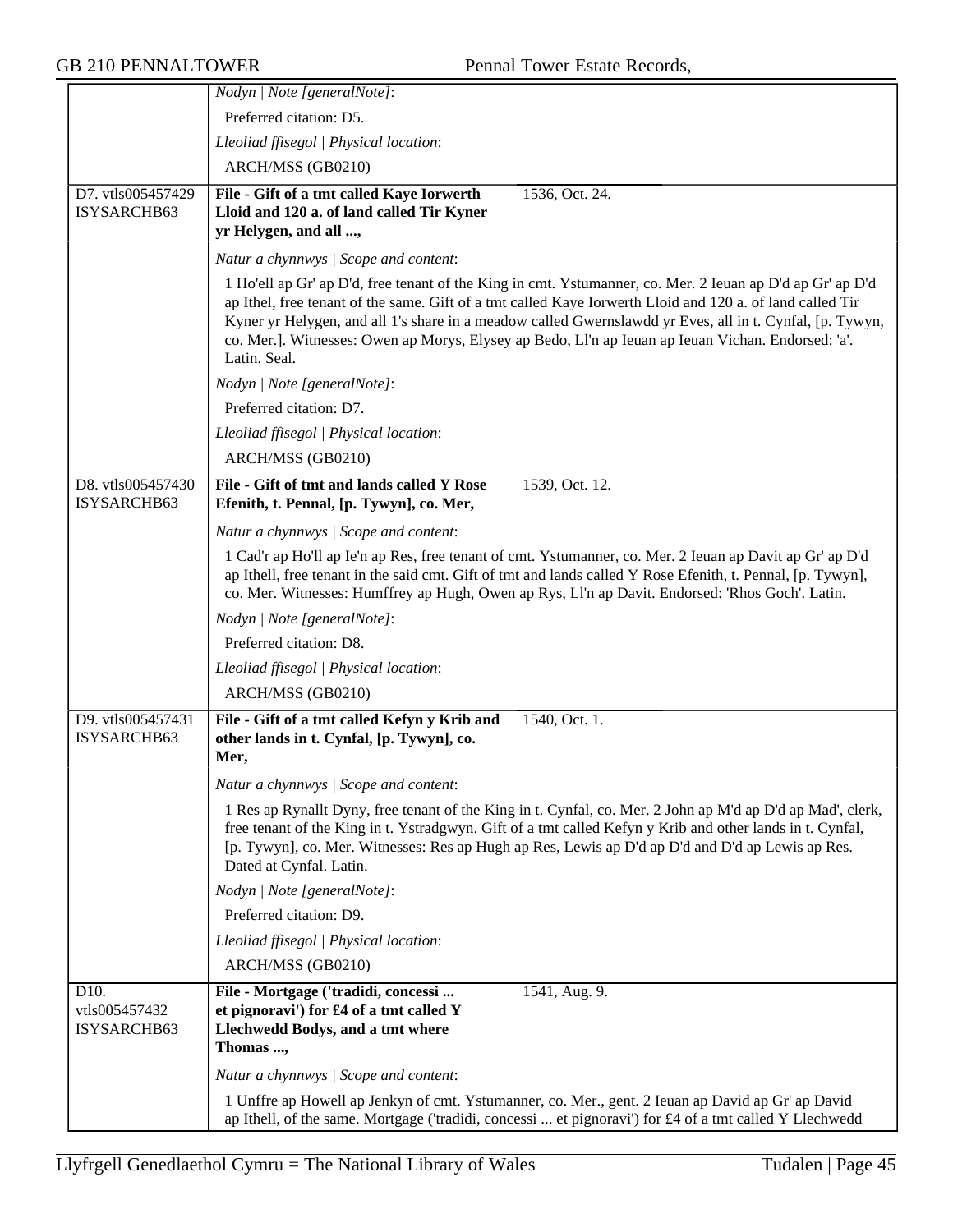|                                      | Bodys, and a tmt where Thomas Goch lives, both in t. Pennal, [p. Tywyn], co. Mer. Witnesses: Lewis ap<br>Morice ap Rees, Unffre ap Hugh and David ap Rees ap Ho'll Gethyn. Endorsed: 'a'. Latin.                                                                                                                                                                                                                                                                                                                                                                                                                                                                                                   |
|--------------------------------------|----------------------------------------------------------------------------------------------------------------------------------------------------------------------------------------------------------------------------------------------------------------------------------------------------------------------------------------------------------------------------------------------------------------------------------------------------------------------------------------------------------------------------------------------------------------------------------------------------------------------------------------------------------------------------------------------------|
|                                      | Nodyn   Note [generalNote]:                                                                                                                                                                                                                                                                                                                                                                                                                                                                                                                                                                                                                                                                        |
|                                      | Preferred citation: D10.                                                                                                                                                                                                                                                                                                                                                                                                                                                                                                                                                                                                                                                                           |
|                                      | Lleoliad ffisegol   Physical location:                                                                                                                                                                                                                                                                                                                                                                                                                                                                                                                                                                                                                                                             |
|                                      |                                                                                                                                                                                                                                                                                                                                                                                                                                                                                                                                                                                                                                                                                                    |
|                                      | ARCH/MSS (GB0210)                                                                                                                                                                                                                                                                                                                                                                                                                                                                                                                                                                                                                                                                                  |
| D11.<br>vtls005457433<br>ISYSARCHB63 | File - Mortgage ('tradidi, concessi  et<br>1541, Aug. 10.<br>pignoravi') for £3 of a burgage in the town<br>of Machynlleth, co. Mont., in a ,                                                                                                                                                                                                                                                                                                                                                                                                                                                                                                                                                      |
|                                      | Natur a chynnwys / Scope and content:                                                                                                                                                                                                                                                                                                                                                                                                                                                                                                                                                                                                                                                              |
|                                      | 1 Thomas Wyn ap Ll'n ap G'll'm of Penylock, co. Mont. 2 Ieuan ap David ap Gr' ap David ap Ythel of<br>Ystummaner, co. Mer. Mortgage ('tradidi, concessi  et pignoravi') for £3 of a burgage in the town of<br>Machynlleth, co. Mont., in a street called Stryd y Deheubarth where Ho'll ap John Fletcher lives, lying<br>between the land lately of Ll'n ap Ho'll ap Davith on the east and of the dau's of the said Ll'n ap Ho'll on<br>the north side, and extending in breadth from the front of the ?corner of the aforesaid street to a field at<br>the back called Maes y Gartyon [Gariswn]. Witnesses: John ap D'd Lloid, mayor of Machynlleth, Lewis<br>Wylliams and David Bannour. Latin. |
|                                      | Nodyn   Note [generalNote]:                                                                                                                                                                                                                                                                                                                                                                                                                                                                                                                                                                                                                                                                        |
|                                      | Preferred citation: D11.                                                                                                                                                                                                                                                                                                                                                                                                                                                                                                                                                                                                                                                                           |
|                                      | Lleoliad ffisegol   Physical location:                                                                                                                                                                                                                                                                                                                                                                                                                                                                                                                                                                                                                                                             |
|                                      | ARCH/MSS (GB0210)                                                                                                                                                                                                                                                                                                                                                                                                                                                                                                                                                                                                                                                                                  |
| D <sub>12</sub> .                    | File - Bond in £20 for the repayment of £8,<br>1546, Oct. 1.                                                                                                                                                                                                                                                                                                                                                                                                                                                                                                                                                                                                                                       |
| vtls005457434<br>ISYSARCHB63         |                                                                                                                                                                                                                                                                                                                                                                                                                                                                                                                                                                                                                                                                                                    |
|                                      | Natur a chynnwys / Scope and content:                                                                                                                                                                                                                                                                                                                                                                                                                                                                                                                                                                                                                                                              |
|                                      | 1 John ap M'dd ap D'd ap M'dd, clerk. 2 Res ap Rinallt Dyry. Bond in £20 for the repayment of £8.<br>Endorsed: 'ff'.                                                                                                                                                                                                                                                                                                                                                                                                                                                                                                                                                                               |
|                                      | Nodyn   Note [generalNote]:                                                                                                                                                                                                                                                                                                                                                                                                                                                                                                                                                                                                                                                                        |
|                                      | Preferred citation: D12.                                                                                                                                                                                                                                                                                                                                                                                                                                                                                                                                                                                                                                                                           |
|                                      | Lleoliad ffisegol   Physical location:                                                                                                                                                                                                                                                                                                                                                                                                                                                                                                                                                                                                                                                             |
|                                      | ARCH/MSS (GB0210)                                                                                                                                                                                                                                                                                                                                                                                                                                                                                                                                                                                                                                                                                  |
| D13.<br>vtls005457435<br>ISYSARCHB63 | File - Bargain And Sale of a meadow called<br>1550, July 1.<br>Ros Goch in t. Pennal, [p. Tywyn], co. Mer,                                                                                                                                                                                                                                                                                                                                                                                                                                                                                                                                                                                         |
|                                      | Natur a chynnwys / Scope and content:                                                                                                                                                                                                                                                                                                                                                                                                                                                                                                                                                                                                                                                              |
|                                      | 1 David ap Res ap Llel' Goch of Pennal, co. Mer. 2 Rice ap Ieuan ap D'd. Bargain And Sale of a meadow<br>called Ros Goch in t. Pennal, [p. Tywyn], co. Mer. Witnesses: Richard ap Hugh, Humffrey ap Hugh and<br>David ap William Dayllior. Dated at Pennal. Endorsed: 'k'. Latin.                                                                                                                                                                                                                                                                                                                                                                                                                  |
|                                      | Nodyn   Note [generalNote]:                                                                                                                                                                                                                                                                                                                                                                                                                                                                                                                                                                                                                                                                        |
|                                      | Preferred citation: D13.                                                                                                                                                                                                                                                                                                                                                                                                                                                                                                                                                                                                                                                                           |
|                                      | Lleoliad ffisegol   Physical location:                                                                                                                                                                                                                                                                                                                                                                                                                                                                                                                                                                                                                                                             |
|                                      | ARCH/MSS (GB0210)                                                                                                                                                                                                                                                                                                                                                                                                                                                                                                                                                                                                                                                                                  |
| D14.                                 | File - Bond in £10 for the peaceful<br>1550, July, 1.                                                                                                                                                                                                                                                                                                                                                                                                                                                                                                                                                                                                                                              |
| vtls005457436                        | possession of the meadow specified in no.                                                                                                                                                                                                                                                                                                                                                                                                                                                                                                                                                                                                                                                          |
| ISYSARCHB63                          | D13,                                                                                                                                                                                                                                                                                                                                                                                                                                                                                                                                                                                                                                                                                               |
|                                      | Natur a chynnwys / Scope and content:                                                                                                                                                                                                                                                                                                                                                                                                                                                                                                                                                                                                                                                              |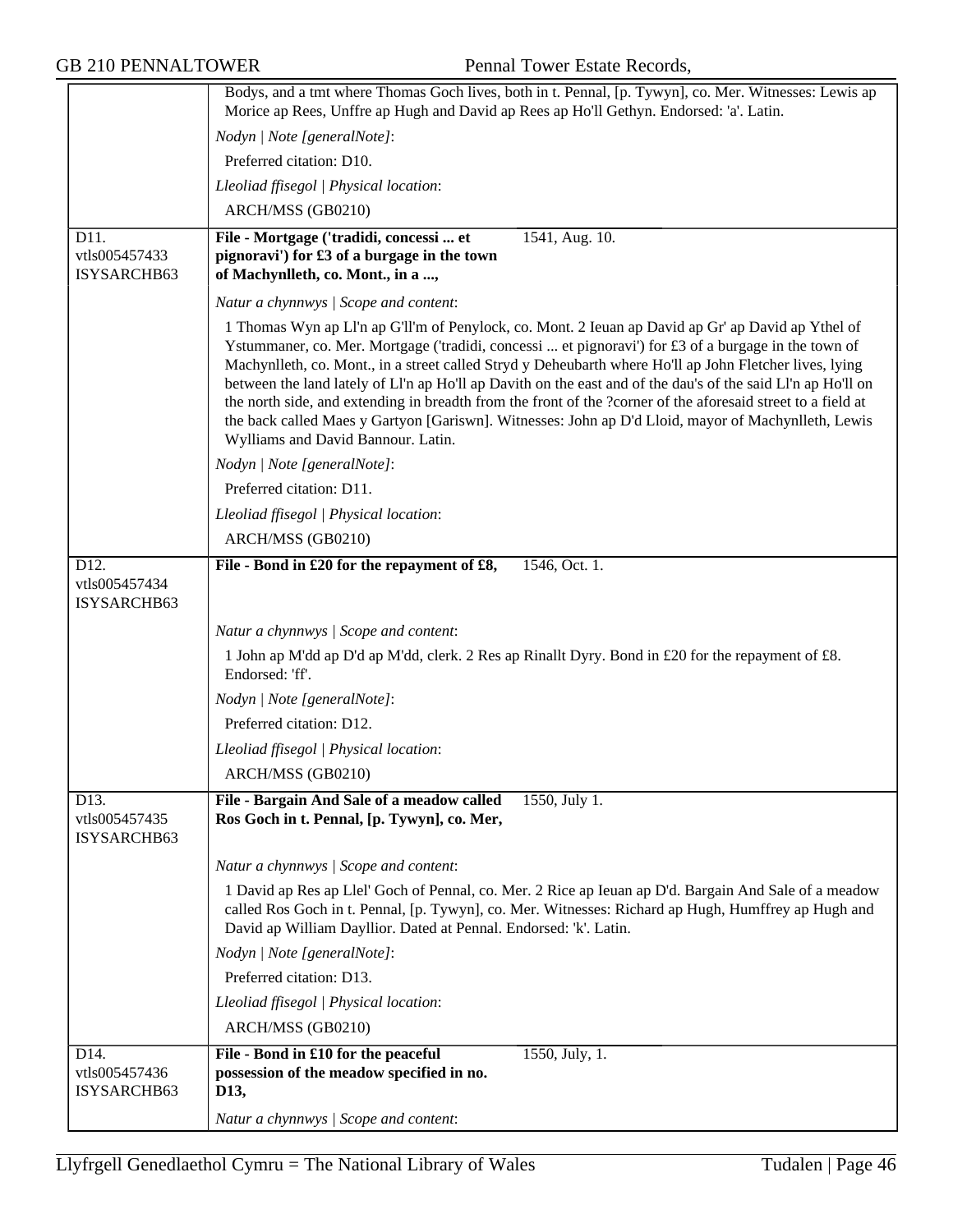|                                                   | 1 David ap Res ap Llel' Goch of Pennal, co. Mer., yeoman. 2 Res ap Ieuan ap D'd. Bond in £10 for the<br>peaceful possession of the meadow specified in no. D13.                                                                                                                                                                                                                                                                                                                                   |
|---------------------------------------------------|---------------------------------------------------------------------------------------------------------------------------------------------------------------------------------------------------------------------------------------------------------------------------------------------------------------------------------------------------------------------------------------------------------------------------------------------------------------------------------------------------|
|                                                   | Nodyn   Note [generalNote]:                                                                                                                                                                                                                                                                                                                                                                                                                                                                       |
|                                                   | Preferred citation: D14.                                                                                                                                                                                                                                                                                                                                                                                                                                                                          |
|                                                   | Lleoliad ffisegol   Physical location:                                                                                                                                                                                                                                                                                                                                                                                                                                                            |
|                                                   | ARCH/MSS (GB0210)                                                                                                                                                                                                                                                                                                                                                                                                                                                                                 |
| D15.                                              | File - Gift of all 1's part of a tmt lately in<br>1552, July 10.                                                                                                                                                                                                                                                                                                                                                                                                                                  |
| vtls005457437<br>ISYSARCHB63                      | the tenure of Ll'n ap Ho'll ap D'd in a ,                                                                                                                                                                                                                                                                                                                                                                                                                                                         |
|                                                   | Natur a chynnwys / Scope and content:                                                                                                                                                                                                                                                                                                                                                                                                                                                             |
|                                                   | 1 David ap Ll'n ap Ho'll ap D'd, free tenant of the Queen in the town of Machynlleth, co. Mont., yeoman.<br>2 Hugh ap D'd, rector of Mallwyd. Gift of all 1's part of a tmt lately in the tenure of Ll'n ap Ho'll ap D'd<br>in a street called Stret Gwyr Deyhbarth in the town of Machynlleth. Witnesses: Owen ap D'd Banner,<br>Ho'll ap Edward, and Lewes ap Ho'll ap Edward. Dated at Machynlleth. Endorsed: note of enrolment at<br>the Quarter Sessions of co. Mont., 13 Sept. 1552. Latin. |
|                                                   | Nodyn   Note [generalNote]:                                                                                                                                                                                                                                                                                                                                                                                                                                                                       |
|                                                   | Preferred citation: D15.                                                                                                                                                                                                                                                                                                                                                                                                                                                                          |
|                                                   | Lleoliad ffisegol   Physical location:                                                                                                                                                                                                                                                                                                                                                                                                                                                            |
|                                                   | ARCH/MSS (GB0210)                                                                                                                                                                                                                                                                                                                                                                                                                                                                                 |
| D16.<br>vtls005457438<br>ISYSARCHB63              | File - Quitclaim of lands in Cilgerran, co.<br>1553/4, Jan. 20.<br>Pemb., and in t. Penarth, p. [Llanfihangel]<br>Genau'r-glyn, co. Card,                                                                                                                                                                                                                                                                                                                                                         |
|                                                   | Natur a chynnwys / Scope and content:                                                                                                                                                                                                                                                                                                                                                                                                                                                             |
|                                                   | 1 William Vaughan of Cilgerran, co. Pemb., esq. 2 William Vaughan, son of 1. Quitclaim of lands in<br>Cilgerran, co. Pemb., and in t. Penarth, p. [Llanfihangel] Genau'r-glyn, co. Card. Latin.                                                                                                                                                                                                                                                                                                   |
|                                                   | Nodyn   Note [generalNote]:                                                                                                                                                                                                                                                                                                                                                                                                                                                                       |
|                                                   | Preferred citation: D16.                                                                                                                                                                                                                                                                                                                                                                                                                                                                          |
|                                                   | Lleoliad ffisegol   Physical location:                                                                                                                                                                                                                                                                                                                                                                                                                                                            |
|                                                   | ARCH/MSS (GB0210)                                                                                                                                                                                                                                                                                                                                                                                                                                                                                 |
| D <sub>17</sub> .<br>vtls005457439<br>ISYSARCHB63 | File - Mortgage (Gift) for 20s of one<br>1555, July 24.<br>meadow containing a day's math<br>lying near Y Rhos Goch, t. Pennal, [p.<br>Tywyn] ,                                                                                                                                                                                                                                                                                                                                                   |
|                                                   | Natur a chynnwys / Scope and content:                                                                                                                                                                                                                                                                                                                                                                                                                                                             |
|                                                   | 1 D'd ap Gytto ap Thomas, free tenant of the King and Queen in cmt. Ystumanner, gent. 2 Rice ap Ieuan<br>ap D'd. Mortgage (Gift) for 20s of one meadow containing a day's math lying near Y Rhos Goch, t.<br>Pennal, [p. Tywyn], co. Mer. Dated at Pennal. Endorsed: 'a'. Latin.                                                                                                                                                                                                                  |
|                                                   | Nodyn   Note [generalNote]:                                                                                                                                                                                                                                                                                                                                                                                                                                                                       |
|                                                   | Preferred citation: D17.                                                                                                                                                                                                                                                                                                                                                                                                                                                                          |
|                                                   | Lleoliad ffisegol   Physical location:                                                                                                                                                                                                                                                                                                                                                                                                                                                            |
|                                                   | ARCH/MSS (GB0210)                                                                                                                                                                                                                                                                                                                                                                                                                                                                                 |
| D18.<br>vtls005457440<br>ISYSARCHB63              | File - Bond in £5 for the peaceful<br>1555, July 24.<br>possession of the premises specified in no.<br>D17,                                                                                                                                                                                                                                                                                                                                                                                       |
|                                                   | Natur a chynnwys / Scope and content:                                                                                                                                                                                                                                                                                                                                                                                                                                                             |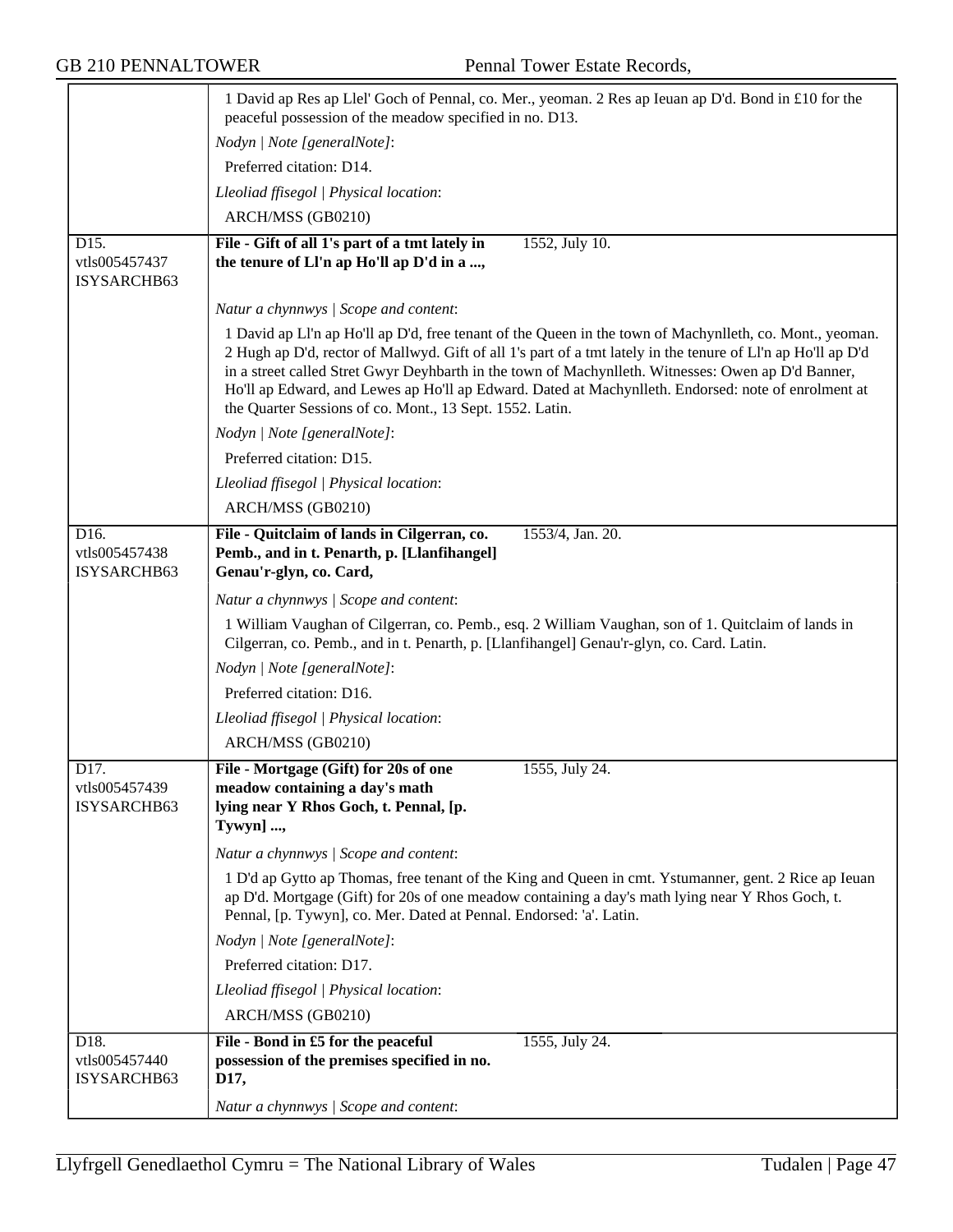|                                                   | 1 D'd ap Gytto ap Thomas, free tenant of the King and Queen in cmt. Ystumanner, co. Mer. 2 Rice ap<br>Ieuan ap D'd, free tenant of the same. Bond in £5 for the peaceful possession of the premises specified in<br>no. D17. Seal.                                                                                                                                                                                                                                                            |
|---------------------------------------------------|-----------------------------------------------------------------------------------------------------------------------------------------------------------------------------------------------------------------------------------------------------------------------------------------------------------------------------------------------------------------------------------------------------------------------------------------------------------------------------------------------|
|                                                   | Nodyn   Note [generalNote]:                                                                                                                                                                                                                                                                                                                                                                                                                                                                   |
|                                                   | Preferred citation: D18.                                                                                                                                                                                                                                                                                                                                                                                                                                                                      |
|                                                   | Lleoliad ffisegol   Physical location:                                                                                                                                                                                                                                                                                                                                                                                                                                                        |
|                                                   | ARCH/MSS (GB0210)                                                                                                                                                                                                                                                                                                                                                                                                                                                                             |
| D19.<br>vtls005457441<br>ISYSARCHB63              | 1558, Nov. 8.<br>File - [Mortgage - see no. D21] (Bargain<br>And Sale) £13 6s. 8d. of a close called Y<br>Cae Crwn lying between ,                                                                                                                                                                                                                                                                                                                                                            |
|                                                   | Natur a chynnwys / Scope and content:                                                                                                                                                                                                                                                                                                                                                                                                                                                         |
|                                                   | 1 Henry ap LI'n ap Mores of p. Machynlleth, co. Mont., gent. 2 Thomas ap Robert of the same, baker,<br>and Elen his wife. [Mortgage - see no. D21] (Bargain And Sale) £13 6s. 8d. of a close called Y Cae Crwn<br>lying between the high way called Yr Wttra and the common way called Maes y Gwalie in the town of<br>Machynlleth, which close descended to 1 after the death of his father Ll'n ap Mores. Endorsed: livery of<br>seisin and 'Cae Crwn alias Cae Morgan Llwyd'. Latin. Seal. |
|                                                   | Nodyn   Note [generalNote]:                                                                                                                                                                                                                                                                                                                                                                                                                                                                   |
|                                                   | Preferred citation: D19.                                                                                                                                                                                                                                                                                                                                                                                                                                                                      |
|                                                   | Lleoliad ffisegol   Physical location:                                                                                                                                                                                                                                                                                                                                                                                                                                                        |
|                                                   | ARCH/MSS (GB0210)                                                                                                                                                                                                                                                                                                                                                                                                                                                                             |
| D <sub>20</sub> .<br>vtls005457442<br>ISYSARCHB63 | File - Bond in £40 for the peaceful<br>1558, Nov. 8.<br>possession of the close specified in no. D19,                                                                                                                                                                                                                                                                                                                                                                                         |
|                                                   | Natur a chynnwys / Scope and content:                                                                                                                                                                                                                                                                                                                                                                                                                                                         |
|                                                   | 1 Henry ap Ll'n ap Mores of p. Machynlleth, co. Mont., gent. 2 Thomas ap Robert of the same, baker,<br>and Elen verch Ll'n his wife. Bond in £40 for the peaceful possession of the close specified in no. D19.<br>Seal.                                                                                                                                                                                                                                                                      |
|                                                   | Nodyn   Note [generalNote]:                                                                                                                                                                                                                                                                                                                                                                                                                                                                   |
|                                                   | Preferred citation: D20.                                                                                                                                                                                                                                                                                                                                                                                                                                                                      |
|                                                   | Lleoliad ffisegol   Physical location:                                                                                                                                                                                                                                                                                                                                                                                                                                                        |
|                                                   | ARCH/MSS (GB0210)                                                                                                                                                                                                                                                                                                                                                                                                                                                                             |
| D <sub>21</sub> .<br>vtls005457443<br>ISYSARCHB63 | File - Defeazance Of Mortgage of a close<br>1558, Nov. 9.<br>called Y Cae Crwn lying between the high<br>way called Yr Wttra and the ,                                                                                                                                                                                                                                                                                                                                                        |
|                                                   | Natur a chynnwys / Scope and content:                                                                                                                                                                                                                                                                                                                                                                                                                                                         |
|                                                   | 1 Henry ap Ll'n ap Mores of Machynlleth, co. Mont., gent. 2 Thomas ap Robart of the same, baker, and<br>Elen verch Ll'n, his wife. Defeazance Of Mortgage of a close called Y Cae Crwn lying between the high<br>way called Yr Wttra and the common way called Maes y Gwalie in the town of Machynlleth, which close<br>descended to 1 after the death of his father Ll'n ap Mores [cf. no. D19].                                                                                             |
|                                                   | Nodyn   Note [generalNote]:                                                                                                                                                                                                                                                                                                                                                                                                                                                                   |
|                                                   | Preferred citation: D21.                                                                                                                                                                                                                                                                                                                                                                                                                                                                      |
|                                                   | Lleoliad ffisegol   Physical location:                                                                                                                                                                                                                                                                                                                                                                                                                                                        |
|                                                   | ARCH/MSS (GB0210)                                                                                                                                                                                                                                                                                                                                                                                                                                                                             |
| D22.                                              | File - Bargain And Sale of a burgage in<br>1558, Nov. 15.                                                                                                                                                                                                                                                                                                                                                                                                                                     |
| vtls005457444<br>ISYSARCHB63                      | <b>Stryd Gwyr Deheubarth in the town of</b><br>Machynlleth, co. Mont., where D'd ap ,                                                                                                                                                                                                                                                                                                                                                                                                         |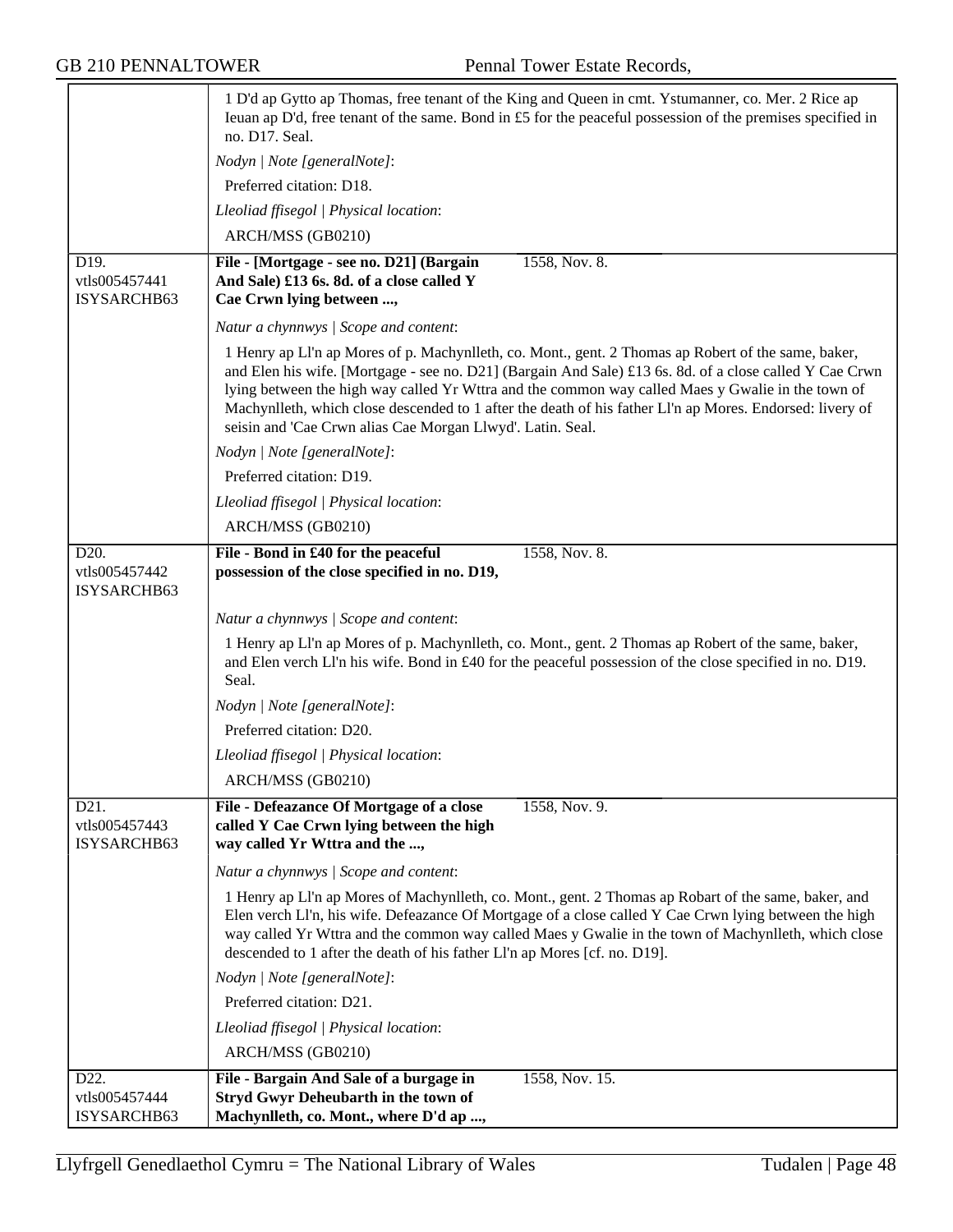|                                                   | Natur a chynnwys / Scope and content:                                                                                                                                                                                                                                                                                                                                                                                                                                                                                                                                                                                                                |
|---------------------------------------------------|------------------------------------------------------------------------------------------------------------------------------------------------------------------------------------------------------------------------------------------------------------------------------------------------------------------------------------------------------------------------------------------------------------------------------------------------------------------------------------------------------------------------------------------------------------------------------------------------------------------------------------------------------|
|                                                   | 1 Hugh ap Thomas Wynn and James ap Thomas Wynn, free tenants of Cyfeiliog, co. Mont., gent.<br>2 Rice ap Ieuan ap D'd of cmt. Ystumanner, co. Mer., gent. Bargain And Sale of a burgage in Stryd<br>Gwyr Deheubarth in the town of Machynlleth, co. Mont., where D'd ap Ho'll ap John, dec., lived, lying<br>between the land late of Ll'n ap Ho'll ap D'd of the one part, and the land of Oliver ap Ll'n of the other,<br>and in breadth extending in front to the aforesaid street on to the back of a field called Maes y Garsyon.<br>Consideration: £6 13s. 4d. Endorsed: note of enrolment before the bailiffs [of Machynlleth]. Latin. Seals. |
|                                                   | Nodyn   Note [generalNote]:                                                                                                                                                                                                                                                                                                                                                                                                                                                                                                                                                                                                                          |
|                                                   | Preferred citation: D22.                                                                                                                                                                                                                                                                                                                                                                                                                                                                                                                                                                                                                             |
|                                                   | Lleoliad ffisegol   Physical location:                                                                                                                                                                                                                                                                                                                                                                                                                                                                                                                                                                                                               |
|                                                   | ARCH/MSS (GB0210)                                                                                                                                                                                                                                                                                                                                                                                                                                                                                                                                                                                                                                    |
| D23.<br>vtls005457445<br>ISYSARCHB63              | File - Bond in £40 for the quiet possession<br>1558, Nov. 15.<br>of the burgage specified in no. D22,                                                                                                                                                                                                                                                                                                                                                                                                                                                                                                                                                |
|                                                   | Natur a chynnwys / Scope and content:                                                                                                                                                                                                                                                                                                                                                                                                                                                                                                                                                                                                                |
|                                                   | 1 Hugh ap Thomas Wyne and James ap Thomas Wyne and Robert ap Gruff' ap G'lm of Cemais, co.<br>Mont., gent. 2 Rice ap Ieuan ap D'd of cmt. Ystumanner co. Mer., gent. Bond in £40 for the quiet<br>possession of the burgage specified in no. D22. Seals.                                                                                                                                                                                                                                                                                                                                                                                             |
|                                                   | Nodyn   Note [generalNote]:                                                                                                                                                                                                                                                                                                                                                                                                                                                                                                                                                                                                                          |
|                                                   | Preferred citation: D23.                                                                                                                                                                                                                                                                                                                                                                                                                                                                                                                                                                                                                             |
|                                                   | Lleoliad ffisegol   Physical location:                                                                                                                                                                                                                                                                                                                                                                                                                                                                                                                                                                                                               |
|                                                   | ARCH/MSS (GB0210)                                                                                                                                                                                                                                                                                                                                                                                                                                                                                                                                                                                                                                    |
| D <sub>24</sub> .<br>vtls005457446<br>ISYSARCHB63 | File - Gift of a tmt and of half a parcel of<br>1563, July 6.<br>pasture at Pwll y Drys, p. Llanfihangel<br>Genau'r-glyn, co. Card ,                                                                                                                                                                                                                                                                                                                                                                                                                                                                                                                 |
|                                                   | Natur a chynnwys / Scope and content:                                                                                                                                                                                                                                                                                                                                                                                                                                                                                                                                                                                                                |
|                                                   | 1 John Henry ap Ieuan ap Griffith of Llanfihangel Castell Gwallter [Llanfihangel Genau'r-glyn], co.<br>Card., yeoman, and David ap John of p. Llangynfelyn, yeoman. 2 Ieuan ap John Goch of Llanfihangel,<br>gent. Gift of a tmt and of half a parcel of pasture at Pwll y Drys, p. Llanfihangel Genau'r-glyn, co. Card.<br>Latin. Seals.                                                                                                                                                                                                                                                                                                            |
|                                                   | Nodyn   Note [generalNote]:                                                                                                                                                                                                                                                                                                                                                                                                                                                                                                                                                                                                                          |
|                                                   | Preferred citation: D24.                                                                                                                                                                                                                                                                                                                                                                                                                                                                                                                                                                                                                             |
|                                                   | Lleoliad ffisegol   Physical location:                                                                                                                                                                                                                                                                                                                                                                                                                                                                                                                                                                                                               |
|                                                   | ARCH/MSS (GB0210)                                                                                                                                                                                                                                                                                                                                                                                                                                                                                                                                                                                                                                    |
| D <sub>25</sub> .<br>vtls005457447<br>ISYSARCHB63 | File - Lease for 31 years of five tmt's<br>1563, Sept. 14.<br>called Tydden Kae Meyrike, Tydden Kelly<br>yr Grongloyd, Tydden y Kae Maure,<br>Tydden ,                                                                                                                                                                                                                                                                                                                                                                                                                                                                                               |
|                                                   | Natur a chynnwys / Scope and content:                                                                                                                                                                                                                                                                                                                                                                                                                                                                                                                                                                                                                |
|                                                   | 1 John Vichan of p. Tywyn, co. Mer., esq. 2 John Ward the younger of p. Llanmerewig, co. Mont.,<br>husbandman. Lease for 31 years of five tmt's called Tydden Kae Meyrike, Tydden Kelly yr Grongloyd,<br>Tydden y Kae Maure, Tydden Kae Owen, and Tydden Kae Llowarche, all in t. Penmaen, [p. Tywyn], co.<br>Mer. Annual rent: £3 6s. 8d. Endorsed: 'B'.                                                                                                                                                                                                                                                                                            |
|                                                   |                                                                                                                                                                                                                                                                                                                                                                                                                                                                                                                                                                                                                                                      |
|                                                   | Nodyn   Note [generalNote]:                                                                                                                                                                                                                                                                                                                                                                                                                                                                                                                                                                                                                          |
|                                                   | Preferred citation: D25.                                                                                                                                                                                                                                                                                                                                                                                                                                                                                                                                                                                                                             |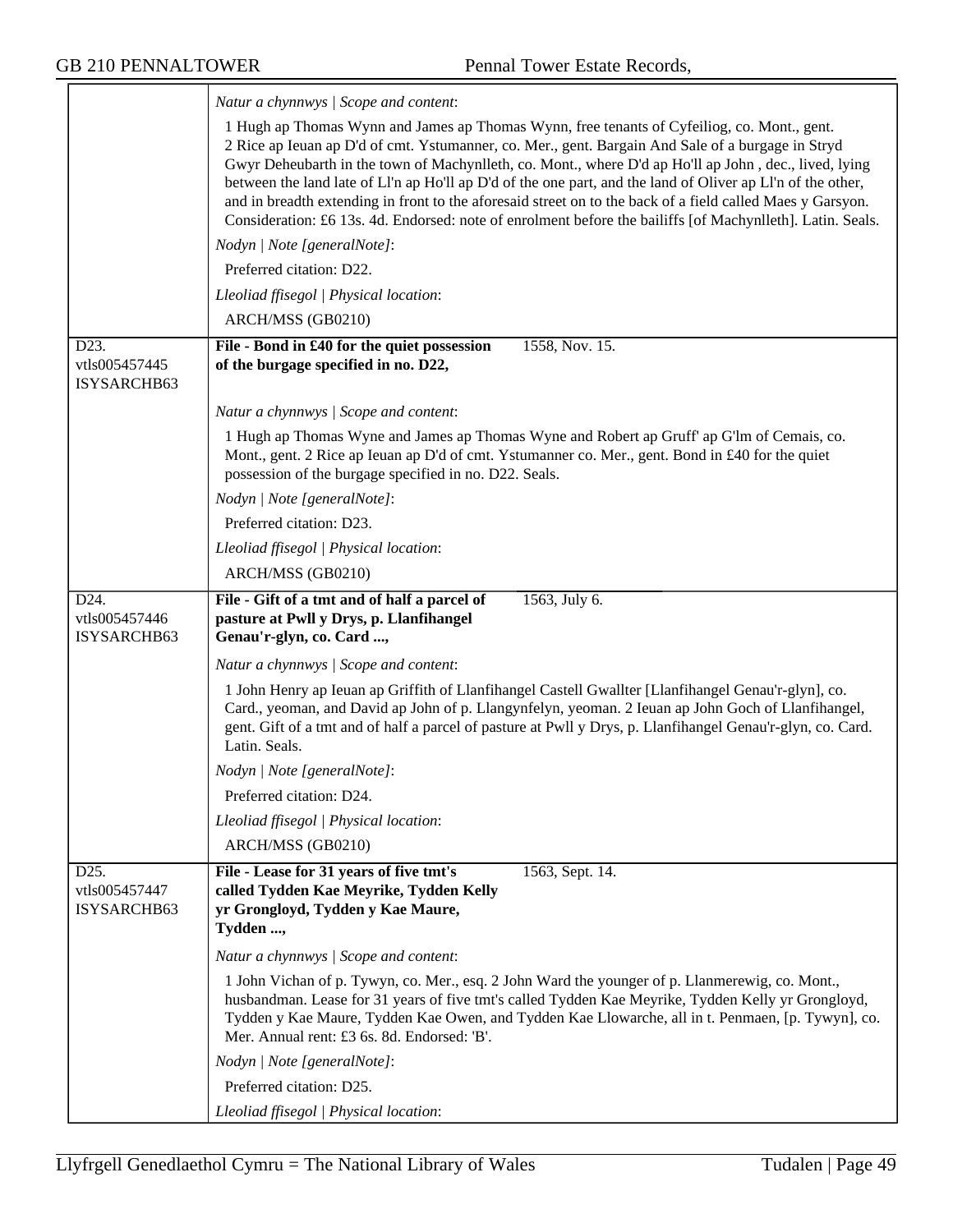$\overline{\phantom{a}}$ 

|                                                   | ARCH/MSS (GB0210)                                                                                                                                                                                                                                                                                                                                                                                                                                                                                                             |
|---------------------------------------------------|-------------------------------------------------------------------------------------------------------------------------------------------------------------------------------------------------------------------------------------------------------------------------------------------------------------------------------------------------------------------------------------------------------------------------------------------------------------------------------------------------------------------------------|
| D26.<br>vtls005457448<br>ISYSARCHB63              | File - Counterpart of no. D25,<br>1563, Sept. 14.                                                                                                                                                                                                                                                                                                                                                                                                                                                                             |
|                                                   | Natur a chynnwys / Scope and content:                                                                                                                                                                                                                                                                                                                                                                                                                                                                                         |
|                                                   | Endorsed: 'John Ward's Indenture, Dat 14 7bris,' and in pencil, 'Vaughan's Lands in Penmaen'.                                                                                                                                                                                                                                                                                                                                                                                                                                 |
|                                                   | Nodyn   Note [generalNote]:                                                                                                                                                                                                                                                                                                                                                                                                                                                                                                   |
|                                                   | Preferred citation: D26.                                                                                                                                                                                                                                                                                                                                                                                                                                                                                                      |
|                                                   | Lleoliad ffisegol   Physical location:                                                                                                                                                                                                                                                                                                                                                                                                                                                                                        |
|                                                   | ARCH/MSS (GB0210)                                                                                                                                                                                                                                                                                                                                                                                                                                                                                                             |
| D27.                                              | File - Bond in £100 for the performance of<br>1563, Sept. 14.                                                                                                                                                                                                                                                                                                                                                                                                                                                                 |
| vtls005457449<br>ISYSARCHB63                      | covenants specified in no. D25,                                                                                                                                                                                                                                                                                                                                                                                                                                                                                               |
|                                                   | Natur a chynnwys / Scope and content:                                                                                                                                                                                                                                                                                                                                                                                                                                                                                         |
|                                                   | 1 John Vichan of p. Tywyn, co. Mer., esq. 2 John Ward the younger of p. Llanmerewig, co. Mont.,<br>husbandman. Bond in £100 for the performance of covenants specified in no. D25.                                                                                                                                                                                                                                                                                                                                            |
|                                                   | Nodyn   Note [generalNote]:                                                                                                                                                                                                                                                                                                                                                                                                                                                                                                   |
|                                                   | Preferred citation: D27.                                                                                                                                                                                                                                                                                                                                                                                                                                                                                                      |
|                                                   | Lleoliad ffisegol   Physical location:                                                                                                                                                                                                                                                                                                                                                                                                                                                                                        |
|                                                   | ARCH/MSS (GB0210)                                                                                                                                                                                                                                                                                                                                                                                                                                                                                                             |
| D28.<br>vtls005457450<br>ISYSARCHB63              | File - Quitclaim of a burgage in the town of<br>1563, Dec. 2.<br>Machynlleth, co. Mont., in a street called<br>Stret Gwyr Gwynedd, lying between ,                                                                                                                                                                                                                                                                                                                                                                            |
|                                                   | Natur a chynnwys / Scope and content:                                                                                                                                                                                                                                                                                                                                                                                                                                                                                         |
|                                                   | 1 Lewis ap Ho'll ap Edward of p. Llanbadarn Fawr, co. Card., clerk. 2 Rice ap Ieuan ap D'd of Pennal, co.<br>Mer., gent. Quitclaim of a burgage in the town of Machynlleth, co. Mont., in a street called Stret Gwyr<br>Gwynedd, lying between the burgage of John ap D'd Lloid on the north side and the burgage of Richard<br>ap Ho'll ap Owen on the south side, extending from the front of the said street on the east as far as the<br>garden lately in the tenure of John ap Res Goch on the west side. Latin. Seal.   |
|                                                   | Nodyn   Note [generalNote]:                                                                                                                                                                                                                                                                                                                                                                                                                                                                                                   |
|                                                   | Preferred citation: D28.                                                                                                                                                                                                                                                                                                                                                                                                                                                                                                      |
|                                                   | Lleoliad ffisegol   Physical location:                                                                                                                                                                                                                                                                                                                                                                                                                                                                                        |
|                                                   | ARCH/MSS (GB0210)                                                                                                                                                                                                                                                                                                                                                                                                                                                                                                             |
| D <sub>29</sub> .<br>vtls005457451<br>ISYSARCHB63 | 1564, Nov. 27.<br><b>File - Quitclaim [Release Of The Equity</b><br>Of Redemption] of a house and land called<br>Tythyn Bron Brially, Kae Newyth, Maes                                                                                                                                                                                                                                                                                                                                                                        |
|                                                   | y ,                                                                                                                                                                                                                                                                                                                                                                                                                                                                                                                           |
|                                                   | Natur a chynnwys / Scope and content:                                                                                                                                                                                                                                                                                                                                                                                                                                                                                         |
|                                                   | 1 Thomas ap Jenkin D'd Ll'n Goch of Llanfihangel Castell Gwallter, [Llanfihangel Genau'r-glyn],<br>co. Card., yeoman. 2 Ieuan ap John ap Ieuan of the same, gent. Quitclaim [Release Of The Equity Of<br>Redemption] of a house and land called Tythyn Bron Brially, Kae Newyth, Maes y Konull or Carreg<br>Duy Issa, Allt Vawr and Dolbella, p. Llanfihangel [Genau'r-glyn], co. Card. Recites a mortgage by David<br>Bedo Lloid, late of Llanfihangel aforesaid, yeoman, to 1 of the said premises for £20 on 2 Sept. 1558. |
|                                                   | Nodyn   Note [generalNote]:                                                                                                                                                                                                                                                                                                                                                                                                                                                                                                   |
|                                                   | Preferred citation: D29.                                                                                                                                                                                                                                                                                                                                                                                                                                                                                                      |
|                                                   | Lleoliad ffisegol   Physical location:                                                                                                                                                                                                                                                                                                                                                                                                                                                                                        |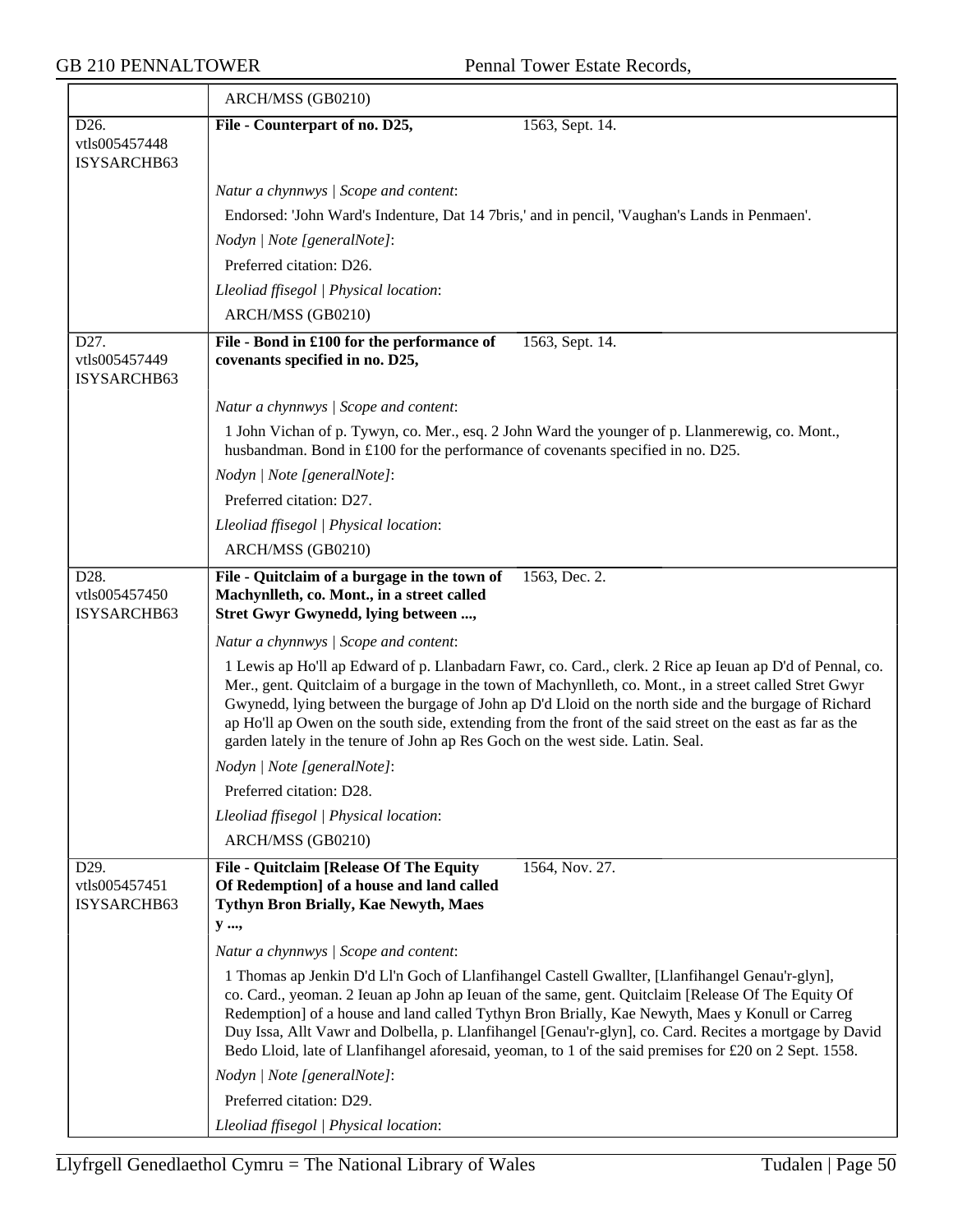$\overline{\phantom{a}}$ 

|                                      | ARCH/MSS (GB0210)                                                                                                                                                                                                                                                                                                                                                                                                              |
|--------------------------------------|--------------------------------------------------------------------------------------------------------------------------------------------------------------------------------------------------------------------------------------------------------------------------------------------------------------------------------------------------------------------------------------------------------------------------------|
| D30.<br>vtls005457452<br>ISYSARCHB63 | File - Bond in £100 for the peaceful<br>1564, Nov. 27.<br>possession of a tmt called Tythyn y Garth<br>Issa [t. Ysgubor-y-coed p. Llanfihangel<br>Genau'r-glyn] ,                                                                                                                                                                                                                                                              |
|                                      | Natur a chynnwys / Scope and content:                                                                                                                                                                                                                                                                                                                                                                                          |
|                                      | 1 David ap Res Bedo Ho'll of Llanfihangel Castell Gwallter [Llanfihangel Genau'r-glyn], co. Card.,<br>yeoman. 2 Ieuan ap John, gent. Bond in £100 for the peaceful possession of a tmt called Tythyn y Garth<br>Issa [t. Ysgubor-y-coed p. Llanfihangel Genau'r-glyn].                                                                                                                                                         |
|                                      | Nodyn   Note [generalNote]:                                                                                                                                                                                                                                                                                                                                                                                                    |
|                                      | Preferred citation: D30.                                                                                                                                                                                                                                                                                                                                                                                                       |
|                                      | Lleoliad ffisegol   Physical location:                                                                                                                                                                                                                                                                                                                                                                                         |
|                                      | ARCH/MSS (GB0210)                                                                                                                                                                                                                                                                                                                                                                                                              |
| D31.<br>vtls005457453<br>ISYSARCHB63 | File - Bond in £100 that 1 will abide by the<br>1564/5, Jan. 17.<br>arbitration award specified in no. D32,                                                                                                                                                                                                                                                                                                                    |
|                                      | Natur a chynnwys / Scope and content:                                                                                                                                                                                                                                                                                                                                                                                          |
|                                      | 1 Edward ap Ellisse of Cynfel, co. Mer., gent. 2 Rice ap Ieuan ap David. Bond in £100 that 1 will abide<br>by the arbitration award specified in no. D32. Endorsed: 'a'. Seal.                                                                                                                                                                                                                                                 |
|                                      | Nodyn   Note [generalNote]:                                                                                                                                                                                                                                                                                                                                                                                                    |
|                                      | Preferred citation: D31.                                                                                                                                                                                                                                                                                                                                                                                                       |
|                                      | Lleoliad ffisegol   Physical location:                                                                                                                                                                                                                                                                                                                                                                                         |
|                                      | ARCH/MSS (GB0210)                                                                                                                                                                                                                                                                                                                                                                                                              |
|                                      |                                                                                                                                                                                                                                                                                                                                                                                                                                |
| D32.<br>vtls005457454<br>ISYSARCHB63 | File - Arbitration Award by John Owen,<br>1564/5, Jan. 20.<br>esq., and Rice Hughes, esq., in a dispute<br>between Res ap Ieuan and Edward ap ,                                                                                                                                                                                                                                                                                |
|                                      | Natur a chynnwys / Scope and content:                                                                                                                                                                                                                                                                                                                                                                                          |
|                                      | Arbitration Award by John Owen, esq., and Rice Hughes, esq., in a dispute between Res ap Ieuan and<br>Edward ap Elisse over two tmt's called Kelli'r Cryie and Y Tyddyn ar y Vron, t. Cynfal, [p. Tywyn], co.<br>Mer.:. I) Edward ap Elisse to render the tmt's to Res ap Ieuan ap David paying him an annual sum of 1d.<br>Ii) Res ap Ieuan ap David to pay £2 4s. 0d. Endorsed: list of witnesses, 'a'.                      |
|                                      | Nodyn   Note [generalNote]:                                                                                                                                                                                                                                                                                                                                                                                                    |
|                                      | Preferred citation: D32.                                                                                                                                                                                                                                                                                                                                                                                                       |
|                                      | Lleoliad ffisegol   Physical location:                                                                                                                                                                                                                                                                                                                                                                                         |
|                                      | ARCH/MSS (GB0210)                                                                                                                                                                                                                                                                                                                                                                                                              |
| D33.<br>vtls005457455<br>ISYSARCHB63 | 1565, May 13.<br>File - Bargain And Sale following the<br>arbitration award specified in no. D32<br>of two tmt's called Kelli'r Cryie and Y<br>Tyddyn ,                                                                                                                                                                                                                                                                        |
|                                      | Natur a chynnwys / Scope and content:                                                                                                                                                                                                                                                                                                                                                                                          |
|                                      | 1 Edward ap Ellisa of p. Tywyn, co. Mer., gent. 2 Rice ap Ieuan ap D'd of the same, a relative of 1<br>('cognati mei'). Bargain And Sale following the arbitration award specified in no. D32 of two tmt's called<br>Kelli'r Cryie and Y Tyddyn ar y Vron, t. Cynfal, p. Tywyn, co. Mer. Witnesses include Arthur ap Hugh,<br>vicar of Tywyn. Endorsed: note of enrolment at Quarter Sessions held at Harlech, and 'a'. Latin. |
|                                      | Nodyn   Note [generalNote]:<br>Preferred citation: D33.                                                                                                                                                                                                                                                                                                                                                                        |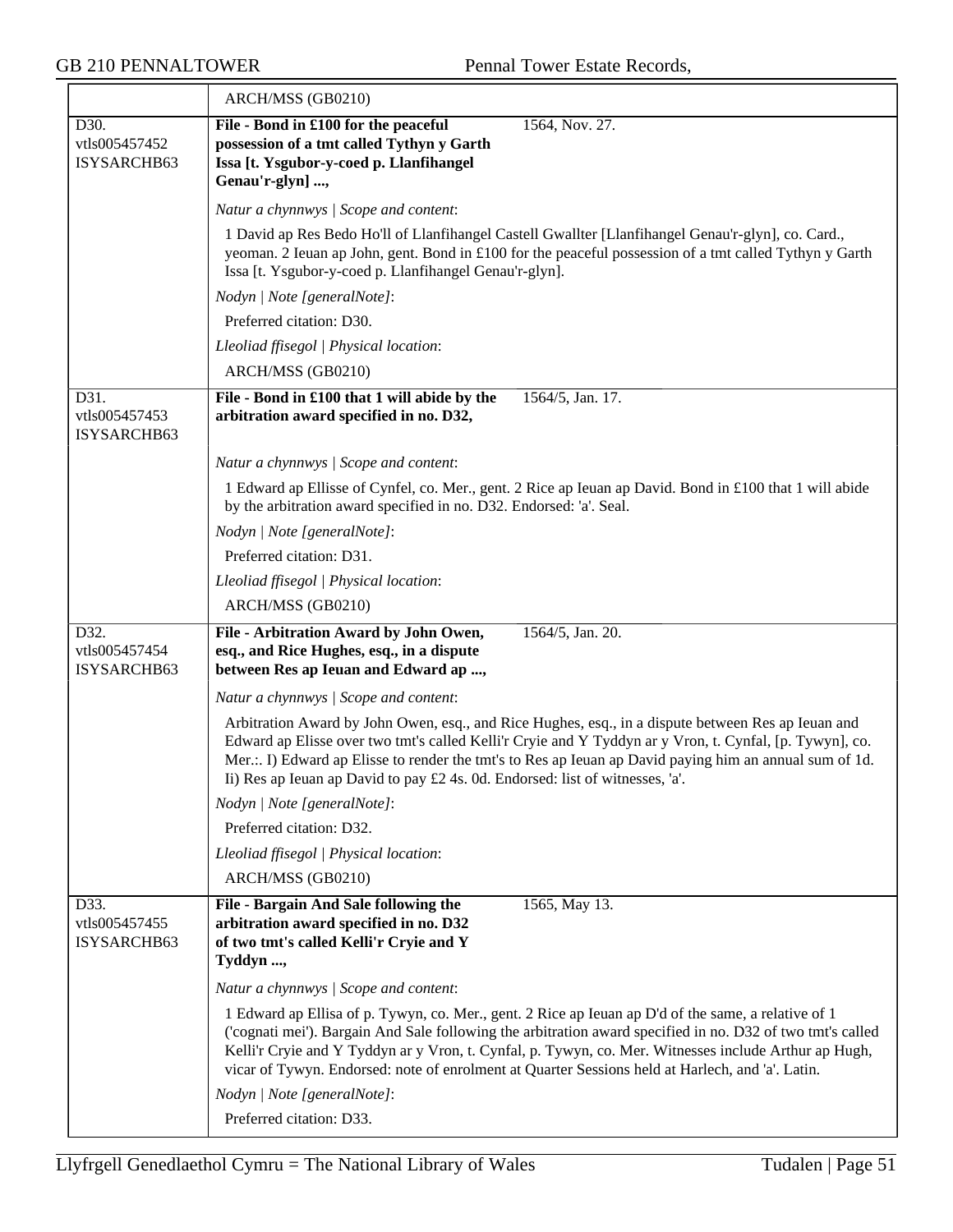|                                                   | Lleoliad ffisegol   Physical location:                                                                                                                                                                                                                  |
|---------------------------------------------------|---------------------------------------------------------------------------------------------------------------------------------------------------------------------------------------------------------------------------------------------------------|
|                                                   | ARCH/MSS (GB0210)                                                                                                                                                                                                                                       |
| D34.<br>vtls005457456<br>ISYSARCHB63              | File - Quitclaim of two tmt's called Kelli'r<br>1565, May 13.<br>Cryie, and Y Tyddyn ar y Vron, t. Cynfal,<br>p. Tywyn, co. Mer,                                                                                                                        |
|                                                   | Natur a chynnwys / Scope and content:                                                                                                                                                                                                                   |
|                                                   | 1 Edward ap Elissa of p. Tywyn, co. Mer., gent. 2 Rice ap Ieuan ap D'd of the same. Quitclaim of two<br>tmt's called Kelli'r Cryie, and Y Tyddyn ar y Vron, t. Cynfal, p. Tywyn, co. Mer. Endorsed: 'a'.                                                |
|                                                   | Nodyn   Note [generalNote]:                                                                                                                                                                                                                             |
|                                                   | Preferred citation: D34.                                                                                                                                                                                                                                |
|                                                   | Lleoliad ffisegol   Physical location:                                                                                                                                                                                                                  |
|                                                   | ARCH/MSS (GB0210)                                                                                                                                                                                                                                       |
| D35.<br>vtls005457457<br>ISYSARCHB63              | File - Lease for 21 years of a tmt called<br>1565, June 3.<br>Cae Meyricke Dan y Lan, t. Penmaen, [p.<br>Tywyn], co. Mer,                                                                                                                               |
|                                                   | Natur a chynnwys / Scope and content:                                                                                                                                                                                                                   |
|                                                   | 1 John Warde of Penmaen, co. Mer., yeoman. 2 Thomas Pole of the same, yeoman. Lease for 21 years of<br>a tmt called Cae Meyricke Dan y Lan, t. Penmaen, [p. Tywyn], co. Mer. Annual rent: 20s. Endorsed: note<br>that 2 has paid the first year's rent. |
|                                                   | Nodyn   Note [generalNote]:                                                                                                                                                                                                                             |
|                                                   | Preferred citation: D35.                                                                                                                                                                                                                                |
|                                                   | Lleoliad ffisegol   Physical location:                                                                                                                                                                                                                  |
|                                                   | ARCH/MSS (GB0210)                                                                                                                                                                                                                                       |
| D <sub>36</sub> .<br>vtls005457458<br>ISYSARCHB63 | File - Bond in £10 for the observance of<br>1565, June 3.<br>covenants specified in no. D35,                                                                                                                                                            |
|                                                   | Natur a chynnwys / Scope and content:                                                                                                                                                                                                                   |
|                                                   | 1 Thomas Pole of Penmaen, co. Mer., yeoman. 2 John Ward of the same, yeoman. Bond in £10 for the<br>observance of covenants specified in no. D35.                                                                                                       |
|                                                   | Nodyn   Note [generalNote]:                                                                                                                                                                                                                             |
|                                                   | Preferred citation: D36.                                                                                                                                                                                                                                |
|                                                   | Lleoliad ffisegol   Physical location:                                                                                                                                                                                                                  |
|                                                   | ARCH/MSS (GB0210)                                                                                                                                                                                                                                       |
| D37.<br>vtls005457459<br>ISYSARCHB63              | File - Bond in £10 for the payment of 27s.<br>1565, Dec. 25.<br>6d. annual rent for 12 years for a meadow<br>called Istym Llwyd ,                                                                                                                       |
|                                                   | Natur a chynnwys / Scope and content:                                                                                                                                                                                                                   |
|                                                   | 1 Jenkin ap Ieuan D'd ap Llelo. 2 John Ward of the same. Bond in £10 for the payment of 27s. 6d. annual<br>rent for 12 years for a meadow called Istym Llwyd, t. Penmaen, [p. Tywyn], co. Mer.                                                          |
|                                                   | Nodyn   Note [generalNote]:                                                                                                                                                                                                                             |
|                                                   | Preferred citation: D37.                                                                                                                                                                                                                                |
|                                                   | Lleoliad ffisegol   Physical location:                                                                                                                                                                                                                  |
|                                                   | ARCH/MSS (GB0210)                                                                                                                                                                                                                                       |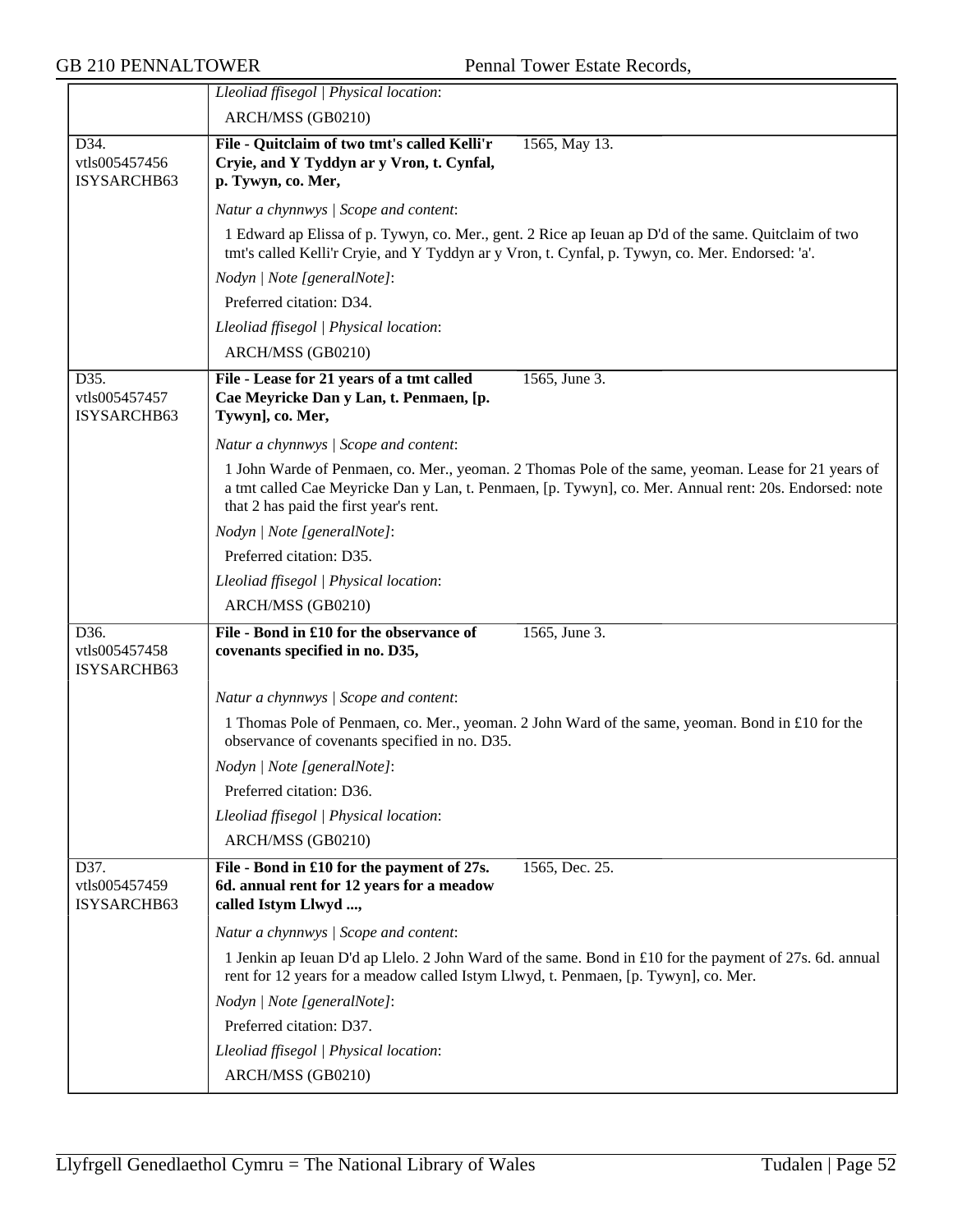| D38.                                 | 1566, Aug. 30.<br>File - Quitclaim of a tmt and lands called                                                                                                                                                                                                                                                                                                                                                                                                                                                                                                                                                                                                           |
|--------------------------------------|------------------------------------------------------------------------------------------------------------------------------------------------------------------------------------------------------------------------------------------------------------------------------------------------------------------------------------------------------------------------------------------------------------------------------------------------------------------------------------------------------------------------------------------------------------------------------------------------------------------------------------------------------------------------|
| vtls005457460                        | Keven y Grebe, t. Cynfal, [p. Tywyn], co.                                                                                                                                                                                                                                                                                                                                                                                                                                                                                                                                                                                                                              |
| ISYSARCHB63                          | Mer,                                                                                                                                                                                                                                                                                                                                                                                                                                                                                                                                                                                                                                                                   |
|                                      | Natur a chynnwys / Scope and content:                                                                                                                                                                                                                                                                                                                                                                                                                                                                                                                                                                                                                                  |
|                                      | 1 Davydd ap Ll'n ap Owen of p. Tywyn, co. Mer., and Mahallt verch D'd ap Res, his wife. 2 Rytherch ap<br>Edward ap Res of the same. Quitclaim of a tmt and lands called Keven y Grebe, t. Cynfal, [p. Tywyn],<br>co. Mer. Dated at Keven y Grebe. Endorsed: 'Release David ap Ll'n ap Owen for Keven y Crib', 'ff'.<br>Latin.                                                                                                                                                                                                                                                                                                                                          |
|                                      | Nodyn   Note [generalNote]:                                                                                                                                                                                                                                                                                                                                                                                                                                                                                                                                                                                                                                            |
|                                      | Preferred citation: D38.                                                                                                                                                                                                                                                                                                                                                                                                                                                                                                                                                                                                                                               |
|                                      | Lleoliad ffisegol   Physical location:                                                                                                                                                                                                                                                                                                                                                                                                                                                                                                                                                                                                                                 |
|                                      | ARCH/MSS (GB0210)                                                                                                                                                                                                                                                                                                                                                                                                                                                                                                                                                                                                                                                      |
| D39.<br>vtls005457461<br>ISYSARCHB63 | File - Assignment Of Lease of five tmt's<br>1566, Oct. 5.<br>called Tydden Kae Meyrike, Tydden Kelly<br>yr Grongloyd, Tydden y Kae Maure,<br>Tydden Kae ,                                                                                                                                                                                                                                                                                                                                                                                                                                                                                                              |
|                                      | Natur a chynnwys / Scope and content:                                                                                                                                                                                                                                                                                                                                                                                                                                                                                                                                                                                                                                  |
|                                      | 1 John Warde of Llanmerewig, co. Mont., husbandman. 2 John Vachan of Tywyn, esq. 3 Richard Comb<br>of [? Garshall], Staffordshire. Assignment Of Lease of five tmt's called Tydden Kae Meyrike, Tydden<br>Kelly yr Grongloyd, Tydden y Kae Maure, Tydden Kae Owen, and Tydden Kae Llowarche, all in t.<br>Penmaen, [p. Tywyn], co. Mer. Recites no. D25 [cf. nos D39, 54]. Consideration: £4. Endorsed: 'f'.                                                                                                                                                                                                                                                           |
|                                      | Nodyn   Note [generalNote]:                                                                                                                                                                                                                                                                                                                                                                                                                                                                                                                                                                                                                                            |
|                                      | Preferred citation: D39.                                                                                                                                                                                                                                                                                                                                                                                                                                                                                                                                                                                                                                               |
|                                      | Lleoliad ffisegol   Physical location:                                                                                                                                                                                                                                                                                                                                                                                                                                                                                                                                                                                                                                 |
|                                      | ARCH/MSS (GB0210)                                                                                                                                                                                                                                                                                                                                                                                                                                                                                                                                                                                                                                                      |
| D40.<br>vtls005457462<br>ISYSARCHB63 | File - Grant In Fee Farm of a moiety of a<br>1567, June 10.<br>burgage lying in a street called Stryt Gwyr<br>Gwynedd in the ,                                                                                                                                                                                                                                                                                                                                                                                                                                                                                                                                         |
|                                      | Natur a chynnwys / Scope and content:                                                                                                                                                                                                                                                                                                                                                                                                                                                                                                                                                                                                                                  |
|                                      | 1 Rys ap Ieuan ap D'd of Tywyn, co. Mer., gent. 2 Thomas ap Robert of the bor. of Machynlleth, baker.<br>Grant In Fee Farm of a moiety of a burgage lying in a street called Stryt Gwyr Gwynedd in the town of<br>Machynlleth, co. Mont., between the lands of Lewes ap Ho'll Gryth and the land of John David Lloyd,<br>and extending in length from the land in the tenure of Owen ap Ho'll Yonge up to the said street [cf.<br>no. D49]. Annual rent: 11s. 8d. Endorsed: 'The counterpart of the fee farm to Thomas ap Robert of the<br>house in Machynlleth where Oliver Herbert dwelled for xis. 8d. rent payable at the feast of St Philip and<br>James'. Latin. |
|                                      | Nodyn   Note [generalNote]:                                                                                                                                                                                                                                                                                                                                                                                                                                                                                                                                                                                                                                            |
|                                      | Preferred citation: D40.                                                                                                                                                                                                                                                                                                                                                                                                                                                                                                                                                                                                                                               |
|                                      | Lleoliad ffisegol   Physical location:                                                                                                                                                                                                                                                                                                                                                                                                                                                                                                                                                                                                                                 |
|                                      | ARCH/MSS (GB0210)                                                                                                                                                                                                                                                                                                                                                                                                                                                                                                                                                                                                                                                      |
| D41.<br>vtls005457463<br>ISYSARCHB63 | File - Feoffment of a close called Y Kae<br>1567, Sept. 28.<br>Krwn in the town of Machynlleth, lying<br>between the highway called Yr Wttra ,                                                                                                                                                                                                                                                                                                                                                                                                                                                                                                                         |
|                                      | Natur a chynnwys / Scope and content:                                                                                                                                                                                                                                                                                                                                                                                                                                                                                                                                                                                                                                  |
|                                      | 1 Henry ap LI'n ap Moris of p. Machynlleth, co. Mont., gent. 2 David ap Gryffith of the town of<br>Machynlleth. Feoffment of a close called Y Kae Krwn in the town of Machynlleth, lying between the<br>highway called Yr Wttra and the common way called Maes y Gwallie, t. Uwchygarreg, p. Machynlleth,<br>co. Mont. Dated at Uwchygarreg. Endorsed: 'Cae Crwn alias Cae yr Maen Lloyd', livery of seisin. Latin.                                                                                                                                                                                                                                                    |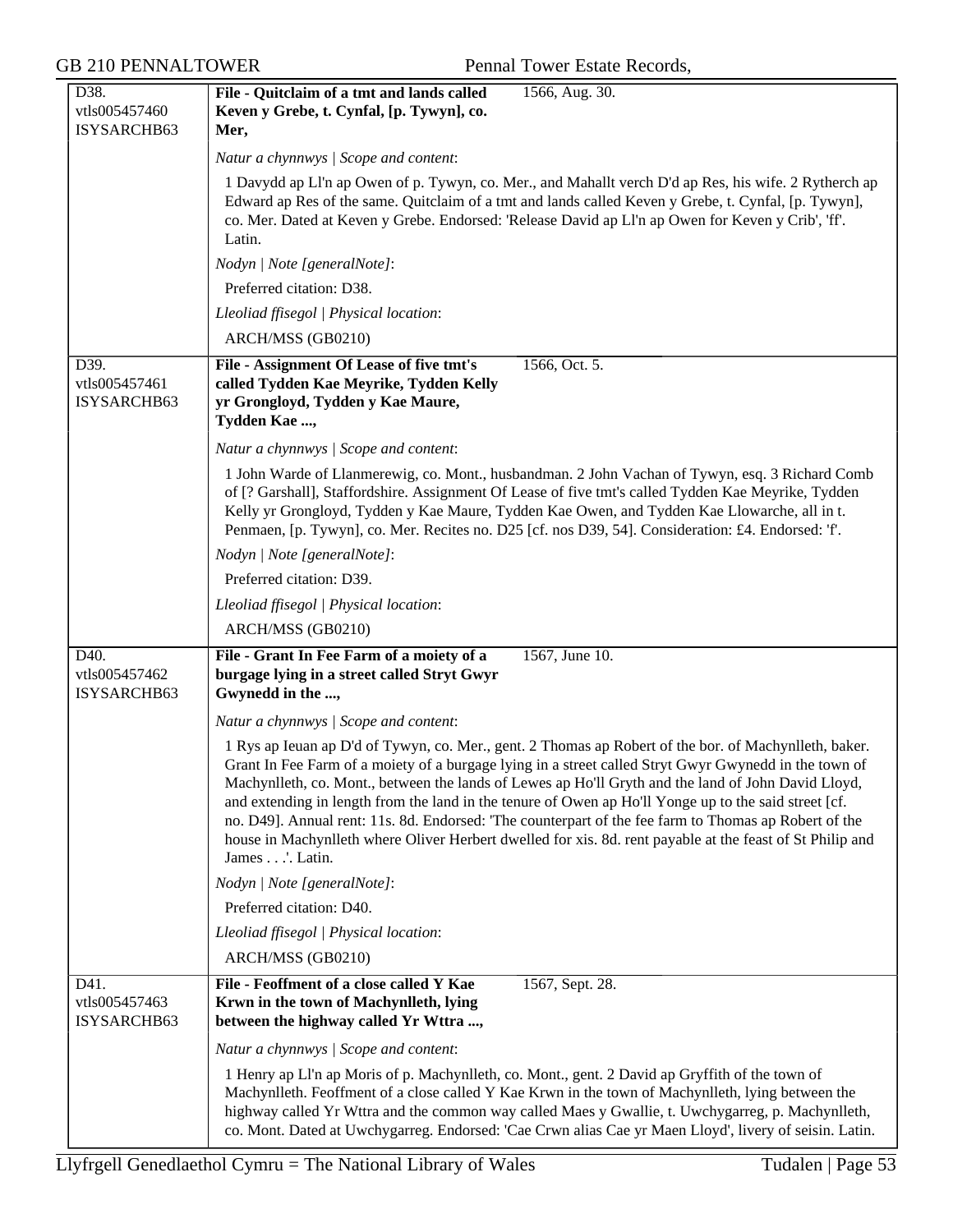|                                      | Nodyn   Note [generalNote]:                                                                                                                                                                                                                                                                                                                                                           |
|--------------------------------------|---------------------------------------------------------------------------------------------------------------------------------------------------------------------------------------------------------------------------------------------------------------------------------------------------------------------------------------------------------------------------------------|
|                                      | Preferred citation: D41.                                                                                                                                                                                                                                                                                                                                                              |
|                                      | Lleoliad ffisegol   Physical location:                                                                                                                                                                                                                                                                                                                                                |
|                                      | ARCH/MSS (GB0210)                                                                                                                                                                                                                                                                                                                                                                     |
| D42.<br>vtls005457464<br>ISYSARCHB63 | File - Mortgage (Feoffment To Uses) for<br>1567, Sept 28.<br>£20 of a close called Y Kae Krwn in the<br>town of Machynlleth, lying between ,                                                                                                                                                                                                                                          |
|                                      | Natur a chynnwys / Scope and content:                                                                                                                                                                                                                                                                                                                                                 |
|                                      | 1 Henry ap LI'n ap Moris of p. Machynlleth, co. Mont., gent. 2 David ap Gryfffith of the town of<br>Machynlleth. Mortgage (Feoffment To Uses) for £20 of a close called Y Kae Krwn in the town of<br>Machynlleth, lying between the highway called Yr Wttra and the common way called Maes y Gwallie, t.<br>Uwchygarreg, p. Machynlleth, co. Mont. Endorsed: livery of seisin. Latin. |
|                                      | Nodyn   Note [generalNote]:                                                                                                                                                                                                                                                                                                                                                           |
|                                      | Preferred citation: D42.                                                                                                                                                                                                                                                                                                                                                              |
|                                      | Lleoliad ffisegol   Physical location:                                                                                                                                                                                                                                                                                                                                                |
|                                      | ARCH/MSS (GB0210)                                                                                                                                                                                                                                                                                                                                                                     |
| D43.<br>vtls005457465<br>ISYSARCHB63 | 1567, Sept. 28.<br>File - Bond in £40 for the peaceful<br>possession of a close called Y Kae Krwn,<br>[in the town of Machynlleth] according ,                                                                                                                                                                                                                                        |
|                                      | Natur a chynnwys / Scope and content:                                                                                                                                                                                                                                                                                                                                                 |
|                                      | 1 Henri ap Ll'n ap Moris of Machynlleth, co. Mont., gent. 2 David ap Gryffyth of the same, weaver.<br>Bond in £40 for the peaceful possession of a close called Y Kae Krwn, [in the town of Machynlleth]<br>according to covenants specified in no. D42.                                                                                                                              |
|                                      | Nodyn   Note [generalNote]:                                                                                                                                                                                                                                                                                                                                                           |
|                                      | Preferred citation: D43.                                                                                                                                                                                                                                                                                                                                                              |
|                                      | Lleoliad ffisegol   Physical location:                                                                                                                                                                                                                                                                                                                                                |
|                                      | ARCH/MSS (GB0210)                                                                                                                                                                                                                                                                                                                                                                     |
| D44.<br>vtls005457466<br>ISYSARCHB63 | File - Bond in £40 for the peaceful<br>1567, Nov. 20.<br>possession of a tmt called Keven y Grib ar<br>Grib Vechan, and a parcel ,                                                                                                                                                                                                                                                    |
|                                      | Natur a chynnwys / Scope and content:                                                                                                                                                                                                                                                                                                                                                 |
|                                      | 1 John ap Res ap Rinallt of cmt. Ystumanner, co. Mer., gent. 2 Rytherch ap Edward ap Res of the same.<br>Bond in £40 for the peaceful possession of a tmt called Keven y Grib ar Grib Vechan, and a parcel of<br>land called Yr Ynys Hir, t. Cynfal, [p. Tywyn], co. Mer., according to covenants specified in a deed of<br>fee simple of even date.                                  |
|                                      | Nodyn   Note [generalNote]:                                                                                                                                                                                                                                                                                                                                                           |
|                                      | Preferred citation: D44.                                                                                                                                                                                                                                                                                                                                                              |
|                                      | Lleoliad ffisegol   Physical location:                                                                                                                                                                                                                                                                                                                                                |
|                                      | ARCH/MSS (GB0210)                                                                                                                                                                                                                                                                                                                                                                     |
| D45.<br>vtls005457467<br>ISYSARCHB63 | File - Bargain And Sale of a close and<br>1568, Nov. 2.<br>lands called Y Kae Krwn lying between the<br>highway called Yr Wttra and ,                                                                                                                                                                                                                                                 |
|                                      | Natur a chynnwys / Scope and content:                                                                                                                                                                                                                                                                                                                                                 |
|                                      | 1 Harrie ap Ll'n ap Moris of p. Machynlleth, co. Mont., gent. 2 David ap Gryffith of the same, yeoman.<br>Bargain And Sale of a close and lands called Y Kae Krwn lying between the highway called Yr Wttra                                                                                                                                                                           |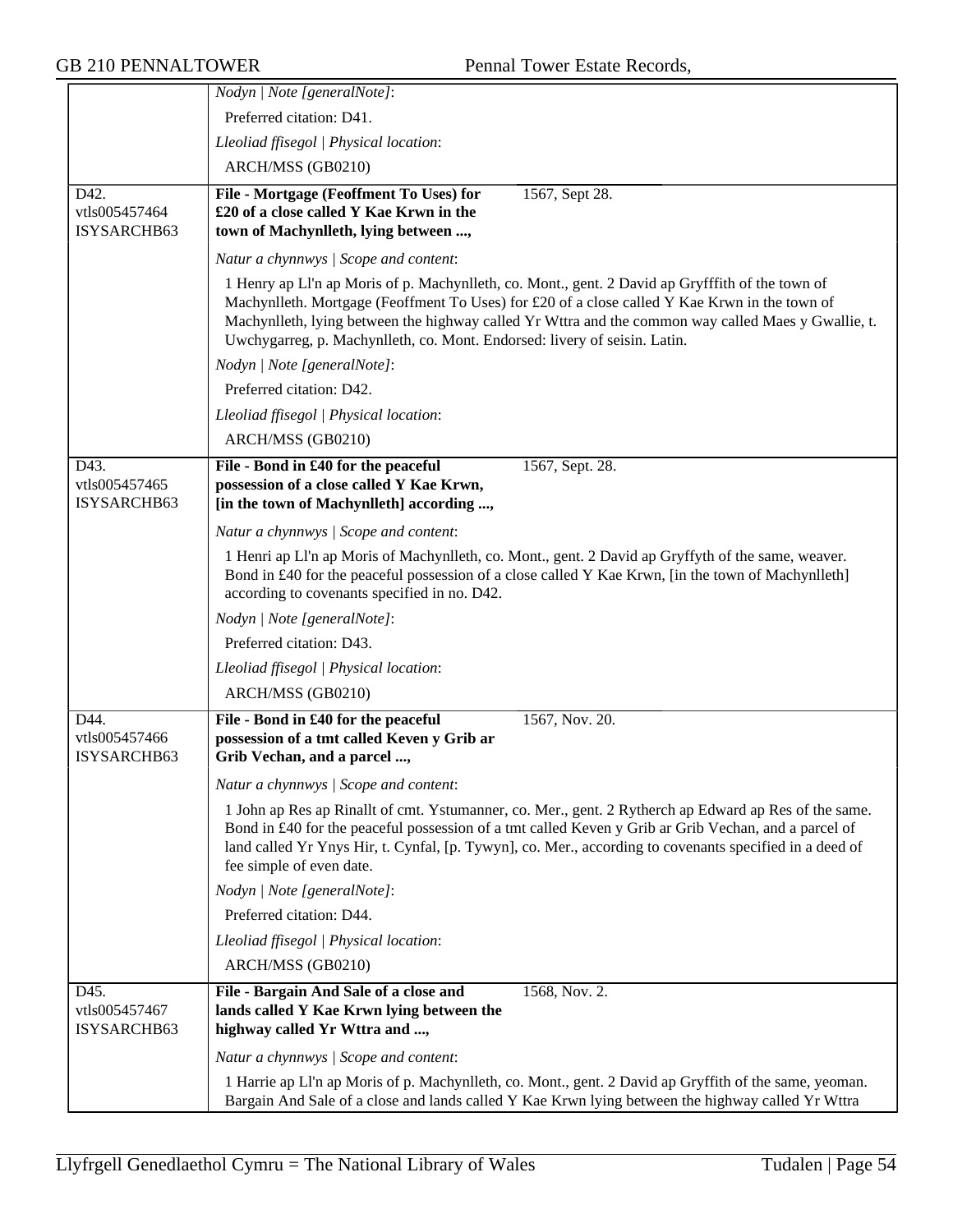|                                      | and the common way called Maes y Gwalie, t. Uwchygarreg in the town of Machynlleth, co. Mont.<br>Consideration: £28. Witnesses include John Thomas, clerk. Seal.                                                                                                                                                                       |
|--------------------------------------|----------------------------------------------------------------------------------------------------------------------------------------------------------------------------------------------------------------------------------------------------------------------------------------------------------------------------------------|
|                                      | Nodyn   Note [generalNote]:                                                                                                                                                                                                                                                                                                            |
|                                      | Preferred citation: D45.                                                                                                                                                                                                                                                                                                               |
|                                      | Lleoliad ffisegol   Physical location:                                                                                                                                                                                                                                                                                                 |
|                                      | ARCH/MSS (GB0210)                                                                                                                                                                                                                                                                                                                      |
| D46.<br>vtls005457468<br>ISYSARCHB63 | File - Gift of a close called Y Kae Krwn<br>1568, Nov. 14.<br>lying between the highway called Yr Wttra<br>and the common way called ,                                                                                                                                                                                                 |
|                                      | Natur a chynnwys / Scope and content:                                                                                                                                                                                                                                                                                                  |
|                                      | 1 Henry ap Ll'n ap Moris Goch of Machynlleth, co. Mont., gent. 2 David ap Griffith of the same,<br>yeoman. Gift of a close called Y Kae Krwn lying between the highway called Yr Wttra and the common<br>way called Maes y Gwallie, t. Uwchygarreg, in the town and p. of Machynlleth, co. Mont. Dated at<br>Uwchygarreg. Latin. Seal. |
|                                      | Nodyn   Note [generalNote]:                                                                                                                                                                                                                                                                                                            |
|                                      | Preferred citation: D46.                                                                                                                                                                                                                                                                                                               |
|                                      | Lleoliad ffisegol   Physical location:                                                                                                                                                                                                                                                                                                 |
|                                      | ARCH/MSS (GB0210)                                                                                                                                                                                                                                                                                                                      |

# **Cyfres | Series [1569-1582] vtls005457469 ISYSARCHB63: Deeds,**

Dyddiad | Date: 1569-1582. (dyddiad creu) | (date of creation)

| FFeil / rhestr eitemau   File / item list |                                                                                                                                                                                                                                                                                                                                                                                                                                                                                                                                                                       |                   |                                               |
|-------------------------------------------|-----------------------------------------------------------------------------------------------------------------------------------------------------------------------------------------------------------------------------------------------------------------------------------------------------------------------------------------------------------------------------------------------------------------------------------------------------------------------------------------------------------------------------------------------------------------------|-------------------|-----------------------------------------------|
| Cod cyfeirnod  <br>Reference code         | Teitl   Title                                                                                                                                                                                                                                                                                                                                                                                                                                                                                                                                                         | Dyddiadau   Dates | Disgrifiad ffisegol   Physical<br>description |
| D47.<br>vtls005457470<br>ISYSARCHB63      | File - Gift of a moiety of a corn mill and of<br>a parcel of land called Llwyn y Bettws, t.<br>Cynfal ,                                                                                                                                                                                                                                                                                                                                                                                                                                                               | 1569, Sept. 18.   |                                               |
|                                           | Natur a chynnwys / Scope and content:                                                                                                                                                                                                                                                                                                                                                                                                                                                                                                                                 |                   |                                               |
|                                           | 1 Hugh ap Ll'n ap Ieuan, free tenant of the Queen in t. Cynfal, co. Mer. 2 Rice ap Ieuan ap David, gent.<br>Gift of a moiety of a corn mill and of a parcel of land called Llwyn y Bettws, t. Cynfal, [p. Tywyn], co.<br>Mer. Dated at Cynfal. Endorsed: 'a'. Latin.                                                                                                                                                                                                                                                                                                  |                   |                                               |
|                                           | Nodyn   Note [generalNote]:                                                                                                                                                                                                                                                                                                                                                                                                                                                                                                                                           |                   |                                               |
|                                           | Preferred citation: D47.                                                                                                                                                                                                                                                                                                                                                                                                                                                                                                                                              |                   |                                               |
|                                           | Lleoliad ffisegol   Physical location:                                                                                                                                                                                                                                                                                                                                                                                                                                                                                                                                |                   |                                               |
|                                           | ARCH/MSS (GB0210)                                                                                                                                                                                                                                                                                                                                                                                                                                                                                                                                                     |                   |                                               |
| D48.<br>vtls005457471<br>ISYSARCHB63      | File - Gift of a parcel of land called Y Llain<br>Newydd situated between two streams<br>called Avon y Bettws and Avon ,                                                                                                                                                                                                                                                                                                                                                                                                                                              | 1569, Sept. 18.   |                                               |
|                                           | Natur a chynnwys / Scope and content:                                                                                                                                                                                                                                                                                                                                                                                                                                                                                                                                 |                   |                                               |
|                                           | 1 Rice ap Ieuan ap David, free tenant of the Queen in t. Cynfel, co. Mer. 2 Hugh ap Ll'n ap Ieuan,<br>yeoman. Gift of a parcel of land called Y Llain Newydd situated between two streams called Avon y<br>Bettws and Avon y Gwastat Koed, and extending from the same to the place called Yr Heen Pynfarch<br>Melin, and from there to a place called Y Geyvron, which parcel makes a moiety of a fulling mill, water<br>course, etc., in t. Cynfal, [p. Tywyn], co. Mer. Dated at Cynfal. Endorsed: livery of seisin and 'a'. Latin.<br>Nodyn   Note [generalNote]: |                   |                                               |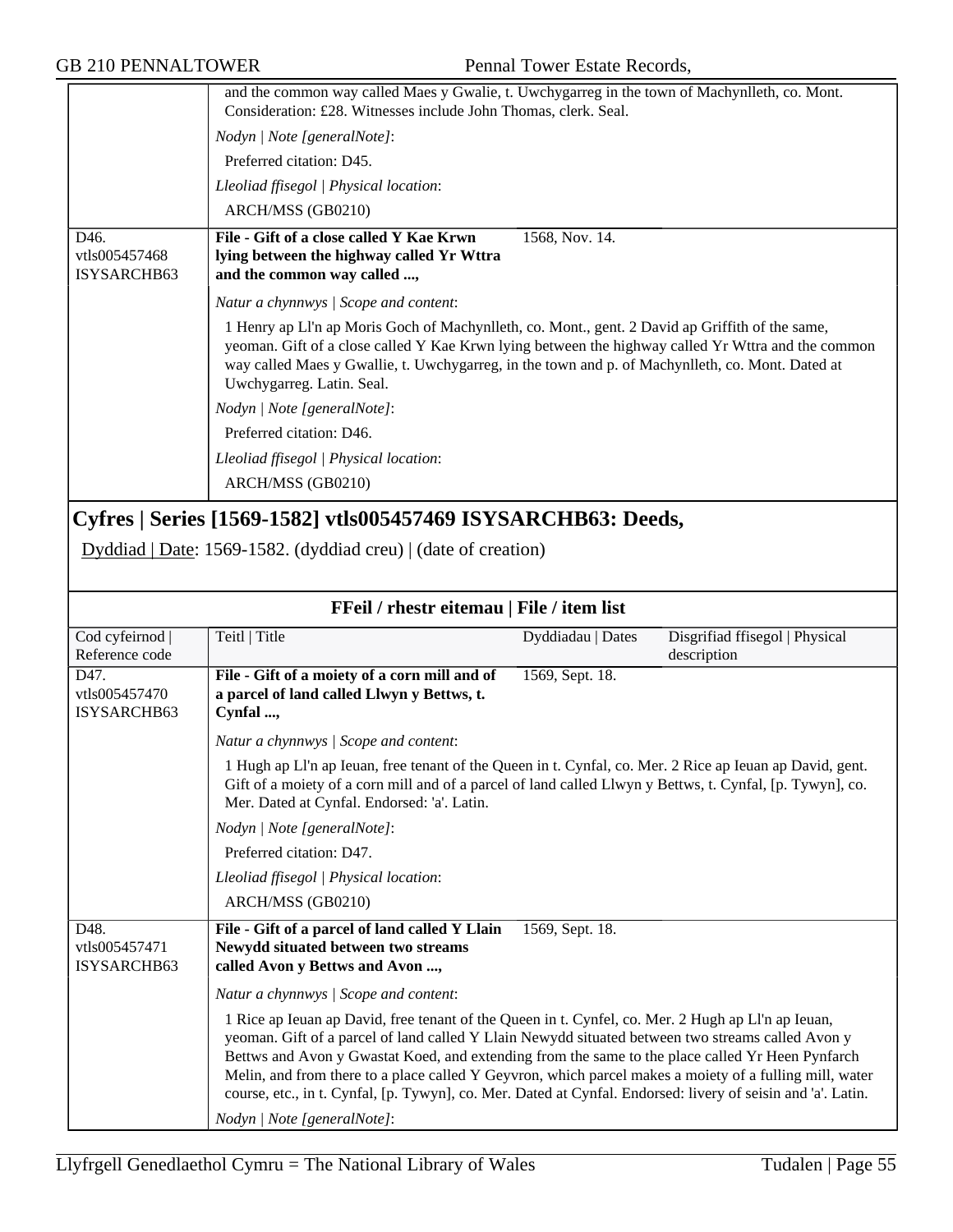| 1 Thomas ap Robart of the town of Machynlleth, co. Mont., yeoman. 2 Oliver Harbart of the same,<br>gent. Assignment Of A Grant In Fee Farm of a moiety of a burgage lying in a street called Stryt Gwyr<br>Gwynedd in the town of Machynlleth, co. Mont., between the lands of Lewes ap Ho'll Gryth and the land<br>of John David Lloyd, and extending in length from the land in the tenure of Owen ap Ho'll Yonge up to                                                                                                                                                                                                                                                                                                                                                                                                                                                                                                                                                                                                                                                            |
|--------------------------------------------------------------------------------------------------------------------------------------------------------------------------------------------------------------------------------------------------------------------------------------------------------------------------------------------------------------------------------------------------------------------------------------------------------------------------------------------------------------------------------------------------------------------------------------------------------------------------------------------------------------------------------------------------------------------------------------------------------------------------------------------------------------------------------------------------------------------------------------------------------------------------------------------------------------------------------------------------------------------------------------------------------------------------------------|
|                                                                                                                                                                                                                                                                                                                                                                                                                                                                                                                                                                                                                                                                                                                                                                                                                                                                                                                                                                                                                                                                                      |
|                                                                                                                                                                                                                                                                                                                                                                                                                                                                                                                                                                                                                                                                                                                                                                                                                                                                                                                                                                                                                                                                                      |
|                                                                                                                                                                                                                                                                                                                                                                                                                                                                                                                                                                                                                                                                                                                                                                                                                                                                                                                                                                                                                                                                                      |
|                                                                                                                                                                                                                                                                                                                                                                                                                                                                                                                                                                                                                                                                                                                                                                                                                                                                                                                                                                                                                                                                                      |
|                                                                                                                                                                                                                                                                                                                                                                                                                                                                                                                                                                                                                                                                                                                                                                                                                                                                                                                                                                                                                                                                                      |
|                                                                                                                                                                                                                                                                                                                                                                                                                                                                                                                                                                                                                                                                                                                                                                                                                                                                                                                                                                                                                                                                                      |
| heiress of Lewes ap Morise of the same. 2 Ieuan ap Ritherch of the same, yeoman, and Margaret his wife,<br>daughter and co-heiress of the said Lewes. 3 Lywyse ap David ap Rees of the same, yeoman, and Sybile<br>his wife, daughter and co-heiress of the said Lewes. Deed Of Partition of the estate of the said Lewes in<br>p. Tywyn: I) 1 and 2 to receive Talgarth, with the exception of 6 a. lying in Dol Aber yr Avon, and a m.<br>called Y Tythyn Ycha yn yr Yvary. Ii) 3 to receive two tmt's called Yr Allt Loyd Ycha, and Yr Allt Lloyd<br>Issa, and the tmt called Y Tythyn Issa yn yr Yvary, with the parcel of 6a. lying in Talgarth, aforesaid.                                                                                                                                                                                                                                                                                                                                                                                                                     |
|                                                                                                                                                                                                                                                                                                                                                                                                                                                                                                                                                                                                                                                                                                                                                                                                                                                                                                                                                                                                                                                                                      |
|                                                                                                                                                                                                                                                                                                                                                                                                                                                                                                                                                                                                                                                                                                                                                                                                                                                                                                                                                                                                                                                                                      |
|                                                                                                                                                                                                                                                                                                                                                                                                                                                                                                                                                                                                                                                                                                                                                                                                                                                                                                                                                                                                                                                                                      |
|                                                                                                                                                                                                                                                                                                                                                                                                                                                                                                                                                                                                                                                                                                                                                                                                                                                                                                                                                                                                                                                                                      |
|                                                                                                                                                                                                                                                                                                                                                                                                                                                                                                                                                                                                                                                                                                                                                                                                                                                                                                                                                                                                                                                                                      |
|                                                                                                                                                                                                                                                                                                                                                                                                                                                                                                                                                                                                                                                                                                                                                                                                                                                                                                                                                                                                                                                                                      |
|                                                                                                                                                                                                                                                                                                                                                                                                                                                                                                                                                                                                                                                                                                                                                                                                                                                                                                                                                                                                                                                                                      |
| 1 Rice ap Ieuan ap David of Cynfel, co. Mer., yeoman. 2 Hugh ap Edward ap Rees of Cefn Rhos, co.<br>Mer., gent., and Richard ap Ieuan ap David of Cynfel, gent. Feoffment To Uses of a capital m. called<br>Tythyn y Roft, a moiety of a corn mill and of a fulling mill, m's called Kae Ithel, Y Tythyn yn y Gayvron,<br>Kae Iorwerth Lwyd, Tythyn Kelli y Krie, and Y Tythyn ar y Vron, t. Cynfel, [p. Tywyn], co. Mer., a<br>burgage in the holding of Oliver Herbert, gent., in bor. Machynlleth, co. Mont., in a street called Stryt<br>Gwyr Gwynedd, between the burgage held by John D'd Lloyd on the north side and the burgage held<br>by Lewis ap Howell Grydd on the south side, and another burgage in the holding of David ap Howell<br>ap John, yeoman, in the same street, between the burgage of the said Oliver Herbert, gent., on the north<br>side, and a burgage in the holding of  on the south side, and a parcel of land called Erw Lam yr Hyd<br>in Machynlleth, to the use of 1 for his life, and after his death to the use of Edward ap Rees, his son and |
| 1 Rytherch ap Ieuan ap David of p. Tywyn, co. Mer., yeoman, and Gwen his wife, daughter and co-                                                                                                                                                                                                                                                                                                                                                                                                                                                                                                                                                                                                                                                                                                                                                                                                                                                                                                                                                                                      |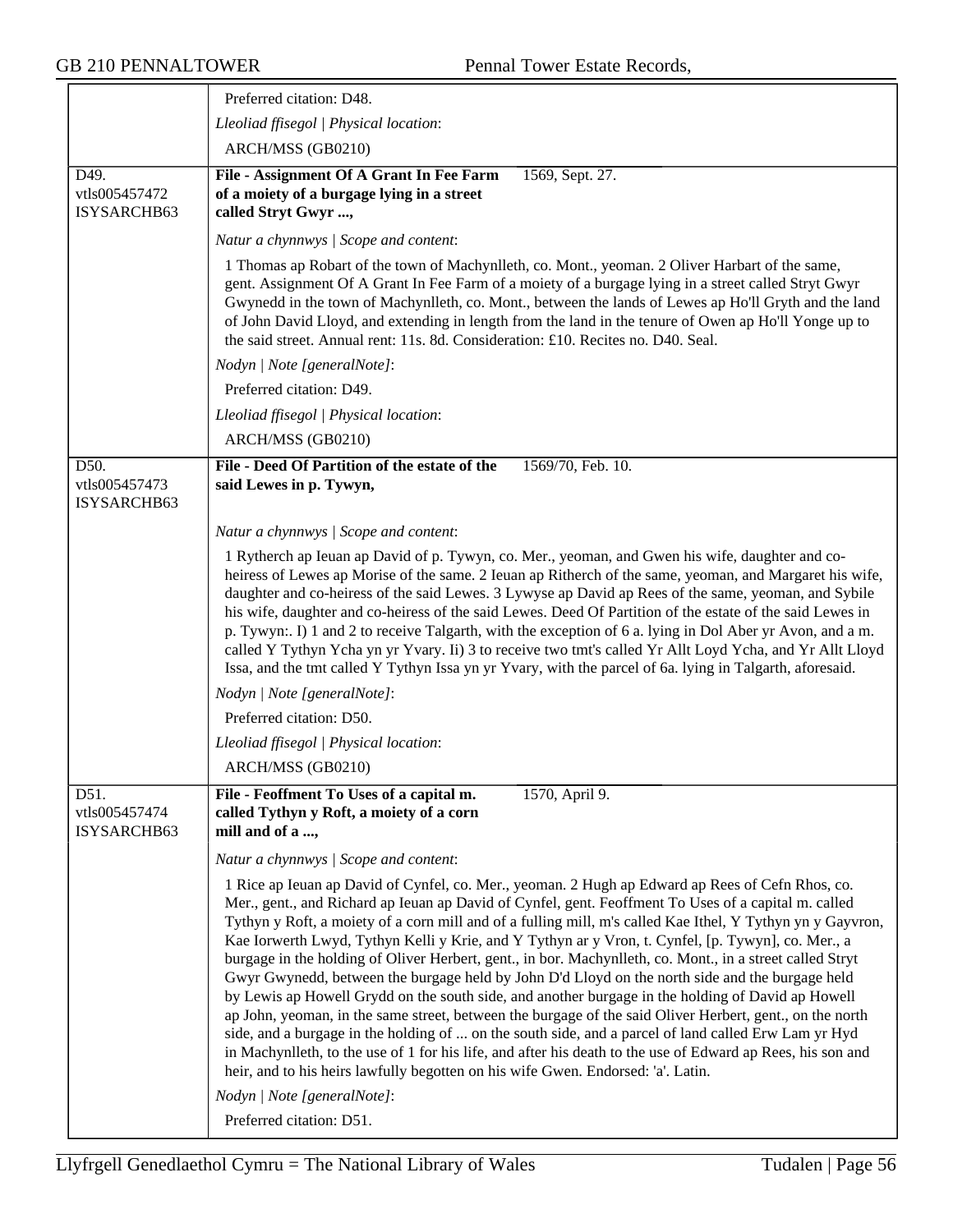|                                      | Lleoliad ffisegol   Physical location:<br>ARCH/MSS (GB0210)                                                                                                                                                                                                                                                                                                                                                                                                                                                                                                                                                                  |
|--------------------------------------|------------------------------------------------------------------------------------------------------------------------------------------------------------------------------------------------------------------------------------------------------------------------------------------------------------------------------------------------------------------------------------------------------------------------------------------------------------------------------------------------------------------------------------------------------------------------------------------------------------------------------|
|                                      |                                                                                                                                                                                                                                                                                                                                                                                                                                                                                                                                                                                                                              |
| D52.<br>vtls005457475                | File - Feoffment To Uses of m's called<br>1570, April 12.<br>Keven y Krib, Y Krib Bychan and Yr Ynys                                                                                                                                                                                                                                                                                                                                                                                                                                                                                                                         |
| ISYSARCHB63                          | Hir, t. Cynfal, [p. Tywyn] ,                                                                                                                                                                                                                                                                                                                                                                                                                                                                                                                                                                                                 |
|                                      | Natur a chynnwys / Scope and content:                                                                                                                                                                                                                                                                                                                                                                                                                                                                                                                                                                                        |
|                                      | 1 Rotherch ap Edward ap Rees of Cefn Rhos, co. Mer., gent. 2 Hugh ap Edward ap Rees of the same,<br>gent., and Richard ap Ieuan ap David of Cynfel, co. Mer., gent. Feoffment To Uses of m's called Keven y<br>Krib, Y Krib Bychan and Yr Ynys Hir, t. Cynfal, [p. Tywyn], co. Mer., to the use of 1 for life, and after<br>his death to the use of his daughter Gwen verch Rhytherch and to her legitimate heirs lawfully begotten<br>by Edward ap Rees, her husband, with Power Of Attorney by 1 to David ap John, clerk, to deliver seizin.<br>Endorsed: livery of seisin in the hand of David Jones, clerk. Latin. Seal. |
|                                      | Nodyn   Note [generalNote]:                                                                                                                                                                                                                                                                                                                                                                                                                                                                                                                                                                                                  |
|                                      | Preferred citation: D52.                                                                                                                                                                                                                                                                                                                                                                                                                                                                                                                                                                                                     |
|                                      | Lleoliad ffisegol   Physical location:                                                                                                                                                                                                                                                                                                                                                                                                                                                                                                                                                                                       |
|                                      | ARCH/MSS (GB0210)                                                                                                                                                                                                                                                                                                                                                                                                                                                                                                                                                                                                            |
| D53.<br>vtls005457476<br>ISYSARCHB63 | File - Copy Court Roll of man. Mawddwy,<br>1571, Oct. 18.<br>co. Mer., recording the Admission of John<br>Brooke, gent., to a tmt called Tythin ,                                                                                                                                                                                                                                                                                                                                                                                                                                                                            |
|                                      | Natur a chynnwys / Scope and content:                                                                                                                                                                                                                                                                                                                                                                                                                                                                                                                                                                                        |
|                                      | Copy Court Roll of man. Mawddwy, co. Mer., recording the Admission of John Brooke, gent., to a tmt<br>called Tythin Pen y Lan, t. Dugoed, [p. Mallwyd], by Richard Mytton, lord of the said man., after the<br>death of Hoe'll ap David Goch. Rent: 3s 4d. Fine: 20s.                                                                                                                                                                                                                                                                                                                                                        |
|                                      | Nodyn   Note [generalNote]:                                                                                                                                                                                                                                                                                                                                                                                                                                                                                                                                                                                                  |
|                                      | Preferred citation: D53.                                                                                                                                                                                                                                                                                                                                                                                                                                                                                                                                                                                                     |
|                                      | Lleoliad ffisegol   Physical location:                                                                                                                                                                                                                                                                                                                                                                                                                                                                                                                                                                                       |
|                                      | ARCH/MSS (GB0210)                                                                                                                                                                                                                                                                                                                                                                                                                                                                                                                                                                                                            |
| D54.<br>vtls005457477<br>ISYSARCHB63 | File - Bond in £40 that 1 and Ieuan ap Rees<br>1575, March 28.<br>ap David ap Lloid, his father, shall abide<br>by the award ,                                                                                                                                                                                                                                                                                                                                                                                                                                                                                               |
|                                      | Natur a chynnwys / Scope and content:                                                                                                                                                                                                                                                                                                                                                                                                                                                                                                                                                                                        |
|                                      | 1 Lewis ap Ieuan ap Rees of Gogarth, co. Mer., gent. 2 Edward ap Rees, gent. Bond in £40 that 1 and<br>Ieuan ap Rees ap David ap Lloid, his father, shall abide by the award of Owen ? Johns of Machynlleth,<br>co. Mont., gent., arbitrator appointed to settle a dispute relating to tmt's and lands in t's Cefnrhos and<br>Cynfel, [p. Tywyn], co. Mer.                                                                                                                                                                                                                                                                   |
|                                      | Nodyn   Note [generalNote]:                                                                                                                                                                                                                                                                                                                                                                                                                                                                                                                                                                                                  |
|                                      | Preferred citation: D54.                                                                                                                                                                                                                                                                                                                                                                                                                                                                                                                                                                                                     |
|                                      | Lleoliad ffisegol   Physical location:                                                                                                                                                                                                                                                                                                                                                                                                                                                                                                                                                                                       |
|                                      | ARCH/MSS (GB0210)                                                                                                                                                                                                                                                                                                                                                                                                                                                                                                                                                                                                            |
| D55.<br>vtls005457478<br>ISYSARCHB63 | 1575, April 10.<br>File - Assignment Of Lease for 31 years of<br>five tmt's called Tyddyn Kae Meyricke,<br>Tyddyn Kelly yr Prongloyd, Tyddyn y<br><b>Kae</b> ,                                                                                                                                                                                                                                                                                                                                                                                                                                                               |
|                                      | Natur a chynnwys / Scope and content:                                                                                                                                                                                                                                                                                                                                                                                                                                                                                                                                                                                        |
|                                      | 1 Richard Cauke of Eccleshall, Staffordshire. 2 Edward Price of London, gent., and Richard ap Ieuan<br>ap David of Tallgarth, co. Mer., gent. Assignment Of Lease for 31 years of five tmt's called Tyddyn                                                                                                                                                                                                                                                                                                                                                                                                                   |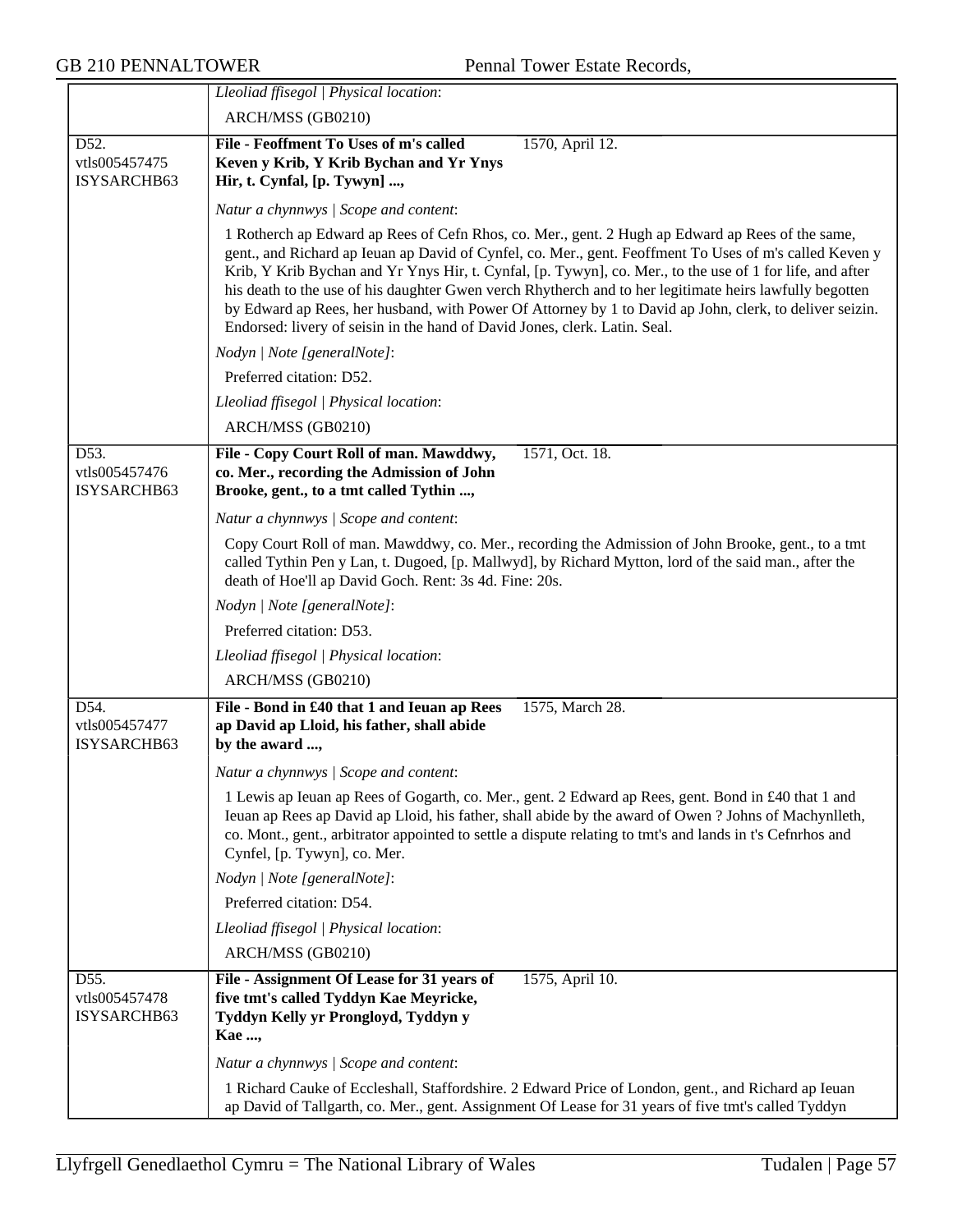| Nodyn   Note [generalNote]:<br>Preferred citation: D55.<br>Lleoliad ffisegol   Physical location:<br>ARCH/MSS (GB0210)<br>D56.<br>File - Bargain And Sale With Feoffment of<br>1575, Aug. 10.<br>vtls005457479<br>a parcel of land in t. Cynfal, [p. Tywyn],<br>ISYSARCHB63<br>co. Mer., lying between the ,<br>Natur a chynnwys / Scope and content:<br>1 Rice ap D'd ap Llello of Cynfel, p. Tywyn, co., Mer., yeoman, Elenor verch Elissa his wife, and Lewis<br>ap Rees ap Jenkin their son and heir, yeoman. 2 Edward Prees, gent. Bargain And Sale With Feoffment<br>of a parcel of land in t. Cynfal, [p. Tywyn], co. Mer., lying between the stream called Yr Avon Ddu on<br>the west side, a stream called Y Pinnant Du on the east and north, the highway extending from the bridge<br>called Pompren Fforchog near the stream called Yr Avon Du on the south and west side, and a marsh<br>there called Y Wayn Wydd on the other side. Endorsed: 'C', '14', 'ff'. Latin.<br>Nodyn   Note [generalNote]:<br>Preferred citation: D56.<br>Lleoliad ffisegol   Physical location:<br>ARCH/MSS (GB0210)<br>D57.<br>File - Bond in £40 for the peaceful<br>1575, Aug. 10.<br>possession of lands and tmt's near Keven y<br>vtls005457480<br>ISYSARCHB63<br>Cribe, t. Cynfal, p. Tywyn, co,<br>Natur a chynnwys / Scope and content:<br>1 Rice ap D'd ap Llello of Cynfel, p. Tywyn, co., Mer., yeoman, Elenor verch Elissa his wife, and<br>Lewis ap Rees ap Jenkin their son and heir, yeoman. 2 Edward Prees, gent. Bond in £40 for the peaceful<br>possession of lands and tmt's near Keven y Cribe, t. Cynfal, p. Tywyn, co. Mer., specified in no. D56.<br>Nos D56-7 attached.<br>Nodyn   Note [generalNote]:<br>Preferred citation: D57.<br>Lleoliad ffisegol   Physical location:<br>ARCH/MSS (GB0210)<br>D58.<br>File - Feoffment To Uses of a capital m.<br>1575, Sept. 21.<br>called Bryn y Rhyd, Y Graig Thy Ucha and<br>vtls005457481<br>Pant y Neyadd, a ,<br>ISYSARCHB63<br>Natur a chynnwys / Scope and content:<br>1 Ieuan ap John ap Ieuan of Llanfihangel Genau'r-glyn, co. Card., gent. 2 Thomas Wynn, clerk, and John<br>ap Gruff' Lloid, gent. Feoffment To Uses of a capital m. called Bryn y Rhyd, Y Graig Thy Ucha and Pant<br>y Neyadd, a tmt called Mais y Korne, tmt's called Y Thol Hire Bellaf, Y Werglodd Wenn and Y Lloyn<br>Gwynn, m's called Karth yr Hebog Ucha and Kae yn y Cwm, a parcel of land and tmt near a place called | Kae Meyricke, Tyddyn Kelly yr Prongloyd, Tyddyn y Kae Maure, Tyddyn Kae Owen, and Tydden Kae<br>Llowarche, all in t. Penmaen, [p. Tywyn], co. Mer. Recites nos D25, and D39. |
|-----------------------------------------------------------------------------------------------------------------------------------------------------------------------------------------------------------------------------------------------------------------------------------------------------------------------------------------------------------------------------------------------------------------------------------------------------------------------------------------------------------------------------------------------------------------------------------------------------------------------------------------------------------------------------------------------------------------------------------------------------------------------------------------------------------------------------------------------------------------------------------------------------------------------------------------------------------------------------------------------------------------------------------------------------------------------------------------------------------------------------------------------------------------------------------------------------------------------------------------------------------------------------------------------------------------------------------------------------------------------------------------------------------------------------------------------------------------------------------------------------------------------------------------------------------------------------------------------------------------------------------------------------------------------------------------------------------------------------------------------------------------------------------------------------------------------------------------------------------------------------------------------------------------------------------------------------------------------------------------------------------------------------------------------------------------------------------------------------------------------------------------------------------------------------------------------------------------------------------------------------------------------------------------------------------------------------------------------------------------------------------------------------------------------------------------------------------------------|------------------------------------------------------------------------------------------------------------------------------------------------------------------------------|
|                                                                                                                                                                                                                                                                                                                                                                                                                                                                                                                                                                                                                                                                                                                                                                                                                                                                                                                                                                                                                                                                                                                                                                                                                                                                                                                                                                                                                                                                                                                                                                                                                                                                                                                                                                                                                                                                                                                                                                                                                                                                                                                                                                                                                                                                                                                                                                                                                                                                       |                                                                                                                                                                              |
|                                                                                                                                                                                                                                                                                                                                                                                                                                                                                                                                                                                                                                                                                                                                                                                                                                                                                                                                                                                                                                                                                                                                                                                                                                                                                                                                                                                                                                                                                                                                                                                                                                                                                                                                                                                                                                                                                                                                                                                                                                                                                                                                                                                                                                                                                                                                                                                                                                                                       |                                                                                                                                                                              |
|                                                                                                                                                                                                                                                                                                                                                                                                                                                                                                                                                                                                                                                                                                                                                                                                                                                                                                                                                                                                                                                                                                                                                                                                                                                                                                                                                                                                                                                                                                                                                                                                                                                                                                                                                                                                                                                                                                                                                                                                                                                                                                                                                                                                                                                                                                                                                                                                                                                                       |                                                                                                                                                                              |
|                                                                                                                                                                                                                                                                                                                                                                                                                                                                                                                                                                                                                                                                                                                                                                                                                                                                                                                                                                                                                                                                                                                                                                                                                                                                                                                                                                                                                                                                                                                                                                                                                                                                                                                                                                                                                                                                                                                                                                                                                                                                                                                                                                                                                                                                                                                                                                                                                                                                       |                                                                                                                                                                              |
|                                                                                                                                                                                                                                                                                                                                                                                                                                                                                                                                                                                                                                                                                                                                                                                                                                                                                                                                                                                                                                                                                                                                                                                                                                                                                                                                                                                                                                                                                                                                                                                                                                                                                                                                                                                                                                                                                                                                                                                                                                                                                                                                                                                                                                                                                                                                                                                                                                                                       |                                                                                                                                                                              |
|                                                                                                                                                                                                                                                                                                                                                                                                                                                                                                                                                                                                                                                                                                                                                                                                                                                                                                                                                                                                                                                                                                                                                                                                                                                                                                                                                                                                                                                                                                                                                                                                                                                                                                                                                                                                                                                                                                                                                                                                                                                                                                                                                                                                                                                                                                                                                                                                                                                                       |                                                                                                                                                                              |
|                                                                                                                                                                                                                                                                                                                                                                                                                                                                                                                                                                                                                                                                                                                                                                                                                                                                                                                                                                                                                                                                                                                                                                                                                                                                                                                                                                                                                                                                                                                                                                                                                                                                                                                                                                                                                                                                                                                                                                                                                                                                                                                                                                                                                                                                                                                                                                                                                                                                       |                                                                                                                                                                              |
|                                                                                                                                                                                                                                                                                                                                                                                                                                                                                                                                                                                                                                                                                                                                                                                                                                                                                                                                                                                                                                                                                                                                                                                                                                                                                                                                                                                                                                                                                                                                                                                                                                                                                                                                                                                                                                                                                                                                                                                                                                                                                                                                                                                                                                                                                                                                                                                                                                                                       |                                                                                                                                                                              |
|                                                                                                                                                                                                                                                                                                                                                                                                                                                                                                                                                                                                                                                                                                                                                                                                                                                                                                                                                                                                                                                                                                                                                                                                                                                                                                                                                                                                                                                                                                                                                                                                                                                                                                                                                                                                                                                                                                                                                                                                                                                                                                                                                                                                                                                                                                                                                                                                                                                                       |                                                                                                                                                                              |
|                                                                                                                                                                                                                                                                                                                                                                                                                                                                                                                                                                                                                                                                                                                                                                                                                                                                                                                                                                                                                                                                                                                                                                                                                                                                                                                                                                                                                                                                                                                                                                                                                                                                                                                                                                                                                                                                                                                                                                                                                                                                                                                                                                                                                                                                                                                                                                                                                                                                       |                                                                                                                                                                              |
|                                                                                                                                                                                                                                                                                                                                                                                                                                                                                                                                                                                                                                                                                                                                                                                                                                                                                                                                                                                                                                                                                                                                                                                                                                                                                                                                                                                                                                                                                                                                                                                                                                                                                                                                                                                                                                                                                                                                                                                                                                                                                                                                                                                                                                                                                                                                                                                                                                                                       |                                                                                                                                                                              |
|                                                                                                                                                                                                                                                                                                                                                                                                                                                                                                                                                                                                                                                                                                                                                                                                                                                                                                                                                                                                                                                                                                                                                                                                                                                                                                                                                                                                                                                                                                                                                                                                                                                                                                                                                                                                                                                                                                                                                                                                                                                                                                                                                                                                                                                                                                                                                                                                                                                                       |                                                                                                                                                                              |
|                                                                                                                                                                                                                                                                                                                                                                                                                                                                                                                                                                                                                                                                                                                                                                                                                                                                                                                                                                                                                                                                                                                                                                                                                                                                                                                                                                                                                                                                                                                                                                                                                                                                                                                                                                                                                                                                                                                                                                                                                                                                                                                                                                                                                                                                                                                                                                                                                                                                       |                                                                                                                                                                              |
|                                                                                                                                                                                                                                                                                                                                                                                                                                                                                                                                                                                                                                                                                                                                                                                                                                                                                                                                                                                                                                                                                                                                                                                                                                                                                                                                                                                                                                                                                                                                                                                                                                                                                                                                                                                                                                                                                                                                                                                                                                                                                                                                                                                                                                                                                                                                                                                                                                                                       |                                                                                                                                                                              |
|                                                                                                                                                                                                                                                                                                                                                                                                                                                                                                                                                                                                                                                                                                                                                                                                                                                                                                                                                                                                                                                                                                                                                                                                                                                                                                                                                                                                                                                                                                                                                                                                                                                                                                                                                                                                                                                                                                                                                                                                                                                                                                                                                                                                                                                                                                                                                                                                                                                                       |                                                                                                                                                                              |
|                                                                                                                                                                                                                                                                                                                                                                                                                                                                                                                                                                                                                                                                                                                                                                                                                                                                                                                                                                                                                                                                                                                                                                                                                                                                                                                                                                                                                                                                                                                                                                                                                                                                                                                                                                                                                                                                                                                                                                                                                                                                                                                                                                                                                                                                                                                                                                                                                                                                       |                                                                                                                                                                              |
|                                                                                                                                                                                                                                                                                                                                                                                                                                                                                                                                                                                                                                                                                                                                                                                                                                                                                                                                                                                                                                                                                                                                                                                                                                                                                                                                                                                                                                                                                                                                                                                                                                                                                                                                                                                                                                                                                                                                                                                                                                                                                                                                                                                                                                                                                                                                                                                                                                                                       |                                                                                                                                                                              |
|                                                                                                                                                                                                                                                                                                                                                                                                                                                                                                                                                                                                                                                                                                                                                                                                                                                                                                                                                                                                                                                                                                                                                                                                                                                                                                                                                                                                                                                                                                                                                                                                                                                                                                                                                                                                                                                                                                                                                                                                                                                                                                                                                                                                                                                                                                                                                                                                                                                                       |                                                                                                                                                                              |
|                                                                                                                                                                                                                                                                                                                                                                                                                                                                                                                                                                                                                                                                                                                                                                                                                                                                                                                                                                                                                                                                                                                                                                                                                                                                                                                                                                                                                                                                                                                                                                                                                                                                                                                                                                                                                                                                                                                                                                                                                                                                                                                                                                                                                                                                                                                                                                                                                                                                       |                                                                                                                                                                              |
|                                                                                                                                                                                                                                                                                                                                                                                                                                                                                                                                                                                                                                                                                                                                                                                                                                                                                                                                                                                                                                                                                                                                                                                                                                                                                                                                                                                                                                                                                                                                                                                                                                                                                                                                                                                                                                                                                                                                                                                                                                                                                                                                                                                                                                                                                                                                                                                                                                                                       |                                                                                                                                                                              |
|                                                                                                                                                                                                                                                                                                                                                                                                                                                                                                                                                                                                                                                                                                                                                                                                                                                                                                                                                                                                                                                                                                                                                                                                                                                                                                                                                                                                                                                                                                                                                                                                                                                                                                                                                                                                                                                                                                                                                                                                                                                                                                                                                                                                                                                                                                                                                                                                                                                                       |                                                                                                                                                                              |
| Rhyd Gwern y ? Darw, m's called Kelli Rys, Maes Pont ar Eynion and Rhyd y Moch, three-twentieth part<br>of a tmt called Cwm Engnion and a three-twentieth part of a parcel of land called Yr Ynys Hire, and a<br>parcel of meadow in t. Ysgubor-y-coed [p. Llanfihangel Genau'r-glyn], co. Card., to the use of 1 during<br>his life, and after his death to the use of his son John ap Ieuan ap John. Dated at Ysgubor-y-Coed and<br>Llannerch Goch. Damaged.<br>Nodyn   Note [generalNote]:                                                                                                                                                                                                                                                                                                                                                                                                                                                                                                                                                                                                                                                                                                                                                                                                                                                                                                                                                                                                                                                                                                                                                                                                                                                                                                                                                                                                                                                                                                                                                                                                                                                                                                                                                                                                                                                                                                                                                                         | Pwll Ioris, a m. or tmt called Y Garth Issa, Henvaes y Garth, and Y Gweirglothydd Gwinon, a tmt called                                                                       |
| Preferred citation: D58.                                                                                                                                                                                                                                                                                                                                                                                                                                                                                                                                                                                                                                                                                                                                                                                                                                                                                                                                                                                                                                                                                                                                                                                                                                                                                                                                                                                                                                                                                                                                                                                                                                                                                                                                                                                                                                                                                                                                                                                                                                                                                                                                                                                                                                                                                                                                                                                                                                              |                                                                                                                                                                              |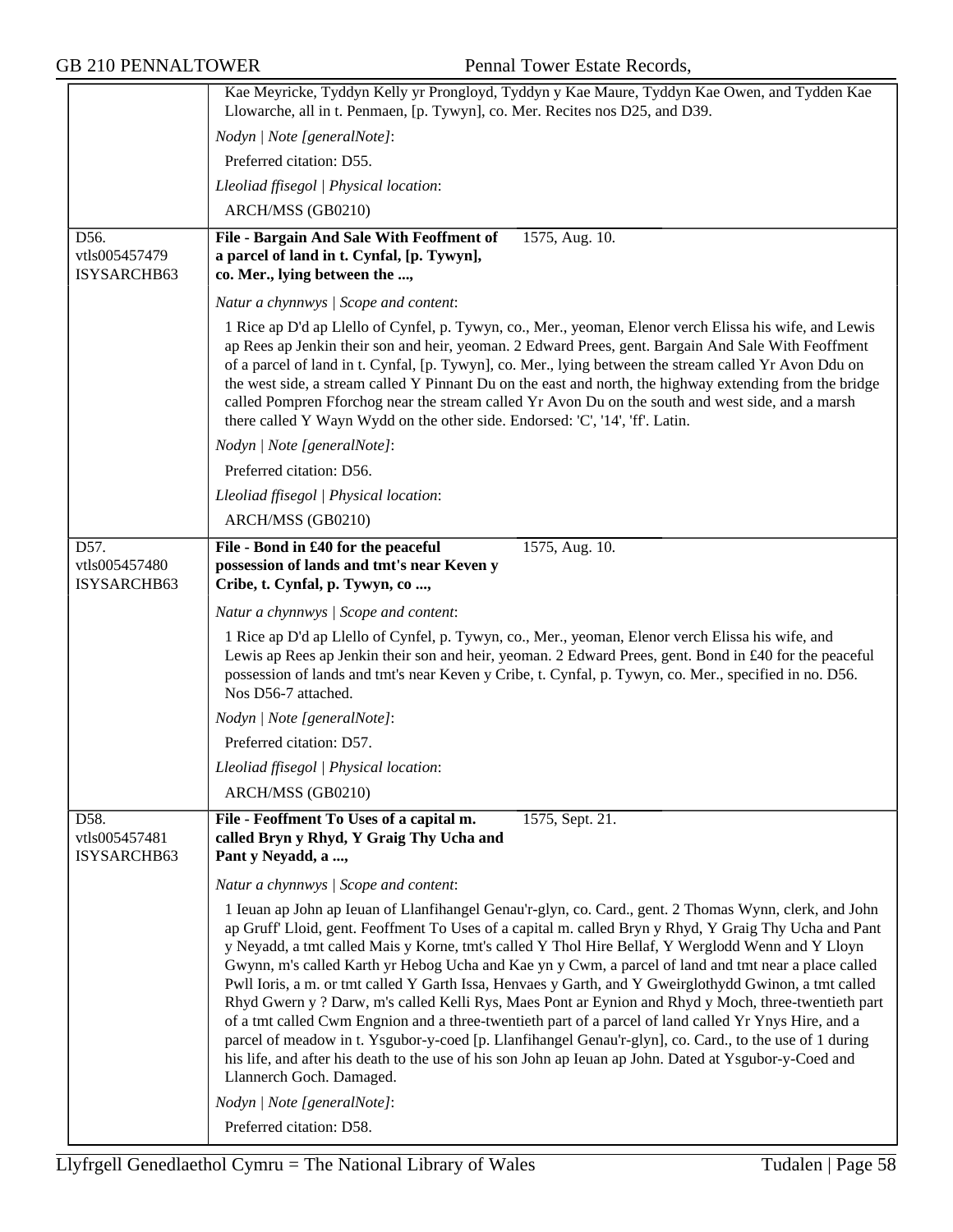|                                      | Lleoliad ffisegol   Physical location:                                                                                                                                                                                                                                                                                         |
|--------------------------------------|--------------------------------------------------------------------------------------------------------------------------------------------------------------------------------------------------------------------------------------------------------------------------------------------------------------------------------|
|                                      | ARCH/MSS (GB0210)                                                                                                                                                                                                                                                                                                              |
| D59.                                 | File - Gift of a parcel of land (5 a.) lying at<br>1576/7, Jan. 12.                                                                                                                                                                                                                                                            |
| vtls005457482                        | a place called Ynysgynin, t. Isygarreg, [p.                                                                                                                                                                                                                                                                                    |
| ISYSARCHB63                          | Machynlleth], co. Mont ,                                                                                                                                                                                                                                                                                                       |
|                                      | Natur a chynnwys / Scope and content:                                                                                                                                                                                                                                                                                          |
|                                      | 1 Owen ap David Bannor of Penegoes, co. Mont., yeoman. 2 David ap Ho'll ap John of Machynlleth,<br>yeoman. Gift of a parcel of land (5 a.) lying at a place called Ynysgynin, t. Isygarreg, [p. Machynlleth],<br>co. Mont. Consideration: £6. Dated at Isygarreg. Latin. Seal (damaged). Endorsed: livery of seisin.           |
|                                      | Nodyn   Note [generalNote]:                                                                                                                                                                                                                                                                                                    |
|                                      | Preferred citation: D59.                                                                                                                                                                                                                                                                                                       |
|                                      | Lleoliad ffisegol   Physical location:                                                                                                                                                                                                                                                                                         |
|                                      | ARCH/MSS (GB0210)                                                                                                                                                                                                                                                                                                              |
| D60.                                 | File - Bond in £20 for the peaceful<br>1576/7, Jan. 12.                                                                                                                                                                                                                                                                        |
| vtls005457483                        | possession of the parcel of land specified in                                                                                                                                                                                                                                                                                  |
| ISYSARCHB63                          | no. D59,                                                                                                                                                                                                                                                                                                                       |
|                                      | Natur a chynnwys / Scope and content:                                                                                                                                                                                                                                                                                          |
|                                      | 1 Owen ap David Bannor of Penegoes, co. Mont., yeoman. 2 David ap Ho'll ap John of Machynlleth,<br>yeoman. Bond in £20 for the peaceful possession of the parcel of land specified in no. D59.                                                                                                                                 |
|                                      | Nodyn   Note [generalNote]:                                                                                                                                                                                                                                                                                                    |
|                                      | Preferred citation: D60.                                                                                                                                                                                                                                                                                                       |
|                                      | Lleoliad ffisegol   Physical location:                                                                                                                                                                                                                                                                                         |
|                                      | ARCH/MSS (GB0210)                                                                                                                                                                                                                                                                                                              |
| D61.<br>vtls005457484<br>ISYSARCHB63 | File - Bargain And Sale of a tmt and lands<br>1577, Sept. 27.<br>called Y Crib Ycha, otherwise Maes y<br>Neyath, [t. Cynfal, p. Tywyn ,                                                                                                                                                                                        |
|                                      | Natur a chynnwys / Scope and content:                                                                                                                                                                                                                                                                                          |
|                                      | 1 Edenevett Gruff' of Gwydd Gwion, co. Mer., gent. 2 Edward Price of Cynfel, gent. Bargain And Sale of<br>a tmt and lands called Y Crib Ycha, otherwise Maes y Neyath, [t. Cynfal, p. Tywyn, co. Mer.]. Witnesses<br>include David Johns, clerk. Seal.                                                                         |
|                                      | Nodyn   Note [generalNote]:                                                                                                                                                                                                                                                                                                    |
|                                      | Preferred citation: D61.                                                                                                                                                                                                                                                                                                       |
|                                      | Lleoliad ffisegol   Physical location:                                                                                                                                                                                                                                                                                         |
|                                      | ARCH/MSS (GB0210)                                                                                                                                                                                                                                                                                                              |
| D62.<br>vtls005457485<br>ISYSARCHB63 | File - Bond in £100 for the payment of £50<br>[1577, Nov. 17 x]<br>relating to the reassuring of a lease of a tmt<br>1578, Nov. 16].<br>called Keven ,                                                                                                                                                                         |
|                                      | Natur a chynnwys / Scope and content:                                                                                                                                                                                                                                                                                          |
|                                      | 1 William Thomas of Caernarfon, esq. 2 John Vaughan, esq. Bond in £100 for the payment of £50<br>relating to the reassuring of a lease of a tmt called Keven Dyrys [in t. Cynfal, p. Tywyn, and p. Pennal ],<br>co. Mer. Endorsed: that the said obligation was examined at the house of John Bevington near Lincoln's<br>Inn. |
|                                      | Nodyn   Note [generalNote]:                                                                                                                                                                                                                                                                                                    |
|                                      | Preferred citation: D62.                                                                                                                                                                                                                                                                                                       |
|                                      | Lleoliad ffisegol   Physical location:                                                                                                                                                                                                                                                                                         |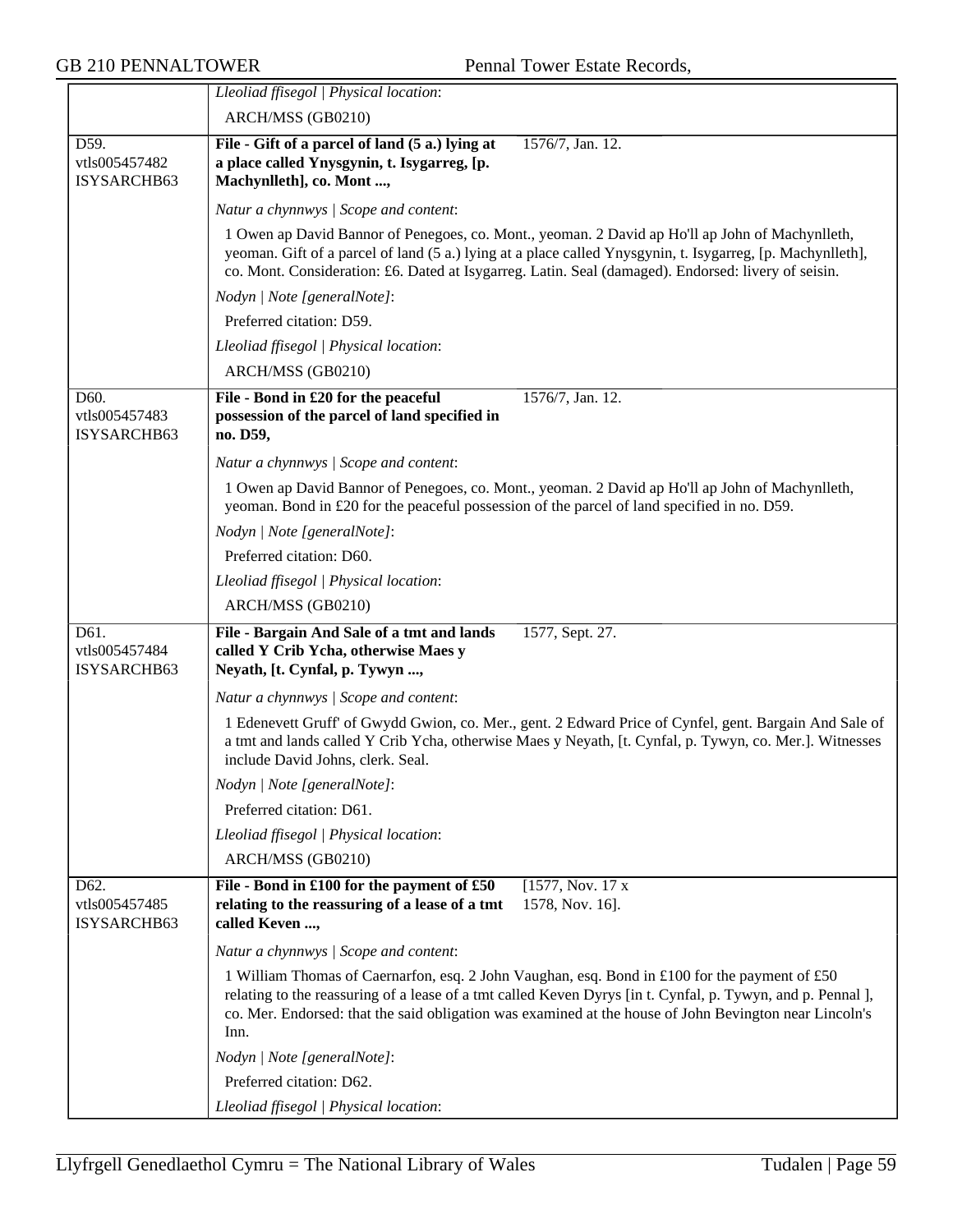|                                      | ARCH/MSS (GB0210)                                                                                                                                                                                                                                                                                                                                                                                                                                                                                                                                                                                                     |
|--------------------------------------|-----------------------------------------------------------------------------------------------------------------------------------------------------------------------------------------------------------------------------------------------------------------------------------------------------------------------------------------------------------------------------------------------------------------------------------------------------------------------------------------------------------------------------------------------------------------------------------------------------------------------|
| D63.<br>vtls005457486<br>ISYSARCHB63 | File - Lease for 21 years of two parcels of<br>1579, Dec. 18.<br>land (7 a.) called Erw Lam y Rhyd, and ?<br>Kochyon Helry ,                                                                                                                                                                                                                                                                                                                                                                                                                                                                                          |
|                                      | Natur a chynnwys / Scope and content:                                                                                                                                                                                                                                                                                                                                                                                                                                                                                                                                                                                 |
|                                      | 1 Rees ap Ieuan ap David of Tywyn, co. Mer., gent. 2 Ieuan D'd ap M'dd of Machynlleth, co. Mont.,<br>yeoman. Lease for 21 years of two parcels of land (7 a.) called Erw Lam y Rhyd, and ? Kochyon Helry<br>in the occupation of Oliver John and Mahallt verch Lywyse, lying at a place called Dol Ddyvi in t.<br>Isygarreg, [p. Machynlleth], co. Mont. Annual rent: 13s. 4d. Endorsed: Memorandum, dated 10 February<br>1588/9, that Lewis Evanne, son, heir, and administrator of Ieuan ap David ap Meredyth of Machynlleth,<br>dec., has assigned the said lease to Edward Price of Cynfal, co. Mer., gent. Seal. |
|                                      | Nodyn   Note [generalNote]:                                                                                                                                                                                                                                                                                                                                                                                                                                                                                                                                                                                           |
|                                      | Preferred citation: D63.                                                                                                                                                                                                                                                                                                                                                                                                                                                                                                                                                                                              |
|                                      | Lleoliad ffisegol   Physical location:                                                                                                                                                                                                                                                                                                                                                                                                                                                                                                                                                                                |
|                                      | ARCH/MSS (GB0210)                                                                                                                                                                                                                                                                                                                                                                                                                                                                                                                                                                                                     |
| D64.<br>vtls005457487<br>ISYSARCHB63 | File - Counterpart of no. D63,<br>1579, Dec. 18.                                                                                                                                                                                                                                                                                                                                                                                                                                                                                                                                                                      |
|                                      | Natur a chynnwys / Scope and content:                                                                                                                                                                                                                                                                                                                                                                                                                                                                                                                                                                                 |
|                                      | The spelling of the second parcel of land appears to be Koetyore Helig. Seal bearing letters 'T H'.                                                                                                                                                                                                                                                                                                                                                                                                                                                                                                                   |
|                                      | Nodyn   Note [generalNote]:                                                                                                                                                                                                                                                                                                                                                                                                                                                                                                                                                                                           |
|                                      | Preferred citation: D64.                                                                                                                                                                                                                                                                                                                                                                                                                                                                                                                                                                                              |
|                                      | Lleoliad ffisegol   Physical location:                                                                                                                                                                                                                                                                                                                                                                                                                                                                                                                                                                                |
|                                      | ARCH/MSS (GB0210)                                                                                                                                                                                                                                                                                                                                                                                                                                                                                                                                                                                                     |
| D65.<br>vtls005457488<br>ISYSARCHB63 | File - Covenant To Levy A Fine by 1 on<br>1580, May 20.<br>m's and lands called Keven y Crib, Y Crib<br>Bychan, Yr Ynys ,                                                                                                                                                                                                                                                                                                                                                                                                                                                                                             |
|                                      | Natur a chynnwys / Scope and content:                                                                                                                                                                                                                                                                                                                                                                                                                                                                                                                                                                                 |
|                                      | 1 Edward Pryce of Barnard's Inn, Middlesex, gent., and Gwen, his wife. 2 Hugh Owen of the Inner<br>Temple, London, esq., and Robert ap Ieuan ap Morgan of Llanenddwyn, co. Mer., gent. Covenant To<br>Levy A Fine by 1 on m's and lands called Keven y Crib, Y Crib Bychan, Yr Ynys Hir, Tyddyn Maes y<br>Neyadd, Y Brynnie Byghen, Gwastakoyd, Tyddyn Keven Kanhaval, Tyddyn Kay Yockws, Tyddyn Glan<br>Llyny Borth, and Tyddyn Kil Kemes, all in t's Cynfal, Gwrych, and Gwyddelfynydd, p. Tywyn, co. Mer.                                                                                                          |
|                                      | Nodyn   Note [generalNote]:                                                                                                                                                                                                                                                                                                                                                                                                                                                                                                                                                                                           |
|                                      | Preferred citation: D65.                                                                                                                                                                                                                                                                                                                                                                                                                                                                                                                                                                                              |
|                                      | Lleoliad ffisegol   Physical location:                                                                                                                                                                                                                                                                                                                                                                                                                                                                                                                                                                                |
|                                      | ARCH/MSS (GB0210)                                                                                                                                                                                                                                                                                                                                                                                                                                                                                                                                                                                                     |
| D66.<br>vtls005457489<br>ISYSARCHB63 | File - Bargain And Sale of a parcel of<br>1580, Aug. 30.<br>land called Gwastadkoed, t. Cynfal, [p.<br>Tywyn], co. Mer. (boundaries specified)<br>with Power ,                                                                                                                                                                                                                                                                                                                                                                                                                                                        |
|                                      | Natur a chynnwys / Scope and content:                                                                                                                                                                                                                                                                                                                                                                                                                                                                                                                                                                                 |
|                                      | 1 John Vaughan ap Jenkin of Caethle, co. Mer., esq. 2 Edward Price of Barnard's Inn, Middlesex, gent.<br>Bargain And Sale of a parcel of land called Gwastadkoed, t. Cynfal, [p. Tywyn], co. Mer. (boundaries<br>specified) with Power Of Attorney to John ap Retherch, gent., and William ap Rice, gent., to deliver<br>seizin. Seal. Endorsed: livery of seisin.                                                                                                                                                                                                                                                    |
|                                      | Nodyn   Note [generalNote]:                                                                                                                                                                                                                                                                                                                                                                                                                                                                                                                                                                                           |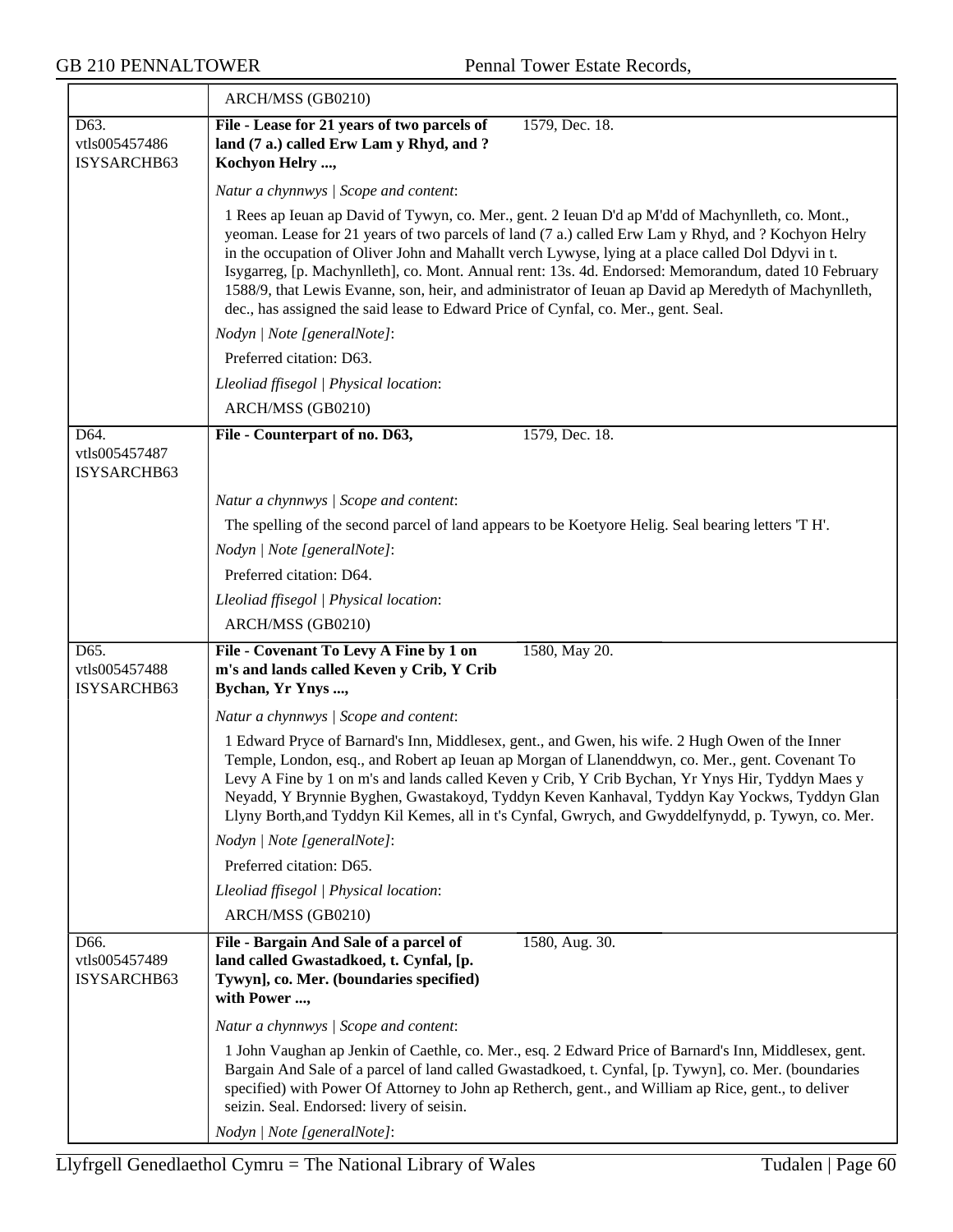|                                                    | Preferred citation: D66.                                                                                                                                                                                                                                                                                                   |
|----------------------------------------------------|----------------------------------------------------------------------------------------------------------------------------------------------------------------------------------------------------------------------------------------------------------------------------------------------------------------------------|
|                                                    | Lleoliad ffisegol   Physical location:                                                                                                                                                                                                                                                                                     |
|                                                    | ARCH/MSS (GB0210)                                                                                                                                                                                                                                                                                                          |
| $\overline{D67}$ .<br>vtls005457490<br>ISYSARCHB63 | File - Bond in £40 for the quiet possession<br>1580, Aug. 30.<br>of the parcel of land specified in no. D66,                                                                                                                                                                                                               |
|                                                    | Natur a chynnwys / Scope and content:                                                                                                                                                                                                                                                                                      |
|                                                    | 1 John Vaughan ap Jenkin of Caethle, co. Mer., esq., and Jenkin Vaughan, his son and heir apparent.<br>2 As 2 in no. D66. Bond in £40 for the quiet possession of the parcel of land specified in no. D66. Nos<br>D66-7 attached.                                                                                          |
|                                                    | Nodyn   Note [generalNote]:                                                                                                                                                                                                                                                                                                |
|                                                    | Preferred citation: D67.                                                                                                                                                                                                                                                                                                   |
|                                                    | Lleoliad ffisegol   Physical location:                                                                                                                                                                                                                                                                                     |
|                                                    | ARCH/MSS (GB0210)                                                                                                                                                                                                                                                                                                          |
| D68.<br>vtls005457491<br>ISYSARCHB63               | File - Quitclaim of a parcel of land (14 a.)<br>1580, Sept. 26.<br>lying in the western part of lands called<br>Brynnie Bychan, t. Cynfal ,                                                                                                                                                                                |
|                                                    | Natur a chynnwys / Scope and content:                                                                                                                                                                                                                                                                                      |
|                                                    | 1 Lewis ap John ap Ieuan of Penmaen, co. Mer., gent. 2 Edward Price, gent. Quitclaim of a parcel of<br>land (14 a.) lying in the western part of lands called Brynnie Bychan, t. Cynfal, [p. Tywyn], co. Mer.<br>Endorsed: 'ff'. Latin. Armorial Seal.                                                                     |
|                                                    | Nodyn   Note [generalNote]:                                                                                                                                                                                                                                                                                                |
|                                                    | Preferred citation: D68.                                                                                                                                                                                                                                                                                                   |
|                                                    | Lleoliad ffisegol   Physical location:                                                                                                                                                                                                                                                                                     |
|                                                    | ARCH/MSS (GB0210)                                                                                                                                                                                                                                                                                                          |
| D69-70.<br>vtls005457492<br>ISYSARCHB63            | File - Final Concord of 3 m's, 1 cottage,<br>1580, Sept. 26.<br>etc., (320 a.) in t. Cynfal, [p. Tywyn], co.<br>Mer,                                                                                                                                                                                                       |
|                                                    | Natur a chynnwys / Scope and content:                                                                                                                                                                                                                                                                                      |
|                                                    | 1 Edward Pryce, gent. (quer.). 2 Eden' Gruff', esq., and Arnold ap Edenevet, gent. (deforc's). Final<br>Concord of 3 m's, 1 cottage, etc., (320 a.) in t. Cynfal, [p. Tywyn], co. Mer. Consideration: £60. LH &<br>RH Indentures.                                                                                          |
|                                                    | Nodyn   Note [generalNote]:                                                                                                                                                                                                                                                                                                |
|                                                    | Preferred citation: D69-70.                                                                                                                                                                                                                                                                                                |
|                                                    | Lleoliad ffisegol   Physical location:                                                                                                                                                                                                                                                                                     |
|                                                    | ARCH/MSS (GB0210)                                                                                                                                                                                                                                                                                                          |
| D71-2.<br>vtls005457493<br>ISYSARCHB63             | File - Final Concord of 6 m's, 2 cottages,<br>1580, Sept. 26.<br>4 gardens, etc., (630 a.) in [t's] Cynfal,<br>Gwrych and Gwyddelfynydd, [p.<br>Tywyn] ,                                                                                                                                                                   |
|                                                    | Natur a chynnwys / Scope and content:                                                                                                                                                                                                                                                                                      |
|                                                    | 1 Hugh Owen, esq., and Robert ap Ieuan ap Morgan, gent. (quer's). 2 Edward Pryce, gent., and Gwen, his<br>wife (deforc's). Final Concord of 6 m's, 2 cottages, 4 gardens, etc., (630 a.) in [t's] Cynfal, Gwrych and<br>Gwyddelfynydd, [p. Tywyn], co. Mer. Consideration: £100. Endorsed: 'k'. Latin. LH & RH Indentures. |
|                                                    | Nodyn   Note [generalNote]:                                                                                                                                                                                                                                                                                                |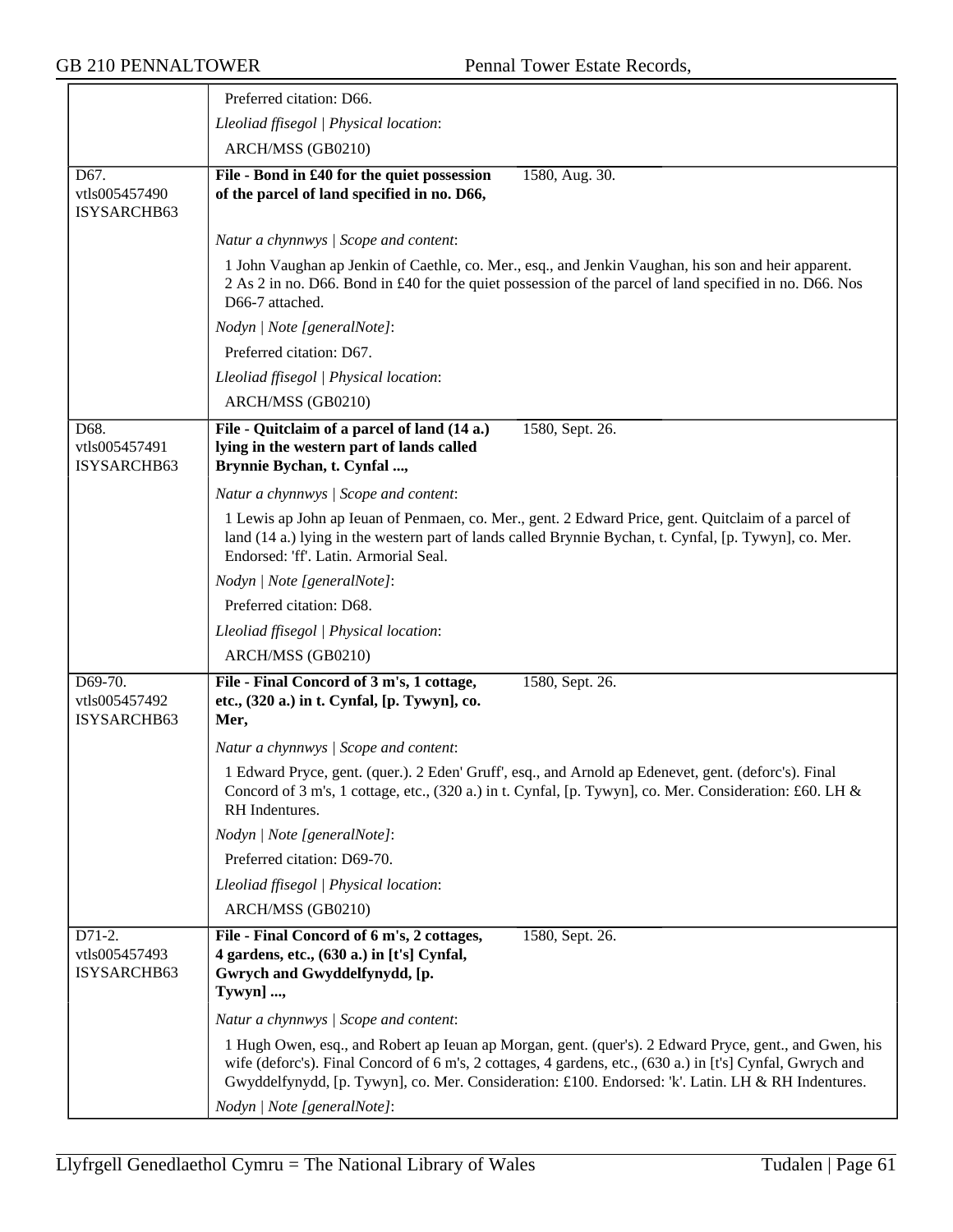|                                                    | Preferred citation: D71-2.                                                                                                                                                                                                                                                                                                                                                                                                                                              |
|----------------------------------------------------|-------------------------------------------------------------------------------------------------------------------------------------------------------------------------------------------------------------------------------------------------------------------------------------------------------------------------------------------------------------------------------------------------------------------------------------------------------------------------|
|                                                    | Lleoliad ffisegol   Physical location:                                                                                                                                                                                                                                                                                                                                                                                                                                  |
|                                                    | ARCH/MSS (GB0210)                                                                                                                                                                                                                                                                                                                                                                                                                                                       |
| $\overline{D73}$ .<br>vtls005457494<br>ISYSARCHB63 | File - Bargain And Sale of a capital m.<br>$1580/1,$ Jan. 23.<br>called Keven Dyrys, t. Cynfal, p. Tywyn,<br>and p. Pennal, co., Mer., with ,                                                                                                                                                                                                                                                                                                                           |
|                                                    | Natur a chynnwys / Scope and content:                                                                                                                                                                                                                                                                                                                                                                                                                                   |
|                                                    | 1 John Vaughan ap Jenkyn of p. Tywyn, co. Mer., esq. 2 William Thomas, esq. Bargain And Sale of a<br>capital m. called Keven Dyrys, t. Cynfal, p. Tywyn, and p. Pennal, co., Mer., with Power Of Attorney to<br>Roland ap Elissa ap William, gent., to deliver seizin. Latin. Armorial Seal.                                                                                                                                                                            |
|                                                    | Nodyn   Note [generalNote]:                                                                                                                                                                                                                                                                                                                                                                                                                                             |
|                                                    | Preferred citation: D73.                                                                                                                                                                                                                                                                                                                                                                                                                                                |
|                                                    | Lleoliad ffisegol   Physical location:                                                                                                                                                                                                                                                                                                                                                                                                                                  |
|                                                    | ARCH/MSS (GB0210)                                                                                                                                                                                                                                                                                                                                                                                                                                                       |
| D74.<br>vtls005457495<br>ISYSARCHB63               | File - Bond in £200 for the quiet possession<br>1580/1, Jan. 23.<br>of the premises specified in no. D65,                                                                                                                                                                                                                                                                                                                                                               |
|                                                    | Natur a chynnwys / Scope and content:                                                                                                                                                                                                                                                                                                                                                                                                                                   |
|                                                    | 1 John Vaughan ap Jenkyn, esq., of p. Tywyn, co. Mer. 2 William Thomas, esq. Bond in £200 for the<br>quiet possession of the premises specified in no. D65. Endorsed: 'k'. Nos D73-4 attached.                                                                                                                                                                                                                                                                          |
|                                                    | Nodyn   Note [generalNote]:                                                                                                                                                                                                                                                                                                                                                                                                                                             |
|                                                    | Preferred citation: D74.                                                                                                                                                                                                                                                                                                                                                                                                                                                |
|                                                    | Lleoliad ffisegol   Physical location:                                                                                                                                                                                                                                                                                                                                                                                                                                  |
|                                                    | ARCH/MSS (GB0210)                                                                                                                                                                                                                                                                                                                                                                                                                                                       |
| D75.<br>vtls005457496<br>ISYSARCHB63               | 1580/1, Jan. 23.<br>File - Counterpart of no. D73,                                                                                                                                                                                                                                                                                                                                                                                                                      |
|                                                    | Nodyn   Note [generalNote]:                                                                                                                                                                                                                                                                                                                                                                                                                                             |
|                                                    | Preferred citation: D75.                                                                                                                                                                                                                                                                                                                                                                                                                                                |
|                                                    | Lleoliad ffisegol   Physical location:                                                                                                                                                                                                                                                                                                                                                                                                                                  |
|                                                    | ARCH/MSS (GB0210)                                                                                                                                                                                                                                                                                                                                                                                                                                                       |
| D76.<br>vtls005457497<br>ISYSARCHB63               | 1581, Aug. 4.<br>File - Assignment of a term [of 31 years] in<br>m's and lands called Tyddyn Kay Meirick,<br>Tyddyn Kelli, Y Gronglwyd, Tyddyn ,                                                                                                                                                                                                                                                                                                                        |
|                                                    | Natur a chynnwys / Scope and content:                                                                                                                                                                                                                                                                                                                                                                                                                                   |
|                                                    | 1 Edward Pryce of Barnard's Inn, Middlesex, gent. 2 William ap Rice of Cynfal, p. Tywyn, co. Mer.,<br>gent. Assignment of a term [of 31 years] in m's and lands called Tyddyn Kay Meirick, Tyddyn Kelli, Y<br>Gronglwyd, Tyddyn Kay Owen, Tyddyn y Kay Mawr and Tyddyn Kay Llowarch, all in t. Penmaen Dyfi,<br>[p. Tywyn], co. Mer. [cf. no. D25]. Endorsed: 'the assignment of my terme in Penmaen to my brother<br>William before the acceptance of the fee simple'. |
|                                                    | Nodyn   Note [generalNote]:                                                                                                                                                                                                                                                                                                                                                                                                                                             |
|                                                    | Preferred citation: D76.                                                                                                                                                                                                                                                                                                                                                                                                                                                |
|                                                    | Lleoliad ffisegol   Physical location:                                                                                                                                                                                                                                                                                                                                                                                                                                  |
|                                                    | ARCH/MSS (GB0210)                                                                                                                                                                                                                                                                                                                                                                                                                                                       |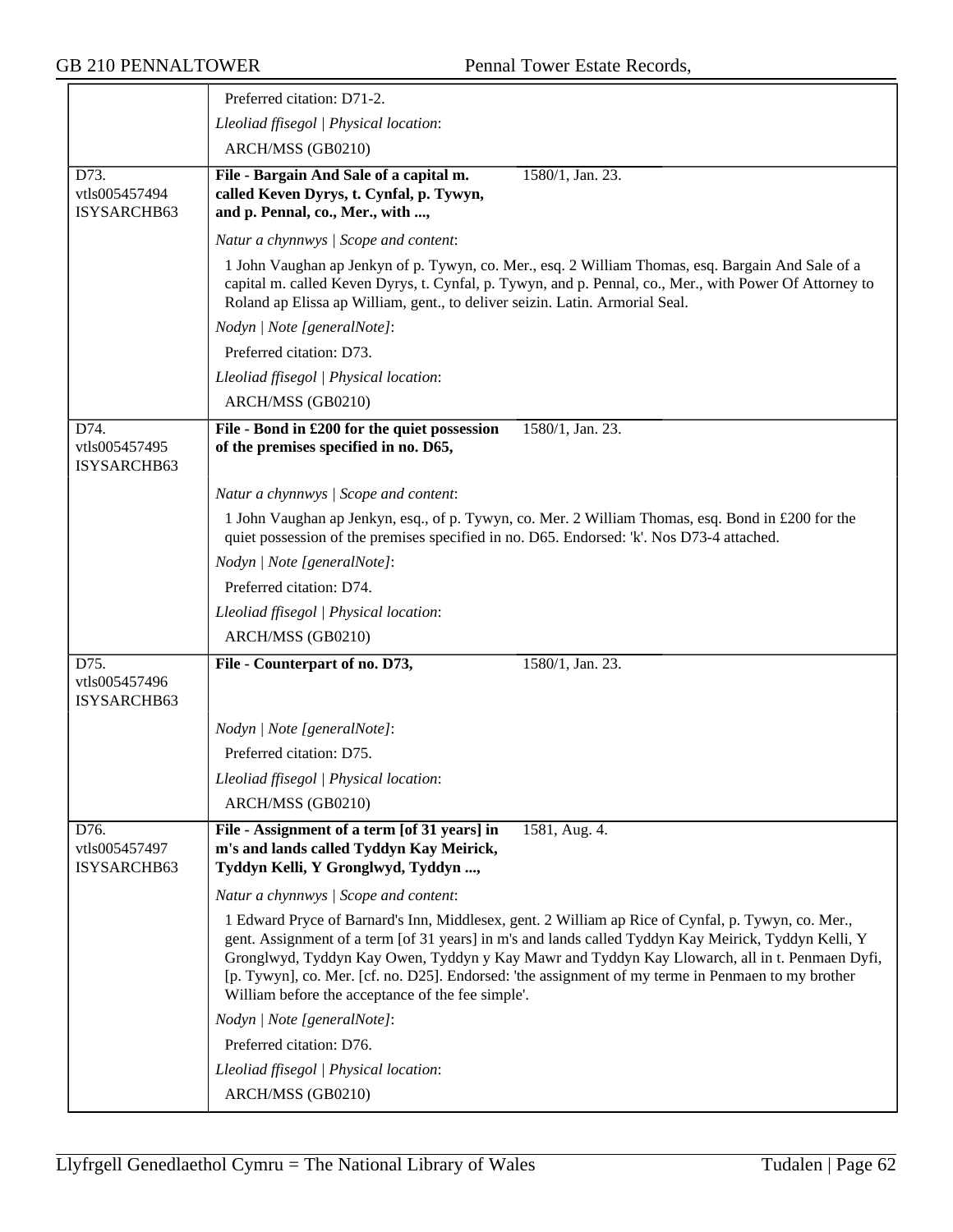| D77.                                 | File - [Mortgage - see endorsement on no.<br>1581, Aug. 10.                                                                                                                                                                                                                                                                                                                                                                                                                                                                                          |
|--------------------------------------|------------------------------------------------------------------------------------------------------------------------------------------------------------------------------------------------------------------------------------------------------------------------------------------------------------------------------------------------------------------------------------------------------------------------------------------------------------------------------------------------------------------------------------------------------|
| vtls005457498<br>ISYSARCHB63         | D78] (Bargain And Sale With Feoffment)<br>of m's and lands called Tythyn Kae                                                                                                                                                                                                                                                                                                                                                                                                                                                                         |
|                                      | Meirik ,                                                                                                                                                                                                                                                                                                                                                                                                                                                                                                                                             |
|                                      | Natur a chynnwys / Scope and content:                                                                                                                                                                                                                                                                                                                                                                                                                                                                                                                |
|                                      | 1 John Vaughan ap Jenkin of Caethle, co. Mer., esq. 2 Edward Price of Barnard's Inn, Middlesex, gent.<br>[Mortgage - see endorsement on no. D78] (Bargain And Sale With Feoffment) of m's and lands called<br>Tythyn Kae Meirik, Tythyn Kelli'r Gronglwyd and Tythyn Duy, (tenants named), and parcels of land<br>called Yr Ystym Lwyd, all in t. Penmaen, [p. Tywyn], co. Mer. Endorsed: livery of seisin.                                                                                                                                          |
|                                      | Nodyn   Note [generalNote]:                                                                                                                                                                                                                                                                                                                                                                                                                                                                                                                          |
|                                      | Preferred citation: D77.                                                                                                                                                                                                                                                                                                                                                                                                                                                                                                                             |
|                                      | Lleoliad ffisegol   Physical location:                                                                                                                                                                                                                                                                                                                                                                                                                                                                                                               |
|                                      | ARCH/MSS (GB0210)                                                                                                                                                                                                                                                                                                                                                                                                                                                                                                                                    |
| D78.<br>vtls005457499<br>ISYSARCHB63 | File - Bond in £100 for quiet possession of<br>1581, Aug. 10.<br>m's and lands called Tyddyn Kay Meirick,<br>Tyddyn Kelli'r Gronglwyd, Y Tyddyn<br>Duy ,                                                                                                                                                                                                                                                                                                                                                                                             |
|                                      | Natur a chynnwys / Scope and content:                                                                                                                                                                                                                                                                                                                                                                                                                                                                                                                |
|                                      | 1 John Vaughan ap Jenkin of Caethle, co. Mer., esq., and Jenkin Vaughan, gent., his son and heir<br>apparent, of the same. 2 Edward Pryce of Barnard's Inn, Middlesex, gent. Bond in £100 for quiet<br>possession of m's and lands called Tyddyn Kay Meirick, Tyddyn Kelli'r Gronglwyd, Y Tyddyn Duy and<br>a parcel of land called Yr Ystym Lwyd, all in t. Penmaendyfi, [p. Tywyn], co. Mer. Endorsed: 'Vaughan's<br>oblig[ation] for mortgage re lands in Penmaen'.                                                                               |
|                                      | Nodyn   Note [generalNote]:                                                                                                                                                                                                                                                                                                                                                                                                                                                                                                                          |
|                                      | Preferred citation: D78.                                                                                                                                                                                                                                                                                                                                                                                                                                                                                                                             |
|                                      | Lleoliad ffisegol   Physical location:                                                                                                                                                                                                                                                                                                                                                                                                                                                                                                               |
|                                      | ARCH/MSS (GB0210)                                                                                                                                                                                                                                                                                                                                                                                                                                                                                                                                    |
| D79.<br>vtls005457500<br>ISYSARCHB63 | 1581, Nov. 20.<br><b>File - Bargain And Sale With Feoffment</b><br>of 12 a. of land and a tmt called Ynys y<br>Penmaen, t. Penmaendyfi, [p ,                                                                                                                                                                                                                                                                                                                                                                                                         |
|                                      | Natur a chynnwys / Scope and content:                                                                                                                                                                                                                                                                                                                                                                                                                                                                                                                |
|                                      | 1 Edmund Hasilwood of London, gent., and Edward Thomlinson of the same, gent. 2 Edward Price<br>of Barnard's Inn, Middlesex, gent. Bargain And Sale With Feoffment of 12 a. of land and a tmt called<br>Ynys y Penmaen, t. Penmaendyfi, [p. Tywyn], co. Mer., in a manner specified in letters patent, dated 3<br>November [1581], issued to 1, with Power Of Attorney to John ap Retharch and David ap Rice, gent., to<br>deliver seisin. Endorsed: livery of seisin, and 'A fee farm of Ynys y Penmayn to Edward Pryce'. Seals of<br>E.H. and E.T. |
|                                      | Nodyn   Note [generalNote]:                                                                                                                                                                                                                                                                                                                                                                                                                                                                                                                          |
|                                      | Preferred citation: D79.                                                                                                                                                                                                                                                                                                                                                                                                                                                                                                                             |
|                                      | Lleoliad ffisegol   Physical location:<br>ARCH/MSS (GB0210)                                                                                                                                                                                                                                                                                                                                                                                                                                                                                          |
| D80.<br>vtls005457501<br>ISYSARCHB63 | File - Pre-nuptial Settlement of the said<br>1581/2, Feb. 16.<br><b>John David ap Rees and Margaret verch</b><br>Thomas, being a Feoffment To Uses of<br>$m's \dots,$                                                                                                                                                                                                                                                                                                                                                                                |
|                                      | Natur a chynnwys / Scope and content:                                                                                                                                                                                                                                                                                                                                                                                                                                                                                                                |
|                                      | 1 John David ap Rees of Machynlleth, co. Mont., yeoman. 2 Margaret verch Thomas, daughter of<br>Thomas ap Owen ap Rees. 3 Humffrey Johns and Roger David ap Rees, gent. Pre-nuptial Settlement of                                                                                                                                                                                                                                                                                                                                                    |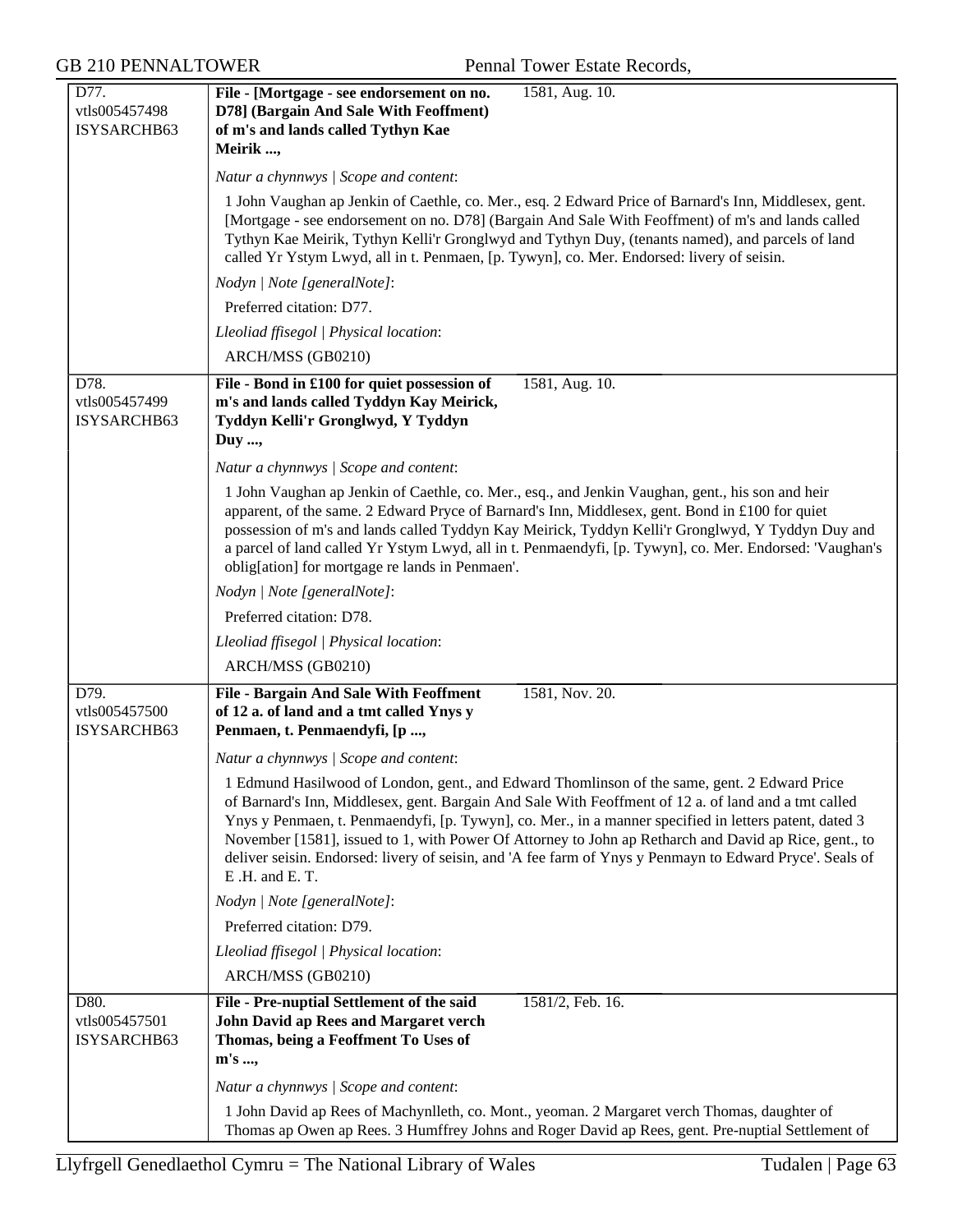GB 210 PENNALTOWER Pennal Tower Estate Records,

|                              | the said John David ap Rees and Margaret verch Thomas, being a Feoffment To Uses of m's and lands<br>belonging to 1 in Machynlleth, co. Mont., to 3 for the use of 1 and 2 during their lives and then to their                                                                                                                                                                                                                        |
|------------------------------|----------------------------------------------------------------------------------------------------------------------------------------------------------------------------------------------------------------------------------------------------------------------------------------------------------------------------------------------------------------------------------------------------------------------------------------|
|                              | lawfully begotten heirs. Endorsed: livery of seisin. Latin. Seal.                                                                                                                                                                                                                                                                                                                                                                      |
|                              | Nodyn   Note [generalNote]:                                                                                                                                                                                                                                                                                                                                                                                                            |
|                              | Preferred citation: D80.                                                                                                                                                                                                                                                                                                                                                                                                               |
|                              | Lleoliad ffisegol   Physical location:                                                                                                                                                                                                                                                                                                                                                                                                 |
|                              | ARCH/MSS (GB0210)                                                                                                                                                                                                                                                                                                                                                                                                                      |
| D81.                         | File - Bargain And Sale of the capital m.<br>1581/2, Feb. 20.                                                                                                                                                                                                                                                                                                                                                                          |
| vtls005457502                | and lands called Kevendyris, t. Cynfal, [p.                                                                                                                                                                                                                                                                                                                                                                                            |
| ISYSARCHB63                  | Tywyn], and p. Pennal, co. Mer ,                                                                                                                                                                                                                                                                                                                                                                                                       |
|                              | Natur a chynnwys / Scope and content:                                                                                                                                                                                                                                                                                                                                                                                                  |
|                              | 1 William Thomas of Caernarfon, esq. 2 Thomas Owen of Lincoln's Inn, Middlesex, esq., and Thomas<br>Harryes of the same, gent. Bargain And Sale of the capital m. and lands called Kevendyris, t. Cynfal,<br>[p. Tywyn], and p. Pennal, co. Mer., with Power Of Attorney by 1 to Owen ap Ieuan Grydd and John ap<br>Retherch, gent., to deliver seisin. Endorsed: livery of seisin, and attornment of tenant, dated 5 October<br>1582. |
|                              | Nodyn   Note [generalNote]:                                                                                                                                                                                                                                                                                                                                                                                                            |
|                              | Preferred citation: D81.                                                                                                                                                                                                                                                                                                                                                                                                               |
|                              | Lleoliad ffisegol   Physical location:                                                                                                                                                                                                                                                                                                                                                                                                 |
|                              | ARCH/MSS (GB0210)                                                                                                                                                                                                                                                                                                                                                                                                                      |
| D82.                         | File - Letters Of Attorney to acquire deeds<br>1581/2, Feb. 28.                                                                                                                                                                                                                                                                                                                                                                        |
| vtls005457503<br>ISYSARCHB63 | of conveyance from William Thomas of<br>Caernarfon, esq,                                                                                                                                                                                                                                                                                                                                                                               |
|                              |                                                                                                                                                                                                                                                                                                                                                                                                                                        |
|                              | Natur a chynnwys / Scope and content:                                                                                                                                                                                                                                                                                                                                                                                                  |
|                              | 1 Thomas Owen of Lincoln's Inn, Middlesex, esq., and Thomas Harryes of the same, gent. 2 Edward<br>Pryce of Barnard's Inn, Middlesex, gent., and Robert ap Ieuan ap Morgan of Harlech, co. Mer., gent.<br>Letters Of Attorney to acquire deeds of conveyance from William Thomas of Caernarfon, esq. Nos D81<br>-2 are attached.                                                                                                       |
|                              | Nodyn   Note [generalNote]:                                                                                                                                                                                                                                                                                                                                                                                                            |
|                              | Preferred citation: D82.                                                                                                                                                                                                                                                                                                                                                                                                               |
|                              | Lleoliad ffisegol   Physical location:                                                                                                                                                                                                                                                                                                                                                                                                 |
|                              | ARCH/MSS (GB0210)                                                                                                                                                                                                                                                                                                                                                                                                                      |
| D83.                         | File - Bond in £200 for the quiet possession<br>1581/2, Feb. 20.                                                                                                                                                                                                                                                                                                                                                                       |
| vtls005457504<br>ISYSARCHB63 | of a m. called Keven Dyrys, t. Cynfal, [p.<br>Tywyn], and p. Pennal ,                                                                                                                                                                                                                                                                                                                                                                  |
|                              | Natur a chynnwys / Scope and content:                                                                                                                                                                                                                                                                                                                                                                                                  |
|                              | 1 William Thomas of Caernarfon, esq. 2 Edward Pryce of Barnard's Inn, Middlesex, gent. Bond in £200<br>for the quiet possession of a m. called Keven Dyrys, t. Cynfal, [p. Tywyn], and p. Pennal, co. Mer., in the<br>occupation of John ap Richard, gent., and lately being the inheritance of John Vaughan, esq. Recites no.<br>D81. Endorsed: 'k'.                                                                                  |
|                              | Nodyn   Note [generalNote]:                                                                                                                                                                                                                                                                                                                                                                                                            |
|                              | Preferred citation: D83.                                                                                                                                                                                                                                                                                                                                                                                                               |
|                              | Lleoliad ffisegol   Physical location:                                                                                                                                                                                                                                                                                                                                                                                                 |
|                              | ARCH/MSS (GB0210)                                                                                                                                                                                                                                                                                                                                                                                                                      |
| D84.                         | 1582, April 10.<br>File - Bond in £40 that 2 and Richard ap                                                                                                                                                                                                                                                                                                                                                                            |
| vtls005457505                | Ieuan ap Ritherch have quiet possession of                                                                                                                                                                                                                                                                                                                                                                                             |
| ISYSARCHB63                  | lands and tmt's called Gwastadcoyd ,                                                                                                                                                                                                                                                                                                                                                                                                   |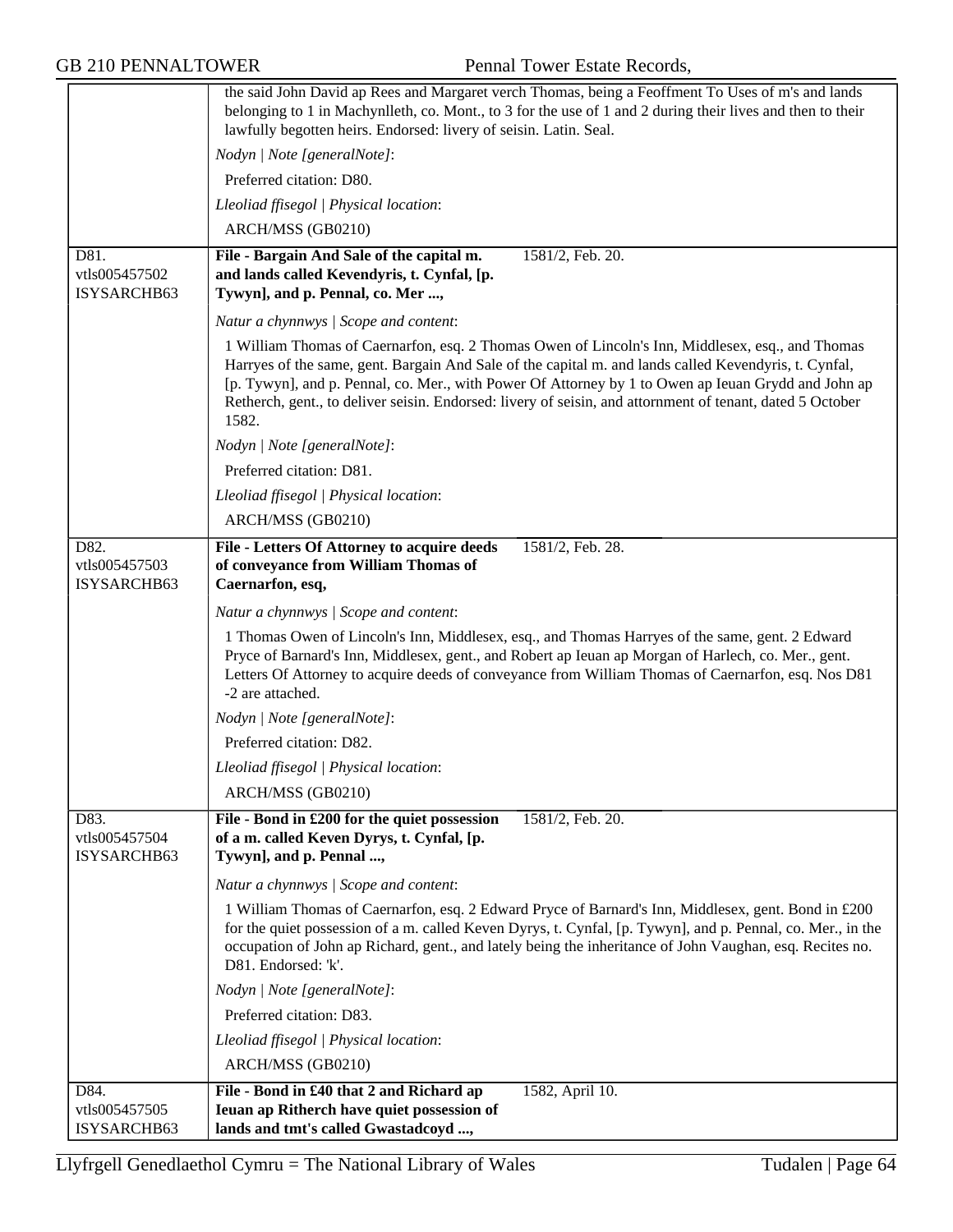|                                                    | Natur a chynnwys / Scope and content:                                                                                                                                                                                                                                                                                                                                                                                                                                                                                                                                                               |
|----------------------------------------------------|-----------------------------------------------------------------------------------------------------------------------------------------------------------------------------------------------------------------------------------------------------------------------------------------------------------------------------------------------------------------------------------------------------------------------------------------------------------------------------------------------------------------------------------------------------------------------------------------------------|
|                                                    | 1 Ednevet Griffith of Gwydd Gwion, co. Mer., esq. 2 Edward Pryce of Barnard's Inn, Middlesex, gent.<br>Bond in £40 that 2 and Richard ap Ieuan ap Ritherch have quiet possession of lands and tmt's called<br>Gwastadcoyd and Brynnie Bychan, both in t. Cynfel, [p. Tywyn], co. Mer.                                                                                                                                                                                                                                                                                                               |
|                                                    | Nodyn   Note [generalNote]:                                                                                                                                                                                                                                                                                                                                                                                                                                                                                                                                                                         |
|                                                    | Preferred citation: D84.                                                                                                                                                                                                                                                                                                                                                                                                                                                                                                                                                                            |
|                                                    | Lleoliad ffisegol   Physical location:                                                                                                                                                                                                                                                                                                                                                                                                                                                                                                                                                              |
|                                                    | ARCH/MSS (GB0210)                                                                                                                                                                                                                                                                                                                                                                                                                                                                                                                                                                                   |
| $\overline{D85}$ .<br>vtls005457506<br>ISYSARCHB63 | File - Bargain And Sale With Feoffment of<br>1582, May 13.<br>a m. in the town of Oswestry, Shropshire,<br>in a street called Churton, extending ,                                                                                                                                                                                                                                                                                                                                                                                                                                                  |
|                                                    | Natur a chynnwys / Scope and content:                                                                                                                                                                                                                                                                                                                                                                                                                                                                                                                                                               |
|                                                    | 1 Henry Towneshend of Lincoln's Inn, Middlesex, justice of the Council in the Marches, and Richard<br>Dryhurst, his servant. 2 Meredith ap David of Oswestry, Shropshire, labourer, and Margaret verch<br>William his wife. Bargain And Sale With Feoffment of a m. in the town of Oswestry, Shropshire, in a<br>street called Churton, extending in length from the said street to the lands late of Robert Ireland, and in<br>width between the tmt of Thomas ap Robert on one side and the tmt now in the tenure of David Lloid,<br>butcher, on the other side, being part of the said premises. |
|                                                    | Nodyn   Note [generalNote]:                                                                                                                                                                                                                                                                                                                                                                                                                                                                                                                                                                         |
|                                                    | Preferred citation: D85.                                                                                                                                                                                                                                                                                                                                                                                                                                                                                                                                                                            |
|                                                    | Lleoliad ffisegol   Physical location:                                                                                                                                                                                                                                                                                                                                                                                                                                                                                                                                                              |
|                                                    | ARCH/MSS (GB0210)                                                                                                                                                                                                                                                                                                                                                                                                                                                                                                                                                                                   |
| D86.<br>vtls005457507<br>ISYSARCHB63               | 1582, July 20.<br>File - Mortgage (Feoffment) for £10 of a<br>tmt called Tythyn Kae yr Goe and half a<br>summer house called Y Llyest ,                                                                                                                                                                                                                                                                                                                                                                                                                                                             |
|                                                    | Natur a chynnwys / Scope and content:                                                                                                                                                                                                                                                                                                                                                                                                                                                                                                                                                               |
|                                                    | 1 Thomas ap John Goch of Cwmcewydd, co. Mer., yeoman, and Hugh ap Thomas ap John Goch of<br>the same, yeoman. 2 Robert ap Owen ap Ries of Dugoed, yeoman. Mortgage (Feoffment) for £10 of<br>a tmt called Tythyn Kae yr Goe and half a summer house called Y Llyest yn Glan Klywedog situated<br>between a brook called Klewedog on the south side and a place called Keven Kochyone on the north<br>side, and from the land of Owen ap LI'n ap Ieuan ap Ieuan towards the tmt of 2 and the [river] Dyfi, in t.<br>Cwmcewydd, [p. Llanymawddwy], co. Mer.                                           |
|                                                    | Nodyn   Note [generalNote]:                                                                                                                                                                                                                                                                                                                                                                                                                                                                                                                                                                         |
|                                                    | Preferred citation: D86.                                                                                                                                                                                                                                                                                                                                                                                                                                                                                                                                                                            |
|                                                    | Lleoliad ffisegol   Physical location:                                                                                                                                                                                                                                                                                                                                                                                                                                                                                                                                                              |
|                                                    | ARCH/MSS (GB0210)                                                                                                                                                                                                                                                                                                                                                                                                                                                                                                                                                                                   |
| D87.<br>vtls005457508<br>ISYSARCHB63               | File - Bond in £40 for the quiet possession<br>1582, July 20.<br>of a tmt called Tythyn Kae'r Goe and half<br>a dairy house called ,                                                                                                                                                                                                                                                                                                                                                                                                                                                                |
|                                                    | Natur a chynnwys / Scope and content:                                                                                                                                                                                                                                                                                                                                                                                                                                                                                                                                                               |
|                                                    | 1 Thomas ap John Goch of Cwmcewydd, co. Mer., yeoman, and Hugh ap Thomas ap John Goch of<br>the same, yeoman. 2 Robert ap Owen ap Rees of Dugoed, co. Mer., yeoman. Bond in £40 for the quiet<br>possession of a tmt called Tythyn Kae'r Goe and half a dairy house called Llyest yn Glan Klywedog,<br>situated between a brook called Klywedog on the south side and a place called Keven Kochyone on the<br>north, and from the lands of Owen ap Ll'n ap Ieuan towards the tmt and lands of the said Robert ap Owen<br>and the [river] Dyfi, in t. Cwmcewydd, [p. Llanymawddwy], co. Mer.         |
|                                                    | Nodyn   Note [generalNote]:                                                                                                                                                                                                                                                                                                                                                                                                                                                                                                                                                                         |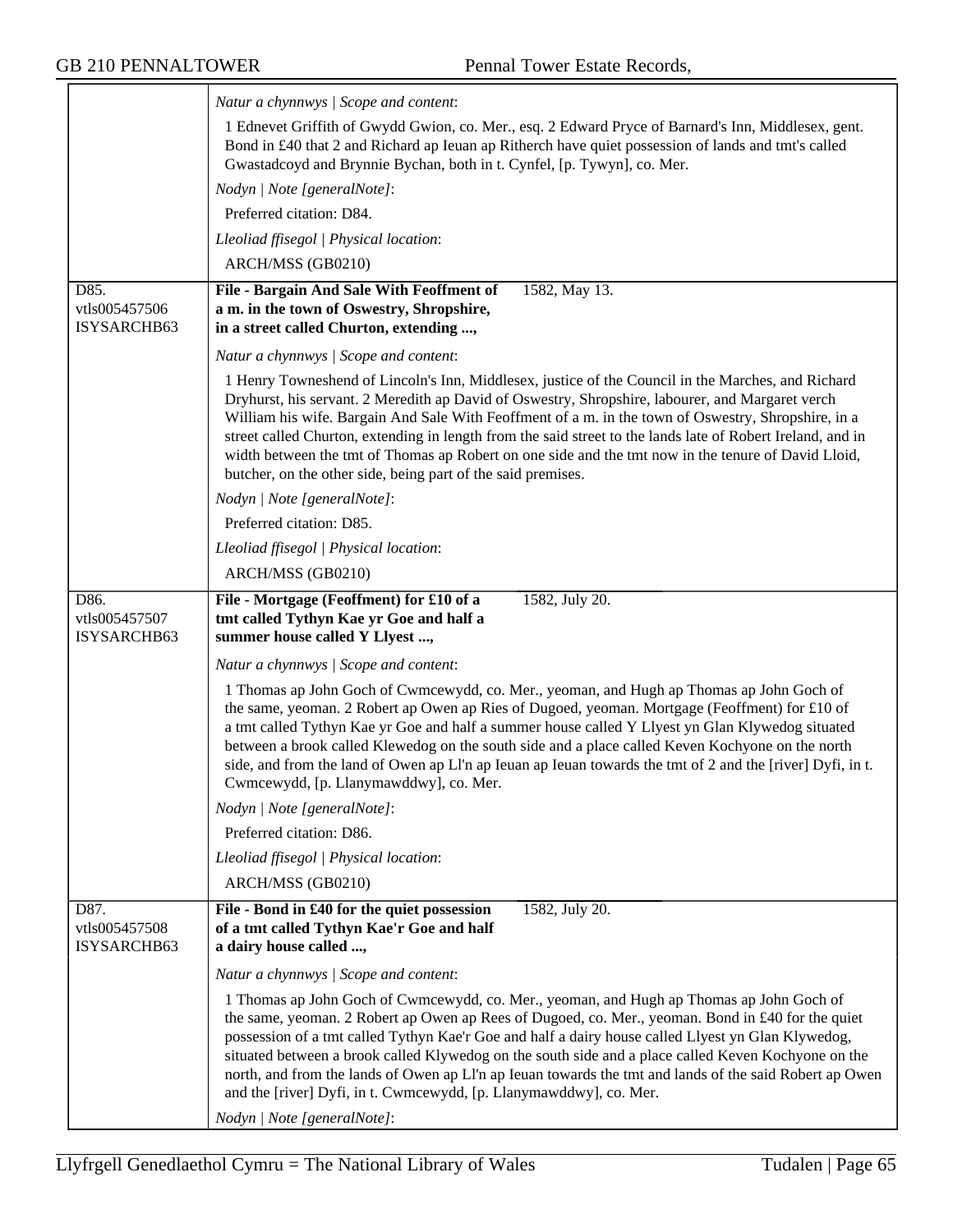|                                      | Preferred citation: D87.                                                                                                                                                                                                                                                                                                                                                                                                                                                                                  |  |
|--------------------------------------|-----------------------------------------------------------------------------------------------------------------------------------------------------------------------------------------------------------------------------------------------------------------------------------------------------------------------------------------------------------------------------------------------------------------------------------------------------------------------------------------------------------|--|
|                                      | Lleoliad ffisegol   Physical location:                                                                                                                                                                                                                                                                                                                                                                                                                                                                    |  |
|                                      | ARCH/MSS (GB0210)                                                                                                                                                                                                                                                                                                                                                                                                                                                                                         |  |
| D88.<br>vtls005457509<br>ISYSARCHB63 | File - Bond in £20 for the quiet possession<br>1582, Sept. 14.<br>of a tmt called Tyddyn y Graig, t. Penmaen<br>Dyfi, [p. Tywyn], co,                                                                                                                                                                                                                                                                                                                                                                     |  |
|                                      | Natur a chynnwys / Scope and content:                                                                                                                                                                                                                                                                                                                                                                                                                                                                     |  |
|                                      | 1 Lewis ap John ap Ieuan of Penmaen Dyfi, co. Mer., gent. 2 Edward Pryce of Barnard's Inn, Middlesex,<br>gent. Bond in £20 for the quiet possession of a tmt called Tyddyn y Graig, t. Penmaen Dyfi, [p. Tywyn],<br>co. Mer., with the exception of a meadow which lies in Ystym Lwyd, and that the said premises have<br>been demised to Jenkyn ap Ieuan ap David ap Llelo at an annual rent of 6s. 8d., which rent shall be paid<br>to 2 for the three years still remaining of the said demise. Latin. |  |
|                                      | Nodyn   Note [generalNote]:                                                                                                                                                                                                                                                                                                                                                                                                                                                                               |  |
|                                      | Preferred citation: D88.                                                                                                                                                                                                                                                                                                                                                                                                                                                                                  |  |
|                                      | Lleoliad ffisegol   Physical location:                                                                                                                                                                                                                                                                                                                                                                                                                                                                    |  |
|                                      | ARCH/MSS (GB0210)                                                                                                                                                                                                                                                                                                                                                                                                                                                                                         |  |
| D89.<br>vtls005457510<br>ISYSARCHB63 | File - Bargain And Sale of a tmt called<br>1582, Sept. 22.<br>Tyddyn y Graig, t. Penmaen Dyfi, p.<br>Tywyn, co. Mer., except for a ,                                                                                                                                                                                                                                                                                                                                                                      |  |
|                                      | Natur a chynnwys / Scope and content:                                                                                                                                                                                                                                                                                                                                                                                                                                                                     |  |
|                                      | 1 Lewis ap John ap Ieuan of Penmaen, co. Mer., gent. 2 Edward Pryce of Barnard's Inn, Middlesex, gent.<br>Bargain And Sale of a tmt called Tyddyn y Graig, t. Penmaen Dyfi, p. Tywyn, co. Mer., except for a<br>meadow lying in Istym Lwyd. Endorsed: 'K'. Latin.                                                                                                                                                                                                                                         |  |
|                                      | Nodyn   Note [generalNote]:                                                                                                                                                                                                                                                                                                                                                                                                                                                                               |  |
|                                      | Preferred citation: D89.                                                                                                                                                                                                                                                                                                                                                                                                                                                                                  |  |
|                                      | Lleoliad ffisegol   Physical location:                                                                                                                                                                                                                                                                                                                                                                                                                                                                    |  |
|                                      | ARCH/MSS (GB0210)                                                                                                                                                                                                                                                                                                                                                                                                                                                                                         |  |
| D90.<br>vtls005457511<br>ISYSARCHB63 | File - Quitclaim of tmt or parcel of land<br>1582, Oct. 1.<br>called Ynys y Penmaen, t. Penmaen Dyfi, p.<br>[Tywyn], co. Mer,                                                                                                                                                                                                                                                                                                                                                                             |  |
|                                      | Natur a chynnwys / Scope and content:                                                                                                                                                                                                                                                                                                                                                                                                                                                                     |  |
|                                      | 1 Richard Phyllips of Aberystwyth, co. Card., gent. 2 Edward Pryce of Barnard's Inn, Middlesex, gent.<br>Quitclaim of tmt or parcel of land called Ynys y Penmaen, t. Penmaen Dyfi, p. [Tywyn], co. Mer. Latin.<br>Seal (broken).                                                                                                                                                                                                                                                                         |  |
|                                      | Nodyn   Note [generalNote]:                                                                                                                                                                                                                                                                                                                                                                                                                                                                               |  |
|                                      | Preferred citation: D90.                                                                                                                                                                                                                                                                                                                                                                                                                                                                                  |  |
|                                      | Lleoliad ffisegol   Physical location:                                                                                                                                                                                                                                                                                                                                                                                                                                                                    |  |
|                                      | ARCH/MSS (GB0210)                                                                                                                                                                                                                                                                                                                                                                                                                                                                                         |  |
| D91.<br>vtls005457512<br>ISYSARCHB63 | File - Bond in £40 for quiet possession of<br>1582, Oct. 10.<br>tmt and lands called Ynys y Penmaen, t.<br>Penmaen Dyfi, [p. Tywyn], co,                                                                                                                                                                                                                                                                                                                                                                  |  |
|                                      | Natur a chynnwys / Scope and content:                                                                                                                                                                                                                                                                                                                                                                                                                                                                     |  |
|                                      | 1 Richard Phyllips of Aberystwyth, co. Card., gent. 2 Edward Pryce of Barnard's Inn, Middlesex, gent.<br>Bond in £40 for quiet possession of tmt and lands called Ynys y Penmaen, t. Penmaen Dyfi, [p. Tywyn],<br>co. Mer. Armorial Seal.                                                                                                                                                                                                                                                                 |  |
|                                      | Nodyn   Note [generalNote]:                                                                                                                                                                                                                                                                                                                                                                                                                                                                               |  |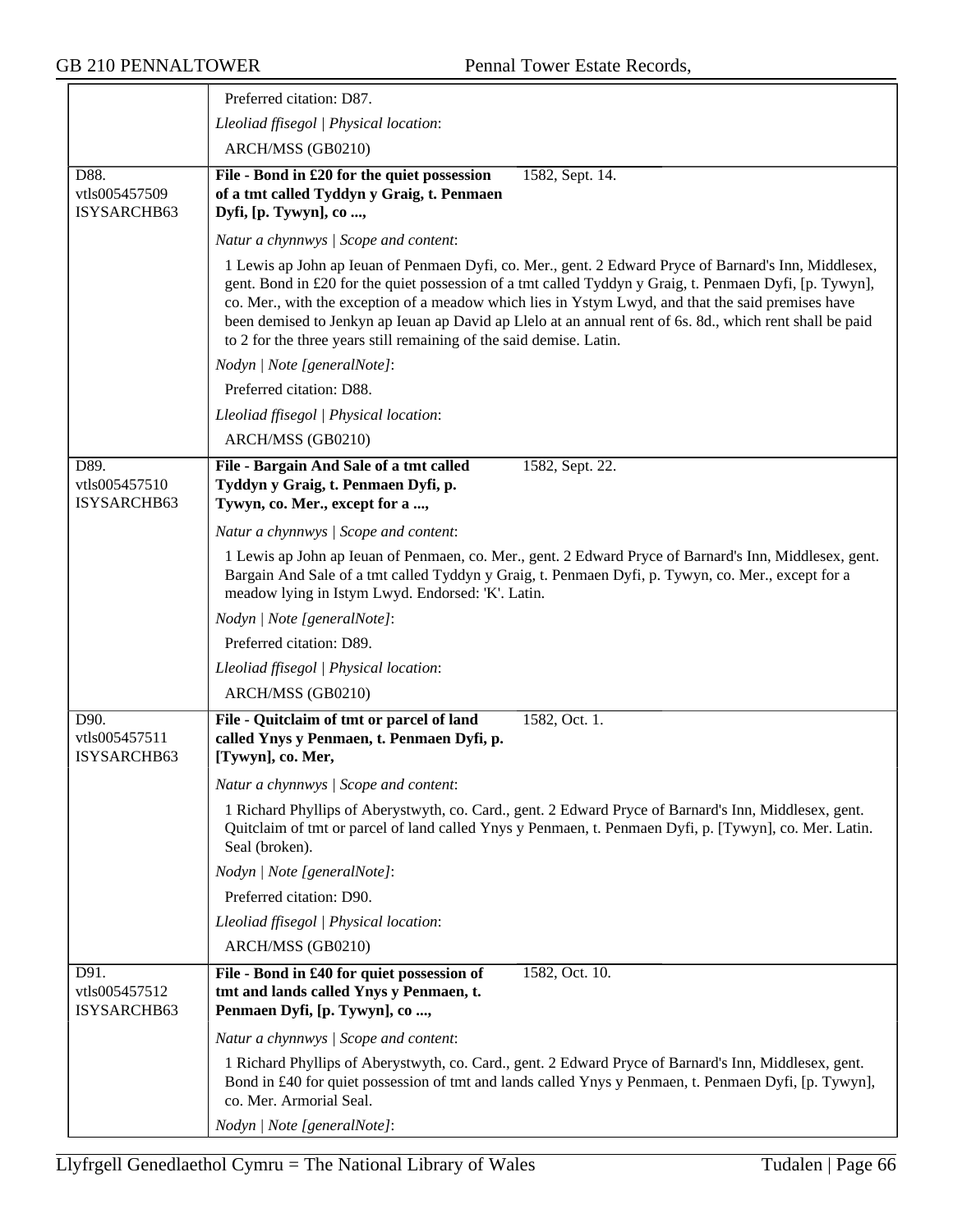Preferred citation: D91. *Lleoliad ffisegol | Physical location*: ARCH/MSS (GB0210)

# **Cyfres | Series [1583-1593] vtls005457513 ISYSARCHB63: Deeds,**

Dyddiad | Date: [1583]-[1593]. (dyddiad creu) | (date of creation)

| FFeil / rhestr eitemau   File / item list |                                                                                                                                                                                                                                                                                                                                                                                                                                                                                                                                                                                                                                                                                                                                                                                                                                                    |                   |                                               |
|-------------------------------------------|----------------------------------------------------------------------------------------------------------------------------------------------------------------------------------------------------------------------------------------------------------------------------------------------------------------------------------------------------------------------------------------------------------------------------------------------------------------------------------------------------------------------------------------------------------------------------------------------------------------------------------------------------------------------------------------------------------------------------------------------------------------------------------------------------------------------------------------------------|-------------------|-----------------------------------------------|
| Cod cyfeirnod  <br>Reference code         | Teitl   Title                                                                                                                                                                                                                                                                                                                                                                                                                                                                                                                                                                                                                                                                                                                                                                                                                                      | Dyddiadau   Dates | Disgrifiad ffisegol   Physical<br>description |
| D92.<br>vtls005457514<br>ISYSARCHB63      | File - Mortgage (Bargain And Sale) for £10<br>of a parcel of land in t. Cynfal, [p. Tywyn],<br>co. Mer., in a ,                                                                                                                                                                                                                                                                                                                                                                                                                                                                                                                                                                                                                                                                                                                                    | 1582/3, Jan. 3.   |                                               |
|                                           | Natur a chynnwys / Scope and content:                                                                                                                                                                                                                                                                                                                                                                                                                                                                                                                                                                                                                                                                                                                                                                                                              |                   |                                               |
|                                           | 1 Evan ap Retherch of Tywyn, co. Mer., yeoman. 2 Edward Pryce of Barnard's Inn, Middlesex, gent.<br>Mortgage (Bargain And Sale) for £10 of a parcel of land in t. Cynfal, [p. Tywyn], co. Mer., in a place<br>called Gwastadcoed on the north part, then to the highway that extends to t. Pennal towards Y Gyving<br>Vawr on the south side, thence to the land of Richard ap Ieuan ap David called Gwastadcoed lying<br>between the land of 2 called Gwastadcoed on the west side and the road to Llidiart y Pandy towards t.<br>Penmaen on the east side. Endorsed: livery of seisin. Latin.                                                                                                                                                                                                                                                    |                   |                                               |
|                                           | Nodyn   Note [generalNote]:                                                                                                                                                                                                                                                                                                                                                                                                                                                                                                                                                                                                                                                                                                                                                                                                                        |                   |                                               |
|                                           | Preferred citation: D92.                                                                                                                                                                                                                                                                                                                                                                                                                                                                                                                                                                                                                                                                                                                                                                                                                           |                   |                                               |
|                                           | Lleoliad ffisegol   Physical location:                                                                                                                                                                                                                                                                                                                                                                                                                                                                                                                                                                                                                                                                                                                                                                                                             |                   |                                               |
|                                           | ARCH/MSS (GB0210)                                                                                                                                                                                                                                                                                                                                                                                                                                                                                                                                                                                                                                                                                                                                                                                                                                  |                   |                                               |
| D93.<br>vtls005457515<br>ISYSARCHB63      | File - Assignment of the stock of 10 kine<br>mentioned in a lease, counterpart lease,<br>and two bonds, together with Power Of ,                                                                                                                                                                                                                                                                                                                                                                                                                                                                                                                                                                                                                                                                                                                   | 1583, March 28.   |                                               |
|                                           | Natur a chynnwys / Scope and content:                                                                                                                                                                                                                                                                                                                                                                                                                                                                                                                                                                                                                                                                                                                                                                                                              |                   |                                               |
|                                           | 1 William Thomas of Caernarfon, esq. 2 Edward Pryce of Barnard's Inn, Middlesex, gent. Assignment<br>of the stock of 10 kine mentioned in a lease, counterpart lease, and two bonds, together with Power Of<br>Attorney to 2 to levy a fine specified in the recitals. Recites a lease for 6 years between 1 and John ap<br>Richard ap Lywys ap Howell, gent., dated 2 May 1579, of a m. and lands called Keven Dyrys, t. Cynfal,<br>[p. Tywyn], and p. Pennal, co. Mer., with 10 kine to be delivered in or with calves at the end of the<br>term of 6 years, with a fine of 26s. 8d. for every cow 'myslyked' by 1, and a bond in £100 to observe the<br>covenants in the said lease, and a bond in £200 between John Vaughan of Tywyn, esq., and 1, dated 3<br>Jan. 1580/1, for 1 to have quiet possession of the said premises. Endorsed: 'K'. |                   |                                               |
|                                           | Nodyn   Note [generalNote]:                                                                                                                                                                                                                                                                                                                                                                                                                                                                                                                                                                                                                                                                                                                                                                                                                        |                   |                                               |
|                                           | Preferred citation: D93.                                                                                                                                                                                                                                                                                                                                                                                                                                                                                                                                                                                                                                                                                                                                                                                                                           |                   |                                               |
|                                           | Lleoliad ffisegol   Physical location:                                                                                                                                                                                                                                                                                                                                                                                                                                                                                                                                                                                                                                                                                                                                                                                                             |                   |                                               |
|                                           | ARCH/MSS (GB0210)                                                                                                                                                                                                                                                                                                                                                                                                                                                                                                                                                                                                                                                                                                                                                                                                                                  |                   |                                               |
| D94.<br>vtls005457516<br>ISYSARCHB63      | File - Bond in £100 for the observance of<br>covenants specified in a deed of even date<br>between Evan ap Rytherch, Margaret ,                                                                                                                                                                                                                                                                                                                                                                                                                                                                                                                                                                                                                                                                                                                    | 1583, Sept. 1.    |                                               |
|                                           | Natur a chynnwys / Scope and content:                                                                                                                                                                                                                                                                                                                                                                                                                                                                                                                                                                                                                                                                                                                                                                                                              |                   |                                               |
|                                           | 1 Evan ap Retherch of Cynfal, co. Mer., yeoman, and Lewis ap Ieuan of the same, yeoman. 2 Edward<br>Pryce of the same, gent. Bond in £100 for the observance of covenants specified in a deed of even date                                                                                                                                                                                                                                                                                                                                                                                                                                                                                                                                                                                                                                         |                   |                                               |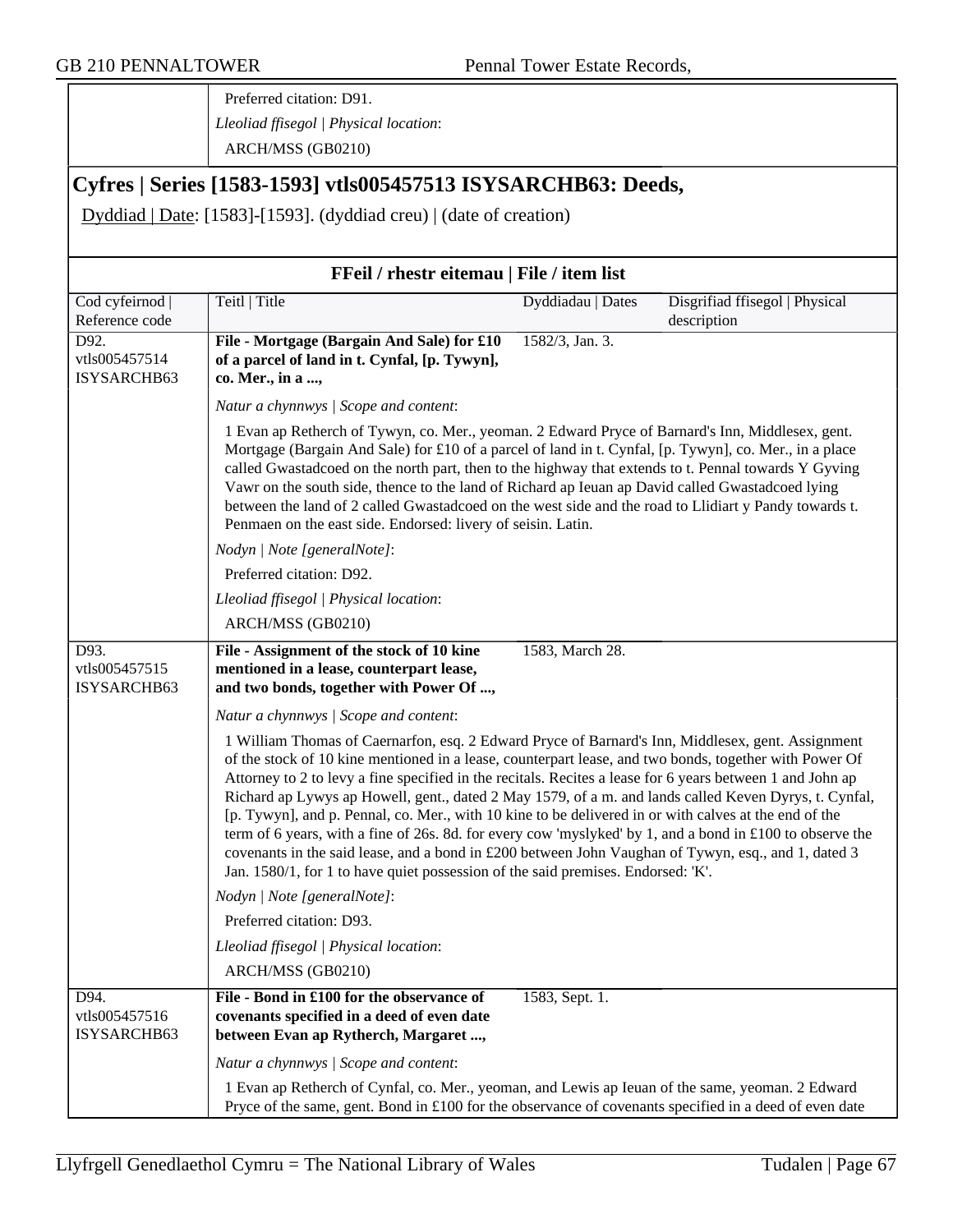|                                      | between Evan ap Rytherch, Margaret his wife, and Lewis ap Ieuan on the one part, and Rice ap Ieuan ap<br>David, gent., and 2 on the other.                                                                                                                                                                                                                                                                                                                            |
|--------------------------------------|-----------------------------------------------------------------------------------------------------------------------------------------------------------------------------------------------------------------------------------------------------------------------------------------------------------------------------------------------------------------------------------------------------------------------------------------------------------------------|
|                                      |                                                                                                                                                                                                                                                                                                                                                                                                                                                                       |
|                                      | Nodyn   Note [generalNote]:                                                                                                                                                                                                                                                                                                                                                                                                                                           |
|                                      | Preferred citation: D94.                                                                                                                                                                                                                                                                                                                                                                                                                                              |
|                                      | Lleoliad ffisegol   Physical location:                                                                                                                                                                                                                                                                                                                                                                                                                                |
|                                      | ARCH/MSS (GB0210)                                                                                                                                                                                                                                                                                                                                                                                                                                                     |
| D95.<br>vtls005457517<br>ISYSARCHB63 | 1583, Sept. 30.<br>File - Bond in £100 for 2 to have quiet<br>possession of a m., tmt and lands called<br>Keven Dyrrys, t. Cynfal ,                                                                                                                                                                                                                                                                                                                                   |
|                                      | Natur a chynnwys / Scope and content:                                                                                                                                                                                                                                                                                                                                                                                                                                 |
|                                      | 1 Henry Vaughan of Caethle, co. Mer., gent., and John ap Richard of Pennal, gent. 2 Edward Price of<br>Cynfal, gent. Bond in £100 for 2 to have quiet possession of a m., tmt and lands called Keven Dyrrys,<br>t. Cynfal, [p. Tywyn], and p. Pennal, co. Mer., with the exception of a close (8 a.) called Kay yr Velin,<br>from Michaelmas next after the death of John Vaughan, esq., for 12 years at an annual rent of 40s., and to<br>observe certain covenants. |
|                                      | Nodyn   Note [generalNote]:                                                                                                                                                                                                                                                                                                                                                                                                                                           |
|                                      | Preferred citation: D95.                                                                                                                                                                                                                                                                                                                                                                                                                                              |
|                                      | Lleoliad ffisegol   Physical location:                                                                                                                                                                                                                                                                                                                                                                                                                                |
|                                      | ARCH/MSS (GB0210)                                                                                                                                                                                                                                                                                                                                                                                                                                                     |
| D96.                                 | File - Confirmation by 1 at the request of<br>1583, Oct. 20.                                                                                                                                                                                                                                                                                                                                                                                                          |
| vtls005457518<br>ISYSARCHB63         | Edward Pryce of Cynfal, gent., of a tmt<br>and lands called Keven Dyrys ,                                                                                                                                                                                                                                                                                                                                                                                             |
|                                      | Natur a chynnwys / Scope and content:                                                                                                                                                                                                                                                                                                                                                                                                                                 |
|                                      | 1 Thomas Owen of Lincoln's Inn, Middlesex, esq., and Thomas Harrys of the same, gent. 2 Henry<br>Vaughan of Caethle, gent. Confirmation by 1 at the request of Edward Pryce of Cynfal, gent., of a tmt<br>and lands called Keven Dyrys, t. Cynfal, [p. Tywyn], and p. Pennal, co. Mer., with Power Of Attorney to<br>John ap Richard and Jenkin ap John ap Ieuan to deliver seizin.                                                                                   |
|                                      | Nodyn   Note [generalNote]:                                                                                                                                                                                                                                                                                                                                                                                                                                           |
|                                      | Preferred citation: D96.                                                                                                                                                                                                                                                                                                                                                                                                                                              |
|                                      | Lleoliad ffisegol   Physical location:                                                                                                                                                                                                                                                                                                                                                                                                                                |
|                                      | ARCH/MSS (GB0210)                                                                                                                                                                                                                                                                                                                                                                                                                                                     |
| D97.<br>vtls005457519<br>ISYSARCHB63 | File - Lease for 12 years of a capital m.<br>1583, Nov. 5.<br>called Kyven Dyrys, t. Cynfal, [p. Tywyn],<br>and p. Pennal, co. Mer ,                                                                                                                                                                                                                                                                                                                                  |
|                                      | Natur a chynnwys / Scope and content:                                                                                                                                                                                                                                                                                                                                                                                                                                 |
|                                      | 1 Henry Vaughan of Caethle, gent. 2 Edward Price of Cynfal, co. Mer., gent. Lease for 12 years of a<br>capital m. called Kyven Dyrys, t. Cynfal, [p. Tywyn], and p. Pennal, co. Mer., except for a parcel of<br>land (8 a.) called Kay'r Velin, from Michaelmas next after the death of John Vaughan, esq., father of 1.<br>Annual rent: 40s.                                                                                                                         |
|                                      | Nodyn   Note [generalNote]:                                                                                                                                                                                                                                                                                                                                                                                                                                           |
|                                      | Preferred citation: D97.                                                                                                                                                                                                                                                                                                                                                                                                                                              |
|                                      | Lleoliad ffisegol   Physical location:                                                                                                                                                                                                                                                                                                                                                                                                                                |
|                                      | ARCH/MSS (GB0210)                                                                                                                                                                                                                                                                                                                                                                                                                                                     |
| D98.                                 | File - Lease for a further 9 years of the<br>1583, Dec. 14.                                                                                                                                                                                                                                                                                                                                                                                                           |
| vtls005457520<br>ISYSARCHB63         | premises specified in no. D97,                                                                                                                                                                                                                                                                                                                                                                                                                                        |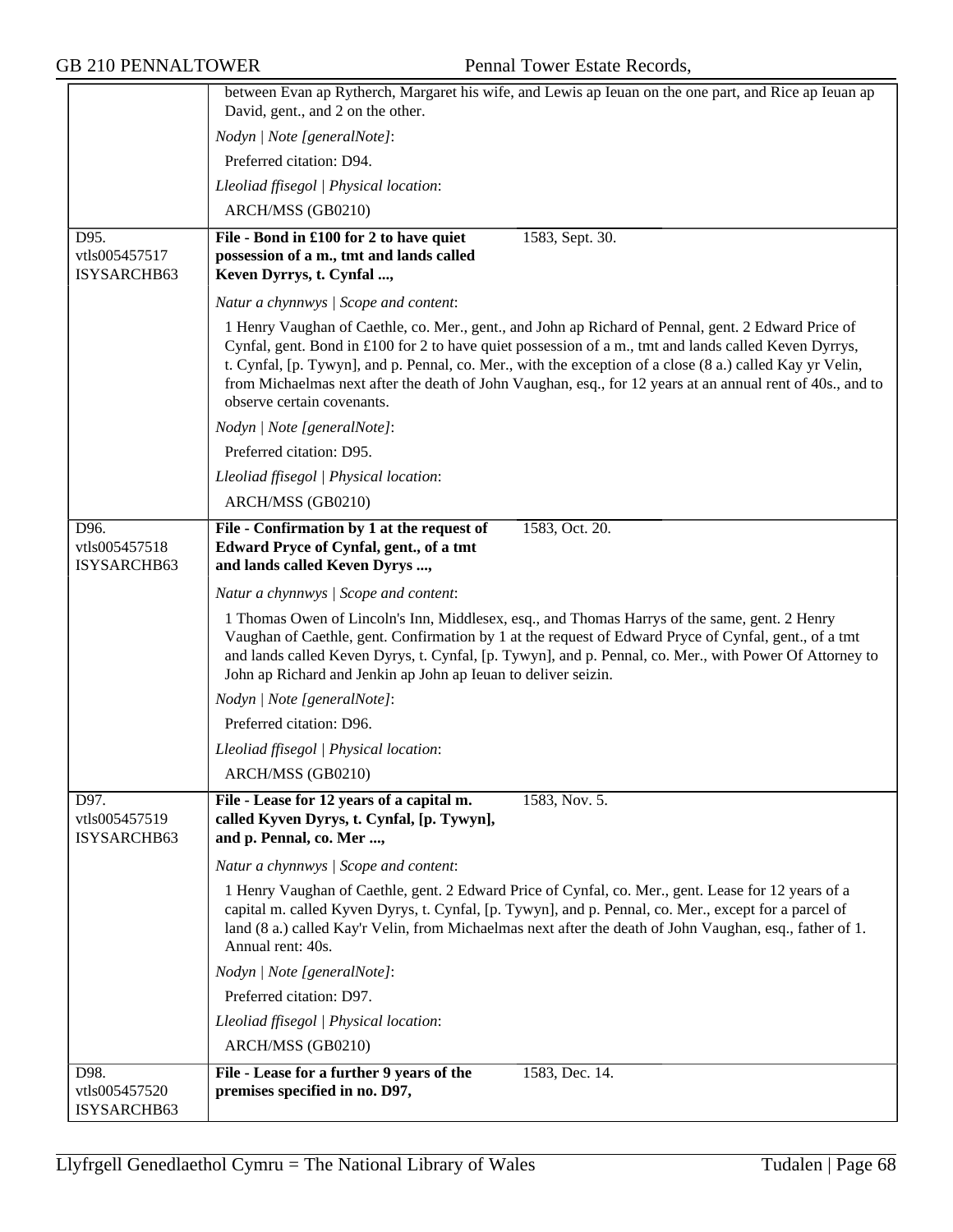|                                                    | Natur a chynnwys / Scope and content:                                                                                                                                                                                                                                                                                                                                                               |
|----------------------------------------------------|-----------------------------------------------------------------------------------------------------------------------------------------------------------------------------------------------------------------------------------------------------------------------------------------------------------------------------------------------------------------------------------------------------|
|                                                    | 1 Henry Vaughan of Caethle, gent. 2 Edward Price of Cynfal, co. Mer., gent. Lease for a further 9 years<br>of the premises specified in no. D97. Recites no. D97. Annual rent: 40s. Endorsed: 'Thomas Edwardes<br>and John Mathew are servants to me Thomas Owen of Lincoln's Inn, and John Mayle is servant to<br>Niccols a law scrivener dwellinge at the ould inn end in London'. Armorial seal. |
|                                                    | Nodyn   Note [generalNote]:                                                                                                                                                                                                                                                                                                                                                                         |
|                                                    | Preferred citation: D98.                                                                                                                                                                                                                                                                                                                                                                            |
|                                                    | Lleoliad ffisegol   Physical location:                                                                                                                                                                                                                                                                                                                                                              |
|                                                    | ARCH/MSS (GB0210)                                                                                                                                                                                                                                                                                                                                                                                   |
| D99.<br>vtls005457521<br>ISYSARCHB63               | File - Bond in £100 for the further<br>1583/4, Jan. 9.<br>assurance of m's, tmt's and lands called<br>Tythyn Kay Meirig, Tythyn Kelli'r<br>Gronglwyd, Tythyn ,                                                                                                                                                                                                                                      |
|                                                    | Natur a chynnwys / Scope and content:                                                                                                                                                                                                                                                                                                                                                               |
|                                                    | 1 Jenkin Vaughan of Caethle, co. Mer., gent. 2 Henry Vaughan of Caethle, gent. Bond in £100 for the<br>further assurance of m's, tmt's and lands called Tythyn Kay Meirig, Tythyn Kelli'r Gronglwyd, Tythyn<br>Kay Owen and Tythyn y Graig, all in t. Penmaen, [p. Tywyn], co. Mer.                                                                                                                 |
|                                                    | Nodyn   Note [generalNote]:                                                                                                                                                                                                                                                                                                                                                                         |
|                                                    | Preferred citation: D99.                                                                                                                                                                                                                                                                                                                                                                            |
|                                                    | Lleoliad ffisegol   Physical location:                                                                                                                                                                                                                                                                                                                                                              |
|                                                    | ARCH/MSS (GB0210)                                                                                                                                                                                                                                                                                                                                                                                   |
| D100.<br>vtls005457522<br>ISYSARCHB63              | File - Demise for 1,000 years of m's called<br>1584, May 20.<br>Tythindy, Tythin Baughe ar y Graige,<br>Tythyn Bonllche, Tythen Moron, alias<br>Kayowen, and ,                                                                                                                                                                                                                                      |
|                                                    | Natur a chynnwys / Scope and content:                                                                                                                                                                                                                                                                                                                                                               |
|                                                    | 1 John Vaughan of Tywyn, co. Mer., esq., and Henry Vaughan of the same, gent. 2 Rice Lloyd of<br>Llanbadarn Fawr, co. Card., gent. Demise for 1,000 years of m's called Tythindy, Tythin Baughe ar y<br>Graige, Tythyn Bonllche, Tythen Moron, alias Kayowen, and the hye [?hay] in Ystym Lloide, all in t.<br>Penmaen, [p. Tywyn], co. Mer. Annual rent: 4d.                                       |
|                                                    | Nodyn   Note [generalNote]:                                                                                                                                                                                                                                                                                                                                                                         |
|                                                    | Preferred citation: D100.                                                                                                                                                                                                                                                                                                                                                                           |
|                                                    | Lleoliad ffisegol   Physical location:                                                                                                                                                                                                                                                                                                                                                              |
|                                                    | ARCH/MSS (GB0210)                                                                                                                                                                                                                                                                                                                                                                                   |
| D <sub>101</sub> .<br>vtls005457523<br>ISYSARCHB63 | 1584, Oct. 20.<br>File - Quitclaim of m's and tmt's called<br>Tythyn Kae Meirig, Tythin Kelli'r<br>Gronglwyd, and Tythyn Duy, and a parcel<br>of land ,                                                                                                                                                                                                                                             |
|                                                    | Natur a chynnwys / Scope and content:                                                                                                                                                                                                                                                                                                                                                               |
|                                                    | 1 Jenkin Vaughan, gent., son and heir apparent of John Vaughan ap Jenkin, late of Caethle, co. Mer.,<br>dec. 2 Edward Price of Cynfal, gent. Quitclaim of m's and tmt's called Tythyn Kae Meirig, Tythin Kelli'r<br>Gronglwyd, and Tythyn Duy, and a parcel of land called Ystym Lwyd, t. Penmaen Dyfi, [p. Tywyn], co.<br>Mer.                                                                     |
|                                                    | Nodyn   Note [generalNote]:                                                                                                                                                                                                                                                                                                                                                                         |
|                                                    | Preferred citation: D101.                                                                                                                                                                                                                                                                                                                                                                           |
|                                                    | Lleoliad ffisegol   Physical location:                                                                                                                                                                                                                                                                                                                                                              |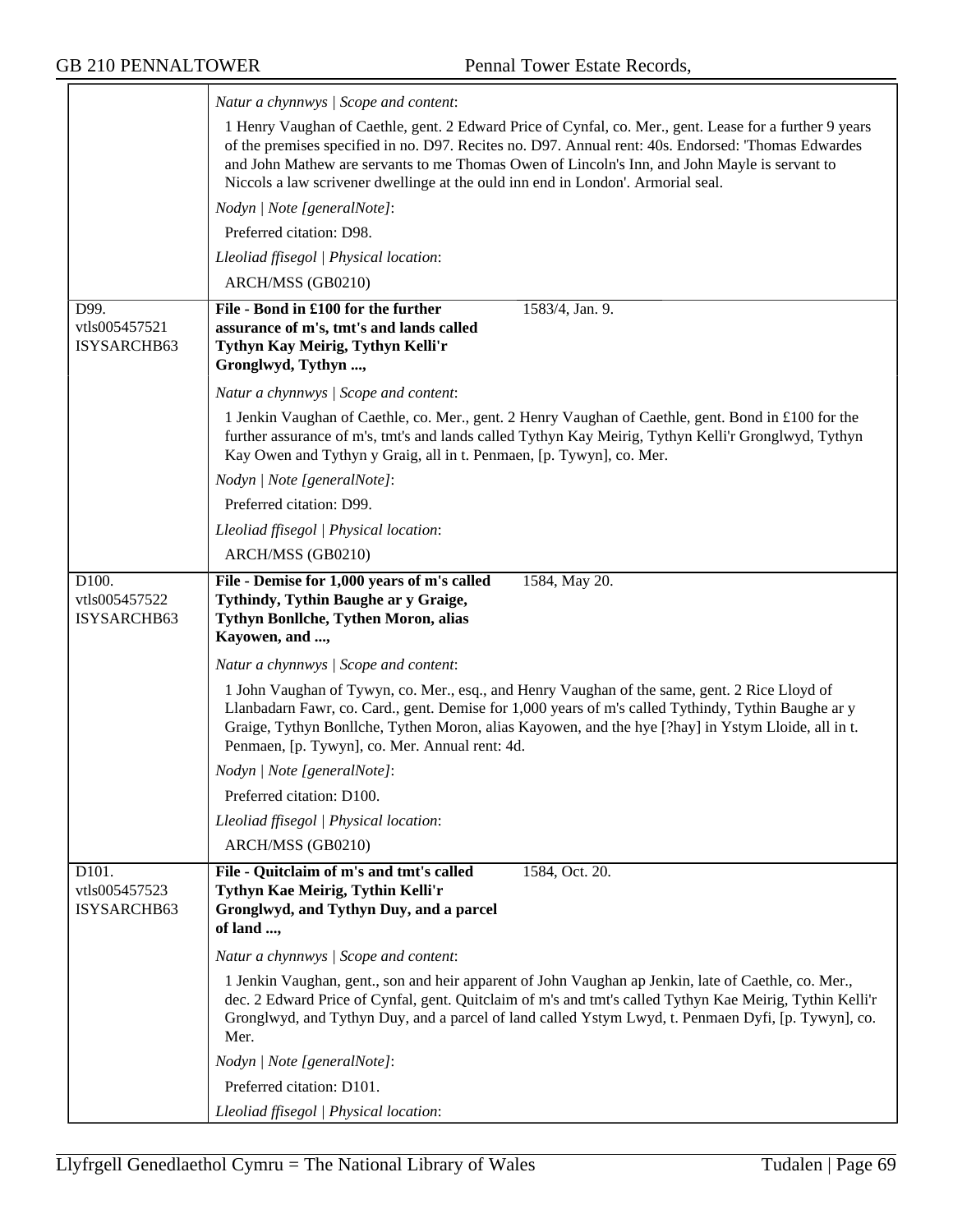$\overline{\phantom{a}}$ 

|                                       | ARCH/MSS (GB0210)                                                                                                                                                                                                                                                                                                                                                                                                                                                                                                                                                                                                                                                                                                                                                                                                                                                                                                                                                                 |
|---------------------------------------|-----------------------------------------------------------------------------------------------------------------------------------------------------------------------------------------------------------------------------------------------------------------------------------------------------------------------------------------------------------------------------------------------------------------------------------------------------------------------------------------------------------------------------------------------------------------------------------------------------------------------------------------------------------------------------------------------------------------------------------------------------------------------------------------------------------------------------------------------------------------------------------------------------------------------------------------------------------------------------------|
| D102.<br>vtls005457524<br>ISYSARCHB63 | File - Gift of 1 a. of land lying at a place<br>1585, July 15.<br>called Rhiw'r Ballach, t. Cynfal, [p.<br>Tywyn], co. Mer. (boundaries ,                                                                                                                                                                                                                                                                                                                                                                                                                                                                                                                                                                                                                                                                                                                                                                                                                                         |
|                                       | Natur a chynnwys / Scope and content:                                                                                                                                                                                                                                                                                                                                                                                                                                                                                                                                                                                                                                                                                                                                                                                                                                                                                                                                             |
|                                       | 1 Hugh ap Morgan Lloyd of Cynfal, co. Mer., gent. 2 Edward Price of Cynfal, gent. Gift of 1 a. of land<br>lying at a place called Rhiw'r Ballach, t. Cynfal, [p. Tywyn], co. Mer. (boundaries given). Endorsed:<br>livery of seisin and 'g'. Latin.                                                                                                                                                                                                                                                                                                                                                                                                                                                                                                                                                                                                                                                                                                                               |
|                                       | Nodyn   Note [generalNote]:                                                                                                                                                                                                                                                                                                                                                                                                                                                                                                                                                                                                                                                                                                                                                                                                                                                                                                                                                       |
|                                       | Preferred citation: D102.                                                                                                                                                                                                                                                                                                                                                                                                                                                                                                                                                                                                                                                                                                                                                                                                                                                                                                                                                         |
|                                       | Lleoliad ffisegol   Physical location:                                                                                                                                                                                                                                                                                                                                                                                                                                                                                                                                                                                                                                                                                                                                                                                                                                                                                                                                            |
|                                       | ARCH/MSS (GB0210)                                                                                                                                                                                                                                                                                                                                                                                                                                                                                                                                                                                                                                                                                                                                                                                                                                                                                                                                                                 |
| D103.<br>vtls005457525<br>ISYSARCHB63 | File - Licence granting power and<br>1585, Aug. 2.<br>privileges to 2 and to Rice ap Ieuan<br>ap David of Cynfal, gent., his natural<br>father ,                                                                                                                                                                                                                                                                                                                                                                                                                                                                                                                                                                                                                                                                                                                                                                                                                                  |
|                                       | Natur a chynnwys / Scope and content:                                                                                                                                                                                                                                                                                                                                                                                                                                                                                                                                                                                                                                                                                                                                                                                                                                                                                                                                             |
|                                       | 1 Thomas ap John Goch of Cwmcewydd, co. Mer., yeoman, and Hugh ap Thomas, his son and heir<br>apparent, and Robert ap Owen ap Rice of the same, weaver. 2 Edward Pryce of Cynfal, gent. Licence<br>granting power and privileges to 2 and to Rice ap Ieuan ap David of Cynfal, gent., his natural father, to<br>erect a mill over the river Clywedog.                                                                                                                                                                                                                                                                                                                                                                                                                                                                                                                                                                                                                             |
|                                       | Nodyn   Note [generalNote]:                                                                                                                                                                                                                                                                                                                                                                                                                                                                                                                                                                                                                                                                                                                                                                                                                                                                                                                                                       |
|                                       | Preferred citation: D103.                                                                                                                                                                                                                                                                                                                                                                                                                                                                                                                                                                                                                                                                                                                                                                                                                                                                                                                                                         |
|                                       | Lleoliad ffisegol   Physical location:                                                                                                                                                                                                                                                                                                                                                                                                                                                                                                                                                                                                                                                                                                                                                                                                                                                                                                                                            |
|                                       | ARCH/MSS (GB0210)                                                                                                                                                                                                                                                                                                                                                                                                                                                                                                                                                                                                                                                                                                                                                                                                                                                                                                                                                                 |
| D104.<br>vtls005457526<br>ISYSARCHB63 | File - Bargain And Sale of a m. and land<br>1586, Sept. 1.<br>called Tythyn y Tir Meriog or Y Tuy yn<br>Llwyn Talgarth, t,                                                                                                                                                                                                                                                                                                                                                                                                                                                                                                                                                                                                                                                                                                                                                                                                                                                        |
|                                       | Natur a chynnwys / Scope and content:                                                                                                                                                                                                                                                                                                                                                                                                                                                                                                                                                                                                                                                                                                                                                                                                                                                                                                                                             |
|                                       | 1 Evan ap Rudderch of Cynfal, co. Mer., yeoman, and Margaret his wife, one of the dau's and co-<br>heiresses of Lewis ap Morice late of Cynfal, gent., dec., and Lewes ap Evan, their son and heir apparent.<br>2 Rice ap Ieuan ap David of Cynfal, gent., and Edward Price his son and heir apparent. Bargain And<br>Sale of a m. and land called Tythyn y Tir Meriog or Y Tuy yn Llwyn Talgarth, t. Cynfal, [p. Tywyn],<br>co. Mer., (except for the house, garden, and the close (4 a.) where Richard ap Eliza lives), a close (10 a.)<br>adjoining on the west end of the said close, and adjoining on the south side to the lane which leads from<br>the house of Richard ap Ieuan ap David called Talgarth to Gwastadcoyd, and a summer house of Evan ap<br>Retherch in Nant y Kine, all in t. Cynfal, and a parcel of ground called Gwastadcoyd (10 a.) now in the<br>tenure of Edward Price. Annual rent: 20d. Endorsed: 'Purchase of Talgarth 1586'. Seal (letters I P). |
|                                       | Nodyn   Note [generalNote]:                                                                                                                                                                                                                                                                                                                                                                                                                                                                                                                                                                                                                                                                                                                                                                                                                                                                                                                                                       |
|                                       | Preferred citation: D104.                                                                                                                                                                                                                                                                                                                                                                                                                                                                                                                                                                                                                                                                                                                                                                                                                                                                                                                                                         |
|                                       | Lleoliad ffisegol   Physical location:                                                                                                                                                                                                                                                                                                                                                                                                                                                                                                                                                                                                                                                                                                                                                                                                                                                                                                                                            |
|                                       | ARCH/MSS (GB0210)                                                                                                                                                                                                                                                                                                                                                                                                                                                                                                                                                                                                                                                                                                                                                                                                                                                                                                                                                                 |
| D105.<br>vtls005457527<br>ISYSARCHB63 | File - Bargain And Sale With Feoffment of<br>1586, Sept. 3.<br>the m. and lands specified in no. D104,                                                                                                                                                                                                                                                                                                                                                                                                                                                                                                                                                                                                                                                                                                                                                                                                                                                                            |
|                                       | Natur a chynnwys / Scope and content:                                                                                                                                                                                                                                                                                                                                                                                                                                                                                                                                                                                                                                                                                                                                                                                                                                                                                                                                             |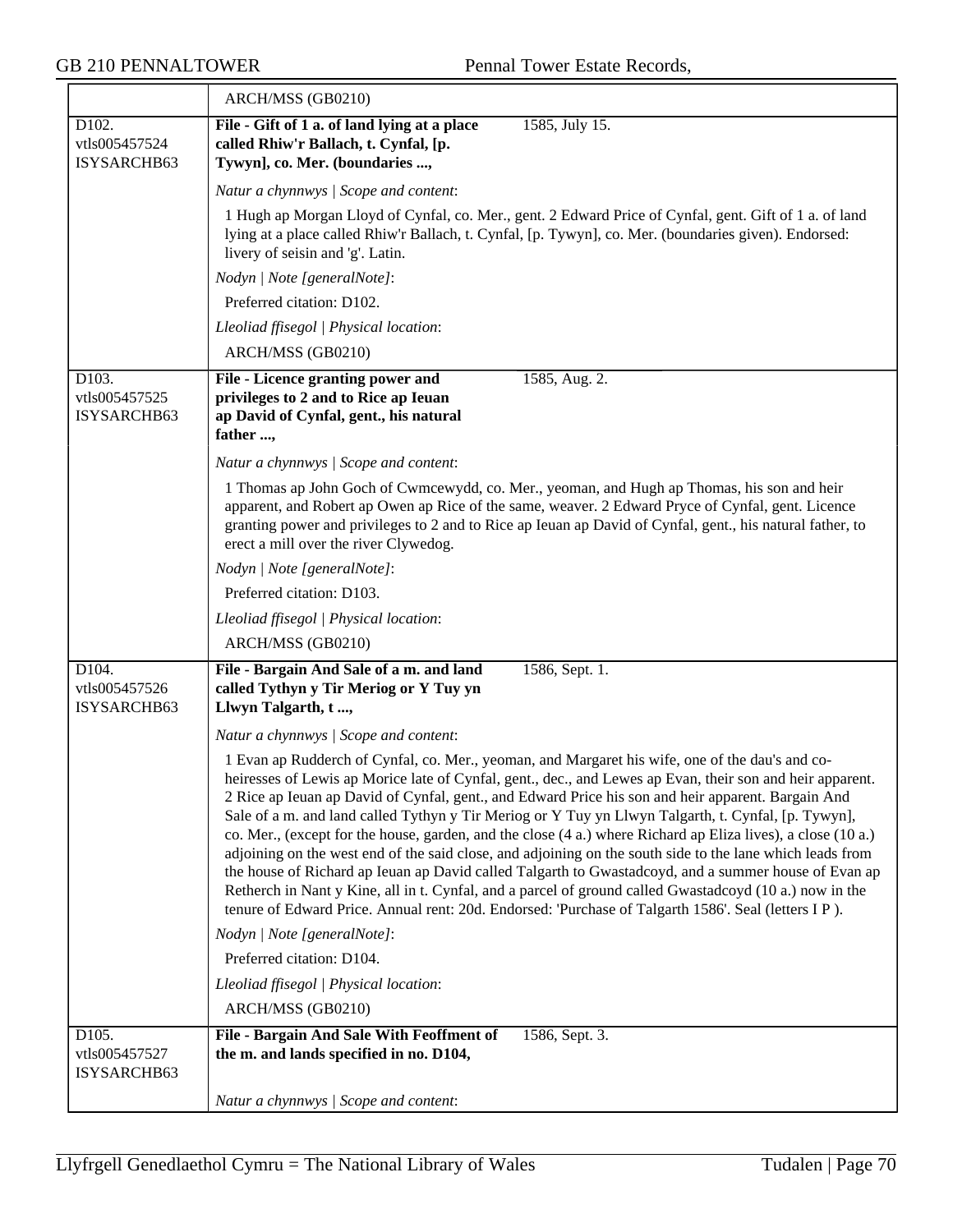|                                       | 1 Evan ap Rudderch of Cynfal, co. Mer., yeoman, and Margaret his wife, one of the dau's and co-<br>heiresses of Lewis ap Morice late of Cynfal, gent., dec., and Lewes ap Evan, their son and heir apparent.<br>2 Rice ap Ieuan ap David of Cynfal, gent., and Edward Price his son and heir apparent. Bargain And Sale<br>With Feoffment of the m. and lands specified in no. D104. Endorsed: Note of enrolment at the quarter<br>sessions at Dolgellau, dated 26 Oct. 1586, 'sale of Talgarth', and 'no. 25'.                                                                                                                                                                                                                                                                                                                                                                                                                                                                                                                                                                                                                                                          |
|---------------------------------------|--------------------------------------------------------------------------------------------------------------------------------------------------------------------------------------------------------------------------------------------------------------------------------------------------------------------------------------------------------------------------------------------------------------------------------------------------------------------------------------------------------------------------------------------------------------------------------------------------------------------------------------------------------------------------------------------------------------------------------------------------------------------------------------------------------------------------------------------------------------------------------------------------------------------------------------------------------------------------------------------------------------------------------------------------------------------------------------------------------------------------------------------------------------------------|
|                                       | Nodyn   Note [generalNote]:                                                                                                                                                                                                                                                                                                                                                                                                                                                                                                                                                                                                                                                                                                                                                                                                                                                                                                                                                                                                                                                                                                                                              |
|                                       | Preferred citation: D105.                                                                                                                                                                                                                                                                                                                                                                                                                                                                                                                                                                                                                                                                                                                                                                                                                                                                                                                                                                                                                                                                                                                                                |
|                                       | Lleoliad ffisegol   Physical location:                                                                                                                                                                                                                                                                                                                                                                                                                                                                                                                                                                                                                                                                                                                                                                                                                                                                                                                                                                                                                                                                                                                                   |
|                                       | ARCH/MSS (GB0210)                                                                                                                                                                                                                                                                                                                                                                                                                                                                                                                                                                                                                                                                                                                                                                                                                                                                                                                                                                                                                                                                                                                                                        |
| D106.<br>vtls005457528<br>ISYSARCHB63 | File - Assignment of tmt and lands called<br>1587, April 18.<br>Yr Erw Hire and Kaie Dan y Ffordd, t.<br>Dugoed, [p. Mallwyd], co. Mer ,                                                                                                                                                                                                                                                                                                                                                                                                                                                                                                                                                                                                                                                                                                                                                                                                                                                                                                                                                                                                                                 |
|                                       | Natur a chynnwys / Scope and content:                                                                                                                                                                                                                                                                                                                                                                                                                                                                                                                                                                                                                                                                                                                                                                                                                                                                                                                                                                                                                                                                                                                                    |
|                                       | 1 Richard ap Hughe ap Ieuan of Rhosygarreg, co. Mont., esq. 2 Owen ap Ll'n ap Ieuan ap Ieuan of<br>Cwmcewydd, co. Mer., esq. Assignment of tmt and lands called Yr Erw Hire and Kaie Dan y Ffordd,<br>t. Dugoed, [p. Mallwyd], co. Mer. Recites an assignment of the said premises, by John Tomindrell of<br>Halston, Shropshire, yeoman, dec., to 1 and his heirs male, according to the custom of lp Mawddwy.                                                                                                                                                                                                                                                                                                                                                                                                                                                                                                                                                                                                                                                                                                                                                          |
|                                       | Nodyn   Note [generalNote]:                                                                                                                                                                                                                                                                                                                                                                                                                                                                                                                                                                                                                                                                                                                                                                                                                                                                                                                                                                                                                                                                                                                                              |
|                                       | Preferred citation: D106.                                                                                                                                                                                                                                                                                                                                                                                                                                                                                                                                                                                                                                                                                                                                                                                                                                                                                                                                                                                                                                                                                                                                                |
|                                       | Lleoliad ffisegol   Physical location:                                                                                                                                                                                                                                                                                                                                                                                                                                                                                                                                                                                                                                                                                                                                                                                                                                                                                                                                                                                                                                                                                                                                   |
|                                       | ARCH/MSS (GB0210)                                                                                                                                                                                                                                                                                                                                                                                                                                                                                                                                                                                                                                                                                                                                                                                                                                                                                                                                                                                                                                                                                                                                                        |
| D107.<br>vtls005457529<br>ISYSARCHB63 | File - Bond in £40 to perform covenants<br>1587, April 18.<br>specified in no. D106,                                                                                                                                                                                                                                                                                                                                                                                                                                                                                                                                                                                                                                                                                                                                                                                                                                                                                                                                                                                                                                                                                     |
|                                       | Natur a chynnwys / Scope and content:                                                                                                                                                                                                                                                                                                                                                                                                                                                                                                                                                                                                                                                                                                                                                                                                                                                                                                                                                                                                                                                                                                                                    |
|                                       | 1 Richard ap Hughe ap Ieuan of Rhosygarreg, co. Mont., esq. 2 Owen ap Ll'n ap Ieuan ap Ieuan of<br>Cwmcewydd, co. Mer., esq. Bond in £40 to perform covenants specified in no. D106. Nos D106-7<br>attached.                                                                                                                                                                                                                                                                                                                                                                                                                                                                                                                                                                                                                                                                                                                                                                                                                                                                                                                                                             |
|                                       | Nodyn   Note [generalNote]:                                                                                                                                                                                                                                                                                                                                                                                                                                                                                                                                                                                                                                                                                                                                                                                                                                                                                                                                                                                                                                                                                                                                              |
|                                       | Preferred citation: D107.                                                                                                                                                                                                                                                                                                                                                                                                                                                                                                                                                                                                                                                                                                                                                                                                                                                                                                                                                                                                                                                                                                                                                |
|                                       | Lleoliad ffisegol   Physical location:                                                                                                                                                                                                                                                                                                                                                                                                                                                                                                                                                                                                                                                                                                                                                                                                                                                                                                                                                                                                                                                                                                                                   |
|                                       | ARCH/MSS (GB0210)                                                                                                                                                                                                                                                                                                                                                                                                                                                                                                                                                                                                                                                                                                                                                                                                                                                                                                                                                                                                                                                                                                                                                        |
| D108.<br>vtls005457530<br>ISYSARCHB63 | 1587, June 3.<br>File - Pre-nuptial Settlement of Richard ap<br>John ap Ieuan, son and heir apparent of 1,<br>and Mawd, daughter of 2, being ,                                                                                                                                                                                                                                                                                                                                                                                                                                                                                                                                                                                                                                                                                                                                                                                                                                                                                                                                                                                                                           |
|                                       | Natur a chynnwys / Scope and content:                                                                                                                                                                                                                                                                                                                                                                                                                                                                                                                                                                                                                                                                                                                                                                                                                                                                                                                                                                                                                                                                                                                                    |
|                                       | 1 John ap Ieuan ap John of Llanfihangel Genau'r-glyn, co. Card., gent. 2 William Griffith Lloid of the<br>same, gent. Pre-nuptial Settlement of Richard ap John ap Ieuan, son and heir apparent of 1, and Mawd,<br>daughter of 2, being a Feoffment of a capital m. called Bryn Yrhyd, Y Graig Dduy Ucha, Pant y Neyadd<br>and of a tmt called Maes y Cornie, Gwern y Berw, Y Ddol Hirie Bellaf and Werglodd Wen, to John<br>Griffith Lloid and Morgan ap Ieuan ap John to the use of the said Richard ap John ap Ieuan and Mawd<br>for their lives and then to their heirs, and in case of default, to the heirs of 1, and tmt's called Y Lloyn<br>Gwyn, Garth yr Hebog Ucha, and Caie yn y Corne, lands and tmt's in a place called Pwll Ioris in the<br>tenure of John Owen ap Ieuan ap Griffith, parts of a tmt called Come Engnion and a water corn grist mill<br>called Melin Pont Engnion, all of which premises are in p's Llanfihangel Genau'r-glyn and Llangynfelyn,<br>co. Card., to the use of 1, and after his death to the use of his son Richard for life and after his death to<br>the use of his legally begotten heirs.<br>Nodyn   Note [generalNote]: |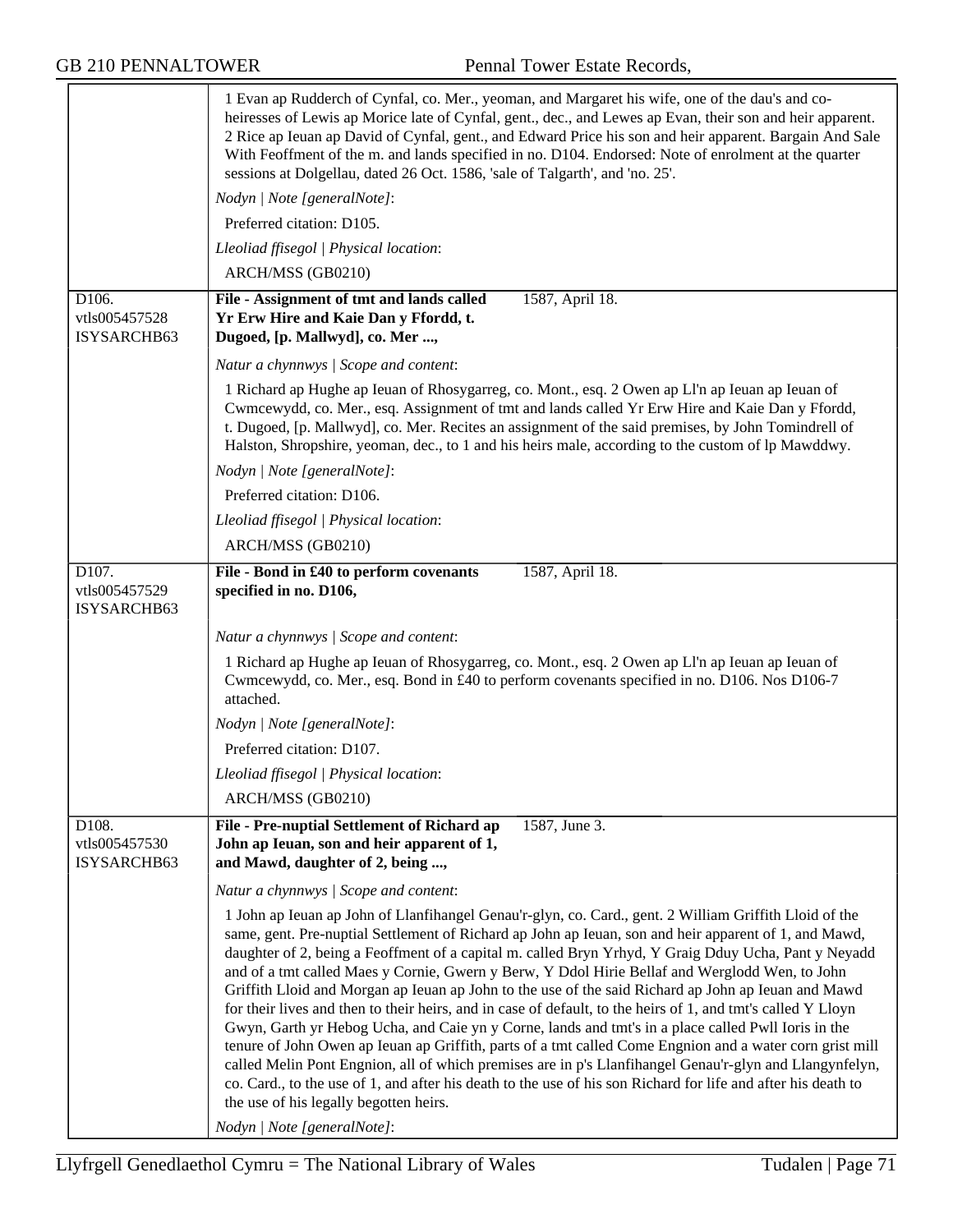|                                                    | Preferred citation: D108.                                                                                                                                                                                                                                                                                                                                                                                                                            |
|----------------------------------------------------|------------------------------------------------------------------------------------------------------------------------------------------------------------------------------------------------------------------------------------------------------------------------------------------------------------------------------------------------------------------------------------------------------------------------------------------------------|
|                                                    | Lleoliad ffisegol   Physical location:                                                                                                                                                                                                                                                                                                                                                                                                               |
|                                                    | ARCH/MSS (GB0210)                                                                                                                                                                                                                                                                                                                                                                                                                                    |
| D <sub>109</sub> .<br>vtls005457531<br>ISYSARCHB63 | 1587, June 29.<br>File - Assignment Of Leases of a capital m.<br>and tmt called Keven Dyrys, t. Cynfal, [p.<br>Tywyn], and p. Pennal, co,                                                                                                                                                                                                                                                                                                            |
|                                                    | Natur a chynnwys / Scope and content:                                                                                                                                                                                                                                                                                                                                                                                                                |
|                                                    | 1 Edward Pryce of Cynfal, co. Mer., gent. 2 Thomas Owen of Lincoln's Inn, Middlesex, esq. Assignment<br>Of Leases of a capital m. and tmt called Keven Dyrys, t. Cynfal, [p. Tywyn], and p. Pennal, co. Mer.<br>Recites two leases granted to 1 by Henry Vaughan [of Caethle], gent. Consideration: £100. Paper.                                                                                                                                     |
|                                                    | Nodyn   Note [generalNote]:                                                                                                                                                                                                                                                                                                                                                                                                                          |
|                                                    | Preferred citation: D109.                                                                                                                                                                                                                                                                                                                                                                                                                            |
|                                                    | Lleoliad ffisegol   Physical location:                                                                                                                                                                                                                                                                                                                                                                                                               |
|                                                    | ARCH/MSS (GB0210)                                                                                                                                                                                                                                                                                                                                                                                                                                    |
| D110.<br>vtls005457532<br>ISYSARCHB63              | 1587, Aug. 31.<br>File - Gift of a tmt and lands called Tythin<br>yr Erw Hire and Kaie Dann y Ffordd, t.<br>Dugoed, [p. Mallwyd] ,                                                                                                                                                                                                                                                                                                                   |
|                                                    | Natur a chynnwys / Scope and content:                                                                                                                                                                                                                                                                                                                                                                                                                |
|                                                    | 1 Owen ap Ll'n ap Ieuan of Cwmcewydd, co. Mer., yeoman. 2 Morgan ap Owen ap Ll'n of the same,<br>yeoman, son of 1. Gift of a tmt and lands called Tythin yr Erw Hire and Kaie Dann y Ffordd, t. Dugoed,<br>[p. Mallwyd], co. Mer. Recites that Richard ap Hugh ap Ieuan of Rosygarreg, co. Mont., esq., being<br>seised to himself and his heirs male of the said premises according to the custom of lp Mawddwy had<br>demised the same to 1. Seal. |
|                                                    | Nodyn   Note [generalNote]:                                                                                                                                                                                                                                                                                                                                                                                                                          |
|                                                    | Preferred citation: D110.                                                                                                                                                                                                                                                                                                                                                                                                                            |
|                                                    | Lleoliad ffisegol   Physical location:                                                                                                                                                                                                                                                                                                                                                                                                               |
|                                                    | ARCH/MSS (GB0210)                                                                                                                                                                                                                                                                                                                                                                                                                                    |
| D111.<br>vtls005457533<br>ISYSARCHB63              | File - Bond in £40 for the peaceful<br>1589, Nov. 25.<br>possession of a parcel of land called Cae<br>Kronn (9 a.) in t. Isygarreg ,                                                                                                                                                                                                                                                                                                                 |
|                                                    | Natur a chynnwys / Scope and content:                                                                                                                                                                                                                                                                                                                                                                                                                |
|                                                    | 1 David ap Griffith ap Ho'll of Machynlleth, co. Mont., and Hugh ap Griffith of the same, yeoman. 2<br>Thomas ap Ieuan, yeoman. Bond in £40 for the peaceful possession of a parcel of land called Cae Kronn<br>(9 a.) in t. Isygarreg, [p. Machynlleth], co. Mont., according to covenants specified in a mortgage of even<br>date.                                                                                                                 |
|                                                    | Nodyn   Note [generalNote]:                                                                                                                                                                                                                                                                                                                                                                                                                          |
|                                                    | Preferred citation: D111.                                                                                                                                                                                                                                                                                                                                                                                                                            |
|                                                    | Lleoliad ffisegol   Physical location:                                                                                                                                                                                                                                                                                                                                                                                                               |
|                                                    | ARCH/MSS (GB0210)                                                                                                                                                                                                                                                                                                                                                                                                                                    |
| D112.<br>vtls005457534<br>ISYSARCHB63              | File - Mortgage (Bargain And Sale) for £4<br>1589/90, Jan. 21.<br>of a parcel of land called Yr Erw Hir, t.<br>Dugoed, [p. Mallwyd], co,                                                                                                                                                                                                                                                                                                             |
|                                                    | Natur a chynnwys / Scope and content:                                                                                                                                                                                                                                                                                                                                                                                                                |
|                                                    | 1 Morgan Owen of Dugoed, co. Mer., yeoman. 2 Ho'll ap Owen Ll'n David ap G'll'm of Cwmcewydd,<br>yeoman. Mortgage (Bargain And Sale) for £4 of a parcel of land called Yr Erw Hir, t. Dugoed, [p.<br>Mallwyd], co. Mer. (boundaries specified).                                                                                                                                                                                                      |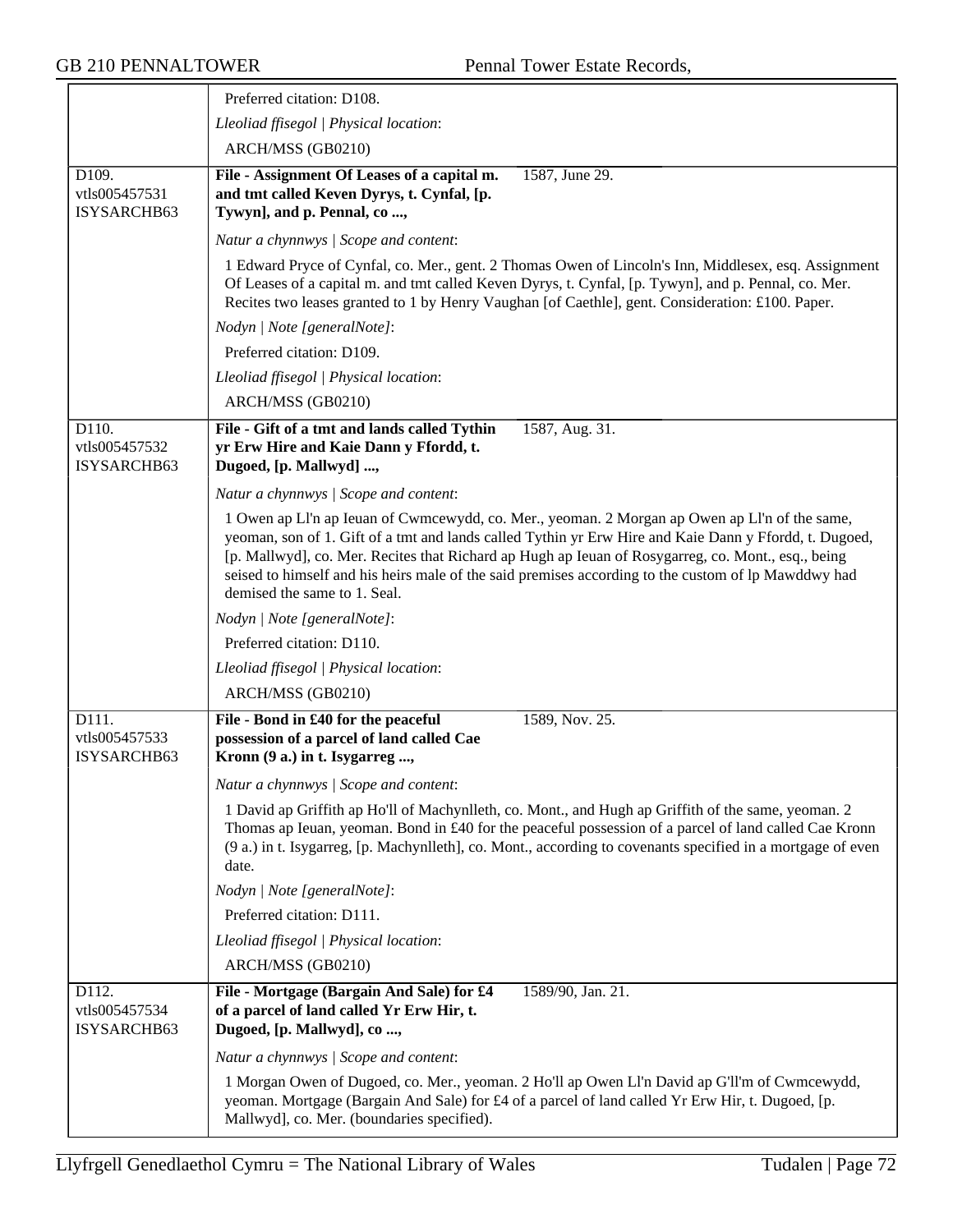|                                        | Nodyn   Note [generalNote]:                                                                                                                                                                                                                                 |
|----------------------------------------|-------------------------------------------------------------------------------------------------------------------------------------------------------------------------------------------------------------------------------------------------------------|
|                                        | Preferred citation: D112.                                                                                                                                                                                                                                   |
|                                        | Lleoliad ffisegol   Physical location:                                                                                                                                                                                                                      |
|                                        | ARCH/MSS (GB0210)                                                                                                                                                                                                                                           |
| D113.<br>vtls005457535<br>ISYSARCHB63  | File - Bond in £20 for the performance of<br>1589/90, Jan. 16.<br>covenants specified in no. D112,                                                                                                                                                          |
|                                        | Natur a chynnwys / Scope and content:                                                                                                                                                                                                                       |
|                                        | 1 Morgan Owen of Dugoed, co. Mer., yeoman. 2 Ho'll ap Owen Ll'n David ap G'll'm of Cwmcewydd,                                                                                                                                                               |
|                                        | yeoman. Bond in £20 for the performance of covenants specified in no. D112. Nos D112-13 attached.                                                                                                                                                           |
|                                        | Nodyn   Note [generalNote]:                                                                                                                                                                                                                                 |
|                                        | Preferred citation: D113.                                                                                                                                                                                                                                   |
|                                        | Lleoliad ffisegol   Physical location:                                                                                                                                                                                                                      |
|                                        | ARCH/MSS (GB0210)                                                                                                                                                                                                                                           |
| D114.<br>vtls005457536<br>ISYSARCHB63  | File - Bond in £20 for the peaceful<br>1589/90, Jan. 16.<br>possession of the parcel of land specified in<br>no. D112,                                                                                                                                      |
|                                        | Natur a chynnwys / Scope and content:                                                                                                                                                                                                                       |
|                                        | 1 Morgan Owen of Dugoed, co. Mer., yeoman, and Owen Ll'n ap Ieuan of the same, yeoman. 2 Ho'll<br>ap Owen Ll'n David ap G'll'm of Cwmcewydd, yeoman. Bond in £20 for the peaceful possession of the<br>parcel of land specified in no. D112.                |
|                                        | Nodyn   Note [generalNote]:                                                                                                                                                                                                                                 |
|                                        | Preferred citation: D114.                                                                                                                                                                                                                                   |
|                                        | Lleoliad ffisegol   Physical location:                                                                                                                                                                                                                      |
|                                        | ARCH/MSS (GB0210)                                                                                                                                                                                                                                           |
| D115.<br>vtls005457537<br>ISYSARCHB63  | File - Bond in £40 for the peaceful<br>1589/90, March 7.<br>possession of a m. called Tythyn Pen y Lan,<br>t. Dugoed, p. Mallwyd, co ,                                                                                                                      |
|                                        | Natur a chynnwys / Scope and content:                                                                                                                                                                                                                       |
|                                        | 1 John Brooke of Dinas Mawddwy, co. Mer., gent. 2 Rice ap Ieuan ap David of Cynfal, gent. Bond<br>in £40 for the peaceful possession of a m. called Tythyn Pen y Lan, t. Dugoed, p. Mallwyd, co. Mer.<br>Endorsed: 'no. 18'.                                |
|                                        | Nodyn   Note [generalNote]:                                                                                                                                                                                                                                 |
|                                        | Preferred citation: D115.                                                                                                                                                                                                                                   |
|                                        | Lleoliad ffisegol   Physical location:                                                                                                                                                                                                                      |
|                                        | ARCH/MSS (GB0210)                                                                                                                                                                                                                                           |
| D115A.<br>vtls005457538<br>ISYSARCHB63 | File - Copy Court Roll of man. Mawddwy<br>1590, April 23.<br>recording the Surrender by John Brooke<br>of Mucklewicke, Shropshire, gent., to Rice<br>ap Ieuan ,                                                                                             |
|                                        | Natur a chynnwys / Scope and content:                                                                                                                                                                                                                       |
|                                        | Copy Court Roll of man. Mawddwy recording the Surrender by John Brooke of Mucklewicke,<br>Shropshire, gent., to Rice ap Ieuan ap David of Cynfal, of a tmt called Tythin Pen y Lan, t. Dugoed, [p.<br>Mallwyd], co. Mer. Fine: 7s. 6d. Annual rent: 3s. 4d. |
|                                        | Nodyn   Note [generalNote]:                                                                                                                                                                                                                                 |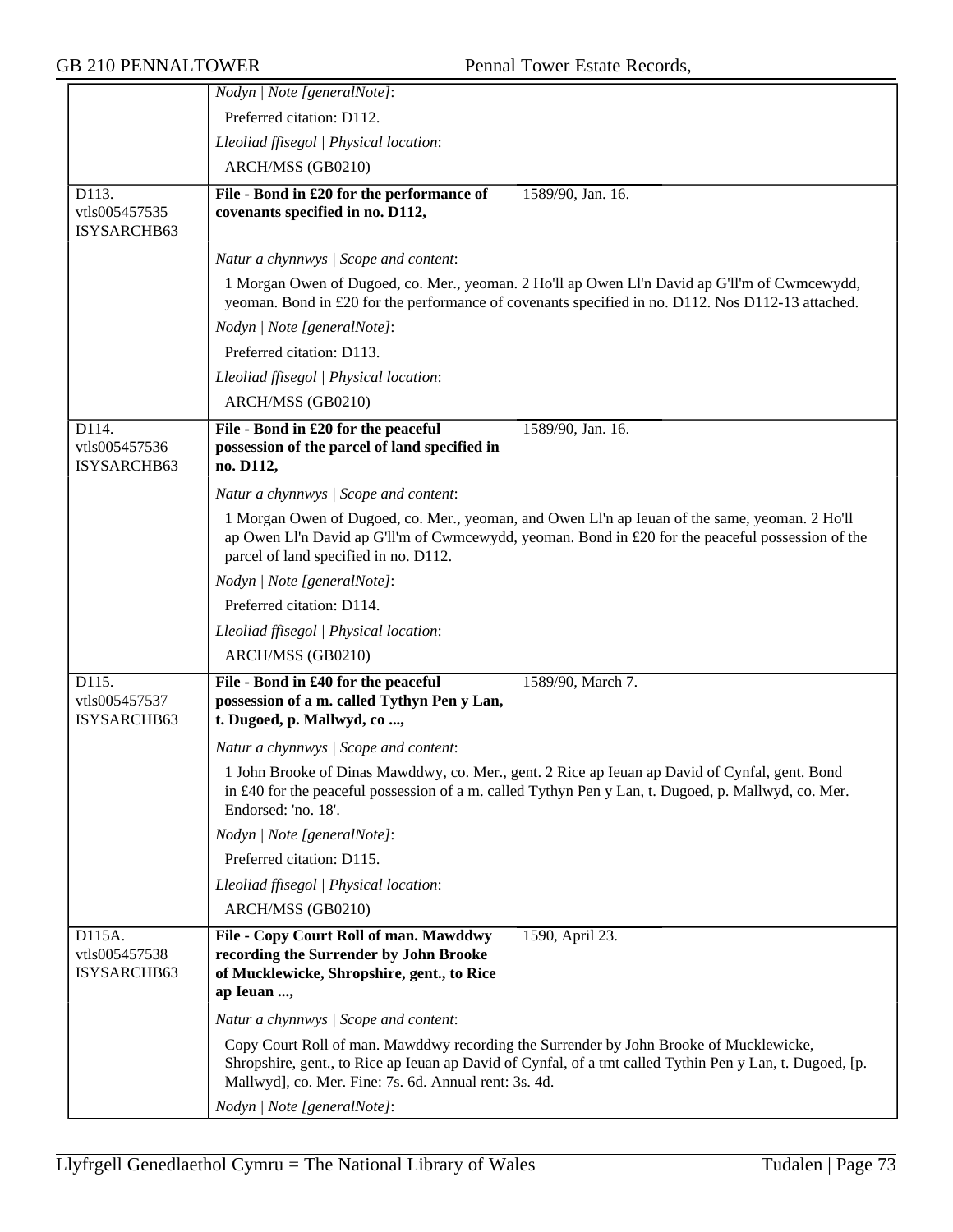|                                       | Preferred citation: D115A.                                                                                                                                                                                                                                                                                                                                                                                                                                                                                                                                                               |
|---------------------------------------|------------------------------------------------------------------------------------------------------------------------------------------------------------------------------------------------------------------------------------------------------------------------------------------------------------------------------------------------------------------------------------------------------------------------------------------------------------------------------------------------------------------------------------------------------------------------------------------|
|                                       | Lleoliad ffisegol   Physical location:                                                                                                                                                                                                                                                                                                                                                                                                                                                                                                                                                   |
|                                       | ARCH/MSS (GB0210)                                                                                                                                                                                                                                                                                                                                                                                                                                                                                                                                                                        |
| D116.<br>vtls005457539<br>ISYSARCHB63 | 1590, Nov. 8.<br>File - Quitclaim of the lands of Morris<br>ap Morgan, dec., called Ynysgynin, t.<br>Isygarreg, [p. Machynlleth], co. Mont,                                                                                                                                                                                                                                                                                                                                                                                                                                              |
|                                       | Natur a chynnwys / Scope and content:                                                                                                                                                                                                                                                                                                                                                                                                                                                                                                                                                    |
|                                       | 1 Hugh ap Howel of Bridgenorth, Shropshire, yeoman, and next of kin to Morris ap Morgan late of<br>Machynlleth, co. Mont., gent., dec. 2 Robert ap Owen ap David Bannor of Pos[e]n[h]all, Shropshire.<br>Quitclaim of the lands of Morris ap Morgan, dec., called Ynysgynin, t. Isygarreg, [p. Machynlleth], co.<br>Mont. Latin. Seal.                                                                                                                                                                                                                                                   |
|                                       | Nodyn   Note [generalNote]:                                                                                                                                                                                                                                                                                                                                                                                                                                                                                                                                                              |
|                                       | Preferred citation: D116.                                                                                                                                                                                                                                                                                                                                                                                                                                                                                                                                                                |
|                                       | Lleoliad ffisegol   Physical location:                                                                                                                                                                                                                                                                                                                                                                                                                                                                                                                                                   |
|                                       | ARCH/MSS (GB0210)                                                                                                                                                                                                                                                                                                                                                                                                                                                                                                                                                                        |
| D117.<br>vtls005457540<br>ISYSARCHB63 | 1590/1, Feb. 18.<br>File - Bargain And Sale of land called<br>Kay'r Go and Keven Kay'r Go (30 a.) in t.<br>Cwmcewydd, [p. Llanymawddwy], co,                                                                                                                                                                                                                                                                                                                                                                                                                                             |
|                                       | Natur a chynnwys / Scope and content:                                                                                                                                                                                                                                                                                                                                                                                                                                                                                                                                                    |
|                                       | 1 David ap Howell ap John of Machynlleth, co. Mont., yeoman. 2 Edward Pryce of Cynfal, gent., and<br>Robert ap Owen ap David Bannor of Pos[e]n[h]all, Shropshire, weaver, a son of Owen ap David Bannor<br>late of Penegoes, co. Mont., yeoman. Bargain And Sale of land called Kay'r Go and Keven Kay'r Go<br>(30 a.) in t. Cwmcewydd, [p. Llanymawddwy], co. Mer., with Power Of Attorney to William Pryce and<br>Lewis Pritchard to deliver seisin. Endorsed: livery of seisin, dated 14 Feb. 1595/6, granted to Lewis<br>Pritchard, attorney on behalf of Edward Pryce. Latin. Seal. |
|                                       | Nodyn   Note [generalNote]:                                                                                                                                                                                                                                                                                                                                                                                                                                                                                                                                                              |
|                                       | Preferred citation: D117.                                                                                                                                                                                                                                                                                                                                                                                                                                                                                                                                                                |
|                                       | Lleoliad ffisegol   Physical location:                                                                                                                                                                                                                                                                                                                                                                                                                                                                                                                                                   |
|                                       | ARCH/MSS (GB0210)                                                                                                                                                                                                                                                                                                                                                                                                                                                                                                                                                                        |
| D118.<br>vtls005457541<br>ISYSARCHB63 | File - Lease for 7 years from 1595 of<br>1590/1, Feb. 25.<br>lands called Cae Kronn, t. Isygarreg, p.<br>Machynlleth, co. Mer,                                                                                                                                                                                                                                                                                                                                                                                                                                                           |
|                                       | Natur a chynnwys / Scope and content:                                                                                                                                                                                                                                                                                                                                                                                                                                                                                                                                                    |
|                                       | 1 Robert ap Owen of Posnall, Shropshire, weaver, one of the sons of Owen David Bannor, late of<br>Penegoes, co. Mont., yeoman, dec. 2 Edward Pryce of Cynfal, co. Mer., gent. Lease for 7 years from<br>1595 of lands called Cae Kronn, t. Isygarreg, p. Machynlleth, co. Mer. Annual rent: 53s. 4d. Seal.                                                                                                                                                                                                                                                                               |
|                                       | Nodyn   Note [generalNote]:                                                                                                                                                                                                                                                                                                                                                                                                                                                                                                                                                              |
|                                       | Preferred citation: D118.                                                                                                                                                                                                                                                                                                                                                                                                                                                                                                                                                                |
|                                       | Lleoliad ffisegol   Physical location:                                                                                                                                                                                                                                                                                                                                                                                                                                                                                                                                                   |
|                                       | ARCH/MSS (GB0210)                                                                                                                                                                                                                                                                                                                                                                                                                                                                                                                                                                        |
| D119.<br>vtls005457542<br>ISYSARCHB63 | File - Counterpart of no. D118,<br>1590/1, Feb. 25.                                                                                                                                                                                                                                                                                                                                                                                                                                                                                                                                      |
|                                       | Nodyn   Note [generalNote]:                                                                                                                                                                                                                                                                                                                                                                                                                                                                                                                                                              |
|                                       | Preferred citation: D119.                                                                                                                                                                                                                                                                                                                                                                                                                                                                                                                                                                |
|                                       | Lleoliad ffisegol   Physical location:                                                                                                                                                                                                                                                                                                                                                                                                                                                                                                                                                   |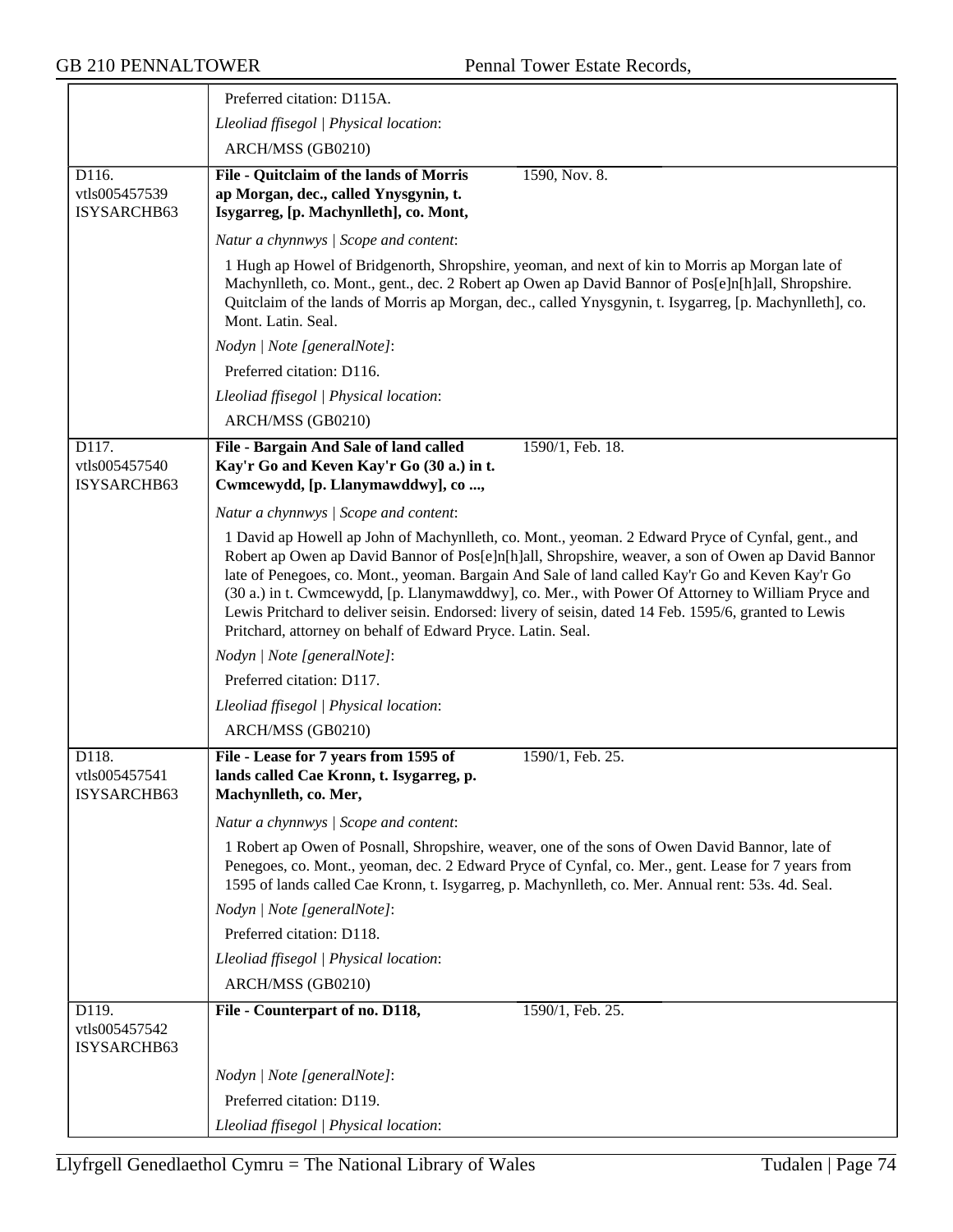$\overline{\phantom{a}}$ 

|                                       | ARCH/MSS (GB0210)                                                                                                                                                                                                                                                                                                                                                                                                                                             |
|---------------------------------------|---------------------------------------------------------------------------------------------------------------------------------------------------------------------------------------------------------------------------------------------------------------------------------------------------------------------------------------------------------------------------------------------------------------------------------------------------------------|
| D120.<br>vtls005457543<br>ISYSARCHB63 | <b>File - Bargain And Sale of parcels</b><br>1591, April 12.<br>of land called Kay'r Go and Keven<br>Kae'r Go (30a.), t. Cwmcewydd, [p.<br>Llanymawddwy], co ,                                                                                                                                                                                                                                                                                                |
|                                       | Natur a chynnwys / Scope and content:                                                                                                                                                                                                                                                                                                                                                                                                                         |
|                                       | 1 David ap Ieuan of Cwmcewydd, co. Mer., yeoman, and Morgan ap Rice of the same, yeoman. 2<br>Edward Pryce of Cynfal, gent. Bargain And Sale of parcels of land called Kay'r Go and Keven Kae'r Go<br>(30a.), t. Cwmcewydd, [p. Llanymawddwy], co. Mer., with Power Of Attorney to Meredith ap John ap<br>Hugh, gent., and Lewis ap Richard, gent., to deliver seisin. Latin. Seals.                                                                          |
|                                       | Nodyn   Note [generalNote]:                                                                                                                                                                                                                                                                                                                                                                                                                                   |
|                                       | Preferred citation: D120.                                                                                                                                                                                                                                                                                                                                                                                                                                     |
|                                       | Lleoliad ffisegol   Physical location:                                                                                                                                                                                                                                                                                                                                                                                                                        |
|                                       | ARCH/MSS (GB0210)                                                                                                                                                                                                                                                                                                                                                                                                                                             |
| D121.<br>vtls005457544<br>ISYSARCHB63 | File - Bond [Defeazance Of Mortgage] in<br>1591, April 24.<br>100 marks for the peaceful possession of a<br>m. called Tythyn yr Erw Hir, now ,                                                                                                                                                                                                                                                                                                                |
|                                       | Natur a chynnwys / Scope and content:                                                                                                                                                                                                                                                                                                                                                                                                                         |
|                                       | 1 Morgan ap Owen ap Llewelyn ap Ieuan ap Ieuan of Dugoed, co. Mer., yeoman. 2 Edward Pryce of<br>Cynfal, gent. Bond [Defeazance Of Mortgage] in 100 marks for the peaceful possession of a m. called<br>Tythyn yr Erw Hir, now or late in the tenure of 1, and two parcels of land called Kay Dan y Ffordd and<br>Kay Aber Kewydd, now in the occupation of Howell ap Owen, yeoman, in t. Dugoed, [p. Mallwyd], co.<br>Mer., until payment of £2. Seal, worn. |
|                                       | Nodyn   Note [generalNote]:                                                                                                                                                                                                                                                                                                                                                                                                                                   |
|                                       | Preferred citation: D121.                                                                                                                                                                                                                                                                                                                                                                                                                                     |
|                                       | Lleoliad ffisegol   Physical location:                                                                                                                                                                                                                                                                                                                                                                                                                        |
|                                       | ARCH/MSS (GB0210)                                                                                                                                                                                                                                                                                                                                                                                                                                             |
| D122.<br>vtls005457545<br>ISYSARCHB63 | File - Gift of tmt's and lands (c. 60 a.)<br>1591, April 30.<br>called Lle Tuy David Ll'n ap Bedo, Kaye'r<br>Go and Keven Kay'r ,                                                                                                                                                                                                                                                                                                                             |
|                                       | Natur a chynnwys / Scope and content:                                                                                                                                                                                                                                                                                                                                                                                                                         |
|                                       | 1 Gwen verch David of Cwmcewydd, co. Mer., widow. 2 Edward Price of Cynfal, co. Mer., gent. Gift<br>of tmt's and lands (c. 60 a.) called Lle Tuy David Ll'n ap Bedo, Kaye'r Go and Keven Kay'r Go, t.<br>Cwmcewydd, [p. Llanymawddwy], co. Mer., with Power Of Attorney to Meredith ap John and Lewis ap<br>Richard, gent., to deliver seisin. Latin.                                                                                                         |
|                                       | Nodyn   Note [generalNote]:                                                                                                                                                                                                                                                                                                                                                                                                                                   |
|                                       | Preferred citation: D122.                                                                                                                                                                                                                                                                                                                                                                                                                                     |
|                                       | Lleoliad ffisegol   Physical location:                                                                                                                                                                                                                                                                                                                                                                                                                        |
|                                       | ARCH/MSS (GB0210)                                                                                                                                                                                                                                                                                                                                                                                                                                             |
| D123.<br>vtls005457546<br>ISYSARCHB63 | File - Bond in £40 for the observance of<br>1591, Oct. 4.<br>covenants specified in an indenture of even<br>date between 1 and Rice ap ,                                                                                                                                                                                                                                                                                                                      |
|                                       | Natur a chynnwys / Scope and content:                                                                                                                                                                                                                                                                                                                                                                                                                         |
|                                       | 1 Morgan Owen of Mallwyd, co. Mer., yeoman. 2 Edward Pryce of Cynfal, gent. Bond in £40 for the<br>observance of covenants specified in an indenture of even date between 1 and Rice ap Ieuan ap David,<br>gent.                                                                                                                                                                                                                                              |
|                                       | Nodyn   Note [generalNote]:                                                                                                                                                                                                                                                                                                                                                                                                                                   |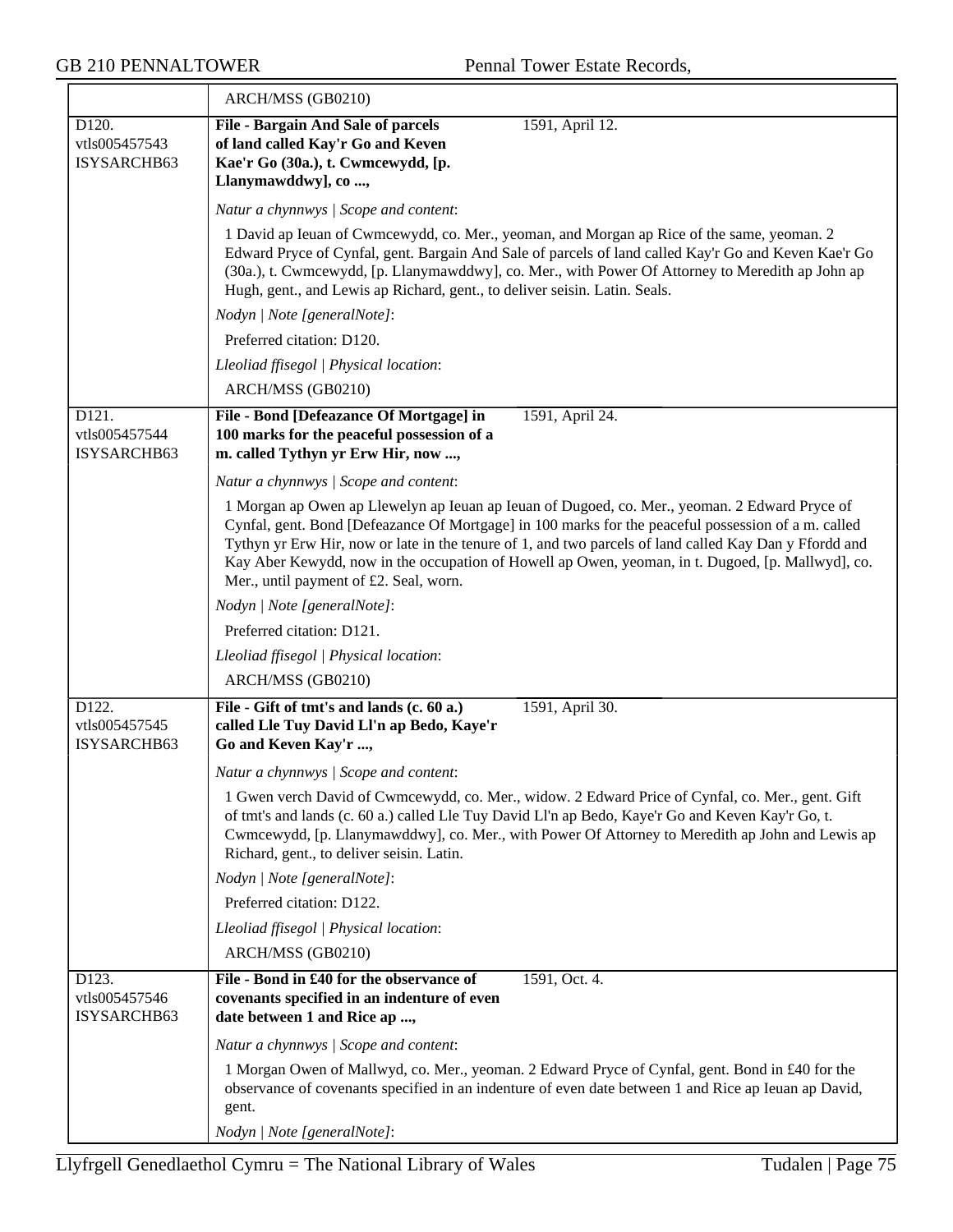|                                                     | Preferred citation: D123.                                                                                                                                                                                                                                                                                                                                                                                                                                                                                                                                                                                                                                                                                                                                                                                                                                                                                                                                                                                                                                                                                                                                                                                                                                                                                                                                                                                                                                                                                                                                                                                                                                                                                                                                                                                                                                                                                                                                                                                                                                                                                                                                                                                                                                                                                                                                                                                                                                                                                                                                                                                                                                                                                                                                                                                                                                                                                                                                                                                |
|-----------------------------------------------------|----------------------------------------------------------------------------------------------------------------------------------------------------------------------------------------------------------------------------------------------------------------------------------------------------------------------------------------------------------------------------------------------------------------------------------------------------------------------------------------------------------------------------------------------------------------------------------------------------------------------------------------------------------------------------------------------------------------------------------------------------------------------------------------------------------------------------------------------------------------------------------------------------------------------------------------------------------------------------------------------------------------------------------------------------------------------------------------------------------------------------------------------------------------------------------------------------------------------------------------------------------------------------------------------------------------------------------------------------------------------------------------------------------------------------------------------------------------------------------------------------------------------------------------------------------------------------------------------------------------------------------------------------------------------------------------------------------------------------------------------------------------------------------------------------------------------------------------------------------------------------------------------------------------------------------------------------------------------------------------------------------------------------------------------------------------------------------------------------------------------------------------------------------------------------------------------------------------------------------------------------------------------------------------------------------------------------------------------------------------------------------------------------------------------------------------------------------------------------------------------------------------------------------------------------------------------------------------------------------------------------------------------------------------------------------------------------------------------------------------------------------------------------------------------------------------------------------------------------------------------------------------------------------------------------------------------------------------------------------------------------------|
|                                                     | Lleoliad ffisegol   Physical location:                                                                                                                                                                                                                                                                                                                                                                                                                                                                                                                                                                                                                                                                                                                                                                                                                                                                                                                                                                                                                                                                                                                                                                                                                                                                                                                                                                                                                                                                                                                                                                                                                                                                                                                                                                                                                                                                                                                                                                                                                                                                                                                                                                                                                                                                                                                                                                                                                                                                                                                                                                                                                                                                                                                                                                                                                                                                                                                                                                   |
|                                                     | ARCH/MSS (GB0210)                                                                                                                                                                                                                                                                                                                                                                                                                                                                                                                                                                                                                                                                                                                                                                                                                                                                                                                                                                                                                                                                                                                                                                                                                                                                                                                                                                                                                                                                                                                                                                                                                                                                                                                                                                                                                                                                                                                                                                                                                                                                                                                                                                                                                                                                                                                                                                                                                                                                                                                                                                                                                                                                                                                                                                                                                                                                                                                                                                                        |
| D123A.<br>vtls005457547<br>ISYSARCHB63              | File - Copy Court Roll of man. Mawddwy<br>1591, Oct. 5.<br>recording the Surrender by Richard ap<br>Hugh ap Ieuan, esq., and Morgan Owen,<br>yeoman ,                                                                                                                                                                                                                                                                                                                                                                                                                                                                                                                                                                                                                                                                                                                                                                                                                                                                                                                                                                                                                                                                                                                                                                                                                                                                                                                                                                                                                                                                                                                                                                                                                                                                                                                                                                                                                                                                                                                                                                                                                                                                                                                                                                                                                                                                                                                                                                                                                                                                                                                                                                                                                                                                                                                                                                                                                                                    |
|                                                     | Natur a chynnwys / Scope and content:                                                                                                                                                                                                                                                                                                                                                                                                                                                                                                                                                                                                                                                                                                                                                                                                                                                                                                                                                                                                                                                                                                                                                                                                                                                                                                                                                                                                                                                                                                                                                                                                                                                                                                                                                                                                                                                                                                                                                                                                                                                                                                                                                                                                                                                                                                                                                                                                                                                                                                                                                                                                                                                                                                                                                                                                                                                                                                                                                                    |
|                                                     | Copy Court Roll of man. Mawddwy recording the Surrender by Richard ap Hugh ap Ieuan, esq., and<br>Morgan Owen, yeoman, to Rice ap Ieuan ap David of Cynfal, co. Mer., gent., and his heirs, of a tmt<br>called Tythyn yr Erw Hir and a parcel of land called Kay Dan y Ffordd, t. Dugoed, p. Mallwyd. Fine: 6d.<br>Annual rent: 10s.                                                                                                                                                                                                                                                                                                                                                                                                                                                                                                                                                                                                                                                                                                                                                                                                                                                                                                                                                                                                                                                                                                                                                                                                                                                                                                                                                                                                                                                                                                                                                                                                                                                                                                                                                                                                                                                                                                                                                                                                                                                                                                                                                                                                                                                                                                                                                                                                                                                                                                                                                                                                                                                                     |
|                                                     | Nodyn   Note [generalNote]:                                                                                                                                                                                                                                                                                                                                                                                                                                                                                                                                                                                                                                                                                                                                                                                                                                                                                                                                                                                                                                                                                                                                                                                                                                                                                                                                                                                                                                                                                                                                                                                                                                                                                                                                                                                                                                                                                                                                                                                                                                                                                                                                                                                                                                                                                                                                                                                                                                                                                                                                                                                                                                                                                                                                                                                                                                                                                                                                                                              |
|                                                     | Preferred citation: D123A.                                                                                                                                                                                                                                                                                                                                                                                                                                                                                                                                                                                                                                                                                                                                                                                                                                                                                                                                                                                                                                                                                                                                                                                                                                                                                                                                                                                                                                                                                                                                                                                                                                                                                                                                                                                                                                                                                                                                                                                                                                                                                                                                                                                                                                                                                                                                                                                                                                                                                                                                                                                                                                                                                                                                                                                                                                                                                                                                                                               |
|                                                     | Lleoliad ffisegol   Physical location:                                                                                                                                                                                                                                                                                                                                                                                                                                                                                                                                                                                                                                                                                                                                                                                                                                                                                                                                                                                                                                                                                                                                                                                                                                                                                                                                                                                                                                                                                                                                                                                                                                                                                                                                                                                                                                                                                                                                                                                                                                                                                                                                                                                                                                                                                                                                                                                                                                                                                                                                                                                                                                                                                                                                                                                                                                                                                                                                                                   |
|                                                     | ARCH/MSS (GB0210)                                                                                                                                                                                                                                                                                                                                                                                                                                                                                                                                                                                                                                                                                                                                                                                                                                                                                                                                                                                                                                                                                                                                                                                                                                                                                                                                                                                                                                                                                                                                                                                                                                                                                                                                                                                                                                                                                                                                                                                                                                                                                                                                                                                                                                                                                                                                                                                                                                                                                                                                                                                                                                                                                                                                                                                                                                                                                                                                                                                        |
| $\overline{D124}$ .<br>vtls005457548<br>ISYSARCHB63 | 1591, Oct. 7.<br><b>File - Articles Of Agreement relating to</b><br>various suits between 1 and his wife, and<br>John Vaughan, gent., an infant, now in ,                                                                                                                                                                                                                                                                                                                                                                                                                                                                                                                                                                                                                                                                                                                                                                                                                                                                                                                                                                                                                                                                                                                                                                                                                                                                                                                                                                                                                                                                                                                                                                                                                                                                                                                                                                                                                                                                                                                                                                                                                                                                                                                                                                                                                                                                                                                                                                                                                                                                                                                                                                                                                                                                                                                                                                                                                                                |
|                                                     | Natur a chynnwys / Scope and content:                                                                                                                                                                                                                                                                                                                                                                                                                                                                                                                                                                                                                                                                                                                                                                                                                                                                                                                                                                                                                                                                                                                                                                                                                                                                                                                                                                                                                                                                                                                                                                                                                                                                                                                                                                                                                                                                                                                                                                                                                                                                                                                                                                                                                                                                                                                                                                                                                                                                                                                                                                                                                                                                                                                                                                                                                                                                                                                                                                    |
|                                                     | 1 Harri Salusbury of Caethle, co. Mer., gent. 2 Edward Pryce of Cynfal, gent. Articles Of Agreement<br>relating to various suits between 1 and his wife, and John Vaughan, gent., an infant, now in the custody<br>of 2, and of other persons being tenants of m's and lands etc., which belonged to JV, esq., dec., and<br>concerning other lands in the possession of 1 and Mary his wife, which also were the lands and tmt's of<br>JV, esq., and also between 1 and Mary his wife and 2, concerning the title of the said Mary in certain<br>m's and lands in t. Penmaen, co. Mer., being the late lands of JV which were purchased by 2:. I) JV and<br>2 and all other tenants of the late JV, esq., dec., shall have quiet possession of their premises except for<br>the capital m. called Caethle and Caethle Mill, t. Caethle, [p. Tywyn], and a tmt called Y Bryn Goleye,<br>t. Botalog, [p. Tywyn] in the possession of 1. Ii) 1 and Mary his wife shall during the residue of a term<br>of years comprised in a lease hold Caethle, Caethle Mill and Bryn Goleye at an annual rent of 4d. but<br>to have no interest in a gavel of land called Kaye yn y Werne which is held by 2. Iii) 1 and Mary his<br>wife shall during the residue of a term of years comprised in the said lease keep the premises in good<br>repair. Iv) 2 shall have quiet possession of m's and lands in t. Penmaen, [p. Tywyn], co. Mer., which he<br>purchased from JV, esq., and the fishing of the river Dyfi without any disturbance and that he shall pay<br>henceforth and during the life of Mary, (if he accepts the premises in Penmaen), to 1 and Mary his wife,<br>22s. 2d. for and in recompense of the dower of the said Mary of and in the premises in Penmaen, and<br>that 1 will, upon request, execute and suffer to be done everything relating to the extinguishing of his<br>estate in and to the premises in Penmaen to 2. V) 1, if he survives his wife, is to deliver to 2 or to JV the<br>younger, infant, the m. called Caethle, Caethle Mill and tmt called Brynn Goleye, aforesaid. Vi) 1 and<br>Mary his wife claim a meadow called Ystymlwyd, t. Penmaen, [p. Tywyn], for the life of Mary, of the<br>demise and grant of Robert, earl of Leicester, which it is agreed that 1 will deliver the lease and his right<br>in the said meadow to 2. Vii) JV, esq., dec., was bound to 2 by obligation with condition for the warranty<br>of the lands and tmt's in Penmaen to 2, and it is agreed that 2 shall not gain nor seek any benefit of or<br>by the said bond by reason of the payment of an annuity for the premises to 1. Viii) 2 on behalf of JV<br>the younger claims certain 'averages' of 1 for Caethle, Caethle Mill and Brynn Goleye and 1 claims of 2,<br>sums for averages of certain rent by articles between the two parties, it is agreed that 2 shall pay 1 40s. in<br>discharge of the said averages and that the parties then acquit one another of all demands. |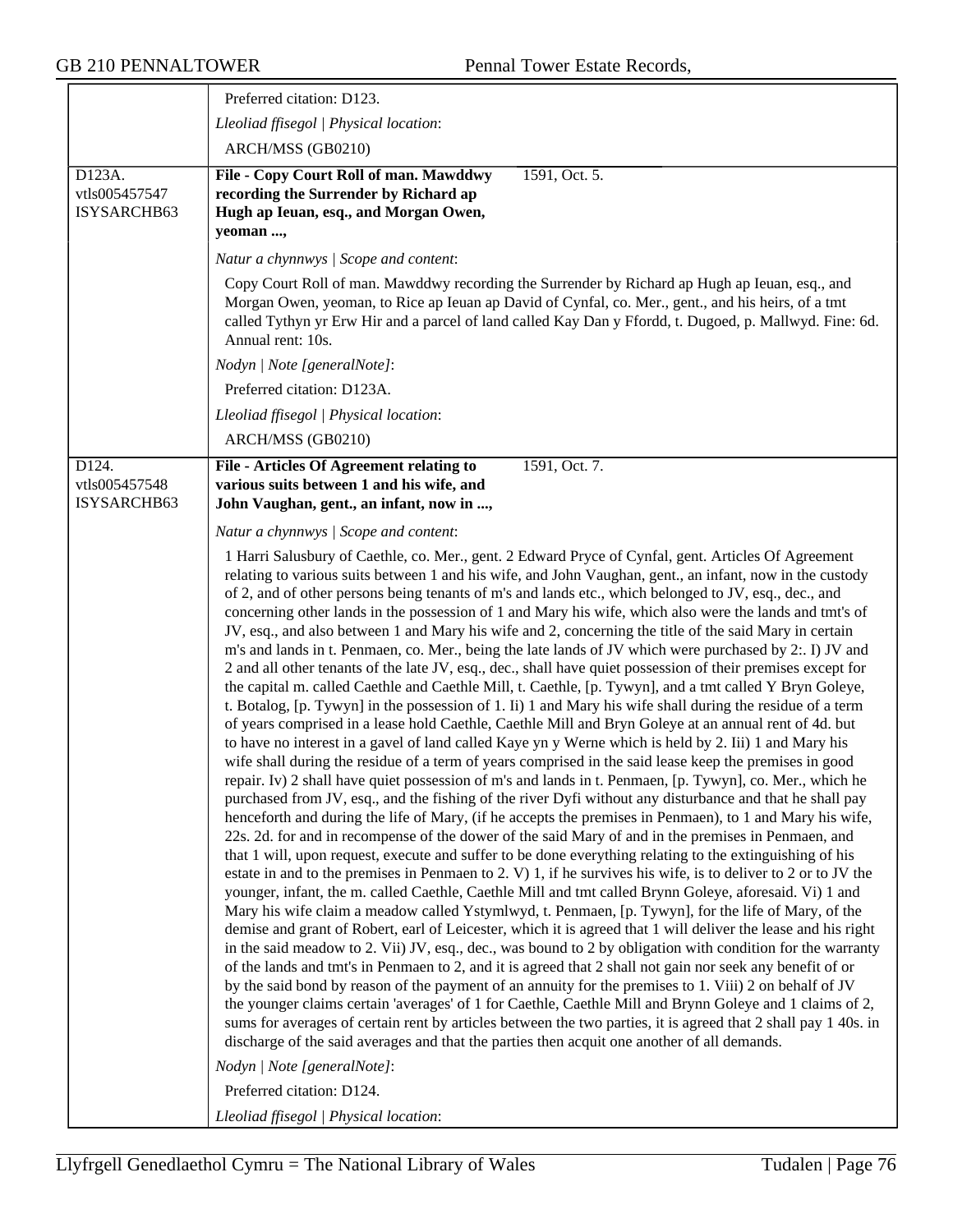|                                       | ARCH/MSS (GB0210)                                                                                                                                                                                                                                                                                                                                                                                                                                                                                                                                                                                                                                                                                                                                                                                                                                                                                                                                                                                                                                                                                                                                                                                                                                                                                                                                                                                                                                                                                                                                                                                                                                                                                                                                                                                                                                                                                                                                                                                                                                                                                                                                                                                                                                         |
|---------------------------------------|-----------------------------------------------------------------------------------------------------------------------------------------------------------------------------------------------------------------------------------------------------------------------------------------------------------------------------------------------------------------------------------------------------------------------------------------------------------------------------------------------------------------------------------------------------------------------------------------------------------------------------------------------------------------------------------------------------------------------------------------------------------------------------------------------------------------------------------------------------------------------------------------------------------------------------------------------------------------------------------------------------------------------------------------------------------------------------------------------------------------------------------------------------------------------------------------------------------------------------------------------------------------------------------------------------------------------------------------------------------------------------------------------------------------------------------------------------------------------------------------------------------------------------------------------------------------------------------------------------------------------------------------------------------------------------------------------------------------------------------------------------------------------------------------------------------------------------------------------------------------------------------------------------------------------------------------------------------------------------------------------------------------------------------------------------------------------------------------------------------------------------------------------------------------------------------------------------------------------------------------------------------|
| D125.<br>vtls005457549<br>ISYSARCHB63 | File - Bargain And Sale With Quitclaim of<br>1591/2, March 20.<br>fee farm rents of 1/18th of 1's 1/20th part<br>of lands called Ystym Lloid ,                                                                                                                                                                                                                                                                                                                                                                                                                                                                                                                                                                                                                                                                                                                                                                                                                                                                                                                                                                                                                                                                                                                                                                                                                                                                                                                                                                                                                                                                                                                                                                                                                                                                                                                                                                                                                                                                                                                                                                                                                                                                                                            |
|                                       | Natur a chynnwys / Scope and content:                                                                                                                                                                                                                                                                                                                                                                                                                                                                                                                                                                                                                                                                                                                                                                                                                                                                                                                                                                                                                                                                                                                                                                                                                                                                                                                                                                                                                                                                                                                                                                                                                                                                                                                                                                                                                                                                                                                                                                                                                                                                                                                                                                                                                     |
|                                       | 1 Leonard Baker of Clifton, Bedfordshire, gent., and Thomas Andrewes of London, gent. 2 Edward<br>Pryce of Cynfal, co. Mer., gent., and Lewes ap John ap Ieuan of Penmaen, gent. Bargain And Sale With<br>Quitclaim of fee farm rents of 1/18th of 1's 1/20th part of lands called Ystym Lloid otherwise Yr Ystym<br>Lloid, t. Penmaen Dyfi, p. Tywyn, co. Mer., enclosed from a waste called Morva Polyon Lloyda (16 a.),<br>in the tenure of John Vaughan, esq., Lewes ap John ap Ieuan ap Richarde ap Ieuan ap D'd, two parcels of<br>8 a. each of meadow adjoining the free tmt of Ieuan ap Res ap D'd ap Lloid and held by him, both called<br>Gogart in t. Cefnrhos, [p. Tywyn], and a parcel in [t.] Maestrefnant, [p. TYWYN/LLANFIHANGEL-y-<br>PENNANT] (6 a.), extending in length from the encroachment of Edward ap Hymfrey to a pit or ditch<br>on a common called Morva Gwythel Vynyth where turf is dug, and in breadth from the tmt of Edeneveth<br>Gruffith to the river Dysynni, a parcel of meadow in Llanfihangel aforesaid (6 a.), extending in length<br>from the free tmt of David ap Res ap Owen to the encroachment of Rice Hughes, and in breadth from<br>the river Dysynni to a place called Ffos yr Hen Avon, lately detained by the said David ap R's ap Owen,<br>and a parcel of land of Kwm Ll'n in p. Pennal (4 a.), extending in length from Nant Ll'n to a place called<br>Bwlch yr Gors, and in breadth from the free tmt of Rice ap D'd Goch to the common called Bwlch y<br>Gors, and by the said Rice lately detained, containing about 4 a., now in the tenure or occupation of the<br>said Rice ap D'd Goch. Recites that the lands were granted by three letters patents, dated 11 July 1576,<br>22 July 1577, and 31 July 1577 respectively, to Robert, earl of Leicester, with fee farm rents amounting<br>to £31 5s. 31/2d., and that after his death the lands passed to Ambrose, late earl of Warwick, dec., and<br>were conveyed during his lifetime to his wife, Anne, countess of Warwick, who bargained and sold<br>the premises to John, lord St John of Bletsoe, on 5 August 1591, and that he conveyed the same to 1 in<br>February 1591/2. Endorsed: Note of examination, April 1592. Armorial Seal. |
|                                       | Nodyn   Note [generalNote]:                                                                                                                                                                                                                                                                                                                                                                                                                                                                                                                                                                                                                                                                                                                                                                                                                                                                                                                                                                                                                                                                                                                                                                                                                                                                                                                                                                                                                                                                                                                                                                                                                                                                                                                                                                                                                                                                                                                                                                                                                                                                                                                                                                                                                               |
|                                       | Preferred citation: D125.                                                                                                                                                                                                                                                                                                                                                                                                                                                                                                                                                                                                                                                                                                                                                                                                                                                                                                                                                                                                                                                                                                                                                                                                                                                                                                                                                                                                                                                                                                                                                                                                                                                                                                                                                                                                                                                                                                                                                                                                                                                                                                                                                                                                                                 |
|                                       | Lleoliad ffisegol   Physical location:<br>ARCH/MSS (GB0210)                                                                                                                                                                                                                                                                                                                                                                                                                                                                                                                                                                                                                                                                                                                                                                                                                                                                                                                                                                                                                                                                                                                                                                                                                                                                                                                                                                                                                                                                                                                                                                                                                                                                                                                                                                                                                                                                                                                                                                                                                                                                                                                                                                                               |
| D126.                                 | [c. 1592].<br>File - Memorandum relating to Ystum                                                                                                                                                                                                                                                                                                                                                                                                                                                                                                                                                                                                                                                                                                                                                                                                                                                                                                                                                                                                                                                                                                                                                                                                                                                                                                                                                                                                                                                                                                                                                                                                                                                                                                                                                                                                                                                                                                                                                                                                                                                                                                                                                                                                         |
| vtls005457550<br>ISYSARCHB63          | Llwyd, [t. Penmaen, p. Tywyn, co. Mer.],                                                                                                                                                                                                                                                                                                                                                                                                                                                                                                                                                                                                                                                                                                                                                                                                                                                                                                                                                                                                                                                                                                                                                                                                                                                                                                                                                                                                                                                                                                                                                                                                                                                                                                                                                                                                                                                                                                                                                                                                                                                                                                                                                                                                                  |
|                                       | Natur a chynnwys / Scope and content:                                                                                                                                                                                                                                                                                                                                                                                                                                                                                                                                                                                                                                                                                                                                                                                                                                                                                                                                                                                                                                                                                                                                                                                                                                                                                                                                                                                                                                                                                                                                                                                                                                                                                                                                                                                                                                                                                                                                                                                                                                                                                                                                                                                                                     |
|                                       | Paper.                                                                                                                                                                                                                                                                                                                                                                                                                                                                                                                                                                                                                                                                                                                                                                                                                                                                                                                                                                                                                                                                                                                                                                                                                                                                                                                                                                                                                                                                                                                                                                                                                                                                                                                                                                                                                                                                                                                                                                                                                                                                                                                                                                                                                                                    |
|                                       | Nodyn   Note [generalNote]:                                                                                                                                                                                                                                                                                                                                                                                                                                                                                                                                                                                                                                                                                                                                                                                                                                                                                                                                                                                                                                                                                                                                                                                                                                                                                                                                                                                                                                                                                                                                                                                                                                                                                                                                                                                                                                                                                                                                                                                                                                                                                                                                                                                                                               |
|                                       | Preferred citation: D126.                                                                                                                                                                                                                                                                                                                                                                                                                                                                                                                                                                                                                                                                                                                                                                                                                                                                                                                                                                                                                                                                                                                                                                                                                                                                                                                                                                                                                                                                                                                                                                                                                                                                                                                                                                                                                                                                                                                                                                                                                                                                                                                                                                                                                                 |
|                                       | Lleoliad ffisegol   Physical location:                                                                                                                                                                                                                                                                                                                                                                                                                                                                                                                                                                                                                                                                                                                                                                                                                                                                                                                                                                                                                                                                                                                                                                                                                                                                                                                                                                                                                                                                                                                                                                                                                                                                                                                                                                                                                                                                                                                                                                                                                                                                                                                                                                                                                    |
|                                       | ARCH/MSS (GB0210)                                                                                                                                                                                                                                                                                                                                                                                                                                                                                                                                                                                                                                                                                                                                                                                                                                                                                                                                                                                                                                                                                                                                                                                                                                                                                                                                                                                                                                                                                                                                                                                                                                                                                                                                                                                                                                                                                                                                                                                                                                                                                                                                                                                                                                         |
| D127.<br>vtls005457551<br>ISYSARCHB63 | File - Assignment Of Lease by 1 to 3 of a<br>1592, March 30.<br>meadow called Ystym Lwyd, t. Penmaen,<br>[p. Tywyn], co. Mer,                                                                                                                                                                                                                                                                                                                                                                                                                                                                                                                                                                                                                                                                                                                                                                                                                                                                                                                                                                                                                                                                                                                                                                                                                                                                                                                                                                                                                                                                                                                                                                                                                                                                                                                                                                                                                                                                                                                                                                                                                                                                                                                             |
|                                       | Natur a chynnwys / Scope and content:                                                                                                                                                                                                                                                                                                                                                                                                                                                                                                                                                                                                                                                                                                                                                                                                                                                                                                                                                                                                                                                                                                                                                                                                                                                                                                                                                                                                                                                                                                                                                                                                                                                                                                                                                                                                                                                                                                                                                                                                                                                                                                                                                                                                                     |
|                                       | 1 Edward Pryce of Cynfal, co. Mer., gent. 2 Lewes ap John ap Ieuan of Penmaen, gent. 3 Humfrey Lloyd<br>of Ros Imnork, co. Mont., gent., and John Powell of Machynlleth, gent. Assignment Of Lease by 1 to 3<br>of a meadow called Ystym Lwyd, t. Penmaen, [p. Tywyn], co. Mer. Paper.                                                                                                                                                                                                                                                                                                                                                                                                                                                                                                                                                                                                                                                                                                                                                                                                                                                                                                                                                                                                                                                                                                                                                                                                                                                                                                                                                                                                                                                                                                                                                                                                                                                                                                                                                                                                                                                                                                                                                                    |
|                                       | Nodyn   Note [generalNote]:                                                                                                                                                                                                                                                                                                                                                                                                                                                                                                                                                                                                                                                                                                                                                                                                                                                                                                                                                                                                                                                                                                                                                                                                                                                                                                                                                                                                                                                                                                                                                                                                                                                                                                                                                                                                                                                                                                                                                                                                                                                                                                                                                                                                                               |
|                                       | Preferred citation: D127.                                                                                                                                                                                                                                                                                                                                                                                                                                                                                                                                                                                                                                                                                                                                                                                                                                                                                                                                                                                                                                                                                                                                                                                                                                                                                                                                                                                                                                                                                                                                                                                                                                                                                                                                                                                                                                                                                                                                                                                                                                                                                                                                                                                                                                 |
|                                       | Lleoliad ffisegol   Physical location:                                                                                                                                                                                                                                                                                                                                                                                                                                                                                                                                                                                                                                                                                                                                                                                                                                                                                                                                                                                                                                                                                                                                                                                                                                                                                                                                                                                                                                                                                                                                                                                                                                                                                                                                                                                                                                                                                                                                                                                                                                                                                                                                                                                                                    |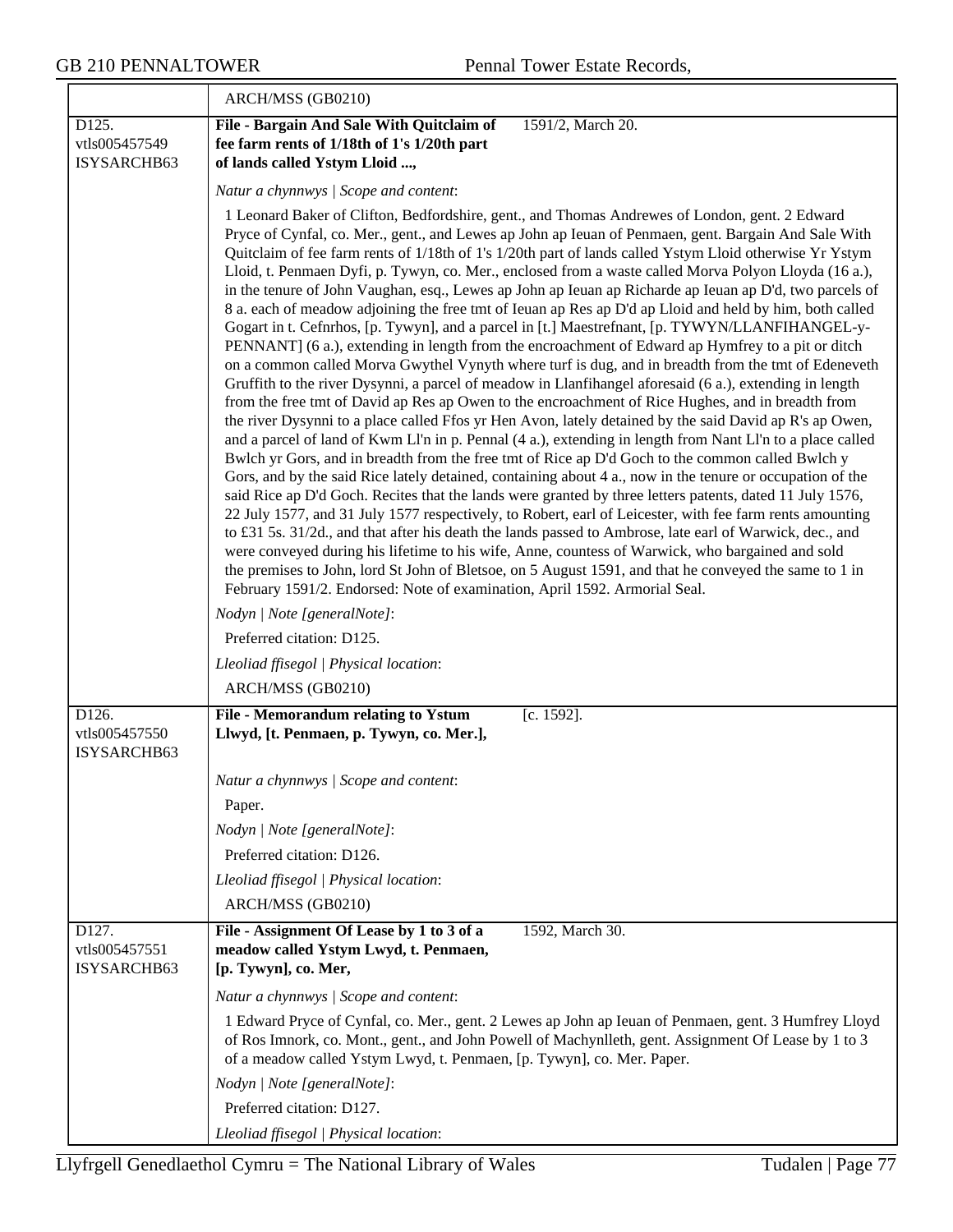|                                       | ARCH/MSS (GB0210)                                                                                                                                                                                                                                                                                                                                                                                                                                                                                                                                                                                                                                                                                                                                                                                                                                                                                                                                                                                                                                                                                                                                                                                                                                                                                                                                                                                                                   |  |
|---------------------------------------|-------------------------------------------------------------------------------------------------------------------------------------------------------------------------------------------------------------------------------------------------------------------------------------------------------------------------------------------------------------------------------------------------------------------------------------------------------------------------------------------------------------------------------------------------------------------------------------------------------------------------------------------------------------------------------------------------------------------------------------------------------------------------------------------------------------------------------------------------------------------------------------------------------------------------------------------------------------------------------------------------------------------------------------------------------------------------------------------------------------------------------------------------------------------------------------------------------------------------------------------------------------------------------------------------------------------------------------------------------------------------------------------------------------------------------------|--|
| D128.<br>vtls005457552<br>ISYSARCHB63 | <b>File - Writ Of Habere Facias Possessione</b><br>1592, May 25.<br>relating to a parcel of land (12 a.) called<br>Ynys y Penmaen, t. Penmaen Dyfi ,                                                                                                                                                                                                                                                                                                                                                                                                                                                                                                                                                                                                                                                                                                                                                                                                                                                                                                                                                                                                                                                                                                                                                                                                                                                                                |  |
|                                       | Natur a chynnwys / Scope and content:                                                                                                                                                                                                                                                                                                                                                                                                                                                                                                                                                                                                                                                                                                                                                                                                                                                                                                                                                                                                                                                                                                                                                                                                                                                                                                                                                                                               |  |
|                                       | Writ Of Habere Facias Possessione relating to a parcel of land (12 a.) called Ynys y Penmaen, t. Penmaen<br>Dyfi, [p. Tywyn], co. Mer. Copy.                                                                                                                                                                                                                                                                                                                                                                                                                                                                                                                                                                                                                                                                                                                                                                                                                                                                                                                                                                                                                                                                                                                                                                                                                                                                                        |  |
|                                       | Nodyn   Note [generalNote]:                                                                                                                                                                                                                                                                                                                                                                                                                                                                                                                                                                                                                                                                                                                                                                                                                                                                                                                                                                                                                                                                                                                                                                                                                                                                                                                                                                                                         |  |
|                                       | Preferred citation: D128.                                                                                                                                                                                                                                                                                                                                                                                                                                                                                                                                                                                                                                                                                                                                                                                                                                                                                                                                                                                                                                                                                                                                                                                                                                                                                                                                                                                                           |  |
|                                       | Lleoliad ffisegol   Physical location:                                                                                                                                                                                                                                                                                                                                                                                                                                                                                                                                                                                                                                                                                                                                                                                                                                                                                                                                                                                                                                                                                                                                                                                                                                                                                                                                                                                              |  |
|                                       | ARCH/MSS (GB0210)                                                                                                                                                                                                                                                                                                                                                                                                                                                                                                                                                                                                                                                                                                                                                                                                                                                                                                                                                                                                                                                                                                                                                                                                                                                                                                                                                                                                                   |  |
| D129.<br>vtls005457553<br>ISYSARCHB63 | 1592/3, Jan. 5.<br><b>File - Bargain And Sale With Feoffment</b><br>of a burgage and tmt in the town of<br>Machynlleth in Stryd Gwyr Cyfeiliog in ,                                                                                                                                                                                                                                                                                                                                                                                                                                                                                                                                                                                                                                                                                                                                                                                                                                                                                                                                                                                                                                                                                                                                                                                                                                                                                 |  |
|                                       | Natur a chynnwys / Scope and content:                                                                                                                                                                                                                                                                                                                                                                                                                                                                                                                                                                                                                                                                                                                                                                                                                                                                                                                                                                                                                                                                                                                                                                                                                                                                                                                                                                                               |  |
|                                       | 1 Margaret verch Thomas of Machynlleth, co. Mont., widow, late wife of John ap David ap Rice,<br>yeoman, dec. 2 Hugh Davies of Uwchygarreg, gent. Bargain And Sale With Feoffment of a burgage and<br>tmt in the town of Machynlleth in Stryd Gwyr Cyfeiliog in the tenure of John Evans, a parcel of land (14<br>a.) in t. Isygarreg, [p. Machynlleth], co. Mont., in a place called Maes y Llynlloyeth, now in the tenure<br>of Owen ap John, two-thirds of a close (4 a.) in t. Isygarreg, in the tenure of Owen ap John, two other<br>burgages in the same place, one in the occupation of 1, a burgage in a place called Stryd Gwyr Gwynedd,<br>late in the tenure of John ap Howell ap Ednoved and now in the occupation of 1, two m's called Tythyn<br>Esgair Lome in the tenure of Evan ap David and Kay'r Wrach or Kwm in the tenure of David ap Rees<br>David ap Griffith, two closes called Y Werne and Kil y Werne now in the tenure of Griffith ap Ieuan ap<br>Jenkin, four other parcels of land (?6 a.) in Ynysgynin, now in the tenure of Griffith ap Ieuan ap Jenkin,<br>and two other tmt's with 20 a. in t. Noddfa, [p. Darowen, co. Mont.], in the tenure of Lewis ap Mores ap<br>Ieuan Lle'n Vychan, and an annual rent of 5s. from a parcel of land in t. Isygarreg in the occupation of<br>Rowland Owen. Endorsed: 'a dede from Margaret of all her lands to me Hugh Davies, dated 5 Jan. 35<br>Eliz'. Seal. |  |
|                                       | Nodyn   Note [generalNote]:                                                                                                                                                                                                                                                                                                                                                                                                                                                                                                                                                                                                                                                                                                                                                                                                                                                                                                                                                                                                                                                                                                                                                                                                                                                                                                                                                                                                         |  |
|                                       | Preferred citation: D129.                                                                                                                                                                                                                                                                                                                                                                                                                                                                                                                                                                                                                                                                                                                                                                                                                                                                                                                                                                                                                                                                                                                                                                                                                                                                                                                                                                                                           |  |
|                                       | Lleoliad ffisegol   Physical location:                                                                                                                                                                                                                                                                                                                                                                                                                                                                                                                                                                                                                                                                                                                                                                                                                                                                                                                                                                                                                                                                                                                                                                                                                                                                                                                                                                                              |  |
|                                       | ARCH/MSS (GB0210)                                                                                                                                                                                                                                                                                                                                                                                                                                                                                                                                                                                                                                                                                                                                                                                                                                                                                                                                                                                                                                                                                                                                                                                                                                                                                                                                                                                                                   |  |
|                                       | Cyfres   Series [1594-1610] vtls005457554 ISYSARCHB63: Deeds,                                                                                                                                                                                                                                                                                                                                                                                                                                                                                                                                                                                                                                                                                                                                                                                                                                                                                                                                                                                                                                                                                                                                                                                                                                                                                                                                                                       |  |
|                                       | Dyddiad   Date: 1594-1610. (dyddiad creu)   (date of creation)                                                                                                                                                                                                                                                                                                                                                                                                                                                                                                                                                                                                                                                                                                                                                                                                                                                                                                                                                                                                                                                                                                                                                                                                                                                                                                                                                                      |  |
|                                       | FFeil / rhestr eitemau   File / item list                                                                                                                                                                                                                                                                                                                                                                                                                                                                                                                                                                                                                                                                                                                                                                                                                                                                                                                                                                                                                                                                                                                                                                                                                                                                                                                                                                                           |  |
| Cod cyfeirnod                         | Teitl   Title<br>Disgrifiad ffisegol   Physical<br>Dyddiadau   Dates                                                                                                                                                                                                                                                                                                                                                                                                                                                                                                                                                                                                                                                                                                                                                                                                                                                                                                                                                                                                                                                                                                                                                                                                                                                                                                                                                                |  |
| Reference code<br>D130.               | description<br>File - Demise for 100 years of a m. called<br>1594, Sept. 29.                                                                                                                                                                                                                                                                                                                                                                                                                                                                                                                                                                                                                                                                                                                                                                                                                                                                                                                                                                                                                                                                                                                                                                                                                                                                                                                                                        |  |
| vtls005457555                         | Tythyn Pant Kayergo, t. Cwmcewydd,                                                                                                                                                                                                                                                                                                                                                                                                                                                                                                                                                                                                                                                                                                                                                                                                                                                                                                                                                                                                                                                                                                                                                                                                                                                                                                                                                                                                  |  |
| ISYSARCHB63                           | [p. Llanymawddwy]], co. Mer., where 2                                                                                                                                                                                                                                                                                                                                                                                                                                                                                                                                                                                                                                                                                                                                                                                                                                                                                                                                                                                                                                                                                                                                                                                                                                                                                                                                                                                               |  |

**now ...,**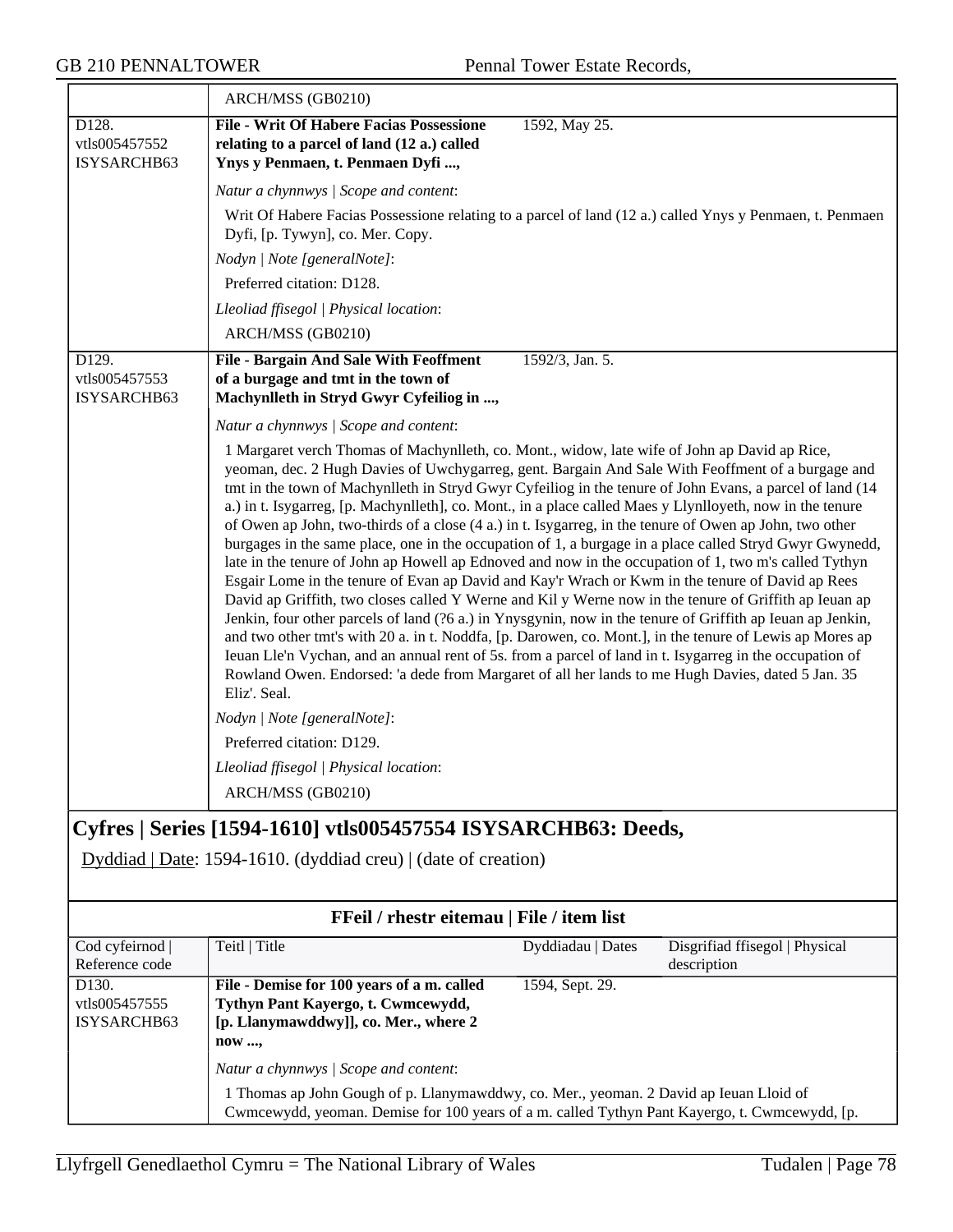|                                       | Llanymawddwy]], co. Mer., where 2 now lives, and the lands adjoining the river called Clywedog on the<br>south side. Peppercorn rent.                                                                                                                                                                                                                                                                                                                                                                                                                                     |
|---------------------------------------|---------------------------------------------------------------------------------------------------------------------------------------------------------------------------------------------------------------------------------------------------------------------------------------------------------------------------------------------------------------------------------------------------------------------------------------------------------------------------------------------------------------------------------------------------------------------------|
|                                       | Nodyn   Note [generalNote]:                                                                                                                                                                                                                                                                                                                                                                                                                                                                                                                                               |
|                                       | Preferred citation: D130.                                                                                                                                                                                                                                                                                                                                                                                                                                                                                                                                                 |
|                                       |                                                                                                                                                                                                                                                                                                                                                                                                                                                                                                                                                                           |
|                                       | Lleoliad ffisegol   Physical location:                                                                                                                                                                                                                                                                                                                                                                                                                                                                                                                                    |
|                                       | ARCH/MSS (GB0210)                                                                                                                                                                                                                                                                                                                                                                                                                                                                                                                                                         |
| D131.<br>vtls005457556<br>ISYSARCHB63 | File - Assignment Of Lease for 100 years<br>1594, Sept. 30.<br>of m. and tmt called Pimb Kaye'r Go, t.<br>Cwmcewydd, [p. Llanymawddwy], co.<br>Mer ,                                                                                                                                                                                                                                                                                                                                                                                                                      |
|                                       | Natur a chynnwys / Scope and content:                                                                                                                                                                                                                                                                                                                                                                                                                                                                                                                                     |
|                                       | 1 David ap Ieuan Lloid of Cwmcewydd, co. Mer., yeoman. 2 Edward Pryce of Cynfal, gent. Assignment<br>Of Lease for 100 years of m. and tmt called Pimb Kaye'r Go, t. Cwmcewydd, [p. Llanymawddwy], co.<br>Mer. Recites that Thomas ap John Goch leased the premises to 1 on 29 Sept. 1593 for a peppercorn rent.<br>Seal.                                                                                                                                                                                                                                                  |
|                                       | Nodyn   Note [generalNote]:                                                                                                                                                                                                                                                                                                                                                                                                                                                                                                                                               |
|                                       | Preferred citation: D131.                                                                                                                                                                                                                                                                                                                                                                                                                                                                                                                                                 |
|                                       | Lleoliad ffisegol   Physical location:                                                                                                                                                                                                                                                                                                                                                                                                                                                                                                                                    |
|                                       | ARCH/MSS (GB0210)                                                                                                                                                                                                                                                                                                                                                                                                                                                                                                                                                         |
| D132.<br>vtls005457557<br>ISYSARCHB63 | File - Lease for 11 years of four tenths<br>1594/5, Jan. 7.<br>share of a parcel of land called Ystym<br>Lwyd which was lately enjoyed ,                                                                                                                                                                                                                                                                                                                                                                                                                                  |
|                                       | Natur a chynnwys / Scope and content:                                                                                                                                                                                                                                                                                                                                                                                                                                                                                                                                     |
|                                       | 1 Lewes ap John ap Ieuan of Penmaen, co. Mer., gent. 2 Rice ap Ieuan ap David of Cynfal, gent., and<br>Harrye Pryce, son and heir apparent of Edward Pryce of Cynfal, gent. Lease for 11 years of four tenths<br>share of a parcel of land called Ystym Lwyd which was lately enjoyed with four tmt's, one occupied by<br>1, and the others being Y Tythyn Duy, Tythyn y Bulch and Tythyn Bach ar y Grayge, t. Penmaen, [p.<br>Tywyn], co. Mer.                                                                                                                           |
|                                       | Nodyn   Note [generalNote]:                                                                                                                                                                                                                                                                                                                                                                                                                                                                                                                                               |
|                                       | Preferred citation: D132.                                                                                                                                                                                                                                                                                                                                                                                                                                                                                                                                                 |
|                                       | Lleoliad ffisegol   Physical location:                                                                                                                                                                                                                                                                                                                                                                                                                                                                                                                                    |
|                                       | ARCH/MSS (GB0210)                                                                                                                                                                                                                                                                                                                                                                                                                                                                                                                                                         |
| D133.<br>vtls005457558<br>ISYSARCHB63 | File - Bond in £40 for the repayment of £20<br>1595, Sept. 2.<br>and for quiet possession of a parcel of land<br>called Y Kay ,                                                                                                                                                                                                                                                                                                                                                                                                                                           |
|                                       | Natur a chynnwys / Scope and content:                                                                                                                                                                                                                                                                                                                                                                                                                                                                                                                                     |
|                                       | 1 Howell ap Owen ap Llewelyn David ap Gwill'm of Cwmcewydd, co. Mer., yeoman, and John ap<br>Howell ap Owen of Caereinion Fechan, co. Mont., yeoman. 2 Edward Pryce of Cynfal, co. Mer., gent.<br>Bond in £40 for the repayment of £20 and for quiet possession of a parcel of land called Y Kay Dan y<br>Ffordd (9 a.), t. Dugoed, [p. Mallwyd], co. Mer. Endorsed: 'No. 1' and '32 - of Parliament and - writings<br>being old family deeds relating to Cae'r Goe, Tythyn Cae'r Goe, Y Ffridd Ucha, Y Ffridd Issa, Tythyn Yr<br>Erw Hir in Dugoed and Cwmcewydd'. Seal. |
|                                       | Nodyn   Note [generalNote]:                                                                                                                                                                                                                                                                                                                                                                                                                                                                                                                                               |
|                                       | Preferred citation: D133.                                                                                                                                                                                                                                                                                                                                                                                                                                                                                                                                                 |
|                                       | Lleoliad ffisegol   Physical location:                                                                                                                                                                                                                                                                                                                                                                                                                                                                                                                                    |
|                                       | ARCH/MSS (GB0210)                                                                                                                                                                                                                                                                                                                                                                                                                                                                                                                                                         |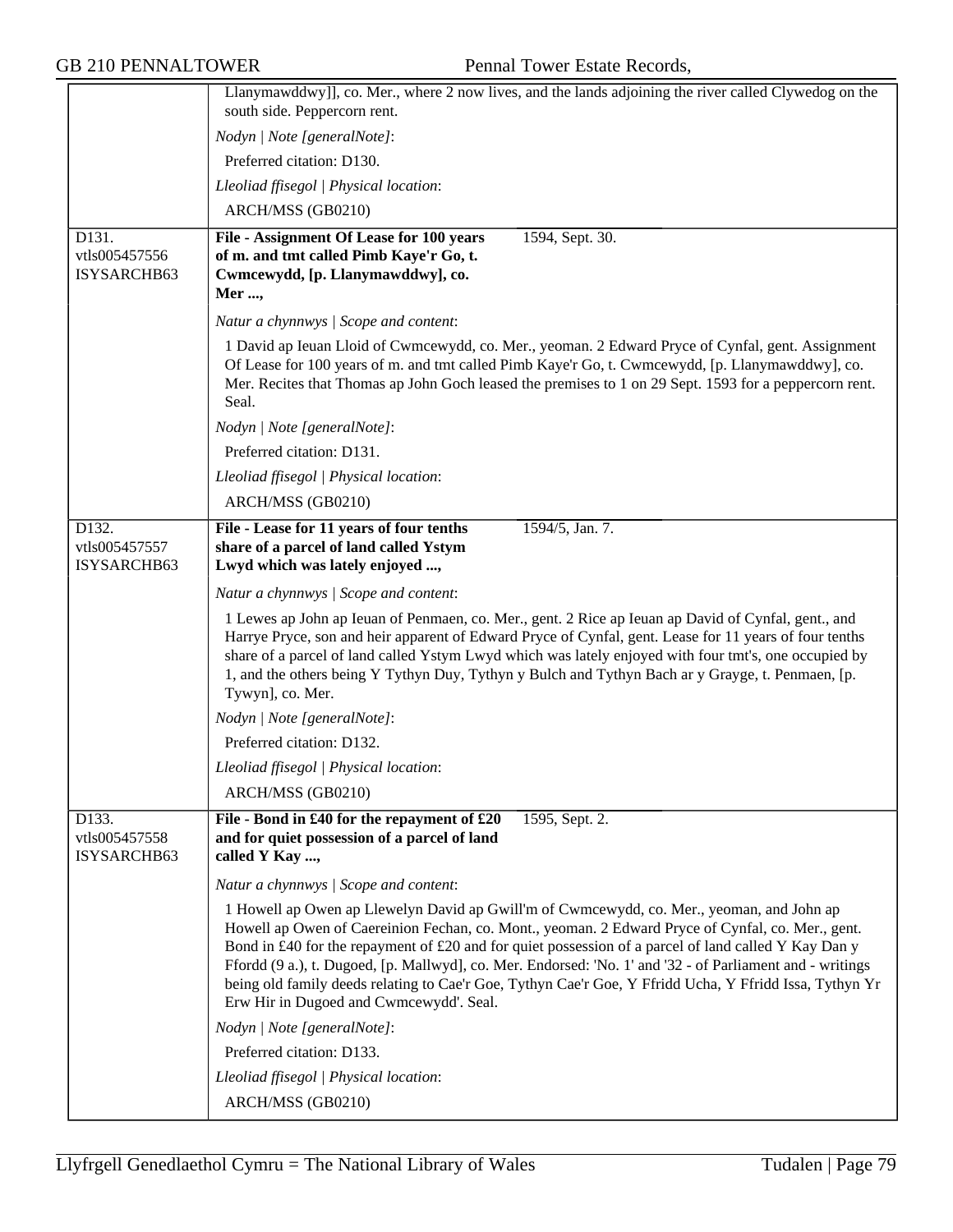| D134.                                 | <b>File - Exemplification Of Recovery (by</b><br>1595, Nov. 28.                                                                                                                                                                                                                                                                                                                                                                                                                                          |
|---------------------------------------|----------------------------------------------------------------------------------------------------------------------------------------------------------------------------------------------------------------------------------------------------------------------------------------------------------------------------------------------------------------------------------------------------------------------------------------------------------------------------------------------------------|
| vtls005457559                         | double vouchee), dated Michaelmas 1595,                                                                                                                                                                                                                                                                                                                                                                                                                                                                  |
| ISYSARCHB63                           | of 12 a. of land in Oswestry, Shropshire,                                                                                                                                                                                                                                                                                                                                                                                                                                                                |
|                                       | Natur a chynnwys / Scope and content:                                                                                                                                                                                                                                                                                                                                                                                                                                                                    |
|                                       | 1 John Banner, esq., and Griffith Kyffyn (demandants). 2 Edward ap John (tenant to the precipe).<br>3 Edward ap William, alias Muckleston, and Thomas ap Edward, alias Muckleston (vouchees).<br>Exemplification Of Recovery (by double vouchee), dated Michaelmas 1595, of 12 a. of land in Oswestry,<br>Shropshire.                                                                                                                                                                                    |
|                                       | Nodyn   Note [generalNote]:                                                                                                                                                                                                                                                                                                                                                                                                                                                                              |
|                                       | Preferred citation: D134.                                                                                                                                                                                                                                                                                                                                                                                                                                                                                |
|                                       | Lleoliad ffisegol   Physical location:                                                                                                                                                                                                                                                                                                                                                                                                                                                                   |
|                                       | ARCH/MSS (GB0210)                                                                                                                                                                                                                                                                                                                                                                                                                                                                                        |
| D135.                                 | 1595/6, Feb. 9.<br>File - Bargain And Sale of a m. and                                                                                                                                                                                                                                                                                                                                                                                                                                                   |
| vtls005457560                         | lands called Ynys Gynyn, t. Isygarreg, p.                                                                                                                                                                                                                                                                                                                                                                                                                                                                |
| ISYSARCHB63                           | Machynlleth, co. Mont., in the tenure ,                                                                                                                                                                                                                                                                                                                                                                                                                                                                  |
|                                       | Natur a chynnwys / Scope and content:                                                                                                                                                                                                                                                                                                                                                                                                                                                                    |
|                                       | 1 Robert ap Owen of Bellwardine, Shropshire, yeoman, a son of Owen ap David Bannor, late of<br>Penegoes, co. Mont., yeoman, dec. 2 Edward Pryce of Cynfal, co. Mer., gent. Bargain And Sale of a m.<br>and lands called Ynys Gynyn, t. Isygarreg, p. Machynlleth, co. Mont., in the tenure of 2, together with a<br>Quitclaim of the same and Letter Of Attorney to John Powell, gent., and Lewis Pritchard, gent., to deliver<br>seisin. Endorsed: livery of seisin, dated 14 Feb. 1595/6. Latin. Seal. |
|                                       | Nodyn   Note [generalNote]:                                                                                                                                                                                                                                                                                                                                                                                                                                                                              |
|                                       | Preferred citation: D135.                                                                                                                                                                                                                                                                                                                                                                                                                                                                                |
|                                       | Lleoliad ffisegol   Physical location:                                                                                                                                                                                                                                                                                                                                                                                                                                                                   |
|                                       | ARCH/MSS (GB0210)                                                                                                                                                                                                                                                                                                                                                                                                                                                                                        |
| D136.                                 | File - Bond in 200 marks for the quiet<br>1595/6, Feb. 9.                                                                                                                                                                                                                                                                                                                                                                                                                                                |
| vtls005457561                         | possession of m's and lands specified in no.                                                                                                                                                                                                                                                                                                                                                                                                                                                             |
| ISYSARCHB63                           | D135,                                                                                                                                                                                                                                                                                                                                                                                                                                                                                                    |
|                                       | Natur a chynnwys / Scope and content:                                                                                                                                                                                                                                                                                                                                                                                                                                                                    |
|                                       | 1 Robert ap Owen of Bellwardine, Shropshire, yeoman, a son of Owen ap David Bannor, late of<br>Penegoes, co. Mont., yeoman, dec. 2 Edward Pryce of Cynfal, co. Mer., gent. Bond in 200 marks for the<br>quiet possession of m's and lands specified in no. D135. Seal.                                                                                                                                                                                                                                   |
|                                       | Nodyn   Note [generalNote]:                                                                                                                                                                                                                                                                                                                                                                                                                                                                              |
|                                       | Preferred citation: D136.                                                                                                                                                                                                                                                                                                                                                                                                                                                                                |
|                                       | Lleoliad ffisegol   Physical location:                                                                                                                                                                                                                                                                                                                                                                                                                                                                   |
|                                       | ARCH/MSS (GB0210)                                                                                                                                                                                                                                                                                                                                                                                                                                                                                        |
| D137.<br>vtls005457562<br>ISYSARCHB63 | <b>File - Number Not Used.</b>                                                                                                                                                                                                                                                                                                                                                                                                                                                                           |
|                                       | Nodyn   Note [generalNote]:                                                                                                                                                                                                                                                                                                                                                                                                                                                                              |
|                                       | Preferred citation: D137.                                                                                                                                                                                                                                                                                                                                                                                                                                                                                |
|                                       | Lleoliad ffisegol   Physical location:                                                                                                                                                                                                                                                                                                                                                                                                                                                                   |
|                                       |                                                                                                                                                                                                                                                                                                                                                                                                                                                                                                          |
|                                       | ARCH/MSS (GB0210)                                                                                                                                                                                                                                                                                                                                                                                                                                                                                        |
| D138.<br>vtls005457563                | 1596, Aug. 8.<br>File - Assignment Of Lease for 100 years<br>of a m. called Tythyn Kae Goe, otherwise                                                                                                                                                                                                                                                                                                                                                                                                    |
| ISYSARCHB63                           | Tythen Pant Kae Goe, t. Cwmcewydd ,                                                                                                                                                                                                                                                                                                                                                                                                                                                                      |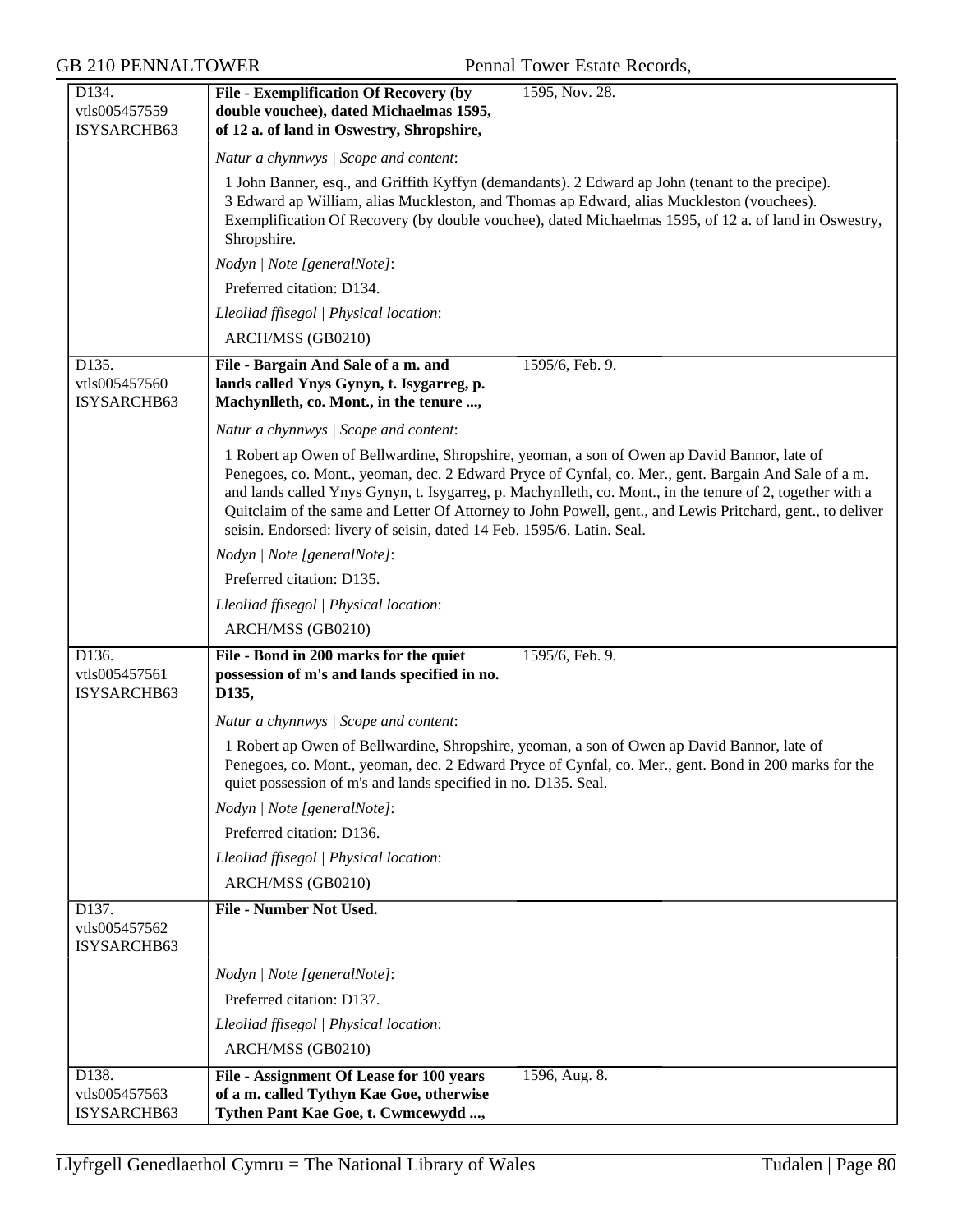|                                                    | Natur a chynnwys / Scope and content:                                                                                                                                                                                                                                                                                                                                                                                                                                                                                                                                                                                                                                                                                                                                                                                                                                                                                                                                                                                                                                                                                                                                                                                                                                                                                                                                                                                                                                                                                                                                                                                                                                                                                                                                                                                                                                                                                                                                                                                                                                                                                                                                                                                                                                                                                                                                                                                                                                                                                               |
|----------------------------------------------------|-------------------------------------------------------------------------------------------------------------------------------------------------------------------------------------------------------------------------------------------------------------------------------------------------------------------------------------------------------------------------------------------------------------------------------------------------------------------------------------------------------------------------------------------------------------------------------------------------------------------------------------------------------------------------------------------------------------------------------------------------------------------------------------------------------------------------------------------------------------------------------------------------------------------------------------------------------------------------------------------------------------------------------------------------------------------------------------------------------------------------------------------------------------------------------------------------------------------------------------------------------------------------------------------------------------------------------------------------------------------------------------------------------------------------------------------------------------------------------------------------------------------------------------------------------------------------------------------------------------------------------------------------------------------------------------------------------------------------------------------------------------------------------------------------------------------------------------------------------------------------------------------------------------------------------------------------------------------------------------------------------------------------------------------------------------------------------------------------------------------------------------------------------------------------------------------------------------------------------------------------------------------------------------------------------------------------------------------------------------------------------------------------------------------------------------------------------------------------------------------------------------------------------------|
|                                                    | 1 Edward Pryce of Cynfal., co. Mer., gent. 2 Hugh Pryce, clerk, and William Pryce, gent. Assignment Of<br>Lease for 100 years of a m. called Tythyn Kae Goe, otherwise Tythen Pant Kae Goe, t. Cwmcewydd, p.<br>Llanymawddwy, co. Mer. Recites nos. D130, 132.                                                                                                                                                                                                                                                                                                                                                                                                                                                                                                                                                                                                                                                                                                                                                                                                                                                                                                                                                                                                                                                                                                                                                                                                                                                                                                                                                                                                                                                                                                                                                                                                                                                                                                                                                                                                                                                                                                                                                                                                                                                                                                                                                                                                                                                                      |
|                                                    | Nodyn   Note [generalNote]:                                                                                                                                                                                                                                                                                                                                                                                                                                                                                                                                                                                                                                                                                                                                                                                                                                                                                                                                                                                                                                                                                                                                                                                                                                                                                                                                                                                                                                                                                                                                                                                                                                                                                                                                                                                                                                                                                                                                                                                                                                                                                                                                                                                                                                                                                                                                                                                                                                                                                                         |
|                                                    | Preferred citation: D138.                                                                                                                                                                                                                                                                                                                                                                                                                                                                                                                                                                                                                                                                                                                                                                                                                                                                                                                                                                                                                                                                                                                                                                                                                                                                                                                                                                                                                                                                                                                                                                                                                                                                                                                                                                                                                                                                                                                                                                                                                                                                                                                                                                                                                                                                                                                                                                                                                                                                                                           |
|                                                    | Lleoliad ffisegol   Physical location:                                                                                                                                                                                                                                                                                                                                                                                                                                                                                                                                                                                                                                                                                                                                                                                                                                                                                                                                                                                                                                                                                                                                                                                                                                                                                                                                                                                                                                                                                                                                                                                                                                                                                                                                                                                                                                                                                                                                                                                                                                                                                                                                                                                                                                                                                                                                                                                                                                                                                              |
|                                                    | ARCH/MSS (GB0210)                                                                                                                                                                                                                                                                                                                                                                                                                                                                                                                                                                                                                                                                                                                                                                                                                                                                                                                                                                                                                                                                                                                                                                                                                                                                                                                                                                                                                                                                                                                                                                                                                                                                                                                                                                                                                                                                                                                                                                                                                                                                                                                                                                                                                                                                                                                                                                                                                                                                                                                   |
| D139.<br>vtls005457564<br>ISYSARCHB63              | File - Bargain And Sale of a m. and tmt<br>1596, Aug. 10.<br>called Tythyn Kae'r Goe in the occupation<br>of David ap Ieuan Lloid ,                                                                                                                                                                                                                                                                                                                                                                                                                                                                                                                                                                                                                                                                                                                                                                                                                                                                                                                                                                                                                                                                                                                                                                                                                                                                                                                                                                                                                                                                                                                                                                                                                                                                                                                                                                                                                                                                                                                                                                                                                                                                                                                                                                                                                                                                                                                                                                                                 |
|                                                    | Natur a chynnwys   Scope and content:                                                                                                                                                                                                                                                                                                                                                                                                                                                                                                                                                                                                                                                                                                                                                                                                                                                                                                                                                                                                                                                                                                                                                                                                                                                                                                                                                                                                                                                                                                                                                                                                                                                                                                                                                                                                                                                                                                                                                                                                                                                                                                                                                                                                                                                                                                                                                                                                                                                                                               |
|                                                    | 1 Robert ap Owen ap Rice of Dugoed, co. Mer., yeoman. 2 Edward Price of Cynfal, gent. Bargain And<br>Sale of a m. and tmt called Tythyn Kae'r Goe in the occupation of David ap Ieuan Lloid, and a moiety of<br>a summer house called Llyest Ynglan Clawedog, both in t. Cwmcewydd, [p. Llanymawddwy], co. Mer.,<br>which 1 purchased from Thomas ap John Gogh and Hugh ap Thomas. Seal.                                                                                                                                                                                                                                                                                                                                                                                                                                                                                                                                                                                                                                                                                                                                                                                                                                                                                                                                                                                                                                                                                                                                                                                                                                                                                                                                                                                                                                                                                                                                                                                                                                                                                                                                                                                                                                                                                                                                                                                                                                                                                                                                            |
|                                                    | Nodyn   Note [generalNote]:                                                                                                                                                                                                                                                                                                                                                                                                                                                                                                                                                                                                                                                                                                                                                                                                                                                                                                                                                                                                                                                                                                                                                                                                                                                                                                                                                                                                                                                                                                                                                                                                                                                                                                                                                                                                                                                                                                                                                                                                                                                                                                                                                                                                                                                                                                                                                                                                                                                                                                         |
|                                                    | Preferred citation: D139.                                                                                                                                                                                                                                                                                                                                                                                                                                                                                                                                                                                                                                                                                                                                                                                                                                                                                                                                                                                                                                                                                                                                                                                                                                                                                                                                                                                                                                                                                                                                                                                                                                                                                                                                                                                                                                                                                                                                                                                                                                                                                                                                                                                                                                                                                                                                                                                                                                                                                                           |
|                                                    | Lleoliad ffisegol   Physical location:                                                                                                                                                                                                                                                                                                                                                                                                                                                                                                                                                                                                                                                                                                                                                                                                                                                                                                                                                                                                                                                                                                                                                                                                                                                                                                                                                                                                                                                                                                                                                                                                                                                                                                                                                                                                                                                                                                                                                                                                                                                                                                                                                                                                                                                                                                                                                                                                                                                                                              |
|                                                    | ARCH/MSS (GB0210)                                                                                                                                                                                                                                                                                                                                                                                                                                                                                                                                                                                                                                                                                                                                                                                                                                                                                                                                                                                                                                                                                                                                                                                                                                                                                                                                                                                                                                                                                                                                                                                                                                                                                                                                                                                                                                                                                                                                                                                                                                                                                                                                                                                                                                                                                                                                                                                                                                                                                                                   |
| D <sub>140</sub> .<br>vtls005457565<br>ISYSARCHB63 | 1597, June 4.<br>File - Post-nuptial Settlement of the<br>said John Vaughan of Caethle and Jane<br>his wife, eldest daughter of 1, being a<br>Covenant,                                                                                                                                                                                                                                                                                                                                                                                                                                                                                                                                                                                                                                                                                                                                                                                                                                                                                                                                                                                                                                                                                                                                                                                                                                                                                                                                                                                                                                                                                                                                                                                                                                                                                                                                                                                                                                                                                                                                                                                                                                                                                                                                                                                                                                                                                                                                                                             |
|                                                    | Natur a chynnwys / Scope and content:                                                                                                                                                                                                                                                                                                                                                                                                                                                                                                                                                                                                                                                                                                                                                                                                                                                                                                                                                                                                                                                                                                                                                                                                                                                                                                                                                                                                                                                                                                                                                                                                                                                                                                                                                                                                                                                                                                                                                                                                                                                                                                                                                                                                                                                                                                                                                                                                                                                                                               |
|                                                    | 1 Edward Price of Cynfal, co. Mer., gent. 2 John Vaughan of Caethle, son and heir of Jenkyn Vaughan<br>late of Caethle, gent., dec. Post-nuptial Settlement of the said John Vaughan of Caethle and Jane his<br>wife, eldest daughter of 1, being a Covenant by 2 to convey to Griffith Morgan of Tywyn, clerk, and<br>Hugh Price of Dolgellau, clerk, m's and lands called Keven Dyrys, Melin Kedigill, otherwise Melin<br>Isaravon, and a close adjoining called Kay'r Velin and Y Cwrt, all in t. Cynfal, [p. Tywyn], and m's called<br>Kay Mawr and Kay Owen, t. Penmaen, to the use of Edward Pryce; m's, fulling mills and tmt's called<br>Llannerch y Bleiddie, Yr Hen Bandy, Kay Kynarch, Tythin y Werne or Tythin y Pwll Bydyr, Y Gilvach<br>Hen, Isglan, Pen y Lan Wen, Trewiddian Ycha, Trewiddian Issa, Tythyn Nant Gwyddrwch, and Tythyn<br>Seisyllt, t's Cynfal, Penmaen and Cefnrhos, [p. Tywyn], co. Mer., to the use of Jane the wife of 2 during<br>her lifetime and after her death to the use of 2, and after their deaths to the eldest legitimate male heir,<br>with a residue of the m's and tmt's to the use of 2 for 100 years and after his death to the eldest male heir<br>of 2 and Jane his wife; and Deed Declaring The Uses Of A Fine by Ednevett Griffith of Gwyddgweon,<br>esq., of a m. called Gwyddgwyn and a corn mill called Melyn Nant Keynog, t. Caethle, [p. Tywyn], m's<br>and lands called Tythyn y Gamalt, Tythyn Duy yn y Velindre, Tythyn Maies, Pant Kynnoge, Tythyn<br>Keven Caethley, Tythyn Pant y Noyedd, Tythyn Rice ap Ieuan Howell, all in t. Gwrych, [p. Tywyn],<br>Tythyn Rice Tynker, Tythyn y Tuy Mawr, t. Bron-y-prys, [p. Tywyn], lands called Tyr y Trwste, and<br>other lands adjoining the demesne of Ynysymaengwyn, lands called Tythyn Kill Kennett, Tythyn Duy<br>in Penhelig, Tythyn Mawr and Tythyn Bach in Aberdyfi, Tythyn John Phivion near Aberdyfi, Tythin?<br>Tresonan, Tythyn David ap Ieuan ap Gruffith, t. Botalog, Tythin Porth y Gelly, Tythin Erw Gweallim,<br>Tythin Ieuan John, all in t. Cefnrhos, and Tythyn Aber Dyffryn Glynn and Tythin Myrie Gleision, in t's<br>Cynfal, Botalog, Gwrych, Trefrion, Bron-y-prys and Gwyddelfynydd, [p. Tywyn], co. Mer., to the use<br>of GM and HP. Endorsed: 'The indenture to lead the uses of a fine between John Vaughan and Edward<br>Pryce of Keven Dyrys, 4 June 39 Eliz. Sealed and delivered to William Jones to the use of Edward Price'.<br>Armorial Seal (worn).<br>Nodyn   Note [generalNote]: |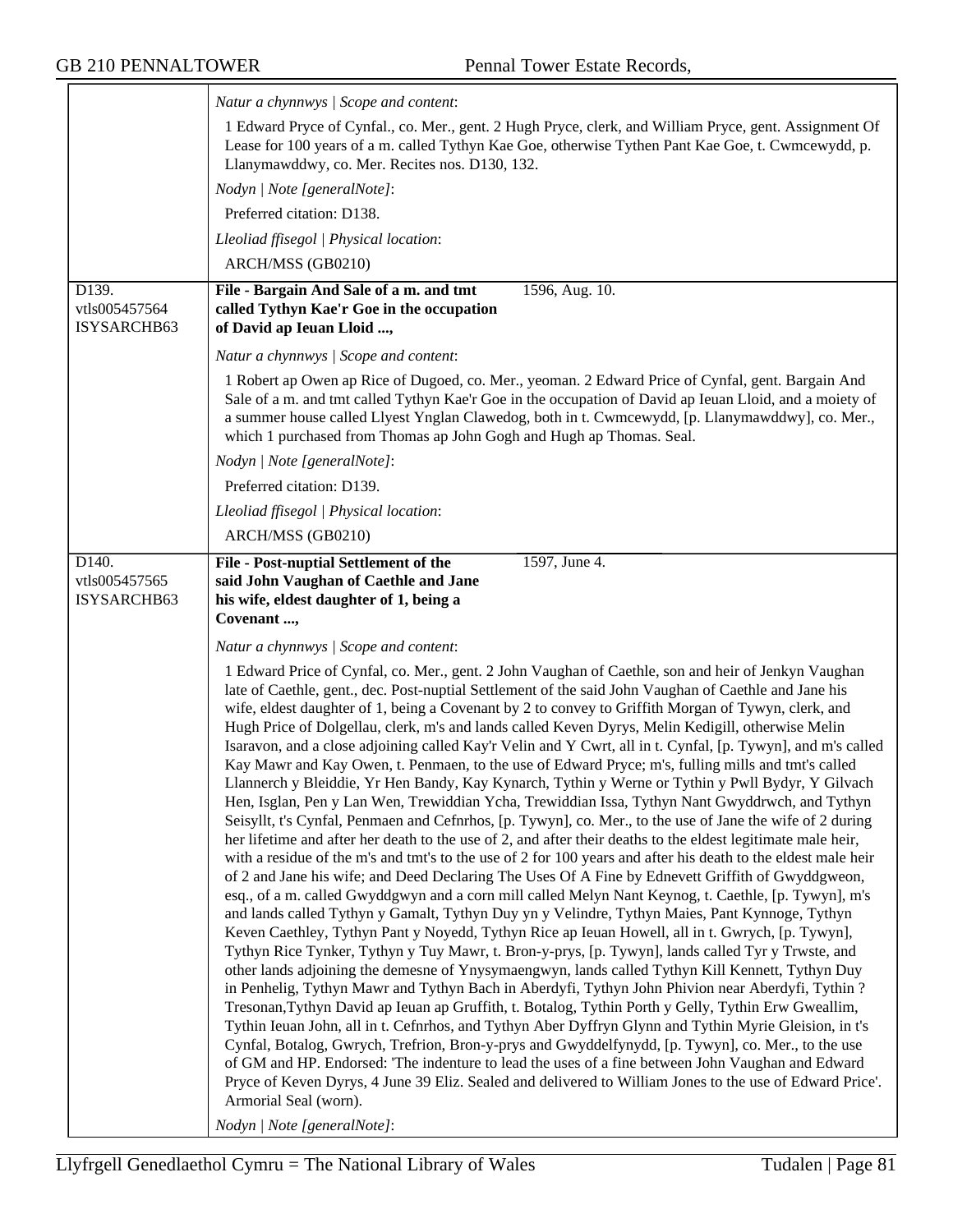|                                                    | Preferred citation: D140.                                                                                                                                                                                                                                                                                                                                                                                |
|----------------------------------------------------|----------------------------------------------------------------------------------------------------------------------------------------------------------------------------------------------------------------------------------------------------------------------------------------------------------------------------------------------------------------------------------------------------------|
|                                                    | Lleoliad ffisegol   Physical location:                                                                                                                                                                                                                                                                                                                                                                   |
|                                                    | ARCH/MSS (GB0210)                                                                                                                                                                                                                                                                                                                                                                                        |
| D <sub>141</sub> .<br>vtls005457566<br>ISYSARCHB63 | File - Final Concord of 44 m's, 4 mills,<br>1597, July 11.<br>10 cottages, etc. (2,100 a.) in t's Cynfal,<br>Penmaen, Cefnrhos, Caethle, Botalog,<br>Bron-y-prys ,                                                                                                                                                                                                                                       |
|                                                    | Natur a chynnwys / Scope and content:                                                                                                                                                                                                                                                                                                                                                                    |
|                                                    | 1 Griffith Morgan and Hugh Price, clerks (quer's). 2 Edward Price, gent., and John Vaughan, gent.<br>(deforc's). Final Concord of 44 m's, 4 mills, 10 cottages, etc. (2,100 a.) in t's Cynfal, Penmaen,<br>Cefnrhos, Caethle, Botalog, Bron-y-prys, Gwrych, Trefrion and Gwyddelfynydd, [p. Tywyn], co. Mer.<br>Consideration: £100. Endorsed: '4', 'k'.                                                 |
|                                                    | Nodyn   Note [generalNote]:                                                                                                                                                                                                                                                                                                                                                                              |
|                                                    | Preferred citation: D141.                                                                                                                                                                                                                                                                                                                                                                                |
|                                                    | Lleoliad ffisegol   Physical location:                                                                                                                                                                                                                                                                                                                                                                   |
|                                                    | ARCH/MSS (GB0210)                                                                                                                                                                                                                                                                                                                                                                                        |
| D142.<br>vtls005457567<br>ISYSARCHB63              | File - Assignment Of Mortgage for £20 by<br>1597, Oct. 15.<br>1 to 3 of a parcel of land called Kae Krwnn<br>(9a.), t,                                                                                                                                                                                                                                                                                   |
|                                                    | Natur a chynnwys / Scope and content:                                                                                                                                                                                                                                                                                                                                                                    |
|                                                    | 1 Thomas ap Ieuan of Machynlleth, co. Mont., yeoman. 2 David ap Griffith ap Ho'll of Machynlleth, and<br>Hughe ap David of the same, son and heir of the said David. 3 John Swayne of Machynlleth, saddler.<br>Assignment Of Mortgage for £20 by 1 to 3 of a parcel of land called Kae Krwnn (9 a.), t. Isygarreg, p.<br>Machynlleth, co. Mont. Recites a mortgage by 2 to 1 [cf. no D111]. Seal (worn). |
|                                                    | Nodyn   Note [generalNote]:                                                                                                                                                                                                                                                                                                                                                                              |
|                                                    | Preferred citation: D142.                                                                                                                                                                                                                                                                                                                                                                                |
|                                                    | Lleoliad ffisegol   Physical location:                                                                                                                                                                                                                                                                                                                                                                   |
|                                                    | ARCH/MSS (GB0210)                                                                                                                                                                                                                                                                                                                                                                                        |
| D <sub>143</sub> .                                 | File - Bond in £40 for the observance of<br>1597, Oct. 15.                                                                                                                                                                                                                                                                                                                                               |
| vtls005457568<br>ISYSARCHB63                       | covenants specified in no. D142,                                                                                                                                                                                                                                                                                                                                                                         |
|                                                    | Natur a chynnwys / Scope and content:                                                                                                                                                                                                                                                                                                                                                                    |
|                                                    | 1 Thomas ap Ieuan of Machynlleth, co. Mont., yeoman, and Lewis ap Ieuan of the same, weaver. 2 John<br>Swayn of the same, sadler. Bond in £40 for the observance of covenants specified in no. D142.                                                                                                                                                                                                     |
|                                                    | Nodyn   Note [generalNote]:                                                                                                                                                                                                                                                                                                                                                                              |
|                                                    | Preferred citation: D143.                                                                                                                                                                                                                                                                                                                                                                                |
|                                                    | Lleoliad ffisegol   Physical location:                                                                                                                                                                                                                                                                                                                                                                   |
|                                                    | ARCH/MSS (GB0210)                                                                                                                                                                                                                                                                                                                                                                                        |
| D144.<br>vtls005457569<br>ISYSARCHB63              | File - Quitclaim of a m. or tmt called<br>1597/8, Feb. 28.<br>Tythin Kay'r Go, t. Cwmcewydd, co. Mer.,<br>lately in the occupation of David ,                                                                                                                                                                                                                                                            |
|                                                    | Natur a chynnwys / Scope and content:                                                                                                                                                                                                                                                                                                                                                                    |
|                                                    | 1 Thomas ap John Goughe of Cwmcewydd, co. Mer., yeoman. 2 Edward Price of Cynfal, gent. Quitclaim<br>of a m. or tmt called Tythin Kay'r Go, t. Cwmcewydd, co. Mer., lately in the occupation of David ap<br>Ieuan Lloid. Endorsed: Release from 1 to 2. Latin.                                                                                                                                           |
|                                                    | Nodyn   Note [generalNote]:                                                                                                                                                                                                                                                                                                                                                                              |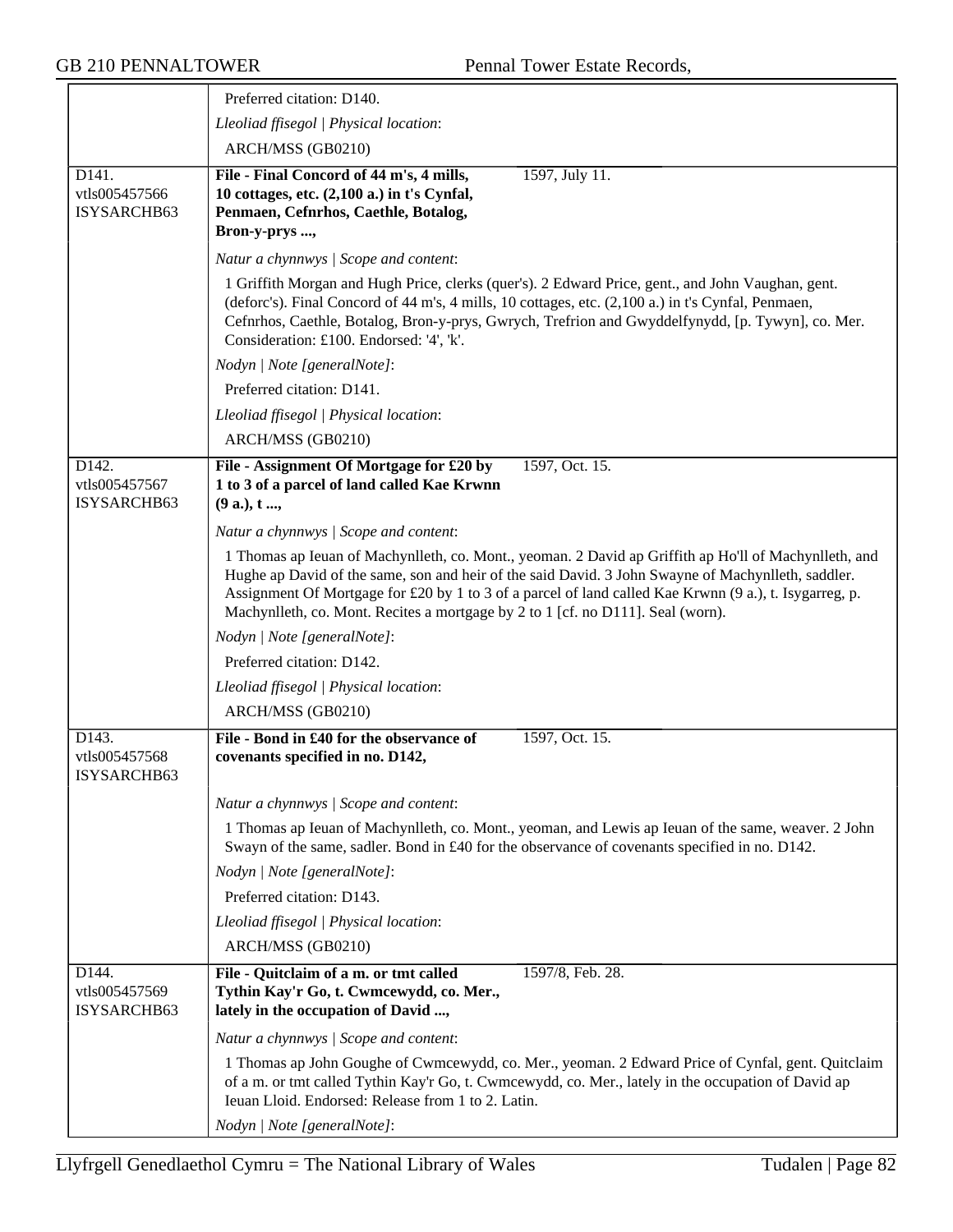|                                                    | Preferred citation: D144.                                                                                                                                                                                                                                                                                                                                                                                                                                                                                                                                                                                      |
|----------------------------------------------------|----------------------------------------------------------------------------------------------------------------------------------------------------------------------------------------------------------------------------------------------------------------------------------------------------------------------------------------------------------------------------------------------------------------------------------------------------------------------------------------------------------------------------------------------------------------------------------------------------------------|
|                                                    | Lleoliad ffisegol   Physical location:                                                                                                                                                                                                                                                                                                                                                                                                                                                                                                                                                                         |
|                                                    | ARCH/MSS (GB0210)                                                                                                                                                                                                                                                                                                                                                                                                                                                                                                                                                                                              |
| D <sub>145</sub> .<br>vtls005457570<br>ISYSARCHB63 | File - Quitclaim of a m. and lands called<br>1598, April 7.<br>Tythyn Pen y Ddol, p. Pennal, co. Mer,                                                                                                                                                                                                                                                                                                                                                                                                                                                                                                          |
|                                                    | Natur a chynnwys / Scope and content:                                                                                                                                                                                                                                                                                                                                                                                                                                                                                                                                                                          |
|                                                    | 1 Owen Evans of Pennal, co. Mer., gent. 2 Edward Pryce of Cynfal, gent. Quitclaim of a m. and lands<br>called Tythyn Pen y Ddol, p. Pennal, co. Mer. Consideration: £6 0s. 8d.                                                                                                                                                                                                                                                                                                                                                                                                                                 |
|                                                    | Nodyn   Note [generalNote]:                                                                                                                                                                                                                                                                                                                                                                                                                                                                                                                                                                                    |
|                                                    | Preferred citation: D145.                                                                                                                                                                                                                                                                                                                                                                                                                                                                                                                                                                                      |
|                                                    | Lleoliad ffisegol   Physical location:                                                                                                                                                                                                                                                                                                                                                                                                                                                                                                                                                                         |
|                                                    | ARCH/MSS (GB0210)                                                                                                                                                                                                                                                                                                                                                                                                                                                                                                                                                                                              |
| D146.<br>vtls005457571<br>ISYSARCHB63              | File - Quitclaim of a m. called Tythyn<br>1598, Aug. 10.<br>Cayer Go, land near a bridge called Pont y<br>Cleivion, land called Kayer Go ,                                                                                                                                                                                                                                                                                                                                                                                                                                                                     |
|                                                    | Natur a chynnwys / Scope and content:                                                                                                                                                                                                                                                                                                                                                                                                                                                                                                                                                                          |
|                                                    | 1 Mary verch Robert, widow of Hugh ap Thomas late of Cwmcewydd, dec. 2 Edward Pryce of Cynfal,<br>gent. Quitclaim of a m. called Tythyn Cayer Go, land near a bridge called Pont y Cleivion, land called<br>Kayer Go, Keven Kayer Go, and Keven Coch, t. Cwmcewydd, [p. Llanymawddwy], co. Mer. Endorsed:<br>'no. 7' and 'This was sealed with white wax with a little red wax intermixed'. Latin. Seal.                                                                                                                                                                                                       |
|                                                    | Nodyn   Note [generalNote]:                                                                                                                                                                                                                                                                                                                                                                                                                                                                                                                                                                                    |
|                                                    | Preferred citation: D146.                                                                                                                                                                                                                                                                                                                                                                                                                                                                                                                                                                                      |
|                                                    | Lleoliad ffisegol   Physical location:                                                                                                                                                                                                                                                                                                                                                                                                                                                                                                                                                                         |
|                                                    | ARCH/MSS (GB0210)                                                                                                                                                                                                                                                                                                                                                                                                                                                                                                                                                                                              |
| D147.<br>vtls005457572<br>ISYSARCHB63              | File - Bargain And Sale of a burgage in the<br>1598, Sept. 19.<br>tenures of David ap Cadwallader and Elen<br>verch John in t. Oswestry ,                                                                                                                                                                                                                                                                                                                                                                                                                                                                      |
|                                                    | Natur a chynnwys / Scope and content:                                                                                                                                                                                                                                                                                                                                                                                                                                                                                                                                                                          |
|                                                    | 1 Lucy verch Thomas Salusbury of Oswestry, Shropshire, and Katherine verch Thomas Salusbury, now<br>or late of the same, dau' and co-heiresses of the said Thomas Salusbry, late of the same, glover, dec. 2<br>John Owen of the same, weaver. Bargain And Sale of a burgage in the tenures of David ap Cadwallader<br>and Elen verch John in t. Oswestry, lying partly below Chirton Street, in breadth between the former tmt<br>of John Ireland on the one part, and the tmt lately of St John the Baptist on the other, and in length from<br>the highway towards Spytty as far as Le Spytty Croft. Latin. |
|                                                    | Nodyn   Note [generalNote]:                                                                                                                                                                                                                                                                                                                                                                                                                                                                                                                                                                                    |
|                                                    | Preferred citation: D147.                                                                                                                                                                                                                                                                                                                                                                                                                                                                                                                                                                                      |
|                                                    | Lleoliad ffisegol   Physical location:                                                                                                                                                                                                                                                                                                                                                                                                                                                                                                                                                                         |
|                                                    | ARCH/MSS (GB0210)                                                                                                                                                                                                                                                                                                                                                                                                                                                                                                                                                                                              |
| D148.<br>vtls005457573<br>ISYSARCHB63              | File - Bond in £100 for the observance of<br>1599, May 1.<br>covenants specified in an indenture of even<br>date between 1 and Elizabeth his ,                                                                                                                                                                                                                                                                                                                                                                                                                                                                 |
|                                                    | Natur a chynnwys / Scope and content:                                                                                                                                                                                                                                                                                                                                                                                                                                                                                                                                                                          |
|                                                    | 1 John ap Ieuan ap John of Llanfihangel Genau'r-glyn, co. Card., gent. 2 John ap Richard, gent. Bond in<br>£100 for the observance of covenants specified in an indenture of even date between 1 and Elizabeth his<br>wife, and 2.                                                                                                                                                                                                                                                                                                                                                                             |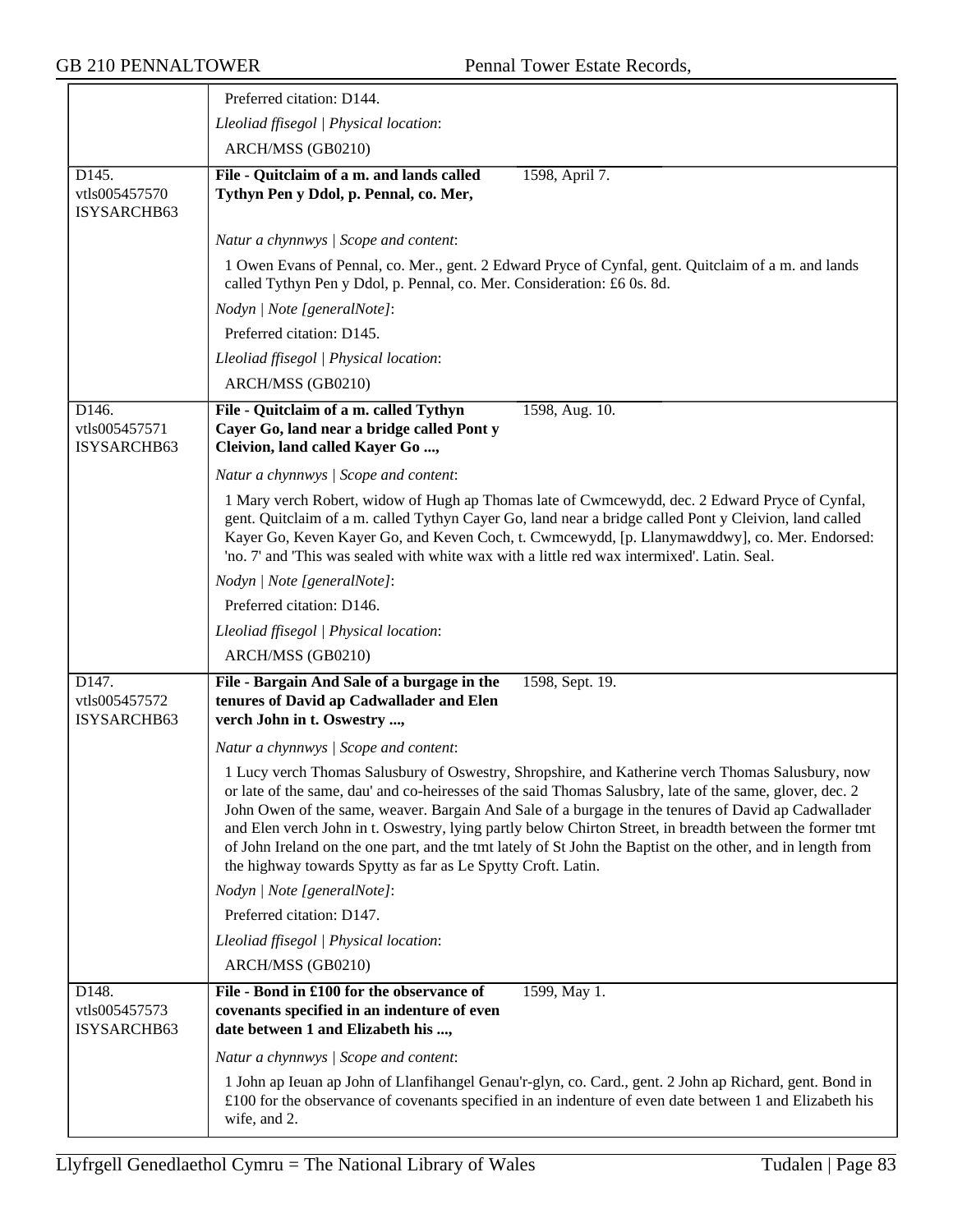|                                       | Nodyn   Note [generalNote]:                                                                                                                                                                                                                                                                                                                                                                                                                                                                                                                                                                                                                                                                                           |
|---------------------------------------|-----------------------------------------------------------------------------------------------------------------------------------------------------------------------------------------------------------------------------------------------------------------------------------------------------------------------------------------------------------------------------------------------------------------------------------------------------------------------------------------------------------------------------------------------------------------------------------------------------------------------------------------------------------------------------------------------------------------------|
|                                       | Preferred citation: D148.                                                                                                                                                                                                                                                                                                                                                                                                                                                                                                                                                                                                                                                                                             |
|                                       | Lleoliad ffisegol   Physical location:                                                                                                                                                                                                                                                                                                                                                                                                                                                                                                                                                                                                                                                                                |
|                                       | ARCH/MSS (GB0210)                                                                                                                                                                                                                                                                                                                                                                                                                                                                                                                                                                                                                                                                                                     |
| D149.                                 | File - Bargain And Sale of a pew in the<br>1599, May 28.                                                                                                                                                                                                                                                                                                                                                                                                                                                                                                                                                                                                                                                              |
| vtls005457574                         | parish church of Oswestry, Shropshire,                                                                                                                                                                                                                                                                                                                                                                                                                                                                                                                                                                                                                                                                                |
| ISYSARCHB63                           | located below the new aisle near to ,                                                                                                                                                                                                                                                                                                                                                                                                                                                                                                                                                                                                                                                                                 |
|                                       | Natur a chynnwys / Scope and content:                                                                                                                                                                                                                                                                                                                                                                                                                                                                                                                                                                                                                                                                                 |
|                                       | 1 Richard Jennyns of t. Treclawdd, Shropshire, gent. 2 John Morgan of Oswestry, gent. Bargain And<br>Sale of a pew in the parish church of Oswestry, Shropshire, located below the new aisle near to St Mary's<br>chancel and extending in length as far as the seat of Thomas ap David, dec., and in breadth between the<br>seat of Edward ap John, weaver, on the one side and that of William Thomas on the other. Consideration:<br>10s. Latin.                                                                                                                                                                                                                                                                   |
|                                       | Nodyn   Note [generalNote]:                                                                                                                                                                                                                                                                                                                                                                                                                                                                                                                                                                                                                                                                                           |
|                                       | Preferred citation: D149.                                                                                                                                                                                                                                                                                                                                                                                                                                                                                                                                                                                                                                                                                             |
|                                       | Lleoliad ffisegol   Physical location:                                                                                                                                                                                                                                                                                                                                                                                                                                                                                                                                                                                                                                                                                |
|                                       | ARCH/MSS (GB0210)                                                                                                                                                                                                                                                                                                                                                                                                                                                                                                                                                                                                                                                                                                     |
| D150.<br>vtls005457575<br>ISYSARCHB63 | 1599, June 7.<br>File - Pre-nuptial Settlement of Lewis ap<br>Richard and Jane, daughter of Humffrey<br>ap Hughe ap Ieuan, being a Feoffment by<br>1 ,                                                                                                                                                                                                                                                                                                                                                                                                                                                                                                                                                                |
|                                       | Natur a chynnwys / Scope and content:                                                                                                                                                                                                                                                                                                                                                                                                                                                                                                                                                                                                                                                                                 |
|                                       | 1 Richard ap Ieuan ap David of Talgarth, co. Mer., and Lewis ap Richard, his son and heir. 2 Jane,<br>daughter of Humffrey ap Hughe ap Ieuan, gent., dec. 3 Thomas ap Humffrey Pughe and Lewis ap John<br>ap Ieuan of Penmaen, co. Mer., gent's. Pre-nuptial Settlement of Lewis ap Richard and Jane, daughter<br>of Humffrey ap Hughe ap Ieuan, being a Feoffment by 1 to 3 of a capital m. called Talgarth Ucha and<br>a parcel of land (10 a.) in t. Cynfal, p. Tywyn, co. Mer. Endorsed: 'The Marriage Settlement of Lewis<br>Pritchard of Talgarth and Jane, his wife, daughter of Humphrey ab Pugh Bonar/Bouar of Aberfrudlan',<br>and 'this belongs unto Humffrey Lewis the son of Lewis ap Richard deceased'. |
|                                       | Nodyn   Note [generalNote]:                                                                                                                                                                                                                                                                                                                                                                                                                                                                                                                                                                                                                                                                                           |
|                                       | Preferred citation: D150.                                                                                                                                                                                                                                                                                                                                                                                                                                                                                                                                                                                                                                                                                             |
|                                       | Lleoliad ffisegol   Physical location:                                                                                                                                                                                                                                                                                                                                                                                                                                                                                                                                                                                                                                                                                |
|                                       | ARCH/MSS (GB0210)                                                                                                                                                                                                                                                                                                                                                                                                                                                                                                                                                                                                                                                                                                     |
| D151.<br>vtls005457576<br>ISYSARCHB63 | 1599, June 7.<br>File - Bond in £50 for the observance of<br>covenants specified in no. D150,                                                                                                                                                                                                                                                                                                                                                                                                                                                                                                                                                                                                                         |
|                                       | Natur a chynnwys / Scope and content:                                                                                                                                                                                                                                                                                                                                                                                                                                                                                                                                                                                                                                                                                 |
|                                       | 1 Richard ap Ieuan ap David of Talgarth, co. Mer., gent., and Lewis ap Richard of the same, gent. 2<br>Thomas ap Humffrey Pughe, gent. Bond in £50 for the observance of covenants specified in no. D150.                                                                                                                                                                                                                                                                                                                                                                                                                                                                                                             |
|                                       | Nodyn   Note [generalNote]:                                                                                                                                                                                                                                                                                                                                                                                                                                                                                                                                                                                                                                                                                           |
|                                       | Preferred citation: D151.                                                                                                                                                                                                                                                                                                                                                                                                                                                                                                                                                                                                                                                                                             |
|                                       | Lleoliad ffisegol   Physical location:                                                                                                                                                                                                                                                                                                                                                                                                                                                                                                                                                                                                                                                                                |
|                                       | ARCH/MSS (GB0210)                                                                                                                                                                                                                                                                                                                                                                                                                                                                                                                                                                                                                                                                                                     |
| D152.<br>vtls005457577<br>ISYSARCHB63 | File - Particulars of Edward Pryce's lands<br>[late $16x$ early $17$<br>and estate in Mawddwy, including the<br>cent.].<br>yearly value,                                                                                                                                                                                                                                                                                                                                                                                                                                                                                                                                                                              |
|                                       | Nodyn   Note [generalNote]:                                                                                                                                                                                                                                                                                                                                                                                                                                                                                                                                                                                                                                                                                           |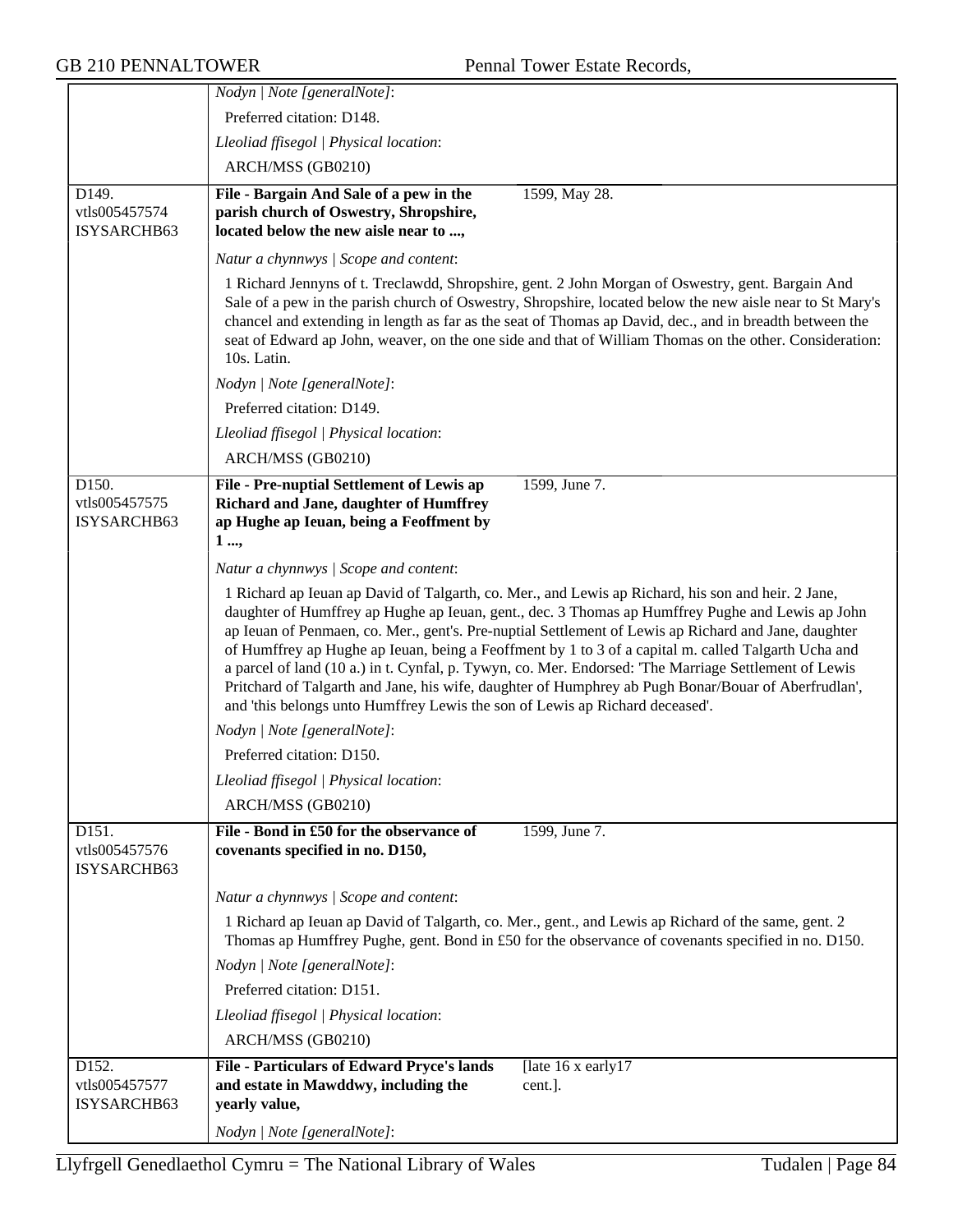|                                       | Preferred citation: D152.                                                                                           |                                                                                                                                                                                                                |
|---------------------------------------|---------------------------------------------------------------------------------------------------------------------|----------------------------------------------------------------------------------------------------------------------------------------------------------------------------------------------------------------|
|                                       | Lleoliad ffisegol   Physical location:                                                                              |                                                                                                                                                                                                                |
|                                       | ARCH/MSS (GB0210)                                                                                                   |                                                                                                                                                                                                                |
| D153.<br>vtls005457578<br>ISYSARCHB63 | File - Note of the lands of Lewis Prichard<br>of Talgarth, co. Mer,                                                 | [early 17 cent.].                                                                                                                                                                                              |
|                                       | Nodyn   Note [generalNote]:                                                                                         |                                                                                                                                                                                                                |
|                                       | Preferred citation: D153.                                                                                           |                                                                                                                                                                                                                |
|                                       | Lleoliad ffisegol   Physical location:                                                                              |                                                                                                                                                                                                                |
|                                       | ARCH/MSS (GB0210)                                                                                                   |                                                                                                                                                                                                                |
| D154.                                 | File - Affadavit relating to a field called Y                                                                       | $[c. 1600]$ .                                                                                                                                                                                                  |
| vtls005457579<br>ISYSARCHB63          | Cae Glasse, [t. Penmaen, p. Tywyn],                                                                                 |                                                                                                                                                                                                                |
|                                       | Nodyn   Note [generalNote]:                                                                                         |                                                                                                                                                                                                                |
|                                       | Preferred citation: D154.                                                                                           |                                                                                                                                                                                                                |
|                                       | Lleoliad ffisegol   Physical location:                                                                              |                                                                                                                                                                                                                |
|                                       | ARCH/MSS (GB0210)                                                                                                   |                                                                                                                                                                                                                |
| D155.<br>vtls005457580<br>ISYSARCHB63 | File - Memorandum giving an account and<br>acreage of marsh lands in t. Penmaen Dyfi,<br>[p. Tywyn], co. Mer,       | $[c. 1600]$ .                                                                                                                                                                                                  |
|                                       | Nodyn   Note [generalNote]:                                                                                         |                                                                                                                                                                                                                |
|                                       | Preferred citation: D155.                                                                                           |                                                                                                                                                                                                                |
|                                       | Lleoliad ffisegol   Physical location:                                                                              |                                                                                                                                                                                                                |
|                                       | ARCH/MSS (GB0210)                                                                                                   |                                                                                                                                                                                                                |
| D156.<br>vtls005457581<br>ISYSARCHB63 | File - Lease for 80 years of a m. or burgage<br>where Meredith Owen lives in the town of<br>Machynlleth, co. Mont , | 1600, March 30.                                                                                                                                                                                                |
|                                       | Natur a chynnwys / Scope and content:                                                                               |                                                                                                                                                                                                                |
|                                       | called Pentre yr Allt, late in the tenure of Harry ap Ieuan ap Lewis, smith, dec.                                   | 1 Humfrey ap Ieuan Phivion of p. Tywyn, co. Mer., mason. 2 Edward Pryce of Cynfal, gent. Lease for 80<br>years of a m. or burgage where Meredith Owen lives in the town of Machynlleth, co. Mont., in a street |
|                                       | Nodyn   Note [generalNote]:                                                                                         |                                                                                                                                                                                                                |
|                                       | Preferred citation: D156.                                                                                           |                                                                                                                                                                                                                |
|                                       | Lleoliad ffisegol   Physical location:                                                                              |                                                                                                                                                                                                                |
|                                       | ARCH/MSS (GB0210)                                                                                                   |                                                                                                                                                                                                                |
| D157.<br>vtls005457582<br>ISYSARCHB63 | File - Lease for 300 years of a m. or<br>burgage in the town of Machynlleth, co.<br>Mont., in a street called ,     | 1600, May 16.                                                                                                                                                                                                  |
|                                       | Natur a chynnwys / Scope and content:                                                                               |                                                                                                                                                                                                                |
|                                       | called Pentre yr Allt, late in the tenure of Henry ap John ap Lewes. Latin. 2 Seals (worn).                         | 1 Meredith Owen of Machynlleth, co. Mont., yeoman, and Jane his wife. 2 Edward Price of Cynfal, co.<br>Mer., gent. Lease for 300 years of a m. or burgage in the town of Machynlleth, co. Mont., in a street   |
|                                       | Nodyn   Note [generalNote]:                                                                                         |                                                                                                                                                                                                                |
|                                       | Preferred citation: D157.                                                                                           |                                                                                                                                                                                                                |
|                                       | Lleoliad ffisegol   Physical location:                                                                              |                                                                                                                                                                                                                |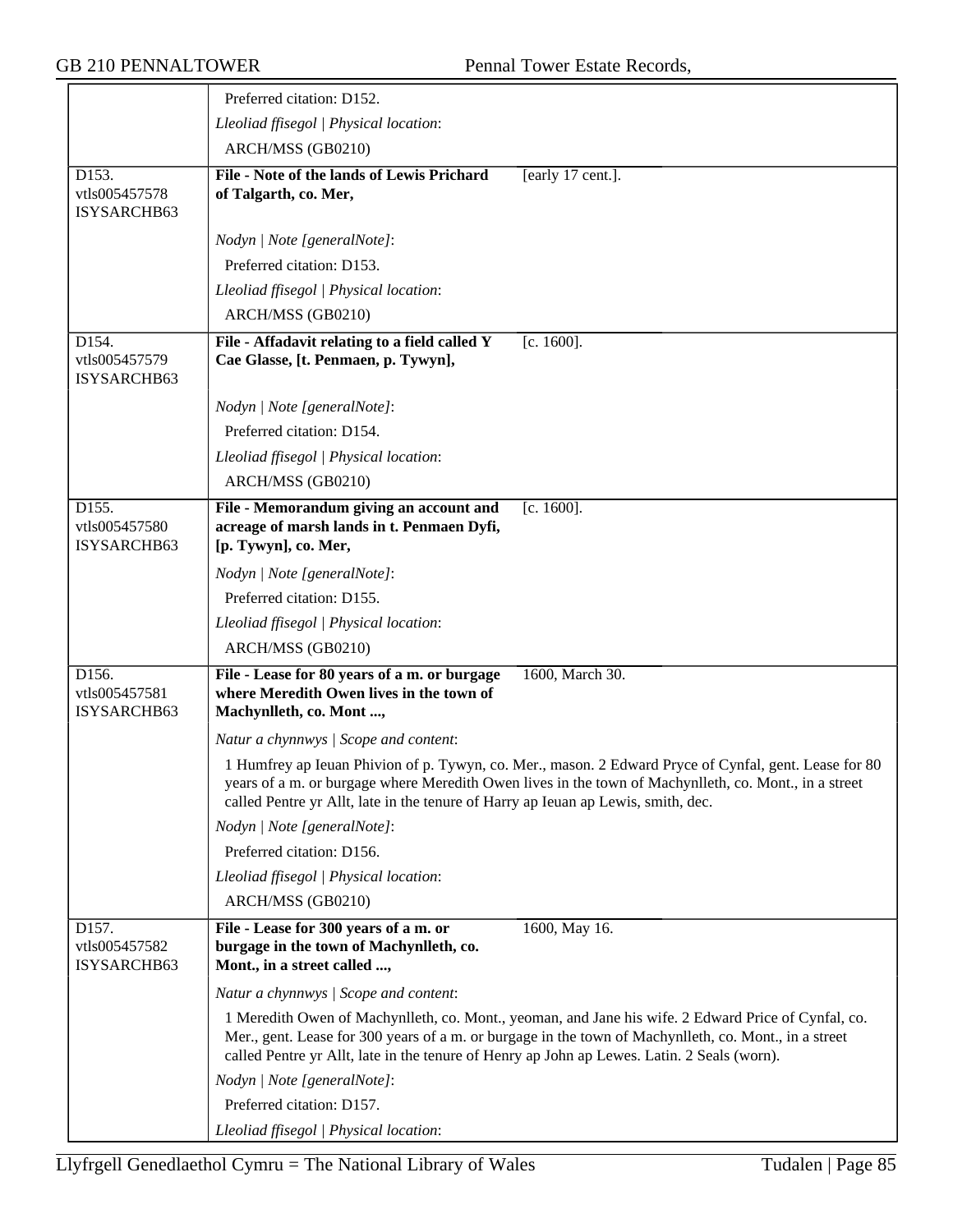$\overline{\phantom{a}}$ 

|                                       | ARCH/MSS (GB0210)                                                                                                                                                                                                                                                                                                                                                                                         |  |
|---------------------------------------|-----------------------------------------------------------------------------------------------------------------------------------------------------------------------------------------------------------------------------------------------------------------------------------------------------------------------------------------------------------------------------------------------------------|--|
| D158.<br>vtls005457583<br>ISYSARCHB63 | File - Quitclaim of m's called Tonnvinney<br>1601, Aug. 6.<br>Uchaph, Blaen y Kay, Y Pant Mawr and<br>Tonnvinney Issaph, all in t. Llanfendigaid,<br>[p ,                                                                                                                                                                                                                                                 |  |
|                                       | Natur a chynnwys / Scope and content:                                                                                                                                                                                                                                                                                                                                                                     |  |
|                                       | 1 John Gruff' ap Harry of Llangelynnin, co. Mer., gent., and William his son and heir. 2 Robert Vaughan<br>of Cilgerran, co. Pemb., gent. Quitclaim of m's called Tonnvinney Uchaph, Blaen y Kay, Y Pant Mawr<br>and Tonnvinney Issaph, all in t. Llanfendigaid, [p. Llangelynnin], co. Mer.                                                                                                              |  |
|                                       | Nodyn   Note [generalNote]:                                                                                                                                                                                                                                                                                                                                                                               |  |
|                                       | Preferred citation: D158.                                                                                                                                                                                                                                                                                                                                                                                 |  |
|                                       | Lleoliad ffisegol   Physical location:                                                                                                                                                                                                                                                                                                                                                                    |  |
|                                       | ARCH/MSS (GB0210)                                                                                                                                                                                                                                                                                                                                                                                         |  |
| D159.<br>vtls005457584<br>ISYSARCHB63 | File - Bargain And Sale of a close and<br>1603, Sept. 22.<br>parcel of land (9 a.) called Kay Crwn,<br>otherwise Kay'r Maen Llwyd, t,                                                                                                                                                                                                                                                                     |  |
|                                       | Natur a chynnwys / Scope and content:                                                                                                                                                                                                                                                                                                                                                                     |  |
|                                       | 1 John Swayn of Machynlleth, co. Mont., saddler. 2 Edward Price of Cynfal, co. Mer., gent. Bargain And<br>Sale of a close and parcel of land (9 a.) called Kay Crwn, otherwise Kay'r Maen Llwyd, t. Isygarreg, [p.<br>Machynlleth], co. Mont. Consideration: £20.                                                                                                                                         |  |
|                                       | Nodyn   Note [generalNote]:                                                                                                                                                                                                                                                                                                                                                                               |  |
|                                       | Preferred citation: D159.                                                                                                                                                                                                                                                                                                                                                                                 |  |
|                                       | Lleoliad ffisegol   Physical location:                                                                                                                                                                                                                                                                                                                                                                    |  |
|                                       | ARCH/MSS (GB0210)                                                                                                                                                                                                                                                                                                                                                                                         |  |
| D160.<br>vtls005457585<br>ISYSARCHB63 | File - Mortgage (Bargain And Sale) for<br>1603, Sept. 22.<br>£24 of a parcel of land (9 a.) called Y Kay<br>Crwn, otherwise Kay'r Maen ,                                                                                                                                                                                                                                                                  |  |
|                                       | Natur a chynnwys / Scope and content:                                                                                                                                                                                                                                                                                                                                                                     |  |
|                                       | 1 Hugh ap David ap Griffith of Machynlleth, co. Mont., yeoman, and Richard ap Hugh, his son and heir<br>apparent. 2 Edward Pryce of Cynfal, co. Mer., gent. Mortgage (Bargain And Sale) for £24 of a parcel of<br>land (9 a.) called Y Kay Crwn, otherwise Kay'r Maen Llwyd, p. Machynlleth, co. Mont. Latin.                                                                                             |  |
|                                       | Nodyn   Note [generalNote]:                                                                                                                                                                                                                                                                                                                                                                               |  |
|                                       | Preferred citation: D160.                                                                                                                                                                                                                                                                                                                                                                                 |  |
|                                       | Lleoliad ffisegol   Physical location:                                                                                                                                                                                                                                                                                                                                                                    |  |
|                                       | ARCH/MSS (GB0210)                                                                                                                                                                                                                                                                                                                                                                                         |  |
| D161.<br>vtls005457586<br>ISYSARCHB63 | <b>File - Post-nuptial Settlement of Simon</b><br>1603, Oct. 8.<br><b>Swayne of Machynlleth and Margaret</b><br>verch Howell, daughter of 1, being a<br>Feoffment of a burgage ,                                                                                                                                                                                                                          |  |
|                                       | Natur a chynnwys / Scope and content:                                                                                                                                                                                                                                                                                                                                                                     |  |
|                                       | 1 Howell David of the town of Machynlleth, burgess. 2 Margaret verch Howell, daughter of 1. Post-<br>nuptial Settlement of Simon Swayne of Machynlleth and Margaret verch Howell, daughter of 1, being<br>a Feoffment of a burgage situated in Stryt Gwyr Deheybarth in the town of Machynlleth (boundaries<br>specified) to 2 for her use and after her death to her and her husband's legitimate heirs. |  |
|                                       | Nodyn   Note [generalNote]:                                                                                                                                                                                                                                                                                                                                                                               |  |
|                                       | Preferred citation: D161.                                                                                                                                                                                                                                                                                                                                                                                 |  |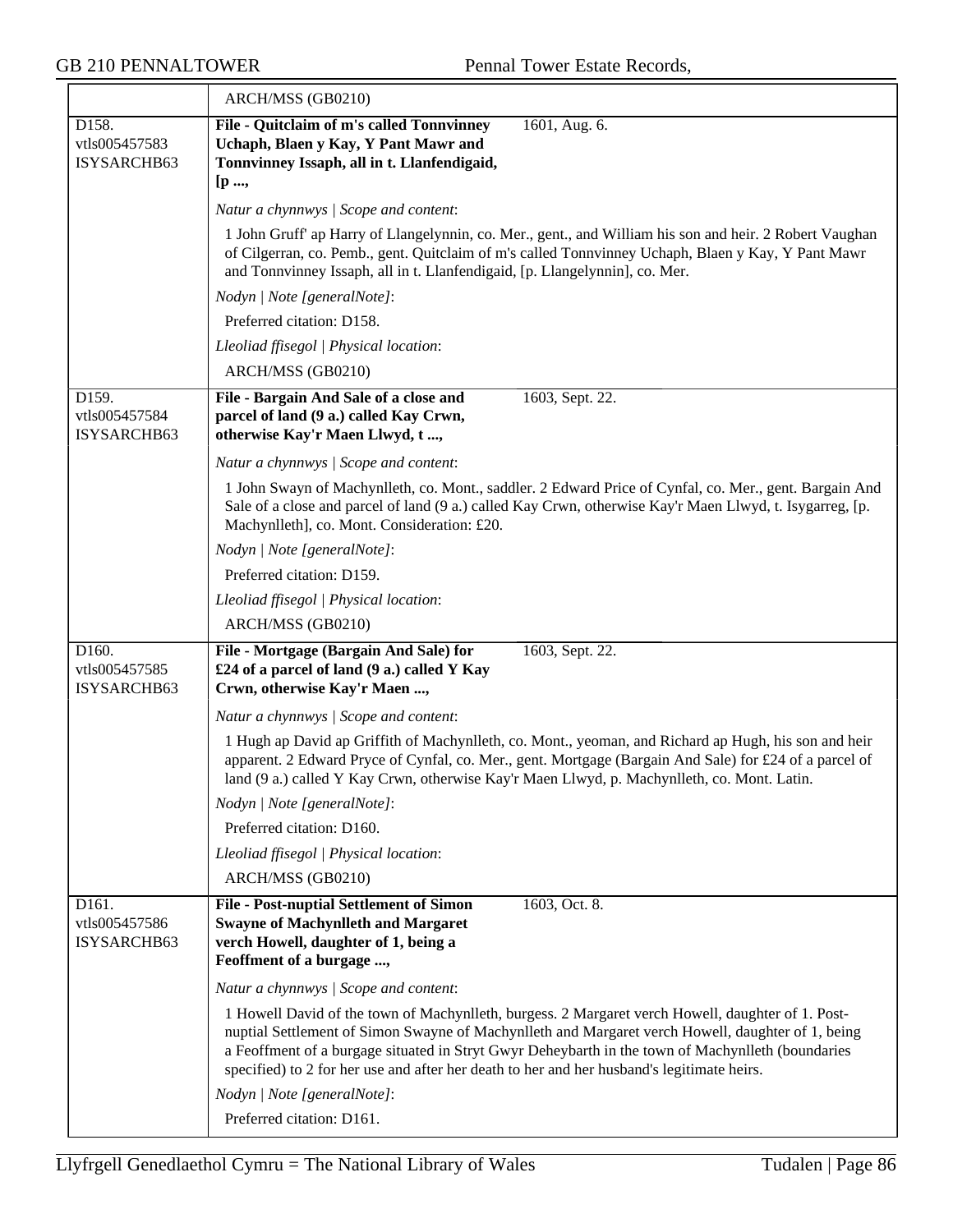|                                       | Lleoliad ffisegol   Physical location:                                                                                                                                                                                                                                                                                                                                                                                                                                                                                                                                                                                                                                                                                      |
|---------------------------------------|-----------------------------------------------------------------------------------------------------------------------------------------------------------------------------------------------------------------------------------------------------------------------------------------------------------------------------------------------------------------------------------------------------------------------------------------------------------------------------------------------------------------------------------------------------------------------------------------------------------------------------------------------------------------------------------------------------------------------------|
|                                       | ARCH/MSS (GB0210)                                                                                                                                                                                                                                                                                                                                                                                                                                                                                                                                                                                                                                                                                                           |
| D162.<br>vtls005457587<br>ISYSARCHB63 | File - Bargain And Sale of a cottage lately<br>1605, May 8.<br>inhabited by Morgan ap Edward in t.<br>Isygarreg, [p. Machynlleth], near 2's<br>land ,                                                                                                                                                                                                                                                                                                                                                                                                                                                                                                                                                                       |
|                                       | Natur a chynnwys / Scope and content:                                                                                                                                                                                                                                                                                                                                                                                                                                                                                                                                                                                                                                                                                       |
|                                       | 1 Rice ap Rytherch ap Owen of Machynlleth, gent., son of Rytherch ap Owen, late of Isygarreg, co.<br>Mont., dec. 2 Edward Price of Cynfal, co. Mer., gent. Bargain And Sale of a cottage lately inhabited<br>by Morgan ap Edward in t. Isygarreg, [p. Machynlleth], near 2's land called Ynys Gynin, and a parcel<br>of land (3 a.) adjoining the said cottage lying between a brook called Lledver and the river Dyvi on the<br>north and west side, and a ditch near the cottage lately made by 2 on the east side adjoining the land<br>called Ynys Gynin, and lately the land of Rytherch ap Owen ap Jenkin, dec. Endorsed: 'Charter of a<br>cottage and a parcel of landcalled Bryn y Tournour', and livery of seisin. |
|                                       | Nodyn   Note [generalNote]:                                                                                                                                                                                                                                                                                                                                                                                                                                                                                                                                                                                                                                                                                                 |
|                                       | Preferred citation: D162.                                                                                                                                                                                                                                                                                                                                                                                                                                                                                                                                                                                                                                                                                                   |
|                                       | Lleoliad ffisegol   Physical location:                                                                                                                                                                                                                                                                                                                                                                                                                                                                                                                                                                                                                                                                                      |
|                                       | ARCH/MSS (GB0210)                                                                                                                                                                                                                                                                                                                                                                                                                                                                                                                                                                                                                                                                                                           |
| D163.<br>vtls005457588<br>ISYSARCHB63 | 1606, April 16.<br>File - Quitclaim of m's, tmt's and lands<br>called Kay'r Go, Tythyn Kay'r Go, Freeth<br>Ycha, and Freth Issa, t. Dugoed, [p ,                                                                                                                                                                                                                                                                                                                                                                                                                                                                                                                                                                            |
|                                       | Natur a chynnwys / Scope and content:                                                                                                                                                                                                                                                                                                                                                                                                                                                                                                                                                                                                                                                                                       |
|                                       | 1 David ap Hugh ap Thomas of Mallwyd, co. Mer., yeoman, son and heir of Hugh Thomas, dec. 2<br>Edward Price of Cynfal, gent. Quitclaim of m's, tmt's and lands called Kay'r Go, Tythyn Kay'r Go, Freeth<br>Ycha, and Freth Issa, t. Dugoed, [p. Mallwyd], co. Mer. Latin. Seal.                                                                                                                                                                                                                                                                                                                                                                                                                                             |
|                                       | Nodyn   Note [generalNote]:                                                                                                                                                                                                                                                                                                                                                                                                                                                                                                                                                                                                                                                                                                 |
|                                       | Preferred citation: D163.                                                                                                                                                                                                                                                                                                                                                                                                                                                                                                                                                                                                                                                                                                   |
|                                       | Lleoliad ffisegol   Physical location:                                                                                                                                                                                                                                                                                                                                                                                                                                                                                                                                                                                                                                                                                      |
|                                       | ARCH/MSS (GB0210)                                                                                                                                                                                                                                                                                                                                                                                                                                                                                                                                                                                                                                                                                                           |
| D164.<br>vtls005457589<br>ISYSARCHB63 | File - Confirmation of 2/5 part of a parcel<br>1606, May 1.<br>of land called Ystymlwyd, otherwise Yr<br>Ystymlwyd, t. Penmaen Dyfi, p. Tywyn,<br>$co$ ,<br>Natur a chynnwys / Scope and content:<br>1 Edward Price of Cynfal, co. Mer., gent. 2 Thomas Lewis of Penmaen, gent. Confirmation of 2/5 part of<br>a parcel of land called Ystymlwyd, otherwise Yr Ystymlwyd, t. Penmaen Dyfi, p. Tywyn, co. Mer. Seal<br>(wrapped).<br>Nodyn   Note [generalNote]:<br>Preferred citation: D164.<br>Lleoliad ffisegol   Physical location:<br>ARCH/MSS (GB0210)                                                                                                                                                                 |
| D165.                                 | File - Bargain And Sale of parcels of land<br>1606, May 7.                                                                                                                                                                                                                                                                                                                                                                                                                                                                                                                                                                                                                                                                  |
| vtls005457590<br>ISYSARCHB63          | (2 a.) called Talar y Ddraynen and Y Dalar<br>Croes, t. Cynfal, [p ,                                                                                                                                                                                                                                                                                                                                                                                                                                                                                                                                                                                                                                                        |
|                                       | Natur a chynnwys / Scope and content:                                                                                                                                                                                                                                                                                                                                                                                                                                                                                                                                                                                                                                                                                       |
|                                       | 1 Rowland ap Hugh ap Morgan of Cynfal, co. Mer., gent. 2 Edward Pryce of the same, gent. Bargain<br>And Sale of parcels of land (2 a.) called Talar y Ddraynen and Y Dalar Croes, t. Cynfal, [p. Tywyn],                                                                                                                                                                                                                                                                                                                                                                                                                                                                                                                    |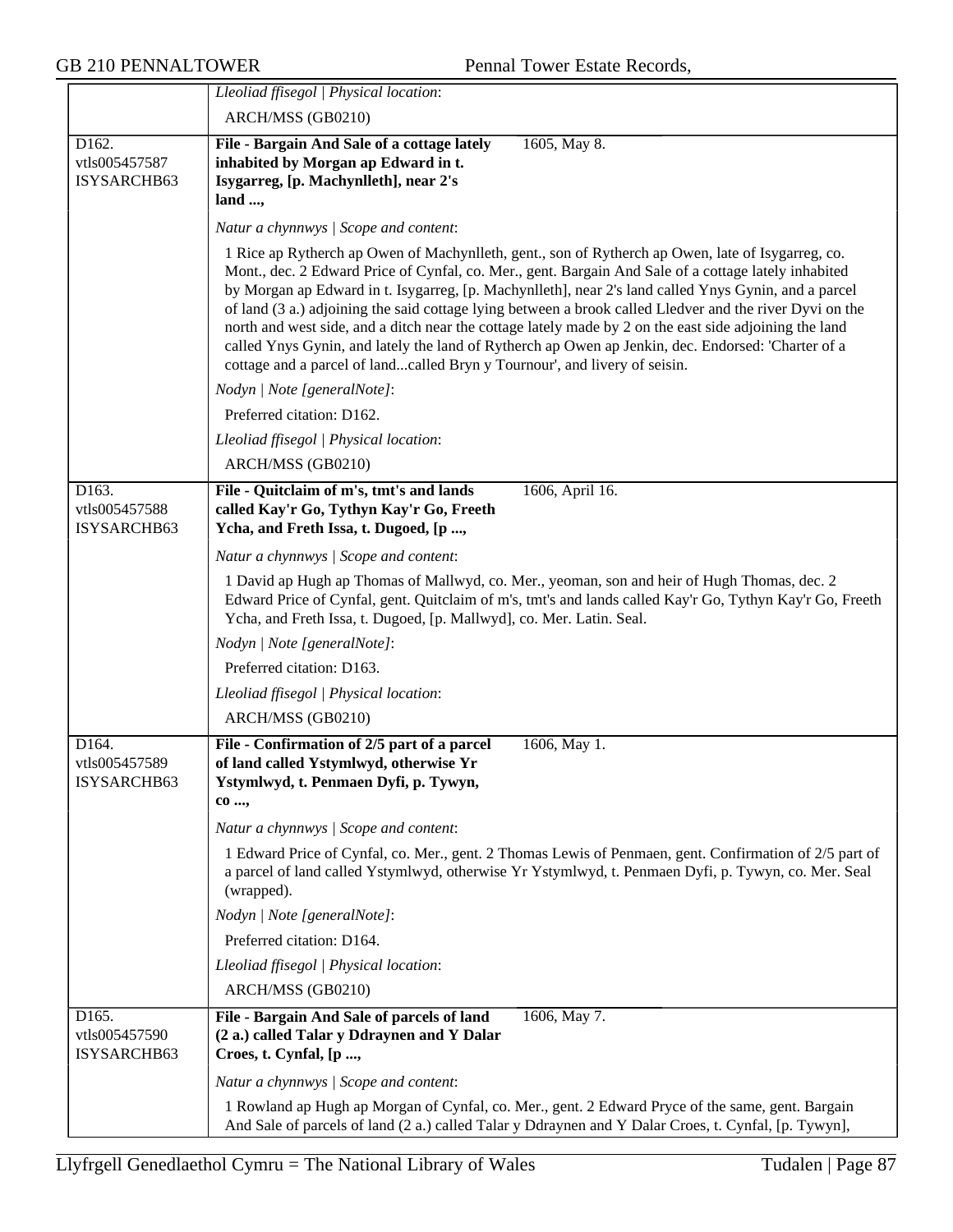|                                                    | lying between a certain way leading to 1's house near the land called Tir Tuy yn y Gessel facing towards<br>a place called Rhos Esgair Wethan on the north, lands of 2 called Llechwedd Rhiw'r Balach on the south,<br>the land belonging to 2 now or late in the occupation of Evan ap Rees on the [east] side and land called<br>Talar Rhiw'r Balach belonging to 1 on the west. Endorsed: livery of seisin. Latin. Seal.                                     |  |
|----------------------------------------------------|-----------------------------------------------------------------------------------------------------------------------------------------------------------------------------------------------------------------------------------------------------------------------------------------------------------------------------------------------------------------------------------------------------------------------------------------------------------------|--|
|                                                    | Nodyn   Note [generalNote]:                                                                                                                                                                                                                                                                                                                                                                                                                                     |  |
|                                                    | Preferred citation: D165.                                                                                                                                                                                                                                                                                                                                                                                                                                       |  |
|                                                    | Lleoliad ffisegol   Physical location:                                                                                                                                                                                                                                                                                                                                                                                                                          |  |
|                                                    | ARCH/MSS (GB0210)                                                                                                                                                                                                                                                                                                                                                                                                                                               |  |
| D166.<br>vtls005457591<br>ISYSARCHB63              | File - Release from a debt of £115,<br>1606, Aug. ?4.                                                                                                                                                                                                                                                                                                                                                                                                           |  |
|                                                    | Natur a chynnwys / Scope and content:                                                                                                                                                                                                                                                                                                                                                                                                                           |  |
|                                                    | 1 Edward Pryce of Cynfal, co. Mer. 2 Sir Roger Owen of Condover, Shropshire, kt. Release from a debt<br>of £115.                                                                                                                                                                                                                                                                                                                                                |  |
|                                                    | Nodyn   Note [generalNote]:                                                                                                                                                                                                                                                                                                                                                                                                                                     |  |
|                                                    | Preferred citation: D166.                                                                                                                                                                                                                                                                                                                                                                                                                                       |  |
|                                                    | Lleoliad ffisegol   Physical location:                                                                                                                                                                                                                                                                                                                                                                                                                          |  |
|                                                    | ARCH/MSS (GB0210)                                                                                                                                                                                                                                                                                                                                                                                                                                               |  |
| D167.                                              | File - Exemplification Of A Fine, dated 19<br>1606, Sept. 27.                                                                                                                                                                                                                                                                                                                                                                                                   |  |
| vtls005457592<br>ISYSARCHB63                       | July 1596, of 30 m's, 1 mill, etc., (1,080 a.)<br>and fishing on the ,                                                                                                                                                                                                                                                                                                                                                                                          |  |
|                                                    | Natur a chynnwys / Scope and content:                                                                                                                                                                                                                                                                                                                                                                                                                           |  |
|                                                    | 1 Maurice ap Robert Wynne, gent., and Hugh ap Robert Wynne, gent. (quer's). 2 Rice ap Ieuan ap David,<br>gent., Edward Price, gent., and Robert Wyn ap Ieuan ap Morgan, gent. (deforc's). Exemplification Of A<br>Fine, dated 19 July 1596, of 30 m's, 1 mill, etc., (1,080 a.) and fishing on the Dyfi, in p's Llanenddwyn,<br>Llanfair, Harlech, Llanbedr, Llandanwg, t's Cynfal and Penmaen Dyfi, [p. Tywyn], and p. Pennal, co.<br>Mer. Consideration: £40. |  |
|                                                    | Nodyn   Note [generalNote]:                                                                                                                                                                                                                                                                                                                                                                                                                                     |  |
|                                                    | Preferred citation: D167.                                                                                                                                                                                                                                                                                                                                                                                                                                       |  |
|                                                    | Lleoliad ffisegol   Physical location:                                                                                                                                                                                                                                                                                                                                                                                                                          |  |
|                                                    | ARCH/MSS (GB0210)                                                                                                                                                                                                                                                                                                                                                                                                                                               |  |
| D <sub>168</sub> .<br>vtls005457593<br>ISYSARCHB63 | File - Abstract Of Title of Edward Pryce<br>[c. $1606/7$ ].<br>to a burgage and lands in a street called<br>Pentre'r Allt in the town ,                                                                                                                                                                                                                                                                                                                         |  |
|                                                    | Natur a chynnwys / Scope and content:                                                                                                                                                                                                                                                                                                                                                                                                                           |  |
|                                                    | Abstract Of Title of Edward Pryce to a burgage and lands in a street called Pentre'r Allt in the town of<br>Machynlleth, co. Mont., 1599-1606/7.                                                                                                                                                                                                                                                                                                                |  |
|                                                    | Nodyn   Note [generalNote]:                                                                                                                                                                                                                                                                                                                                                                                                                                     |  |
|                                                    | Preferred citation: D168.                                                                                                                                                                                                                                                                                                                                                                                                                                       |  |
|                                                    | Lleoliad ffisegol   Physical location:                                                                                                                                                                                                                                                                                                                                                                                                                          |  |
|                                                    | ARCH/MSS (GB0210)                                                                                                                                                                                                                                                                                                                                                                                                                                               |  |
| D169.                                              | 1607, Sept. 28.<br>File - Quitclaim of a cottage or tmt                                                                                                                                                                                                                                                                                                                                                                                                         |  |
| vtls005457594<br>ISYSARCHB63                       | occupied by Morgan Edward in t.<br>Isygarreg, [p. Machynlleth], co. Mont.,<br>near a place ,                                                                                                                                                                                                                                                                                                                                                                    |  |
|                                                    | Natur a chynnwys / Scope and content:                                                                                                                                                                                                                                                                                                                                                                                                                           |  |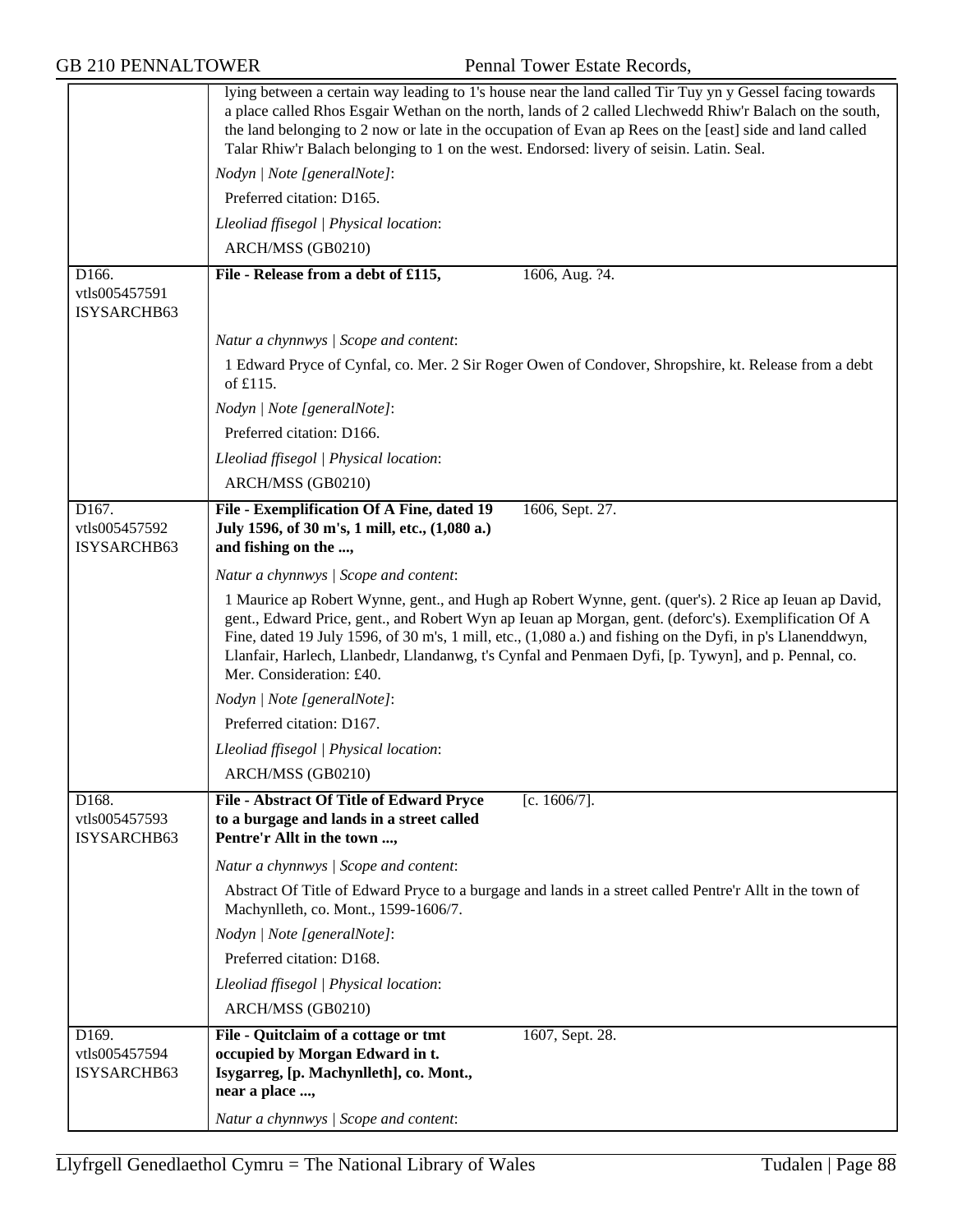|                                       | 1 Margaret verch David Loyd of Machynlleth, co. Mont., widow. 2 Edward Price of Cynfal, co. Mer.,<br>gent. Quitclaim of a cottage or tmt occupied by Morgan Edward in t. Isygarreg, [p. Machynlleth], co.<br>Mont., near a place called Ynys Gynin, lying between the lands and tmt's of 2 called Ynys Gynin and the<br>Dyfi on the north and west, and an embankment on the south and east. |
|---------------------------------------|----------------------------------------------------------------------------------------------------------------------------------------------------------------------------------------------------------------------------------------------------------------------------------------------------------------------------------------------------------------------------------------------|
|                                       | Nodyn   Note [generalNote]:                                                                                                                                                                                                                                                                                                                                                                  |
|                                       | Preferred citation: D169.                                                                                                                                                                                                                                                                                                                                                                    |
|                                       | Lleoliad ffisegol   Physical location:                                                                                                                                                                                                                                                                                                                                                       |
|                                       | ARCH/MSS (GB0210)                                                                                                                                                                                                                                                                                                                                                                            |
| D170.<br>vtls005457595<br>ISYSARCHB63 | File - Bargain And Sale of a burgage in a<br>1607/8, Feb. 13.<br>street called Stryt Gwyr Gwynedd in the<br>town of Machynlleth, with Power ,                                                                                                                                                                                                                                                |
|                                       | Natur a chynnwys / Scope and content:                                                                                                                                                                                                                                                                                                                                                        |
|                                       | 1 Jane verch Howel of Machynlleth, co. Mont., widow, and Roger ap Howel ap Griffith ap Rice of<br>Penegoes, yeoman. 2 Edward Pryce of Cynfal, co. Mer., gent. Bargain And Sale of a burgage in a street<br>called Stryt Gwyr Gwynedd in the town of Machynlleth, with Power Of Attorney to Roderick Hughes,<br>clerk, and John Powel, gent., to deliver seisin. Endorsed: livery of seisin.  |
|                                       | Nodyn   Note [generalNote]:                                                                                                                                                                                                                                                                                                                                                                  |
|                                       | Preferred citation: D170.                                                                                                                                                                                                                                                                                                                                                                    |
|                                       | Lleoliad ffisegol   Physical location:                                                                                                                                                                                                                                                                                                                                                       |
|                                       | ARCH/MSS (GB0210)                                                                                                                                                                                                                                                                                                                                                                            |
| D171.<br>vtls005457596<br>ISYSARCHB63 | 1608, Dec. 21.<br>File - Discharge from 1 to 2 of £100,                                                                                                                                                                                                                                                                                                                                      |
|                                       | Natur a chynnwys / Scope and content:                                                                                                                                                                                                                                                                                                                                                        |
|                                       | 1 Thomas ap Humffrey of Aberffridlan, co. Mont., gent. 2 Edward Price of Cynfal, gent. Discharge from<br>1 to 2 of £100.                                                                                                                                                                                                                                                                     |
|                                       | Nodyn   Note [generalNote]:                                                                                                                                                                                                                                                                                                                                                                  |
|                                       | Preferred citation: D171.                                                                                                                                                                                                                                                                                                                                                                    |
|                                       | Lleoliad ffisegol   Physical location:                                                                                                                                                                                                                                                                                                                                                       |
|                                       | ARCH/MSS (GB0210)                                                                                                                                                                                                                                                                                                                                                                            |
| D172.<br>vtls005457597<br>ISYSARCHB63 | File - Mortgage (Bargain And Sale) for 20<br>1609, Nov. 17.<br>marks of a burgage lying between the land<br>of Ho'll David, dec., and the ,                                                                                                                                                                                                                                                  |
|                                       | Natur a chynnwys / Scope and content:                                                                                                                                                                                                                                                                                                                                                        |
|                                       | 1 Maurice ap Richard late of Machynlleth, co. Mont., tanner. 2 Thomas Smaleman of Barkwell,<br>Shropshire, tanner. Mortgage (Bargain And Sale) for 20 marks of a burgage lying between the land of<br>Ho'll David, dec., and the land of Oliver Herbert, and extending in length from the land of Rowland<br>Lloyd, dec., in the town of Machynlleth, co. Mont. Endorsed: livery of seisin.  |
|                                       | Nodyn   Note [generalNote]:                                                                                                                                                                                                                                                                                                                                                                  |
|                                       | Preferred citation: D172.                                                                                                                                                                                                                                                                                                                                                                    |
|                                       | Lleoliad ffisegol   Physical location:                                                                                                                                                                                                                                                                                                                                                       |
|                                       | ARCH/MSS (GB0210)                                                                                                                                                                                                                                                                                                                                                                            |
| D173.<br>vtls005457598<br>ISYSARCHB63 | File - Lease of a cottage and 3 a. of land in<br>1609/10, March 3.<br>t. Dugoed, [p. Mallwyd], co. Mer., being in<br>width fifty ,                                                                                                                                                                                                                                                           |
|                                       | Natur a chynnwys / Scope and content:                                                                                                                                                                                                                                                                                                                                                        |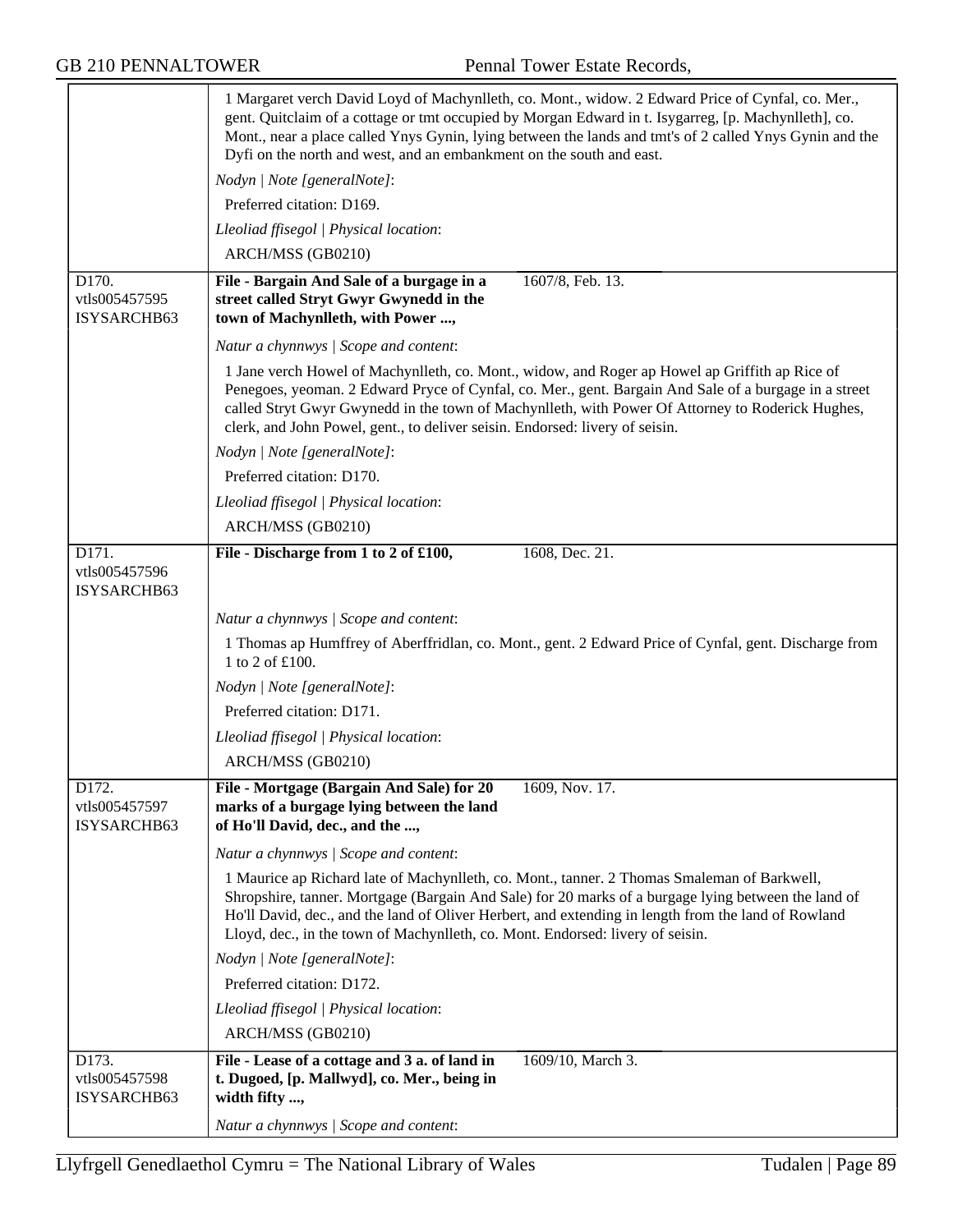|                                       | 1 Edward Pryce of Cynfal, co. Mer., gent. 2 David ap Ieuan ap Thomas Vaughan of Dugoed, co. Mer.,<br>yeoman. Lease of a cottage and 3 a. of land in t. Dugoed, [p. Mallwyd], co. Mer., being in width fifty<br>yards from a brook called Nant y Ddyllyan on the east to the land lately allotted to Ieuan Thomas<br>Vaughan, father of 2, by the composition lately had between Richard Mytton, esq., and the said Ieuan<br>Thomas Vaughan and others, the freeholders of lp Mawddwy (boundaries specified). Rent: 1s. for the<br>first year then 3s. 4d. p.a. Counterpart.<br>Nodyn   Note [generalNote]:<br>Preferred citation: D173.<br>Lleoliad ffisegol   Physical location:<br>ARCH/MSS (GB0210) |                   |                                               |
|---------------------------------------|--------------------------------------------------------------------------------------------------------------------------------------------------------------------------------------------------------------------------------------------------------------------------------------------------------------------------------------------------------------------------------------------------------------------------------------------------------------------------------------------------------------------------------------------------------------------------------------------------------------------------------------------------------------------------------------------------------|-------------------|-----------------------------------------------|
| D174.<br>vtls005457599<br>ISYSARCHB63 | File - Memorandum Of An Agreement<br>relating to the partition of lands in Esgair<br>Wethan, p. Tywyn, co. Mer,                                                                                                                                                                                                                                                                                                                                                                                                                                                                                                                                                                                        | 1610, June 7.     |                                               |
|                                       | Natur a chynnwys / Scope and content:                                                                                                                                                                                                                                                                                                                                                                                                                                                                                                                                                                                                                                                                  |                   |                                               |
|                                       | 1 Edward Pryce of Cynfal, co. Mer., gent. 2 Rowland ap Hugh ap Morgan of the same, gent.<br>Memorandum Of An Agreement relating to the partition of lands in Esgair Wethan, p. Tywyn, co. Mer.                                                                                                                                                                                                                                                                                                                                                                                                                                                                                                         |                   |                                               |
|                                       | Nodyn   Note [generalNote]:                                                                                                                                                                                                                                                                                                                                                                                                                                                                                                                                                                                                                                                                            |                   |                                               |
|                                       | Preferred citation: D174.                                                                                                                                                                                                                                                                                                                                                                                                                                                                                                                                                                                                                                                                              |                   |                                               |
|                                       | Lleoliad ffisegol   Physical location:                                                                                                                                                                                                                                                                                                                                                                                                                                                                                                                                                                                                                                                                 |                   |                                               |
|                                       | ARCH/MSS (GB0210)                                                                                                                                                                                                                                                                                                                                                                                                                                                                                                                                                                                                                                                                                      |                   |                                               |
|                                       | Cyfres   Series [1611-1627] vtls005457600 ISYSARCHB63: Deeds,<br>Dyddiad   Date: 1611-1627. (dyddiad creu)   (date of creation)                                                                                                                                                                                                                                                                                                                                                                                                                                                                                                                                                                        |                   |                                               |
|                                       | FFeil / rhestr eitemau   File / item list                                                                                                                                                                                                                                                                                                                                                                                                                                                                                                                                                                                                                                                              |                   |                                               |
| Cod cyfeirnod<br>Reference code       | Teitl   Title                                                                                                                                                                                                                                                                                                                                                                                                                                                                                                                                                                                                                                                                                          | Dyddiadau   Dates | Disgrifiad ffisegol   Physical<br>description |
| D175.<br>vtls005457601<br>ISYSARCHB63 | File - Mortgage (Bargain And Sale With<br>Feoffment) for £20 of a parcel land called<br>Tir Mathew Ycha (2 a.), a parcel ,                                                                                                                                                                                                                                                                                                                                                                                                                                                                                                                                                                             | 1611, April 30.   |                                               |
|                                       | Natur a chynnwys / Scope and content:                                                                                                                                                                                                                                                                                                                                                                                                                                                                                                                                                                                                                                                                  |                   |                                               |
|                                       | 1 Rowland ap Hugh ap Morgan of Cynfal, co. Mer., gent. 2 John ap William ap Rees of Pennal, co.<br>Mer., yeoman. Mortgage (Bargain And Sale With Feoffment) for £20 of a parcel land called Tir Mathew<br>Ycha (2 a.), a parcel of land called Y Ddol and Gweirglodd yr Evel containing 4 a. and one day's math<br>of meadow ground, a parcel of land called Anghereg Bennallt (4 a.) and one other parcel called Y Dri<br>Chyver (3 a.) abutting the said parcel called Anghereg Bennallt on the south side, and upon the wood of<br>Rowland ap Hugh on the north and west, all in t. Cynfal, [p.TYWYN], co. Mer.                                                                                     |                   |                                               |
|                                       | Nodyn   Note [generalNote]:                                                                                                                                                                                                                                                                                                                                                                                                                                                                                                                                                                                                                                                                            |                   |                                               |
|                                       | Preferred citation: D175.                                                                                                                                                                                                                                                                                                                                                                                                                                                                                                                                                                                                                                                                              |                   |                                               |
|                                       |                                                                                                                                                                                                                                                                                                                                                                                                                                                                                                                                                                                                                                                                                                        |                   |                                               |
|                                       | Lleoliad ffisegol   Physical location:                                                                                                                                                                                                                                                                                                                                                                                                                                                                                                                                                                                                                                                                 |                   |                                               |
|                                       | ARCH/MSS (GB0210)                                                                                                                                                                                                                                                                                                                                                                                                                                                                                                                                                                                                                                                                                      |                   |                                               |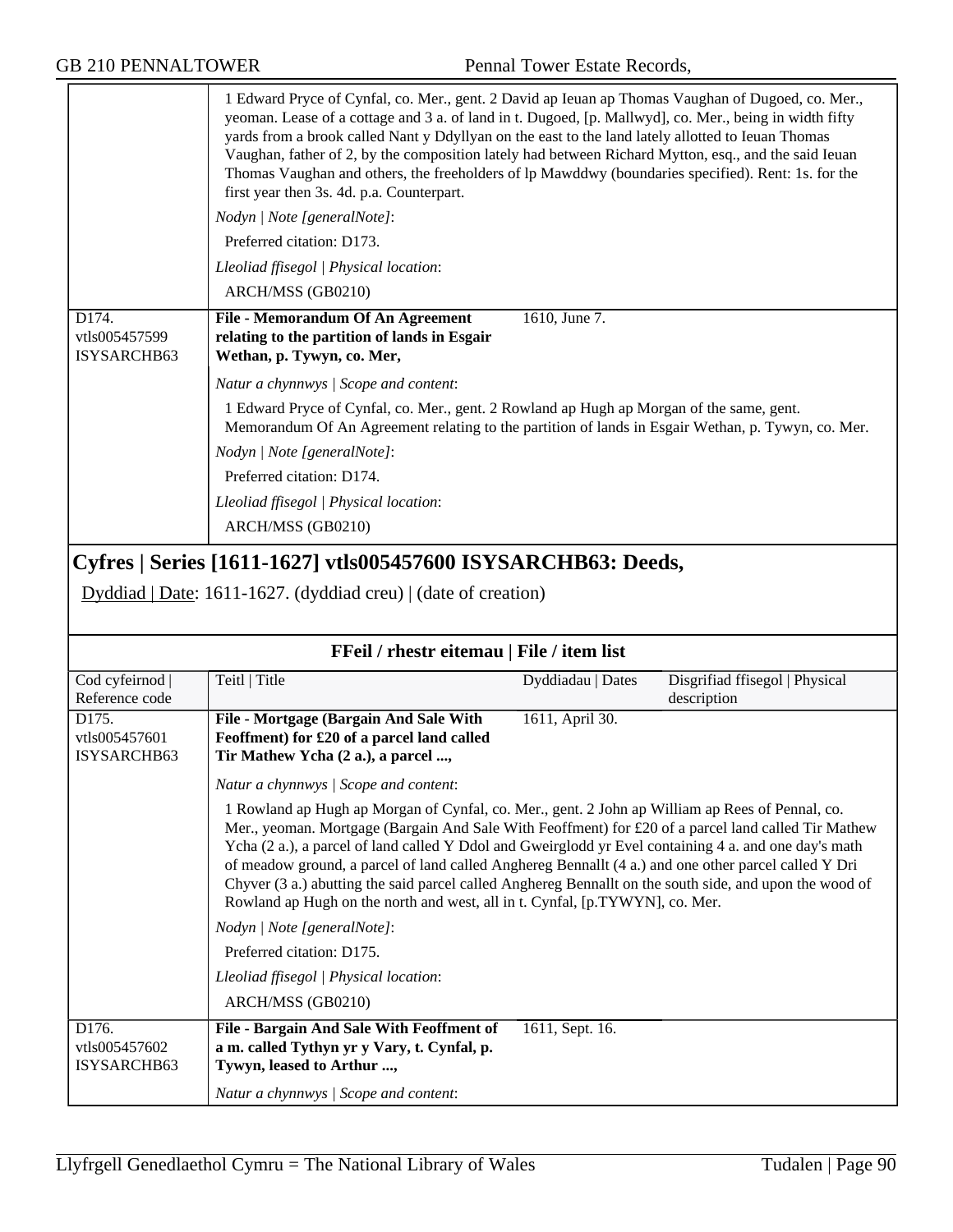|                                       | 1 Morgan Thomas of Pymwern, p. Pennal, co. Mer., gent., and Rowland Morgan, his son and heir<br>apparent. 2 Lewis Prichard of Talgarth, p. Tywyn, co. Mer., gent. Bargain And Sale With Feoffment<br>of a m. called Tythyn yr y Vary, t. Cynfal, p. Tywyn, leased to Arthur ap Ieuan with 14 years at most<br>remaining at an annual rent of 40s., and an annuity of 3s. 4d. due to Mary Salysbury issuing from the<br>said m. Consideration: £57. Endorsed: memorandum acknowledging Arthur ap Ieuan's lease and Mary<br>Salysbury's annuity.<br>Nodyn   Note [generalNote]:                                                                                                                                                                                                                                                                                                                                                                                                                                                                                                                                                                                                                                                                                                                                                                                                                                                                                                                                                                                                                                                                                                                                                                                                                              |  |
|---------------------------------------|------------------------------------------------------------------------------------------------------------------------------------------------------------------------------------------------------------------------------------------------------------------------------------------------------------------------------------------------------------------------------------------------------------------------------------------------------------------------------------------------------------------------------------------------------------------------------------------------------------------------------------------------------------------------------------------------------------------------------------------------------------------------------------------------------------------------------------------------------------------------------------------------------------------------------------------------------------------------------------------------------------------------------------------------------------------------------------------------------------------------------------------------------------------------------------------------------------------------------------------------------------------------------------------------------------------------------------------------------------------------------------------------------------------------------------------------------------------------------------------------------------------------------------------------------------------------------------------------------------------------------------------------------------------------------------------------------------------------------------------------------------------------------------------------------------|--|
|                                       | Preferred citation: D176.                                                                                                                                                                                                                                                                                                                                                                                                                                                                                                                                                                                                                                                                                                                                                                                                                                                                                                                                                                                                                                                                                                                                                                                                                                                                                                                                                                                                                                                                                                                                                                                                                                                                                                                                                                                  |  |
|                                       | Lleoliad ffisegol   Physical location:                                                                                                                                                                                                                                                                                                                                                                                                                                                                                                                                                                                                                                                                                                                                                                                                                                                                                                                                                                                                                                                                                                                                                                                                                                                                                                                                                                                                                                                                                                                                                                                                                                                                                                                                                                     |  |
|                                       | ARCH/MSS (GB0210)                                                                                                                                                                                                                                                                                                                                                                                                                                                                                                                                                                                                                                                                                                                                                                                                                                                                                                                                                                                                                                                                                                                                                                                                                                                                                                                                                                                                                                                                                                                                                                                                                                                                                                                                                                                          |  |
| D177.<br>vtls005457603<br>ISYSARCHB63 | File - Agreement for the partition of lands<br>$16\overline{11/12}$ , Feb. 27.<br>in Esgair Weathan, [p. Tywyn], co. Mer.],                                                                                                                                                                                                                                                                                                                                                                                                                                                                                                                                                                                                                                                                                                                                                                                                                                                                                                                                                                                                                                                                                                                                                                                                                                                                                                                                                                                                                                                                                                                                                                                                                                                                                |  |
|                                       | Natur a chynnwys / Scope and content:                                                                                                                                                                                                                                                                                                                                                                                                                                                                                                                                                                                                                                                                                                                                                                                                                                                                                                                                                                                                                                                                                                                                                                                                                                                                                                                                                                                                                                                                                                                                                                                                                                                                                                                                                                      |  |
|                                       | 1 Edward Pryce, gent. 2 Rowland ap Hugh ap Morgan, gent. Agreement for the partition of lands in<br>Esgair Weathan, [p. Tywyn], co. Mer.].                                                                                                                                                                                                                                                                                                                                                                                                                                                                                                                                                                                                                                                                                                                                                                                                                                                                                                                                                                                                                                                                                                                                                                                                                                                                                                                                                                                                                                                                                                                                                                                                                                                                 |  |
|                                       | Nodyn   Note [generalNote]:                                                                                                                                                                                                                                                                                                                                                                                                                                                                                                                                                                                                                                                                                                                                                                                                                                                                                                                                                                                                                                                                                                                                                                                                                                                                                                                                                                                                                                                                                                                                                                                                                                                                                                                                                                                |  |
|                                       | Preferred citation: D177.                                                                                                                                                                                                                                                                                                                                                                                                                                                                                                                                                                                                                                                                                                                                                                                                                                                                                                                                                                                                                                                                                                                                                                                                                                                                                                                                                                                                                                                                                                                                                                                                                                                                                                                                                                                  |  |
|                                       | Lleoliad ffisegol   Physical location:                                                                                                                                                                                                                                                                                                                                                                                                                                                                                                                                                                                                                                                                                                                                                                                                                                                                                                                                                                                                                                                                                                                                                                                                                                                                                                                                                                                                                                                                                                                                                                                                                                                                                                                                                                     |  |
|                                       | ARCH/MSS (GB0210)                                                                                                                                                                                                                                                                                                                                                                                                                                                                                                                                                                                                                                                                                                                                                                                                                                                                                                                                                                                                                                                                                                                                                                                                                                                                                                                                                                                                                                                                                                                                                                                                                                                                                                                                                                                          |  |
| D178.<br>vtls005457604<br>ISYSARCHB63 | File - Lease for 19 years of a parcel of land<br>1612, Sept. 20.<br>in t. Cwmcewydd, p. Mallwyd, extending in<br>length from the land ,                                                                                                                                                                                                                                                                                                                                                                                                                                                                                                                                                                                                                                                                                                                                                                                                                                                                                                                                                                                                                                                                                                                                                                                                                                                                                                                                                                                                                                                                                                                                                                                                                                                                    |  |
|                                       | Natur a chynnwys / Scope and content:                                                                                                                                                                                                                                                                                                                                                                                                                                                                                                                                                                                                                                                                                                                                                                                                                                                                                                                                                                                                                                                                                                                                                                                                                                                                                                                                                                                                                                                                                                                                                                                                                                                                                                                                                                      |  |
|                                       | 1 Edward Price of Cynfal, co. Mer., gent. 2 Cadwalader ap John Lloyd of Mallwyd, co. Mer., yeoman.<br>Lease for 19 years of a parcel of land in t. Cwmcewydd, p. Mallwyd, extending in length from the land of<br>Humffrey ap Ieuan David near the river Clywedog towards the west, to the highway leading from Bwlch<br>y Garnedd towards Bwlch Savan Ast, in breadth between the lands of Morgan ap Rees and Ieuan ap<br>Morgan, lately to them appointed by the late composition and taken between Richard Mytton, esq., lord<br>of man. Mawddwy, and the tenants and freeholders of the said lp in the south, and the lands of Robert ap<br>Morgan ap Owen lately appointed to him by the composition aforesaid on the north, and all that parcel<br>of land of Edward Price in Cwmcewydd containing in width 80 yards, and in length westwards from the<br>west part of the boundary line being appointed by the composition between the lands of Griffith Pugh,<br>gent., Thomas David ap Ieuan, John David ap Moris and Edward Price, extending from Bwlch y Garnedd<br>towards Bwlch Savan Ast to the land lately enclosed by force of the said composition by David ap Lewis,<br>Griffith John David, otherwise John Moris, and Ieuan ap William upon the hill called Esgar y Gwydva<br>which parcels were allowed to 1 by the composition to be enclosed by him out of the waste of the said<br>lp (except for the site of one house allowed by the composition to 1 for a summer house and 40 feet of<br>ground in width adjoining the brook called Clywedog and an easement or way thereunto adjoining and<br>belonging). Annual rent: 10s. Duties: one day's work.<br>Nodyn   Note [generalNote]:<br>Preferred citation: D178.<br>Lleoliad ffisegol   Physical location:<br>ARCH/MSS (GB0210) |  |
| D179.                                 | File - Deed To Declare The Uses Of A Fine,<br>1612, Nov. 19.                                                                                                                                                                                                                                                                                                                                                                                                                                                                                                                                                                                                                                                                                                                                                                                                                                                                                                                                                                                                                                                                                                                                                                                                                                                                                                                                                                                                                                                                                                                                                                                                                                                                                                                                               |  |
| vtls005457605<br>ISYSARCHB63          | levied 21 Sept. 1612, of a tmt called Tythyn<br>yr y Vary ,                                                                                                                                                                                                                                                                                                                                                                                                                                                                                                                                                                                                                                                                                                                                                                                                                                                                                                                                                                                                                                                                                                                                                                                                                                                                                                                                                                                                                                                                                                                                                                                                                                                                                                                                                |  |
|                                       | Natur a chynnwys / Scope and content:                                                                                                                                                                                                                                                                                                                                                                                                                                                                                                                                                                                                                                                                                                                                                                                                                                                                                                                                                                                                                                                                                                                                                                                                                                                                                                                                                                                                                                                                                                                                                                                                                                                                                                                                                                      |  |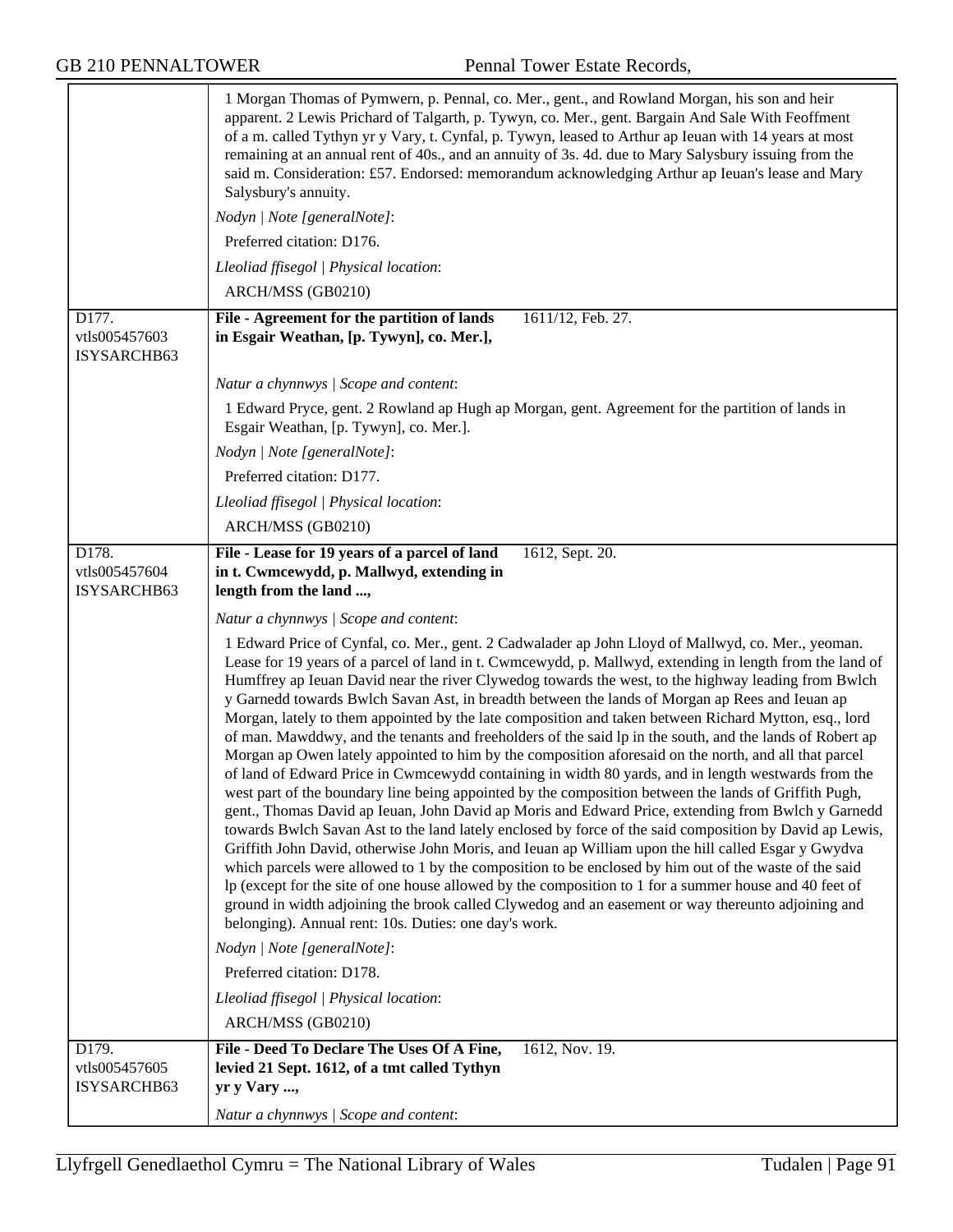|                                                    | 1 Morgan Thomas of Pymwerne, p. Pennal, co. Mer., gent., Rowland Morgan his son and heir, and<br>Elizabeth his wife. 2 Humfrey ap Arthur of p. Pennal, yeoman, Ellen his wife, and John ap Hugh ap<br>Ris of the same, yeoman. 3 Lewis Prichard of Cynfal, gent. 4 Thomas ap Humfrey of Aberfrydlais, co.<br>Mont., gent., and Rice Lloyd of Dolyglynen, p. Pennal, co. Mer., gent. Deed To Declare The Uses Of A<br>Fine, levied 21 Sept. 1612, of a tmt called Tythyn yr y Vary, t. Cynfal, p. Tywyn, a tmt called Tythyn<br>Bryn y Paladr, p. Pennal, a tmt called Kay yn y Cryd with a close adjoining, and a summer house called<br>Tythyn Kay yn y Cryd, t. Cynfal, [p. Tywyn], to the use of 3.                                                                                                                                                                                                                                                                                                                                              |
|----------------------------------------------------|-----------------------------------------------------------------------------------------------------------------------------------------------------------------------------------------------------------------------------------------------------------------------------------------------------------------------------------------------------------------------------------------------------------------------------------------------------------------------------------------------------------------------------------------------------------------------------------------------------------------------------------------------------------------------------------------------------------------------------------------------------------------------------------------------------------------------------------------------------------------------------------------------------------------------------------------------------------------------------------------------------------------------------------------------------|
|                                                    | Nodyn   Note [generalNote]:                                                                                                                                                                                                                                                                                                                                                                                                                                                                                                                                                                                                                                                                                                                                                                                                                                                                                                                                                                                                                         |
|                                                    | Preferred citation: D179.                                                                                                                                                                                                                                                                                                                                                                                                                                                                                                                                                                                                                                                                                                                                                                                                                                                                                                                                                                                                                           |
|                                                    | Lleoliad ffisegol   Physical location:                                                                                                                                                                                                                                                                                                                                                                                                                                                                                                                                                                                                                                                                                                                                                                                                                                                                                                                                                                                                              |
|                                                    | ARCH/MSS (GB0210)                                                                                                                                                                                                                                                                                                                                                                                                                                                                                                                                                                                                                                                                                                                                                                                                                                                                                                                                                                                                                                   |
| D180.                                              | File - Post-nuptial Settlement of Richard<br>1613, May 3.                                                                                                                                                                                                                                                                                                                                                                                                                                                                                                                                                                                                                                                                                                                                                                                                                                                                                                                                                                                           |
| vtls005457606<br>ISYSARCHB63                       | Evans and Anne, natural daughter of 2,<br>being a Feoffment To Uses of a m. called ,                                                                                                                                                                                                                                                                                                                                                                                                                                                                                                                                                                                                                                                                                                                                                                                                                                                                                                                                                                |
|                                                    | Natur a chynnwys   Scope and content:                                                                                                                                                                                                                                                                                                                                                                                                                                                                                                                                                                                                                                                                                                                                                                                                                                                                                                                                                                                                               |
|                                                    | 1 Evan Davies of Tregastell, co. Mont., gent., Ellianor his wife, and Richard Evans, gent., their son and<br>heir apparent. 2 William Griffith, clerk, parson of Cemais. Post-nuptial Settlement of Richard Evans and<br>Anne, natural daughter of 2, being a Feoffment To Uses of a m. called Tythyn y Klydnant, p. Llanwnnog,<br>to the use of RE for life and then to the use of Anne his wife for and during the life of ED if he happens<br>to survive RE in part of her jointure, with reversion to the use of their heirs, and certain parcels of land<br>part of the capital m. called Tregastell in p. Llanwnnog, namely Y Kae Uchas, Y Ddole, Llwyn Ieuan<br>Dwppa, Kae Bach, and Y Tir Caled, a meadow called Yr Oley Dew, a parcel of land called Y Gamlas<br>and land lying beyond the river Severn called Borva Tu Hwnt i Havren (boundaries specified), to the<br>use of ED for life and after his death to Ellianor his wife as her jointure and after her death to RE with<br>reversion to the eldest son of RE and Anne his wife. |
|                                                    | Nodyn   Note [generalNote]:                                                                                                                                                                                                                                                                                                                                                                                                                                                                                                                                                                                                                                                                                                                                                                                                                                                                                                                                                                                                                         |
|                                                    | Preferred citation: D180.                                                                                                                                                                                                                                                                                                                                                                                                                                                                                                                                                                                                                                                                                                                                                                                                                                                                                                                                                                                                                           |
|                                                    | Lleoliad ffisegol   Physical location:                                                                                                                                                                                                                                                                                                                                                                                                                                                                                                                                                                                                                                                                                                                                                                                                                                                                                                                                                                                                              |
|                                                    | ARCH/MSS (GB0210)                                                                                                                                                                                                                                                                                                                                                                                                                                                                                                                                                                                                                                                                                                                                                                                                                                                                                                                                                                                                                                   |
| D <sub>181</sub> .<br>vtls005457607<br>ISYSARCHB63 | File - Quitclaim of a tmt called Tythyn<br>1613, Sept. 23.<br>Keven Kenniarth and a summer<br>house called Y Lluest y Bryn Mawr, t.<br>Uwchygarreg.                                                                                                                                                                                                                                                                                                                                                                                                                                                                                                                                                                                                                                                                                                                                                                                                                                                                                                 |
|                                                    | Natur a chynnwys / Scope and content:                                                                                                                                                                                                                                                                                                                                                                                                                                                                                                                                                                                                                                                                                                                                                                                                                                                                                                                                                                                                               |
|                                                    | 1 Mary verch Rees ap Ieuan ap Lewis of Machynlleth, co. Mont., widow. 2 Rowland ap Richard Watkin,<br>natural son of 1. Quitclaim of a tmt called Tythyn Keven Kenniarth and a summer house called Y Lluest<br>y Bryn Mawr, t. Uwchygarreg,, p. Machynlleth, co. Mont., and a third of a tmt given to 1 as a dowry by<br>her late husband, Richard Watkin Thomas, dec.                                                                                                                                                                                                                                                                                                                                                                                                                                                                                                                                                                                                                                                                              |
|                                                    | Nodyn   Note [generalNote]:                                                                                                                                                                                                                                                                                                                                                                                                                                                                                                                                                                                                                                                                                                                                                                                                                                                                                                                                                                                                                         |
|                                                    | Preferred citation: D181.                                                                                                                                                                                                                                                                                                                                                                                                                                                                                                                                                                                                                                                                                                                                                                                                                                                                                                                                                                                                                           |
|                                                    | Lleoliad ffisegol   Physical location:                                                                                                                                                                                                                                                                                                                                                                                                                                                                                                                                                                                                                                                                                                                                                                                                                                                                                                                                                                                                              |
|                                                    | ARCH/MSS (GB0210)                                                                                                                                                                                                                                                                                                                                                                                                                                                                                                                                                                                                                                                                                                                                                                                                                                                                                                                                                                                                                                   |
| D182.<br>vtls005457608<br>ISYSARCHB63              | File - Lease for 21 years of 9 a. of land<br>1613, Oct. 18.<br>in Maes y Llynnoedd, t. Isygarreg, [p.<br>Machynlleth], co. Mont., adjoining ,                                                                                                                                                                                                                                                                                                                                                                                                                                                                                                                                                                                                                                                                                                                                                                                                                                                                                                       |
|                                                    | Natur a chynnwys / Scope and content:                                                                                                                                                                                                                                                                                                                                                                                                                                                                                                                                                                                                                                                                                                                                                                                                                                                                                                                                                                                                               |
|                                                    | 1 John ap Hugh Davyes of Machynlleth, co. Mont., gent. 2 Edward Pryce of Cynfal, co. Mer., gent.<br>Lease for 21 years of 9 a. of land in Maes y Llynnoedd, t. Isygarreg, [p. Machynlleth], co. Mont.,                                                                                                                                                                                                                                                                                                                                                                                                                                                                                                                                                                                                                                                                                                                                                                                                                                              |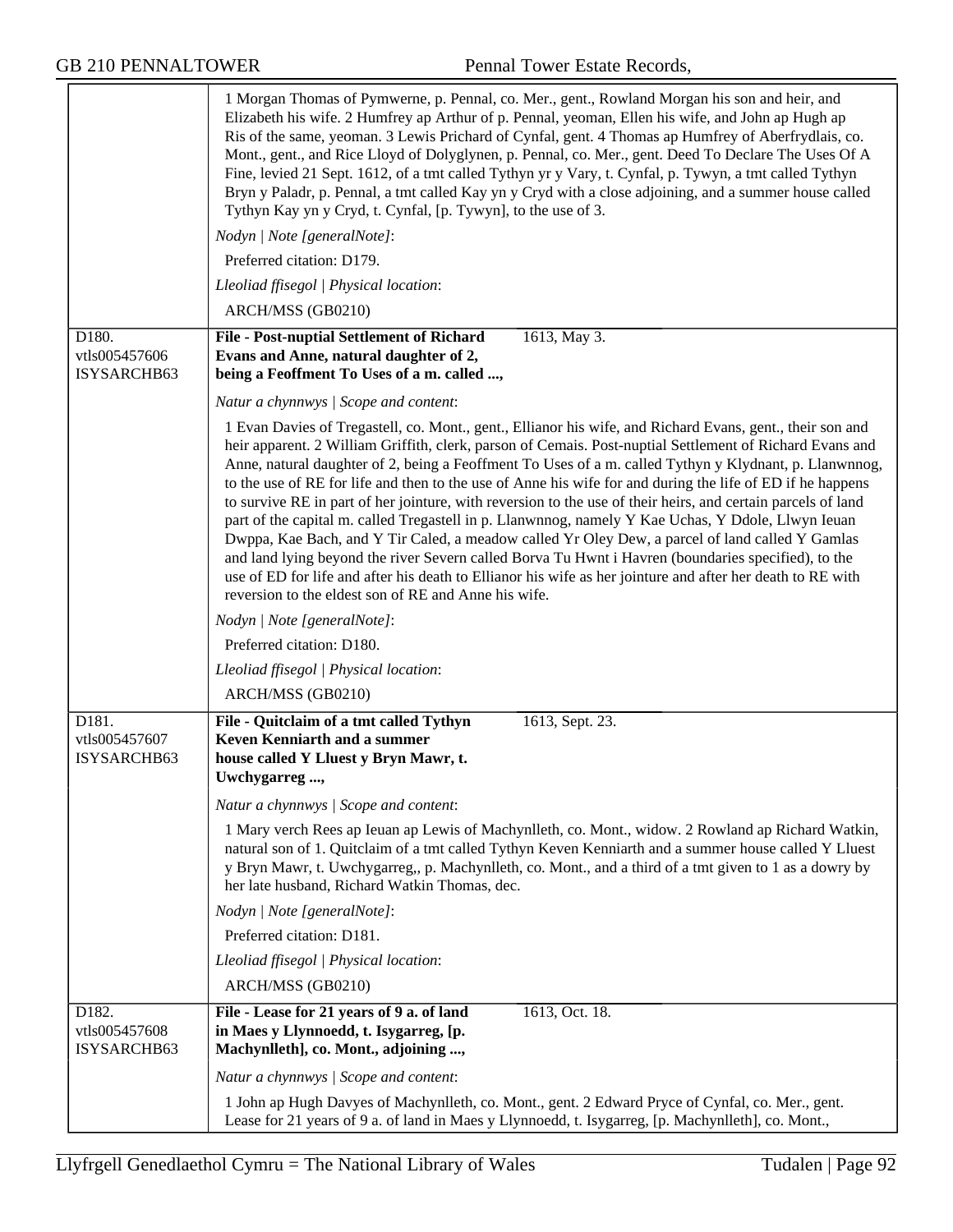|                                       | adjoining in part to the cart-side of the house inhabited by Mathew Bowen of Machynlleth [cf. no. D185].<br>Annual rent: one peppercorn for the first year, then 2s. p.a. Fee farm rent: 6s. 8d. to Henry Vaughan.<br>Chief rent: 16d. to the lord of Cyfeiliog.                                                                                                                                                                 |
|---------------------------------------|----------------------------------------------------------------------------------------------------------------------------------------------------------------------------------------------------------------------------------------------------------------------------------------------------------------------------------------------------------------------------------------------------------------------------------|
|                                       | Nodyn   Note [generalNote]:                                                                                                                                                                                                                                                                                                                                                                                                      |
|                                       | Preferred citation: D182.                                                                                                                                                                                                                                                                                                                                                                                                        |
|                                       | Lleoliad ffisegol   Physical location:                                                                                                                                                                                                                                                                                                                                                                                           |
|                                       | ARCH/MSS (GB0210)                                                                                                                                                                                                                                                                                                                                                                                                                |
| D183.<br>vtls005457609<br>ISYSARCHB63 | File - Lease for 21 years of four parcels of<br>1614, May 20.<br>land in Maes y Llynlloedd, t. Isygarreg, p.<br>Machynlleth, co. Mont. [cf ,                                                                                                                                                                                                                                                                                     |
|                                       | Natur a chynnwys / Scope and content:                                                                                                                                                                                                                                                                                                                                                                                            |
|                                       | 1 John Davyes, otherwise John ap Hugh Davyes, of Machynlleth, co. Mont., gent. 2 Edward Pryce of<br>Cynfal, co. Mer., gent. Lease for 21 years of four parcels of land in Maes y Llynlloedd, t. Isygarreg,<br>p. Machynlleth, co. Mont. [cf. no. D185]. Consideration: 40s., and £3 4s. to be paid to John Owen and<br>Meredith Lewis of Machynlleth (25s. to Jo and 39s. to ML owed to them by 1). Annual rent: 10s.            |
|                                       | Nodyn   Note [generalNote]:                                                                                                                                                                                                                                                                                                                                                                                                      |
|                                       | Preferred citation: D183.                                                                                                                                                                                                                                                                                                                                                                                                        |
|                                       | Lleoliad ffisegol   Physical location:                                                                                                                                                                                                                                                                                                                                                                                           |
|                                       | ARCH/MSS (GB0210)                                                                                                                                                                                                                                                                                                                                                                                                                |
| D184.<br>vtls005457610<br>ISYSARCHB63 | File - Inquisition relating to marsh lands in<br>1614, Oct. 1.<br>t. Penmaen Dyfi, [p. Tywyn], co. Mer. [cf.<br>no. D198],                                                                                                                                                                                                                                                                                                       |
|                                       | Natur a chynnwys / Scope and content:                                                                                                                                                                                                                                                                                                                                                                                            |
|                                       | Dated at Tywyn.                                                                                                                                                                                                                                                                                                                                                                                                                  |
|                                       | Nodyn   Note [generalNote]:                                                                                                                                                                                                                                                                                                                                                                                                      |
|                                       | Preferred citation: D184.                                                                                                                                                                                                                                                                                                                                                                                                        |
|                                       | Lleoliad ffisegol   Physical location:                                                                                                                                                                                                                                                                                                                                                                                           |
|                                       | ARCH/MSS (GB0210)                                                                                                                                                                                                                                                                                                                                                                                                                |
| D185.<br>vtls005457611<br>ISYSARCHB63 | File - Confirmation Of Leases specified in<br>1615, May 27.<br>nos D182-3,                                                                                                                                                                                                                                                                                                                                                       |
|                                       | Natur a chynnwys / Scope and content:                                                                                                                                                                                                                                                                                                                                                                                            |
|                                       | 1 John ap Hugh Davies, otherwise John Davyes, of Machynlleth, co. Mont., gent. 2 Edward Pryce of<br>Cynfal, co. Mer., gent. Confirmation Of Leases specified in nos D182-3. Seal.                                                                                                                                                                                                                                                |
|                                       | Nodyn   Note [generalNote]:                                                                                                                                                                                                                                                                                                                                                                                                      |
|                                       | Preferred citation: D185.                                                                                                                                                                                                                                                                                                                                                                                                        |
|                                       | Lleoliad ffisegol   Physical location:                                                                                                                                                                                                                                                                                                                                                                                           |
|                                       | ARCH/MSS (GB0210)                                                                                                                                                                                                                                                                                                                                                                                                                |
| D186.<br>vtls005457612<br>ISYSARCHB63 | 1615, Nov. 29.<br>File - Bargain And Sale With Feoffment of<br>a parcel of land (8 a.) in the occupation of<br>Edward Price, gent., father ,                                                                                                                                                                                                                                                                                     |
|                                       | Natur a chynnwys / Scope and content:                                                                                                                                                                                                                                                                                                                                                                                            |
|                                       | 1 John Davies, otherwise John ap Hugh Davies, of Machynlleth, co. Mont., gent. 2 Henry Price of<br>Cynfal, co. Mer., esq. Bargain And Sale With Feoffment of a parcel of land (8 a.) in the occupation of<br>Edward Price, gent., father of 2, in a place called Maes y Llynnoedd, t. Isygarreg, p. Machynlleth, co.<br>Mont., and four other parcels of land in Maes y Llynnoedd, 11/2 a. being next adjoining on the south end |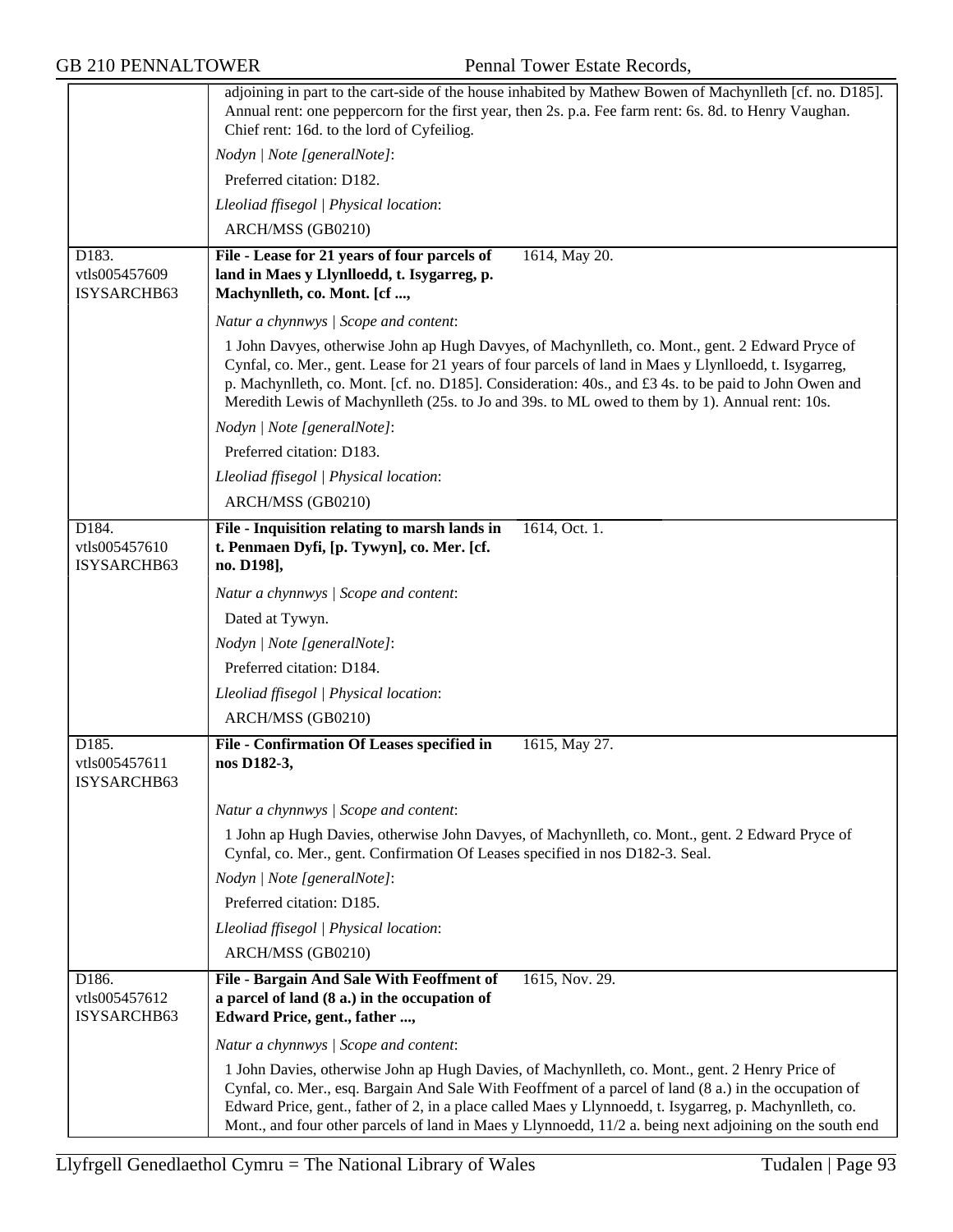|                                       | of a certain parcel of land lately held by Rowland Thomas, 3 a. lying between the parcel lately held by<br>Rowland Thomas on the east and the lands of Rowland Owen, esq., on the west, 3 a. between the said<br>lands of Rowland Owen, esq., on the east and the houses, etc., lately held by John Owen, esq., dec., and<br>others, lying in Pentre yr Rhedin in the town of Machynlleth on the west side, and lastly 21/2 a. of land<br>abutting a brook called Lledver on the north side to the lands of Rowland Owen, esq., on the east and the<br>west. Consideration: £27. Endorsed: Attornment of Edward Price, gent., being tenant of the said. |  |
|---------------------------------------|---------------------------------------------------------------------------------------------------------------------------------------------------------------------------------------------------------------------------------------------------------------------------------------------------------------------------------------------------------------------------------------------------------------------------------------------------------------------------------------------------------------------------------------------------------------------------------------------------------------------------------------------------------|--|
|                                       | Nodyn   Note [generalNote]:                                                                                                                                                                                                                                                                                                                                                                                                                                                                                                                                                                                                                             |  |
|                                       | Preferred citation: D186.                                                                                                                                                                                                                                                                                                                                                                                                                                                                                                                                                                                                                               |  |
|                                       | Lleoliad ffisegol   Physical location:                                                                                                                                                                                                                                                                                                                                                                                                                                                                                                                                                                                                                  |  |
|                                       | ARCH/MSS (GB0210)                                                                                                                                                                                                                                                                                                                                                                                                                                                                                                                                                                                                                                       |  |
| D187.<br>vtls005457613<br>ISYSARCHB63 | File - Bond in £60 to perform covenants<br>1615, Nov. 29.<br>specified in no. D186,                                                                                                                                                                                                                                                                                                                                                                                                                                                                                                                                                                     |  |
|                                       | Natur a chynnwys / Scope and content:                                                                                                                                                                                                                                                                                                                                                                                                                                                                                                                                                                                                                   |  |
|                                       | 1 John Davies, otherwise John ap Hugh Davies, of Machynlleth, co. Mont., gent. 2 Henry Price of<br>Cynfal, co. Mer., esq. Bond in £60 to perform covenants specified in no. D186.                                                                                                                                                                                                                                                                                                                                                                                                                                                                       |  |
|                                       | Nodyn   Note [generalNote]:                                                                                                                                                                                                                                                                                                                                                                                                                                                                                                                                                                                                                             |  |
|                                       | Preferred citation: D187.                                                                                                                                                                                                                                                                                                                                                                                                                                                                                                                                                                                                                               |  |
|                                       | Lleoliad ffisegol   Physical location:                                                                                                                                                                                                                                                                                                                                                                                                                                                                                                                                                                                                                  |  |
|                                       | ARCH/MSS (GB0210)                                                                                                                                                                                                                                                                                                                                                                                                                                                                                                                                                                                                                                       |  |
| D188.<br>vtls005457614<br>ISYSARCHB63 | 1615/16, March 4.<br><b>File - Bargain And Sale With Feoffment</b><br>of a m called Pen y Rhiw in a place called<br>Rhosvarch, p. Pennal,                                                                                                                                                                                                                                                                                                                                                                                                                                                                                                               |  |
|                                       | Natur a chynnwys / Scope and content:                                                                                                                                                                                                                                                                                                                                                                                                                                                                                                                                                                                                                   |  |
|                                       | 1 Lewis Prichard of Talgarth, t. Cynfal, co. Mer. 2 Henry Price of Cynfal. Bargain And Sale With<br>Feoffment of a m called Pen y Rhiw in a place called Rhosvarch, p. Pennal. Recites a previous bargain<br>and sale with feoffment of the same premises by Evanne ap William Llewelyn to 1 on 25 Feb. 1591/2.<br>Endorsed: livery of seisin. Seal.                                                                                                                                                                                                                                                                                                    |  |
|                                       | Nodyn   Note [generalNote]:                                                                                                                                                                                                                                                                                                                                                                                                                                                                                                                                                                                                                             |  |
|                                       | Preferred citation: D188.                                                                                                                                                                                                                                                                                                                                                                                                                                                                                                                                                                                                                               |  |
|                                       | Lleoliad ffisegol   Physical location:                                                                                                                                                                                                                                                                                                                                                                                                                                                                                                                                                                                                                  |  |
|                                       | ARCH/MSS (GB0210)                                                                                                                                                                                                                                                                                                                                                                                                                                                                                                                                                                                                                                       |  |
| D189.<br>vtls005457615<br>ISYSARCHB63 | File - Quitclaim of a m. and tmt called<br>1615/16, March 20.<br>Tythyn y Keven Dyrys, t. Cynfal, [p.<br>Tywyn], and p. Pennal (except for ,                                                                                                                                                                                                                                                                                                                                                                                                                                                                                                            |  |
|                                       | Natur a chynnwys / Scope and content:                                                                                                                                                                                                                                                                                                                                                                                                                                                                                                                                                                                                                   |  |
|                                       | 1 John Vaughan of Caethle, co. Mer., esq. 2 Edward Price of Cynfal, gent. Quitclaim of a m. and tmt<br>called Tythyn y Keven Dyrys, t. Cynfal, [p. Tywyn], and p. Pennal (except for two parcels of land called<br>Tir Mathew Issa (2 a.) and Parke Gwyn (6 a.), a water corn mill called Melin Isyravon, otherwise Melin<br>Kodigell, and one toft and a parcel of land called Y Court, t. Cynfal, and two other tmt's in t. Penmaen<br>Dyfi, p. Tywyn, co. Mer., in part performance of an award made in the Court of the Marches on 16<br>March 1615/16.                                                                                             |  |
|                                       | Nodyn   Note [generalNote]:                                                                                                                                                                                                                                                                                                                                                                                                                                                                                                                                                                                                                             |  |
|                                       | Preferred citation: D189.                                                                                                                                                                                                                                                                                                                                                                                                                                                                                                                                                                                                                               |  |
|                                       | Lleoliad ffisegol   Physical location:                                                                                                                                                                                                                                                                                                                                                                                                                                                                                                                                                                                                                  |  |
|                                       | ARCH/MSS (GB0210)                                                                                                                                                                                                                                                                                                                                                                                                                                                                                                                                                                                                                                       |  |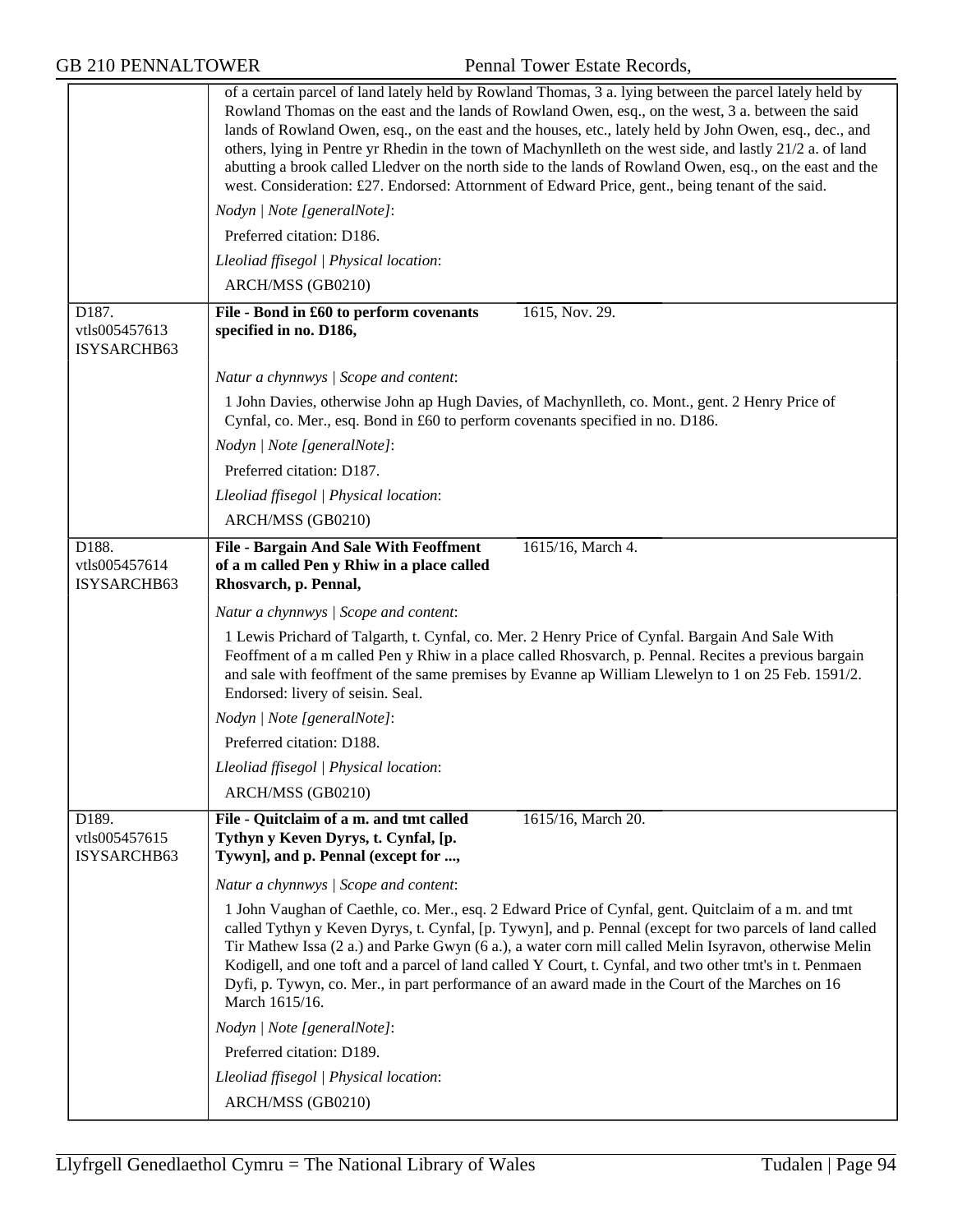| D190.                                 | File - Articles Of Agreement relating to a<br>1616, Aug. 22.                                                                                                                                                                                                                                                                                                                                                                                                                                                                                                                     |
|---------------------------------------|----------------------------------------------------------------------------------------------------------------------------------------------------------------------------------------------------------------------------------------------------------------------------------------------------------------------------------------------------------------------------------------------------------------------------------------------------------------------------------------------------------------------------------------------------------------------------------|
| vtls005457616                         | new enclosure of a parcel of ground to the                                                                                                                                                                                                                                                                                                                                                                                                                                                                                                                                       |
| ISYSARCHB63                           | south of the ground called ,                                                                                                                                                                                                                                                                                                                                                                                                                                                                                                                                                     |
|                                       | Natur a chynnwys / Scope and content:                                                                                                                                                                                                                                                                                                                                                                                                                                                                                                                                            |
|                                       | 1 Edward Pryce of Cynfal, co. Mer., gent. 2 Morgan ap Robert ap Owen of Cwmcewydd, yeoman.<br>Articles Of Agreement relating to a new enclosure of a parcel of ground to the south of the ground called<br>Keven Cough, t. Cwmcewydd, [p. Llanymawddwy], and within the said enclosure of certain land allotted<br>to 1 by the composition lately had between the lord of Mawddwy on the one part, and the tenants and<br>freeholders of the said lp on the other, to be enclosed out of the waste ground called Keven Cough to 1's<br>land called Cay'r Go.                     |
|                                       | Nodyn   Note [generalNote]:                                                                                                                                                                                                                                                                                                                                                                                                                                                                                                                                                      |
|                                       | Preferred citation: D190.                                                                                                                                                                                                                                                                                                                                                                                                                                                                                                                                                        |
|                                       | Lleoliad ffisegol   Physical location:                                                                                                                                                                                                                                                                                                                                                                                                                                                                                                                                           |
|                                       | ARCH/MSS (GB0210)                                                                                                                                                                                                                                                                                                                                                                                                                                                                                                                                                                |
| D191.<br>vtls005457617<br>ISYSARCHB63 | File - Bargain And Sale of 3 a. of land in a<br>1616, Oct. 29.<br>close called Maes y Llynnoedd, in exchange<br>for two parcels ,                                                                                                                                                                                                                                                                                                                                                                                                                                                |
|                                       | Natur a chynnwys / Scope and content:                                                                                                                                                                                                                                                                                                                                                                                                                                                                                                                                            |
|                                       | 1 Rowland Owen of Machynlleth, co. Mont., esq., and Thomas Owen, gent., his son and heir apparent. 2<br>Edward Pryce of Cynfal, co. Mer., gent., and Henry Pryce, esq., his son and heir apparent. Bargain And<br>Sale of 3 a. of land in a close called Maes y Llynnoedd, in exchange for two parcels of land (4 a.) (one a<br>parcel of 11/2 a. in Maes y Llynnoedd adjoining 1's land, and the other of 21/2 a. called Y Kay Bach yn<br>y Llynnoedd), all in t. Isygarreg, p. Machynlleth (boundaries specified). Consideration: 40s. Endorsed:<br>deed executed 13 May 1617. |
|                                       | Nodyn   Note [generalNote]:                                                                                                                                                                                                                                                                                                                                                                                                                                                                                                                                                      |
|                                       | Preferred citation: D191.                                                                                                                                                                                                                                                                                                                                                                                                                                                                                                                                                        |
|                                       | Lleoliad ffisegol   Physical location:                                                                                                                                                                                                                                                                                                                                                                                                                                                                                                                                           |
|                                       | ARCH/MSS (GB0210)                                                                                                                                                                                                                                                                                                                                                                                                                                                                                                                                                                |
| D192.<br>vtls005457618<br>ISYSARCHB63 | File - Confirmation by 1 to 2 of a parcel<br>1617, May 12.<br>land called Tir Mathew Issa (2 a.), t.<br>Cynfal, [p. Tywyn], and ,                                                                                                                                                                                                                                                                                                                                                                                                                                                |
|                                       | Natur a chynnwys   Scope and content:                                                                                                                                                                                                                                                                                                                                                                                                                                                                                                                                            |
|                                       | 1 Edward Pryce of Cynfal, co. Mer., gent. 2 John Vaughan of Caethle, co. Mer., gent. Confirmation by 1<br>to 2 of a parcel land called Tir Mathew Issa (2 a.), t. Cynfal, [p. Tywyn], and a parcel of land (6 a.) in the<br>same t., called Y Park Gwyn, to the use of 1 for his life and after his death to the use of 2.                                                                                                                                                                                                                                                       |
|                                       | Nodyn   Note [generalNote]:                                                                                                                                                                                                                                                                                                                                                                                                                                                                                                                                                      |
|                                       | Preferred citation: D192.                                                                                                                                                                                                                                                                                                                                                                                                                                                                                                                                                        |
|                                       | Lleoliad ffisegol   Physical location:                                                                                                                                                                                                                                                                                                                                                                                                                                                                                                                                           |
|                                       | ARCH/MSS (GB0210)                                                                                                                                                                                                                                                                                                                                                                                                                                                                                                                                                                |
| D193.<br>vtls005457619<br>ISYSARCHB63 | File - Lease for 30 years of 100 a. of land<br>1617/18 Feb. 21.<br>lying between a ditch called Fos y Kemlyn<br>on the east ,                                                                                                                                                                                                                                                                                                                                                                                                                                                    |
|                                       | Natur a chynnwys / Scope and content:                                                                                                                                                                                                                                                                                                                                                                                                                                                                                                                                            |
|                                       | 1 Sir Henry Hobart, chief justice of the court of Common Pleas and chancellor to Charles, Prince of<br>Wales, bart, Thomas Murray, esq., secretary to the Prince, Sir James Fullerton, kt, John Walter, esq.,<br>attorney general to the said Prince, and Thomas Trevor, esq., solicitor general to the said Prince. 2<br>Meredith Morgan of London, esq. Lease for 30 years of 100 a. of land lying between a ditch called Fos<br>y Kemlyn on the east, a ditch called Y Gamlas Vawr on the west, a parcel of land belonging to Edward                                          |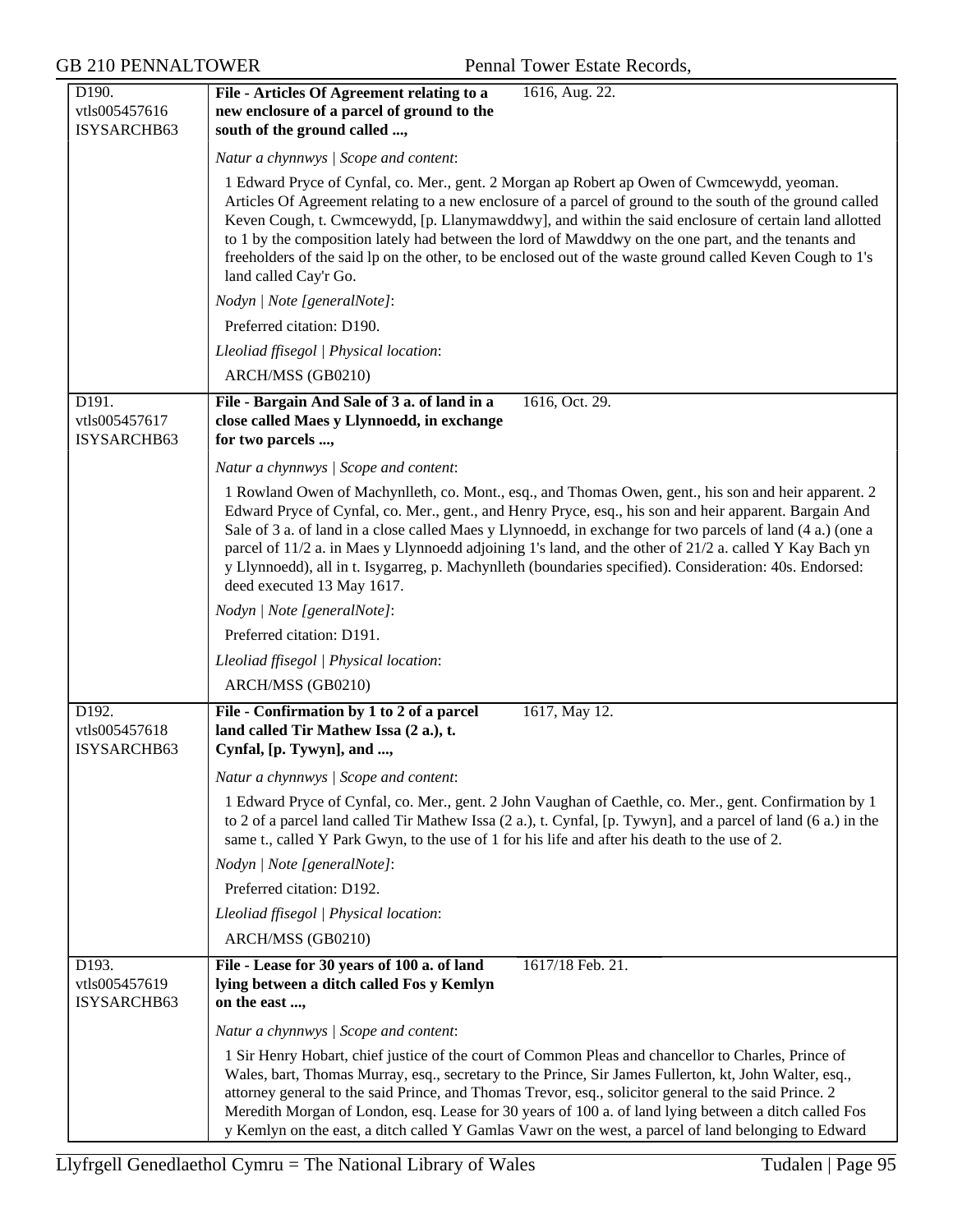| <b>GB 210 PENNALTOWER</b>             | Pennal Tower Estate Records,                                                                                                                                                                                                                                                                                                                                                                                                                                                                                                                                                                                                                                                                                                                                                                                                                                          |
|---------------------------------------|-----------------------------------------------------------------------------------------------------------------------------------------------------------------------------------------------------------------------------------------------------------------------------------------------------------------------------------------------------------------------------------------------------------------------------------------------------------------------------------------------------------------------------------------------------------------------------------------------------------------------------------------------------------------------------------------------------------------------------------------------------------------------------------------------------------------------------------------------------------------------|
|                                       | Price called Ynys y Penmaen on the north, and the river Dyvy on the south, and a parcel of land (12 a.)<br>extending in length from the land of Lewes Prichard and Edward Price on the north to the river Dyvy<br>on the south, and in breadth from a parcel of land called Yr Ystymlwyd and Y Weirglodd Vawr on the<br>east to a common called Morva yr Penmaen, otherwise Morva Dyvy, in t. Penmaen Dyfi, [p. Tywyn],<br>co. Mer., now or late in the tenure of Sir James Price, kt, Edward Price, gent., Lewes Prichard, gent., and<br>Thomas Lewis, gent. Annual rent: 20s. Recites an inquisition held at Tywyn on 1 Oct. 1614, whereby<br>it had been returned that Sir James Price, kt, Edward Price, gent., Lewes ap Richard, gent., and Thomas<br>Lewes, gent., had encroached on the said parcels of land [cf. no. D198]. Armorial Seals. Endorsed: 'no.2'. |
|                                       | Nodyn   Note [generalNote]:<br>Preferred citation: D193.                                                                                                                                                                                                                                                                                                                                                                                                                                                                                                                                                                                                                                                                                                                                                                                                              |
|                                       | Lleoliad ffisegol   Physical location:                                                                                                                                                                                                                                                                                                                                                                                                                                                                                                                                                                                                                                                                                                                                                                                                                                |
|                                       | ARCH/MSS (GB0210)                                                                                                                                                                                                                                                                                                                                                                                                                                                                                                                                                                                                                                                                                                                                                                                                                                                     |
| D194.<br>vtls005457620<br>ISYSARCHB63 | File - Final Concord of 2 m's and 2 gardens<br>1618, April, 5.<br>in Oswestry, Shropshire,                                                                                                                                                                                                                                                                                                                                                                                                                                                                                                                                                                                                                                                                                                                                                                            |
|                                       | Natur a chynnwys / Scope and content:                                                                                                                                                                                                                                                                                                                                                                                                                                                                                                                                                                                                                                                                                                                                                                                                                                 |
|                                       | 1 David Llewellin (quer.). 2 David Jones, gent., and Gwen his wife, Hugh John, and Morgan Jones<br>(deforc's). Final Concord of 2 m's and 2 gardens in Oswestry, Shropshire. Consideration: £40.                                                                                                                                                                                                                                                                                                                                                                                                                                                                                                                                                                                                                                                                      |
|                                       | Nodyn   Note [generalNote]:                                                                                                                                                                                                                                                                                                                                                                                                                                                                                                                                                                                                                                                                                                                                                                                                                                           |
|                                       | Preferred citation: D194.                                                                                                                                                                                                                                                                                                                                                                                                                                                                                                                                                                                                                                                                                                                                                                                                                                             |
|                                       | Lleoliad ffisegol   Physical location:                                                                                                                                                                                                                                                                                                                                                                                                                                                                                                                                                                                                                                                                                                                                                                                                                                |
|                                       | ARCH/MSS (GB0210)                                                                                                                                                                                                                                                                                                                                                                                                                                                                                                                                                                                                                                                                                                                                                                                                                                                     |
| D195.<br>vtls005457621<br>ISYSARCHB63 | File - Bond in £36 to perform covenants<br>1618, July 1.<br>specified in an indenture of even date,                                                                                                                                                                                                                                                                                                                                                                                                                                                                                                                                                                                                                                                                                                                                                                   |
|                                       | Natur a chynnwys / Scope and content:                                                                                                                                                                                                                                                                                                                                                                                                                                                                                                                                                                                                                                                                                                                                                                                                                                 |
|                                       | 1 David Jones of Cynon, co. Mont., gent., and Sara his wife, and Hugh, Morgan and Thomas Jones, his<br>sons. 2 David Llewelyn of Oswestry, Shropshire, glover. Bond in £36 to perform covenants specified in<br>an indenture of even date.                                                                                                                                                                                                                                                                                                                                                                                                                                                                                                                                                                                                                            |
|                                       | Nodyn   Note [generalNote]:                                                                                                                                                                                                                                                                                                                                                                                                                                                                                                                                                                                                                                                                                                                                                                                                                                           |
|                                       | Preferred citation: D195.                                                                                                                                                                                                                                                                                                                                                                                                                                                                                                                                                                                                                                                                                                                                                                                                                                             |
|                                       | Lleoliad ffisegol   Physical location:                                                                                                                                                                                                                                                                                                                                                                                                                                                                                                                                                                                                                                                                                                                                                                                                                                |
|                                       | ARCH/MSS (GB0210)                                                                                                                                                                                                                                                                                                                                                                                                                                                                                                                                                                                                                                                                                                                                                                                                                                                     |
| D196.<br>vtls005457622<br>ISYSARCHB63 | File - Assignment Of Lease for 30 years of<br>1618, Sept. 19.<br>a portion of the enclosed marsh lands now<br>in the occupation of 2 ,                                                                                                                                                                                                                                                                                                                                                                                                                                                                                                                                                                                                                                                                                                                                |
|                                       | Natur a chynnwys / Scope and content:                                                                                                                                                                                                                                                                                                                                                                                                                                                                                                                                                                                                                                                                                                                                                                                                                                 |
|                                       | 1 Meredith Morgan of London, esq. 2 Lewis Prichard of Talgarth, co. Mer., gent. Assignment Of Lease<br>for 30 years of a portion of the enclosed marsh lands now in the occupation of 2 (excepting timber and<br>mineral rights) in t. Penmaen, [p. Tywyn], co. Mer. Recites no. D193. Crown rent: 2s. 101/2d.<br>Nodyn   Note [generalNote]:                                                                                                                                                                                                                                                                                                                                                                                                                                                                                                                         |
|                                       | Preferred citation: D196.                                                                                                                                                                                                                                                                                                                                                                                                                                                                                                                                                                                                                                                                                                                                                                                                                                             |
|                                       | Lleoliad ffisegol   Physical location:                                                                                                                                                                                                                                                                                                                                                                                                                                                                                                                                                                                                                                                                                                                                                                                                                                |
|                                       | ARCH/MSS (GB0210)                                                                                                                                                                                                                                                                                                                                                                                                                                                                                                                                                                                                                                                                                                                                                                                                                                                     |
| D197.                                 | 1618, Sept. 19.<br>File - Assignment Of A Lease for 30 years                                                                                                                                                                                                                                                                                                                                                                                                                                                                                                                                                                                                                                                                                                                                                                                                          |
| vtls005457623<br>ISYSARCHB63          | of parcels of enclosed marsh lands in t.<br>Penmaen Dyfi, [p. Tywyn], co,                                                                                                                                                                                                                                                                                                                                                                                                                                                                                                                                                                                                                                                                                                                                                                                             |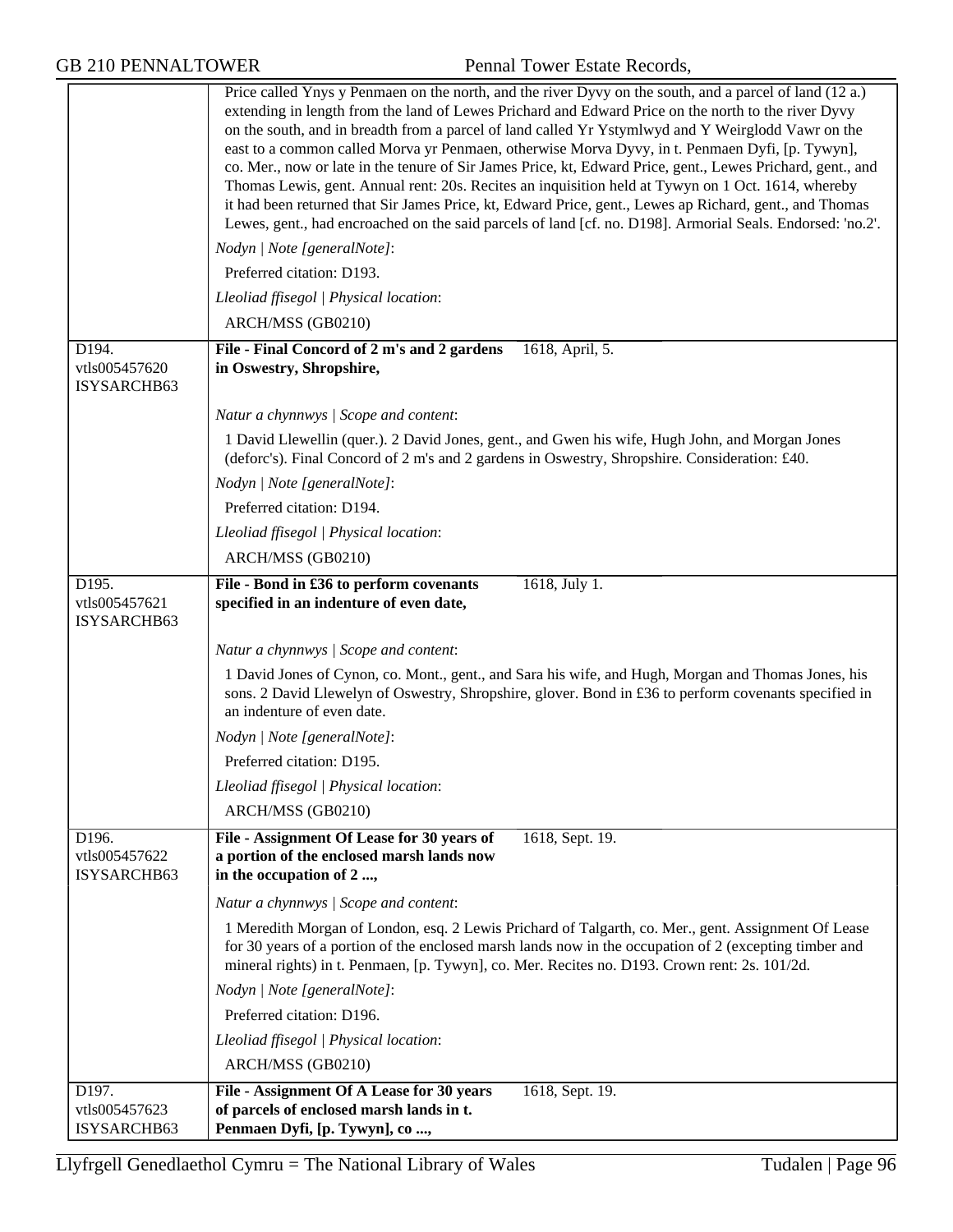|                              | Natur a chynnwys / Scope and content:                                                                                                                                                                                                                                                                                                                                                             |
|------------------------------|---------------------------------------------------------------------------------------------------------------------------------------------------------------------------------------------------------------------------------------------------------------------------------------------------------------------------------------------------------------------------------------------------|
|                              | 1 Meredith Morgan of London, esq. 2 Edward Pryce of Cynfal, gent. Assignment Of A Lease for 30                                                                                                                                                                                                                                                                                                    |
|                              | years of parcels of enclosed marsh lands in t. Penmaen Dyfi, [p. Tywyn], co. Mer. Recites no. D193.<br>Consideration: 9s. 6d.                                                                                                                                                                                                                                                                     |
|                              | Nodyn   Note [generalNote]:                                                                                                                                                                                                                                                                                                                                                                       |
|                              |                                                                                                                                                                                                                                                                                                                                                                                                   |
|                              | Preferred citation: D197.                                                                                                                                                                                                                                                                                                                                                                         |
|                              | Lleoliad ffisegol   Physical location:                                                                                                                                                                                                                                                                                                                                                            |
|                              | ARCH/MSS (GB0210)                                                                                                                                                                                                                                                                                                                                                                                 |
| D198.<br>vtls005457624       | File - Surrender of the interest of common<br>1618, Oct. 13.<br>in a parcel of 112 a. of marsh ground in t.                                                                                                                                                                                                                                                                                       |
| ISYSARCHB63                  | Penmaen Dyfi, [p ,                                                                                                                                                                                                                                                                                                                                                                                |
|                              | Natur a chynnwys   Scope and content:                                                                                                                                                                                                                                                                                                                                                             |
|                              | 1 Sir James Pryse, kt, Edward Pryce, Lewis Prichard and Thomas Lewis, gent's. 2 Sir Henry Hobart,<br>kt, chancellor to Charles, Prince of Wales, Thomas Murray, esq., secretary to the said Prince, Sir James                                                                                                                                                                                     |
|                              | Fullerton, kt., John Walter, esq., attorney general to the Prince, and Thomas Trevor, esq., solicitor general<br>to the Prince. Surrender of the interest of common in a parcel of 112 a. of marsh ground in t. Penmaen                                                                                                                                                                           |
|                              | Dyfi, [p. Tywyn], co. Mer. Recites no. D184. Copy.                                                                                                                                                                                                                                                                                                                                                |
|                              | Nodyn   Note [generalNote]:                                                                                                                                                                                                                                                                                                                                                                       |
|                              | Preferred citation: D198.                                                                                                                                                                                                                                                                                                                                                                         |
|                              | Lleoliad ffisegol   Physical location:                                                                                                                                                                                                                                                                                                                                                            |
|                              | ARCH/MSS (GB0210)                                                                                                                                                                                                                                                                                                                                                                                 |
| D199.<br>vtls005457625       | 1618/19, Feb. 1.<br>File - Bargain And Sale of a barn<br>consisting of three bays in Milne Street,                                                                                                                                                                                                                                                                                                |
| ISYSARCHB63                  | Oswestry, Shropshire, now or late in the ,                                                                                                                                                                                                                                                                                                                                                        |
|                              | Natur a chynnwys / Scope and content:                                                                                                                                                                                                                                                                                                                                                             |
|                              | 1 Thomas Evance of [t.] Cristionydd, [p. Rhiwabon], co. Denb., gent. 2 Edward ap Gruffith of Oswestry,                                                                                                                                                                                                                                                                                            |
|                              | Shropshire, weaver. Bargain And Sale of a barn consisting of three bays in Milne Street, Oswestry,<br>Shropshire, now or late in the occupation of Edward ap John, weaver, extending in length from the lands<br>of Evan ap Owen on the one end to the lands of 1 on the other, and in breadth between the lands of 1 on<br>the one side and the King's highway on the other. Consideration: £18. |
|                              | Nodyn   Note [generalNote]:                                                                                                                                                                                                                                                                                                                                                                       |
|                              | Preferred citation: D199.                                                                                                                                                                                                                                                                                                                                                                         |
|                              | Lleoliad ffisegol   Physical location:                                                                                                                                                                                                                                                                                                                                                            |
|                              | ARCH/MSS (GB0210)                                                                                                                                                                                                                                                                                                                                                                                 |
| D200.                        | File - Release of 2 from 'averages' of rent<br>1619, July 27.                                                                                                                                                                                                                                                                                                                                     |
| vtls005457626<br>ISYSARCHB63 | of parcels of lands in p. Machynlleth, and<br>of other demands and debts ,                                                                                                                                                                                                                                                                                                                        |
|                              | Natur a chynnwys / Scope and content:                                                                                                                                                                                                                                                                                                                                                             |
|                              | 1 John ap Hugh Davies of Machynlleth, co. Mont., gent. 2 Edward Price of Cynfal, co. Mer., gent.<br>Release of 2 from 'averages' of rent of parcels of lands in p. Machynlleth, and of other demands and debts<br>due to 1.                                                                                                                                                                       |
|                              | Nodyn   Note [generalNote]:                                                                                                                                                                                                                                                                                                                                                                       |
|                              | Preferred citation: D200.                                                                                                                                                                                                                                                                                                                                                                         |
|                              | Lleoliad ffisegol   Physical location:                                                                                                                                                                                                                                                                                                                                                            |
|                              | ARCH/MSS (GB0210)                                                                                                                                                                                                                                                                                                                                                                                 |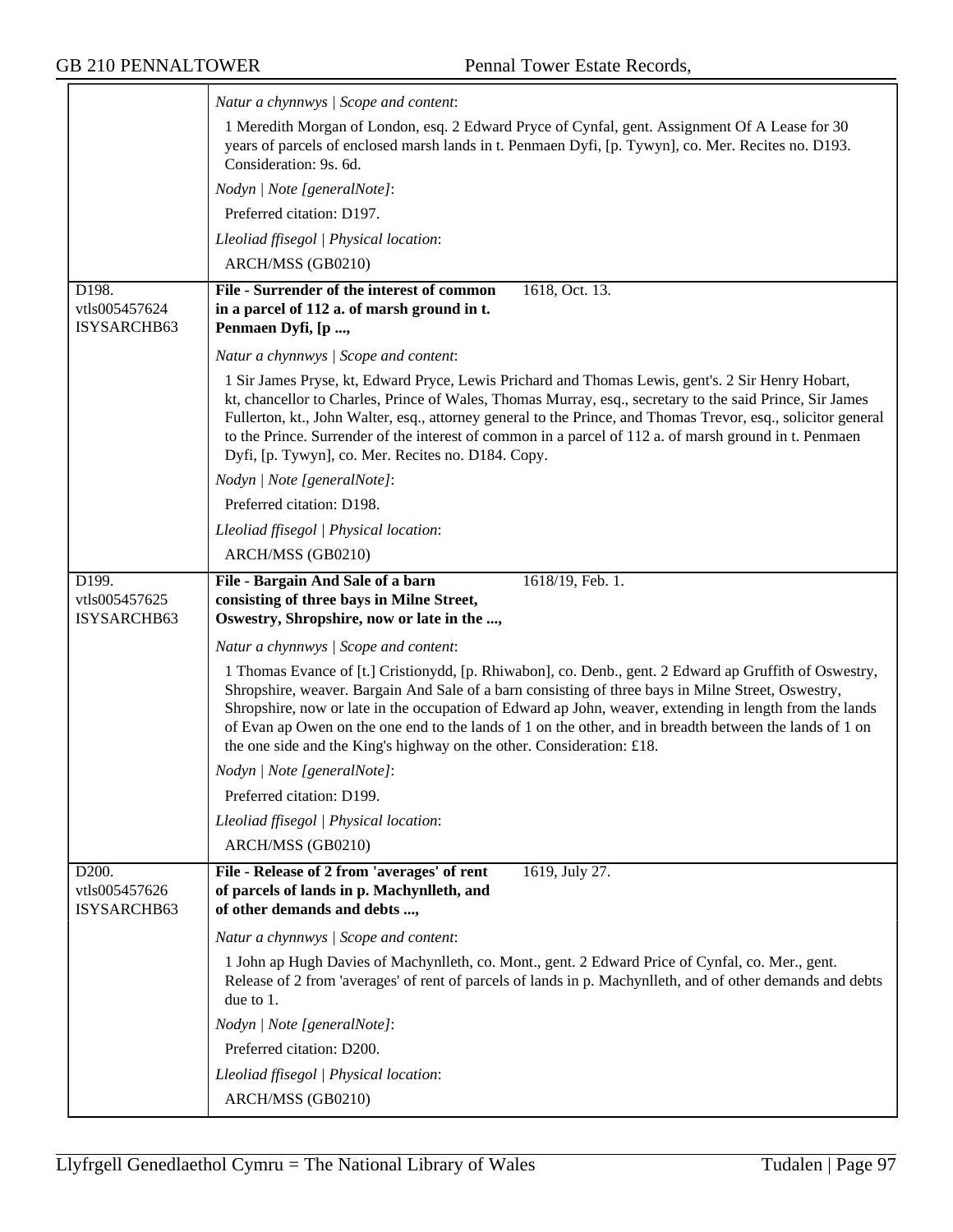GB 210 PENNALTOWER Pennal Tower Estate Records,

| D201.<br>vtls005457627<br>ISYSARCHB63              | File - Mortgage (Bargain And Sale With<br>1620, Nov. 1.<br>Feoffment) for £80 of three parcels of land<br>called Kay'r Maen Llwyd (8 a.), Y ,                                                                                                                                                                                                                                                                                                                                                                                                   |
|----------------------------------------------------|-------------------------------------------------------------------------------------------------------------------------------------------------------------------------------------------------------------------------------------------------------------------------------------------------------------------------------------------------------------------------------------------------------------------------------------------------------------------------------------------------------------------------------------------------|
|                                                    | Natur a chynnwys / Scope and content:                                                                                                                                                                                                                                                                                                                                                                                                                                                                                                           |
|                                                    | 1 Edward Price of Cynfal, gent., and Henry Price of Taltreythin, co. Mer., esq., his son and heir apparent.<br>2 John Owen of Machynlleth, co. Mont., mercer. Mortgage (Bargain And Sale With Feoffment) for £80<br>of three parcels of land called Kay'r Maen Llwyd (8 a.), Y Kae in Maes y Llynlloedd (9 a.), and a close<br>of land (9 a.) (boundaries specified), all in t. Isygarreg in or near bor. Machynlleth, co. Mont. Endorsed:<br>livery of seisin.                                                                                 |
|                                                    | Nodyn   Note [generalNote]:                                                                                                                                                                                                                                                                                                                                                                                                                                                                                                                     |
|                                                    | Preferred citation: D201.                                                                                                                                                                                                                                                                                                                                                                                                                                                                                                                       |
|                                                    | Lleoliad ffisegol   Physical location:                                                                                                                                                                                                                                                                                                                                                                                                                                                                                                          |
|                                                    | ARCH/MSS (GB0210)                                                                                                                                                                                                                                                                                                                                                                                                                                                                                                                               |
| D <sub>202</sub> .<br>vtls005457628<br>ISYSARCHB63 | 1621, Oct. 4.<br>File - Bond in £160 to perform covenants<br>specified in a pair of indentures of even<br>date between David Morgan and 2 ,                                                                                                                                                                                                                                                                                                                                                                                                     |
|                                                    | Natur a chynnwys / Scope and content:                                                                                                                                                                                                                                                                                                                                                                                                                                                                                                           |
|                                                    | 1 David Morgan of Penegoes, co. Mont., gent., Morgan David ap Griffith of the same, gent., Hugh<br>ap Morgan of the same, gent., Richard ap Owen David ap John of the same, gent., and Roger Evan of<br>Darowen, gent. 2 Ellen Morgan of Llanbrynmair, co. Mont., widow. Bond in £160 to perform covenants<br>specified in a pair of indentures of even date between David Morgan and 2.                                                                                                                                                        |
|                                                    | Nodyn   Note [generalNote]:                                                                                                                                                                                                                                                                                                                                                                                                                                                                                                                     |
|                                                    | Preferred citation: D202.                                                                                                                                                                                                                                                                                                                                                                                                                                                                                                                       |
|                                                    | Lleoliad ffisegol   Physical location:                                                                                                                                                                                                                                                                                                                                                                                                                                                                                                          |
|                                                    | ARCH/MSS (GB0210)                                                                                                                                                                                                                                                                                                                                                                                                                                                                                                                               |
| D203.<br>vtls005457629<br>ISYSARCHB63              | File - Mortgage (Bargain And Sale) for £30<br>1621/2, Feb. 28.<br>of parcels of ground called Y Parke Gwyn<br>$(6 a.)$ , now in the tenure ,                                                                                                                                                                                                                                                                                                                                                                                                    |
|                                                    | Natur a chynnwys / Scope and content:                                                                                                                                                                                                                                                                                                                                                                                                                                                                                                           |
|                                                    | 1 John Vaughan of Caethle, co. Mer., esq. 2 Henry Pryce of Taltreythin, esq. Mortgage (Bargain And<br>Sale) for £30 of parcels of ground called Y Parke Gwyn (6 a.), now in the tenure of Edward Pryce,<br>gent., father of 2, land called Tir Mathew Issa (2 a.), p. Tywyn, and a house in the village of Pennal in<br>the occupation of Rhytherch William. Endorsed: Attornment of tenants and, 'at the dwelling house of<br>Symon Price in Pennal  23 Aug. 1633 that this being the deed mentioned by John Richard and Griffith<br>Morgans'. |
|                                                    | Nodyn   Note [generalNote]:                                                                                                                                                                                                                                                                                                                                                                                                                                                                                                                     |
|                                                    | Preferred citation: D203.                                                                                                                                                                                                                                                                                                                                                                                                                                                                                                                       |
|                                                    | Lleoliad ffisegol   Physical location:                                                                                                                                                                                                                                                                                                                                                                                                                                                                                                          |
|                                                    | ARCH/MSS (GB0210)                                                                                                                                                                                                                                                                                                                                                                                                                                                                                                                               |
| D204.<br>vtls005457630<br>ISYSARCHB63              | File - Bond in £60 to observe covenants<br>1621/2, Feb. 28.<br>specified in no. D203,                                                                                                                                                                                                                                                                                                                                                                                                                                                           |
|                                                    | Natur a chynnwys / Scope and content:                                                                                                                                                                                                                                                                                                                                                                                                                                                                                                           |
|                                                    | 1 John Vaughan of Caethle, co. Mer., esq. 2 Henry Pryce of Taltreythin, esq. Bond in £60 to observe<br>covenants specified in no. D203.                                                                                                                                                                                                                                                                                                                                                                                                         |
|                                                    | Nodyn   Note [generalNote]:                                                                                                                                                                                                                                                                                                                                                                                                                                                                                                                     |
|                                                    | Preferred citation: D204.                                                                                                                                                                                                                                                                                                                                                                                                                                                                                                                       |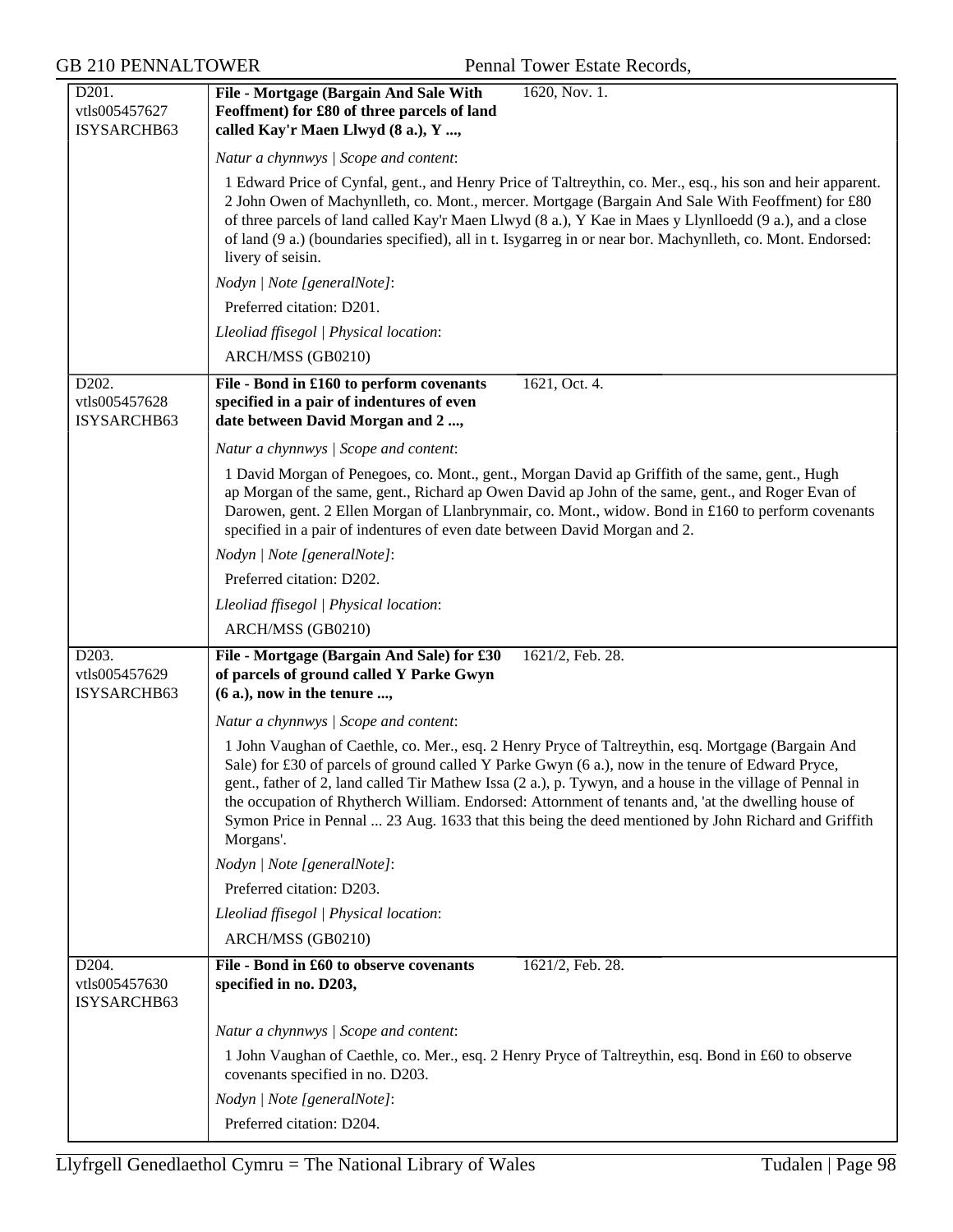|                                       | Lleoliad ffisegol   Physical location:                                                                                                                                                                                                                                                                                                                                                                            |
|---------------------------------------|-------------------------------------------------------------------------------------------------------------------------------------------------------------------------------------------------------------------------------------------------------------------------------------------------------------------------------------------------------------------------------------------------------------------|
|                                       | ARCH/MSS (GB0210)                                                                                                                                                                                                                                                                                                                                                                                                 |
| D205.<br>vtls005457631<br>ISYSARCHB63 | File - Lease for 6 years of a barn near the<br>1621/2, March 10.<br>churchyard in the town of Machynlleth;<br>covenant by 2 to make ,                                                                                                                                                                                                                                                                             |
|                                       | Natur a chynnwys / Scope and content:                                                                                                                                                                                                                                                                                                                                                                             |
|                                       | 1 Edward Price of Cynfal, co. Mer., gent. 2 Owen David ap Morys of the town of Machynlleth, co.<br>Mont., yeoman. Lease for 6 years of a barn near the churchyard in the town of Machynlleth; covenant by<br>2 to make a stone wall one yard in height under the barn and to keep it in good repair. Annual rent: 20s.                                                                                            |
|                                       | Nodyn   Note [generalNote]:                                                                                                                                                                                                                                                                                                                                                                                       |
|                                       | Preferred citation: D205.                                                                                                                                                                                                                                                                                                                                                                                         |
|                                       | Lleoliad ffisegol   Physical location:                                                                                                                                                                                                                                                                                                                                                                            |
|                                       | ARCH/MSS (GB0210)                                                                                                                                                                                                                                                                                                                                                                                                 |
| D206.                                 | File - Bond in £40 that 1 and Alice his<br>1622/3, Feb. 6.                                                                                                                                                                                                                                                                                                                                                        |
| vtls005457632<br>ISYSARCHB63          | wife perform covenants specified in an<br>indenture of even date,                                                                                                                                                                                                                                                                                                                                                 |
|                                       |                                                                                                                                                                                                                                                                                                                                                                                                                   |
|                                       | Natur a chynnwys / Scope and content:                                                                                                                                                                                                                                                                                                                                                                             |
|                                       | 1 John Griffiths of Mydleton, Shropshire, gent. 2 Francis Ellis of Oswestry, Shropshire. Bond in £40 that<br>1 and Alice his wife perform covenants specified in an indenture of even date.                                                                                                                                                                                                                       |
|                                       | Nodyn   Note [generalNote]:                                                                                                                                                                                                                                                                                                                                                                                       |
|                                       | Preferred citation: D206.                                                                                                                                                                                                                                                                                                                                                                                         |
|                                       | Lleoliad ffisegol   Physical location:                                                                                                                                                                                                                                                                                                                                                                            |
|                                       | ARCH/MSS (GB0210)                                                                                                                                                                                                                                                                                                                                                                                                 |
| D207.                                 | File - Mortgage (Grant of an annuity of<br>1623, Oct. 1.                                                                                                                                                                                                                                                                                                                                                          |
| vtls005457633<br>ISYSARCHB63          | £13 6s. 8d. for 21 years) for £90 issuing out<br>of parcels of land ,                                                                                                                                                                                                                                                                                                                                             |
|                                       | Natur a chynnwys / Scope and content:                                                                                                                                                                                                                                                                                                                                                                             |
|                                       | 1 Edward Pryce of Cynfal, co. Mer., gent. 2 Sir William Owen of Shrewsbury, Shropshire, kt. Mortgage<br>(Grant of an annuity of £13 6s. 8d. for 21 years) for £90 issuing out of parcels of land called Ynys Gynin,<br>Coet Kay Helyg, and Erw Lam y Rhyd, p. Machynlleth, co. Mont., and from m's and lands called Tythyn<br>Pen y Ddol, Tythyn y Marchlyn, Yr Allt Wen and Allt y Marchlyn, p. Pennal, co. Mer. |
|                                       | Nodyn   Note [generalNote]:                                                                                                                                                                                                                                                                                                                                                                                       |
|                                       | Preferred citation: D207.                                                                                                                                                                                                                                                                                                                                                                                         |
|                                       | Lleoliad ffisegol   Physical location:                                                                                                                                                                                                                                                                                                                                                                            |
|                                       | ARCH/MSS (GB0210)                                                                                                                                                                                                                                                                                                                                                                                                 |
| D208.<br>vtls005457634                | File - Counterpart of no. D207,<br>1623, Oct. 1.                                                                                                                                                                                                                                                                                                                                                                  |
| ISYSARCHB63                           |                                                                                                                                                                                                                                                                                                                                                                                                                   |
|                                       | Nodyn   Note [generalNote]:                                                                                                                                                                                                                                                                                                                                                                                       |
|                                       | Preferred citation: D208.                                                                                                                                                                                                                                                                                                                                                                                         |
|                                       | Lleoliad ffisegol   Physical location:                                                                                                                                                                                                                                                                                                                                                                            |
|                                       | ARCH/MSS (GB0210)                                                                                                                                                                                                                                                                                                                                                                                                 |
| D209.<br>vtls005457635<br>ISYSARCHB63 | File - Bargain And Sale of two burgages<br>1624, Nov. 8.<br>and one garden in the town of Oswestry,<br>Shropshire, in a street called Chirton ,                                                                                                                                                                                                                                                                   |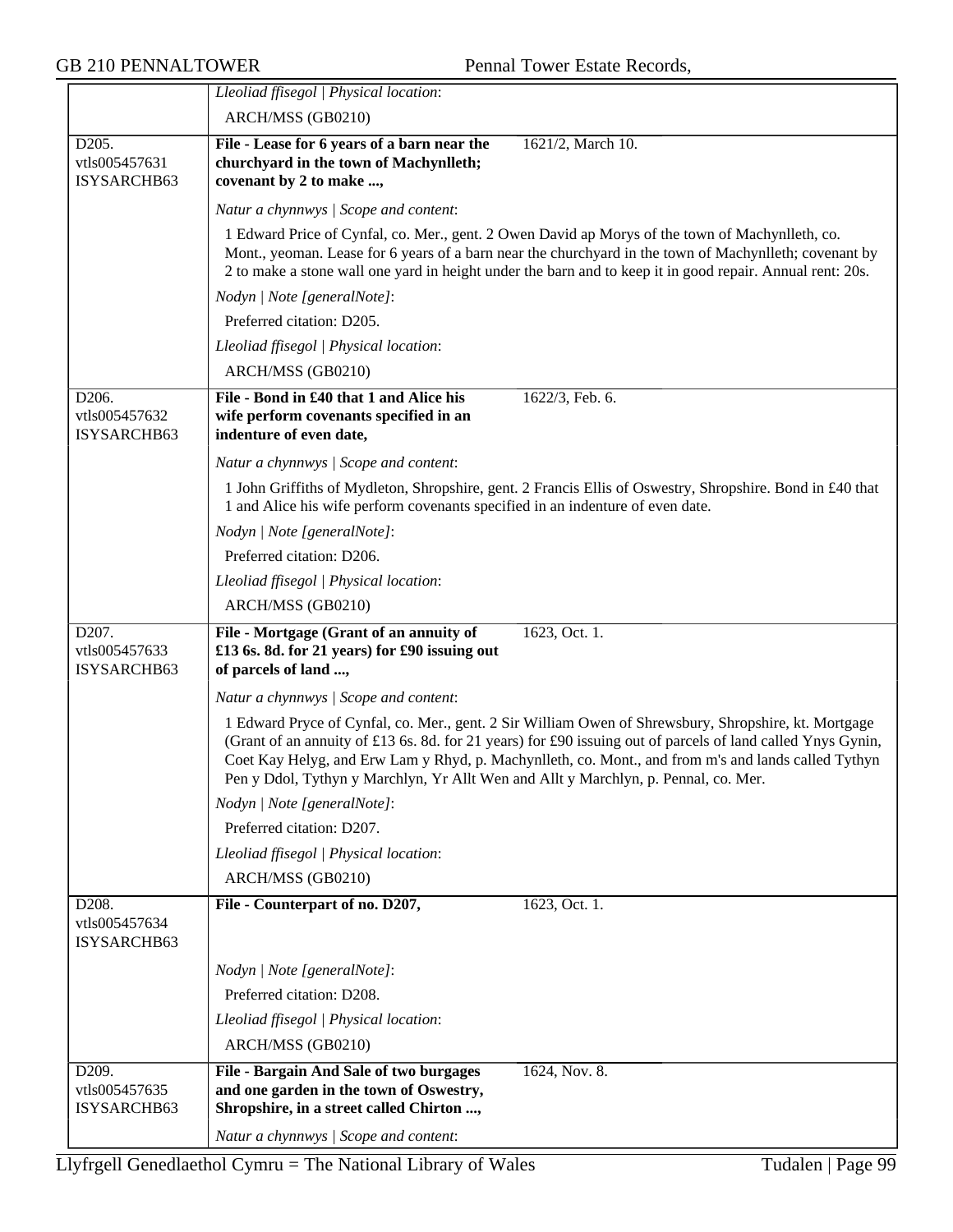|                                       | 1 Humffrey Jones of Oswestry, Shropshire, weaver. 2 John Thomas the younger of the same, labourer.<br>Bargain And Sale of two burgages and one garden in the town of Oswestry, Shropshire, in a street called<br>Chirton or Church street, between the dwelling of Thomas ap Edward, weaver, at one end and the houses<br>of Daniel Moris, esq., at the other end. Consideration: £19 7s. 0d. Endorsed: '(no.1)'. Seal.                                                                                                                                                                                                                                                                                                     |
|---------------------------------------|-----------------------------------------------------------------------------------------------------------------------------------------------------------------------------------------------------------------------------------------------------------------------------------------------------------------------------------------------------------------------------------------------------------------------------------------------------------------------------------------------------------------------------------------------------------------------------------------------------------------------------------------------------------------------------------------------------------------------------|
|                                       | Nodyn   Note [generalNote]:                                                                                                                                                                                                                                                                                                                                                                                                                                                                                                                                                                                                                                                                                                 |
|                                       | Preferred citation: D209.                                                                                                                                                                                                                                                                                                                                                                                                                                                                                                                                                                                                                                                                                                   |
|                                       | Lleoliad ffisegol   Physical location:                                                                                                                                                                                                                                                                                                                                                                                                                                                                                                                                                                                                                                                                                      |
|                                       | ARCH/MSS (GB0210)                                                                                                                                                                                                                                                                                                                                                                                                                                                                                                                                                                                                                                                                                                           |
| D210.<br>vtls005457636<br>ISYSARCHB63 | <b>File - Articles Of Agreement relating to</b><br>1625, Sept. [?17].<br>Talgarth, [p. Tywyn], co. Mer,                                                                                                                                                                                                                                                                                                                                                                                                                                                                                                                                                                                                                     |
|                                       | Natur a chynnwys / Scope and content:                                                                                                                                                                                                                                                                                                                                                                                                                                                                                                                                                                                                                                                                                       |
|                                       | 1 Lewis Prichard. 2 Richard John, gent. Articles Of Agreement relating to Talgarth, [p. Tywyn], co. Mer.                                                                                                                                                                                                                                                                                                                                                                                                                                                                                                                                                                                                                    |
|                                       | Nodyn   Note [generalNote]:                                                                                                                                                                                                                                                                                                                                                                                                                                                                                                                                                                                                                                                                                                 |
|                                       | Preferred citation: D210.                                                                                                                                                                                                                                                                                                                                                                                                                                                                                                                                                                                                                                                                                                   |
|                                       | Lleoliad ffisegol   Physical location:                                                                                                                                                                                                                                                                                                                                                                                                                                                                                                                                                                                                                                                                                      |
|                                       | ARCH/MSS (GB0210)                                                                                                                                                                                                                                                                                                                                                                                                                                                                                                                                                                                                                                                                                                           |
| D211.<br>vtls005457637<br>ISYSARCHB63 | File - Bargain And Sale of m's and lands<br>1625/6, Jan. 14.<br>called Tythyn Pen y Ddol and Y Marchlin,<br>and two parcels of wood ,                                                                                                                                                                                                                                                                                                                                                                                                                                                                                                                                                                                       |
|                                       | Natur a chynnwys / Scope and content:                                                                                                                                                                                                                                                                                                                                                                                                                                                                                                                                                                                                                                                                                       |
|                                       | 1 Gwen Price of Cynfal, co. Mer., widow, and Richard Price of Shrewsbury, Shropshire, one of her sons.<br>2 Henry Price of Taltrythin, co. Mer., esq., eldest son of 1. Bargain And Sale of m's and lands called<br>Tythyn Pen y Ddol and Y Marchlin, and two parcels of wood pasture, one with the former, the other<br>with the latter, all in p. Pennal, co. Mer., and a tmt, garden and parcels of meadow called Ynisgynin,<br>Ew Glan Rhyd, Koyt Kay Helig, and a [?] adjoining, all in p. Machynlleth, co. Mont., with Power Of<br>Attorney to Thomas Lewis of Penmaen, co. Mer., and Lewis Prichard of Talgarth, gent., to deliver seisin.<br>Consideration: £300. Endorsed: livery of seisin, 23 March 1625. Seals. |
|                                       | Nodyn   Note [generalNote]:                                                                                                                                                                                                                                                                                                                                                                                                                                                                                                                                                                                                                                                                                                 |
|                                       | Preferred citation: D211.                                                                                                                                                                                                                                                                                                                                                                                                                                                                                                                                                                                                                                                                                                   |
|                                       | Lleoliad ffisegol   Physical location:                                                                                                                                                                                                                                                                                                                                                                                                                                                                                                                                                                                                                                                                                      |
|                                       | ARCH/MSS (GB0210)                                                                                                                                                                                                                                                                                                                                                                                                                                                                                                                                                                                                                                                                                                           |
| D212.<br>vtls005457638<br>ISYSARCHB63 | File - Bond in £60 to perform covenants<br>1625/6, Jan.14.<br>specified in no. D211,                                                                                                                                                                                                                                                                                                                                                                                                                                                                                                                                                                                                                                        |
|                                       | Natur a chynnwys / Scope and content:                                                                                                                                                                                                                                                                                                                                                                                                                                                                                                                                                                                                                                                                                       |
|                                       | 1 Gwen Price of Cynfal, co. Mer., widow, and Richard Price of Shrewsbury, Shropshire, one of her sons.<br>2 Henry Price of Taltrythin, co. Mer., esq., eldest son of 1. Bond in £60 to perform covenants specified in<br>no. D211.                                                                                                                                                                                                                                                                                                                                                                                                                                                                                          |
|                                       | Nodyn   Note [generalNote]:                                                                                                                                                                                                                                                                                                                                                                                                                                                                                                                                                                                                                                                                                                 |
|                                       | Preferred citation: D212.                                                                                                                                                                                                                                                                                                                                                                                                                                                                                                                                                                                                                                                                                                   |
|                                       | Lleoliad ffisegol   Physical location:                                                                                                                                                                                                                                                                                                                                                                                                                                                                                                                                                                                                                                                                                      |
|                                       | ARCH/MSS (GB0210)                                                                                                                                                                                                                                                                                                                                                                                                                                                                                                                                                                                                                                                                                                           |
| D213.<br>vtls005457639<br>ISYSARCHB63 | File - Articles Of Agreement relating to the<br>1626/7, Jan. 28.<br>allotting of two parcels of 112 a. of land<br>called Morva yr Penmaen, otherwise ,                                                                                                                                                                                                                                                                                                                                                                                                                                                                                                                                                                      |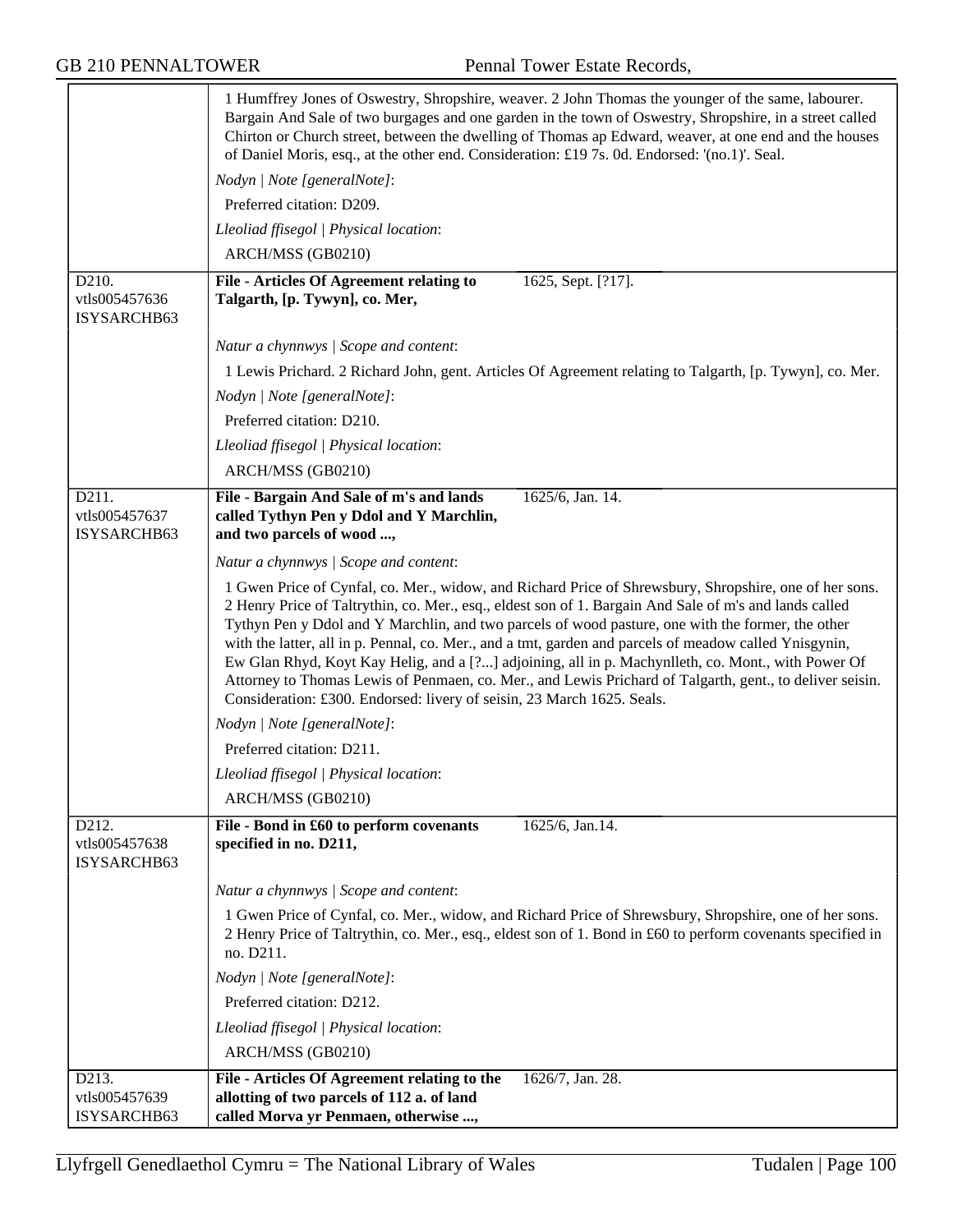|                                       | Natur a chynnwys / Scope and content:                                                                                                                                                                                                                                                                                                                                                                                                                                                                                                                                                                                                                                                                                     |
|---------------------------------------|---------------------------------------------------------------------------------------------------------------------------------------------------------------------------------------------------------------------------------------------------------------------------------------------------------------------------------------------------------------------------------------------------------------------------------------------------------------------------------------------------------------------------------------------------------------------------------------------------------------------------------------------------------------------------------------------------------------------------|
|                                       | 1 Sir James Pryce of Inismaengwyn, co. Mer., kt. 2 Henry Pryce of Taltrythin, esq. 3 Lewis Prichard of<br>Talgarth, gent. 4 Thomas Lewis of Penmaen, gent. Articles Of Agreement relating to the allotting of two<br>parcels of 112 a. of land called Morva yr Penmaen, otherwise Morva Dyvy, t. Penmaen Dyfi, p. Tywyn,<br>co. Mer., leased by the Crown to Meredith Morgan for 30 years at an annual rent of 20s., and which was<br>purchased by 1-4: (I) 1 to have 16 a. (Ii) 3 to have 16 a. (Iii) Edward Pryce, father of 2, to have 53 a. (Iv)<br>4 to have 27 a.                                                                                                                                                   |
|                                       | Nodyn   Note [generalNote]:                                                                                                                                                                                                                                                                                                                                                                                                                                                                                                                                                                                                                                                                                               |
|                                       | Preferred citation: D213.                                                                                                                                                                                                                                                                                                                                                                                                                                                                                                                                                                                                                                                                                                 |
|                                       | Lleoliad ffisegol   Physical location:                                                                                                                                                                                                                                                                                                                                                                                                                                                                                                                                                                                                                                                                                    |
|                                       | ARCH/MSS (GB0210)                                                                                                                                                                                                                                                                                                                                                                                                                                                                                                                                                                                                                                                                                                         |
| D214.                                 | 1627, May 20.<br><b>File - Defeazance Of A Statute Staple</b>                                                                                                                                                                                                                                                                                                                                                                                                                                                                                                                                                                                                                                                             |
| vtls005457640<br>ISYSARCHB63          | whereby 2 is to pay 1 £41 by 20 Dec. next,                                                                                                                                                                                                                                                                                                                                                                                                                                                                                                                                                                                                                                                                                |
|                                       | Natur a chynnwys / Scope and content:                                                                                                                                                                                                                                                                                                                                                                                                                                                                                                                                                                                                                                                                                     |
|                                       | 1 John Blodwell of Oswestry, Shropshire, gent. 2 Roger Marcrofte of the same, gent. Defeazance Of<br>A Statute Staple whereby 2 is to pay 1 £41 by 20 Dec. next. Recites a statute staple before Sir Thomas<br>Richardson, kt, Lord Chief Justice of the Court of Common Pleas at Westminster, dated 30 Nov. 1626,<br>whereby 2 became bound to 1in £80.                                                                                                                                                                                                                                                                                                                                                                  |
|                                       | Nodyn   Note [generalNote]:                                                                                                                                                                                                                                                                                                                                                                                                                                                                                                                                                                                                                                                                                               |
|                                       | Preferred citation: D214.                                                                                                                                                                                                                                                                                                                                                                                                                                                                                                                                                                                                                                                                                                 |
|                                       | Lleoliad ffisegol   Physical location:                                                                                                                                                                                                                                                                                                                                                                                                                                                                                                                                                                                                                                                                                    |
|                                       | ARCH/MSS (GB0210)                                                                                                                                                                                                                                                                                                                                                                                                                                                                                                                                                                                                                                                                                                         |
| D215.<br>vtls005457641<br>ISYSARCHB63 | File - Assignment Of Mortgage for £100 of<br>1627, Aug. 23.<br>parcels of land called Kaye'r Maen Llwyd<br>(8 a.), Y Kay in Maes y ,                                                                                                                                                                                                                                                                                                                                                                                                                                                                                                                                                                                      |
|                                       | Natur a chynnwys / Scope and content:                                                                                                                                                                                                                                                                                                                                                                                                                                                                                                                                                                                                                                                                                     |
|                                       | 1 John Owen of Machynlleth, co. Mont., mercer. 2 John Pugh of Shrewsbury, Shropshire, gent.<br>Assignment Of Mortgage for £100 of parcels of land called Kaye'r Maen Llwyd (8 a.), Y Kay in Maes<br>y Llinlloedd (9 a.) (boundaries given) and a parcel of land (9 a.), in a street called Pentrey Rhedyn<br>(boundaries given), all in t. Isygarreg in or near bor. Machynlleth, co. Mont. Recites the original<br>mortgage (see no. D201).                                                                                                                                                                                                                                                                              |
|                                       | Nodyn   Note [generalNote]:                                                                                                                                                                                                                                                                                                                                                                                                                                                                                                                                                                                                                                                                                               |
|                                       | Preferred citation: D215.                                                                                                                                                                                                                                                                                                                                                                                                                                                                                                                                                                                                                                                                                                 |
|                                       | Lleoliad ffisegol   Physical location:                                                                                                                                                                                                                                                                                                                                                                                                                                                                                                                                                                                                                                                                                    |
|                                       | ARCH/MSS (GB0210)                                                                                                                                                                                                                                                                                                                                                                                                                                                                                                                                                                                                                                                                                                         |
| D216.<br>vtls005457642<br>ISYSARCHB63 | File - Quitclaim of parcels of land called<br>1627, Nov. 10.<br>Kae'r Maen Lloyd, and Y Kay in Maes y<br>Llynlloedd, t. Isygarreg, p. Machynlleth ,                                                                                                                                                                                                                                                                                                                                                                                                                                                                                                                                                                       |
|                                       | Natur a chynnwys / Scope and content:                                                                                                                                                                                                                                                                                                                                                                                                                                                                                                                                                                                                                                                                                     |
|                                       | 1 John Pugh of Shrewsbury, Shropshire, gent., and John Owen of Machynlleth, co. Mont., gent. 2 Henry<br>Pryce of Taltrythin, co. Mer., esq. Quitclaim of parcels of land called Kae'r Maen Lloyd, and Y Kay in<br>Maes y Llynlloedd, t. Isygarreg, p. Machynlleth, and parcels in the town of Machynlleth, extending in<br>length from the land of Maurice ap Rytherch on the north, as far as the river Lledver on the south, and in<br>breadth from a garden and lands now or late in the tenure of Rice Meredith and the garden lately held by<br>John Kell and other gardens in a place called Pentre'r Rhedin on the west side, up to the land of Thomas<br>Owen, gent., on the east.<br>Nodyn   Note [generalNote]: |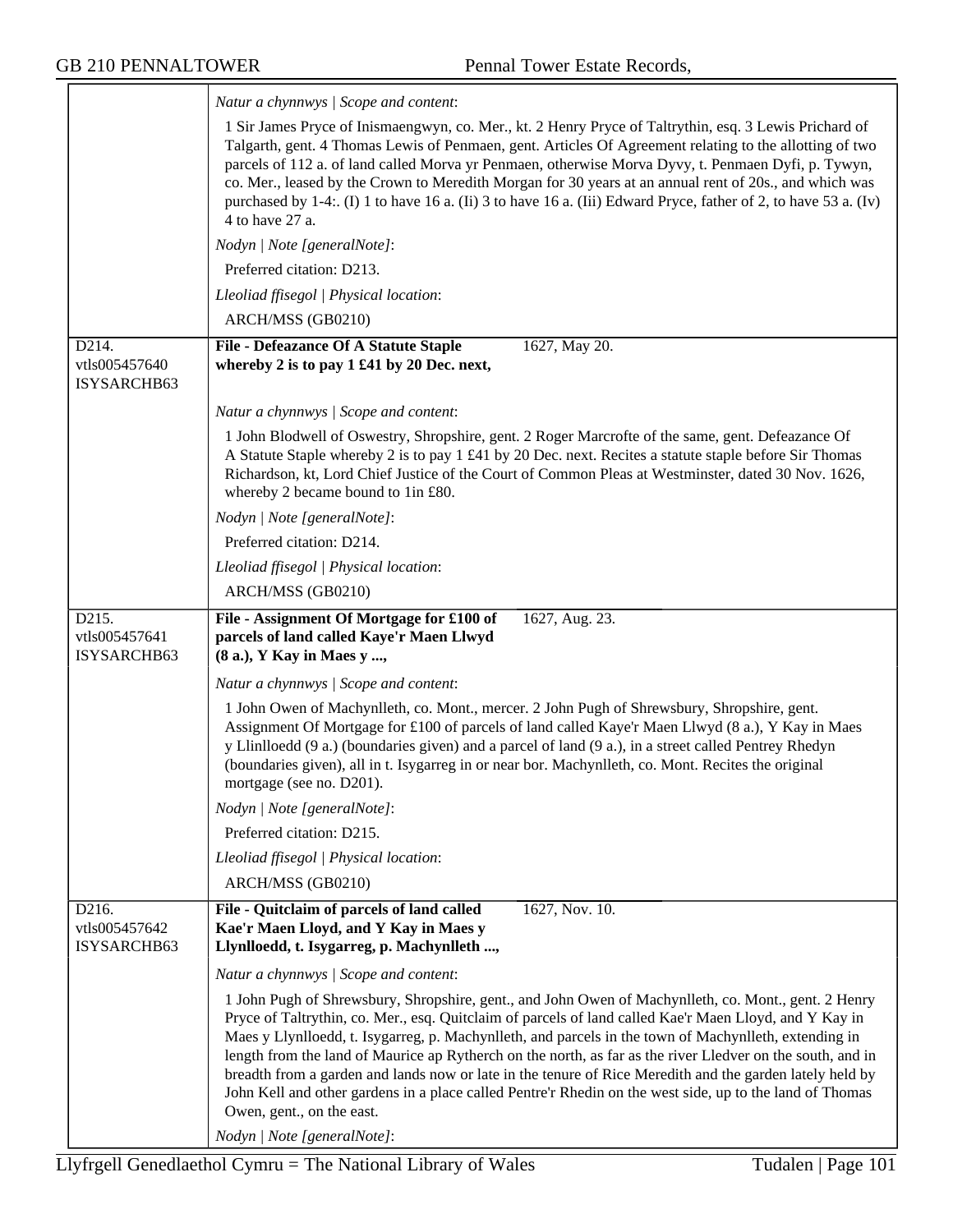|                                                    | Preferred citation: D216.                                                                                                                                                                                                                                   |
|----------------------------------------------------|-------------------------------------------------------------------------------------------------------------------------------------------------------------------------------------------------------------------------------------------------------------|
|                                                    | Lleoliad ffisegol   Physical location:                                                                                                                                                                                                                      |
|                                                    | ARCH/MSS (GB0210)                                                                                                                                                                                                                                           |
| D <sub>217</sub> .<br>vtls005457643<br>ISYSARCHB63 | File - Bond in £160 for the peaceful<br>1627, Nov. 10.<br>possession of parcels of land called Kae'r<br>Maen Lloyd and Y Kae in Maes ,                                                                                                                      |
|                                                    | Natur a chynnwys / Scope and content:                                                                                                                                                                                                                       |
|                                                    | 1 John Pryce of the town of Shrewsbury, gent. 2 Henry Price of Taltrythin, co. Mer., esq. Bond in £160<br>for the peaceful possession of parcels of land called Kae'r Maen Lloyd and Y Kae in Maes y Llynlloedd,<br>t. Isygarreg, p. Machynlleth, co. Mont. |
|                                                    | Nodyn / Note [generalNote]:                                                                                                                                                                                                                                 |
|                                                    | Preferred citation: D217.                                                                                                                                                                                                                                   |
|                                                    | Lleoliad ffisegol   Physical location:                                                                                                                                                                                                                      |
|                                                    | ARCH/MSS (GB0210)                                                                                                                                                                                                                                           |

## **Cyfres | Series [1629-1638] vtls005457644 ISYSARCHB63: Deeds,**

Dyddiad | Date: 1629-1638. (dyddiad creu) | (date of creation)

| FFeil / rhestr eitemau   File / item list |                                                                                                                                                                                                                                                                        |                   |                                |
|-------------------------------------------|------------------------------------------------------------------------------------------------------------------------------------------------------------------------------------------------------------------------------------------------------------------------|-------------------|--------------------------------|
| Cod cyfeirnod                             | Teitl   Title                                                                                                                                                                                                                                                          | Dyddiadau   Dates | Disgrifiad ffisegol   Physical |
| Reference code                            |                                                                                                                                                                                                                                                                        |                   | description                    |
| D218.                                     | File - Bond in £10 that 1 will refrain from                                                                                                                                                                                                                            | 1629, April 25.   |                                |
| vtls005457645                             | trespassing in the woods of 2 at a place                                                                                                                                                                                                                               |                   |                                |
| ISYSARCHB63                               | called Cwm y ,                                                                                                                                                                                                                                                         |                   |                                |
|                                           | Natur a chynnwys / Scope and content:                                                                                                                                                                                                                                  |                   |                                |
|                                           | 1 Thomas ap William ap Reinallt of Tywyn, co. Mer., yeoman, and Morgan ap John of Llanfihangel,<br>yeoman. 2 Henry Price of Taltrythin, co. Mer., esq. Bond in £10 that 1 will refrain from trespassing in the<br>woods of 2 at a place called Cwm y Goie in p. Tywyn. |                   |                                |
|                                           | Nodyn   Note [generalNote]:                                                                                                                                                                                                                                            |                   |                                |
|                                           | Preferred citation: D218.                                                                                                                                                                                                                                              |                   |                                |
|                                           | Lleoliad ffisegol   Physical location:                                                                                                                                                                                                                                 |                   |                                |
|                                           | ARCH/MSS (GB0210)                                                                                                                                                                                                                                                      |                   |                                |
| D219.<br>vtls005457646<br>ISYSARCHB63     | File - Bond in £5 that 1 will refrain from<br>committing any trespass in the woods of 2<br>in p. Tywyn or ,                                                                                                                                                            | 1629, April 26.   |                                |
|                                           | Natur a chynnwys / Scope and content:                                                                                                                                                                                                                                  |                   |                                |
|                                           | 1 Thomas ap Humffrey of Cynfal, co. Mer., yeoman. 2 Henry Price of Taltrythin, co. Mer., esq. Bond<br>in £5 that 1 will refrain from committing any trespass in the woods of 2 in p. Tywyn or elsewhere in co.<br>Mer.                                                 |                   |                                |
|                                           | Nodyn   Note [generalNote]:                                                                                                                                                                                                                                            |                   |                                |
|                                           | Preferred citation: D219.                                                                                                                                                                                                                                              |                   |                                |
|                                           | Lleoliad ffisegol   Physical location:                                                                                                                                                                                                                                 |                   |                                |
|                                           | ARCH/MSS (GB0210)                                                                                                                                                                                                                                                      |                   |                                |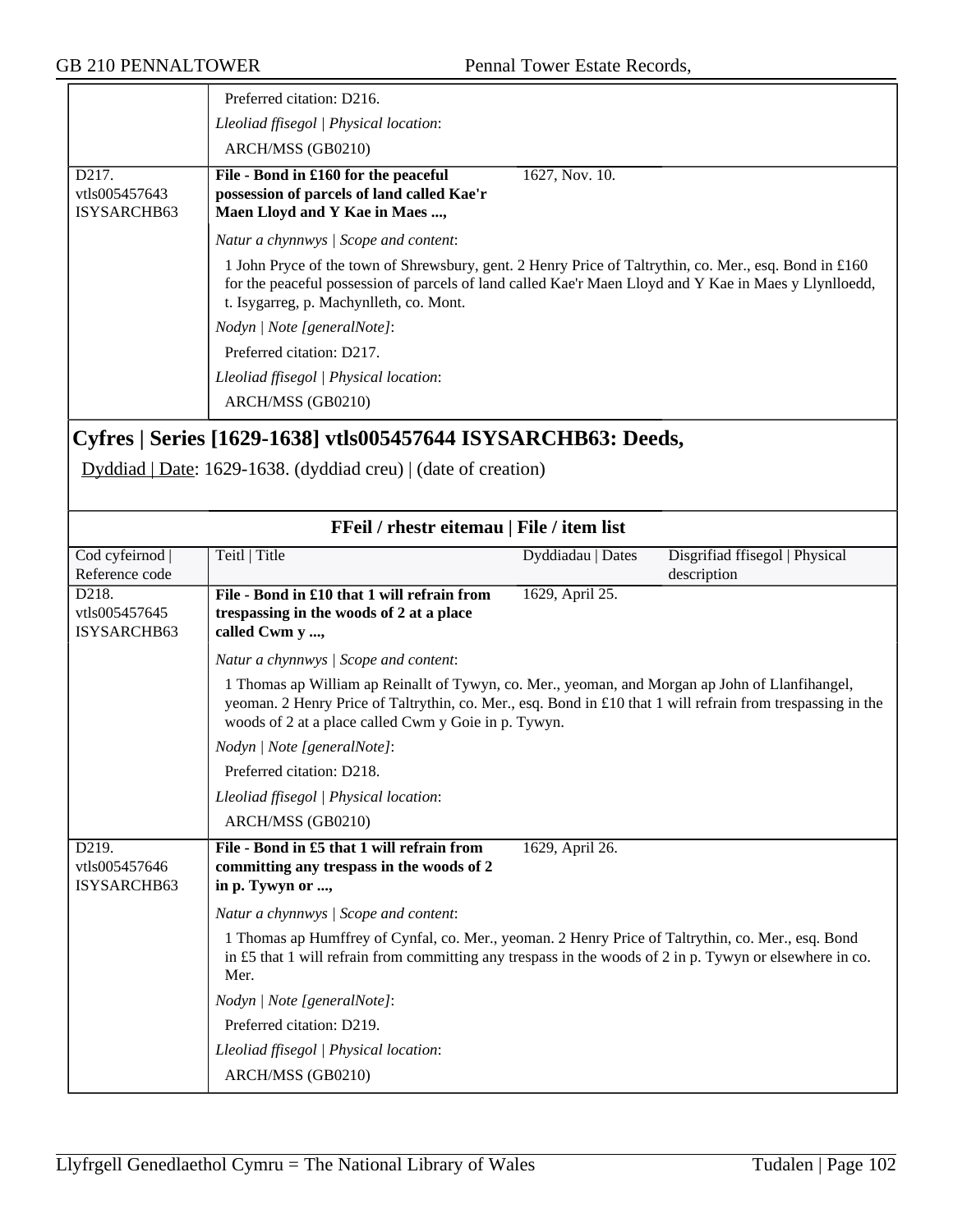| D220.                                 | File - Bond in £30 that the said John Moris<br>1629, May [].                                                                                                                                                                                                                                                                                                                                                    |
|---------------------------------------|-----------------------------------------------------------------------------------------------------------------------------------------------------------------------------------------------------------------------------------------------------------------------------------------------------------------------------------------------------------------------------------------------------------------|
| vtls005457647                         | will administer the will of Jenkyn Owen ap                                                                                                                                                                                                                                                                                                                                                                      |
| ISYSARCHB63                           | David Loid of co,                                                                                                                                                                                                                                                                                                                                                                                               |
|                                       | Natur a chynnwys / Scope and content:                                                                                                                                                                                                                                                                                                                                                                           |
|                                       | 1 John Moris of Tywyn, co. Mer., yeoman, Evan ap Hugh ap Humfrey of Mallwyd, gent., and Hugh ap                                                                                                                                                                                                                                                                                                                 |
|                                       | Ieuan of the same, gent. 2 Lewis [Bayly], bishop of Bangor. Bond in £30 that the said John Moris will<br>administer the will of Jenkyn Owen ap David Loid of co. Mont., dec.                                                                                                                                                                                                                                    |
|                                       | Nodyn   Note [generalNote]:                                                                                                                                                                                                                                                                                                                                                                                     |
|                                       | Preferred citation: D220.                                                                                                                                                                                                                                                                                                                                                                                       |
|                                       | Lleoliad ffisegol   Physical location:                                                                                                                                                                                                                                                                                                                                                                          |
|                                       | ARCH/MSS (GB0210)                                                                                                                                                                                                                                                                                                                                                                                               |
| D221.<br>vtls005457648<br>ISYSARCHB63 | File - Mortgage (Bargain And Sale) for £43<br>1630, April 5.<br>of parcels of land called Tir Mathew (3 a.),<br>Y Ddol (5 a.), and ,                                                                                                                                                                                                                                                                            |
|                                       | Natur a chynnwys / Scope and content:                                                                                                                                                                                                                                                                                                                                                                           |
|                                       | 1 Rowland Hughes of Pennal, co. Mer., clerk, and David John William of Tal-y-llyn, yeoman. 2 Hugh<br>Jones of Dolgellau, gent. Mortgage (Bargain And Sale) for £43 of parcels of land called Tir Mathew (3<br>a.), Y Ddol (5 a.), and Anherog Bennallt (4 a.) and 3 a. adjoining it, all in t. Cynfal, p. Tywyn, co. Mer.<br>[cf. no. D231]. Endorsed: livery of seisin.                                        |
|                                       | Nodyn   Note [generalNote]:                                                                                                                                                                                                                                                                                                                                                                                     |
|                                       | Preferred citation: D221.                                                                                                                                                                                                                                                                                                                                                                                       |
|                                       | Lleoliad ffisegol   Physical location:                                                                                                                                                                                                                                                                                                                                                                          |
|                                       | ARCH/MSS (GB0210)                                                                                                                                                                                                                                                                                                                                                                                               |
|                                       |                                                                                                                                                                                                                                                                                                                                                                                                                 |
| D222.<br>vtls005457649<br>ISYSARCHB63 | File - Mortgage (Bargain And Sale With<br>1630, April 5.<br>Feoffment) for £28 of m's and lands called<br>Maes y Stable and Tythyn y Gesel ,                                                                                                                                                                                                                                                                    |
|                                       | Natur a chynnwys / Scope and content:                                                                                                                                                                                                                                                                                                                                                                           |
|                                       | 1 Rowland Hughes of Pennal, co. Mer., clerk, and David John William of Tal-y-llyn, yeoman. 2 Hugh<br>Jones of Dolgellau, gent. Mortgage (Bargain And Sale With Feoffment) for £28 of m's and lands called<br>Maes y Stable and Tythyn y Gesel, t. Cynfal, [p. Tywyn], co. Mer. [cf. no. D231]. Endorsed: livery of<br>seisin.                                                                                   |
|                                       | Nodyn   Note [generalNote]:                                                                                                                                                                                                                                                                                                                                                                                     |
|                                       | Preferred citation: D222.                                                                                                                                                                                                                                                                                                                                                                                       |
|                                       | Lleoliad ffisegol   Physical location:                                                                                                                                                                                                                                                                                                                                                                          |
|                                       | ARCH/MSS (GB0210)                                                                                                                                                                                                                                                                                                                                                                                               |
| D223.<br>vtls005457650<br>ISYSARCHB63 | File - Bond in [ ] for the quiet possession of<br>1630, April 20.<br>a m. or tmt called and lands called Bryn y<br>Palmey ,                                                                                                                                                                                                                                                                                     |
|                                       | Natur a chynnwys / Scope and content:                                                                                                                                                                                                                                                                                                                                                                           |
|                                       | 1 Lewis Prichard of Talgarth, co. Mer., gent., and Edward Lewis of Tynvaney, co. Mer., gent. 2 Richard<br>John of Llanfihangel Genau'r-glyn, co. Card., gent. Bond in [ ] for the quiet possession of a m. or tmt<br>called and lands called Bryn y Palmey, t. [ ], co. Mer., following a marriage between Humffrey Lewis,<br>one of the sons of Lewis Prichard, and Jane, one of the dau's of 2. Not executed. |
|                                       | Nodyn   Note [generalNote]:                                                                                                                                                                                                                                                                                                                                                                                     |
|                                       | Preferred citation: D223.                                                                                                                                                                                                                                                                                                                                                                                       |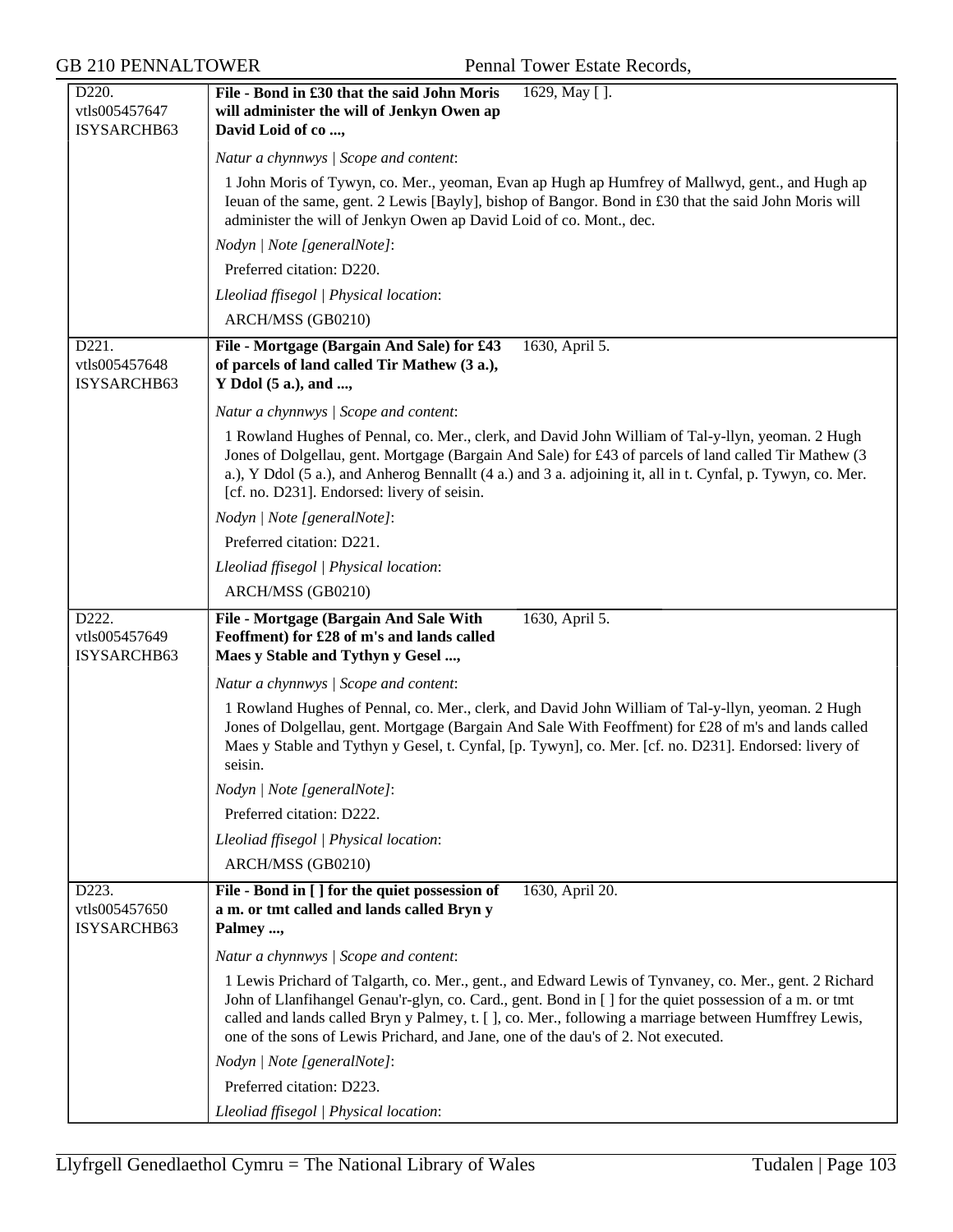|                                       | ARCH/MSS (GB0210)                                                                                                                                                                                                                                                                                                                                                                                                                                                                                                                                                                                                               |  |
|---------------------------------------|---------------------------------------------------------------------------------------------------------------------------------------------------------------------------------------------------------------------------------------------------------------------------------------------------------------------------------------------------------------------------------------------------------------------------------------------------------------------------------------------------------------------------------------------------------------------------------------------------------------------------------|--|
| D224.<br>vtls005457651<br>ISYSARCHB63 | File - Confirmation of a capital m. or<br>1630, Nov. 16.<br>burgage called Ty John David ap Owen in<br>the town of Llanidloes, a mill ,                                                                                                                                                                                                                                                                                                                                                                                                                                                                                         |  |
|                                       | Natur a chynnwys / Scope and content:                                                                                                                                                                                                                                                                                                                                                                                                                                                                                                                                                                                           |  |
|                                       | 1 Henry Pryce of Taltrythin, co. Mer., esq., and Gwen Price of Cynfal, co. Mer., widow. 2 David ap John<br>David ap Owen of Llanidloes, co. Mont., gent. Confirmation of a capital m. or burgage called Ty John<br>David ap Owen in the town of Llanidloes, a mill, and 15 a. of land in t. Cilmachallt, p. Llanidloes, two<br>m's in t. Cefnbarach, [p. Trefeglwys] and t. Glynhafren Iscoed, [p. Llanidloes], parcels of land called Y<br>Kay Banhadlog (5 a.), and 70 a. of land called Y Llwyn Dyris, t. Cefnbarach, [p. Trefeglwys], and a m.<br>called [?Yr Hyre], t. Glanhafren Uwchcoed, p. Llangurig, co. Mont. Latin. |  |
|                                       | Nodyn   Note [generalNote]:                                                                                                                                                                                                                                                                                                                                                                                                                                                                                                                                                                                                     |  |
|                                       | Preferred citation: D224.                                                                                                                                                                                                                                                                                                                                                                                                                                                                                                                                                                                                       |  |
|                                       | Lleoliad ffisegol   Physical location:                                                                                                                                                                                                                                                                                                                                                                                                                                                                                                                                                                                          |  |
|                                       | ARCH/MSS (GB0210)                                                                                                                                                                                                                                                                                                                                                                                                                                                                                                                                                                                                               |  |
| D225.<br>vtls005457652<br>ISYSARCHB63 | File - Quitclaim of parcels of land called<br>1630, Nov. 16.<br>Llyndirie, Kae Bach, Ewerglodd y Domen,<br>Y Parke Mawr, Park, Y Kae Crwn,<br>Parke ,                                                                                                                                                                                                                                                                                                                                                                                                                                                                           |  |
|                                       | Natur a chynnwys / Scope and content:                                                                                                                                                                                                                                                                                                                                                                                                                                                                                                                                                                                           |  |
|                                       | 1 Lowry Price of Cynfal, co. Mer., singlewoman. 2 Henry Price of Taltrythin, natural brother of 1.<br>Quitclaim of parcels of land called Llyndirie, Kae Bach, Ewerglodd y Domen, Y Parke Mawr, Park, Y<br>Kae Crwn, Parke Ffynon, Llwyn Mynidd, Y Parke Crach, Kae y Keven Dyris, Kae'r Sais, Y Pant Heer,<br>Maes y Stable, Y Pant Towill, and Pant y Dwr, all in t. Cynfal, [p. Tywyn], co. Mer. Consideration: 100<br>marks. Latin.                                                                                                                                                                                         |  |
|                                       | Nodyn   Note [generalNote]:                                                                                                                                                                                                                                                                                                                                                                                                                                                                                                                                                                                                     |  |
|                                       | Preferred citation: D225.                                                                                                                                                                                                                                                                                                                                                                                                                                                                                                                                                                                                       |  |
|                                       | Lleoliad ffisegol   Physical location:                                                                                                                                                                                                                                                                                                                                                                                                                                                                                                                                                                                          |  |
|                                       | ARCH/MSS (GB0210)                                                                                                                                                                                                                                                                                                                                                                                                                                                                                                                                                                                                               |  |
| D226.<br>vtls005457653<br>ISYSARCHB63 | File - Quitclaim of m's and lands in a<br>1630, Dec. 27.<br>place called Ynis Eirdal, p. Llanfihangel<br>Genau'r-glyn, co. Card,                                                                                                                                                                                                                                                                                                                                                                                                                                                                                                |  |
|                                       | Natur a chynnwys / Scope and content:                                                                                                                                                                                                                                                                                                                                                                                                                                                                                                                                                                                           |  |
|                                       | 1 Ellinor Richard of Llanfihangel Genau'r-glyn, co. Card., spinster. 2 Richard John. Quitclaim of m's and<br>lands in a place called Ynis Eirdal, p. Llanfihangel Genau'r-glyn, co. Card.                                                                                                                                                                                                                                                                                                                                                                                                                                       |  |
|                                       | Nodyn   Note [generalNote]:                                                                                                                                                                                                                                                                                                                                                                                                                                                                                                                                                                                                     |  |
|                                       | Preferred citation: D226.                                                                                                                                                                                                                                                                                                                                                                                                                                                                                                                                                                                                       |  |
|                                       | Lleoliad ffisegol   Physical location:                                                                                                                                                                                                                                                                                                                                                                                                                                                                                                                                                                                          |  |
|                                       | ARCH/MSS (GB0210)                                                                                                                                                                                                                                                                                                                                                                                                                                                                                                                                                                                                               |  |
| D227.<br>vtls005457654<br>ISYSARCHB63 | File - Bond in £40 for the performance of<br>1631, Aug. 20.<br>covenants specified in a pair of indentures<br>of even date,                                                                                                                                                                                                                                                                                                                                                                                                                                                                                                     |  |
|                                       | Natur a chynnwys / Scope and content:                                                                                                                                                                                                                                                                                                                                                                                                                                                                                                                                                                                           |  |
|                                       | 1 Tyder Owen of Dugoed, co. Mer., gent., and John Owen of Mallwyd, gent. 2 Henry Price of Taltrythin,<br>co. Mer., esq. Bond in £40 for the performance of covenants specified in a pair of indentures of even<br>date. Seals.                                                                                                                                                                                                                                                                                                                                                                                                  |  |
|                                       | Nodyn   Note [generalNote]:                                                                                                                                                                                                                                                                                                                                                                                                                                                                                                                                                                                                     |  |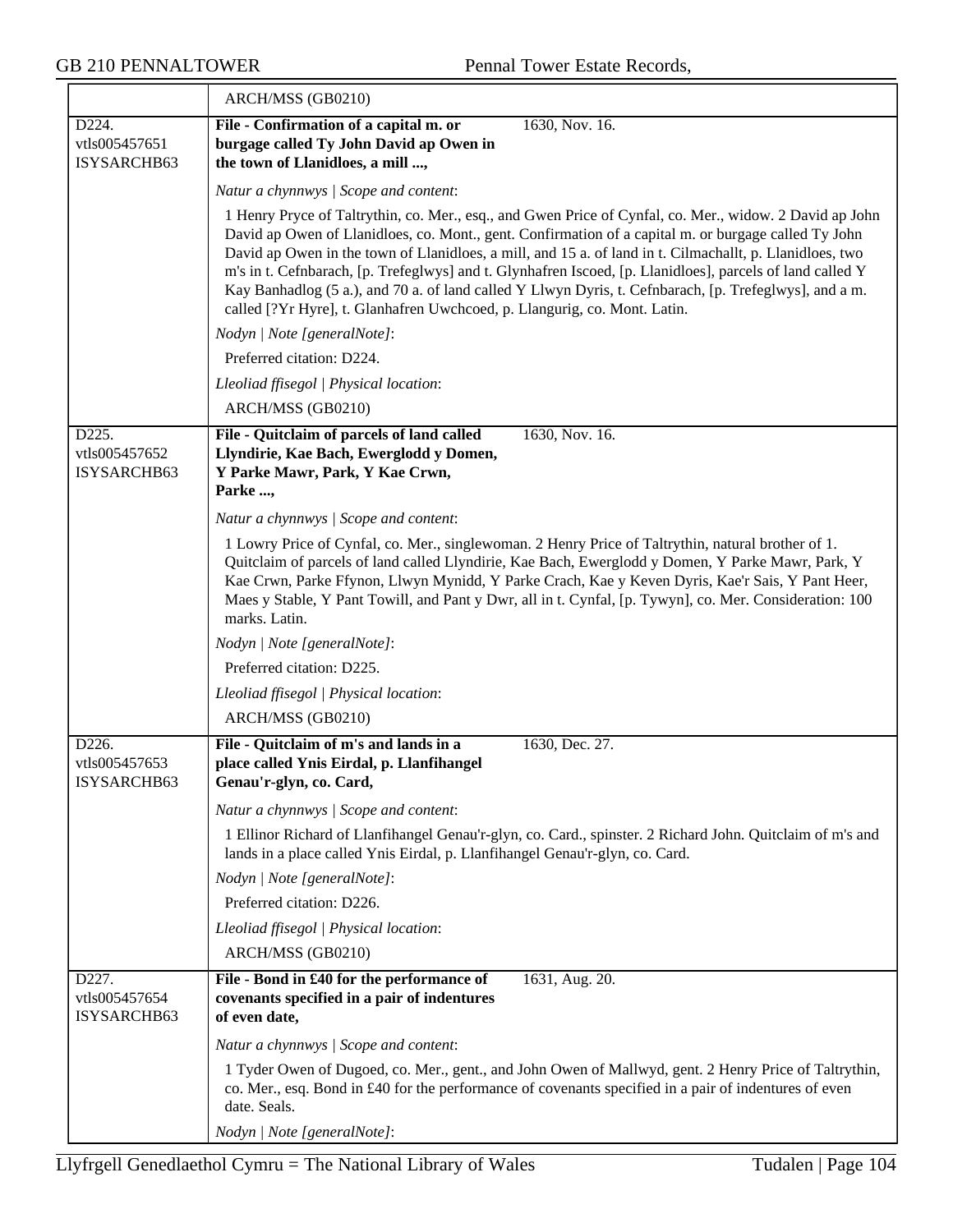|                                       | Preferred citation: D227.                                                                                                                                                                                                                                                                                                                                                                                                                                                                                                                                                                                                                                                                                                                                                                                                                                                                                                                                   |
|---------------------------------------|-------------------------------------------------------------------------------------------------------------------------------------------------------------------------------------------------------------------------------------------------------------------------------------------------------------------------------------------------------------------------------------------------------------------------------------------------------------------------------------------------------------------------------------------------------------------------------------------------------------------------------------------------------------------------------------------------------------------------------------------------------------------------------------------------------------------------------------------------------------------------------------------------------------------------------------------------------------|
|                                       | Lleoliad ffisegol   Physical location:                                                                                                                                                                                                                                                                                                                                                                                                                                                                                                                                                                                                                                                                                                                                                                                                                                                                                                                      |
|                                       | ARCH/MSS (GB0210)                                                                                                                                                                                                                                                                                                                                                                                                                                                                                                                                                                                                                                                                                                                                                                                                                                                                                                                                           |
| D228.<br>vtls005457655<br>ISYSARCHB63 | File - Assignment Of Lease for 99 years<br>1631, Nov. 18.<br>of a parcel of 100 a. of pasture, moor and<br>marsh, a parcel of ,                                                                                                                                                                                                                                                                                                                                                                                                                                                                                                                                                                                                                                                                                                                                                                                                                             |
|                                       | Natur a chynnwys / Scope and content:                                                                                                                                                                                                                                                                                                                                                                                                                                                                                                                                                                                                                                                                                                                                                                                                                                                                                                                       |
|                                       | 1 John Edisbury of The Inner Temple, London, gent. 2 Henry Pryce of Taltrithen, co. Mer., esq.<br>Assignment Of Lease for 99 years of a parcel of 100 a. of pasture, moor and marsh, a parcel of 12 a. of<br>pasture, moor and turbary, and a parcel of common or waste called Morva yr Penmaen or Morva Dyvi,<br>t. Penmaen Dyfi, [p. Tywyn] late in the tenure or occupation of Sir James Price, kt, and others, and now<br>or late in the tenure of Meredith Morgan, esq., reserving gold and silver. Annual rent: 20s. to be paid to<br>the Crown, and the assignment to be enrolled with the auditor within 6 months, with forfeit of payment<br>of £5 to 1. Recites a grant of the said premises by letters patent by James I to Sir Thomas Trevor, kt, and<br>others, to the use of the Prince of Wales for 99 years, and that Sir Thomas Trevor, kt, assigned the same<br>to 1 on 27 Sept. 1630. Latin.                                             |
|                                       | Nodyn   Note [generalNote]:                                                                                                                                                                                                                                                                                                                                                                                                                                                                                                                                                                                                                                                                                                                                                                                                                                                                                                                                 |
|                                       | Preferred citation: D228.                                                                                                                                                                                                                                                                                                                                                                                                                                                                                                                                                                                                                                                                                                                                                                                                                                                                                                                                   |
|                                       | Lleoliad ffisegol   Physical location:                                                                                                                                                                                                                                                                                                                                                                                                                                                                                                                                                                                                                                                                                                                                                                                                                                                                                                                      |
|                                       | ARCH/MSS (GB0210)                                                                                                                                                                                                                                                                                                                                                                                                                                                                                                                                                                                                                                                                                                                                                                                                                                                                                                                                           |
| D229.<br>vtls005457656<br>ISYSARCHB63 | File - Memorandum relating to letters<br>[post 1631, Nov.<br>patent granted to Robert, earl of Leicester,<br>18].<br>concerning Ystym Lloyd and Morva<br>Penmaen or Morva Dyvi ,                                                                                                                                                                                                                                                                                                                                                                                                                                                                                                                                                                                                                                                                                                                                                                            |
|                                       | Natur a chynnwys / Scope and content:                                                                                                                                                                                                                                                                                                                                                                                                                                                                                                                                                                                                                                                                                                                                                                                                                                                                                                                       |
|                                       | Memorandum relating to letters patent granted to Robert, earl of Leicester, concerning Ystym Lloyd and<br>Morva Penmaen or Morva Dyvi, p. Tywyn, co. Mer.                                                                                                                                                                                                                                                                                                                                                                                                                                                                                                                                                                                                                                                                                                                                                                                                   |
|                                       | Nodyn   Note [generalNote]:                                                                                                                                                                                                                                                                                                                                                                                                                                                                                                                                                                                                                                                                                                                                                                                                                                                                                                                                 |
|                                       | Preferred citation: D229.                                                                                                                                                                                                                                                                                                                                                                                                                                                                                                                                                                                                                                                                                                                                                                                                                                                                                                                                   |
|                                       | Lleoliad ffisegol   Physical location:                                                                                                                                                                                                                                                                                                                                                                                                                                                                                                                                                                                                                                                                                                                                                                                                                                                                                                                      |
|                                       | ARCH/MSS (GB0210)                                                                                                                                                                                                                                                                                                                                                                                                                                                                                                                                                                                                                                                                                                                                                                                                                                                                                                                                           |
| D230.<br>vtls005457657<br>ISYSARCHB63 | File - Bargain And Sale of 100 a. of land<br>1631/2, Jan. 21.<br>lying between a ditch called Foss y Kemlyn<br>and a ditch called ,                                                                                                                                                                                                                                                                                                                                                                                                                                                                                                                                                                                                                                                                                                                                                                                                                         |
|                                       | Natur a chynnwys / Scope and content:                                                                                                                                                                                                                                                                                                                                                                                                                                                                                                                                                                                                                                                                                                                                                                                                                                                                                                                       |
|                                       | 1 Sir William Russell of London, bt, William Collins of the same, gent., and Edwrd Fenn of the same,<br>gent. 2 John Jones of Llanidloes, co. Mont., gent. Bargain And Sale of 100 a. of land lying between a<br>ditch called Foss y Kemlyn and a ditch called Y Gamlas Vawr on the west, a parcel of land belonging<br>to Edward Price called Ynis y Penmaen on the north, and the river Dyfi on the south side, and a parcel<br>of land (12 a.) extending in length from the land of Lewis Prichard and Edward Price on the north as<br>far as the Dyfi on the south, and in breadth from a parcel of land called Yr Ystymlwyd and Y Werglod<br>Vawle on the east side up to a place called Morva yr Pollion Rhwyd on the west below the forest of<br>Snowdon, and a parcel of common land called Morva y Penmaen, otherwise Morva Divy. Annual rent:<br>20s. Endorsed: Note of enrolment on the dorse of the close roll of Chancery, 12 May 1632. Seals. |
|                                       | Nodyn   Note [generalNote]:                                                                                                                                                                                                                                                                                                                                                                                                                                                                                                                                                                                                                                                                                                                                                                                                                                                                                                                                 |
|                                       | Preferred citation: D230.                                                                                                                                                                                                                                                                                                                                                                                                                                                                                                                                                                                                                                                                                                                                                                                                                                                                                                                                   |
|                                       | Lleoliad ffisegol   Physical location:                                                                                                                                                                                                                                                                                                                                                                                                                                                                                                                                                                                                                                                                                                                                                                                                                                                                                                                      |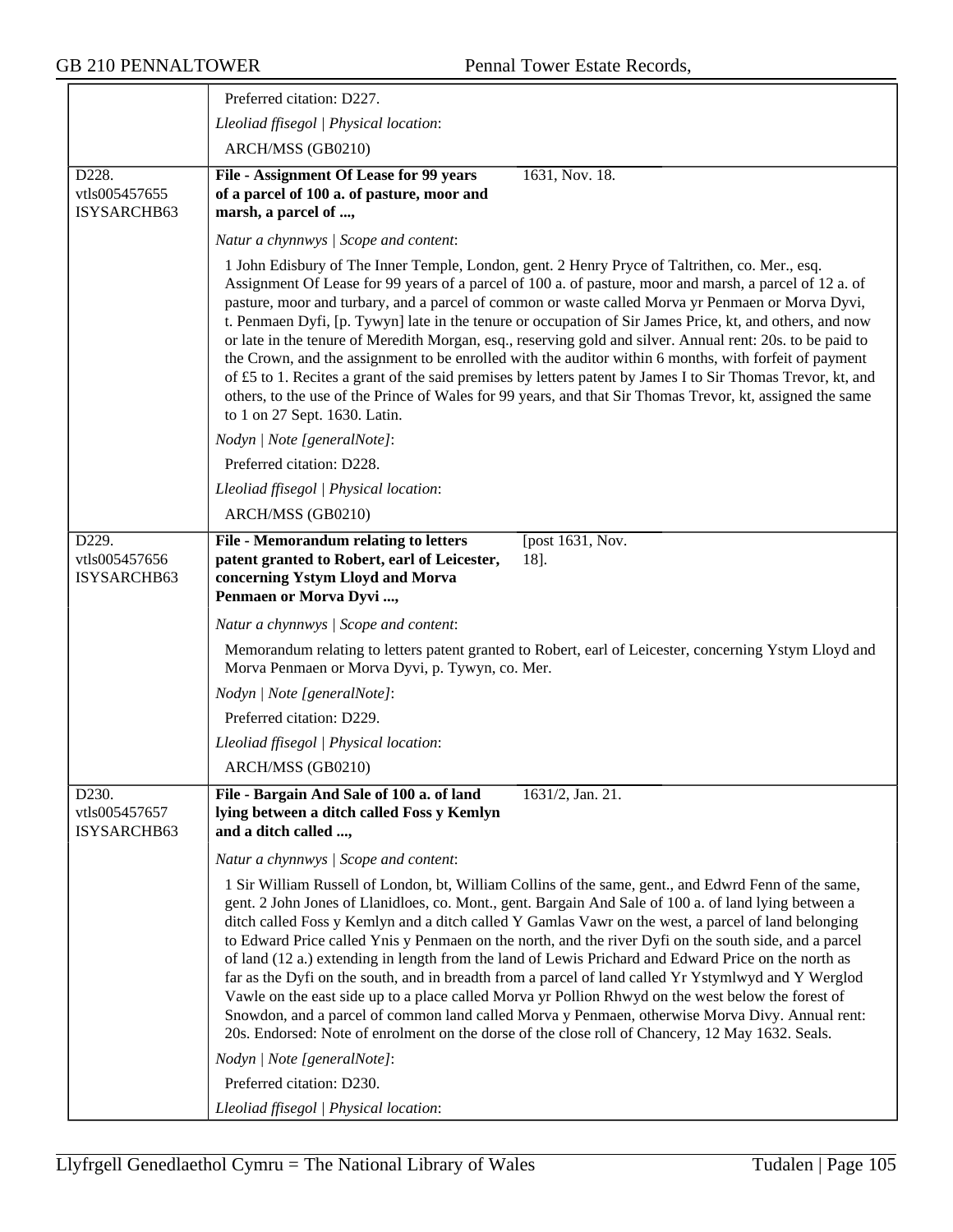|                                       | ARCH/MSS (GB0210)                                                                                                                                                                                                                                                                                                                                                                                                                                                                                                                                                                                                                                                                                                                                                                                                                                                                                                                                                                                                                                                                                                                                                                                                                                                                                                                                                                                                                                                                                                                                                                                                                                                                                                                                                                                                                                                                                                                                                                                                                                                                                                                                                                                                                                                                                                                                                                                                                                                                                                                                                                                  |
|---------------------------------------|----------------------------------------------------------------------------------------------------------------------------------------------------------------------------------------------------------------------------------------------------------------------------------------------------------------------------------------------------------------------------------------------------------------------------------------------------------------------------------------------------------------------------------------------------------------------------------------------------------------------------------------------------------------------------------------------------------------------------------------------------------------------------------------------------------------------------------------------------------------------------------------------------------------------------------------------------------------------------------------------------------------------------------------------------------------------------------------------------------------------------------------------------------------------------------------------------------------------------------------------------------------------------------------------------------------------------------------------------------------------------------------------------------------------------------------------------------------------------------------------------------------------------------------------------------------------------------------------------------------------------------------------------------------------------------------------------------------------------------------------------------------------------------------------------------------------------------------------------------------------------------------------------------------------------------------------------------------------------------------------------------------------------------------------------------------------------------------------------------------------------------------------------------------------------------------------------------------------------------------------------------------------------------------------------------------------------------------------------------------------------------------------------------------------------------------------------------------------------------------------------------------------------------------------------------------------------------------------------|
| D231.<br>vtls005457658<br>ISYSARCHB63 | File - Assignment Of Mortgages for £28<br>1632, Aug. 5.<br>and £43 of m's called Maes yr Stable and<br>Tythin y Gessell and ffriths, parcels ,                                                                                                                                                                                                                                                                                                                                                                                                                                                                                                                                                                                                                                                                                                                                                                                                                                                                                                                                                                                                                                                                                                                                                                                                                                                                                                                                                                                                                                                                                                                                                                                                                                                                                                                                                                                                                                                                                                                                                                                                                                                                                                                                                                                                                                                                                                                                                                                                                                                     |
|                                       | Natur a chynnwys / Scope and content:                                                                                                                                                                                                                                                                                                                                                                                                                                                                                                                                                                                                                                                                                                                                                                                                                                                                                                                                                                                                                                                                                                                                                                                                                                                                                                                                                                                                                                                                                                                                                                                                                                                                                                                                                                                                                                                                                                                                                                                                                                                                                                                                                                                                                                                                                                                                                                                                                                                                                                                                                              |
|                                       | 1 Hugh Jones of Dolgellau, co. Mer., gent. 2 Rees Lloyd of Dolyglynen, gent. Assignment Of Mortgages<br>for £28 and £43 of m's called Maes yr Stable and Tythin y Gessell and ffriths, parcels of land called Tir<br>Mathew (3 a.), Y Ddol (5 a.), Anherog Benallt (4 a.) and 3 a. of arable and pasture adjoining, all in t.<br>Cynfal, [p. Tywyn], co. Mer., to the use of 2 and Margaret his wife. Recites the two original mortgages<br>specified in nos D221-2. Witnesses include Thomas and Rowland Hughes, clerks. Endorsed: livery of<br>seisin given to Thomas Pughe, gent., by letter of attorney on behalf of 1, 16 Aug. [1632], and 'This was<br>the deed shown to Rice Lloyd, gent., Thomas Pughe of Esgairweddan, gent., and Thomas Pryce of Rhos<br>Varch, gent.'.                                                                                                                                                                                                                                                                                                                                                                                                                                                                                                                                                                                                                                                                                                                                                                                                                                                                                                                                                                                                                                                                                                                                                                                                                                                                                                                                                                                                                                                                                                                                                                                                                                                                                                                                                                                                                  |
|                                       | Nodyn   Note [generalNote]:                                                                                                                                                                                                                                                                                                                                                                                                                                                                                                                                                                                                                                                                                                                                                                                                                                                                                                                                                                                                                                                                                                                                                                                                                                                                                                                                                                                                                                                                                                                                                                                                                                                                                                                                                                                                                                                                                                                                                                                                                                                                                                                                                                                                                                                                                                                                                                                                                                                                                                                                                                        |
|                                       | Preferred citation: D231.                                                                                                                                                                                                                                                                                                                                                                                                                                                                                                                                                                                                                                                                                                                                                                                                                                                                                                                                                                                                                                                                                                                                                                                                                                                                                                                                                                                                                                                                                                                                                                                                                                                                                                                                                                                                                                                                                                                                                                                                                                                                                                                                                                                                                                                                                                                                                                                                                                                                                                                                                                          |
|                                       | Lleoliad ffisegol   Physical location:                                                                                                                                                                                                                                                                                                                                                                                                                                                                                                                                                                                                                                                                                                                                                                                                                                                                                                                                                                                                                                                                                                                                                                                                                                                                                                                                                                                                                                                                                                                                                                                                                                                                                                                                                                                                                                                                                                                                                                                                                                                                                                                                                                                                                                                                                                                                                                                                                                                                                                                                                             |
|                                       | ARCH/MSS (GB0210)                                                                                                                                                                                                                                                                                                                                                                                                                                                                                                                                                                                                                                                                                                                                                                                                                                                                                                                                                                                                                                                                                                                                                                                                                                                                                                                                                                                                                                                                                                                                                                                                                                                                                                                                                                                                                                                                                                                                                                                                                                                                                                                                                                                                                                                                                                                                                                                                                                                                                                                                                                                  |
| D232.<br>vtls005457659<br>ISYSARCHB63 | File - Deed To Lead The Uses Of A Fine of<br>1632, Oct. 28.<br>a burgage called Tu David ap John David<br>ap Owen in ,                                                                                                                                                                                                                                                                                                                                                                                                                                                                                                                                                                                                                                                                                                                                                                                                                                                                                                                                                                                                                                                                                                                                                                                                                                                                                                                                                                                                                                                                                                                                                                                                                                                                                                                                                                                                                                                                                                                                                                                                                                                                                                                                                                                                                                                                                                                                                                                                                                                                             |
|                                       | Natur a chynnwys / Scope and content:                                                                                                                                                                                                                                                                                                                                                                                                                                                                                                                                                                                                                                                                                                                                                                                                                                                                                                                                                                                                                                                                                                                                                                                                                                                                                                                                                                                                                                                                                                                                                                                                                                                                                                                                                                                                                                                                                                                                                                                                                                                                                                                                                                                                                                                                                                                                                                                                                                                                                                                                                              |
| D233.                                 | 1 Henry Pryce of Esgairwethan, co. Mer., esq., and David ap John David ap Owen of Llanidloes, co.<br>Mont., gent., and Katherin his wife. 2 Mathew Jones of Llanidloes, co. Mont., gent., and Humfrey<br>Evans of Mallwyd, co. Mer., gent. Deed To Lead The Uses Of A Fine of a burgage called Tu David<br>ap John David ap Owen in the town of Llanidloes, co. Mont., 4 a. of land of the said David ap John<br>David ap Owen lying amongst the land late of Lewis Gwyn, esq., in a field near to the long bridge<br>of Llanidloes beneath the highway which leads from Llanidloes to Trefeglwys in t. Cilmachallt, [p.<br>Llanidloes], 1 a. of land of the said David ap John David lying amongst the land late of the said Lg in a<br>field adjoining, now or late in the possession of the said Morgan Vaughan, a meadow of the said David<br>called Y Weirglodd Gron containing three days' math of hay, parcels of 6 a. of arable land late in the<br>possession of Nicholas Shuttleworth near the long bridge of Llanidloes, above the way which leads from<br>Llanidloes to Trefeglwys adjoining the common there called Yr Allt Goch, together with a quillet or<br>parcel of land adjoining, a close of 2 a. arable land and pasture in t. Cilmachallt, above the said highway<br>which leads from Llanidloes to Trefeglwys now in the possession of David ap John David ap Owen and<br>Mathew Jones, being one of his sons, m's in the possession of Thomas Kenderdyne in [t.] Cefnbarach,<br>[p. Trefeglwys], and t. Glynhafren Iscoed, [p. Llanidloes], all m's or tmt's in the possession of Morgan ap<br>Evan ap Rytherch, Ellis Lewis, Kadwaladr Edwards and the said David in t's Cefnbarach and Glynhafren<br>Iscoed, co. Mont., a parcel of land called Y Banhadlog, t. Cefnbarach, a parcel of land called Y Llwyn<br>Dyris and the 10 a. of land lying above, in t. Cefnbarach, a m. called Yr Horrey, t. Glynhafren Uwchcoed,<br>p. Llangurig, a m. or tmt called Pen y Castell, t. Manledd, p. Llanidloes, co. Mont., half a burgage with<br>a garden plot adjoining in the town of Llanidloes, in a street called Heol y Bont Hir, m's or tmt's called<br>Tythyn Mais David and Tythyn y Cae Llwyd, t. Uwchygarreg, p. Machynlleth, and parcels. of land (9 a.)<br>called Cae'r Maen Lloyd, otherwise Y Cae Crwn, t. Isygarreg, p. Machynlleth, co. Mont., to the use of 2.<br>Nodyn   Note [generalNote]:<br>Preferred citation: D232.<br>Lleoliad ffisegol   Physical location:<br>ARCH/MSS (GB0210)<br>1632/3, Jan.12.<br><b>File - Bargain And Sale With Feoffment</b> |
| vtls005457660                         | of premises in Church Street, Oswestry,                                                                                                                                                                                                                                                                                                                                                                                                                                                                                                                                                                                                                                                                                                                                                                                                                                                                                                                                                                                                                                                                                                                                                                                                                                                                                                                                                                                                                                                                                                                                                                                                                                                                                                                                                                                                                                                                                                                                                                                                                                                                                                                                                                                                                                                                                                                                                                                                                                                                                                                                                            |
| ISYSARCHB63                           | Shropshire, now in the occupation of Allen<br>Davies,                                                                                                                                                                                                                                                                                                                                                                                                                                                                                                                                                                                                                                                                                                                                                                                                                                                                                                                                                                                                                                                                                                                                                                                                                                                                                                                                                                                                                                                                                                                                                                                                                                                                                                                                                                                                                                                                                                                                                                                                                                                                                                                                                                                                                                                                                                                                                                                                                                                                                                                                              |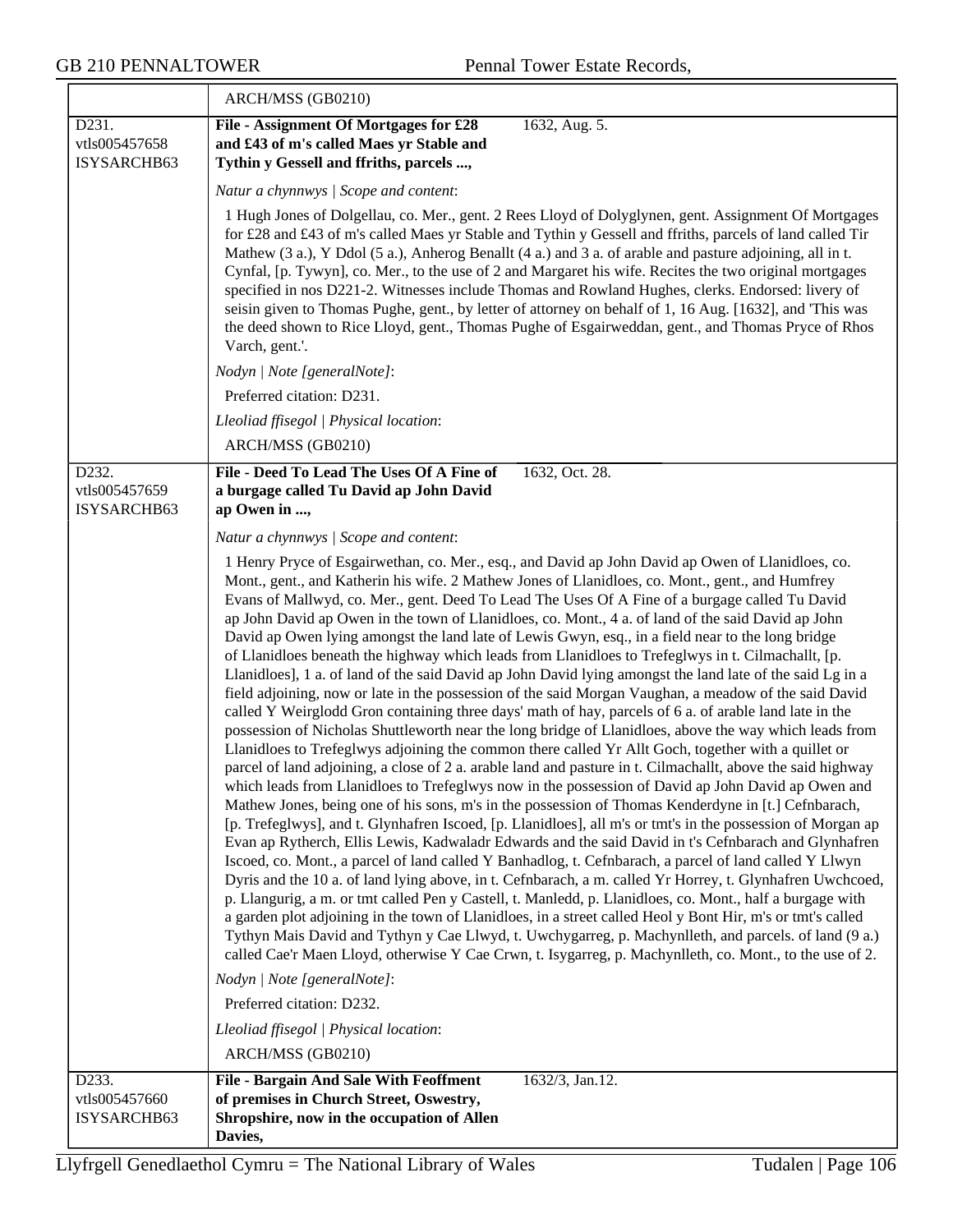|                                       | Natur a chynnwys / Scope and content:                                                                                                                                                                                                                                                                                                                                                                                                                                                                                                                                                                                                                                                                                                                                     |
|---------------------------------------|---------------------------------------------------------------------------------------------------------------------------------------------------------------------------------------------------------------------------------------------------------------------------------------------------------------------------------------------------------------------------------------------------------------------------------------------------------------------------------------------------------------------------------------------------------------------------------------------------------------------------------------------------------------------------------------------------------------------------------------------------------------------------|
|                                       | 1 David ap Llewelin of Oswestry, Shropshire, glover, and Edward Davies, his son and heir apparent. 2<br>John Davies, natural son 1. Bargain And Sale With Feoffment of premises in Church Street, Oswestry,<br>Shropshire, now in the occupation of Allen Davies. Damaged by rodents.                                                                                                                                                                                                                                                                                                                                                                                                                                                                                     |
|                                       | Nodyn   Note [generalNote]:                                                                                                                                                                                                                                                                                                                                                                                                                                                                                                                                                                                                                                                                                                                                               |
|                                       | Preferred citation: D233.                                                                                                                                                                                                                                                                                                                                                                                                                                                                                                                                                                                                                                                                                                                                                 |
|                                       | Lleoliad ffisegol   Physical location:                                                                                                                                                                                                                                                                                                                                                                                                                                                                                                                                                                                                                                                                                                                                    |
|                                       | ARCH/MSS (GB0210)                                                                                                                                                                                                                                                                                                                                                                                                                                                                                                                                                                                                                                                                                                                                                         |
| D234.<br>vtls005457661<br>ISYSARCHB63 | File - Bond in £40 to perform covenants<br>1632/3, Jan. 12.<br>specified in no. D233,                                                                                                                                                                                                                                                                                                                                                                                                                                                                                                                                                                                                                                                                                     |
|                                       | Natur a chynnwys / Scope and content:                                                                                                                                                                                                                                                                                                                                                                                                                                                                                                                                                                                                                                                                                                                                     |
|                                       | 1 David ap Llewelin of Oswestry, Shropshire, glover, and Edward Davies, his son and heir apparent. 2<br>John Davies, natural son 1. Bond in £40 to perform covenants specified in no. D233.<br>Nodyn   Note [generalNote]:                                                                                                                                                                                                                                                                                                                                                                                                                                                                                                                                                |
|                                       | Preferred citation: D234.                                                                                                                                                                                                                                                                                                                                                                                                                                                                                                                                                                                                                                                                                                                                                 |
|                                       | Lleoliad ffisegol   Physical location:                                                                                                                                                                                                                                                                                                                                                                                                                                                                                                                                                                                                                                                                                                                                    |
|                                       | ARCH/MSS (GB0210)                                                                                                                                                                                                                                                                                                                                                                                                                                                                                                                                                                                                                                                                                                                                                         |
| D <sub>235</sub> .                    | File - Receipt by Sir William Owen of<br>1632/3, Feb. 2.                                                                                                                                                                                                                                                                                                                                                                                                                                                                                                                                                                                                                                                                                                                  |
| vtls005457662<br>ISYSARCHB63          | Condover, Shropshire, kt, for £106 13s. 4d.<br>in full discharge of an annuity of ,                                                                                                                                                                                                                                                                                                                                                                                                                                                                                                                                                                                                                                                                                       |
|                                       | Natur a chynnwys / Scope and content:                                                                                                                                                                                                                                                                                                                                                                                                                                                                                                                                                                                                                                                                                                                                     |
|                                       | Receipt by Sir William Owen of Condover, Shropshire, kt, for £106 13s. 4d. in full discharge of an<br>annuity of £13 6s. 8d. issuing out of lands called Ynysgynin, p. Machynlleth, co. Mont., and from tmt's<br>called Pen y Ddol and Y Marchlyn, p. Pennal, co. Mer., belonging to 2, and Quitclaim by 2 of the said<br>premises.                                                                                                                                                                                                                                                                                                                                                                                                                                       |
|                                       | Nodyn   Note [generalNote]:                                                                                                                                                                                                                                                                                                                                                                                                                                                                                                                                                                                                                                                                                                                                               |
|                                       | Preferred citation: D235.                                                                                                                                                                                                                                                                                                                                                                                                                                                                                                                                                                                                                                                                                                                                                 |
|                                       | Lleoliad ffisegol   Physical location:                                                                                                                                                                                                                                                                                                                                                                                                                                                                                                                                                                                                                                                                                                                                    |
|                                       | ARCH/MSS (GB0210)                                                                                                                                                                                                                                                                                                                                                                                                                                                                                                                                                                                                                                                                                                                                                         |
| D236.                                 | File - Feoffment of parcels of land, one<br>1632/3, Feb. 4.                                                                                                                                                                                                                                                                                                                                                                                                                                                                                                                                                                                                                                                                                                               |
| vtls005457663<br>ISYSARCHB63          | being 100 a. lying between a ditch called<br>Fos y Kemlyn on the east ,                                                                                                                                                                                                                                                                                                                                                                                                                                                                                                                                                                                                                                                                                                   |
|                                       | Natur a chynnwys / Scope and content:                                                                                                                                                                                                                                                                                                                                                                                                                                                                                                                                                                                                                                                                                                                                     |
|                                       | 1 John Jones of Llanidloes, co. Mont., gent. 2 Henry Pryce of Eskerweddan, co. Mer., esq. Feoffment of<br>parcels of land, one being 100 a. lying between a ditch called Fos y Kemlyn on the east and a ditch called<br>Y Gamlas Vawr on the west, a parcel of land called Ynys y Penmaen on the north and the river Dyfi on<br>the south, and a parcel of land (12 a.) extending in length from the lands of Lewis Prichard and Edward<br>Pryce on the north to the river Dyfi on the south, and in breadth from a parcel of land called Yr Ystym<br>Lwyd and Y Weirglodd Vawr on the east to a place or common called Morva y Polion Rhwyde on the<br>west, in t. Penmaen Dyfi, [p. Tywyn], co. Mer. Annual rent: 20s. Recites no. D230. Endorsed: livery of<br>seisin. |
|                                       | Nodyn   Note [generalNote]:                                                                                                                                                                                                                                                                                                                                                                                                                                                                                                                                                                                                                                                                                                                                               |
|                                       | Preferred citation: D236.                                                                                                                                                                                                                                                                                                                                                                                                                                                                                                                                                                                                                                                                                                                                                 |
|                                       | Lleoliad ffisegol   Physical location:                                                                                                                                                                                                                                                                                                                                                                                                                                                                                                                                                                                                                                                                                                                                    |
|                                       | ARCH/MSS (GB0210)                                                                                                                                                                                                                                                                                                                                                                                                                                                                                                                                                                                                                                                                                                                                                         |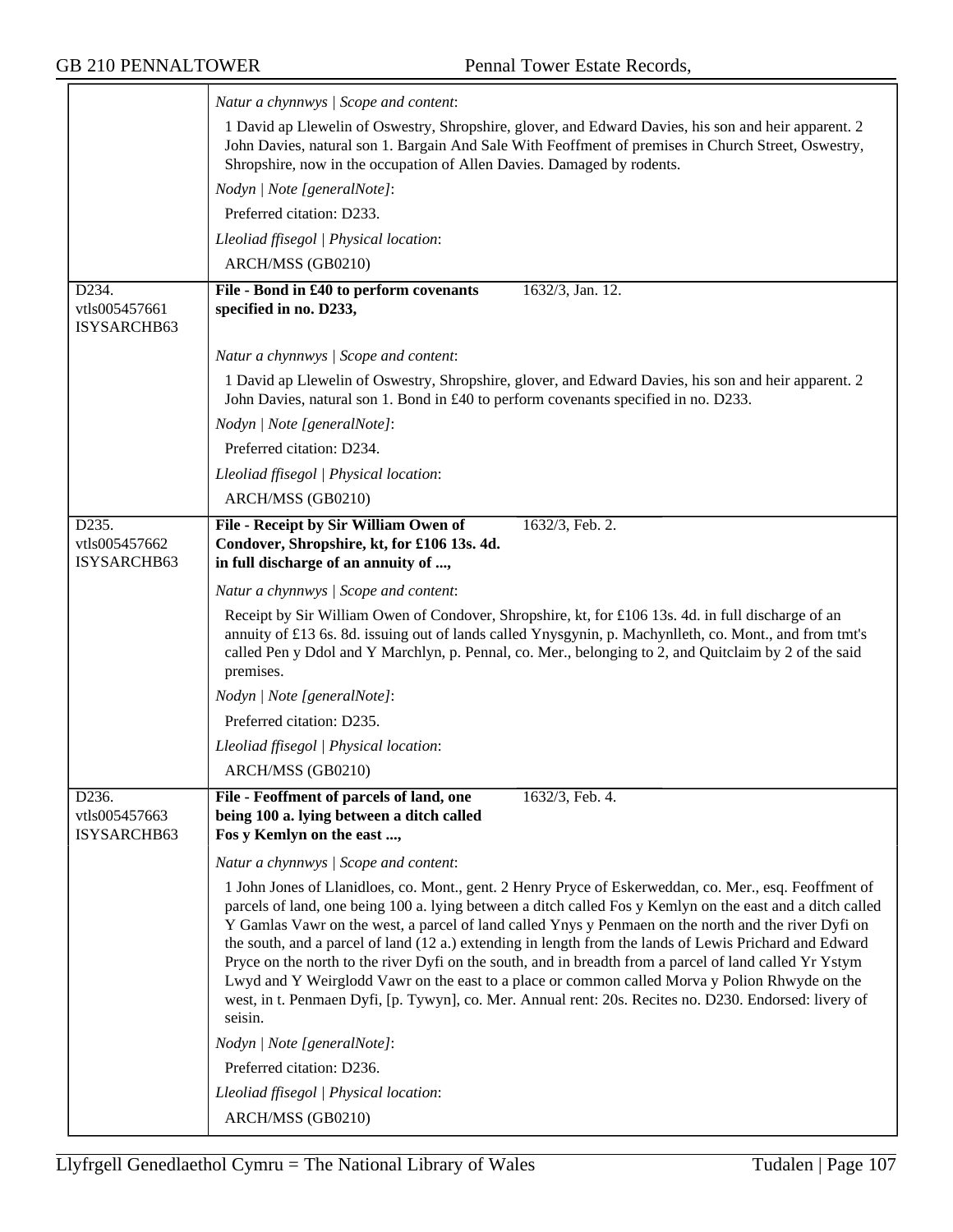| D237.                                              | File - Final Concord of 3 m's and 2 gardens<br>1633, March 27.                                                                                                                                                                                                                                                                                                                                 |
|----------------------------------------------------|------------------------------------------------------------------------------------------------------------------------------------------------------------------------------------------------------------------------------------------------------------------------------------------------------------------------------------------------------------------------------------------------|
| vtls005457664                                      | in Oswestry, Shropshire,                                                                                                                                                                                                                                                                                                                                                                       |
| ISYSARCHB63                                        |                                                                                                                                                                                                                                                                                                                                                                                                |
|                                                    | Natur a chynnwys / Scope and content:                                                                                                                                                                                                                                                                                                                                                          |
|                                                    | 1 John Thomas and Margaret his wife (quer's). 2 Humffrey Jones and Katherine his wife, and John<br>Ffareley and Katherine his wife (deforc's). Final Concord of 3 m's and 2 gardens in Oswestry, Shropshire.<br>Consideration: £60. LH Indenture.                                                                                                                                              |
|                                                    | Nodyn   Note [generalNote]:                                                                                                                                                                                                                                                                                                                                                                    |
|                                                    | Preferred citation: D237.                                                                                                                                                                                                                                                                                                                                                                      |
|                                                    | Lleoliad ffisegol   Physical location:                                                                                                                                                                                                                                                                                                                                                         |
|                                                    | ARCH/MSS (GB0210)                                                                                                                                                                                                                                                                                                                                                                              |
| D238.<br>vtls005457665<br>ISYSARCHB63              | File - Mortgage (Bargain And Sale With<br>1633, April 1.<br>Feoffment) for £10 of a parcel of meadow<br>being six men's math of hay in ,                                                                                                                                                                                                                                                       |
|                                                    | Natur a chynnwys / Scope and content:                                                                                                                                                                                                                                                                                                                                                          |
|                                                    | 1 Henry Price of Esgair Wethan, co. Mer., esq., and Thomas Lewis of Machynlleth, co. Mont., gent. 2<br>Lewis Prichard of Talgarth, co. Mer., gent. Mortgage (Bargain And Sale With Feoffment) for £10 of a<br>parcel of meadow being six men's math of hay in p. Pennal, (boundaries given), keeping the right of way<br>to and from the meadow called Ystym Lwyd. Endorsed: livery of seisin. |
|                                                    | Nodyn   Note [generalNote]:                                                                                                                                                                                                                                                                                                                                                                    |
|                                                    | Preferred citation: D238.                                                                                                                                                                                                                                                                                                                                                                      |
|                                                    | Lleoliad ffisegol   Physical location:                                                                                                                                                                                                                                                                                                                                                         |
|                                                    | ARCH/MSS (GB0210)                                                                                                                                                                                                                                                                                                                                                                              |
| D <sub>239</sub> .<br>vtls005457666<br>ISYSARCHB63 | File - Assignment Of Mortgage (Bargain<br>1633/4, Jan. 10.<br>And Sale) for £28 of m's called Maes r<br>Stable, Tythyn r Gessel and ffriths in ,                                                                                                                                                                                                                                               |
|                                                    | Natur a chynnwys / Scope and content:                                                                                                                                                                                                                                                                                                                                                          |
|                                                    | 1 Rees Lloyd of Dolyglynen, co. Mer., gent. 2 Henry Price of Esgair Wethan, esq. Assignment Of<br>Mortgage (Bargain And Sale) for £28 of m's called Maes r Stable, Tythyn r Gessel and ffriths in t.<br>Cynfal, [p. Tywyn], co. Mer. Recites nos D221 and D231.                                                                                                                                |
|                                                    | Nodyn   Note [generalNote]:                                                                                                                                                                                                                                                                                                                                                                    |
|                                                    | Preferred citation: D239.                                                                                                                                                                                                                                                                                                                                                                      |
|                                                    | Lleoliad ffisegol   Physical location:                                                                                                                                                                                                                                                                                                                                                         |
|                                                    | ARCH/MSS (GB0210)                                                                                                                                                                                                                                                                                                                                                                              |
| D <sub>240</sub> .<br>vtls005457667<br>ISYSARCHB63 | File - Bond in £56 to perform covenants<br>1633/4, Jan. 10.<br>specified in no. D239,                                                                                                                                                                                                                                                                                                          |
|                                                    | Natur a chynnwys / Scope and content:                                                                                                                                                                                                                                                                                                                                                          |
|                                                    | 1 Rees Lloyd of Dolyglynen, co. Mer., gent. 2 Henry Price of Esgair Wethan, esq. Bond in £56 to<br>perform covenants specified in no. D239.                                                                                                                                                                                                                                                    |
|                                                    | Nodyn   Note [generalNote]:                                                                                                                                                                                                                                                                                                                                                                    |
|                                                    | Preferred citation: D240.                                                                                                                                                                                                                                                                                                                                                                      |
|                                                    | Lleoliad ffisegol   Physical location:                                                                                                                                                                                                                                                                                                                                                         |
|                                                    | ARCH/MSS (GB0210)                                                                                                                                                                                                                                                                                                                                                                              |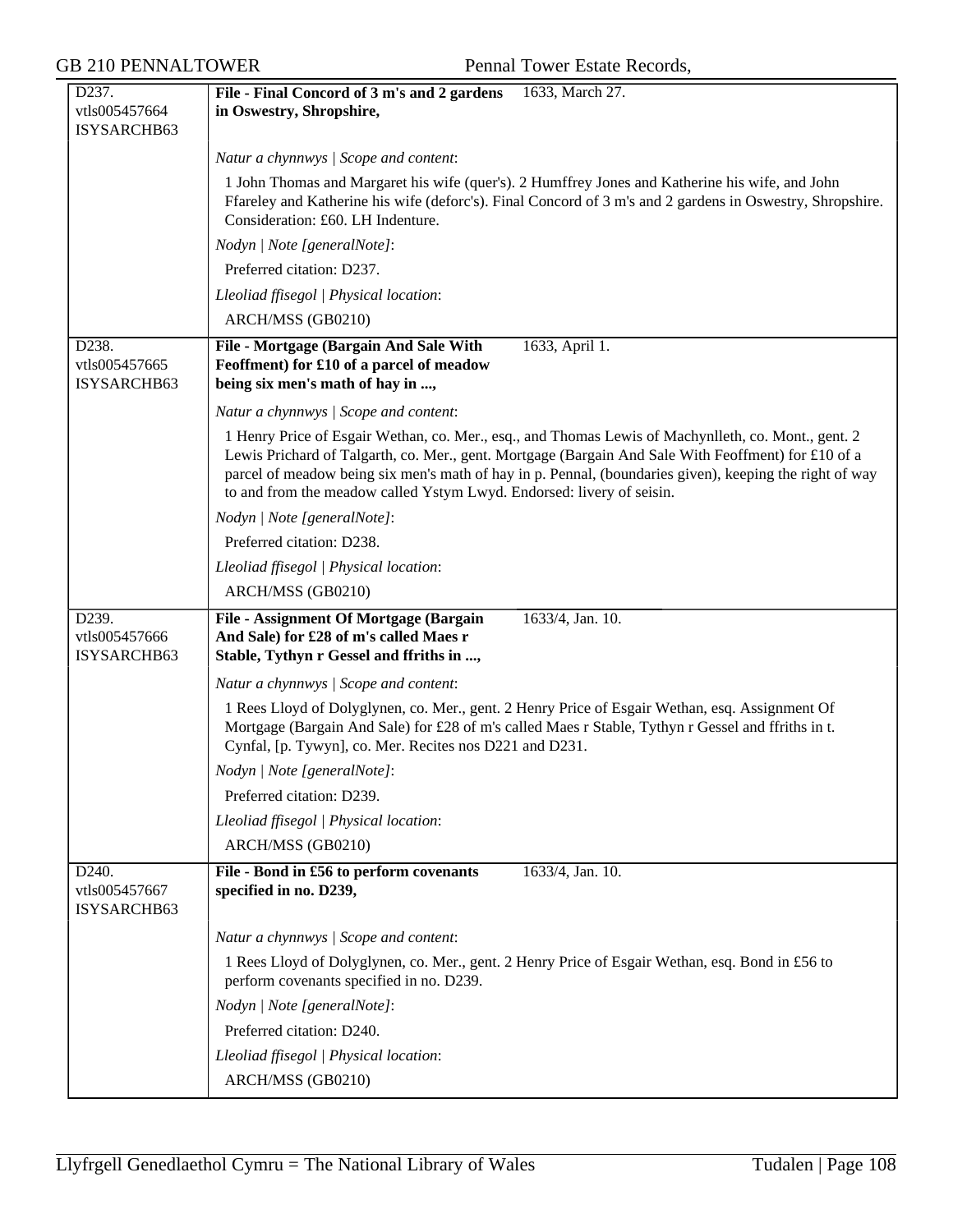| D241.                        | 1634, July 2.<br>File - Bargain And Sale of four parcels of                                                                                                                                                                                                                                                                                                                                                                                                                                                                                                                                                                                                                                                                                                                                                                                                                                                                                                                                                                                                                                                                                                                                                                                                                                                                                                                                                                                                                                                                                                                                                                                                                                                                                                                                                                                                                                                                                                                                                                                                                                                                                                                                                                                                                                                                                                                                                                                                                                                                                                                                                                                                                                                                                                                                                                                                                                                                                                               |
|------------------------------|---------------------------------------------------------------------------------------------------------------------------------------------------------------------------------------------------------------------------------------------------------------------------------------------------------------------------------------------------------------------------------------------------------------------------------------------------------------------------------------------------------------------------------------------------------------------------------------------------------------------------------------------------------------------------------------------------------------------------------------------------------------------------------------------------------------------------------------------------------------------------------------------------------------------------------------------------------------------------------------------------------------------------------------------------------------------------------------------------------------------------------------------------------------------------------------------------------------------------------------------------------------------------------------------------------------------------------------------------------------------------------------------------------------------------------------------------------------------------------------------------------------------------------------------------------------------------------------------------------------------------------------------------------------------------------------------------------------------------------------------------------------------------------------------------------------------------------------------------------------------------------------------------------------------------------------------------------------------------------------------------------------------------------------------------------------------------------------------------------------------------------------------------------------------------------------------------------------------------------------------------------------------------------------------------------------------------------------------------------------------------------------------------------------------------------------------------------------------------------------------------------------------------------------------------------------------------------------------------------------------------------------------------------------------------------------------------------------------------------------------------------------------------------------------------------------------------------------------------------------------------------------------------------------------------------------------------------------------------|
| vtls005457668                | land, being the portion of 1's father of land                                                                                                                                                                                                                                                                                                                                                                                                                                                                                                                                                                                                                                                                                                                                                                                                                                                                                                                                                                                                                                                                                                                                                                                                                                                                                                                                                                                                                                                                                                                                                                                                                                                                                                                                                                                                                                                                                                                                                                                                                                                                                                                                                                                                                                                                                                                                                                                                                                                                                                                                                                                                                                                                                                                                                                                                                                                                                                                             |
| ISYSARCHB63                  | enclosed from the marsh ,                                                                                                                                                                                                                                                                                                                                                                                                                                                                                                                                                                                                                                                                                                                                                                                                                                                                                                                                                                                                                                                                                                                                                                                                                                                                                                                                                                                                                                                                                                                                                                                                                                                                                                                                                                                                                                                                                                                                                                                                                                                                                                                                                                                                                                                                                                                                                                                                                                                                                                                                                                                                                                                                                                                                                                                                                                                                                                                                                 |
|                              | Natur a chynnwys / Scope and content:                                                                                                                                                                                                                                                                                                                                                                                                                                                                                                                                                                                                                                                                                                                                                                                                                                                                                                                                                                                                                                                                                                                                                                                                                                                                                                                                                                                                                                                                                                                                                                                                                                                                                                                                                                                                                                                                                                                                                                                                                                                                                                                                                                                                                                                                                                                                                                                                                                                                                                                                                                                                                                                                                                                                                                                                                                                                                                                                     |
|                              | 1 Henry Price of Esgair Wethan, esq. 2 Thomas Lewis of Machynlleth, co. Mont., gent. Bargain And<br>Sale of four parcels of land, being the portion of 1's father of land enclosed from the marsh in t. Penmaen<br>Dyfi, [p. Tywyn], except for a parcel of meadow in Penmaen between the lands of Sir James Price, kt,<br>and the lands of 1 on the north and south and a meadow called Ystym Lwyd and the commons called Y<br>Morva on the east and west. Recites letters patent dated 8 Dec. 1631. Consideration: £10. Crown rent: 4s.<br>9d. Endorsed: 'Mr Vaughan's title to the marsh'.                                                                                                                                                                                                                                                                                                                                                                                                                                                                                                                                                                                                                                                                                                                                                                                                                                                                                                                                                                                                                                                                                                                                                                                                                                                                                                                                                                                                                                                                                                                                                                                                                                                                                                                                                                                                                                                                                                                                                                                                                                                                                                                                                                                                                                                                                                                                                                             |
|                              | Nodyn   Note [generalNote]:                                                                                                                                                                                                                                                                                                                                                                                                                                                                                                                                                                                                                                                                                                                                                                                                                                                                                                                                                                                                                                                                                                                                                                                                                                                                                                                                                                                                                                                                                                                                                                                                                                                                                                                                                                                                                                                                                                                                                                                                                                                                                                                                                                                                                                                                                                                                                                                                                                                                                                                                                                                                                                                                                                                                                                                                                                                                                                                                               |
|                              | Preferred citation: D241.                                                                                                                                                                                                                                                                                                                                                                                                                                                                                                                                                                                                                                                                                                                                                                                                                                                                                                                                                                                                                                                                                                                                                                                                                                                                                                                                                                                                                                                                                                                                                                                                                                                                                                                                                                                                                                                                                                                                                                                                                                                                                                                                                                                                                                                                                                                                                                                                                                                                                                                                                                                                                                                                                                                                                                                                                                                                                                                                                 |
|                              | Lleoliad ffisegol   Physical location:                                                                                                                                                                                                                                                                                                                                                                                                                                                                                                                                                                                                                                                                                                                                                                                                                                                                                                                                                                                                                                                                                                                                                                                                                                                                                                                                                                                                                                                                                                                                                                                                                                                                                                                                                                                                                                                                                                                                                                                                                                                                                                                                                                                                                                                                                                                                                                                                                                                                                                                                                                                                                                                                                                                                                                                                                                                                                                                                    |
|                              | ARCH/MSS (GB0210)                                                                                                                                                                                                                                                                                                                                                                                                                                                                                                                                                                                                                                                                                                                                                                                                                                                                                                                                                                                                                                                                                                                                                                                                                                                                                                                                                                                                                                                                                                                                                                                                                                                                                                                                                                                                                                                                                                                                                                                                                                                                                                                                                                                                                                                                                                                                                                                                                                                                                                                                                                                                                                                                                                                                                                                                                                                                                                                                                         |
| D242.                        | 1635, June 13.<br><b>File - Pre-nuptial Settlement of Henry</b>                                                                                                                                                                                                                                                                                                                                                                                                                                                                                                                                                                                                                                                                                                                                                                                                                                                                                                                                                                                                                                                                                                                                                                                                                                                                                                                                                                                                                                                                                                                                                                                                                                                                                                                                                                                                                                                                                                                                                                                                                                                                                                                                                                                                                                                                                                                                                                                                                                                                                                                                                                                                                                                                                                                                                                                                                                                                                                           |
| vtls005457669<br>ISYSARCHB63 | Briscoe and Anne, daughter of Edward<br>Brompton, being a Feoffment To Uses to 2<br>of m's ,                                                                                                                                                                                                                                                                                                                                                                                                                                                                                                                                                                                                                                                                                                                                                                                                                                                                                                                                                                                                                                                                                                                                                                                                                                                                                                                                                                                                                                                                                                                                                                                                                                                                                                                                                                                                                                                                                                                                                                                                                                                                                                                                                                                                                                                                                                                                                                                                                                                                                                                                                                                                                                                                                                                                                                                                                                                                              |
|                              | Natur a chynnwys / Scope and content:                                                                                                                                                                                                                                                                                                                                                                                                                                                                                                                                                                                                                                                                                                                                                                                                                                                                                                                                                                                                                                                                                                                                                                                                                                                                                                                                                                                                                                                                                                                                                                                                                                                                                                                                                                                                                                                                                                                                                                                                                                                                                                                                                                                                                                                                                                                                                                                                                                                                                                                                                                                                                                                                                                                                                                                                                                                                                                                                     |
|                              | 1 Thomas Briscoe of Great Brickhill, Shropshire, gent., and Henry Briscoe, gent., son of the said Thomas<br>Briscoe, and brother and heir of Thomas Briscoe late of Great Brickhill, gent., dec. 2 Edward Brompton<br>of Langley, p. Stanton Lacy, gent., and Thomas Carter of Oakley Park, Shropshire, gent. Pre-nuptial<br>Settlement of Henry Briscoe and Anne, daughter of Edward Brompton, being a Feoffment To Uses to 2<br>of m's and tmt's and a water corn mill in the tenure of Thomas Turner in t. Glyntrefnant, [p. Trefeglwys],<br>m's and tmt's in the tenure of Roger Ingram and Richard Ingram his brother, a tmt called Y Tuy yr Com<br>yr Hudre, [t. Cwmyrhiwdre], p. Mochdre, and t. Garth Heilyn, p. Ceri, with a pew in the church of<br>Mochdre belonging to it, a cottage in p. Ceri in the occupation of David Meredith, and one dayhouse<br>in p. Mochdre, in the occupation of Rees Evans to the following uses:. I) Thomas Briscoe to receive an<br>annuity during his life of £10 and after his death then Mary his wife shall have an annuity of £3 for her<br>lifetime. Ii) the premises to the use of HB for his life and afterwards to the use of Anne Brompton during<br>her widowhood and from and after a second marriage of the said Anne, then to the use that Anne may<br>take of the premises an annuity of $£24$ after her second marriage, and after the second marriage or death<br>of Anne, whichever happens first, then 2 to stand seized of the premises to the use of the heirs of HB<br>and Anne, and for want of issue to the use of Anne for life and after her death to the use of the rightful<br>heirs of HB. Recites that Sir Edward Leighton late of Wattlesborough, Shropshire, kt, and Thomas<br>Leighton, esq., his son and heir apparent (both now dec.) did by a lease, dated 13 May 1591, demise<br>Great Bradshall farm (otherwise Great Brickhill), p. Cardington, Shropshire, to Hugh Briscoe and Joyce<br>his wife for life (both now dec.) and Elizabeth Briscoe, daughter of Reighnold Briscoe of Little Brickhill,<br>Shropshire, yeoman, and during the natural life of the longest liver of them or for 100 years, determinable<br>by the decease of the survivor of them, which lease is now vested in 1, that they have assigned the lease<br>to 2 for 60 years, if Elizabeth Briscoe (now wife of John Oakeley of Shotton, Shropshire, yeoman) shall<br>so long live and provided that the premises in co. Mont., shall be freed of all claim of Ellen, daughter of<br>Peter Woods, gent., late wife of the said Thomas Briscoe, dec., that then 2 shall permit Anne to receive<br>the profits of the said premises in Great Brickhill only until issue begotten upon her by Henry Briscoe<br>shall be 21 years, and then such other person as the said HB shall appoint, and that 1 covenants with 2<br>that all uses shall be to the purposes aforesaid. Seals.<br>Nodyn   Note [generalNote]: |
|                              | Preferred citation: D242.                                                                                                                                                                                                                                                                                                                                                                                                                                                                                                                                                                                                                                                                                                                                                                                                                                                                                                                                                                                                                                                                                                                                                                                                                                                                                                                                                                                                                                                                                                                                                                                                                                                                                                                                                                                                                                                                                                                                                                                                                                                                                                                                                                                                                                                                                                                                                                                                                                                                                                                                                                                                                                                                                                                                                                                                                                                                                                                                                 |
|                              | Lleoliad ffisegol   Physical location:                                                                                                                                                                                                                                                                                                                                                                                                                                                                                                                                                                                                                                                                                                                                                                                                                                                                                                                                                                                                                                                                                                                                                                                                                                                                                                                                                                                                                                                                                                                                                                                                                                                                                                                                                                                                                                                                                                                                                                                                                                                                                                                                                                                                                                                                                                                                                                                                                                                                                                                                                                                                                                                                                                                                                                                                                                                                                                                                    |
|                              | ARCH/MSS (GB0210)                                                                                                                                                                                                                                                                                                                                                                                                                                                                                                                                                                                                                                                                                                                                                                                                                                                                                                                                                                                                                                                                                                                                                                                                                                                                                                                                                                                                                                                                                                                                                                                                                                                                                                                                                                                                                                                                                                                                                                                                                                                                                                                                                                                                                                                                                                                                                                                                                                                                                                                                                                                                                                                                                                                                                                                                                                                                                                                                                         |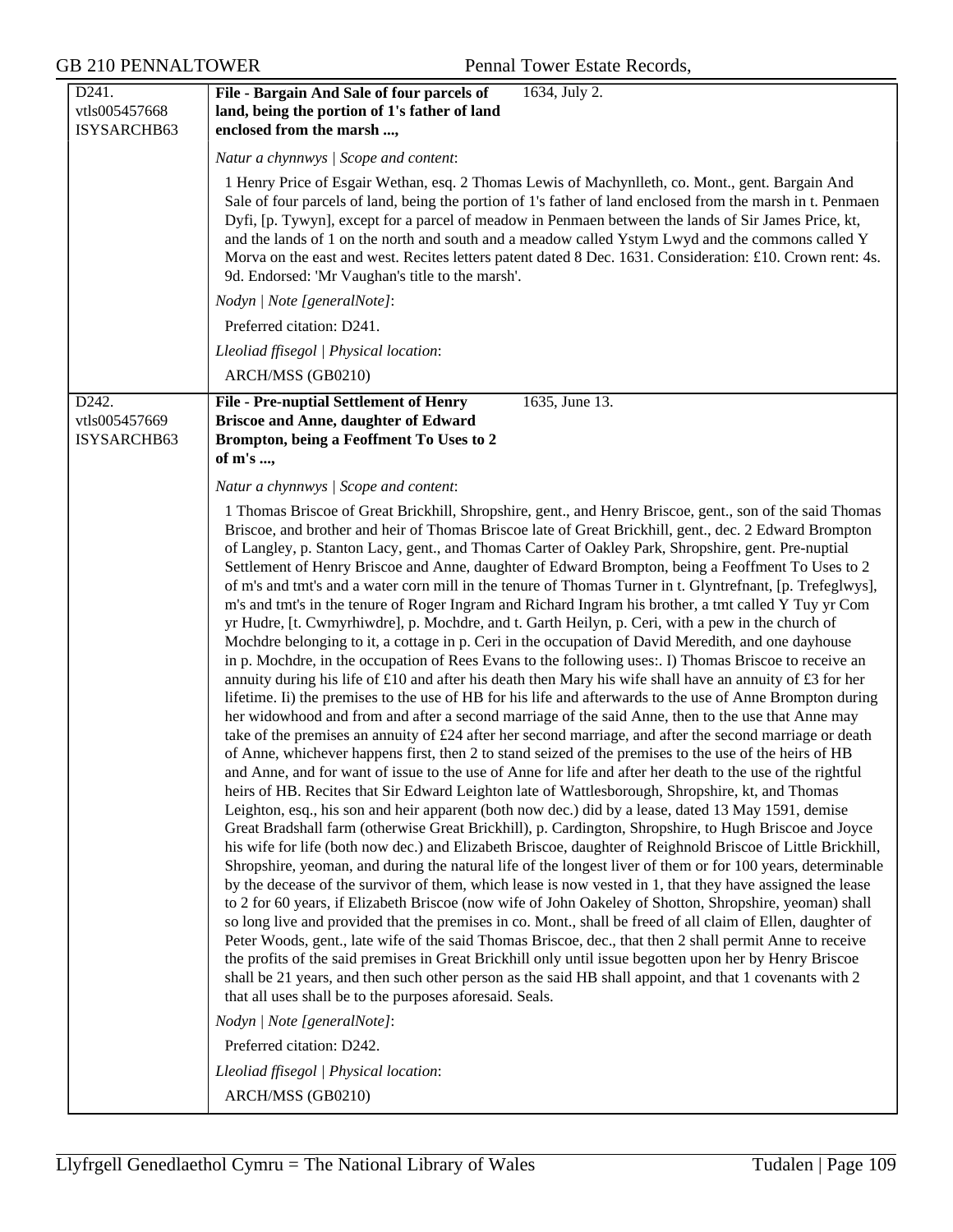| D <sub>243</sub> .<br>vtls005457670<br>ISYSARCHB63 | 1635, June 30.<br>File - Quitclaim of a parcel of meadow<br>containing six men's math of hay lying<br>between the lands of Henry Pryce of ,                                                                                                                                                                                                                                                                                                                                                                                                                                                                                                                                                                            |
|----------------------------------------------------|------------------------------------------------------------------------------------------------------------------------------------------------------------------------------------------------------------------------------------------------------------------------------------------------------------------------------------------------------------------------------------------------------------------------------------------------------------------------------------------------------------------------------------------------------------------------------------------------------------------------------------------------------------------------------------------------------------------------|
|                                                    | Natur a chynnwys / Scope and content:                                                                                                                                                                                                                                                                                                                                                                                                                                                                                                                                                                                                                                                                                  |
|                                                    | 1 Thomas Lewis of Machynlleth, co. Mont., gent. 2 Lewis Prichard of Talgarth, co. Mer., gent. Quitclaim<br>of a parcel of meadow containing six men's math of hay lying between the lands of Henry Pryce of<br>Esgairweddan on the south, the lands of Sir James Pryce, kt, on the north, a meadow called Ystum<br>Lwyd on the east, and the common called Morva'r Penmaen on the west, and of 1's part of a hill called<br>Pencraige, t. Penmaen Dyfi, [p. Tywyn], co. Mer., reserving to 1 access to Ystum Lwyd. Consideration:<br>£5. Recites no. D238. Endorsed: 'Lewis Prichard's Purchase of Park Mawr and Pencraig from Thomas<br>Lewis of Machynlleth'.                                                        |
|                                                    | Nodyn   Note [generalNote]:                                                                                                                                                                                                                                                                                                                                                                                                                                                                                                                                                                                                                                                                                            |
|                                                    | Preferred citation: D243.                                                                                                                                                                                                                                                                                                                                                                                                                                                                                                                                                                                                                                                                                              |
|                                                    | Lleoliad ffisegol   Physical location:                                                                                                                                                                                                                                                                                                                                                                                                                                                                                                                                                                                                                                                                                 |
|                                                    | ARCH/MSS (GB0210)                                                                                                                                                                                                                                                                                                                                                                                                                                                                                                                                                                                                                                                                                                      |
| D <sub>244</sub> .<br>vtls005457671<br>ISYSARCHB63 | File - Bargain And Sale of four parcels of<br>1635/6, Jan. 26.<br>land in t. Penmaen, [p. Tywyn], co. Mer,                                                                                                                                                                                                                                                                                                                                                                                                                                                                                                                                                                                                             |
|                                                    | Natur a chynnwys / Scope and content:                                                                                                                                                                                                                                                                                                                                                                                                                                                                                                                                                                                                                                                                                  |
|                                                    | 1 Henry Pryce of Esgairwethan, co. Mer., esq. 2 Sir James Pryse of Inysymaengwyn, kt. Bargain<br>And Sale of four parcels of land in t. Penmaen, [p. Tywyn], co. Mer. Annual Crown rent: 2s. 61/2d.<br>Consideration: £7.                                                                                                                                                                                                                                                                                                                                                                                                                                                                                              |
|                                                    | Nodyn   Note [generalNote]:                                                                                                                                                                                                                                                                                                                                                                                                                                                                                                                                                                                                                                                                                            |
|                                                    | Preferred citation: D244.                                                                                                                                                                                                                                                                                                                                                                                                                                                                                                                                                                                                                                                                                              |
|                                                    | Lleoliad ffisegol   Physical location:                                                                                                                                                                                                                                                                                                                                                                                                                                                                                                                                                                                                                                                                                 |
|                                                    | ARCH/MSS (GB0210)                                                                                                                                                                                                                                                                                                                                                                                                                                                                                                                                                                                                                                                                                                      |
| D245.<br>vtls005457672<br>ISYSARCHB63              | File - Assignment of a part of the marsh<br>1636, July 1.<br>lands enclosed in t. Penmaen Dyfi, [p.<br>Tywyn], co. Mer., lying between the ,                                                                                                                                                                                                                                                                                                                                                                                                                                                                                                                                                                           |
|                                                    | Natur a chynnwys / Scope and content:                                                                                                                                                                                                                                                                                                                                                                                                                                                                                                                                                                                                                                                                                  |
|                                                    | 1 Henry Pryce of Esgairweddan, co. Mer., esq. 2 Thomas Lewis of Machynlleth, co. Mont., gent.<br>Assignment of a part of the marsh lands enclosed in t. Penmaen Dyfi, [p. Tywyn], co. Mer., lying<br>between the lands of Sir James Pryse, kt, and the lands of 1 on the north and south, and a meadow called<br>Ystym Lwyd and the common called Y Morva on the east and west, excepting 2's part of and in the bank<br>called Pencraige, which parcel of meadow and the bank were conveyed by 1 and 2 to Lewis Prichard for<br>the residue of his lease. Annual Crown rent: 4s. 9d. including 12d. yearly for acquittances for receipt of<br>the rent of 20s. to the receiver of North Wales, and 4d. porters' fees. |
|                                                    | Nodyn   Note [generalNote]:                                                                                                                                                                                                                                                                                                                                                                                                                                                                                                                                                                                                                                                                                            |
|                                                    | Preferred citation: D245.                                                                                                                                                                                                                                                                                                                                                                                                                                                                                                                                                                                                                                                                                              |
|                                                    | Lleoliad ffisegol   Physical location:                                                                                                                                                                                                                                                                                                                                                                                                                                                                                                                                                                                                                                                                                 |
|                                                    | ARCH/MSS (GB0210)                                                                                                                                                                                                                                                                                                                                                                                                                                                                                                                                                                                                                                                                                                      |
| D246.<br>vtls005457673<br>ISYSARCHB63              | File - Mortgage (Bargain And Sale) for<br>1636, Nov. 17.<br>£40 of a m. called Penrhin, t. Cynfal, [p.<br>Tywyn], co. Mer., except for three ,                                                                                                                                                                                                                                                                                                                                                                                                                                                                                                                                                                         |
|                                                    | Natur a chynnwys / Scope and content:                                                                                                                                                                                                                                                                                                                                                                                                                                                                                                                                                                                                                                                                                  |
|                                                    | 1 Rowland Hughes of Pennal, co. Mer., clerk. 2 Henry Pryce of Esgairwethan, esq. Mortgage (Bargain<br>And Sale) for £40 of a m. called Penrhin, t. Cynfal, [p. Tywyn], co. Mer., except for three parcels of land                                                                                                                                                                                                                                                                                                                                                                                                                                                                                                      |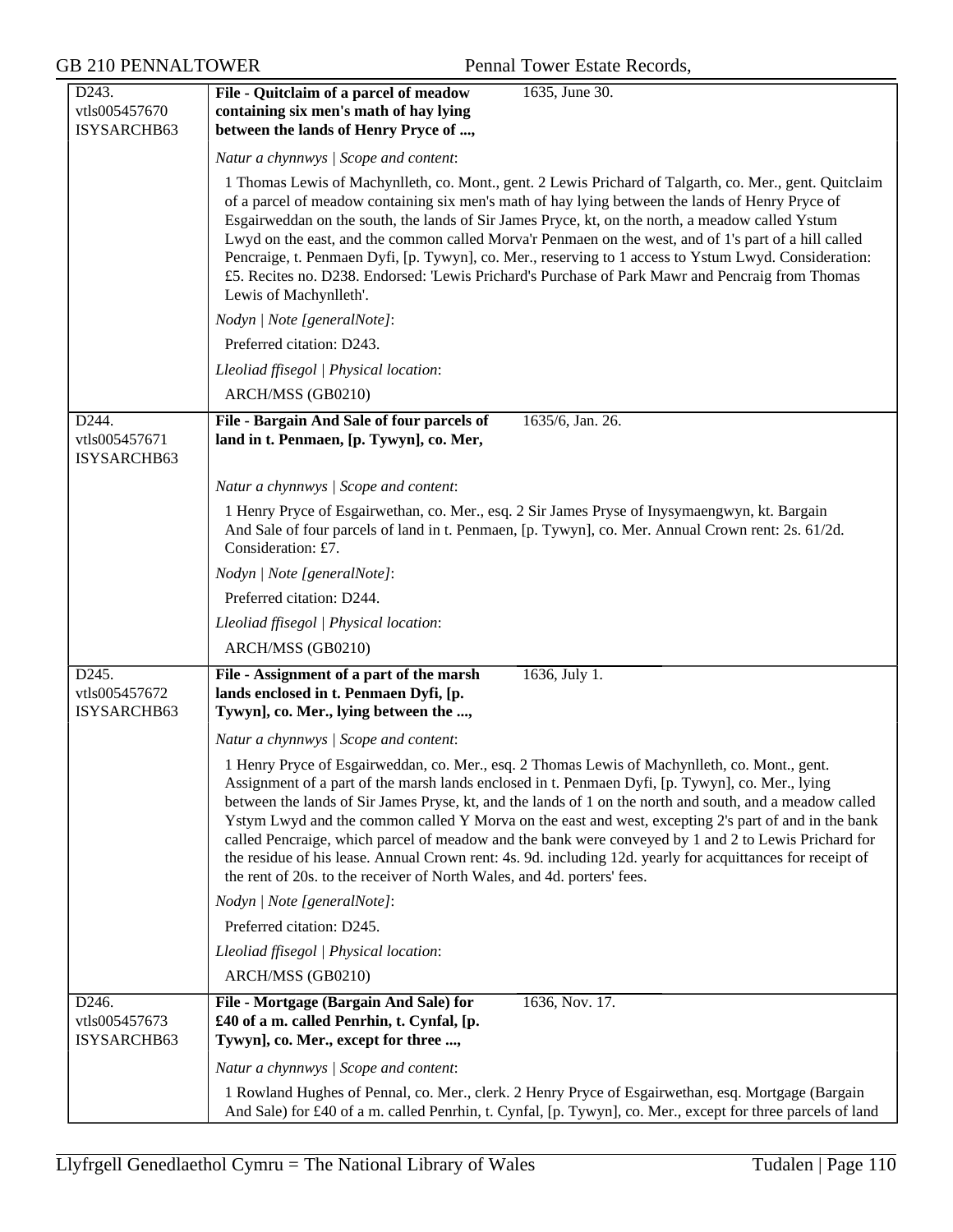|                                       | called Tir Mathew, Y Ddol and Anhereg Benalt. Endorsed: livery of seisin, and note of exhibition to<br>witnesses in an action between John Rowland, plaintiff, and John Price, gent., defendant, 12 Aug. 1650.                                                                                                                                                                                                                                                                                                                                               |
|---------------------------------------|--------------------------------------------------------------------------------------------------------------------------------------------------------------------------------------------------------------------------------------------------------------------------------------------------------------------------------------------------------------------------------------------------------------------------------------------------------------------------------------------------------------------------------------------------------------|
|                                       | Nodyn   Note [generalNote]:                                                                                                                                                                                                                                                                                                                                                                                                                                                                                                                                  |
|                                       | Preferred citation: D246.                                                                                                                                                                                                                                                                                                                                                                                                                                                                                                                                    |
|                                       | Lleoliad ffisegol   Physical location:                                                                                                                                                                                                                                                                                                                                                                                                                                                                                                                       |
|                                       | ARCH/MSS (GB0210)                                                                                                                                                                                                                                                                                                                                                                                                                                                                                                                                            |
|                                       |                                                                                                                                                                                                                                                                                                                                                                                                                                                                                                                                                              |
| D247.<br>vtls005457674<br>ISYSARCHB63 | File - Bond in £80 for the performance of<br>1636, Nov. 17.<br>covenants specified in no. D246,                                                                                                                                                                                                                                                                                                                                                                                                                                                              |
|                                       |                                                                                                                                                                                                                                                                                                                                                                                                                                                                                                                                                              |
|                                       | Natur a chynnwys / Scope and content:                                                                                                                                                                                                                                                                                                                                                                                                                                                                                                                        |
|                                       | 1 Rowland Hughes of Pennal, co. Mer., clerk, Henry Lloyd of Pantperthog, gent., and Humfrey Pryse<br>of Pennal, gent. 2 Henry Pryce of Esgairwethan, esq. Bond in £80 for the performance of covenants<br>specified in no. D246.                                                                                                                                                                                                                                                                                                                             |
|                                       | Nodyn   Note [generalNote]:                                                                                                                                                                                                                                                                                                                                                                                                                                                                                                                                  |
|                                       | Preferred citation: D247.                                                                                                                                                                                                                                                                                                                                                                                                                                                                                                                                    |
|                                       | Lleoliad ffisegol   Physical location:                                                                                                                                                                                                                                                                                                                                                                                                                                                                                                                       |
|                                       | ARCH/MSS (GB0210)                                                                                                                                                                                                                                                                                                                                                                                                                                                                                                                                            |
| D248.                                 | File - Lease for one year of a m. called<br>1636/7, Feb. 6.                                                                                                                                                                                                                                                                                                                                                                                                                                                                                                  |
| vtls005457675<br>ISYSARCHB63          | Penrhin, t. Cynfal, p. Tywyn, co. Mer,                                                                                                                                                                                                                                                                                                                                                                                                                                                                                                                       |
|                                       | Natur a chynnwys / Scope and content:                                                                                                                                                                                                                                                                                                                                                                                                                                                                                                                        |
|                                       | 1 Henry Pryce of Esgairweddan, esq. 2 David ap John Thomas of Pennal, gent. Lease for one year of a m.<br>called Penrhin, t. Cynfal, p. Tywyn, co. Mer. Annual rent: £3 4s. Duties: one fat goose and two fat hens<br>and 6s. at Christmas to Rowland Hughes, clerk.                                                                                                                                                                                                                                                                                         |
|                                       | Nodyn   Note [generalNote]:                                                                                                                                                                                                                                                                                                                                                                                                                                                                                                                                  |
|                                       | Preferred citation: D248.                                                                                                                                                                                                                                                                                                                                                                                                                                                                                                                                    |
|                                       | Lleoliad ffisegol   Physical location:                                                                                                                                                                                                                                                                                                                                                                                                                                                                                                                       |
|                                       | ARCH/MSS (GB0210)                                                                                                                                                                                                                                                                                                                                                                                                                                                                                                                                            |
| D249.<br>vtls005457676<br>ISYSARCHB63 | File - Assignment Of Mortgage for £43 of<br>1637, April 27.<br>parcels of land called Tir Mathew (3 a.), Y<br>Ddol (5 a.), Anherog Bennallt ,                                                                                                                                                                                                                                                                                                                                                                                                                |
|                                       | Natur a chynnwys / Scope and content:                                                                                                                                                                                                                                                                                                                                                                                                                                                                                                                        |
|                                       | 1 Rees Lloyd of Dolyglynen, co. Mer., gent. 2 John Owen of Cwm Kadian, gent. Assignment Of<br>Mortgage for £43 of parcels of land called Tir Mathew (3 a.), Y Ddol (5 a.), Anherog Bennallt (4 a.) and<br>3 a. of arable land adjoining the last parcel, all in t. Cynfal, [p. Tywyn], co. Mer. Recites a mortgage by<br>Rowland Hughes, of Pennal, clerk, to David John William of Tal-y-llyn, yeoman, for £43 paid by Hugh<br>Jones Hen of Dolgellau, now dec., on 5 April 1625, and assignment of mortgage by HJ to 1, on 5 April<br>1630 [cf. no. D231]. |
|                                       | Nodyn   Note [generalNote]:                                                                                                                                                                                                                                                                                                                                                                                                                                                                                                                                  |
|                                       | Preferred citation: D249.                                                                                                                                                                                                                                                                                                                                                                                                                                                                                                                                    |
|                                       | Lleoliad ffisegol   Physical location:                                                                                                                                                                                                                                                                                                                                                                                                                                                                                                                       |
|                                       | ARCH/MSS (GB0210)                                                                                                                                                                                                                                                                                                                                                                                                                                                                                                                                            |
| D250.                                 | File - Bond in £80 to perform covenants<br>1637, April 27.                                                                                                                                                                                                                                                                                                                                                                                                                                                                                                   |
| vtls005457677                         | specified in no. D249,                                                                                                                                                                                                                                                                                                                                                                                                                                                                                                                                       |
| ISYSARCHB63                           |                                                                                                                                                                                                                                                                                                                                                                                                                                                                                                                                                              |
|                                       | Natur a chynnwys / Scope and content:                                                                                                                                                                                                                                                                                                                                                                                                                                                                                                                        |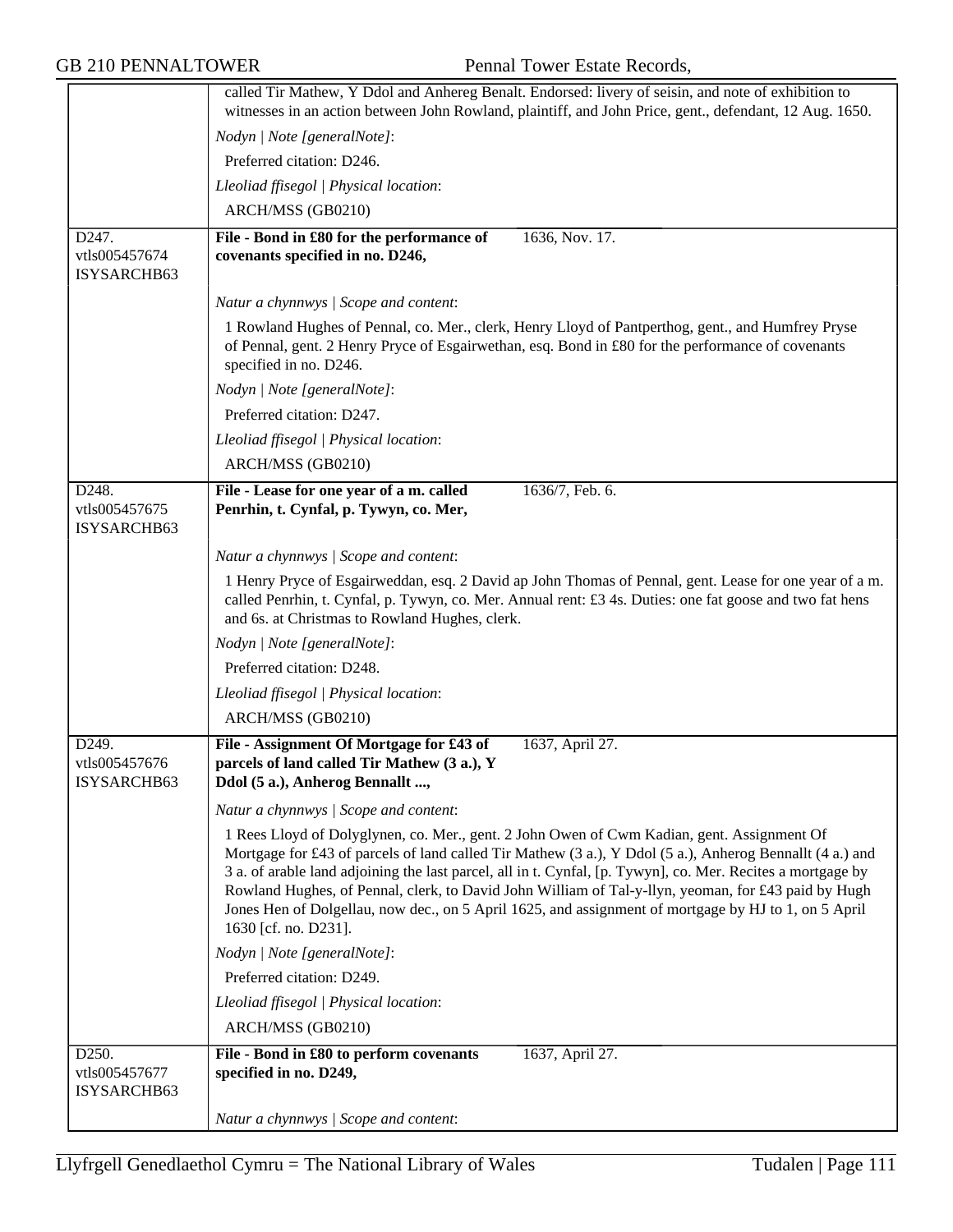|                                       | 1 Rees Lloyd of Dolyglynen, co. Mer., gent. 2 John Owen of Cwm Kadian, gent. Bond in £80 to perform<br>covenants specified in no. D249.                                                                                                                                                                                                                                         |
|---------------------------------------|---------------------------------------------------------------------------------------------------------------------------------------------------------------------------------------------------------------------------------------------------------------------------------------------------------------------------------------------------------------------------------|
|                                       | Nodyn   Note [generalNote]:                                                                                                                                                                                                                                                                                                                                                     |
|                                       | Preferred citation: D250.                                                                                                                                                                                                                                                                                                                                                       |
|                                       | Lleoliad ffisegol   Physical location:                                                                                                                                                                                                                                                                                                                                          |
|                                       | ARCH/MSS (GB0210)                                                                                                                                                                                                                                                                                                                                                               |
| D251.                                 | 1637, Dec. 18.<br>File - Bargain And Sale of four parcels of                                                                                                                                                                                                                                                                                                                    |
| vtls005457678<br>ISYSARCHB63          | marsh land [in t. Penmaen-dyfi, p. Tywyn],<br>enclosed by Sir James Prise, kt ,                                                                                                                                                                                                                                                                                                 |
|                                       | Natur a chynnwys / Scope and content:                                                                                                                                                                                                                                                                                                                                           |
|                                       | 1 Henry Price of Esgairwethan, co. Mer., esq. 2 Lewys Prichard of Talgarth, gent. Bargain And Sale of<br>four parcels of marsh land [in t. Penmaen-dyfi, p. Tywyn], enclosed by Sir James Prise, kt, Edward Price,<br>Lewys Prichard and Thomas Lewys by letters patent. Consideration: £7. Crown rent: 2s. 101/2d. per<br>annum. Armorial seal.                                |
|                                       | Nodyn   Note [generalNote]:                                                                                                                                                                                                                                                                                                                                                     |
|                                       | Preferred citation: D251.                                                                                                                                                                                                                                                                                                                                                       |
|                                       | Lleoliad ffisegol   Physical location:                                                                                                                                                                                                                                                                                                                                          |
|                                       | ARCH/MSS (GB0210)                                                                                                                                                                                                                                                                                                                                                               |
| D252.                                 | File - Copy of no. D251,<br>1637, Dec. 18.                                                                                                                                                                                                                                                                                                                                      |
| vtls005457679<br>ISYSARCHB63          |                                                                                                                                                                                                                                                                                                                                                                                 |
|                                       | Nodyn   Note [generalNote]:                                                                                                                                                                                                                                                                                                                                                     |
|                                       | Preferred citation: D252.                                                                                                                                                                                                                                                                                                                                                       |
|                                       | Lleoliad ffisegol   Physical location:                                                                                                                                                                                                                                                                                                                                          |
|                                       | ARCH/MSS (GB0210)                                                                                                                                                                                                                                                                                                                                                               |
| D253.<br>vtls005457680<br>ISYSARCHB63 | File - Statement (unsigned and undated)<br>$[c. 1638]$ .<br>relating to a debt which John Pryse of<br>Esgairwethan, p. Tywyn, met by selling<br>certain lands ,                                                                                                                                                                                                                 |
|                                       | Natur a chynnwys / Scope and content:                                                                                                                                                                                                                                                                                                                                           |
|                                       | Statement (unsigned and undated) relating to a debt which John Pryse of Esgairwethan, p. Tywyn, met<br>by selling certain lands to the writer, which is unsatisfactory according to him since his enjoyment of<br>the lands are hampered by a statute acknowledged by JP to Sir Walter Lloyd which is still in force and is<br>prejudicial to his conveyance of the said lands. |
|                                       | Nodyn   Note [generalNote]:                                                                                                                                                                                                                                                                                                                                                     |
|                                       | Preferred citation: D253.                                                                                                                                                                                                                                                                                                                                                       |
|                                       | Lleoliad ffisegol   Physical location:                                                                                                                                                                                                                                                                                                                                          |
|                                       | ARCH/MSS (GB0210)                                                                                                                                                                                                                                                                                                                                                               |
| D254.<br>vtls005457681<br>ISYSARCHB63 | File - Bond in £40 for the payment of £21<br>1638, Sept. 17.<br>12s,                                                                                                                                                                                                                                                                                                            |
|                                       | Natur a chynnwys / Scope and content:                                                                                                                                                                                                                                                                                                                                           |
|                                       | 1 Lewis Hughes of Gogerth, co. Mer., gent., John Price of Esgerweddan, gent., and John Evans of<br>Machynlleth, co. Mont., gent. 2 Jenkin ap Rytherch of Cynfal, co. Mer., yeoman. Bond in £40 for the<br>payment of £21 12s. Endorsed: bond discharged.                                                                                                                        |
|                                       | Nodyn   Note [generalNote]:                                                                                                                                                                                                                                                                                                                                                     |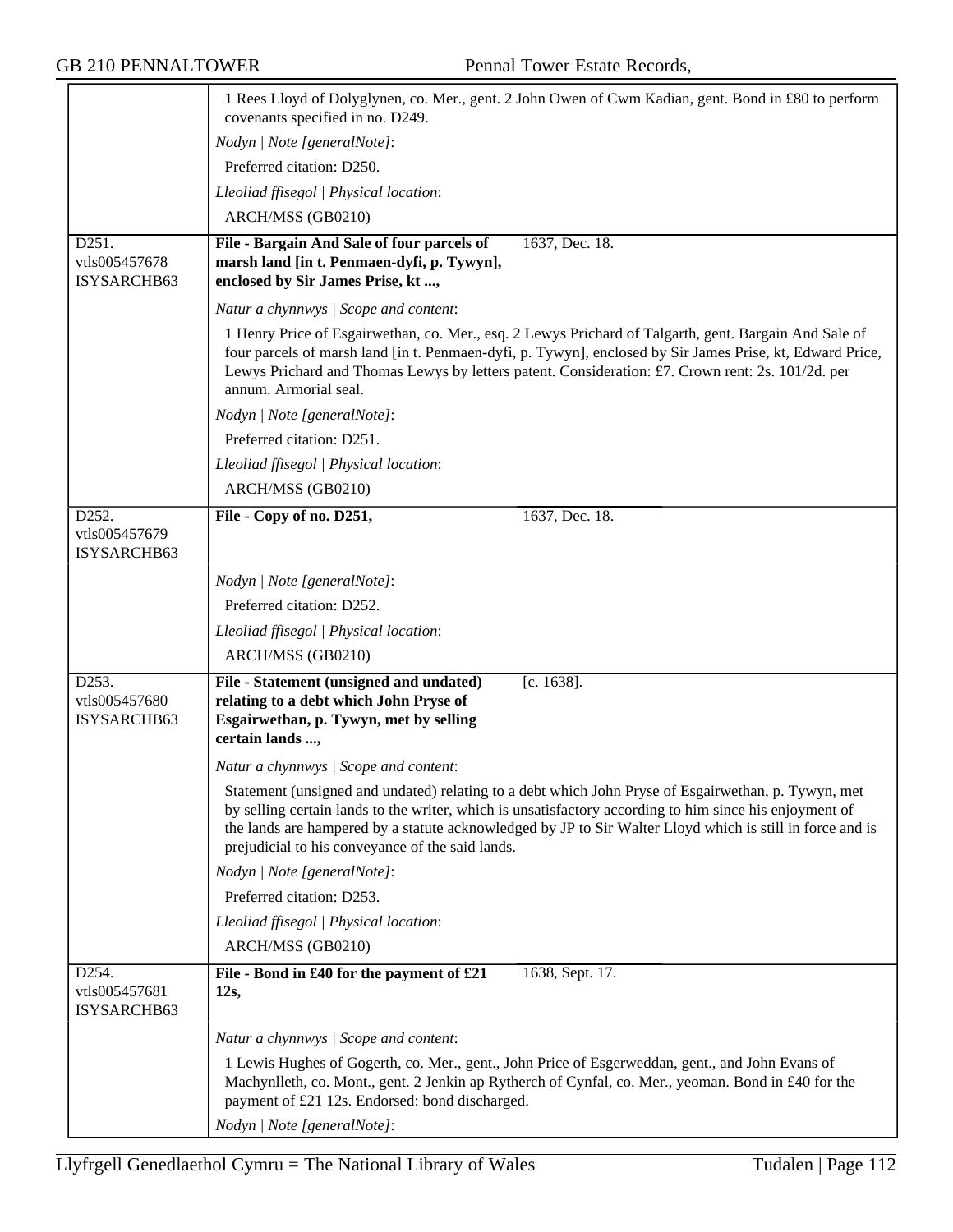|                                                    | Preferred citation: D254.                                                                                                                                                                                                                                                                                                                     |                                               |
|----------------------------------------------------|-----------------------------------------------------------------------------------------------------------------------------------------------------------------------------------------------------------------------------------------------------------------------------------------------------------------------------------------------|-----------------------------------------------|
|                                                    | Lleoliad ffisegol   Physical location:                                                                                                                                                                                                                                                                                                        |                                               |
|                                                    | ARCH/MSS (GB0210)                                                                                                                                                                                                                                                                                                                             |                                               |
| D <sub>255</sub> .<br>vtls005457682<br>ISYSARCHB63 | File - Bargain And Sale of parcels of land<br>1638, Nov.22.<br>called Tir Mathewe (3 a.), Y Ddol (5 a.),<br>Anherog Benallt (4 a.) ,                                                                                                                                                                                                          |                                               |
|                                                    | Natur a chynnwys / Scope and content:                                                                                                                                                                                                                                                                                                         |                                               |
|                                                    | 1 John Owen of Cwmcadian, co. Mer., gent. 2 John Pryse of Esgairwethan, gent. Bargain And Sale of<br>parcels of land called Tir Mathewe (3 a.), Y Ddol (5 a.), Anherog Benallt (4 a.), and 3 a. adjoining it, all<br>in t. Cynfal, p. Tywyn, co. Mer. Consideration: £45. Endorsed: livery of seisin, and note of exhibition to<br>witnesses. |                                               |
|                                                    | Nodyn   Note [generalNote]:                                                                                                                                                                                                                                                                                                                   |                                               |
|                                                    | Preferred citation: D255.                                                                                                                                                                                                                                                                                                                     |                                               |
|                                                    | Lleoliad ffisegol   Physical location:                                                                                                                                                                                                                                                                                                        |                                               |
|                                                    | ARCH/MSS (GB0210)                                                                                                                                                                                                                                                                                                                             |                                               |
| D256.<br>vtls005457683<br>ISYSARCHB63              | File - Bond in £40 to perform covenants<br>1638, Nov. 22.<br>specified in no. D255,                                                                                                                                                                                                                                                           |                                               |
|                                                    | Natur a chynnwys / Scope and content:                                                                                                                                                                                                                                                                                                         |                                               |
|                                                    | 1 John Owen of Cwm Cadian, p. Pennal, co. Mer., gent., Rice Lloyd of Dolygelynen, gent., and John<br>Lloyd of Frith. 2 John Pryse of Esgairwethan, gent. Bond in £40 to perform covenants specified in no.<br>D255.                                                                                                                           |                                               |
|                                                    | Nodyn   Note [generalNote]:                                                                                                                                                                                                                                                                                                                   |                                               |
|                                                    | Preferred citation: D256.                                                                                                                                                                                                                                                                                                                     |                                               |
|                                                    | Lleoliad ffisegol   Physical location:                                                                                                                                                                                                                                                                                                        |                                               |
|                                                    | ARCH/MSS (GB0210)                                                                                                                                                                                                                                                                                                                             |                                               |
| D257-8.<br>vtls005457684<br>ISYSARCHB63            | File - Bond in £26 for the payment of £13<br>1638, Dec. 29.<br>6s. 8d,                                                                                                                                                                                                                                                                        |                                               |
|                                                    | Natur a chynnwys / Scope and content:                                                                                                                                                                                                                                                                                                         |                                               |
|                                                    | 1 John Price of Esgrwethan, co. Mer., gent. 2 Thomas Price of Ynys Greigog, co. Card., esq. Bond in £26<br>for the payment of £13 6s. 8d. Two copies.                                                                                                                                                                                         |                                               |
|                                                    | Nodyn   Note [generalNote]:                                                                                                                                                                                                                                                                                                                   |                                               |
|                                                    | Preferred citation: D257-8.                                                                                                                                                                                                                                                                                                                   |                                               |
|                                                    | Lleoliad ffisegol   Physical location:                                                                                                                                                                                                                                                                                                        |                                               |
|                                                    | ARCH/MSS (GB0210)                                                                                                                                                                                                                                                                                                                             |                                               |
|                                                    | Cyfres   Series [1639-1653] vtls005457685 ISYSARCHB63: Deeds,                                                                                                                                                                                                                                                                                 |                                               |
|                                                    |                                                                                                                                                                                                                                                                                                                                               |                                               |
|                                                    | Dyddiad   Date: [1639]-1653. (dyddiad creu)   (date of creation)                                                                                                                                                                                                                                                                              |                                               |
|                                                    | FFeil / rhestr eitemau   File / item list                                                                                                                                                                                                                                                                                                     |                                               |
| Cod cyfeirnod<br>Reference code                    | Teitl   Title<br>Dyddiadau   Dates                                                                                                                                                                                                                                                                                                            | Disgrifiad ffisegol   Physical<br>description |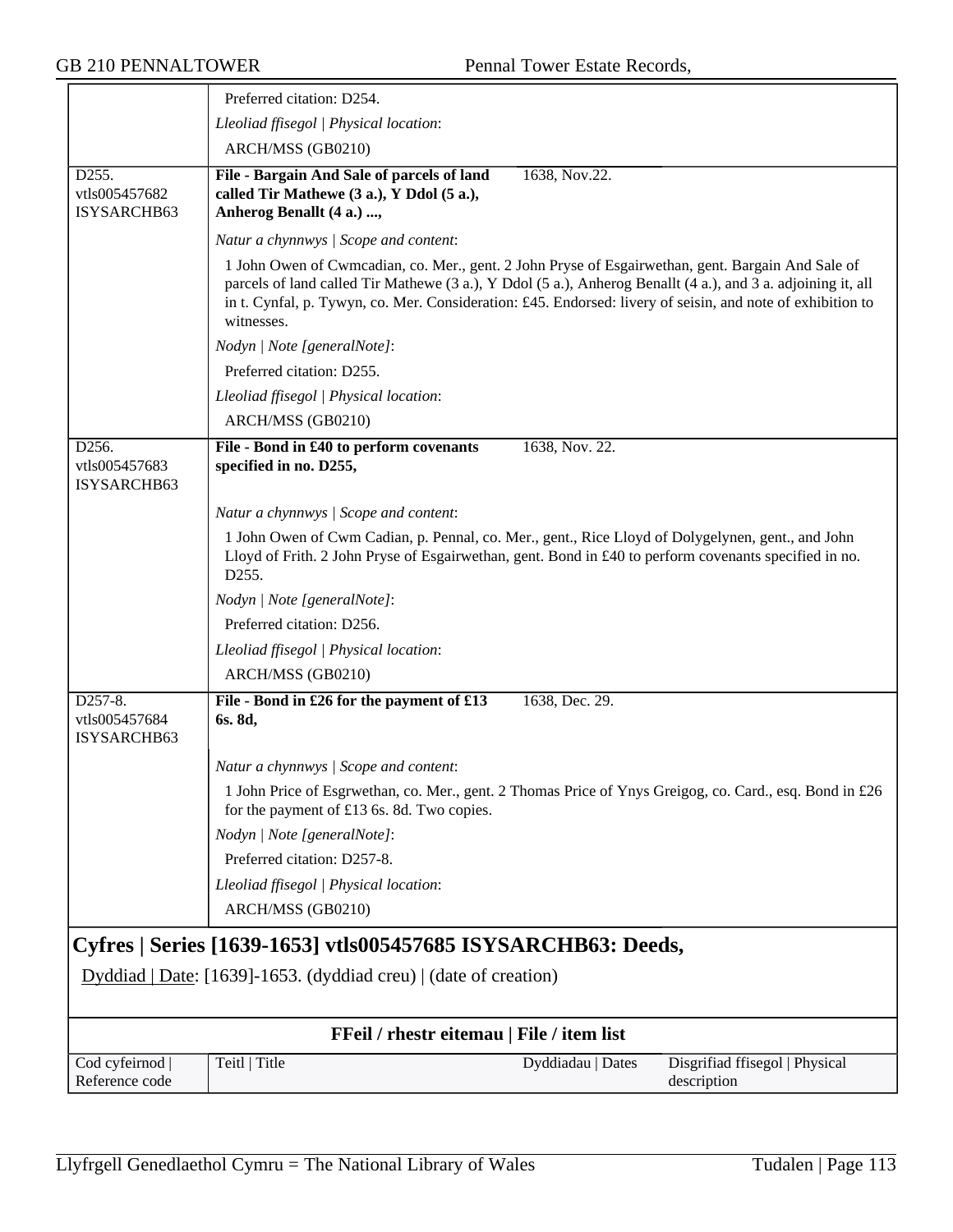| D259.                                 | 1638/9, March 19.<br>File - Bond in £80 for the payment of £40,                                                                                                                                                                                                                                                                                                                                                                                                                                                                                                                                                                                                                                                                                          |
|---------------------------------------|----------------------------------------------------------------------------------------------------------------------------------------------------------------------------------------------------------------------------------------------------------------------------------------------------------------------------------------------------------------------------------------------------------------------------------------------------------------------------------------------------------------------------------------------------------------------------------------------------------------------------------------------------------------------------------------------------------------------------------------------------------|
| vtls005457686                         |                                                                                                                                                                                                                                                                                                                                                                                                                                                                                                                                                                                                                                                                                                                                                          |
| ISYSARCHB63                           |                                                                                                                                                                                                                                                                                                                                                                                                                                                                                                                                                                                                                                                                                                                                                          |
|                                       | Natur a chynnwys / Scope and content:                                                                                                                                                                                                                                                                                                                                                                                                                                                                                                                                                                                                                                                                                                                    |
|                                       | 1 John Price of Esgairweddan, co. Mer. 2 Mary Lloyd of Dol y Klettwr, [p. Llangynfelyn], co. Card.,<br>spinster. Bond in £80 for the payment of £40. Torn.                                                                                                                                                                                                                                                                                                                                                                                                                                                                                                                                                                                               |
|                                       | Nodyn   Note [generalNote]:                                                                                                                                                                                                                                                                                                                                                                                                                                                                                                                                                                                                                                                                                                                              |
|                                       | Preferred citation: D259.                                                                                                                                                                                                                                                                                                                                                                                                                                                                                                                                                                                                                                                                                                                                |
|                                       | Lleoliad ffisegol   Physical location:                                                                                                                                                                                                                                                                                                                                                                                                                                                                                                                                                                                                                                                                                                                   |
|                                       | ARCH/MSS (GB0210)                                                                                                                                                                                                                                                                                                                                                                                                                                                                                                                                                                                                                                                                                                                                        |
| D260.<br>vtls005457687<br>ISYSARCHB63 | File - Feoffment of parcels of lands called<br>1639, April 20.<br>Llyndirrie, Kae Crwn, Y Wyrglodd y<br>Domen, Parke Mawr, Parke, Y Kae Crwn,<br>Parke ,                                                                                                                                                                                                                                                                                                                                                                                                                                                                                                                                                                                                 |
|                                       | Natur a chynnwys / Scope and content:                                                                                                                                                                                                                                                                                                                                                                                                                                                                                                                                                                                                                                                                                                                    |
|                                       | 1 Ellin Price of Esgairwethan, co. Mer., spinster. 2 John Price of the same, gent., brother of 1. Feoffment<br>of parcels of lands called Llyndirrie, Kae Crwn, Y Wyrglodd y Domen, Parke Mawr, Parke, Y Kae Crwn,<br>Parke Ffynnon, Llwyn Mynyth, Y Parke Crach, Kae y Keven Dyrris, Kae'r Sais, Y Pant Hir, Maes'r<br>Ystable, Y Pant Towyll, and Pant y Dwr, which were part of a m. called Keven Dyrris, all in t. Cynfal,<br>[p. Tywyn], and p. Pennal, co. Mer. Recites that the payment is in consideration and discharge of certain<br>legacies bequeathed to 1 by Edward Price, her late father, late of Esgairwethan, dec. Consideration: £150.<br>Endorsed: 'An estate from Ellin Price to John Price for her title in Keven Dyrys', and 'k'. |
|                                       | Nodyn   Note [generalNote]:                                                                                                                                                                                                                                                                                                                                                                                                                                                                                                                                                                                                                                                                                                                              |
|                                       | Preferred citation: D260.                                                                                                                                                                                                                                                                                                                                                                                                                                                                                                                                                                                                                                                                                                                                |
|                                       | Lleoliad ffisegol   Physical location:                                                                                                                                                                                                                                                                                                                                                                                                                                                                                                                                                                                                                                                                                                                   |
|                                       | ARCH/MSS (GB0210)                                                                                                                                                                                                                                                                                                                                                                                                                                                                                                                                                                                                                                                                                                                                        |
| D261.<br>vtls005457688<br>ISYSARCHB63 | File - Mortgage (Bargain And Sale With<br>1639, April 22.<br>Feoffment) for £150 of a m. and lands<br>called Tuthyn y Penrhyn, p. Pennal,                                                                                                                                                                                                                                                                                                                                                                                                                                                                                                                                                                                                                |
|                                       | Natur a chynnwys / Scope and content:                                                                                                                                                                                                                                                                                                                                                                                                                                                                                                                                                                                                                                                                                                                    |
|                                       | 1 Ellin Price of Esgairwethan, co. Mer., spinster. 2 John Price of the same, gent., brother of 1. Mortgage<br>(Bargain And Sale With Feoffment) for £150 of a m. and lands called Tuthyn y Penrhyn, p. Pennal.<br>Endorsed: livery of seisin, and attornment of tenant.                                                                                                                                                                                                                                                                                                                                                                                                                                                                                  |
|                                       | Nodyn   Note [generalNote]:                                                                                                                                                                                                                                                                                                                                                                                                                                                                                                                                                                                                                                                                                                                              |
|                                       | Preferred citation: D261.                                                                                                                                                                                                                                                                                                                                                                                                                                                                                                                                                                                                                                                                                                                                |
|                                       | Lleoliad ffisegol   Physical location:                                                                                                                                                                                                                                                                                                                                                                                                                                                                                                                                                                                                                                                                                                                   |
|                                       | ARCH/MSS (GB0210)                                                                                                                                                                                                                                                                                                                                                                                                                                                                                                                                                                                                                                                                                                                                        |
| D262.<br>vtls005457689<br>ISYSARCHB63 | File - Bond in £300 for the performance of<br>1639, April 22.<br>covenants specified in no. D261,                                                                                                                                                                                                                                                                                                                                                                                                                                                                                                                                                                                                                                                        |
|                                       | Natur a chynnwys / Scope and content:                                                                                                                                                                                                                                                                                                                                                                                                                                                                                                                                                                                                                                                                                                                    |
|                                       | 1 John Price of the same, gent., brother of 2. 2 Ellin Price of Esgairwethan, co. Mer., spinster. Bond in<br>£300 for the performance of covenants specified in no. D261.                                                                                                                                                                                                                                                                                                                                                                                                                                                                                                                                                                                |
|                                       | Nodyn   Note [generalNote]:                                                                                                                                                                                                                                                                                                                                                                                                                                                                                                                                                                                                                                                                                                                              |
|                                       | Preferred citation: D262.                                                                                                                                                                                                                                                                                                                                                                                                                                                                                                                                                                                                                                                                                                                                |
|                                       | Lleoliad ffisegol   Physical location:                                                                                                                                                                                                                                                                                                                                                                                                                                                                                                                                                                                                                                                                                                                   |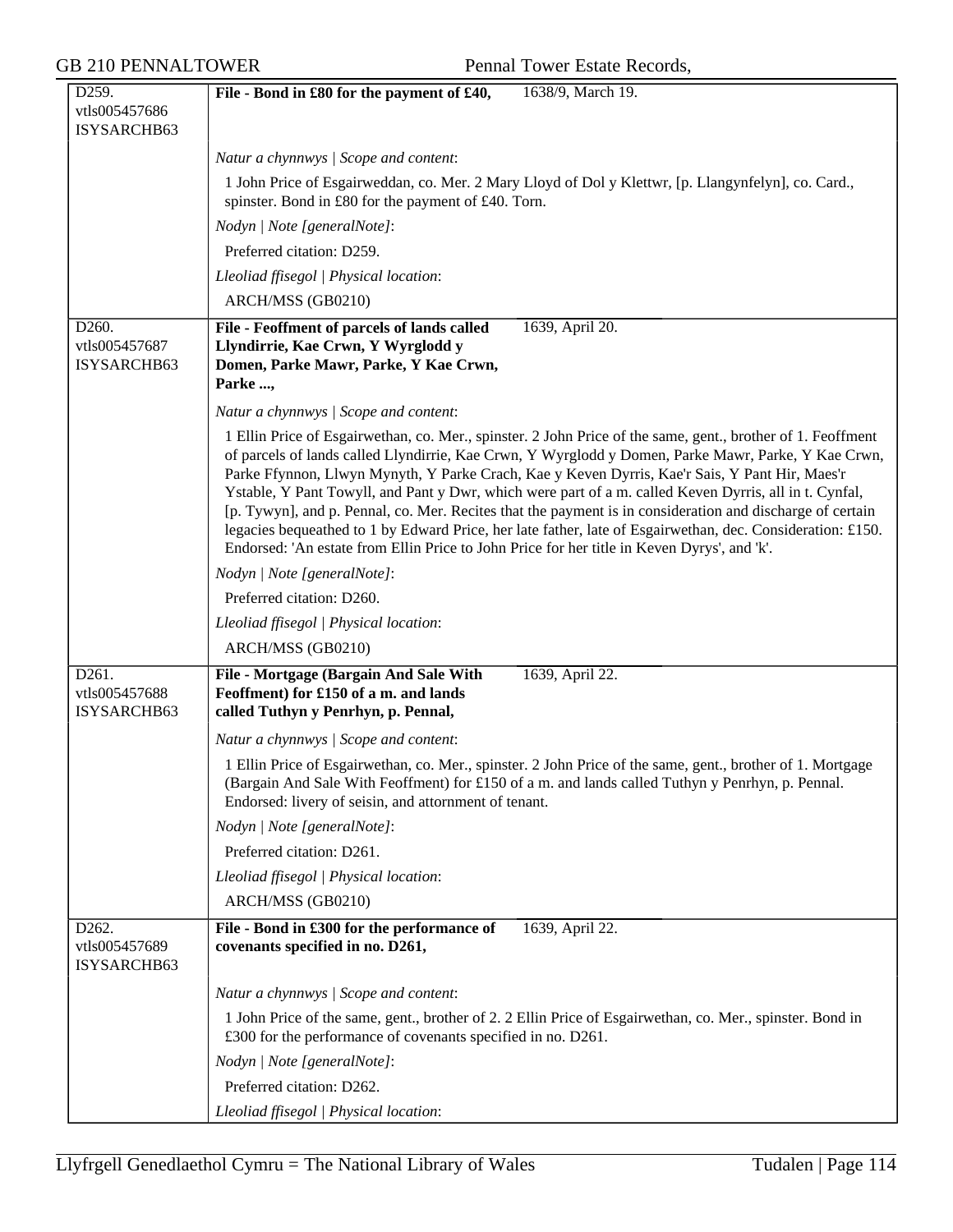|                                       | ARCH/MSS (GB0210)                                                                                                                                                                                                                                                                                                                                                                                                                                                                                                                                                                                                                                                                                           |
|---------------------------------------|-------------------------------------------------------------------------------------------------------------------------------------------------------------------------------------------------------------------------------------------------------------------------------------------------------------------------------------------------------------------------------------------------------------------------------------------------------------------------------------------------------------------------------------------------------------------------------------------------------------------------------------------------------------------------------------------------------------|
| D263.<br>vtls005457690<br>ISYSARCHB63 | File - Lease-back for 6 years of a m. and<br>1639, April 23.<br>lands called Tythyn yr Penrhyn, p. Pennal,<br>co. Mer,                                                                                                                                                                                                                                                                                                                                                                                                                                                                                                                                                                                      |
|                                       | Natur a chynnwys / Scope and content:                                                                                                                                                                                                                                                                                                                                                                                                                                                                                                                                                                                                                                                                       |
|                                       | 1 Ellin Price of Esgairwethan, co. Mer., spinster. 2 John Price of the same, gent., brother of 1. Lease-back<br>for 6 years of a m. and lands called Tythyn yr Penrhyn, p. Pennal, co. Mer. Annual rent: £12.                                                                                                                                                                                                                                                                                                                                                                                                                                                                                               |
|                                       | Nodyn   Note [generalNote]:                                                                                                                                                                                                                                                                                                                                                                                                                                                                                                                                                                                                                                                                                 |
|                                       | Preferred citation: D263.                                                                                                                                                                                                                                                                                                                                                                                                                                                                                                                                                                                                                                                                                   |
|                                       | Lleoliad ffisegol   Physical location:                                                                                                                                                                                                                                                                                                                                                                                                                                                                                                                                                                                                                                                                      |
|                                       | ARCH/MSS (GB0210)                                                                                                                                                                                                                                                                                                                                                                                                                                                                                                                                                                                                                                                                                           |
| D264.<br>vtls005457691<br>ISYSARCHB63 | File - Memorandum by Hugh Owen Jenkin<br>[c. $1640 \times 1641$ ].<br>of Llannerchgoediog, co. Mer., that he<br>received from John Price of Esgairwethan,<br>gent., a deed ,                                                                                                                                                                                                                                                                                                                                                                                                                                                                                                                                |
|                                       | Natur a chynnwys / Scope and content:                                                                                                                                                                                                                                                                                                                                                                                                                                                                                                                                                                                                                                                                       |
|                                       | Memorandum by Hugh Owen Jenkin of Llannerchgoediog, co. Mer., that he received from John Price<br>of Esgairwethan, gent., a deed of feoffment made by Gruffith ap Ellisse to him and Anne his wife, the<br>daughter of the said Gruffith, of a m. called Tythyn yr Yscybor, t. Maestrefnant, [p. Llanfihangel-y-<br>Pennant], which said feoffment the said Owen lodged to be enrolled on 1 Dec. 1640.                                                                                                                                                                                                                                                                                                      |
|                                       | Nodyn   Note [generalNote]:                                                                                                                                                                                                                                                                                                                                                                                                                                                                                                                                                                                                                                                                                 |
|                                       | Preferred citation: D264.                                                                                                                                                                                                                                                                                                                                                                                                                                                                                                                                                                                                                                                                                   |
|                                       | Lleoliad ffisegol   Physical location:                                                                                                                                                                                                                                                                                                                                                                                                                                                                                                                                                                                                                                                                      |
|                                       | ARCH/MSS (GB0210)                                                                                                                                                                                                                                                                                                                                                                                                                                                                                                                                                                                                                                                                                           |
| D265.<br>vtls005457692<br>ISYSARCHB63 | File - Feoffment of parcels of lands called<br>1640, May 7.<br>Llyndirrie, Kae Crwn, Y Wyrgloddy<br>Domwen, Parke Mawr, Parke, Y Kae<br>Crwn, Parke Ffynnon ,                                                                                                                                                                                                                                                                                                                                                                                                                                                                                                                                               |
|                                       | Natur a chynnwys / Scope and content:                                                                                                                                                                                                                                                                                                                                                                                                                                                                                                                                                                                                                                                                       |
|                                       | 1 Ellin Price of Esgairwethan, co. Mer., spinster. 2 John Price of the same, brother of 1. Feoffment of<br>parcels of lands called Llyndirrie, Kae Crwn, Y Wyrgloddy Domwen, Parke Mawr, Parke, Y Kae Crwn,<br>Parke Ffynnon, Llwyn Mynyth, Y Parke Crach, Kae y Keven Dyrris, Kae'r Sais, YPant Hir, Maes'r<br>Ystable, Y Pant Towyll, and Pant y Dwr which were part of a m. called Keven Dyrris, all in t. Cynfal,<br>[p. Tywyn], and p. Pennal, co. Mer. Recites that the feoffment is towards the maintenance of 1 and in<br>discharge of legacies bequeathed to 1 by Edward Price her late father, and Henry Price her late brother.<br>Endorsed: livery of seisin, and, 'an estate for Ellin Price'. |
|                                       | Nodyn   Note [generalNote]:                                                                                                                                                                                                                                                                                                                                                                                                                                                                                                                                                                                                                                                                                 |
|                                       | Preferred citation: D265.                                                                                                                                                                                                                                                                                                                                                                                                                                                                                                                                                                                                                                                                                   |
|                                       | Lleoliad ffisegol   Physical location:                                                                                                                                                                                                                                                                                                                                                                                                                                                                                                                                                                                                                                                                      |
|                                       | ARCH/MSS (GB0210)                                                                                                                                                                                                                                                                                                                                                                                                                                                                                                                                                                                                                                                                                           |
| D266.<br>vtls005457693<br>ISYSARCHB63 | File - Mortgage (Bargain And Sale) for<br>1640, May 7.<br>£300 of parcels of land called Ynys Cwnin,<br>Kae'r Maen Llwyd, and Kae Maes y ,                                                                                                                                                                                                                                                                                                                                                                                                                                                                                                                                                                  |
|                                       | Natur a chynnwys / Scope and content:                                                                                                                                                                                                                                                                                                                                                                                                                                                                                                                                                                                                                                                                       |
|                                       | 1 John Pryce of Esgaerwethan, co. Mer., gent. 2 Owen Pryce of Llanfihangel Crucornau, co. Mont., clerk.<br>Mortgage (Bargain And Sale) for £300 of parcels of land called Ynys Cwnin, Kae'r Maen Llwyd, and<br>Kae Maes y Llynlloedd, and one parcel in the occupation of Richard Swayne at or near a place called                                                                                                                                                                                                                                                                                                                                                                                          |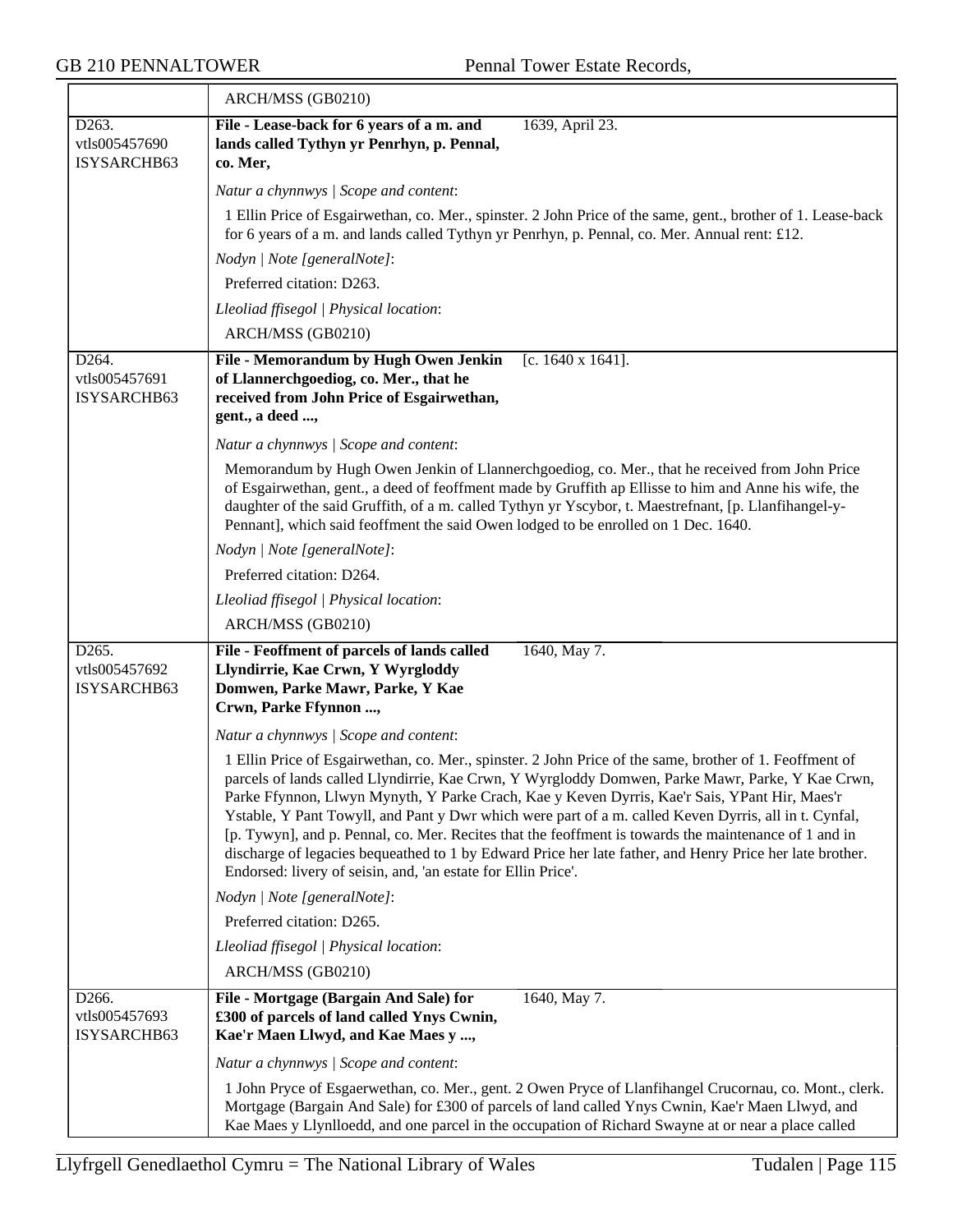|                                       | payment of 6s. 8d. fee farm rent.                                                                                               | Lledver, t. Isygarreg, p. Machynlleth, co. Mont. Endorsed: livery of seisin, attorrnment of tenants, and<br>a memorandum that one parcel of land in the tenure of Lewis ap Hugh ap Lewis is chargeable with the                                                                                                                                                                                                                 |
|---------------------------------------|---------------------------------------------------------------------------------------------------------------------------------|---------------------------------------------------------------------------------------------------------------------------------------------------------------------------------------------------------------------------------------------------------------------------------------------------------------------------------------------------------------------------------------------------------------------------------|
|                                       | Nodyn   Note [generalNote]:                                                                                                     |                                                                                                                                                                                                                                                                                                                                                                                                                                 |
|                                       | Preferred citation: D266.                                                                                                       |                                                                                                                                                                                                                                                                                                                                                                                                                                 |
|                                       | Lleoliad ffisegol   Physical location:                                                                                          |                                                                                                                                                                                                                                                                                                                                                                                                                                 |
|                                       | ARCH/MSS (GB0210)                                                                                                               |                                                                                                                                                                                                                                                                                                                                                                                                                                 |
| D267.                                 | File - Counterpart of no. D266,                                                                                                 | 1640, May 7.                                                                                                                                                                                                                                                                                                                                                                                                                    |
| vtls005457694<br>ISYSARCHB63          |                                                                                                                                 |                                                                                                                                                                                                                                                                                                                                                                                                                                 |
|                                       | Nodyn   Note [generalNote]:                                                                                                     |                                                                                                                                                                                                                                                                                                                                                                                                                                 |
|                                       | Preferred citation: D267.                                                                                                       |                                                                                                                                                                                                                                                                                                                                                                                                                                 |
|                                       | Lleoliad ffisegol   Physical location:                                                                                          |                                                                                                                                                                                                                                                                                                                                                                                                                                 |
|                                       | ARCH/MSS (GB0210)                                                                                                               |                                                                                                                                                                                                                                                                                                                                                                                                                                 |
| D268.<br>vtls005457695<br>ISYSARCHB63 | File - Bond in £600 to perform covenants<br>specified in no. D266,                                                              | 1640, May 7.                                                                                                                                                                                                                                                                                                                                                                                                                    |
|                                       | Natur a chynnwys / Scope and content:                                                                                           |                                                                                                                                                                                                                                                                                                                                                                                                                                 |
|                                       | Bond in £600 to perform covenants specified in no. D266.                                                                        | 1 John Pryce of Esgaerwethan, co. Mer., gent. 2 Owen Pryce of Llanfihangel Crucornau, co. Mont., clerk.                                                                                                                                                                                                                                                                                                                         |
|                                       | Nodyn   Note [generalNote]:                                                                                                     |                                                                                                                                                                                                                                                                                                                                                                                                                                 |
|                                       | Preferred citation: D268.                                                                                                       |                                                                                                                                                                                                                                                                                                                                                                                                                                 |
|                                       | Lleoliad ffisegol   Physical location:                                                                                          |                                                                                                                                                                                                                                                                                                                                                                                                                                 |
|                                       | ARCH/MSS (GB0210)                                                                                                               |                                                                                                                                                                                                                                                                                                                                                                                                                                 |
| D269.<br>vtls005457696<br>ISYSARCHB63 | File - Bonds in £10 to repay £5, together<br>with a Discharge of the same, dated 16<br>Aug. 1644,                               | 1640, Dec. 9 -<br>1644, Aug. 16.                                                                                                                                                                                                                                                                                                                                                                                                |
|                                       | Natur a chynnwys / Scope and content:                                                                                           |                                                                                                                                                                                                                                                                                                                                                                                                                                 |
|                                       | Discharge of the same, dated 16 Aug. 1644. Original bundle.                                                                     | 1 Rowland Hughes of Pennal, co. Mer., clerk, and John Price of Eskerwethan, gent., and Henry Lloyd of<br>Pantperthog, gent. 2 Evan Lewis Anwyll of p. Dolgellau, gent. Bonds in £10 to repay £5, together with a                                                                                                                                                                                                                |
|                                       | Nodyn   Note [generalNote]:                                                                                                     |                                                                                                                                                                                                                                                                                                                                                                                                                                 |
|                                       | Preferred citation: D269.                                                                                                       |                                                                                                                                                                                                                                                                                                                                                                                                                                 |
|                                       | Lleoliad ffisegol   Physical location:                                                                                          |                                                                                                                                                                                                                                                                                                                                                                                                                                 |
|                                       | ARCH/MSS (GB0210)                                                                                                               |                                                                                                                                                                                                                                                                                                                                                                                                                                 |
| D270.<br>vtls005457697<br>ISYSARCHB63 | File - Quitclaim of the m. and lands called<br>Penrhyn, the tmt's called Maes Yrstaball<br>and Tythyn y Gessel, the closes of , | 1641, June 30.                                                                                                                                                                                                                                                                                                                                                                                                                  |
|                                       | Natur a chynnwys / Scope and content:                                                                                           |                                                                                                                                                                                                                                                                                                                                                                                                                                 |
|                                       |                                                                                                                                 | 1 Rowland Hughes of Pennal, co. Mer., clerk. 2 John Price of Esgairwethan, gent., brother and heir of<br>Henry Price late of the same, esq., dec. Quitclaim of the m. and lands called Penrhyn, the tmt's called<br>Maes Yrstaball and Tythyn y Gessel, the closes of land known as Tir Mathew, Y Ddol, Anhereg Bennallt<br>and a parcel of land adjoining it, all in t. Cynfal, [p. Tywyn], co. Mer. Consideration: £54. Seal. |
|                                       | Nodyn   Note [generalNote]:                                                                                                     |                                                                                                                                                                                                                                                                                                                                                                                                                                 |
|                                       | Preferred citation: D270.                                                                                                       |                                                                                                                                                                                                                                                                                                                                                                                                                                 |
|                                       | Lleoliad ffisegol   Physical location:                                                                                          |                                                                                                                                                                                                                                                                                                                                                                                                                                 |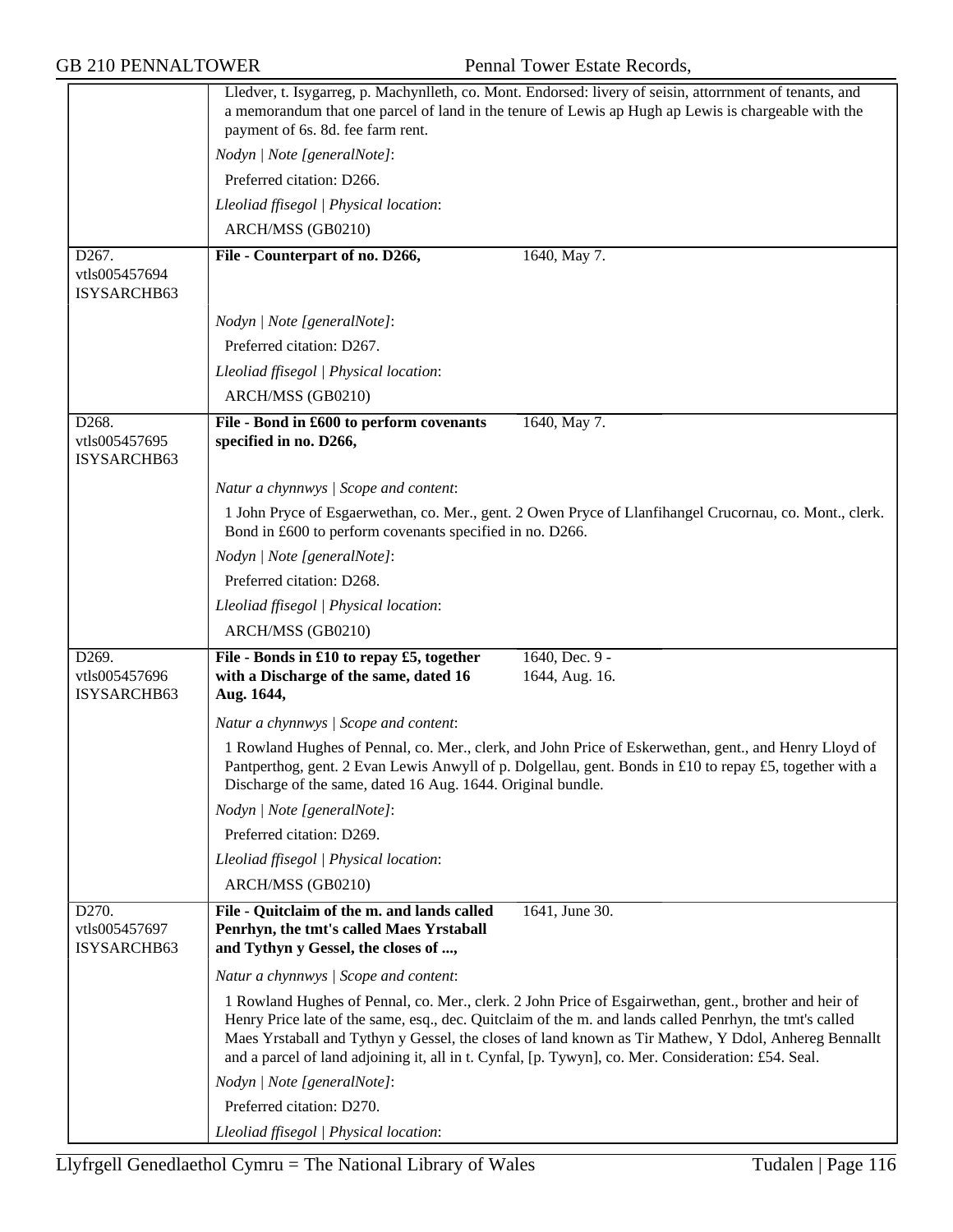|                                                    | ARCH/MSS (GB0210)                                                                                                                                                                                                                                                                                                                                                                                                                                                                                                                                                                                                                                                                                                                                                                                                                                                                                                                                                                                                                                                                              |
|----------------------------------------------------|------------------------------------------------------------------------------------------------------------------------------------------------------------------------------------------------------------------------------------------------------------------------------------------------------------------------------------------------------------------------------------------------------------------------------------------------------------------------------------------------------------------------------------------------------------------------------------------------------------------------------------------------------------------------------------------------------------------------------------------------------------------------------------------------------------------------------------------------------------------------------------------------------------------------------------------------------------------------------------------------------------------------------------------------------------------------------------------------|
| D271.<br>vtls005457698<br>ISYSARCHB63              | File - Letter Of Attorney authorising 2<br>1641, Aug. 15.<br>to pay a mortgage of £150 to Elyn Price<br>secured on a tmt called Tythyn ,                                                                                                                                                                                                                                                                                                                                                                                                                                                                                                                                                                                                                                                                                                                                                                                                                                                                                                                                                       |
|                                                    | Natur a chynnwys / Scope and content:                                                                                                                                                                                                                                                                                                                                                                                                                                                                                                                                                                                                                                                                                                                                                                                                                                                                                                                                                                                                                                                          |
|                                                    | 1 John Price of Esgairwethan, gent., brother and heir of Henry Price late of the same, esq., dec. 2 Robert<br>Corbett of Humfreston, Shropshire, esq. Letter Of Attorney authorising 2 to pay a mortgage of £150 to<br>Elyn Price secured on a tmt called Tythyn Evan Goch of Pennal, and the lands called Dol y Penrhyn,<br>p. Pennal, co. Mer., a mortgage of £80 to Lewis William secured on a parcel of land called Yr Allt<br>Wen and m's called Tythyn y Marchlyn and Gallt y Marchlyn and Tythyn Pen y Ddol, p. Pennal, a<br>mortgage of £130 to Edward John Hugh for £130 secured on a m. and lands called Keven Kyn Havall<br>Ycha, t. Cynfal, [p. Tywyn], a mortgage for £87 10s. to Hugh John late of Pennal, dec., secured on a m.<br>called Cwmfernell, t. Cynfal, a mortgage for £300 to Owen Price, clerk, secured on parcels of meadow<br>and pasture called Ynysgynin, Coet Gay Kellygg, Erow Glan y Rhyd with a house and plots of land<br>adjoining, and the lands called Cay yr Maen Lloyd, Maes y Llynlodd and Lledver, p. Machynlleth, co.<br>Mont. Seal depicting hand. |
|                                                    | Nodyn   Note [generalNote]:                                                                                                                                                                                                                                                                                                                                                                                                                                                                                                                                                                                                                                                                                                                                                                                                                                                                                                                                                                                                                                                                    |
|                                                    | Preferred citation: D271.                                                                                                                                                                                                                                                                                                                                                                                                                                                                                                                                                                                                                                                                                                                                                                                                                                                                                                                                                                                                                                                                      |
|                                                    | Lleoliad ffisegol   Physical location:                                                                                                                                                                                                                                                                                                                                                                                                                                                                                                                                                                                                                                                                                                                                                                                                                                                                                                                                                                                                                                                         |
|                                                    | ARCH/MSS (GB0210)                                                                                                                                                                                                                                                                                                                                                                                                                                                                                                                                                                                                                                                                                                                                                                                                                                                                                                                                                                                                                                                                              |
| D272.<br>vtls005457699<br>ISYSARCHB63              | File - Recognizance in the nature of a<br>1641, Aug. 25.<br><b>Statute Merchant in £4,000,</b>                                                                                                                                                                                                                                                                                                                                                                                                                                                                                                                                                                                                                                                                                                                                                                                                                                                                                                                                                                                                 |
|                                                    | Natur a chynnwys / Scope and content:                                                                                                                                                                                                                                                                                                                                                                                                                                                                                                                                                                                                                                                                                                                                                                                                                                                                                                                                                                                                                                                          |
|                                                    | 1 John Price of Esgairwethan, gent., brother and heir of Henry Price late of the same, esq., dec. 2 Robert<br>Corbett of Humfreston, Shropshire, esq. Recognizance in the nature of a Statute Merchant in £4,000.<br>Dated at Bridgenorth. Seals.                                                                                                                                                                                                                                                                                                                                                                                                                                                                                                                                                                                                                                                                                                                                                                                                                                              |
|                                                    | Nodyn   Note [generalNote]:                                                                                                                                                                                                                                                                                                                                                                                                                                                                                                                                                                                                                                                                                                                                                                                                                                                                                                                                                                                                                                                                    |
|                                                    | Preferred citation: D272.                                                                                                                                                                                                                                                                                                                                                                                                                                                                                                                                                                                                                                                                                                                                                                                                                                                                                                                                                                                                                                                                      |
|                                                    | Lleoliad ffisegol   Physical location:                                                                                                                                                                                                                                                                                                                                                                                                                                                                                                                                                                                                                                                                                                                                                                                                                                                                                                                                                                                                                                                         |
|                                                    | ARCH/MSS (GB0210)                                                                                                                                                                                                                                                                                                                                                                                                                                                                                                                                                                                                                                                                                                                                                                                                                                                                                                                                                                                                                                                                              |
| D <sub>273</sub> .<br>vtls005457700<br>ISYSARCHB63 | File - Pre-nuptial Settlement of the said<br>$1641/2$ , Jan. 4.<br><b>Ellin Price and Howell Morgans, being</b><br>a Feoffment of a m. and lands called<br>Tythyn ,                                                                                                                                                                                                                                                                                                                                                                                                                                                                                                                                                                                                                                                                                                                                                                                                                                                                                                                            |
|                                                    | Natur a chynnwys / Scope and content:                                                                                                                                                                                                                                                                                                                                                                                                                                                                                                                                                                                                                                                                                                                                                                                                                                                                                                                                                                                                                                                          |
|                                                    | 1 Ellin Price of Cynfal, co. Mer., spinster. 2 Howell Morgans of Llangywer, gent. Pre-nuptial Settlement<br>of the said Ellin Price and Howell Morgans, being a Feoffment of a m. and lands called Tythyn y<br>Penrhyn, p. Pennal, co. Mer., now or late in the occupation of Hugh Griffith, to be held as 1 held it of<br>John Price, her brother, in mortgage for £150 with all deeds, etc., to be held by 1 including the covenants<br>specified in a mortgage dated 22 April 1640 between John Price of Cynfal and 1, with Power Of Attorney<br>to Tudder Owen, gent., to deliver seisin. Endorsed: livery of seisin, and a note of exhibition to witnesses,<br>22 Oct. 1644.                                                                                                                                                                                                                                                                                                                                                                                                              |
|                                                    | Nodyn   Note [generalNote]:                                                                                                                                                                                                                                                                                                                                                                                                                                                                                                                                                                                                                                                                                                                                                                                                                                                                                                                                                                                                                                                                    |
|                                                    | Preferred citation: D273.                                                                                                                                                                                                                                                                                                                                                                                                                                                                                                                                                                                                                                                                                                                                                                                                                                                                                                                                                                                                                                                                      |
|                                                    | Lleoliad ffisegol   Physical location:                                                                                                                                                                                                                                                                                                                                                                                                                                                                                                                                                                                                                                                                                                                                                                                                                                                                                                                                                                                                                                                         |
|                                                    | ARCH/MSS (GB0210)                                                                                                                                                                                                                                                                                                                                                                                                                                                                                                                                                                                                                                                                                                                                                                                                                                                                                                                                                                                                                                                                              |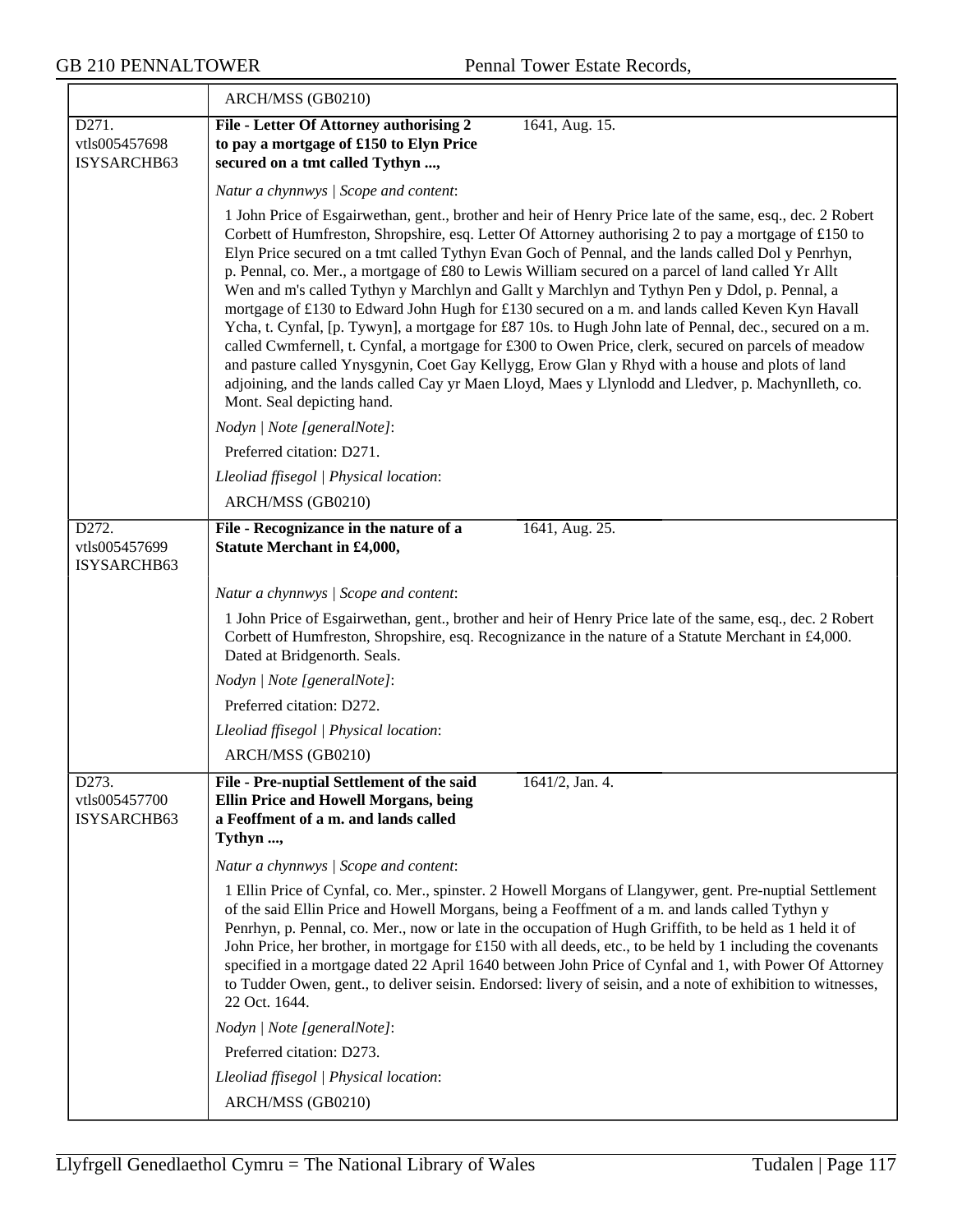| D274.                        | 1642, July 21.<br>File - Lease To Vest Possession of                                                                                                                                                                                                                                                                                                                                                                                                                                                                                                                                                                                                                                                                                                                                                                                                                                                                                                                                                                                                                                                                                                                                                                                                                                                                                                                                                                                                                                                                                                                                                                                                                                                                                                                                                                                                                                                                                                                                                                                                                                                                                                                                                                                                                                                                                                                                                                                                                                                                                                                                                                                                                                                                                                                                                                                                                                                                                                                                                                                                                                                                                                                                                                                                                                                                                                                                                                                                                                                                                                                                                                                                                             |  |
|------------------------------|----------------------------------------------------------------------------------------------------------------------------------------------------------------------------------------------------------------------------------------------------------------------------------------------------------------------------------------------------------------------------------------------------------------------------------------------------------------------------------------------------------------------------------------------------------------------------------------------------------------------------------------------------------------------------------------------------------------------------------------------------------------------------------------------------------------------------------------------------------------------------------------------------------------------------------------------------------------------------------------------------------------------------------------------------------------------------------------------------------------------------------------------------------------------------------------------------------------------------------------------------------------------------------------------------------------------------------------------------------------------------------------------------------------------------------------------------------------------------------------------------------------------------------------------------------------------------------------------------------------------------------------------------------------------------------------------------------------------------------------------------------------------------------------------------------------------------------------------------------------------------------------------------------------------------------------------------------------------------------------------------------------------------------------------------------------------------------------------------------------------------------------------------------------------------------------------------------------------------------------------------------------------------------------------------------------------------------------------------------------------------------------------------------------------------------------------------------------------------------------------------------------------------------------------------------------------------------------------------------------------------------------------------------------------------------------------------------------------------------------------------------------------------------------------------------------------------------------------------------------------------------------------------------------------------------------------------------------------------------------------------------------------------------------------------------------------------------------------------------------------------------------------------------------------------------------------------------------------------------------------------------------------------------------------------------------------------------------------------------------------------------------------------------------------------------------------------------------------------------------------------------------------------------------------------------------------------------------------------------------------------------------------------------------------------------|--|
| vtls005457701<br>ISYSARCHB63 | m's, mills, fishing, etc., in t's Cynfal,<br>Penmaen Dyfi, [p. Tywyn], p. Pennal, t's                                                                                                                                                                                                                                                                                                                                                                                                                                                                                                                                                                                                                                                                                                                                                                                                                                                                                                                                                                                                                                                                                                                                                                                                                                                                                                                                                                                                                                                                                                                                                                                                                                                                                                                                                                                                                                                                                                                                                                                                                                                                                                                                                                                                                                                                                                                                                                                                                                                                                                                                                                                                                                                                                                                                                                                                                                                                                                                                                                                                                                                                                                                                                                                                                                                                                                                                                                                                                                                                                                                                                                                            |  |
|                              | Gweinion ,                                                                                                                                                                                                                                                                                                                                                                                                                                                                                                                                                                                                                                                                                                                                                                                                                                                                                                                                                                                                                                                                                                                                                                                                                                                                                                                                                                                                                                                                                                                                                                                                                                                                                                                                                                                                                                                                                                                                                                                                                                                                                                                                                                                                                                                                                                                                                                                                                                                                                                                                                                                                                                                                                                                                                                                                                                                                                                                                                                                                                                                                                                                                                                                                                                                                                                                                                                                                                                                                                                                                                                                                                                                                       |  |
|                              | Natur a chynnwys / Scope and content:                                                                                                                                                                                                                                                                                                                                                                                                                                                                                                                                                                                                                                                                                                                                                                                                                                                                                                                                                                                                                                                                                                                                                                                                                                                                                                                                                                                                                                                                                                                                                                                                                                                                                                                                                                                                                                                                                                                                                                                                                                                                                                                                                                                                                                                                                                                                                                                                                                                                                                                                                                                                                                                                                                                                                                                                                                                                                                                                                                                                                                                                                                                                                                                                                                                                                                                                                                                                                                                                                                                                                                                                                                            |  |
|                              | 1 John Price of Esgaerwethan, co. Mer., gent. 2 Robert Corbett of Humfreston, Shropshire, esq. Lease<br>To Vest Possession of m's, mills, fishing, etc., in t's Cynfal, Penmaen Dyfi, [p. Tywyn], p. Pennal, t's<br>Gweinion, Caereinion Fechan, Camlan and Dugoed, p. Mallwyd and t. Cwmcewydd, p. Llanymawddwy,<br>co. Mer. Endorsed: note of exhibition to witnesses, 20 April 1693, in an action between Robert Pryce,<br>esq., plaintiff, and John Jones, esq., defendant [cf. No. L13 and Peniarth Estate Papers L88].                                                                                                                                                                                                                                                                                                                                                                                                                                                                                                                                                                                                                                                                                                                                                                                                                                                                                                                                                                                                                                                                                                                                                                                                                                                                                                                                                                                                                                                                                                                                                                                                                                                                                                                                                                                                                                                                                                                                                                                                                                                                                                                                                                                                                                                                                                                                                                                                                                                                                                                                                                                                                                                                                                                                                                                                                                                                                                                                                                                                                                                                                                                                                     |  |
|                              | Nodyn   Note [generalNote]:                                                                                                                                                                                                                                                                                                                                                                                                                                                                                                                                                                                                                                                                                                                                                                                                                                                                                                                                                                                                                                                                                                                                                                                                                                                                                                                                                                                                                                                                                                                                                                                                                                                                                                                                                                                                                                                                                                                                                                                                                                                                                                                                                                                                                                                                                                                                                                                                                                                                                                                                                                                                                                                                                                                                                                                                                                                                                                                                                                                                                                                                                                                                                                                                                                                                                                                                                                                                                                                                                                                                                                                                                                                      |  |
|                              | Preferred citation: D274.                                                                                                                                                                                                                                                                                                                                                                                                                                                                                                                                                                                                                                                                                                                                                                                                                                                                                                                                                                                                                                                                                                                                                                                                                                                                                                                                                                                                                                                                                                                                                                                                                                                                                                                                                                                                                                                                                                                                                                                                                                                                                                                                                                                                                                                                                                                                                                                                                                                                                                                                                                                                                                                                                                                                                                                                                                                                                                                                                                                                                                                                                                                                                                                                                                                                                                                                                                                                                                                                                                                                                                                                                                                        |  |
|                              | Lleoliad ffisegol   Physical location:                                                                                                                                                                                                                                                                                                                                                                                                                                                                                                                                                                                                                                                                                                                                                                                                                                                                                                                                                                                                                                                                                                                                                                                                                                                                                                                                                                                                                                                                                                                                                                                                                                                                                                                                                                                                                                                                                                                                                                                                                                                                                                                                                                                                                                                                                                                                                                                                                                                                                                                                                                                                                                                                                                                                                                                                                                                                                                                                                                                                                                                                                                                                                                                                                                                                                                                                                                                                                                                                                                                                                                                                                                           |  |
|                              | ARCH/MSS (GB0210)                                                                                                                                                                                                                                                                                                                                                                                                                                                                                                                                                                                                                                                                                                                                                                                                                                                                                                                                                                                                                                                                                                                                                                                                                                                                                                                                                                                                                                                                                                                                                                                                                                                                                                                                                                                                                                                                                                                                                                                                                                                                                                                                                                                                                                                                                                                                                                                                                                                                                                                                                                                                                                                                                                                                                                                                                                                                                                                                                                                                                                                                                                                                                                                                                                                                                                                                                                                                                                                                                                                                                                                                                                                                |  |
| D275.                        | 1642, July 22.<br><b>File - Post-nuptial Settlement of John</b>                                                                                                                                                                                                                                                                                                                                                                                                                                                                                                                                                                                                                                                                                                                                                                                                                                                                                                                                                                                                                                                                                                                                                                                                                                                                                                                                                                                                                                                                                                                                                                                                                                                                                                                                                                                                                                                                                                                                                                                                                                                                                                                                                                                                                                                                                                                                                                                                                                                                                                                                                                                                                                                                                                                                                                                                                                                                                                                                                                                                                                                                                                                                                                                                                                                                                                                                                                                                                                                                                                                                                                                                                  |  |
| vtls005457702<br>ISYSARCHB63 | Pryce and Mary his wife, daughter of<br>Robert Corbett, being a Feoffment To Uses<br>to 2 ,                                                                                                                                                                                                                                                                                                                                                                                                                                                                                                                                                                                                                                                                                                                                                                                                                                                                                                                                                                                                                                                                                                                                                                                                                                                                                                                                                                                                                                                                                                                                                                                                                                                                                                                                                                                                                                                                                                                                                                                                                                                                                                                                                                                                                                                                                                                                                                                                                                                                                                                                                                                                                                                                                                                                                                                                                                                                                                                                                                                                                                                                                                                                                                                                                                                                                                                                                                                                                                                                                                                                                                                      |  |
|                              | Natur a chynnwys / Scope and content:                                                                                                                                                                                                                                                                                                                                                                                                                                                                                                                                                                                                                                                                                                                                                                                                                                                                                                                                                                                                                                                                                                                                                                                                                                                                                                                                                                                                                                                                                                                                                                                                                                                                                                                                                                                                                                                                                                                                                                                                                                                                                                                                                                                                                                                                                                                                                                                                                                                                                                                                                                                                                                                                                                                                                                                                                                                                                                                                                                                                                                                                                                                                                                                                                                                                                                                                                                                                                                                                                                                                                                                                                                            |  |
|                              | 1 John Pryce of Esgaerwethan, co. Mer., gent. 2 Sir James Pryse of Ynysymaengwyn, kt, Robert Corbett<br>of Humfreston, Shropshire, esq., Vincent Corbett, son and heir apparent of Robert Corbett, gent.,<br>Thomas Owen of Llynlloth, co. Mont., gent., and Humphrey Owen of Bron y Clydure, gent. Post-nuptial<br>Settlement of John Pryce and Mary his wife, daughter of Robert Corbett, being a Feoffment To Uses<br>to 2 of m's, tmt's and lands called Plas yn ir Rofte, otherwise Esgaerwethan, Tythin Kae Ithel, Tythyn<br>Kay Evan ap Iorwerth, Tythyn y Geyvron, Tythyn Kay Iorwerth Lloyd, a moiety of a decayed water<br>corn mill called Mellyn y Bettus, a m. and tmt called Keaven Dyrus, a parcel of meadow called Lleyn<br>Dyrire, a parcel of land called Kay ir Vellyn, a water corn mill called Mellyn Ise ir Avon, a m., tmt and<br>lands called Penrhyn Bychan, land and tmt's called Maes yr Stabal, Tythyn y Gessel and friths, parcels<br>of land called Tyr Mathew, Y Ddol and Anhereg Pennalt and a parcel adjoining, a fifth part of meadow<br>ground lately enclosed out of the marsh called Morva Dovy in t's Cynfal and Penmaen Dyfi, p's Tywyn<br>and Pennal, John Pryce's right of fishing in the river Dyfi called the Drawnett or Saynett, and all his<br>other fishing and weirs in cos Mer., and Mont., and all the tmt's and lands which Lowry Price, widow of<br>Henry Pryce, esq., dec., eldest brother of John Pryce, holds in right of her jointure out of the late lands<br>and inheritance of HP, her late husband, dec., called Talgarth Issa, otherwise Tu yn y Lloyne, a m., tmt<br>and lands called Keven y Greebe, Y Greebe Buchan, y Brynie Buchan, Yr Inyse Heere, Tythin Maes Y<br>Neyoeth, Tythyn ar y Vron yn yr Avary, a m., tmt and lands called Kelly y Creye, m's, tmt's and lands<br>called Tythin Caye Yorcus and Tythyn Hugh Goch, m's, tmt's and lands called Tythyn y Gwastad Goed,<br>and all those meadow grounds called Y Rhose Goch and Gweirgloth y Domen, t. Cynfal, [p. Tywyn],<br>and p. Pennal, all the grounds called Inis y Penmaen, t. Penmaen Dyfi, [p. Tywyn], a m. and lands called<br>Tythyn Bach ar y Graige, m's, tmt's and lands called Kay Meyricke, Tythyn Kelly yr Grongloyd, Tythyn<br>Du, the parcels of meadow called Istym Lloyd and Y Wayne Goch, and the other four parcels of the<br>said meadow enclosed out of the marsh called Morva Dovy, being part of the said jointure, a house, and<br>garden together with two parcels of land, m's, tmt's and lands called Tythin Keynan, Tir Newith ar y<br>Vron, parcels of lands, pasture and wood called Erow'r Maen Lloyd and Dol Rhoos, a m., toft and lands<br>called Bryn yr Ellillion and Y Ddol Euraid, parcels of lands in a close called Maes Malloyd, a parcel<br>situate near the churchyard of Mallwyd now used as a garden, JP's part of the lands called Gweirgloth<br>Keynan, and land near the churchyard of Mallwyd, a m. and lands called Y Cay Lloyd and Tyr Merch<br>Gronow in Dol Tair Onen, a m. and tmt called Y Llyast in Blaine Gweynyon, lands called Gwerne y<br>Nole, a m. and tmt called Y Plase y Malloyd and Craige yr ?Ynnye, m. and tmt and lands called Tythyn y<br>Grease Buchan in Gallt Valloyd, all JP's lands in Maes y Llan, lands and tmt's called Tyr Merch Gronow<br>in Dol Tair Onen, m's and lands called Tythyn Tu Coch, Tythyn y Braych and Lle y Lleyast Vaure in [t.]<br>Camlan, [p. Mallwyd], lands called Llechweth Dovy in Camlan, m's and lands called Tythyn Cay ir Goie,<br>Tythyn yr Erowe Heere, Gwerne yr Heboge and ffrith in Keven Coch, a m. called Tythyn Pen y Llan, the |  |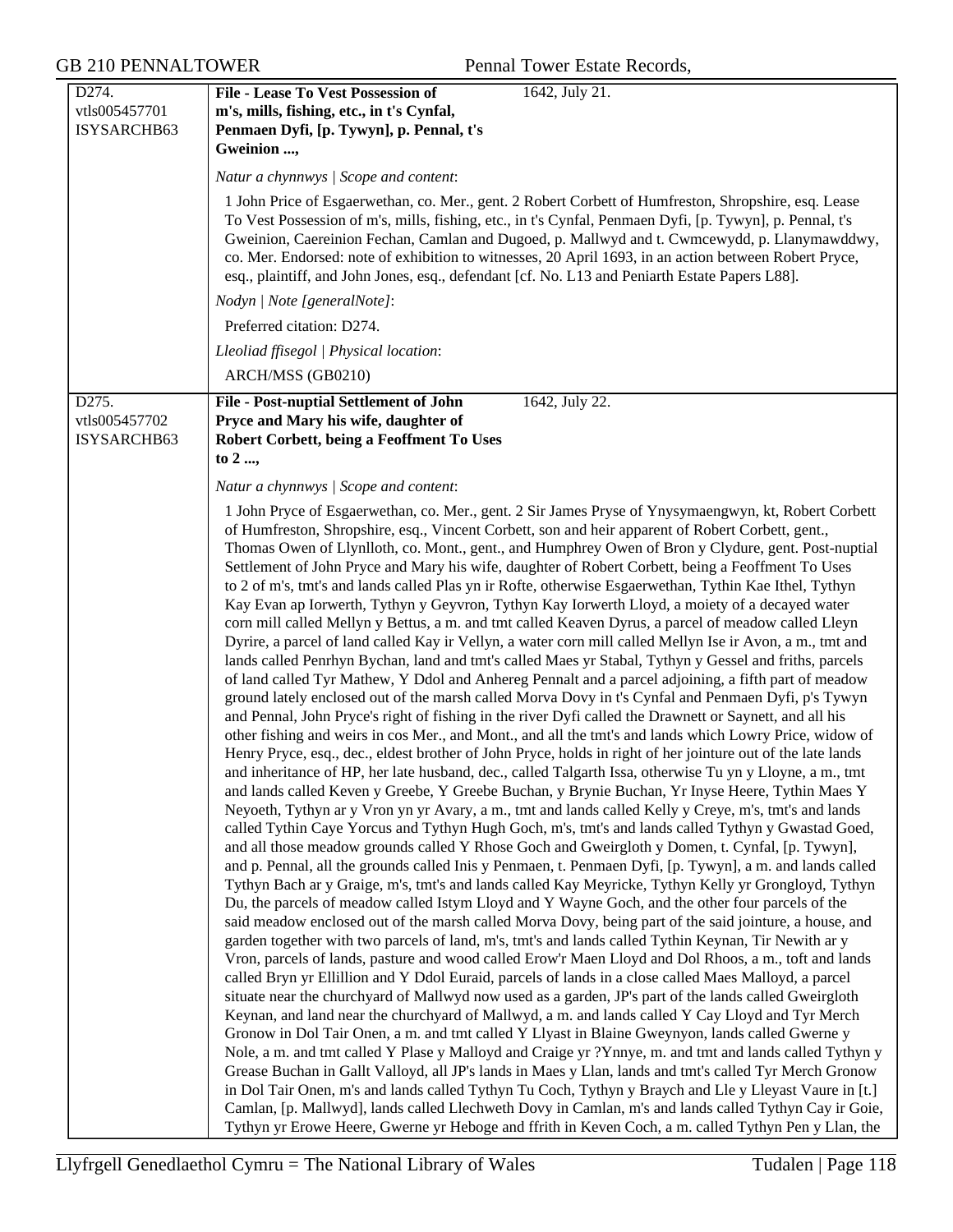|                                       | land called Gwayne Dalva ir Adare, several parcels of land called Kastyll y Maer Du and Corne y Wrach<br>in Mawddwy, p's Mallwyd and Llanymawddwy, cos Mer. and Mont., parcels of land in Clewedoge, a<br>m. or burgage in Pentre yr Allt, otherwise Streete Gwyr Gwyneth, in the town of Machynlleth, a yearly<br>rent of 6s. 8d. out of a m. in Pentre yr Rhedyn, otherwise Streete Gwyr Deheybarth, a yearly rent of 11s.<br>8d. out of a burgage in Pentre yr Allt or Streete Gwyr Gwyneth, to the use of JP for his life, and after<br>his death the m. called Esgaer Wethan and all other m's and lands in t's Cynfal and Penmaen Dyfi, [p.<br>Tywyn], and p. Pennal to be the jointure of Lowry Pryce, and the m's, tmt's, or burgages with the rents<br>of 6s. 8d. and 11s. 8d. in Machynlleth, to the use of Mary, the wife of John Pryce, in lieu of jointure, and<br>from and after the several deceases of the said JP and Mary, to the use of their first lawfully begotten<br>son (further uses specified), the lands in p's Mallwyd and Llanymawddwy to the heirs of JP and Mary,<br>and the m., tmt and lands called Tythyn y Gwase Buchan in Allt Valloyd in [t.] Caereinion Fechan, [p.<br>Mallwyd], co. Mont., to the use of JP and his heirs, and whereby it is agreed that if Mary dies without<br>issue and in JP's lifetime, and if JP and his heirs default to pay Robert Corbett £200 within two years after<br>the death of Mary without issue, then after such default 2 shall be seised of the said m's and lands in t's<br>Cynfal, Penmaen Dyfi, [p. Tywyn], and p. Pennal, appointed to be the jointure lands of the said Mary<br>and to RC's use until he is paid £200, and in case JP shall die without lawful issue before the payment<br>of £200, then JP's heirs to pay RC $\text{\pounds}400$ within a year after his death and the land to remain to the use of<br>RC until the payment be met. Consideration: £400. Endorsed: Memorandum of power of attorney for the<br>quiet possession of Esgaerwethan, dated 29 Dec. 1642. Attested copy dated 12 Oct. 1677.<br>Nodyn   Note [generalNote]:<br>Preferred citation: D275.<br>Lleoliad ffisegol   Physical location:<br>ARCH/MSS (GB0210) |  |
|---------------------------------------|-----------------------------------------------------------------------------------------------------------------------------------------------------------------------------------------------------------------------------------------------------------------------------------------------------------------------------------------------------------------------------------------------------------------------------------------------------------------------------------------------------------------------------------------------------------------------------------------------------------------------------------------------------------------------------------------------------------------------------------------------------------------------------------------------------------------------------------------------------------------------------------------------------------------------------------------------------------------------------------------------------------------------------------------------------------------------------------------------------------------------------------------------------------------------------------------------------------------------------------------------------------------------------------------------------------------------------------------------------------------------------------------------------------------------------------------------------------------------------------------------------------------------------------------------------------------------------------------------------------------------------------------------------------------------------------------------------------------------------------------------------------------------------------------------------------------------------------------------------------------------------------------------------------------------------------------------------------------------------------------------------------------------------------------------------------------------------------------------------------------------------------------------------------------------------------------------------------------------------------|--|
| D276.                                 | File - Letter Of Attorney to deliver seisin<br>1642, July 22.                                                                                                                                                                                                                                                                                                                                                                                                                                                                                                                                                                                                                                                                                                                                                                                                                                                                                                                                                                                                                                                                                                                                                                                                                                                                                                                                                                                                                                                                                                                                                                                                                                                                                                                                                                                                                                                                                                                                                                                                                                                                                                                                                                     |  |
| vtls005457703                         | of a m. called Esgairwethan or Rofte, t.                                                                                                                                                                                                                                                                                                                                                                                                                                                                                                                                                                                                                                                                                                                                                                                                                                                                                                                                                                                                                                                                                                                                                                                                                                                                                                                                                                                                                                                                                                                                                                                                                                                                                                                                                                                                                                                                                                                                                                                                                                                                                                                                                                                          |  |
| ISYSARCHB63                           | Cynfal, p. Tywyn, co. Mer., and ,                                                                                                                                                                                                                                                                                                                                                                                                                                                                                                                                                                                                                                                                                                                                                                                                                                                                                                                                                                                                                                                                                                                                                                                                                                                                                                                                                                                                                                                                                                                                                                                                                                                                                                                                                                                                                                                                                                                                                                                                                                                                                                                                                                                                 |  |
|                                       | Natur a chynnwys / Scope and content:                                                                                                                                                                                                                                                                                                                                                                                                                                                                                                                                                                                                                                                                                                                                                                                                                                                                                                                                                                                                                                                                                                                                                                                                                                                                                                                                                                                                                                                                                                                                                                                                                                                                                                                                                                                                                                                                                                                                                                                                                                                                                                                                                                                             |  |
|                                       | 1 John Pryse of Esgairwethan, co. Mer., gent. 2 Gabriel Jenkyns, servant of 1. Letter Of Attorney to<br>deliver seisin of a m. called Esgairwethan or Rofte, t. Cynfal, p. Tywyn, co. Mer., and of a burgage in<br>Pen yr Allt or Stryd Gwyr Gwynedd in Machynlleth, co. Mont., to Sir James Pryce, kt, Robert Corbett,<br>esq., Vincent Corbett, Thomas Owen and Humphrey Owen, gent's. Endorsed: Note of exhibition to<br>witnesses in the cause of Robert Pryce against John Jones, 20 April 1693 [cf. No. L13 and Peniarth Estate<br>Papers L88].                                                                                                                                                                                                                                                                                                                                                                                                                                                                                                                                                                                                                                                                                                                                                                                                                                                                                                                                                                                                                                                                                                                                                                                                                                                                                                                                                                                                                                                                                                                                                                                                                                                                             |  |
|                                       | Nodyn   Note [generalNote]:                                                                                                                                                                                                                                                                                                                                                                                                                                                                                                                                                                                                                                                                                                                                                                                                                                                                                                                                                                                                                                                                                                                                                                                                                                                                                                                                                                                                                                                                                                                                                                                                                                                                                                                                                                                                                                                                                                                                                                                                                                                                                                                                                                                                       |  |
|                                       | Preferred citation: D276.                                                                                                                                                                                                                                                                                                                                                                                                                                                                                                                                                                                                                                                                                                                                                                                                                                                                                                                                                                                                                                                                                                                                                                                                                                                                                                                                                                                                                                                                                                                                                                                                                                                                                                                                                                                                                                                                                                                                                                                                                                                                                                                                                                                                         |  |
|                                       | Lleoliad ffisegol   Physical location:                                                                                                                                                                                                                                                                                                                                                                                                                                                                                                                                                                                                                                                                                                                                                                                                                                                                                                                                                                                                                                                                                                                                                                                                                                                                                                                                                                                                                                                                                                                                                                                                                                                                                                                                                                                                                                                                                                                                                                                                                                                                                                                                                                                            |  |
|                                       | ARCH/MSS (GB0210)                                                                                                                                                                                                                                                                                                                                                                                                                                                                                                                                                                                                                                                                                                                                                                                                                                                                                                                                                                                                                                                                                                                                                                                                                                                                                                                                                                                                                                                                                                                                                                                                                                                                                                                                                                                                                                                                                                                                                                                                                                                                                                                                                                                                                 |  |
| D277.<br>vtls005457704<br>ISYSARCHB63 | File - Particulars of the estate of John<br>1642, July 22.<br>Pryse in p's Mallwyd and Llanymawddwy,<br>[co. Mer.],                                                                                                                                                                                                                                                                                                                                                                                                                                                                                                                                                                                                                                                                                                                                                                                                                                                                                                                                                                                                                                                                                                                                                                                                                                                                                                                                                                                                                                                                                                                                                                                                                                                                                                                                                                                                                                                                                                                                                                                                                                                                                                               |  |
|                                       | Nodyn   Note [generalNote]:                                                                                                                                                                                                                                                                                                                                                                                                                                                                                                                                                                                                                                                                                                                                                                                                                                                                                                                                                                                                                                                                                                                                                                                                                                                                                                                                                                                                                                                                                                                                                                                                                                                                                                                                                                                                                                                                                                                                                                                                                                                                                                                                                                                                       |  |
|                                       | Preferred citation: D277.                                                                                                                                                                                                                                                                                                                                                                                                                                                                                                                                                                                                                                                                                                                                                                                                                                                                                                                                                                                                                                                                                                                                                                                                                                                                                                                                                                                                                                                                                                                                                                                                                                                                                                                                                                                                                                                                                                                                                                                                                                                                                                                                                                                                         |  |
|                                       | Lleoliad ffisegol   Physical location:                                                                                                                                                                                                                                                                                                                                                                                                                                                                                                                                                                                                                                                                                                                                                                                                                                                                                                                                                                                                                                                                                                                                                                                                                                                                                                                                                                                                                                                                                                                                                                                                                                                                                                                                                                                                                                                                                                                                                                                                                                                                                                                                                                                            |  |
|                                       | ARCH/MSS (GB0210)                                                                                                                                                                                                                                                                                                                                                                                                                                                                                                                                                                                                                                                                                                                                                                                                                                                                                                                                                                                                                                                                                                                                                                                                                                                                                                                                                                                                                                                                                                                                                                                                                                                                                                                                                                                                                                                                                                                                                                                                                                                                                                                                                                                                                 |  |
| D278.                                 | <b>File - Post-nuptial Settlement of John</b><br>1642, July 22.                                                                                                                                                                                                                                                                                                                                                                                                                                                                                                                                                                                                                                                                                                                                                                                                                                                                                                                                                                                                                                                                                                                                                                                                                                                                                                                                                                                                                                                                                                                                                                                                                                                                                                                                                                                                                                                                                                                                                                                                                                                                                                                                                                   |  |
| vtls005457705<br>ISYSARCHB63          | Price of Esgaerwethan and Mary his wife,<br>daughter of Robert Corbett, in pursuance<br>of articles of ,                                                                                                                                                                                                                                                                                                                                                                                                                                                                                                                                                                                                                                                                                                                                                                                                                                                                                                                                                                                                                                                                                                                                                                                                                                                                                                                                                                                                                                                                                                                                                                                                                                                                                                                                                                                                                                                                                                                                                                                                                                                                                                                          |  |
|                                       | Natur a chynnwys / Scope and content:                                                                                                                                                                                                                                                                                                                                                                                                                                                                                                                                                                                                                                                                                                                                                                                                                                                                                                                                                                                                                                                                                                                                                                                                                                                                                                                                                                                                                                                                                                                                                                                                                                                                                                                                                                                                                                                                                                                                                                                                                                                                                                                                                                                             |  |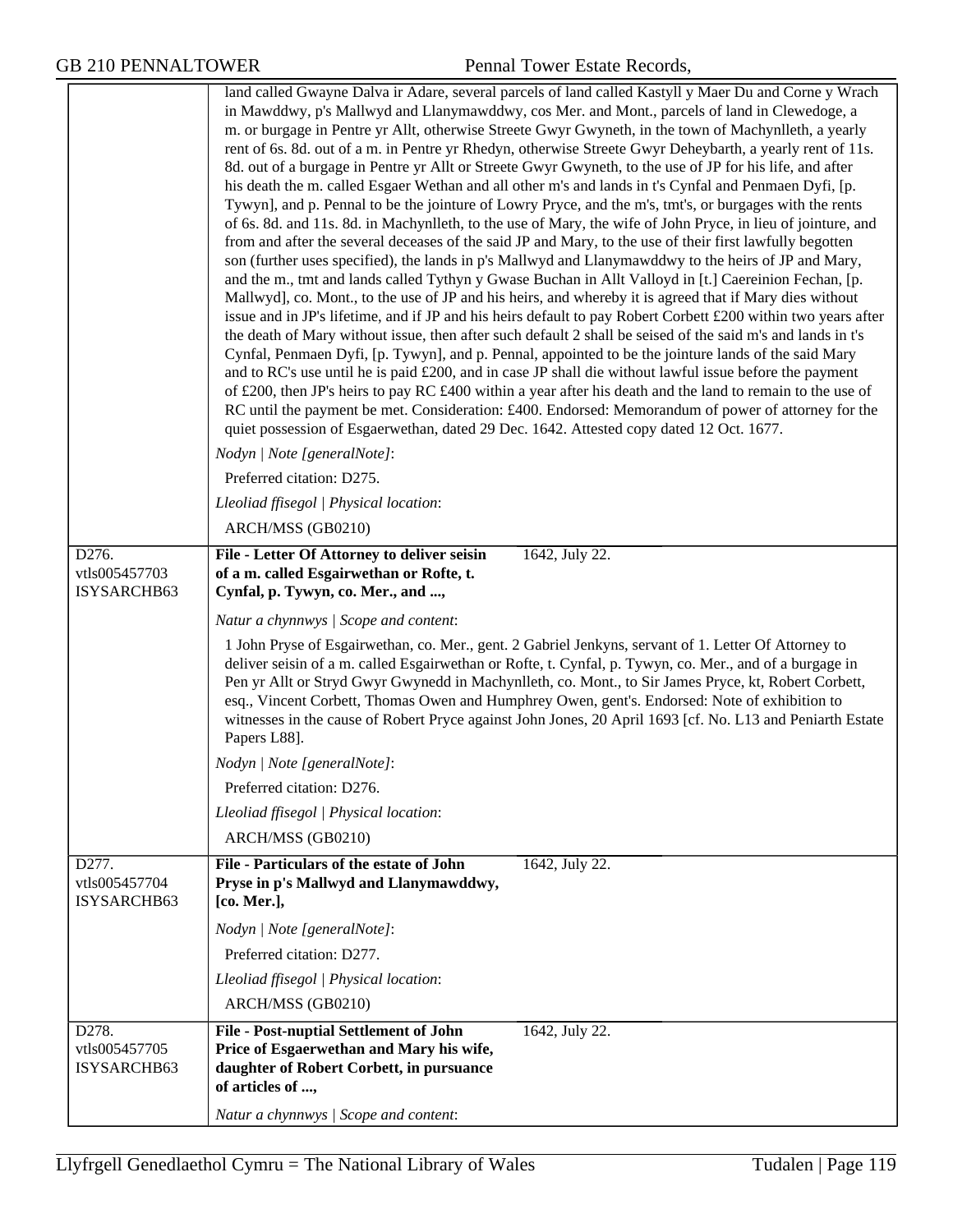1 John Price of Esgaerwethan, co. Mer., gent. 2 Sir James Pryse of Inysymaengwyn, kt., Robert Corbett of Humfreston, Shropshire, esq., Vincent Corbett, son and heir apparent to Robert Corbett, gent., Thomas Owen of Clydure, co. Mer., gent. Post-nuptial Settlement of John Price of Esgaerwethan and Mary his wife, daughter of Robert Corbett, in pursuance of articles of agreement, being a Feoffment To Uses of a m., and tmt called Plas yn ir Rofte, otherwise Esgaerwethan, lands and tmt's called Tythyn Kay Ithel, Tythyn Kay Evan ap Ierwerth, Tythyn y Geyvron, Tythyn Kay Ierwerth Lloyd, a moiety of a decayed water corn grist mill called Mellyn y Bettws, a m., and tmt called Keven Dyrys, a parcel of meadow called Keyndyrie, parcels of land called Kay ir Velyn and a water corn grist mill called Melyn ist ir Avon, a m., tmt and lands called Penrhyn Bychan, lands and tmt's called Maes yr Stabal, Tythyn y Gessell and ffriths, parcels of land called Ty Mathew, y Ddol and Anhereg Bennalt, and a parcel of land adjoining, a fifth part of the meadow lately enclosed out of the marsh ground called Morva Dovy, t's Cynfal and Penmaen Dyfi, [p. Tywyn] and p. Pennal, co. Mer., 1's part of the fishing on the Dyfi called y Drawenett or Saynett and the tmt's and lands which Lowry Price, widow, late wife of Henry Price, esq., dec., eldest brother of 1, holds in right of jointure out of the late lands and inheritance of 1 and now in her occupation called Tythyn Talgarth, otherwise Tu yn y Lloyne Issa, Keven y Greebe, Y Greebe Bychan, Brynie Bychan, yr Ynyse Heere and Tythyn Maes y Neyoeth, Tythyn ar y Vron yn yr Avary, Kelly y Creye, Tythyn Caye Yevins and Tythyn Hugh Goch, Tythyn y Gwastadgoed and the meadow grounds called Y Rhose Goch and Gweirgloth y Domen, t. Cynfal, [p. Tywyn] and p. Pennal, grounds called Inys y Penmaen, t. Penmaen Dyfi, [p. Tywyn], m's called Tythyn Bach ar y Graige, Kay Meyrick, Tythyn Kelly yr Grongloyd and Tythyn Du, parcels of meadow ground called Ir Istym Lloyd and Y Wayne Goch, four parcels of meadow enclosed from the marsh called Morva Dovy also being part of the jointure of the said Lowry, a house, with 2 a. of land, a house with two parcels of land and meadow ground in p. Pennal, all in p's Tywyn and Pennal, m's, tmt's and lands called Tythyn Keynan, Tu Newith ar y Vron, parcels of land and wood called Erow ir Maen Lloyd and Dol Rhees, a m. called Bryn yr Ellyllon and Y Ddol Eyraid, parcels of land in a close called Maes Malloyd and near the churchyard of Mallwyd, m's and lands called Y Cae Lloyd, Tyr Merch Gronow in Dol Dair Onen, Y Lluest in Blaine Gweynyon, lands and meadow ground called Gweyrgloth Gwynyon, Gwerne y Pele, a m. and tmt called Y Plase y Malloyd and Craig Vrynnye, a m. used as an inn near Mallwyd Church, a m. called Tythyn y Gwase Bychan in Gallt Malloyd and all 1's land in Maes y Llan, a m. called Ty Merch Gronow in Dre Tayr Onnen, m's, tmt's and lands called Tythyn y Tu Coch, Tythyn y Braych and Lle Llyast Vaure, t. Camlan, lands called Llechwedd Dovy in t. Camlan, m's, tmt's and lands called Tythyn Cay ir Gre, Tythyn yr Erowe Hire, Gwerne yr Heboge and frith in Kevencoch, a m. called Tythyn Pen y Llan, lands called Gwayne Dalva ir Adare, parcels of land called Kestyll y Maer Du, Corne y Wraig in Mouthwy, a parcel of land in Clywedoge, all in p's Mallwyd and Llanymawddwy, cos Mer. and Mont., a m. or burgage in the town of Machynlleth, co. Mont., in a street called Pentre yr Allt, otherwise Streete Gwyr Gwyneth, a fee farm rent of 6s. 8d. out of a burgage in Machynlleth in Pentre yr Rhedyn street, otherwise Streete Gwyr Deheybarth, and a fee farm rent of 11s. 8d. from a burgage in a street called Pentre yr Allt, otherwise Streete Gwyr Gwyneth, to 2 for the use of 1 during his life, and after his death, as for the capital m. called Esgaerwethan and all other m's, lands, etc., to the use of Mary wife of 1, in lieu of her jointure, and after the death of 1 and his wife to the use of their first son and his heirs (further uses specified), and the remainder of the lands in p's Mallwyd and Llanymawddwy, to the use of the heirs of 1 and Mary his wife, and in default of such issue, then to the use of Mary during her life and after her death to the heirs of 1, and the m. and lands called Tythyn y Gwas Bychan in Allt Malloyd, t. Caereinion Fechan, [p. Mallwyd], to the use of 1, and if Mary were to die without issue in 1's lifetime, then 1 is to pay Robert Corbett £200. Consideration: £400. Endorsed: livery of seisin by Gabriel Jenkins, 29 Dec. 1642, and a note of exhibition to witnesses, 23 Aug. 1653 and 13 Oct. 1677. Seal. *Nodyn | Note [generalNote]*: Preferred citation: D278. *Lleoliad ffisegol | Physical location*: ARCH/MSS (GB0210) vtls005457706 ISYSARCHB63 **File - Mortgage (Bargain And Sale With Feoffment) for £25 of parcels of land containing ten man's math of hay and 12 ...,** 1643, June 6.

D<sub>279</sub>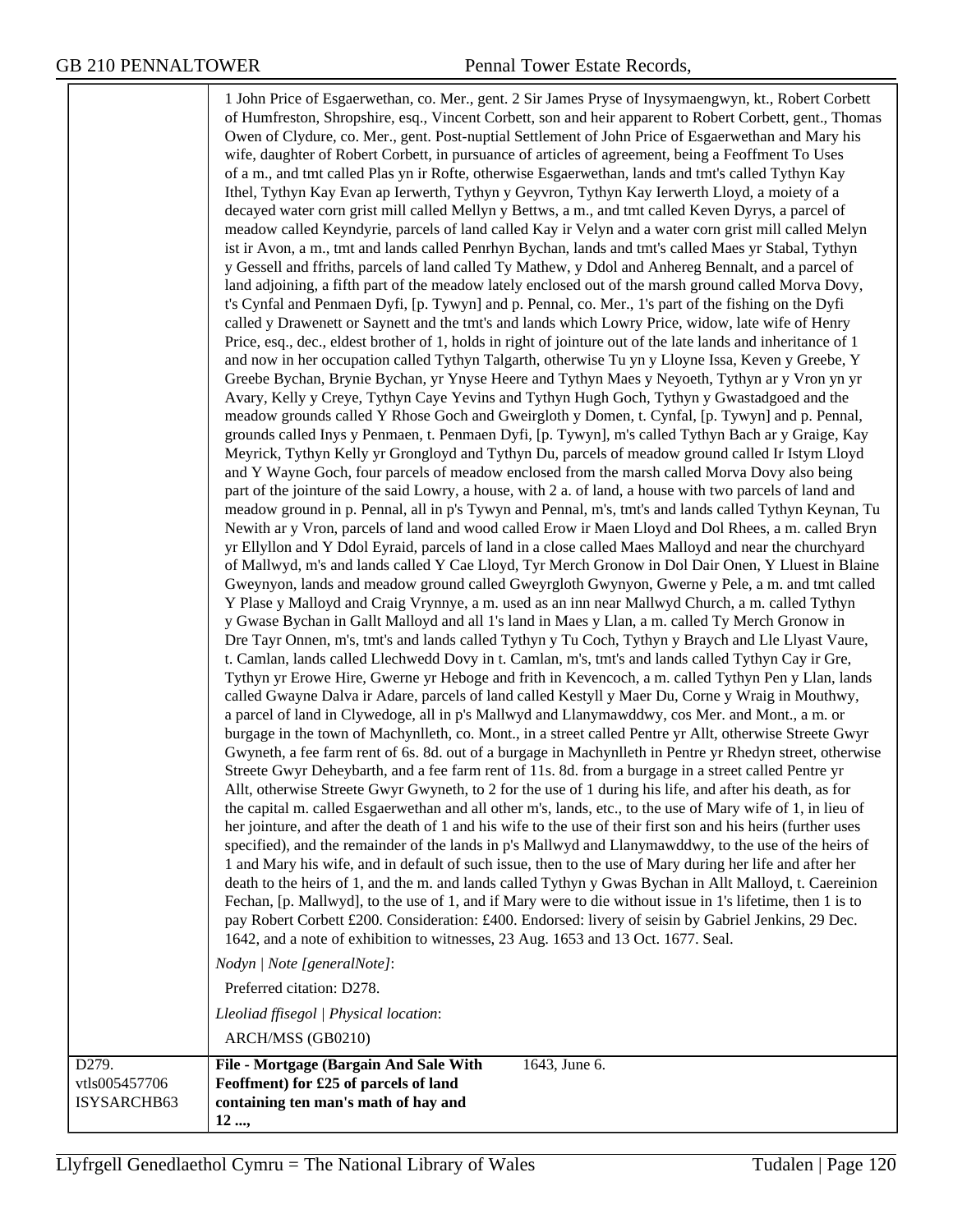$\overline{\phantom{a}}$ 

|                                       | Natur a chynnwys / Scope and content:                                                                                                                                                                                                                                                                                                                                                                                                                                                                                                                                                                   |
|---------------------------------------|---------------------------------------------------------------------------------------------------------------------------------------------------------------------------------------------------------------------------------------------------------------------------------------------------------------------------------------------------------------------------------------------------------------------------------------------------------------------------------------------------------------------------------------------------------------------------------------------------------|
|                                       | 1 Edward Evan of Braich y Fedw, co. Mont., gent., and Evan Edward, his son and heir apparent. 2<br>Morgan David of Penegoes, gent. Mortgage (Bargain And Sale With Feoffment) for £25 of parcels of<br>land containing ten man's math of hay and 12 a. of arable and pasture adjoining, lying between the lands<br>of Edward Evan on one side from Ffynnon y Quarel down along a ditch to Nant Algyrch and then to<br>the land of Jenkin William and up along Ole Bwlch y Wern to Pen y Drym Fawr, t. Glyn-trefnant, p.<br>Trefeglwys, co. Mont. Chief rent: 12d. Endorsed: livery of seisin, 'no. 12'. |
|                                       | Nodyn   Note [generalNote]:                                                                                                                                                                                                                                                                                                                                                                                                                                                                                                                                                                             |
|                                       | Preferred citation: D279.                                                                                                                                                                                                                                                                                                                                                                                                                                                                                                                                                                               |
|                                       | Lleoliad ffisegol   Physical location:                                                                                                                                                                                                                                                                                                                                                                                                                                                                                                                                                                  |
|                                       | ARCH/MSS (GB0210)                                                                                                                                                                                                                                                                                                                                                                                                                                                                                                                                                                                       |
| D280.<br>vtls005457707<br>ISYSARCHB63 | File - Bond in £50 to perform covenants<br>1643, June 6.<br>specified in no. D279,                                                                                                                                                                                                                                                                                                                                                                                                                                                                                                                      |
|                                       | Natur a chynnwys / Scope and content:                                                                                                                                                                                                                                                                                                                                                                                                                                                                                                                                                                   |
|                                       | 1 Edward Evan of Braych y Fedw, co. Mont., gent., Evan Edward, his son and heir apparent, and<br>Rowland Gwyn of Darowen, gent. 2 Morgan David of Penegoes, gent. Bond in £50 to perform covenants<br>specified in no. D279.                                                                                                                                                                                                                                                                                                                                                                            |
|                                       | Nodyn   Note [generalNote]:                                                                                                                                                                                                                                                                                                                                                                                                                                                                                                                                                                             |
|                                       | Preferred citation: D280.                                                                                                                                                                                                                                                                                                                                                                                                                                                                                                                                                                               |
|                                       | Lleoliad ffisegol   Physical location:                                                                                                                                                                                                                                                                                                                                                                                                                                                                                                                                                                  |
|                                       | ARCH/MSS (GB0210)                                                                                                                                                                                                                                                                                                                                                                                                                                                                                                                                                                                       |
| D281.<br>vtls005457708<br>ISYSARCHB63 | File - Final Concord of 24 m's, 10 tofts, 24<br>1644, Sept. 2.<br>gardens, etc. (1,185 a.) in t's Cynfal and<br>Penmaen Dyfi, [p. Tywyn] ,                                                                                                                                                                                                                                                                                                                                                                                                                                                              |
|                                       | Natur a chynnwys / Scope and content:                                                                                                                                                                                                                                                                                                                                                                                                                                                                                                                                                                   |
|                                       | 1 Edmond Corbett, esq., and Humffrey Owen, gent. (quer's). 2 John Price, gent., and Mary his wife<br>(deforc's). Final Concord of 24 m's, 10 tofts, 24 gardens, etc. (1,185 a.) in t's Cynfal and Penmaen Dyfi,<br>[p. Tywyn], p. Pennal, t's Camlan and Dugoed [p. Mallwyd], and t. Cwmcewydd, [p. Llanymawddwy],<br>co. Mer. Consideration: £1,600. Latin. L H Indenture.                                                                                                                                                                                                                             |
|                                       | Nodyn   Note [generalNote]:                                                                                                                                                                                                                                                                                                                                                                                                                                                                                                                                                                             |
|                                       | Preferred citation: D281.                                                                                                                                                                                                                                                                                                                                                                                                                                                                                                                                                                               |
|                                       | Lleoliad ffisegol   Physical location:                                                                                                                                                                                                                                                                                                                                                                                                                                                                                                                                                                  |
|                                       | ARCH/MSS (GB0210)                                                                                                                                                                                                                                                                                                                                                                                                                                                                                                                                                                                       |
| D282.<br>vtls005457709<br>ISYSARCHB63 | File - Note relating to a fine levied by<br>$[1644x1645]$ .<br>John Pryce and Mary his wife to Vincent<br>Corbet, esq., of lands and ,                                                                                                                                                                                                                                                                                                                                                                                                                                                                  |
|                                       | Natur a chynnwys / Scope and content:                                                                                                                                                                                                                                                                                                                                                                                                                                                                                                                                                                   |
|                                       | Note relating to a fine levied by John Pryce and Mary his wife to Vincent Corbet, esq., of lands and<br>tmt's in t's Cynfal, Penmaen-dyfi, Camlan, Cwmcewydd and Dugoed, [p's Tywyn, Llanymawddwy and<br>Mallwyd, co. Mer.].                                                                                                                                                                                                                                                                                                                                                                            |
|                                       | Nodyn   Note [generalNote]:                                                                                                                                                                                                                                                                                                                                                                                                                                                                                                                                                                             |
|                                       |                                                                                                                                                                                                                                                                                                                                                                                                                                                                                                                                                                                                         |
|                                       | Preferred citation: D282.                                                                                                                                                                                                                                                                                                                                                                                                                                                                                                                                                                               |
|                                       | Lleoliad ffisegol   Physical location:<br>ARCH/MSS (GB0210)                                                                                                                                                                                                                                                                                                                                                                                                                                                                                                                                             |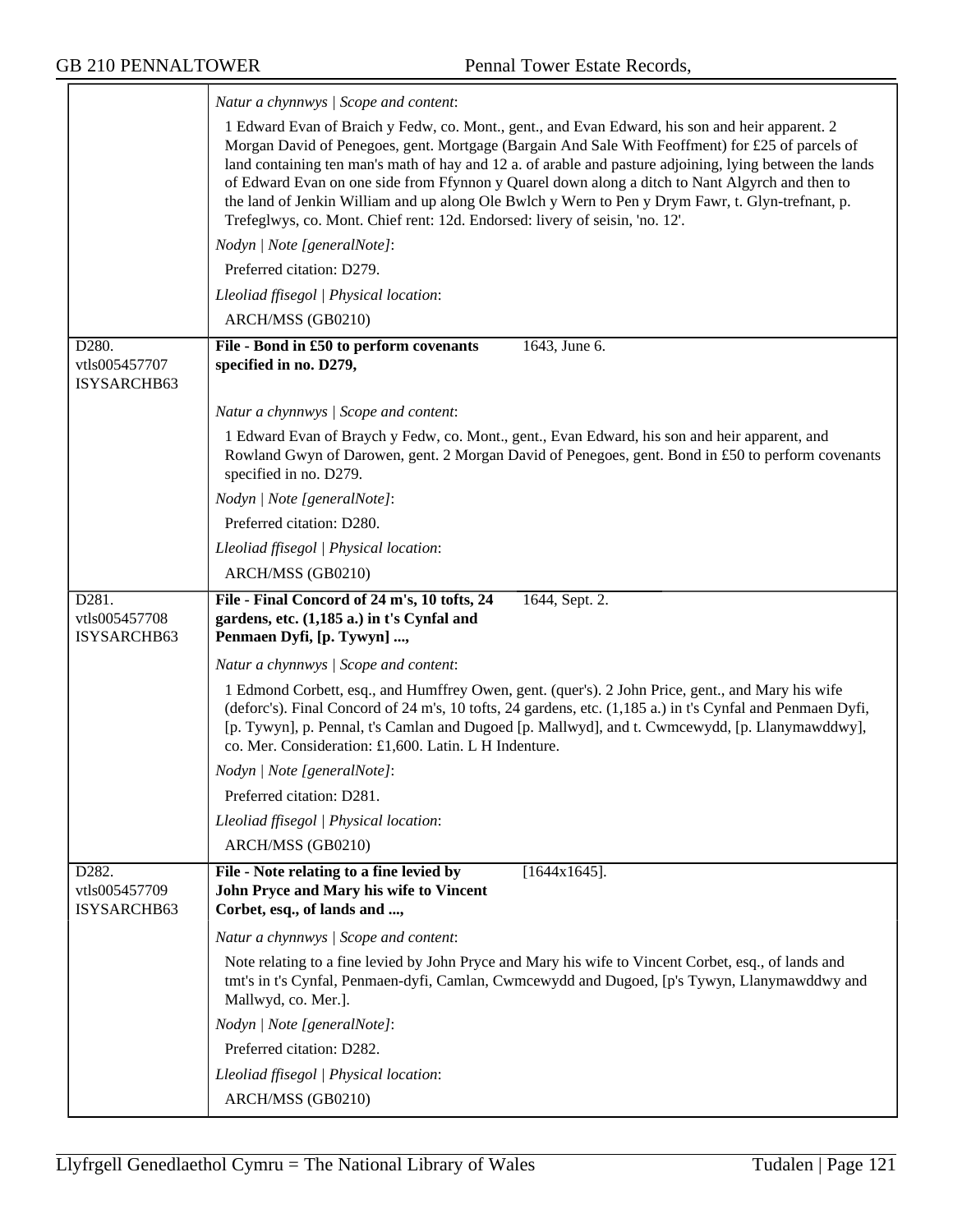| D <sub>283</sub> .<br>vtls005457710<br>ISYSARCHB63 | File - Particulars of m's and lands in<br>[c. 1644/5, Feb. 24].<br>t's Gweinion, Camlan, Dugoed and<br>Caereinion Fechan, p. Mallwyd and t.<br>Cwmcewydd, [p. Llanymawddwy] ,                                                                                                                                                                                                                                                                                                                                                                                                                                                                                                                                                                                                                                                                                                                                                                                                                                                                                                                                                                                                                                                                                                                                                                                                                                                                                                                                                                                                                                                                                                                                                                                                                                                                                                                                                                                                                                                                                                                                                                                                                                                                                                                                                                                                                                                                                                                                                                                                                                                                     |
|----------------------------------------------------|---------------------------------------------------------------------------------------------------------------------------------------------------------------------------------------------------------------------------------------------------------------------------------------------------------------------------------------------------------------------------------------------------------------------------------------------------------------------------------------------------------------------------------------------------------------------------------------------------------------------------------------------------------------------------------------------------------------------------------------------------------------------------------------------------------------------------------------------------------------------------------------------------------------------------------------------------------------------------------------------------------------------------------------------------------------------------------------------------------------------------------------------------------------------------------------------------------------------------------------------------------------------------------------------------------------------------------------------------------------------------------------------------------------------------------------------------------------------------------------------------------------------------------------------------------------------------------------------------------------------------------------------------------------------------------------------------------------------------------------------------------------------------------------------------------------------------------------------------------------------------------------------------------------------------------------------------------------------------------------------------------------------------------------------------------------------------------------------------------------------------------------------------------------------------------------------------------------------------------------------------------------------------------------------------------------------------------------------------------------------------------------------------------------------------------------------------------------------------------------------------------------------------------------------------------------------------------------------------------------------------------------------------|
|                                                    | Natur a chynnwys / Scope and content:                                                                                                                                                                                                                                                                                                                                                                                                                                                                                                                                                                                                                                                                                                                                                                                                                                                                                                                                                                                                                                                                                                                                                                                                                                                                                                                                                                                                                                                                                                                                                                                                                                                                                                                                                                                                                                                                                                                                                                                                                                                                                                                                                                                                                                                                                                                                                                                                                                                                                                                                                                                                             |
|                                                    | Particulars of m's and lands in t's Gweinion, Camlan, Dugoed and Caereinion Fechan, p. Mallwyd and t.<br>Cwmcewydd, [p. Llanymawddwy], cos Mer. and Mont., being the entailed estate of John Price [father of<br>Robert Pryce]. Endorsed: 'The particulars of my father's estate in Malloyd and Llanymauthway - now in<br>the possession of Jones' [cf. No. 13 and Peniarth Estate Papers L88].                                                                                                                                                                                                                                                                                                                                                                                                                                                                                                                                                                                                                                                                                                                                                                                                                                                                                                                                                                                                                                                                                                                                                                                                                                                                                                                                                                                                                                                                                                                                                                                                                                                                                                                                                                                                                                                                                                                                                                                                                                                                                                                                                                                                                                                   |
|                                                    | Nodyn   Note [generalNote]:                                                                                                                                                                                                                                                                                                                                                                                                                                                                                                                                                                                                                                                                                                                                                                                                                                                                                                                                                                                                                                                                                                                                                                                                                                                                                                                                                                                                                                                                                                                                                                                                                                                                                                                                                                                                                                                                                                                                                                                                                                                                                                                                                                                                                                                                                                                                                                                                                                                                                                                                                                                                                       |
|                                                    | Preferred citation: D283.                                                                                                                                                                                                                                                                                                                                                                                                                                                                                                                                                                                                                                                                                                                                                                                                                                                                                                                                                                                                                                                                                                                                                                                                                                                                                                                                                                                                                                                                                                                                                                                                                                                                                                                                                                                                                                                                                                                                                                                                                                                                                                                                                                                                                                                                                                                                                                                                                                                                                                                                                                                                                         |
|                                                    | Lleoliad ffisegol   Physical location:                                                                                                                                                                                                                                                                                                                                                                                                                                                                                                                                                                                                                                                                                                                                                                                                                                                                                                                                                                                                                                                                                                                                                                                                                                                                                                                                                                                                                                                                                                                                                                                                                                                                                                                                                                                                                                                                                                                                                                                                                                                                                                                                                                                                                                                                                                                                                                                                                                                                                                                                                                                                            |
|                                                    | ARCH/MSS (GB0210)                                                                                                                                                                                                                                                                                                                                                                                                                                                                                                                                                                                                                                                                                                                                                                                                                                                                                                                                                                                                                                                                                                                                                                                                                                                                                                                                                                                                                                                                                                                                                                                                                                                                                                                                                                                                                                                                                                                                                                                                                                                                                                                                                                                                                                                                                                                                                                                                                                                                                                                                                                                                                                 |
| D284.<br>vtls005457711<br>ISYSARCHB63              | <b>File - Post-nuptial Settlement of John</b><br>1644/5, Feb. 24.<br>Pryce and Mary his wife, being a Deed<br>Declaring The Uses Of A Fine of a ,                                                                                                                                                                                                                                                                                                                                                                                                                                                                                                                                                                                                                                                                                                                                                                                                                                                                                                                                                                                                                                                                                                                                                                                                                                                                                                                                                                                                                                                                                                                                                                                                                                                                                                                                                                                                                                                                                                                                                                                                                                                                                                                                                                                                                                                                                                                                                                                                                                                                                                 |
|                                                    | Natur a chynnwys / Scope and content:                                                                                                                                                                                                                                                                                                                                                                                                                                                                                                                                                                                                                                                                                                                                                                                                                                                                                                                                                                                                                                                                                                                                                                                                                                                                                                                                                                                                                                                                                                                                                                                                                                                                                                                                                                                                                                                                                                                                                                                                                                                                                                                                                                                                                                                                                                                                                                                                                                                                                                                                                                                                             |
|                                                    | 1 John Pryce of Esgairweddan, co. Mer., gent., and Mary his wife. 2 Vincent Corbett of<br>Ynysymaengwyn, co. Mer., esq., and Humffrey Owen of Bron y Clydwr, gent. Post-nuptial Settlement<br>of John Pryce and Mary his wife, being a Deed Declaring The Uses Of A Fine of a m. called Plas yn y<br>Roft, otherwise Esgairwethan, lands and tmt's called Tythyn Kay Ithel, Tythyn Kay Evan ap Iorwarth,<br>Tythyn y Geyvron, Tythyn Kay Ierwarth Loyd, a mill called Melin y Bettws, a m. called Keven Dyrris,<br>a parcel of meadow ground called Llyndirrie, a parcel of land called Kay yr Velin, a corn mill called<br>Melin is yr Avon, m's, tmt's and lands called Maes yr y Stable, Tythyn y Gessel and a frith adjoining,<br>parcels of lands called Tir Mathew, Y Ddol and Anherog Bennallt and other parcels adjoining, a parcel<br>of meadow ground called Park Newydd lately enclosed from the marshy ground called Morva Dyfi, John<br>Price's part of the fishing place in the river Dyfi called the Draw Nett or Saynett, m's, tmt's and lands<br>called Talgarth Issa, otherwise Ty'n yn y Llwyn, Keven y Krib, Y Krib Bychan and Brynnie Bychan,<br>Yr Ynys Hir and Tythyn Maes y Neyoedd, Y Tythyn ar y Vron yn yr Avari, Kelli'r Kreie, Tythyn Kay<br>Yewkus, Tythyn Hugh Goch, Keven Kynhaval, Tythyn y Gwastadkoe, a meadow called Rhos Goch and<br>Gwirglodd y Dommen, lands called Ynys y Penmaen, m's, tmt's and lands called Tythyn Bach ar y Graig,<br>Kay Meirick, Tythin Kelli'r Gronglwyd and Tythyn Du, parcels of meadow called Yr Ystym Lwyd and<br>Y Waen Goch, four other parcels of meadow enclosed out of the marsh called Morva Dyvi, a m. and<br>2 a. of land in the occupation of John Pryce, a m. and two parcels of land in p. Pennal, all in t's Cynfal<br>and Penmaen Dyfi, [p. Tywyn], and in p. Pennal, m's, tmt's and land called Tythyn y Tir Coch, Tythyn y<br>Braiche, Lle'r Llyest Fawr and the lands called Llechwedd Dyvi, m's and lands called Tythyn Kay'r Go,<br>Tythyn yr Erw Hir, Gwern yr Hebog, Frith in Keven Coch, and Tythyn Pen y Lan, lands called Dalva'r<br>Adar, parcels of land called Kestill y Mar Du and Corn y Wrach, a parcel in Clywedog and another being<br>part of a meadow called Gwern y [?Pele], in t's Camlan and Dugoed, [p. Mallwyd], and t. Cwmcewydd,<br>[p. Llanymawddwy], co. Mer., to the use of 1 for their lives, and after their deaths, to the use of their first<br>son and to his heir (further uses specified). Endorsed: Note of exhibition to witnesses, 23 Aug. 1653, and<br>20 April 1693 [cf. No. L13 and Peniarth Estate Papers L88]. Seal. |
|                                                    | Nodyn   Note [generalNote]:                                                                                                                                                                                                                                                                                                                                                                                                                                                                                                                                                                                                                                                                                                                                                                                                                                                                                                                                                                                                                                                                                                                                                                                                                                                                                                                                                                                                                                                                                                                                                                                                                                                                                                                                                                                                                                                                                                                                                                                                                                                                                                                                                                                                                                                                                                                                                                                                                                                                                                                                                                                                                       |
|                                                    | Preferred citation: D284.                                                                                                                                                                                                                                                                                                                                                                                                                                                                                                                                                                                                                                                                                                                                                                                                                                                                                                                                                                                                                                                                                                                                                                                                                                                                                                                                                                                                                                                                                                                                                                                                                                                                                                                                                                                                                                                                                                                                                                                                                                                                                                                                                                                                                                                                                                                                                                                                                                                                                                                                                                                                                         |
|                                                    | Lleoliad ffisegol   Physical location:                                                                                                                                                                                                                                                                                                                                                                                                                                                                                                                                                                                                                                                                                                                                                                                                                                                                                                                                                                                                                                                                                                                                                                                                                                                                                                                                                                                                                                                                                                                                                                                                                                                                                                                                                                                                                                                                                                                                                                                                                                                                                                                                                                                                                                                                                                                                                                                                                                                                                                                                                                                                            |
|                                                    | ARCH/MSS (GB0210)                                                                                                                                                                                                                                                                                                                                                                                                                                                                                                                                                                                                                                                                                                                                                                                                                                                                                                                                                                                                                                                                                                                                                                                                                                                                                                                                                                                                                                                                                                                                                                                                                                                                                                                                                                                                                                                                                                                                                                                                                                                                                                                                                                                                                                                                                                                                                                                                                                                                                                                                                                                                                                 |
| D285.<br>vtls005457712<br>ISYSARCHB63              | 1664/5, Feb. 24.<br>File - Copy of no. D284,<br>Natur a chynnwys / Scope and content:                                                                                                                                                                                                                                                                                                                                                                                                                                                                                                                                                                                                                                                                                                                                                                                                                                                                                                                                                                                                                                                                                                                                                                                                                                                                                                                                                                                                                                                                                                                                                                                                                                                                                                                                                                                                                                                                                                                                                                                                                                                                                                                                                                                                                                                                                                                                                                                                                                                                                                                                                             |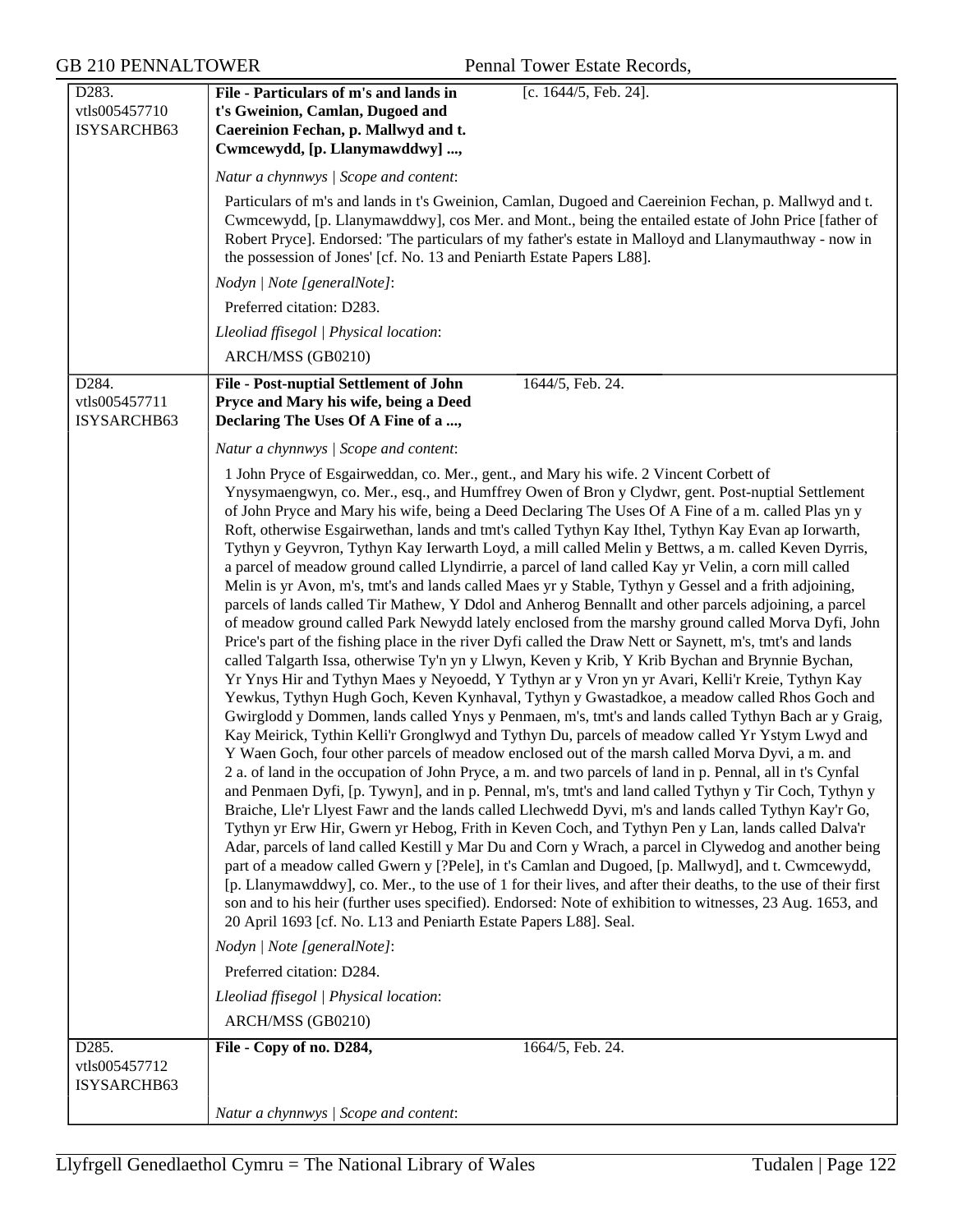|                                       | Endorsed: Note of exhibition to witnesses, 23 Aug. 1653, and memorandum that it is a true copy of the<br>original and was examined and compared by Lewis Lewis, Hugh Pryce and John Howell on 12 Oct.<br>1677.                                                                                                                                                                                                    |
|---------------------------------------|-------------------------------------------------------------------------------------------------------------------------------------------------------------------------------------------------------------------------------------------------------------------------------------------------------------------------------------------------------------------------------------------------------------------|
|                                       | Nodyn   Note [generalNote]:                                                                                                                                                                                                                                                                                                                                                                                       |
|                                       | Preferred citation: D285.                                                                                                                                                                                                                                                                                                                                                                                         |
|                                       | Lleoliad ffisegol   Physical location:                                                                                                                                                                                                                                                                                                                                                                            |
|                                       | ARCH/MSS (GB0210)                                                                                                                                                                                                                                                                                                                                                                                                 |
| D286.                                 | 1646, Nov. 11.<br>File - Mortgage (Bargain And Sale                                                                                                                                                                                                                                                                                                                                                               |
| vtls005457713                         | With Feoffment) for £20 of a barn and                                                                                                                                                                                                                                                                                                                                                                             |
| ISYSARCHB63                           | building containing about three bays and a                                                                                                                                                                                                                                                                                                                                                                        |
|                                       | garden ,                                                                                                                                                                                                                                                                                                                                                                                                          |
|                                       | Natur a chynnwys   Scope and content:                                                                                                                                                                                                                                                                                                                                                                             |
|                                       | 1 John Griffithes of Weston Rhyn, Shropshire, yeoman. 2 John Griffithes of Middleton, gent. Mortgage<br>(Bargain And Sale With Feoffment) for £20 of a barn and building containing about three bays and a<br>garden in Milne Street in the town of Oswestry, Shropshire, in the occupation of 1, which was purchased<br>by Edward ap Griffith, father of 1, from Thomas Evance of Christionith, co. Denb., gent. |
|                                       | Nodyn   Note [generalNote]:                                                                                                                                                                                                                                                                                                                                                                                       |
|                                       | Preferred citation: D286.                                                                                                                                                                                                                                                                                                                                                                                         |
|                                       | Lleoliad ffisegol   Physical location:                                                                                                                                                                                                                                                                                                                                                                            |
|                                       | ARCH/MSS (GB0210)                                                                                                                                                                                                                                                                                                                                                                                                 |
| D287.                                 | File - Lease for 12 years of parcels of land<br>1646, Nov. 1646.                                                                                                                                                                                                                                                                                                                                                  |
| vtls005457714<br>ISYSARCHB63          | (3 a.) in a field or close called Y Kay wrth                                                                                                                                                                                                                                                                                                                                                                      |
|                                       | y ,                                                                                                                                                                                                                                                                                                                                                                                                               |
|                                       | Natur a chynnwys / Scope and content:                                                                                                                                                                                                                                                                                                                                                                             |
|                                       | 1 James Jones of Llanbadarn Fawr, co. Card., esq. 2 John Pryce of Esgairweddan, co. Mer., gent. Lease<br>for 12 years of parcels of land (3 a.) in a field or close called Y Kay wrth y Bisvel, p. Pennal, co. Mer.<br>(boundaries given). Annual rent: 13s. 4d. Subscribed: a further agreement that if 2 dies then his executors<br>will pay 6s. 8d. to 1 as a heriot.                                          |
|                                       | Nodyn   Note [generalNote]:                                                                                                                                                                                                                                                                                                                                                                                       |
|                                       | Preferred citation: D287.                                                                                                                                                                                                                                                                                                                                                                                         |
|                                       | Lleoliad ffisegol   Physical location:                                                                                                                                                                                                                                                                                                                                                                            |
|                                       | ARCH/MSS (GB0210)                                                                                                                                                                                                                                                                                                                                                                                                 |
| D288.<br>vtls005457715<br>ISYSARCHB63 | File - Mortgage (Bargain And Sale With<br>1647, Oct. 30.<br>Feoffment) for £20 of a m. and lands called<br>Ty yn y Vedw, t. Ysgubor-y-coed ,                                                                                                                                                                                                                                                                      |
|                                       | Natur a chynnwys / Scope and content:                                                                                                                                                                                                                                                                                                                                                                             |
|                                       | 1 Richard Lloyd of Llanfihangel Genau'r-glyn, co. Card., gent. 2 Lewis Edwards of Talgarth, co. Mer.,<br>gent. Mortgage (Bargain And Sale With Feoffment) for £20 of a m. and lands called Ty yn y Vedw, t.<br>Ysgubor-y-coed, p. Llanfihangel Genau'r-glyn, co. Card. Endorsed: livery of seisin.                                                                                                                |
|                                       | Nodyn   Note [generalNote]:                                                                                                                                                                                                                                                                                                                                                                                       |
|                                       | Preferred citation: D288.                                                                                                                                                                                                                                                                                                                                                                                         |
|                                       | Lleoliad ffisegol   Physical location:                                                                                                                                                                                                                                                                                                                                                                            |
|                                       | ARCH/MSS (GB0210)                                                                                                                                                                                                                                                                                                                                                                                                 |
| D289.                                 | File - Bargain And Sale With Feoffment of<br>1647/8, March 4.                                                                                                                                                                                                                                                                                                                                                     |
| vtls005457716                         | 1's share of a m. and garden now or late in                                                                                                                                                                                                                                                                                                                                                                       |
| ISYSARCHB63                           | the occupation of ,                                                                                                                                                                                                                                                                                                                                                                                               |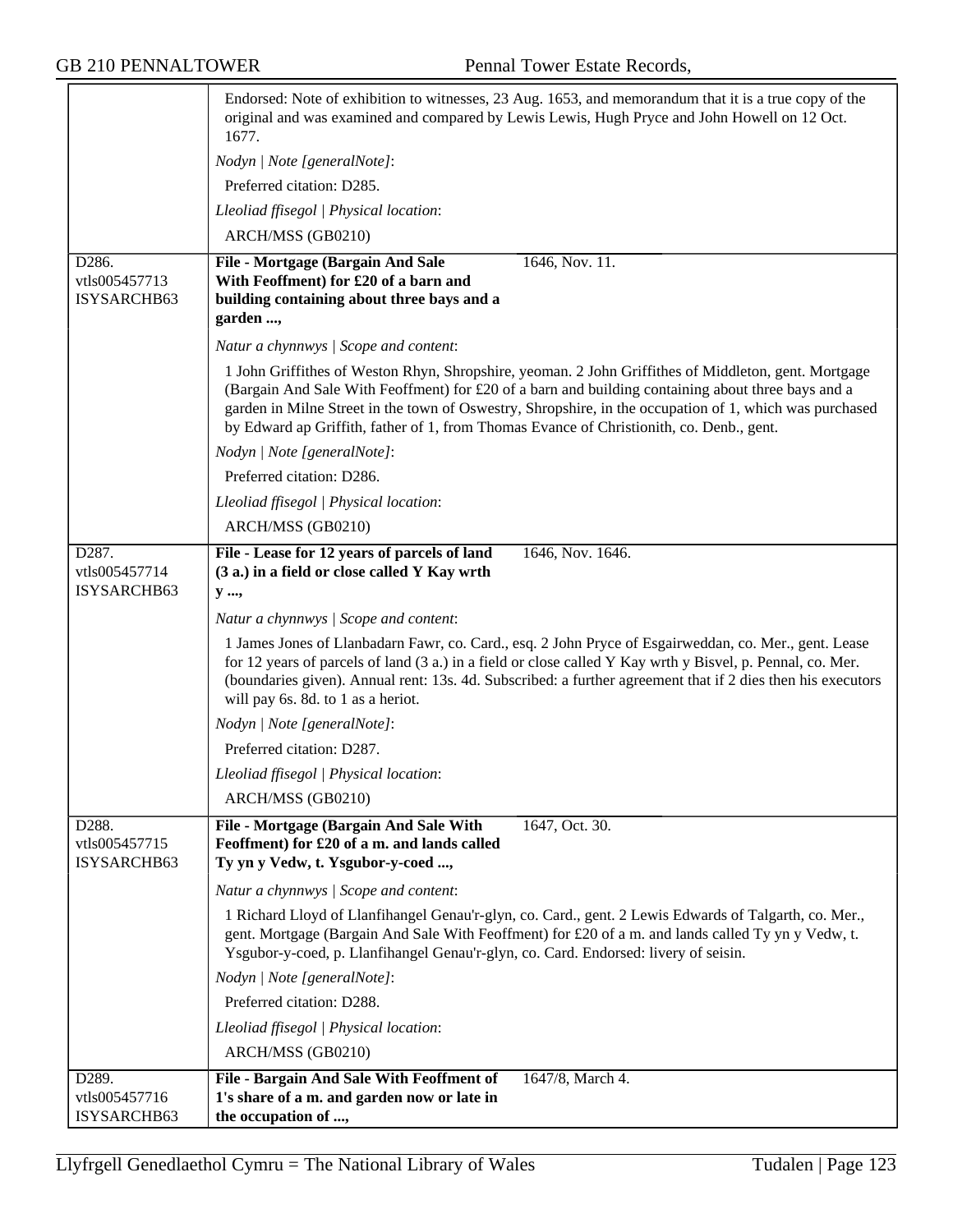|                                       | Natur a chynnwys / Scope and content:                                                                                                                                                                                                                                                                                                                                                                                                                                                                                                                                                                                                                                                               |
|---------------------------------------|-----------------------------------------------------------------------------------------------------------------------------------------------------------------------------------------------------------------------------------------------------------------------------------------------------------------------------------------------------------------------------------------------------------------------------------------------------------------------------------------------------------------------------------------------------------------------------------------------------------------------------------------------------------------------------------------------------|
|                                       | 1 Thomas Thornes of Oswestry, Shropshire, corvicer. 2 Robert Tomley of the same, cardmaker. Bargain<br>And Sale With Feoffment of 1's share of a m. and garden now or late in the occupation of John Conwey<br>in the town of Oswestry, in a street called Street y Llan or Street y Velin, extending in length from the<br>street aforesaid as far as Gonglog mills, as far as the granary and lands of late of Thomas Evance, gent.,<br>and in breadth between the highway extending as far as Coed y Go on one side and the lands of Richard<br>Jones, weaver on the other side, the m. and garden being about 14 virgates by 10 virgates. Consideration:<br>£9 10s. Endorsed: livery of seisin. |
|                                       | Nodyn   Note [generalNote]:                                                                                                                                                                                                                                                                                                                                                                                                                                                                                                                                                                                                                                                                         |
|                                       | Preferred citation: D289.                                                                                                                                                                                                                                                                                                                                                                                                                                                                                                                                                                                                                                                                           |
|                                       | Lleoliad ffisegol   Physical location:                                                                                                                                                                                                                                                                                                                                                                                                                                                                                                                                                                                                                                                              |
|                                       | ARCH/MSS (GB0210)                                                                                                                                                                                                                                                                                                                                                                                                                                                                                                                                                                                                                                                                                   |
| D290.<br>vtls005457717<br>ISYSARCHB63 | File - Post-nuptial Settlement of Edward<br>1649, July 23.<br>Lewis and Margaret his wife, being a<br>Feoffment To Uses of m's and tmt's called<br>Tonfanne,                                                                                                                                                                                                                                                                                                                                                                                                                                                                                                                                        |
|                                       | Natur a chynnwys / Scope and content:                                                                                                                                                                                                                                                                                                                                                                                                                                                                                                                                                                                                                                                               |
|                                       | 1 Edward Lewis of Tonvane, co. Mer., gent. 2 John Lloyd of Maesypandy, co. Mer., esq., and John<br>Nanney of the same, gent. Post-nuptial Settlement of Edward Lewis and Margaret his wife, being a<br>Feoffment To Uses of m's and tmt's called Tonfanne Yssa, Tonfanne Ucha, Blaen y Kae Glas and Y Pant<br>Mawr, [t.] Llanfendigaid, p. Llangelynnin and p. Llanegryn, to 2 for the use of 1 during his life, and after<br>his decease, a moiety of the said premises to the use of his wife Elizabeth Vaughan for her life as her<br>jointure, and after her death to the use of Lewis Edwards. Endorsed: livery of seisin. Seal.                                                               |
|                                       | Nodyn   Note [generalNote]:                                                                                                                                                                                                                                                                                                                                                                                                                                                                                                                                                                                                                                                                         |
|                                       | Preferred citation: D290.                                                                                                                                                                                                                                                                                                                                                                                                                                                                                                                                                                                                                                                                           |
|                                       | Lleoliad ffisegol   Physical location:                                                                                                                                                                                                                                                                                                                                                                                                                                                                                                                                                                                                                                                              |
|                                       | ARCH/MSS (GB0210)                                                                                                                                                                                                                                                                                                                                                                                                                                                                                                                                                                                                                                                                                   |
| D291.<br>vtls005457718<br>ISYSARCHB63 | File - Memorandum relating to a fine<br>1650, July 29.<br>levied by John Pryce, gent., and Watkin<br>Kyffin, gent., of 12 m's, 12 tofts, 1 ,                                                                                                                                                                                                                                                                                                                                                                                                                                                                                                                                                        |
|                                       | Natur a chynnwys / Scope and content:                                                                                                                                                                                                                                                                                                                                                                                                                                                                                                                                                                                                                                                               |
|                                       | Memorandum relating to a fine levied by John Pryce, gent., and Watkin Kyffin, gent., of 12 m's, 12 tofts,<br>1 fulling mill, etc., (1,000 a.) in t's Camlan, Cwmcewydd, Dugoed and Gweinion, p. Mallwyd, co. Mer.                                                                                                                                                                                                                                                                                                                                                                                                                                                                                   |
|                                       | Nodyn   Note [generalNote]:                                                                                                                                                                                                                                                                                                                                                                                                                                                                                                                                                                                                                                                                         |
|                                       | Preferred citation: D291.                                                                                                                                                                                                                                                                                                                                                                                                                                                                                                                                                                                                                                                                           |
|                                       | Lleoliad ffisegol   Physical location:                                                                                                                                                                                                                                                                                                                                                                                                                                                                                                                                                                                                                                                              |
|                                       | ARCH/MSS (GB0210)                                                                                                                                                                                                                                                                                                                                                                                                                                                                                                                                                                                                                                                                                   |
| D292.<br>vtls005457719<br>ISYSARCHB63 | File - Bond in £80 for the payment of £40,<br>1650, Oct. 17.                                                                                                                                                                                                                                                                                                                                                                                                                                                                                                                                                                                                                                        |
|                                       | Natur a chynnwys / Scope and content:                                                                                                                                                                                                                                                                                                                                                                                                                                                                                                                                                                                                                                                               |
|                                       | 1 John Pryse of Roft, co. Mer., gent., and Walter Lloyd of Llanfair, soldier. 2 William Vaughan of<br>Caethle, gent. Bond in £80 for the payment of £40.                                                                                                                                                                                                                                                                                                                                                                                                                                                                                                                                            |
|                                       | Nodyn   Note [generalNote]:                                                                                                                                                                                                                                                                                                                                                                                                                                                                                                                                                                                                                                                                         |
|                                       | Preferred citation: D292.                                                                                                                                                                                                                                                                                                                                                                                                                                                                                                                                                                                                                                                                           |
|                                       | Lleoliad ffisegol   Physical location:                                                                                                                                                                                                                                                                                                                                                                                                                                                                                                                                                                                                                                                              |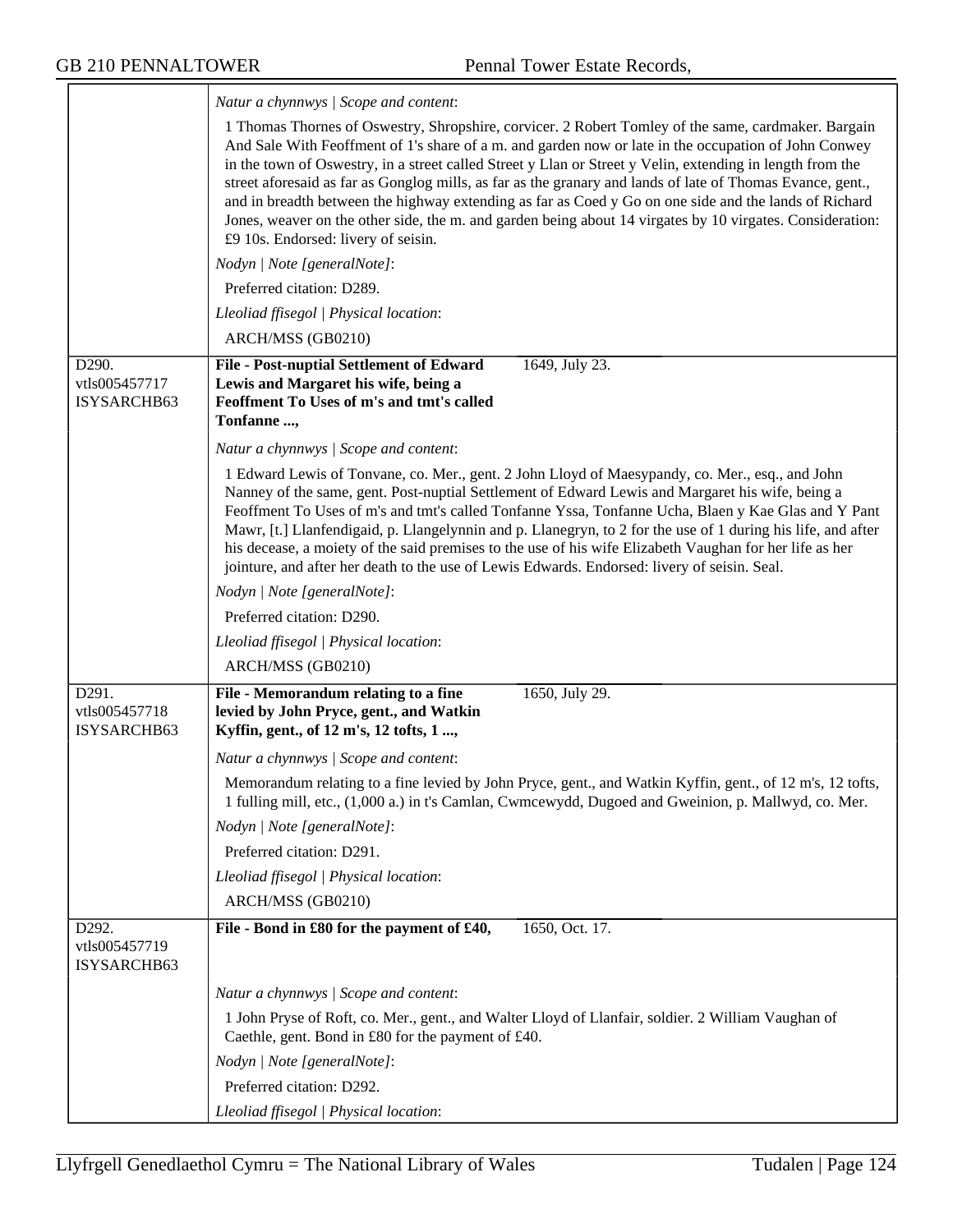|                                       | ARCH/MSS (GB0210)                                                                                                                                                                                                                                                                                                                                                                                                                                                                                                                                                                                                                                                                                                                                                                  |  |
|---------------------------------------|------------------------------------------------------------------------------------------------------------------------------------------------------------------------------------------------------------------------------------------------------------------------------------------------------------------------------------------------------------------------------------------------------------------------------------------------------------------------------------------------------------------------------------------------------------------------------------------------------------------------------------------------------------------------------------------------------------------------------------------------------------------------------------|--|
| D293.<br>vtls005457720<br>ISYSARCHB63 | File - Feoffment of parcels of land called<br>1650/1, Feb. 1.<br>Lle yr Bay a Loskodl (5 a.) adjoining the<br>land of 2, the waste ,                                                                                                                                                                                                                                                                                                                                                                                                                                                                                                                                                                                                                                               |  |
|                                       | Natur a chynnwys / Scope and content:                                                                                                                                                                                                                                                                                                                                                                                                                                                                                                                                                                                                                                                                                                                                              |  |
|                                       | 1 Lewis Evans of t. Esgeiredd, co. Mont., yeoman, and Evan Lewis of the same, yeoman, son and heir of<br>the said Lewis. 2 Henry Dudlike of Gwernygoe, co. Mont., yeoman, and Elizabeth his wife. Feoffment of<br>parcels of land called Lle yr Bay a Loskodl (5 a.) adjoining the land of 2, the waste called Yr Allt, Llety<br>Sele adjoining the land of John Eighton, esq., on the one side, and the land of 2 on the other, 4 a. in a<br>field called Keven Gwastad, otherwise Broomy Leasowe, all in t. Esgeiredd, [p. Trefeglwys], a parcel<br>of land called Y Kaeglas (3 a.), and parcels of land called [?] Y Settinges (1 a.), Kae yr Fraich (5 a.) and<br>Bycheselog (10 a.), all in [p. Trefeglwys], co. Mont. Endorsed: Memorandum as to 2 having a right of<br>way. |  |
|                                       | Nodyn   Note [generalNote]:                                                                                                                                                                                                                                                                                                                                                                                                                                                                                                                                                                                                                                                                                                                                                        |  |
|                                       | Preferred citation: D293.                                                                                                                                                                                                                                                                                                                                                                                                                                                                                                                                                                                                                                                                                                                                                          |  |
|                                       | Lleoliad ffisegol   Physical location:                                                                                                                                                                                                                                                                                                                                                                                                                                                                                                                                                                                                                                                                                                                                             |  |
|                                       | ARCH/MSS (GB0210)                                                                                                                                                                                                                                                                                                                                                                                                                                                                                                                                                                                                                                                                                                                                                                  |  |
| D294.<br>vtls005457721<br>ISYSARCHB63 | File - Bond in £31 to perform covenants<br>1651, Aug. 27.<br>specified in an indenture of even date<br>between Llewellin Davies and 2,                                                                                                                                                                                                                                                                                                                                                                                                                                                                                                                                                                                                                                             |  |
|                                       | Natur a chynnwys / Scope and content:                                                                                                                                                                                                                                                                                                                                                                                                                                                                                                                                                                                                                                                                                                                                              |  |
|                                       | 1 Llewellin Davies of London, baker, Thomas Austine of Oswestry, Shropshire, barber and [],<br>Shropshire. 2 Edward Allin of Oswestry, Shropshire, weaver. Bond in £31 to perform covenants<br>specified in an indenture of even date between Llewellin Davies and 2.                                                                                                                                                                                                                                                                                                                                                                                                                                                                                                              |  |
|                                       | Nodyn   Note [generalNote]:                                                                                                                                                                                                                                                                                                                                                                                                                                                                                                                                                                                                                                                                                                                                                        |  |
|                                       | Preferred citation: D294.                                                                                                                                                                                                                                                                                                                                                                                                                                                                                                                                                                                                                                                                                                                                                          |  |
|                                       | Lleoliad ffisegol   Physical location:                                                                                                                                                                                                                                                                                                                                                                                                                                                                                                                                                                                                                                                                                                                                             |  |
|                                       | ARCH/MSS (GB0210)                                                                                                                                                                                                                                                                                                                                                                                                                                                                                                                                                                                                                                                                                                                                                                  |  |
| D295.<br>vtls005457722<br>ISYSARCHB63 | File - Further Mortgage (Bargain And<br>1651, Sept. 28.<br>Sale) for £20 of a m. and lands called Tu yn<br>Nant y Crrie, Y Kay ,                                                                                                                                                                                                                                                                                                                                                                                                                                                                                                                                                                                                                                                   |  |
|                                       | Natur a chynnwys / Scope and content:                                                                                                                                                                                                                                                                                                                                                                                                                                                                                                                                                                                                                                                                                                                                              |  |
|                                       | 1 Evan Edward of Trefeglwys, co. Mont., gent., and Edward Evan of the same, gent. 2 Morgan David<br>of Bachithon, p. Penegoes. Further Mortgage (Bargain And Sale) for £20 of a m. and lands called Tu<br>yn Nant y Crrie, Y Kay Bach, Y Kay Haith, and Y Drum Fawr (6 a.), t's Esgeiredd and Glyntrefnant, p.<br>Trefeglwys, co. Mont. [cf. nos D279 and D302]. Endorsed: livery of seisin.                                                                                                                                                                                                                                                                                                                                                                                       |  |
|                                       | Nodyn   Note [generalNote]:                                                                                                                                                                                                                                                                                                                                                                                                                                                                                                                                                                                                                                                                                                                                                        |  |
|                                       | Preferred citation: D295.                                                                                                                                                                                                                                                                                                                                                                                                                                                                                                                                                                                                                                                                                                                                                          |  |
|                                       | Lleoliad ffisegol   Physical location:                                                                                                                                                                                                                                                                                                                                                                                                                                                                                                                                                                                                                                                                                                                                             |  |
|                                       | ARCH/MSS (GB0210)                                                                                                                                                                                                                                                                                                                                                                                                                                                                                                                                                                                                                                                                                                                                                                  |  |
| D296.<br>vtls005457723<br>ISYSARCHB63 | 1651, Sept. 28.<br>File - Bond in £50 for the performance of<br>covenants specified in no. D295,                                                                                                                                                                                                                                                                                                                                                                                                                                                                                                                                                                                                                                                                                   |  |
|                                       | Natur a chynnwys / Scope and content:                                                                                                                                                                                                                                                                                                                                                                                                                                                                                                                                                                                                                                                                                                                                              |  |
|                                       | 1 Evan Edward of p. Trefeglwys, co. Mont., gent., Edward Evan of the same, gent., Rowland Gwyn of p.<br>Darowen, gent., David Jenkin of Machynlleth, gent., and John Jenkin of Trefeglwys. 2 Morgan David of                                                                                                                                                                                                                                                                                                                                                                                                                                                                                                                                                                       |  |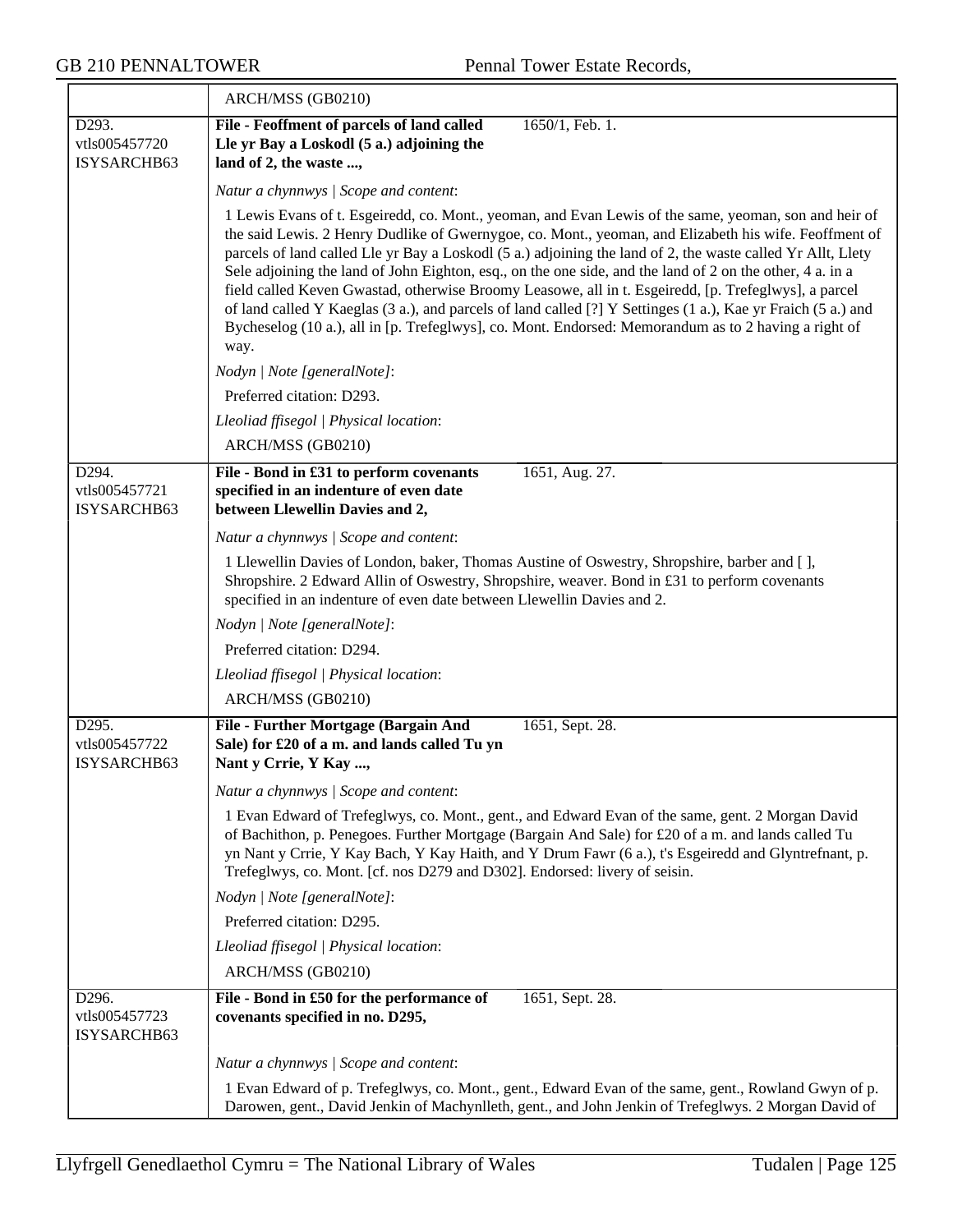|                              | Bachithon, p. Penegoes. Bond in £50 for the performance of covenants specified in no. D295. Endorsed:                                                                                                                                                                                                  |
|------------------------------|--------------------------------------------------------------------------------------------------------------------------------------------------------------------------------------------------------------------------------------------------------------------------------------------------------|
|                              | 'no. 6'.                                                                                                                                                                                                                                                                                               |
|                              | Nodyn   Note [generalNote]:                                                                                                                                                                                                                                                                            |
|                              | Preferred citation: D296.                                                                                                                                                                                                                                                                              |
|                              | Lleoliad ffisegol   Physical location:                                                                                                                                                                                                                                                                 |
|                              | ARCH/MSS (GB0210)                                                                                                                                                                                                                                                                                      |
| D297.<br>vtls005457724       | File - Mortgage (Bargain And Sale) for<br>1651, Sept. 29.<br>£100 of two m's and lands called Y Vary                                                                                                                                                                                                   |
| ISYSARCHB63                  | Ganol and Y Vary Yssa, t,                                                                                                                                                                                                                                                                              |
|                              | Natur a chynnwys / Scope and content:                                                                                                                                                                                                                                                                  |
|                              | 1 Edward Lewis of Tonfaney, co. Mer., gent. 2 Jenkin David of p. Tywyn, gent. Mortgage (Bargain And<br>Sale) for £100 of two m's and lands called Y Vary Ganol and Y Vary Yssa, t. Cynfal, p. Tywyn, co. Mer.<br>[cf. nos D306, D442].                                                                 |
|                              | Nodyn   Note [generalNote]:                                                                                                                                                                                                                                                                            |
|                              | Preferred citation: D297.                                                                                                                                                                                                                                                                              |
|                              | Lleoliad ffisegol   Physical location:                                                                                                                                                                                                                                                                 |
|                              | ARCH/MSS (GB0210)                                                                                                                                                                                                                                                                                      |
| D298.                        | File - Bond in £200 to perform covenants<br>1651, Sept. 29.                                                                                                                                                                                                                                            |
| vtls005457725<br>ISYSARCHB63 | specified in no. D297,                                                                                                                                                                                                                                                                                 |
|                              | Natur a chynnwys / Scope and content:                                                                                                                                                                                                                                                                  |
|                              | 1 Edward Lewis of Tonfane, co. Mer., gent., and Lewis Edwards of Talgarth, gent., son and heir of the<br>said Edward. 2 Jenkin David of p. Tywyn, co. Mer., gent. Bond in £200 to perform covenants specified in<br>no. D297.                                                                          |
|                              | Nodyn   Note [generalNote]:                                                                                                                                                                                                                                                                            |
|                              | Preferred citation: D298.                                                                                                                                                                                                                                                                              |
|                              | Lleoliad ffisegol   Physical location:                                                                                                                                                                                                                                                                 |
|                              | ARCH/MSS (GB0210)                                                                                                                                                                                                                                                                                      |
| D299.                        | File - Bond in £76 for the performance<br>1652/3, Jan. 28.                                                                                                                                                                                                                                             |
| vtls005457726                | of covenants specified in an indenture of                                                                                                                                                                                                                                                              |
| ISYSARCHB63                  | mortgage of even date,                                                                                                                                                                                                                                                                                 |
|                              | Natur a chynnwys / Scope and content:                                                                                                                                                                                                                                                                  |
|                              | 1 John Williams of Trevor Ucha, co. Denb., yeoman, and William Williams of the same, his son and heir<br>apparent. 2 Francis Ellis of Oswestry, Shropshire, yeoman. Bond in £76 for the performance of covenants<br>specified in an indenture of mortgage of even date.                                |
|                              | Nodyn   Note [generalNote]:                                                                                                                                                                                                                                                                            |
|                              | Preferred citation: D299.                                                                                                                                                                                                                                                                              |
|                              | Lleoliad ffisegol   Physical location:                                                                                                                                                                                                                                                                 |
|                              | ARCH/MSS (GB0210)                                                                                                                                                                                                                                                                                      |
| D300.                        | File - Bargain And Sale With Feoffment of<br>1652/3, Feb. 2.                                                                                                                                                                                                                                           |
| vtls005457727<br>ISYSARCHB63 | two m's or tmt's with a garden adjoining,<br>now or late in the occupation ,                                                                                                                                                                                                                           |
|                              | Natur a chynnwys   Scope and content:                                                                                                                                                                                                                                                                  |
|                              | 1 Edward Allin of Oswestry, Shropshire, weaver. 2 John Hodskies of the same, parchment maker.<br>Bargain And Sale With Feoffment of two m's or tmt's with a garden adjoining, now or late in the<br>occupation of Allin David and Gabrell David, situated in Church Street, otherwise Streete y Velyn, |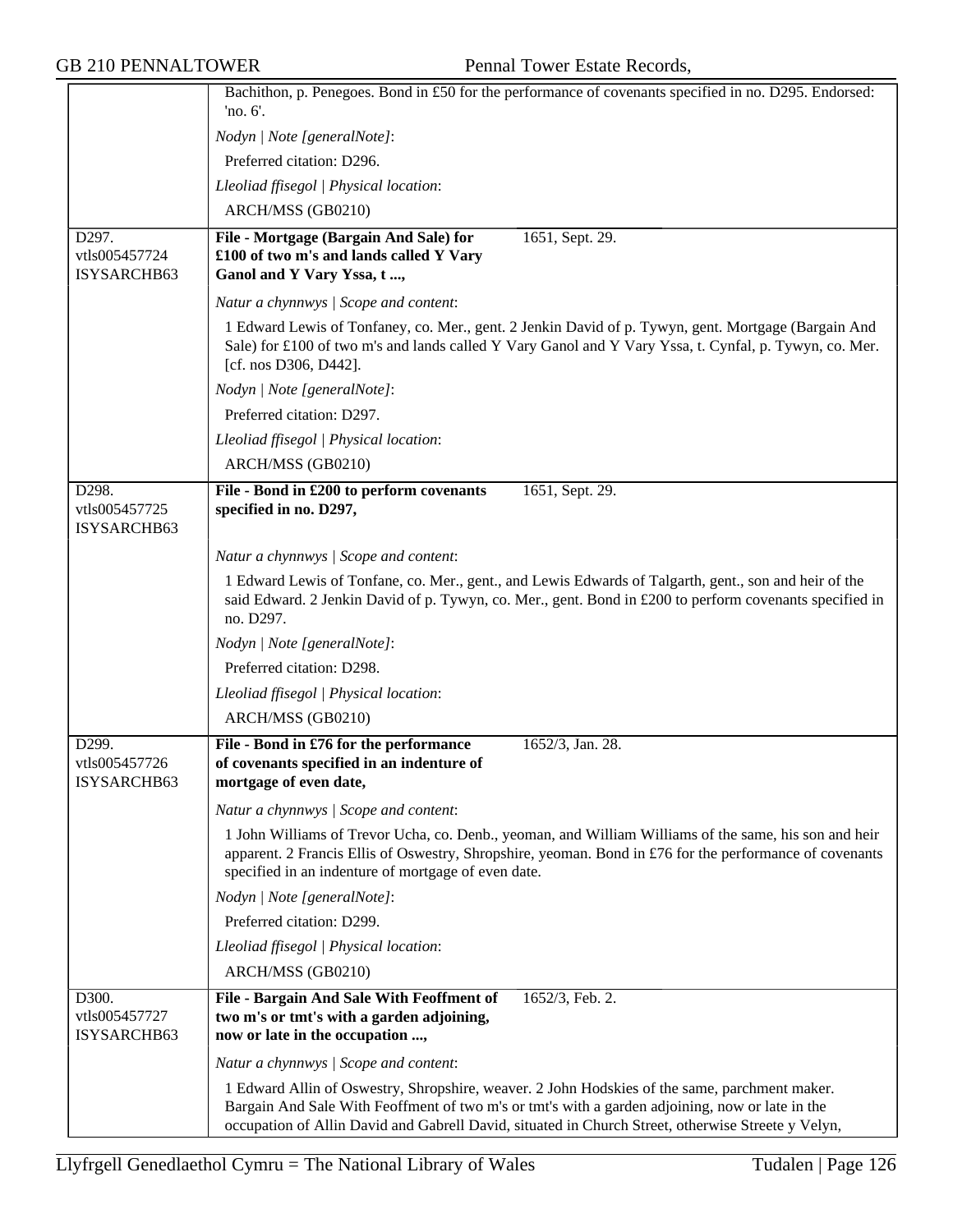|                                       | Oswestry, extending in length from the said street to the lands of Thomas Baker, esq., and in breadth<br>between the building of lands of John Griffiths, gent., on the one side and the building and lands of                                                                                                                                                                                                                                                                                                                                                    |
|---------------------------------------|-------------------------------------------------------------------------------------------------------------------------------------------------------------------------------------------------------------------------------------------------------------------------------------------------------------------------------------------------------------------------------------------------------------------------------------------------------------------------------------------------------------------------------------------------------------------|
|                                       | Richard Gough on the other. Consideration: £16 10s. Endorsed: livery of seisin, 'Oswestry'.                                                                                                                                                                                                                                                                                                                                                                                                                                                                       |
|                                       | Nodyn   Note [generalNote]:                                                                                                                                                                                                                                                                                                                                                                                                                                                                                                                                       |
|                                       | Preferred citation: D300.                                                                                                                                                                                                                                                                                                                                                                                                                                                                                                                                         |
|                                       | Lleoliad ffisegol   Physical location:                                                                                                                                                                                                                                                                                                                                                                                                                                                                                                                            |
|                                       | ARCH/MSS (GB0210)                                                                                                                                                                                                                                                                                                                                                                                                                                                                                                                                                 |
| D301.<br>vtls005457728<br>ISYSARCHB63 | 1652/3, Feb. 10.<br>File - Quitclaim of m's called Tythyn y<br>Penrhyn Bychan and Maes yr Stable,<br>t. Cynfal, p. Tywyn, co. Mer., lately<br>belonging ,                                                                                                                                                                                                                                                                                                                                                                                                         |
|                                       | Natur a chynnwys / Scope and content:                                                                                                                                                                                                                                                                                                                                                                                                                                                                                                                             |
|                                       | 1 Ellin verch John ap Richard of Penrhyn Bychan, p. Tywyn, co. Mer., widow. 2 John Pryce of<br>Esgairwethan, gent. Quitclaim of m's called Tythyn y Penrhyn Bychan and Maes yr Stable, t. Cynfal, p.<br>Tywyn, co. Mer., lately belonging to her husband Rowland Hughes, clerk, dec.                                                                                                                                                                                                                                                                              |
|                                       | Nodyn   Note [generalNote]:                                                                                                                                                                                                                                                                                                                                                                                                                                                                                                                                       |
|                                       | Preferred citation: D301.                                                                                                                                                                                                                                                                                                                                                                                                                                                                                                                                         |
|                                       | Lleoliad ffisegol   Physical location:                                                                                                                                                                                                                                                                                                                                                                                                                                                                                                                            |
|                                       | ARCH/MSS (GB0210)                                                                                                                                                                                                                                                                                                                                                                                                                                                                                                                                                 |
| D302.<br>vtls005457729<br>ISYSARCHB63 | 1653, July 8.<br><b>File - Release Of The Equity Of</b><br>Redemption of m. and land called Ty yn<br>Nant y Crrie, Y Kay Bach Kay ,                                                                                                                                                                                                                                                                                                                                                                                                                               |
|                                       | Natur a chynnwys / Scope and content:                                                                                                                                                                                                                                                                                                                                                                                                                                                                                                                             |
|                                       | 1 Edward Evan of Braych y Fedw, p. Trefeglwys, co. Mont., gent., and Evan Edward of the same, gent.,<br>son and heir apparent of the said Edward. 2 Morgan David of Bachithon, co. Mont., gent. Release Of<br>The Equity Of Redemption of m. and land called Ty yn Nant y Crrie, Y Kay Bach Kay Haidd and Drym<br>Fawr, t's Glyntrefnant and Esgeiredd, p. Trfeglwys, co. Mont., and a parcel of land called Tenn man's<br>math of hay and 12 a. adjoining, in the same t. and p. (boundaries specified). Consideration: £65. Recites<br>nos D279 and D295. Seal. |
|                                       | Nodyn   Note [generalNote]:                                                                                                                                                                                                                                                                                                                                                                                                                                                                                                                                       |
|                                       | Preferred citation: D302.                                                                                                                                                                                                                                                                                                                                                                                                                                                                                                                                         |
|                                       | Lleoliad ffisegol   Physical location:                                                                                                                                                                                                                                                                                                                                                                                                                                                                                                                            |
|                                       | ARCH/MSS (GB0210)                                                                                                                                                                                                                                                                                                                                                                                                                                                                                                                                                 |
| D303.<br>vtls005457730<br>ISYSARCHB63 | 1653, July 8.<br>File - Bond in £60 to perform covenants<br>specified in no. D302,                                                                                                                                                                                                                                                                                                                                                                                                                                                                                |
|                                       | Natur a chynnwys / Scope and content:                                                                                                                                                                                                                                                                                                                                                                                                                                                                                                                             |
|                                       | 1 Edward Evan of Braych y Fedw, p. Trefeglwys, co. Mont., gent., and Evan Edward of the same, gent.,<br>son and heir apparent of the said Edward. 2 Morgan David of Bachithon, gent. Bond in £60 to perform<br>covenants specified in no. D302.                                                                                                                                                                                                                                                                                                                   |
|                                       | Nodyn   Note [generalNote]:                                                                                                                                                                                                                                                                                                                                                                                                                                                                                                                                       |
|                                       | Preferred citation: D303.                                                                                                                                                                                                                                                                                                                                                                                                                                                                                                                                         |
|                                       | Lleoliad ffisegol   Physical location:                                                                                                                                                                                                                                                                                                                                                                                                                                                                                                                            |
|                                       | ARCH/MSS (GB0210)                                                                                                                                                                                                                                                                                                                                                                                                                                                                                                                                                 |
|                                       | Cyfres   Series [1654-1679] vtls005457731 ISYSARCHB63: Deeds,                                                                                                                                                                                                                                                                                                                                                                                                                                                                                                     |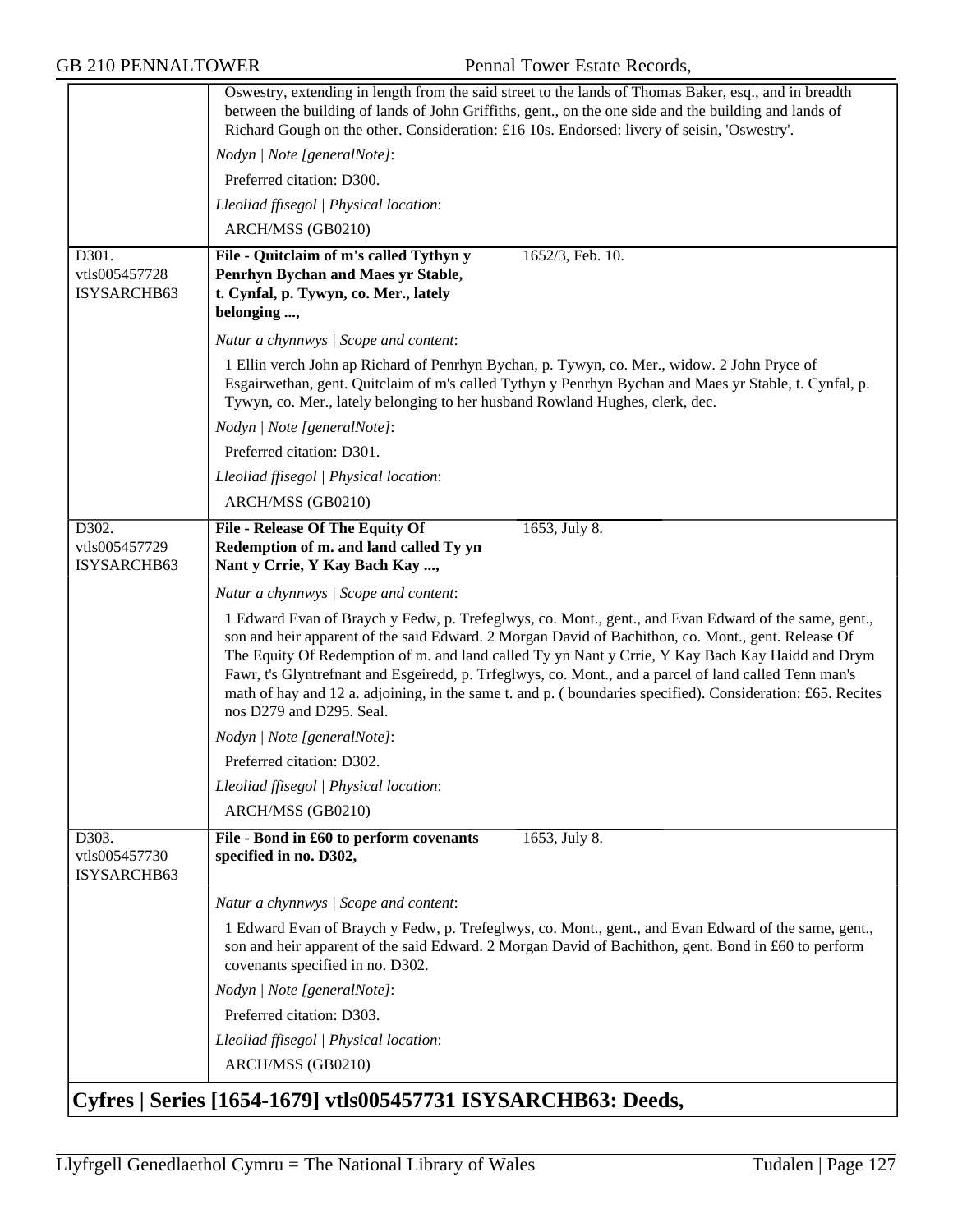|                                       | FFeil / rhestr eitemau   File / item list                                                                                                                                                                                                                         |                   |                                               |
|---------------------------------------|-------------------------------------------------------------------------------------------------------------------------------------------------------------------------------------------------------------------------------------------------------------------|-------------------|-----------------------------------------------|
| Cod cyfeirnod<br>Reference code       | Teitl   Title                                                                                                                                                                                                                                                     | Dyddiadau   Dates | Disgrifiad ffisegol   Physical<br>description |
| D304.<br>vtls005457732<br>ISYSARCHB63 | File - Lease for 4 years of a m. called<br>Pant y Neyodd, t. Ysgubor-y-coed, [p.<br>Llanfihangel Genau'r-glyn], co. Card,                                                                                                                                         | 1653/4, March 1.  |                                               |
|                                       | Natur a chynnwys / Scope and content:                                                                                                                                                                                                                             |                   |                                               |
|                                       | 1 Humffrey Lewes of Talgarth, co. Mer., gent. 2 Rees ap Evan of Talybont, co. Mer., yeoman. Lease<br>for 4 years of a m. called Pant y Neyodd, t. Ysgubor-y-coed, [p. Llanfihangel Genau'r-glyn], co. Card.<br>Consideration: £32.                                |                   |                                               |
|                                       | Nodyn   Note [generalNote]:                                                                                                                                                                                                                                       |                   |                                               |
|                                       | Preferred citation: D304.                                                                                                                                                                                                                                         |                   |                                               |
|                                       | Lleoliad ffisegol   Physical location:                                                                                                                                                                                                                            |                   |                                               |
|                                       | ARCH/MSS (GB0210)                                                                                                                                                                                                                                                 |                   |                                               |
| D305.<br>vtls005457733<br>ISYSARCHB63 | File - Quitclaim of two parcels of land<br>called Y Parkegwyn and Tir Mathewe Issa,<br>t. Cynfal, p. Tywyn, co. Mer,                                                                                                                                              | 1653/4, March 15. |                                               |
|                                       | Natur a chynnwys / Scope and content:                                                                                                                                                                                                                             |                   |                                               |
|                                       | 1 William Vaughan of Caethle, co. Mer., gent. 2 John Price of Esgairweddan, co. Mer., gent. Quitclaim<br>of two parcels of land called Y Parkegwyn and Tir Mathewe Issa, t. Cynfal, p. Tywyn, co. Mer.<br>Consideration: £10.                                     |                   |                                               |
|                                       | Nodyn   Note [generalNote]:                                                                                                                                                                                                                                       |                   |                                               |
|                                       | Preferred citation: D305.                                                                                                                                                                                                                                         |                   |                                               |
|                                       | Lleoliad ffisegol   Physical location:                                                                                                                                                                                                                            |                   |                                               |
|                                       | ARCH/MSS (GB0210)                                                                                                                                                                                                                                                 |                   |                                               |
| D306.<br>vtls005457734<br>ISYSARCHB63 | File - Further Mortgage (Quitclaim) for<br>£33 6s. 8d. of m. and lands called Y Vary<br>Ganol and Y Vary Yssa, t,                                                                                                                                                 | 1654/5, Feb. 27.  |                                               |
|                                       | Natur a chynnwys / Scope and content:                                                                                                                                                                                                                             |                   |                                               |
|                                       | 1 Edward Lewis of Tonfanney, co. Mer., gent. 2 Jenkin David of t. Cynfal, p. Tywyn, gent. Further<br>Mortgage (Quitclaim) for £33 6s. 8d. of m. and lands called Y Vary Ganol and Y Vary Yssa, t. Cynfal, p.<br>Tywyn, co. Mer. [cf. no. D442]. Recites no. D297. |                   |                                               |
|                                       | Nodyn   Note [generalNote]:                                                                                                                                                                                                                                       |                   |                                               |
|                                       | Preferred citation: D306.                                                                                                                                                                                                                                         |                   |                                               |
|                                       | Lleoliad ffisegol   Physical location:                                                                                                                                                                                                                            |                   |                                               |
|                                       | ARCH/MSS (GB0210)                                                                                                                                                                                                                                                 |                   |                                               |
| D307.<br>vtls005457735<br>ISYSARCHB63 | File - Bond in £266 13s. 4d. to perform<br>covenants specified in no. D306,                                                                                                                                                                                       | 1654/5, Feb. 27.  |                                               |
|                                       | Natur a chynnwys / Scope and content:                                                                                                                                                                                                                             |                   |                                               |
|                                       | 1 Edward Lewis of Tonfanney, co. Mer., gent., and Lewis Edwards of Talgarth, co. Mer., son and heir of<br>the said Edward. 2 Jenkin David of t. Cynfal, p. Tywyn, co. Mer., gent. Bond in £266 13s. 4d. to perform<br>covenants specified in no. D306.            |                   |                                               |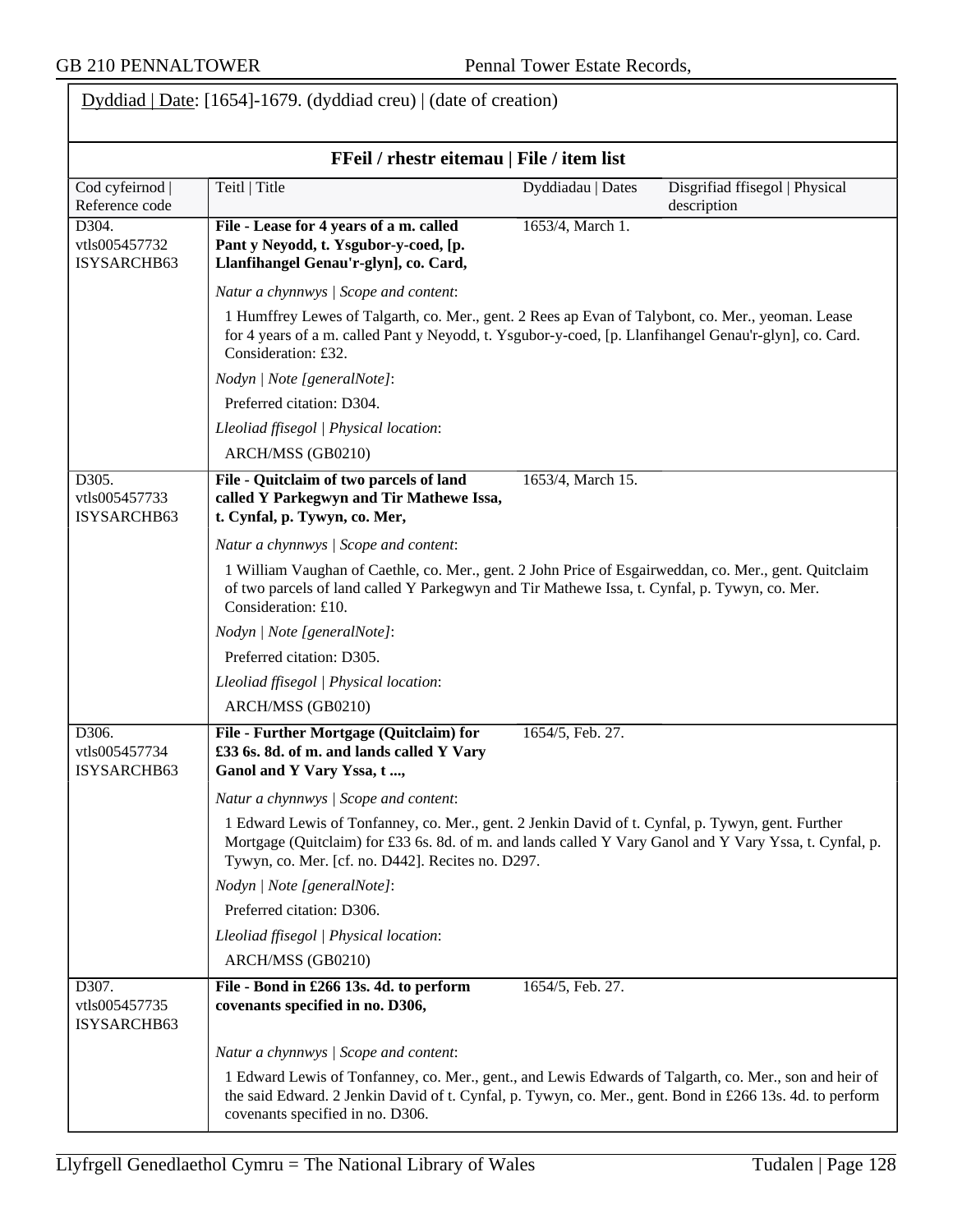|                              | Nodyn   Note [generalNote]:                                                                                                                                                                                                                                                                                                                                                                                                                                                        |
|------------------------------|------------------------------------------------------------------------------------------------------------------------------------------------------------------------------------------------------------------------------------------------------------------------------------------------------------------------------------------------------------------------------------------------------------------------------------------------------------------------------------|
|                              | Preferred citation: D307.                                                                                                                                                                                                                                                                                                                                                                                                                                                          |
|                              | Lleoliad ffisegol   Physical location:                                                                                                                                                                                                                                                                                                                                                                                                                                             |
|                              | ARCH/MSS (GB0210)                                                                                                                                                                                                                                                                                                                                                                                                                                                                  |
| D308.                        | File - Mortgage (Bargain And Sale<br>1656/7, Feb. 25.                                                                                                                                                                                                                                                                                                                                                                                                                              |
| vtls005457736                | With Feoffment) for £120 of a m. and                                                                                                                                                                                                                                                                                                                                                                                                                                               |
| ISYSARCHB63                  | lands called Tythin Braich y Vedw, t's                                                                                                                                                                                                                                                                                                                                                                                                                                             |
|                              | Esgeiredd ,                                                                                                                                                                                                                                                                                                                                                                                                                                                                        |
|                              | Natur a chynnwys / Scope and content:                                                                                                                                                                                                                                                                                                                                                                                                                                              |
|                              | 1 Evan Edward of Braich y Fedw, t. Esgeiredd, p. Trefeglwys, co. Mont., gent., Anne his wife, and<br>Edward Evan of the same, son and heir apparent of the said Edward. 2 Morgan David of Bach Ithon, p.<br>Penegoes, gent. Mortgage (Bargain And Sale With Feoffment) for £120 of a m. and lands called Tythin<br>Braich y Vedw, t's Esgeiredd and Glyn-trefnant, p. Trefeglwys, co. Mont., with Covenant To Levy A<br>Fine by 1. Chief rent: 6s. 8d. Endorsed: livery of seisin. |
|                              | Nodyn   Note [generalNote]:                                                                                                                                                                                                                                                                                                                                                                                                                                                        |
|                              | Preferred citation: D308.                                                                                                                                                                                                                                                                                                                                                                                                                                                          |
|                              | Lleoliad ffisegol   Physical location:                                                                                                                                                                                                                                                                                                                                                                                                                                             |
|                              | ARCH/MSS (GB0210)                                                                                                                                                                                                                                                                                                                                                                                                                                                                  |
| D309.                        | File - Bond in £240 for the performance of<br>1656/7, Feb. 25.                                                                                                                                                                                                                                                                                                                                                                                                                     |
| vtls005457737<br>ISYSARCHB63 | covenants specified in no. D308,                                                                                                                                                                                                                                                                                                                                                                                                                                                   |
|                              | Natur a chynnwys / Scope and content:                                                                                                                                                                                                                                                                                                                                                                                                                                              |
|                              | 1 Evan Edward of t. Esgeiredd, co. Mont., gent., and Edward Evan of the same, gent., son and heir<br>apparent of the said Evan. 2 Morgan David of Bach Ithon, p. Penegoes, gent. Bond in £240 for the<br>performance of covenants specified in no. D308. Endorsed: 'No. 4'.                                                                                                                                                                                                        |
|                              | Nodyn   Note [generalNote]:                                                                                                                                                                                                                                                                                                                                                                                                                                                        |
|                              | Preferred citation: D309.                                                                                                                                                                                                                                                                                                                                                                                                                                                          |
|                              | Lleoliad ffisegol   Physical location:                                                                                                                                                                                                                                                                                                                                                                                                                                             |
|                              | ARCH/MSS (GB0210)                                                                                                                                                                                                                                                                                                                                                                                                                                                                  |
| D310.                        | File - Confirmation of mortgaged m's,<br>1657, April 27.                                                                                                                                                                                                                                                                                                                                                                                                                           |
| vtls005457738<br>ISYSARCHB63 | tmt's and lands called Tythyn y Geyvron, t.<br>Trefor Ucha, [p. Llangollen], co. Denb,                                                                                                                                                                                                                                                                                                                                                                                             |
|                              | Natur a chynnwys / Scope and content:                                                                                                                                                                                                                                                                                                                                                                                                                                              |
|                              | 1 Margaret Williams of Trevor Ucha, co. Denb., widow, relict of John Williams late of the same,<br>yeoman, dec. 2 Francis Ellis of Oswestry, Shropshire, yeoman. Confirmation of mortgaged m's, tmt's and<br>lands called Tythyn y Geyvron, t. Trefor Ucha, [p. Llangollen], co. Denb. Consideration: 25s. Recites<br>that John Williams and William Williams, his son and heir, mortgaged the said premises to 2 for £25 on<br>28 Jan. 1652/3.                                    |
|                              | Nodyn   Note [generalNote]:                                                                                                                                                                                                                                                                                                                                                                                                                                                        |
|                              | Preferred citation: D310.                                                                                                                                                                                                                                                                                                                                                                                                                                                          |
|                              | Lleoliad ffisegol   Physical location:                                                                                                                                                                                                                                                                                                                                                                                                                                             |
|                              | ARCH/MSS (GB0210)                                                                                                                                                                                                                                                                                                                                                                                                                                                                  |
| D311.                        | File - Bond in £20 to observe covenants<br>1657, April 27.                                                                                                                                                                                                                                                                                                                                                                                                                         |
| vtls005457739<br>ISYSARCHB63 | specified in no. D310,                                                                                                                                                                                                                                                                                                                                                                                                                                                             |
|                              | Natur a chynnwys / Scope and content:                                                                                                                                                                                                                                                                                                                                                                                                                                              |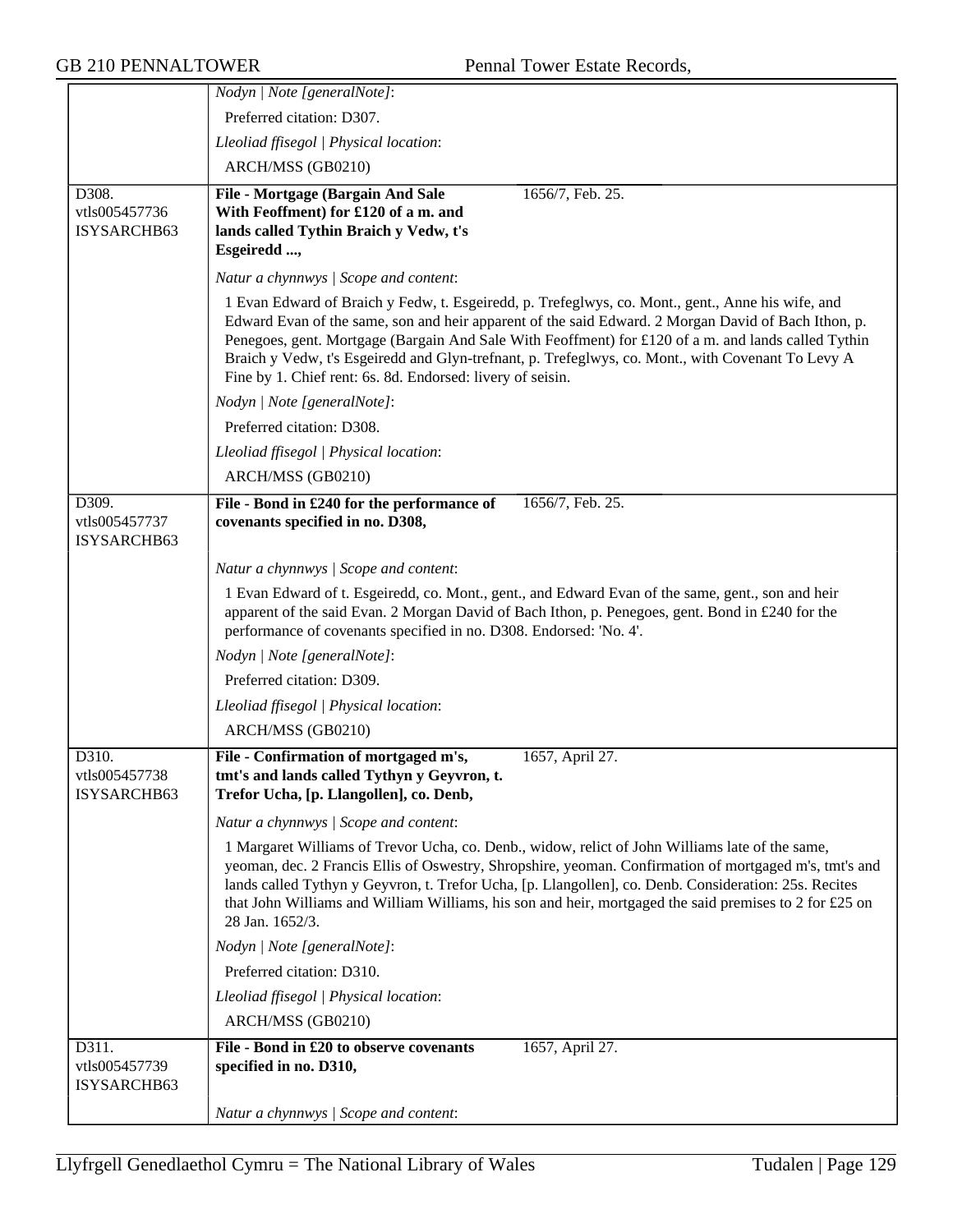|                                       | 1 Margaret Williams of Trevor Ucha, co. Denb., widow, relict of John Williams late of the same,<br>yeoman, dec. 2 Francis Ellis of Oswestry, Shropshire, yeoman. Bond in £20 to observe covenants<br>specified in no. D310.                                                                                                                                                                                                                                                       |
|---------------------------------------|-----------------------------------------------------------------------------------------------------------------------------------------------------------------------------------------------------------------------------------------------------------------------------------------------------------------------------------------------------------------------------------------------------------------------------------------------------------------------------------|
|                                       | Nodyn   Note [generalNote]:                                                                                                                                                                                                                                                                                                                                                                                                                                                       |
|                                       | Preferred citation: D311.                                                                                                                                                                                                                                                                                                                                                                                                                                                         |
|                                       | Lleoliad ffisegol   Physical location:                                                                                                                                                                                                                                                                                                                                                                                                                                            |
|                                       | ARCH/MSS (GB0210)                                                                                                                                                                                                                                                                                                                                                                                                                                                                 |
| D312.<br>vtls005457740<br>ISYSARCHB63 | 1657, Nov. 12.<br><b>File - Bargain And Sale With Feoffment</b><br>of m. and lands called Tythyn in Eskair<br>Hiros, p. Pennal, co. Mer,                                                                                                                                                                                                                                                                                                                                          |
|                                       | Natur a chynnwys / Scope and content:                                                                                                                                                                                                                                                                                                                                                                                                                                             |
|                                       | 1 William Price of Corys, co. Mer., gent. 2 John Griffith ap Ieuan of p. Dolgellau, gent. Bargain And Sale<br>With Feoffment of m. and lands called Tythyn in Eskair Hiros, p. Pennal, co. Mer. Consideration: £100.<br>Endorsed: livery of seisin, and attornment of tenant.                                                                                                                                                                                                     |
|                                       | Nodyn   Note [generalNote]:                                                                                                                                                                                                                                                                                                                                                                                                                                                       |
|                                       | Preferred citation: D312.                                                                                                                                                                                                                                                                                                                                                                                                                                                         |
|                                       | Lleoliad ffisegol   Physical location:                                                                                                                                                                                                                                                                                                                                                                                                                                            |
|                                       | ARCH/MSS (GB0210)                                                                                                                                                                                                                                                                                                                                                                                                                                                                 |
| D313.<br>vtls005457741<br>ISYSARCHB63 | File - Quitclaim of m's and lands<br>1657/8, Feb. 22.<br>called Braich y Fedw, t. Esgeiredd, and<br>Tyddyn Nant y Crie, t's Esgeiredd and<br>Glyntrefnant,                                                                                                                                                                                                                                                                                                                        |
|                                       | Natur a chynnwys / Scope and content:                                                                                                                                                                                                                                                                                                                                                                                                                                             |
|                                       | 1 Sir Edward Lloyd of Berth Lloyd, co. Mont., kt, lord of man. Arwystli. 2 Evan Edward of Esgeiredd,<br>p. Trefeglwys, gent. Quitclaim of m's and lands called Braich y Fedw, t. Esgeiredd, and Tyddyn<br>Nant y Crie, t's Esgeiredd and Glyntrefnant, p.TREFEGLWYS, which contain several parcels of land<br>encroached from the commons of the said t's in lp or man. Arwystli by 2, reserving mining and quarrying<br>rights. Endorsed: 'No. 13'. Seal (wrapped).              |
|                                       | Nodyn   Note [generalNote]:                                                                                                                                                                                                                                                                                                                                                                                                                                                       |
|                                       | Preferred citation: D313.                                                                                                                                                                                                                                                                                                                                                                                                                                                         |
|                                       | Lleoliad ffisegol   Physical location:                                                                                                                                                                                                                                                                                                                                                                                                                                            |
|                                       | ARCH/MSS (GB0210)                                                                                                                                                                                                                                                                                                                                                                                                                                                                 |
| D314.<br>vtls005457742<br>ISYSARCHB63 | File - Quitclaim of a m. called Tyddyn<br>1658, June 29.<br>y Pwll Glay and several parcels of land<br>adjoining, now in the occupation of ,                                                                                                                                                                                                                                                                                                                                      |
|                                       | Natur a chynnwys / Scope and content:                                                                                                                                                                                                                                                                                                                                                                                                                                             |
|                                       | 1 Sir Edward Lloyd of Berth Lloyd, co. Mont., kt, lord of man. Arwystli. 2 Henry Dudlick of Gwerniago,<br>gent., and Elizabeth his wife. Quitclaim of a m. called Tyddyn y Pwll Glay and several parcels of land<br>adjoining, now in the occupation of David Jenkin, in t. Esgeiredd, p. Trefeglwys, co. Mont., several of<br>the parcels being encroached from the commons of the said t., reserving mining and quarrying rights but<br>with common of pasture. Seal (wrapped). |
|                                       | Nodyn   Note [generalNote]:                                                                                                                                                                                                                                                                                                                                                                                                                                                       |
|                                       | Preferred citation: D314.                                                                                                                                                                                                                                                                                                                                                                                                                                                         |
|                                       | Lleoliad ffisegol   Physical location:                                                                                                                                                                                                                                                                                                                                                                                                                                            |
|                                       | ARCH/MSS (GB0210)                                                                                                                                                                                                                                                                                                                                                                                                                                                                 |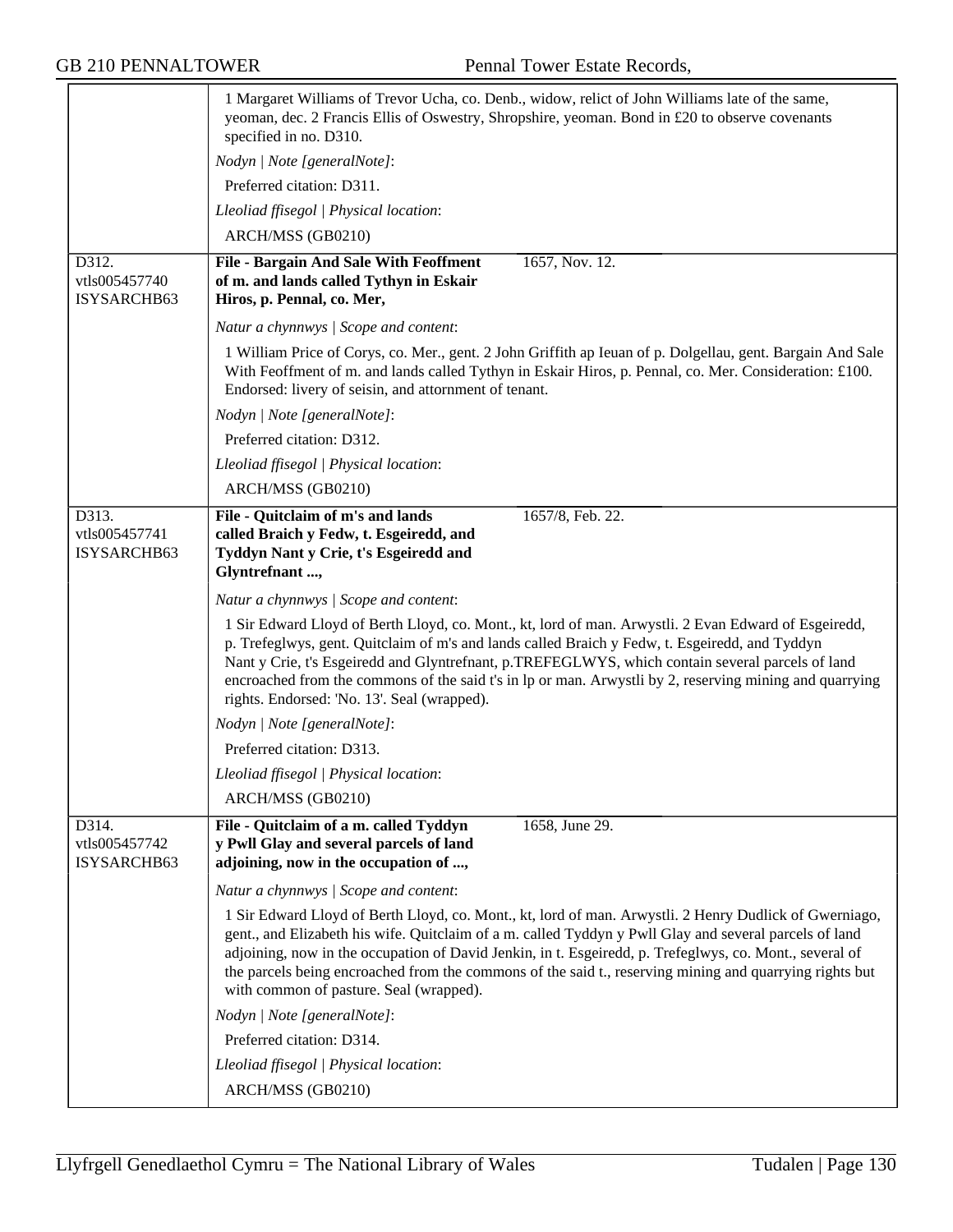| D315.                                 | File - Bargain And Sale With Feoffment of<br>1659, May 9.                                                                                                                                                                                                                                                                                                                                                                                                                                                                                                                                                                                                                                                       |
|---------------------------------------|-----------------------------------------------------------------------------------------------------------------------------------------------------------------------------------------------------------------------------------------------------------------------------------------------------------------------------------------------------------------------------------------------------------------------------------------------------------------------------------------------------------------------------------------------------------------------------------------------------------------------------------------------------------------------------------------------------------------|
| vtls005457743                         | two m's and tmt's in the town of Oswestry                                                                                                                                                                                                                                                                                                                                                                                                                                                                                                                                                                                                                                                                       |
| ISYSARCHB63                           | in a street called Church ,                                                                                                                                                                                                                                                                                                                                                                                                                                                                                                                                                                                                                                                                                     |
|                                       | Natur a chynnwys / Scope and content:                                                                                                                                                                                                                                                                                                                                                                                                                                                                                                                                                                                                                                                                           |
|                                       | 1 John Hodskies of Oswestry, Shropshire, parchment maker, and Gwen his wife. 2 Francis Ellis of the<br>same, yeoman. Bargain And Sale With Feoffment of two m's and tmt's in the town of Oswestry in a street<br>called Church Street otherwise Streete y Velin, extending in length from the said street unto the lands<br>of Thomas Baker, esq., and in breadth between the buildings, late of John Griffiths, gent., dec., and now<br>of Roger Evans, esq., on the one side, and the building and lands of Richard Gough on the other side.<br>Consideration: £17 12s. 6d. Endorsed: livery of seisin, and a memorandum that 2 demised the premises to<br>John Hodskies for 1 year at an annual rent of 20s. |
|                                       | Nodyn   Note [generalNote]:                                                                                                                                                                                                                                                                                                                                                                                                                                                                                                                                                                                                                                                                                     |
|                                       | Preferred citation: D315.                                                                                                                                                                                                                                                                                                                                                                                                                                                                                                                                                                                                                                                                                       |
|                                       | Lleoliad ffisegol   Physical location:                                                                                                                                                                                                                                                                                                                                                                                                                                                                                                                                                                                                                                                                          |
|                                       | ARCH/MSS (GB0210)                                                                                                                                                                                                                                                                                                                                                                                                                                                                                                                                                                                                                                                                                               |
| D316.<br>vtls005457744<br>ISYSARCHB63 | File - Bond in £35 for John Hodkies,<br>1659, May 9.<br>Gwen his wife, and Samuel his son and<br>heir apparent, to perform covenants<br>specified ,                                                                                                                                                                                                                                                                                                                                                                                                                                                                                                                                                             |
|                                       | Natur a chynnwys / Scope and content:                                                                                                                                                                                                                                                                                                                                                                                                                                                                                                                                                                                                                                                                           |
|                                       | 1 John Hodskies of Oswestry, Shropshire, parchment maker, Gwen, his wife, Richard Muckleston of<br>the same, gent., and David Muckleston of the same, butcher. 2 Francis Ellis of the same, yeoman. Bond<br>in £35 for John Hodkies, Gwen his wife, and Samuel his son and heir apparent, to perform covenants<br>specified in no. D315.                                                                                                                                                                                                                                                                                                                                                                        |
|                                       | Nodyn   Note [generalNote]:                                                                                                                                                                                                                                                                                                                                                                                                                                                                                                                                                                                                                                                                                     |
|                                       | Preferred citation: D316.                                                                                                                                                                                                                                                                                                                                                                                                                                                                                                                                                                                                                                                                                       |
|                                       | Lleoliad ffisegol   Physical location:                                                                                                                                                                                                                                                                                                                                                                                                                                                                                                                                                                                                                                                                          |
|                                       | ARCH/MSS (GB0210)                                                                                                                                                                                                                                                                                                                                                                                                                                                                                                                                                                                                                                                                                               |
| D317.<br>vtls005457745<br>ISYSARCHB63 | File - Gift of a m. called Tythyn Braich y<br>1660/1, Jan. 7.<br>Bedw, t's Esgeiredd and Glyntrefnant, p.<br>Trefeglwys, co. Mont., in the tenure ,                                                                                                                                                                                                                                                                                                                                                                                                                                                                                                                                                             |
|                                       | Natur a chynnwys / Scope and content:                                                                                                                                                                                                                                                                                                                                                                                                                                                                                                                                                                                                                                                                           |
|                                       | 1 Edward Evan and Jenkin Evan, sons of Evan Edward, p. Trefeglwys, co. Mont., gent. 2 Morgan<br>David of Bachaethlon, gent. Gift of a m. called Tythyn Braich y Bedw, t's Esgeiredd and Glyntrefnant,<br>p. Trefeglwys, co. Mont., in the tenure of 2, and all the premises in the tenure of Moris ap Mores and<br>Richard Lewis. Endorsed: 'No. 11'. Latin.                                                                                                                                                                                                                                                                                                                                                    |
|                                       | Nodyn   Note [generalNote]:                                                                                                                                                                                                                                                                                                                                                                                                                                                                                                                                                                                                                                                                                     |
|                                       | Preferred citation: D317.                                                                                                                                                                                                                                                                                                                                                                                                                                                                                                                                                                                                                                                                                       |
|                                       | Lleoliad ffisegol   Physical location:                                                                                                                                                                                                                                                                                                                                                                                                                                                                                                                                                                                                                                                                          |
|                                       | ARCH/MSS (GB0210)                                                                                                                                                                                                                                                                                                                                                                                                                                                                                                                                                                                                                                                                                               |
| D318.<br>vtls005457746<br>ISYSARCHB63 | $\overline{1660/1, \text{ Jan. } 7.}$<br><b>File - Release Of The Equity Of</b><br>Redemption of a m. called Tythyn Braich<br>y Fedw, t's Esgeiredd and Glyntrefnant, p.<br>Trefeglwys ,                                                                                                                                                                                                                                                                                                                                                                                                                                                                                                                        |
|                                       | Natur a chynnwys / Scope and content:                                                                                                                                                                                                                                                                                                                                                                                                                                                                                                                                                                                                                                                                           |
|                                       | 1 Evan Edward of Braich y Fedw, t. Esgeiredd, p. Trefeglwys, co. Mont., gent., and Anne his wife, and<br>Edward Evan of the same, son and heir apparent of the said Evan. 2 Morgan David of Bachaethlon,<br>gent. Release Of The Equity Of Redemption of a m. called Tythyn Braich y Fedw, t's Esgeiredd and                                                                                                                                                                                                                                                                                                                                                                                                    |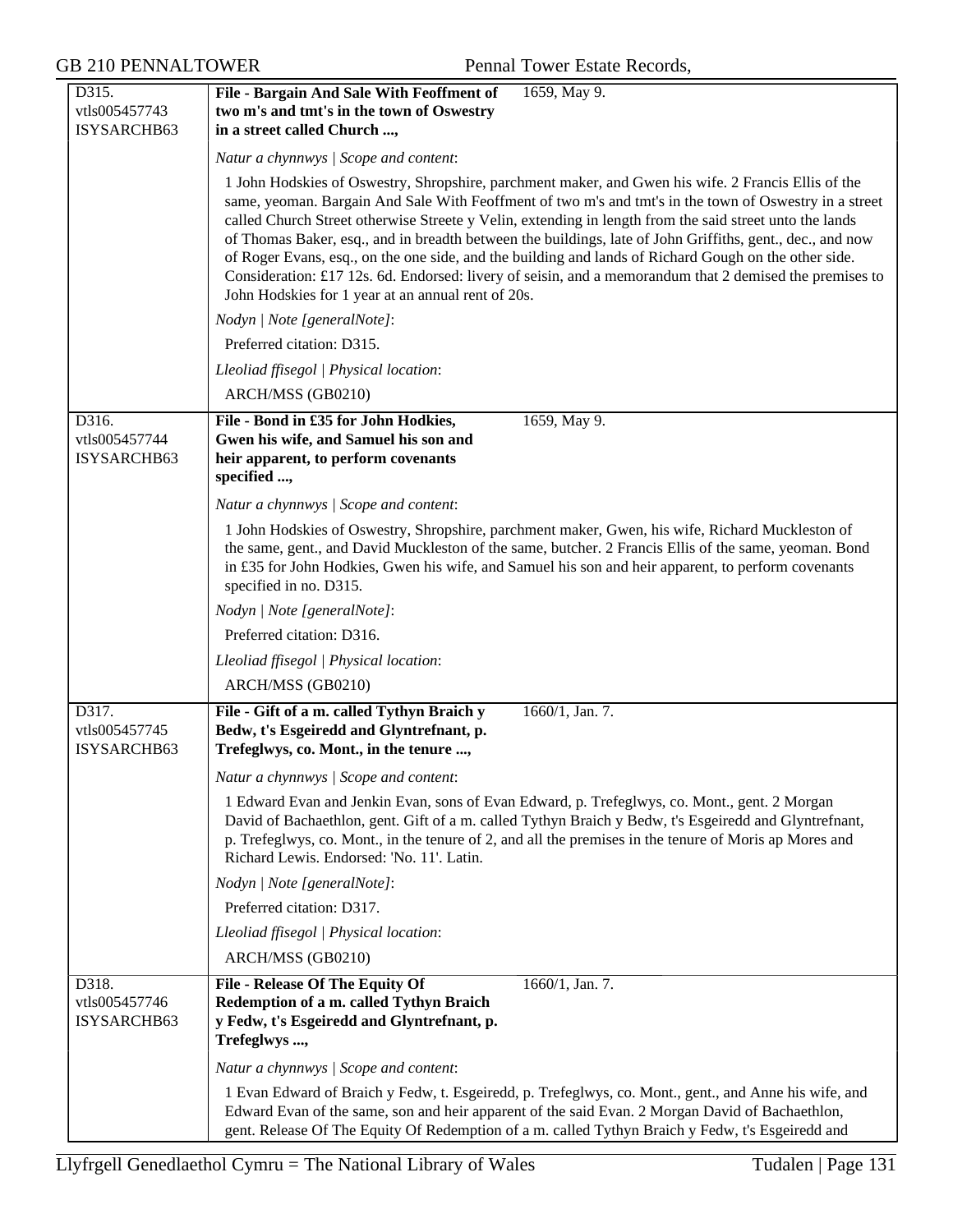|                                       | Glyntrefnant, p. Trefeglwys. Consideration: £55. Recites a mortgage for £120 by 1 to 2 of the said                                                                                                                                                                                                                                                                                                                                                                                                                                                                                                                                                                                                                                                                                                                                                                                                                                                                                                                                                                                                                                                                                                                                                                                                                                                                                                                                                                                                                                                                                                                                                                                                                                                                                                                                                                                                                                                                                                                                                                                                                                                                                                                                                                                                                             |
|---------------------------------------|--------------------------------------------------------------------------------------------------------------------------------------------------------------------------------------------------------------------------------------------------------------------------------------------------------------------------------------------------------------------------------------------------------------------------------------------------------------------------------------------------------------------------------------------------------------------------------------------------------------------------------------------------------------------------------------------------------------------------------------------------------------------------------------------------------------------------------------------------------------------------------------------------------------------------------------------------------------------------------------------------------------------------------------------------------------------------------------------------------------------------------------------------------------------------------------------------------------------------------------------------------------------------------------------------------------------------------------------------------------------------------------------------------------------------------------------------------------------------------------------------------------------------------------------------------------------------------------------------------------------------------------------------------------------------------------------------------------------------------------------------------------------------------------------------------------------------------------------------------------------------------------------------------------------------------------------------------------------------------------------------------------------------------------------------------------------------------------------------------------------------------------------------------------------------------------------------------------------------------------------------------------------------------------------------------------------------------|
|                                       | premises on 25 Feb. 1650/1. Endorsed: 'No. 15'.                                                                                                                                                                                                                                                                                                                                                                                                                                                                                                                                                                                                                                                                                                                                                                                                                                                                                                                                                                                                                                                                                                                                                                                                                                                                                                                                                                                                                                                                                                                                                                                                                                                                                                                                                                                                                                                                                                                                                                                                                                                                                                                                                                                                                                                                                |
|                                       | Nodyn   Note [generalNote]:                                                                                                                                                                                                                                                                                                                                                                                                                                                                                                                                                                                                                                                                                                                                                                                                                                                                                                                                                                                                                                                                                                                                                                                                                                                                                                                                                                                                                                                                                                                                                                                                                                                                                                                                                                                                                                                                                                                                                                                                                                                                                                                                                                                                                                                                                                    |
|                                       | Preferred citation: D318.                                                                                                                                                                                                                                                                                                                                                                                                                                                                                                                                                                                                                                                                                                                                                                                                                                                                                                                                                                                                                                                                                                                                                                                                                                                                                                                                                                                                                                                                                                                                                                                                                                                                                                                                                                                                                                                                                                                                                                                                                                                                                                                                                                                                                                                                                                      |
|                                       | Lleoliad ffisegol   Physical location:                                                                                                                                                                                                                                                                                                                                                                                                                                                                                                                                                                                                                                                                                                                                                                                                                                                                                                                                                                                                                                                                                                                                                                                                                                                                                                                                                                                                                                                                                                                                                                                                                                                                                                                                                                                                                                                                                                                                                                                                                                                                                                                                                                                                                                                                                         |
|                                       | ARCH/MSS (GB0210)                                                                                                                                                                                                                                                                                                                                                                                                                                                                                                                                                                                                                                                                                                                                                                                                                                                                                                                                                                                                                                                                                                                                                                                                                                                                                                                                                                                                                                                                                                                                                                                                                                                                                                                                                                                                                                                                                                                                                                                                                                                                                                                                                                                                                                                                                                              |
| D319.<br>vtls005457747<br>ISYSARCHB63 | 1661, July 27.<br>File - Post-nuptial Settlement of William<br>Briscoe and Elizabeth his wife, daughter of<br>John Condall, being a Feoffment To Uses<br>by $1 \dots$                                                                                                                                                                                                                                                                                                                                                                                                                                                                                                                                                                                                                                                                                                                                                                                                                                                                                                                                                                                                                                                                                                                                                                                                                                                                                                                                                                                                                                                                                                                                                                                                                                                                                                                                                                                                                                                                                                                                                                                                                                                                                                                                                          |
|                                       | Natur a chynnwys / Scope and content:                                                                                                                                                                                                                                                                                                                                                                                                                                                                                                                                                                                                                                                                                                                                                                                                                                                                                                                                                                                                                                                                                                                                                                                                                                                                                                                                                                                                                                                                                                                                                                                                                                                                                                                                                                                                                                                                                                                                                                                                                                                                                                                                                                                                                                                                                          |
|                                       | 1 Henry Briscoe of Brick Hill, Shropshire, gent., and William Briscoe, son and heir apparent of the said<br>Henry. 2 John Condall of Trefnant, Shropshire, clerk, and John Corbett of Winnington, Shropshire, gent.<br>3 Edward Wall of Albinbury, Shropshire, clerk, and John Corbett of Wynnington, Shropshire, gent.<br>Post-nuptial Settlement of William Briscoe and Elizabeth his wife, daughter of John Condall, being a<br>Feoffment To Uses by 1 to 3 of a m., tmt and corn mill in the possession of Thomas Turner, two m's in<br>the tenure of Owen Bownfort, all in t. Glyntrefnant, p. Trefeglwys, co. Mont., and a m. called Tuy yn y yr<br>Come yr Hudre, t. Cwmyrhiwdre, p. Mochdre, and t. Gartheilin, p. Ceri for the uses as follows, namely,<br>the yearly rent of £6 13s. 4d. of the m. and corn mill of which Thomas Tourner has a life interest, to be<br>paid to 2 for 51/2 years if Thomas Tourner lives and after the 51/2 years the rent during the life of TT<br>to the use of William Briscoe, but if TT dies before the expiration of 51/2 years, then 2 is to have £20<br>a year for the remaining term of the 51/2 years, and afterwards to the use of William Briscoe during his<br>lifetime, and after his death to the use of Elizabeth his wife during her life, and after their deaths then<br>to the use of their lawfully begotten heirs (further uses specified), the two m's in the tenure of Owen<br>Bounfort to the use of HB until 25 March next, and afterwards to the use of 2 for 5 years if TT lives, and<br>after the death of TT or the end of 5 years, whichever happens first, then to the use of Henry Briscoe for<br>his life, and after his death, to the use of the lawfully begotten heirs of William and Elizabeth (further<br>uses specified), and the m. called Tuy yn Corne yr Hudre in the possession of Margaret Tourner, widow,<br>to the use of HB and Dorothy his wife for their lives, and if William Briscoe pays Dorothy, the wife<br>of Henry Briscoe, £20 a year after the decease of HB for her life, then WB may hold the m's during<br>Dorothy's life, and after the deaths of HB and Dorothy, then to the use of WB for his life, and afterwards<br>to the use of his and Elizabeth's legally begotten heirs (further uses specified). Counterpart. |
|                                       | Nodyn   Note [generalNote]:                                                                                                                                                                                                                                                                                                                                                                                                                                                                                                                                                                                                                                                                                                                                                                                                                                                                                                                                                                                                                                                                                                                                                                                                                                                                                                                                                                                                                                                                                                                                                                                                                                                                                                                                                                                                                                                                                                                                                                                                                                                                                                                                                                                                                                                                                                    |
|                                       | Preferred citation: D319.                                                                                                                                                                                                                                                                                                                                                                                                                                                                                                                                                                                                                                                                                                                                                                                                                                                                                                                                                                                                                                                                                                                                                                                                                                                                                                                                                                                                                                                                                                                                                                                                                                                                                                                                                                                                                                                                                                                                                                                                                                                                                                                                                                                                                                                                                                      |
|                                       | Lleoliad ffisegol   Physical location:                                                                                                                                                                                                                                                                                                                                                                                                                                                                                                                                                                                                                                                                                                                                                                                                                                                                                                                                                                                                                                                                                                                                                                                                                                                                                                                                                                                                                                                                                                                                                                                                                                                                                                                                                                                                                                                                                                                                                                                                                                                                                                                                                                                                                                                                                         |
|                                       | ARCH/MSS (GB0210)                                                                                                                                                                                                                                                                                                                                                                                                                                                                                                                                                                                                                                                                                                                                                                                                                                                                                                                                                                                                                                                                                                                                                                                                                                                                                                                                                                                                                                                                                                                                                                                                                                                                                                                                                                                                                                                                                                                                                                                                                                                                                                                                                                                                                                                                                                              |
| D320.<br>vtls005457748<br>ISYSARCHB63 | 1662/3, Feb. 6.<br>File - Quitclaim of a barn, building and<br>shed to the side, and a garden adjoining,<br>in Milne Street, Oswestry, Shropshire,<br>gent ,                                                                                                                                                                                                                                                                                                                                                                                                                                                                                                                                                                                                                                                                                                                                                                                                                                                                                                                                                                                                                                                                                                                                                                                                                                                                                                                                                                                                                                                                                                                                                                                                                                                                                                                                                                                                                                                                                                                                                                                                                                                                                                                                                                   |
|                                       | Natur a chynnwys / Scope and content:                                                                                                                                                                                                                                                                                                                                                                                                                                                                                                                                                                                                                                                                                                                                                                                                                                                                                                                                                                                                                                                                                                                                                                                                                                                                                                                                                                                                                                                                                                                                                                                                                                                                                                                                                                                                                                                                                                                                                                                                                                                                                                                                                                                                                                                                                          |
|                                       | 1 Thomas Griffiths of Weston Rhyn, Shropshire, yeoman. 2 Francis Ellis of Oswestry, Shropshire,<br>yeoman. Quitclaim of a barn, building and shed to the side, and a garden adjoining, in Milne Street,<br>Oswestry, Shropshire, gent., late in the tenure of John Griffiths of Myddleton, Shropshire, gent., by a<br>grant made to him by John Griffiths of Weston Rhyn, yeoman, now, dec., the father of 1, and now in the<br>possession of 2.                                                                                                                                                                                                                                                                                                                                                                                                                                                                                                                                                                                                                                                                                                                                                                                                                                                                                                                                                                                                                                                                                                                                                                                                                                                                                                                                                                                                                                                                                                                                                                                                                                                                                                                                                                                                                                                                               |
|                                       | Nodyn   Note [generalNote]:                                                                                                                                                                                                                                                                                                                                                                                                                                                                                                                                                                                                                                                                                                                                                                                                                                                                                                                                                                                                                                                                                                                                                                                                                                                                                                                                                                                                                                                                                                                                                                                                                                                                                                                                                                                                                                                                                                                                                                                                                                                                                                                                                                                                                                                                                                    |
|                                       | Preferred citation: D320.                                                                                                                                                                                                                                                                                                                                                                                                                                                                                                                                                                                                                                                                                                                                                                                                                                                                                                                                                                                                                                                                                                                                                                                                                                                                                                                                                                                                                                                                                                                                                                                                                                                                                                                                                                                                                                                                                                                                                                                                                                                                                                                                                                                                                                                                                                      |
|                                       | Lleoliad ffisegol   Physical location:                                                                                                                                                                                                                                                                                                                                                                                                                                                                                                                                                                                                                                                                                                                                                                                                                                                                                                                                                                                                                                                                                                                                                                                                                                                                                                                                                                                                                                                                                                                                                                                                                                                                                                                                                                                                                                                                                                                                                                                                                                                                                                                                                                                                                                                                                         |
|                                       | ARCH/MSS (GB0210)                                                                                                                                                                                                                                                                                                                                                                                                                                                                                                                                                                                                                                                                                                                                                                                                                                                                                                                                                                                                                                                                                                                                                                                                                                                                                                                                                                                                                                                                                                                                                                                                                                                                                                                                                                                                                                                                                                                                                                                                                                                                                                                                                                                                                                                                                                              |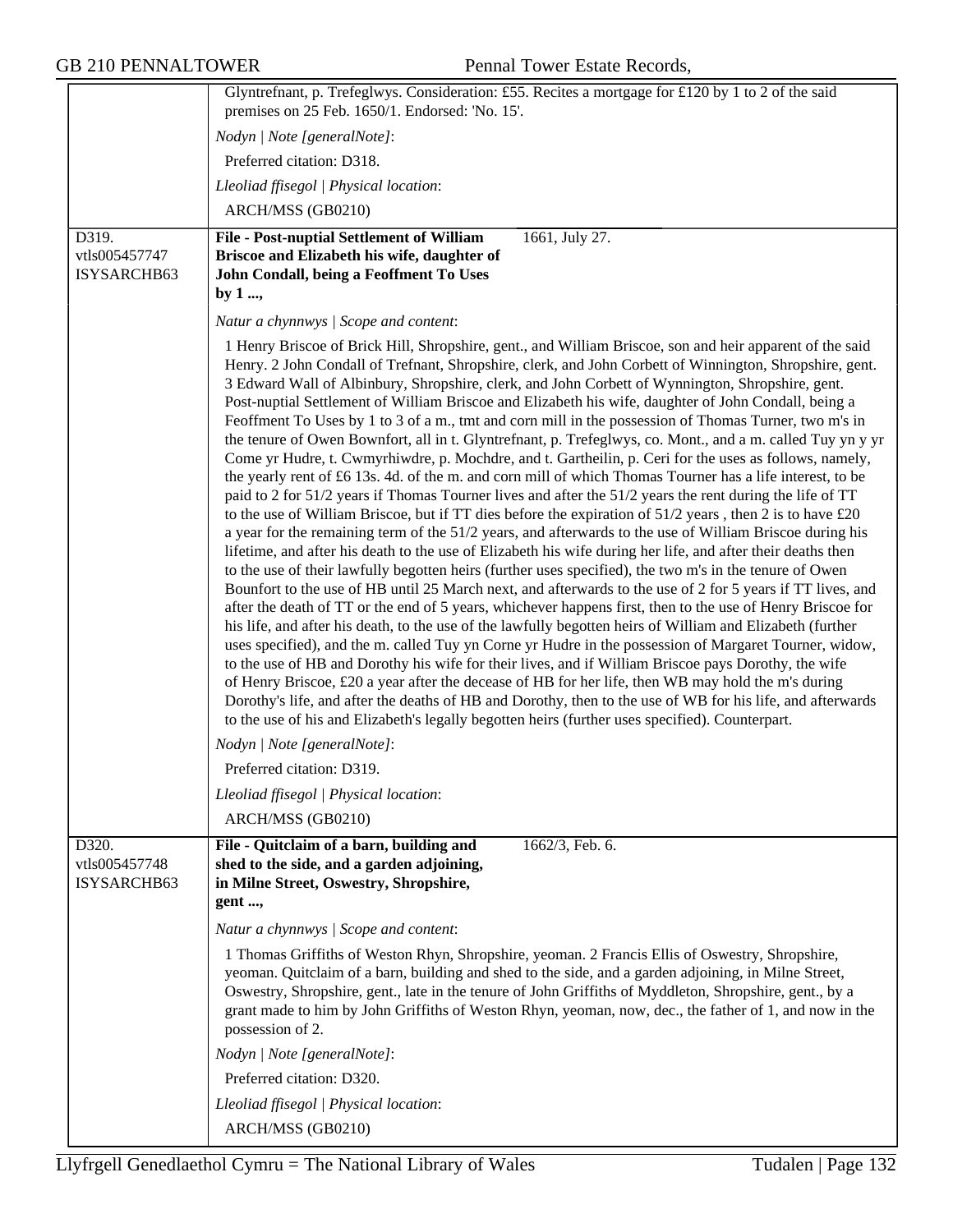| D321.                                   | 1662/3, Feb.6.<br>File - Bond in £40 to perform covenants                                                                                                                                                                                                                                                                                                                                                                                                                                                                                                                                                                                                                                                                                                                                                                                                                   |
|-----------------------------------------|-----------------------------------------------------------------------------------------------------------------------------------------------------------------------------------------------------------------------------------------------------------------------------------------------------------------------------------------------------------------------------------------------------------------------------------------------------------------------------------------------------------------------------------------------------------------------------------------------------------------------------------------------------------------------------------------------------------------------------------------------------------------------------------------------------------------------------------------------------------------------------|
| vtls005457749                           | specified in no. D320,                                                                                                                                                                                                                                                                                                                                                                                                                                                                                                                                                                                                                                                                                                                                                                                                                                                      |
| ISYSARCHB63                             |                                                                                                                                                                                                                                                                                                                                                                                                                                                                                                                                                                                                                                                                                                                                                                                                                                                                             |
|                                         | Natur a chynnwys / Scope and content:                                                                                                                                                                                                                                                                                                                                                                                                                                                                                                                                                                                                                                                                                                                                                                                                                                       |
|                                         | 1 Thomas Griffiths of Weston Rhyn, Shropshire, yeoman. 2 Francis Ellis of Oswestry, Shropshire,<br>yeoman. Bond in £40 to perform covenants specified in no. D320.                                                                                                                                                                                                                                                                                                                                                                                                                                                                                                                                                                                                                                                                                                          |
|                                         | Nodyn   Note [generalNote]:                                                                                                                                                                                                                                                                                                                                                                                                                                                                                                                                                                                                                                                                                                                                                                                                                                                 |
|                                         | Preferred citation: D321.                                                                                                                                                                                                                                                                                                                                                                                                                                                                                                                                                                                                                                                                                                                                                                                                                                                   |
|                                         | Lleoliad ffisegol   Physical location:                                                                                                                                                                                                                                                                                                                                                                                                                                                                                                                                                                                                                                                                                                                                                                                                                                      |
|                                         | ARCH/MSS (GB0210)                                                                                                                                                                                                                                                                                                                                                                                                                                                                                                                                                                                                                                                                                                                                                                                                                                                           |
| D322.                                   | File - Mortgage (Demise for for 500 years)<br>1662/3, Feb. 10.                                                                                                                                                                                                                                                                                                                                                                                                                                                                                                                                                                                                                                                                                                                                                                                                              |
| vtls005457750                           | for £530 of a m. now in the tenure of                                                                                                                                                                                                                                                                                                                                                                                                                                                                                                                                                                                                                                                                                                                                                                                                                                       |
| ISYSARCHB63                             | Symon Waters in Porkington ,                                                                                                                                                                                                                                                                                                                                                                                                                                                                                                                                                                                                                                                                                                                                                                                                                                                |
|                                         | Natur a chynnwys / Scope and content:                                                                                                                                                                                                                                                                                                                                                                                                                                                                                                                                                                                                                                                                                                                                                                                                                                       |
|                                         | 1 Robert Powell of Park Hill, Shropshire, archdeacon of Salop. 2 Sir Phillip Egerton of Egerton,<br>Cheshire, kt. Mortgage (Demise for for 500 years) for £530 of a m. now in the tenure of Symon Waters<br>in Porkington, [p. Selattyn], Shropshire, and all the three closes or parcels of land in Iston, p. Oswestry,<br>Shropshire, one being arable, and the other two being pasture, now in the occupation of John Foster,<br>two parcels of pasture land in Lloyn a Coppa, p. Selattyn, Shropshire, now in the occupation of Thomas<br>Davies, four parcels in Pentre Clawdd, p. Selattyn, two being pastures, one called Teere a Clittere, and<br>the other two being arable, one called Lloyne a Kerroge, all now in the tenure of John Phillips, and a m.<br>or tmt in Iston aforesaid, late in the tenure of Jane ap Edwards, widow, and now in the tenure of 1. |
|                                         | Nodyn   Note [generalNote]:                                                                                                                                                                                                                                                                                                                                                                                                                                                                                                                                                                                                                                                                                                                                                                                                                                                 |
|                                         | Preferred citation: D322.                                                                                                                                                                                                                                                                                                                                                                                                                                                                                                                                                                                                                                                                                                                                                                                                                                                   |
|                                         |                                                                                                                                                                                                                                                                                                                                                                                                                                                                                                                                                                                                                                                                                                                                                                                                                                                                             |
|                                         | Lleoliad ffisegol   Physical location:                                                                                                                                                                                                                                                                                                                                                                                                                                                                                                                                                                                                                                                                                                                                                                                                                                      |
|                                         | ARCH/MSS (GB0210)                                                                                                                                                                                                                                                                                                                                                                                                                                                                                                                                                                                                                                                                                                                                                                                                                                                           |
| D323-4.<br>vtls005457751<br>ISYSARCHB63 | File - Lease and Release of 1's part of a m.<br>1665/6, Feb. 16, 19.<br>and garden now or late in the occupation<br>of John Conwey ,                                                                                                                                                                                                                                                                                                                                                                                                                                                                                                                                                                                                                                                                                                                                        |
|                                         | Natur a chynnwys / Scope and content:                                                                                                                                                                                                                                                                                                                                                                                                                                                                                                                                                                                                                                                                                                                                                                                                                                       |
|                                         | 1 Mary Tomley of Oswestry, Shropshire, widow and relict of Robert Tomley, cardmaker, dec. 2 Thomas<br>ap Richard of Dynynlley, yeoman, and John Kenricke of Ruabon, co. Denb. Lease and Release of 1's<br>part of a m. and garden now or late in the occupation of John Conwey in a street called Y Street y Llan,<br>otherwise Street y Velyn, without the walls of Oswestry, Shropshire, to the use of Edward Lloyd, son-in-<br>law of 1, and Anne his wife, youngest daughter of 1.                                                                                                                                                                                                                                                                                                                                                                                      |
|                                         | Nodyn   Note [generalNote]:                                                                                                                                                                                                                                                                                                                                                                                                                                                                                                                                                                                                                                                                                                                                                                                                                                                 |
|                                         | Preferred citation: D323-4.                                                                                                                                                                                                                                                                                                                                                                                                                                                                                                                                                                                                                                                                                                                                                                                                                                                 |
|                                         | Lleoliad ffisegol   Physical location:                                                                                                                                                                                                                                                                                                                                                                                                                                                                                                                                                                                                                                                                                                                                                                                                                                      |
|                                         | ARCH/MSS (GB0210)                                                                                                                                                                                                                                                                                                                                                                                                                                                                                                                                                                                                                                                                                                                                                                                                                                                           |
| D325.<br>vtls005457752<br>ISYSARCHB63   | File - Demise for 300 years of m's and<br>1666, April 3.<br>lands called Gwaine y Golod and Tire y<br>globwll, p's Ferwig and Cardigan ,                                                                                                                                                                                                                                                                                                                                                                                                                                                                                                                                                                                                                                                                                                                                    |
|                                         | Natur a chynnwys / Scope and content:                                                                                                                                                                                                                                                                                                                                                                                                                                                                                                                                                                                                                                                                                                                                                                                                                                       |
|                                         | 1 Rice Vaughan of Glandyfan, co. Pemb., gent. 2 Lewis Edwards of Talgarth, co. Mer., gent. Demise for<br>300 years of m's and lands called Gwaine y Golod and Tire y globwll, p's Ferwig and Cardigan, co. Card.<br>Endorsed: 'My uncle Rice Vaughan's lease of Gwaynygelod and Tiryglobwll'.                                                                                                                                                                                                                                                                                                                                                                                                                                                                                                                                                                               |
|                                         | Nodyn   Note [generalNote]:                                                                                                                                                                                                                                                                                                                                                                                                                                                                                                                                                                                                                                                                                                                                                                                                                                                 |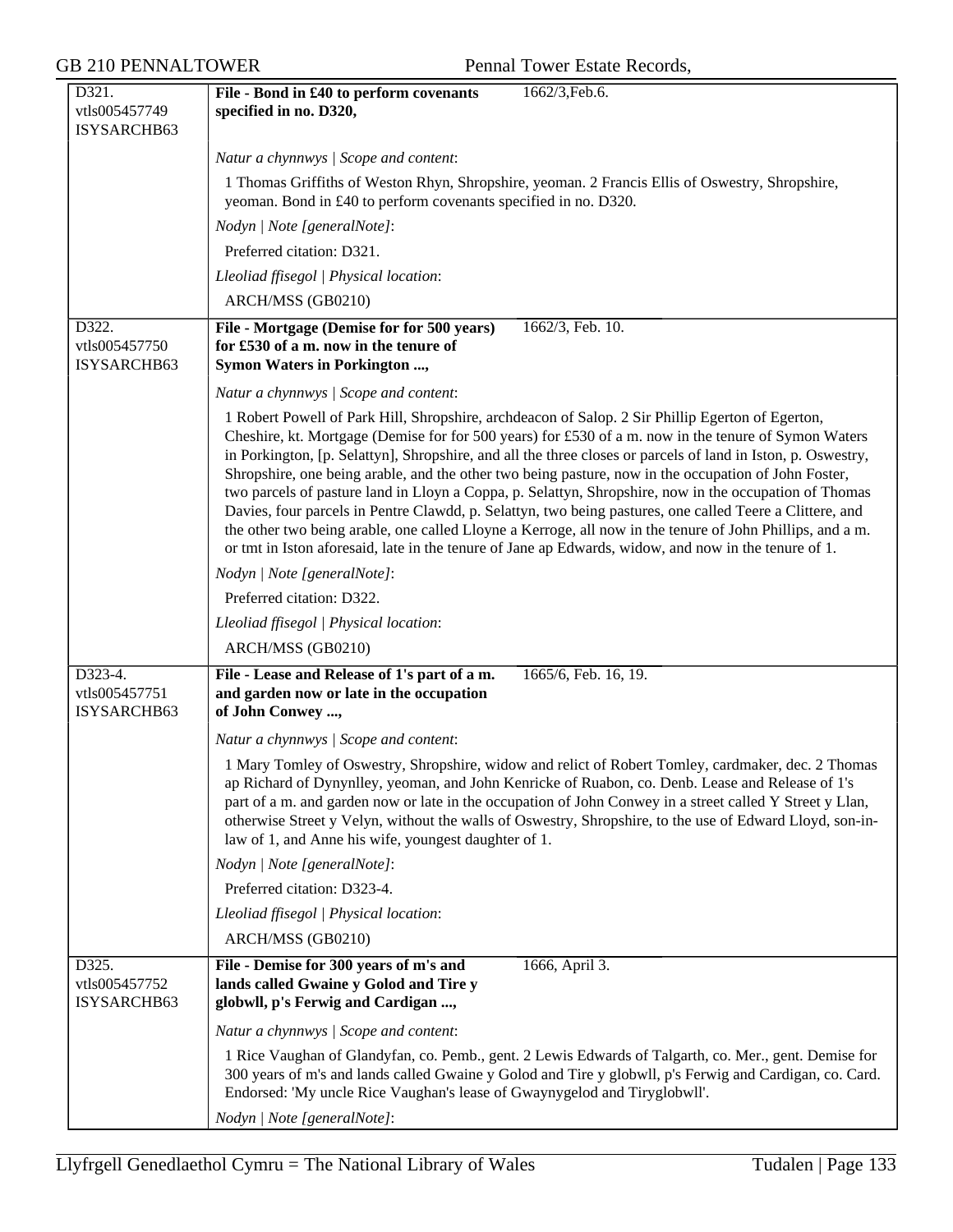|                                       | Preferred citation: D325.                                                                                                                                                                                                                                                                                                                                                                                                                                                                                                                                                                                                                                                                                                                                                                                                                                                    |
|---------------------------------------|------------------------------------------------------------------------------------------------------------------------------------------------------------------------------------------------------------------------------------------------------------------------------------------------------------------------------------------------------------------------------------------------------------------------------------------------------------------------------------------------------------------------------------------------------------------------------------------------------------------------------------------------------------------------------------------------------------------------------------------------------------------------------------------------------------------------------------------------------------------------------|
|                                       | Lleoliad ffisegol   Physical location:                                                                                                                                                                                                                                                                                                                                                                                                                                                                                                                                                                                                                                                                                                                                                                                                                                       |
|                                       | ARCH/MSS (GB0210)                                                                                                                                                                                                                                                                                                                                                                                                                                                                                                                                                                                                                                                                                                                                                                                                                                                            |
| D326.<br>vtls005457753<br>ISYSARCHB63 | 1666, June 1.<br>File - Bond in £100 that 2 shall enjoy<br>Tyddin Braych y Fedw, [p. Trefeglwys, co.<br>Mont.] unencumbered,                                                                                                                                                                                                                                                                                                                                                                                                                                                                                                                                                                                                                                                                                                                                                 |
|                                       | Natur a chynnwys / Scope and content:                                                                                                                                                                                                                                                                                                                                                                                                                                                                                                                                                                                                                                                                                                                                                                                                                                        |
|                                       | 1 Anne Jenkin of Trefeglwys, co. Mont., Jenkin Evan of the same, labourer, Rowland Gwyn of<br>Gwastadcoed, gent., David Jenkin of Machynlleth, gent., and John Jenkin of Eskir [Esgeiredd], gent.<br>2 Morgan David of Bachithon, gent. Bond in £100 that 2 shall enjoy Tyddin Braych y Fedw, [p.<br>Trefeglwys, co. Mont.] unencumbered.                                                                                                                                                                                                                                                                                                                                                                                                                                                                                                                                    |
|                                       | Nodyn   Note [generalNote]:                                                                                                                                                                                                                                                                                                                                                                                                                                                                                                                                                                                                                                                                                                                                                                                                                                                  |
|                                       | Preferred citation: D326.                                                                                                                                                                                                                                                                                                                                                                                                                                                                                                                                                                                                                                                                                                                                                                                                                                                    |
|                                       | Lleoliad ffisegol   Physical location:                                                                                                                                                                                                                                                                                                                                                                                                                                                                                                                                                                                                                                                                                                                                                                                                                                       |
|                                       | ARCH/MSS (GB0210)                                                                                                                                                                                                                                                                                                                                                                                                                                                                                                                                                                                                                                                                                                                                                                                                                                                            |
| D327.<br>vtls005457754<br>ISYSARCHB63 | 1673, March 30.<br>File - Release of all debts, etc., and<br>especially of £800 lately acknowledged by<br>2 before Thomas Cotton, gent., late mayor<br>of ,                                                                                                                                                                                                                                                                                                                                                                                                                                                                                                                                                                                                                                                                                                                  |
|                                       | Natur a chynnwys / Scope and content:                                                                                                                                                                                                                                                                                                                                                                                                                                                                                                                                                                                                                                                                                                                                                                                                                                        |
|                                       | 1 William Whyte of the town of Shrewsbury, Shropshire., gent. 2 Robert Pryse of the Inner Temple,<br>London, gent. Release of all debts, etc., and especially of £800 lately acknowledged by 2 before Thomas<br>Cotton, gent., late mayor of Shrewsbury.                                                                                                                                                                                                                                                                                                                                                                                                                                                                                                                                                                                                                     |
|                                       | Nodyn   Note [generalNote]:                                                                                                                                                                                                                                                                                                                                                                                                                                                                                                                                                                                                                                                                                                                                                                                                                                                  |
|                                       | Preferred citation: D327.                                                                                                                                                                                                                                                                                                                                                                                                                                                                                                                                                                                                                                                                                                                                                                                                                                                    |
|                                       | Lleoliad ffisegol   Physical location:                                                                                                                                                                                                                                                                                                                                                                                                                                                                                                                                                                                                                                                                                                                                                                                                                                       |
|                                       | ARCH/MSS (GB0210)                                                                                                                                                                                                                                                                                                                                                                                                                                                                                                                                                                                                                                                                                                                                                                                                                                                            |
| D328.<br>vtls005457755<br>ISYSARCHB63 | File - Lease To Vest Possession of m's or<br>1673, April 7.<br>burgages in Machynlleth, co. Mont., in a<br>street called Pentre yr Allt or ,                                                                                                                                                                                                                                                                                                                                                                                                                                                                                                                                                                                                                                                                                                                                 |
|                                       | Natur a chynnwys / Scope and content:                                                                                                                                                                                                                                                                                                                                                                                                                                                                                                                                                                                                                                                                                                                                                                                                                                        |
|                                       | 1 William Whyte of Shrewsbury, Shropshire, gent., and Mary his wife, and Robert Pryse, son and<br>heir apparent of the said Mary. 2 Sir Henry Vernon of Hodnett, bart, William Jones of Sandford, esq.,<br>and Francis Manley of Wrexham, co. Denb., esq. Lease To Vest Possession of m's or burgages in<br>Machynlleth, co. Mont., in a street called Pentre yr Allt or Street Gwyr Gwyneth, late in the occupation<br>of John Tomley, a rent charge or fee farm of 6s. 8d. yearly out of a m. in a street called Pentre yr Rhedyn,<br>otherwise Gwyr Dehaybarth, in the said town, in the occupation of Elizabeth Swaine, widow, and<br>Richard Swaine, mercer, and a rent charge or fee farm of 11s. 8d. yearly out of the m. of Rowland Pugh,<br>esq., wherein one Robert Evans did hereto dwell and now in the tenure of John Parry, in Pentre yr Allt<br>Gwyr Gwyneth. |
|                                       | Nodyn   Note [generalNote]:                                                                                                                                                                                                                                                                                                                                                                                                                                                                                                                                                                                                                                                                                                                                                                                                                                                  |
|                                       | Preferred citation: D328.                                                                                                                                                                                                                                                                                                                                                                                                                                                                                                                                                                                                                                                                                                                                                                                                                                                    |
|                                       | Lleoliad ffisegol   Physical location:                                                                                                                                                                                                                                                                                                                                                                                                                                                                                                                                                                                                                                                                                                                                                                                                                                       |
|                                       | ARCH/MSS (GB0210)                                                                                                                                                                                                                                                                                                                                                                                                                                                                                                                                                                                                                                                                                                                                                                                                                                                            |
| D329.<br>vtls005457756<br>ISYSARCHB63 | File - Deed To Lead The Uses Of A Fine by<br>1673, April 11.<br>1 and 2 to 3 of a m. called Plas y ,                                                                                                                                                                                                                                                                                                                                                                                                                                                                                                                                                                                                                                                                                                                                                                         |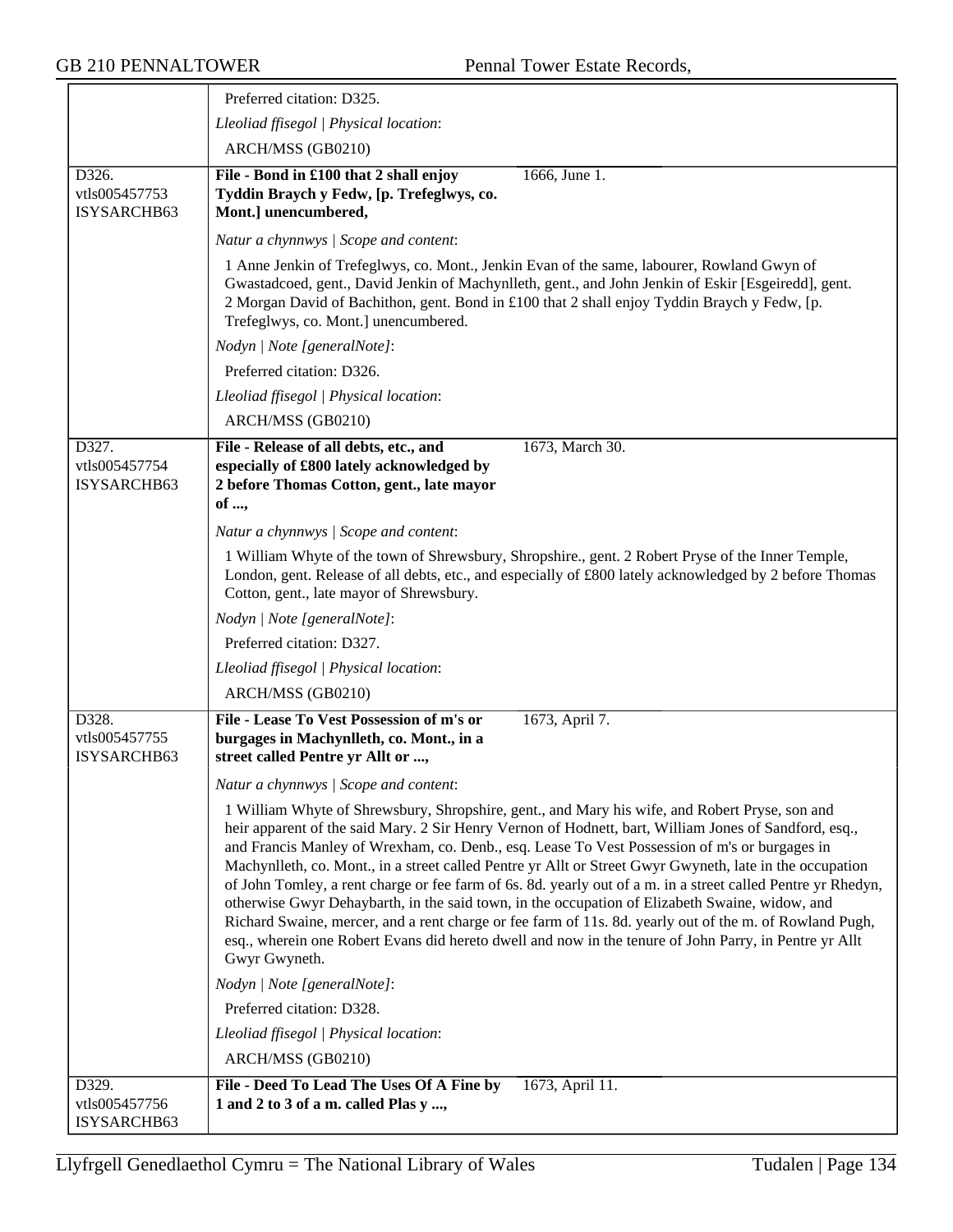*Natur a chynnwys | Scope and content*:

|                                       | 1 William Whyte of Shrewsbury, Shropshire, gent., and Mary his wife, relict of John Pryse late of<br>Eskerwethan, co. Mer., gent., dec., and Robert Pryse, son and heir apparent of the said Mary. 2 Robert<br>Pryse, son and heir apparent of John Pryse. 3 Sir Henry Vernon of Hodnett, bart, William Jones of<br>Sandford, esq., Shropshire, and Francis Manley of Wrexham, co. Denb., esq. Deed To Lead The Uses Of<br>A Fine by 1 and 2 to 3 of a m. called Plas y Roft, otherwise Eskerwethen, parcels of land called Tythyn<br>Kay Ithell, Tythin Kay Evan ap Ierwerth, Tythyn y Geyvron, Tythin Kaeierwerth Lloyd, a moiety of a<br>water corn mill called Millne y Bettws, with two parcels of land adjoining to a tmt called Courte and<br>near the lands of Com Agoe, a m. called Keven Dyrres, a meadow called Llyndirrie, a parcel of land<br>called Kay y Velin, a meadow called Rhos Gogh, five parcels of land called Parke Gwyn, Parke Mawr,<br>Parke Grach, Kay Revell, and Tyr Matthew Issa, a parcel of meadow ground called Gwyr Gloddynion,<br>a water corn mill called Mellin yn yr Avon, a m. and lands called Penthyryn Bychan, parcels of land<br>called Tyr Mathew y Ddol and Anherog Bannal, a parcel of land adjoining, a m. called Tythyn y Gessell<br>with a ffrith adjoining, a m. called Talgarth Issa, otherwise Tu yn Loyne, a m. known by the names<br>of Keven y Crib, Creeke Bychan, Brynie Bychan yr yn y Rhiw and Tythyn Maes y Neyedd, a m., tmt<br>and lands called Kelliy Creye, m's and lands called Tythyn Kay Yewkues, Tythyn Hugh Goch, Keven<br>Kynhavell, Tythyn y Gwestadkoed, Y Tythyn ar y Vron yn yr [?Arvar], and Kelly Yney, all in t. Cynfal,<br>[p. Tywyn], a parcel of meadow ground called Parke Newydd lately enclosed from the marsh called<br>Morva Dyvi, t. Penmaen Dyfi, [p. Tywyn], all that part of the fishing place in the river Dyfi called the<br>Drawnett or Saynett, together with one weir, a tmt and garden called Y Tyen Werne, m's and lands called<br>Kay Meiricke, Tythyn Kellir Gronglwyd and Tythyn Du, parcels of meadow and pasture enclosed out<br>of the marsh called Kay Pencraige, Kay Glasse, and Kay y Browenog, t. Penmaen Dyfi, [p. Tywyn], a<br>m. and garden and 2 a. of land and a m. and two parcels of land in Pennal, a burgage in Machynlleth, co.<br>Mont., in a street called Pentre yr Allt, or Street Gwyrgwyneth, rent charges of 6s. 8d. yearly out of a m.<br>in a street called Pentre yr Rhedyn, otherwise Gwyr Deheyburth, and 11s. 8d. yearly out of the burgage of<br>Rowland Pugh, esq., in Pentre yr Alt Gwyr Gwyneth street, to the use of William Whyte for his life and<br>after his death to the use of Mary his wife and their heirs, and if WW survives Mary, then to the use of<br>his heirs, otherwise to the use of Mary's heirs. Endorsed: 'Mr Robert Pryse Deed in Salop'.<br>Nodyn   Note [generalNote]: |
|---------------------------------------|-------------------------------------------------------------------------------------------------------------------------------------------------------------------------------------------------------------------------------------------------------------------------------------------------------------------------------------------------------------------------------------------------------------------------------------------------------------------------------------------------------------------------------------------------------------------------------------------------------------------------------------------------------------------------------------------------------------------------------------------------------------------------------------------------------------------------------------------------------------------------------------------------------------------------------------------------------------------------------------------------------------------------------------------------------------------------------------------------------------------------------------------------------------------------------------------------------------------------------------------------------------------------------------------------------------------------------------------------------------------------------------------------------------------------------------------------------------------------------------------------------------------------------------------------------------------------------------------------------------------------------------------------------------------------------------------------------------------------------------------------------------------------------------------------------------------------------------------------------------------------------------------------------------------------------------------------------------------------------------------------------------------------------------------------------------------------------------------------------------------------------------------------------------------------------------------------------------------------------------------------------------------------------------------------------------------------------------------------------------------------------------------------------------------------------------------------------------------------------------------------------------------------------------------------------------------------------------------------------------------------------------------------------------------------------------------------------------------------------------------------------------------------------------------------------------------------------------------------------------------------------------------------------------------------------------|
|                                       | Preferred citation: D329.                                                                                                                                                                                                                                                                                                                                                                                                                                                                                                                                                                                                                                                                                                                                                                                                                                                                                                                                                                                                                                                                                                                                                                                                                                                                                                                                                                                                                                                                                                                                                                                                                                                                                                                                                                                                                                                                                                                                                                                                                                                                                                                                                                                                                                                                                                                                                                                                                                                                                                                                                                                                                                                                                                                                                                                                                                                                                                           |
|                                       | Lleoliad ffisegol   Physical location:                                                                                                                                                                                                                                                                                                                                                                                                                                                                                                                                                                                                                                                                                                                                                                                                                                                                                                                                                                                                                                                                                                                                                                                                                                                                                                                                                                                                                                                                                                                                                                                                                                                                                                                                                                                                                                                                                                                                                                                                                                                                                                                                                                                                                                                                                                                                                                                                                                                                                                                                                                                                                                                                                                                                                                                                                                                                                              |
|                                       | ARCH/MSS (GB0210)                                                                                                                                                                                                                                                                                                                                                                                                                                                                                                                                                                                                                                                                                                                                                                                                                                                                                                                                                                                                                                                                                                                                                                                                                                                                                                                                                                                                                                                                                                                                                                                                                                                                                                                                                                                                                                                                                                                                                                                                                                                                                                                                                                                                                                                                                                                                                                                                                                                                                                                                                                                                                                                                                                                                                                                                                                                                                                                   |
| D330.<br>vtls005457757<br>ISYSARCHB63 | File - Counterpart of no. D329,<br>1673, April 11.                                                                                                                                                                                                                                                                                                                                                                                                                                                                                                                                                                                                                                                                                                                                                                                                                                                                                                                                                                                                                                                                                                                                                                                                                                                                                                                                                                                                                                                                                                                                                                                                                                                                                                                                                                                                                                                                                                                                                                                                                                                                                                                                                                                                                                                                                                                                                                                                                                                                                                                                                                                                                                                                                                                                                                                                                                                                                  |
|                                       | Nodyn   Note [generalNote]:                                                                                                                                                                                                                                                                                                                                                                                                                                                                                                                                                                                                                                                                                                                                                                                                                                                                                                                                                                                                                                                                                                                                                                                                                                                                                                                                                                                                                                                                                                                                                                                                                                                                                                                                                                                                                                                                                                                                                                                                                                                                                                                                                                                                                                                                                                                                                                                                                                                                                                                                                                                                                                                                                                                                                                                                                                                                                                         |
|                                       | Preferred citation: D330.                                                                                                                                                                                                                                                                                                                                                                                                                                                                                                                                                                                                                                                                                                                                                                                                                                                                                                                                                                                                                                                                                                                                                                                                                                                                                                                                                                                                                                                                                                                                                                                                                                                                                                                                                                                                                                                                                                                                                                                                                                                                                                                                                                                                                                                                                                                                                                                                                                                                                                                                                                                                                                                                                                                                                                                                                                                                                                           |
|                                       | Lleoliad ffisegol   Physical location:                                                                                                                                                                                                                                                                                                                                                                                                                                                                                                                                                                                                                                                                                                                                                                                                                                                                                                                                                                                                                                                                                                                                                                                                                                                                                                                                                                                                                                                                                                                                                                                                                                                                                                                                                                                                                                                                                                                                                                                                                                                                                                                                                                                                                                                                                                                                                                                                                                                                                                                                                                                                                                                                                                                                                                                                                                                                                              |
|                                       | ARCH/MSS (GB0210)                                                                                                                                                                                                                                                                                                                                                                                                                                                                                                                                                                                                                                                                                                                                                                                                                                                                                                                                                                                                                                                                                                                                                                                                                                                                                                                                                                                                                                                                                                                                                                                                                                                                                                                                                                                                                                                                                                                                                                                                                                                                                                                                                                                                                                                                                                                                                                                                                                                                                                                                                                                                                                                                                                                                                                                                                                                                                                                   |
| D331.<br>vtls005457758<br>ISYSARCHB63 | File - Copy of no. D329,<br>1673, April 11.                                                                                                                                                                                                                                                                                                                                                                                                                                                                                                                                                                                                                                                                                                                                                                                                                                                                                                                                                                                                                                                                                                                                                                                                                                                                                                                                                                                                                                                                                                                                                                                                                                                                                                                                                                                                                                                                                                                                                                                                                                                                                                                                                                                                                                                                                                                                                                                                                                                                                                                                                                                                                                                                                                                                                                                                                                                                                         |
|                                       | Natur a chynnwys / Scope and content:                                                                                                                                                                                                                                                                                                                                                                                                                                                                                                                                                                                                                                                                                                                                                                                                                                                                                                                                                                                                                                                                                                                                                                                                                                                                                                                                                                                                                                                                                                                                                                                                                                                                                                                                                                                                                                                                                                                                                                                                                                                                                                                                                                                                                                                                                                                                                                                                                                                                                                                                                                                                                                                                                                                                                                                                                                                                                               |
|                                       | Endorsed: 'Mr Whites's deed delivered up by Mr Gabriel Salisbury'.                                                                                                                                                                                                                                                                                                                                                                                                                                                                                                                                                                                                                                                                                                                                                                                                                                                                                                                                                                                                                                                                                                                                                                                                                                                                                                                                                                                                                                                                                                                                                                                                                                                                                                                                                                                                                                                                                                                                                                                                                                                                                                                                                                                                                                                                                                                                                                                                                                                                                                                                                                                                                                                                                                                                                                                                                                                                  |
|                                       | Nodyn   Note [generalNote]:                                                                                                                                                                                                                                                                                                                                                                                                                                                                                                                                                                                                                                                                                                                                                                                                                                                                                                                                                                                                                                                                                                                                                                                                                                                                                                                                                                                                                                                                                                                                                                                                                                                                                                                                                                                                                                                                                                                                                                                                                                                                                                                                                                                                                                                                                                                                                                                                                                                                                                                                                                                                                                                                                                                                                                                                                                                                                                         |
|                                       | Preferred citation: D331.                                                                                                                                                                                                                                                                                                                                                                                                                                                                                                                                                                                                                                                                                                                                                                                                                                                                                                                                                                                                                                                                                                                                                                                                                                                                                                                                                                                                                                                                                                                                                                                                                                                                                                                                                                                                                                                                                                                                                                                                                                                                                                                                                                                                                                                                                                                                                                                                                                                                                                                                                                                                                                                                                                                                                                                                                                                                                                           |
|                                       | Lleoliad ffisegol   Physical location:                                                                                                                                                                                                                                                                                                                                                                                                                                                                                                                                                                                                                                                                                                                                                                                                                                                                                                                                                                                                                                                                                                                                                                                                                                                                                                                                                                                                                                                                                                                                                                                                                                                                                                                                                                                                                                                                                                                                                                                                                                                                                                                                                                                                                                                                                                                                                                                                                                                                                                                                                                                                                                                                                                                                                                                                                                                                                              |
|                                       | ARCH/MSS (GB0210)                                                                                                                                                                                                                                                                                                                                                                                                                                                                                                                                                                                                                                                                                                                                                                                                                                                                                                                                                                                                                                                                                                                                                                                                                                                                                                                                                                                                                                                                                                                                                                                                                                                                                                                                                                                                                                                                                                                                                                                                                                                                                                                                                                                                                                                                                                                                                                                                                                                                                                                                                                                                                                                                                                                                                                                                                                                                                                                   |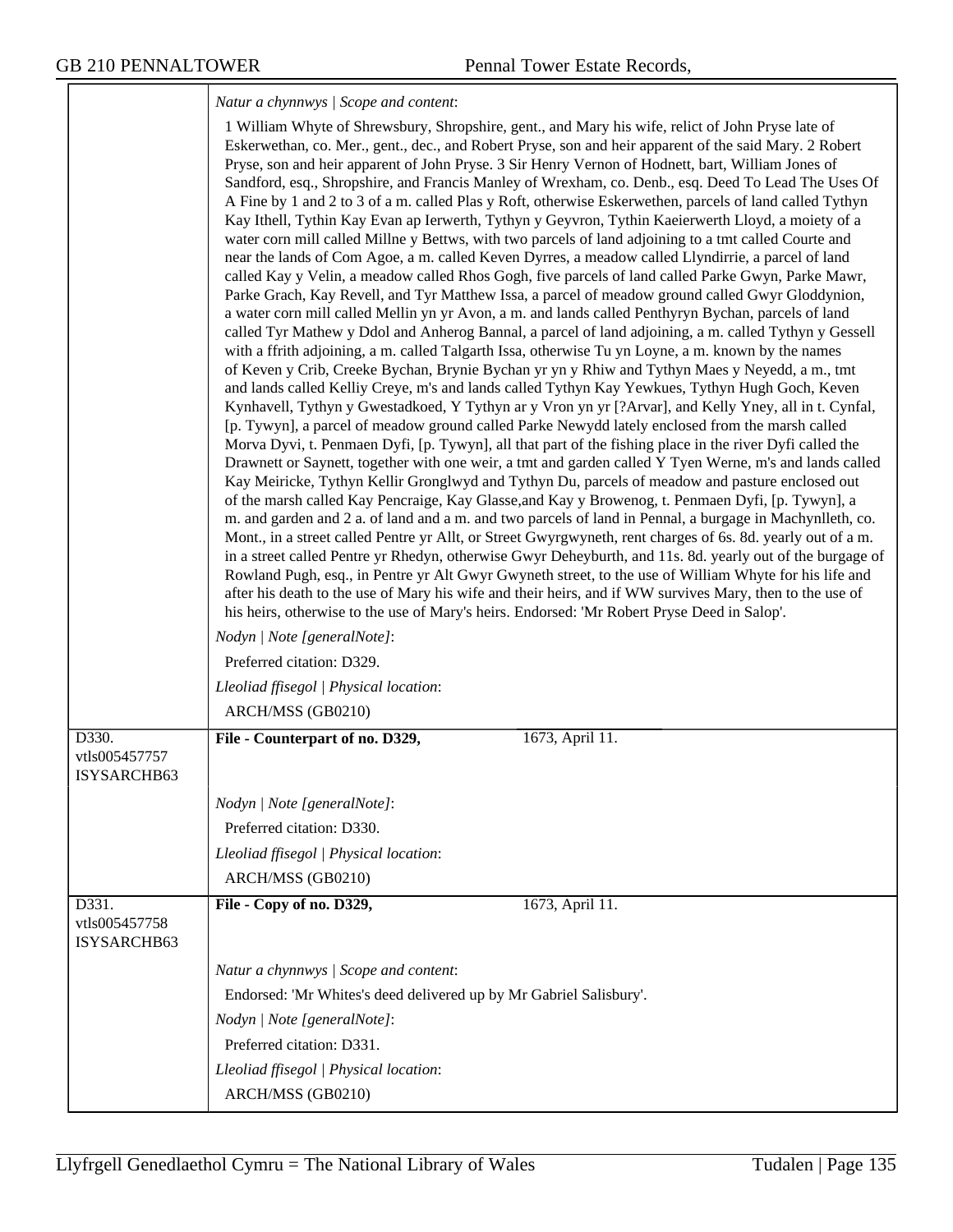| D332.                                 | File - Draft Copy of no. D329,<br>1673, April 11.                                                                                                                                                                                                                                                                                    |  |
|---------------------------------------|--------------------------------------------------------------------------------------------------------------------------------------------------------------------------------------------------------------------------------------------------------------------------------------------------------------------------------------|--|
| vtls005457759                         |                                                                                                                                                                                                                                                                                                                                      |  |
| ISYSARCHB63                           |                                                                                                                                                                                                                                                                                                                                      |  |
|                                       | Nodyn   Note [generalNote]:                                                                                                                                                                                                                                                                                                          |  |
|                                       | Preferred citation: D332.                                                                                                                                                                                                                                                                                                            |  |
|                                       | Lleoliad ffisegol   Physical location:                                                                                                                                                                                                                                                                                               |  |
|                                       | ARCH/MSS (GB0210)                                                                                                                                                                                                                                                                                                                    |  |
| D333.                                 | 1673, April 11.<br>File - Recognizance in the nature of a                                                                                                                                                                                                                                                                            |  |
| vtls005457760                         | statute merchant in £80 acknowledged                                                                                                                                                                                                                                                                                                 |  |
| ISYSARCHB63                           | before the mayor of Shrewsbury,                                                                                                                                                                                                                                                                                                      |  |
|                                       | Natur a chynnwys / Scope and content:                                                                                                                                                                                                                                                                                                |  |
|                                       | 1 Robert Pryse of the Inner Temple, London, gent. 2 William Whyte of Shrewsbury, Shropshire, gent.<br>Recognizance in the nature of a statute merchant in £80 acknowledged before the mayor of Shrewsbury.<br>Seal (wrapped).                                                                                                        |  |
|                                       | Nodyn   Note [generalNote]:                                                                                                                                                                                                                                                                                                          |  |
|                                       | Preferred citation: D333.                                                                                                                                                                                                                                                                                                            |  |
|                                       | Lleoliad ffisegol   Physical location:                                                                                                                                                                                                                                                                                               |  |
|                                       | ARCH/MSS (GB0210)                                                                                                                                                                                                                                                                                                                    |  |
| D334.                                 | 1674/5, March 15.<br><b>File - Bargain And Sale With Feoffment</b>                                                                                                                                                                                                                                                                   |  |
| vtls005457761<br>ISYSARCHB63          | of 1's part of a m. and garden in a street<br>called Y Llan, otherwise ,                                                                                                                                                                                                                                                             |  |
|                                       | Natur a chynnwys / Scope and content:                                                                                                                                                                                                                                                                                                |  |
|                                       | 1 Edward Lloyd of Oswestry, Shropshire, yeoman, and Mary his wife. 2 Gwen Ellis of the same, widow.<br>Bargain And Sale With Feoffment of 1's part of a m. and garden in a street called Y Llan, otherwise<br>Streete y Velin, in Oswestry with Covenant To Levy A Fine by 1. Consideration: £13 10s. Endorsed:<br>livery of seisin. |  |
|                                       | Nodyn   Note [generalNote]:                                                                                                                                                                                                                                                                                                          |  |
|                                       | Preferred citation: D334.                                                                                                                                                                                                                                                                                                            |  |
|                                       | Lleoliad ffisegol   Physical location:                                                                                                                                                                                                                                                                                               |  |
|                                       | ARCH/MSS (GB0210)                                                                                                                                                                                                                                                                                                                    |  |
| D335.                                 | File - Final Concord of 12 m's etc. (540 a.)<br>1674, Aug. 18.                                                                                                                                                                                                                                                                       |  |
| vtls005457762<br>ISYSARCHB63          | in t's Cynfal and Penmaen Dyfi, p. Tywyn,<br>co. Mer,                                                                                                                                                                                                                                                                                |  |
|                                       | Natur a chynnwys / Scope and content:                                                                                                                                                                                                                                                                                                |  |
|                                       | 1 Robert Price, esq. (quer.). 2 Godfrey Copley, bart, and Catherine his wife (deforc's). Final Concord of<br>12 m's etc. (540 a.) in t's Cynfal and Penmaen Dyfi, p. Tywyn, co. Mer. Consideration: £90.                                                                                                                             |  |
|                                       | Nodyn   Note [generalNote]:                                                                                                                                                                                                                                                                                                          |  |
|                                       | Preferred citation: D335.                                                                                                                                                                                                                                                                                                            |  |
|                                       | Lleoliad ffisegol   Physical location:                                                                                                                                                                                                                                                                                               |  |
|                                       | ARCH/MSS (GB0210)                                                                                                                                                                                                                                                                                                                    |  |
| D336.<br>vtls005457763<br>ISYSARCHB63 | File - Final Concord of 1 m. and 30 a. of<br>1675.<br>land in Oswestry, Shropshire,                                                                                                                                                                                                                                                  |  |
|                                       | Natur a chynnwys / Scope and content:                                                                                                                                                                                                                                                                                                |  |
|                                       |                                                                                                                                                                                                                                                                                                                                      |  |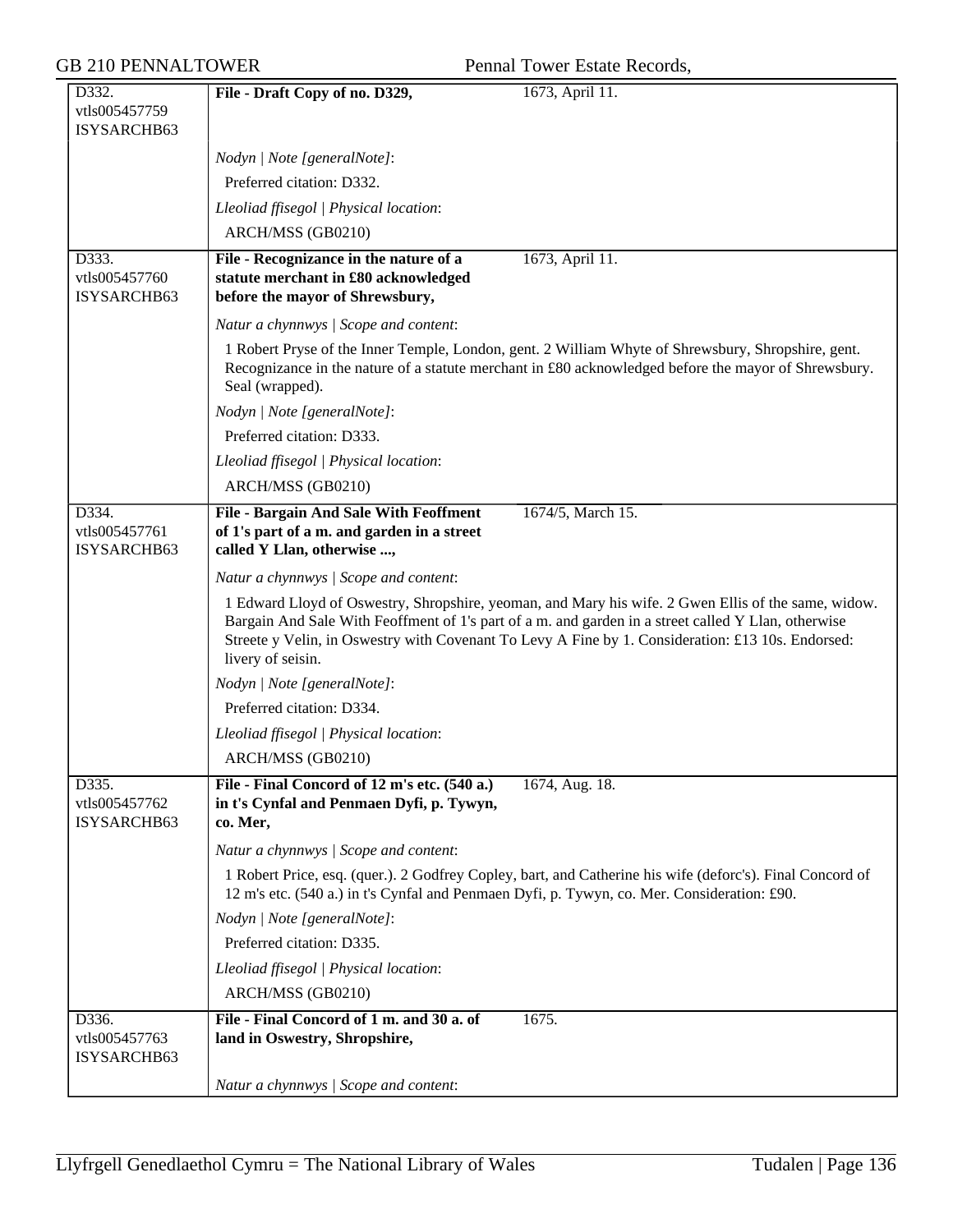|                                       | 1 John Phillipps, Robert Davies and Gwen Ellis, widow (quer.). 2 Francis Phillips, Edward Lloyd and<br>Mary his wife (deforc's). Final Concord of 1 m. and 30 a. of land in Oswestry, Shropshire. Consideration:<br>£60. Latin. R H Indenture. Damaged by rodents.                                                                                                                                  |
|---------------------------------------|-----------------------------------------------------------------------------------------------------------------------------------------------------------------------------------------------------------------------------------------------------------------------------------------------------------------------------------------------------------------------------------------------------|
|                                       | Nodyn   Note [generalNote]:                                                                                                                                                                                                                                                                                                                                                                         |
|                                       | Preferred citation: D336.                                                                                                                                                                                                                                                                                                                                                                           |
|                                       | Lleoliad ffisegol   Physical location:                                                                                                                                                                                                                                                                                                                                                              |
|                                       | ARCH/MSS (GB0210)                                                                                                                                                                                                                                                                                                                                                                                   |
| D337.                                 | File - Release of all debts, bills, bonds, etc.,<br>1677, June 2.                                                                                                                                                                                                                                                                                                                                   |
| vtls005457764                         | suffered or acknowledged by or from John                                                                                                                                                                                                                                                                                                                                                            |
| ISYSARCHB63                           | Pryse, late of Esgairwethan, co. Mer ,                                                                                                                                                                                                                                                                                                                                                              |
|                                       | Natur a chynnwys / Scope and content:                                                                                                                                                                                                                                                                                                                                                               |
|                                       | 1 Edmund Taynton, administrator of the estate of Robert Corbet, late of Ynysmaengwyn, co. Mer., esq.,<br>dec. 2 William White of Shrewsbury, Shropshire, gent., and Mary his wife. Release of all debts, bills,<br>bonds, etc., suffered or acknowledged by or from John Pryse, late of Esgairwethan, co. Mer., gent., dec.,<br>to Robert Corbet of Ynysymaengwyn. Endorsed: 'Esgairweddan estate'. |
|                                       | Nodyn   Note [generalNote]:                                                                                                                                                                                                                                                                                                                                                                         |
|                                       | Preferred citation: D337.                                                                                                                                                                                                                                                                                                                                                                           |
|                                       | Lleoliad ffisegol   Physical location:                                                                                                                                                                                                                                                                                                                                                              |
|                                       | ARCH/MSS (GB0210)                                                                                                                                                                                                                                                                                                                                                                                   |
| D338.<br>vtls005457765<br>ISYSARCHB63 | 1677, June 28.<br>File - Lease for five years of the corn and<br>hay tithe of [ ] isaravon, part of the rectory<br>of p ,                                                                                                                                                                                                                                                                           |
|                                       | Natur a chynnwys / Scope and content:                                                                                                                                                                                                                                                                                                                                                               |
|                                       | 1 Walter Gilbert of Braunston, [?Northamptonshire], and John Gilbert of London, barber-surgeon. 2<br>Lewes Edwards of p. Tywyn, co. Mer., gent. Lease for five years of the corn and hay tithe of [] isaravon,<br>part of the rectory of p. Tywyn, co. Mer. Annual rent: £12. Damaged, parts missing.                                                                                               |
|                                       | Nodyn   Note [generalNote]:                                                                                                                                                                                                                                                                                                                                                                         |
|                                       | Preferred citation: D338.                                                                                                                                                                                                                                                                                                                                                                           |
|                                       | Lleoliad ffisegol   Physical location:                                                                                                                                                                                                                                                                                                                                                              |
|                                       | ARCH/MSS (GB0210)                                                                                                                                                                                                                                                                                                                                                                                   |
| D339.<br>vtls005457766<br>ISYSARCHB63 | File - Account of the rents of mortgaged<br>$[c. 1679]$ .<br>land received by Elizabeth Pryce, 1665-79,                                                                                                                                                                                                                                                                                             |
|                                       | Nodyn   Note [generalNote]:                                                                                                                                                                                                                                                                                                                                                                         |
|                                       | Preferred citation: D339.                                                                                                                                                                                                                                                                                                                                                                           |
|                                       | Lleoliad ffisegol   Physical location:                                                                                                                                                                                                                                                                                                                                                              |
|                                       | ARCH/MSS (GB0210)                                                                                                                                                                                                                                                                                                                                                                                   |
| D340.<br>vtls005457767<br>ISYSARCHB63 | <b>File - Abstract of Robert Price's leases to</b><br>$[c. 1679]$ .<br>Lewis Lewis, 1674-8,                                                                                                                                                                                                                                                                                                         |
|                                       | Nodyn   Note [generalNote]:                                                                                                                                                                                                                                                                                                                                                                         |
|                                       | Preferred citation: D340.                                                                                                                                                                                                                                                                                                                                                                           |
|                                       | Lleoliad ffisegol   Physical location:                                                                                                                                                                                                                                                                                                                                                              |
|                                       | ARCH/MSS (GB0210)                                                                                                                                                                                                                                                                                                                                                                                   |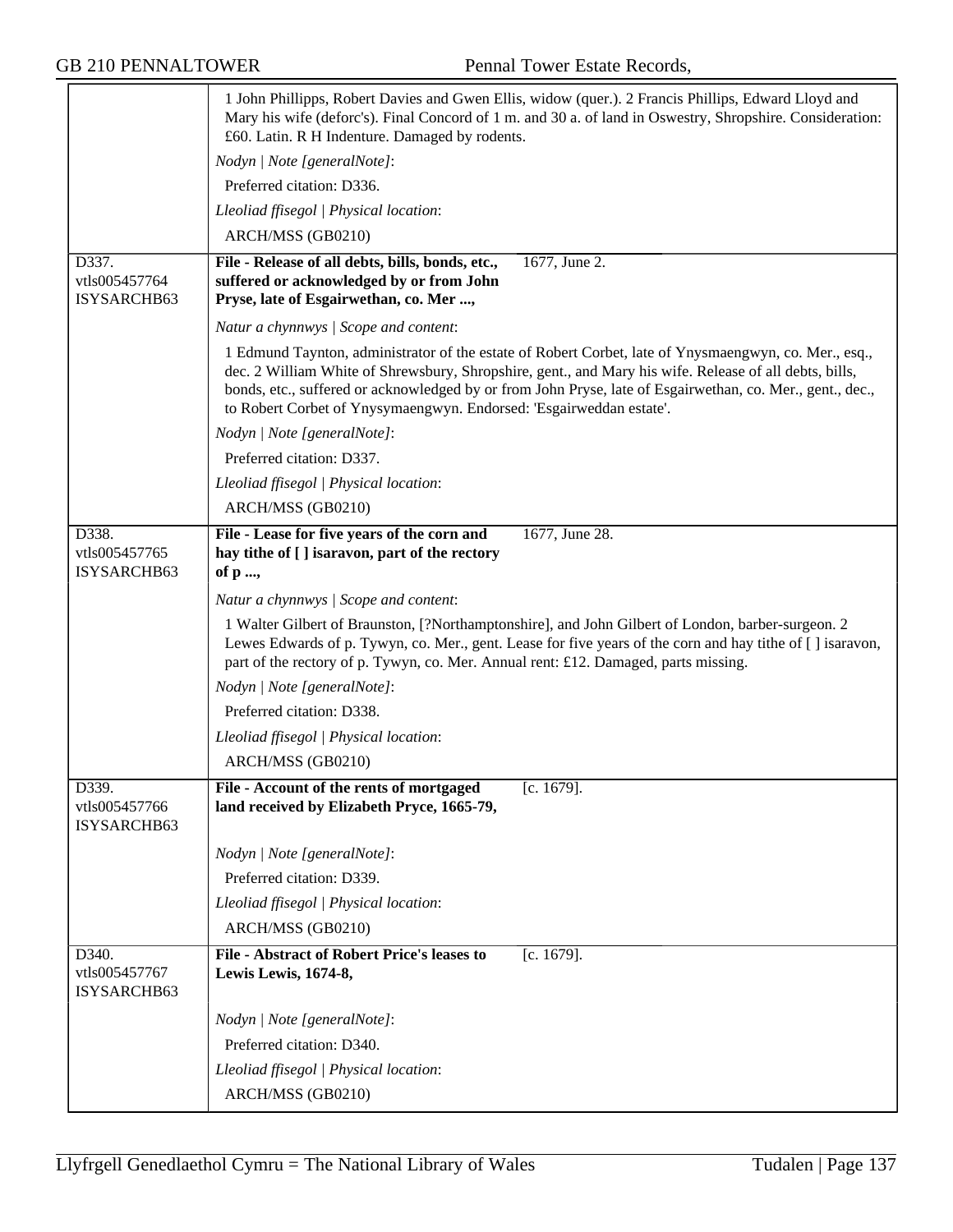| D341.                                 | File - Acknowledgement of deeds received<br>1679, Feb. 23.                                                                                                                                                                                                                                                                                                                                                                                                                         |
|---------------------------------------|------------------------------------------------------------------------------------------------------------------------------------------------------------------------------------------------------------------------------------------------------------------------------------------------------------------------------------------------------------------------------------------------------------------------------------------------------------------------------------|
| vtls005457768<br>ISYSARCHB63          | from Lewis Lewis, esq., by [Robert] Pryce,                                                                                                                                                                                                                                                                                                                                                                                                                                         |
|                                       | esq,                                                                                                                                                                                                                                                                                                                                                                                                                                                                               |
|                                       | Natur a chynnwys / Scope and content:                                                                                                                                                                                                                                                                                                                                                                                                                                              |
|                                       | Endorsed: Note that these deeds were then 'indifferently kept' by his brother Evan Vaughan.                                                                                                                                                                                                                                                                                                                                                                                        |
|                                       | Nodyn   Note [generalNote]:                                                                                                                                                                                                                                                                                                                                                                                                                                                        |
|                                       | Preferred citation: D341.                                                                                                                                                                                                                                                                                                                                                                                                                                                          |
|                                       | Lleoliad ffisegol   Physical location:                                                                                                                                                                                                                                                                                                                                                                                                                                             |
|                                       | ARCH/MSS (GB0210)                                                                                                                                                                                                                                                                                                                                                                                                                                                                  |
| D342.<br>vtls005457769<br>ISYSARCHB63 | File - Surrender of m's tmt's and lands<br>1679, Sept. 24.<br>called Keven y Crib, otherwise Crib<br>Bychan, Brynnie Bychan, Yr Ynys Hir and<br>Tythyn ,                                                                                                                                                                                                                                                                                                                           |
|                                       | Natur a chynnwys / Scope and content:                                                                                                                                                                                                                                                                                                                                                                                                                                              |
|                                       | 1 Lewis Lewis of Penmaen, co. Mer. 2 Robert Price of Eskairwethan, esq. Surrender of m's tmt's and<br>lands called Keven y Crib, otherwise Crib Bychan, Brynnie Bychan, Yr Ynys Hir and Tythyn Maes y<br>Neyodd, t. Cynfal, and other unspecified m's and lands in t's Cynfal and Penmaen Dyfi, [p. Tywyn], co.<br>Mer., and p. Machynlleth, co. Mont., with Covenant by 1 to deliver to 2 on 4 November next leases dated<br>30 July 1674 and 1 August 1676. Consideration: £444. |
|                                       | Nodyn   Note [generalNote]:                                                                                                                                                                                                                                                                                                                                                                                                                                                        |
|                                       | Preferred citation: D342.                                                                                                                                                                                                                                                                                                                                                                                                                                                          |
|                                       | Lleoliad ffisegol   Physical location:                                                                                                                                                                                                                                                                                                                                                                                                                                             |
|                                       | ARCH/MSS (GB0210)                                                                                                                                                                                                                                                                                                                                                                                                                                                                  |
| D343.<br>vtls005457770<br>ISYSARCHB63 | File - Bond in £888 to perform covenants<br>1679, Sept. 24.<br>specified in no. D342,                                                                                                                                                                                                                                                                                                                                                                                              |
|                                       | Natur a chynnwys / Scope and content:                                                                                                                                                                                                                                                                                                                                                                                                                                              |
|                                       | 1 Lewis Lewis of Penmaen, co. Mer. 2 Robert Price of Eskairwethan, esq. Bond in £888 to perform<br>covenants specified in no. D342.                                                                                                                                                                                                                                                                                                                                                |
|                                       | Nodyn   Note [generalNote]:                                                                                                                                                                                                                                                                                                                                                                                                                                                        |
|                                       | Preferred citation: D343.                                                                                                                                                                                                                                                                                                                                                                                                                                                          |
|                                       | Lleoliad ffisegol   Physical location:                                                                                                                                                                                                                                                                                                                                                                                                                                             |
|                                       | ARCH/MSS (GB0210)                                                                                                                                                                                                                                                                                                                                                                                                                                                                  |
| D344.<br>vtls005457771<br>ISYSARCHB63 | File - Surrender of m. and lands called<br>1679, Oct. 29.<br>Kae Cadwgan and Penlan, a parcel of land<br>called Gwair Tew and four days ,                                                                                                                                                                                                                                                                                                                                          |
|                                       | Natur a chynnwys / Scope and content:                                                                                                                                                                                                                                                                                                                                                                                                                                              |
|                                       | 1 David Jenkin of Machynlleth, co. Mont., glover. 2 John David Jenkin of the same, son and heir<br>apparent of 1. Surrender of m. and lands called Kae Cadwgan and Penlan, a parcel of land called<br>Gwair Tew and four days math of hay in the new meadows, otherwise Ros Meadows, t's Esgeiredd and<br>Glyntrefnant, p. Trefeglwys, co. Mont. Seal.                                                                                                                             |
|                                       | Nodyn   Note [generalNote]:                                                                                                                                                                                                                                                                                                                                                                                                                                                        |
|                                       | Preferred citation: D344.                                                                                                                                                                                                                                                                                                                                                                                                                                                          |
|                                       | Lleoliad ffisegol   Physical location:                                                                                                                                                                                                                                                                                                                                                                                                                                             |
|                                       | ARCH/MSS (GB0210)                                                                                                                                                                                                                                                                                                                                                                                                                                                                  |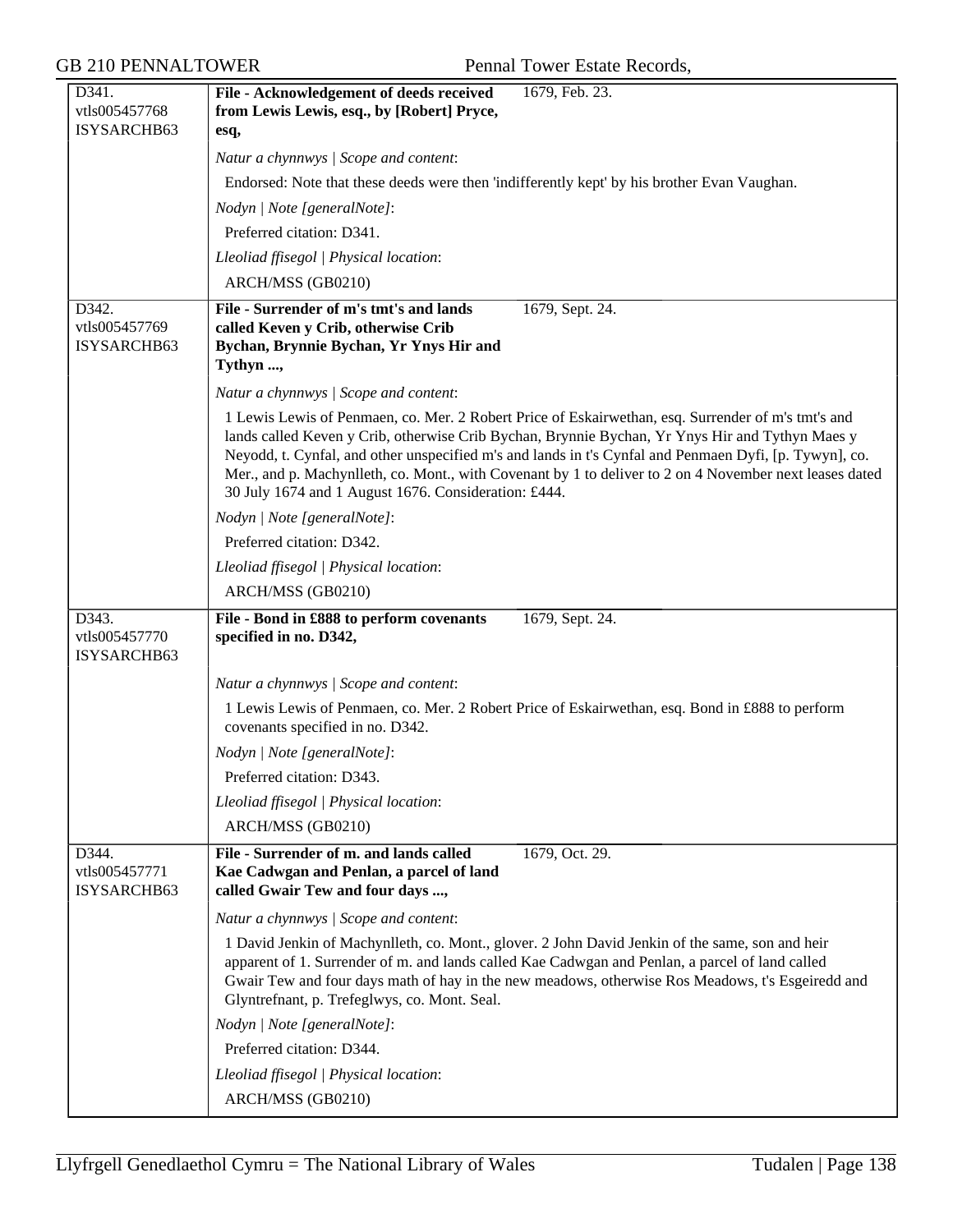| D345.                           | File - Bond in £200 to perform covenants                                                                                                                                                                             | 1679, Oct. 30.    |                                               |
|---------------------------------|----------------------------------------------------------------------------------------------------------------------------------------------------------------------------------------------------------------------|-------------------|-----------------------------------------------|
| vtls005457772                   | specified in an indenture tripartite of                                                                                                                                                                              |                   |                                               |
| ISYSARCHB63                     | even date between 1, John Jenkin, Jenkin                                                                                                                                                                             |                   |                                               |
|                                 | William ,                                                                                                                                                                                                            |                   |                                               |
|                                 | Natur a chynnwys / Scope and content:                                                                                                                                                                                |                   |                                               |
|                                 | 1 David Jenkin of Machynlleth, co. Mont., glover, and John David Jenkin of the same, son and heir                                                                                                                    |                   |                                               |
|                                 | apparent of the said David. 2 Elizabeth Evan, alias Pugh, of Trefeglwys, widow. Bond in £200 to perform<br>covenants specified in an indenture tripartite of even date between 1, John Jenkin, Jenkin William, Lewis |                   |                                               |
|                                 | Evan Roger and Humphrey ap Hugh Tuddor of the second part, and 2 of the third part.                                                                                                                                  |                   |                                               |
|                                 | Nodyn   Note [generalNote]:                                                                                                                                                                                          |                   |                                               |
|                                 | Preferred citation: D345.                                                                                                                                                                                            |                   |                                               |
|                                 | Lleoliad ffisegol   Physical location:                                                                                                                                                                               |                   |                                               |
|                                 | ARCH/MSS (GB0210)                                                                                                                                                                                                    |                   |                                               |
| D346.                           | File - Defeazance of a recognizance in the                                                                                                                                                                           | 1679, Nov. 8.     |                                               |
| vtls005457773                   | nature of a statute merchant if 2 performs                                                                                                                                                                           |                   |                                               |
| ISYSARCHB63                     | covenants in a pair of indentures ,                                                                                                                                                                                  |                   |                                               |
|                                 | Natur a chynnwys / Scope and content:                                                                                                                                                                                |                   |                                               |
|                                 | 1 Catherine Purcell of Nantcriba, co. Mont., spinster. 2 Robert Price of Eskairwethan, co. Mer., esq.                                                                                                                |                   |                                               |
|                                 | Defeazance of a recognizance in the nature of a statute merchant if 2 performs covenants in a pair of                                                                                                                |                   |                                               |
|                                 | indentures between 1 and 2 of even date. Recites that 2 by Statute Merchant of even date was bound to 1<br>in £900. Endorsed: 'Madam Pursell's Defeazance'.                                                          |                   |                                               |
|                                 |                                                                                                                                                                                                                      |                   |                                               |
|                                 | Nodyn   Note [generalNote]:<br>Preferred citation: D346.                                                                                                                                                             |                   |                                               |
|                                 |                                                                                                                                                                                                                      |                   |                                               |
|                                 | Lleoliad ffisegol   Physical location:                                                                                                                                                                               |                   |                                               |
|                                 | ARCH/MSS (GB0210)                                                                                                                                                                                                    |                   |                                               |
| D347.                           | File - Abstract Of Title of the mortgaged                                                                                                                                                                            | 1679, Dec. 1.     |                                               |
| vtls005457774<br>ISYSARCHB63    | lands of Robert Pryce called Ynisgunning,<br>[t. Isygarreg, p. Tywyn], 1640-79,                                                                                                                                      |                   |                                               |
|                                 |                                                                                                                                                                                                                      |                   |                                               |
|                                 | Nodyn   Note [generalNote]:                                                                                                                                                                                          |                   |                                               |
|                                 | Preferred citation: D347.                                                                                                                                                                                            |                   |                                               |
|                                 | Lleoliad ffisegol   Physical location:                                                                                                                                                                               |                   |                                               |
|                                 | ARCH/MSS (GB0210)                                                                                                                                                                                                    |                   |                                               |
|                                 | Cyfres   Series [1680-1691] vtls005457775 ISYSARCHB63: Deeds,                                                                                                                                                        |                   |                                               |
|                                 | Dyddiad   Date: 1680-1691. (dyddiad creu)   (date of creation)                                                                                                                                                       |                   |                                               |
|                                 |                                                                                                                                                                                                                      |                   |                                               |
|                                 |                                                                                                                                                                                                                      |                   |                                               |
|                                 | FFeil / rhestr eitemau   File / item list                                                                                                                                                                            |                   |                                               |
| Cod cyfeirnod<br>Reference code | Teitl   Title                                                                                                                                                                                                        | Dyddiadau   Dates | Disgrifiad ffisegol   Physical<br>description |
| D348.                           | File - Bond in £1,000 to perform covenants                                                                                                                                                                           | 1680, May 27.     |                                               |
| vtls005457776<br>ISYSARCHB63    | mentioned in articles of agreement of even<br>date,                                                                                                                                                                  |                   |                                               |
|                                 | Natur a chynnwys / Scope and content:                                                                                                                                                                                |                   |                                               |
|                                 | 1 Humfrey Lewis of Talgarth, co. Mer., gent., Lewis Edwards of the same, gent., Edward Lewis of                                                                                                                      |                   |                                               |
|                                 | the same, gent., Humfrey Edwards of the same, gent., and John Edwards of Tonfane, gent. 2 Morgan                                                                                                                     |                   |                                               |
|                                 | David of Penegoes, co. Mont., gent., and John Thomas of Llanlothian, gent. Bond in £1,000 to perform                                                                                                                 |                   |                                               |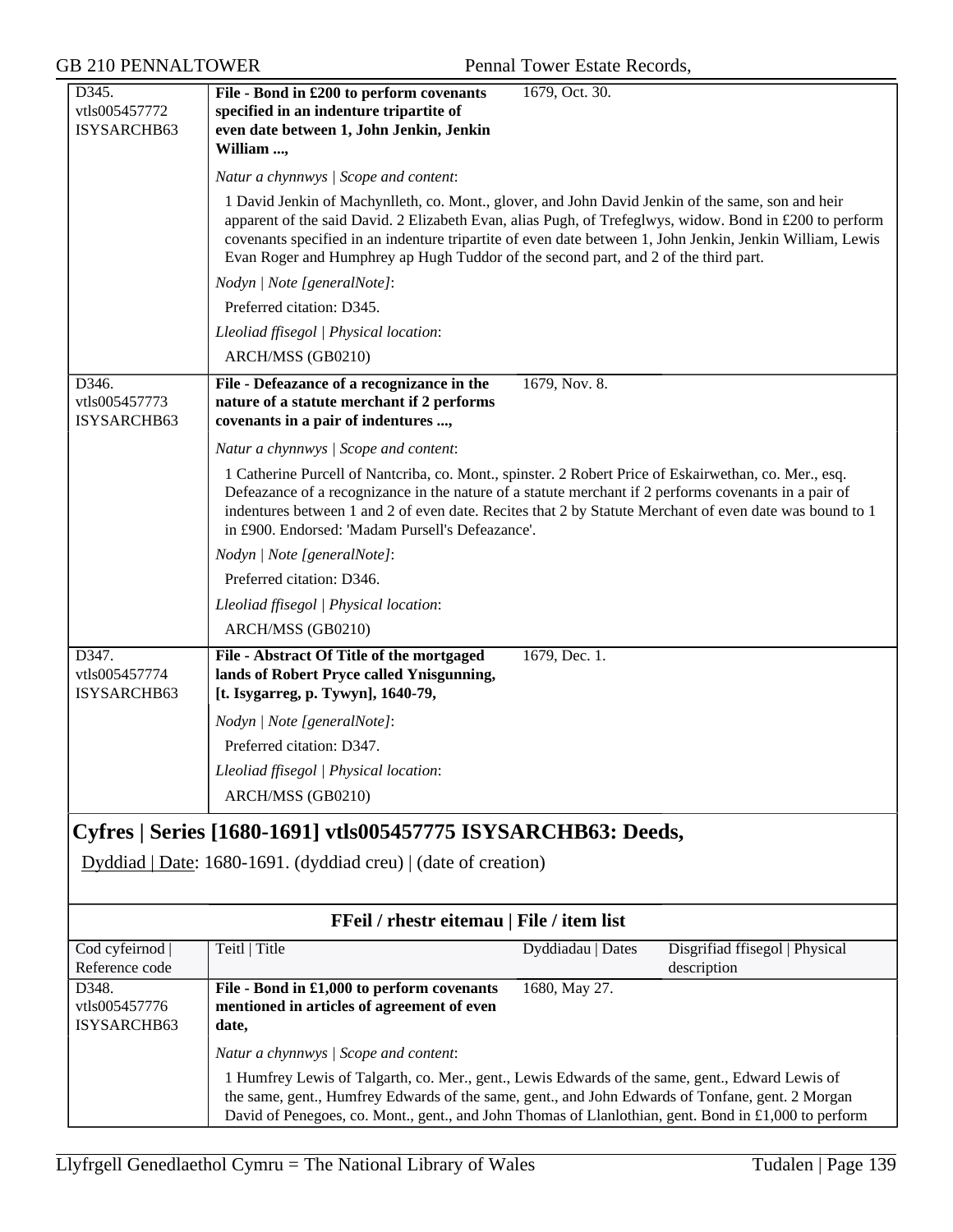|                                       | covenants mentioned in articles of agreement of even date. Endorsed: 'bond to perform the Articles made<br>upon Ed Lewis's marriage'.                                                                                                                                                                                                                                                                                                                                                                                                                                                                                                                                                                                                                |
|---------------------------------------|------------------------------------------------------------------------------------------------------------------------------------------------------------------------------------------------------------------------------------------------------------------------------------------------------------------------------------------------------------------------------------------------------------------------------------------------------------------------------------------------------------------------------------------------------------------------------------------------------------------------------------------------------------------------------------------------------------------------------------------------------|
|                                       |                                                                                                                                                                                                                                                                                                                                                                                                                                                                                                                                                                                                                                                                                                                                                      |
|                                       | Nodyn   Note [generalNote]:                                                                                                                                                                                                                                                                                                                                                                                                                                                                                                                                                                                                                                                                                                                          |
|                                       | Preferred citation: D348.                                                                                                                                                                                                                                                                                                                                                                                                                                                                                                                                                                                                                                                                                                                            |
|                                       | Lleoliad ffisegol   Physical location:                                                                                                                                                                                                                                                                                                                                                                                                                                                                                                                                                                                                                                                                                                               |
|                                       | ARCH/MSS (GB0210)                                                                                                                                                                                                                                                                                                                                                                                                                                                                                                                                                                                                                                                                                                                                    |
| D349.                                 | 1680, July 18.<br>File - Lease To Vest Possession of a parcel                                                                                                                                                                                                                                                                                                                                                                                                                                                                                                                                                                                                                                                                                        |
| vtls005457777<br>ISYSARCHB63          | of lands called Ynys(g)ynyn in the tenure<br>of John Griffith ap Robert, parcels ,                                                                                                                                                                                                                                                                                                                                                                                                                                                                                                                                                                                                                                                                   |
|                                       | Natur a chynnwys / Scope and content:                                                                                                                                                                                                                                                                                                                                                                                                                                                                                                                                                                                                                                                                                                                |
|                                       | 1 Robert Pryse of Esgairwethan, co. Mer., esq. 2 Edward Parry of Clifford's Inn, London, gent. Lease<br>To Vest Possession of a parcel of lands called $Ynys(g)ynyn$ in the tenure of John Griffith ap Robert,<br>parcels of land called Kae'r Maen Llwyd and Kae Maes y Llynlloedd, and one other parcel of land in<br>the occupation of Richard Swayne at or near a place called Lledfer, t. Isygarreg, p. Machynlleth, co.<br>Mont., and all the m's and lands mortgaged by John Pryce, dec., late father of 1, to Owen Pryce, clerk,<br>dec. (brother of John Pryce, dec.). Endorsed: Note of exhibition to witness in a cause between Jane Price,<br>widow, plaintiff, and Jane Price, spinster, and others, defendants, on 5 April 1721. Seal. |
|                                       | Nodyn   Note [generalNote]:                                                                                                                                                                                                                                                                                                                                                                                                                                                                                                                                                                                                                                                                                                                          |
|                                       | Preferred citation: D349.                                                                                                                                                                                                                                                                                                                                                                                                                                                                                                                                                                                                                                                                                                                            |
|                                       | Lleoliad ffisegol   Physical location:                                                                                                                                                                                                                                                                                                                                                                                                                                                                                                                                                                                                                                                                                                               |
|                                       | ARCH/MSS (GB0210)                                                                                                                                                                                                                                                                                                                                                                                                                                                                                                                                                                                                                                                                                                                                    |
| D350.<br>vtls005457778<br>ISYSARCHB63 | File - Quitclaim of m's and lands called<br>1681/2, Feb. 14.<br>Tythin yn Estayr Hyrod, p. Pennal, co.<br>Mer,                                                                                                                                                                                                                                                                                                                                                                                                                                                                                                                                                                                                                                       |
|                                       | Natur a chynnwys / Scope and content:                                                                                                                                                                                                                                                                                                                                                                                                                                                                                                                                                                                                                                                                                                                |
|                                       | 1 John Owen of Machynlleth, co. Mont., shoemaker. 2 Griffith John of Dolgellau, yeoman. Quitclaim of<br>m's and lands called Tythin yn Estayr Hyrod, p. Pennal, co. Mer.                                                                                                                                                                                                                                                                                                                                                                                                                                                                                                                                                                             |
|                                       | Nodyn   Note [generalNote]:                                                                                                                                                                                                                                                                                                                                                                                                                                                                                                                                                                                                                                                                                                                          |
|                                       | Preferred citation: D350.                                                                                                                                                                                                                                                                                                                                                                                                                                                                                                                                                                                                                                                                                                                            |
|                                       | Lleoliad ffisegol   Physical location:                                                                                                                                                                                                                                                                                                                                                                                                                                                                                                                                                                                                                                                                                                               |
|                                       | ARCH/MSS (GB0210)                                                                                                                                                                                                                                                                                                                                                                                                                                                                                                                                                                                                                                                                                                                                    |
| D351.                                 | File - Account of mortgages relating to<br>$[c. 1682]$ .                                                                                                                                                                                                                                                                                                                                                                                                                                                                                                                                                                                                                                                                                             |
| vtls005457779<br>ISYSARCHB63          | Ynis Guning, [t. Isygarreg, p. Machynlleth,<br>co. Mont.],                                                                                                                                                                                                                                                                                                                                                                                                                                                                                                                                                                                                                                                                                           |
|                                       | Nodyn   Note [generalNote]:                                                                                                                                                                                                                                                                                                                                                                                                                                                                                                                                                                                                                                                                                                                          |
|                                       | Preferred citation: D351.                                                                                                                                                                                                                                                                                                                                                                                                                                                                                                                                                                                                                                                                                                                            |
|                                       | Lleoliad ffisegol   Physical location:                                                                                                                                                                                                                                                                                                                                                                                                                                                                                                                                                                                                                                                                                                               |
|                                       | ARCH/MSS (GB0210)                                                                                                                                                                                                                                                                                                                                                                                                                                                                                                                                                                                                                                                                                                                                    |
| D352A.                                | File - Lease and Release of tmt's and lands<br>1682, June 27-8.                                                                                                                                                                                                                                                                                                                                                                                                                                                                                                                                                                                                                                                                                      |
| vtls005457780<br>ISYSARCHB63          | called Ynyscynyn, Kae'r Maen Llwyd, and<br>Kae Maes Y Llynlloedd, and a parcel ,                                                                                                                                                                                                                                                                                                                                                                                                                                                                                                                                                                                                                                                                     |
|                                       | Natur a chynnwys / Scope and content:                                                                                                                                                                                                                                                                                                                                                                                                                                                                                                                                                                                                                                                                                                                |
|                                       | 1 Elizabeth Pryse of Hay, co. Brec., widow and relict of Henry Pryse, the son and heir of Owen Pryse,<br>clerk, dec. 2 Robert Pryse of Esgairwethan, co. Mer., son and heir of John Pryse, dec. Lease and Release<br>of tmt's and lands called Ynyscynyn, Kae'r Maen Llwyd, and Kae Maes Y Llynlloedd, and a parcel of<br>land in the occupation of Richard Swayne near a place called Lledfer, t. Isygarreg, p. Machynlleth, co.<br>Mont. Recites a decree in Chancery, in a cause between the said Robert Pryse, plaintiff, and 1, Elizabeth                                                                                                                                                                                                       |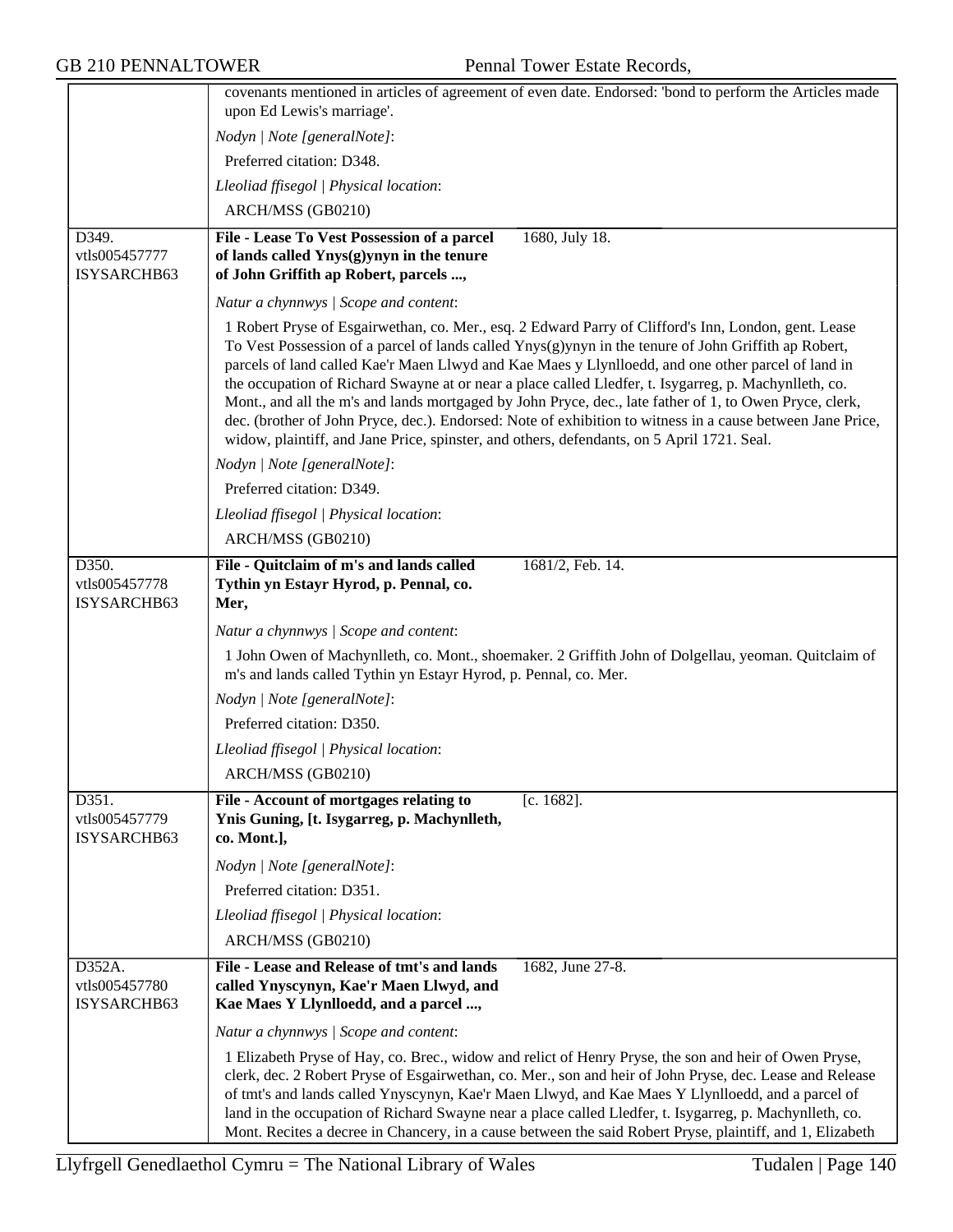|                                       | and Johan Price, dau's and co-heirs of Henry Pryce, dec., son and heir of Owen Pryce, defendants, dated<br>19 June 1682. Consideration: £210. Seals (wrapped).                                                                                                                                                                                                                                                                                                                                                                                                                                                                                                                                                                                                                                                                                                                                                                                                                                           |
|---------------------------------------|----------------------------------------------------------------------------------------------------------------------------------------------------------------------------------------------------------------------------------------------------------------------------------------------------------------------------------------------------------------------------------------------------------------------------------------------------------------------------------------------------------------------------------------------------------------------------------------------------------------------------------------------------------------------------------------------------------------------------------------------------------------------------------------------------------------------------------------------------------------------------------------------------------------------------------------------------------------------------------------------------------|
|                                       | Nodyn   Note [generalNote]:                                                                                                                                                                                                                                                                                                                                                                                                                                                                                                                                                                                                                                                                                                                                                                                                                                                                                                                                                                              |
|                                       | Preferred citation: D352A.                                                                                                                                                                                                                                                                                                                                                                                                                                                                                                                                                                                                                                                                                                                                                                                                                                                                                                                                                                               |
|                                       | Lleoliad ffisegol   Physical location:                                                                                                                                                                                                                                                                                                                                                                                                                                                                                                                                                                                                                                                                                                                                                                                                                                                                                                                                                                   |
|                                       | ARCH/MSS (GB0210)                                                                                                                                                                                                                                                                                                                                                                                                                                                                                                                                                                                                                                                                                                                                                                                                                                                                                                                                                                                        |
| D353.                                 | File - Schedule of deeds of lands and tmt's<br>1682, July 19.                                                                                                                                                                                                                                                                                                                                                                                                                                                                                                                                                                                                                                                                                                                                                                                                                                                                                                                                            |
| vtls005457781<br>ISYSARCHB63          | in p. Machynlleth, co. Mont., delivered by<br>Robert Pryce, esq., to Edward Parry ,                                                                                                                                                                                                                                                                                                                                                                                                                                                                                                                                                                                                                                                                                                                                                                                                                                                                                                                      |
|                                       | Natur a chynnwys / Scope and content:                                                                                                                                                                                                                                                                                                                                                                                                                                                                                                                                                                                                                                                                                                                                                                                                                                                                                                                                                                    |
|                                       | Schedule of deeds of lands and tmt's in p. Machynlleth, co. Mont., delivered by Robert Pryce, esq., to<br>Edward Parry, gent., upon RP's sealing and executing a deed of mortgage of even date.                                                                                                                                                                                                                                                                                                                                                                                                                                                                                                                                                                                                                                                                                                                                                                                                          |
|                                       | Nodyn   Note [generalNote]:                                                                                                                                                                                                                                                                                                                                                                                                                                                                                                                                                                                                                                                                                                                                                                                                                                                                                                                                                                              |
|                                       | Preferred citation: D353.                                                                                                                                                                                                                                                                                                                                                                                                                                                                                                                                                                                                                                                                                                                                                                                                                                                                                                                                                                                |
|                                       | Lleoliad ffisegol   Physical location:                                                                                                                                                                                                                                                                                                                                                                                                                                                                                                                                                                                                                                                                                                                                                                                                                                                                                                                                                                   |
|                                       | ARCH/MSS (GB0210)                                                                                                                                                                                                                                                                                                                                                                                                                                                                                                                                                                                                                                                                                                                                                                                                                                                                                                                                                                                        |
| D354.<br>vtls005457782<br>ISYSARCHB63 | 1682, July 19.<br>File - Mortgage (Release) for £300 of<br>parcels of land called Ynyscynyn, Kae'r<br>Maen Llwyd and Maes y Llynlloedd, and a<br>parcel ,                                                                                                                                                                                                                                                                                                                                                                                                                                                                                                                                                                                                                                                                                                                                                                                                                                                |
|                                       | Natur a chynnwys / Scope and content:                                                                                                                                                                                                                                                                                                                                                                                                                                                                                                                                                                                                                                                                                                                                                                                                                                                                                                                                                                    |
|                                       | 1 Robert Pryse of Esgairwethan, esq. 2 Edward Parry of Clifford's Inn, London, gent. Mortgage (Release)<br>for £300 of parcels of land called Ynyscynyn, Kae'r Maen Llwyd and Maes y Llynlloedd, and a parcel of<br>land in the occupation of Richard Swayne at or near a place called Lledfer. t. Isygarreg, p. Machynlleth,<br>co. Mont. [cf. nos D356, 376-7, 429-30]. Recites that John Pryce, dec., late father of 1, mortgaged the<br>said premises for £300 to Owen Pryse, clerk, on 7 May 1640, no. D354, and that 1, since the decease<br>of his father John, has exhibited his bill of complaint in the Court of Chancery for redemption of the<br>mortgaged lands against Elizabeth Pryse of Hay, co. Brec., widow, relict and administratix of Henry<br>Price, her late husband, dec., and Owen Pryse, during the minority of Elizabeth and Johan Pryse, infants,<br>being the dau's and co-heiresses of the said Henry Pryse, defendants, and recites no. D352 and the recitals<br>therein. |
|                                       | Nodyn   Note [generalNote]:                                                                                                                                                                                                                                                                                                                                                                                                                                                                                                                                                                                                                                                                                                                                                                                                                                                                                                                                                                              |
|                                       | Preferred citation: D354.                                                                                                                                                                                                                                                                                                                                                                                                                                                                                                                                                                                                                                                                                                                                                                                                                                                                                                                                                                                |
|                                       | Lleoliad ffisegol   Physical location:                                                                                                                                                                                                                                                                                                                                                                                                                                                                                                                                                                                                                                                                                                                                                                                                                                                                                                                                                                   |
|                                       | ARCH/MSS (GB0210)                                                                                                                                                                                                                                                                                                                                                                                                                                                                                                                                                                                                                                                                                                                                                                                                                                                                                                                                                                                        |
| D355.<br>vtls005457783<br>ISYSARCHB63 | 1682, July 19.<br>File - Counterpart of no. D354,                                                                                                                                                                                                                                                                                                                                                                                                                                                                                                                                                                                                                                                                                                                                                                                                                                                                                                                                                        |
|                                       | Nodyn   Note [generalNote]:                                                                                                                                                                                                                                                                                                                                                                                                                                                                                                                                                                                                                                                                                                                                                                                                                                                                                                                                                                              |
|                                       | Preferred citation: D355.                                                                                                                                                                                                                                                                                                                                                                                                                                                                                                                                                                                                                                                                                                                                                                                                                                                                                                                                                                                |
|                                       | Lleoliad ffisegol   Physical location:                                                                                                                                                                                                                                                                                                                                                                                                                                                                                                                                                                                                                                                                                                                                                                                                                                                                                                                                                                   |
|                                       | ARCH/MSS (GB0210)                                                                                                                                                                                                                                                                                                                                                                                                                                                                                                                                                                                                                                                                                                                                                                                                                                                                                                                                                                                        |
| D356.<br>vtls005457784<br>ISYSARCHB63 | File - Defeasance of a recognizance in the<br>1682, July 19.<br>nature of a statute staple in £600 and 1 is<br>content if 2 performs ,                                                                                                                                                                                                                                                                                                                                                                                                                                                                                                                                                                                                                                                                                                                                                                                                                                                                   |
|                                       | Natur a chynnwys / Scope and content:                                                                                                                                                                                                                                                                                                                                                                                                                                                                                                                                                                                                                                                                                                                                                                                                                                                                                                                                                                    |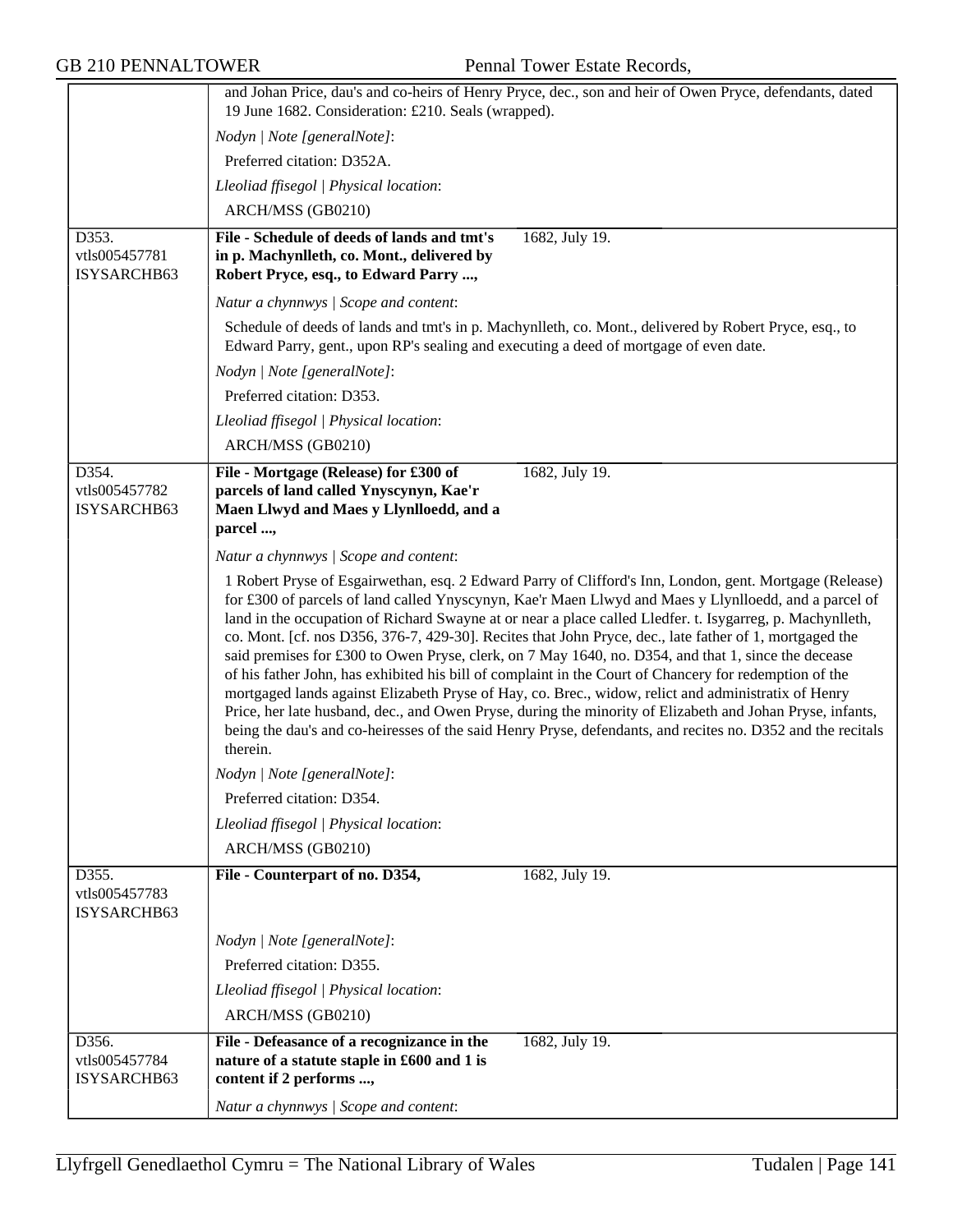|                                       | 1 Robert Pryse of Esgairwethan, esq. 2 Edward Parry of Clifford's Inn, London. Defeasance of a<br>recognizance in the nature of a statute staple in £600 and 1 is content if 2 performs covenants specified in<br>a pair of indentures of even date [cf. nos D376-7, D429-30]. Damaged by rodents.<br>Nodyn   Note [generalNote]:<br>Preferred citation: D356.                                                                                                                                                                                                                                                                                                                                                                                                                                                                                                                                                                                                                                                                                                                                                                                                                                                                                                                                                                                                                                                                                                                                                                                                                                                                                                                                                                                                                                                                                                                                                                                                                                                                                                                                                                                                                                                                                                                                                                                                                                                                                                                                                    |
|---------------------------------------|-------------------------------------------------------------------------------------------------------------------------------------------------------------------------------------------------------------------------------------------------------------------------------------------------------------------------------------------------------------------------------------------------------------------------------------------------------------------------------------------------------------------------------------------------------------------------------------------------------------------------------------------------------------------------------------------------------------------------------------------------------------------------------------------------------------------------------------------------------------------------------------------------------------------------------------------------------------------------------------------------------------------------------------------------------------------------------------------------------------------------------------------------------------------------------------------------------------------------------------------------------------------------------------------------------------------------------------------------------------------------------------------------------------------------------------------------------------------------------------------------------------------------------------------------------------------------------------------------------------------------------------------------------------------------------------------------------------------------------------------------------------------------------------------------------------------------------------------------------------------------------------------------------------------------------------------------------------------------------------------------------------------------------------------------------------------------------------------------------------------------------------------------------------------------------------------------------------------------------------------------------------------------------------------------------------------------------------------------------------------------------------------------------------------------------------------------------------------------------------------------------------------|
|                                       | Lleoliad ffisegol   Physical location:                                                                                                                                                                                                                                                                                                                                                                                                                                                                                                                                                                                                                                                                                                                                                                                                                                                                                                                                                                                                                                                                                                                                                                                                                                                                                                                                                                                                                                                                                                                                                                                                                                                                                                                                                                                                                                                                                                                                                                                                                                                                                                                                                                                                                                                                                                                                                                                                                                                                            |
| D357.                                 | ARCH/MSS (GB0210)<br>File - Deed To Lead The Uses Of A Fine of<br>1682, Aug. 7.                                                                                                                                                                                                                                                                                                                                                                                                                                                                                                                                                                                                                                                                                                                                                                                                                                                                                                                                                                                                                                                                                                                                                                                                                                                                                                                                                                                                                                                                                                                                                                                                                                                                                                                                                                                                                                                                                                                                                                                                                                                                                                                                                                                                                                                                                                                                                                                                                                   |
| vtls005457785                         | m's called Bronhynog, Y Waen Lydan with                                                                                                                                                                                                                                                                                                                                                                                                                                                                                                                                                                                                                                                                                                                                                                                                                                                                                                                                                                                                                                                                                                                                                                                                                                                                                                                                                                                                                                                                                                                                                                                                                                                                                                                                                                                                                                                                                                                                                                                                                                                                                                                                                                                                                                                                                                                                                                                                                                                                           |
| ISYSARCHB63                           | the cottage, Tythyn Llewelin ,                                                                                                                                                                                                                                                                                                                                                                                                                                                                                                                                                                                                                                                                                                                                                                                                                                                                                                                                                                                                                                                                                                                                                                                                                                                                                                                                                                                                                                                                                                                                                                                                                                                                                                                                                                                                                                                                                                                                                                                                                                                                                                                                                                                                                                                                                                                                                                                                                                                                                    |
|                                       | Natur a chynnwys / Scope and content:                                                                                                                                                                                                                                                                                                                                                                                                                                                                                                                                                                                                                                                                                                                                                                                                                                                                                                                                                                                                                                                                                                                                                                                                                                                                                                                                                                                                                                                                                                                                                                                                                                                                                                                                                                                                                                                                                                                                                                                                                                                                                                                                                                                                                                                                                                                                                                                                                                                                             |
|                                       | 1 Griffith Wynne of Stymllyn, co. Caern., gent., and Margaret, his wife. 2 Hugh Bodwrda, esq., Thomas<br>Madrin of Madrin, esq., Owen Anwill of Llwyn, co. Mer., esq., and Lewis Meyrick of Caenarfon, esq.<br>Deed To Lead The Uses Of A Fine of m's called Bronhynog, Y Waen Lydan with the cottage, Tythyn<br>Llewelin, Moel Wrgy, Pen y Cae Chwyth, Tythyn yn y Maes, a water corn mill called Melin Sychnant<br>and the m. adjoining, all in p. Llannor, a m. and garden in Pwllheli, and an annual rent of 13s. 4d.<br>from a m. called Froches, p. Boduan, to the use of Lowry, wife of Pugh Evans, gent., formerly wife of<br>John Wynne of Penyberth, co. Caern., gent., dec., late father of the said Griffith Wynne, for her life in<br>recompense of the dower of the endowment of the said John Wynne, her former late husband, dec., and<br>after her decease to the use of Griffith Wynne for his natural life; the m. and tmt called Stymllyn, and<br>its demesne lands, and the m's and lands called Pen y Stymllyn, Bron y Pybyddion, Tan Rhiwie and Cae<br>Rhydynin, p. St Catherine [Cricieth], Bron y Foyle, Porth'r Hirfain, Garth Morthyn and Cae Hwlkin, p.<br>Treflys, Cwm Allt y Minog, otherwise Cwm Bach, Tythyn Einion Goch, Mynydd Du, Steddfa Lia, Bron<br>y Gader Bach, Tythyn'r Skiborie, Nan Hireth, otherwise Nanhyre, and Bwlch Brydin, p's Ynyscynhaearn<br>and Nefyn, being the inheritance of Margaret, wife of Griffith Wynne, to their use for their lives in the<br>name of a jointure to the said Margaret and in lieu of her dower of the endowment of Griffith Wynne,<br>her husband; m's and lands called Gelly Dare and Pen y Brin, p. Llannor and Tir'r Heyre Glas and<br>Bryn Meyrick, [p. Penrhos], being part of the inheritance of Griffith Wynne, to the use of himself and<br>Margaret, his wife for their lives and the life of the longer liver in the name of a jointure to the said<br>Margaret, and in lieu of her dower of the endowment of the said GW, her husband, and the m. called<br>Penyberth and its demesne lands, [p. Llannor], and all the premises whereof there is no use as yet limited,<br>to the use of GW for his life, and as far as the remainder and inheritance of all the said premises to the<br>use of Ellis Wynne, eldest son and heir apparent of GW and Margaret his wife, and of his lawful heirs<br>(further uses specified). Endorsed: 'Griffith Wynn and Margaret Wynn's Deed of Settlement to Bodwrda<br>and others'. |
|                                       | Nodyn   Note [generalNote]:                                                                                                                                                                                                                                                                                                                                                                                                                                                                                                                                                                                                                                                                                                                                                                                                                                                                                                                                                                                                                                                                                                                                                                                                                                                                                                                                                                                                                                                                                                                                                                                                                                                                                                                                                                                                                                                                                                                                                                                                                                                                                                                                                                                                                                                                                                                                                                                                                                                                                       |
|                                       | Preferred citation: D357.                                                                                                                                                                                                                                                                                                                                                                                                                                                                                                                                                                                                                                                                                                                                                                                                                                                                                                                                                                                                                                                                                                                                                                                                                                                                                                                                                                                                                                                                                                                                                                                                                                                                                                                                                                                                                                                                                                                                                                                                                                                                                                                                                                                                                                                                                                                                                                                                                                                                                         |
|                                       | Lleoliad ffisegol   Physical location:                                                                                                                                                                                                                                                                                                                                                                                                                                                                                                                                                                                                                                                                                                                                                                                                                                                                                                                                                                                                                                                                                                                                                                                                                                                                                                                                                                                                                                                                                                                                                                                                                                                                                                                                                                                                                                                                                                                                                                                                                                                                                                                                                                                                                                                                                                                                                                                                                                                                            |
|                                       | ARCH/MSS (GB0210)                                                                                                                                                                                                                                                                                                                                                                                                                                                                                                                                                                                                                                                                                                                                                                                                                                                                                                                                                                                                                                                                                                                                                                                                                                                                                                                                                                                                                                                                                                                                                                                                                                                                                                                                                                                                                                                                                                                                                                                                                                                                                                                                                                                                                                                                                                                                                                                                                                                                                                 |
| D358.<br>vtls005457786<br>ISYSARCHB63 | 1682, Nov. 27.<br>File - Bargain And Sale With Feoffment of<br>a m. and lands called Eskir y Garilloyd [?<br>Ycha] and Kay [?Ffrance], t ,                                                                                                                                                                                                                                                                                                                                                                                                                                                                                                                                                                                                                                                                                                                                                                                                                                                                                                                                                                                                                                                                                                                                                                                                                                                                                                                                                                                                                                                                                                                                                                                                                                                                                                                                                                                                                                                                                                                                                                                                                                                                                                                                                                                                                                                                                                                                                                        |
|                                       | Natur a chynnwys / Scope and content:                                                                                                                                                                                                                                                                                                                                                                                                                                                                                                                                                                                                                                                                                                                                                                                                                                                                                                                                                                                                                                                                                                                                                                                                                                                                                                                                                                                                                                                                                                                                                                                                                                                                                                                                                                                                                                                                                                                                                                                                                                                                                                                                                                                                                                                                                                                                                                                                                                                                             |
|                                       | 1 Henry Dudlicke of p. Kerry, co. Mont., gent., and Richard Dudlicke, son and heir apparent of the said<br>Henry. 2 John Jenkins of p. Machynlleth, co. Mont., gent. Bargain And Sale With Feoffment of a m.<br>and lands called Eskir y Garilloyd [? Ycha] and Kay [?Ffrance], t. Esgeiredd, p. Trefeglwys, co. Mont.<br>Consideration: £250. Endorsed: 'No. 22'. Seal (wrapped).                                                                                                                                                                                                                                                                                                                                                                                                                                                                                                                                                                                                                                                                                                                                                                                                                                                                                                                                                                                                                                                                                                                                                                                                                                                                                                                                                                                                                                                                                                                                                                                                                                                                                                                                                                                                                                                                                                                                                                                                                                                                                                                                |
|                                       | Nodyn   Note [generalNote]:                                                                                                                                                                                                                                                                                                                                                                                                                                                                                                                                                                                                                                                                                                                                                                                                                                                                                                                                                                                                                                                                                                                                                                                                                                                                                                                                                                                                                                                                                                                                                                                                                                                                                                                                                                                                                                                                                                                                                                                                                                                                                                                                                                                                                                                                                                                                                                                                                                                                                       |
|                                       | Preferred citation: D358.                                                                                                                                                                                                                                                                                                                                                                                                                                                                                                                                                                                                                                                                                                                                                                                                                                                                                                                                                                                                                                                                                                                                                                                                                                                                                                                                                                                                                                                                                                                                                                                                                                                                                                                                                                                                                                                                                                                                                                                                                                                                                                                                                                                                                                                                                                                                                                                                                                                                                         |
|                                       | Lleoliad ffisegol   Physical location:                                                                                                                                                                                                                                                                                                                                                                                                                                                                                                                                                                                                                                                                                                                                                                                                                                                                                                                                                                                                                                                                                                                                                                                                                                                                                                                                                                                                                                                                                                                                                                                                                                                                                                                                                                                                                                                                                                                                                                                                                                                                                                                                                                                                                                                                                                                                                                                                                                                                            |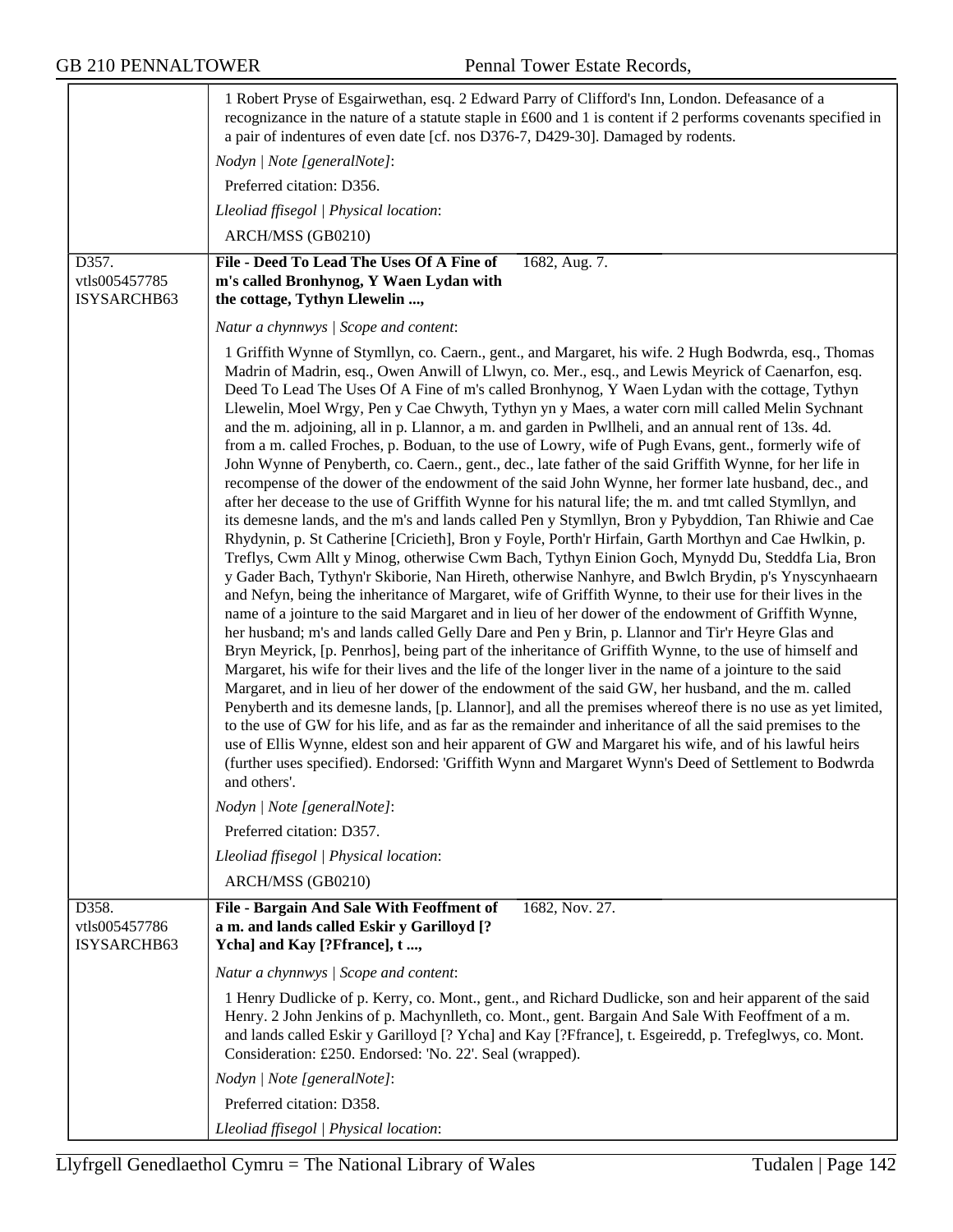$\overline{\phantom{a}}$ 

|                                           | ARCH/MSS (GB0210)                                                                                                                                                                                                                                                                                                                                                                                                                                                                                                                                                                                                                                                                                                                                                                                                                                                                                                                                                                                                                                                                                                                                                                                                                                                                                                                                                                                                                                                                                                                                                                                                                                                                                                                                                                                                                                                                                                                                                                                                                                      |
|-------------------------------------------|--------------------------------------------------------------------------------------------------------------------------------------------------------------------------------------------------------------------------------------------------------------------------------------------------------------------------------------------------------------------------------------------------------------------------------------------------------------------------------------------------------------------------------------------------------------------------------------------------------------------------------------------------------------------------------------------------------------------------------------------------------------------------------------------------------------------------------------------------------------------------------------------------------------------------------------------------------------------------------------------------------------------------------------------------------------------------------------------------------------------------------------------------------------------------------------------------------------------------------------------------------------------------------------------------------------------------------------------------------------------------------------------------------------------------------------------------------------------------------------------------------------------------------------------------------------------------------------------------------------------------------------------------------------------------------------------------------------------------------------------------------------------------------------------------------------------------------------------------------------------------------------------------------------------------------------------------------------------------------------------------------------------------------------------------------|
| D359.<br>vtls005457787<br>ISYSARCHB63     | File - Bond in £200 to perform covenants<br>1682, Nov. 27.<br>specified in no. D358,                                                                                                                                                                                                                                                                                                                                                                                                                                                                                                                                                                                                                                                                                                                                                                                                                                                                                                                                                                                                                                                                                                                                                                                                                                                                                                                                                                                                                                                                                                                                                                                                                                                                                                                                                                                                                                                                                                                                                                   |
|                                           | Natur a chynnwys / Scope and content:                                                                                                                                                                                                                                                                                                                                                                                                                                                                                                                                                                                                                                                                                                                                                                                                                                                                                                                                                                                                                                                                                                                                                                                                                                                                                                                                                                                                                                                                                                                                                                                                                                                                                                                                                                                                                                                                                                                                                                                                                  |
|                                           | 1 Henry Dudlicke of p. Kerry, co. Mont., gent., and Richard Dudlicke, son and heir apparent of the said<br>Henry. 2 John Jenkins of p. Machynlleth, co. Mont., gent. Bond in £200 to perform covenants specified<br>in no. D358. Endorsed: 'no. 23'.                                                                                                                                                                                                                                                                                                                                                                                                                                                                                                                                                                                                                                                                                                                                                                                                                                                                                                                                                                                                                                                                                                                                                                                                                                                                                                                                                                                                                                                                                                                                                                                                                                                                                                                                                                                                   |
|                                           | Nodyn   Note [generalNote]:                                                                                                                                                                                                                                                                                                                                                                                                                                                                                                                                                                                                                                                                                                                                                                                                                                                                                                                                                                                                                                                                                                                                                                                                                                                                                                                                                                                                                                                                                                                                                                                                                                                                                                                                                                                                                                                                                                                                                                                                                            |
|                                           | Preferred citation: D359.                                                                                                                                                                                                                                                                                                                                                                                                                                                                                                                                                                                                                                                                                                                                                                                                                                                                                                                                                                                                                                                                                                                                                                                                                                                                                                                                                                                                                                                                                                                                                                                                                                                                                                                                                                                                                                                                                                                                                                                                                              |
|                                           | Lleoliad ffisegol   Physical location:                                                                                                                                                                                                                                                                                                                                                                                                                                                                                                                                                                                                                                                                                                                                                                                                                                                                                                                                                                                                                                                                                                                                                                                                                                                                                                                                                                                                                                                                                                                                                                                                                                                                                                                                                                                                                                                                                                                                                                                                                 |
|                                           | ARCH/MSS (GB0210)                                                                                                                                                                                                                                                                                                                                                                                                                                                                                                                                                                                                                                                                                                                                                                                                                                                                                                                                                                                                                                                                                                                                                                                                                                                                                                                                                                                                                                                                                                                                                                                                                                                                                                                                                                                                                                                                                                                                                                                                                                      |
| D360.<br>vtls005457788<br>ISYSARCHB63     | File - Articles Of Agreement following a<br>1683, June 13.<br>demise by verbal agreement betwen 1 and<br>2 of m's and parcels of land called ,                                                                                                                                                                                                                                                                                                                                                                                                                                                                                                                                                                                                                                                                                                                                                                                                                                                                                                                                                                                                                                                                                                                                                                                                                                                                                                                                                                                                                                                                                                                                                                                                                                                                                                                                                                                                                                                                                                         |
|                                           | Natur a chynnwys / Scope and content:                                                                                                                                                                                                                                                                                                                                                                                                                                                                                                                                                                                                                                                                                                                                                                                                                                                                                                                                                                                                                                                                                                                                                                                                                                                                                                                                                                                                                                                                                                                                                                                                                                                                                                                                                                                                                                                                                                                                                                                                                  |
|                                           | 1 William Whyte of Eskaerwethan, co. Mer., esq., and Mary his wife. 2 Howell ap Hugh of the same,<br>yeoman. Articles Of Agreement following a demise by verbal agreement betwen 1 and 2 of m's and<br>parcels of land called Eskaerwethan, t. Cynfal, [p. Tywyn], and p. Pennal, co. Mer., formerly in the<br>tenure of Griffith John for the last 16 years at an annual rent of £37. Recites that 1 commenced an action<br>at the Court of Exchequer against 2 for waste committed by him on the said premises, and that for ending<br>the action the premises were demised to 2 on 10 July 1682 with the following covenants: I) 2 covenants<br>with 1 that within the next 3 years he will set up the ring wall hedge between the ffriths called Ffrith<br>Ucha, Ffrith y Defed, Ffrith Sir Rowland and Ffrith Cwm Ebol, and the common called Bwlch y Pawl,<br>and will repair the rest of the lands and premises. Ii) 1 covenants with 2 that he will revoke the action and<br>in consideration of the yearly rent will demise the said premises to him from 10 Jan. 1682 for 7 years. Iii)<br>2 covenants with 1 to pay the yearly rent of £40, the chief rent and 10s. every Christmas in lieu of duties,<br>and to perform any services 1 shall reasonably expect, together with suit of mill at Melin y Parcell which<br>belongs to Eskerwethan, and if 2 happens to die during the term of the lease then it shall be lawful for 1<br>to take away the principal beast as a heriot, and if 2 falls behind with the annual rent by 15 days then 1<br>may enter and distrain property and detain it until payment be satisfied. Iv) 1 covenants with 2 to give<br>quiet possession of the premises for the yearly rent as long as Mary lives. V) 2 covenants with 1 to keep<br>the said premises in good, tenantable maintenance and carry out repairs as and when required, and that 1<br>will retain all the rooms above the stairs in Eskaerwethan for his own use, and also the parlour as often as<br>he shall have occassion to use it. |
|                                           | Nodyn   Note [generalNote]:                                                                                                                                                                                                                                                                                                                                                                                                                                                                                                                                                                                                                                                                                                                                                                                                                                                                                                                                                                                                                                                                                                                                                                                                                                                                                                                                                                                                                                                                                                                                                                                                                                                                                                                                                                                                                                                                                                                                                                                                                            |
|                                           | Preferred citation: D360.                                                                                                                                                                                                                                                                                                                                                                                                                                                                                                                                                                                                                                                                                                                                                                                                                                                                                                                                                                                                                                                                                                                                                                                                                                                                                                                                                                                                                                                                                                                                                                                                                                                                                                                                                                                                                                                                                                                                                                                                                              |
|                                           | Lleoliad ffisegol   Physical location:                                                                                                                                                                                                                                                                                                                                                                                                                                                                                                                                                                                                                                                                                                                                                                                                                                                                                                                                                                                                                                                                                                                                                                                                                                                                                                                                                                                                                                                                                                                                                                                                                                                                                                                                                                                                                                                                                                                                                                                                                 |
|                                           | ARCH/MSS (GB0210)                                                                                                                                                                                                                                                                                                                                                                                                                                                                                                                                                                                                                                                                                                                                                                                                                                                                                                                                                                                                                                                                                                                                                                                                                                                                                                                                                                                                                                                                                                                                                                                                                                                                                                                                                                                                                                                                                                                                                                                                                                      |
| $D361-2.$<br>vtls005457789<br>ISYSARCHB63 | File - Mortgage (Lease and Release) for<br>1683/4, Feb. 1-2.<br>£450 of m's and lands called Keven y Crib,<br>Crib Bychan, otherwise Creeke Bychan,<br>Brynnie ,                                                                                                                                                                                                                                                                                                                                                                                                                                                                                                                                                                                                                                                                                                                                                                                                                                                                                                                                                                                                                                                                                                                                                                                                                                                                                                                                                                                                                                                                                                                                                                                                                                                                                                                                                                                                                                                                                       |
|                                           | Natur a chynnwys / Scope and content:                                                                                                                                                                                                                                                                                                                                                                                                                                                                                                                                                                                                                                                                                                                                                                                                                                                                                                                                                                                                                                                                                                                                                                                                                                                                                                                                                                                                                                                                                                                                                                                                                                                                                                                                                                                                                                                                                                                                                                                                                  |
|                                           | 1 Robert Pryce of Eskairweddan, co. Mer., esq. 2 Daniell Jones of London, gent., and Thomas Huxley<br>of Woodchurch, Kent, rector. Mortgage (Lease and Release) for £450 of m's and lands called Keven<br>y Crib, Crib Bychan, otherwise Creeke Bychan, Brynnie Bychan, Yr Ynys Hir, and Tythyn Maes y<br>Neyodd, t. Cynfal, [p. Tywyn], m's called Kae Meirick, Tythyn Kelli 'r Gronglwyd, Tythyin Du, Tythin<br>Bach ar y Graig, Ynis y Penmaen and Sarne Vaur, the two rushy pieces of marsh ground in Morva yr<br>Penmaen called Cae Brwynog near the river Dyfi, and the parcels of meadow now in the tenure of 1                                                                                                                                                                                                                                                                                                                                                                                                                                                                                                                                                                                                                                                                                                                                                                                                                                                                                                                                                                                                                                                                                                                                                                                                                                                                                                                                                                                                                                 |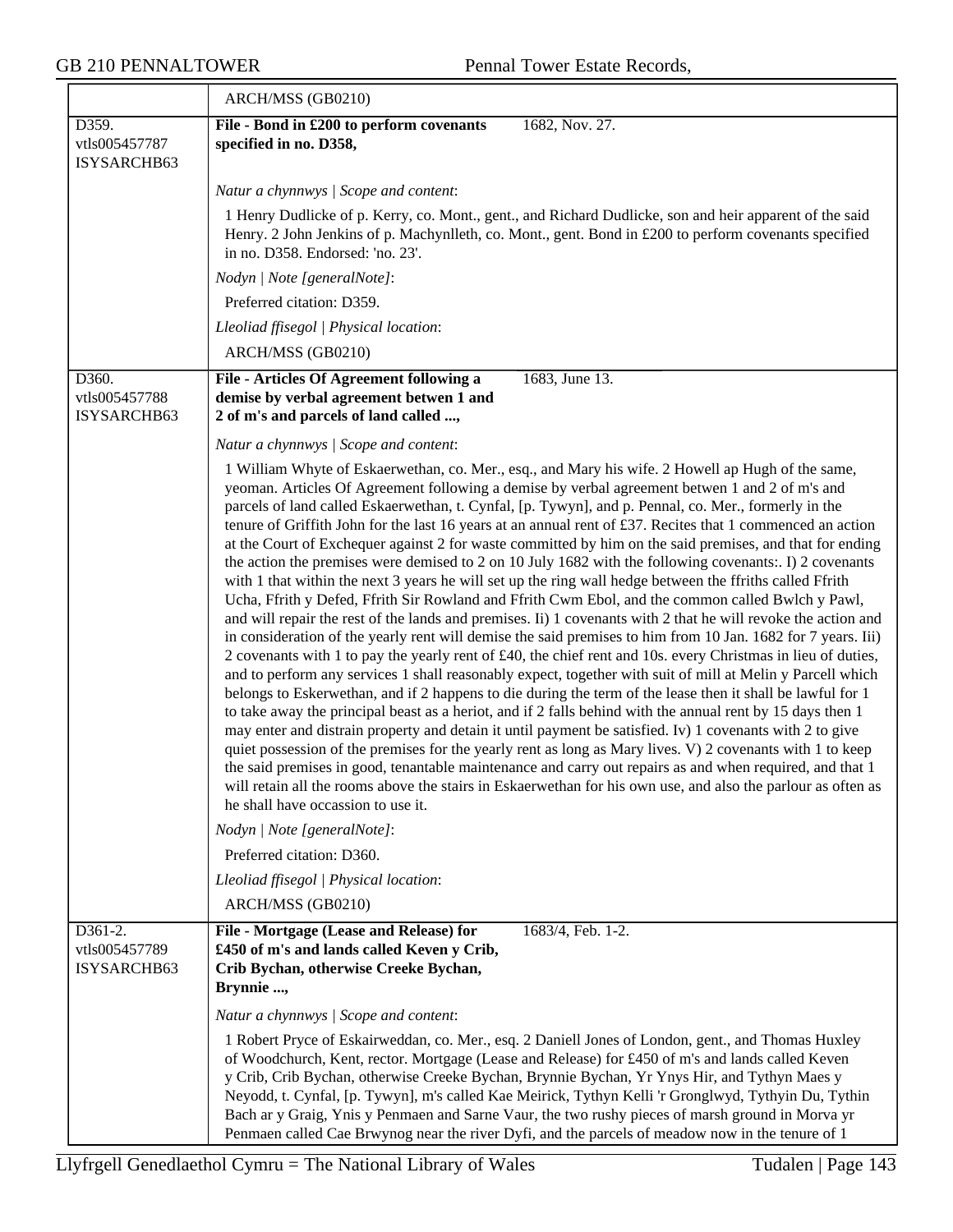|                                         | in the meadow or field called Ystim Llwyd, all in t. Penmaen Dyfi, [p. Tywyn] [cf. no. D398]. Partly                                                                                                                                                                                                                                                                                                                                                                                                                                                                                                                                                                                                                                 |
|-----------------------------------------|--------------------------------------------------------------------------------------------------------------------------------------------------------------------------------------------------------------------------------------------------------------------------------------------------------------------------------------------------------------------------------------------------------------------------------------------------------------------------------------------------------------------------------------------------------------------------------------------------------------------------------------------------------------------------------------------------------------------------------------|
|                                         | damaged by rodents.                                                                                                                                                                                                                                                                                                                                                                                                                                                                                                                                                                                                                                                                                                                  |
|                                         | Nodyn   Note [generalNote]:                                                                                                                                                                                                                                                                                                                                                                                                                                                                                                                                                                                                                                                                                                          |
|                                         | Preferred citation: D361-2.                                                                                                                                                                                                                                                                                                                                                                                                                                                                                                                                                                                                                                                                                                          |
|                                         | Lleoliad ffisegol   Physical location:                                                                                                                                                                                                                                                                                                                                                                                                                                                                                                                                                                                                                                                                                               |
|                                         | ARCH/MSS (GB0210)                                                                                                                                                                                                                                                                                                                                                                                                                                                                                                                                                                                                                                                                                                                    |
| D363.                                   | <b>File - Post-nuptial Settlement of John</b><br>1683/4, Feb. 23.<br><b>Richard Lewis and Gwen Edward his late</b>                                                                                                                                                                                                                                                                                                                                                                                                                                                                                                                                                                                                                   |
| vtls005457790<br>ISYSARCHB63            | wife, eldest daughter of Edward Williams,                                                                                                                                                                                                                                                                                                                                                                                                                                                                                                                                                                                                                                                                                            |
|                                         | dec., being a ,                                                                                                                                                                                                                                                                                                                                                                                                                                                                                                                                                                                                                                                                                                                      |
|                                         | Natur a chynnwys / Scope and content:                                                                                                                                                                                                                                                                                                                                                                                                                                                                                                                                                                                                                                                                                                |
|                                         | 1 John Richard Lewis of p. Llanfihangel Genau'r-glyn, co. Card., gent. 2 John Williams late of the same,<br>gent., eldest son and heir apparent of Edward Williams, dec., and Richard Lewis of Keven Gwinn,<br>co. Card., gent. Post-nuptial Settlement of John Richard Lewis and Gwen Edward his late wife, eldest<br>daughter of Edward Williams, dec., being a Feoffment To Uses of a m. and lands called Ystrad Eynon<br>Issa, t. Ysgubor-y-coed, p. Llanfihangel Genau'r-glyn, co. Card., to 2 for the use of 1 during his life,<br>then to the use of Richard John the only son and heir of 1 and Gwen his late wife (other uses specified).<br>Endorsed: livery of seisin. This deed was enclosed in D463 dated 30 Nov. 1748. |
|                                         | Nodyn   Note [generalNote]:                                                                                                                                                                                                                                                                                                                                                                                                                                                                                                                                                                                                                                                                                                          |
|                                         | Preferred citation: D363.                                                                                                                                                                                                                                                                                                                                                                                                                                                                                                                                                                                                                                                                                                            |
|                                         | Lleoliad ffisegol   Physical location:                                                                                                                                                                                                                                                                                                                                                                                                                                                                                                                                                                                                                                                                                               |
|                                         | ARCH/MSS (GB0210)                                                                                                                                                                                                                                                                                                                                                                                                                                                                                                                                                                                                                                                                                                                    |
| D364.                                   | File - Writ DE Executioni Ordinis in a<br>1684, April 16.                                                                                                                                                                                                                                                                                                                                                                                                                                                                                                                                                                                                                                                                            |
| vtls005457791<br>ISYSARCHB63            | cause between Robert Pryce, esq., son and<br>heir of John Price, dec., late of ,                                                                                                                                                                                                                                                                                                                                                                                                                                                                                                                                                                                                                                                     |
|                                         | Natur a chynnwys / Scope and content:                                                                                                                                                                                                                                                                                                                                                                                                                                                                                                                                                                                                                                                                                                |
|                                         | Writ DE Executioni Ordinis in a cause between Robert Pryce, esq., son and heir of John Price, dec., late<br>of Esgairweddan, complainant and Elizabeth Pryce, widow and relict of Henry Price, dec., and Elizabeth<br>and Johan Price, their dau's, defendants, to redeem Ynis Cunyn, Cae'r Maenllwyd, a parcel of land called<br>Cae Maes y Llynlloedd, and another parcel near a place called Lledfer, t. Isygarreg, p. Machynlleth, co.<br>Mont., mortgaged for £333 to Edward Parry of Clifford's Inn on 19 July 1682 [see no. D354].                                                                                                                                                                                            |
|                                         | Nodyn   Note [generalNote]:                                                                                                                                                                                                                                                                                                                                                                                                                                                                                                                                                                                                                                                                                                          |
|                                         | Preferred citation: D364.                                                                                                                                                                                                                                                                                                                                                                                                                                                                                                                                                                                                                                                                                                            |
|                                         | Lleoliad ffisegol   Physical location:                                                                                                                                                                                                                                                                                                                                                                                                                                                                                                                                                                                                                                                                                               |
|                                         | ARCH/MSS (GB0210)                                                                                                                                                                                                                                                                                                                                                                                                                                                                                                                                                                                                                                                                                                                    |
| D365-6.<br>vtls005457792<br>ISYSARCHB63 | File - Mortgage (Lease and Release) for<br>1684, Aug. 15-16.<br>£450 of the m's, tmt's and lands called<br>Keven y Crib, Crib Bychan, otherwise<br>Creek ,                                                                                                                                                                                                                                                                                                                                                                                                                                                                                                                                                                           |
|                                         | Natur a chynnwys / Scope and content:                                                                                                                                                                                                                                                                                                                                                                                                                                                                                                                                                                                                                                                                                                |
|                                         | 1 Robert Pryce of Eskairwethan, co. Mer., esq. 2 Daniell Jones of London, gent., and Mary, his wife.<br>Mortgage (Lease and Release) for £450 of the m's, tmt's and lands called Keven y Crib, Crib Bychan,<br>otherwise Creek Bychan, Brynnie Bychan, Yr Ynis Hir and Tythin Maes y Neyodd, t. Cynfal, [p.<br>Tywyn], Cae Meyrick, Tythyn Kelli'r Gronglwyd, Tythin Du, Tythin Bach ar y Graig, Ynis y Penmaen<br>and Sarne Vaure, the marshy parcels of ground in Morva yr Penmaen called Y Cae Brwynog lying near<br>the river Dyfi, and parcels in a meadow called Ystum Llwyd, t. Penmaen Dyfi, [p. Tywyn], co. Mer.                                                                                                            |
|                                         | Nodyn   Note [generalNote]:                                                                                                                                                                                                                                                                                                                                                                                                                                                                                                                                                                                                                                                                                                          |
|                                         | Preferred citation: D365-6.                                                                                                                                                                                                                                                                                                                                                                                                                                                                                                                                                                                                                                                                                                          |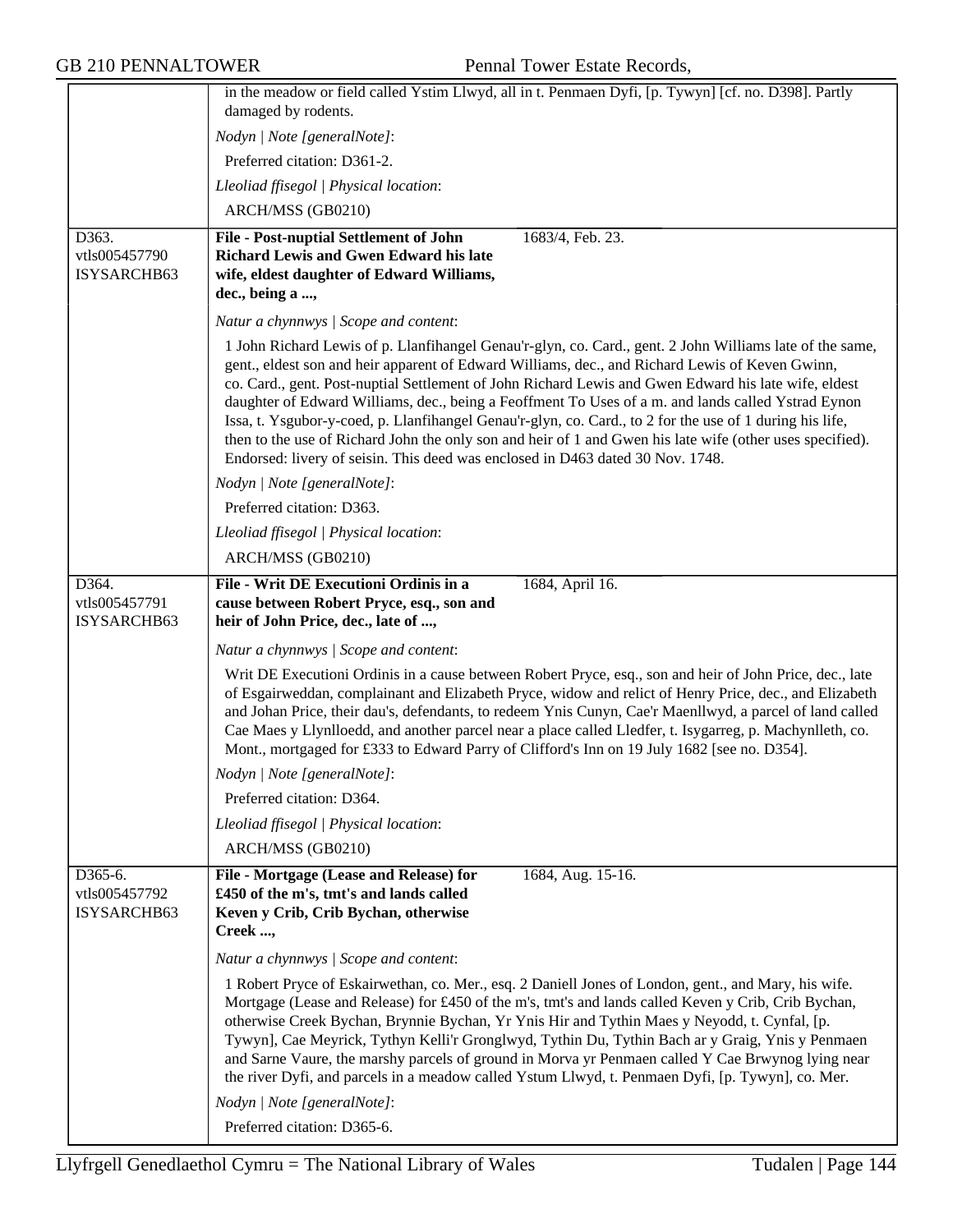|                                         | Lleoliad ffisegol   Physical location:                                                                                                                                                                                                                                                                                                                                                                                                                                                                                                                                                                                                                                                                                                                     |
|-----------------------------------------|------------------------------------------------------------------------------------------------------------------------------------------------------------------------------------------------------------------------------------------------------------------------------------------------------------------------------------------------------------------------------------------------------------------------------------------------------------------------------------------------------------------------------------------------------------------------------------------------------------------------------------------------------------------------------------------------------------------------------------------------------------|
|                                         | ARCH/MSS (GB0210)                                                                                                                                                                                                                                                                                                                                                                                                                                                                                                                                                                                                                                                                                                                                          |
| D368.<br>vtls005457794<br>ISYSARCHB63   | File - Lease for three lives of a m. and<br>1685, May 1.<br>tmt called Loft y Skibor, p. Porkington,<br>Shropshire,                                                                                                                                                                                                                                                                                                                                                                                                                                                                                                                                                                                                                                        |
|                                         | Natur a chynnwys / Scope and content:                                                                                                                                                                                                                                                                                                                                                                                                                                                                                                                                                                                                                                                                                                                      |
|                                         | 1 Edward Davies of Porkington, Shropshire, yeoman, and Margaret his wife. 2 Andrew Davies of<br>Daywell, tanner, and Richard Davies, son of the said Andrew Davies, and Richard Davies son of the<br>last named Andrew Davies. Lease for three lives of a m. and tmt called Loft y Skibor, p. Porkington,<br>Shropshire. Consideration: charges of Andrew Davies in building a new house. Rent: One red rose at<br>Midsummer's Day, one peppercorn at Christmas.                                                                                                                                                                                                                                                                                           |
|                                         | Nodyn   Note [generalNote]:                                                                                                                                                                                                                                                                                                                                                                                                                                                                                                                                                                                                                                                                                                                                |
|                                         | Preferred citation: D368.                                                                                                                                                                                                                                                                                                                                                                                                                                                                                                                                                                                                                                                                                                                                  |
|                                         | Lleoliad ffisegol   Physical location:                                                                                                                                                                                                                                                                                                                                                                                                                                                                                                                                                                                                                                                                                                                     |
|                                         | ARCH/MSS (GB0210)                                                                                                                                                                                                                                                                                                                                                                                                                                                                                                                                                                                                                                                                                                                                          |
| D369.<br>vtls005457795<br>ISYSARCHB63   | File - Defeasance of a bond in £600 to<br>1685, July 19.<br>observe covenants specified in indentures<br>of even date,                                                                                                                                                                                                                                                                                                                                                                                                                                                                                                                                                                                                                                     |
|                                         | Natur a chynnwys / Scope and content:                                                                                                                                                                                                                                                                                                                                                                                                                                                                                                                                                                                                                                                                                                                      |
|                                         | 1 Edward Parry of Clifford's Inn, London. 2 Robert Pryce of Eskairwethan, co. Mer., esq. Defeasance of<br>a bond in £600 to observe covenants specified in indentures of even date.                                                                                                                                                                                                                                                                                                                                                                                                                                                                                                                                                                        |
|                                         | Nodyn   Note [generalNote]:                                                                                                                                                                                                                                                                                                                                                                                                                                                                                                                                                                                                                                                                                                                                |
|                                         | Preferred citation: D369.                                                                                                                                                                                                                                                                                                                                                                                                                                                                                                                                                                                                                                                                                                                                  |
|                                         | Lleoliad ffisegol   Physical location:                                                                                                                                                                                                                                                                                                                                                                                                                                                                                                                                                                                                                                                                                                                     |
|                                         | ARCH/MSS (GB0210)                                                                                                                                                                                                                                                                                                                                                                                                                                                                                                                                                                                                                                                                                                                                          |
| D370.<br>vtls005457796<br>ISYSARCHB63   | File - Quitclaim of £35 16s. due to 2 now<br>1686, May 11.<br>paid by 1,                                                                                                                                                                                                                                                                                                                                                                                                                                                                                                                                                                                                                                                                                   |
|                                         | Natur a chynnwys / Scope and content:                                                                                                                                                                                                                                                                                                                                                                                                                                                                                                                                                                                                                                                                                                                      |
|                                         | 1 Robert Pryce of Eskairwethan, co. Mer., esq. 2 Lewis Lewis of Penmaen, p. of Tywyn, esq. Quitclaim<br>of £35 16s. due to 2 now paid by 1. Endorsed: 'James Pettever'. Seal.                                                                                                                                                                                                                                                                                                                                                                                                                                                                                                                                                                              |
|                                         | Nodyn   Note [generalNote]:                                                                                                                                                                                                                                                                                                                                                                                                                                                                                                                                                                                                                                                                                                                                |
|                                         | Preferred citation: D370.                                                                                                                                                                                                                                                                                                                                                                                                                                                                                                                                                                                                                                                                                                                                  |
|                                         | Lleoliad ffisegol   Physical location:                                                                                                                                                                                                                                                                                                                                                                                                                                                                                                                                                                                                                                                                                                                     |
|                                         | ARCH/MSS (GB0210)                                                                                                                                                                                                                                                                                                                                                                                                                                                                                                                                                                                                                                                                                                                                          |
| D371-2.<br>vtls005457797<br>ISYSARCHB63 | <b>File - Pre-nuptial Settlement of Humffrey</b><br>1687, Nov. 24-5.<br>Griffith and Ellin Hugh, daughter of Hugh<br>Rees, being a Lease and Release of the<br>m ,                                                                                                                                                                                                                                                                                                                                                                                                                                                                                                                                                                                         |
|                                         | Natur a chynnwys / Scope and content:                                                                                                                                                                                                                                                                                                                                                                                                                                                                                                                                                                                                                                                                                                                      |
|                                         | 1 John Griffith of Garthgynfor, co. Mer., gent., Humffrey Griffith of the same, his brother, and Ellin<br>Humffrey of the same, widow, their mother. 2 Hugh Jones of Dolgellau, gent., Hugh Rees of Dolgledr,<br>gent., Robert Vaughan of Caerynwch, gent., and Lewis Owen of Tythyn y Garreg, gent. Pre-nuptial<br>Settlement of Humffrey Griffith and Ellin Hugh, daughter of Hugh Rees, being a Lease and Release of<br>the m. and lands called Esgair Hiros, p. Pennal, and parcels of lands called Bryn y Clyhyrod, Y Ffrieth<br>Grach and Gwern y Blew, being part of the m. called Tythyn y Llwyn, t. Brithdir, [p. Dolgellau] to 2 for<br>the following uses; Esgair Hiros and the parcels of land called Bryn y Clyhyrod and Frieth Grach, to the |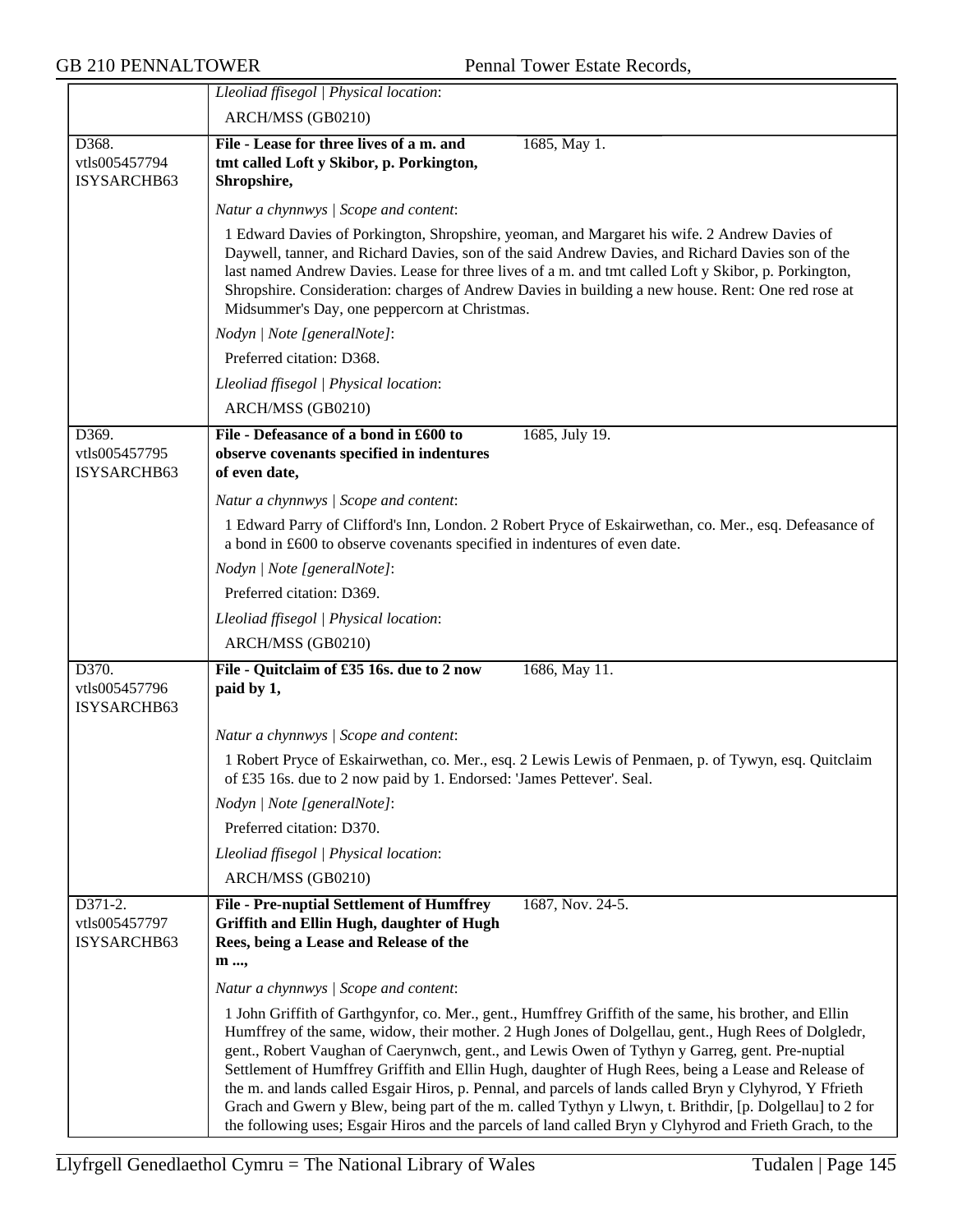|                                       | use of Humffrey and Ellin his wife for their lives, and the parcels of land called Gwern y Blew, being<br>the rest of the premises, to the use of the said Humffrey from the death of Margaret Lloyd, now wife of<br>John Nanney, who has title for her life as part of her dower out of the m. called Tythyn y Llwyn during<br>her life, and then to the use of their eldest son (further uses specified), and if Ellin Hugh dies within four<br>years of marriage without issue, then 2 shall stand seized of the m. called Esgair Hiros after her death<br>to the use of EH during her life, and after her death to the use of HG, and if HG shall convey the m. and<br>lands called Esgair Hiros, Bryn y Clyhyrod, Frieth Grach, and Gwern y Blew, or any portion of them,<br>then the money so raised to be paid to 2 in trust for purchasing similar premises for like uses. |
|---------------------------------------|------------------------------------------------------------------------------------------------------------------------------------------------------------------------------------------------------------------------------------------------------------------------------------------------------------------------------------------------------------------------------------------------------------------------------------------------------------------------------------------------------------------------------------------------------------------------------------------------------------------------------------------------------------------------------------------------------------------------------------------------------------------------------------------------------------------------------------------------------------------------------------|
|                                       | Nodyn   Note [generalNote]:                                                                                                                                                                                                                                                                                                                                                                                                                                                                                                                                                                                                                                                                                                                                                                                                                                                        |
|                                       | Preferred citation: D371-2.                                                                                                                                                                                                                                                                                                                                                                                                                                                                                                                                                                                                                                                                                                                                                                                                                                                        |
|                                       | Lleoliad ffisegol   Physical location:                                                                                                                                                                                                                                                                                                                                                                                                                                                                                                                                                                                                                                                                                                                                                                                                                                             |
|                                       | ARCH/MSS (GB0210)                                                                                                                                                                                                                                                                                                                                                                                                                                                                                                                                                                                                                                                                                                                                                                                                                                                                  |
| D373.<br>vtls005457798<br>ISYSARCHB63 | File - Precipe And Concord Of A Fine of<br>1688, Sept. 13.<br>4 m's (580 a.) in p's Tywyn, Llangelynnin,<br>and Llanegryn, co. Mer,                                                                                                                                                                                                                                                                                                                                                                                                                                                                                                                                                                                                                                                                                                                                                |
|                                       | Natur a chynnwys / Scope and content:                                                                                                                                                                                                                                                                                                                                                                                                                                                                                                                                                                                                                                                                                                                                                                                                                                              |
|                                       | 1 Anne Lewis, otherwise Edwards, widow, and Edward Lewis and Lowry his wife. 2 Jenkin Vaughan,<br>esq., Evan Jones, Rice Lloyd and Rice Prichard, gent's. Precipe And Concord Of A Fine of 4 m's (580 a.)<br>in p's Tywyn, Llangelynnin, and Llanegryn, co. Mer.                                                                                                                                                                                                                                                                                                                                                                                                                                                                                                                                                                                                                   |
|                                       | Nodyn   Note [generalNote]:                                                                                                                                                                                                                                                                                                                                                                                                                                                                                                                                                                                                                                                                                                                                                                                                                                                        |
|                                       | Preferred citation: D373.                                                                                                                                                                                                                                                                                                                                                                                                                                                                                                                                                                                                                                                                                                                                                                                                                                                          |
|                                       | Lleoliad ffisegol   Physical location:                                                                                                                                                                                                                                                                                                                                                                                                                                                                                                                                                                                                                                                                                                                                                                                                                                             |
|                                       | ARCH/MSS (GB0210)                                                                                                                                                                                                                                                                                                                                                                                                                                                                                                                                                                                                                                                                                                                                                                                                                                                                  |
| D374.<br>vtls005457799<br>ISYSARCHB63 | <b>File - Bargain And Sale With Feoffment</b><br>1688, Oct. 19.<br>of a m. and lands formerly occupied by<br>Thomas Turner, and now in the tenure ,                                                                                                                                                                                                                                                                                                                                                                                                                                                                                                                                                                                                                                                                                                                                |
|                                       | Natur a chynnwys / Scope and content:                                                                                                                                                                                                                                                                                                                                                                                                                                                                                                                                                                                                                                                                                                                                                                                                                                              |
|                                       | 1 William Briscoe of Trefnant, p. Alberbury, Shropshire, gent., and Mary his wife. 2 John David Jenkin<br>of Machynlleth, co. Mont., glover. Bargain And Sale With Feoffment of a m. and lands formerly<br>occupied by Thomas Turner, and now in the tenure of Richard Newman, yeoman, and a m. and water<br>corn mill adjoining, now in the tenure of the said TT, both in t. Glyntrefnant, p. Trefeglwys, co. Mont.,<br>with Covenant To Levy A Fine by 1 [cf. no. D382]. Endorsed: livery of seisin and attornment of tenants,<br>3 Nov. 1688.                                                                                                                                                                                                                                                                                                                                  |
|                                       | Nodyn   Note [generalNote]:                                                                                                                                                                                                                                                                                                                                                                                                                                                                                                                                                                                                                                                                                                                                                                                                                                                        |
|                                       | Preferred citation: D374.                                                                                                                                                                                                                                                                                                                                                                                                                                                                                                                                                                                                                                                                                                                                                                                                                                                          |
|                                       | Lleoliad ffisegol   Physical location:                                                                                                                                                                                                                                                                                                                                                                                                                                                                                                                                                                                                                                                                                                                                                                                                                                             |
|                                       | ARCH/MSS (GB0210)                                                                                                                                                                                                                                                                                                                                                                                                                                                                                                                                                                                                                                                                                                                                                                                                                                                                  |
| D375.<br>vtls005457800<br>ISYSARCHB63 | File - Bond in £550 to perform covenants<br>1688, Oct. 19.<br>specified in no. D374,                                                                                                                                                                                                                                                                                                                                                                                                                                                                                                                                                                                                                                                                                                                                                                                               |
|                                       | Natur a chynnwys / Scope and content:                                                                                                                                                                                                                                                                                                                                                                                                                                                                                                                                                                                                                                                                                                                                                                                                                                              |
|                                       | 1 William Briscoe of Trefnant, p. Alberbury, Shropshire, gent. 2 John David Jenkin of Machynlleth, co.<br>Mont. Bond in £550 to perform covenants specified in no. D374.                                                                                                                                                                                                                                                                                                                                                                                                                                                                                                                                                                                                                                                                                                           |
|                                       | Nodyn   Note [generalNote]:                                                                                                                                                                                                                                                                                                                                                                                                                                                                                                                                                                                                                                                                                                                                                                                                                                                        |
|                                       | Preferred citation: D375.                                                                                                                                                                                                                                                                                                                                                                                                                                                                                                                                                                                                                                                                                                                                                                                                                                                          |
|                                       | Lleoliad ffisegol   Physical location:<br>ARCH/MSS (GB0210)                                                                                                                                                                                                                                                                                                                                                                                                                                                                                                                                                                                                                                                                                                                                                                                                                        |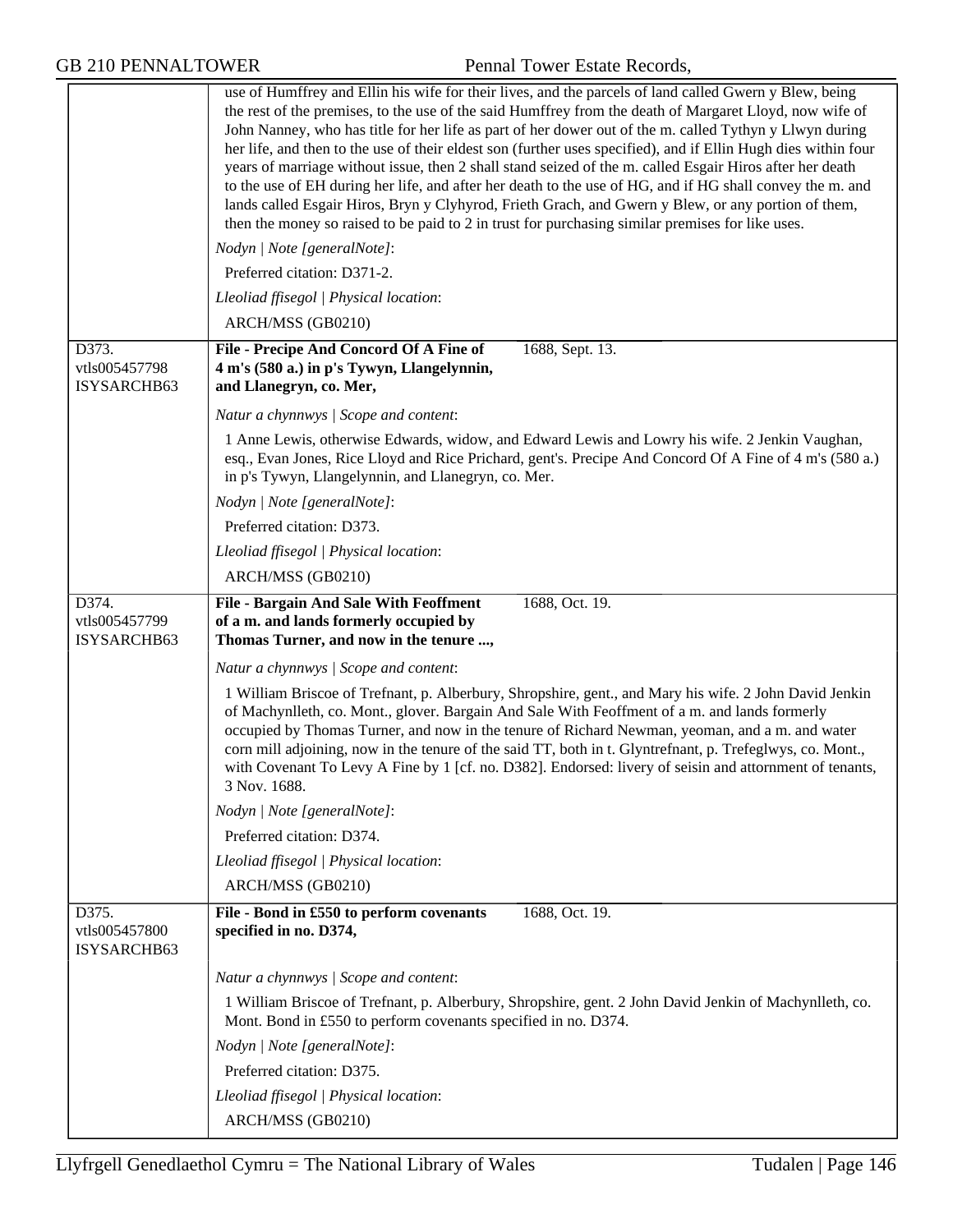| D376-7.<br>vtls005457801<br>ISYSARCHB63 | <b>File - Assignment Of Mortgage (Lease</b><br>1688, Dec. 19-20.<br>and Release) for £300 of parcels of land<br>called Ynystywyn, Kaer Maen Lloyd, and                                                                                                                                                                                                                                                                                                                                                                                                                                                                   |
|-----------------------------------------|--------------------------------------------------------------------------------------------------------------------------------------------------------------------------------------------------------------------------------------------------------------------------------------------------------------------------------------------------------------------------------------------------------------------------------------------------------------------------------------------------------------------------------------------------------------------------------------------------------------------------|
|                                         | Kaermaes y ,                                                                                                                                                                                                                                                                                                                                                                                                                                                                                                                                                                                                             |
|                                         | Natur a chynnwys / Scope and content:                                                                                                                                                                                                                                                                                                                                                                                                                                                                                                                                                                                    |
|                                         | 1 Edward Parry of Clifford's Inn, London, gent. 2 Robert Pryse of Esgairwethan, co. Mer., esq. 3 Martin<br>Baldwin of The Inner Temple, London, esq. Assignment Of Mortgage (Lease and Release) for £300 of<br>parcels of land called Ynystywyn, Kaer Maen Lloyd, and Kaermaes y Llynlloedd, and a parcel of land<br>in the occupation of Richard Swayne at or near a place called Lledfer, t. Isygarreg, p. Machynlleth, co.<br>Mont., and all the m's, lands and tmt's which were mortgaged by John Pryse, dec., late father of Robert<br>Pryse, to Owen Pryse, clerk, dec., his late brother [cf. nos D356, D429-30]. |
|                                         | Nodyn   Note [generalNote]:                                                                                                                                                                                                                                                                                                                                                                                                                                                                                                                                                                                              |
|                                         | Preferred citation: D376-7.                                                                                                                                                                                                                                                                                                                                                                                                                                                                                                                                                                                              |
|                                         | Lleoliad ffisegol   Physical location:                                                                                                                                                                                                                                                                                                                                                                                                                                                                                                                                                                                   |
|                                         | ARCH/MSS (GB0210)                                                                                                                                                                                                                                                                                                                                                                                                                                                                                                                                                                                                        |
| D378.<br>vtls005457802<br>ISYSARCHB63   | 1688, Dec. 20.<br>File - Copy of no. D376,                                                                                                                                                                                                                                                                                                                                                                                                                                                                                                                                                                               |
|                                         | Natur a chynnwys / Scope and content:                                                                                                                                                                                                                                                                                                                                                                                                                                                                                                                                                                                    |
|                                         | Endorsed: Note of exhibition to witnesses in a cause between Jane Price, spinster, and others, plaintiffs,<br>and Jane Price, widow, defendant, 24 April 1725.                                                                                                                                                                                                                                                                                                                                                                                                                                                           |
|                                         | Nodyn   Note [generalNote]:                                                                                                                                                                                                                                                                                                                                                                                                                                                                                                                                                                                              |
|                                         | Preferred citation: D378.                                                                                                                                                                                                                                                                                                                                                                                                                                                                                                                                                                                                |
|                                         | Lleoliad ffisegol   Physical location:                                                                                                                                                                                                                                                                                                                                                                                                                                                                                                                                                                                   |
|                                         | ARCH/MSS (GB0210)                                                                                                                                                                                                                                                                                                                                                                                                                                                                                                                                                                                                        |
| D379.<br>vtls005457803<br>ISYSARCHB63   | File - Bond in £80 to perform covenants<br>1688, Dec. 20.<br>specified in no. D377,                                                                                                                                                                                                                                                                                                                                                                                                                                                                                                                                      |
|                                         | Natur a chynnwys / Scope and content:                                                                                                                                                                                                                                                                                                                                                                                                                                                                                                                                                                                    |
|                                         | 1 Robert Pryce of Esgairwethan, co. Mer., esq. 2 Martin Baldwin of the Inner Temple, London, esq.<br>Bond in £80 to perform covenants specified in no. D377.                                                                                                                                                                                                                                                                                                                                                                                                                                                             |
|                                         | Nodyn   Note [generalNote]:                                                                                                                                                                                                                                                                                                                                                                                                                                                                                                                                                                                              |
|                                         | Preferred citation: D379.                                                                                                                                                                                                                                                                                                                                                                                                                                                                                                                                                                                                |
|                                         | Lleoliad ffisegol   Physical location:                                                                                                                                                                                                                                                                                                                                                                                                                                                                                                                                                                                   |
|                                         | ARCH/MSS (GB0210)                                                                                                                                                                                                                                                                                                                                                                                                                                                                                                                                                                                                        |
| D380.<br>vtls005457804<br>ISYSARCHB63   | File - Note relating to nos D376-7,<br>1688, Dec. 20.                                                                                                                                                                                                                                                                                                                                                                                                                                                                                                                                                                    |
|                                         | Nodyn   Note [generalNote]:                                                                                                                                                                                                                                                                                                                                                                                                                                                                                                                                                                                              |
|                                         | Preferred citation: D380.                                                                                                                                                                                                                                                                                                                                                                                                                                                                                                                                                                                                |
|                                         | Lleoliad ffisegol   Physical location:                                                                                                                                                                                                                                                                                                                                                                                                                                                                                                                                                                                   |
|                                         | ARCH/MSS (GB0210)                                                                                                                                                                                                                                                                                                                                                                                                                                                                                                                                                                                                        |
| D381.<br>vtls005457805<br>ISYSARCHB63   | <b>File - Schedule Of Title Deeds relating</b><br>1688, Dec. 20.<br>to tmt's and lands in p. Machynlleth, co.<br>Mont., 1640-1688, delivered by Edward<br>Parry, gent ,                                                                                                                                                                                                                                                                                                                                                                                                                                                  |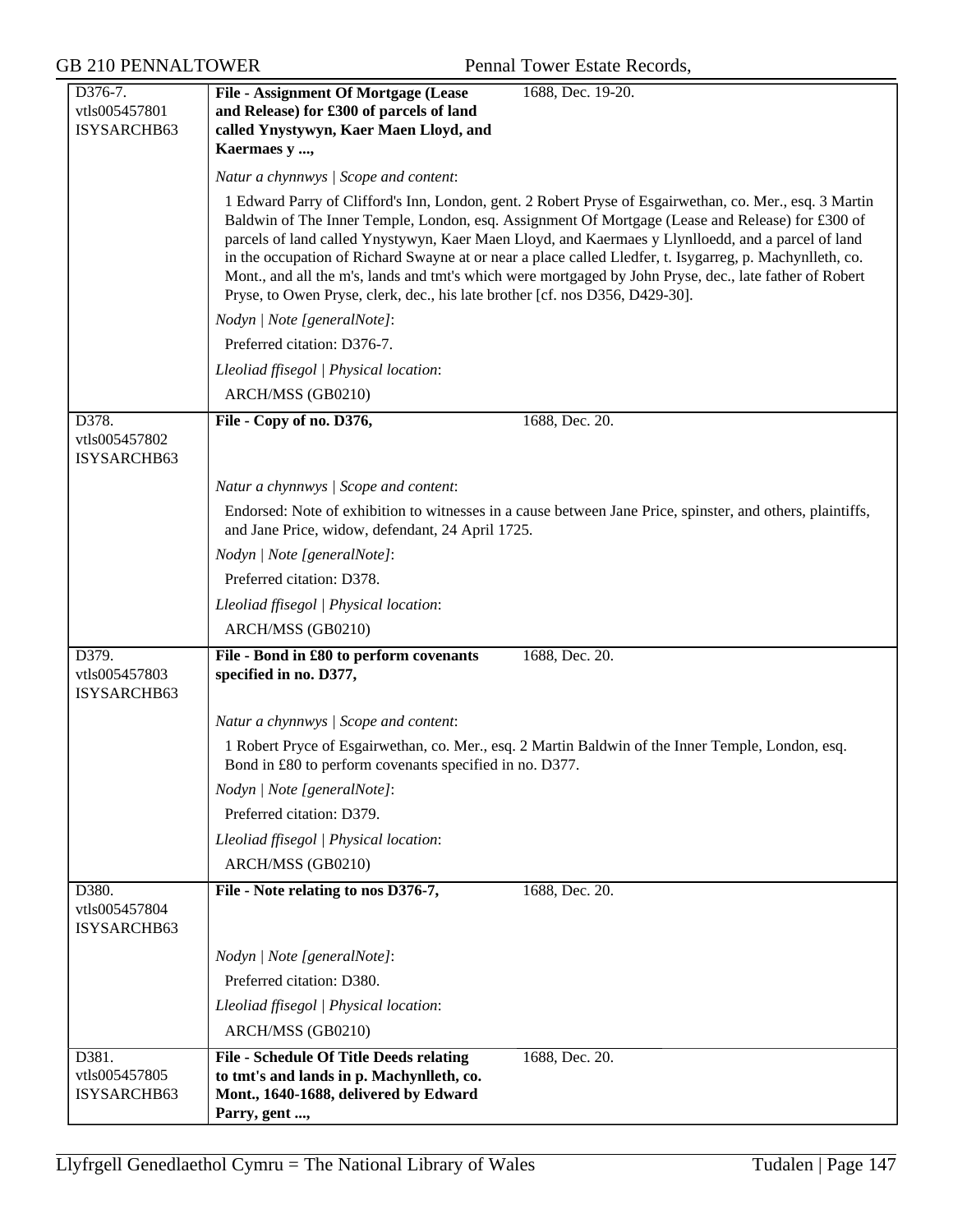|                                         | Natur a chynnwys / Scope and content:                                                                                                                                                                                                                                                                                                                                                                                                               |
|-----------------------------------------|-----------------------------------------------------------------------------------------------------------------------------------------------------------------------------------------------------------------------------------------------------------------------------------------------------------------------------------------------------------------------------------------------------------------------------------------------------|
|                                         | Schedule Of Title Deeds relating to tmt's and lands in p. Machynlleth, co. Mont., 1640-1688, delivered<br>by Edward Parry, gent., and Robert Pryce, esq., to Martyn Baldwin, esq., upon the said EP and RP<br>executing nos D376-7.                                                                                                                                                                                                                 |
|                                         | Nodyn   Note [generalNote]:                                                                                                                                                                                                                                                                                                                                                                                                                         |
|                                         | Preferred citation: D381.                                                                                                                                                                                                                                                                                                                                                                                                                           |
|                                         | Lleoliad ffisegol   Physical location:                                                                                                                                                                                                                                                                                                                                                                                                              |
|                                         | ARCH/MSS (GB0210)                                                                                                                                                                                                                                                                                                                                                                                                                                   |
| D382.<br>vtls005457806<br>ISYSARCHB63   | File - Quitclaim of a m. formerly held by<br>1689, Aug. 9.<br>Thomas Turner and now in the tenure of<br>Richard Newman, yeoman, and one ,                                                                                                                                                                                                                                                                                                           |
|                                         | Natur a chynnwys / Scope and content:                                                                                                                                                                                                                                                                                                                                                                                                               |
|                                         | 1 John Briscoe of Trefnant, p. Alberbury, Shropshire, eldest son of William Briscoe, gent. 2 John David<br>Jenkin of Machynlleth, co. Mont., glover. Quitclaim of a m. formerly held by Thomas Turner and now in<br>the tenure of Richard Newman, yeoman, and one other m. and corn mill adjoining, now in the tenure of<br>the said Thomas Turner, all in t. Glyntrefnant, p. Trefeglwys [cf. no. D374]. Consideration: £2 10s. Seal<br>(wrapped). |
|                                         | Nodyn   Note [generalNote]:                                                                                                                                                                                                                                                                                                                                                                                                                         |
|                                         | Preferred citation: D382.                                                                                                                                                                                                                                                                                                                                                                                                                           |
|                                         | Lleoliad ffisegol   Physical location:                                                                                                                                                                                                                                                                                                                                                                                                              |
|                                         | ARCH/MSS (GB0210)                                                                                                                                                                                                                                                                                                                                                                                                                                   |
| D383.<br>vtls005457807<br>ISYSARCHB63   | File - Bond in £200 for the performance of<br>1689, Sept. 28.<br>covenants specified in an indenture of even<br>date,                                                                                                                                                                                                                                                                                                                               |
|                                         | Natur a chynnwys / Scope and content:                                                                                                                                                                                                                                                                                                                                                                                                               |
|                                         | 1 Thomas Powell of Parke Hall, Shropshire, esq. 2 Charles Benskin of London, vintner. Bond in £200 for<br>the performance of covenants specified in an indenture of even date.                                                                                                                                                                                                                                                                      |
|                                         | Nodyn   Note [generalNote]:                                                                                                                                                                                                                                                                                                                                                                                                                         |
|                                         | Preferred citation: D383.                                                                                                                                                                                                                                                                                                                                                                                                                           |
|                                         | Lleoliad ffisegol   Physical location:                                                                                                                                                                                                                                                                                                                                                                                                              |
|                                         | ARCH/MSS (GB0210)                                                                                                                                                                                                                                                                                                                                                                                                                                   |
| D384-5.<br>vtls005457808<br>ISYSARCHB63 | File - Lease and Release of tmt called The<br>1689, Sept.30-Oct.<br>Lees in t. Aston in the town of Oswestry,<br>1.<br>Shropshire, to such uses ,                                                                                                                                                                                                                                                                                                   |
|                                         | Natur a chynnwys / Scope and content:                                                                                                                                                                                                                                                                                                                                                                                                               |
|                                         | 1 Thomas Powell of Parke Hall, Shropshire, esq. 2 Thomas Bagshaw of Bakewell, Derbyshire, gent., and<br>Solomon Roberts of Derby, maltster. Lease and Release of tmt called The Lees in t. Aston in the town of<br>Oswestry, Shropshire, to such uses as are mentioned in an indenture dated 28 Sept. 1689. Armorial Seals.                                                                                                                         |
|                                         | Nodyn   Note [generalNote]:                                                                                                                                                                                                                                                                                                                                                                                                                         |
|                                         | Preferred citation: D384-5.                                                                                                                                                                                                                                                                                                                                                                                                                         |
|                                         | Lleoliad ffisegol   Physical location:                                                                                                                                                                                                                                                                                                                                                                                                              |
|                                         | ARCH/MSS (GB0210)                                                                                                                                                                                                                                                                                                                                                                                                                                   |
| D386.                                   | 1690/1, Jan. 8.<br>File - Mortgage (Lease and Release) for                                                                                                                                                                                                                                                                                                                                                                                          |
| vtls005457809<br>ISYSARCHB63            | £40 of a m. and garden in Church Street,                                                                                                                                                                                                                                                                                                                                                                                                            |
|                                         | Oswestry, extending in breadth from                                                                                                                                                                                                                                                                                                                                                                                                                 |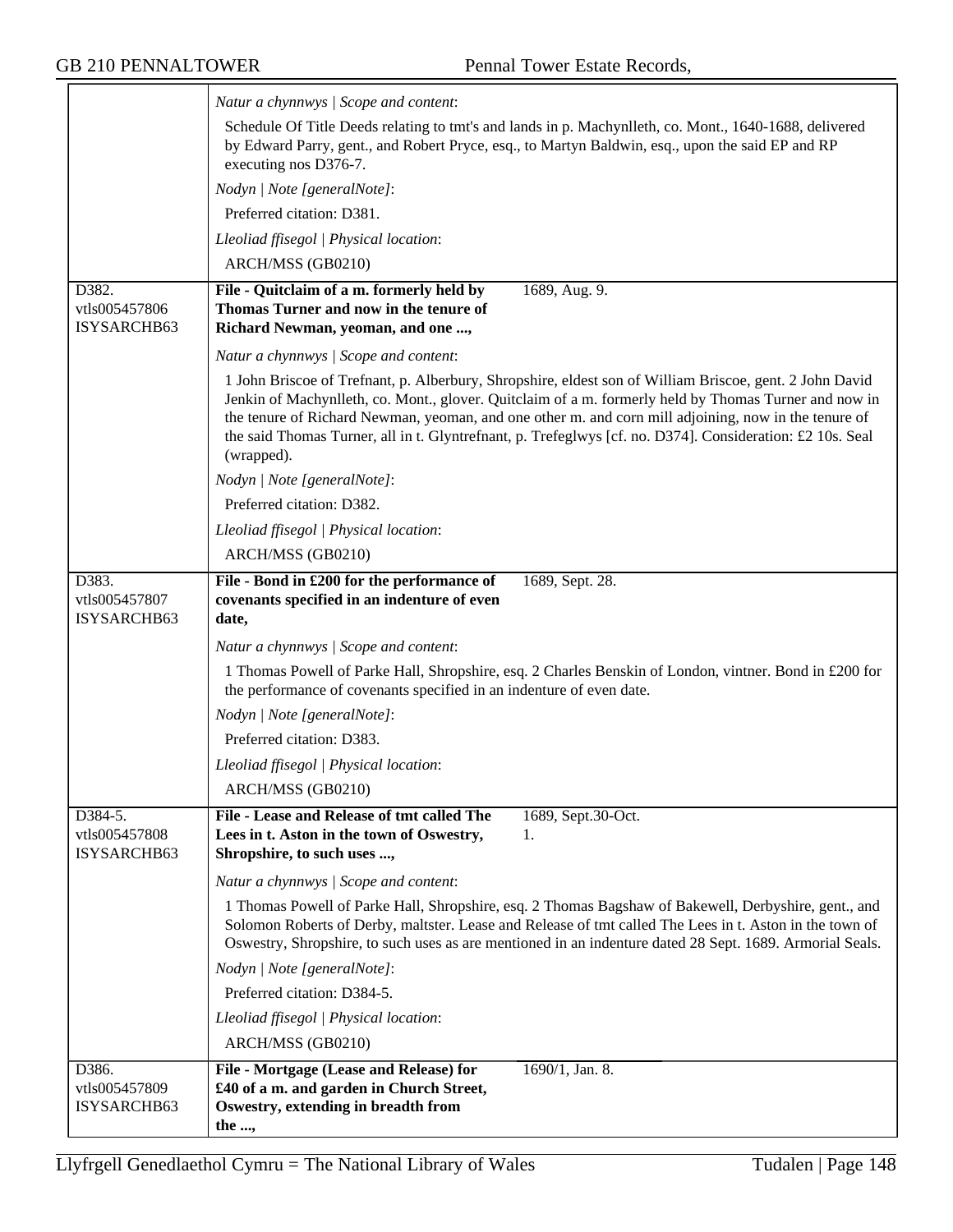$\overline{\phantom{0}}$ 

|                                       | Natur a chynnwys / Scope and content:                                                                                                                                                                                                                                                                                                                                                                                                                                                                                                                |
|---------------------------------------|------------------------------------------------------------------------------------------------------------------------------------------------------------------------------------------------------------------------------------------------------------------------------------------------------------------------------------------------------------------------------------------------------------------------------------------------------------------------------------------------------------------------------------------------------|
|                                       | 1 Thomas Ellis of Oswestry, Shropshire, husbandman. 2 James Ellis late of the same, clerk, brother of<br>1. Mortgage (Lease and Release) for £40 of a m. and garden in Church Street, Oswestry, extending in<br>breadth from the highway leading to Gwyndy to the lands of Thomas Browne, gent., called Croft y Tuy<br>maen, and in length to the land of Richard Evanes of Trevelech at one end and the land late of Leonard<br>Gough at the other. Endorsed: memorandum by 1, of even date, that he has redeemed the mortgage. Seal<br>(fragment). |
|                                       | Nodyn   Note [generalNote]:                                                                                                                                                                                                                                                                                                                                                                                                                                                                                                                          |
|                                       | Preferred citation: D386.                                                                                                                                                                                                                                                                                                                                                                                                                                                                                                                            |
|                                       | Lleoliad ffisegol   Physical location:                                                                                                                                                                                                                                                                                                                                                                                                                                                                                                               |
|                                       | ARCH/MSS (GB0210)                                                                                                                                                                                                                                                                                                                                                                                                                                                                                                                                    |
| D387.<br>vtls005457810<br>ISYSARCHB63 | File - Articles Of Agreement relating to the<br>1691, July 6.<br>payment and the proportion to be paid by<br>individual parties of the fee farm ,                                                                                                                                                                                                                                                                                                                                                                                                    |
|                                       | Natur a chynnwys / Scope and content:                                                                                                                                                                                                                                                                                                                                                                                                                                                                                                                |
|                                       | 1 Robert Pryse of Esgairweddan, co. Mer., esq. 2 Algernon Lewis of Penmaen, gent. 3 Edward Lewis of<br>Talgarth, gent. 4 Hugh Price of Rhosferch, gent., on behalf of Lewis Lloyd, gent. Articles Of Agreement<br>relating to the payment and the proportion to be paid by individual parties of the fee farm rent of 20s.<br>issuing out of lands called Morva Penmaen, otherwise Morva Dyfi, t. Penmaen, [p. Tywyn], co. Mer.,<br>owned by the above parties.                                                                                      |
|                                       | Nodyn   Note [generalNote]:                                                                                                                                                                                                                                                                                                                                                                                                                                                                                                                          |
|                                       | Preferred citation: D387.                                                                                                                                                                                                                                                                                                                                                                                                                                                                                                                            |
|                                       | Lleoliad ffisegol   Physical location:                                                                                                                                                                                                                                                                                                                                                                                                                                                                                                               |
|                                       | ARCH/MSS (GB0210)                                                                                                                                                                                                                                                                                                                                                                                                                                                                                                                                    |
| D388.<br>vtls005457811<br>ISYSARCHB63 | File - Memorandum Of Agreement relating<br>1691, July 6.<br>to the charges in sending to the audit the<br>lands called Morva Penmaen, otherwise<br>Morva Dyfi ,                                                                                                                                                                                                                                                                                                                                                                                      |
|                                       | Natur a chynnwys / Scope and content:                                                                                                                                                                                                                                                                                                                                                                                                                                                                                                                |
|                                       | 1 Robert Pryce of Esgairweddan, co. Mer., esq. 2 Algernon Lewis of Penmaen, gent. 3 Edward Lewis<br>of Talgarth, gent. 4 Hugh Price of Rhosferch, gent., on behalf of Lewis Lloyd, gent. Memorandum Of<br>Agreement relating to the charges in sending to the audit the lands called Morva Penmaen, otherwise<br>Morva Dyfi, t. Penmaen, [p. Tywyn], co. Mer.                                                                                                                                                                                        |
|                                       | Nodyn   Note [generalNote]:                                                                                                                                                                                                                                                                                                                                                                                                                                                                                                                          |
|                                       | Preferred citation: D388.                                                                                                                                                                                                                                                                                                                                                                                                                                                                                                                            |
|                                       | Lleoliad ffisegol   Physical location:                                                                                                                                                                                                                                                                                                                                                                                                                                                                                                               |
|                                       | ARCH/MSS (GB0210)                                                                                                                                                                                                                                                                                                                                                                                                                                                                                                                                    |
|                                       | Cyfres   Series [1692-1722] vtls005457812 ISYSARCHB63: Deeds,                                                                                                                                                                                                                                                                                                                                                                                                                                                                                        |
|                                       | Dyddiad   Date: 1692-1722. (dyddiad creu)   (date of creation)                                                                                                                                                                                                                                                                                                                                                                                                                                                                                       |
|                                       | FFeil / rhestr eitemau   File / item list                                                                                                                                                                                                                                                                                                                                                                                                                                                                                                            |
| Cod cyfeirnod  <br>Reference code     | Teitl   Title<br>Dyddiadau   Dates<br>Disgrifiad ffisegol   Physical<br>description                                                                                                                                                                                                                                                                                                                                                                                                                                                                  |
| D389.<br>vtls005457813<br>ISYSARCHB63 | File - Quitclaim of parcels of land called<br>1692, [April 19].<br>Ynisgennin, Kae'r Maen Lloyd and Kae<br>Maes y Llynllodd, and a parcel of land ,                                                                                                                                                                                                                                                                                                                                                                                                  |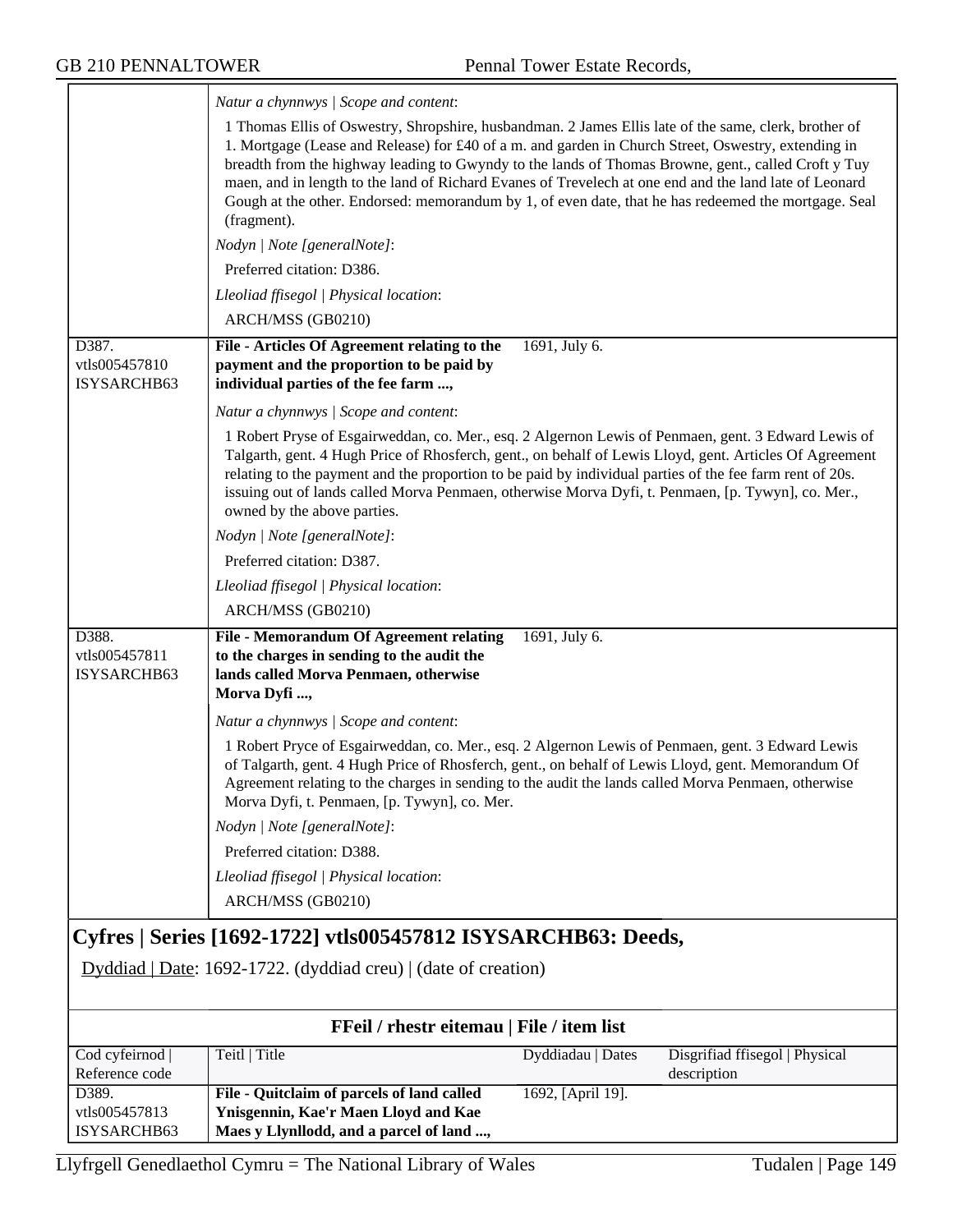$\equiv$ 

|                                         | Natur a chynnwys / Scope and content:                                                                                                                                                                                                                                                                                                                                                                                                                                                                                   |
|-----------------------------------------|-------------------------------------------------------------------------------------------------------------------------------------------------------------------------------------------------------------------------------------------------------------------------------------------------------------------------------------------------------------------------------------------------------------------------------------------------------------------------------------------------------------------------|
|                                         | 1 Elizabeth Pryce the younger of The Hay, co. Brec., spinster, and Johan Pryce of the same, dau's and<br>co-heirs of Hugh Pryce, late of the same, gent. 2 Robert Pryce of Esgarwethan, co. Mer., son and heir<br>of John Pryce, dec. Quitclaim of parcels of land called Ynisgennin, Kae'r Maen Lloyd and Kae Maes y<br>Llynllodd, and a parcel of land in or near a place called Lledfer, t. Isygarreg, p. Machynlleth, co. Mont.,<br>and all other lands mortgaged by John Pryce to Owen Pryce. Consideration: £210. |
|                                         | Nodyn   Note [generalNote]:                                                                                                                                                                                                                                                                                                                                                                                                                                                                                             |
|                                         | Preferred citation: D389.                                                                                                                                                                                                                                                                                                                                                                                                                                                                                               |
|                                         | Lleoliad ffisegol   Physical location:                                                                                                                                                                                                                                                                                                                                                                                                                                                                                  |
|                                         | ARCH/MSS (GB0210)                                                                                                                                                                                                                                                                                                                                                                                                                                                                                                       |
| D390.<br>vtls005457814<br>ISYSARCHB63   | File - Draft of no. D389,<br>1692, April 19.                                                                                                                                                                                                                                                                                                                                                                                                                                                                            |
|                                         | Natur a chynnwys / Scope and content:                                                                                                                                                                                                                                                                                                                                                                                                                                                                                   |
|                                         | Endorsed: 'April 19 1692 - sent by Mr Thomas Owen the attorney in Chancery - Draught of a conveyance<br>sent to be executed by Eliz. and Johan Pryce'.                                                                                                                                                                                                                                                                                                                                                                  |
|                                         | Nodyn   Note [generalNote]:                                                                                                                                                                                                                                                                                                                                                                                                                                                                                             |
|                                         | Preferred citation: D390.                                                                                                                                                                                                                                                                                                                                                                                                                                                                                               |
|                                         | Lleoliad ffisegol   Physical location:                                                                                                                                                                                                                                                                                                                                                                                                                                                                                  |
|                                         | ARCH/MSS (GB0210)                                                                                                                                                                                                                                                                                                                                                                                                                                                                                                       |
| D391.<br>vtls005457815<br>ISYSARCHB63   | File - Gift of a m., lands and tmt called<br>1692, June 7.<br>Esgair Hir Oes, p. Pennal, co. Mer., now or<br>late in the ,                                                                                                                                                                                                                                                                                                                                                                                              |
|                                         | Natur a chynnwys / Scope and content:                                                                                                                                                                                                                                                                                                                                                                                                                                                                                   |
|                                         | 1 Humphrey Griffith of p. Dolgellau, co. Mer., gent. 2 Griffith Pryse of the town of Machynlleth, co.<br>Mont., smith. Gift of a m., lands and tmt called Esgair Hir Oes, p. Pennal, co. Mer., now or late in the<br>possession of 1. Consideration: £70. Recites a proviso and power granted to 1 in no. D372.                                                                                                                                                                                                         |
|                                         | Nodyn   Note [generalNote]:                                                                                                                                                                                                                                                                                                                                                                                                                                                                                             |
|                                         | Preferred citation: D391.                                                                                                                                                                                                                                                                                                                                                                                                                                                                                               |
|                                         | Lleoliad ffisegol   Physical location:                                                                                                                                                                                                                                                                                                                                                                                                                                                                                  |
|                                         | ARCH/MSS (GB0210)                                                                                                                                                                                                                                                                                                                                                                                                                                                                                                       |
| D392.<br>vtls005457816<br>ISYSARCHB63   | File - Letter from Robert Pryce,<br>1692, June 9.<br>Shrewsbury, to his cousin Hugh Lloyd<br>relating to rights in Morva Yssa, t.<br>Penmaen Dyfi, p ,                                                                                                                                                                                                                                                                                                                                                                  |
|                                         | Natur a chynnwys / Scope and content:                                                                                                                                                                                                                                                                                                                                                                                                                                                                                   |
|                                         | Letter from Robert Pryce, Shrewsbury, to his cousin Hugh Lloyd relating to rights in Morva Yssa, t.<br>Penmaen Dyfi, p. Tywyn, co. Mer.                                                                                                                                                                                                                                                                                                                                                                                 |
|                                         | Nodyn   Note [generalNote]:                                                                                                                                                                                                                                                                                                                                                                                                                                                                                             |
|                                         | Preferred citation: D392.                                                                                                                                                                                                                                                                                                                                                                                                                                                                                               |
|                                         | Lleoliad ffisegol   Physical location:                                                                                                                                                                                                                                                                                                                                                                                                                                                                                  |
|                                         | ARCH/MSS (GB0210)                                                                                                                                                                                                                                                                                                                                                                                                                                                                                                       |
| D393-4.<br>vtls005457817<br>ISYSARCHB63 | File - Lease and Release of a m., lands and<br>1692, June 20-1.<br>tmt called Esgair Hir Oes, p. Pennal, co.<br>Mer., now or late ,                                                                                                                                                                                                                                                                                                                                                                                     |
|                                         | Natur a chynnwys / Scope and content:                                                                                                                                                                                                                                                                                                                                                                                                                                                                                   |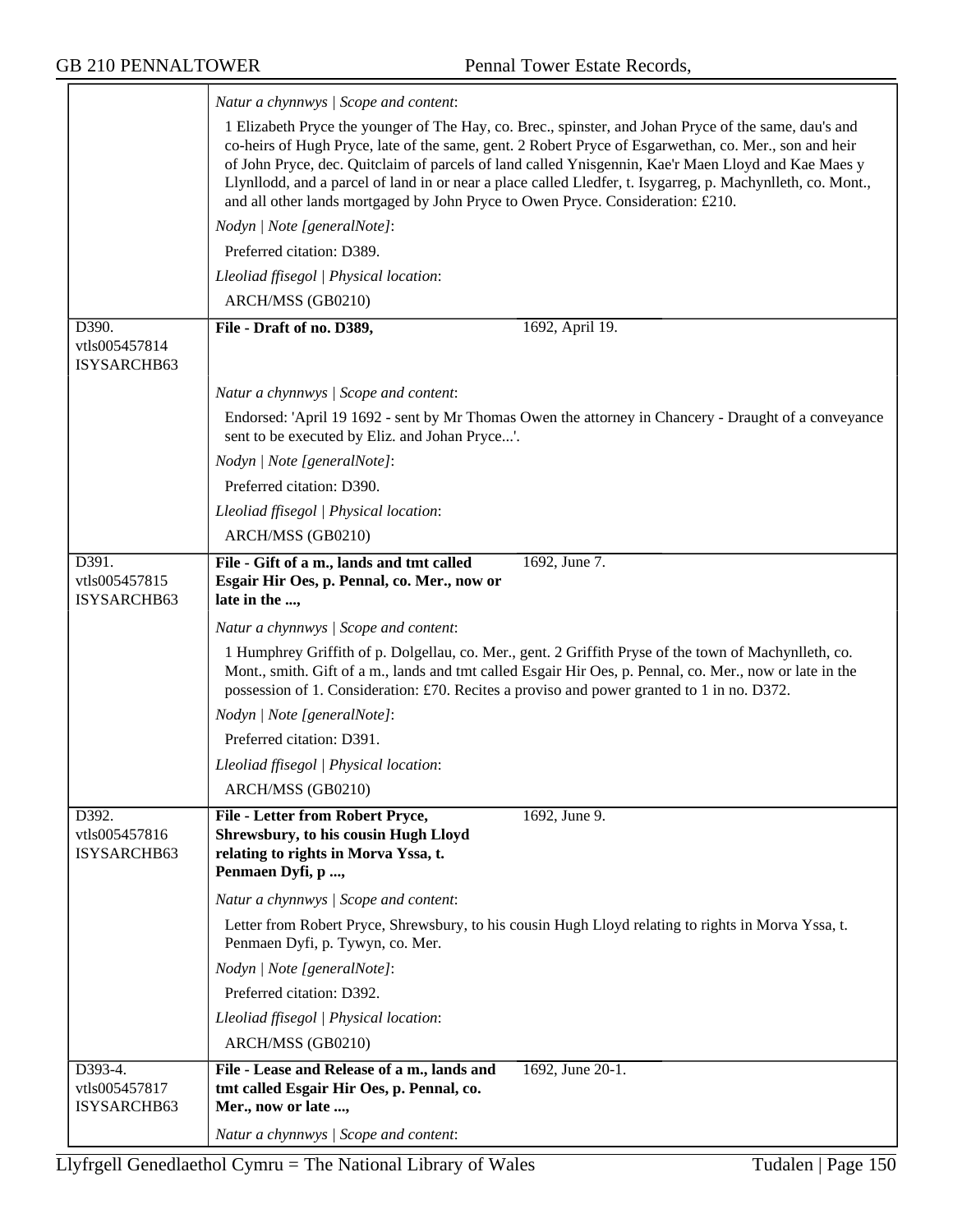|                                         | 1 Humphrey Griffith of p. Dolgellau, co. Mer., gent., and Elin his wife, John Griffith of the same,<br>gent., brother of the said Humphrey, Elin Humphrey of the same, widow, mother of the said John and<br>Humphrey, Hugh Jones and Lewis Owen, both of the same, gent's. 2 Griffith Pryse of Machynlleth, co.<br>Mont., smith. Lease and Release of a m., lands and tmt called Esgair Hir Oes, p. Pennal, co. Mer., now or<br>late in the possession of the said Humphrey. Consideration: £70. Seals (wrapped in paper).                                                                                                                                                                                                                                                                                                                                                                                                                                                                                                                                                                                                                                                                                                                                                                                                                                                                                                                                                                                                                                                                                                                                                                                                                                                                                                                                       |
|-----------------------------------------|-------------------------------------------------------------------------------------------------------------------------------------------------------------------------------------------------------------------------------------------------------------------------------------------------------------------------------------------------------------------------------------------------------------------------------------------------------------------------------------------------------------------------------------------------------------------------------------------------------------------------------------------------------------------------------------------------------------------------------------------------------------------------------------------------------------------------------------------------------------------------------------------------------------------------------------------------------------------------------------------------------------------------------------------------------------------------------------------------------------------------------------------------------------------------------------------------------------------------------------------------------------------------------------------------------------------------------------------------------------------------------------------------------------------------------------------------------------------------------------------------------------------------------------------------------------------------------------------------------------------------------------------------------------------------------------------------------------------------------------------------------------------------------------------------------------------------------------------------------------------|
|                                         | Nodyn   Note [generalNote]:                                                                                                                                                                                                                                                                                                                                                                                                                                                                                                                                                                                                                                                                                                                                                                                                                                                                                                                                                                                                                                                                                                                                                                                                                                                                                                                                                                                                                                                                                                                                                                                                                                                                                                                                                                                                                                       |
|                                         | Preferred citation: D393-4.                                                                                                                                                                                                                                                                                                                                                                                                                                                                                                                                                                                                                                                                                                                                                                                                                                                                                                                                                                                                                                                                                                                                                                                                                                                                                                                                                                                                                                                                                                                                                                                                                                                                                                                                                                                                                                       |
|                                         | Lleoliad ffisegol   Physical location:                                                                                                                                                                                                                                                                                                                                                                                                                                                                                                                                                                                                                                                                                                                                                                                                                                                                                                                                                                                                                                                                                                                                                                                                                                                                                                                                                                                                                                                                                                                                                                                                                                                                                                                                                                                                                            |
|                                         | ARCH/MSS (GB0210)                                                                                                                                                                                                                                                                                                                                                                                                                                                                                                                                                                                                                                                                                                                                                                                                                                                                                                                                                                                                                                                                                                                                                                                                                                                                                                                                                                                                                                                                                                                                                                                                                                                                                                                                                                                                                                                 |
| D395-6.<br>vtls005457818<br>ISYSARCHB63 | File - Lease and Release of a m., and lands<br>1692, Aug. 11-12.<br>called Cefn Cynhaval, a m. adjoining now<br>in the possession of Griffith ,                                                                                                                                                                                                                                                                                                                                                                                                                                                                                                                                                                                                                                                                                                                                                                                                                                                                                                                                                                                                                                                                                                                                                                                                                                                                                                                                                                                                                                                                                                                                                                                                                                                                                                                   |
|                                         | Natur a chynnwys / Scope and content:                                                                                                                                                                                                                                                                                                                                                                                                                                                                                                                                                                                                                                                                                                                                                                                                                                                                                                                                                                                                                                                                                                                                                                                                                                                                                                                                                                                                                                                                                                                                                                                                                                                                                                                                                                                                                             |
|                                         | 1 Robert Pryse of Esgaerweddan, co. Mer., esq. 2 Edward Jones, rector of Hodnett, Shropshire, Alice<br>Jones of Shrewsbury, spinster, Thomas Powell of Parke, Shropshire, esq., and Robert Tench of Llanwrin,<br>co. Mont., clerk. Lease and Release of a m., and lands called Cefn Cynhaval, a m. adjoining now in<br>the possession of Griffith Morgan, m's called Cwm[?Siluy] and Gellye Gunnas, a m. and garden called<br>Pont Pren Fforchiog, a m. and garden called Yniscunin, t. Cynfal, [p. Tywyn], co. Mer., the closures<br>called Caer Mayen Lloyd and Cay Maes y Llynllodd, parcels of land near or in a place called Lledfor, t.<br>Isygarreg, p. Machynlleth, a burgage in Pentre yr Allt Street (or Street Gwyr Gwynneth), a rent charge<br>of 6s. 8d. yearly on a burgage in Pentre yr Rhedyn (or Street Gwyr Dehybarth), and a rent charge of 11s.<br>8d. yearly out of a burgage in Pentre yr Allt Street, all in the town of Machynlleth, co. Mont., by 1 to 2 in<br>trust for his lifetime, and after his death to sell the m's and lands together or in part, to pay off his debts of<br>£900. Endorsed: Note of exhibition to witnesses in a cause between Jane Price and others, and Jane Price,<br>widow, dated 24 April 1721, and showed to Thomas Falkner at the time of his examination.                                                                                                                                                                                                                                                                                                                                                                                                                                                                                                                                               |
|                                         | Nodyn   Note [generalNote]:                                                                                                                                                                                                                                                                                                                                                                                                                                                                                                                                                                                                                                                                                                                                                                                                                                                                                                                                                                                                                                                                                                                                                                                                                                                                                                                                                                                                                                                                                                                                                                                                                                                                                                                                                                                                                                       |
|                                         | Preferred citation: D395-6.                                                                                                                                                                                                                                                                                                                                                                                                                                                                                                                                                                                                                                                                                                                                                                                                                                                                                                                                                                                                                                                                                                                                                                                                                                                                                                                                                                                                                                                                                                                                                                                                                                                                                                                                                                                                                                       |
|                                         | Lleoliad ffisegol   Physical location:                                                                                                                                                                                                                                                                                                                                                                                                                                                                                                                                                                                                                                                                                                                                                                                                                                                                                                                                                                                                                                                                                                                                                                                                                                                                                                                                                                                                                                                                                                                                                                                                                                                                                                                                                                                                                            |
|                                         | ARCH/MSS (GB0210)                                                                                                                                                                                                                                                                                                                                                                                                                                                                                                                                                                                                                                                                                                                                                                                                                                                                                                                                                                                                                                                                                                                                                                                                                                                                                                                                                                                                                                                                                                                                                                                                                                                                                                                                                                                                                                                 |
| D397.<br>vtls005457819<br>ISYSARCHB63   | File - Post-nuptial Settlement of the said<br>1692, Aug. 12.<br>Robert Pryse and Anne, daughter of Sir<br>Thomas Jones, dec., being a Release by<br>$1, \ldots$<br>Natur a chynnwys / Scope and content:                                                                                                                                                                                                                                                                                                                                                                                                                                                                                                                                                                                                                                                                                                                                                                                                                                                                                                                                                                                                                                                                                                                                                                                                                                                                                                                                                                                                                                                                                                                                                                                                                                                          |
|                                         | 1 Robert Pryse of Esgairweddan, co. Mer., esq. 2 Edward Jones, rector of Hodnett, Shropshire, Alice<br>Jones of Shrewsbury, spinster, Thomas Powell of Parke, Shropshire, esq., and Robert Tench of Llanwrin,<br>co. Mont., clerk. 3 Sir Carbery Price of Gogarthan, co. Card., bart, William Jones of Carec Kovan,<br>co. Denb., esq., Phineas Fowke of Little [?Wyreby], Staffordshire, physician, and Vincentt Corbett of<br>Ynisymaengwyn, co. Mer., esq. Post-nuptial Settlement of the said Robert Pryse and Anne, daughter of<br>Sir Thomas Jones, dec., being a Release by 1 to 3 of a m. and lands called Esgaerweddan, otherwise Plas<br>yn y Rofft, t. Cynfal, [p. Tywyn] and p. Pennal, a m., tmt and lands called Penrhyn Bychan, a parcel of<br>land called Y Cae Bach, a m. and land called Tu yn y llwyn, otherwise Talgarth Issa, a water corn grist<br>mill and house called Mellen Issa'r Avon, or Mellin y Parcel, and a kiln nearby, a moiety of a decayed<br>mill called Mellin y Bettws lying near a m. called Bettws, m's and lands called Pen y Voyle, Kellie'r<br>Creie, and Tythin y Gwastad Koed, a m. and gardens near Mellin Issa yr Avon, a parcel of land called<br>Gweirglodd y Domen, and a m. and lands called Keven y Crib, all in t. Cynfal, [p. Tywyn], m's, tmt's and<br>lands called Ynys y Penmaen and Sarne Vaure, parcels of land enclosed out of the marsh called Morva<br>Dyvi and called Cae Brwnog, Cae Pencraig and Cae Glas, and five other tmt's and a parcel of meadow<br>held with the last mentioned tmt's lying in a meadow called Yr Ustim Lwyd, all in t. Penmaen Dyfi, [p.<br>Tywyn], all 1's part of the fishing and fishing place on the river Dyfi called the Draw Nett or Saynett, and<br>his weirs and moiety of a little island or parcel of ground on the river Dyfi near Yr Ystin Lwyd, a parcel |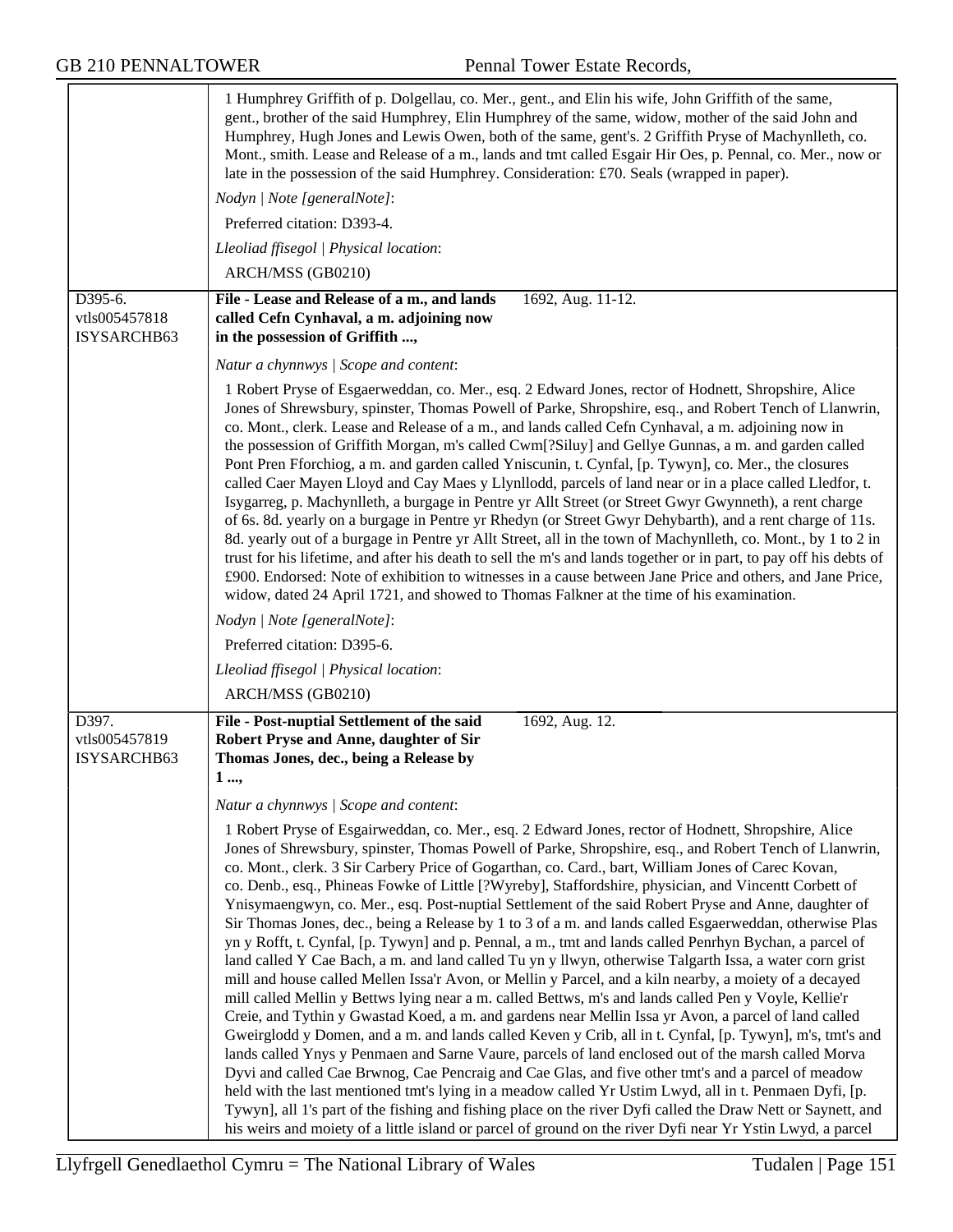|                                       | of meadow ground called Parke Newydd, a parcel in Ystim Llwydd called the Traw Vach and a m. called<br>Ty yn y Wern, all in t. Penmaen Dyfi; a parcel of land called Rhos Goch, a m. and garden and 1 a. of land<br>adjoining, a m., shop and gardens, and a m. and garden with 1 a. of land in a field called Cae'r Kann, all<br>in p. Pennal, to the use of 1 for his life and after his death to 2 for 200 years in trust for the use of Thomas<br>Pryce, son and heir apparent of 1 and Anne his wife, and his heirs male (further uses specified), and that<br>2 will levy a sum not exceeding £500 to settle 1's debts, and if there are no debts at 1's decease then 2 will<br>levy the sum of £900 for the portions of Jane, Mary and Anne Pryce, dau's of 1 and Anne is wife, and for<br>the portion of every other younger child to be equally divided. Consideration: £800. Copy.                   |
|---------------------------------------|----------------------------------------------------------------------------------------------------------------------------------------------------------------------------------------------------------------------------------------------------------------------------------------------------------------------------------------------------------------------------------------------------------------------------------------------------------------------------------------------------------------------------------------------------------------------------------------------------------------------------------------------------------------------------------------------------------------------------------------------------------------------------------------------------------------------------------------------------------------------------------------------------------------|
|                                       | Nodyn   Note [generalNote]:                                                                                                                                                                                                                                                                                                                                                                                                                                                                                                                                                                                                                                                                                                                                                                                                                                                                                    |
|                                       | Preferred citation: D397.                                                                                                                                                                                                                                                                                                                                                                                                                                                                                                                                                                                                                                                                                                                                                                                                                                                                                      |
|                                       | Lleoliad ffisegol   Physical location:                                                                                                                                                                                                                                                                                                                                                                                                                                                                                                                                                                                                                                                                                                                                                                                                                                                                         |
|                                       | ARCH/MSS (GB0210)                                                                                                                                                                                                                                                                                                                                                                                                                                                                                                                                                                                                                                                                                                                                                                                                                                                                                              |
| D398.<br>vtls005457820<br>ISYSARCHB63 | File - Mortgage (Release) for £450 of m's,<br>1692/3, Jan. 7.<br>tmt's and lands called Keven y Grib, Crib<br>Bychan, otherwise Creeke Bychan, Brynire<br>Bychan ,                                                                                                                                                                                                                                                                                                                                                                                                                                                                                                                                                                                                                                                                                                                                             |
|                                       | Natur a chynnwys / Scope and content:                                                                                                                                                                                                                                                                                                                                                                                                                                                                                                                                                                                                                                                                                                                                                                                                                                                                          |
|                                       | 1 Daniell Jones of p. St Andrews Holborne, Middlesex, esq., and Mary his wife, and Robert Pryce of<br>Esgairweddan, co. Mer., esq. 2 Martyn Baldwyn of the Inner Temple, London, esq. Mortgage (Release)<br>for £450 of m's, tmt's and lands called Keven y Grib, Crib Bychan, otherwise Creeke Bychan, Brynire<br>Bychan, Yr Ynis Hir, and Tythyn Maes y Noyadd, all in t. Cynfal, p. Tywyn and Cae Meyrick, Tythin<br>Kelly'r Gronglwyd, Tythin Du, Tythin Bach ar y Graig, Ynis y Penmaen, R Sarne Vawr, the rushy pieces<br>of marsh ground in Morva yr Penmaen called Y Cae Brwynog adjoining the river Dyfi, and several<br>parcels of meadow ground in the tenure of Robert Pryce in a meadow called Ystim Llwyd, t. Penmaen<br>Dyfi, [p. Tywyn], co. Mer. Recites no. D362. Endorsed: 'Martyn Baldwin's discharge to Thomas Pryse,<br>esq., son and heir of Robert Pryse of £450, dated 29 Oct. 1709'. |
|                                       | Nodyn   Note [generalNote]:                                                                                                                                                                                                                                                                                                                                                                                                                                                                                                                                                                                                                                                                                                                                                                                                                                                                                    |
|                                       | Preferred citation: D398.                                                                                                                                                                                                                                                                                                                                                                                                                                                                                                                                                                                                                                                                                                                                                                                                                                                                                      |
|                                       | Lleoliad ffisegol   Physical location:                                                                                                                                                                                                                                                                                                                                                                                                                                                                                                                                                                                                                                                                                                                                                                                                                                                                         |
|                                       | ARCH/MSS (GB0210)                                                                                                                                                                                                                                                                                                                                                                                                                                                                                                                                                                                                                                                                                                                                                                                                                                                                                              |
| D399.                                 | File - Articles Of Agreement to sell a<br>1693, Dec. 1.                                                                                                                                                                                                                                                                                                                                                                                                                                                                                                                                                                                                                                                                                                                                                                                                                                                        |
| vtls005457821<br>ISYSARCHB63          | burgage with two gardens and a stable in<br>Pentre yr Redin Street, Machynlleth, co                                                                                                                                                                                                                                                                                                                                                                                                                                                                                                                                                                                                                                                                                                                                                                                                                            |
|                                       |                                                                                                                                                                                                                                                                                                                                                                                                                                                                                                                                                                                                                                                                                                                                                                                                                                                                                                                |
|                                       | Natur a chynnwys / Scope and content:                                                                                                                                                                                                                                                                                                                                                                                                                                                                                                                                                                                                                                                                                                                                                                                                                                                                          |
|                                       | 1 Griffith Swain of Machynlleth, co. Mont., corvicer, and Bridget his wife. 2 John David Jenkin of the<br>same. Articles Of Agreement to sell a burgage with two gardens and a stable in Pentre yr Redin Street,<br>Machynlleth, co. Mont., lying in length from the house of 1 to the house of Rowland Pugh, corvicer, and<br>in breadth from a field of arable land called Garshon to the front of Pentre yr Redin Street. Consideration:<br>£50.                                                                                                                                                                                                                                                                                                                                                                                                                                                            |
|                                       | Nodyn   Note [generalNote]:                                                                                                                                                                                                                                                                                                                                                                                                                                                                                                                                                                                                                                                                                                                                                                                                                                                                                    |
|                                       | Preferred citation: D399.                                                                                                                                                                                                                                                                                                                                                                                                                                                                                                                                                                                                                                                                                                                                                                                                                                                                                      |
|                                       | Lleoliad ffisegol   Physical location:                                                                                                                                                                                                                                                                                                                                                                                                                                                                                                                                                                                                                                                                                                                                                                                                                                                                         |
|                                       | ARCH/MSS (GB0210)                                                                                                                                                                                                                                                                                                                                                                                                                                                                                                                                                                                                                                                                                                                                                                                                                                                                                              |
| D400.<br>vtls005457822<br>ISYSARCHB63 | File - Articles Of Agreement relating to the<br>1693/4, Jan. 30.<br>conveyance of premises in [t. Glyntrefnant,<br>p. Trefeglwys, co. Mont.] [cf. no. D404],                                                                                                                                                                                                                                                                                                                                                                                                                                                                                                                                                                                                                                                                                                                                                   |
|                                       | Natur a chynnwys / Scope and content:                                                                                                                                                                                                                                                                                                                                                                                                                                                                                                                                                                                                                                                                                                                                                                                                                                                                          |
|                                       | 1 William Briscoe of p. Alberbury, Shropshire, gent. 2 John David Jenkin of Machynlleth, glover.<br>Articles Of Agreement relating to the conveyance of premises in [t. Glyntrefnant, p. Trefeglwys, co.                                                                                                                                                                                                                                                                                                                                                                                                                                                                                                                                                                                                                                                                                                       |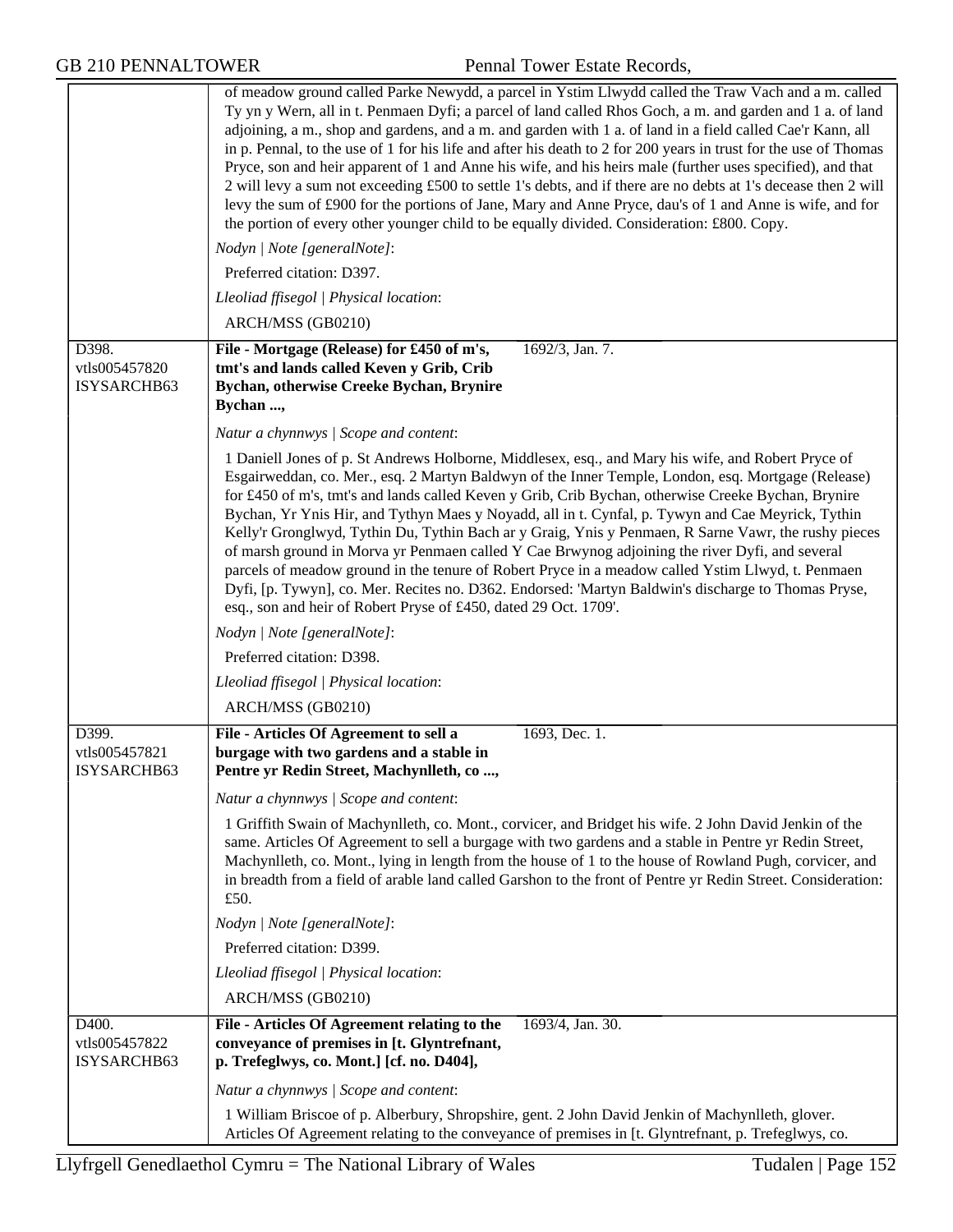|                                                    | Mont.] [cf. no. D404]. I) 1 is to convey the m. in the joint tenure of Lewis Griffith and Thomas Burne of<br>Trefeglwys, co. Mont., to 2. Ii) 2 to pay 1 £113 15s. consideration money to be paid as follows: £53 15s.<br>before 1 April next, £30 before 1 Nov. next, and £30 before 1 Feb. 1694/5, and to enter into bonds for the<br>two last sums to be paid accordingly. Iii) 1 covenants that he will bring John Briscoe, his eldest son, to<br>execute the said conveyance to 2 at his own cost. Subscribed: memorandum that 2s. 6d. given in earnest<br>of the bargain above by John David to William Briscoe before sealing. Endorsed: 'Mr Briscoe's Articles'.<br>Nodyn   Note [generalNote]:<br>Preferred citation: D400.<br>Lleoliad ffisegol   Physical location: |
|----------------------------------------------------|--------------------------------------------------------------------------------------------------------------------------------------------------------------------------------------------------------------------------------------------------------------------------------------------------------------------------------------------------------------------------------------------------------------------------------------------------------------------------------------------------------------------------------------------------------------------------------------------------------------------------------------------------------------------------------------------------------------------------------------------------------------------------------|
|                                                    | ARCH/MSS (GB0210)                                                                                                                                                                                                                                                                                                                                                                                                                                                                                                                                                                                                                                                                                                                                                              |
| D401.<br>vtls005457823<br>ISYSARCHB63              | 1694, April 5.<br>File - Letter from John Vaughan of<br><b>Penmaen to Robert Price of Shropshire,</b><br>esq., relating to the settling of a lease<br>and ,                                                                                                                                                                                                                                                                                                                                                                                                                                                                                                                                                                                                                    |
|                                                    | Natur a chynnwys / Scope and content:                                                                                                                                                                                                                                                                                                                                                                                                                                                                                                                                                                                                                                                                                                                                          |
|                                                    | Letter from John Vaughan of Penmaen to Robert Price of Shropshire, esq., relating to the settling of a<br>lease and to the enclosure of Kay Glas, [t. Penmaen, p. Tywyn, co. Mer.].                                                                                                                                                                                                                                                                                                                                                                                                                                                                                                                                                                                            |
|                                                    | Nodyn   Note [generalNote]:                                                                                                                                                                                                                                                                                                                                                                                                                                                                                                                                                                                                                                                                                                                                                    |
|                                                    | Preferred citation: D401.                                                                                                                                                                                                                                                                                                                                                                                                                                                                                                                                                                                                                                                                                                                                                      |
|                                                    | Lleoliad ffisegol   Physical location:                                                                                                                                                                                                                                                                                                                                                                                                                                                                                                                                                                                                                                                                                                                                         |
|                                                    | ARCH/MSS (GB0210)                                                                                                                                                                                                                                                                                                                                                                                                                                                                                                                                                                                                                                                                                                                                                              |
| D402.<br>vtls005457824<br>ISYSARCHB63              | File - Final Concord of 4 m's, 2 cottages,<br>1695.<br>2 stables, a toft and 3 gardens etc., in<br>Oswestry, Shropshire,                                                                                                                                                                                                                                                                                                                                                                                                                                                                                                                                                                                                                                                       |
|                                                    | Natur a chynnwys / Scope and content:                                                                                                                                                                                                                                                                                                                                                                                                                                                                                                                                                                                                                                                                                                                                          |
|                                                    | 1 Edward Jones, esq., and Charles Thomas, (quer's). 2 Edward Pryce, gent., and Eleanor his wife,<br>William Pryce, gent., and Robert Foulke, and Gwen his wife (deforc's). Final Concord of 4 m's, 2<br>cottages, 2 stables, a toft and 3 gardens etc., in Oswestry, Shropshire. Consideration: £20. LH Indenture.                                                                                                                                                                                                                                                                                                                                                                                                                                                             |
|                                                    | Nodyn   Note [generalNote]:                                                                                                                                                                                                                                                                                                                                                                                                                                                                                                                                                                                                                                                                                                                                                    |
|                                                    | Preferred citation: D402.                                                                                                                                                                                                                                                                                                                                                                                                                                                                                                                                                                                                                                                                                                                                                      |
|                                                    | Lleoliad ffisegol   Physical location:                                                                                                                                                                                                                                                                                                                                                                                                                                                                                                                                                                                                                                                                                                                                         |
|                                                    | ARCH/MSS (GB0210)                                                                                                                                                                                                                                                                                                                                                                                                                                                                                                                                                                                                                                                                                                                                                              |
| D403.                                              | File - Articles Of Agreement relating to a<br>1696, Sept. 12.                                                                                                                                                                                                                                                                                                                                                                                                                                                                                                                                                                                                                                                                                                                  |
| vtls005457825                                      | marriage to be solemnized between 1 and                                                                                                                                                                                                                                                                                                                                                                                                                                                                                                                                                                                                                                                                                                                                        |
| ISYSARCHB63                                        | 2,                                                                                                                                                                                                                                                                                                                                                                                                                                                                                                                                                                                                                                                                                                                                                                             |
|                                                    | Natur a chynnwys / Scope and content:                                                                                                                                                                                                                                                                                                                                                                                                                                                                                                                                                                                                                                                                                                                                          |
|                                                    | 1 Martyn Baldwin of the Inner Temple, London, esq. 2 Alice Jones of p. St Dunstans in the West,<br>London, spinster. 3 Edward Jones, prebend of the free chapel at Windsor, Robert Pryce of Esgairweddan,<br>co. Mer., esq., and Thomas Powell of Parke Hall, Shropshire, esq. Articles Of Agreement relating to a<br>marriage to be solemnized between 1 and 2.                                                                                                                                                                                                                                                                                                                                                                                                               |
|                                                    | Nodyn   Note [generalNote]:                                                                                                                                                                                                                                                                                                                                                                                                                                                                                                                                                                                                                                                                                                                                                    |
|                                                    | Preferred citation: D403.                                                                                                                                                                                                                                                                                                                                                                                                                                                                                                                                                                                                                                                                                                                                                      |
|                                                    | Lleoliad ffisegol   Physical location:                                                                                                                                                                                                                                                                                                                                                                                                                                                                                                                                                                                                                                                                                                                                         |
|                                                    | ARCH/MSS (GB0210)                                                                                                                                                                                                                                                                                                                                                                                                                                                                                                                                                                                                                                                                                                                                                              |
| D <sub>404</sub> .<br>vtls005457826<br>ISYSARCHB63 | File - Bargain And Sale With Feoffment of<br>1697, May 5.<br>a m., garden and 76 a. of land now in the<br>joint tenure of ,                                                                                                                                                                                                                                                                                                                                                                                                                                                                                                                                                                                                                                                    |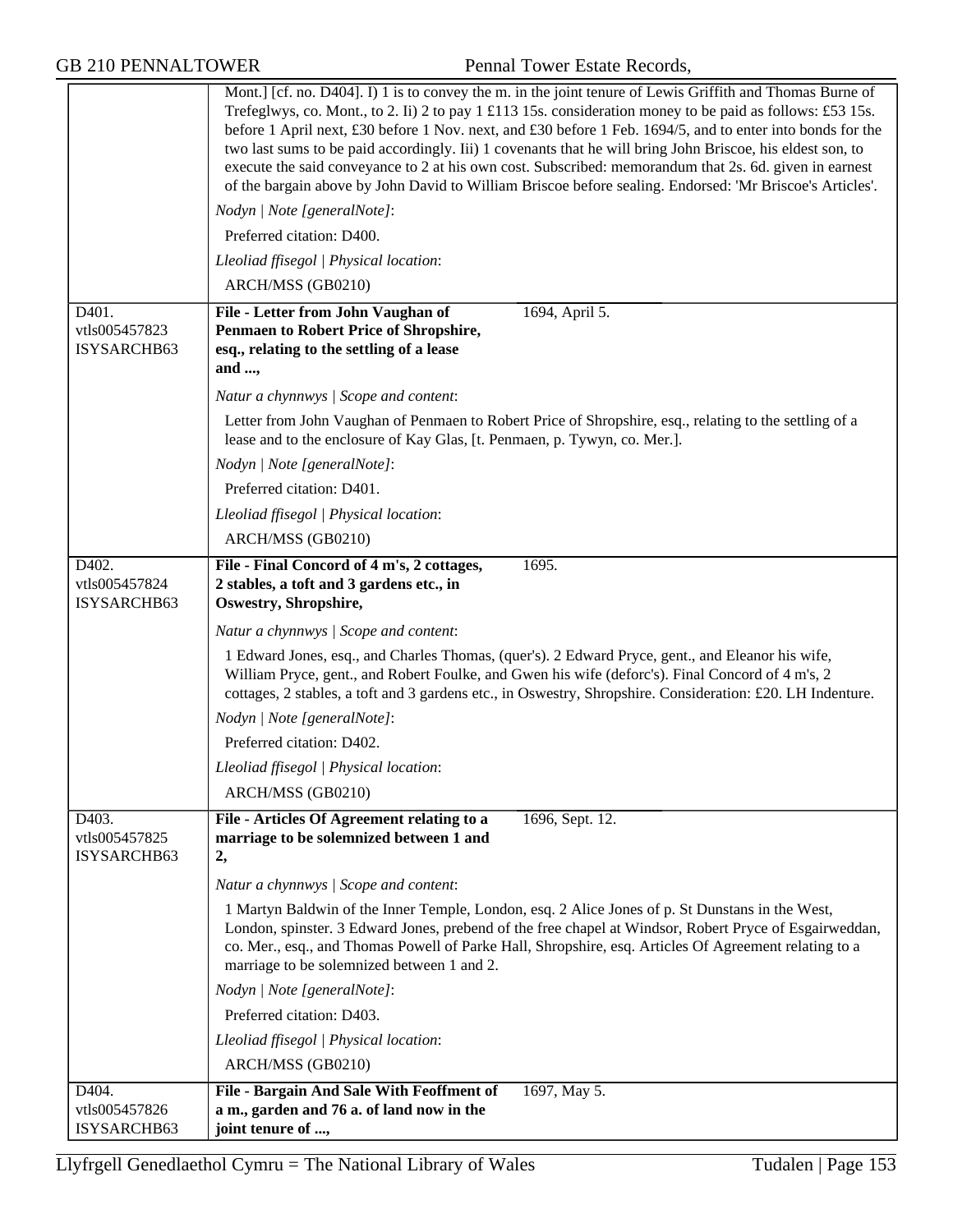|                                       | Natur a chynnwys / Scope and content:                                                                                                                                                                                                                                                                                                                                                                                                                                                                                                                                                                                                                                                                                                                                                                                                                                                                                                                                                                                                                                                                                                                                                                                                                     |
|---------------------------------------|-----------------------------------------------------------------------------------------------------------------------------------------------------------------------------------------------------------------------------------------------------------------------------------------------------------------------------------------------------------------------------------------------------------------------------------------------------------------------------------------------------------------------------------------------------------------------------------------------------------------------------------------------------------------------------------------------------------------------------------------------------------------------------------------------------------------------------------------------------------------------------------------------------------------------------------------------------------------------------------------------------------------------------------------------------------------------------------------------------------------------------------------------------------------------------------------------------------------------------------------------------------|
|                                       | 1 William Briscoe of p. Alberbury, Shropshire, gent., and John Briscoe, eldest son of the said William. 2<br>John David Jenkin of Machynlleth, co. Mont., glover. Bargain And Sale With Feoffment of a m., garden<br>and 76 a. of land now in the joint tenure of Lewis Griffith and Thomas Turner in t. Glyntrefnant, p.<br>Trefeglwys, co. Mont., with Covenant To Levy A Fine by 1 [cf. no. D440]. Endorsed: livery of seisin,<br>and 'no. 17'.                                                                                                                                                                                                                                                                                                                                                                                                                                                                                                                                                                                                                                                                                                                                                                                                        |
|                                       | Nodyn   Note [generalNote]:                                                                                                                                                                                                                                                                                                                                                                                                                                                                                                                                                                                                                                                                                                                                                                                                                                                                                                                                                                                                                                                                                                                                                                                                                               |
|                                       | Preferred citation: D404.                                                                                                                                                                                                                                                                                                                                                                                                                                                                                                                                                                                                                                                                                                                                                                                                                                                                                                                                                                                                                                                                                                                                                                                                                                 |
|                                       | Lleoliad ffisegol   Physical location:                                                                                                                                                                                                                                                                                                                                                                                                                                                                                                                                                                                                                                                                                                                                                                                                                                                                                                                                                                                                                                                                                                                                                                                                                    |
|                                       | ARCH/MSS (GB0210)                                                                                                                                                                                                                                                                                                                                                                                                                                                                                                                                                                                                                                                                                                                                                                                                                                                                                                                                                                                                                                                                                                                                                                                                                                         |
| D405.<br>vtls005457827<br>ISYSARCHB63 | File - Lease for 6 years of a tmt called<br>1697, Oct. 2.<br>Esgarweddan, p's Tywyn and Pennal, co.<br>Mer., and a parcel of meadow ,                                                                                                                                                                                                                                                                                                                                                                                                                                                                                                                                                                                                                                                                                                                                                                                                                                                                                                                                                                                                                                                                                                                     |
|                                       | Natur a chynnwys / Scope and content:                                                                                                                                                                                                                                                                                                                                                                                                                                                                                                                                                                                                                                                                                                                                                                                                                                                                                                                                                                                                                                                                                                                                                                                                                     |
|                                       | 1 Robert Pryce of Esgarweddan, co. Mer., esq. 2 Griffith Vaughan of Gwyddywyon, gent. Lease for 6<br>years of a tmt called Esgarweddan, p's Tywyn and Pennal, co. Mer., and a parcel of meadow called Y<br>Werglodd Domin, p. Tywyn, except the capital m. called Plas Esgarweddan or Esgarweddan House, with<br>the court, backside, garden and orchard, brewhouse, loft and cellar, stable, workhouse, turf house and<br>the enclosure beneath the house. Annual rent: £40. Duties: five strikes of the best oats, two fat geese at<br>Christmas, three days service or carriage with four horses or teamed oxen, suit of mill at Melin y Parcell,<br>otherwise Mellin Issar Avon, and a herriot of 50s. Badly torn.                                                                                                                                                                                                                                                                                                                                                                                                                                                                                                                                    |
|                                       | Nodyn   Note [generalNote]:                                                                                                                                                                                                                                                                                                                                                                                                                                                                                                                                                                                                                                                                                                                                                                                                                                                                                                                                                                                                                                                                                                                                                                                                                               |
|                                       | Preferred citation: D405.                                                                                                                                                                                                                                                                                                                                                                                                                                                                                                                                                                                                                                                                                                                                                                                                                                                                                                                                                                                                                                                                                                                                                                                                                                 |
|                                       | Lleoliad ffisegol   Physical location:                                                                                                                                                                                                                                                                                                                                                                                                                                                                                                                                                                                                                                                                                                                                                                                                                                                                                                                                                                                                                                                                                                                                                                                                                    |
|                                       | ARCH/MSS (GB0210)                                                                                                                                                                                                                                                                                                                                                                                                                                                                                                                                                                                                                                                                                                                                                                                                                                                                                                                                                                                                                                                                                                                                                                                                                                         |
| D406.<br>vtls005457828<br>ISYSARCHB63 | 1698, Dec. 5.<br>File - Lease for 21 years of a parcel<br>of lands containing 7 pieces called<br>Crossewillin Field, Massadowefor,<br>Curubbon, Ruftu-Dollin, Carubbon<br>Youcha ,<br>Natur a chynnwys / Scope and content:<br>1 John Lacon of Westroppine, Shropshire, esq. 2 Thomas Turner of Oswestry, Shropshire, tanner.<br>Lease for 21 years of a parcel of lands containing 7 pieces called Crossewillin Field, Massadowefor,<br>Curubbon, Ruftu-Dollin, Carubbon Youcha, [?Ruftheu] Dollin, and Caressafor, p. Oswestry, together<br>with a cottage and yard adjoining; covenant that 2 may plough and have in tillage at one and the same<br>time during 14 years of the said 21 years as much of the said premises as is now ploughed or in tillage,<br>not impoverishing the same, but for the last 7 years of the term 2 shall not plough nor have in tillage at<br>one and the same time more than half of the said premises, unless he pays 40s. per acre extra for every<br>acre so ploughed. Annual rent: £34. Endorsed: memorandum that 1 allows 2 8s. out of the yearly rent.<br>Seal, depiction of a bird.<br>Nodyn   Note [generalNote]:<br>Preferred citation: D406.<br>Lleoliad ffisegol   Physical location:<br>ARCH/MSS (GB0210) |
| D407.                                 | [late 17 cent.].<br>File - List of deeds relating to the                                                                                                                                                                                                                                                                                                                                                                                                                                                                                                                                                                                                                                                                                                                                                                                                                                                                                                                                                                                                                                                                                                                                                                                                  |
| vtls005457829<br>ISYSARCHB63          | Eskairwethan estate,                                                                                                                                                                                                                                                                                                                                                                                                                                                                                                                                                                                                                                                                                                                                                                                                                                                                                                                                                                                                                                                                                                                                                                                                                                      |
|                                       | Nodyn   Note [generalNote]:                                                                                                                                                                                                                                                                                                                                                                                                                                                                                                                                                                                                                                                                                                                                                                                                                                                                                                                                                                                                                                                                                                                                                                                                                               |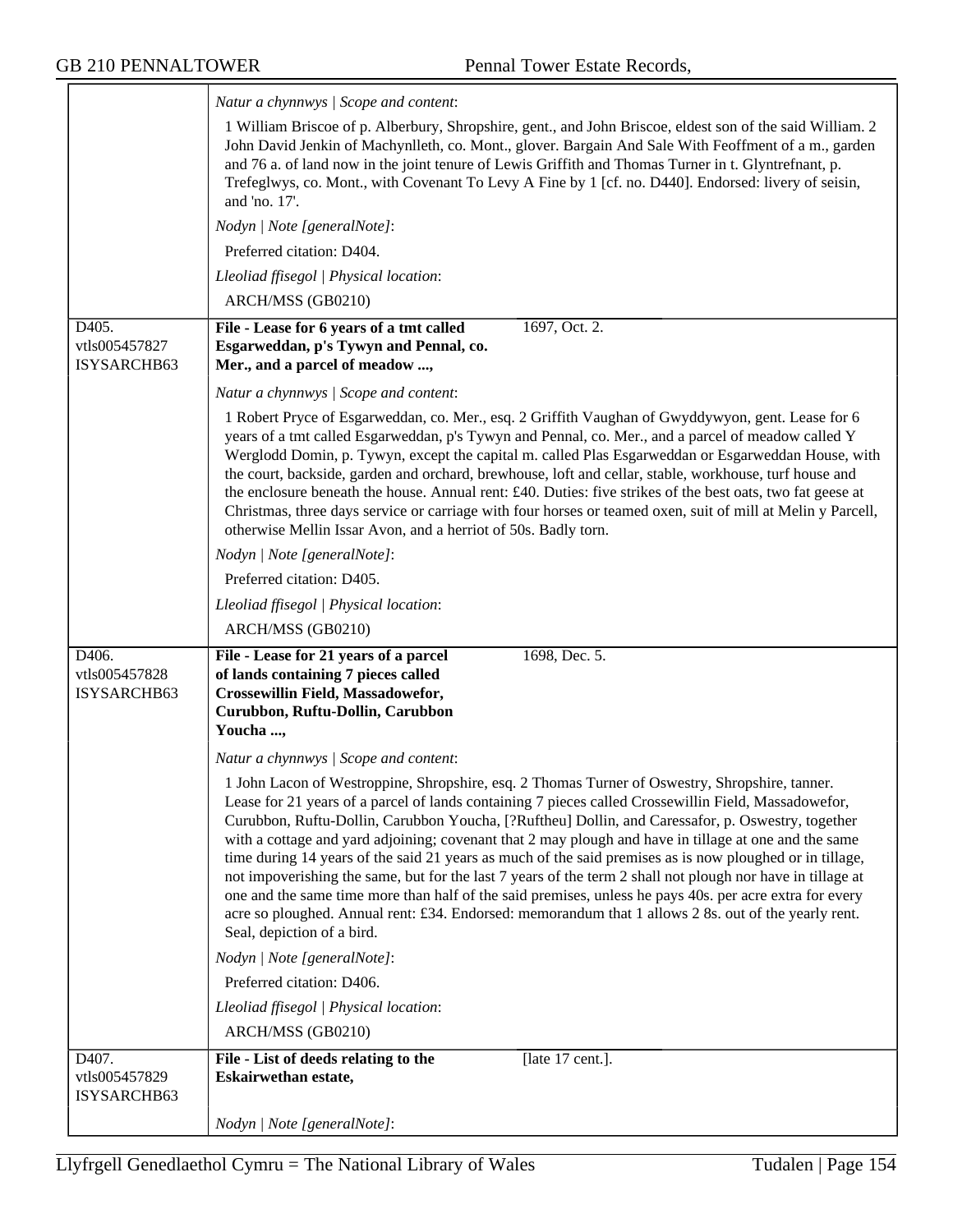|                                          | Preferred citation: D407.                                                                                                                                                                                                                                                                                                                              |
|------------------------------------------|--------------------------------------------------------------------------------------------------------------------------------------------------------------------------------------------------------------------------------------------------------------------------------------------------------------------------------------------------------|
|                                          | Lleoliad ffisegol   Physical location:                                                                                                                                                                                                                                                                                                                 |
|                                          | ARCH/MSS (GB0210)                                                                                                                                                                                                                                                                                                                                      |
| D408.<br>vtls005457830<br>ISYSARCHB63    | File - Loose Sheets containing a draft<br>$[18$ cent.].<br>indenture concerning the Esgairweddan/<br>Talgarth estate, co. Mer,                                                                                                                                                                                                                         |
|                                          | Nodyn   Note [generalNote]:                                                                                                                                                                                                                                                                                                                            |
|                                          | Preferred citation: D408.                                                                                                                                                                                                                                                                                                                              |
|                                          | Lleoliad ffisegol   Physical location:                                                                                                                                                                                                                                                                                                                 |
|                                          | ARCH/MSS (GB0210)                                                                                                                                                                                                                                                                                                                                      |
| D409.<br>vtls005457831<br>ISYSARCHB63    | <b>File - Observations on Colonel Parker's</b><br>$\overline{[18 \text{ cent.}]}$ .<br>proposals relating to a certain settlement,                                                                                                                                                                                                                     |
|                                          | Natur a chynnwys / Scope and content:                                                                                                                                                                                                                                                                                                                  |
|                                          | Fragile.                                                                                                                                                                                                                                                                                                                                               |
|                                          | Nodyn   Note [generalNote]:                                                                                                                                                                                                                                                                                                                            |
|                                          | Preferred citation: D409.                                                                                                                                                                                                                                                                                                                              |
|                                          | Lleoliad ffisegol   Physical location:                                                                                                                                                                                                                                                                                                                 |
|                                          | ARCH/MSS (GB0210)                                                                                                                                                                                                                                                                                                                                      |
| D410.<br>vtls005457832<br>ISYSARCHB63    | <b>File - Deed Of Consent of Edward Jones</b><br>1701, April 2.<br>rector of Hodnett, Shropshire, clerk, and<br>Alice Baldwin, the wife of Martyn Baldwin<br>of ,                                                                                                                                                                                      |
|                                          | Natur a chynnwys / Scope and content:                                                                                                                                                                                                                                                                                                                  |
|                                          | Deed Of Consent of Edward Jones rector of Hodnett, Shropshire, clerk, and Alice Baldwin, the wife of<br>Martyn Baldwin of the Inner Temple, London, esq., to change the uses of part of the estate of Robert<br>Pryce and Anne his wife for the benefit of their children. Recites marriage settlement, dated 12 August<br>1697 [cf. no. D397]. Draft. |
|                                          | Nodyn   Note [generalNote]:                                                                                                                                                                                                                                                                                                                            |
|                                          | Preferred citation: D410.                                                                                                                                                                                                                                                                                                                              |
|                                          | Lleoliad ffisegol   Physical location:                                                                                                                                                                                                                                                                                                                 |
|                                          | ARCH/MSS (GB0210)                                                                                                                                                                                                                                                                                                                                      |
| D411-12.<br>vtls005457833<br>ISYSARCHB63 | File - Lease and Release of five m's in<br>1701, June 13-14.<br>the town of Shrewsbury in a street called<br>Morrivent Hill, a m. now ,                                                                                                                                                                                                                |
|                                          | Natur a chynnwys / Scope and content:                                                                                                                                                                                                                                                                                                                  |
|                                          | 1 Thomas Fardoe of the town of Shrewsbury, Shropshire, tailor. 2 John Scott of the same, draper.<br>Lease and Release of five m's in the town of Shrewsbury in a street called Morrivent Hill, a m. now<br>in the occupation of John Reynolds and a barn, both in Frankwell, one of the suburbs of Shrewsbury.<br>Consideration: £5.                   |
|                                          | Nodyn   Note [generalNote]:                                                                                                                                                                                                                                                                                                                            |
|                                          | Preferred citation: D411-12.                                                                                                                                                                                                                                                                                                                           |
|                                          | Lleoliad ffisegol   Physical location:                                                                                                                                                                                                                                                                                                                 |
|                                          | ARCH/MSS (GB0210)                                                                                                                                                                                                                                                                                                                                      |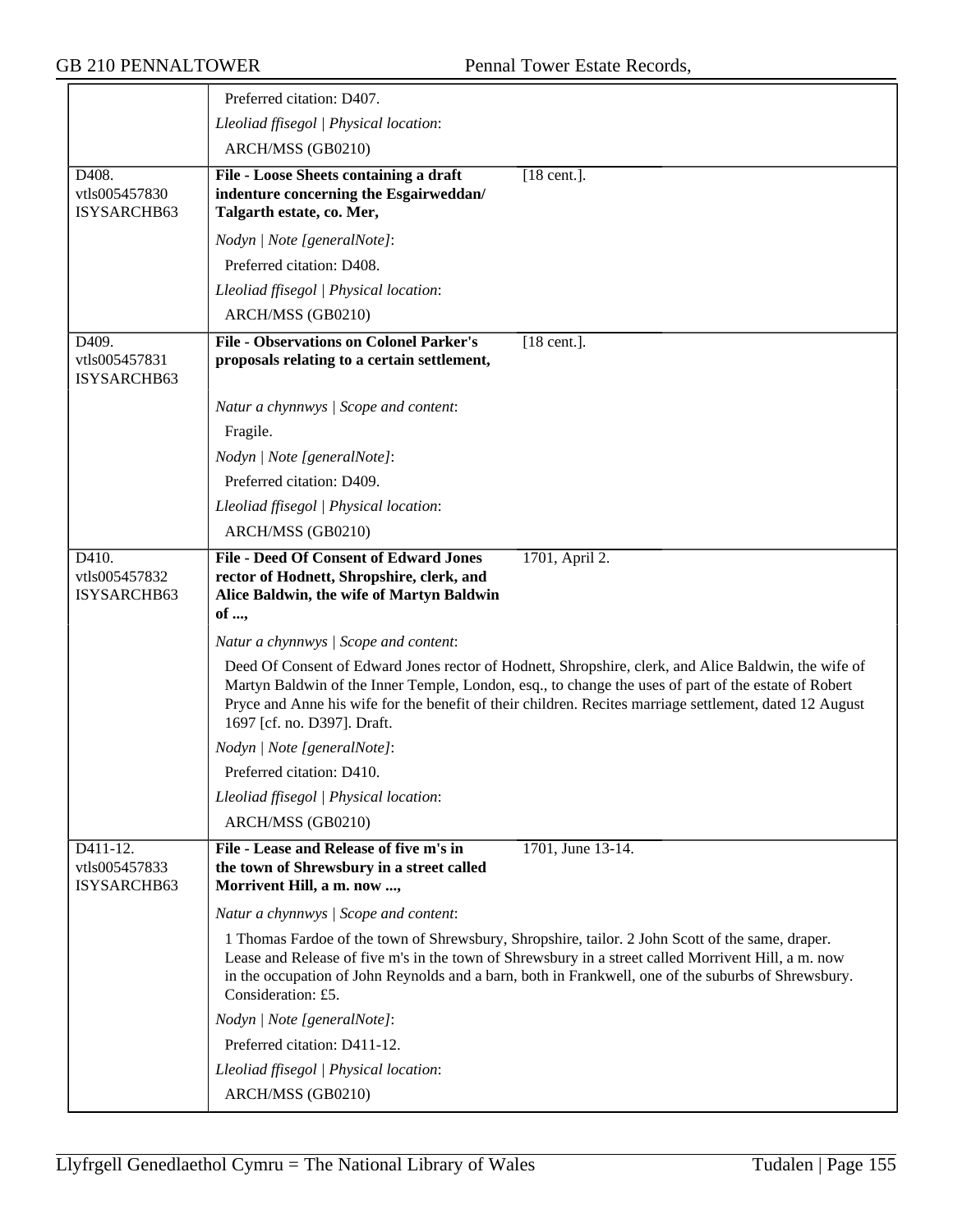| D413.                                 | File - Feoffment of m., tmt and lands called<br>1707, April 22.                                                                                                                                                                                                                                                                                                                                                                                                                                                                                                                                                                                                                                                                                                                                                                                                                                                                                                                                                                                                                                                                    |
|---------------------------------------|------------------------------------------------------------------------------------------------------------------------------------------------------------------------------------------------------------------------------------------------------------------------------------------------------------------------------------------------------------------------------------------------------------------------------------------------------------------------------------------------------------------------------------------------------------------------------------------------------------------------------------------------------------------------------------------------------------------------------------------------------------------------------------------------------------------------------------------------------------------------------------------------------------------------------------------------------------------------------------------------------------------------------------------------------------------------------------------------------------------------------------|
| vtls005457834                         | Tyddyn yr Esgair Hiros, p. Pennal,                                                                                                                                                                                                                                                                                                                                                                                                                                                                                                                                                                                                                                                                                                                                                                                                                                                                                                                                                                                                                                                                                                 |
| ISYSARCHB63                           |                                                                                                                                                                                                                                                                                                                                                                                                                                                                                                                                                                                                                                                                                                                                                                                                                                                                                                                                                                                                                                                                                                                                    |
|                                       | Natur a chynnwys / Scope and content:                                                                                                                                                                                                                                                                                                                                                                                                                                                                                                                                                                                                                                                                                                                                                                                                                                                                                                                                                                                                                                                                                              |
|                                       | 1 Humphrey Price of the town of Machynlleth, co. Mont., shoemaker. 2 Jenkin John of Cefnrhos, co.<br>Mer., gent. Feoffment of m., tmt and lands called Tyddyn yr Esgair Hiros, p. Pennal. Consideration: £54.<br>Endorsed: livery of seisin.                                                                                                                                                                                                                                                                                                                                                                                                                                                                                                                                                                                                                                                                                                                                                                                                                                                                                       |
|                                       | Nodyn   Note [generalNote]:                                                                                                                                                                                                                                                                                                                                                                                                                                                                                                                                                                                                                                                                                                                                                                                                                                                                                                                                                                                                                                                                                                        |
|                                       | Preferred citation: D413.                                                                                                                                                                                                                                                                                                                                                                                                                                                                                                                                                                                                                                                                                                                                                                                                                                                                                                                                                                                                                                                                                                          |
|                                       | Lleoliad ffisegol   Physical location:                                                                                                                                                                                                                                                                                                                                                                                                                                                                                                                                                                                                                                                                                                                                                                                                                                                                                                                                                                                                                                                                                             |
|                                       | ARCH/MSS (GB0210)                                                                                                                                                                                                                                                                                                                                                                                                                                                                                                                                                                                                                                                                                                                                                                                                                                                                                                                                                                                                                                                                                                                  |
| D414.<br>vtls005457835<br>ISYSARCHB63 | File - Quitclaim by 1 of all interest in<br>1709, Oct. 29.<br>certain mortgaged m's and lands assigned<br>to him by Thomas Pryse, son and ,                                                                                                                                                                                                                                                                                                                                                                                                                                                                                                                                                                                                                                                                                                                                                                                                                                                                                                                                                                                        |
|                                       | Natur a chynnwys / Scope and content:                                                                                                                                                                                                                                                                                                                                                                                                                                                                                                                                                                                                                                                                                                                                                                                                                                                                                                                                                                                                                                                                                              |
|                                       | 1 Martyn Baldwin of Shrewsbury, esq. 2 Thomas Pryse, son and heir of Robert Pryse, dec. Quitclaim<br>by 1 of all interest in certain mortgaged m's and lands assigned to him by Thomas Pryse, son and heir<br>of Robert Pryse, dec. Recites a mortgage for £450 by Robert Pryse to Daniel Jones of St Andrew's<br>Holburne, Middlesex, dated 15-16 Aug. 1664, and an assignment of the said mortgage by Daniel Jones<br>and Mary his wife to RP and MB. Endorsed: 'Uncle Baldwin's discharge'.                                                                                                                                                                                                                                                                                                                                                                                                                                                                                                                                                                                                                                     |
|                                       | Nodyn   Note [generalNote]:                                                                                                                                                                                                                                                                                                                                                                                                                                                                                                                                                                                                                                                                                                                                                                                                                                                                                                                                                                                                                                                                                                        |
|                                       | Preferred citation: D414.                                                                                                                                                                                                                                                                                                                                                                                                                                                                                                                                                                                                                                                                                                                                                                                                                                                                                                                                                                                                                                                                                                          |
|                                       | Lleoliad ffisegol   Physical location:                                                                                                                                                                                                                                                                                                                                                                                                                                                                                                                                                                                                                                                                                                                                                                                                                                                                                                                                                                                                                                                                                             |
|                                       | ARCH/MSS (GB0210)                                                                                                                                                                                                                                                                                                                                                                                                                                                                                                                                                                                                                                                                                                                                                                                                                                                                                                                                                                                                                                                                                                                  |
| D415.<br>vtls005457836<br>ISYSARCHB63 | File - Mortgage (Demise for 1,000 years)<br>1711, July 24.<br>for £400 of a m. called Llwyn y Goppa,<br>[t.] Porkington, [p. Selattyn], Shropshire<br>(occupants ,                                                                                                                                                                                                                                                                                                                                                                                                                                                                                                                                                                                                                                                                                                                                                                                                                                                                                                                                                                 |
|                                       | Natur a chynnwys / Scope and content:                                                                                                                                                                                                                                                                                                                                                                                                                                                                                                                                                                                                                                                                                                                                                                                                                                                                                                                                                                                                                                                                                              |
|                                       | 1 Thomas Powel of Park, p. Whittington, Shropshire, esq. 2 Thomas Lloyd of Whittington, gent.<br>Mortgage (Demise for 1,000 years) for £400 of a m. called Llwyn y Goppa, [t.] Porkington, [p. Selattyn],<br>Shropshire (occupants named). Endorsed: Memorandum, dated 24 July 1711, that £400 is due from 1 to<br>2 in right of his late wife Anne, one of the dau's of Dr Powel, being a legacy of £200 left her by Elizabeth<br>Powel which was due to her by the will of her late father Dr Powel, £50 divided out of the personal estate<br>of Mrs [?Kathwell] Powel, sister of the said Anne, another daughter of Dr Powel, to the said Thomas<br>Lloyd in right of his said wife, and £50 being a legacy left to the said Anne by Sir Thomas Jones, kt,<br>dec., late chief justice of the Court of Common Pleas, and that there is now due £100 interest on the said<br>sums above mentioned which makes in the whole £400, and that there is also due to 2, in right of the said<br>Anne, £400 left to her by Dr Powel, being her portion which is not part of the £400 secured as aforesaid,<br>but is still owing to 2. |
|                                       | Nodyn   Note [generalNote]:                                                                                                                                                                                                                                                                                                                                                                                                                                                                                                                                                                                                                                                                                                                                                                                                                                                                                                                                                                                                                                                                                                        |
|                                       | Preferred citation: D415.                                                                                                                                                                                                                                                                                                                                                                                                                                                                                                                                                                                                                                                                                                                                                                                                                                                                                                                                                                                                                                                                                                          |
|                                       | Lleoliad ffisegol   Physical location:                                                                                                                                                                                                                                                                                                                                                                                                                                                                                                                                                                                                                                                                                                                                                                                                                                                                                                                                                                                                                                                                                             |
|                                       | ARCH/MSS (GB0210)                                                                                                                                                                                                                                                                                                                                                                                                                                                                                                                                                                                                                                                                                                                                                                                                                                                                                                                                                                                                                                                                                                                  |
| D416.<br>vtls005457837<br>ISYSARCHB63 | File - Bargain And Sale of a garden or<br>1711, Aug. 8.<br>parcel of land in Church Street, Oswestry,<br>now in the possession of David ,                                                                                                                                                                                                                                                                                                                                                                                                                                                                                                                                                                                                                                                                                                                                                                                                                                                                                                                                                                                          |
|                                       | Natur a chynnwys / Scope and content:                                                                                                                                                                                                                                                                                                                                                                                                                                                                                                                                                                                                                                                                                                                                                                                                                                                                                                                                                                                                                                                                                              |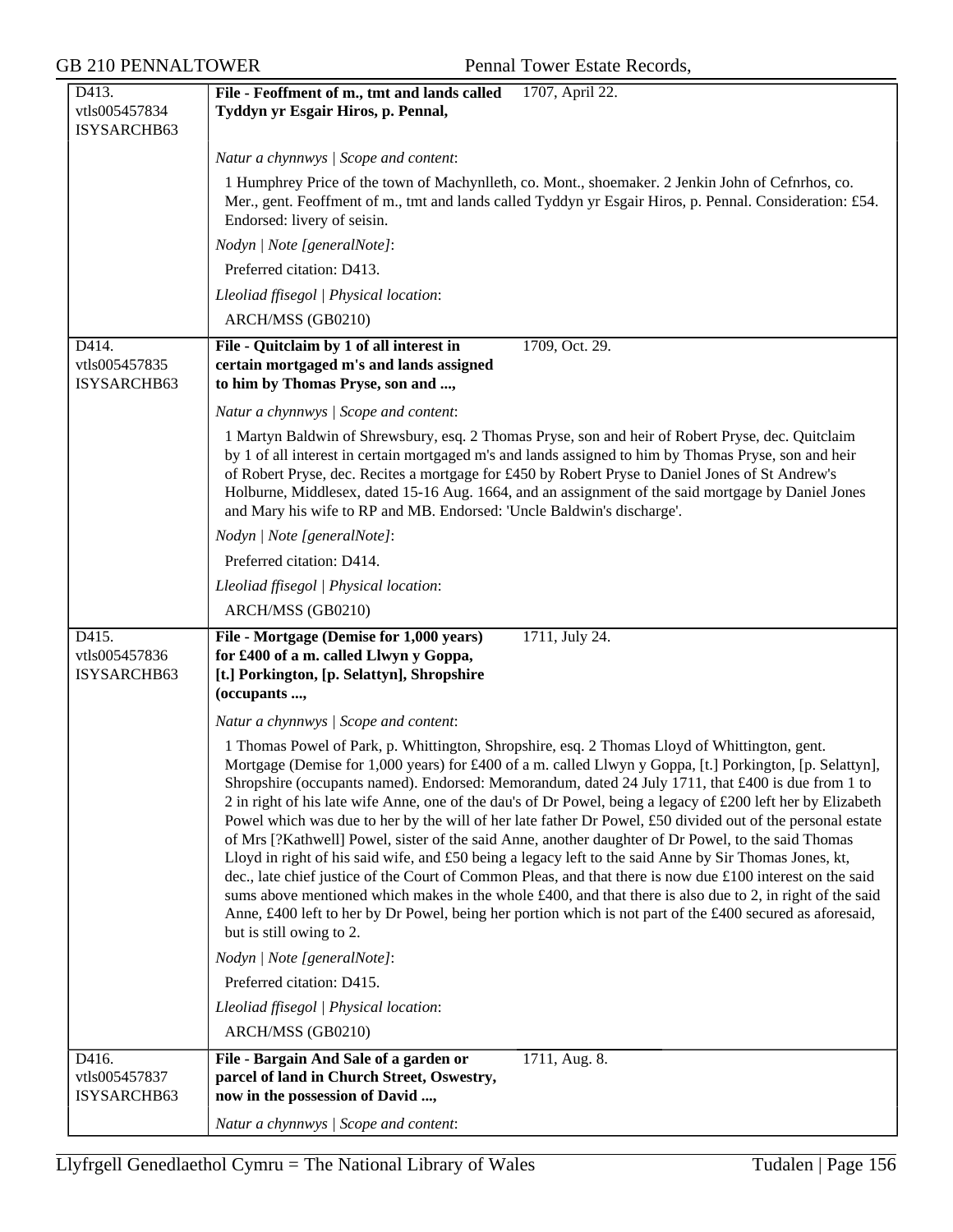|                                          | 1 Roger Jones, otherwise Edwards, of Oswestry, Shropshire, weaver. 2 James Ellis of Thistleworth,<br>Middlesex, clerk. Bargain And Sale of a garden or parcel of land in Church Street, Oswestry, now in the<br>possession of David Ellis, abutting on one side a tmt belonging to 2. Consideration: £5. Endorsed: livery<br>of seisin.                                                                                                                                                                                                                                                                                                                                                                                                                                                                                                                                                                                                                                                                                                                                                                                                                                                                                                                                                                                                                                                                                                                                                                                                                                                                                                                                                                                                 |
|------------------------------------------|-----------------------------------------------------------------------------------------------------------------------------------------------------------------------------------------------------------------------------------------------------------------------------------------------------------------------------------------------------------------------------------------------------------------------------------------------------------------------------------------------------------------------------------------------------------------------------------------------------------------------------------------------------------------------------------------------------------------------------------------------------------------------------------------------------------------------------------------------------------------------------------------------------------------------------------------------------------------------------------------------------------------------------------------------------------------------------------------------------------------------------------------------------------------------------------------------------------------------------------------------------------------------------------------------------------------------------------------------------------------------------------------------------------------------------------------------------------------------------------------------------------------------------------------------------------------------------------------------------------------------------------------------------------------------------------------------------------------------------------------|
|                                          | Nodyn   Note [generalNote]:                                                                                                                                                                                                                                                                                                                                                                                                                                                                                                                                                                                                                                                                                                                                                                                                                                                                                                                                                                                                                                                                                                                                                                                                                                                                                                                                                                                                                                                                                                                                                                                                                                                                                                             |
|                                          | Preferred citation: D416.                                                                                                                                                                                                                                                                                                                                                                                                                                                                                                                                                                                                                                                                                                                                                                                                                                                                                                                                                                                                                                                                                                                                                                                                                                                                                                                                                                                                                                                                                                                                                                                                                                                                                                               |
|                                          | Lleoliad ffisegol   Physical location:                                                                                                                                                                                                                                                                                                                                                                                                                                                                                                                                                                                                                                                                                                                                                                                                                                                                                                                                                                                                                                                                                                                                                                                                                                                                                                                                                                                                                                                                                                                                                                                                                                                                                                  |
|                                          | ARCH/MSS (GB0210)                                                                                                                                                                                                                                                                                                                                                                                                                                                                                                                                                                                                                                                                                                                                                                                                                                                                                                                                                                                                                                                                                                                                                                                                                                                                                                                                                                                                                                                                                                                                                                                                                                                                                                                       |
| D417-18.<br>vtls005457838<br>ISYSARCHB63 | <b>File - Post-nuptial Settlement of Lewis</b><br>1711, Aug. 9-10.<br>Edwards and Mary his wife, being a<br>Lease and Release to 2, in pursuance of<br>articles ,                                                                                                                                                                                                                                                                                                                                                                                                                                                                                                                                                                                                                                                                                                                                                                                                                                                                                                                                                                                                                                                                                                                                                                                                                                                                                                                                                                                                                                                                                                                                                                       |
|                                          | Natur a chynnwys / Scope and content:                                                                                                                                                                                                                                                                                                                                                                                                                                                                                                                                                                                                                                                                                                                                                                                                                                                                                                                                                                                                                                                                                                                                                                                                                                                                                                                                                                                                                                                                                                                                                                                                                                                                                                   |
|                                          | 1 John Davies of the town of Machynlleth, co. Mont., glover, and Mary his wife. 2 Thomas Jones<br>of Llanlothian, gent., and Morgan Humphreys of Greebin, p. Trefeglwys, gent. 3 Lewis Edwards<br>of Machynlleth, gent., and Mary his wife, now sole daughter of 1. Post-nuptial Settlement of Lewis<br>Edwards and Mary his wife, being a Lease and Release to 2, in pursuance of articles of agreement<br>between Edward Lewis, gent., father of Lewis Edwards, and John Davies, dated 13 July 1708, of m's,<br>tmt's and lands called Turner's Lands, Ty Hir, otherwise Mason's Lands, now in the possession of Giles<br>Jarman, a m. and a water corn mill called Turner's Mill now in the possession of Thomas Turner, all in<br>t. Glyntrefnant, p. Trefeglwys, co. Mont., a m., tmt and lands called Dudlick's Lands, t. Esgeiredd, p.<br>Trefeglwys, now in the tenure of Edward Goodwin, m's or burgages in the town of Machynlleth in Pentre<br>yr Rheddyn Street, otherwise Street Gwyr Deyheybarth, and all m's and lands of which 1 stands seized,<br>excepting the m's and lands which descended to him from his father David Jenkins, dec., called Cadwgan<br>Gwair Tew, Benllan and Rhose Meadows, upon trust to the use of John Davies, to the use of JD for life<br>subject to a jointure for Mary his wife, and to the use of 3 and his heirs (further uses specified), and the<br>burgages in the town of Machynlleth, after the deaths of JD and 3, to the use of John Edwards, second<br>son of 3 (further uses specified), and an yearly rent not exceeding 20s. to be levied from part of the<br>premises called Turner's Lands to the use of the poor of p. Machynlleth. Seals.<br>Nodyn   Note [generalNote]: |
|                                          | Preferred citation: D417-18.                                                                                                                                                                                                                                                                                                                                                                                                                                                                                                                                                                                                                                                                                                                                                                                                                                                                                                                                                                                                                                                                                                                                                                                                                                                                                                                                                                                                                                                                                                                                                                                                                                                                                                            |
|                                          | Lleoliad ffisegol   Physical location:                                                                                                                                                                                                                                                                                                                                                                                                                                                                                                                                                                                                                                                                                                                                                                                                                                                                                                                                                                                                                                                                                                                                                                                                                                                                                                                                                                                                                                                                                                                                                                                                                                                                                                  |
|                                          | ARCH/MSS (GB0210)                                                                                                                                                                                                                                                                                                                                                                                                                                                                                                                                                                                                                                                                                                                                                                                                                                                                                                                                                                                                                                                                                                                                                                                                                                                                                                                                                                                                                                                                                                                                                                                                                                                                                                                       |
|                                          |                                                                                                                                                                                                                                                                                                                                                                                                                                                                                                                                                                                                                                                                                                                                                                                                                                                                                                                                                                                                                                                                                                                                                                                                                                                                                                                                                                                                                                                                                                                                                                                                                                                                                                                                         |
| D419-20.<br>vtls005457839<br>ISYSARCHB63 | File - Mortgage (Lease and Release) for<br>1712/13, Jan. 26-7.<br>£420 of a m. or tmt in the possession of<br>Anne Windsor, widow, several parcels ,                                                                                                                                                                                                                                                                                                                                                                                                                                                                                                                                                                                                                                                                                                                                                                                                                                                                                                                                                                                                                                                                                                                                                                                                                                                                                                                                                                                                                                                                                                                                                                                    |
|                                          | Natur a chynnwys / Scope and content:                                                                                                                                                                                                                                                                                                                                                                                                                                                                                                                                                                                                                                                                                                                                                                                                                                                                                                                                                                                                                                                                                                                                                                                                                                                                                                                                                                                                                                                                                                                                                                                                                                                                                                   |
|                                          | 1 Thomas Powell of Parke, p. Whittington, Shropshire, esq. 2 Thomas Lloyd of Whittington, aforesaid,<br>gent. Mortgage (Lease and Release) for £420 of a m. or tmt in the possession of Anne Windsor, widow,<br>several parcels of land now in her possession, being part of a tmt called David Jones' tenement of the<br>annual rent of $\pounds 3$ , and all that other part of the said tmt last mentioned tmt now in the tenure of Thomas<br>Adams, rector of Whittington, of the yearly value of 40s, a m. in the possession of Thomas Paddock<br>Smith, a parcel of land called Killin Hick, all in p. of Whittington, and a parcel of land called Llwyn<br>y Herrick in the possession of Richard Jones, drover, in t. Porkington, p. Selattyn. Recites that Robert<br>Powell of Parke, dec., father of 1, bequeathed £400 to his daughter Anne, and charged the said sum upon<br>part of his real estate which since his death has been in the possession of 1 (eldest son and heir of Dr<br>Powell) who did not pay the same to his sister while she was unmarried, nor to Thomas Lloyd after his<br>marriage to the said Anne (who is long since dead), so that 2 became entitled to the £400, for which 1 has<br>paid the interest, and that 2 deserves the £400 to be better secured.                                                                                                                                                                                                                                                                                                                                                                                                                                       |
|                                          | Nodyn   Note [generalNote]:                                                                                                                                                                                                                                                                                                                                                                                                                                                                                                                                                                                                                                                                                                                                                                                                                                                                                                                                                                                                                                                                                                                                                                                                                                                                                                                                                                                                                                                                                                                                                                                                                                                                                                             |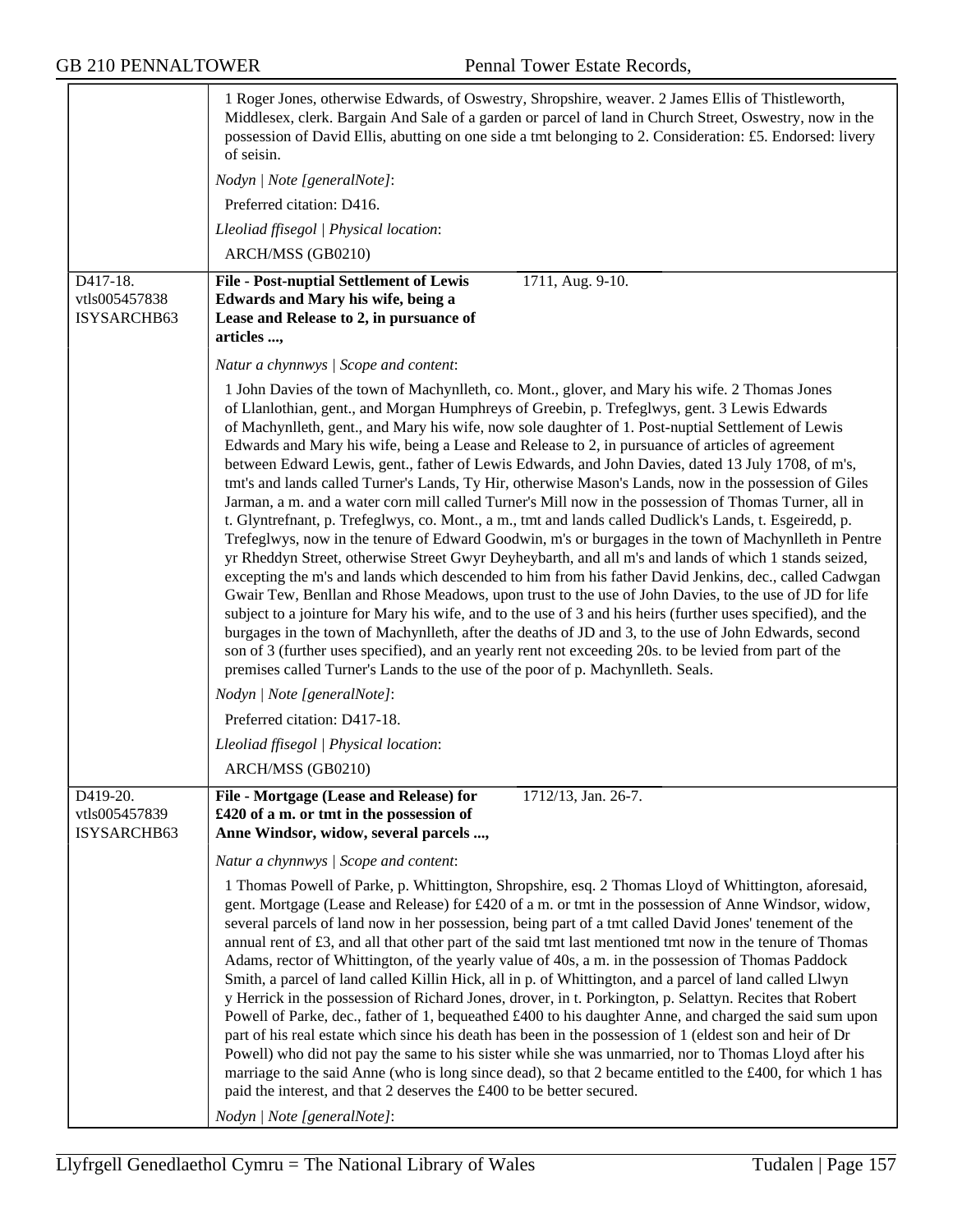|                                                     | Preferred citation: D419-20.                                                                                                                                                                                                                                                                                                                                                 |
|-----------------------------------------------------|------------------------------------------------------------------------------------------------------------------------------------------------------------------------------------------------------------------------------------------------------------------------------------------------------------------------------------------------------------------------------|
|                                                     | Lleoliad ffisegol   Physical location:                                                                                                                                                                                                                                                                                                                                       |
|                                                     | ARCH/MSS (GB0210)                                                                                                                                                                                                                                                                                                                                                            |
| $\overline{D421}$ .<br>vtls005457840<br>ISYSARCHB63 | File - Declaration Of Trust by Martyn<br>1712/13, March 23.<br>Baldwin of Shrewsbury, esq., that £1,200<br>(being part of £2,000 due upon a bond<br>between ,                                                                                                                                                                                                                |
|                                                     | Natur a chynnwys / Scope and content:                                                                                                                                                                                                                                                                                                                                        |
|                                                     | Declaration Of Trust by Martyn Baldwin of Shrewsbury, esq., that £1,200 (being part of £2,000 due upon<br>a bond between himself and Thomas Powell of Park, Shropshire, in £4,000 for the payment of £2,000,<br>dated 2 March 1712) is the proper money of his three nieces, Jane, Mary and Anne Pryce.                                                                      |
|                                                     | Nodyn   Note [generalNote]:                                                                                                                                                                                                                                                                                                                                                  |
|                                                     | Preferred citation: D421.                                                                                                                                                                                                                                                                                                                                                    |
|                                                     | Lleoliad ffisegol   Physical location:                                                                                                                                                                                                                                                                                                                                       |
|                                                     | ARCH/MSS (GB0210)                                                                                                                                                                                                                                                                                                                                                            |
| D422.<br>vtls005457841<br>ISYSARCHB63               | 1715, June 7.<br>File - Final Concord of 2 houses, 2<br>gardens etc., (165 a.) in p's Selattyn, and<br>Whittington, Shropshire,                                                                                                                                                                                                                                              |
|                                                     | Natur a chynnwys / Scope and content:                                                                                                                                                                                                                                                                                                                                        |
|                                                     | 1 James Ellis, clerk, (quer.). 2 Thomas Powell, esq. (deforc.). Final Concord of 2 houses, 2 gardens etc.,<br>(165 a.) in p's Selattyn, and Whittington, Shropshire. RH Indenture.                                                                                                                                                                                           |
|                                                     | Nodyn   Note [generalNote]:                                                                                                                                                                                                                                                                                                                                                  |
|                                                     | Preferred citation: D422.                                                                                                                                                                                                                                                                                                                                                    |
|                                                     | Lleoliad ffisegol   Physical location:                                                                                                                                                                                                                                                                                                                                       |
|                                                     | ARCH/MSS (GB0210)                                                                                                                                                                                                                                                                                                                                                            |
| D423.<br>vtls005457842<br>ISYSARCHB63               | File - Articles Of Agreement to lease for 21<br>1715, Dec. 12.<br>years a m., tmt and lands called Camlan<br>Ucha, p. Mallwyd, co. Mer ,                                                                                                                                                                                                                                     |
|                                                     | Natur a chynnwys / Scope and content:                                                                                                                                                                                                                                                                                                                                        |
|                                                     | 1 John Lloyd of Bodlith, co. Denb., gent. 2 Thomas Edwards of Llanwrin, co. Mont., yeoman. Articles<br>Of Agreement to lease for 21 years a m., tmt and lands called Camlan Ucha, p. Mallwyd, co. Mer., at an<br>annual rent of £18 16s. 8d.; covenants include leaving half the land to 'lie in green sod', and to ditch and<br>plant ten roods with quickset. Counterpart. |
|                                                     | Nodyn   Note [generalNote]:                                                                                                                                                                                                                                                                                                                                                  |
|                                                     | Preferred citation: D423.                                                                                                                                                                                                                                                                                                                                                    |
|                                                     | Lleoliad ffisegol   Physical location:                                                                                                                                                                                                                                                                                                                                       |
|                                                     | ARCH/MSS (GB0210)                                                                                                                                                                                                                                                                                                                                                            |
| D424.<br>vtls005457843<br>ISYSARCHB63               | File - Lease for 31 years of the mining of<br>1716, Nov. 12.<br>lead, copper and other ore in m's and lands<br>called Neiodd Lwyd ,                                                                                                                                                                                                                                          |
|                                                     | Natur a chynnwys / Scope and content:                                                                                                                                                                                                                                                                                                                                        |
|                                                     | 1 Lewis Edwards of Talgarth, p. Tywyn, co. Mer., gent. 2 William Word of London, merchant. Lease<br>for 31 years of the mining of lead, copper and other ore in m's and lands called Neiodd Lwyd, p.<br>Llanfihangel Genau'r-glyn, and Llwyn Crwn, p. Llangynfelyn, co. Card. Annual rent: a tenth of ore or<br>£15 for every tenth ton.                                     |
|                                                     | Nodyn   Note [generalNote]:                                                                                                                                                                                                                                                                                                                                                  |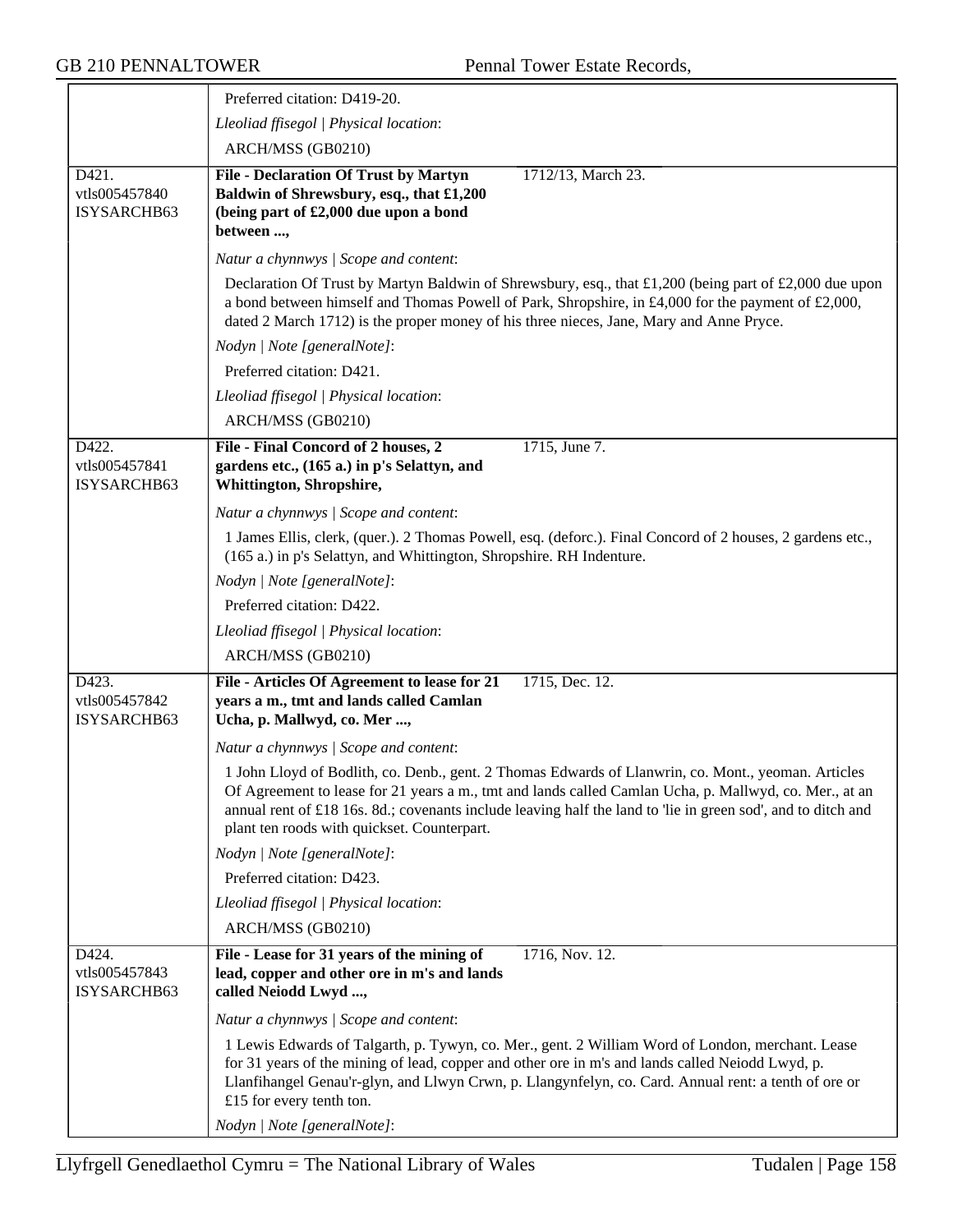|                                         | Preferred citation: D424.                                                                                                                                                                                                                                                                                                                                                                                                                                                                                                                                                                                                                                                                                                                                                                                                                                                                                                                                                                                                                                                                                                                                                                                                                                                                    |
|-----------------------------------------|----------------------------------------------------------------------------------------------------------------------------------------------------------------------------------------------------------------------------------------------------------------------------------------------------------------------------------------------------------------------------------------------------------------------------------------------------------------------------------------------------------------------------------------------------------------------------------------------------------------------------------------------------------------------------------------------------------------------------------------------------------------------------------------------------------------------------------------------------------------------------------------------------------------------------------------------------------------------------------------------------------------------------------------------------------------------------------------------------------------------------------------------------------------------------------------------------------------------------------------------------------------------------------------------|
|                                         | Lleoliad ffisegol   Physical location:                                                                                                                                                                                                                                                                                                                                                                                                                                                                                                                                                                                                                                                                                                                                                                                                                                                                                                                                                                                                                                                                                                                                                                                                                                                       |
|                                         | ARCH/MSS (GB0210)                                                                                                                                                                                                                                                                                                                                                                                                                                                                                                                                                                                                                                                                                                                                                                                                                                                                                                                                                                                                                                                                                                                                                                                                                                                                            |
| D425.<br>vtls005457844<br>ISYSARCHB63   | File - Lease To Vest Possession of a m., and<br>1716, Nov. 16.<br>tmt called Llwyn Coppa, t. Porkington, [p.<br>Selattyn], a m. and tmt ,                                                                                                                                                                                                                                                                                                                                                                                                                                                                                                                                                                                                                                                                                                                                                                                                                                                                                                                                                                                                                                                                                                                                                    |
|                                         | Natur a chynnwys / Scope and content:                                                                                                                                                                                                                                                                                                                                                                                                                                                                                                                                                                                                                                                                                                                                                                                                                                                                                                                                                                                                                                                                                                                                                                                                                                                        |
|                                         | 1 Mary Powell of Parke, p. Whittington, Shropshire, widow and surviving trustee named in the will<br>of her late husband, Robert Powell, DD, late of of the same, Thomas Powell of the same, son and heir<br>of the said Robert Powell, Grace Jones of the town of Shrewsbury, Shropshire, widow, sole executrix<br>of the will of Thomas Jones, late of Shrewsbury, esq., dec., and Thomas Lloyd of Llanidan, co. Ang.,<br>esq., nephew and heir of Thomas Jones. 2 Owen Meyrick of Bodorgan, co. Ang., esq. Lease To Vest<br>Possession of a m., and tmt called Llwyn Coppa, t. Porkington, [p. Selattyn], a m. and tmt in the<br>possession of Anne Windsor, widow, in p. Whittington, that part and several parcels of land in Anne<br>Windsor's possession being part of a tmt called David Jones' tenement, of the yearly rent of £3, and that<br>part of the same tmt in the tenure of Thomas Adams, rector of Whittington, of the yearly value of 40s.,<br>m's called Kelin Hick, p. Whittington, and Llwyn y Cerrig, t. Porkington, p. Selattyn, three parcels of<br>land called Cae Llidiad, Cae Cablen, and Cae Derwen, t. Iston, otherwise Upton, p. Oswestry, a m. or tmt<br>in the holding of John Rees and two parcels of land called Cae Nedd, t. Porkington, [p. Selattyn]. |
|                                         | Nodyn   Note [generalNote]:                                                                                                                                                                                                                                                                                                                                                                                                                                                                                                                                                                                                                                                                                                                                                                                                                                                                                                                                                                                                                                                                                                                                                                                                                                                                  |
|                                         | Preferred citation: D425.                                                                                                                                                                                                                                                                                                                                                                                                                                                                                                                                                                                                                                                                                                                                                                                                                                                                                                                                                                                                                                                                                                                                                                                                                                                                    |
|                                         | Lleoliad ffisegol   Physical location:                                                                                                                                                                                                                                                                                                                                                                                                                                                                                                                                                                                                                                                                                                                                                                                                                                                                                                                                                                                                                                                                                                                                                                                                                                                       |
|                                         | ARCH/MSS (GB0210)                                                                                                                                                                                                                                                                                                                                                                                                                                                                                                                                                                                                                                                                                                                                                                                                                                                                                                                                                                                                                                                                                                                                                                                                                                                                            |
| D426.<br>vtls005457845<br>ISYSARCHB63   | File - Lease for 2 years, 5 months and 21<br>$1718/19$ , [].<br>days of a m. in Coney Hatch, p. Friern<br>Barnet, Middlesex,                                                                                                                                                                                                                                                                                                                                                                                                                                                                                                                                                                                                                                                                                                                                                                                                                                                                                                                                                                                                                                                                                                                                                                 |
|                                         | Natur a chynnwys / Scope and content:                                                                                                                                                                                                                                                                                                                                                                                                                                                                                                                                                                                                                                                                                                                                                                                                                                                                                                                                                                                                                                                                                                                                                                                                                                                        |
|                                         | 1 Langley Hill of Watling Street, London, gent. 2 James Ellis of Grey Hatch, p. Friern Barnet,<br>Middlesex, clerk. Lease for 2 years, 5 months and 21 days of a m. in Coney Hatch, p. Friern Barnet,<br>Middlesex. Annual rent: £30 for the first 2 years and £15 for the remaining period. Not executed.                                                                                                                                                                                                                                                                                                                                                                                                                                                                                                                                                                                                                                                                                                                                                                                                                                                                                                                                                                                   |
|                                         | Nodyn   Note [generalNote]:                                                                                                                                                                                                                                                                                                                                                                                                                                                                                                                                                                                                                                                                                                                                                                                                                                                                                                                                                                                                                                                                                                                                                                                                                                                                  |
|                                         | Preferred citation: D426.                                                                                                                                                                                                                                                                                                                                                                                                                                                                                                                                                                                                                                                                                                                                                                                                                                                                                                                                                                                                                                                                                                                                                                                                                                                                    |
|                                         | Lleoliad ffisegol   Physical location:                                                                                                                                                                                                                                                                                                                                                                                                                                                                                                                                                                                                                                                                                                                                                                                                                                                                                                                                                                                                                                                                                                                                                                                                                                                       |
|                                         | ARCH/MSS (GB0210)                                                                                                                                                                                                                                                                                                                                                                                                                                                                                                                                                                                                                                                                                                                                                                                                                                                                                                                                                                                                                                                                                                                                                                                                                                                                            |
| D427.<br>vtls005457846<br>ISYSARCHB63   | File - Counterpart of no. D426,<br>$1718/19,$ [].                                                                                                                                                                                                                                                                                                                                                                                                                                                                                                                                                                                                                                                                                                                                                                                                                                                                                                                                                                                                                                                                                                                                                                                                                                            |
|                                         | Nodyn   Note [generalNote]:                                                                                                                                                                                                                                                                                                                                                                                                                                                                                                                                                                                                                                                                                                                                                                                                                                                                                                                                                                                                                                                                                                                                                                                                                                                                  |
|                                         | Preferred citation: D427.                                                                                                                                                                                                                                                                                                                                                                                                                                                                                                                                                                                                                                                                                                                                                                                                                                                                                                                                                                                                                                                                                                                                                                                                                                                                    |
|                                         | Lleoliad ffisegol   Physical location:                                                                                                                                                                                                                                                                                                                                                                                                                                                                                                                                                                                                                                                                                                                                                                                                                                                                                                                                                                                                                                                                                                                                                                                                                                                       |
|                                         | ARCH/MSS (GB0210)                                                                                                                                                                                                                                                                                                                                                                                                                                                                                                                                                                                                                                                                                                                                                                                                                                                                                                                                                                                                                                                                                                                                                                                                                                                                            |
| D428-9.<br>vtls005457847<br>ISYSARCHB63 | File - Assignment Of Mortgage (Lease<br>1719, June 2-3.<br>and Release) for £460 of parcels of lands<br>called Ynyscynyn, Kaermaen Lloyd, and<br>Kaemaes y Llynlledd ,                                                                                                                                                                                                                                                                                                                                                                                                                                                                                                                                                                                                                                                                                                                                                                                                                                                                                                                                                                                                                                                                                                                       |
|                                         | Natur a chynnwys / Scope and content:                                                                                                                                                                                                                                                                                                                                                                                                                                                                                                                                                                                                                                                                                                                                                                                                                                                                                                                                                                                                                                                                                                                                                                                                                                                        |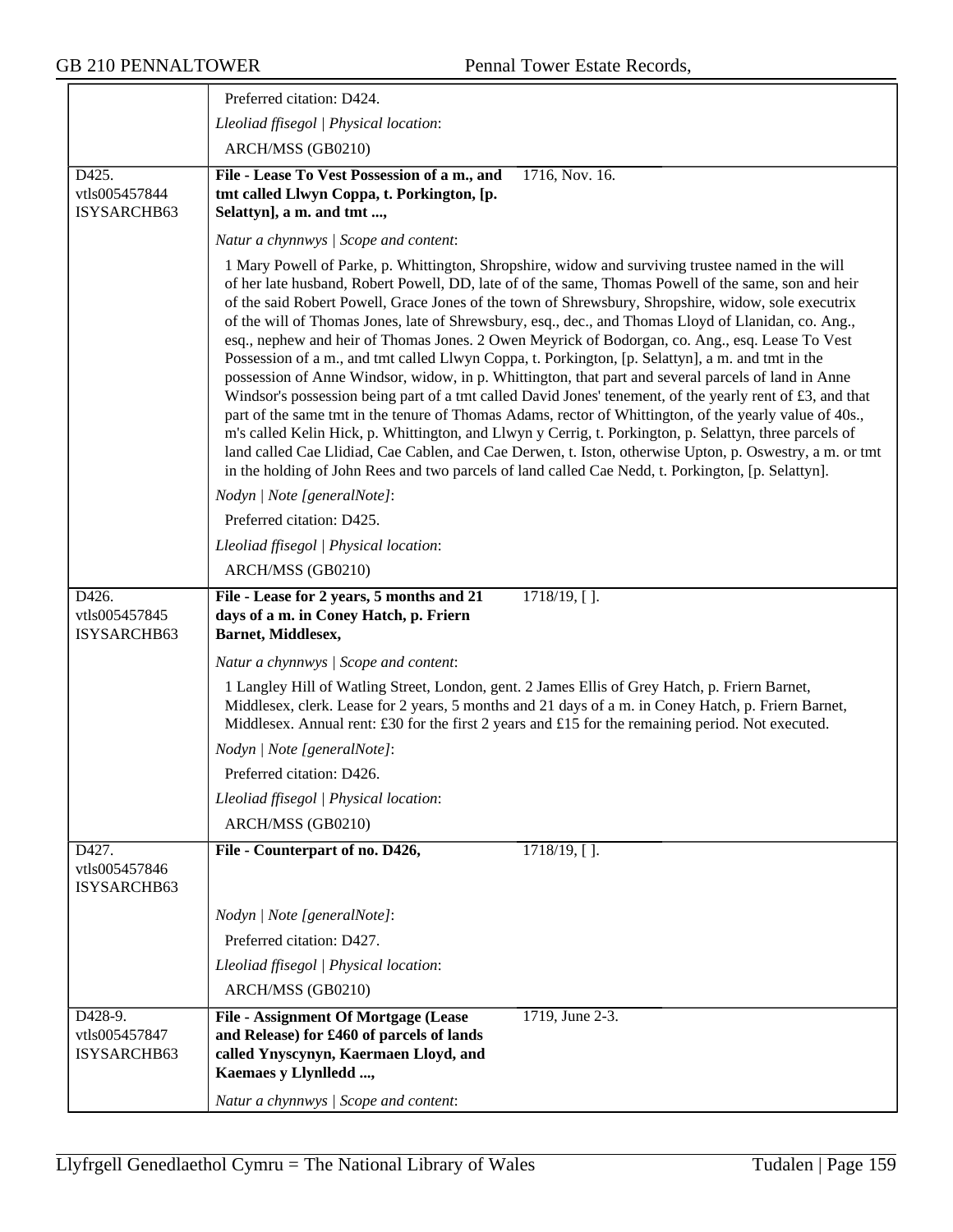|                                       | 1 Martyn Baldwin of Moreden Hall, Warwickshire, esq. 2 Thomas Pryce of Esgairwethan, co. Mer.,<br>esq. 3 Mary Pryce of the town of Shrewsbury, Shropshire, spinster, one of the dau's of Robert Pryce,<br>late of the same, esq., dec. Assignment Of Mortgage (Lease and Release) for £460 of parcels of lands<br>called Ynyscynyn, Kaermaen Lloyd, and Kaemaes y Llynlledd, and one other parcel in the occupation<br>of Richard Swaine at or near a place called Lledfer, t. Isygarreg, p. Machynlleth, co. Mont., and all the<br>m's and lands which were mortgaged by John Pryce, clerk, dec., brother of the said John Pryce. Recites<br>the original mortgage (no. D354), and nos D356, D376-7. Endorsed on no. D428: note of exhibition to<br>witnesses, 28 April 1721, in a cause between Jane Price, spinster, and others, plaintiffs, and Jane Price,<br>widow, and others, defendants. Damaged. |
|---------------------------------------|------------------------------------------------------------------------------------------------------------------------------------------------------------------------------------------------------------------------------------------------------------------------------------------------------------------------------------------------------------------------------------------------------------------------------------------------------------------------------------------------------------------------------------------------------------------------------------------------------------------------------------------------------------------------------------------------------------------------------------------------------------------------------------------------------------------------------------------------------------------------------------------------------------|
|                                       | Nodyn   Note [generalNote]:                                                                                                                                                                                                                                                                                                                                                                                                                                                                                                                                                                                                                                                                                                                                                                                                                                                                                |
|                                       | Preferred citation: D428-9.                                                                                                                                                                                                                                                                                                                                                                                                                                                                                                                                                                                                                                                                                                                                                                                                                                                                                |
|                                       | Lleoliad ffisegol   Physical location:                                                                                                                                                                                                                                                                                                                                                                                                                                                                                                                                                                                                                                                                                                                                                                                                                                                                     |
|                                       | ARCH/MSS (GB0210)                                                                                                                                                                                                                                                                                                                                                                                                                                                                                                                                                                                                                                                                                                                                                                                                                                                                                          |
| D430.                                 | File - Articles Of Agreement to lease<br>1719/20, Jan. 29.                                                                                                                                                                                                                                                                                                                                                                                                                                                                                                                                                                                                                                                                                                                                                                                                                                                 |
| vtls005457848<br>ISYSARCHB63          | parcels of land and premises in<br>Machynlleth, being the inheritance of their<br>father Robert Price ,                                                                                                                                                                                                                                                                                                                                                                                                                                                                                                                                                                                                                                                                                                                                                                                                    |
|                                       | Natur a chynnwys / Scope and content:                                                                                                                                                                                                                                                                                                                                                                                                                                                                                                                                                                                                                                                                                                                                                                                                                                                                      |
|                                       | 1 Jane Price, Mary Price and Anne Price, all of Shrewsbury, Shropshire, spinsters, dau's of Robert Price,<br>late of Escarweddan, co. Mer., esq. 2 Lewis Humffry of Machynlleth, co. Mont., yeoman. Articles Of<br>Agreement to lease parcels of land and premises in Machynlleth, being the inheritance of their father<br>Robert Price, for 21 years at an annual rent of £11.                                                                                                                                                                                                                                                                                                                                                                                                                                                                                                                           |
|                                       | Nodyn   Note [generalNote]:                                                                                                                                                                                                                                                                                                                                                                                                                                                                                                                                                                                                                                                                                                                                                                                                                                                                                |
|                                       | Preferred citation: D430.                                                                                                                                                                                                                                                                                                                                                                                                                                                                                                                                                                                                                                                                                                                                                                                                                                                                                  |
|                                       | Lleoliad ffisegol   Physical location:                                                                                                                                                                                                                                                                                                                                                                                                                                                                                                                                                                                                                                                                                                                                                                                                                                                                     |
|                                       | ARCH/MSS (GB0210)                                                                                                                                                                                                                                                                                                                                                                                                                                                                                                                                                                                                                                                                                                                                                                                                                                                                                          |
| D431.<br>vtls005457849<br>ISYSARCHB63 | File - Lease for 21 years of parcels of land<br>1719/20, March 10.<br>or ground meadow divided into three parts<br>called Ynyscynin, p. Machynlleth, co,                                                                                                                                                                                                                                                                                                                                                                                                                                                                                                                                                                                                                                                                                                                                                   |
|                                       | Natur a chynnwys / Scope and content:                                                                                                                                                                                                                                                                                                                                                                                                                                                                                                                                                                                                                                                                                                                                                                                                                                                                      |
|                                       | 1 Jane Pryce, Mary Price, and Anne Price, all of the town of Shrewsbury, Shropshire, dau's and co-<br>heiresses of Robert Price, late of Esgarweddan, co. Mer., esq. 2 Moses Howels of Gelli Goch, p.<br>Machynlleth, co. Mont., tanner. Lease for 21 years of parcels of land or ground meadow divided into<br>three parts called Ynyscynin, p. Machynlleth, co. Mont; covenants relating to ditching, ploughing and<br>repairs. Annual rent: £20. Endorsed: memorandum that 2 agrees with 1 to pay 50s. yearly for every acre<br>he ploughs in every year that the same is too ploughed during the demise, and also shall pay £30 yearly<br>for every year that he takes Thomas ap Hugh of Machynlleth, gent., partner in the said premises. Seal,<br>lion rampant.                                                                                                                                      |
|                                       | Nodyn   Note [generalNote]:                                                                                                                                                                                                                                                                                                                                                                                                                                                                                                                                                                                                                                                                                                                                                                                                                                                                                |
|                                       | Preferred citation: D431.                                                                                                                                                                                                                                                                                                                                                                                                                                                                                                                                                                                                                                                                                                                                                                                                                                                                                  |
|                                       | Lleoliad ffisegol   Physical location:                                                                                                                                                                                                                                                                                                                                                                                                                                                                                                                                                                                                                                                                                                                                                                                                                                                                     |
|                                       | ARCH/MSS (GB0210)                                                                                                                                                                                                                                                                                                                                                                                                                                                                                                                                                                                                                                                                                                                                                                                                                                                                                          |
| D432.                                 | <b>File - Exemplification Of Recovery (by</b><br>1722, May 21.                                                                                                                                                                                                                                                                                                                                                                                                                                                                                                                                                                                                                                                                                                                                                                                                                                             |
| vtls005457850                         | double vouchee), dated 30 March 1718,                                                                                                                                                                                                                                                                                                                                                                                                                                                                                                                                                                                                                                                                                                                                                                                                                                                                      |
| ISYSARCHB63                           | of 30m's, 40 gardens, 10 orchards, 2 corn<br>mills, a ,                                                                                                                                                                                                                                                                                                                                                                                                                                                                                                                                                                                                                                                                                                                                                                                                                                                    |
|                                       | Natur a chynnwys / Scope and content:                                                                                                                                                                                                                                                                                                                                                                                                                                                                                                                                                                                                                                                                                                                                                                                                                                                                      |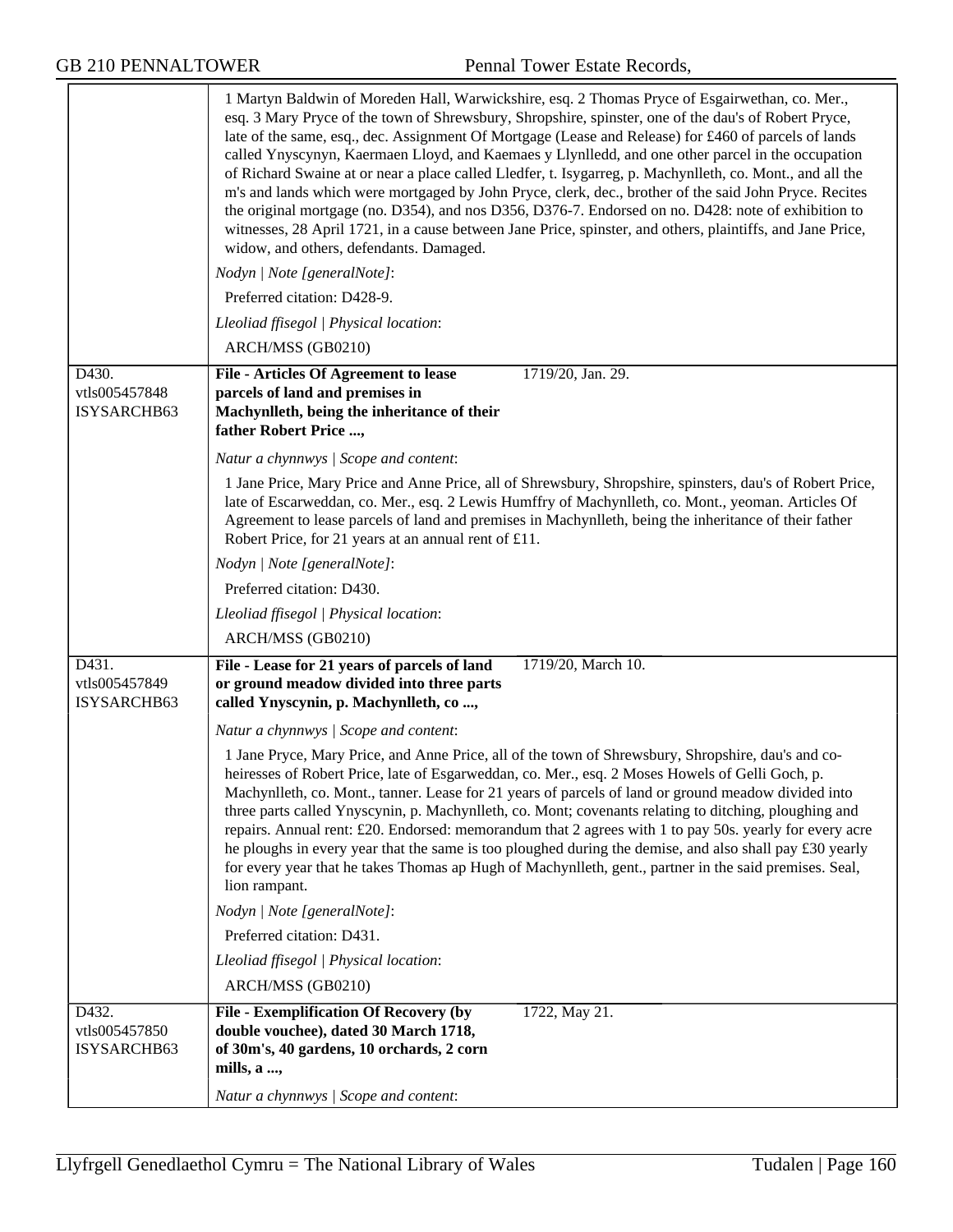|                                                                | 1 Lewis Price, esq. (demandant). 2 John Vaughan, gent. (tenant to the precipe). 3 Thomas Price, esq.<br>(vouchee). Exemplification Of Recovery (by double vouchee), dated 30 March 1718, of 30m's, 40<br>gardens, 10 orchards, 2 corn mills, a fulling mill, and rights of fishing on the Dyfi (4,040 a.) in t's Cynfal<br>and Penmaen Dyfi, p's. Tywyn and Pennal, co. Mer. |                   |                                |
|----------------------------------------------------------------|------------------------------------------------------------------------------------------------------------------------------------------------------------------------------------------------------------------------------------------------------------------------------------------------------------------------------------------------------------------------------|-------------------|--------------------------------|
|                                                                | Nodyn / Note [generalNote]:                                                                                                                                                                                                                                                                                                                                                  |                   |                                |
|                                                                | Preferred citation: D432.                                                                                                                                                                                                                                                                                                                                                    |                   |                                |
|                                                                | Lleoliad ffisegol   Physical location:                                                                                                                                                                                                                                                                                                                                       |                   |                                |
|                                                                | ARCH/MSS (GB0210)                                                                                                                                                                                                                                                                                                                                                            |                   |                                |
| Cyfres   Series [1723-1757] vtls005457851 ISYSARCHB63: Deeds,  |                                                                                                                                                                                                                                                                                                                                                                              |                   |                                |
| Dyddiad   Date: 1723-1757. (dyddiad creu)   (date of creation) |                                                                                                                                                                                                                                                                                                                                                                              |                   |                                |
|                                                                |                                                                                                                                                                                                                                                                                                                                                                              |                   |                                |
| FFeil / rhestr eitemau   File / item list                      |                                                                                                                                                                                                                                                                                                                                                                              |                   |                                |
| Cod cyfeirnod                                                  | Teitl   Title                                                                                                                                                                                                                                                                                                                                                                | Dyddiadau   Dates | Disgrifiad ffisegol   Physical |
| Reference code                                                 |                                                                                                                                                                                                                                                                                                                                                                              |                   | description                    |
| D433.                                                          | File - Bond in £266 for the performance of                                                                                                                                                                                                                                                                                                                                   | 1723, May 1.      |                                |
| vtls005457852                                                  | covenants specified in a pair of indentures                                                                                                                                                                                                                                                                                                                                  |                   |                                |
| ISYSARCHB63                                                    | of even date between Jenkin John ,                                                                                                                                                                                                                                                                                                                                           |                   |                                |
|                                                                |                                                                                                                                                                                                                                                                                                                                                                              |                   |                                |

| <b>FFeil</b> / rhestr eitemau   File / item list |                                                                                                                                                                                                                                                                                                                                                                                                                                                                                                                                                          |                   |                                               |
|--------------------------------------------------|----------------------------------------------------------------------------------------------------------------------------------------------------------------------------------------------------------------------------------------------------------------------------------------------------------------------------------------------------------------------------------------------------------------------------------------------------------------------------------------------------------------------------------------------------------|-------------------|-----------------------------------------------|
| Cod cyfeirnod  <br>Reference code                | Teitl   Title                                                                                                                                                                                                                                                                                                                                                                                                                                                                                                                                            | Dyddiadau   Dates | Disgrifiad ffisegol   Physical<br>description |
| D433.<br>vtls005457852<br>ISYSARCHB63            | File - Bond in £266 for the performance of<br>covenants specified in a pair of indentures<br>of even date between Jenkin John ,                                                                                                                                                                                                                                                                                                                                                                                                                          | 1723, May 1.      |                                               |
|                                                  | Natur a chynnwys / Scope and content:                                                                                                                                                                                                                                                                                                                                                                                                                                                                                                                    |                   |                                               |
|                                                  | 1 Jenkin John of Talvolgraig, p. Tywyn, co. Mer., gent., William John of Berth Lwyd, co. Mont., Jane<br>John of p. Penegoes, widow, Richard David of Kellyegan, p. Pennal, yeoman, and William Humphrey<br>of Dyffryn Pithill, p. Llanbadarn Fawr, co. Card., yeoman. 2 Lewis Edwards of Talgarth, co. Mer., gent.<br>Bond in £266 for the performance of covenants specified in a pair of indentures of even date between<br>Jenkin John and William John and 2.                                                                                        |                   |                                               |
|                                                  | Nodyn   Note [generalNote]:                                                                                                                                                                                                                                                                                                                                                                                                                                                                                                                              |                   |                                               |
|                                                  | Preferred citation: D433.                                                                                                                                                                                                                                                                                                                                                                                                                                                                                                                                |                   |                                               |
|                                                  | Lleoliad ffisegol   Physical location:                                                                                                                                                                                                                                                                                                                                                                                                                                                                                                                   |                   |                                               |
|                                                  | ARCH/MSS (GB0210)                                                                                                                                                                                                                                                                                                                                                                                                                                                                                                                                        |                   |                                               |
| D434.<br>vtls005457853<br>ISYSARCHB63            | File - Release by 1 to 2 of the personal<br>estate of James Ellis, clerk, dec., their late<br>brother,                                                                                                                                                                                                                                                                                                                                                                                                                                                   | 1725, June 26.    |                                               |
|                                                  | Natur a chynnwys / Scope and content:                                                                                                                                                                                                                                                                                                                                                                                                                                                                                                                    |                   |                                               |
|                                                  | 1 Elizabeth Turner of Oswestry, Shropshire, widow, one of the sisters and heirs of James Ellis, clerk,<br>dec. 2 Mary Pugh of Mortlake, Surrey, widow, the other sister and heir of the said James Ellis, dec.<br>Release by 1 to 2 of the personal estate of James Ellis, clerk, dec., their late brother. Recites an agreement<br>between 1 and 2 to convey the real estate of the said James Ellis, dec., which came to them as his only<br>sisters, to James Turner, son of 1, subject to an annual rent charge of £60 payable to 1 during her life. |                   |                                               |
|                                                  | Nodyn   Note [generalNote]:                                                                                                                                                                                                                                                                                                                                                                                                                                                                                                                              |                   |                                               |
|                                                  | Preferred citation: D434.                                                                                                                                                                                                                                                                                                                                                                                                                                                                                                                                |                   |                                               |
|                                                  | Lleoliad ffisegol   Physical location:<br>ARCH/MSS (GB0210)                                                                                                                                                                                                                                                                                                                                                                                                                                                                                              |                   |                                               |
| D435.<br>vtls005457854<br>ISYSARCHB63            | File - Release of the personal estate of<br>Thomas Price, dec., and all actions, debts,<br>etc.; covenants to discharge 1 of all ,                                                                                                                                                                                                                                                                                                                                                                                                                       | 1726, Aug. 9.     |                                               |
|                                                  | Natur a chynnwys / Scope and content:                                                                                                                                                                                                                                                                                                                                                                                                                                                                                                                    |                   |                                               |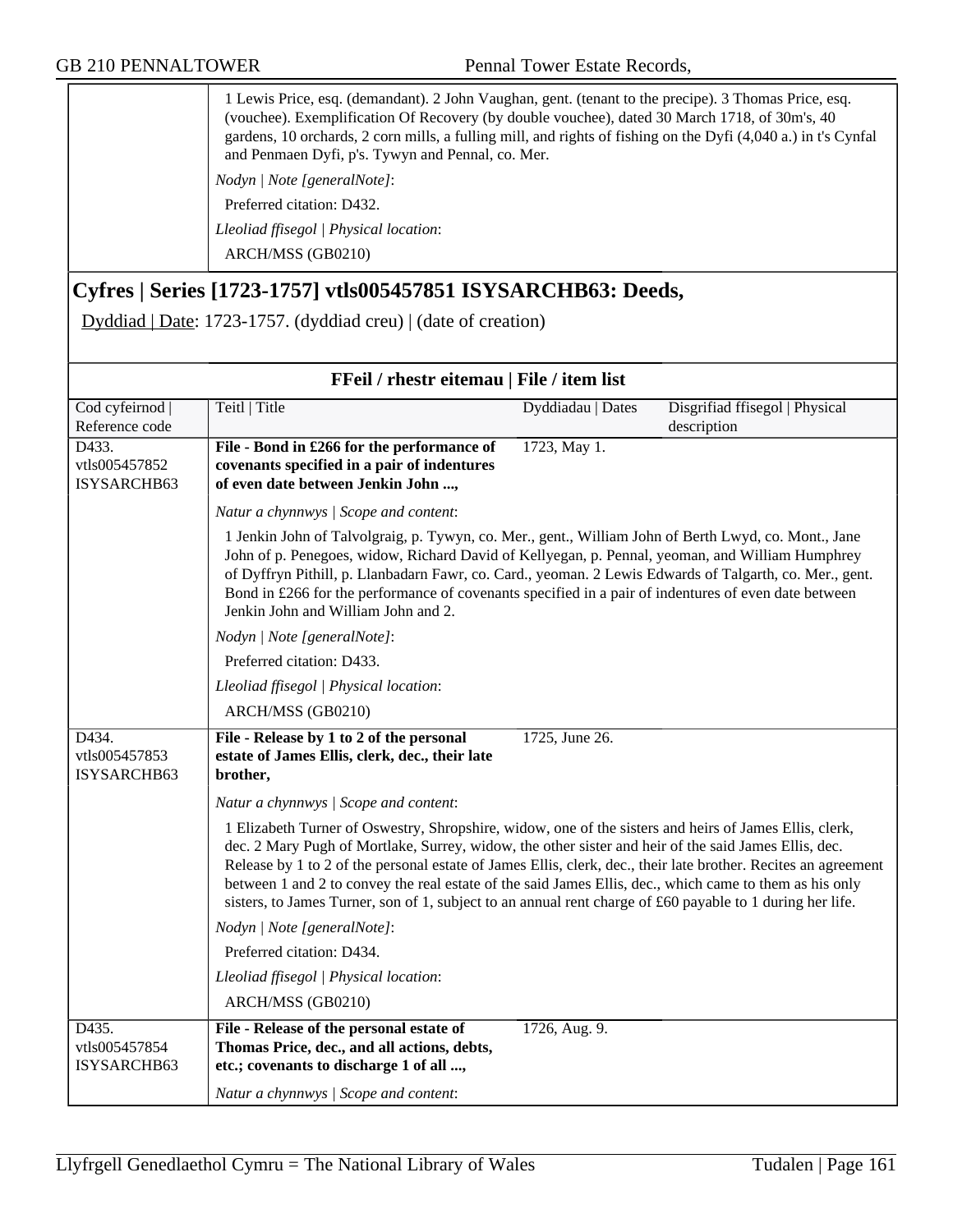|                                       | 1 Jane Price, Mary Price and Anne Price, all of the town of Shrewsbury, Shropshire, spinsters (sisters<br>and co-heirs of Thomas Price late of Esgairweddan, co. Mer., esq., dec.). 2 Hugh Wynne of Dolgellau,<br>co. Mer., clerk, and Jane, his wife (late widow, relict and executrix of the will of Thomas Price, dec.).<br>Release of the personal estate of Thomas Price, dec., and all actions, debts, etc.; covenants to discharge<br>1 of all rents etc., incurred by non-payment in respect of the lands of the said TP, dec., and that 2 will<br>within three months pay all the rents which occured since the death of TP, and the debts of Robert Price,<br>dec., their late father, that 2 shall continue in possession of that part of the real estate that he is now in<br>possession of until 1 May next, and that Morgan Rees, the present tenant, shall continue as tenant of the<br>capital m. of the estate called Esgair Weddan for one year more from 1 May next at the same rent, with<br>1 to pay 2 £750 as soon as the fine is levied, and 2 to remain in possession of the real estate until 1 May<br>next, and to pay the interest on the money to 1 from the time the money is paid until 1 May, with 1 to<br>receive quiet possession from 2. Consideration: £750. Recites that disputes had arisen between 2 and 1<br>relating to the real and personal estate of Thomas Price, dec. |
|---------------------------------------|--------------------------------------------------------------------------------------------------------------------------------------------------------------------------------------------------------------------------------------------------------------------------------------------------------------------------------------------------------------------------------------------------------------------------------------------------------------------------------------------------------------------------------------------------------------------------------------------------------------------------------------------------------------------------------------------------------------------------------------------------------------------------------------------------------------------------------------------------------------------------------------------------------------------------------------------------------------------------------------------------------------------------------------------------------------------------------------------------------------------------------------------------------------------------------------------------------------------------------------------------------------------------------------------------------------------------------------------------------------------------------------------------------------------|
|                                       | Nodyn   Note [generalNote]:                                                                                                                                                                                                                                                                                                                                                                                                                                                                                                                                                                                                                                                                                                                                                                                                                                                                                                                                                                                                                                                                                                                                                                                                                                                                                                                                                                                        |
|                                       | Preferred citation: D435.                                                                                                                                                                                                                                                                                                                                                                                                                                                                                                                                                                                                                                                                                                                                                                                                                                                                                                                                                                                                                                                                                                                                                                                                                                                                                                                                                                                          |
|                                       | Lleoliad ffisegol   Physical location:                                                                                                                                                                                                                                                                                                                                                                                                                                                                                                                                                                                                                                                                                                                                                                                                                                                                                                                                                                                                                                                                                                                                                                                                                                                                                                                                                                             |
|                                       | ARCH/MSS (GB0210)                                                                                                                                                                                                                                                                                                                                                                                                                                                                                                                                                                                                                                                                                                                                                                                                                                                                                                                                                                                                                                                                                                                                                                                                                                                                                                                                                                                                  |
| D436.<br>vtls005457855<br>ISYSARCHB63 | File - Final Concord of 4 m's, 2 cottages, 6<br>1726, Aug. 29.<br>gardens (456 a.) and 18s. 4d. rent, p,                                                                                                                                                                                                                                                                                                                                                                                                                                                                                                                                                                                                                                                                                                                                                                                                                                                                                                                                                                                                                                                                                                                                                                                                                                                                                                           |
|                                       | Natur a chynnwys / Scope and content:                                                                                                                                                                                                                                                                                                                                                                                                                                                                                                                                                                                                                                                                                                                                                                                                                                                                                                                                                                                                                                                                                                                                                                                                                                                                                                                                                                              |
|                                       | 1 Edward Jones, esq., and Thomas Lloyd, esq., (quer's). 2 Hugh Wynne, clerk, and Jane his wife, and<br>Jane Pryce, Mary Pryce, and Anne Pryce (deforc's). Final Concord of 4 m's, 2 cottages, 6 gardens (456 a.)<br>and 18s. 4d. rent, p. Machynlleth, co. Mont. Consideration: £200. Latin. LH Indenture.                                                                                                                                                                                                                                                                                                                                                                                                                                                                                                                                                                                                                                                                                                                                                                                                                                                                                                                                                                                                                                                                                                         |
|                                       | Nodyn   Note [generalNote]:                                                                                                                                                                                                                                                                                                                                                                                                                                                                                                                                                                                                                                                                                                                                                                                                                                                                                                                                                                                                                                                                                                                                                                                                                                                                                                                                                                                        |
|                                       | Preferred citation: D436.                                                                                                                                                                                                                                                                                                                                                                                                                                                                                                                                                                                                                                                                                                                                                                                                                                                                                                                                                                                                                                                                                                                                                                                                                                                                                                                                                                                          |
|                                       | Lleoliad ffisegol   Physical location:                                                                                                                                                                                                                                                                                                                                                                                                                                                                                                                                                                                                                                                                                                                                                                                                                                                                                                                                                                                                                                                                                                                                                                                                                                                                                                                                                                             |
|                                       | ARCH/MSS (GB0210)                                                                                                                                                                                                                                                                                                                                                                                                                                                                                                                                                                                                                                                                                                                                                                                                                                                                                                                                                                                                                                                                                                                                                                                                                                                                                                                                                                                                  |
| D437.<br>vtls005457856<br>ISYSARCHB63 | File - Final Concord of 30 m's, 3 tofts,<br>1726, Sept. 13.<br>40 gardens, etc., (500 a.), t. Cynfal,<br>[p.TYWYN], and p. Pennal, co. Mer ,                                                                                                                                                                                                                                                                                                                                                                                                                                                                                                                                                                                                                                                                                                                                                                                                                                                                                                                                                                                                                                                                                                                                                                                                                                                                       |
|                                       | Natur a chynnwys / Scope and content:                                                                                                                                                                                                                                                                                                                                                                                                                                                                                                                                                                                                                                                                                                                                                                                                                                                                                                                                                                                                                                                                                                                                                                                                                                                                                                                                                                              |
|                                       | 1 Edward Jones, esq., and Thomas Lloyd, esq. (quer's). 2 Hugh Wynne, clerk, and Jane his wife, and Jane<br>Pryce, Mary Pryce, and Anne Pryce (deforc's). Final Concord of 30 m's, 3 tofts, 40 gardens, etc., (500 a.),<br>t. Cynfal, [p.TYWYN], and p. Pennal, co. Mer. Consideration: 360 marks. Latin. LH Indenture.                                                                                                                                                                                                                                                                                                                                                                                                                                                                                                                                                                                                                                                                                                                                                                                                                                                                                                                                                                                                                                                                                             |
|                                       | Nodyn   Note [generalNote]:                                                                                                                                                                                                                                                                                                                                                                                                                                                                                                                                                                                                                                                                                                                                                                                                                                                                                                                                                                                                                                                                                                                                                                                                                                                                                                                                                                                        |
|                                       | Preferred citation: D437.                                                                                                                                                                                                                                                                                                                                                                                                                                                                                                                                                                                                                                                                                                                                                                                                                                                                                                                                                                                                                                                                                                                                                                                                                                                                                                                                                                                          |
|                                       | Lleoliad ffisegol   Physical location:                                                                                                                                                                                                                                                                                                                                                                                                                                                                                                                                                                                                                                                                                                                                                                                                                                                                                                                                                                                                                                                                                                                                                                                                                                                                                                                                                                             |
|                                       | ARCH/MSS (GB0210)                                                                                                                                                                                                                                                                                                                                                                                                                                                                                                                                                                                                                                                                                                                                                                                                                                                                                                                                                                                                                                                                                                                                                                                                                                                                                                                                                                                                  |
| D438.<br>vtls005457857<br>ISYSARCHB63 | 1726, Oct. 27.<br>File - Articles Of Agreement to lease for<br>three years at an annual rent of £48 10s.<br>the capital m. called Caithley ,                                                                                                                                                                                                                                                                                                                                                                                                                                                                                                                                                                                                                                                                                                                                                                                                                                                                                                                                                                                                                                                                                                                                                                                                                                                                       |
|                                       | Natur a chynnwys / Scope and content:                                                                                                                                                                                                                                                                                                                                                                                                                                                                                                                                                                                                                                                                                                                                                                                                                                                                                                                                                                                                                                                                                                                                                                                                                                                                                                                                                                              |
|                                       | 1 Richard Brathwaite of Caethley, co. Mer., esq. 2 John Edwards of the same, gent. Articles Of<br>Agreement to lease for three years at an annual rent of £48 10s. the capital m. called Caithley, p. Tywyn,<br>co. Mer. (except the mansion house and moiety of the orchard, together with the gatehouse, garden, the<br>garden below the new kitchen and one half of the lower garden); covenants include fencing and ditching<br>and the crop of winter corn.                                                                                                                                                                                                                                                                                                                                                                                                                                                                                                                                                                                                                                                                                                                                                                                                                                                                                                                                                   |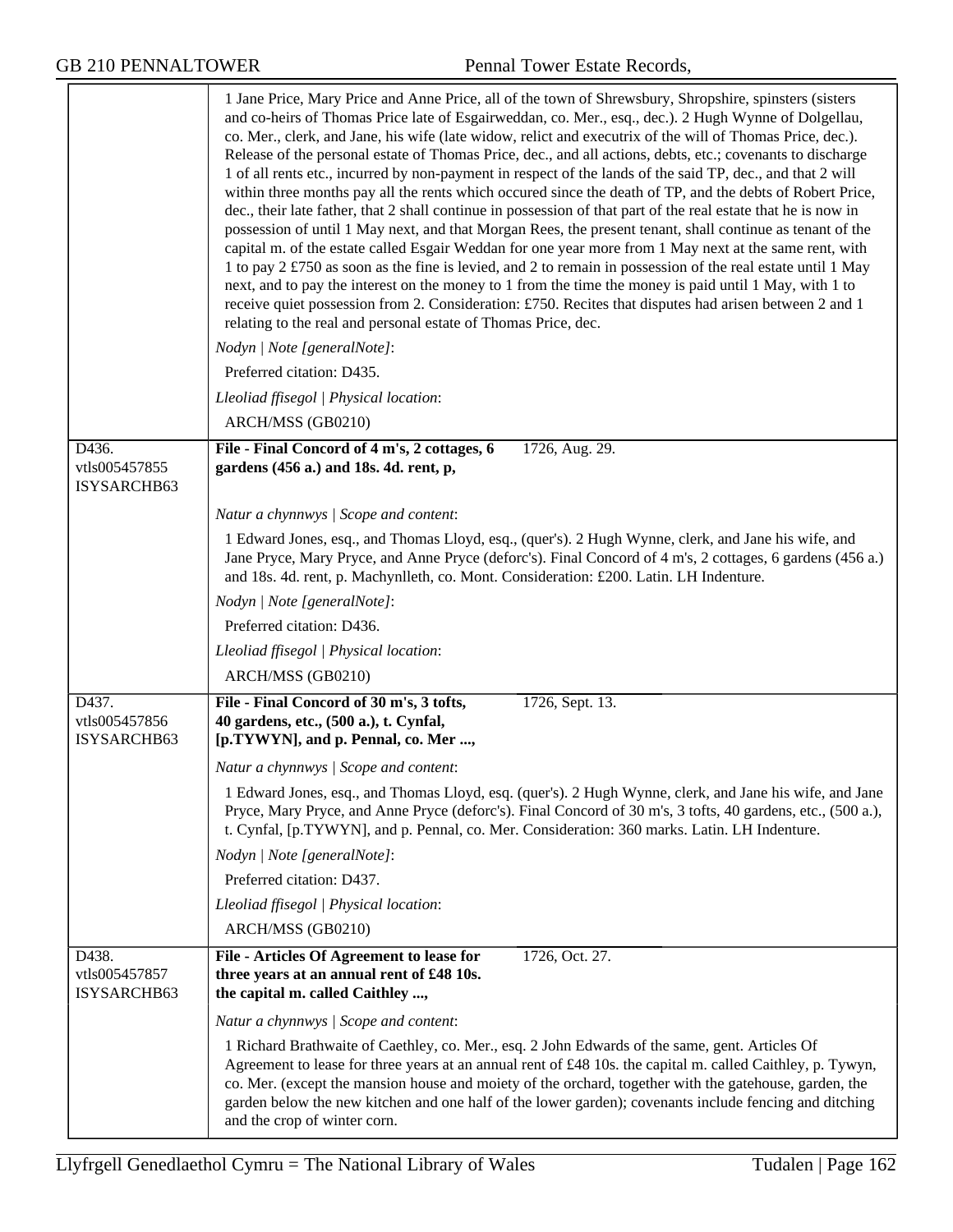|                                         | Nodyn   Note [generalNote]:                                                                                                                                                                                                                                                                                                                                                                                                                                                                                                        |
|-----------------------------------------|------------------------------------------------------------------------------------------------------------------------------------------------------------------------------------------------------------------------------------------------------------------------------------------------------------------------------------------------------------------------------------------------------------------------------------------------------------------------------------------------------------------------------------|
|                                         | Preferred citation: D438.                                                                                                                                                                                                                                                                                                                                                                                                                                                                                                          |
|                                         | Lleoliad ffisegol   Physical location:                                                                                                                                                                                                                                                                                                                                                                                                                                                                                             |
|                                         | ARCH/MSS (GB0210)                                                                                                                                                                                                                                                                                                                                                                                                                                                                                                                  |
| D439.                                   | File - Lease for 11 years of a tmt called<br>1727, July 8.                                                                                                                                                                                                                                                                                                                                                                                                                                                                         |
| vtls005457858                           | by the several names of Cae Kelynen, Y                                                                                                                                                                                                                                                                                                                                                                                                                                                                                             |
| ISYSARCHB63                             | Weirglodd Galed, Y Weirglodd ,                                                                                                                                                                                                                                                                                                                                                                                                                                                                                                     |
|                                         | Natur a chynnwys / Scope and content:                                                                                                                                                                                                                                                                                                                                                                                                                                                                                              |
|                                         | 1 James Turner of the town of Oswestry, Shropshire, gent. 2 Thomas Williams of Whittington,<br>Shropshire, wheelwright. Lease for 11 years of a tmt called by the several names of Cae Kelynen, Y<br>Weirglodd Galed, Y Weirglodd Vechan, The Wood Leasow, The New Enclosure by Cae Cam, The Two<br>Enclosures by Cae Sapling, The Enclosure adjoining Cae Nina and the Leasow near Paddocks Smithy, in<br>Whittington, Shropshire; covenants relate to repairs and farming practices. Consideration: £18. Endorsed:<br>'5'. Seal. |
|                                         | Nodyn   Note [generalNote]:                                                                                                                                                                                                                                                                                                                                                                                                                                                                                                        |
|                                         | Preferred citation: D439.                                                                                                                                                                                                                                                                                                                                                                                                                                                                                                          |
|                                         | Lleoliad ffisegol   Physical location:                                                                                                                                                                                                                                                                                                                                                                                                                                                                                             |
|                                         | ARCH/MSS (GB0210)                                                                                                                                                                                                                                                                                                                                                                                                                                                                                                                  |
| D440-1.<br>vtls005457859<br>ISYSARCHB63 | File - Lease and Release of m's and lands<br>1728/9, Feb. 7-8.<br>called Braich y Fedw and Nant y Creie, p.<br>Trefeglwys, co. Mont,                                                                                                                                                                                                                                                                                                                                                                                               |
|                                         | Natur a chynnwys / Scope and content:                                                                                                                                                                                                                                                                                                                                                                                                                                                                                              |
|                                         | 1 Thomas Jones of Llandysilio, co. Denb., esq. 2 William Jarvis of Llanfyllin, co. Mont., clerk. Lease and<br>Release of m's and lands called Braich y Fedw and Nant y Creie, p. Trefeglwys, co. Mont. Consideration:<br>£270. Endorsed: '19', '20'.                                                                                                                                                                                                                                                                               |
|                                         | Nodyn   Note [generalNote]:                                                                                                                                                                                                                                                                                                                                                                                                                                                                                                        |
|                                         | Preferred citation: D440-1.                                                                                                                                                                                                                                                                                                                                                                                                                                                                                                        |
|                                         | Lleoliad ffisegol   Physical location:                                                                                                                                                                                                                                                                                                                                                                                                                                                                                             |
|                                         | ARCH/MSS (GB0210)                                                                                                                                                                                                                                                                                                                                                                                                                                                                                                                  |
| D442.<br>vtls005457860<br>ISYSARCHB63   | File - Assignment Of Mortgage for £133 6s.<br>1729, May 1.<br>8d. of m's and lands called Y Vary Ganol<br>and Y Vary Yssa, t,                                                                                                                                                                                                                                                                                                                                                                                                      |
|                                         | Natur a chynnwys / Scope and content:                                                                                                                                                                                                                                                                                                                                                                                                                                                                                              |
|                                         | 1 Jenkin John of Tafolgraig, p. Tywyn, co. Mer., yeoman, and William John now of Berthlwyd, co.<br>Mont., yeoman, representatives of Elizabeth John formerly of Cynfal, p. Tywyn, dec., who was the<br>widow and administrator of Jenkin David of Cynfal, p. Tywyn, dec. 2 Lewis Edwards of Talgarth, co.<br>Mer., gent., dec. Assignment Of Mortgage for £133 6s. 8d. of m's and lands called Y Vary Ganol and Y<br>Vary Yssa, t. Cynfal, p. Tywyn, co. Mer. Recites the original mortgage (no. D298) and no. D306. Seals.        |
|                                         | Nodyn   Note [generalNote]:                                                                                                                                                                                                                                                                                                                                                                                                                                                                                                        |
|                                         | Preferred citation: D442.                                                                                                                                                                                                                                                                                                                                                                                                                                                                                                          |
|                                         | Lleoliad ffisegol   Physical location:                                                                                                                                                                                                                                                                                                                                                                                                                                                                                             |
|                                         | ARCH/MSS (GB0210)                                                                                                                                                                                                                                                                                                                                                                                                                                                                                                                  |
| D443.<br>vtls005457861<br>ISYSARCHB63   | File - Exemplification Of A Fine, dated 13<br>1729, Aug. 28.<br>Sept. 1714, of 30 m's, 3 tofts, a water corn<br>mill and fulling mill ,                                                                                                                                                                                                                                                                                                                                                                                            |
|                                         | Natur a chynnwys / Scope and content:                                                                                                                                                                                                                                                                                                                                                                                                                                                                                              |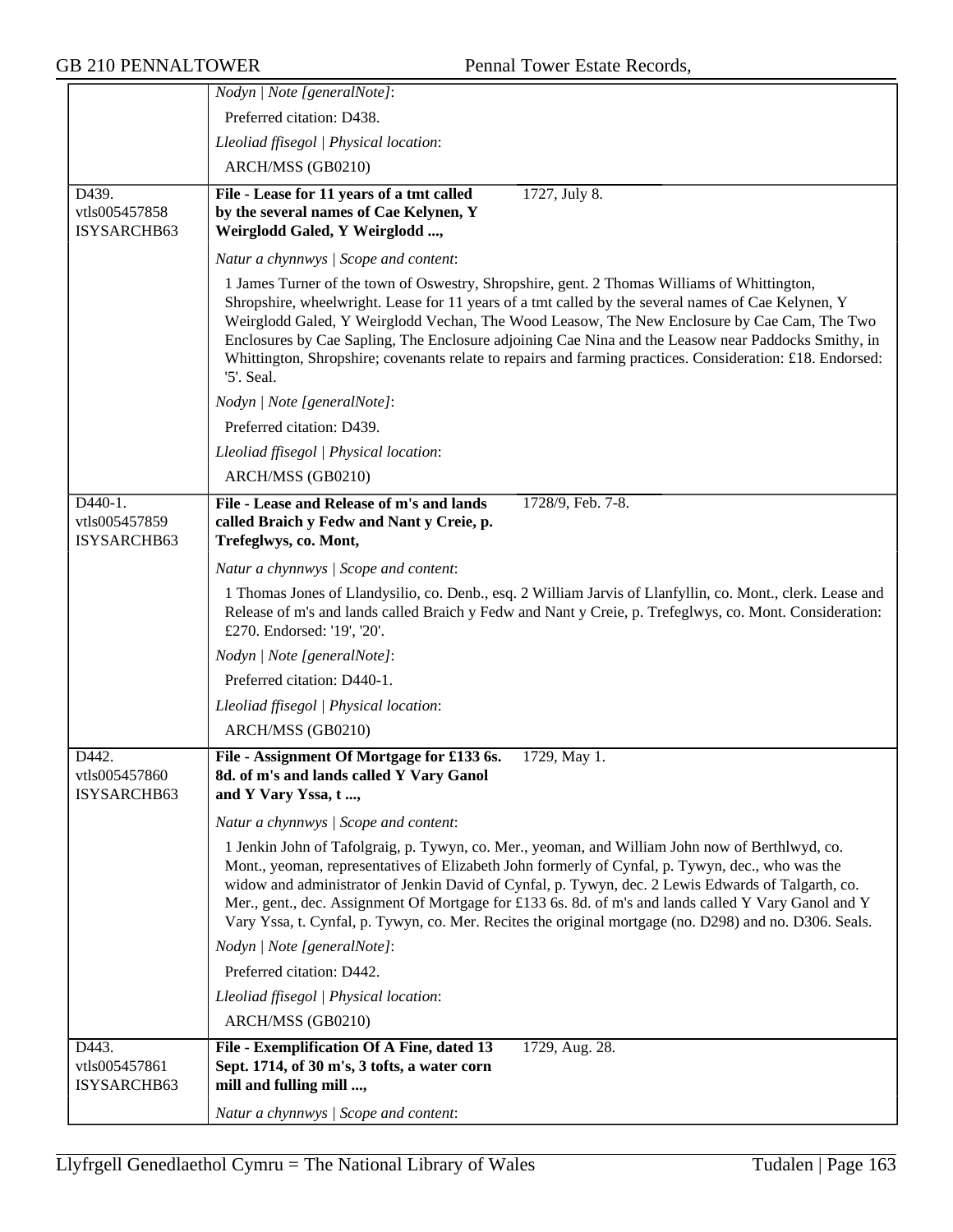|                                       | 1 Edward Jones, esq., and Thomas Lloyd, esq. (quer's). 2 Hugh Wynne, clerk, and Jane his wife, Jane<br>Price, Mary Price and Ann Price (deforc's). Exemplification Of A Fine, dated 13 Sept. 1714, of 30 m's, 3<br>tofts, a water corn mill and fulling mill (504 a.) in t's Cynfal and Penmaen Dyfi, p's Tywyn and Pennal,<br>co. Mer.                                                                                                                                                                     |
|---------------------------------------|-------------------------------------------------------------------------------------------------------------------------------------------------------------------------------------------------------------------------------------------------------------------------------------------------------------------------------------------------------------------------------------------------------------------------------------------------------------------------------------------------------------|
|                                       | Nodyn   Note [generalNote]:                                                                                                                                                                                                                                                                                                                                                                                                                                                                                 |
|                                       | Preferred citation: D443.                                                                                                                                                                                                                                                                                                                                                                                                                                                                                   |
|                                       | Lleoliad ffisegol   Physical location:                                                                                                                                                                                                                                                                                                                                                                                                                                                                      |
|                                       | ARCH/MSS (GB0210)                                                                                                                                                                                                                                                                                                                                                                                                                                                                                           |
| D444.                                 | File - Lease for 21 years of a farm<br>1732, Sept. 15.                                                                                                                                                                                                                                                                                                                                                                                                                                                      |
| vtls005457862                         | called Gelly Graian, p. Tywyn, co. Mer.,                                                                                                                                                                                                                                                                                                                                                                                                                                                                    |
| ISYSARCHB63                           | reserving all timber and mineral rights ,                                                                                                                                                                                                                                                                                                                                                                                                                                                                   |
|                                       | Natur a chynnwys / Scope and content:                                                                                                                                                                                                                                                                                                                                                                                                                                                                       |
|                                       | 1 Jane Pryce, Mary Pryce and Anne Pryce, all of the town of Shrewsbury, Shropshire, spinsters. 2<br>Rowland Rees of Gelly Graian, p. Tywyn, co. Mer. Lease for 21 years of a farm called Gelly Graian, p.<br>Tywyn, co. Mer., reserving all timber and mineral rights. Annual rent: £5 6s. Endorsed: 'the herriott on<br>Rowland Reece's death we gave his wife in consideration of a loss she had in cattle' and, 'Aug. 5th 1735<br>recd of Anne Rowland 'aguy' for a herriott due on her mother's death'. |
|                                       | Nodyn   Note [generalNote]:                                                                                                                                                                                                                                                                                                                                                                                                                                                                                 |
|                                       | Preferred citation: D444.                                                                                                                                                                                                                                                                                                                                                                                                                                                                                   |
|                                       | Lleoliad ffisegol   Physical location:                                                                                                                                                                                                                                                                                                                                                                                                                                                                      |
|                                       | ARCH/MSS (GB0210)                                                                                                                                                                                                                                                                                                                                                                                                                                                                                           |
| D445.<br>vtls005457863<br>ISYSARCHB63 | File - Lease for 99 years of m's and lands<br>1732, Sept. 25.<br>called Tynllwyn, Mathew Richard's lands,<br>Jane Owen's lands and the marsh lands ,                                                                                                                                                                                                                                                                                                                                                        |
|                                       | Natur a chynnwys / Scope and content:                                                                                                                                                                                                                                                                                                                                                                                                                                                                       |
|                                       | 1 Jane Pryce, Mary Pryce and Ann Pryce, all of the town of Shrewsbury, Shropshire, spinsters. 2 Lewis<br>Edwards of Talgarth, co. Mer., gent. Lease for 99 years of m's and lands called Tynllwyn, Mathew<br>Richard's lands, Jane Owen's lands and the marsh lands in t's Cynfal Fawr and Penmaen (otherwise Tre'r<br>Morfa), p. Tywyn. Annual rent: £25 18s. Duties: herriot of one guinea. Seal.                                                                                                         |
|                                       | Nodyn   Note [generalNote]:                                                                                                                                                                                                                                                                                                                                                                                                                                                                                 |
|                                       | Preferred citation: D445.                                                                                                                                                                                                                                                                                                                                                                                                                                                                                   |
|                                       | Lleoliad ffisegol   Physical location:                                                                                                                                                                                                                                                                                                                                                                                                                                                                      |
|                                       | ARCH/MSS (GB0210)                                                                                                                                                                                                                                                                                                                                                                                                                                                                                           |
| D446.<br>vtls005457864<br>ISYSARCHB63 | File - Agreement relating to sell m's and<br>1733, Dec. 17.<br>lands called Braich y Fedw and Nant y<br>Creie, p. Trefeglwys, co. Mont., for ,                                                                                                                                                                                                                                                                                                                                                              |
|                                       | Natur a chynnwys / Scope and content:                                                                                                                                                                                                                                                                                                                                                                                                                                                                       |
|                                       | 1 William Jones of Llanfyllin, co. Mont., clerk. 2 John Davies of Machynlleth, gent., and Lewis Edwards<br>of Talgarth, co. Mer., gent. Agreement relating to sell m's and lands called Braich y Fedw and Nant y<br>Creie, p. Trefeglwys, co. Mont., for £300. Endorsed: 'A coppy of Mr Jarvis' Articles for Braich y Fedw'.                                                                                                                                                                                |
|                                       | Nodyn   Note [generalNote]:                                                                                                                                                                                                                                                                                                                                                                                                                                                                                 |
|                                       | Preferred citation: D446.                                                                                                                                                                                                                                                                                                                                                                                                                                                                                   |
|                                       | Lleoliad ffisegol   Physical location:                                                                                                                                                                                                                                                                                                                                                                                                                                                                      |
|                                       | ARCH/MSS (GB0210)                                                                                                                                                                                                                                                                                                                                                                                                                                                                                           |
| D447-8.                               | File - Lease and Release of m's and lands<br>1734, April 30-May                                                                                                                                                                                                                                                                                                                                                                                                                                             |
| vtls005457865<br>ISYSARCHB63          | called Tynllwyn, Mathew Richard's lands,<br>1.                                                                                                                                                                                                                                                                                                                                                                                                                                                              |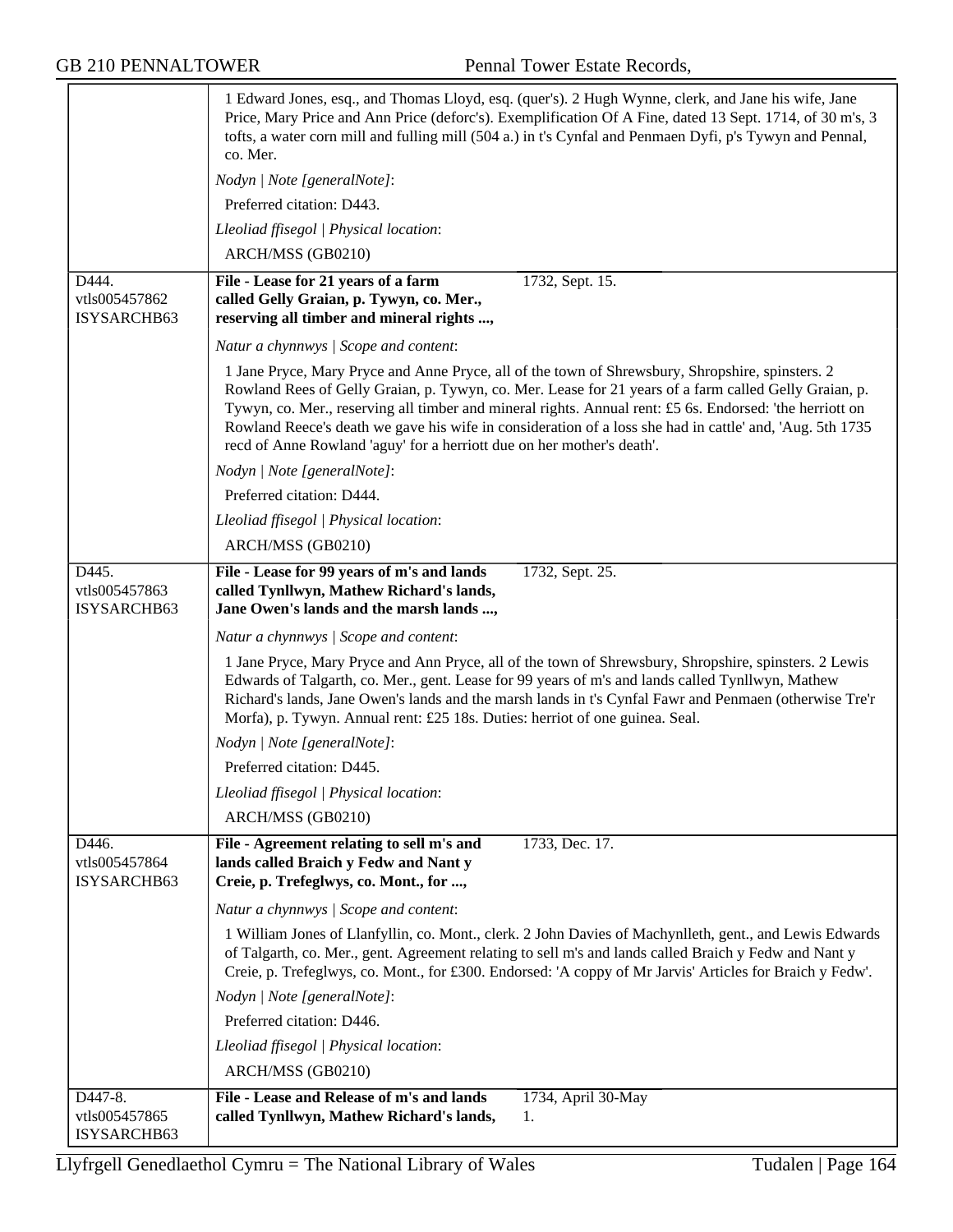|                                                      | Jane Owen's lands and the marsh lands                                                                                                                                                                                                                                                                                                                                                                                                                                                                                                                                                                                                                                                                                                                                                                                                                                                                                                                                                                                                                                                                                                                                                                                                                                                          |
|------------------------------------------------------|------------------------------------------------------------------------------------------------------------------------------------------------------------------------------------------------------------------------------------------------------------------------------------------------------------------------------------------------------------------------------------------------------------------------------------------------------------------------------------------------------------------------------------------------------------------------------------------------------------------------------------------------------------------------------------------------------------------------------------------------------------------------------------------------------------------------------------------------------------------------------------------------------------------------------------------------------------------------------------------------------------------------------------------------------------------------------------------------------------------------------------------------------------------------------------------------------------------------------------------------------------------------------------------------|
|                                                      | in ,                                                                                                                                                                                                                                                                                                                                                                                                                                                                                                                                                                                                                                                                                                                                                                                                                                                                                                                                                                                                                                                                                                                                                                                                                                                                                           |
|                                                      | Natur a chynnwys / Scope and content:                                                                                                                                                                                                                                                                                                                                                                                                                                                                                                                                                                                                                                                                                                                                                                                                                                                                                                                                                                                                                                                                                                                                                                                                                                                          |
|                                                      | 1 Jane Pryce, Mary Pryce and Ann Pryce, all of the town of Shrewsbury, Shropshire, spinsters. 2 Lewis<br>Edwards of Talgarth, co. Mer., gent. Lease and Release of m's and lands called Tynllwyn, Mathew<br>Richard's lands, Jane Owen's lands and the marsh lands in t's Cynfal Fawr and Penmaen (otherwise Tre'r<br>Morfa), p. Tywyn. Consideration: £300. Endorsed on no. D448: 'no. 18'. Seals of William Jervis.                                                                                                                                                                                                                                                                                                                                                                                                                                                                                                                                                                                                                                                                                                                                                                                                                                                                          |
|                                                      | Nodyn   Note [generalNote]:                                                                                                                                                                                                                                                                                                                                                                                                                                                                                                                                                                                                                                                                                                                                                                                                                                                                                                                                                                                                                                                                                                                                                                                                                                                                    |
|                                                      | Preferred citation: D447-8.                                                                                                                                                                                                                                                                                                                                                                                                                                                                                                                                                                                                                                                                                                                                                                                                                                                                                                                                                                                                                                                                                                                                                                                                                                                                    |
|                                                      | Lleoliad ffisegol   Physical location:                                                                                                                                                                                                                                                                                                                                                                                                                                                                                                                                                                                                                                                                                                                                                                                                                                                                                                                                                                                                                                                                                                                                                                                                                                                         |
|                                                      | ARCH/MSS (GB0210)                                                                                                                                                                                                                                                                                                                                                                                                                                                                                                                                                                                                                                                                                                                                                                                                                                                                                                                                                                                                                                                                                                                                                                                                                                                                              |
| D449.                                                | File - Articles Of Agreement relating to the<br>1735, March 4.                                                                                                                                                                                                                                                                                                                                                                                                                                                                                                                                                                                                                                                                                                                                                                                                                                                                                                                                                                                                                                                                                                                                                                                                                                 |
| vtls005457866<br>ISYSARCHB63                         | division of marsh ground in t. Penmaen<br>Dyfi, p. Tywyn, co. Mer,                                                                                                                                                                                                                                                                                                                                                                                                                                                                                                                                                                                                                                                                                                                                                                                                                                                                                                                                                                                                                                                                                                                                                                                                                             |
|                                                      | Natur a chynnwys / Scope and content:                                                                                                                                                                                                                                                                                                                                                                                                                                                                                                                                                                                                                                                                                                                                                                                                                                                                                                                                                                                                                                                                                                                                                                                                                                                          |
|                                                      | 1 Mary Price and Anne Price, both of Esgairweddan, co. Mer., spinsters. 2 Lewis Vaughan of Penmaen,<br>gent. 3 Lewis Edwards of Talgarth, gent. Articles Of Agreement relating to the division of marsh ground<br>in t. Penmaen Dyfi, p. Tywyn, co. Mer.:. I) 1 covenants to convey to 2 the part of the marsh ground lying<br>between a ditch running down between Rhos Penmaen Issa and the Inys by the west end of Cae Breiniog<br>Maes y Cefn into the river Dyfi and a certain ditch dividing t. Penmaen Dyfi and Cefnrhos Ucha, on<br>condition that 1 are not compelled to travel from their place of abode for that purpose. (Ii) 3 covenants<br>with 2 that he, Humphrey Edwards and HE's son will convey their interest in said the marsh ground. Iii)<br>3 agrees to convey to 1 and 2 the residue of the common or marsh ground which is to be held by them<br>in common, in proportion according to the yearly value of their premises in t. Penmaen Dyfi, p. Tywyn,<br>as tenants in common, and 2 to have access to a parcel of meadow ground called Ystin Llwyd and back<br>again, and from a parcel of land called Park Bach, otherwise Park Maes y Keven and back again, through<br>the east end of the common or marsh ground called Morva Ucha. Endorsed: 'no. 11'. Seals. |
|                                                      | Nodyn   Note [generalNote]:                                                                                                                                                                                                                                                                                                                                                                                                                                                                                                                                                                                                                                                                                                                                                                                                                                                                                                                                                                                                                                                                                                                                                                                                                                                                    |
|                                                      | Preferred citation: D449.                                                                                                                                                                                                                                                                                                                                                                                                                                                                                                                                                                                                                                                                                                                                                                                                                                                                                                                                                                                                                                                                                                                                                                                                                                                                      |
|                                                      | Lleoliad ffisegol   Physical location:                                                                                                                                                                                                                                                                                                                                                                                                                                                                                                                                                                                                                                                                                                                                                                                                                                                                                                                                                                                                                                                                                                                                                                                                                                                         |
|                                                      | ARCH/MSS (GB0210)                                                                                                                                                                                                                                                                                                                                                                                                                                                                                                                                                                                                                                                                                                                                                                                                                                                                                                                                                                                                                                                                                                                                                                                                                                                                              |
| D450.                                                | File - Copy of no. D449,<br>1735, March 4.                                                                                                                                                                                                                                                                                                                                                                                                                                                                                                                                                                                                                                                                                                                                                                                                                                                                                                                                                                                                                                                                                                                                                                                                                                                     |
| vtls005457867<br>ISYSARCHB63                         |                                                                                                                                                                                                                                                                                                                                                                                                                                                                                                                                                                                                                                                                                                                                                                                                                                                                                                                                                                                                                                                                                                                                                                                                                                                                                                |
|                                                      | Nodyn   Note [generalNote]:                                                                                                                                                                                                                                                                                                                                                                                                                                                                                                                                                                                                                                                                                                                                                                                                                                                                                                                                                                                                                                                                                                                                                                                                                                                                    |
|                                                      | Preferred citation: D450.                                                                                                                                                                                                                                                                                                                                                                                                                                                                                                                                                                                                                                                                                                                                                                                                                                                                                                                                                                                                                                                                                                                                                                                                                                                                      |
|                                                      | Lleoliad ffisegol   Physical location:                                                                                                                                                                                                                                                                                                                                                                                                                                                                                                                                                                                                                                                                                                                                                                                                                                                                                                                                                                                                                                                                                                                                                                                                                                                         |
|                                                      | ARCH/MSS (GB0210)                                                                                                                                                                                                                                                                                                                                                                                                                                                                                                                                                                                                                                                                                                                                                                                                                                                                                                                                                                                                                                                                                                                                                                                                                                                                              |
| D <sub>451</sub> -2.<br>vtls005457868<br>ISYSARCHB63 | File - Lease and Release of parcels of<br>1737, May 11-12.<br>land known as Cae Mariog, Cae y Vicar<br>hayground, Cae y Vicar arable, Cae ,                                                                                                                                                                                                                                                                                                                                                                                                                                                                                                                                                                                                                                                                                                                                                                                                                                                                                                                                                                                                                                                                                                                                                    |
|                                                      | Natur a chynnwys   Scope and content:                                                                                                                                                                                                                                                                                                                                                                                                                                                                                                                                                                                                                                                                                                                                                                                                                                                                                                                                                                                                                                                                                                                                                                                                                                                          |
|                                                      | 1 John Felton of Oswestry, Shropshire, brazier. 2 James Turner of Oldport, gent. Lease and Release of<br>parcels of land known as Cae Mariog, Cae y Vicar hayground, Cae y Vicar arable, Cae Ty yn y Wlad hay<br>ground, and Cae Ty yn y Wlad pasture (formerly in three parts), t. Porkington, p. Selattyn, Shropshire.<br>Consideration: £525. Seal of 1.                                                                                                                                                                                                                                                                                                                                                                                                                                                                                                                                                                                                                                                                                                                                                                                                                                                                                                                                    |
|                                                      | Nodyn   Note [generalNote]:                                                                                                                                                                                                                                                                                                                                                                                                                                                                                                                                                                                                                                                                                                                                                                                                                                                                                                                                                                                                                                                                                                                                                                                                                                                                    |
|                                                      | Preferred citation: D451-2.                                                                                                                                                                                                                                                                                                                                                                                                                                                                                                                                                                                                                                                                                                                                                                                                                                                                                                                                                                                                                                                                                                                                                                                                                                                                    |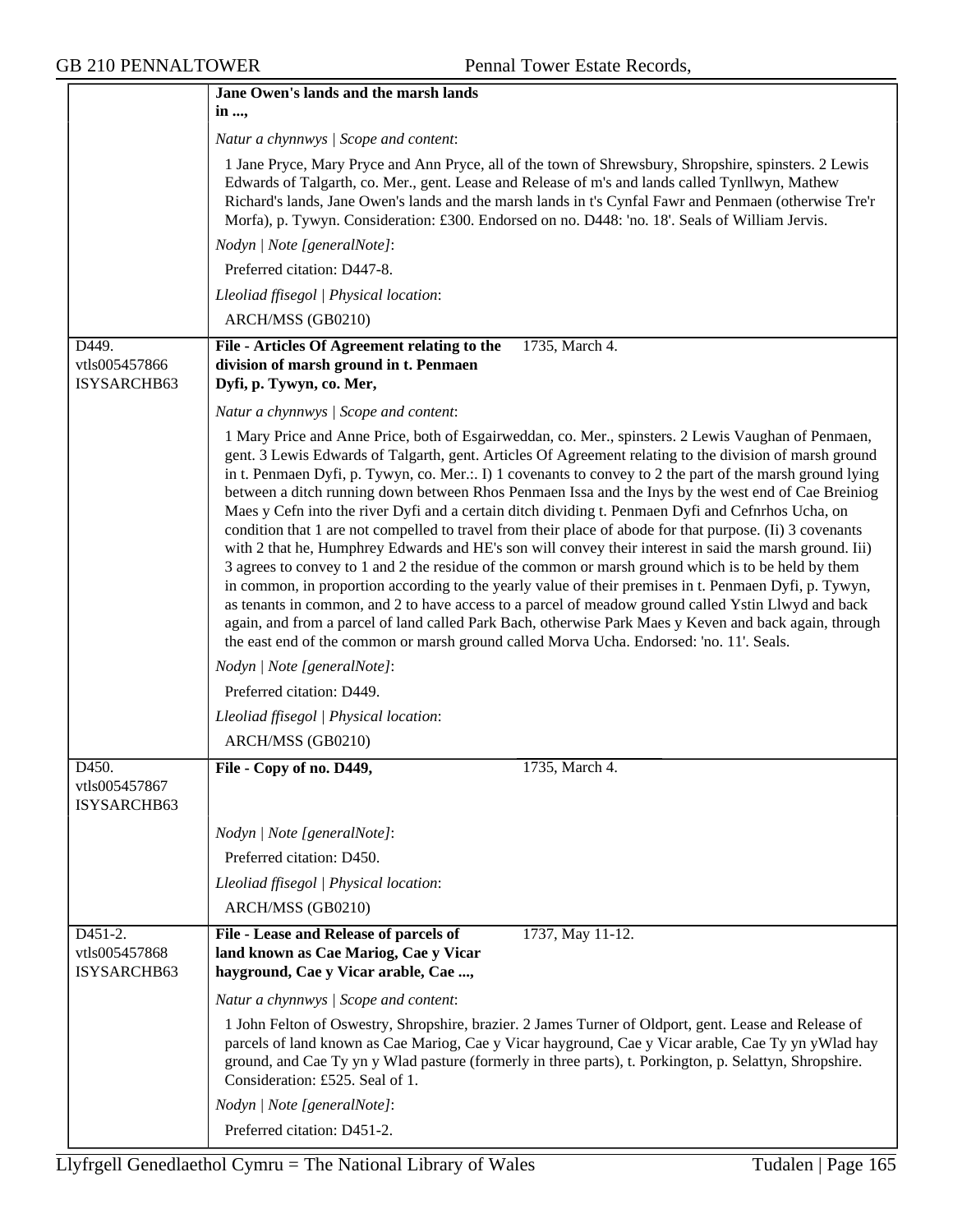|                                       | Lleoliad ffisegol   Physical location:                                                                                                                                                                                                                                                                                                                                                                                                                                                                                                                                                                              |
|---------------------------------------|---------------------------------------------------------------------------------------------------------------------------------------------------------------------------------------------------------------------------------------------------------------------------------------------------------------------------------------------------------------------------------------------------------------------------------------------------------------------------------------------------------------------------------------------------------------------------------------------------------------------|
|                                       | ARCH/MSS (GB0210)                                                                                                                                                                                                                                                                                                                                                                                                                                                                                                                                                                                                   |
| D453.<br>vtls005457869<br>ISYSARCHB63 | File - Bond in £1050 to perform covenants<br>1737, May 12.<br>specified in no. D452,                                                                                                                                                                                                                                                                                                                                                                                                                                                                                                                                |
|                                       | Natur a chynnwys / Scope and content:                                                                                                                                                                                                                                                                                                                                                                                                                                                                                                                                                                               |
|                                       | 1 John Felton of Oswestry, Shropshire, brazier. 2 James Turner of Oldport, gent. Bond in £1050 to<br>perform covenants specified in no. D452.                                                                                                                                                                                                                                                                                                                                                                                                                                                                       |
|                                       | Nodyn   Note [generalNote]:                                                                                                                                                                                                                                                                                                                                                                                                                                                                                                                                                                                         |
|                                       | Preferred citation: D453.                                                                                                                                                                                                                                                                                                                                                                                                                                                                                                                                                                                           |
|                                       | Lleoliad ffisegol   Physical location:                                                                                                                                                                                                                                                                                                                                                                                                                                                                                                                                                                              |
|                                       | ARCH/MSS (GB0210)                                                                                                                                                                                                                                                                                                                                                                                                                                                                                                                                                                                                   |
| D454.<br>vtls005457870<br>ISYSARCHB63 | File - Articles Of Agreement relating to the<br>1737, Oct. 8.<br>conveying of three m's and parcels of land<br>in Presthope, Shropshire,                                                                                                                                                                                                                                                                                                                                                                                                                                                                            |
|                                       | Natur a chynnwys / Scope and content:                                                                                                                                                                                                                                                                                                                                                                                                                                                                                                                                                                               |
|                                       | 1 Samuel Edwards of the West Coppice, Shropshire, esq. 2 Godolphin Edwards of Shrewsbury, esq.,<br>son and heir of 1. Articles Of Agreement relating to the conveying of three m's and parcels of land in<br>Presthope, Shropshire.                                                                                                                                                                                                                                                                                                                                                                                 |
|                                       | Nodyn   Note [generalNote]:                                                                                                                                                                                                                                                                                                                                                                                                                                                                                                                                                                                         |
|                                       | Preferred citation: D454.                                                                                                                                                                                                                                                                                                                                                                                                                                                                                                                                                                                           |
|                                       | Lleoliad ffisegol   Physical location:                                                                                                                                                                                                                                                                                                                                                                                                                                                                                                                                                                              |
|                                       | ARCH/MSS (GB0210)                                                                                                                                                                                                                                                                                                                                                                                                                                                                                                                                                                                                   |
| D455.<br>vtls005457871<br>ISYSARCHB63 | File - Bargain And Sale of a pew in the<br>1737/8, March 3.<br>north end part of the parish church of<br>Oswestry, extending in length ,                                                                                                                                                                                                                                                                                                                                                                                                                                                                            |
|                                       | Natur a chynnwys / Scope and content:                                                                                                                                                                                                                                                                                                                                                                                                                                                                                                                                                                               |
|                                       | 1 Richard Edwards of the town of Oswestry, Shropshire, glover. 2 James Turner of Oldport, t.<br>Porkington, p. Selattyn. Bargain And Sale of a pew in the north end part of the parish church of<br>Oswestry, extending in length from an alley leading from the reading desk up to the place where the<br>spiritual court is usually kept, and a pew belonging to Richard Griffithes, bricklayer, and in breadth<br>between the pew belonging to John Howell of Oswestry and the pew of Robert Barkeley, hatter, or<br>William Simpson. Consideration: £4 4s. Endorsed: livery of seisin, and 'no. 19'. Seal of 1. |
|                                       | Nodyn   Note [generalNote]:                                                                                                                                                                                                                                                                                                                                                                                                                                                                                                                                                                                         |
|                                       | Preferred citation: D455.                                                                                                                                                                                                                                                                                                                                                                                                                                                                                                                                                                                           |
|                                       | Lleoliad ffisegol   Physical location:                                                                                                                                                                                                                                                                                                                                                                                                                                                                                                                                                                              |
|                                       | ARCH/MSS (GB0210)                                                                                                                                                                                                                                                                                                                                                                                                                                                                                                                                                                                                   |
| D456.<br>vtls005457872<br>ISYSARCHB63 | File - Mortgage (Bargain And Sale) for<br>1737/8, March 16.<br>£200 of m's and lands called Braich y Fedw<br>and Nant y Creie, p. Trefeglwys ,                                                                                                                                                                                                                                                                                                                                                                                                                                                                      |
|                                       | Natur a chynnwys / Scope and content:                                                                                                                                                                                                                                                                                                                                                                                                                                                                                                                                                                               |
|                                       | 1 Lewis Edwards of Talgarth, co. Mer., gent. 2 William Oswaell of the town of Shrewsbury, Shropshire,<br>gent. Mortgage (Bargain And Sale) for £200 of m's and lands called Braich y Fedw and Nant y Creie, p.<br>Trefeglwys, co. Mont. Endorsed: receipt for £156 15s. for principal and interest, 16 March 1738.                                                                                                                                                                                                                                                                                                  |
|                                       | Nodyn   Note [generalNote]:                                                                                                                                                                                                                                                                                                                                                                                                                                                                                                                                                                                         |
|                                       | Preferred citation: D456.                                                                                                                                                                                                                                                                                                                                                                                                                                                                                                                                                                                           |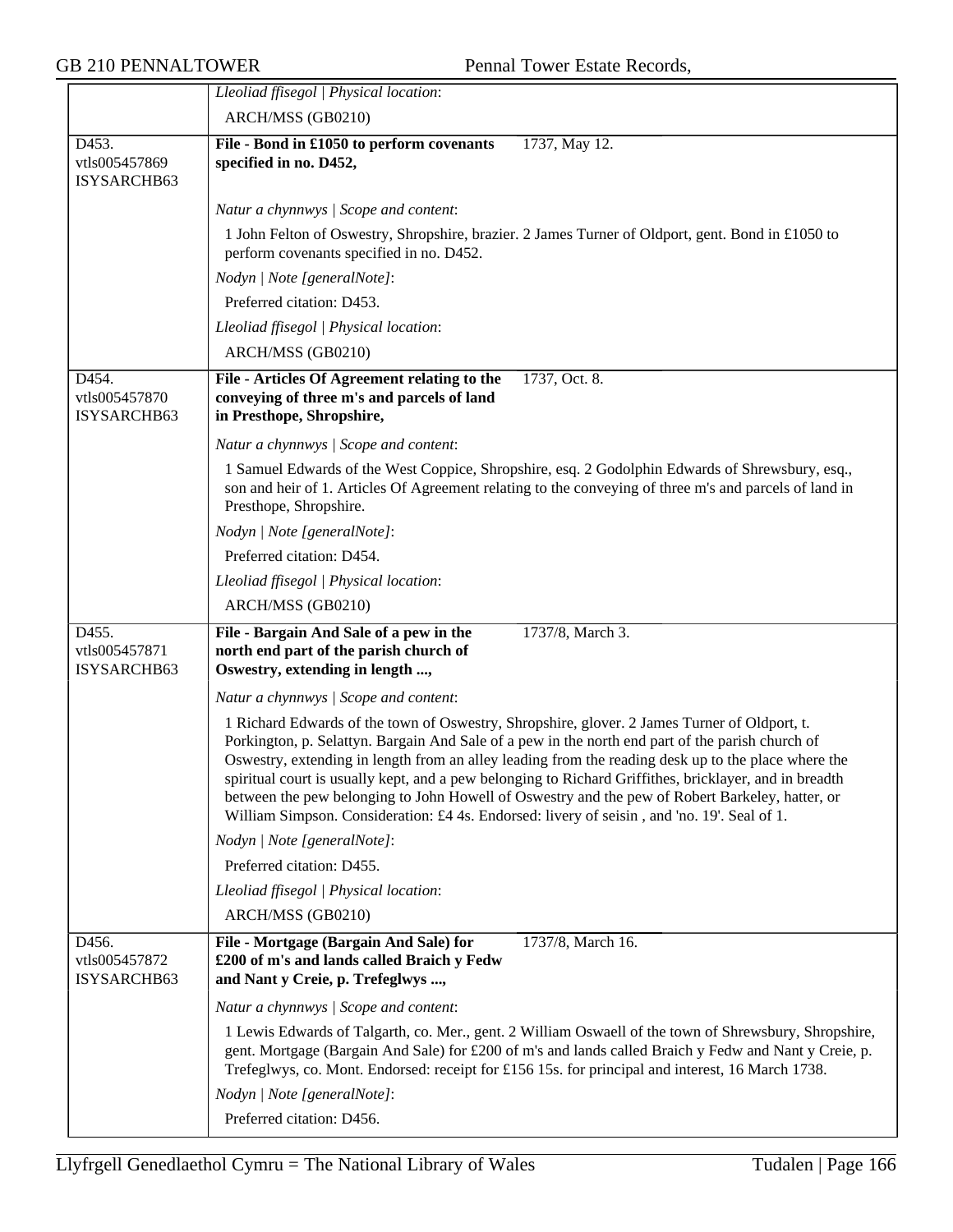|                                       | Lleoliad ffisegol   Physical location:                                                                                                                                                                                                                                                                                                                                                                                                                                                                                                                                                                                                                                                                                                   |
|---------------------------------------|------------------------------------------------------------------------------------------------------------------------------------------------------------------------------------------------------------------------------------------------------------------------------------------------------------------------------------------------------------------------------------------------------------------------------------------------------------------------------------------------------------------------------------------------------------------------------------------------------------------------------------------------------------------------------------------------------------------------------------------|
|                                       | ARCH/MSS (GB0210)                                                                                                                                                                                                                                                                                                                                                                                                                                                                                                                                                                                                                                                                                                                        |
| D457.<br>vtls005457873<br>ISYSARCHB63 | File - Bond in £400 to perform covenants<br>1737/8, March 16.<br>specified in no. D456,                                                                                                                                                                                                                                                                                                                                                                                                                                                                                                                                                                                                                                                  |
|                                       | Natur a chynnwys / Scope and content:                                                                                                                                                                                                                                                                                                                                                                                                                                                                                                                                                                                                                                                                                                    |
|                                       | 1 Lewis Edwards of Talgarth, co. Mer., gent. 2 William Oswaell of the town of Shrewsbury, Shropshire,<br>gent. Bond in £400 to perform covenants specified in no. D456. Endorsed: 'no. 16'.                                                                                                                                                                                                                                                                                                                                                                                                                                                                                                                                              |
|                                       | Nodyn   Note [generalNote]:                                                                                                                                                                                                                                                                                                                                                                                                                                                                                                                                                                                                                                                                                                              |
|                                       | Preferred citation: D457.                                                                                                                                                                                                                                                                                                                                                                                                                                                                                                                                                                                                                                                                                                                |
|                                       | Lleoliad ffisegol   Physical location:                                                                                                                                                                                                                                                                                                                                                                                                                                                                                                                                                                                                                                                                                                   |
|                                       | ARCH/MSS (GB0210)                                                                                                                                                                                                                                                                                                                                                                                                                                                                                                                                                                                                                                                                                                                        |
| D458.<br>vtls005457874<br>ISYSARCHB63 | 1741, Nov. 1.<br>File - Articles Of Agreement for the<br>purchase of a m. and lands called<br>Gwernydd Cochion, p. Pennal, co. Mer.,<br>for £45 ,                                                                                                                                                                                                                                                                                                                                                                                                                                                                                                                                                                                        |
|                                       | Natur a chynnwys / Scope and content:                                                                                                                                                                                                                                                                                                                                                                                                                                                                                                                                                                                                                                                                                                    |
|                                       | 1 Humphrey Evans of t. Edicliff, p. Clun, Shropshire, gent. 2 Lewis Thomas of p. Pennal, co. Mer., clerk.<br>Articles Of Agreement for the purchase of a m. and lands called Gwernydd Cochion, p. Pennal, co. Mer.,<br>for $£45$ .                                                                                                                                                                                                                                                                                                                                                                                                                                                                                                       |
|                                       | Nodyn   Note [generalNote]:                                                                                                                                                                                                                                                                                                                                                                                                                                                                                                                                                                                                                                                                                                              |
|                                       | Preferred citation: D458.                                                                                                                                                                                                                                                                                                                                                                                                                                                                                                                                                                                                                                                                                                                |
|                                       | Lleoliad ffisegol   Physical location:                                                                                                                                                                                                                                                                                                                                                                                                                                                                                                                                                                                                                                                                                                   |
|                                       | ARCH/MSS (GB0210)                                                                                                                                                                                                                                                                                                                                                                                                                                                                                                                                                                                                                                                                                                                        |
| D459.<br>vtls005457875<br>ISYSARCHB63 | 1747, Oct. 21.<br>File - Articles Of Agreement relating to the<br>purchase of m's, tmt's and lands called Ty<br>Cerrig and Gwernydd Cochion, otherwise<br>Bryn ,                                                                                                                                                                                                                                                                                                                                                                                                                                                                                                                                                                         |
|                                       | Natur a chynnwys / Scope and content:                                                                                                                                                                                                                                                                                                                                                                                                                                                                                                                                                                                                                                                                                                    |
|                                       | 1 Micah Jones of Dyfolgraig, co. Mer., gent. 2 Humphrey Edwards of Talgarth, esq. Articles Of<br>Agreement relating to the purchase of m's, tmt's and lands called Ty Cerrig and Gwernydd Cochion,<br>otherwise Bryn Coch, p. Pennal, co. Mer., for £90.                                                                                                                                                                                                                                                                                                                                                                                                                                                                                 |
|                                       | Nodyn   Note [generalNote]:                                                                                                                                                                                                                                                                                                                                                                                                                                                                                                                                                                                                                                                                                                              |
|                                       | Preferred citation: D459.                                                                                                                                                                                                                                                                                                                                                                                                                                                                                                                                                                                                                                                                                                                |
|                                       | Lleoliad ffisegol   Physical location:                                                                                                                                                                                                                                                                                                                                                                                                                                                                                                                                                                                                                                                                                                   |
|                                       | ARCH/MSS (GB0210)                                                                                                                                                                                                                                                                                                                                                                                                                                                                                                                                                                                                                                                                                                                        |
| D460.<br>vtls005457876<br>ISYSARCHB63 | File - Deed To Make A Tenant To The<br>1747/8, March 5.<br>Precipe And Lead The Uses Of A Recovery<br>of m's and lands called ,                                                                                                                                                                                                                                                                                                                                                                                                                                                                                                                                                                                                          |
|                                       | Natur a chynnwys / Scope and content:                                                                                                                                                                                                                                                                                                                                                                                                                                                                                                                                                                                                                                                                                                    |
|                                       | 1 Micah Jones of Clerygog Issa, p. Tywyn, co. Mer., gent. 2 John Edward of Aberllefenni, gent. 3<br>Edward David of Esgairweddan, p. Tywyn, gent. 4 Humphrey Edwards of Talgarth, gent. Deed To Make<br>A Tenant To The Precipe And Lead The Uses Of A Recovery of m's and lands called Clegyrog Ucha and<br>Clegyrog Issa, parcels of land called Cae Dreuty y Bidy, Cae Dreuty yr Ardd, Cae Dan y Skibor, Frydd<br>yr Eithin, Cae'r Cruthor, Hafod Ty yn y Mynydd, Llyast yr Wain, Trebeddr Anhereg Einion, Pen y Daren<br>Fawr, Erw Goch, Cae'r Croesolwyn and Gwerglodd Pant Eidol, all in p. Tywyn, a m. and lands called<br>Tythin yn Eskir Hiroes, otherwise Ty Cerrig, and parcels of land belonging called Y Werglodd Fach, Cae |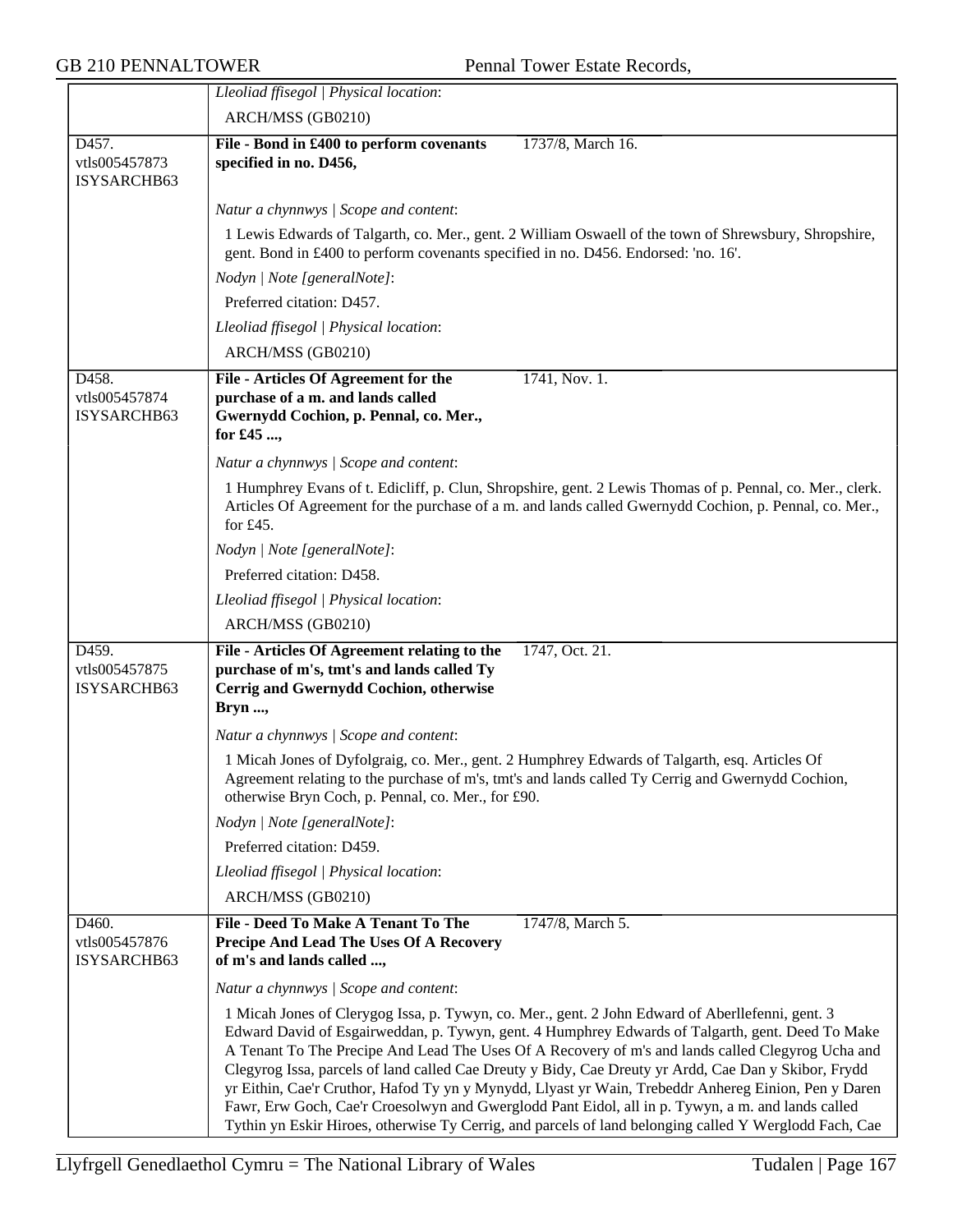GB 210 PENNALTOWER Pennal Tower Estate Records,

|                                         | Porfa, Y Cae Pant, Cae Dan y Tu, y Burdir, Freed Fach, Cae Dan y Llydiart, and right of common for<br>cattle on a waste or common called Pantgwyn, all in p. Pennal, co. Mer. Consideration: £90. Enclosed:<br>receipt by 1 for £40 from 4 in part of a promissory note of £90. Seals.                                                                                                                                                                                                                                                                                                                                                  |
|-----------------------------------------|-----------------------------------------------------------------------------------------------------------------------------------------------------------------------------------------------------------------------------------------------------------------------------------------------------------------------------------------------------------------------------------------------------------------------------------------------------------------------------------------------------------------------------------------------------------------------------------------------------------------------------------------|
|                                         | Nodyn   Note [generalNote]:                                                                                                                                                                                                                                                                                                                                                                                                                                                                                                                                                                                                             |
|                                         | Preferred citation: D460.                                                                                                                                                                                                                                                                                                                                                                                                                                                                                                                                                                                                               |
|                                         | Lleoliad ffisegol   Physical location:                                                                                                                                                                                                                                                                                                                                                                                                                                                                                                                                                                                                  |
|                                         | ARCH/MSS (GB0210)                                                                                                                                                                                                                                                                                                                                                                                                                                                                                                                                                                                                                       |
| D461.                                   | 1748, June 7.<br><b>File - Articles Of Agreement previous</b>                                                                                                                                                                                                                                                                                                                                                                                                                                                                                                                                                                           |
| vtls005457877                           | to the marriage of Richard Griffith and                                                                                                                                                                                                                                                                                                                                                                                                                                                                                                                                                                                                 |
| ISYSARCHB63                             | Sarah, daughter of 2, whereby 2 promises                                                                                                                                                                                                                                                                                                                                                                                                                                                                                                                                                                                                |
|                                         | to pay ,                                                                                                                                                                                                                                                                                                                                                                                                                                                                                                                                                                                                                                |
|                                         | Natur a chynnwys / Scope and content:                                                                                                                                                                                                                                                                                                                                                                                                                                                                                                                                                                                                   |
|                                         | 1 Richard Griffith of Ystrad Einnion, p. Llanfihangel Genau'r-glyn, co. Card. 2 David Evans of Neiodd<br>Lwyd in the same p. Articles Of Agreement previous to the marriage of Richard Griffith and Sarah,<br>daughter of 2, whereby 2 promises to pay 1 £75 on condition that he makes a safe title of the tmt called<br>Ystrad Einnion, p. Llanfihangel Genau'r-glyn, co. Card., a proper settlement on the male issue, and to<br>provide Sarah with a jointure of £4 a year if she survives her husband, and that if she were to die within<br>three years without issue, then 1 to repay $£35$ to 2 within six months of her death. |
|                                         | Nodyn   Note [generalNote]:                                                                                                                                                                                                                                                                                                                                                                                                                                                                                                                                                                                                             |
|                                         | Preferred citation: D461.                                                                                                                                                                                                                                                                                                                                                                                                                                                                                                                                                                                                               |
|                                         | Lleoliad ffisegol   Physical location:                                                                                                                                                                                                                                                                                                                                                                                                                                                                                                                                                                                                  |
|                                         | ARCH/MSS (GB0210)                                                                                                                                                                                                                                                                                                                                                                                                                                                                                                                                                                                                                       |
| D462-3.<br>vtls005457878<br>ISYSARCHB63 | File - Post-nuptial Settlement of Richard<br>1748, Nov. 29-30.<br>Griffith and Sarah his wife, youngest<br>daughter of 3, being a Lease and Release<br>by $1 \dots$                                                                                                                                                                                                                                                                                                                                                                                                                                                                     |
|                                         | Natur a chynnwys / Scope and content:                                                                                                                                                                                                                                                                                                                                                                                                                                                                                                                                                                                                   |
|                                         | 1 Richard Griffith of Ystrad Eynion Issa, p. Llanfihangel Genau'r-Glyn, co. Card., gent., and John<br>Griffith of the same, gent., his brother. 2 Humphrey Edwards of Talgarth, co. Mer., gent., and Lewis<br>Oliver of Gogerthan, co. Card., gent. Post-nuptial Settlement of Richard Griffith and Sarah his wife,<br>youngest daughter of 3, being a Lease and Release by 1 to 2 of a m. and lands called Ystrad Eynion Issa,<br>t. Ysgubor Y Coed, p. Llanfihangel Genau'r-glyn, in trust for the uses specified in no. D461. Seals.                                                                                                 |
|                                         | Nodyn   Note [generalNote]:                                                                                                                                                                                                                                                                                                                                                                                                                                                                                                                                                                                                             |
|                                         | Preferred citation: D462-3.                                                                                                                                                                                                                                                                                                                                                                                                                                                                                                                                                                                                             |
|                                         | Lleoliad ffisegol   Physical location:                                                                                                                                                                                                                                                                                                                                                                                                                                                                                                                                                                                                  |
|                                         | ARCH/MSS (GB0210)                                                                                                                                                                                                                                                                                                                                                                                                                                                                                                                                                                                                                       |
| D464.<br>vtls005457879<br>ISYSARCHB63   | 1749/50, Jan. 22.<br>File - Note Of Agreement to lease for three<br>years two tmt's called Eskirgoch and<br><b>Gwernidd Cochion and a quillet called</b><br>Llindirrie ,                                                                                                                                                                                                                                                                                                                                                                                                                                                                |
|                                         | Natur a chynnwys / Scope and content:                                                                                                                                                                                                                                                                                                                                                                                                                                                                                                                                                                                                   |
|                                         | 1 Lewis Edwards of Aberllefenni, co. Mer., esq. 2 Hugh Jenkin of Cefn, p. Pennal, yeoman. Note Of<br>Agreement to lease for three years two tmt's called Eskirgoch and Gwernidd Cochion and a quillet called<br>Llindirrie, p. Pennal and Tywyn, co. Mer., at the yearly rent of £5 18s.                                                                                                                                                                                                                                                                                                                                                |
|                                         | Nodyn   Note [generalNote]:                                                                                                                                                                                                                                                                                                                                                                                                                                                                                                                                                                                                             |
|                                         | Preferred citation: D464.                                                                                                                                                                                                                                                                                                                                                                                                                                                                                                                                                                                                               |
|                                         | Lleoliad ffisegol   Physical location:                                                                                                                                                                                                                                                                                                                                                                                                                                                                                                                                                                                                  |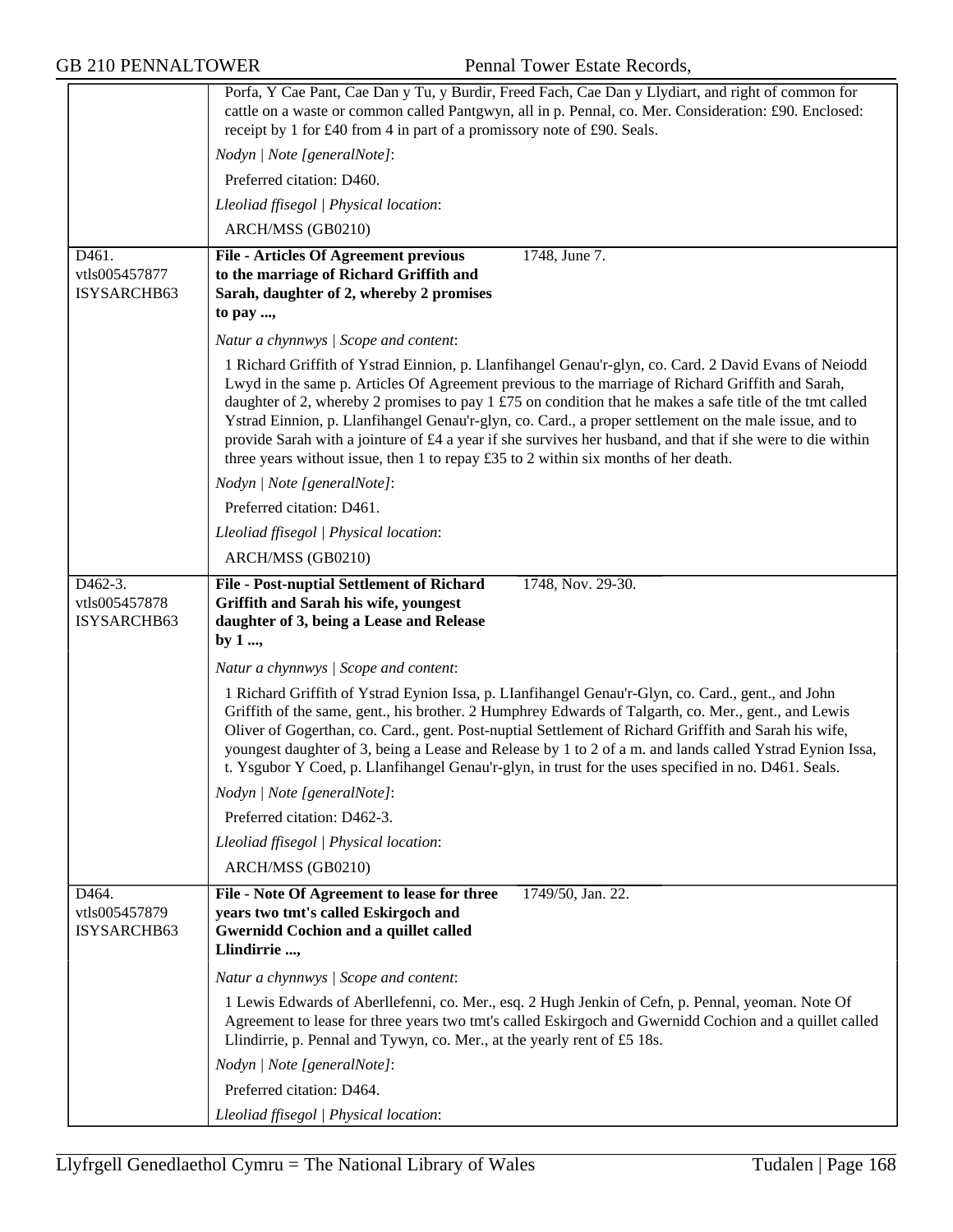|                                       | ARCH/MSS (GB0210)                                                                                                                                                                                                                                                                                                                                                                                                                                                                                                                                                                                                                                                                                                                  |  |
|---------------------------------------|------------------------------------------------------------------------------------------------------------------------------------------------------------------------------------------------------------------------------------------------------------------------------------------------------------------------------------------------------------------------------------------------------------------------------------------------------------------------------------------------------------------------------------------------------------------------------------------------------------------------------------------------------------------------------------------------------------------------------------|--|
| D465.<br>vtls005457880<br>ISYSARCHB63 | File - Lease for 99 years of premises in<br>1750, Nov. 24.<br>Dogpole Street in the town of Shrewsbury<br>in the tenure of Joseph Price ,                                                                                                                                                                                                                                                                                                                                                                                                                                                                                                                                                                                          |  |
|                                       | Natur a chynnwys / Scope and content:                                                                                                                                                                                                                                                                                                                                                                                                                                                                                                                                                                                                                                                                                              |  |
|                                       | 1 James Davies of the town of Shrewsbury, Shropshire, esq. 2 Mary Pryce of St Mary's Churchyard,<br>Shrewsbury, spinster. Lease for 99 years of premises in Dogpole Street in the town of Shrewsbury<br>in the tenure of Joseph Price, glass grinder. Annual rent: £11 until 1's death, and then £10. Endorsed:<br>memorandum, dated 1 Dec. 1750, by 1 that a chief rent of £4 6s. is payable yearly from his m's in<br>Dogpole Street, Shrewsbury, to the Incorporated Company of Drapers of the said town, and that 2 may<br>keep from the rent such sums of money as has to be paid. Enclosed: miscellaneous receipts and vouchers<br>relating to the property and a signed agreement relating to the lease, dated 2 Nov. 1750. |  |
|                                       | Nodyn   Note [generalNote]:                                                                                                                                                                                                                                                                                                                                                                                                                                                                                                                                                                                                                                                                                                        |  |
|                                       | Preferred citation: D465.                                                                                                                                                                                                                                                                                                                                                                                                                                                                                                                                                                                                                                                                                                          |  |
|                                       | Lleoliad ffisegol   Physical location:                                                                                                                                                                                                                                                                                                                                                                                                                                                                                                                                                                                                                                                                                             |  |
|                                       | ARCH/MSS (GB0210)                                                                                                                                                                                                                                                                                                                                                                                                                                                                                                                                                                                                                                                                                                                  |  |
| D466.<br>vtls005457881<br>ISYSARCHB63 | File - Mortgage (Demise for 500 years) for<br>1750, Dec. 3.<br>£200 of an annuity of £100 which by the,                                                                                                                                                                                                                                                                                                                                                                                                                                                                                                                                                                                                                            |  |
|                                       | Natur a chynnwys / Scope and content:                                                                                                                                                                                                                                                                                                                                                                                                                                                                                                                                                                                                                                                                                              |  |
|                                       | 1 William Lewis Anwyl of Bodtalog, co. Mer., esq., eldest son and heir of Edward Anwyl late of<br>Glasgrig, co. Card., gent., dec. (a kinsman and a devisee named in a codicil to the will of William Lewis<br>Anwyl late of Park, co. Mer., esq., dec.). 2 Richard Newell of the town of Shrewsbury, Shropshire,<br>cheesemonger. Mortgage (Demise for 500 years) for £200 of an annuity of £100 which by the. Codicil to<br>the will of William Lewis Anwyl, dec., was devised to Edward Anwyl, the. Late father of 1.                                                                                                                                                                                                           |  |
|                                       | Nodyn   Note [generalNote]:                                                                                                                                                                                                                                                                                                                                                                                                                                                                                                                                                                                                                                                                                                        |  |
|                                       | Preferred citation: D466.                                                                                                                                                                                                                                                                                                                                                                                                                                                                                                                                                                                                                                                                                                          |  |
|                                       | Lleoliad ffisegol   Physical location:                                                                                                                                                                                                                                                                                                                                                                                                                                                                                                                                                                                                                                                                                             |  |
|                                       | ARCH/MSS (GB0210)                                                                                                                                                                                                                                                                                                                                                                                                                                                                                                                                                                                                                                                                                                                  |  |
| D467.<br>vtls005457882<br>ISYSARCHB63 | File - Bond in £400 for the payment of<br>1750, Dec. 3.<br>£208, and to perfom covenants specified in<br>no. D466,                                                                                                                                                                                                                                                                                                                                                                                                                                                                                                                                                                                                                 |  |
|                                       | Natur a chynnwys / Scope and content:                                                                                                                                                                                                                                                                                                                                                                                                                                                                                                                                                                                                                                                                                              |  |
|                                       | 1 William Lewis Anwyl of Bodtalog, co. Mer., esq., eldest son and heir of Edward Anwyl late of<br>Glasgrig, co. Card., gent., dec. (a kinsman and a devisee named in a codicil to the will of William Lewis<br>Anwyl late of Park, co. Mer., esq., dec.). 2 Richard Newell of the town of Shrewsbury, Shropshire,<br>cheesemonger. Bond in £400 for the payment of £208, and to perfom covenants specified in no. D466.                                                                                                                                                                                                                                                                                                            |  |
|                                       | Nodyn   Note [generalNote]:                                                                                                                                                                                                                                                                                                                                                                                                                                                                                                                                                                                                                                                                                                        |  |
|                                       | Preferred citation: D467.                                                                                                                                                                                                                                                                                                                                                                                                                                                                                                                                                                                                                                                                                                          |  |
|                                       | Lleoliad ffisegol   Physical location:                                                                                                                                                                                                                                                                                                                                                                                                                                                                                                                                                                                                                                                                                             |  |
|                                       | ARCH/MSS (GB0210)                                                                                                                                                                                                                                                                                                                                                                                                                                                                                                                                                                                                                                                                                                                  |  |
| D468.<br>vtls005457883<br>ISYSARCHB63 | <b>File - Statement by Thomas Bayley relating</b><br>1751, May 27.<br>to his renting of Pantiau, p. Meifod, co.<br>Mont., and Receipt for £6 by Rev ,                                                                                                                                                                                                                                                                                                                                                                                                                                                                                                                                                                              |  |
|                                       | Natur a chynnwys / Scope and content:                                                                                                                                                                                                                                                                                                                                                                                                                                                                                                                                                                                                                                                                                              |  |
|                                       | Statement by Thomas Bayley relating to his renting of Pantiau, p. Meifod, co. Mont., and Receipt for £6<br>by Rev. Salesbury Pryce for herbage due to him as vicar of Meifod.                                                                                                                                                                                                                                                                                                                                                                                                                                                                                                                                                      |  |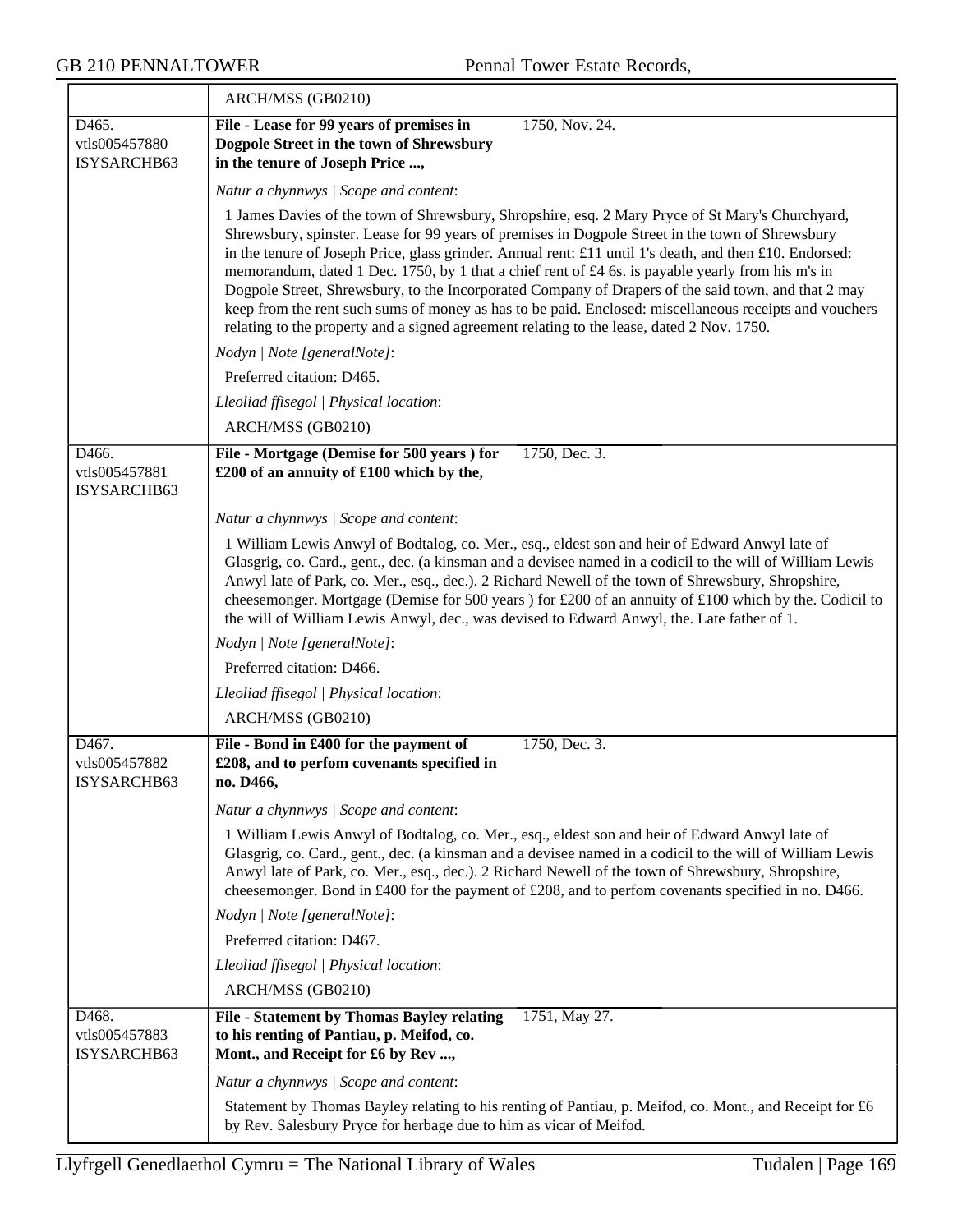|                                       | Nodyn   Note [generalNote]:                                                                                                                                                                                                                                                                                                                                                                                                                                                                                                                                                                                                                                                                                                                                                                                                                                                                                                                                                                                                                                                                                           |
|---------------------------------------|-----------------------------------------------------------------------------------------------------------------------------------------------------------------------------------------------------------------------------------------------------------------------------------------------------------------------------------------------------------------------------------------------------------------------------------------------------------------------------------------------------------------------------------------------------------------------------------------------------------------------------------------------------------------------------------------------------------------------------------------------------------------------------------------------------------------------------------------------------------------------------------------------------------------------------------------------------------------------------------------------------------------------------------------------------------------------------------------------------------------------|
|                                       | Preferred citation: D468.                                                                                                                                                                                                                                                                                                                                                                                                                                                                                                                                                                                                                                                                                                                                                                                                                                                                                                                                                                                                                                                                                             |
|                                       | Lleoliad ffisegol   Physical location:                                                                                                                                                                                                                                                                                                                                                                                                                                                                                                                                                                                                                                                                                                                                                                                                                                                                                                                                                                                                                                                                                |
|                                       | ARCH/MSS (GB0210)                                                                                                                                                                                                                                                                                                                                                                                                                                                                                                                                                                                                                                                                                                                                                                                                                                                                                                                                                                                                                                                                                                     |
| D469.                                 | File - Agreement To Lease Tonfaney, p's<br>1751, Oct. 11.                                                                                                                                                                                                                                                                                                                                                                                                                                                                                                                                                                                                                                                                                                                                                                                                                                                                                                                                                                                                                                                             |
| vtls005457884                         | Llanegryn and in Llangelynnin, co. Mer.,                                                                                                                                                                                                                                                                                                                                                                                                                                                                                                                                                                                                                                                                                                                                                                                                                                                                                                                                                                                                                                                                              |
| ISYSARCHB63                           | for 12 years at an annual rent of £35 ,                                                                                                                                                                                                                                                                                                                                                                                                                                                                                                                                                                                                                                                                                                                                                                                                                                                                                                                                                                                                                                                                               |
|                                       | Natur a chynnwys / Scope and content:                                                                                                                                                                                                                                                                                                                                                                                                                                                                                                                                                                                                                                                                                                                                                                                                                                                                                                                                                                                                                                                                                 |
|                                       | 1 Lewis Edwards of Machynlleth, co. Mont., esq. 2 Hugh Vaughan of Pantperthog, co. Mer., yeoman.<br>Agreement To Lease Tonfaney, p's Llanegryn and in Llangelynnin, co. Mer., for 12 years at an annual<br>rent of £35; covenants include 2 being allowed the price of 20 tons of limestone from the rent for the first<br>two years, and then to buy 20 tons for the remainder of the lease and to use the lime on the land.                                                                                                                                                                                                                                                                                                                                                                                                                                                                                                                                                                                                                                                                                         |
|                                       | Nodyn   Note [generalNote]:                                                                                                                                                                                                                                                                                                                                                                                                                                                                                                                                                                                                                                                                                                                                                                                                                                                                                                                                                                                                                                                                                           |
|                                       | Preferred citation: D469.                                                                                                                                                                                                                                                                                                                                                                                                                                                                                                                                                                                                                                                                                                                                                                                                                                                                                                                                                                                                                                                                                             |
|                                       | Lleoliad ffisegol   Physical location:                                                                                                                                                                                                                                                                                                                                                                                                                                                                                                                                                                                                                                                                                                                                                                                                                                                                                                                                                                                                                                                                                |
|                                       | ARCH/MSS (GB0210)                                                                                                                                                                                                                                                                                                                                                                                                                                                                                                                                                                                                                                                                                                                                                                                                                                                                                                                                                                                                                                                                                                     |
| D470.<br>vtls005457885<br>ISYSARCHB63 | File - Assignment Of Mortgage (Demise for<br>1752, Nov. 24.<br>500 years) for £200 by 1 to 3 of 2's annuity<br>of £100,                                                                                                                                                                                                                                                                                                                                                                                                                                                                                                                                                                                                                                                                                                                                                                                                                                                                                                                                                                                               |
|                                       | Natur a chynnwys / Scope and content:                                                                                                                                                                                                                                                                                                                                                                                                                                                                                                                                                                                                                                                                                                                                                                                                                                                                                                                                                                                                                                                                                 |
|                                       | 1 Richard Newell of the town of Shrewsbury, Shropshire, cheesemonger. 2 William Lewis Anwyl of<br>Bodtalog, co. Mer., esq., eldest son and heir of Edward Anwyl late of Glasgrig, co. Card., gent., dec.,<br>kinsman and devisee named in a codicil to the will of William Lewis Anwyl late of Park, co. Mer., esq.,<br>dec. 3 Mary Pryce of the town of Shrewsbury, spinster. Assignment Of Mortgage (Demise for 500 years)<br>for £200 by 1 to 3 of 2's annuity of £100. Recites no. D466.                                                                                                                                                                                                                                                                                                                                                                                                                                                                                                                                                                                                                          |
|                                       | Nodyn   Note [generalNote]:                                                                                                                                                                                                                                                                                                                                                                                                                                                                                                                                                                                                                                                                                                                                                                                                                                                                                                                                                                                                                                                                                           |
|                                       | Preferred citation: D470.                                                                                                                                                                                                                                                                                                                                                                                                                                                                                                                                                                                                                                                                                                                                                                                                                                                                                                                                                                                                                                                                                             |
|                                       | Lleoliad ffisegol   Physical location:                                                                                                                                                                                                                                                                                                                                                                                                                                                                                                                                                                                                                                                                                                                                                                                                                                                                                                                                                                                                                                                                                |
|                                       | ARCH/MSS (GB0210)                                                                                                                                                                                                                                                                                                                                                                                                                                                                                                                                                                                                                                                                                                                                                                                                                                                                                                                                                                                                                                                                                                     |
| D471.<br>vtls005457886<br>ISYSARCHB63 | File - Mortgage (Demise for 500 years)<br>1755, Dec. 25.<br>of the m. and lands called Dolobran,<br>including two water corn mills, an iron<br>forge ,<br>Natur a chynnwys / Scope and content:                                                                                                                                                                                                                                                                                                                                                                                                                                                                                                                                                                                                                                                                                                                                                                                                                                                                                                                       |
|                                       | 1 Samuel Hill of Shornston, Staffordshire., esq. 2 Charles Lloyd now or late of Burghill, Herefordshire,                                                                                                                                                                                                                                                                                                                                                                                                                                                                                                                                                                                                                                                                                                                                                                                                                                                                                                                                                                                                              |
|                                       | gent., and Jane his wife, Charles Eaton Lloyd their eldest son and heir apparent, John Fowler of<br>Wolverhampton, Staffordshire, mercer, Lewis Owen of Tythin y Garreg, co. Mer., gent., and Jane his<br>wife, and Sarah Lloyd and Elizabeth Lloyd, dau's of the said Charles and Jane Lloyd. 3 James Thomas<br>of Scotland Yard in the city of Westminster, esq. 4 Richard Woodhouse of Essex Street, Middlesex,<br>gent., and Philip Price of the Inner Temple, London, gent. Mortgage (Demise for 500 years) of the m.<br>and lands called Dolobran, including two water corn mills, an iron forge and iron mill, and all Charles<br>Lloyd the elder's tmt's in t's Gladgoed, Brynbwa, Garthy Chor, otherwise Garth-y-karr, p's Meifod and<br>Llanfihangel (except the m's called Garth y Chor, Ty yn yr Ard Len, Broughwyn and Ty yn y Rhose) to<br>Richard Woodehouse and Phillip Price in trust to secure the payment of £1,163 15s. 2d. with interest to<br>Samuel Hill, and to secure portions for the younger children of the said Charles Lloyd and Jane his wife.<br>Copy.<br>Nodyn   Note [generalNote]: |
|                                       | Preferred citation: D471.                                                                                                                                                                                                                                                                                                                                                                                                                                                                                                                                                                                                                                                                                                                                                                                                                                                                                                                                                                                                                                                                                             |
|                                       |                                                                                                                                                                                                                                                                                                                                                                                                                                                                                                                                                                                                                                                                                                                                                                                                                                                                                                                                                                                                                                                                                                                       |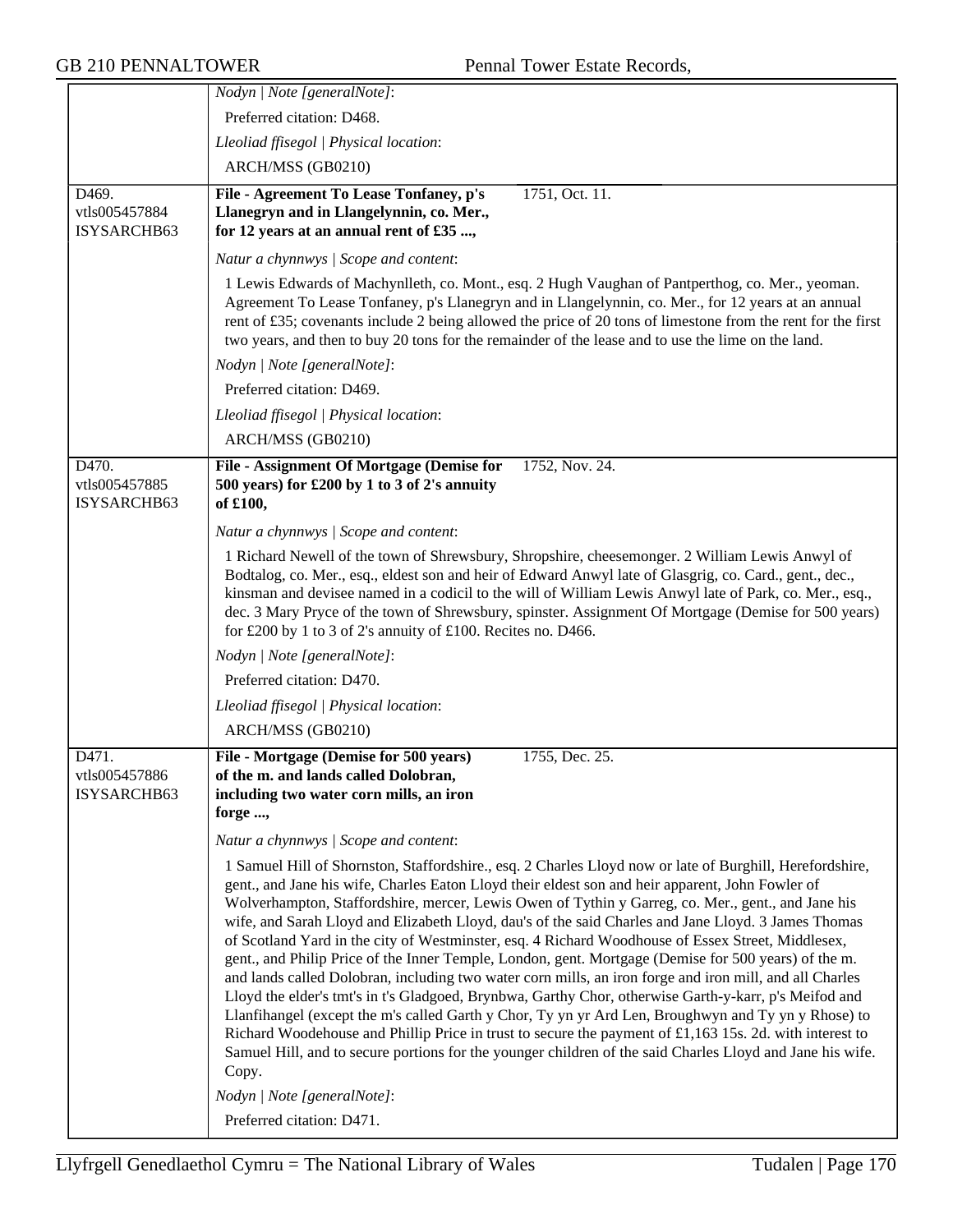|                                       | Lleoliad ffisegol   Physical location:<br>ARCH/MSS (GB0210)                                                                                                                                                                                                                                                                                    |
|---------------------------------------|------------------------------------------------------------------------------------------------------------------------------------------------------------------------------------------------------------------------------------------------------------------------------------------------------------------------------------------------|
| D472.                                 | 1757, June 9.<br>File - Release of all actions against 2 or                                                                                                                                                                                                                                                                                    |
| vtls005457887                         | either of them in their own right, or as                                                                                                                                                                                                                                                                                                       |
| ISYSARCHB63                           | Mary, the wife of ,                                                                                                                                                                                                                                                                                                                            |
|                                       | Natur a chynnwys / Scope and content:                                                                                                                                                                                                                                                                                                          |
|                                       | 1 Mary Turner of Aston, Shropshire, widow. 2 Humphrey Edwards of Talgarth, co. Mer., esq., and Mary<br>his wife. Release of all actions against 2 or either of them in their own right, or as Mary, the wife of HE,<br>now is or hereafter may be the administratrix with the will annexed of Thomas Turner, esq., dec., late<br>husband of 1. |
|                                       | Nodyn   Note [generalNote]:                                                                                                                                                                                                                                                                                                                    |
|                                       | Preferred citation: D472.                                                                                                                                                                                                                                                                                                                      |
|                                       | Lleoliad ffisegol   Physical location:                                                                                                                                                                                                                                                                                                         |
|                                       | ARCH/MSS (GB0210)                                                                                                                                                                                                                                                                                                                              |
| D473.                                 | File - Final Concord of 7 m's, 7 barns,<br>1757, Nov. 11.                                                                                                                                                                                                                                                                                      |
| vtls005457888                         | 7 gardens, etc., all in p's Selattyn,                                                                                                                                                                                                                                                                                                          |
| ISYSARCHB63                           | <b>Whittington and Oswestry, Shropshire,</b>                                                                                                                                                                                                                                                                                                   |
|                                       | Natur a chynnwys / Scope and content:                                                                                                                                                                                                                                                                                                          |
|                                       | 1 Thomas Jones, esq. (quer.). 2 Humphrey Edwards, esq., and Mary his wife (deforc's). Final Concord of<br>7 m's, 7 barns, 7 gardens, etc., all in p's Selattyn, Whittington and Oswestry, Shropshire. LH Indenture.<br>Consideration: £800.                                                                                                    |
|                                       | Nodyn   Note [generalNote]:                                                                                                                                                                                                                                                                                                                    |
|                                       | Preferred citation: D473.                                                                                                                                                                                                                                                                                                                      |
|                                       | Lleoliad ffisegol   Physical location:                                                                                                                                                                                                                                                                                                         |
|                                       | ARCH/MSS (GB0210)                                                                                                                                                                                                                                                                                                                              |
| D474.                                 | File - Bond in £3,000 for the payment of<br>1757, Nov. 15.                                                                                                                                                                                                                                                                                     |
| vtls005457889                         | £1,230 and to perform covenants specified                                                                                                                                                                                                                                                                                                      |
| ISYSARCHB63                           | in a mortgage of even date by ,                                                                                                                                                                                                                                                                                                                |
|                                       | Natur a chynnwys / Scope and content:                                                                                                                                                                                                                                                                                                          |
|                                       | 1 Humphrey Edwards of Talgarth, co. Mer., esq. 2 William Forester of Dothill, Shropshire, esq. Bond in<br>£3,000 for the payment of £1,230 and to perform covenants specified in a mortgage of even date by 1 and<br>Mary his wife to 2 [cf. no. D476].                                                                                        |
|                                       | Nodyn   Note [generalNote]:                                                                                                                                                                                                                                                                                                                    |
|                                       | Preferred citation: D474.                                                                                                                                                                                                                                                                                                                      |
|                                       | Lleoliad ffisegol   Physical location:                                                                                                                                                                                                                                                                                                         |
|                                       | ARCH/MSS (GB0210)                                                                                                                                                                                                                                                                                                                              |
| D475.<br>vtls005457890<br>ISYSARCHB63 | <b>File - Schedule Of Title Deeds delivered</b><br>1757, Nov. 15.<br>by Humphrey Edwards, esq., to William<br>Forester, esq., 1624-1781, relating to<br>premises in D476,                                                                                                                                                                      |
|                                       | Nodyn   Note [generalNote]:                                                                                                                                                                                                                                                                                                                    |
|                                       | Preferred citation: D475.                                                                                                                                                                                                                                                                                                                      |
|                                       | Lleoliad ffisegol   Physical location:                                                                                                                                                                                                                                                                                                         |
|                                       | ARCH/MSS (GB0210)                                                                                                                                                                                                                                                                                                                              |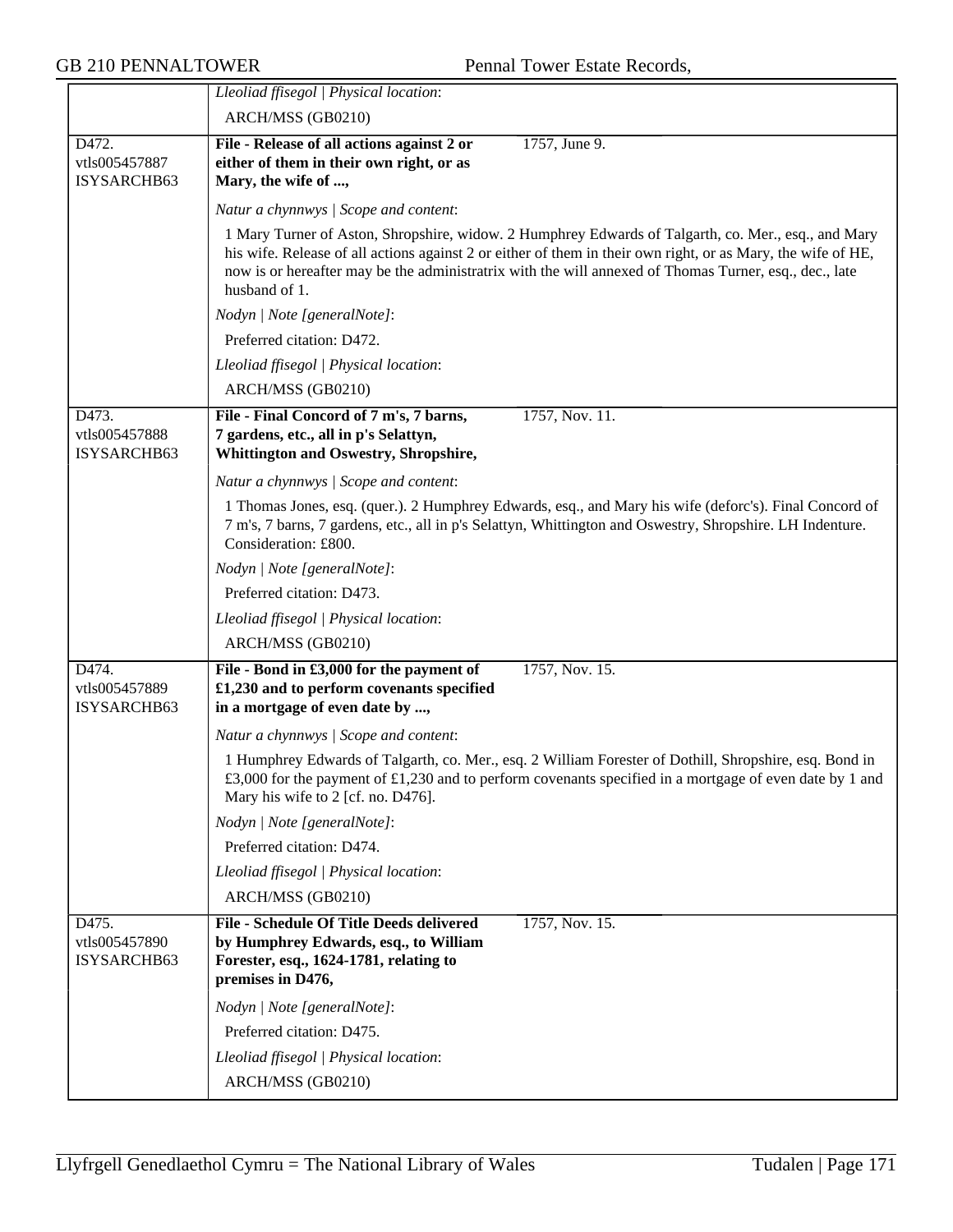GB 210 PENNALTOWER Pennal Tower Estate Records,

| D476.                                              | File - Deed To Declare The Uses Of A Fine<br>1757, Dec. 1.                                                                                                                                                                                                                                                                                                                                                                                                                                                                                                                                                                                                                                                                                                                                                                                                                                                                                                                                                                                                                                                                                                                                                                                                                                                                                                                                                                                                                                                                                                                                                                                                                                                                                                                |
|----------------------------------------------------|---------------------------------------------------------------------------------------------------------------------------------------------------------------------------------------------------------------------------------------------------------------------------------------------------------------------------------------------------------------------------------------------------------------------------------------------------------------------------------------------------------------------------------------------------------------------------------------------------------------------------------------------------------------------------------------------------------------------------------------------------------------------------------------------------------------------------------------------------------------------------------------------------------------------------------------------------------------------------------------------------------------------------------------------------------------------------------------------------------------------------------------------------------------------------------------------------------------------------------------------------------------------------------------------------------------------------------------------------------------------------------------------------------------------------------------------------------------------------------------------------------------------------------------------------------------------------------------------------------------------------------------------------------------------------------------------------------------------------------------------------------------------------|
| vtls005457891                                      | levied by 1, of 7 m's, 7 barns, 7 gardens, 7                                                                                                                                                                                                                                                                                                                                                                                                                                                                                                                                                                                                                                                                                                                                                                                                                                                                                                                                                                                                                                                                                                                                                                                                                                                                                                                                                                                                                                                                                                                                                                                                                                                                                                                              |
| ISYSARCHB63                                        | orchards ,                                                                                                                                                                                                                                                                                                                                                                                                                                                                                                                                                                                                                                                                                                                                                                                                                                                                                                                                                                                                                                                                                                                                                                                                                                                                                                                                                                                                                                                                                                                                                                                                                                                                                                                                                                |
|                                                    | Natur a chynnwys / Scope and content:                                                                                                                                                                                                                                                                                                                                                                                                                                                                                                                                                                                                                                                                                                                                                                                                                                                                                                                                                                                                                                                                                                                                                                                                                                                                                                                                                                                                                                                                                                                                                                                                                                                                                                                                     |
|                                                    | 1 Humphrey Edwards of Talgarth, co. Mer., and and Mary his wife. 2 Thomas Jones of Llantysilio, co.<br>Denb., esq. Deed To Declare The Uses Of A Fine levied by 1, of 7 m's, 7 barns, 7 gardens, 7 orchards<br>(1,650 a.) in p's Selattyn, Whittington and Oswestry, Shropshire, to the use of William Forester of<br>Dothill, Shropshire, esq., for 1,000 years for a mortgage for £1,500 between 1 and William Forester,<br>dated 15 Nov. 1757. Endorsed: 'no. 14'. Seals.                                                                                                                                                                                                                                                                                                                                                                                                                                                                                                                                                                                                                                                                                                                                                                                                                                                                                                                                                                                                                                                                                                                                                                                                                                                                                              |
|                                                    | Nodyn   Note [generalNote]:                                                                                                                                                                                                                                                                                                                                                                                                                                                                                                                                                                                                                                                                                                                                                                                                                                                                                                                                                                                                                                                                                                                                                                                                                                                                                                                                                                                                                                                                                                                                                                                                                                                                                                                                               |
|                                                    | Preferred citation: D476.                                                                                                                                                                                                                                                                                                                                                                                                                                                                                                                                                                                                                                                                                                                                                                                                                                                                                                                                                                                                                                                                                                                                                                                                                                                                                                                                                                                                                                                                                                                                                                                                                                                                                                                                                 |
|                                                    | Lleoliad ffisegol   Physical location:                                                                                                                                                                                                                                                                                                                                                                                                                                                                                                                                                                                                                                                                                                                                                                                                                                                                                                                                                                                                                                                                                                                                                                                                                                                                                                                                                                                                                                                                                                                                                                                                                                                                                                                                    |
|                                                    | ARCH/MSS (GB0210)                                                                                                                                                                                                                                                                                                                                                                                                                                                                                                                                                                                                                                                                                                                                                                                                                                                                                                                                                                                                                                                                                                                                                                                                                                                                                                                                                                                                                                                                                                                                                                                                                                                                                                                                                         |
| D477-8.<br>vtls005457892<br>ISYSARCHB63            | File - Pre-nuptial Settlement of William<br>1757, Dec. 26-7.<br>Humffrys and Ann Lloyd, spinster,<br>daughter and heir of 1, being a Lease and<br>Release of ,                                                                                                                                                                                                                                                                                                                                                                                                                                                                                                                                                                                                                                                                                                                                                                                                                                                                                                                                                                                                                                                                                                                                                                                                                                                                                                                                                                                                                                                                                                                                                                                                            |
|                                                    | Natur a chynnwys / Scope and content:                                                                                                                                                                                                                                                                                                                                                                                                                                                                                                                                                                                                                                                                                                                                                                                                                                                                                                                                                                                                                                                                                                                                                                                                                                                                                                                                                                                                                                                                                                                                                                                                                                                                                                                                     |
|                                                    | 1 John Lloyd of Pentregoe, co. Mont., esq. 2 William Humffrys of Maerdu, co. Mer., esq. 3 Salesbury<br>Pryce, vicar of Meifod, clerk, and Lewis Jones, rector of Llanymawddwy, clerk. 4 Meyrick Lloyd of<br>Pentregoe, brother of 1. Pre-nuptial Settlement of William Humffrys and Ann Lloyd, spinster, daughter<br>and heir of 1, being a Lease and Release of m's and tmt's called Eynant, Shamber Gerrig, Rhyd'r Onnen,<br>Llanerchwen, Hafod Fidir and Le'r Hendu, Drawsfron, Ty or Tirtan y Graig and Heol y Ffrydd, a m. or<br>tmt and fulling mill in the tenure of Hugh Hughes, yeoman, m's called Gwyddare and Llechwedd, all<br>in p. Llanwddyn, co. Mont., m's and tmt's called Tyddin y Garreg, p. Pennant, Rhosturnog, Talywern<br>Mill and Tal y Wern or Tal y wern Vawr, p. Darowen, Tyddin Gruglan Ddu Issa, p. Penegoes, a m. now<br>divided into three dwellings in the town of Llanfyllin, and the fee farm of £2 2s. from a m. and lands<br>called Vron Goch, p. Cemais, co. Mont., a capital m. called Pentregoe, m's called Maes y Wern, Allt<br>Vawr, and Cae Glub, a m. in the holding of John Lewis, Pen y Bryn and fields belonging called Erw<br>Glomen, m's in the possession of Elizabeth Jones, widow, Charles Jones, yeoman, Richard Humphreys,<br>otherwise Morris, and Edward Griffiths, a quillet in a field called Dryll y Dimmey, all in p. Meifod,<br>co. Mont., and a m. in a street called Mardol in the town of Shrewsbury, Shropshire, whereby 4 is to<br>receive £4 p.a. for life subject to £1,000 secured to Anne Warre by mortgage, £1,200 due by mortgage to<br>the executors of John Powys, esq., dec., and £1,500 due by two mortgages to 2, and an annuity of £12.<br>payable to 4 for life. Consideration: £3,574 14s. |
|                                                    | Nodyn   Note [generalNote]:                                                                                                                                                                                                                                                                                                                                                                                                                                                                                                                                                                                                                                                                                                                                                                                                                                                                                                                                                                                                                                                                                                                                                                                                                                                                                                                                                                                                                                                                                                                                                                                                                                                                                                                                               |
|                                                    | Preferred citation: D477-8.                                                                                                                                                                                                                                                                                                                                                                                                                                                                                                                                                                                                                                                                                                                                                                                                                                                                                                                                                                                                                                                                                                                                                                                                                                                                                                                                                                                                                                                                                                                                                                                                                                                                                                                                               |
|                                                    | Lleoliad ffisegol   Physical location:                                                                                                                                                                                                                                                                                                                                                                                                                                                                                                                                                                                                                                                                                                                                                                                                                                                                                                                                                                                                                                                                                                                                                                                                                                                                                                                                                                                                                                                                                                                                                                                                                                                                                                                                    |
|                                                    | ARCH/MSS (GB0210)                                                                                                                                                                                                                                                                                                                                                                                                                                                                                                                                                                                                                                                                                                                                                                                                                                                                                                                                                                                                                                                                                                                                                                                                                                                                                                                                                                                                                                                                                                                                                                                                                                                                                                                                                         |
| D <sub>479</sub> .<br>vtls005457893<br>ISYSARCHB63 | File - Pre-nuptial Settlement of William<br>1757, Dec. 28.<br>Humffreys and Ann, daughter of John<br>Lloyd, being a Gift to Ann Lloyd by 1 of ,                                                                                                                                                                                                                                                                                                                                                                                                                                                                                                                                                                                                                                                                                                                                                                                                                                                                                                                                                                                                                                                                                                                                                                                                                                                                                                                                                                                                                                                                                                                                                                                                                           |
|                                                    | Natur a chynnwys / Scope and content:                                                                                                                                                                                                                                                                                                                                                                                                                                                                                                                                                                                                                                                                                                                                                                                                                                                                                                                                                                                                                                                                                                                                                                                                                                                                                                                                                                                                                                                                                                                                                                                                                                                                                                                                     |
|                                                    | 1 William Humffreys of Maerdu, co. Mer., esq. 2 John Lloyd of Pentregoe, co. Mont., esq., and Ann<br>Lloyd of the same, spinster, his daughter and heir apparent. 3 Salesbury Pryce, vicar of Meifod, clerk.<br>Pre-nuptial Settlement of William Humffreys and Ann, daughter of John Lloyd, being a Gift to Ann<br>Lloyd by 1 of a m and tmt called Dynant Issa, p's Berriw and Manafon, a moiety of the impropriated<br>predial tithes and dues in p. Llanfair, co. Mont., a m., tmt and lands called Pen y Garth, a parcel of land<br>called Erw Pistyll and a piece of ground adjoining, fields in the tenure of Robert Morris, a m. in the<br>holding of Morris Jeffreys, butcher, m's and tmt's called Ty Coch, and Votty in the tenure of Robert                                                                                                                                                                                                                                                                                                                                                                                                                                                                                                                                                                                                                                                                                                                                                                                                                                                                                                                                                                                                                   |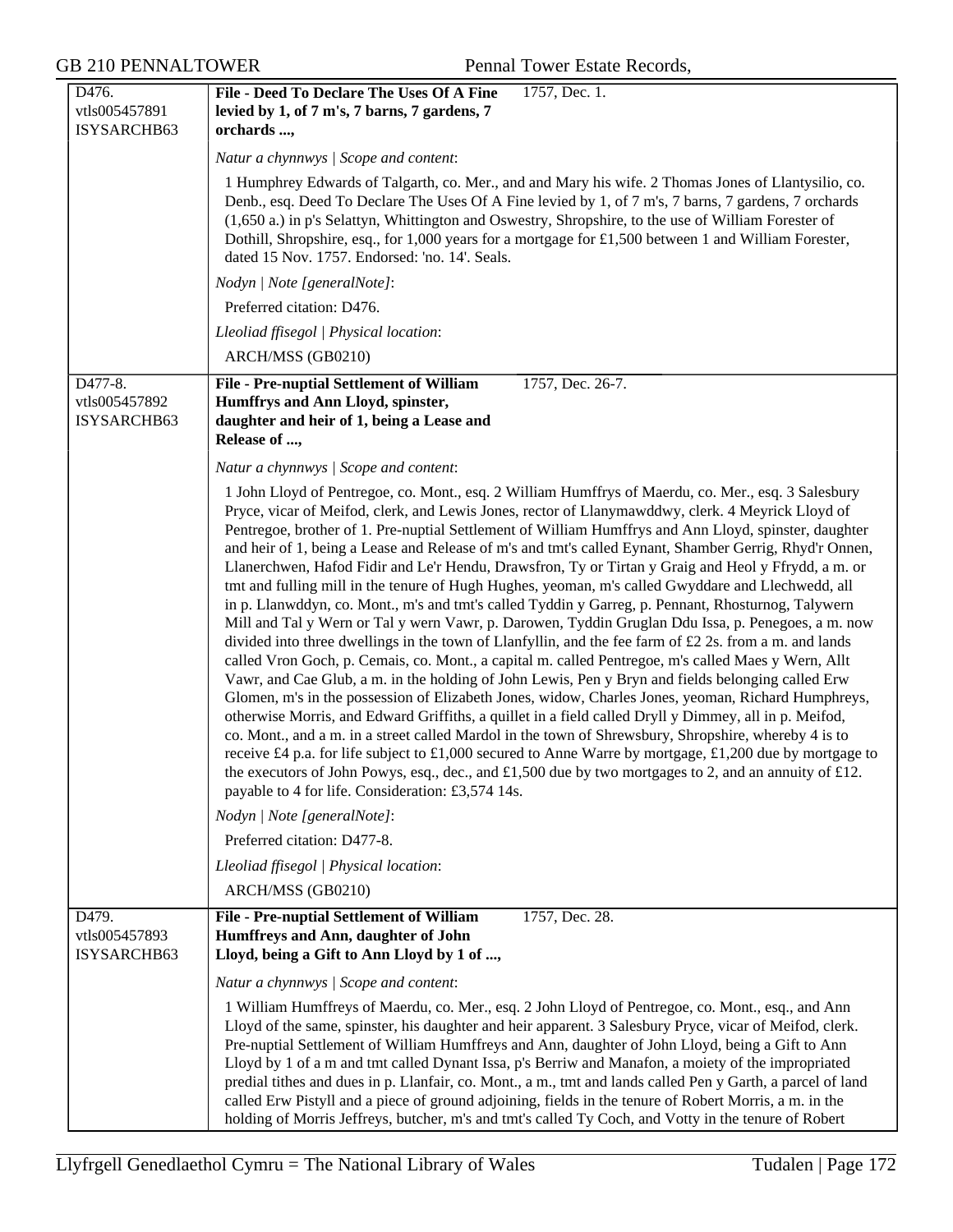Griffith, m's in the tenure of John Thomas and Hugh Jones, a m. called Bwlch y Coxydd, two fields and quillets in a field called Erwie, a m. in the tenure of Job Briscoe, a m., shop and several fields in the tenure of Edward Williams, m's, tmt's and lands called the Point and Gessel, all in p. Llanfyllin, a m., tmt and lands called Bwlch y Garnedd, p. Meifod, two fee rents of £8 2s. 6d. issuing out of a tmt in t. Brynbwa, p. Meifod, co. Mont., and m's and tmt's called Peny Lan, Wern Ddu and Llwyn Ithel, p. Gwyddelwern, co. Mer., to provide the said Ann Lloyd with a jointure. Recites that John Humphreys late of Llanfyllin, co. Mont., gent., dec., by his will, dated 27 Dec. 1739, devised premises to Gabriel Humphreys of Henblas, co. Denb., gent., and Evan Evans of Llanfyllin, mercer, in trust to the use of his nephew 1 for life, with remainder to his first and other sons in tail male (further remainders specified), with proviso that if any of the nephews to whom the lands descended should marry, then he may convey part of the premises in jointure for the said wife during her life, not exceeding the yearly value which will make up £100 a year in lands for every £1,000. Consideration: £4,000.

*Nodyn | Note [generalNote]*:

Preferred citation: D479.

*Lleoliad ffisegol | Physical location*:

ARCH/MSS (GB0210)

## **Cyfres | Series [1758-1786] vtls005457894 ISYSARCHB63: Deeds,**

Dyddiad | Date: 1758-1786. (dyddiad creu) | (date of creation)

|                                       | FFeil / rhestr eitemau   File / item list                                                                                                                                                                                                                                                                                                                                                                                                             |                   |                                               |
|---------------------------------------|-------------------------------------------------------------------------------------------------------------------------------------------------------------------------------------------------------------------------------------------------------------------------------------------------------------------------------------------------------------------------------------------------------------------------------------------------------|-------------------|-----------------------------------------------|
| Cod cyfeirnod  <br>Reference code     | Teitl   Title                                                                                                                                                                                                                                                                                                                                                                                                                                         | Dyddiadau   Dates | Disgrifiad ffisegol   Physical<br>description |
| D480.<br>vtls005457895<br>ISYSARCHB63 | File - Agreement To Lease for 21 years the<br>tithes of t. Teirtref, p. Meifod, co. Mont,                                                                                                                                                                                                                                                                                                                                                             | 1758, June 23.    |                                               |
|                                       | Natur a chynnwys / Scope and content:<br>1 Rev. Salusbury Price [of Meifod, co. Mont.], clerk. 2 William Prichard of Poole, co. Mont., gent., agent<br>to the earl of Powis and his trustees, Edward Herbert and Brook Forester, esq's. Agreement To Lease for<br>21 years the tithes of t. Teirtref, p. Meifod, co. Mont.<br>Nodyn   Note [generalNote]:<br>Preferred citation: D480.<br>Lleoliad ffisegol   Physical location:<br>ARCH/MSS (GB0210) |                   |                                               |
| D481.<br>vtls005457896<br>ISYSARCHB63 | File - Release of a dwelling house with<br>barn, stable and garden, t. Peniarth, p.<br>Meifod, co. Mont., during the life of ,                                                                                                                                                                                                                                                                                                                        | 1759, March 2.    |                                               |
|                                       | Natur a chynnwys / Scope and content:<br>1 Elizabeth Barkley of the town of Oswestry, Shropshire, widow. 2 Ellis Thomas of Meifod, co. Mont.,<br>shoemaker. Release of a dwelling house with barn, stable and garden, t. Peniarth, p. Meifod, co. Mont.,<br>during the life of 1. Consideration: £15. Seal.                                                                                                                                           |                   |                                               |
|                                       | Nodyn   Note [generalNote]:<br>Preferred citation: D481.                                                                                                                                                                                                                                                                                                                                                                                              |                   |                                               |
|                                       | Lleoliad ffisegol   Physical location:<br>ARCH/MSS (GB0210)                                                                                                                                                                                                                                                                                                                                                                                           |                   |                                               |
| D482.<br>vtls005457897<br>ISYSARCHB63 | File - Lease for 21 years of a tmt called<br>Fryth farm through which leads the<br>highway from Meifod to Llanfyllin, a ,                                                                                                                                                                                                                                                                                                                             | 1761, Feb. 21.    |                                               |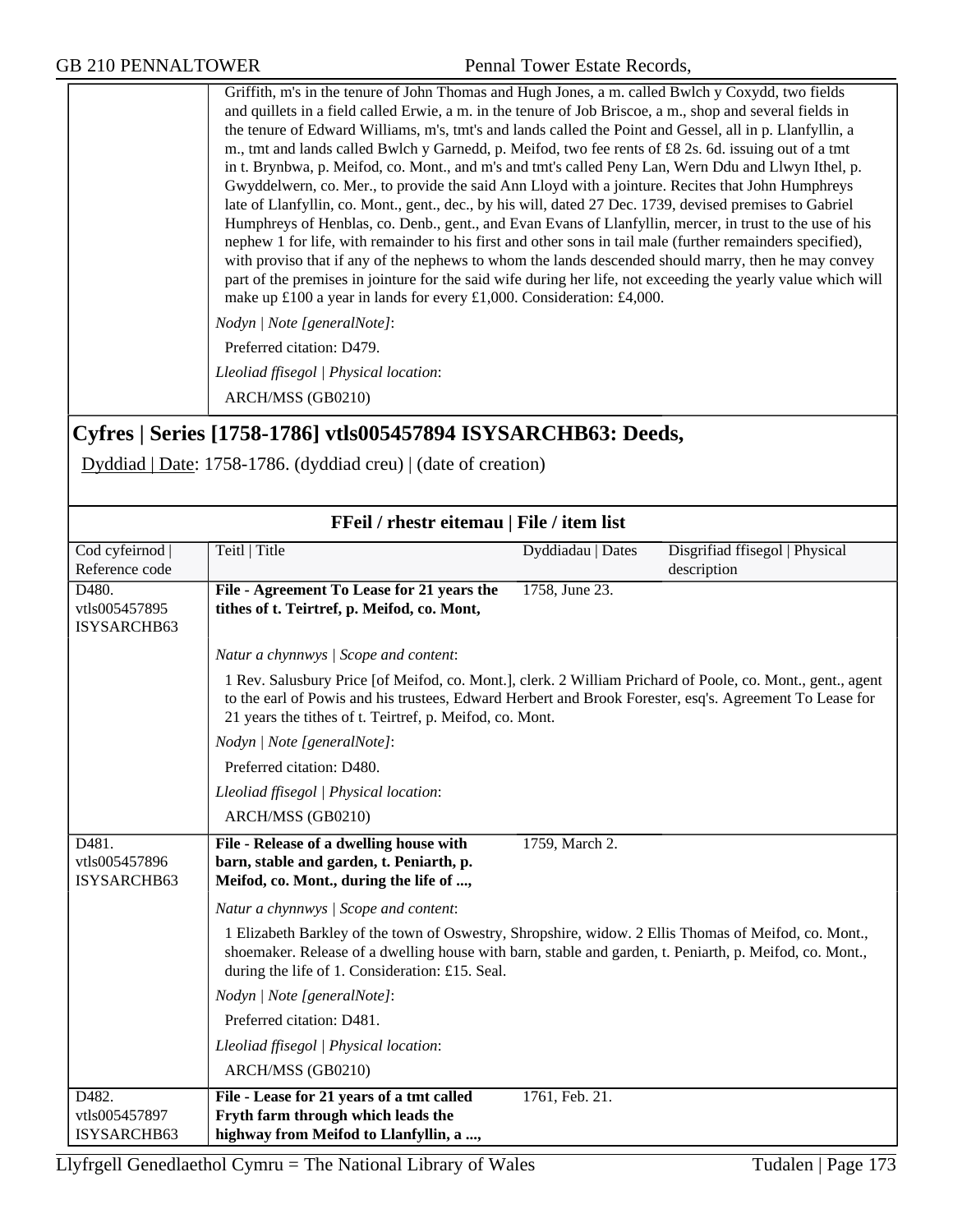|                                         | Natur a chynnwys / Scope and content:                                                                                                                                                                                                                                                                                                                                                                                                                                                                                                                                                                                                                                                                                                                                                                                                                                                                                                                                                                                                                                                           |
|-----------------------------------------|-------------------------------------------------------------------------------------------------------------------------------------------------------------------------------------------------------------------------------------------------------------------------------------------------------------------------------------------------------------------------------------------------------------------------------------------------------------------------------------------------------------------------------------------------------------------------------------------------------------------------------------------------------------------------------------------------------------------------------------------------------------------------------------------------------------------------------------------------------------------------------------------------------------------------------------------------------------------------------------------------------------------------------------------------------------------------------------------------|
|                                         | 1 Henry Arthur, earl of Powis. 2 Rev. Salusbury Pryce of Meifod, clerk. Lease for 21 years of a tmt<br>called Fryth farm through which leads the highway from Meifod to Llanfyllin, a parcel of meadow (1 a.),<br>part belonging to the Aberfechan family and the other part to Robert Price, lying about a quarter of a mile<br>from the farm, and a meadow now in the midst of the lands belonging to Mr Jodrell called Gwerglodd yr<br>Arglwdd (5 a.), in t. Peniarth, p. Meifod, co. Mont. Consideration: £18. Annual rent: £18. Endorsed: 'no.<br>13'.                                                                                                                                                                                                                                                                                                                                                                                                                                                                                                                                     |
|                                         | Nodyn   Note [generalNote]:                                                                                                                                                                                                                                                                                                                                                                                                                                                                                                                                                                                                                                                                                                                                                                                                                                                                                                                                                                                                                                                                     |
|                                         | Preferred citation: D482.                                                                                                                                                                                                                                                                                                                                                                                                                                                                                                                                                                                                                                                                                                                                                                                                                                                                                                                                                                                                                                                                       |
|                                         | Lleoliad ffisegol   Physical location:                                                                                                                                                                                                                                                                                                                                                                                                                                                                                                                                                                                                                                                                                                                                                                                                                                                                                                                                                                                                                                                          |
|                                         | ARCH/MSS (GB0210)                                                                                                                                                                                                                                                                                                                                                                                                                                                                                                                                                                                                                                                                                                                                                                                                                                                                                                                                                                                                                                                                               |
| D483-4.<br>vtls005457898<br>ISYSARCHB63 | File - Pre-nuptial Settlement of William<br>1761, June 5-6.<br>Hughes and Catherine Morgan, being a<br>Lease and Release by 1 to 4 of a m ,                                                                                                                                                                                                                                                                                                                                                                                                                                                                                                                                                                                                                                                                                                                                                                                                                                                                                                                                                     |
|                                         | Natur a chynnwys / Scope and content:                                                                                                                                                                                                                                                                                                                                                                                                                                                                                                                                                                                                                                                                                                                                                                                                                                                                                                                                                                                                                                                           |
|                                         | 1 William Hughes of Cwmcarnedd, p. Llanbrynmair, co. Mont., gent. 2 Humphrey Edwards of Talgarth,<br>co. Mer., esq., and John Edwards of Machynlleth, co. Mont., gent. 3 Edward Hughes of Cwmcarnedd,<br>gent., eldest son and heir of 1.4 Humphrey Jones of Brinaire, p. Llanbrynmair, gent., and David Evan<br>of Cwm Clegwrnant, p. Llanbrynmair, yeoman. 5 Catherine Morgan of p. Llanbrynmair, widow. Pre-<br>nuptial Settlement of William Hughes and Catherine Morgan, being a Lease and Release by 1 to 4 of a<br>m., tmt and lands called Cwmcarnedd, a m. and chapel and the reversion of a m., tmt and lands called<br>Bron Tywelan, p. Llanbrynmair, co. Mont., in trust to 2 for the purpose that 3, if he happens to survive<br>Margaret Hughes, widow of John Hughes, his late uncle, dec., shall receive during the life of 1 an annuity<br>of £4, and the said premises to the use of 1 for life, and if 5, his intended wife should survive him, then<br>she is to have the use of the parlour and lodging room over it for life in lieu of her dower. Consideration:<br>£90. |
|                                         | Nodyn   Note [generalNote]:                                                                                                                                                                                                                                                                                                                                                                                                                                                                                                                                                                                                                                                                                                                                                                                                                                                                                                                                                                                                                                                                     |
|                                         | Preferred citation: D483-4.                                                                                                                                                                                                                                                                                                                                                                                                                                                                                                                                                                                                                                                                                                                                                                                                                                                                                                                                                                                                                                                                     |
|                                         | Lleoliad ffisegol   Physical location:                                                                                                                                                                                                                                                                                                                                                                                                                                                                                                                                                                                                                                                                                                                                                                                                                                                                                                                                                                                                                                                          |
|                                         | ARCH/MSS (GB0210)                                                                                                                                                                                                                                                                                                                                                                                                                                                                                                                                                                                                                                                                                                                                                                                                                                                                                                                                                                                                                                                                               |
| D485.<br>vtls005457899<br>ISYSARCHB63   | File - Agreement To Lease a m. called<br>1765, Oct. 20.<br>Bodalog, p. Tywyn, co. Mer., for 7 years at<br>£30 p.a., reserving for 1.                                                                                                                                                                                                                                                                                                                                                                                                                                                                                                                                                                                                                                                                                                                                                                                                                                                                                                                                                            |
|                                         | Natur a chynnwys / Scope and content:                                                                                                                                                                                                                                                                                                                                                                                                                                                                                                                                                                                                                                                                                                                                                                                                                                                                                                                                                                                                                                                           |
|                                         | 1 Susannah Anwyl of Shrewsbury, Shropshire (late of Bodalog, co. Mer.). 2 Owen Robert of Bodalog,<br>yeoman. Agreement To Lease a m. called Bodalog, p. Tywyn, co. Mer., for 7 years at £30 p.a., reserving<br>for 1, the parlour, two rooms above it, the garret over the same, the room over the kitchen, the closet<br>under the stairs, the lower part of the garden near the court and the little house, and, if she comes to live<br>there, then also the kitchen, cellar, buttery and best stable; covenants include not ploughing more than 45<br>a. each year, and to carry and use on the land at his own cost 15 tons of lime annually.                                                                                                                                                                                                                                                                                                                                                                                                                                              |
|                                         | Nodyn   Note [generalNote]:                                                                                                                                                                                                                                                                                                                                                                                                                                                                                                                                                                                                                                                                                                                                                                                                                                                                                                                                                                                                                                                                     |
|                                         | Preferred citation: D485.                                                                                                                                                                                                                                                                                                                                                                                                                                                                                                                                                                                                                                                                                                                                                                                                                                                                                                                                                                                                                                                                       |
|                                         | Lleoliad ffisegol   Physical location:                                                                                                                                                                                                                                                                                                                                                                                                                                                                                                                                                                                                                                                                                                                                                                                                                                                                                                                                                                                                                                                          |
|                                         | ARCH/MSS (GB0210)                                                                                                                                                                                                                                                                                                                                                                                                                                                                                                                                                                                                                                                                                                                                                                                                                                                                                                                                                                                                                                                                               |
| D486.                                   | 1766, Feb. 24.<br>File - Release by Penelope Davies of                                                                                                                                                                                                                                                                                                                                                                                                                                                                                                                                                                                                                                                                                                                                                                                                                                                                                                                                                                                                                                          |
| vtls005457900<br>ISYSARCHB63            | Llannerchrochwel, p. Guilsfield, co. Mont.,<br>spinster, and one of the younger children<br>of David David ,                                                                                                                                                                                                                                                                                                                                                                                                                                                                                                                                                                                                                                                                                                                                                                                                                                                                                                                                                                                    |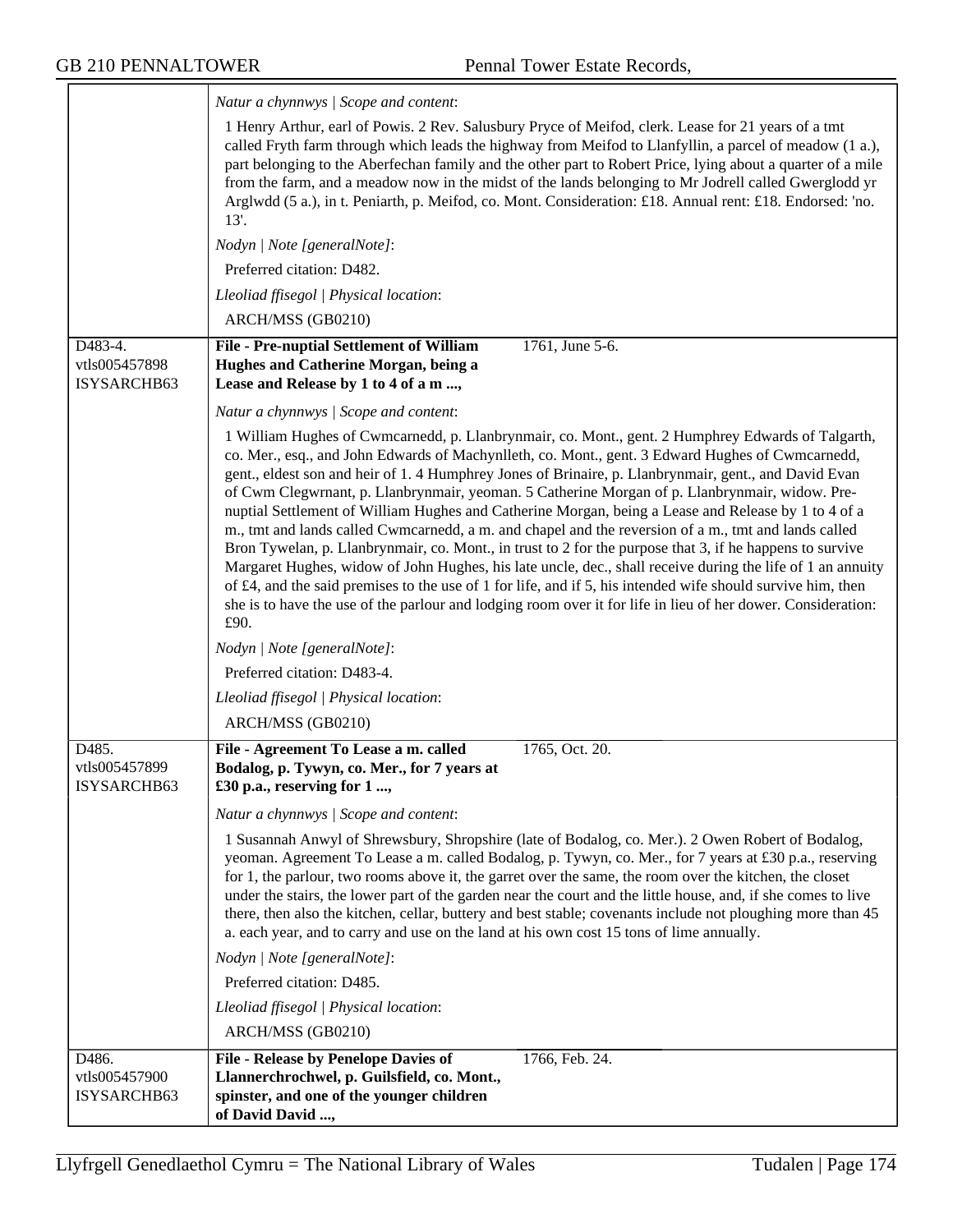|                                       | Natur a chynnwys / Scope and content:                                                                                                                                                                                                                                                                                                                                                                                                                                                                                                                                                                                                                                                                                                                                                                                                                                                                                                                                                                                                                                                                                                                                                                                                                                                                                                                                                                                                                                                                                                                                                   |
|---------------------------------------|-----------------------------------------------------------------------------------------------------------------------------------------------------------------------------------------------------------------------------------------------------------------------------------------------------------------------------------------------------------------------------------------------------------------------------------------------------------------------------------------------------------------------------------------------------------------------------------------------------------------------------------------------------------------------------------------------------------------------------------------------------------------------------------------------------------------------------------------------------------------------------------------------------------------------------------------------------------------------------------------------------------------------------------------------------------------------------------------------------------------------------------------------------------------------------------------------------------------------------------------------------------------------------------------------------------------------------------------------------------------------------------------------------------------------------------------------------------------------------------------------------------------------------------------------------------------------------------------|
|                                       | Release by Penelope Davies of Llannerchrochwel, p. Guilsfield, co. Mont., spinster, and one of the<br>younger children of David David of the same, carpenter, dec., discharging Evan Davies, her brother, from<br>her share of £20.                                                                                                                                                                                                                                                                                                                                                                                                                                                                                                                                                                                                                                                                                                                                                                                                                                                                                                                                                                                                                                                                                                                                                                                                                                                                                                                                                     |
|                                       | Nodyn   Note [generalNote]:                                                                                                                                                                                                                                                                                                                                                                                                                                                                                                                                                                                                                                                                                                                                                                                                                                                                                                                                                                                                                                                                                                                                                                                                                                                                                                                                                                                                                                                                                                                                                             |
|                                       | Preferred citation: D486.                                                                                                                                                                                                                                                                                                                                                                                                                                                                                                                                                                                                                                                                                                                                                                                                                                                                                                                                                                                                                                                                                                                                                                                                                                                                                                                                                                                                                                                                                                                                                               |
|                                       | Lleoliad ffisegol   Physical location:                                                                                                                                                                                                                                                                                                                                                                                                                                                                                                                                                                                                                                                                                                                                                                                                                                                                                                                                                                                                                                                                                                                                                                                                                                                                                                                                                                                                                                                                                                                                                  |
|                                       | ARCH/MSS (GB0210)                                                                                                                                                                                                                                                                                                                                                                                                                                                                                                                                                                                                                                                                                                                                                                                                                                                                                                                                                                                                                                                                                                                                                                                                                                                                                                                                                                                                                                                                                                                                                                       |
| D487.<br>vtls005457901<br>ISYSARCHB63 | File - Lease To Vest Possession of a m., tmt<br>1767, March 14.<br>and lands called Gwyn Freichie, p. Pennal,<br>co. Mer., and all the ,                                                                                                                                                                                                                                                                                                                                                                                                                                                                                                                                                                                                                                                                                                                                                                                                                                                                                                                                                                                                                                                                                                                                                                                                                                                                                                                                                                                                                                                |
|                                       | Natur a chynnwys / Scope and content:                                                                                                                                                                                                                                                                                                                                                                                                                                                                                                                                                                                                                                                                                                                                                                                                                                                                                                                                                                                                                                                                                                                                                                                                                                                                                                                                                                                                                                                                                                                                                   |
|                                       | 1 Sinah Lloyd of Oswestry, Shropshire, widow, and Hugh Vaughan of Hengwrt, co. Mer., esq. 2<br>Humphrey Edwards of Talgarth, co. Mer., esq. Lease To Vest Possession of a m., tmt and lands called<br>Gwyn Freichie, p. Pennal, co. Mer., and all the m's, lands and tmt's belonging to Hugh Vaughan in p.<br>Pennal in the occupation of William Jones at the yearly rent of £18.                                                                                                                                                                                                                                                                                                                                                                                                                                                                                                                                                                                                                                                                                                                                                                                                                                                                                                                                                                                                                                                                                                                                                                                                      |
|                                       | Nodyn   Note [generalNote]:                                                                                                                                                                                                                                                                                                                                                                                                                                                                                                                                                                                                                                                                                                                                                                                                                                                                                                                                                                                                                                                                                                                                                                                                                                                                                                                                                                                                                                                                                                                                                             |
|                                       | Preferred citation: D487.                                                                                                                                                                                                                                                                                                                                                                                                                                                                                                                                                                                                                                                                                                                                                                                                                                                                                                                                                                                                                                                                                                                                                                                                                                                                                                                                                                                                                                                                                                                                                               |
|                                       | Lleoliad ffisegol   Physical location:                                                                                                                                                                                                                                                                                                                                                                                                                                                                                                                                                                                                                                                                                                                                                                                                                                                                                                                                                                                                                                                                                                                                                                                                                                                                                                                                                                                                                                                                                                                                                  |
|                                       | ARCH/MSS (GB0210)                                                                                                                                                                                                                                                                                                                                                                                                                                                                                                                                                                                                                                                                                                                                                                                                                                                                                                                                                                                                                                                                                                                                                                                                                                                                                                                                                                                                                                                                                                                                                                       |
| D488.<br>vtls005457902<br>ISYSARCHB63 | File - Assignment Of A Term of 1,000 years<br>1767, May 16.<br>by 1, with the consent of 2, to 3 and 4, in<br>trust,                                                                                                                                                                                                                                                                                                                                                                                                                                                                                                                                                                                                                                                                                                                                                                                                                                                                                                                                                                                                                                                                                                                                                                                                                                                                                                                                                                                                                                                                    |
|                                       | Natur a chynnwys / Scope and content:                                                                                                                                                                                                                                                                                                                                                                                                                                                                                                                                                                                                                                                                                                                                                                                                                                                                                                                                                                                                                                                                                                                                                                                                                                                                                                                                                                                                                                                                                                                                                   |
|                                       | 1 Jane Powell, widow and relict of Robert Powell late of Lloran Issa, co. Denb., esq., dec., and mother<br>of Robert Powell late of the same, esq., dec., Jenkin Parry of Maine, co. Mont., esq., and Martha his<br>wife, Robert Lloyd of Oswestry, Shropshire, esq., and Sarah, his wife (the said Martha and Sarah being<br>dau's of the said Robert Powell the father, and sisters of Robert Powell the son, and with Jane Powell<br>are the only next of kin of both RP the son and RP the father). 2 Hugh Vaughan of Hengwrt, co. Mer.,<br>esq. 3 Sinah Lloyd of Oswetry, Shropshire, widow. 4 Humphrey Edwards of Talgarth, co. Mer., esq. 5<br>Robert Edwards of Machynlleth, co. Mont., porter. Assignment Of A Term of 1,000 years by 1, with the<br>consent of 2, to 3 and 4, in trust for 5 to attend the inheritance of the m, and lands called Gwyn Freichie<br>p. Pennal, co. Mer. Consideration: £540. Recites that 2 on 12 Jan. 1757 borrowed from Wiliam Powell<br>late of Poole, co. Mont., late father of RP the father, dec., £2,100, that £2,485 17s. was due to the said<br>WP in 1765 when WP lent by mortgage a further sum of £1,740 3s., making a total of £4,203, that WP<br>appointed his son RP the father as his executor by which time $£5,350$ was due on the said mortgage, that<br>3 advanced £10,000 to pay a mortgage vested in Hugh Pryce, clerk, which affected the real estate of 2,<br>and to enable 2 to pay off his debts it was covenanted that 2 could sell part of his estate.<br>Nodyn   Note [generalNote]:<br>Preferred citation: D488. |
|                                       |                                                                                                                                                                                                                                                                                                                                                                                                                                                                                                                                                                                                                                                                                                                                                                                                                                                                                                                                                                                                                                                                                                                                                                                                                                                                                                                                                                                                                                                                                                                                                                                         |
|                                       | Lleoliad ffisegol   Physical location:                                                                                                                                                                                                                                                                                                                                                                                                                                                                                                                                                                                                                                                                                                                                                                                                                                                                                                                                                                                                                                                                                                                                                                                                                                                                                                                                                                                                                                                                                                                                                  |
|                                       | ARCH/MSS (GB0210)                                                                                                                                                                                                                                                                                                                                                                                                                                                                                                                                                                                                                                                                                                                                                                                                                                                                                                                                                                                                                                                                                                                                                                                                                                                                                                                                                                                                                                                                                                                                                                       |
| D489.<br>vtls005457903<br>ISYSARCHB63 | 1767, June 17.<br>File - Lease for 99 years of a parcel of<br>land called Caeglas near the town of<br>Machynlleth, co. Mont,<br>Natur a chynnwys / Scope and content:                                                                                                                                                                                                                                                                                                                                                                                                                                                                                                                                                                                                                                                                                                                                                                                                                                                                                                                                                                                                                                                                                                                                                                                                                                                                                                                                                                                                                   |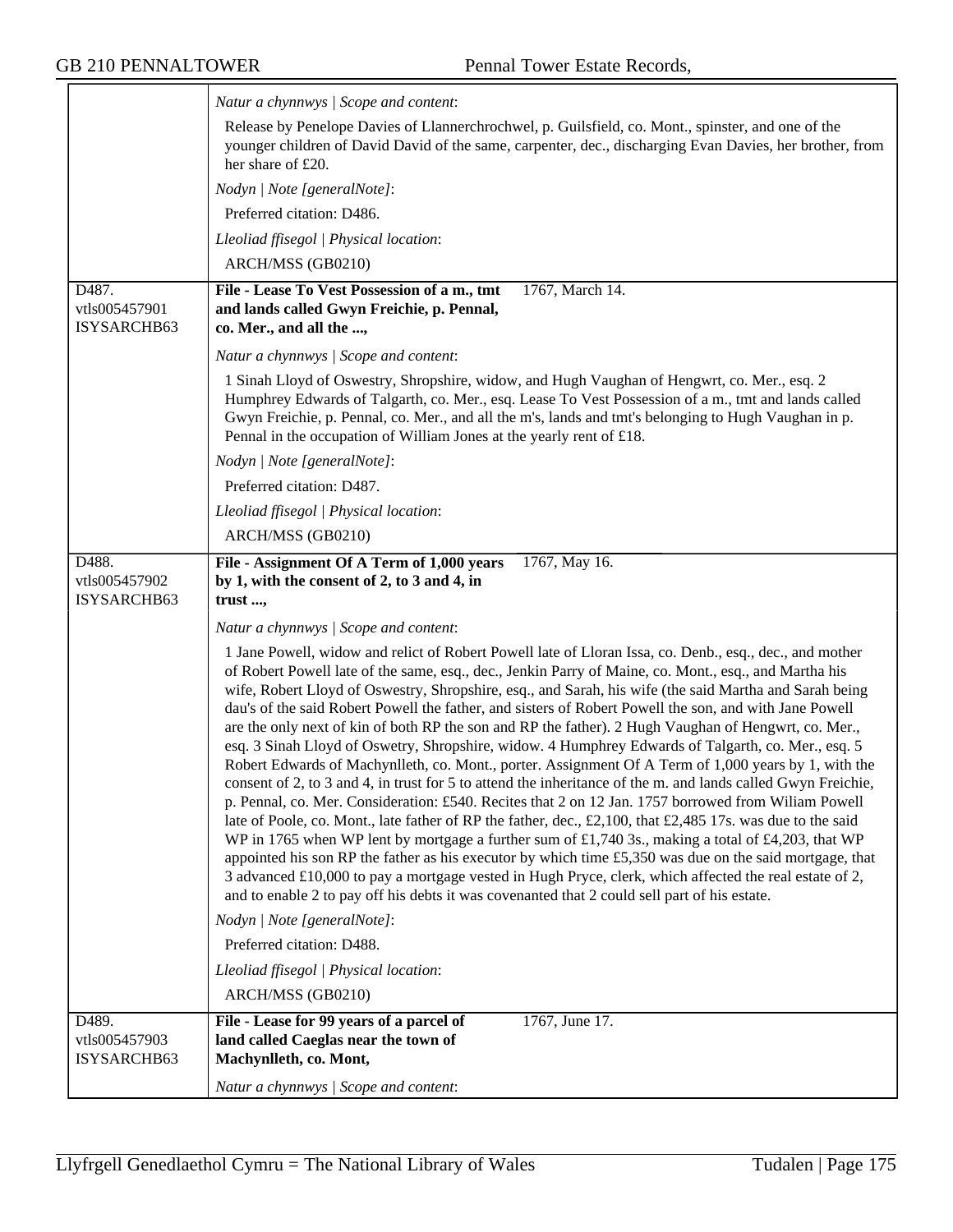|                                       | 1 Mary Price of Eskairweddan, co. Mer., now of the town of Shrewsbury, Shropshire, spinster. 2 John<br>Edwards of the town of Machynlleth, co. Mont., gent. Lease for 99 years of a parcel of land called<br>Caeglas near the town of Machynlleth, co. Mont. Annual rent: £5. Seals. Badly damaged.                                                                                                                                                                                                                                                                                                                                          |
|---------------------------------------|----------------------------------------------------------------------------------------------------------------------------------------------------------------------------------------------------------------------------------------------------------------------------------------------------------------------------------------------------------------------------------------------------------------------------------------------------------------------------------------------------------------------------------------------------------------------------------------------------------------------------------------------|
|                                       | Nodyn   Note [generalNote]:                                                                                                                                                                                                                                                                                                                                                                                                                                                                                                                                                                                                                  |
|                                       | Preferred citation: D489.                                                                                                                                                                                                                                                                                                                                                                                                                                                                                                                                                                                                                    |
|                                       | Lleoliad ffisegol   Physical location:                                                                                                                                                                                                                                                                                                                                                                                                                                                                                                                                                                                                       |
|                                       | ARCH/MSS (GB0210)                                                                                                                                                                                                                                                                                                                                                                                                                                                                                                                                                                                                                            |
| D490.<br>vtls005457904<br>ISYSARCHB63 | File - Assignment of a legacy of £800 in<br>1767, Sept. 21.<br>trust for Humphrey Edwards of Talgarth,<br>co. Mer., esq,                                                                                                                                                                                                                                                                                                                                                                                                                                                                                                                     |
|                                       | Natur a chynnwys / Scope and content:                                                                                                                                                                                                                                                                                                                                                                                                                                                                                                                                                                                                        |
|                                       | 1 John Edwards of Machynlleth, co. Mont., gent. 2 Thomas Lloyd Anwyl of Shrewsbury, Shropshire,<br>gent. Assignment of a legacy of £800 in trust for Humphrey Edwards of Talgarth, co. Mer., esq. Recites<br>that Lewis Edwards, father of 1, by his will, dated 15 October 1746, devised to Thomas Jones of<br>Llantysilio, co. Denb., and Lewis Meyricke of Dolgellau, co. Mer., gent., m's and lands in cos Mer., and<br>Mont., in trust to levy £2,000 to pay his sons Robert £600, John £800 and Edward £600, all of the interest<br>having been paid to 1 from time to time by Humphrey Edwards, eldest son and heir of Lewis Edwards. |
|                                       | Nodyn   Note [generalNote]:                                                                                                                                                                                                                                                                                                                                                                                                                                                                                                                                                                                                                  |
|                                       | Preferred citation: D490.                                                                                                                                                                                                                                                                                                                                                                                                                                                                                                                                                                                                                    |
|                                       | Lleoliad ffisegol   Physical location:                                                                                                                                                                                                                                                                                                                                                                                                                                                                                                                                                                                                       |
|                                       | ARCH/MSS (GB0210)                                                                                                                                                                                                                                                                                                                                                                                                                                                                                                                                                                                                                            |
| D491.<br>vtls005457905<br>ISYSARCHB63 | File - Assignment of a legacy of £600 in<br>1767, Sept. 22.<br>trust for Humphrey Edwards of Talgarth,<br>co. Mer., esq,                                                                                                                                                                                                                                                                                                                                                                                                                                                                                                                     |
|                                       | Natur a chynnwys / Scope and content:                                                                                                                                                                                                                                                                                                                                                                                                                                                                                                                                                                                                        |
|                                       | 1 Robert Edwards of Machynlleth, co. Mont., DD. 2 Thomas Lloyd Annwyl of Shrewsbury, Shropshire,<br>gent. Assignment of a legacy of £600 in trust for Humphrey Edwards of Talgarth, co. Mer., esq. Recitals<br>as in no. D490.                                                                                                                                                                                                                                                                                                                                                                                                               |
|                                       | Nodyn   Note [generalNote]:                                                                                                                                                                                                                                                                                                                                                                                                                                                                                                                                                                                                                  |
|                                       | Preferred citation: D491.                                                                                                                                                                                                                                                                                                                                                                                                                                                                                                                                                                                                                    |
|                                       | Lleoliad ffisegol   Physical location:                                                                                                                                                                                                                                                                                                                                                                                                                                                                                                                                                                                                       |
|                                       | ARCH/MSS (GB0210)                                                                                                                                                                                                                                                                                                                                                                                                                                                                                                                                                                                                                            |
| D492.<br>vtls005457906<br>ISYSARCHB63 | File - Assignment of a legacy of £600 in<br>1767, Sept.22.<br>trust for Humphrey Edwards of Talgarth,<br>co. Mer., esq,                                                                                                                                                                                                                                                                                                                                                                                                                                                                                                                      |
|                                       | Natur a chynnwys / Scope and content:                                                                                                                                                                                                                                                                                                                                                                                                                                                                                                                                                                                                        |
|                                       | 1 Rev. Edward Edwards of Jesus College, Oxford, DD. 2 Thomas Lloyd Annwyl of Shrewsbury,<br>Shropshire, gent. Assignment of a legacy of £600 in trust for Humphrey Edwards of Talgarth, co. Mer.,<br>esq. Recitals as in no. D491.                                                                                                                                                                                                                                                                                                                                                                                                           |
|                                       | Nodyn   Note [generalNote]:                                                                                                                                                                                                                                                                                                                                                                                                                                                                                                                                                                                                                  |
|                                       | Preferred citation: D492.                                                                                                                                                                                                                                                                                                                                                                                                                                                                                                                                                                                                                    |
|                                       | Lleoliad ffisegol   Physical location:                                                                                                                                                                                                                                                                                                                                                                                                                                                                                                                                                                                                       |
|                                       | ARCH/MSS (GB0210)                                                                                                                                                                                                                                                                                                                                                                                                                                                                                                                                                                                                                            |
| D493.<br>vtls005457907                | File - Lease for 99 years determinable on<br>1768, Feb. 19.<br>one life of parcels of land called Caermoch                                                                                                                                                                                                                                                                                                                                                                                                                                                                                                                                   |
| ISYSARCHB63                           | and Cae Maenllwyd, p. Machynlleth, co,                                                                                                                                                                                                                                                                                                                                                                                                                                                                                                                                                                                                       |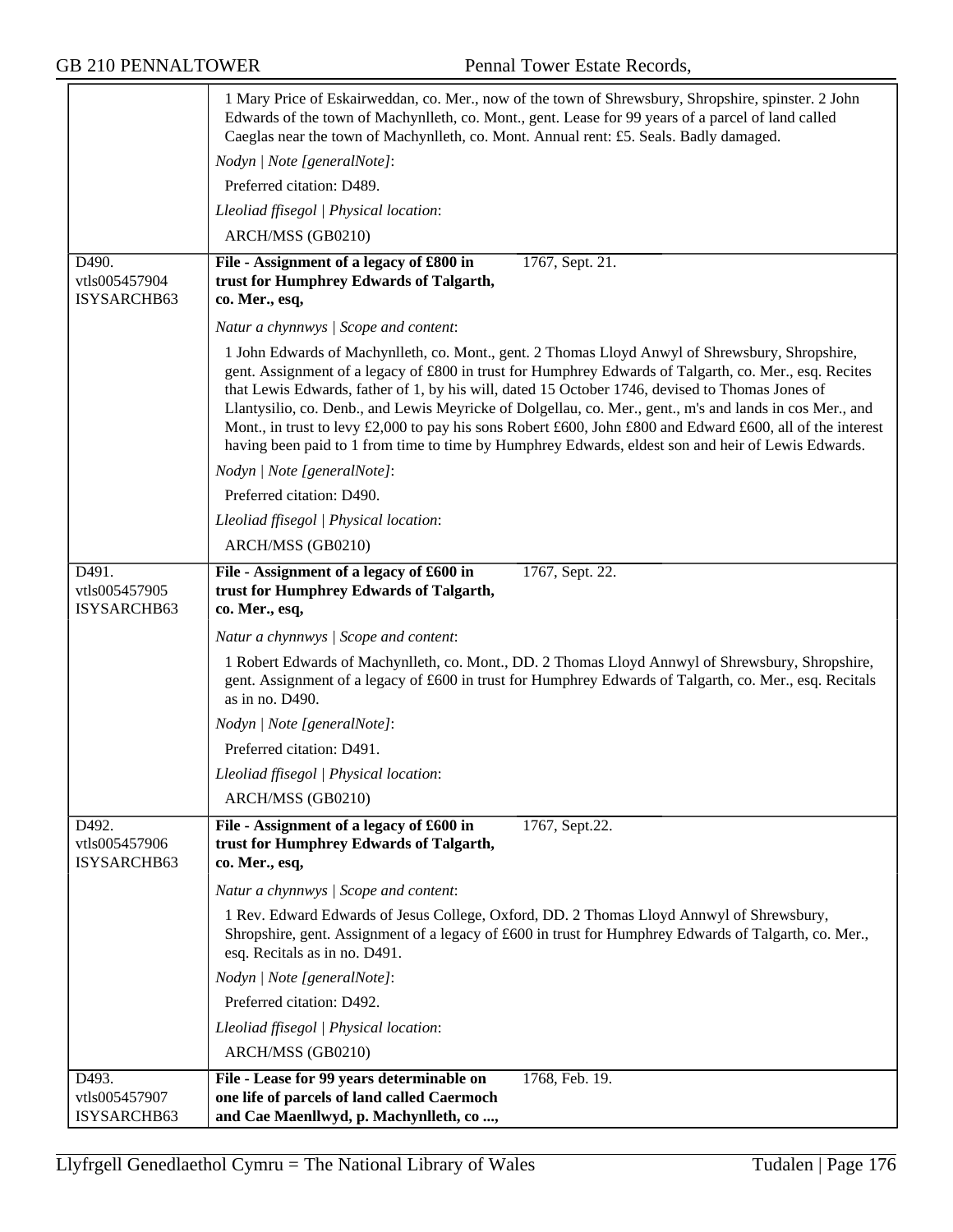|                                        | Natur a chynnwys / Scope and content:                                                                                                                                                                                                                                                                                                                                                                                                                                                                                                                                                    |
|----------------------------------------|------------------------------------------------------------------------------------------------------------------------------------------------------------------------------------------------------------------------------------------------------------------------------------------------------------------------------------------------------------------------------------------------------------------------------------------------------------------------------------------------------------------------------------------------------------------------------------------|
|                                        | 1 Mary Pryce of Shrewsbury (late of Eskirweddan, co. Mer.), spinster. 2 Robert Edwards of Machynlleth,<br>co. Mont., DD. Lease for 99 years determinable on one life of parcels of land called Caermoch and Cae<br>Maenllwyd, p. Machynlleth, co. Mont. Annual rent: £10 10s.                                                                                                                                                                                                                                                                                                            |
|                                        | Nodyn   Note [generalNote]:                                                                                                                                                                                                                                                                                                                                                                                                                                                                                                                                                              |
|                                        | Preferred citation: D493.                                                                                                                                                                                                                                                                                                                                                                                                                                                                                                                                                                |
|                                        | Lleoliad ffisegol   Physical location:                                                                                                                                                                                                                                                                                                                                                                                                                                                                                                                                                   |
|                                        | ARCH/MSS (GB0210)                                                                                                                                                                                                                                                                                                                                                                                                                                                                                                                                                                        |
| D493A.<br>vtls005457908<br>ISYSARCHB63 | File - Abstract Of Title, 1596-1726, of Mrs<br>1769, June 19.<br>Mary Pryce to her estates in cos Mer. and<br>Mont., together with Opinion of ,                                                                                                                                                                                                                                                                                                                                                                                                                                          |
|                                        | Natur a chynnwys / Scope and content:                                                                                                                                                                                                                                                                                                                                                                                                                                                                                                                                                    |
|                                        | Abstract Of Title, 1596-1726, of Mrs Mary Pryce to her estates in cos Mer. and Mont., together with<br>Opinion of counsel on the same. Enclosed: letter relating to the above from the said RT to Mr John<br>Edwards, Machynlleth, attorney, dated 19 June, 1769, and letter from him to Mrs Pryce, Dogpole,<br>Shrewsbury, dated 26 June 1769.                                                                                                                                                                                                                                          |
|                                        | Nodyn   Note [generalNote]:                                                                                                                                                                                                                                                                                                                                                                                                                                                                                                                                                              |
|                                        | Preferred citation: D493A.                                                                                                                                                                                                                                                                                                                                                                                                                                                                                                                                                               |
|                                        | Lleoliad ffisegol   Physical location:                                                                                                                                                                                                                                                                                                                                                                                                                                                                                                                                                   |
|                                        | ARCH/MSS (GB0210)                                                                                                                                                                                                                                                                                                                                                                                                                                                                                                                                                                        |
| D494.<br>vtls005457909<br>ISYSARCHB63  | File - Lease for 99 years of the tithes within<br>1771, July 8.<br>the town and p. of Montgomery including a<br>pew in the chancel ,                                                                                                                                                                                                                                                                                                                                                                                                                                                     |
|                                        | Natur a chynnwys / Scope and content:                                                                                                                                                                                                                                                                                                                                                                                                                                                                                                                                                    |
|                                        | 1 Rev. Salusbury Pryce of p. Meifod, co. Mont., DD, rector of p. Montgomery. 2 William Davies of the<br>town of Montgomery, maltster. Lease for 99 years of the tithes within the town and p. of Montgomery<br>including a pew in the chancel of Montgomery church in the holding of the Rev. Thomas Powell,<br>with 2 to be allowed £5 5s. out of the yearly rent in lieu of tithe for as many years as Lymore Park, p.<br>Montgomery, belonging to the earl of Powis, be stocked with deer, but not including the enclosures in the<br>said park in the holding of Thomas Browne, esq. |
|                                        | Nodyn   Note [generalNote]:                                                                                                                                                                                                                                                                                                                                                                                                                                                                                                                                                              |
|                                        | Preferred citation: D494.                                                                                                                                                                                                                                                                                                                                                                                                                                                                                                                                                                |
|                                        | Lleoliad ffisegol   Physical location:                                                                                                                                                                                                                                                                                                                                                                                                                                                                                                                                                   |
|                                        | ARCH/MSS (GB0210)                                                                                                                                                                                                                                                                                                                                                                                                                                                                                                                                                                        |
| D495.<br>vtls005457910<br>ISYSARCHB63  | 1770, Dec. 14.<br>File - Attornments by David Edward,<br>p. Tywyn, co. Mer., miller, and William<br>Rees of the same, tailor, as tenants to<br>Humphrey ,                                                                                                                                                                                                                                                                                                                                                                                                                                |
|                                        | Natur a chynnwys / Scope and content:                                                                                                                                                                                                                                                                                                                                                                                                                                                                                                                                                    |
|                                        | Attornments by David Edward, p. Tywyn, co. Mer., miller, and William Rees of the same, tailor, as<br>tenants to Humphrey Edwards of Talgarth, esq., for a m., mill and land called Gwastadcoed, p. Tywyn, at<br>an annual rent of £13 10s. and for a m. and lands called Bettws at an annual rent of 40s.                                                                                                                                                                                                                                                                                |
|                                        | Nodyn   Note [generalNote]:                                                                                                                                                                                                                                                                                                                                                                                                                                                                                                                                                              |
|                                        | Preferred citation: D495.                                                                                                                                                                                                                                                                                                                                                                                                                                                                                                                                                                |
|                                        | Lleoliad ffisegol   Physical location:<br>ARCH/MSS (GB0210)                                                                                                                                                                                                                                                                                                                                                                                                                                                                                                                              |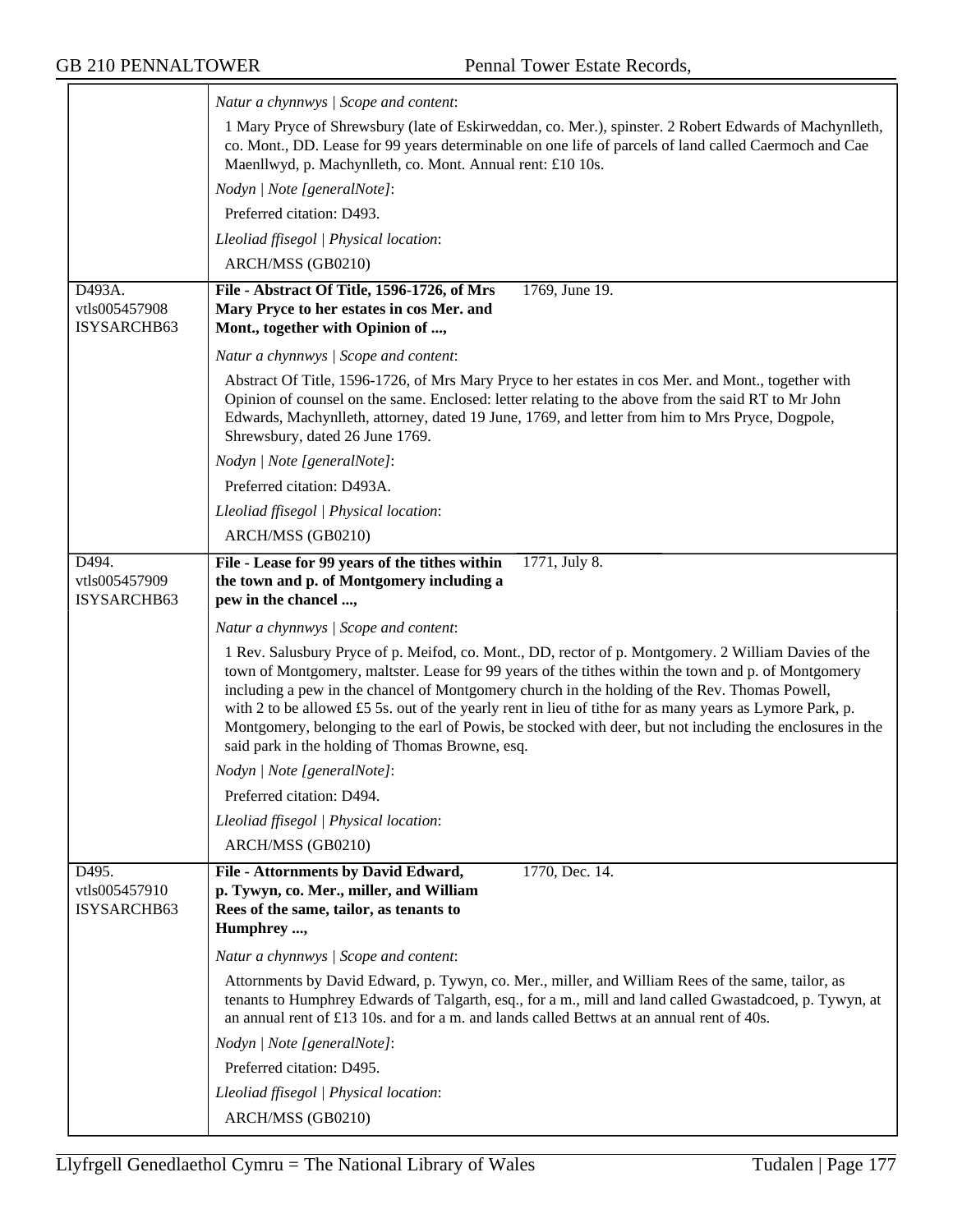| D496.                        | File - Attornments by Lewis Thomas of p.<br>1770, Dec. 14.                                                                                                                                                                                                                                                                                                                                                                                                                                                                                                                                                                                                                                                                                                                                                                                                                                                                                                                                                                                                                                |
|------------------------------|-------------------------------------------------------------------------------------------------------------------------------------------------------------------------------------------------------------------------------------------------------------------------------------------------------------------------------------------------------------------------------------------------------------------------------------------------------------------------------------------------------------------------------------------------------------------------------------------------------------------------------------------------------------------------------------------------------------------------------------------------------------------------------------------------------------------------------------------------------------------------------------------------------------------------------------------------------------------------------------------------------------------------------------------------------------------------------------------|
| vtls005457911                | Tywyn, co. Mer., clerk, David John of the                                                                                                                                                                                                                                                                                                                                                                                                                                                                                                                                                                                                                                                                                                                                                                                                                                                                                                                                                                                                                                                 |
| ISYSARCHB63                  | same, yeoman, John Pugh of the ,                                                                                                                                                                                                                                                                                                                                                                                                                                                                                                                                                                                                                                                                                                                                                                                                                                                                                                                                                                                                                                                          |
|                              | Natur a chynnwys / Scope and content:                                                                                                                                                                                                                                                                                                                                                                                                                                                                                                                                                                                                                                                                                                                                                                                                                                                                                                                                                                                                                                                     |
|                              | Attornments by Lewis Thomas of p. Tywyn, co. Mer., clerk, David John of the same, yeoman, John Pugh<br>of the same, gent., and Owen Richard of the same, yeoman, to Humphrey Edwards of Talgarth, esq., for a<br>m's called Cefn Crib, Cefncynhafal Ucha, Ty yn y Wern and Cefncynhafal, and Tyddin, all in p. Tywyn.                                                                                                                                                                                                                                                                                                                                                                                                                                                                                                                                                                                                                                                                                                                                                                     |
|                              | Nodyn   Note [generalNote]:                                                                                                                                                                                                                                                                                                                                                                                                                                                                                                                                                                                                                                                                                                                                                                                                                                                                                                                                                                                                                                                               |
|                              | Preferred citation: D496.                                                                                                                                                                                                                                                                                                                                                                                                                                                                                                                                                                                                                                                                                                                                                                                                                                                                                                                                                                                                                                                                 |
|                              | Lleoliad ffisegol   Physical location:                                                                                                                                                                                                                                                                                                                                                                                                                                                                                                                                                                                                                                                                                                                                                                                                                                                                                                                                                                                                                                                    |
|                              | ARCH/MSS (GB0210)                                                                                                                                                                                                                                                                                                                                                                                                                                                                                                                                                                                                                                                                                                                                                                                                                                                                                                                                                                                                                                                                         |
| D497.                        | 1770, Dec. 29.<br>File - Settlement (Lease and Release) by 1                                                                                                                                                                                                                                                                                                                                                                                                                                                                                                                                                                                                                                                                                                                                                                                                                                                                                                                                                                                                                              |
| vtls005457912<br>ISYSARCHB63 | to 2 for the life of 1 of m's and lands called<br>Tonfaney Ucha ,                                                                                                                                                                                                                                                                                                                                                                                                                                                                                                                                                                                                                                                                                                                                                                                                                                                                                                                                                                                                                         |
|                              | Natur a chynnwys / Scope and content:                                                                                                                                                                                                                                                                                                                                                                                                                                                                                                                                                                                                                                                                                                                                                                                                                                                                                                                                                                                                                                                     |
|                              | 1 Humphrey Edwards of Talgarth, co. Mer., esq. 2 Lewis Edwards of the same, gent., eldest son heir<br>apparent of 1. Settlement (Lease and Release) by 1 to 2 for the life of 1 of m's and lands called Tonfaney<br>Ucha, and Tonfaney Issa, p's Llangelynnin and Llanegryn, co. Mer.                                                                                                                                                                                                                                                                                                                                                                                                                                                                                                                                                                                                                                                                                                                                                                                                     |
|                              | Nodyn   Note [generalNote]:                                                                                                                                                                                                                                                                                                                                                                                                                                                                                                                                                                                                                                                                                                                                                                                                                                                                                                                                                                                                                                                               |
|                              | Preferred citation: D497.                                                                                                                                                                                                                                                                                                                                                                                                                                                                                                                                                                                                                                                                                                                                                                                                                                                                                                                                                                                                                                                                 |
|                              | Lleoliad ffisegol   Physical location:                                                                                                                                                                                                                                                                                                                                                                                                                                                                                                                                                                                                                                                                                                                                                                                                                                                                                                                                                                                                                                                    |
|                              | ARCH/MSS (GB0210)                                                                                                                                                                                                                                                                                                                                                                                                                                                                                                                                                                                                                                                                                                                                                                                                                                                                                                                                                                                                                                                                         |
| D498.                        | File - Assignment Of Mortgage (Demise for<br>1771, March 19.                                                                                                                                                                                                                                                                                                                                                                                                                                                                                                                                                                                                                                                                                                                                                                                                                                                                                                                                                                                                                              |
| vtls005457913                | 500 years) by John Dickin to Robert Evans                                                                                                                                                                                                                                                                                                                                                                                                                                                                                                                                                                                                                                                                                                                                                                                                                                                                                                                                                                                                                                                 |
| ISYSARCHB63                  | at the request of Evan Davies for ,                                                                                                                                                                                                                                                                                                                                                                                                                                                                                                                                                                                                                                                                                                                                                                                                                                                                                                                                                                                                                                                       |
|                              | Natur a chynnwys / Scope and content:                                                                                                                                                                                                                                                                                                                                                                                                                                                                                                                                                                                                                                                                                                                                                                                                                                                                                                                                                                                                                                                     |
|                              | 1 Robert Evans of Tynymynech, p. Guilsfield, co. Mont., yeoman, only son and executor of the will<br>of Edward Evans late of the same, yeoman, dec. 2 Evan Davies of Clawdlese, t. Llannerchfrochwel, p.<br>Guilsfield, carpenter (eldest son and heir of David Davies late of the same, carpenter, dec.). 3 George<br>Dickin of Wem, Shropshire, clerk. 4 John Dickin of Poole, co. Mont., gent., and Pryce Buckley of<br>Newtown, co. Mont., gent. Assignment Of Mortgage (Demise for 500 years) by John Dickin to Robert<br>Evans at the request of Evan Davies for £50 of a m. containing two dwellings near Clawdlese, t.<br>Llannerchrochwel, p. Guilsfield, co. Mont., and household goods and personal estate that were sold<br>to Edward Evans, and oak and ash trees standing on the said premises, with a Further Charge of £5.<br>Endorsed: receipts for £50 and for £5 of even date and memorandum that the interest of the within<br>mentioned principal sum of £55 is paid and that 2 has further borrowed £7 6s. 0d. making a total of £62<br>6s. 0d., dated 5 Dec. 1774. |
|                              | Nodyn   Note [generalNote]:                                                                                                                                                                                                                                                                                                                                                                                                                                                                                                                                                                                                                                                                                                                                                                                                                                                                                                                                                                                                                                                               |
|                              | Preferred citation: D498.                                                                                                                                                                                                                                                                                                                                                                                                                                                                                                                                                                                                                                                                                                                                                                                                                                                                                                                                                                                                                                                                 |
|                              | Lleoliad ffisegol   Physical location:                                                                                                                                                                                                                                                                                                                                                                                                                                                                                                                                                                                                                                                                                                                                                                                                                                                                                                                                                                                                                                                    |
|                              | ARCH/MSS (GB0210)                                                                                                                                                                                                                                                                                                                                                                                                                                                                                                                                                                                                                                                                                                                                                                                                                                                                                                                                                                                                                                                                         |
| D499.                        | File - Memorandum Of Agreement by<br>1772, Jan. 14.                                                                                                                                                                                                                                                                                                                                                                                                                                                                                                                                                                                                                                                                                                                                                                                                                                                                                                                                                                                                                                       |
| vtls005457914                | Morgan Griffith to undertake carpentry                                                                                                                                                                                                                                                                                                                                                                                                                                                                                                                                                                                                                                                                                                                                                                                                                                                                                                                                                                                                                                                    |
| ISYSARCHB63                  | work at the new house and offices to be                                                                                                                                                                                                                                                                                                                                                                                                                                                                                                                                                                                                                                                                                                                                                                                                                                                                                                                                                                                                                                                   |
|                              | erected by ,                                                                                                                                                                                                                                                                                                                                                                                                                                                                                                                                                                                                                                                                                                                                                                                                                                                                                                                                                                                                                                                                              |
|                              | Natur a chynnwys / Scope and content:                                                                                                                                                                                                                                                                                                                                                                                                                                                                                                                                                                                                                                                                                                                                                                                                                                                                                                                                                                                                                                                     |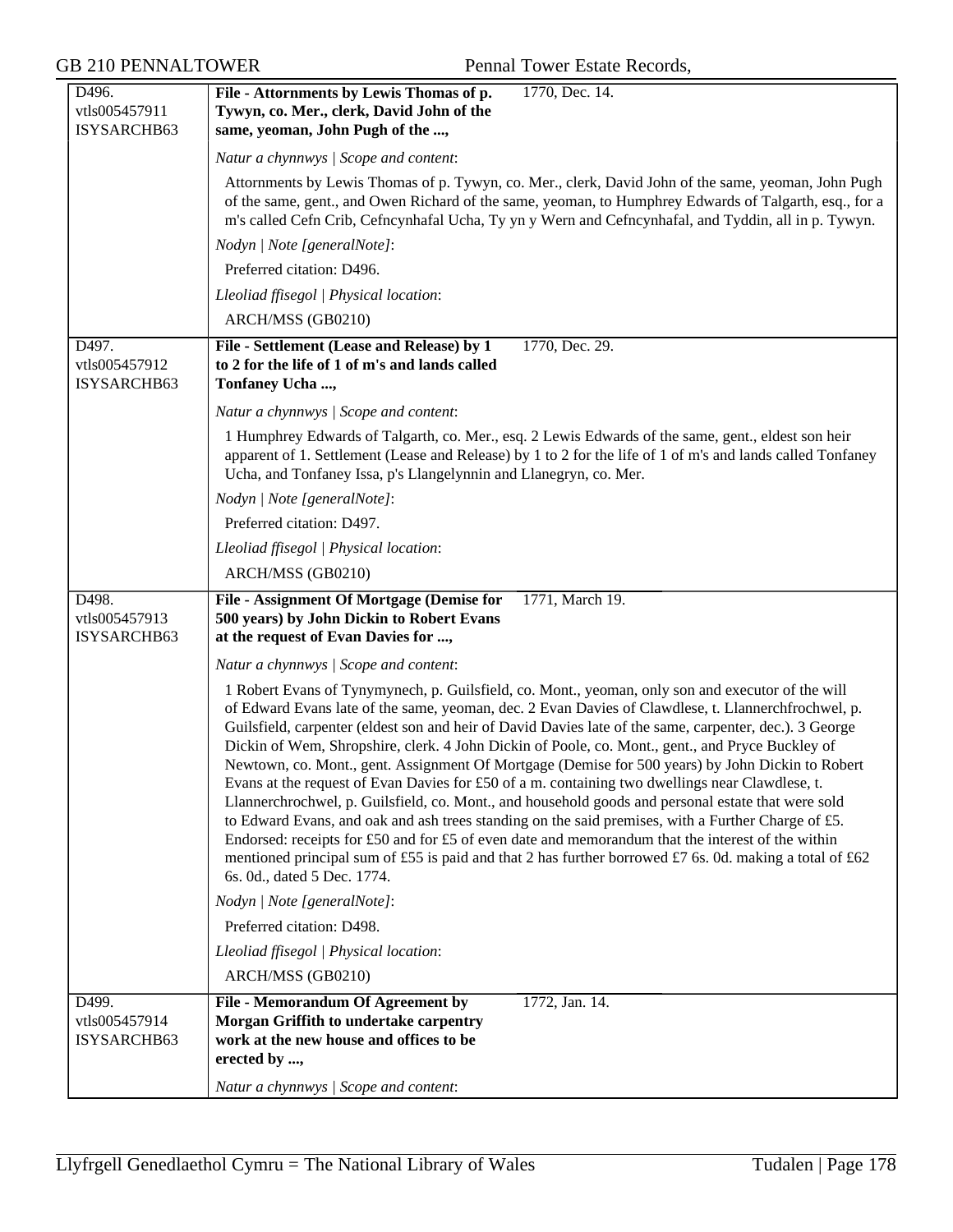|                                       | Memorandum Of Agreement by Morgan Griffith to undertake carpentry work at the new house and<br>offices to be erected by Humphrey Edwards of Talgarth, esq. Enclosed: estimate of cost of the said work<br>by Morgan Griffith.                               |
|---------------------------------------|-------------------------------------------------------------------------------------------------------------------------------------------------------------------------------------------------------------------------------------------------------------|
|                                       | Nodyn   Note [generalNote]:                                                                                                                                                                                                                                 |
|                                       | Preferred citation: D499.                                                                                                                                                                                                                                   |
|                                       | Lleoliad ffisegol   Physical location:                                                                                                                                                                                                                      |
|                                       | ARCH/MSS (GB0210)                                                                                                                                                                                                                                           |
| D500.<br>vtls005457915<br>ISYSARCHB63 | File - Agreement relating to the carriage of<br>1772, June 22.<br>stone for building a new house at Talgarth,<br>p. Tywyn, co. Mer. [cf. no ,                                                                                                               |
|                                       | Natur a chynnwys / Scope and content:                                                                                                                                                                                                                       |
|                                       | 1 Lewis Edwards of Talgarth, co. Mer., esq. 2 Edward Pugh of Doleyglynen. Agreement relating to the<br>carriage of stone for building a new house at Talgarth, p. Tywyn, co. Mer. [cf. no. D501].                                                           |
|                                       | Nodyn   Note [generalNote]:                                                                                                                                                                                                                                 |
|                                       | Preferred citation: D500.                                                                                                                                                                                                                                   |
|                                       | Lleoliad ffisegol   Physical location:                                                                                                                                                                                                                      |
|                                       | ARCH/MSS (GB0210)                                                                                                                                                                                                                                           |
| D501.                                 | File - Agreement to perform the stone<br>1772, June 24.                                                                                                                                                                                                     |
| vtls005457916<br>ISYSARCHB63          | work of the intended new house at<br>Talgarth, p. Tywyn, co. Mer,                                                                                                                                                                                           |
|                                       | Natur a chynnwys / Scope and content:                                                                                                                                                                                                                       |
|                                       | 1 Lewis Edwards of Talgarth, co. Mer., esq. 2 Thomas Jones and Rees Jones of p. Tywyn, masons.<br>Agreement to perform the stone work of the intended new house at Talgarth, p. Tywyn, co. Mer.                                                             |
|                                       | Nodyn   Note [generalNote]:                                                                                                                                                                                                                                 |
|                                       | Preferred citation: D501.                                                                                                                                                                                                                                   |
|                                       | Lleoliad ffisegol   Physical location:                                                                                                                                                                                                                      |
|                                       | ARCH/MSS (GB0210)                                                                                                                                                                                                                                           |
| D502.                                 | File - Bond in £2,137 11s. for the payment<br>1772, June 25.                                                                                                                                                                                                |
| vtls005457917<br>ISYSARCHB63          | of £1,068 15s. 6d,                                                                                                                                                                                                                                          |
|                                       | Natur a chynnwys / Scope and content:                                                                                                                                                                                                                       |
|                                       | 1 Lewis Edwards of Talgarth, co. Mer., esq. 2 Robert Edwards of Machynlleth, co. Mont., DD, and John<br>Edwards of the same, gent. Bond in £2,137 11s. for the payment of £1,068 15s. 6d. Endorsed: 'This<br>money belongs to Laetitia and Turner Edwards'. |
|                                       | Nodyn   Note [generalNote]:                                                                                                                                                                                                                                 |
|                                       | Preferred citation: D502.                                                                                                                                                                                                                                   |
|                                       | Lleoliad ffisegol   Physical location:                                                                                                                                                                                                                      |
|                                       | ARCH/MSS (GB0210)                                                                                                                                                                                                                                           |
| D503.<br>vtls005457918<br>ISYSARCHB63 | File - Bond in £280 for the payment of<br>1772/3, Feb. 24.<br>£140,                                                                                                                                                                                         |
|                                       | Natur a chynnwys / Scope and content:                                                                                                                                                                                                                       |
|                                       | 1 Lewis Edwards of Talgarth, co. Mer., esq. 2 Robert Edwards of Machynlleth, co. Mont., DD, and John<br>Edwards of the same, gent. Bond in £280 for the payment of £140. Endorsed: 'The money belongs to<br>Laetitia and Turner Edwards'.                   |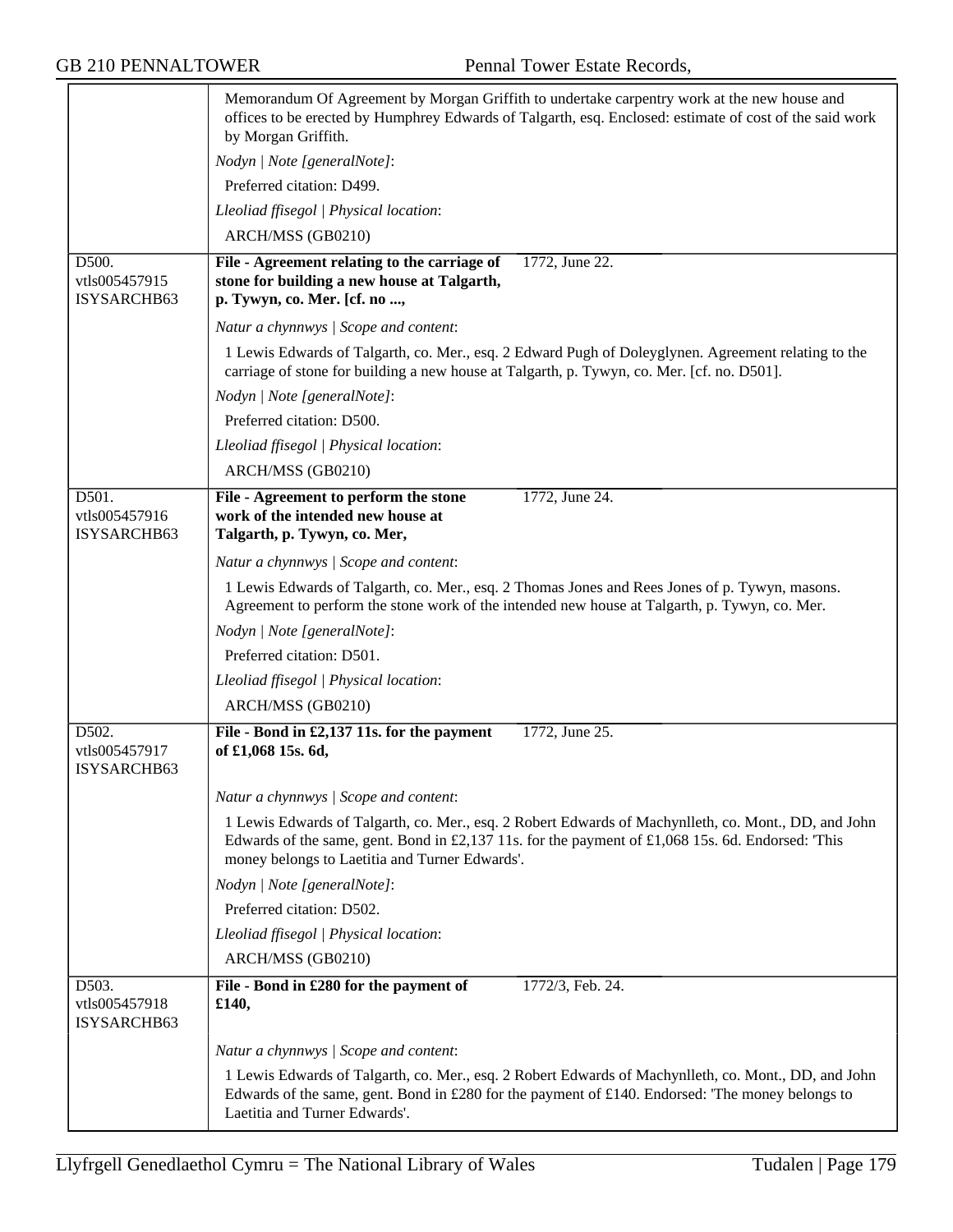|                                       | Nodyn   Note [generalNote]:                                                                                                                                                                                                                                                                                                                                                                                                                                                                                                                        |
|---------------------------------------|----------------------------------------------------------------------------------------------------------------------------------------------------------------------------------------------------------------------------------------------------------------------------------------------------------------------------------------------------------------------------------------------------------------------------------------------------------------------------------------------------------------------------------------------------|
|                                       | Preferred citation: D503.                                                                                                                                                                                                                                                                                                                                                                                                                                                                                                                          |
|                                       | Lleoliad ffisegol   Physical location:                                                                                                                                                                                                                                                                                                                                                                                                                                                                                                             |
|                                       | ARCH/MSS (GB0210)                                                                                                                                                                                                                                                                                                                                                                                                                                                                                                                                  |
| D504.<br>vtls005457919<br>ISYSARCHB63 | File - Account of Lewis Edwards, esq., in<br>1773, July 24.<br>£1,257 2s. 5d. with Robert Edwards, DD,<br>and John Edwards,                                                                                                                                                                                                                                                                                                                                                                                                                        |
|                                       | Nodyn   Note [generalNote]:                                                                                                                                                                                                                                                                                                                                                                                                                                                                                                                        |
|                                       | Preferred citation: D504.                                                                                                                                                                                                                                                                                                                                                                                                                                                                                                                          |
|                                       | Lleoliad ffisegol   Physical location:                                                                                                                                                                                                                                                                                                                                                                                                                                                                                                             |
|                                       |                                                                                                                                                                                                                                                                                                                                                                                                                                                                                                                                                    |
|                                       | ARCH/MSS (GB0210)                                                                                                                                                                                                                                                                                                                                                                                                                                                                                                                                  |
| D505.<br>vtls005457920<br>ISYSARCHB63 | File - Mortgage (Demise for 1,000 years)<br>1773, July 24.<br>for £1,700 of two m's and lands called<br>Tonfaney Ucha and Tonfaney Issa, p's<br>Llangelynnin ,                                                                                                                                                                                                                                                                                                                                                                                     |
|                                       | Natur a chynnwys / Scope and content:                                                                                                                                                                                                                                                                                                                                                                                                                                                                                                              |
|                                       | 1 Lewis Edwards of Talgarth, co. Mer., esq. 2 Robert Edwards of the town of Machynlleth, co. Mont.,<br>DD, and John Edwards of the same, gent. Mortgage (Demise for 1,000 years) for £1,700 of two m's and<br>lands called Tonfaney Ucha and Tonfaney Issa, p's Llangelynnin and Llanegryn, Mynffordd and Tyn<br>yr Wttra, a water corn grist mill called Turner Mill, otherwise Melyn Turner, and a m. and lands called<br>Gwynfreichie, all in p. Pennal, co. Mer. [cf. no. D513]. Recites previous bonds for loans between 1 and 2.<br>Damaged. |
|                                       | Nodyn   Note [generalNote]:                                                                                                                                                                                                                                                                                                                                                                                                                                                                                                                        |
|                                       | Preferred citation: D505.                                                                                                                                                                                                                                                                                                                                                                                                                                                                                                                          |
|                                       | Lleoliad ffisegol   Physical location:                                                                                                                                                                                                                                                                                                                                                                                                                                                                                                             |
|                                       | ARCH/MSS (GB0210)                                                                                                                                                                                                                                                                                                                                                                                                                                                                                                                                  |
| D506.<br>vtls005457921<br>ISYSARCHB63 | File - Bond in £3,400 for payment of £1,768<br>1773, July 24.<br>and the performance of covenants specified<br>in no. D505,                                                                                                                                                                                                                                                                                                                                                                                                                        |
|                                       | Natur a chynnwys / Scope and content:                                                                                                                                                                                                                                                                                                                                                                                                                                                                                                              |
|                                       | 1 Lewis Edwards of Talgarth, co. Mer., esq. 2 Robert Edwards of the town of Machynlleth, co. Mont.,<br>DD, and John Edwards of the same, gent. Bond in £3,400 for payment of £1,768 and the performance of<br>covenants specified in no. D505.                                                                                                                                                                                                                                                                                                     |
|                                       | Nodyn   Note [generalNote]:                                                                                                                                                                                                                                                                                                                                                                                                                                                                                                                        |
|                                       | Preferred citation: D506.                                                                                                                                                                                                                                                                                                                                                                                                                                                                                                                          |
|                                       | Lleoliad ffisegol   Physical location:                                                                                                                                                                                                                                                                                                                                                                                                                                                                                                             |
|                                       | ARCH/MSS (GB0210)                                                                                                                                                                                                                                                                                                                                                                                                                                                                                                                                  |
| D507.<br>vtls005457922<br>ISYSARCHB63 | File - Act to enable trustees with the<br>1774.<br>consent of the persons claiming under the<br>will of Mary Pryce, spinster, dec., to ,                                                                                                                                                                                                                                                                                                                                                                                                           |
|                                       | Natur a chynnwys / Scope and content:                                                                                                                                                                                                                                                                                                                                                                                                                                                                                                              |
|                                       | Act to enable trustees with the consent of the persons claiming under the will of Mary Pryce, spinster,<br>dec., to cut down and fell the timber upon the settled estates of the said MP in co. Mer., and to invest the<br>monies arising therefrom in the purchase of lands and hereditaments to be settled to the uses of the said<br>will and for other purposes. Enclosed in no. D515.                                                                                                                                                         |
|                                       | Nodyn   Note [generalNote]:                                                                                                                                                                                                                                                                                                                                                                                                                                                                                                                        |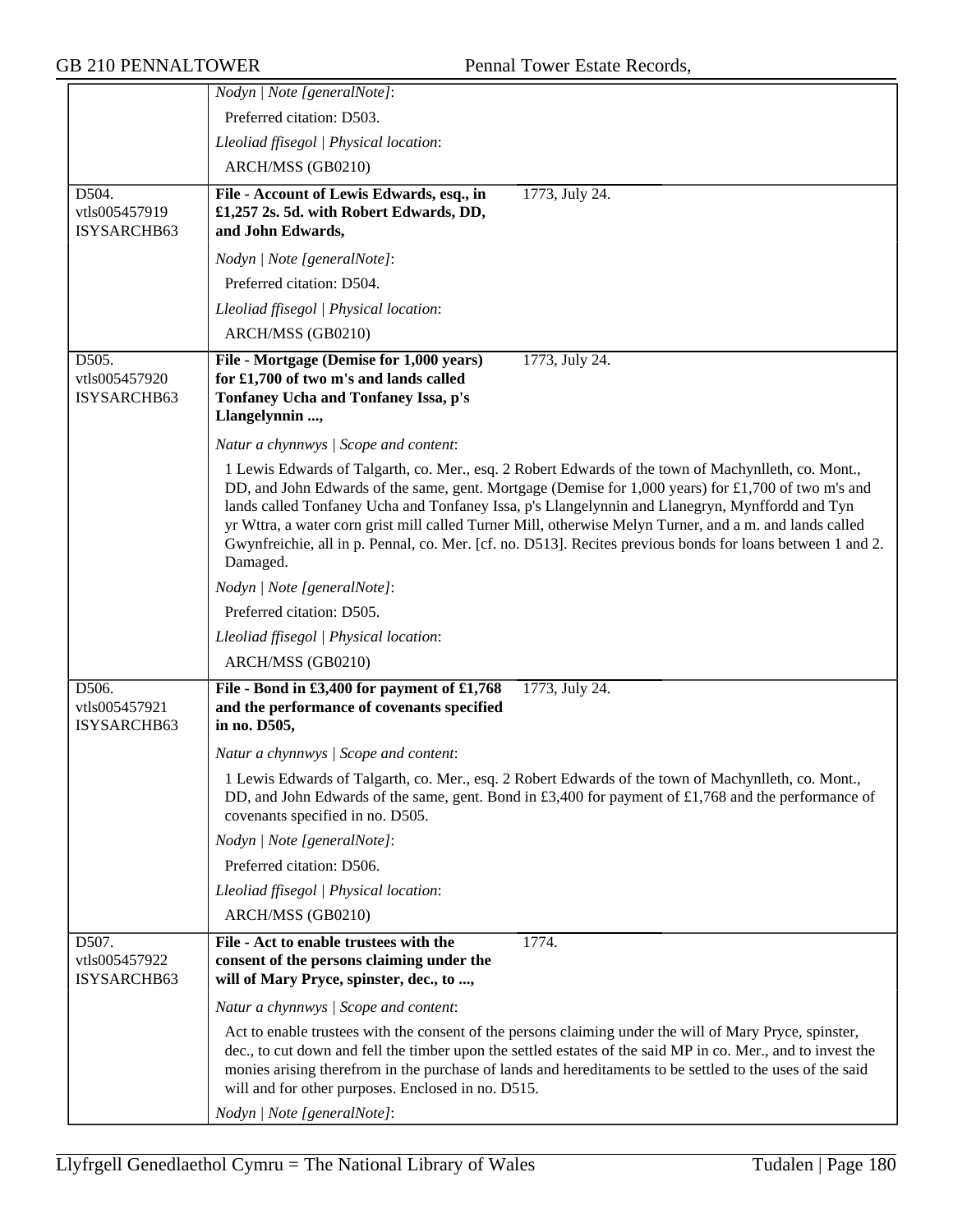|                                       | Preferred citation: D507.                                                                                                                                                                                                                                                                                                                                                                                                                                                                                                                                                                                                                                                                                                                                                                                                                                                                                                                                                                                                                                                                                                                                                                 |
|---------------------------------------|-------------------------------------------------------------------------------------------------------------------------------------------------------------------------------------------------------------------------------------------------------------------------------------------------------------------------------------------------------------------------------------------------------------------------------------------------------------------------------------------------------------------------------------------------------------------------------------------------------------------------------------------------------------------------------------------------------------------------------------------------------------------------------------------------------------------------------------------------------------------------------------------------------------------------------------------------------------------------------------------------------------------------------------------------------------------------------------------------------------------------------------------------------------------------------------------|
|                                       | Lleoliad ffisegol   Physical location:                                                                                                                                                                                                                                                                                                                                                                                                                                                                                                                                                                                                                                                                                                                                                                                                                                                                                                                                                                                                                                                                                                                                                    |
|                                       | ARCH/MSS (GB0210)                                                                                                                                                                                                                                                                                                                                                                                                                                                                                                                                                                                                                                                                                                                                                                                                                                                                                                                                                                                                                                                                                                                                                                         |
| D508.<br>vtls005457923<br>ISYSARCHB63 | File - Bond in £600 for the payment of<br>1774, Jan. 17.<br>£300,                                                                                                                                                                                                                                                                                                                                                                                                                                                                                                                                                                                                                                                                                                                                                                                                                                                                                                                                                                                                                                                                                                                         |
|                                       | Natur a chynnwys / Scope and content:                                                                                                                                                                                                                                                                                                                                                                                                                                                                                                                                                                                                                                                                                                                                                                                                                                                                                                                                                                                                                                                                                                                                                     |
|                                       | 1 Lewis Edwards of Talgarth, co. Mer., esq. 2 Robert Edwards of the town of Machynlleth, co. Mont.,<br>DD, and John Edwards of the same, gent. Bond in £600 for the payment of £300.                                                                                                                                                                                                                                                                                                                                                                                                                                                                                                                                                                                                                                                                                                                                                                                                                                                                                                                                                                                                      |
|                                       | Nodyn   Note [generalNote]:                                                                                                                                                                                                                                                                                                                                                                                                                                                                                                                                                                                                                                                                                                                                                                                                                                                                                                                                                                                                                                                                                                                                                               |
|                                       | Preferred citation: D508.                                                                                                                                                                                                                                                                                                                                                                                                                                                                                                                                                                                                                                                                                                                                                                                                                                                                                                                                                                                                                                                                                                                                                                 |
|                                       | Lleoliad ffisegol   Physical location:                                                                                                                                                                                                                                                                                                                                                                                                                                                                                                                                                                                                                                                                                                                                                                                                                                                                                                                                                                                                                                                                                                                                                    |
|                                       | ARCH/MSS (GB0210)                                                                                                                                                                                                                                                                                                                                                                                                                                                                                                                                                                                                                                                                                                                                                                                                                                                                                                                                                                                                                                                                                                                                                                         |
| D509.<br>vtls005457924<br>ISYSARCHB63 | File - Notice by 2 to 1 to pay him £62 6s.<br>1775, June 17.<br>with interest at the end of six months being<br>the ,                                                                                                                                                                                                                                                                                                                                                                                                                                                                                                                                                                                                                                                                                                                                                                                                                                                                                                                                                                                                                                                                     |
|                                       | Natur a chynnwys / Scope and content:                                                                                                                                                                                                                                                                                                                                                                                                                                                                                                                                                                                                                                                                                                                                                                                                                                                                                                                                                                                                                                                                                                                                                     |
|                                       | 1 Evan Davies of t. Llannerchfrochwel, p. Guilsfield, co. Mont. 2 John Dickin of Poole. Notice by 2 to 1<br>to pay him £62 6s. with interest at the end of six months being the mortgage money secured on the lands<br>of 1 in t. Llannerchfrochwel, p. Guilsfield, co. Mont.                                                                                                                                                                                                                                                                                                                                                                                                                                                                                                                                                                                                                                                                                                                                                                                                                                                                                                             |
|                                       | Nodyn   Note [generalNote]:                                                                                                                                                                                                                                                                                                                                                                                                                                                                                                                                                                                                                                                                                                                                                                                                                                                                                                                                                                                                                                                                                                                                                               |
|                                       | Preferred citation: D509.                                                                                                                                                                                                                                                                                                                                                                                                                                                                                                                                                                                                                                                                                                                                                                                                                                                                                                                                                                                                                                                                                                                                                                 |
|                                       | Lleoliad ffisegol   Physical location:                                                                                                                                                                                                                                                                                                                                                                                                                                                                                                                                                                                                                                                                                                                                                                                                                                                                                                                                                                                                                                                                                                                                                    |
|                                       | ARCH/MSS (GB0210)                                                                                                                                                                                                                                                                                                                                                                                                                                                                                                                                                                                                                                                                                                                                                                                                                                                                                                                                                                                                                                                                                                                                                                         |
| D510.<br>vtls005457925<br>ISYSARCHB63 | File - Assignment of a term of 500 years of<br>1775, Sept. 12.<br>m's and lands late of Mary Pryce, dec., in<br>co. Mer., by ,                                                                                                                                                                                                                                                                                                                                                                                                                                                                                                                                                                                                                                                                                                                                                                                                                                                                                                                                                                                                                                                            |
|                                       | Natur a chynnwys / Scope and content:                                                                                                                                                                                                                                                                                                                                                                                                                                                                                                                                                                                                                                                                                                                                                                                                                                                                                                                                                                                                                                                                                                                                                     |
|                                       | 1 Rev. Edward Edwards of Jesus College, Oxford, DD, and John Edwards of Machynlleth, co. Mont.,<br>gent. 2 Rev. Robert Edwards of Machynlleth, DD. 3 Lewis Edwards of Talgarth, co. Mer., esq., eldest<br>son of Humphrey Edwards late of the same, esq., since dec., by Mary his wife. 4 Richard Tybbots of<br>Machynlleth, gent. Assignment of a term of 500 years of m's and lands late of Mary Pryce, dec., in co.<br>Mer., by 1 as the executors of Humphrey Edwards, esq., dec., (the executor and residuary legatee of<br>Mary Pryce, dec.) to 4 in trust to secure £498 11s. 7d. (4%) being the money paid by Humphrey Edwards<br>in discharge of MP's debts and legacies above the amount her personal estate was sufficient to satisfy.<br>Recites the will of Mary Price late of Eskirweddan, co. Mer., and since of Shrewsbury, spinster, dec.<br>Endorsed: acknowledgement, dated 30 Dec. 1777, by Laetitia Edwards of Oldport, Shropshire, spinster,<br>only daughter and one of the younger children and residuary legatees of Humphrey Edwards, of receipt<br>of her father's personal estate and that the principal money and interest due belongs to her brother Turner |
|                                       | Edwards, the other residuary legatee and 'no. 11'.                                                                                                                                                                                                                                                                                                                                                                                                                                                                                                                                                                                                                                                                                                                                                                                                                                                                                                                                                                                                                                                                                                                                        |
|                                       | Nodyn   Note [generalNote]:                                                                                                                                                                                                                                                                                                                                                                                                                                                                                                                                                                                                                                                                                                                                                                                                                                                                                                                                                                                                                                                                                                                                                               |
|                                       | Preferred citation: D510.                                                                                                                                                                                                                                                                                                                                                                                                                                                                                                                                                                                                                                                                                                                                                                                                                                                                                                                                                                                                                                                                                                                                                                 |
|                                       | Lleoliad ffisegol   Physical location:                                                                                                                                                                                                                                                                                                                                                                                                                                                                                                                                                                                                                                                                                                                                                                                                                                                                                                                                                                                                                                                                                                                                                    |
|                                       | ARCH/MSS (GB0210)                                                                                                                                                                                                                                                                                                                                                                                                                                                                                                                                                                                                                                                                                                                                                                                                                                                                                                                                                                                                                                                                                                                                                                         |
| D511.<br>vtls005457926<br>ISYSARCHB63 | File - Lease To Vest Possession of a m., tmt<br>1775, Dec. 18.<br>and lands called Oldport Farm together<br>with three parcels of ground called ,                                                                                                                                                                                                                                                                                                                                                                                                                                                                                                                                                                                                                                                                                                                                                                                                                                                                                                                                                                                                                                         |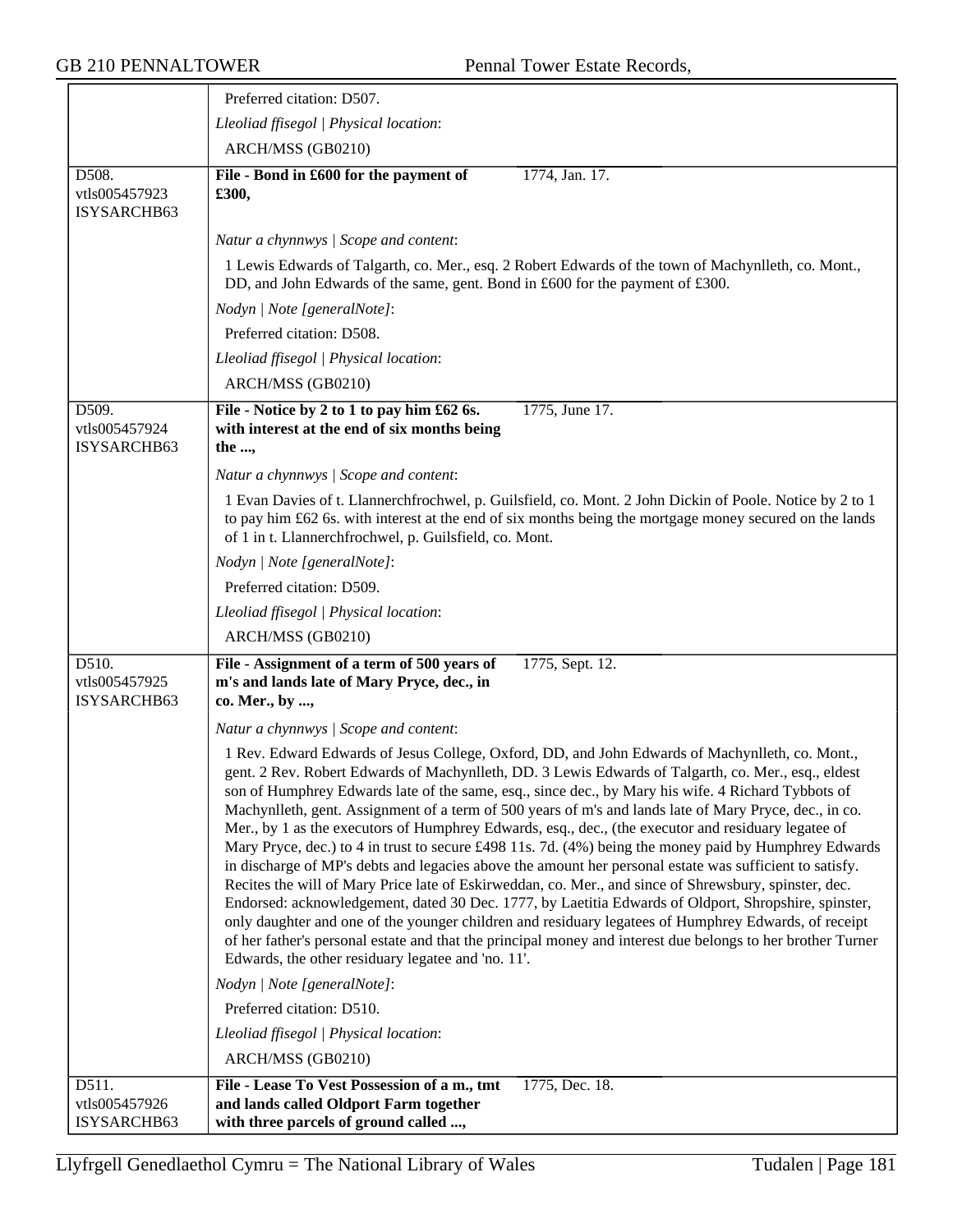|                                       | Natur a chynnwys / Scope and content:                                                                                                                                                                                                                                                                                                                                                                                                                                                                                                                                                                                                                                                                                                                                                                                                                                                                                                                                                                                                                                                                                                                                                                                                                                                                                                                                                                                                                                                                                                                                                                                                                                                                                                                                                                                                                                                                                                                                                                                                                                                                                                 |
|---------------------------------------|---------------------------------------------------------------------------------------------------------------------------------------------------------------------------------------------------------------------------------------------------------------------------------------------------------------------------------------------------------------------------------------------------------------------------------------------------------------------------------------------------------------------------------------------------------------------------------------------------------------------------------------------------------------------------------------------------------------------------------------------------------------------------------------------------------------------------------------------------------------------------------------------------------------------------------------------------------------------------------------------------------------------------------------------------------------------------------------------------------------------------------------------------------------------------------------------------------------------------------------------------------------------------------------------------------------------------------------------------------------------------------------------------------------------------------------------------------------------------------------------------------------------------------------------------------------------------------------------------------------------------------------------------------------------------------------------------------------------------------------------------------------------------------------------------------------------------------------------------------------------------------------------------------------------------------------------------------------------------------------------------------------------------------------------------------------------------------------------------------------------------------------|
|                                       | 1 Lewis Edwards of Talgarth, co. Mer., eldest son and heir of Humphrey Edwards late of the same,<br>esq., and Mary his wife, widow and relict of the said Humphrey, and mother of the said Lewis. 2 Robert<br>Pardoe of Lincoln's Inn, Middlesex, esq., and Edward Kinaston of the Exchequer Office in Lincoln's<br>Inn, esq. Lease To Vest Possession of a m., tmt and lands called Oldport Farm together with three<br>parcels of ground called Kay Llidiart, Kaypwlch, otherwise Caepwll, and Kay Melienyth, otherwise Cae<br>Melinydd, p's Selattyn and Whittington, Shropshire, a parcel of land called Aberfilldir, a m. and lands<br>called Llwyn y Coppa, both in p. Selattyn, a m. and lands called Lees in Iston, otherwise Upton, near<br>the town of Oswestry, three pieces of ground in the occupation of Richard Jones, miller, in p. Selattyn,<br>three parcels of land called Cae Tynywlads, otherwise Caie Ty Ynwlad, formerly in five different parts,<br>p. Selattyn, two parcels of land called Cae Esprydion, three parcels of land formely in four parts now<br>in the occupation of the said Richard Jones, a parcel of land called Cae Doctor, p. Oswestry, a quillet in<br>p. Selattyn of the yearly value 8s., three dwelling houses in Church Street, Oswestry, in the holding of<br>John Trough and two further dwellings in his possession, a title barn in Oswestry now in the possession<br>of Thomas Jennings, a m. in the town of Whittington known by the sign of The Raven, a m. and lands<br>called Neiodd Lwyd, in p. Llanfihangel Genau'r-glyn, otherwise Llanfihangel Castell Gwallter, co. Card.,<br>a m. called Skybor y Coed together with the iron furnace and buildings belonging and a fulling mill,<br>m's and lands now in the tenure of Ralph Vernon Edward Bridge, and William Bridge, iron masters, p.<br>Llanfihangel Genau'r-glyn, a m. and lands called Tyn y Cwm, otherwise Cwm Einion, p. Llanfihangel<br>Genau'r-glyn, and a m. and lands called Llwyn Crwn, p. Llangynfelyn, co. Card. Endorsed: 'The Mary<br>Edwards of this deed was daughter of James Turner of Oldport'. |
|                                       | Nodyn   Note [generalNote]:                                                                                                                                                                                                                                                                                                                                                                                                                                                                                                                                                                                                                                                                                                                                                                                                                                                                                                                                                                                                                                                                                                                                                                                                                                                                                                                                                                                                                                                                                                                                                                                                                                                                                                                                                                                                                                                                                                                                                                                                                                                                                                           |
|                                       | Preferred citation: D511.                                                                                                                                                                                                                                                                                                                                                                                                                                                                                                                                                                                                                                                                                                                                                                                                                                                                                                                                                                                                                                                                                                                                                                                                                                                                                                                                                                                                                                                                                                                                                                                                                                                                                                                                                                                                                                                                                                                                                                                                                                                                                                             |
|                                       | Lleoliad ffisegol   Physical location:                                                                                                                                                                                                                                                                                                                                                                                                                                                                                                                                                                                                                                                                                                                                                                                                                                                                                                                                                                                                                                                                                                                                                                                                                                                                                                                                                                                                                                                                                                                                                                                                                                                                                                                                                                                                                                                                                                                                                                                                                                                                                                |
|                                       | ARCH/MSS (GB0210)                                                                                                                                                                                                                                                                                                                                                                                                                                                                                                                                                                                                                                                                                                                                                                                                                                                                                                                                                                                                                                                                                                                                                                                                                                                                                                                                                                                                                                                                                                                                                                                                                                                                                                                                                                                                                                                                                                                                                                                                                                                                                                                     |
| D512.<br>vtls005457927<br>ISYSARCHB63 | File - Copy of no. D511,<br>1775, Dec. 18.                                                                                                                                                                                                                                                                                                                                                                                                                                                                                                                                                                                                                                                                                                                                                                                                                                                                                                                                                                                                                                                                                                                                                                                                                                                                                                                                                                                                                                                                                                                                                                                                                                                                                                                                                                                                                                                                                                                                                                                                                                                                                            |
|                                       | Nodyn   Note [generalNote]:                                                                                                                                                                                                                                                                                                                                                                                                                                                                                                                                                                                                                                                                                                                                                                                                                                                                                                                                                                                                                                                                                                                                                                                                                                                                                                                                                                                                                                                                                                                                                                                                                                                                                                                                                                                                                                                                                                                                                                                                                                                                                                           |
|                                       | Preferred citation: D512.                                                                                                                                                                                                                                                                                                                                                                                                                                                                                                                                                                                                                                                                                                                                                                                                                                                                                                                                                                                                                                                                                                                                                                                                                                                                                                                                                                                                                                                                                                                                                                                                                                                                                                                                                                                                                                                                                                                                                                                                                                                                                                             |
|                                       | Lleoliad ffisegol   Physical location:                                                                                                                                                                                                                                                                                                                                                                                                                                                                                                                                                                                                                                                                                                                                                                                                                                                                                                                                                                                                                                                                                                                                                                                                                                                                                                                                                                                                                                                                                                                                                                                                                                                                                                                                                                                                                                                                                                                                                                                                                                                                                                |
|                                       | ARCH/MSS (GB0210)                                                                                                                                                                                                                                                                                                                                                                                                                                                                                                                                                                                                                                                                                                                                                                                                                                                                                                                                                                                                                                                                                                                                                                                                                                                                                                                                                                                                                                                                                                                                                                                                                                                                                                                                                                                                                                                                                                                                                                                                                                                                                                                     |
| D513.<br>vtls005457928<br>ISYSARCHB63 | File - Assignment Of Mortgage by demise<br>1777, Dec. 29.<br>for 1,000 years for $£2,000$ to 2 of m's and<br>lands called Tonfaney Ucha and ,                                                                                                                                                                                                                                                                                                                                                                                                                                                                                                                                                                                                                                                                                                                                                                                                                                                                                                                                                                                                                                                                                                                                                                                                                                                                                                                                                                                                                                                                                                                                                                                                                                                                                                                                                                                                                                                                                                                                                                                         |
|                                       | Natur a chynnwys / Scope and content:                                                                                                                                                                                                                                                                                                                                                                                                                                                                                                                                                                                                                                                                                                                                                                                                                                                                                                                                                                                                                                                                                                                                                                                                                                                                                                                                                                                                                                                                                                                                                                                                                                                                                                                                                                                                                                                                                                                                                                                                                                                                                                 |
|                                       | 1 Robert Edwards of the town of Machynlleth, co Mont., DD, and John Edwards of the same, gent.<br>2 Laetitia Edwards of Oldport, Shropshire, spinster, only surviving daughter and one of the younger<br>children and residuary legatees of Humphrey Edwards, late of Talgarth, co. Mer., esq., dec., by<br>Mary his wife. Assignment Of Mortgage by demise for 1,000 years for £2,000 to 2 of m's and lands<br>called Tonfaney Ucha and Tonfaney Issa, p's Llangelynnin and Llanegryn, co. Mer., and Mynffordd,<br>Tynyrwtra, Braichy Fedw, and a mill called Turner's Mill, otherwise Melyn Turner, p. Trefeglwys, co.<br>Mont., and a m. and lands called Gwynfreichie, p. Pennal. Recites parts of the original mortgage (no.<br>D505), that Lewis Edwards was bound to 1 in £2,137 11s. for the repayment of £1,068 15s. 6d. by bond,<br>dated 25 June 1772, and by another bond for a further £280 for the payment of £140 (4%) dated 24 Feb.<br>1773, that LE had occassion for a further sum of £442 17s. 7d., that for better securing repayment of<br>£1,700 then owing in total, it was declared that £1,700 was part of the personal estate of Humphrey<br>Edwards late of Talgarth, esq., dec., late brother of 1, and belonged to Turner Edwards and Laetitia<br>Edwards, children and residuary legatees of HE, and by another bond in £600 for the payment of £300                                                                                                                                                                                                                                                                                                                                                                                                                                                                                                                                                                                                                                                                                                                                                    |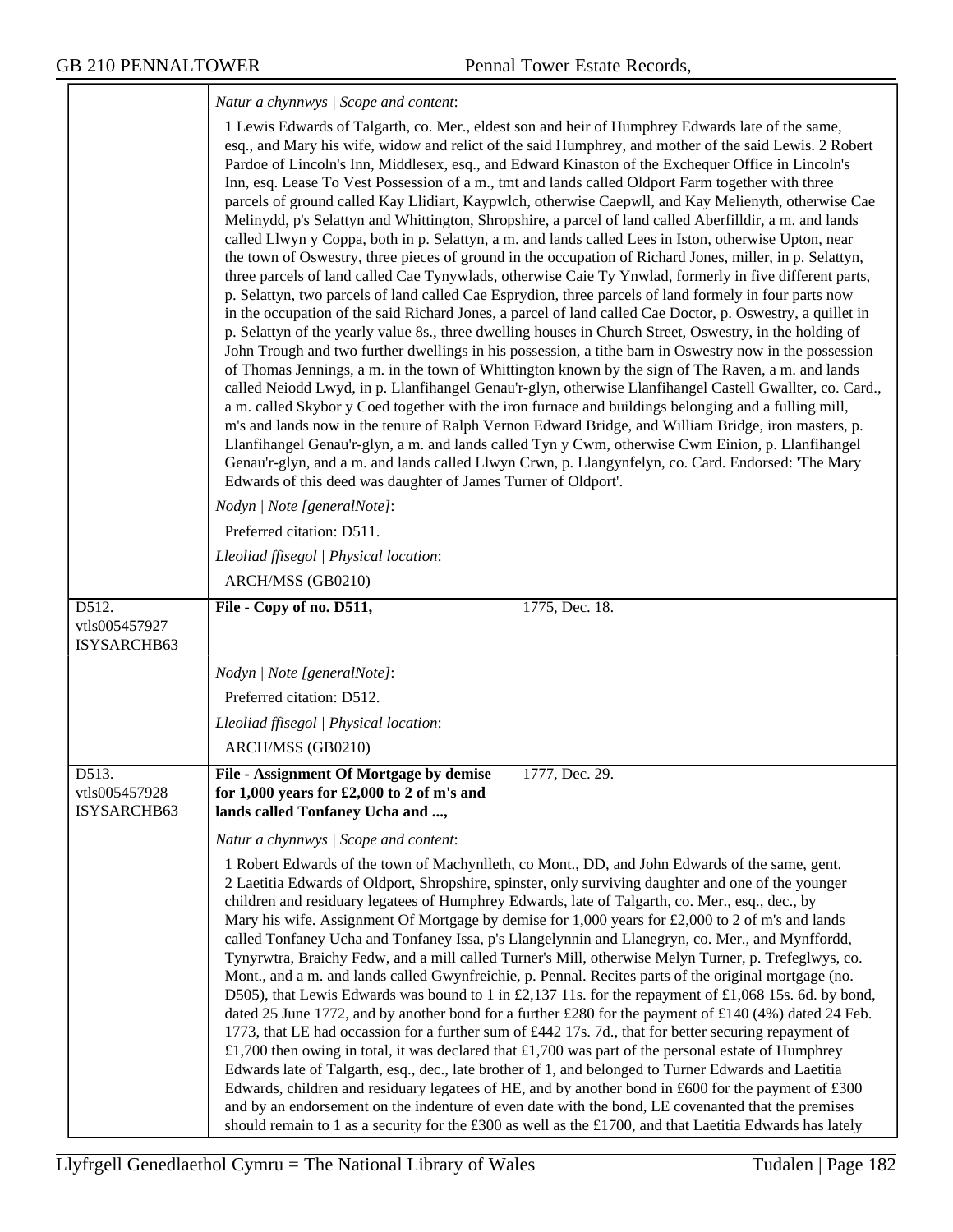|                                            | reached 21 years and has applied to 1 to assign over the part recited securities and the money due to her<br>in part of her moiety of the personal estate of her late father. Seals.                                                                                                                                                                                                                                                                                                                                                                                                                                                                                                                                                                                                                                                                                                                                                                                                                                                                                                                                                                                                                                                                                                           |  |
|--------------------------------------------|------------------------------------------------------------------------------------------------------------------------------------------------------------------------------------------------------------------------------------------------------------------------------------------------------------------------------------------------------------------------------------------------------------------------------------------------------------------------------------------------------------------------------------------------------------------------------------------------------------------------------------------------------------------------------------------------------------------------------------------------------------------------------------------------------------------------------------------------------------------------------------------------------------------------------------------------------------------------------------------------------------------------------------------------------------------------------------------------------------------------------------------------------------------------------------------------------------------------------------------------------------------------------------------------|--|
|                                            | Nodyn   Note [generalNote]:                                                                                                                                                                                                                                                                                                                                                                                                                                                                                                                                                                                                                                                                                                                                                                                                                                                                                                                                                                                                                                                                                                                                                                                                                                                                    |  |
|                                            | Preferred citation: D513.                                                                                                                                                                                                                                                                                                                                                                                                                                                                                                                                                                                                                                                                                                                                                                                                                                                                                                                                                                                                                                                                                                                                                                                                                                                                      |  |
|                                            |                                                                                                                                                                                                                                                                                                                                                                                                                                                                                                                                                                                                                                                                                                                                                                                                                                                                                                                                                                                                                                                                                                                                                                                                                                                                                                |  |
|                                            | Lleoliad ffisegol   Physical location:                                                                                                                                                                                                                                                                                                                                                                                                                                                                                                                                                                                                                                                                                                                                                                                                                                                                                                                                                                                                                                                                                                                                                                                                                                                         |  |
|                                            | ARCH/MSS (GB0210)                                                                                                                                                                                                                                                                                                                                                                                                                                                                                                                                                                                                                                                                                                                                                                                                                                                                                                                                                                                                                                                                                                                                                                                                                                                                              |  |
| D514.<br>vtls005457929<br>ISYSARCHB63      | File - Bond in £600 for the payment of £300<br>1778, May 11.<br>with interest,                                                                                                                                                                                                                                                                                                                                                                                                                                                                                                                                                                                                                                                                                                                                                                                                                                                                                                                                                                                                                                                                                                                                                                                                                 |  |
|                                            | Natur a chynnwys / Scope and content:                                                                                                                                                                                                                                                                                                                                                                                                                                                                                                                                                                                                                                                                                                                                                                                                                                                                                                                                                                                                                                                                                                                                                                                                                                                          |  |
|                                            | 1 Salusbury Pryce, vicar of Meifod, co. Mont., DD. 2 Walter Thomas of Chester, esq. Bond in £600 for<br>the payment of £300 with interest. Endorsed: 'Paid  £315'.                                                                                                                                                                                                                                                                                                                                                                                                                                                                                                                                                                                                                                                                                                                                                                                                                                                                                                                                                                                                                                                                                                                             |  |
|                                            | Nodyn   Note [generalNote]:                                                                                                                                                                                                                                                                                                                                                                                                                                                                                                                                                                                                                                                                                                                                                                                                                                                                                                                                                                                                                                                                                                                                                                                                                                                                    |  |
|                                            | Preferred citation: D514.                                                                                                                                                                                                                                                                                                                                                                                                                                                                                                                                                                                                                                                                                                                                                                                                                                                                                                                                                                                                                                                                                                                                                                                                                                                                      |  |
|                                            | Lleoliad ffisegol   Physical location:                                                                                                                                                                                                                                                                                                                                                                                                                                                                                                                                                                                                                                                                                                                                                                                                                                                                                                                                                                                                                                                                                                                                                                                                                                                         |  |
|                                            | ARCH/MSS (GB0210)                                                                                                                                                                                                                                                                                                                                                                                                                                                                                                                                                                                                                                                                                                                                                                                                                                                                                                                                                                                                                                                                                                                                                                                                                                                                              |  |
| $D515-16.$<br>vtls005457930<br>ISYSARCHB63 | File - Lease and Release of m's, tmt's<br>1778, Sept. 18-19.<br>and lands called Bonyraer, p. Pennal, co.<br>Mer., and Mynffordd and Braichyfedw, p.<br>Trefeglwys ,                                                                                                                                                                                                                                                                                                                                                                                                                                                                                                                                                                                                                                                                                                                                                                                                                                                                                                                                                                                                                                                                                                                           |  |
|                                            | Natur a chynnwys / Scope and content:                                                                                                                                                                                                                                                                                                                                                                                                                                                                                                                                                                                                                                                                                                                                                                                                                                                                                                                                                                                                                                                                                                                                                                                                                                                          |  |
|                                            | 1 Lewis Edwards of Talgarth, co. Mer., esq. 2 Edward Edwards of Jesus College, Oxford, DD, and<br>John Edwards of Machynlleth, co. Mont., gent., trustees appointed by Act of Parliament to fell timber<br>on the settled estates of Mary Pryce in co. Mer. Lease and Release of m's, tmt's and lands called<br>Bonyraer, p. Pennal, co. Mer., and Mynffordd and Braichyfedw, p. Trefeglwys, co. Mont. [cf. no. D507].<br>Consideration: £903 0s. 6d.                                                                                                                                                                                                                                                                                                                                                                                                                                                                                                                                                                                                                                                                                                                                                                                                                                          |  |
|                                            | Nodyn   Note [generalNote]:                                                                                                                                                                                                                                                                                                                                                                                                                                                                                                                                                                                                                                                                                                                                                                                                                                                                                                                                                                                                                                                                                                                                                                                                                                                                    |  |
|                                            | Preferred citation: D515-16.                                                                                                                                                                                                                                                                                                                                                                                                                                                                                                                                                                                                                                                                                                                                                                                                                                                                                                                                                                                                                                                                                                                                                                                                                                                                   |  |
|                                            | Lleoliad ffisegol   Physical location:                                                                                                                                                                                                                                                                                                                                                                                                                                                                                                                                                                                                                                                                                                                                                                                                                                                                                                                                                                                                                                                                                                                                                                                                                                                         |  |
|                                            | ARCH/MSS (GB0210)                                                                                                                                                                                                                                                                                                                                                                                                                                                                                                                                                                                                                                                                                                                                                                                                                                                                                                                                                                                                                                                                                                                                                                                                                                                                              |  |
| D517.<br>vtls005457931<br>ISYSARCHB63      | File - Assignment of a term of 500 years by<br>1778, Sept. 19.<br>1, at the request of 2 and 4, to 5 of m's ,                                                                                                                                                                                                                                                                                                                                                                                                                                                                                                                                                                                                                                                                                                                                                                                                                                                                                                                                                                                                                                                                                                                                                                                  |  |
|                                            | Natur a chynnwys / Scope and content:                                                                                                                                                                                                                                                                                                                                                                                                                                                                                                                                                                                                                                                                                                                                                                                                                                                                                                                                                                                                                                                                                                                                                                                                                                                          |  |
|                                            | 1 Sir Thomas Jones of Carregcova, co. Denb., kt, and Edward Edwards of Jesus College, Oxford, DD. 2<br>Richard Prichard of Hart Street, Bloomsbury, Middlesex, surgeon, and Laetitia, his wife, only daughter<br>of Humphrey Edwards late of Talgarth, co. Mer., esq., now dec., and James Edwards of Oldport,<br>Shropshire, gent., another of the children of Humphrey Edwards and Mary his wife. 3 John Edwards<br>of Machynlleth, co. Mont., gent. 4 Lewis Edwards of Talgarth, esq., eldest son and heir of Humphrey<br>Edwards and Mary his wife. 5 Richard Tybbots of Machynlleth, gent. Assignment of a term of 500 years<br>by 1, at the request of 2 and 4, to 5 of m's and lands called Bonycaer, p. Pennal, co. Mer., and Mynffordd<br>and Braichyfedw, p. Trefeglwys, co. Mont., and Release by 2 to Edward Edwards and 3 of the said<br>premises from the payment of the several shares of £700 directed by the will of Humphrey Edwards to<br>be paid to James Edwards and Laetitia, wife of Richard Prichard. Recites a lease and release of the said<br>premises for 500 years to Thomas Jones and Edward Edwards in trust to raise $\text{\pounds}700$ for any younger<br>children of Humphrey Edwards and Mary for their portions, that HE by his will, dated 27 Nov. 1767, |  |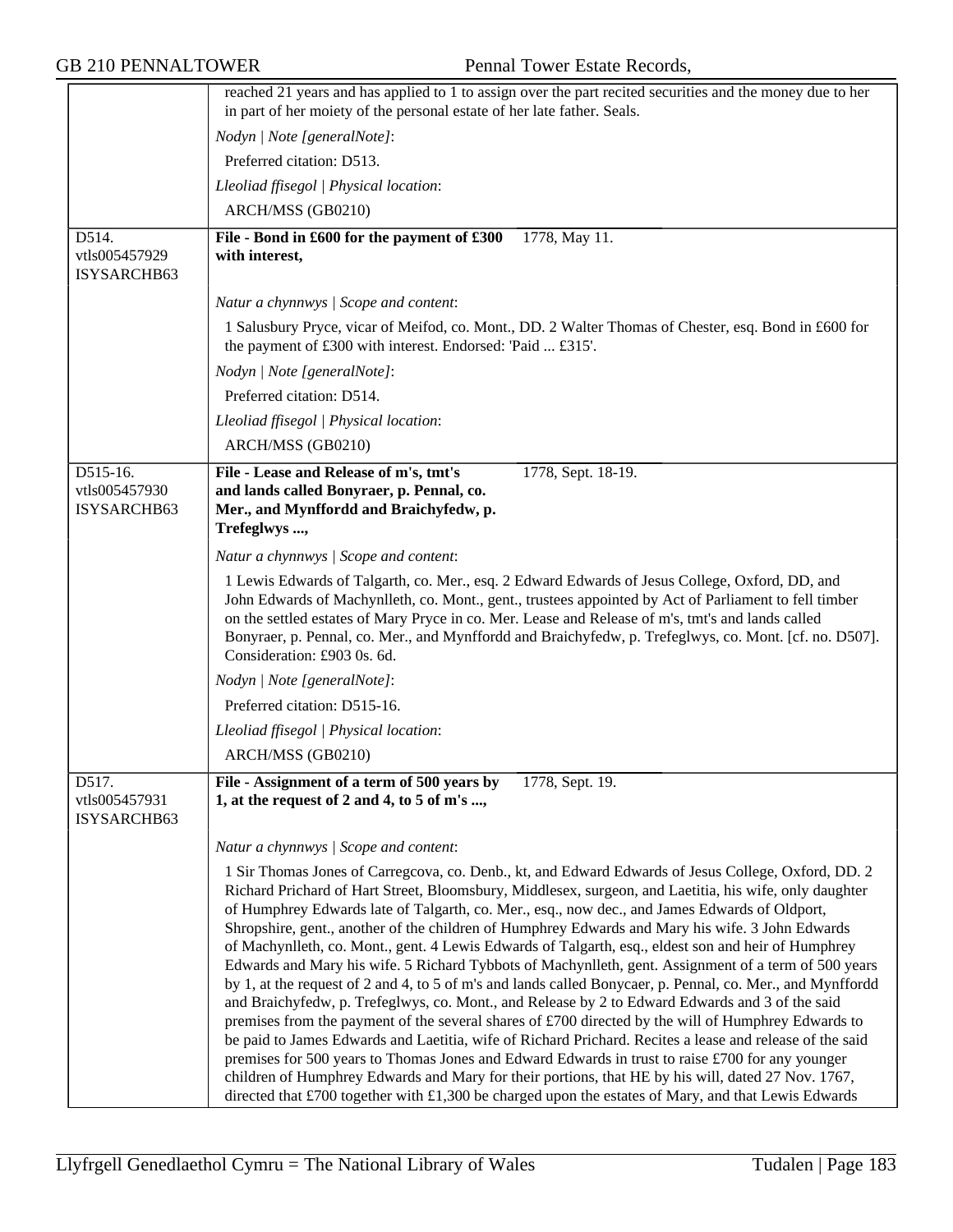|                                         | conveyed to John Edwards by a deed of even date the said premises to the trusts declared in the will of                                                                                                                                                                                                                                                                                                                                                                                                                                                                                                                                                                                                                                                                                                                                                                                                                                                                                                                                                                                                                                                                                                                                                                                                                                                                                                                                                                                                                                                                                                                                                                              |
|-----------------------------------------|--------------------------------------------------------------------------------------------------------------------------------------------------------------------------------------------------------------------------------------------------------------------------------------------------------------------------------------------------------------------------------------------------------------------------------------------------------------------------------------------------------------------------------------------------------------------------------------------------------------------------------------------------------------------------------------------------------------------------------------------------------------------------------------------------------------------------------------------------------------------------------------------------------------------------------------------------------------------------------------------------------------------------------------------------------------------------------------------------------------------------------------------------------------------------------------------------------------------------------------------------------------------------------------------------------------------------------------------------------------------------------------------------------------------------------------------------------------------------------------------------------------------------------------------------------------------------------------------------------------------------------------------------------------------------------------|
|                                         | Mary Pryce. Seals.                                                                                                                                                                                                                                                                                                                                                                                                                                                                                                                                                                                                                                                                                                                                                                                                                                                                                                                                                                                                                                                                                                                                                                                                                                                                                                                                                                                                                                                                                                                                                                                                                                                                   |
|                                         | Nodyn   Note [generalNote]:                                                                                                                                                                                                                                                                                                                                                                                                                                                                                                                                                                                                                                                                                                                                                                                                                                                                                                                                                                                                                                                                                                                                                                                                                                                                                                                                                                                                                                                                                                                                                                                                                                                          |
|                                         | Preferred citation: D517.                                                                                                                                                                                                                                                                                                                                                                                                                                                                                                                                                                                                                                                                                                                                                                                                                                                                                                                                                                                                                                                                                                                                                                                                                                                                                                                                                                                                                                                                                                                                                                                                                                                            |
|                                         | Lleoliad ffisegol   Physical location:                                                                                                                                                                                                                                                                                                                                                                                                                                                                                                                                                                                                                                                                                                                                                                                                                                                                                                                                                                                                                                                                                                                                                                                                                                                                                                                                                                                                                                                                                                                                                                                                                                               |
|                                         | ARCH/MSS (GB0210)                                                                                                                                                                                                                                                                                                                                                                                                                                                                                                                                                                                                                                                                                                                                                                                                                                                                                                                                                                                                                                                                                                                                                                                                                                                                                                                                                                                                                                                                                                                                                                                                                                                                    |
| D518.<br>vtls005457932                  | 1779, Sept. 27.<br>File - Mortgage (Demise for 500 years) for<br>£100 by 1 to 5, at the direction of 2, 3 and                                                                                                                                                                                                                                                                                                                                                                                                                                                                                                                                                                                                                                                                                                                                                                                                                                                                                                                                                                                                                                                                                                                                                                                                                                                                                                                                                                                                                                                                                                                                                                        |
| ISYSARCHB63                             | 4, of ,                                                                                                                                                                                                                                                                                                                                                                                                                                                                                                                                                                                                                                                                                                                                                                                                                                                                                                                                                                                                                                                                                                                                                                                                                                                                                                                                                                                                                                                                                                                                                                                                                                                                              |
|                                         | Natur a chynnwys / Scope and content:                                                                                                                                                                                                                                                                                                                                                                                                                                                                                                                                                                                                                                                                                                                                                                                                                                                                                                                                                                                                                                                                                                                                                                                                                                                                                                                                                                                                                                                                                                                                                                                                                                                |
|                                         | 1 Edward Edwards of Jesus College, Oxford, DD, and John Edwards of Machynlleth, co. Mont., gent.,<br>devisees in trust named in the will of Humphrey Edwards late of Talgarth, co. Mer., esq., dec., of the<br>m., tmt and lands hereinafter mentioned. 2 Lewis Edwards of Talgarth, esq., eldest son and heir at law<br>of said Humphrey. 3 Richard Prichard of Hart Street, Bloomsbury, Middlesex, surgeon, and Laetitia his<br>wife, only daughter and one of the youngest children of the said Humphrey. 4 John Herbert of Park, co.<br>Mont., esq., and Turner Edwards of Machynlleth, gent., another of the youngest children of Humphrey.<br>5 Elizabeth Davies of Machynlleth, widow. Mortgage (Demise for 500 years) for £100 by 1 to 5, at the<br>direction of 2, 3 and 4, of a m., tmt and lands called Ty Kerrig, p. Pennal, co. Mer. Recites that HE by his<br>will, dated 27 Nov. 1767, demised the said premises to 1 for 500 years in trust to raise $£100$ to pay the<br>same among his son, Turner Edwards, and daughter, Laetitia Edwards, now wife of of Richard Prichard,<br>in equal shares on their attaining either 21 years, or on marriage with interest at 4%, that HE died 12<br>June 1772, the pre-nuptial settlement of 3, dated 29-30 Dec. 1777, and that 4 at the request of 3 applied<br>to 2 for £50 being the moiety of £100 due to Laetitia, now wife of RP under her father's will, and that<br>Turner Edwards also had lately attained 21 years and had become entitled to the other moiety, and that 2<br>had applied to borrow the £100 from 5. Endorsed: 'Receipt of payment of principal and interest 13 Feb.<br>1802'and 'no. 28'. Seals. |
|                                         | Nodyn   Note [generalNote]:                                                                                                                                                                                                                                                                                                                                                                                                                                                                                                                                                                                                                                                                                                                                                                                                                                                                                                                                                                                                                                                                                                                                                                                                                                                                                                                                                                                                                                                                                                                                                                                                                                                          |
|                                         | Preferred citation: D518.                                                                                                                                                                                                                                                                                                                                                                                                                                                                                                                                                                                                                                                                                                                                                                                                                                                                                                                                                                                                                                                                                                                                                                                                                                                                                                                                                                                                                                                                                                                                                                                                                                                            |
|                                         | Lleoliad ffisegol   Physical location:                                                                                                                                                                                                                                                                                                                                                                                                                                                                                                                                                                                                                                                                                                                                                                                                                                                                                                                                                                                                                                                                                                                                                                                                                                                                                                                                                                                                                                                                                                                                                                                                                                               |
|                                         | ARCH/MSS (GB0210)                                                                                                                                                                                                                                                                                                                                                                                                                                                                                                                                                                                                                                                                                                                                                                                                                                                                                                                                                                                                                                                                                                                                                                                                                                                                                                                                                                                                                                                                                                                                                                                                                                                                    |
| D519.<br>vtls005457933<br>ISYSARCHB63   | File - Lease for 60 years of the site of a<br>1782, Feb. 20.<br>m. and corn grist mill called Felin Ucha,<br>together with a ,                                                                                                                                                                                                                                                                                                                                                                                                                                                                                                                                                                                                                                                                                                                                                                                                                                                                                                                                                                                                                                                                                                                                                                                                                                                                                                                                                                                                                                                                                                                                                       |
|                                         | Natur a chynnwys / Scope and content:                                                                                                                                                                                                                                                                                                                                                                                                                                                                                                                                                                                                                                                                                                                                                                                                                                                                                                                                                                                                                                                                                                                                                                                                                                                                                                                                                                                                                                                                                                                                                                                                                                                |
|                                         | 1 Robert Lloyd of Oswestry, Shropshire, esq. 2 David Davies of Esgairweddan, p. Tywyn, co. Mer., gent.<br>Lease for 60 years of the site of a m. and corn grist mill called Felin Ucha, together with a small piece of<br>land on the north east side, and the parcel of land called Lower Cwm y Dwr, all being part of a m. called<br>Cysellog, p. Pennal, co. Mer. Annual rent: £5. Seals.                                                                                                                                                                                                                                                                                                                                                                                                                                                                                                                                                                                                                                                                                                                                                                                                                                                                                                                                                                                                                                                                                                                                                                                                                                                                                         |
|                                         | Nodyn   Note [generalNote]:                                                                                                                                                                                                                                                                                                                                                                                                                                                                                                                                                                                                                                                                                                                                                                                                                                                                                                                                                                                                                                                                                                                                                                                                                                                                                                                                                                                                                                                                                                                                                                                                                                                          |
|                                         | Preferred citation: D519.                                                                                                                                                                                                                                                                                                                                                                                                                                                                                                                                                                                                                                                                                                                                                                                                                                                                                                                                                                                                                                                                                                                                                                                                                                                                                                                                                                                                                                                                                                                                                                                                                                                            |
|                                         | Lleoliad ffisegol   Physical location:                                                                                                                                                                                                                                                                                                                                                                                                                                                                                                                                                                                                                                                                                                                                                                                                                                                                                                                                                                                                                                                                                                                                                                                                                                                                                                                                                                                                                                                                                                                                                                                                                                               |
|                                         | ARCH/MSS (GB0210)                                                                                                                                                                                                                                                                                                                                                                                                                                                                                                                                                                                                                                                                                                                                                                                                                                                                                                                                                                                                                                                                                                                                                                                                                                                                                                                                                                                                                                                                                                                                                                                                                                                                    |
| D520-1.<br>vtls005457934<br>ISYSARCHB63 | File - Lease and Release of a free warren<br>1786, Nov. 29.<br>called Penrhynybwlch Warren and<br>parcels of land called Penrhyn, otherwise<br>Penrhynybwlch and Morfa ,                                                                                                                                                                                                                                                                                                                                                                                                                                                                                                                                                                                                                                                                                                                                                                                                                                                                                                                                                                                                                                                                                                                                                                                                                                                                                                                                                                                                                                                                                                             |
|                                         | Natur a chynnwys / Scope and content:                                                                                                                                                                                                                                                                                                                                                                                                                                                                                                                                                                                                                                                                                                                                                                                                                                                                                                                                                                                                                                                                                                                                                                                                                                                                                                                                                                                                                                                                                                                                                                                                                                                |
|                                         | 1 John Campbell of Stackpole Court, co. Pemb., esq., eldest son and heir of Pryse Campbell late of<br>Grosvenor Square, Middlesex, esq., dec., and grandson and heir at law of John Campbell late of the same                                                                                                                                                                                                                                                                                                                                                                                                                                                                                                                                                                                                                                                                                                                                                                                                                                                                                                                                                                                                                                                                                                                                                                                                                                                                                                                                                                                                                                                                        |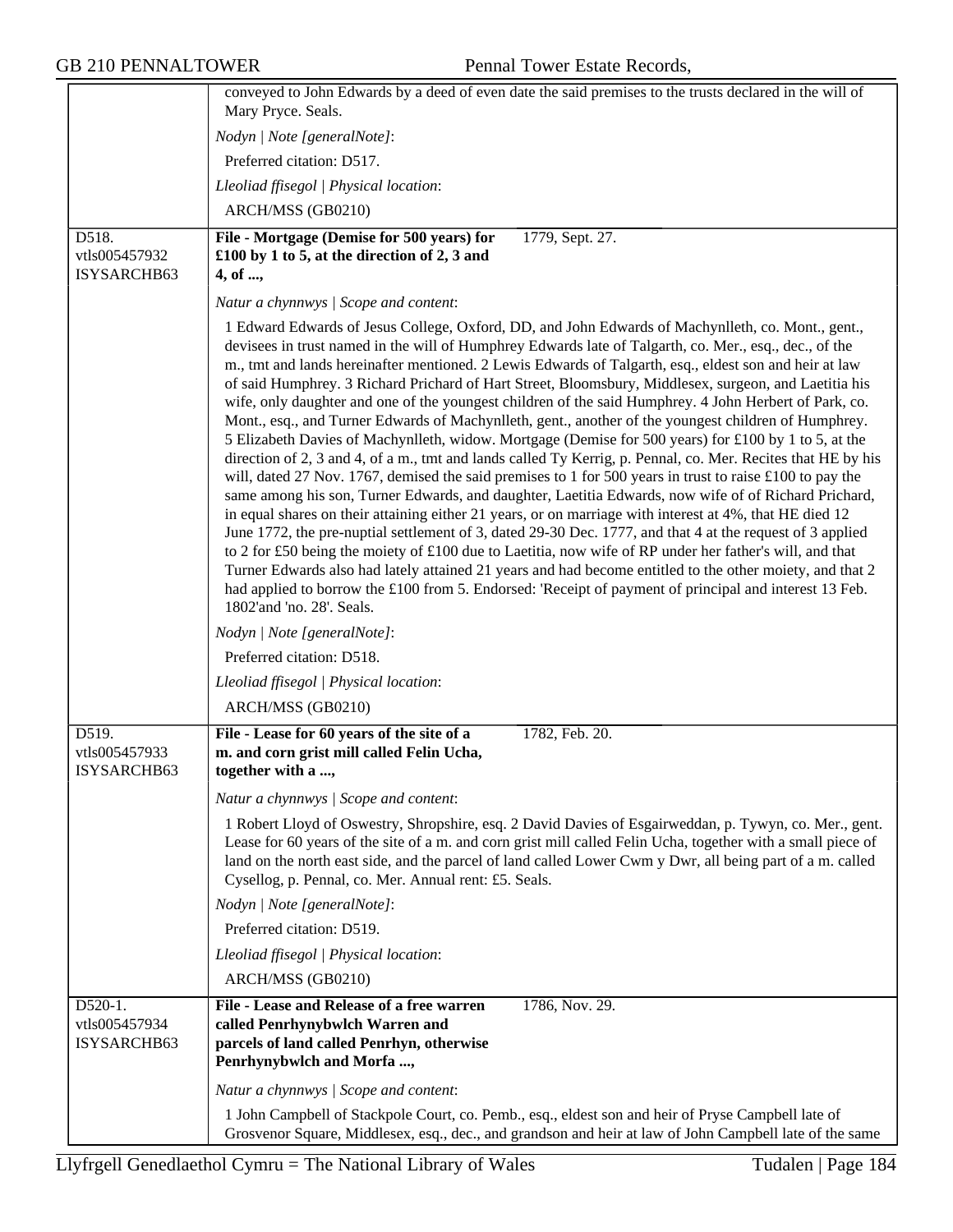|                                       | by Mary his late wife (both dec.), formerly Mary Pryse of Aberllefenni by Lewis Pryse, esq., dec., late<br>husband of Anne Pryse. 2 Lewis Edwards of Talgarth, co. Mer., esq. Lease and Release of a free warren<br>called Penrhynybwlch Warren and parcels of land called Penrhyn, otherwise Penrhynybwlch and Morfa<br>Mawr, p. Llangelynnin, co. Mer., now in the possession of Hugh Vaughan of Tonfaney at the yearly rent<br>of £13. Consideration: £380. Endorsed: 'part of Tonfana' and power of attorney to John Mirehouse, esq.<br>[see no. $D524$ ].<br>Nodyn   Note [generalNote]:                                                                                                                                                                                                                                                            |
|---------------------------------------|----------------------------------------------------------------------------------------------------------------------------------------------------------------------------------------------------------------------------------------------------------------------------------------------------------------------------------------------------------------------------------------------------------------------------------------------------------------------------------------------------------------------------------------------------------------------------------------------------------------------------------------------------------------------------------------------------------------------------------------------------------------------------------------------------------------------------------------------------------|
|                                       | Preferred citation: D520-1.                                                                                                                                                                                                                                                                                                                                                                                                                                                                                                                                                                                                                                                                                                                                                                                                                              |
|                                       |                                                                                                                                                                                                                                                                                                                                                                                                                                                                                                                                                                                                                                                                                                                                                                                                                                                          |
|                                       | Lleoliad ffisegol   Physical location:<br>ARCH/MSS (GB0210)                                                                                                                                                                                                                                                                                                                                                                                                                                                                                                                                                                                                                                                                                                                                                                                              |
|                                       |                                                                                                                                                                                                                                                                                                                                                                                                                                                                                                                                                                                                                                                                                                                                                                                                                                                          |
| D522.<br>vtls005457935<br>ISYSARCHB63 | File - Lease To Vest Possession of a m.<br>1786, Nov. 29.<br>and lands called [] (5 a.), in t. Dyffryn, p.<br>Meifod, co. Mont ,                                                                                                                                                                                                                                                                                                                                                                                                                                                                                                                                                                                                                                                                                                                         |
|                                       | Natur a chynnwys / Scope and content:                                                                                                                                                                                                                                                                                                                                                                                                                                                                                                                                                                                                                                                                                                                                                                                                                    |
|                                       | 1 Rev. Salusbury Pryce of Meifod, co. Mont., DD, John Hurtle of Sion Hill, Worcestershire, esq., trustees<br>of the estate of John Davies of Trewylan, co. Mont., esq., and the said John Davies. 2 Mary Humphreys<br>of Ludlow, Shropshire, widow. Lease To Vest Possession of a m. and lands called [] (5 a.), in t.<br>Dyffryn, p. Meifod, co. Mont., in the possession of Salusbury Pryce.                                                                                                                                                                                                                                                                                                                                                                                                                                                           |
|                                       | Nodyn   Note [generalNote]:                                                                                                                                                                                                                                                                                                                                                                                                                                                                                                                                                                                                                                                                                                                                                                                                                              |
|                                       | Preferred citation: D522.                                                                                                                                                                                                                                                                                                                                                                                                                                                                                                                                                                                                                                                                                                                                                                                                                                |
|                                       | Lleoliad ffisegol   Physical location:                                                                                                                                                                                                                                                                                                                                                                                                                                                                                                                                                                                                                                                                                                                                                                                                                   |
|                                       | ARCH/MSS (GB0210)                                                                                                                                                                                                                                                                                                                                                                                                                                                                                                                                                                                                                                                                                                                                                                                                                                        |
| D523.<br>vtls005457936<br>ISYSARCHB63 | 1786, Nov. 29.<br>File - Covenant for the production<br>of title deeds of a free warren called<br>Penrhynybwlch Warren and parcels of<br>land called Penrhyn ,                                                                                                                                                                                                                                                                                                                                                                                                                                                                                                                                                                                                                                                                                           |
|                                       | Natur a chynnwys / Scope and content:                                                                                                                                                                                                                                                                                                                                                                                                                                                                                                                                                                                                                                                                                                                                                                                                                    |
|                                       | 1 John Campbell of Stackpole Court, co. Pemb., esq., eldest son and heir of Pryse Campbell late of<br>Grosvenor Square, Middlesex, esq., dec., and grandson and heir at law of John Campbell late of the same<br>by Mary his late wife (both dec.), formerly Mary Pryse of Aberllefenni by Lewis Pryse, esq., dec., late<br>husband of Anne Pryse. 2 Lewis Edwards of Talgarth, co. Mer., esq. Covenant for the production of<br>title deeds of a free warren called Penrhynybwlch Warren and parcels of land called Penrhyn, otherwise<br>Penrhynybwlch and Morfa Mawr, p. Llangelynnin, co. Mer., land in p. Llangelynnin, co. Mer., purchased<br>by 2; the said deeds relate to the title of other m's and lands held jointly with the purchased lands,<br>together with Schedule of the said deeds, 1703-86. Endorsed: 'Tonfana in p. Llangelynnin'. |
|                                       | Nodyn   Note [generalNote]:                                                                                                                                                                                                                                                                                                                                                                                                                                                                                                                                                                                                                                                                                                                                                                                                                              |
|                                       | Preferred citation: D523.                                                                                                                                                                                                                                                                                                                                                                                                                                                                                                                                                                                                                                                                                                                                                                                                                                |
|                                       | Lleoliad ffisegol   Physical location:                                                                                                                                                                                                                                                                                                                                                                                                                                                                                                                                                                                                                                                                                                                                                                                                                   |
|                                       | ARCH/MSS (GB0210)                                                                                                                                                                                                                                                                                                                                                                                                                                                                                                                                                                                                                                                                                                                                                                                                                                        |
| D524.<br>vtls005457937<br>ISYSARCHB63 | File - Letters Of Attorney, dated 13 Oct.<br>1786, Dec. 14.<br>1786, giving full power to 2 to act on behalf<br>of 1 to sell ,                                                                                                                                                                                                                                                                                                                                                                                                                                                                                                                                                                                                                                                                                                                           |
|                                       | Natur a chynnwys / Scope and content:                                                                                                                                                                                                                                                                                                                                                                                                                                                                                                                                                                                                                                                                                                                                                                                                                    |
|                                       | 1 John Campbell of Stackpole Court, co. Pemb., esq., eldest son and heir of Pryse Campbell late of<br>Grosvenor Square, Middlesex, esq., dec., and grandson and heir at law of John Campbell late of the same<br>by Mary his late wife (both dec.), formerly Mary Pryse of Aberllefenni by Lewis Pryse, esq., dec., late<br>husband of Anne Pryse. 2 John Mirehouse of Brownslade, esq. Letters Of Attorney, dated 13 Oct. 1786,<br>giving full power to 2 to act on behalf of 1 to sell his estate in cos Mer. and Mont. Attested copy.                                                                                                                                                                                                                                                                                                                 |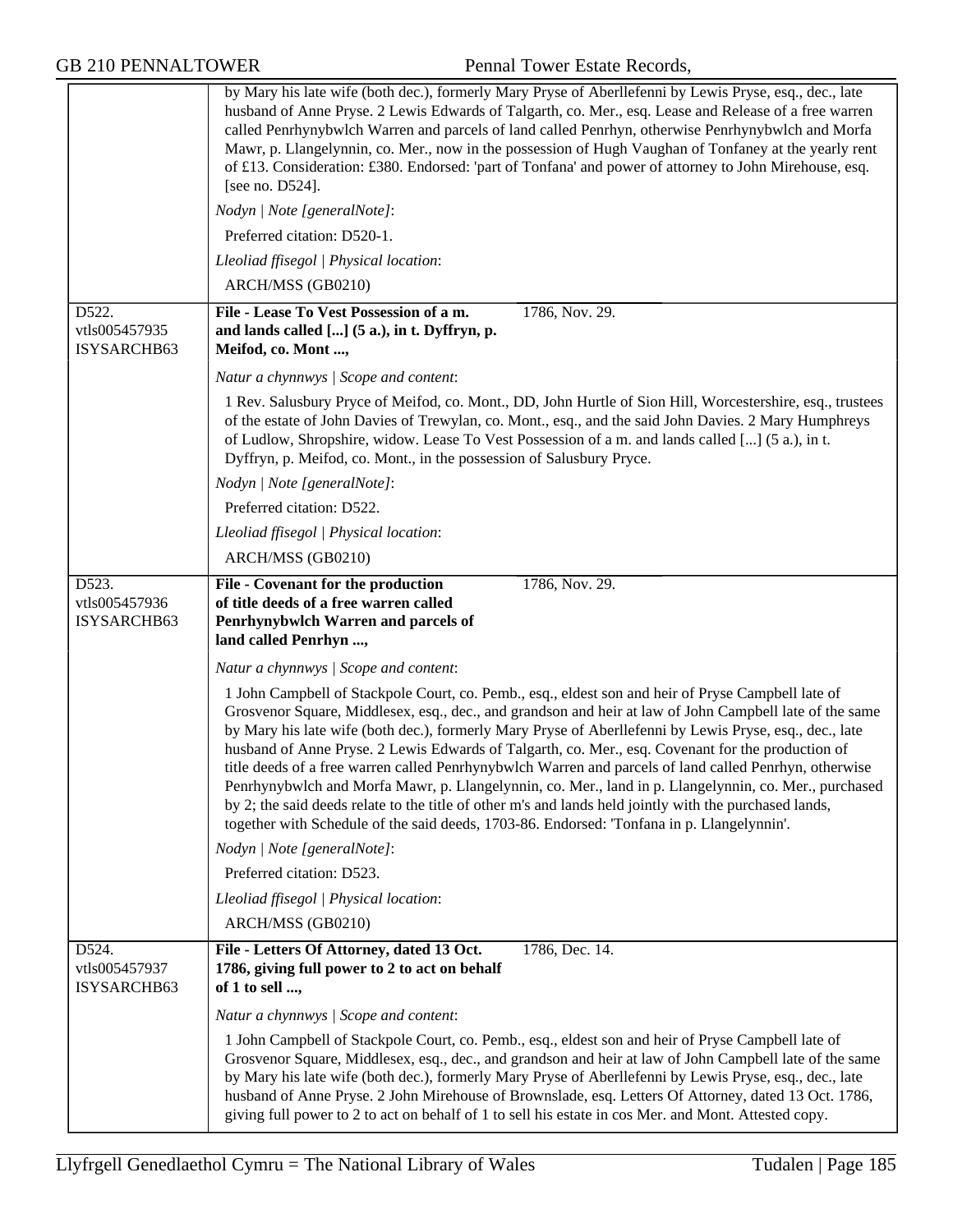*Nodyn | Note [generalNote]*: Preferred citation: D524. *Lleoliad ffisegol | Physical location*: ARCH/MSS (GB0210)

## **Cyfres | Series [1787-1918] vtls005457938 ISYSARCHB63: Deeds,**

Dyddiad | Date: 1787-1918. (dyddiad creu) | (date of creation)

| FFeil / rhestr eitemau   File / item list               |                                                                                                                                                                                                                                                                                                                                                                     |                   |                                |
|---------------------------------------------------------|---------------------------------------------------------------------------------------------------------------------------------------------------------------------------------------------------------------------------------------------------------------------------------------------------------------------------------------------------------------------|-------------------|--------------------------------|
| Cod cyfeirnod                                           | Teitl   Title                                                                                                                                                                                                                                                                                                                                                       | Dyddiadau   Dates | Disgrifiad ffisegol   Physical |
| Reference code<br>D525.<br>vtls005457939<br>ISYSARCHB63 | File - Mortgage (Demise for 500 years) for<br>£300 of the warren called Penrhynybwch<br>Warren and parcels of land called<br>Penrhyn, otherwise ,                                                                                                                                                                                                                   | 1787, May 16.     | description                    |
|                                                         | Natur a chynnwys / Scope and content:                                                                                                                                                                                                                                                                                                                               |                   |                                |
|                                                         | 1 Lewis Edwards late of Talgarth, co. Mer., now of Ludlow, Shropshire, esq. 2 William Jones of Eskir,<br>p. Llanbrynmair, co. Mont., gent. Mortgage (Demise for 500 years) for £300 of the warren called<br>Penrhynybwch Warren and parcels of land called Penrhyn, otherwise Penrhynybwch, and Morfa Mawr,<br>in p. Llangelynnin, co. Mer. [cf. nos D520-1, D529]. |                   |                                |
|                                                         | Nodyn   Note [generalNote]:                                                                                                                                                                                                                                                                                                                                         |                   |                                |
|                                                         | Preferred citation: D525.                                                                                                                                                                                                                                                                                                                                           |                   |                                |
|                                                         | Lleoliad ffisegol   Physical location:                                                                                                                                                                                                                                                                                                                              |                   |                                |
|                                                         | ARCH/MSS (GB0210)                                                                                                                                                                                                                                                                                                                                                   |                   |                                |
| D526.<br>vtls005457940<br>ISYSARCHB63                   | File - Bond in £600 for the payment of<br>£313 10s. 0d. and for the performance of<br>covenants specified in no. D525 ,                                                                                                                                                                                                                                             | 1787, May 16.     |                                |
|                                                         | Natur a chynnwys / Scope and content:                                                                                                                                                                                                                                                                                                                               |                   |                                |
|                                                         | 1 Lewis Edwards late of Talgarth, co. Mer., now of Ludlow, Shropshire, esq. 2 William Jones of Eskir, p.<br>Llanbrynmair, co. Mont., gent. Bond in £600 for the payment of £313 10s. 0d. and for the performance of<br>covenants specified in no. D525.                                                                                                             |                   |                                |
|                                                         | Nodyn   Note [generalNote]:                                                                                                                                                                                                                                                                                                                                         |                   |                                |
|                                                         | Preferred citation: D526.                                                                                                                                                                                                                                                                                                                                           |                   |                                |
|                                                         | Lleoliad ffisegol   Physical location:                                                                                                                                                                                                                                                                                                                              |                   |                                |
|                                                         | ARCH/MSS (GB0210)                                                                                                                                                                                                                                                                                                                                                   |                   |                                |
| D527.<br>vtls005457941<br>ISYSARCHB63                   | File - Bond in £200 for the payment of<br>£100,                                                                                                                                                                                                                                                                                                                     | 1790, Oct. 18.    |                                |
|                                                         | Natur a chynnwys / Scope and content:                                                                                                                                                                                                                                                                                                                               |                   |                                |
|                                                         | 1 Lewis Edwards late of Talgarth, co. Mer., now of Ludlow, Shropshire, esq. 2 Humphrey Jones of<br>Machynlleth, co. Mont., gent., David Davies of Penegoes, clerk, and Turner Edwards of Oswestry, clerk.<br>Bond in £200 for the payment of £100.                                                                                                                  |                   |                                |
|                                                         | Nodyn   Note [generalNote]:                                                                                                                                                                                                                                                                                                                                         |                   |                                |
|                                                         | Preferred citation: D527.                                                                                                                                                                                                                                                                                                                                           |                   |                                |
|                                                         | Lleoliad ffisegol   Physical location:                                                                                                                                                                                                                                                                                                                              |                   |                                |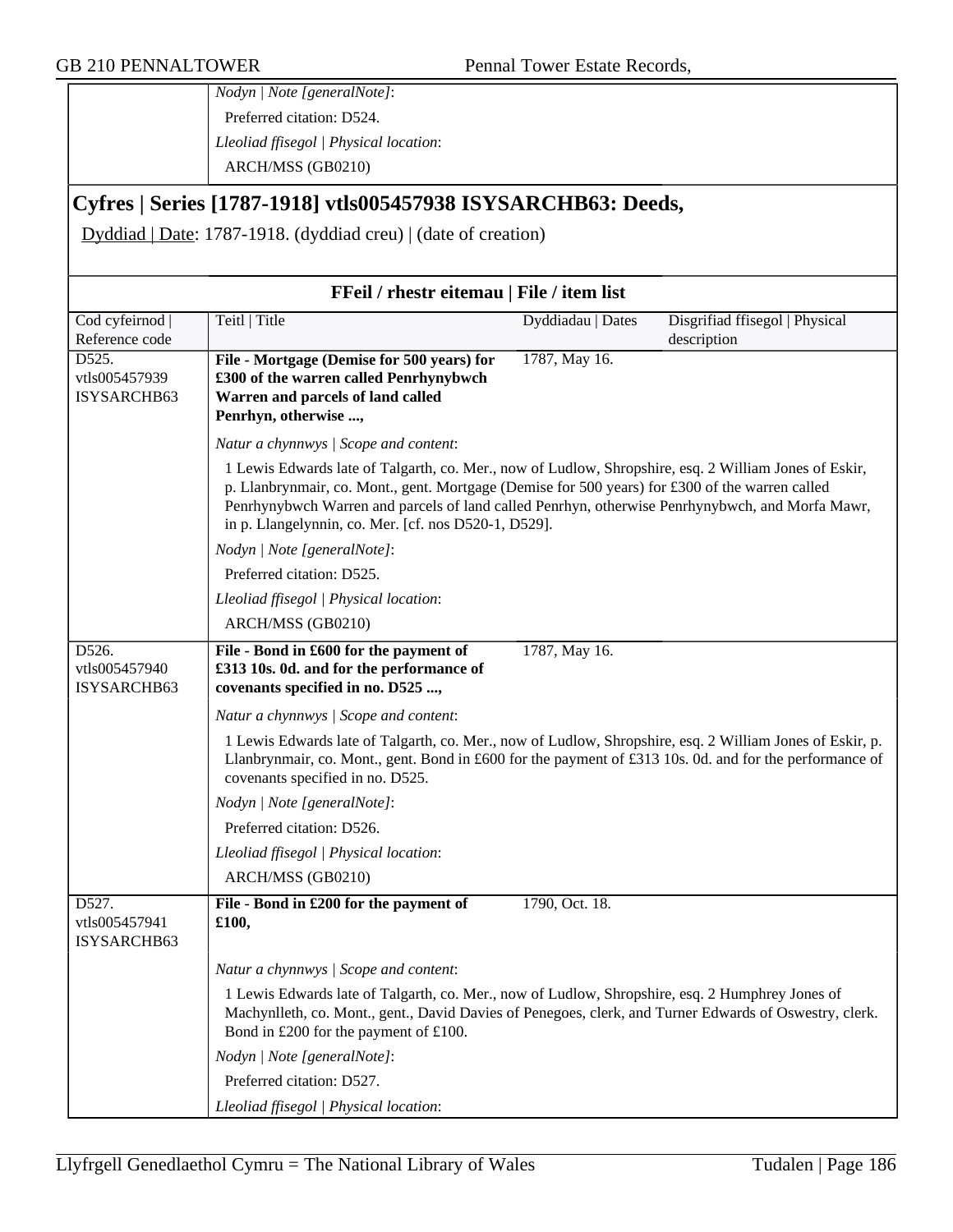|                                       | ARCH/MSS (GB0210)                                                                                                                                                                                                                                                                                                                                                                                                                                                                                                                                             |
|---------------------------------------|---------------------------------------------------------------------------------------------------------------------------------------------------------------------------------------------------------------------------------------------------------------------------------------------------------------------------------------------------------------------------------------------------------------------------------------------------------------------------------------------------------------------------------------------------------------|
| D528.<br>vtls005457942<br>ISYSARCHB63 | File - Bond in £200 for the payment of<br>1790, Oct. 22.<br>£100,                                                                                                                                                                                                                                                                                                                                                                                                                                                                                             |
|                                       | Natur a chynnwys / Scope and content:                                                                                                                                                                                                                                                                                                                                                                                                                                                                                                                         |
|                                       | 1 John Humffreys of Llwyn, co. Mont., esq. 2 Rev. Salusbury Pryce of Meifod, DD. Bond in £200 for the<br>payment of £100.                                                                                                                                                                                                                                                                                                                                                                                                                                     |
|                                       | Nodyn   Note [generalNote]:                                                                                                                                                                                                                                                                                                                                                                                                                                                                                                                                   |
|                                       | Preferred citation: D528.                                                                                                                                                                                                                                                                                                                                                                                                                                                                                                                                     |
|                                       | Lleoliad ffisegol   Physical location:                                                                                                                                                                                                                                                                                                                                                                                                                                                                                                                        |
|                                       | ARCH/MSS (GB0210)                                                                                                                                                                                                                                                                                                                                                                                                                                                                                                                                             |
| D529.<br>vtls005457943<br>ISYSARCHB63 | 1791, Oct. 3.<br>File - Assignment Of Mortgage for £300<br>by 1 and 2 to 3 at the direction of 2 of the<br>warren called ,                                                                                                                                                                                                                                                                                                                                                                                                                                    |
|                                       | Natur a chynnwys / Scope and content:                                                                                                                                                                                                                                                                                                                                                                                                                                                                                                                         |
|                                       | 1 Evan Jones of Eskair, p. Llanbrynmair, co. Mont., gent., eldest son and administrator of the goods of<br>William Jones late of the same, gent., dec. 2 Lewis Edwards late of Talgarth, co. Mer., now of Ludlow,<br>Shropshire, esq. 3 Matthew Davies of Garth Butt, p. Llanwnnog, co. Mont., gent. Assignment Of<br>Mortgage for £300 by 1 and 2 to 3 at the direction of 2 of the warren called Penrhynybwch Warren and<br>parcels of land called Penrhyn, otherwise Penrhynybwch and Morfa Mawr, in p. Llangelynnin, co. Mer.<br>Recites no. D525. Seals. |
|                                       | Nodyn   Note [generalNote]:                                                                                                                                                                                                                                                                                                                                                                                                                                                                                                                                   |
|                                       | Preferred citation: D529.                                                                                                                                                                                                                                                                                                                                                                                                                                                                                                                                     |
|                                       | Lleoliad ffisegol   Physical location:                                                                                                                                                                                                                                                                                                                                                                                                                                                                                                                        |
|                                       | ARCH/MSS (GB0210)                                                                                                                                                                                                                                                                                                                                                                                                                                                                                                                                             |
| D530.<br>vtls005457944<br>ISYSARCHB63 | File - Bond in £600 for the payment of £313<br>1791, Oct. 3.<br>10s. and to observe covenants specified in<br>no. D529,                                                                                                                                                                                                                                                                                                                                                                                                                                       |
|                                       | Natur a chynnwys / Scope and content:                                                                                                                                                                                                                                                                                                                                                                                                                                                                                                                         |
|                                       | 1 Lewis Edwards late of Talgarth, co. Mer., now of Ludlow, Shropshire, esq. 2 Matthew Davies of<br>Garth Butt, p. Llanwnnog, co. Mont., gent. Bond in £600 for the payment of £313 10s. and to observe<br>covenants specified in no. D529.                                                                                                                                                                                                                                                                                                                    |
|                                       | Nodyn   Note [generalNote]:                                                                                                                                                                                                                                                                                                                                                                                                                                                                                                                                   |
|                                       | Preferred citation: D530.                                                                                                                                                                                                                                                                                                                                                                                                                                                                                                                                     |
|                                       | Lleoliad ffisegol   Physical location:                                                                                                                                                                                                                                                                                                                                                                                                                                                                                                                        |
|                                       | ARCH/MSS (GB0210)                                                                                                                                                                                                                                                                                                                                                                                                                                                                                                                                             |
| D531.<br>vtls005457945<br>ISYSARCHB63 | File - Mortgage (Demise for 500 years)<br>1791, May 12.<br>for £200 $(41/2%)$ of a m. with malthouse,<br>stable and garden in p. Pennal, co,                                                                                                                                                                                                                                                                                                                                                                                                                  |
|                                       | Natur a chynnwys / Scope and content:                                                                                                                                                                                                                                                                                                                                                                                                                                                                                                                         |
|                                       | 1 Lewis Edwards late of Talgarth, co. Mer., now of Ludlow, Shropshire, esq. 2 John Tamberlain of<br>Dolgellau, clerk. Mortgage (Demise for 500 years) for £200 (41/2%) of a m. with malthouse, stable and<br>garden in p. Pennal, co. Mer., lately purchased by 1 from Evan Anwyl of Llugwy, gent. Seal.                                                                                                                                                                                                                                                      |
|                                       | Nodyn   Note [generalNote]:                                                                                                                                                                                                                                                                                                                                                                                                                                                                                                                                   |
|                                       | Preferred citation: D531.                                                                                                                                                                                                                                                                                                                                                                                                                                                                                                                                     |
|                                       | Lleoliad ffisegol   Physical location:                                                                                                                                                                                                                                                                                                                                                                                                                                                                                                                        |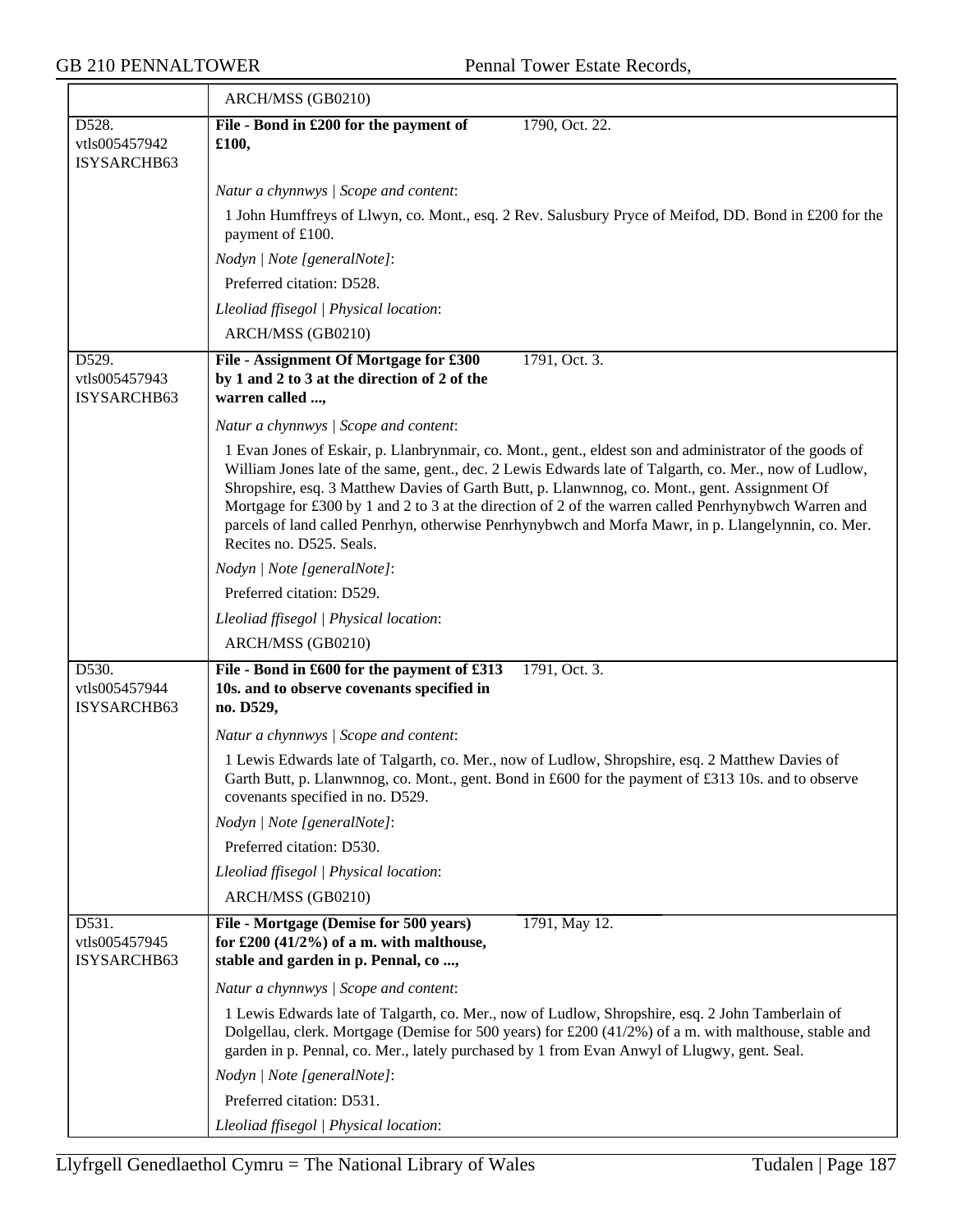|                                                     | ARCH/MSS (GB0210)                                                                                                                                                                                                                                                                                                                                                                                                                                                                                                                                                                                                                                                                                                                                                                                             |
|-----------------------------------------------------|---------------------------------------------------------------------------------------------------------------------------------------------------------------------------------------------------------------------------------------------------------------------------------------------------------------------------------------------------------------------------------------------------------------------------------------------------------------------------------------------------------------------------------------------------------------------------------------------------------------------------------------------------------------------------------------------------------------------------------------------------------------------------------------------------------------|
| D532.<br>vtls005457946<br>ISYSARCHB63               | File - Bond in £400 for the payment of £200 1792, May 12.<br>$(41/2\%)$                                                                                                                                                                                                                                                                                                                                                                                                                                                                                                                                                                                                                                                                                                                                       |
|                                                     | Natur a chynnwys / Scope and content:                                                                                                                                                                                                                                                                                                                                                                                                                                                                                                                                                                                                                                                                                                                                                                         |
|                                                     | 1 Lewis Edwards late of Talgarth, co. Mer., now of Ludlow, Shropshire, esq. 2 John Tamberlain of<br>Dolgellau, clerk. Bond in £400 for the payment of £200 (41/2%).                                                                                                                                                                                                                                                                                                                                                                                                                                                                                                                                                                                                                                           |
|                                                     | Nodyn   Note [generalNote]:                                                                                                                                                                                                                                                                                                                                                                                                                                                                                                                                                                                                                                                                                                                                                                                   |
|                                                     | Preferred citation: D532.                                                                                                                                                                                                                                                                                                                                                                                                                                                                                                                                                                                                                                                                                                                                                                                     |
|                                                     | Lleoliad ffisegol   Physical location:                                                                                                                                                                                                                                                                                                                                                                                                                                                                                                                                                                                                                                                                                                                                                                        |
|                                                     | ARCH/MSS (GB0210)                                                                                                                                                                                                                                                                                                                                                                                                                                                                                                                                                                                                                                                                                                                                                                                             |
| $\overline{D533}$ .<br>vtls005457947<br>ISYSARCHB63 | File - Bond in £200 for the payment of<br>1793, April 1.<br>£100,                                                                                                                                                                                                                                                                                                                                                                                                                                                                                                                                                                                                                                                                                                                                             |
|                                                     | Natur a chynnwys / Scope and content:                                                                                                                                                                                                                                                                                                                                                                                                                                                                                                                                                                                                                                                                                                                                                                         |
|                                                     | 1 Lewis Edwards late of Talgarth, co. Mer., now of Ludlow, Shropshire, esq. 2 Jane Vaughan of<br>Penmaen, co. Mer., spinster. Bond in £200 for the payment of £100.                                                                                                                                                                                                                                                                                                                                                                                                                                                                                                                                                                                                                                           |
|                                                     | Nodyn   Note [generalNote]:                                                                                                                                                                                                                                                                                                                                                                                                                                                                                                                                                                                                                                                                                                                                                                                   |
|                                                     | Preferred citation: D533.                                                                                                                                                                                                                                                                                                                                                                                                                                                                                                                                                                                                                                                                                                                                                                                     |
|                                                     | Lleoliad ffisegol   Physical location:                                                                                                                                                                                                                                                                                                                                                                                                                                                                                                                                                                                                                                                                                                                                                                        |
|                                                     | ARCH/MSS (GB0210)                                                                                                                                                                                                                                                                                                                                                                                                                                                                                                                                                                                                                                                                                                                                                                                             |
| D534.<br>vtls005457948<br>ISYSARCHB63               | File - Lease for 3 lives of a parcel of land<br>1794, Jan. 6.<br>being part of Ty Mawr garden near the<br>village of Pennal ,                                                                                                                                                                                                                                                                                                                                                                                                                                                                                                                                                                                                                                                                                 |
|                                                     | Natur a chynnwys / Scope and content:                                                                                                                                                                                                                                                                                                                                                                                                                                                                                                                                                                                                                                                                                                                                                                         |
|                                                     | 1 Lewis Edwards late of Talgarth, co. Mer., now of Ludlow, Shropshire, esq. 2 Hugh Price of Pandy<br>Rhosfarch, p. Pennal, co. Mer., weaver. Lease for 3 lives of a parcel of land being part of Ty Mawr<br>garden near the village of Pennal, adjoining the road leading from the village towards Felindre; covenant<br>by 2 to erect a m. containing two or more bays of building of good construction (materials to be used<br>specified). Annual rent: 7s. 6d. Copy.                                                                                                                                                                                                                                                                                                                                      |
|                                                     | Nodyn   Note [generalNote]:                                                                                                                                                                                                                                                                                                                                                                                                                                                                                                                                                                                                                                                                                                                                                                                   |
|                                                     | Preferred citation: D534.                                                                                                                                                                                                                                                                                                                                                                                                                                                                                                                                                                                                                                                                                                                                                                                     |
|                                                     | Lleoliad ffisegol   Physical location:                                                                                                                                                                                                                                                                                                                                                                                                                                                                                                                                                                                                                                                                                                                                                                        |
|                                                     | ARCH/MSS (GB0210)                                                                                                                                                                                                                                                                                                                                                                                                                                                                                                                                                                                                                                                                                                                                                                                             |
| D535.<br>vtls005457949<br>ISYSARCHB63               | <b>File - Pre-nuptial Settlement of Thomas</b><br>1796, March 12.<br>Parker and Mary Edwards, being an<br>Assignment by 1 to 4 of £6,400 in trust<br>to ,                                                                                                                                                                                                                                                                                                                                                                                                                                                                                                                                                                                                                                                     |
|                                                     | Natur a chynnwys / Scope and content:                                                                                                                                                                                                                                                                                                                                                                                                                                                                                                                                                                                                                                                                                                                                                                         |
|                                                     | 1 Thomas Parker of Shirborn, Oxfordshire, younger son of Thomas, late earl of Macclesfield, dec. 2<br>Lewis Edwards late of Talgarth, co. Mer., now of Ludlow, Shropshire, esq. 3 Mary Edwards late of<br>Talgarth and now of Ludlow, Shropshire, spinster, one of the dau's of 2.4 George, earl of Macclesfield,<br>Francis Augustus lord Hadfield, John Herbert of Kerry House, co. Mont., esq., and Turner Edwards<br>of Oldport, Shropshire, clerk. Pre-nuptial Settlement of Thomas Parker and Mary Edwards, being an<br>Assignment by 1 to 4 of £6,400 in trust to be invested in government stocks or public funds and the<br>interest paid for the use of 1 and 3, and after 1's death to the use of 3 for life and then for the use of their<br>lawfully begotten children (further uses specified). |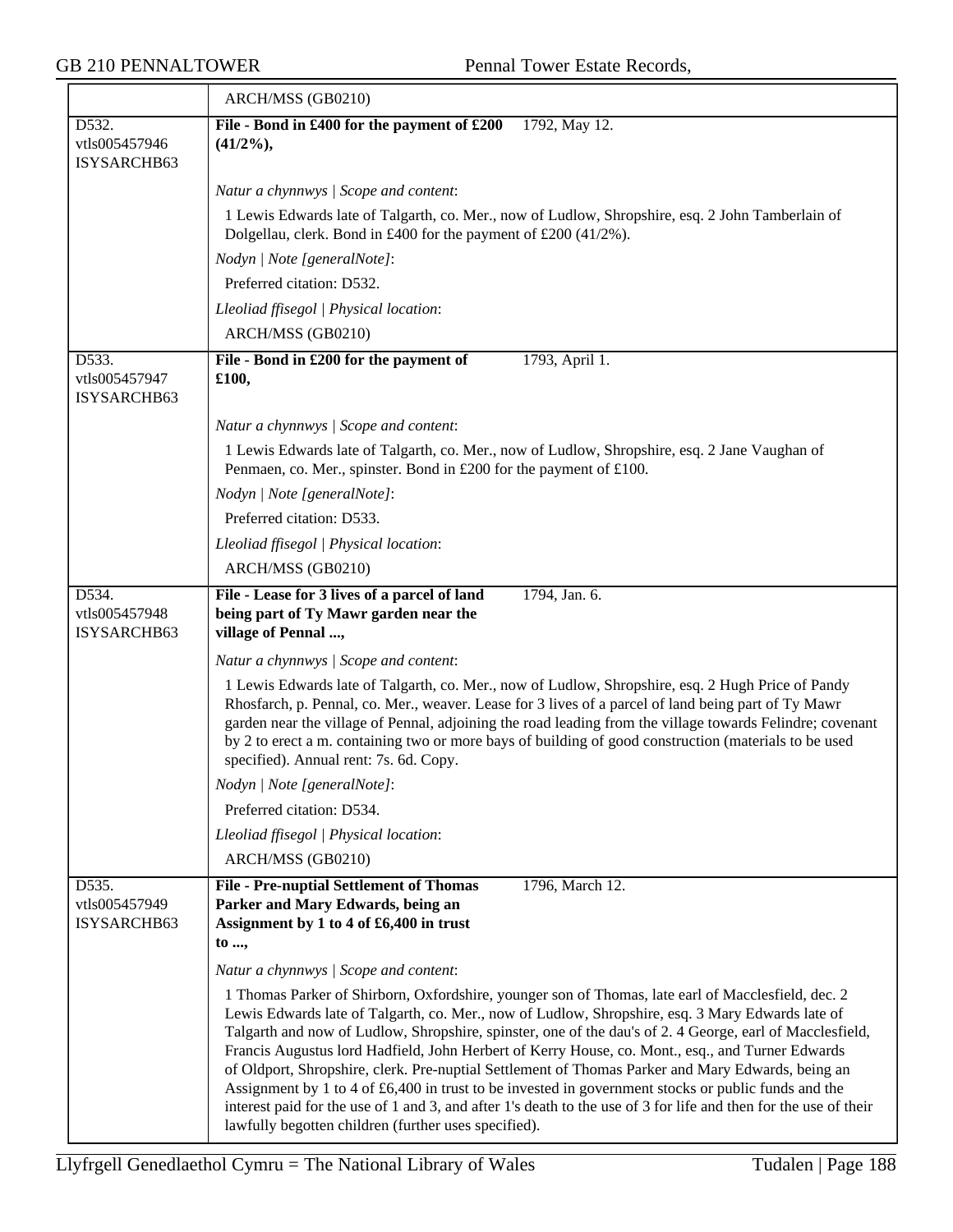|                                       | Nodyn   Note [generalNote]:                                                                                                                                                                                                                                                                                                                                                                                                                                                                                                                                                                                                                                                                                                                             |
|---------------------------------------|---------------------------------------------------------------------------------------------------------------------------------------------------------------------------------------------------------------------------------------------------------------------------------------------------------------------------------------------------------------------------------------------------------------------------------------------------------------------------------------------------------------------------------------------------------------------------------------------------------------------------------------------------------------------------------------------------------------------------------------------------------|
|                                       | Preferred citation: D535.                                                                                                                                                                                                                                                                                                                                                                                                                                                                                                                                                                                                                                                                                                                               |
|                                       | Lleoliad ffisegol   Physical location:                                                                                                                                                                                                                                                                                                                                                                                                                                                                                                                                                                                                                                                                                                                  |
|                                       | ARCH/MSS (GB0210)                                                                                                                                                                                                                                                                                                                                                                                                                                                                                                                                                                                                                                                                                                                                       |
| D536.<br>vtls005457950<br>ISYSARCHB63 | File - Agreement relating to covenants<br>1796, March 12.<br>arising from the marriage of Thomas<br>Parker and Mary Edwards, namely that<br>the said Thomas is ,                                                                                                                                                                                                                                                                                                                                                                                                                                                                                                                                                                                        |
|                                       | Natur a chynnwys / Scope and content:                                                                                                                                                                                                                                                                                                                                                                                                                                                                                                                                                                                                                                                                                                                   |
|                                       | 1 Thomas Parker of Shirborn, Oxfordshire, younger son of Thomas, late earl of Macclesfield, dec. 2<br>Lewis Edwards late of Talgarth, co. Mer., now of Ludlow, Shropshire, esq. 3 Mary Edwards late of<br>Talgarth and now of Ludlow, Shropshire, spinster, one of the dau's of 2.4 George, earl of Macclesfield,<br>Francis Augustus lord Hadfield, John Herbert of Kerry House, co. Mont., esq., and Turner Edwards of<br>Oldport, Shropshire, clerk. Agreement relating to covenants arising from the marriage of Thomas Parker<br>and Mary Edwards, namely that the said Thomas is entitled to the fortune of the said Mary subject to the<br>repayment of £4,000 to the younger sisters of the said Mary, together with Opinion of counsel. Draft. |
|                                       | Nodyn   Note [generalNote]:                                                                                                                                                                                                                                                                                                                                                                                                                                                                                                                                                                                                                                                                                                                             |
|                                       | Preferred citation: D536.                                                                                                                                                                                                                                                                                                                                                                                                                                                                                                                                                                                                                                                                                                                               |
|                                       | Lleoliad ffisegol   Physical location:                                                                                                                                                                                                                                                                                                                                                                                                                                                                                                                                                                                                                                                                                                                  |
|                                       | ARCH/MSS (GB0210)                                                                                                                                                                                                                                                                                                                                                                                                                                                                                                                                                                                                                                                                                                                                       |
| D537.                                 | File - Bond in £340 for the payment of £170<br>1796, Oct. 14.                                                                                                                                                                                                                                                                                                                                                                                                                                                                                                                                                                                                                                                                                           |
| vtls005457951                         | on condition that 2 as tenant of Oldport,                                                                                                                                                                                                                                                                                                                                                                                                                                                                                                                                                                                                                                                                                                               |
| ISYSARCHB63                           | p's Selattyn and Oswestry ,                                                                                                                                                                                                                                                                                                                                                                                                                                                                                                                                                                                                                                                                                                                             |
|                                       | Natur a chynnwys / Scope and content:                                                                                                                                                                                                                                                                                                                                                                                                                                                                                                                                                                                                                                                                                                                   |
|                                       | 1 Lewis Edwards of Talgarth, co. Mer., esq. 2 Turner Edwards of Oldport, Shropshire, clerk. Bond<br>in £340 for the payment of £170 on condition that 2 as tenant of Oldport, p's Selattyn and Oswestry,<br>Shropshire, who has already laid out £170 on improvements, delivers the possession of the said premises<br>to 1 on 1 May following the decease of Mary Edwards who has an estate for life in the said premises with<br>remainder to 1 and to his eldest son, etc., and afterwards to to pay a reasonable rent on request by 1.                                                                                                                                                                                                              |
|                                       | Nodyn   Note [generalNote]:                                                                                                                                                                                                                                                                                                                                                                                                                                                                                                                                                                                                                                                                                                                             |
|                                       | Preferred citation: D537.                                                                                                                                                                                                                                                                                                                                                                                                                                                                                                                                                                                                                                                                                                                               |
|                                       | Lleoliad ffisegol   Physical location:                                                                                                                                                                                                                                                                                                                                                                                                                                                                                                                                                                                                                                                                                                                  |
|                                       | ARCH/MSS (GB0210)                                                                                                                                                                                                                                                                                                                                                                                                                                                                                                                                                                                                                                                                                                                                       |
| D538.<br>vtls005457952<br>ISYSARCHB63 | 1797, Jan. 7.<br>File - Appointment, dated 15 June 1789,<br>by 1 of £500 to be paid to 2, charged on the<br>Oldport estate, Shropshire ,                                                                                                                                                                                                                                                                                                                                                                                                                                                                                                                                                                                                                |
|                                       | Natur a chynnwys / Scope and content:                                                                                                                                                                                                                                                                                                                                                                                                                                                                                                                                                                                                                                                                                                                   |
|                                       | 1 Mary Edwards of Talgarth, co. Mer., widow and relict of Humphrey Edwards, late of the same, esq.,<br>dec. 2 Rev. Turner Edwards of Oldport, Shropshire, clerk. Appointment, dated 15 June 1789, by 1<br>of £500 to be paid to 2, charged on the Oldport estate, Shropshire, under the will of her late husband,<br>Humphrey Edwards, esq., dec. Attested copy.                                                                                                                                                                                                                                                                                                                                                                                        |
|                                       | Nodyn   Note [generalNote]:                                                                                                                                                                                                                                                                                                                                                                                                                                                                                                                                                                                                                                                                                                                             |
|                                       | Preferred citation: D538.                                                                                                                                                                                                                                                                                                                                                                                                                                                                                                                                                                                                                                                                                                                               |
|                                       | Lleoliad ffisegol   Physical location:                                                                                                                                                                                                                                                                                                                                                                                                                                                                                                                                                                                                                                                                                                                  |
|                                       | ARCH/MSS (GB0210)                                                                                                                                                                                                                                                                                                                                                                                                                                                                                                                                                                                                                                                                                                                                       |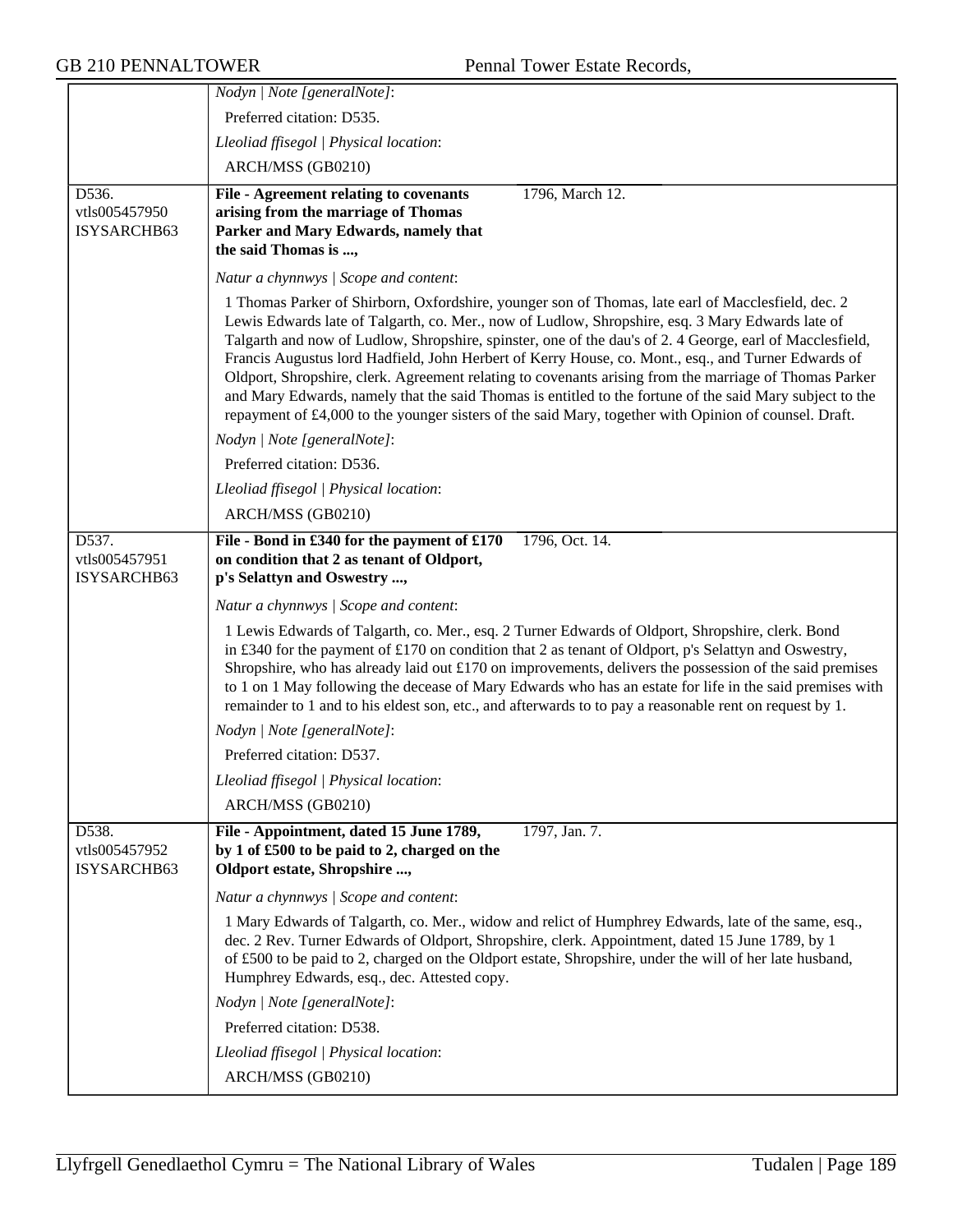| D539.                                 | 1806, Nov. 1.<br>File - Lease for the remainder of 50 years                                                                                                                                                                                                                                                                                                                                                                                                                                                                                                                                                                                                                                                                                                                                                                                                                                                                                                                                                                                                                                                                                                                                                                        |
|---------------------------------------|------------------------------------------------------------------------------------------------------------------------------------------------------------------------------------------------------------------------------------------------------------------------------------------------------------------------------------------------------------------------------------------------------------------------------------------------------------------------------------------------------------------------------------------------------------------------------------------------------------------------------------------------------------------------------------------------------------------------------------------------------------------------------------------------------------------------------------------------------------------------------------------------------------------------------------------------------------------------------------------------------------------------------------------------------------------------------------------------------------------------------------------------------------------------------------------------------------------------------------|
| vtls005457953                         | of a m. and water corn grist mill lately                                                                                                                                                                                                                                                                                                                                                                                                                                                                                                                                                                                                                                                                                                                                                                                                                                                                                                                                                                                                                                                                                                                                                                                           |
| ISYSARCHB63                           | built by William Thomas ,                                                                                                                                                                                                                                                                                                                                                                                                                                                                                                                                                                                                                                                                                                                                                                                                                                                                                                                                                                                                                                                                                                                                                                                                          |
|                                       | Natur a chynnwys / Scope and content:                                                                                                                                                                                                                                                                                                                                                                                                                                                                                                                                                                                                                                                                                                                                                                                                                                                                                                                                                                                                                                                                                                                                                                                              |
|                                       | 1 Prys Edwards of Talgarth, p. Tywyn, co. Mer., esq. 2 William Edward of Tytanygraig, p. Llanfihangel<br>Genau'r-glyn, co. Card., farmer. Lease for the remainder of 50 years of a m. and water corn grist mill<br>lately built by William Thomas, dec., called Tytanygraig, together with a parcel of land adjoining<br>formerly a garden, in p. Llanfihangel Genau'r-glyn, co. Card., opposite Dovey Furnace near the road<br>leading from there towards Aberystwyth. Annual rent: £2 2s. Recites a bond, dated 28 Oct. 1802,<br>between Anna Edwards of Talgarth, widow, mother and guardian of 1, then an infant, and William<br>Thomas of Melin y Cwm, p. Llanfihangel Genau'r-Glyn, blacksmith, in £200, that 1, then 17 years<br>old, should on attaining 21 years, execute a lease to William Thomas for 50 years of the said premises,<br>that WT, since dec., had built a m. and water corn grist mill on part of the premises, that 1 has since<br>attained 21 years and that in consideration of the costs which WT had incurred in his lifetime in erecting<br>the m. and mill, 1 has demised the premises to 2, who has since married Mary, widow and personal<br>representative of her late husband William Thomas. |
|                                       | Nodyn   Note [generalNote]:                                                                                                                                                                                                                                                                                                                                                                                                                                                                                                                                                                                                                                                                                                                                                                                                                                                                                                                                                                                                                                                                                                                                                                                                        |
|                                       | Preferred citation: D539.                                                                                                                                                                                                                                                                                                                                                                                                                                                                                                                                                                                                                                                                                                                                                                                                                                                                                                                                                                                                                                                                                                                                                                                                          |
|                                       | Lleoliad ffisegol   Physical location:                                                                                                                                                                                                                                                                                                                                                                                                                                                                                                                                                                                                                                                                                                                                                                                                                                                                                                                                                                                                                                                                                                                                                                                             |
|                                       | ARCH/MSS (GB0210)                                                                                                                                                                                                                                                                                                                                                                                                                                                                                                                                                                                                                                                                                                                                                                                                                                                                                                                                                                                                                                                                                                                                                                                                                  |
| D540.                                 | $[c. 1807]$ .<br>File - Schedule Of Deeds, 1704-1807,                                                                                                                                                                                                                                                                                                                                                                                                                                                                                                                                                                                                                                                                                                                                                                                                                                                                                                                                                                                                                                                                                                                                                                              |
| vtls005457954                         | delivered by Charles Jones to the Rev.                                                                                                                                                                                                                                                                                                                                                                                                                                                                                                                                                                                                                                                                                                                                                                                                                                                                                                                                                                                                                                                                                                                                                                                             |
| ISYSARCHB63                           | Robert Davies with instruction that it is to<br>be ,                                                                                                                                                                                                                                                                                                                                                                                                                                                                                                                                                                                                                                                                                                                                                                                                                                                                                                                                                                                                                                                                                                                                                                               |
|                                       | Natur a chynnwys / Scope and content:                                                                                                                                                                                                                                                                                                                                                                                                                                                                                                                                                                                                                                                                                                                                                                                                                                                                                                                                                                                                                                                                                                                                                                                              |
|                                       | Schedule Of Deeds, 1704-1807, delivered by Charles Jones to the Rev. Robert Davies with instruction                                                                                                                                                                                                                                                                                                                                                                                                                                                                                                                                                                                                                                                                                                                                                                                                                                                                                                                                                                                                                                                                                                                                |
|                                       | that it is to be taken to Talgarth, [p. Tywyn, co. Mer.].                                                                                                                                                                                                                                                                                                                                                                                                                                                                                                                                                                                                                                                                                                                                                                                                                                                                                                                                                                                                                                                                                                                                                                          |
|                                       | Nodyn   Note [generalNote]:                                                                                                                                                                                                                                                                                                                                                                                                                                                                                                                                                                                                                                                                                                                                                                                                                                                                                                                                                                                                                                                                                                                                                                                                        |
|                                       | Preferred citation: D540.                                                                                                                                                                                                                                                                                                                                                                                                                                                                                                                                                                                                                                                                                                                                                                                                                                                                                                                                                                                                                                                                                                                                                                                                          |
|                                       | Lleoliad ffisegol   Physical location:                                                                                                                                                                                                                                                                                                                                                                                                                                                                                                                                                                                                                                                                                                                                                                                                                                                                                                                                                                                                                                                                                                                                                                                             |
|                                       | ARCH/MSS (GB0210)                                                                                                                                                                                                                                                                                                                                                                                                                                                                                                                                                                                                                                                                                                                                                                                                                                                                                                                                                                                                                                                                                                                                                                                                                  |
| D541.<br>vtls005457955<br>ISYSARCHB63 | File - Lease for two lives of a part of a field<br>1808, Oct. 5.<br>called Caescyborfawr near the village of<br>Pennal, co. Mer., adjoining ,                                                                                                                                                                                                                                                                                                                                                                                                                                                                                                                                                                                                                                                                                                                                                                                                                                                                                                                                                                                                                                                                                      |
|                                       |                                                                                                                                                                                                                                                                                                                                                                                                                                                                                                                                                                                                                                                                                                                                                                                                                                                                                                                                                                                                                                                                                                                                                                                                                                    |
|                                       | Natur a chynnwys / Scope and content:                                                                                                                                                                                                                                                                                                                                                                                                                                                                                                                                                                                                                                                                                                                                                                                                                                                                                                                                                                                                                                                                                                                                                                                              |
|                                       | 1 Prys Edwards of Talgarth, co. Mer., esq. 2 Lewis Owen of the village of Pennal, labourer. Lease for<br>two lives of a part of a field called Caescyborfawr near the village of Pennal, co. Mer., adjoining the road<br>leading from Pennal to Llygwy, being 12 yards long and 6 yards wide; covenant by 2 to erect a dwelling<br>house with the walls to be of the height of 9 feet to the wall plate of good stone and to be roofed in slate.<br>Annual rent: 7s. 6d. Seal of 1.                                                                                                                                                                                                                                                                                                                                                                                                                                                                                                                                                                                                                                                                                                                                                |
|                                       | Nodyn   Note [generalNote]:                                                                                                                                                                                                                                                                                                                                                                                                                                                                                                                                                                                                                                                                                                                                                                                                                                                                                                                                                                                                                                                                                                                                                                                                        |
|                                       | Preferred citation: D541.                                                                                                                                                                                                                                                                                                                                                                                                                                                                                                                                                                                                                                                                                                                                                                                                                                                                                                                                                                                                                                                                                                                                                                                                          |
|                                       | Lleoliad ffisegol   Physical location:                                                                                                                                                                                                                                                                                                                                                                                                                                                                                                                                                                                                                                                                                                                                                                                                                                                                                                                                                                                                                                                                                                                                                                                             |
|                                       | ARCH/MSS (GB0210)                                                                                                                                                                                                                                                                                                                                                                                                                                                                                                                                                                                                                                                                                                                                                                                                                                                                                                                                                                                                                                                                                                                                                                                                                  |
| D542-3.                               | File - Lease and Release of a parcel of land<br>1819, May 28-9.                                                                                                                                                                                                                                                                                                                                                                                                                                                                                                                                                                                                                                                                                                                                                                                                                                                                                                                                                                                                                                                                                                                                                                    |
| vtls005457956<br>ISYSARCHB63          | being part of a quillet situated behind the<br>Red Lion Inn in ,                                                                                                                                                                                                                                                                                                                                                                                                                                                                                                                                                                                                                                                                                                                                                                                                                                                                                                                                                                                                                                                                                                                                                                   |
|                                       |                                                                                                                                                                                                                                                                                                                                                                                                                                                                                                                                                                                                                                                                                                                                                                                                                                                                                                                                                                                                                                                                                                                                                                                                                                    |
|                                       | Natur a chynnwys / Scope and content:                                                                                                                                                                                                                                                                                                                                                                                                                                                                                                                                                                                                                                                                                                                                                                                                                                                                                                                                                                                                                                                                                                                                                                                              |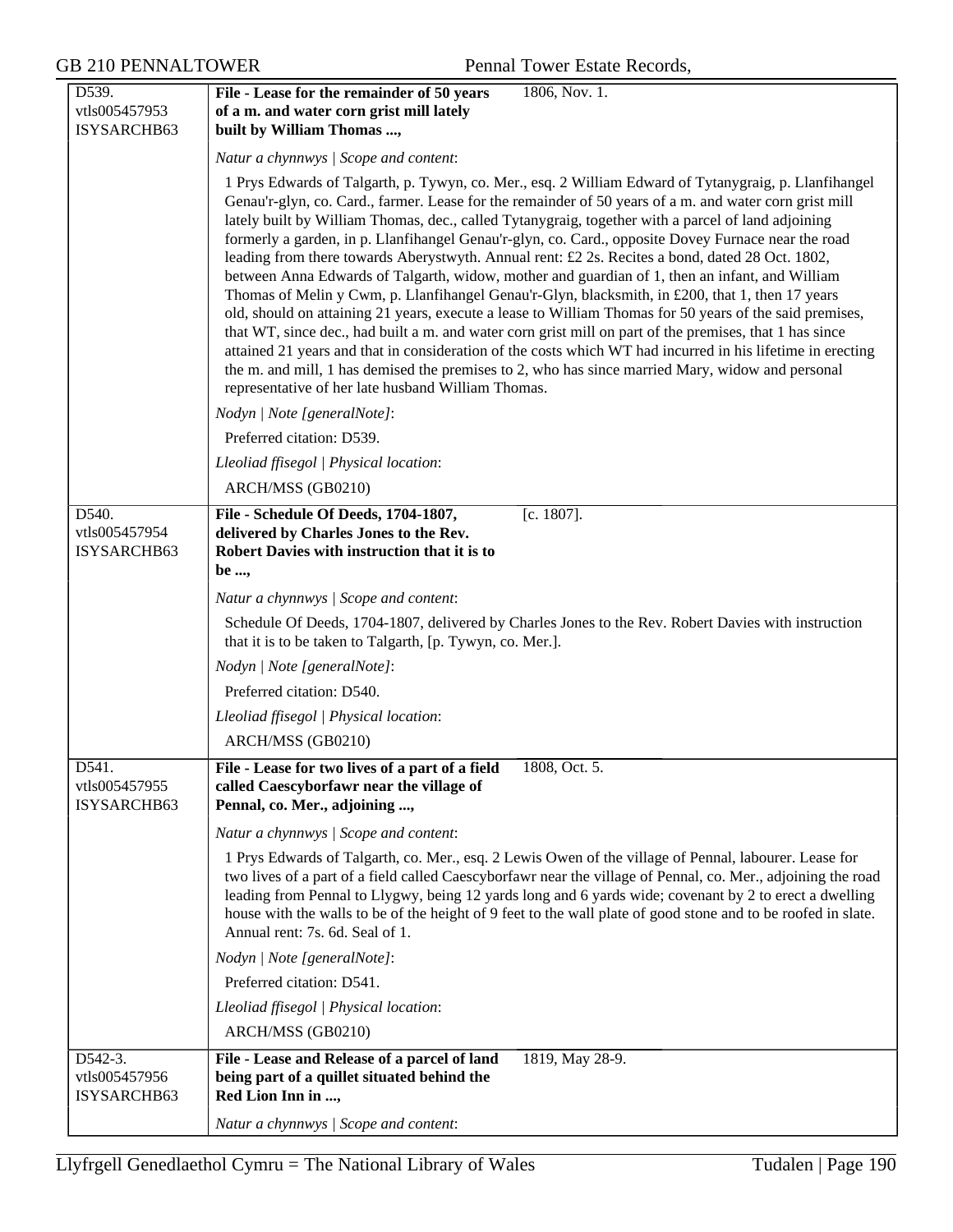|                                                     | 1 John Edwards of the town of Machynlleth, co. Mont., mariner. 2 Griffith Jones of Tywyn, co. Mer.,<br>gent. 3 Cadwallader Hughes of Tywyn, carpenter. Lease and Release of a parcel of land being part of a<br>quillet situated behind the Red Lion Inn in Tywyn, co. Mer. Consideration: £57.                                                                                                                                                                                                                                                                                     |
|-----------------------------------------------------|-------------------------------------------------------------------------------------------------------------------------------------------------------------------------------------------------------------------------------------------------------------------------------------------------------------------------------------------------------------------------------------------------------------------------------------------------------------------------------------------------------------------------------------------------------------------------------------|
|                                                     | Nodyn   Note [generalNote]:                                                                                                                                                                                                                                                                                                                                                                                                                                                                                                                                                         |
|                                                     | Preferred citation: D542-3.                                                                                                                                                                                                                                                                                                                                                                                                                                                                                                                                                         |
|                                                     | Lleoliad ffisegol   Physical location:                                                                                                                                                                                                                                                                                                                                                                                                                                                                                                                                              |
|                                                     | ARCH/MSS (GB0210)                                                                                                                                                                                                                                                                                                                                                                                                                                                                                                                                                                   |
| D544.<br>vtls005457957<br>ISYSARCHB63               | 1823, April 21.<br>File - Articles Of Agreement that 2<br>will quit possession of the lands of<br>Cefncynhafal, [p. Tywyn], except the<br>dwelling house and ,                                                                                                                                                                                                                                                                                                                                                                                                                      |
|                                                     | Natur a chynnwys / Scope and content:                                                                                                                                                                                                                                                                                                                                                                                                                                                                                                                                               |
|                                                     | 1 Charles Thomas Thruston of Talgarth, co. Mer., esq. 2 Hugh Owen of Cefncynhafal, p. Tywyn, farmer.<br>Articles Of Agreement that 2 will quit possession of the lands of Cefncynhafal, [p. Tywyn], except the<br>dwelling house and outbuildings for his horses and cattle and the privilege of turning the same to water<br>and for the sheep to graze the pasture lands until 12 May next, in consideration whereof 1 agrees to allow<br>£19 11s. 6d. out of the rent of £84 11s. 6d. and will accept a promissory note for the remainder, being<br>£65, payable on 4 June next. |
|                                                     | Nodyn   Note [generalNote]:                                                                                                                                                                                                                                                                                                                                                                                                                                                                                                                                                         |
|                                                     | Preferred citation: D544.                                                                                                                                                                                                                                                                                                                                                                                                                                                                                                                                                           |
|                                                     | Lleoliad ffisegol   Physical location:                                                                                                                                                                                                                                                                                                                                                                                                                                                                                                                                              |
|                                                     | ARCH/MSS (GB0210)                                                                                                                                                                                                                                                                                                                                                                                                                                                                                                                                                                   |
| $D5\overline{45}$ .<br>vtls005457958<br>ISYSARCHB63 | $[c. 1828]$ .<br>File - Abstract of a conveyance of a life<br>estate in premises belonging to the late<br>Pryce Edwards of Talgarth, esq., dec,                                                                                                                                                                                                                                                                                                                                                                                                                                     |
|                                                     | Natur a chynnwys / Scope and content:                                                                                                                                                                                                                                                                                                                                                                                                                                                                                                                                               |
|                                                     | Abstract of a conveyance of a life estate in premises belonging to the late Pryce Edwards of Talgarth,<br>esq., dec., and of an assignment of money due to Georgina Edwards his wife, in trust for Charles Thomas<br>Thruston, esq.                                                                                                                                                                                                                                                                                                                                                 |
|                                                     | Nodyn   Note [generalNote]:                                                                                                                                                                                                                                                                                                                                                                                                                                                                                                                                                         |
|                                                     | Preferred citation: D545.                                                                                                                                                                                                                                                                                                                                                                                                                                                                                                                                                           |
|                                                     | Lleoliad ffisegol   Physical location:                                                                                                                                                                                                                                                                                                                                                                                                                                                                                                                                              |
|                                                     | ARCH/MSS (GB0210)                                                                                                                                                                                                                                                                                                                                                                                                                                                                                                                                                                   |
| $D\overline{546}$ .<br>vtls005457959<br>ISYSARCHB63 | File - Schedule Of Deeds, 1779-97, relating<br>1828, Jan.<br>to the Oldport estate, Shropshire, and to<br>the Talgarth estate, co. Mer,                                                                                                                                                                                                                                                                                                                                                                                                                                             |
|                                                     | Nodyn   Note [generalNote]:                                                                                                                                                                                                                                                                                                                                                                                                                                                                                                                                                         |
|                                                     | Preferred citation: D546.                                                                                                                                                                                                                                                                                                                                                                                                                                                                                                                                                           |
|                                                     | Lleoliad ffisegol   Physical location:                                                                                                                                                                                                                                                                                                                                                                                                                                                                                                                                              |
|                                                     | ARCH/MSS (GB0210)                                                                                                                                                                                                                                                                                                                                                                                                                                                                                                                                                                   |
| D547.<br>vtls005457960<br>ISYSARCHB63               | File - Lease To Vest Possession of the<br>1828, Jan. 21.<br>Talgarth estate in cos Mer., Mont. and<br>Card., late the estate of Pryce Edwards ,<br>Natur a chynnwys / Scope and content:                                                                                                                                                                                                                                                                                                                                                                                            |
|                                                     |                                                                                                                                                                                                                                                                                                                                                                                                                                                                                                                                                                                     |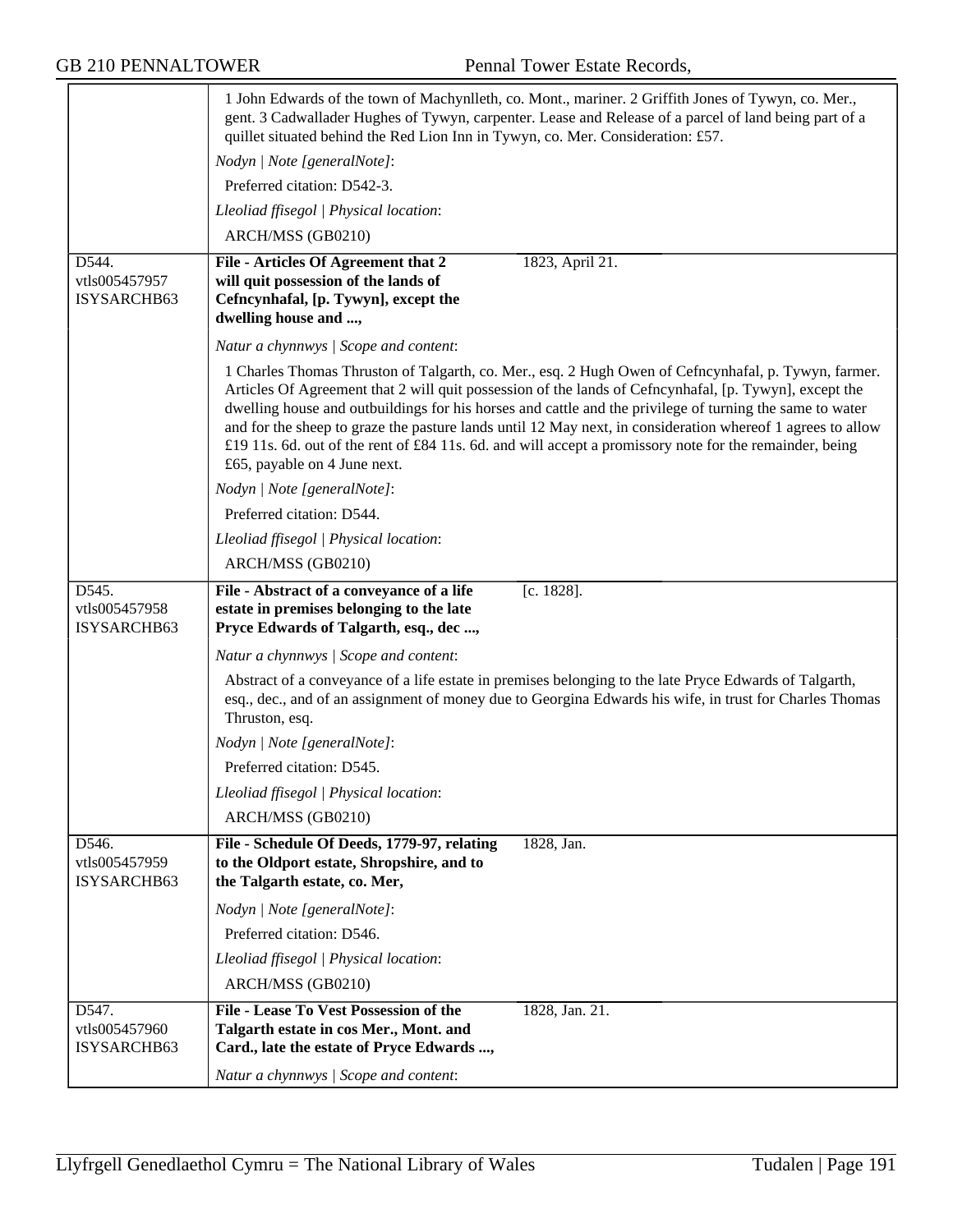|                                       | 1 Henry Desborough the younger of the Atlas Assurance Office, London, esq. 2 John Fane of Wormsley,<br>Oxfordshire, esq. Lease To Vest Possession of the Talgarth estate in cos Mer., Mont. and Card., late the<br>estate of Pryce Edwards of the same, esq., dec.                                                                                                                                                                                                                                                                                                                  |
|---------------------------------------|-------------------------------------------------------------------------------------------------------------------------------------------------------------------------------------------------------------------------------------------------------------------------------------------------------------------------------------------------------------------------------------------------------------------------------------------------------------------------------------------------------------------------------------------------------------------------------------|
|                                       | Nodyn   Note [generalNote]:                                                                                                                                                                                                                                                                                                                                                                                                                                                                                                                                                         |
|                                       | Preferred citation: D547.                                                                                                                                                                                                                                                                                                                                                                                                                                                                                                                                                           |
|                                       | Lleoliad ffisegol   Physical location:                                                                                                                                                                                                                                                                                                                                                                                                                                                                                                                                              |
|                                       | ARCH/MSS (GB0210)                                                                                                                                                                                                                                                                                                                                                                                                                                                                                                                                                                   |
| D548.<br>vtls005457961<br>ISYSARCHB63 | 1828, Feb. 14.<br>File - Draft Conveyance of a life estate in<br>the m., tmt and lands called Talgarth, p.<br>Tywyn, formerly in the tenure ,                                                                                                                                                                                                                                                                                                                                                                                                                                       |
|                                       | Natur a chynnwys / Scope and content:                                                                                                                                                                                                                                                                                                                                                                                                                                                                                                                                               |
|                                       | 1 Anne Edwards of Shrewsbury, Shropshire, widow. 2 Charles Thomas Thruston of Talgarth, co. Mer.,<br>a captain in HM Navy. 3 William Domville of Lincoln's Inn, Middlesex, esq. Draft Conveyance of a<br>life estate in the m., tmt and lands called Talgarth, p. Tywyn, formerly in the tenure of Pryce Edwards,<br>esq., dec., and now in the occupation of Charles Thomas Thruston, esq., and Assignment of the money<br>to which Ann Edwards, widow, will also become entitled following death of her daughter Mrs Francis<br>Thruston, in consideration of an annuity of £400. |
|                                       | Nodyn   Note [generalNote]:                                                                                                                                                                                                                                                                                                                                                                                                                                                                                                                                                         |
|                                       | Preferred citation: D548.                                                                                                                                                                                                                                                                                                                                                                                                                                                                                                                                                           |
|                                       | Lleoliad ffisegol   Physical location:                                                                                                                                                                                                                                                                                                                                                                                                                                                                                                                                              |
|                                       | ARCH/MSS (GB0210)                                                                                                                                                                                                                                                                                                                                                                                                                                                                                                                                                                   |
| D549.<br>vtls005457962<br>ISYSARCHB63 | File - Conveyance of the estates of the late<br>1829, Dec 25.<br>Pryce Edwards, esq., dec., in cos Mer.<br>Mont. and Card., to uses to ,                                                                                                                                                                                                                                                                                                                                                                                                                                            |
|                                       | Natur a chynnwys / Scope and content:                                                                                                                                                                                                                                                                                                                                                                                                                                                                                                                                               |
|                                       | 1 John Fane of Wormsley, Oxfordshire, esq., and Henry Desborough the younger of the Atlas Assurance<br>Office, London, esq. 2 George Kindersley of Lincoln's Inn, Middlesex, esq. 3 Anne Edwards of<br>Shrewsbury, Shropshire, widow. 4 William Domville of Lincoln's Inn, Middlesex, esq. 5 Charles Thomas<br>Thruston of Talgarth, co. Mer., esq. 6 Francis Hallowes of Coed, p. Dolgellau, esq. Conveyance of the<br>estates of the late Pryce Edwards, esq., dec., in cos Mer. Mont. and Card., to uses to bar of dower. Recites<br>will dated 19 July 1809. Draft.             |
|                                       | Nodyn   Note [generalNote]:                                                                                                                                                                                                                                                                                                                                                                                                                                                                                                                                                         |
|                                       | Preferred citation: D549.                                                                                                                                                                                                                                                                                                                                                                                                                                                                                                                                                           |
|                                       | Lleoliad ffisegol   Physical location:                                                                                                                                                                                                                                                                                                                                                                                                                                                                                                                                              |
|                                       | ARCH/MSS (GB0210)                                                                                                                                                                                                                                                                                                                                                                                                                                                                                                                                                                   |
| D550.<br>vtls005457963<br>ISYSARCHB63 | File - Memorandum Of Agreement to lease<br>1842, Nov. 7.<br>for three years Esgairgoch and Cefn, p.<br>Pennal, at an annual rent of £35,                                                                                                                                                                                                                                                                                                                                                                                                                                            |
|                                       | Natur a chynnwys / Scope and content:                                                                                                                                                                                                                                                                                                                                                                                                                                                                                                                                               |
|                                       | 1 Charles Thomas Thruston [of Talgarth, co. Mer.], esq. 2 Henry Evans. Memorandum Of Agreement to<br>lease for three years Esgairgoch and Cefn, p. Pennal, at an annual rent of £35.                                                                                                                                                                                                                                                                                                                                                                                                |
|                                       | Nodyn   Note [generalNote]:                                                                                                                                                                                                                                                                                                                                                                                                                                                                                                                                                         |
|                                       | Preferred citation: D550.                                                                                                                                                                                                                                                                                                                                                                                                                                                                                                                                                           |
|                                       | Lleoliad ffisegol   Physical location:                                                                                                                                                                                                                                                                                                                                                                                                                                                                                                                                              |
|                                       | ARCH/MSS (GB0210)                                                                                                                                                                                                                                                                                                                                                                                                                                                                                                                                                                   |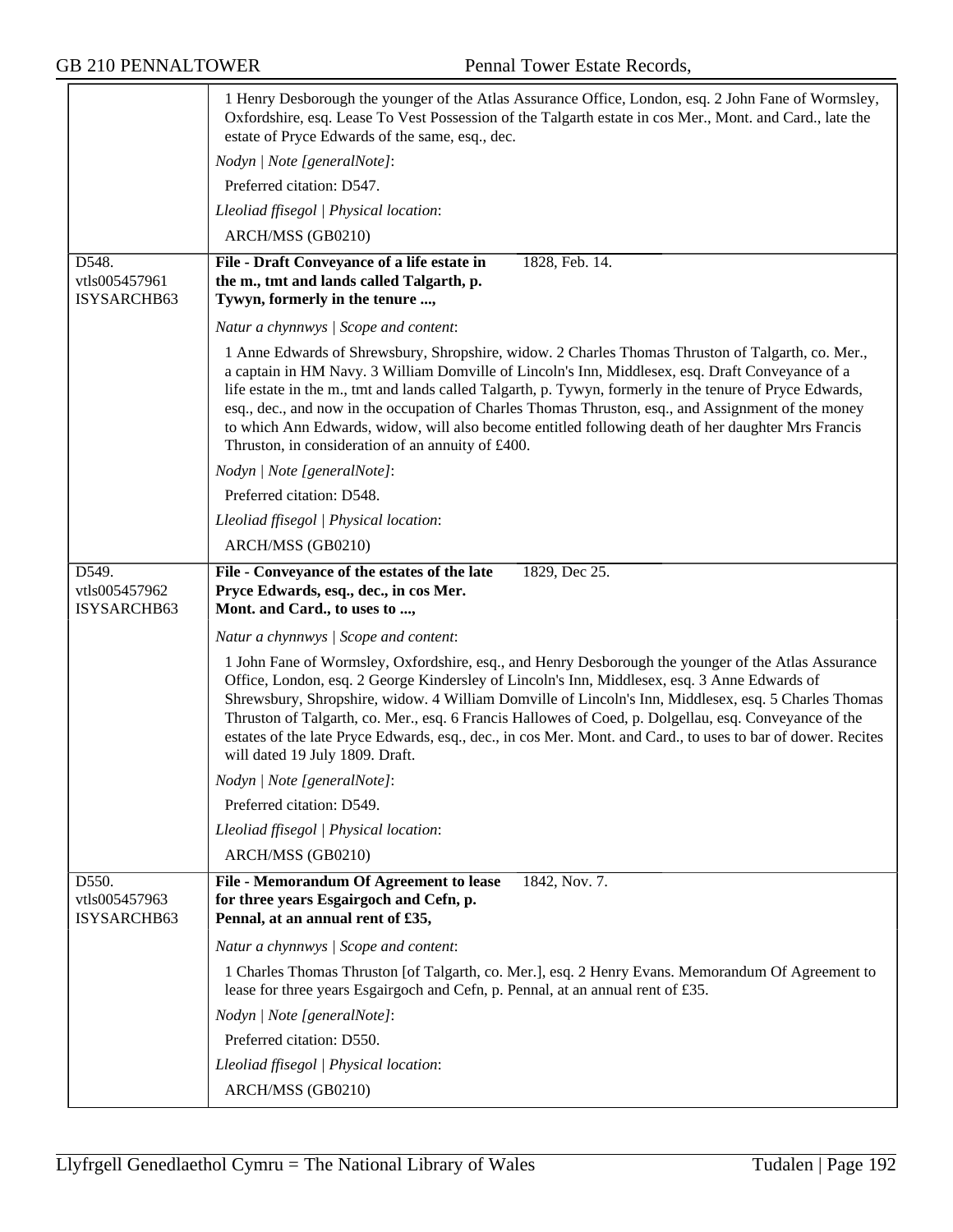| D551.                        | File - Mortgage (Release) for £3,500<br>1845, May 21.                                                                                                                                                            |
|------------------------------|------------------------------------------------------------------------------------------------------------------------------------------------------------------------------------------------------------------|
| vtls005457964                | of tmt's called Tonfannah Ucha and                                                                                                                                                                               |
| ISYSARCHB63                  | Tonfannah Issa, now part occupied as one                                                                                                                                                                         |
|                              | tmt known as ,                                                                                                                                                                                                   |
|                              | Natur a chynnwys / Scope and content:                                                                                                                                                                            |
|                              | 1 Charles Thomas Thruston of Talgarth, co. Mer., esq. 2 John Graham of Clapham, Surrey, esq., and                                                                                                                |
|                              | Richard Curteis Pomfret of Rye, Sussex, esq. Mortgage (Release) for £3,500 of tmt's called Tonfannah                                                                                                             |
|                              | Ucha and Tonfannah Issa, now part occupied as one tmt known as Trefanny (127 a.), p. Llangelynnin,<br>othewise Llanegryn, co. Mer., and a parcel of land (59 a.) still unenclosed and allotted to 1 in lieu of a |
|                              | sheepwalk, formerly attached to the said farm, and all other parcels of land belonging to the said farm,                                                                                                         |
|                              | now in the tenure of Humphrey Pugh at an annual rent of £180, and tmt's formerly occupied as distinct                                                                                                            |
|                              | farms called Eskirhirros, Aberglastom and Tynygraig, and now known as Eskirhirros (67 a.), p. Pennal.                                                                                                            |
|                              | Nodyn   Note [generalNote]:                                                                                                                                                                                      |
|                              | Preferred citation: D551.                                                                                                                                                                                        |
|                              | Lleoliad ffisegol   Physical location:                                                                                                                                                                           |
|                              | ARCH/MSS (GB0210)                                                                                                                                                                                                |
| D552.                        | File - Mortgage (Release) for £1,300 of<br>1847, June 4.                                                                                                                                                         |
| vtls005457965<br>ISYSARCHB63 | parcels of land (50 a.) called Dolhowell, p.<br>Machynlleth, co. Mont., and Reconveyance                                                                                                                         |
|                              | of the ,                                                                                                                                                                                                         |
|                              | Natur a chynnwys / Scope and content:                                                                                                                                                                            |
|                              | 1 Charles Thomas Thruston of Talgarth, p. Tywyn, co. Mer., esq. 2 Francis Elizabeth Acton of                                                                                                                     |
|                              | Exmouth, Devon, widow. Mortgage (Release) for £1,300 of parcels of land (50 a.) called Dolhowell,                                                                                                                |
|                              | p. Machynlleth, co. Mont., and Reconveyance of the said lands, dated 1 July 1850. Endorsed on m 2:                                                                                                               |
|                              | Reconveyance of the same upon payment of principal and interest, 1 July 1850.<br>Nodyn   Note [generalNote]:                                                                                                     |
|                              | Preferred citation: D552.                                                                                                                                                                                        |
|                              | Lleoliad ffisegol   Physical location:                                                                                                                                                                           |
|                              | ARCH/MSS (GB0210)                                                                                                                                                                                                |
| D553.                        | File - Deed as to the determination of a<br>1879, May 21.                                                                                                                                                        |
| vtls005457966                | lease for 14 years granted by 1 to 2 of                                                                                                                                                                          |
| ISYSARCHB63                  | Pennal Tower, p ,                                                                                                                                                                                                |
|                              | Natur a chynnwys / Scope and content:                                                                                                                                                                            |
|                              | 1 Clement Arthur Thruston of Pennal Tower, p. Pennal, co. Mer., esq. 2 William James Morris, Lieut Col                                                                                                           |
|                              | of the Madras Cavalry. Deed as to the determination of a lease for 14 years granted by 1 to 2 of Pennal<br>Tower, p. Pennal, on 10 Oct. 1878.                                                                    |
|                              | Nodyn   Note [generalNote]:                                                                                                                                                                                      |
|                              | Preferred citation: D553.                                                                                                                                                                                        |
|                              | Lleoliad ffisegol   Physical location:                                                                                                                                                                           |
|                              | ARCH/MSS (GB0210)                                                                                                                                                                                                |
| D554.                        | File - Tenancy Agreement (pro forma)<br>[c. 1880].                                                                                                                                                               |
| vtls005457967                | drawn up for Edmund Heathcote Thruston                                                                                                                                                                           |
| ISYSARCHB63                  | relating to Gwynfreichiau, p. Pennal,                                                                                                                                                                            |
|                              | including the size of the ,                                                                                                                                                                                      |
|                              | Natur a chynnwys / Scope and content:                                                                                                                                                                            |
|                              | Tenancy Agreement (pro forma) drawn up for Edmund Heathcote Thruston relating to Gwynfreichiau, p.<br>Pennal, including the size of the sheep flock. Annual rent: £51. Draft.                                    |
|                              | Nodyn   Note [generalNote]:                                                                                                                                                                                      |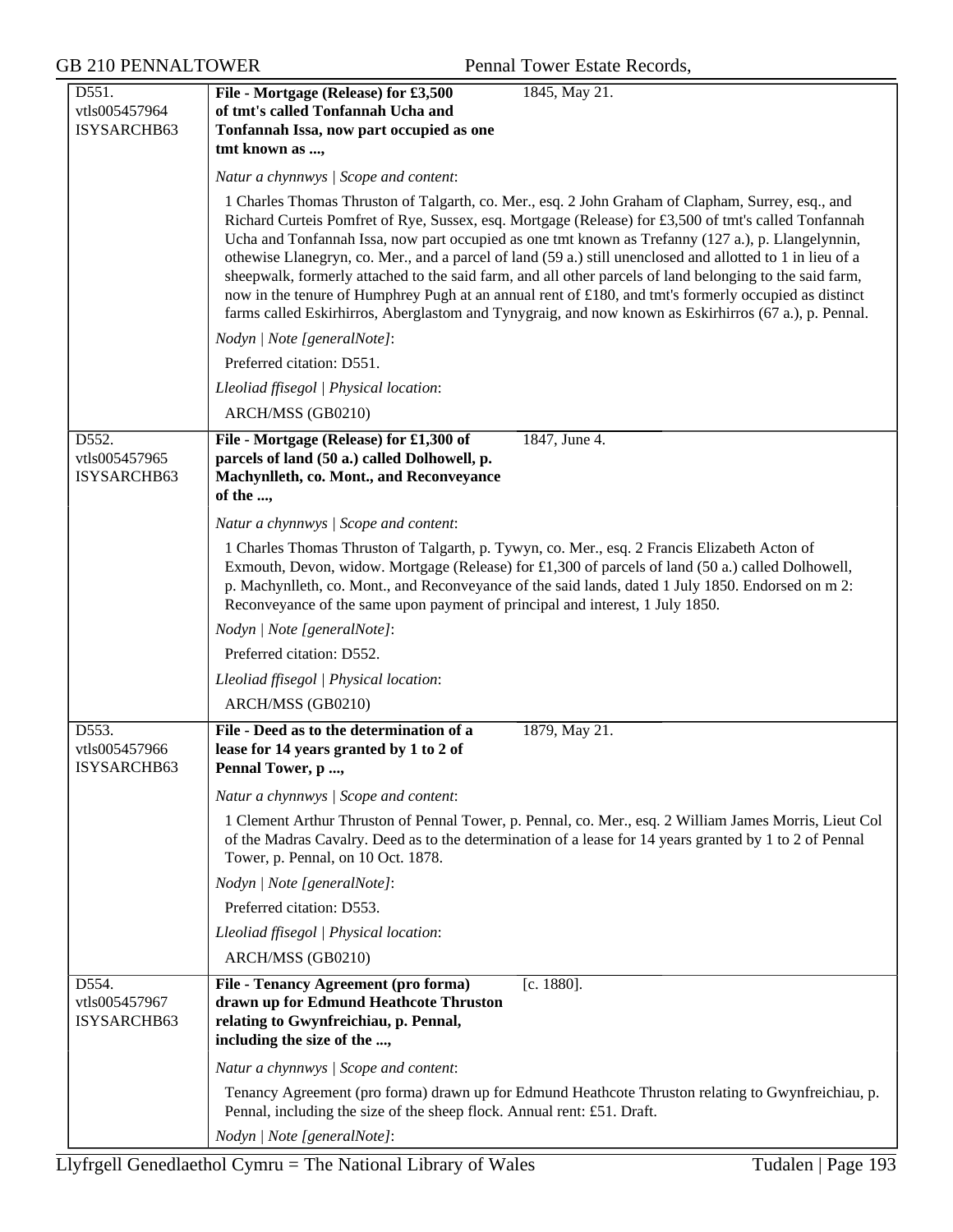|                                       | Preferred citation: D554.                                                                                                                                                                                                                                          |
|---------------------------------------|--------------------------------------------------------------------------------------------------------------------------------------------------------------------------------------------------------------------------------------------------------------------|
|                                       | Lleoliad ffisegol   Physical location:                                                                                                                                                                                                                             |
|                                       | ARCH/MSS (GB0210)                                                                                                                                                                                                                                                  |
| D555.<br>vtls005457968<br>ISYSARCHB63 | File - Memorandum Of Agreement to lease<br>1882, Sept. 23.<br>from year to year a cottage and garden in<br>p. Pennal, at an annual rent ,                                                                                                                          |
|                                       | Natur a chynnwys / Scope and content:                                                                                                                                                                                                                              |
|                                       | 1 Clement Arthur Thruston of Pennal Tower, p. Pennal, co. Mer. 2 Catherine Jones of Gelli Fach, p.<br>Pennal. Memorandum Of Agreement to lease from year to year a cottage and garden in p. Pennal, at an<br>annual rent of £3 10s.                                |
|                                       | Nodyn   Note [generalNote]:                                                                                                                                                                                                                                        |
|                                       | Preferred citation: D555.                                                                                                                                                                                                                                          |
|                                       | Lleoliad ffisegol   Physical location:                                                                                                                                                                                                                             |
|                                       | ARCH/MSS (GB0210)                                                                                                                                                                                                                                                  |
| D556.<br>vtls005457969<br>ISYSARCHB63 | <b>File - Memorandum Of Agreement to</b><br>1882, Sept. 23.<br>lease for 6 years a cottage and garden in p.<br>Pennal, co. Mer., at an annual ,                                                                                                                    |
|                                       | Natur a chynnwys / Scope and content:                                                                                                                                                                                                                              |
|                                       | 1 Clement Arthur Thruston of Pennal Tower, p. Pennal, co. Mer. 2 Rev. William Dry of Llwynon, p.<br>Pennal. Memorandum Of Agreement to lease for 6 years a cottage and garden in p. Pennal, co. Mer., at<br>an annual rent of £4 4s.                               |
|                                       | Nodyn   Note [generalNote]:                                                                                                                                                                                                                                        |
|                                       | Preferred citation: D556.                                                                                                                                                                                                                                          |
|                                       | Lleoliad ffisegol   Physical location:                                                                                                                                                                                                                             |
|                                       | ARCH/MSS (GB0210)                                                                                                                                                                                                                                                  |
| D557.<br>vtls005457970<br>ISYSARCHB63 | File - Memorandum Of Agreement to lease<br>1887, March 5.<br>from year to year a cottage and garden at<br>Factory Uchaf, p. Pennal, at an ,                                                                                                                        |
|                                       | Natur a chynnwys / Scope and content:                                                                                                                                                                                                                              |
|                                       | 1 Edmund Heathcote Thruston of Pennal Tower, p. Pennal, co. Mer. 2 David Davies of Machynlleth, co.<br>Mont., labourer. Memorandum Of Agreement to lease from year to year a cottage and garden at Factory<br>Uchaf, p. Pennal, at an annual rent of £3 5s. Draft. |
|                                       | Nodyn   Note [generalNote]:                                                                                                                                                                                                                                        |
|                                       | Preferred citation: D557.                                                                                                                                                                                                                                          |
|                                       | Lleoliad ffisegol   Physical location:                                                                                                                                                                                                                             |
|                                       | ARCH/MSS (GB0210)                                                                                                                                                                                                                                                  |
| D558.<br>vtls005457971<br>ISYSARCHB63 | <b>File - Tenancy Agreement of</b><br>1888, March 22.<br>Gwynfreichiau, p. Pennal, co. Mer,                                                                                                                                                                        |
|                                       | Natur a chynnwys / Scope and content:                                                                                                                                                                                                                              |
|                                       | 1 Edmund Heathcote Thruston of Pennal Tower, co. Mer., esq. 2 William Parry of Maeswerngoch.<br>Tenancy Agreement of Gwynfreichiau, p. Pennal, co. Mer. Annual rent: £45 (or £51 if 1 fences the<br>mountain between Cwmfreichiau and Rhydgaled).                  |
|                                       | Nodyn   Note [generalNote]:                                                                                                                                                                                                                                        |
|                                       | Preferred citation: D558.                                                                                                                                                                                                                                          |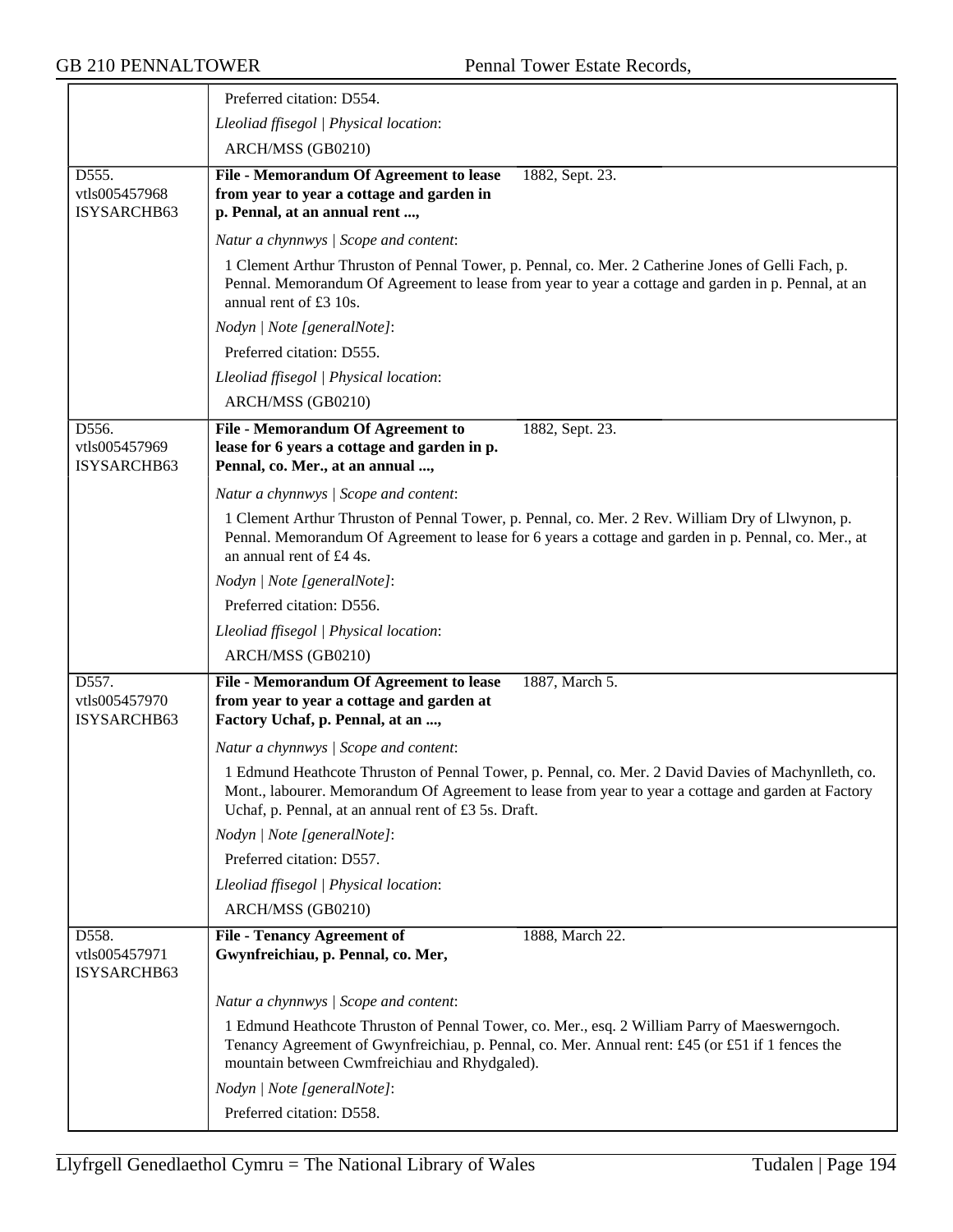|                                       | Lleoliad ffisegol   Physical location:                                                                                                                                                                                                                                                        |
|---------------------------------------|-----------------------------------------------------------------------------------------------------------------------------------------------------------------------------------------------------------------------------------------------------------------------------------------------|
|                                       | ARCH/MSS (GB0210)                                                                                                                                                                                                                                                                             |
| D559.<br>vtls005457972<br>ISYSARCHB63 | File - Tenancy Agreement as in no. D558,<br>1888, March 25.                                                                                                                                                                                                                                   |
|                                       | Natur a chynnwys / Scope and content:                                                                                                                                                                                                                                                         |
|                                       | 1 Edmund Heathcote Thruston of Pennal Tower, co. Mer., esq. 2 William Parry of Maeswerngoch.<br>Tenancy Agreement as in no. D558.                                                                                                                                                             |
|                                       | Nodyn   Note [generalNote]:                                                                                                                                                                                                                                                                   |
|                                       | Preferred citation: D559.                                                                                                                                                                                                                                                                     |
|                                       | Lleoliad ffisegol   Physical location:                                                                                                                                                                                                                                                        |
|                                       | ARCH/MSS (GB0210)                                                                                                                                                                                                                                                                             |
| D560.<br>vtls005457973<br>ISYSARCHB63 | $[c. 1890]$ .<br>File - List of extant deeds relating to the<br>development of Esgairweddan, Talgarth<br>and Pennal estates in p's Tywyn and<br>Pennal, co ,                                                                                                                                  |
|                                       | Natur a chynnwys / Scope and content:                                                                                                                                                                                                                                                         |
|                                       | List of extant deeds relating to the development of Esgairweddan, Talgarth and Pennal estates in p's<br>Tywyn and Pennal, co. Mer.                                                                                                                                                            |
|                                       | Nodyn   Note [generalNote]:                                                                                                                                                                                                                                                                   |
|                                       | Preferred citation: D560.                                                                                                                                                                                                                                                                     |
|                                       | Lleoliad ffisegol   Physical location:                                                                                                                                                                                                                                                        |
|                                       | ARCH/MSS (GB0210)                                                                                                                                                                                                                                                                             |
| D561.<br>vtls005457974<br>ISYSARCHB63 | File - Memorandum Of Agreement to lease<br>1892.<br>from year to year a meadow being part of<br>Dolhowel, p. Pennal. co. Mer., at ,                                                                                                                                                           |
|                                       | Natur a chynnwys / Scope and content:                                                                                                                                                                                                                                                         |
|                                       | 1 Edmund Heathcote Thruston of Pennal Tower, co. Mer., esq. 2 Richard Edwards of Penybryn,<br>p. Pennal, farmer. Memorandum Of Agreement to lease from year to year a meadow being part of<br>Dolhowel, p. Pennal. co. Mer., at an annual rent of £10. Draft copy.                            |
|                                       | Nodyn   Note [generalNote]:                                                                                                                                                                                                                                                                   |
|                                       | Preferred citation: D561.                                                                                                                                                                                                                                                                     |
|                                       | Lleoliad ffisegol   Physical location:                                                                                                                                                                                                                                                        |
|                                       | ARCH/MSS (GB0210)                                                                                                                                                                                                                                                                             |
| D562.<br>vtls005457975<br>ISYSARCHB63 | File - Lease for 14 years of 29 Walpole<br>1894, Sept. 29.<br>Street, p. St Luke, Chelsea, Middlesex,                                                                                                                                                                                         |
|                                       | Natur a chynnwys / Scope and content:                                                                                                                                                                                                                                                         |
|                                       | 1 Marianne Deborah Morgan of 87 Milson Road, Kensington, Middlesex, spinster, and Samuel Alfred<br>Mowels of 266 King Road, Chelsea, gent. 2 Sarah Day of 29 Walpole Street, Chelsea, spinster. Lease for<br>14 years of 29 Walpole Street, p. St Luke, Chelsea, Middlesex. Annual rent: £65. |
|                                       | Nodyn   Note [generalNote]:                                                                                                                                                                                                                                                                   |
|                                       | Preferred citation: D562.                                                                                                                                                                                                                                                                     |
|                                       | Lleoliad ffisegol   Physical location:                                                                                                                                                                                                                                                        |
|                                       | ARCH/MSS (GB0210)                                                                                                                                                                                                                                                                             |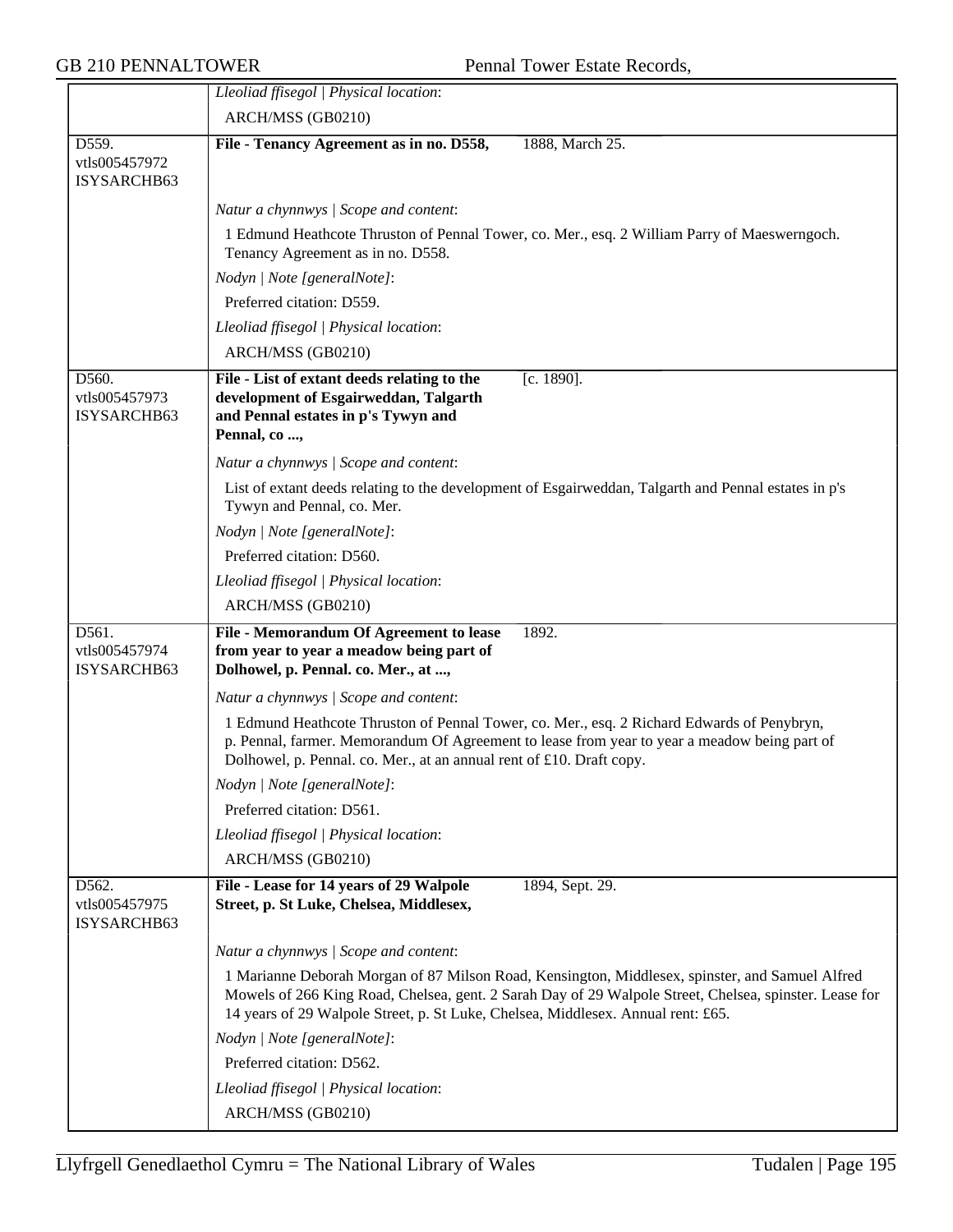| D563.<br>vtls005457976<br>ISYSARCHB63 | 1896, April 30.<br>File - Statement as to a further charge of<br>£1,300 advanced by James Robert Pike<br>and Thomas Mark Merriman to Edmund                                                                                                                        |
|---------------------------------------|--------------------------------------------------------------------------------------------------------------------------------------------------------------------------------------------------------------------------------------------------------------------|
|                                       | H[eathcote] ,                                                                                                                                                                                                                                                      |
|                                       | Natur a chynnwys / Scope and content:                                                                                                                                                                                                                              |
|                                       | Statement as to a further charge of £1,300 advanced by James Robert Pike and Thomas Mark Merriman<br>to Edmund H[eathcote] Thruston, esq.                                                                                                                          |
|                                       | Nodyn   Note [generalNote]:                                                                                                                                                                                                                                        |
|                                       | Preferred citation: D563.                                                                                                                                                                                                                                          |
|                                       | Lleoliad ffisegol   Physical location:                                                                                                                                                                                                                             |
|                                       | ARCH/MSS (GB0210)                                                                                                                                                                                                                                                  |
| D564.<br>vtls005457977<br>ISYSARCHB63 | 1903, Nov. 9.<br>File - Lease for 20 years less one week of<br>29 Walpole Street, p. St Luke, Chelsea,<br>London,                                                                                                                                                  |
|                                       | Natur a chynnwys / Scope and content:                                                                                                                                                                                                                              |
|                                       | 1 Constance Sophia Margaret Thruston of 14 Tedworth Square, Chelsea, London, widow. 2 Laurence<br>Henry Senior of 25 Ebury Street, Pimlico, London, gent. Lease for 20 years less one week of 29 Walpole<br>Street, p. St Luke, Chelsea, London. Annual rent: £95. |
|                                       | Nodyn   Note [generalNote]:                                                                                                                                                                                                                                        |
|                                       | Preferred citation: D564.                                                                                                                                                                                                                                          |
|                                       | Lleoliad ffisegol   Physical location:                                                                                                                                                                                                                             |
|                                       | ARCH/MSS (GB0210)                                                                                                                                                                                                                                                  |
| D565.<br>vtls005457978<br>ISYSARCHB63 | File - Lease for 7 years of Pennal Tower, p.<br>1903, Dec. 31.<br>Pennal, co. Mer., with sporting rights from<br>1 Feb. 1904,                                                                                                                                      |
|                                       | Natur a chynnwys / Scope and content:                                                                                                                                                                                                                              |
|                                       | 1 Edmund Heathcote Thruston of Pennal Tower, co. Mer., esq. 2 John Frederick Macnair late of<br>Newcrofts, Hillingdon, Middlesex, esq. Lease for 7 years of Pennal Tower, p. Pennal, co. Mer., with<br>sporting rights from 1 Feb. 1904. Annual rent: £260.        |
|                                       | Nodyn   Note [generalNote]:                                                                                                                                                                                                                                        |
|                                       | Preferred citation: D565.                                                                                                                                                                                                                                          |
|                                       | Lleoliad ffisegol   Physical location:                                                                                                                                                                                                                             |
|                                       | ARCH/MSS (GB0210)                                                                                                                                                                                                                                                  |
| D566.<br>vtls005457979<br>ISYSARCHB63 | File - Counterpart of no. D565,<br>1903, Dec. 31.                                                                                                                                                                                                                  |
|                                       | Nodyn   Note [generalNote]:                                                                                                                                                                                                                                        |
|                                       | Preferred citation: D566.                                                                                                                                                                                                                                          |
|                                       | Lleoliad ffisegol   Physical location:                                                                                                                                                                                                                             |
|                                       | ARCH/MSS (GB0210)                                                                                                                                                                                                                                                  |
| D567.<br>vtls005457980<br>ISYSARCHB63 | <b>File - Schedule of fixtures at Pennal Tower</b><br>$[1903]$ .<br>enclosed in no. D565,                                                                                                                                                                          |
|                                       | Nodyn   Note [generalNote]:                                                                                                                                                                                                                                        |
|                                       | Preferred citation: D567.                                                                                                                                                                                                                                          |
|                                       | Lleoliad ffisegol   Physical location:                                                                                                                                                                                                                             |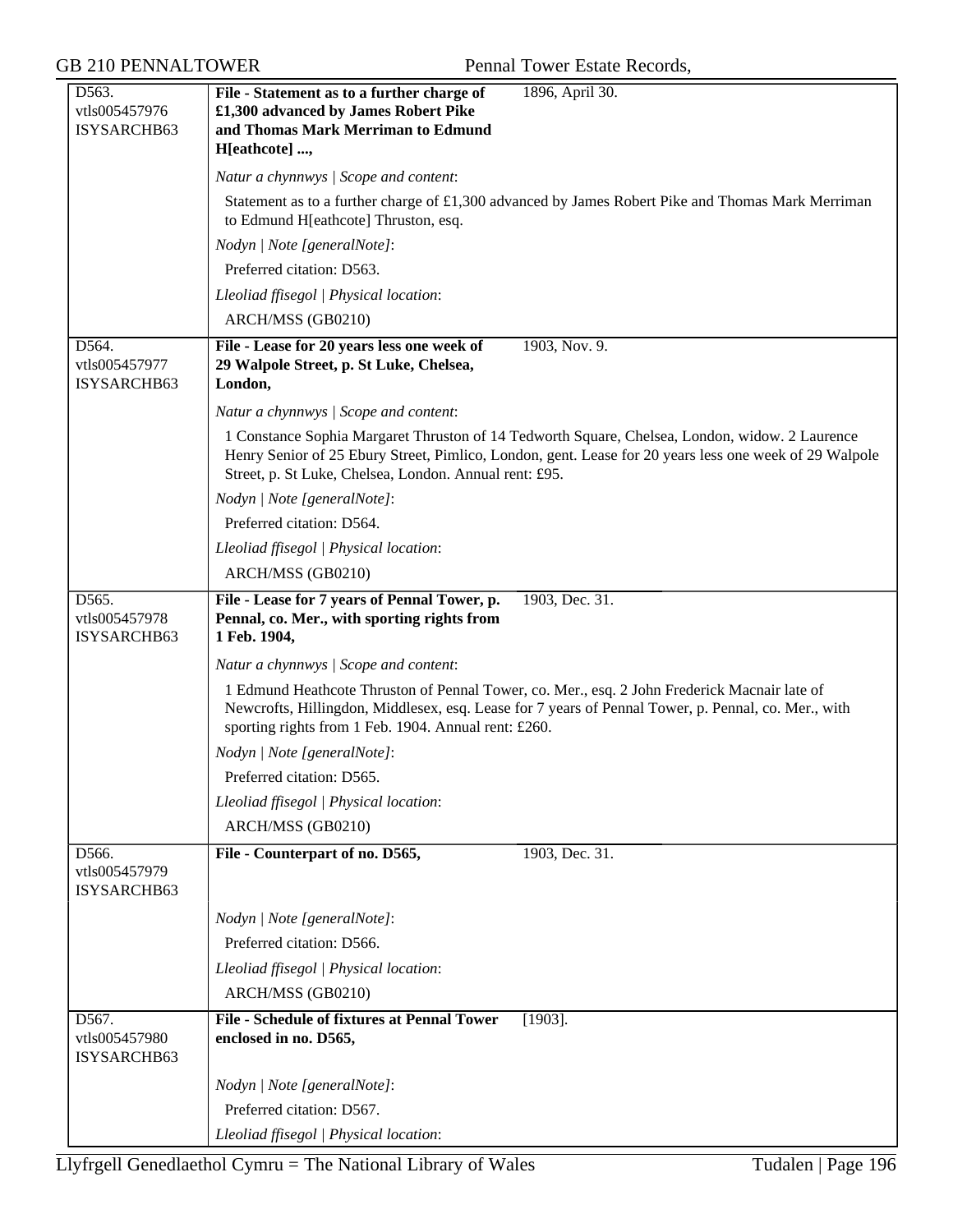|                                       | ARCH/MSS (GB0210)                                                                                                                                                                                                                            |
|---------------------------------------|----------------------------------------------------------------------------------------------------------------------------------------------------------------------------------------------------------------------------------------------|
| D568.<br>vtls005457981<br>ISYSARCHB63 | 1904, May 10.<br>File - Agreement To Lease for three years<br>Cwm Dwr and Factory in p. Pennal, at an<br>annual rent of £9,                                                                                                                  |
|                                       | Natur a chynnwys / Scope and content:                                                                                                                                                                                                        |
|                                       | 1 Edmund Heathcote Thruston of Pennal Tower, p. Pennal, esq. 2 Griffith Pugh of Cwrt, p. Tywyn.<br>Agreement To Lease for three years Cwm Dwr and Factory in p. Pennal, at an annual rent of £9.<br>Endorsed: signed 3 June 1905.            |
|                                       | Nodyn   Note [generalNote]:                                                                                                                                                                                                                  |
|                                       | Preferred citation: D568.                                                                                                                                                                                                                    |
|                                       | Lleoliad ffisegol   Physical location:<br>ARCH/MSS (GB0210)                                                                                                                                                                                  |
| D569.<br>vtls005457982<br>ISYSARCHB63 | 1909, March 20.<br><b>File - Tenancy Agreement of lands called</b><br>Alltgoch and part of Caerbagge, p. Pennal,<br>co. Mer., in the occupation of 2,                                                                                        |
|                                       | Natur a chynnwys / Scope and content:                                                                                                                                                                                                        |
|                                       | 1 Edmund Heathcote Thruston of Pennal Tower, p. Pennal, esq. 2 William Parry of Cefn Caer, p.<br>Pennal. Tenancy Agreement of lands called Alltgoch and part of Caerbagge, p. Pennal, co. Mer., in the<br>occupation of 2. Annual rent: £15. |
|                                       | Nodyn   Note [generalNote]:                                                                                                                                                                                                                  |
|                                       | Preferred citation: D569.                                                                                                                                                                                                                    |
|                                       | Lleoliad ffisegol   Physical location:                                                                                                                                                                                                       |
|                                       | ARCH/MSS (GB0210)                                                                                                                                                                                                                            |
| D570.<br>vtls005457983<br>ISYSARCHB63 | File - Agreement relating to Pennal Tower,<br>1918, Dec. 6.<br>p. Pennal,                                                                                                                                                                    |
|                                       | Natur a chynnwys / Scope and content:                                                                                                                                                                                                        |
|                                       | Incomplete; final page only.                                                                                                                                                                                                                 |
|                                       | Nodyn   Note [generalNote]:                                                                                                                                                                                                                  |
|                                       | Preferred citation: D570.                                                                                                                                                                                                                    |
|                                       | Lleoliad ffisegol   Physical location:                                                                                                                                                                                                       |
|                                       | ARCH/MSS (GB0210)                                                                                                                                                                                                                            |
|                                       | Sub-sub-fonds L. vtls005457984 ISYSARCHB63: Legal papers,                                                                                                                                                                                    |
|                                       | Dyddiad   Date: 1582-1885. (dyddiad creu)   (date of creation)                                                                                                                                                                               |
|                                       | Lleoliad ffisegol   Physical location: ARCH/MSS (GB0210)                                                                                                                                                                                     |
| Nodyn   Note [generalNote]:           |                                                                                                                                                                                                                                              |
| Preferred citation: L.                |                                                                                                                                                                                                                                              |
|                                       |                                                                                                                                                                                                                                              |
|                                       | FFeil / rhestr eitemau   File / item list                                                                                                                                                                                                    |
| Cod cyfeirnod  <br>Reference code     | Teitl   Title<br>Disgrifiad ffisegol   Physical<br>Dyddiadau   Dates<br>description                                                                                                                                                          |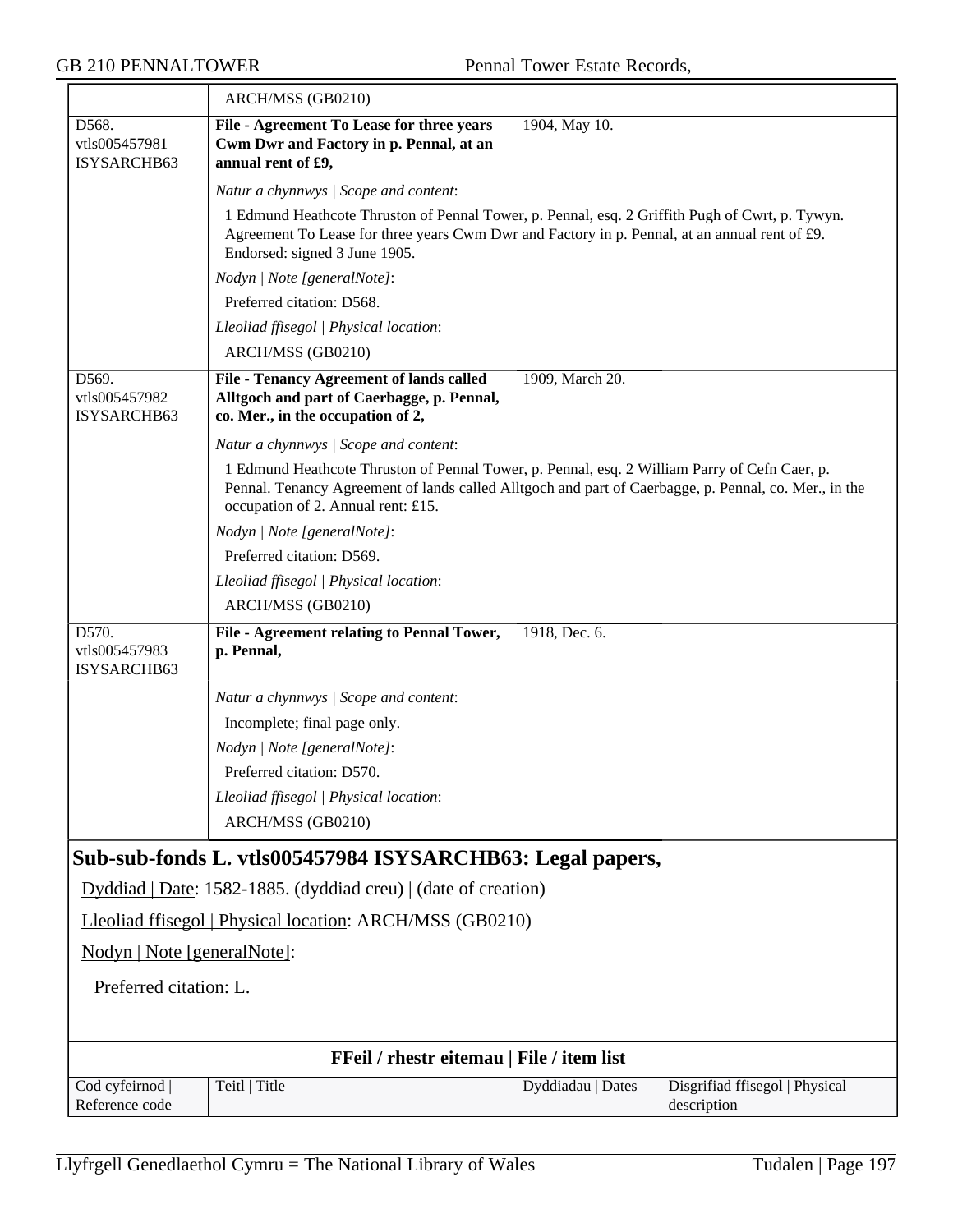| L1. vtls005457985<br>ISYSARCHB63 | File - Recognizance in Chancery in 200<br>1581/2, Feb. 17.<br>marks whereby William Maurice of                                                                                                                                                                                                                                                                                                                                        |
|----------------------------------|---------------------------------------------------------------------------------------------------------------------------------------------------------------------------------------------------------------------------------------------------------------------------------------------------------------------------------------------------------------------------------------------------------------------------------------|
|                                  | Clennynney, co. Caern., gives assurance to<br><b>Edward Pryce [of Lincoln's ,</b>                                                                                                                                                                                                                                                                                                                                                     |
|                                  | Natur a chynnwys / Scope and content:                                                                                                                                                                                                                                                                                                                                                                                                 |
|                                  | Recognizance in Chancery in 200 marks whereby William Maurice of Clennynney, co. Caern., gives<br>assurance to Edward Pryce [of Lincoln's Inn, Middlesex] that William Thomas of Caernarfon and Ellen<br>his wife give peaceful possession of a m. called Keven Dyrys, t. Cynfal, [p. Tywyn], and p. Pennal, co.<br>Mer., lately the inheritance of John Vaughan, and for William Thomas to pay Thomas Owen and Thomas<br>Haryes £50. |
|                                  | Nodyn   Note [generalNote]:                                                                                                                                                                                                                                                                                                                                                                                                           |
|                                  | Preferred citation: L1.                                                                                                                                                                                                                                                                                                                                                                                                               |
|                                  | Lleoliad ffisegol   Physical location:                                                                                                                                                                                                                                                                                                                                                                                                |
|                                  | ARCH/MSS (GB0210)                                                                                                                                                                                                                                                                                                                                                                                                                     |
| L2. vtls005457986<br>ISYSARCHB63 | File - Order by the Council of the Marches<br>1590, May 19.<br>of Wales that John Brooke and John David<br>Goch, plaintiffs, have quiet possession ,                                                                                                                                                                                                                                                                                  |
|                                  | Natur a chynnwys / Scope and content:                                                                                                                                                                                                                                                                                                                                                                                                 |
|                                  | Order by the Council of the Marches of Wales that John Brooke and John David Goch, plaintiffs, have<br>quiet possession from Tudder Owen, Ieuan Tudder, Owen David ap William and David ap Ieuan Gwyn,<br>defendants, of a tmt and lands called Tythin Pen y Lan, t. Dugoed, [p. Mallwyd], co. Mer.                                                                                                                                   |
|                                  | Nodyn   Note [generalNote]:                                                                                                                                                                                                                                                                                                                                                                                                           |
|                                  | Preferred citation: L2.                                                                                                                                                                                                                                                                                                                                                                                                               |
|                                  | Lleoliad ffisegol   Physical location:                                                                                                                                                                                                                                                                                                                                                                                                |
|                                  | ARCH/MSS (GB0210)                                                                                                                                                                                                                                                                                                                                                                                                                     |
| L3. vtls005457987                | <b>File - Depositions Of Witnesses and Order</b><br>1591/2, Feb. 25.                                                                                                                                                                                                                                                                                                                                                                  |
| ISYSARCHB63                      | of the Council of the Marches of Wales<br>that Edward Pryce, gent., and Robert                                                                                                                                                                                                                                                                                                                                                        |
|                                  | ap ,                                                                                                                                                                                                                                                                                                                                                                                                                                  |
|                                  | Natur a chynnwys / Scope and content:                                                                                                                                                                                                                                                                                                                                                                                                 |
|                                  | Depositions Of Witnesses and Order of the Council of the Marches of Wales that Edward Pryce, gent.,<br>and Robert ap Owen, plaintiffs, have peaceful possession of lands called Ynys Gynin, t. Isygarreg, [p.<br>Machynlleth], co. Mont. Copy.                                                                                                                                                                                        |
|                                  | Nodyn   Note [generalNote]:                                                                                                                                                                                                                                                                                                                                                                                                           |
|                                  | Preferred citation: L3.                                                                                                                                                                                                                                                                                                                                                                                                               |
|                                  | Lleoliad ffisegol   Physical location:                                                                                                                                                                                                                                                                                                                                                                                                |
|                                  | ARCH/MSS (GB0210)                                                                                                                                                                                                                                                                                                                                                                                                                     |
| L4. vtls005457988<br>ISYSARCHB63 | File - Papers relating to a cause before the<br>1592.<br><b>Court of the Council of the Marches of</b><br>Wales between Rice ap Ieuan ,                                                                                                                                                                                                                                                                                               |
|                                  | Natur a chynnwys / Scope and content:                                                                                                                                                                                                                                                                                                                                                                                                 |
|                                  | Papers relating to a cause before the Court of the Council of the Marches of Wales between Rice ap Ieuan<br>ap David of Cynfel, gent., and John ap Owen of Dugoed, p. Mallwyd, plaintiffs, and Tuder Owen and<br>Ieuan Thomas Vaughan, defendants, concerning the title of a m. and land (40 a.) called Tythin Pen y Lan<br>in t. Dugoed, p. Mallwyd, co. Mer.                                                                        |
|                                  | Nodyn   Note [generalNote]:                                                                                                                                                                                                                                                                                                                                                                                                           |
|                                  | Preferred citation: L4.                                                                                                                                                                                                                                                                                                                                                                                                               |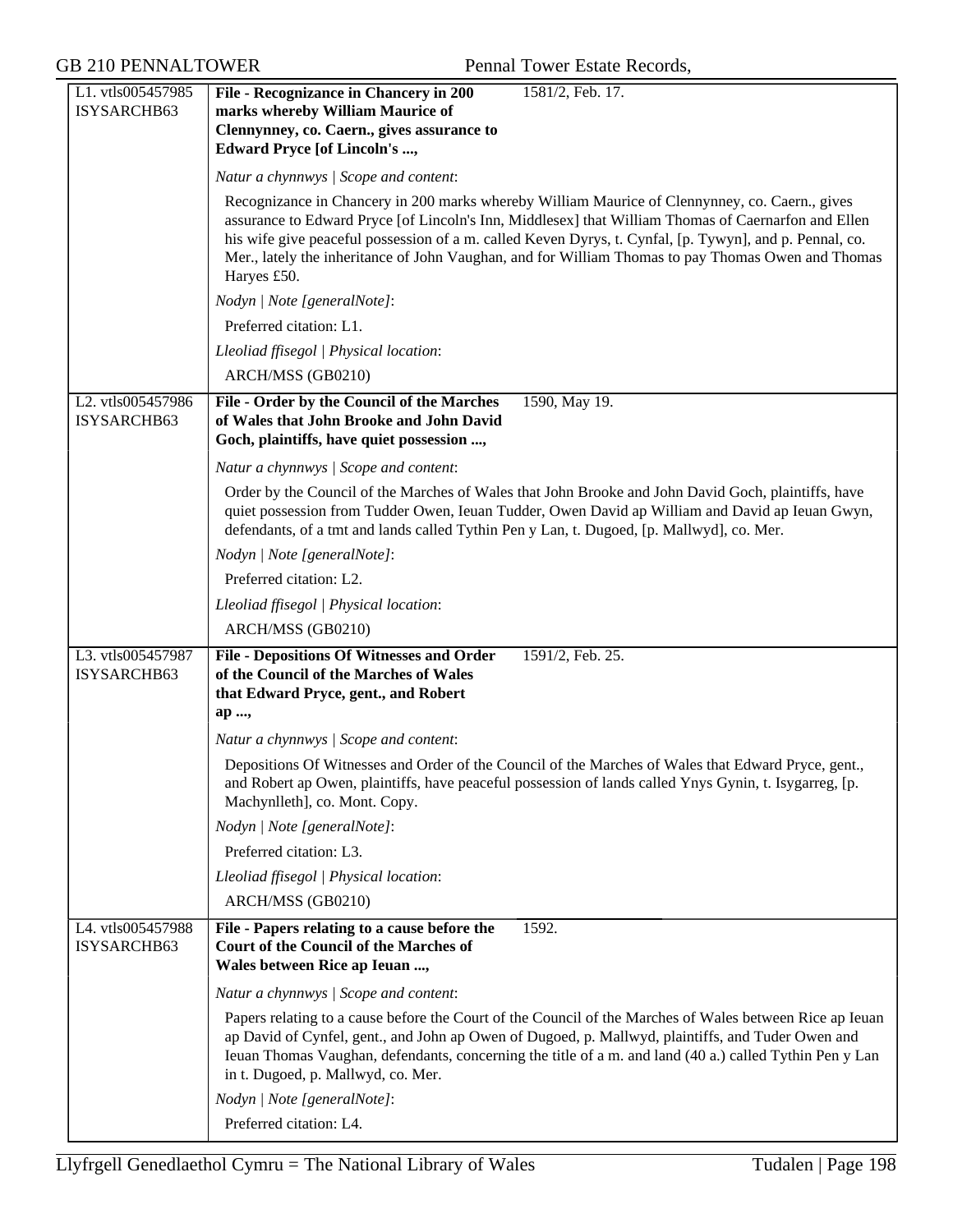|                                  | Lleoliad ffisegol   Physical location:                                                                                                                                                                                                                                                                                                                                                                                                                                                                                                                                                                                                                                                                                                                                                                                                                                                                                                                                                                                                                                                                                              |
|----------------------------------|-------------------------------------------------------------------------------------------------------------------------------------------------------------------------------------------------------------------------------------------------------------------------------------------------------------------------------------------------------------------------------------------------------------------------------------------------------------------------------------------------------------------------------------------------------------------------------------------------------------------------------------------------------------------------------------------------------------------------------------------------------------------------------------------------------------------------------------------------------------------------------------------------------------------------------------------------------------------------------------------------------------------------------------------------------------------------------------------------------------------------------------|
|                                  | ARCH/MSS (GB0210)                                                                                                                                                                                                                                                                                                                                                                                                                                                                                                                                                                                                                                                                                                                                                                                                                                                                                                                                                                                                                                                                                                                   |
| L5. vtls005457989<br>ISYSARCHB63 | File - Final Order of the Court of the<br>1605/6, Feb 22.<br><b>Council of the Marches of Wales in a</b><br>dispute relating to land called ,                                                                                                                                                                                                                                                                                                                                                                                                                                                                                                                                                                                                                                                                                                                                                                                                                                                                                                                                                                                       |
|                                  | Natur a chynnwys / Scope and content:                                                                                                                                                                                                                                                                                                                                                                                                                                                                                                                                                                                                                                                                                                                                                                                                                                                                                                                                                                                                                                                                                               |
|                                  | Final Order of the Court of the Council of the Marches of Wales in a dispute relating to land called<br>Gwern yr Hebog, t. Cwmcewydd, [p. Llanymawddwy], co. Mer., whereby it was ordered that Griffith<br>Pugh be fined £20, Evan Gough Gruff' £3 6s. 8d., Robert ap Rytherch £3 6s. 8d., and Griffith ap David<br>20s., with £5 costs to Edward Coytmore, plaintiff, who is to have peaceful possession of the said<br>premises. Copy.                                                                                                                                                                                                                                                                                                                                                                                                                                                                                                                                                                                                                                                                                            |
|                                  | Nodyn   Note [generalNote]:                                                                                                                                                                                                                                                                                                                                                                                                                                                                                                                                                                                                                                                                                                                                                                                                                                                                                                                                                                                                                                                                                                         |
|                                  | Preferred citation: L5.                                                                                                                                                                                                                                                                                                                                                                                                                                                                                                                                                                                                                                                                                                                                                                                                                                                                                                                                                                                                                                                                                                             |
|                                  | Lleoliad ffisegol   Physical location:                                                                                                                                                                                                                                                                                                                                                                                                                                                                                                                                                                                                                                                                                                                                                                                                                                                                                                                                                                                                                                                                                              |
|                                  | ARCH/MSS (GB0210)                                                                                                                                                                                                                                                                                                                                                                                                                                                                                                                                                                                                                                                                                                                                                                                                                                                                                                                                                                                                                                                                                                                   |
| L6. vtls005457990<br>ISYSARCHB63 | 1615/16, March 16.<br>File - Arbitration Award made by the<br><b>Court of the Council of the Marches</b><br>of Wales in a dispute between Edward<br>Price ,                                                                                                                                                                                                                                                                                                                                                                                                                                                                                                                                                                                                                                                                                                                                                                                                                                                                                                                                                                         |
|                                  | Natur a chynnwys / Scope and content:                                                                                                                                                                                                                                                                                                                                                                                                                                                                                                                                                                                                                                                                                                                                                                                                                                                                                                                                                                                                                                                                                               |
|                                  | Arbitration Award made by the Court of the Council of the Marches of Wales in a dispute between<br>Edward Price of Cynfal, co. Mer., gent., and John Vaughan of Caethle, esq., whereby EP had been<br>guardian to JV during his minority, and JV during his minority was married to Jane, daughter of<br>EP, and JV claims that EP had neither given a full account of the rents, nor had he given a sufficient<br>marriage portion, whilst EP claimed that he had provided money for educating and maintaining JV. The<br>Council awarded that:. (I) Edward Pryce to release John Vaughan of certain debts and obligations and to<br>surrender a mortgage for £100 made to him by John Vaughan of m's, tmt's and lands called Llannerch y<br>Bleiddie, Kae Keynagh, Tythyn y Wern, Y Pandy, Cwm Ffernoll, and Doley y Gwastad Koed. (Ii) EP to<br>convey two parcels of land, one called Tir Mathew Issa, to the use of EP until Michaelmas next, and then<br>to the use of JV, and the other called Y Parke Gwyn to the use of JV for life, and then to the use of his<br>heirs. Attached: Memorandum relating to the obligation. |
|                                  | Nodyn   Note [generalNote]:                                                                                                                                                                                                                                                                                                                                                                                                                                                                                                                                                                                                                                                                                                                                                                                                                                                                                                                                                                                                                                                                                                         |
|                                  | Preferred citation: L6.                                                                                                                                                                                                                                                                                                                                                                                                                                                                                                                                                                                                                                                                                                                                                                                                                                                                                                                                                                                                                                                                                                             |
|                                  | Lleoliad ffisegol   Physical location:                                                                                                                                                                                                                                                                                                                                                                                                                                                                                                                                                                                                                                                                                                                                                                                                                                                                                                                                                                                                                                                                                              |
|                                  | ARCH/MSS (GB0210)                                                                                                                                                                                                                                                                                                                                                                                                                                                                                                                                                                                                                                                                                                                                                                                                                                                                                                                                                                                                                                                                                                                   |
| L7. vtls005457991<br>ISYSARCHB63 | File - Recognizance in £40 for the<br>1630, Oct. 24.<br>appearance of Robert ap Richard of<br>Trawsfynydd, co. Mer., gent., at the next<br>county court ,                                                                                                                                                                                                                                                                                                                                                                                                                                                                                                                                                                                                                                                                                                                                                                                                                                                                                                                                                                           |
|                                  | Natur a chynnwys / Scope and content:                                                                                                                                                                                                                                                                                                                                                                                                                                                                                                                                                                                                                                                                                                                                                                                                                                                                                                                                                                                                                                                                                               |
|                                  | 1 Robert ap Richard of Trawsfynydd, co. Mer., gent., David ap Hugh ap D'd of the same, yeoman, and<br>Hugh Myrick of the same, yeoman. 2 Henry Price of Taltrythen [Taltreuddyn], esq., sheriff of co. Mer.<br>Recognizance in £40 for the appearance of Robert ap Richard of Trawsfynydd, co. Mer., gent., at the next<br>county court to testify against Jane verch David Vaughan and David ap Hugh ap Jone for the unlawful<br>taking and detaining of 5 kine, 5 heifers, 5 bullocks and 10 calves as alleged.                                                                                                                                                                                                                                                                                                                                                                                                                                                                                                                                                                                                                   |
|                                  | Nodyn   Note [generalNote]:                                                                                                                                                                                                                                                                                                                                                                                                                                                                                                                                                                                                                                                                                                                                                                                                                                                                                                                                                                                                                                                                                                         |
|                                  | Preferred citation: L7.                                                                                                                                                                                                                                                                                                                                                                                                                                                                                                                                                                                                                                                                                                                                                                                                                                                                                                                                                                                                                                                                                                             |
|                                  | Lleoliad ffisegol   Physical location:                                                                                                                                                                                                                                                                                                                                                                                                                                                                                                                                                                                                                                                                                                                                                                                                                                                                                                                                                                                                                                                                                              |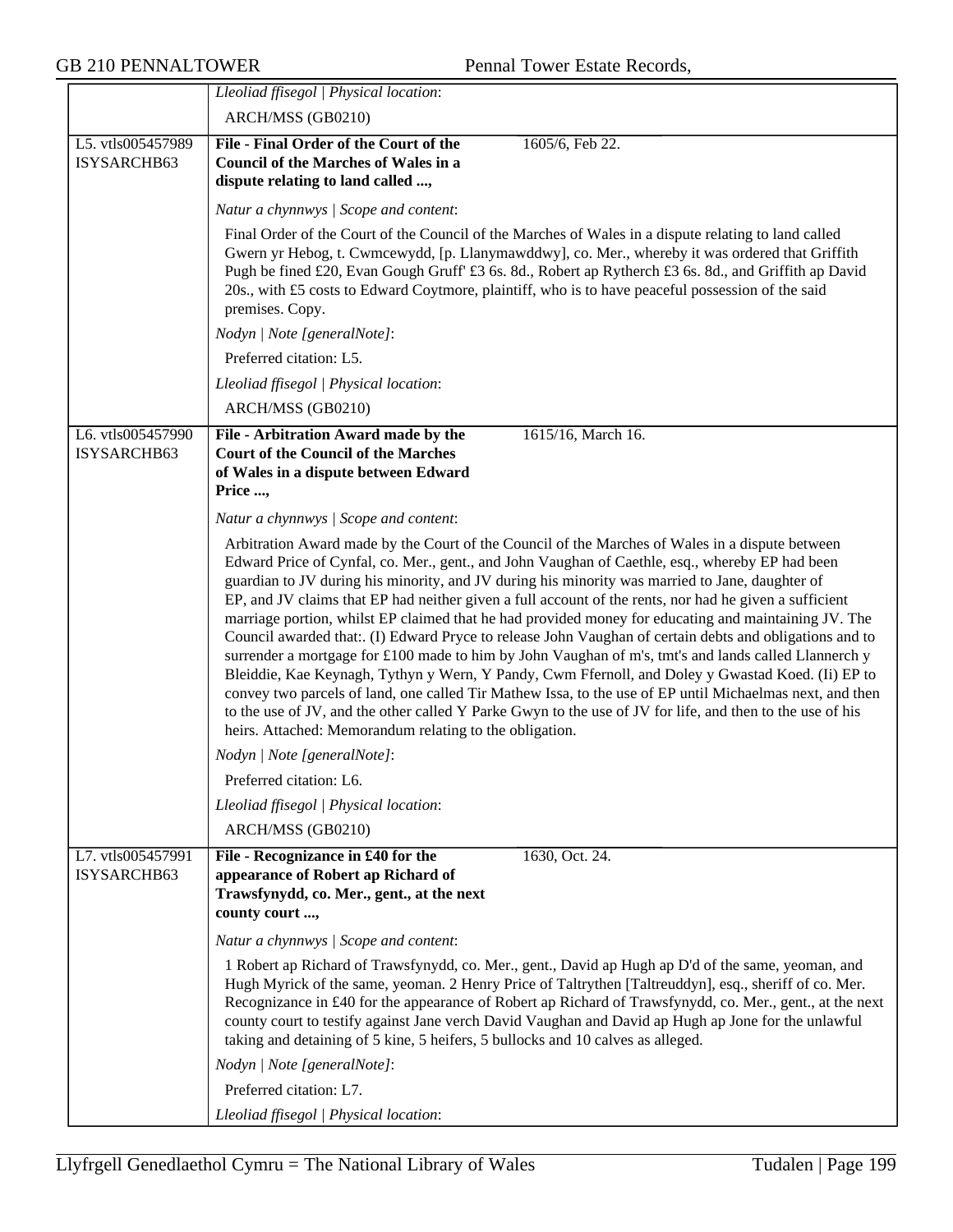|                                      | ARCH/MSS (GB0210)                                                                                                                                                                                                                                                                                                                                                                                                             |
|--------------------------------------|-------------------------------------------------------------------------------------------------------------------------------------------------------------------------------------------------------------------------------------------------------------------------------------------------------------------------------------------------------------------------------------------------------------------------------|
| L8. vtls005457992<br>ISYSARCHB63     | File - Copy Sentence displayed to<br>1644, Aug. 29.<br>Humffrey Owen, gent., and mentioned by<br>him in his deposition, relating to a case<br>between John ,                                                                                                                                                                                                                                                                  |
|                                      | Natur a chynnwys / Scope and content:                                                                                                                                                                                                                                                                                                                                                                                         |
|                                      | Copy Sentence displayed to Humffrey Owen, gent., and mentioned by him in his deposition, relating<br>to a case between John Price, plaintiff, and Mary Lloyd, defendant, concerning a decision agreed to by<br>Notaries Public.                                                                                                                                                                                               |
|                                      | Nodyn   Note [generalNote]:                                                                                                                                                                                                                                                                                                                                                                                                   |
|                                      | Preferred citation: L8.                                                                                                                                                                                                                                                                                                                                                                                                       |
|                                      | Lleoliad ffisegol   Physical location:                                                                                                                                                                                                                                                                                                                                                                                        |
|                                      | ARCH/MSS (GB0210)                                                                                                                                                                                                                                                                                                                                                                                                             |
| L9. vtls005457993<br>ISYSARCHB63     | 1646-50.<br>File - Papers in an action in the Court<br>of Great Sessions between John Price,<br>plaintiff, and Lowry Price, defendant,<br>concerning lands ,                                                                                                                                                                                                                                                                  |
|                                      | Natur a chynnwys / Scope and content:                                                                                                                                                                                                                                                                                                                                                                                         |
|                                      | Papers in an action in the Court of Great Sessions between John Price, plaintiff, and Lowry Price,<br>defendant, concerning lands in t's Cynfal and Penmaen Dyfi, [p. Tywyn], and p. Pennal, co. Mer., which<br>John Price claims to be his inheritance from his late brother Henry Price of Taltreythyn, co. Mer., and<br>which Lowry Price, widow and relict of the said HP, claims to be part of her dower lands. 4 Items. |
|                                      | Nodyn   Note [generalNote]:                                                                                                                                                                                                                                                                                                                                                                                                   |
|                                      | Preferred citation: L9.                                                                                                                                                                                                                                                                                                                                                                                                       |
|                                      | Lleoliad ffisegol   Physical location:                                                                                                                                                                                                                                                                                                                                                                                        |
|                                      | ARCH/MSS (GB0210)                                                                                                                                                                                                                                                                                                                                                                                                             |
| L10.<br>vtls005457994<br>ISYSARCHB63 | File - Warrant from Lewis Lloyd,<br>1652, Feb. 10.<br>esq., sheriff of co. Mer., to the bailiff<br>of Ystumanner to levy sums of money<br>from ,                                                                                                                                                                                                                                                                              |
|                                      | Natur a chynnwys / Scope and content:                                                                                                                                                                                                                                                                                                                                                                                         |
|                                      | Warrant from Lewis Lloyd, esq., sheriff of co. Mer., to the bailiff of Ystumanner to levy sums of money<br>from the goods of John Pryse, namely, 20s. indebted to William Vaughan, 3s. 5d. cost and damages of<br>suit awarded together with a further 7d. sustained in the suit.                                                                                                                                             |
|                                      | Nodyn   Note [generalNote]:                                                                                                                                                                                                                                                                                                                                                                                                   |
|                                      | Preferred citation: L10.                                                                                                                                                                                                                                                                                                                                                                                                      |
|                                      | Lleoliad ffisegol   Physical location:                                                                                                                                                                                                                                                                                                                                                                                        |
|                                      | ARCH/MSS (GB0210)                                                                                                                                                                                                                                                                                                                                                                                                             |
| L11.<br>vtls005457995<br>ISYSARCHB63 | File - Opinion Of Counsel relating to a<br>$[c. 1671]$ .<br>dispute between Robert Pryse and L. Lewis<br>concerning RP's title to his mortgaged<br>estate ,                                                                                                                                                                                                                                                                   |
|                                      | Natur a chynnwys / Scope and content:                                                                                                                                                                                                                                                                                                                                                                                         |
|                                      | Opinion Of Counsel relating to a dispute between Robert Pryse and L. Lewis concerning RP's title to his<br>mortgaged estate [Esgairweddan] in co. Mer. Affected by damp.                                                                                                                                                                                                                                                      |
|                                      | Nodyn   Note [generalNote]:                                                                                                                                                                                                                                                                                                                                                                                                   |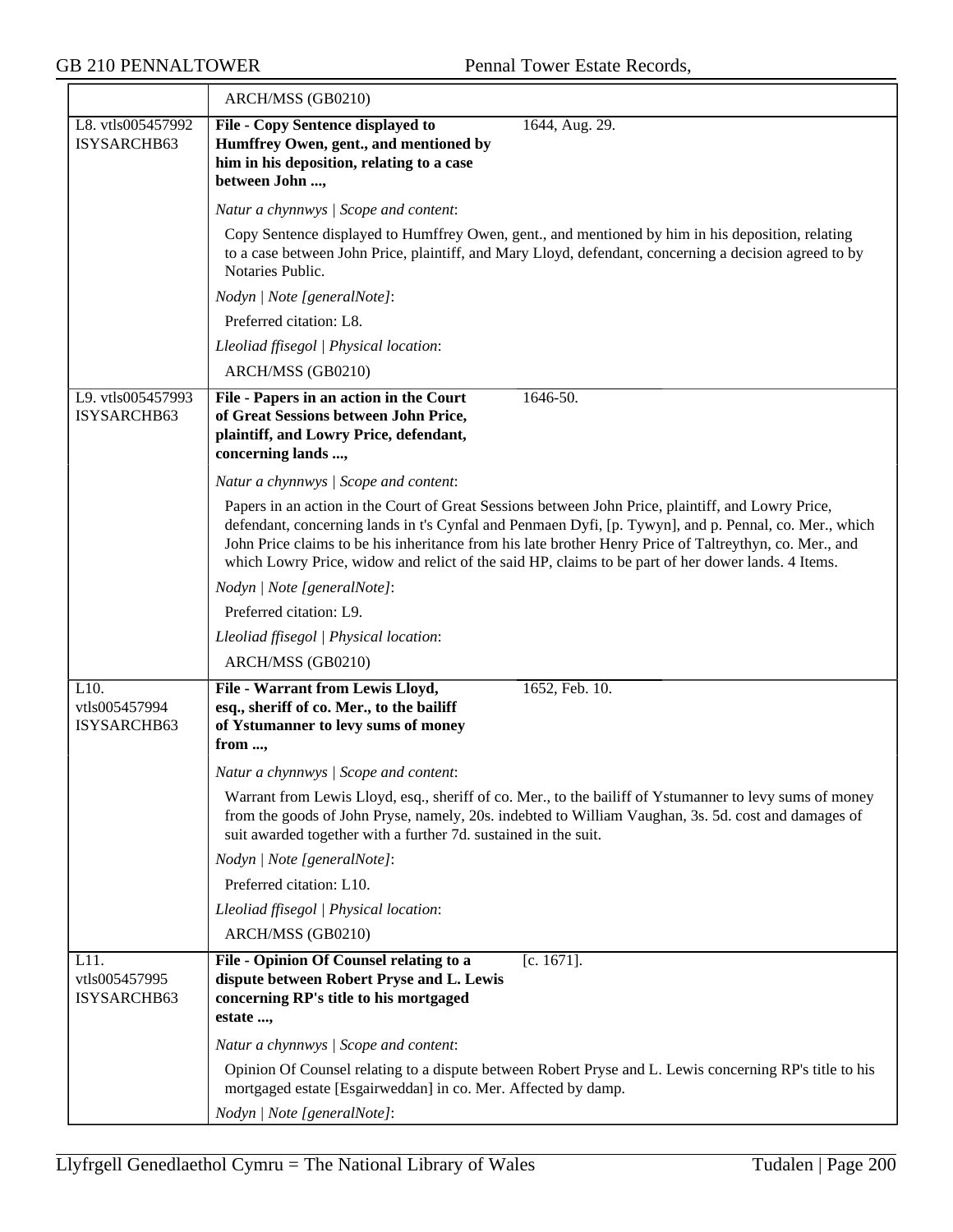|                                      | Preferred citation: L11.                                                                                                                                                                                                                                                                                                                                                                                                                                                                                                                                                                                                                                                                                                             |
|--------------------------------------|--------------------------------------------------------------------------------------------------------------------------------------------------------------------------------------------------------------------------------------------------------------------------------------------------------------------------------------------------------------------------------------------------------------------------------------------------------------------------------------------------------------------------------------------------------------------------------------------------------------------------------------------------------------------------------------------------------------------------------------|
|                                      | Lleoliad ffisegol   Physical location:                                                                                                                                                                                                                                                                                                                                                                                                                                                                                                                                                                                                                                                                                               |
|                                      | ARCH/MSS (GB0210)                                                                                                                                                                                                                                                                                                                                                                                                                                                                                                                                                                                                                                                                                                                    |
| L12.<br>vtls005457996<br>ISYSARCHB63 | <b>File - Bill Of Complaint of Robert Pryce</b><br>1677.<br>[of Esgairweddan], esq., in a cause between<br>him and Vincent Corbet, Thomas Corbet<br>and ,                                                                                                                                                                                                                                                                                                                                                                                                                                                                                                                                                                            |
|                                      | Natur a chynnwys / Scope and content:                                                                                                                                                                                                                                                                                                                                                                                                                                                                                                                                                                                                                                                                                                |
|                                      | Bill Of Complaint of Robert Pryce [of Esgairweddan], esq., in a cause between him and Vincent Corbet,<br>Thomas Corbet and Edward Taynton, defendants, relating to the enjoyment of his father's estate, and<br>to have a certain statute bond delivered up to him to be cancelled, together with the Answer of the said<br>Edward Taynton. Incomplete.                                                                                                                                                                                                                                                                                                                                                                              |
|                                      | Nodyn   Note [generalNote]:                                                                                                                                                                                                                                                                                                                                                                                                                                                                                                                                                                                                                                                                                                          |
|                                      | Preferred citation: L12.                                                                                                                                                                                                                                                                                                                                                                                                                                                                                                                                                                                                                                                                                                             |
|                                      | Lleoliad ffisegol   Physical location:                                                                                                                                                                                                                                                                                                                                                                                                                                                                                                                                                                                                                                                                                               |
|                                      | ARCH/MSS (GB0210)                                                                                                                                                                                                                                                                                                                                                                                                                                                                                                                                                                                                                                                                                                                    |
| L13.<br>vtls005457997<br>ISYSARCHB63 | File - Papers in a cause in Chancery<br>1680-2.<br>between Robert Pryce of Esgairwethan,<br>co. Mer., and Elizabeth Pryce of Hay, co.<br><b>Brec,</b>                                                                                                                                                                                                                                                                                                                                                                                                                                                                                                                                                                                |
|                                      | Natur a chynnwys / Scope and content:                                                                                                                                                                                                                                                                                                                                                                                                                                                                                                                                                                                                                                                                                                |
|                                      | Papers in a cause in Chancery between Robert Pryce of Esgairwethan, co. Mer., and Elizabeth Pryce of<br>Hay, co. Brec., widow, mother and guardian of Elizabeth and Johan Pryce, infants, grandchildren and<br>co-heirs of Owen Pryce, clerk, dec., concerning the redemption of mortgaged premises in t. Isygarreg, p.<br>Machynlleth, co, Mont. Documents include bill of complaint, interrogatories and award of arbitrators. 11<br>Items.                                                                                                                                                                                                                                                                                        |
|                                      | Nodyn   Note [generalNote]:                                                                                                                                                                                                                                                                                                                                                                                                                                                                                                                                                                                                                                                                                                          |
|                                      | Preferred citation: L13.                                                                                                                                                                                                                                                                                                                                                                                                                                                                                                                                                                                                                                                                                                             |
|                                      | Lleoliad ffisegol   Physical location:                                                                                                                                                                                                                                                                                                                                                                                                                                                                                                                                                                                                                                                                                               |
|                                      | ARCH/MSS (GB0210)                                                                                                                                                                                                                                                                                                                                                                                                                                                                                                                                                                                                                                                                                                                    |
| L14.<br>vtls005457998<br>ISYSARCHB63 | <b>File - Bill Of Complaint of Robert</b><br>1687.<br>Pryce late of Shrewsbury, Shropshire,<br>esq., son and heir of John Pryce late of<br>Eskairwethan ,                                                                                                                                                                                                                                                                                                                                                                                                                                                                                                                                                                            |
|                                      | Natur a chynnwys / Scope and content:                                                                                                                                                                                                                                                                                                                                                                                                                                                                                                                                                                                                                                                                                                |
|                                      | Bill Of Complaint of Robert Pryce late of Shrewsbury, Shropshire, esq., son and heir of John Pryce late<br>of Eskairwethan, co. Mer., gent., relating to the stoppage of a right of way from a tmt and lands called<br>Pentrin Bach, t. Cynfal, [p. Tywyn], by and through a brook called Avon Bennall and from there through<br>a common lane called Pwll Bydder, otherwise Vellyn Ganoll, p. Pennal, purchased in September 1686 by<br>Katherine Anwill of Llwyn, co. Mer., widow, and Owen Anwill of Penrhyn, esq., defendants. Endorsed:<br>This matter was afterwards agreed as appears by articles dated 7 July 1688 between the defendant<br>Catherine Anwill on behalf of herself and Owen Anwill, esq., and myself'. Draft. |
|                                      | Nodyn   Note [generalNote]:                                                                                                                                                                                                                                                                                                                                                                                                                                                                                                                                                                                                                                                                                                          |
|                                      | Preferred citation: L14.                                                                                                                                                                                                                                                                                                                                                                                                                                                                                                                                                                                                                                                                                                             |
|                                      | Lleoliad ffisegol   Physical location:                                                                                                                                                                                                                                                                                                                                                                                                                                                                                                                                                                                                                                                                                               |
|                                      | ARCH/MSS (GB0210)                                                                                                                                                                                                                                                                                                                                                                                                                                                                                                                                                                                                                                                                                                                    |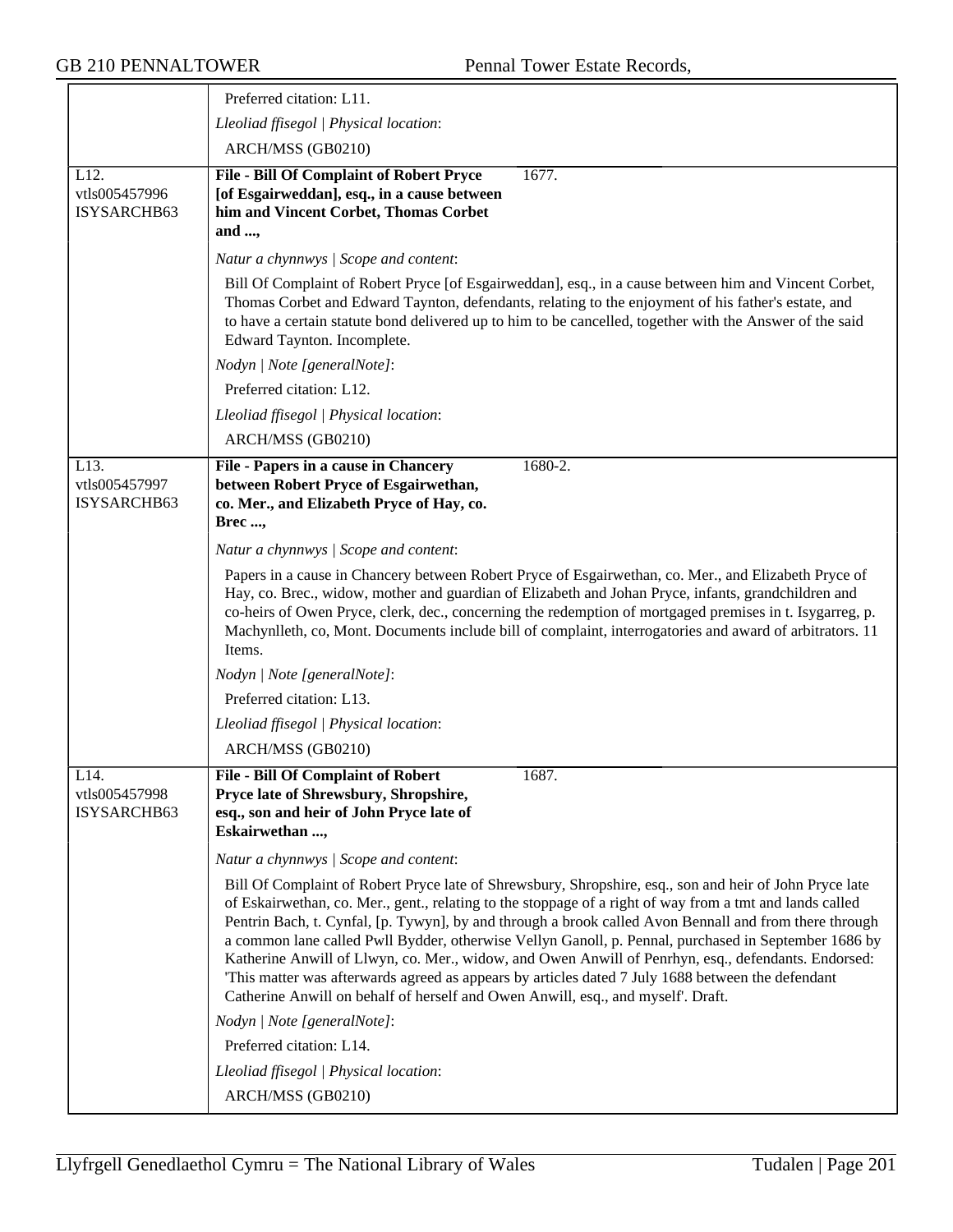| L15.                                 | 1688-95.<br>File - Papers in a cause in Chancery                                                                                                                                                                                                                                                                                                                                                                                                                                                                                                                                                                                                                                                                                                                                                                                                                                                            |
|--------------------------------------|-------------------------------------------------------------------------------------------------------------------------------------------------------------------------------------------------------------------------------------------------------------------------------------------------------------------------------------------------------------------------------------------------------------------------------------------------------------------------------------------------------------------------------------------------------------------------------------------------------------------------------------------------------------------------------------------------------------------------------------------------------------------------------------------------------------------------------------------------------------------------------------------------------------|
| vtls005457999                        | between Robert Pryce of Shrewsbury, esq.,                                                                                                                                                                                                                                                                                                                                                                                                                                                                                                                                                                                                                                                                                                                                                                                                                                                                   |
| ISYSARCHB63                          | son, heir and administrator of John Pryce                                                                                                                                                                                                                                                                                                                                                                                                                                                                                                                                                                                                                                                                                                                                                                                                                                                                   |
|                                      | late ,                                                                                                                                                                                                                                                                                                                                                                                                                                                                                                                                                                                                                                                                                                                                                                                                                                                                                                      |
|                                      | Natur a chynnwys / Scope and content:                                                                                                                                                                                                                                                                                                                                                                                                                                                                                                                                                                                                                                                                                                                                                                                                                                                                       |
|                                      | Papers in a cause in Chancery between Robert Pryce of Shrewsbury, esq., son, heir and administrator of<br>John Pryce late of Esgairwethan, co. Mer., gent., dec., complainant, and John Jones, esq., and Humphrey<br>Jones, gent., defendants, sons of John Jones late of Wrexham, dec., concerning the acquisition by John<br>Jones [the regicide of Maesgarnedd, co. Mer.] from complainant's father of an estate in t's Gweinion,<br>Camlan and Dugoed, p. Mallwyd and t. Cwmcewydd, p. Llanymawddwy and p. Caereinion Fechan, cos<br>Mer. and Mont., which were held in trust for the said John Jones and now enjoyed by the defendants.<br>Papers include depositions of witnesses, copies of inquisitions of the extent of the lands of the said John<br>Jones the regicide following his execution for treason, and copy deeds relating to the estate [cf. Peniarth<br>Estate Papers L82]. 31 Items. |
|                                      | Nodyn   Note [generalNote]:                                                                                                                                                                                                                                                                                                                                                                                                                                                                                                                                                                                                                                                                                                                                                                                                                                                                                 |
|                                      | Preferred citation: L15.                                                                                                                                                                                                                                                                                                                                                                                                                                                                                                                                                                                                                                                                                                                                                                                                                                                                                    |
|                                      | Lleoliad ffisegol   Physical location:                                                                                                                                                                                                                                                                                                                                                                                                                                                                                                                                                                                                                                                                                                                                                                                                                                                                      |
|                                      | ARCH/MSS (GB0210)                                                                                                                                                                                                                                                                                                                                                                                                                                                                                                                                                                                                                                                                                                                                                                                                                                                                                           |
| L16.<br>vtls005458000<br>ISYSARCHB63 | File - Plea in an action of debt for £3 5s.<br>1691, April 20.<br>between Robert Price, esq., and Ellis Evan,                                                                                                                                                                                                                                                                                                                                                                                                                                                                                                                                                                                                                                                                                                                                                                                               |
|                                      | Natur a chynnwys / Scope and content:                                                                                                                                                                                                                                                                                                                                                                                                                                                                                                                                                                                                                                                                                                                                                                                                                                                                       |
|                                      | Latin.                                                                                                                                                                                                                                                                                                                                                                                                                                                                                                                                                                                                                                                                                                                                                                                                                                                                                                      |
|                                      | Nodyn   Note [generalNote]:                                                                                                                                                                                                                                                                                                                                                                                                                                                                                                                                                                                                                                                                                                                                                                                                                                                                                 |
|                                      | Preferred citation: L16.                                                                                                                                                                                                                                                                                                                                                                                                                                                                                                                                                                                                                                                                                                                                                                                                                                                                                    |
|                                      | Lleoliad ffisegol   Physical location:                                                                                                                                                                                                                                                                                                                                                                                                                                                                                                                                                                                                                                                                                                                                                                                                                                                                      |
|                                      | ARCH/MSS (GB0210)                                                                                                                                                                                                                                                                                                                                                                                                                                                                                                                                                                                                                                                                                                                                                                                                                                                                                           |
| L17.<br>vtls005458001<br>ISYSARCHB63 | File - Plea of Robert Pryce, esq., against<br>1692, April 30.<br>David Howell, defendant, for damage to<br>the value of £5,                                                                                                                                                                                                                                                                                                                                                                                                                                                                                                                                                                                                                                                                                                                                                                                 |
|                                      | Natur a chynnwys   Scope and content:                                                                                                                                                                                                                                                                                                                                                                                                                                                                                                                                                                                                                                                                                                                                                                                                                                                                       |
|                                      | Latin. Copy.                                                                                                                                                                                                                                                                                                                                                                                                                                                                                                                                                                                                                                                                                                                                                                                                                                                                                                |
|                                      | Nodyn   Note [generalNote]:                                                                                                                                                                                                                                                                                                                                                                                                                                                                                                                                                                                                                                                                                                                                                                                                                                                                                 |
|                                      | Preferred citation: L17.                                                                                                                                                                                                                                                                                                                                                                                                                                                                                                                                                                                                                                                                                                                                                                                                                                                                                    |
|                                      | Lleoliad ffisegol   Physical location:                                                                                                                                                                                                                                                                                                                                                                                                                                                                                                                                                                                                                                                                                                                                                                                                                                                                      |
|                                      | ARCH/MSS (GB0210)                                                                                                                                                                                                                                                                                                                                                                                                                                                                                                                                                                                                                                                                                                                                                                                                                                                                                           |
| L18.<br>vtls005458002<br>ISYSARCHB63 | File - Interrogatories on behalf of Edward<br>[late 17 cent.].<br>Pryce, gent., plaintiff, against Rowland<br>Hughes, clerk, defendant, in a dispute<br>concerning a brook called ,                                                                                                                                                                                                                                                                                                                                                                                                                                                                                                                                                                                                                                                                                                                         |
|                                      | Natur a chynnwys / Scope and content:                                                                                                                                                                                                                                                                                                                                                                                                                                                                                                                                                                                                                                                                                                                                                                                                                                                                       |
|                                      | Interrogatories on behalf of Edward Pryce, gent., plaintiff, against Rowland Hughes, clerk, defendant, in<br>a dispute concerning a brook called Cwm Ebol near Esgair Wethan, p. Tywyn, co. Mer.                                                                                                                                                                                                                                                                                                                                                                                                                                                                                                                                                                                                                                                                                                            |
|                                      | Nodyn   Note [generalNote]:                                                                                                                                                                                                                                                                                                                                                                                                                                                                                                                                                                                                                                                                                                                                                                                                                                                                                 |
|                                      | Preferred citation: L18.                                                                                                                                                                                                                                                                                                                                                                                                                                                                                                                                                                                                                                                                                                                                                                                                                                                                                    |
|                                      | Lleoliad ffisegol   Physical location:                                                                                                                                                                                                                                                                                                                                                                                                                                                                                                                                                                                                                                                                                                                                                                                                                                                                      |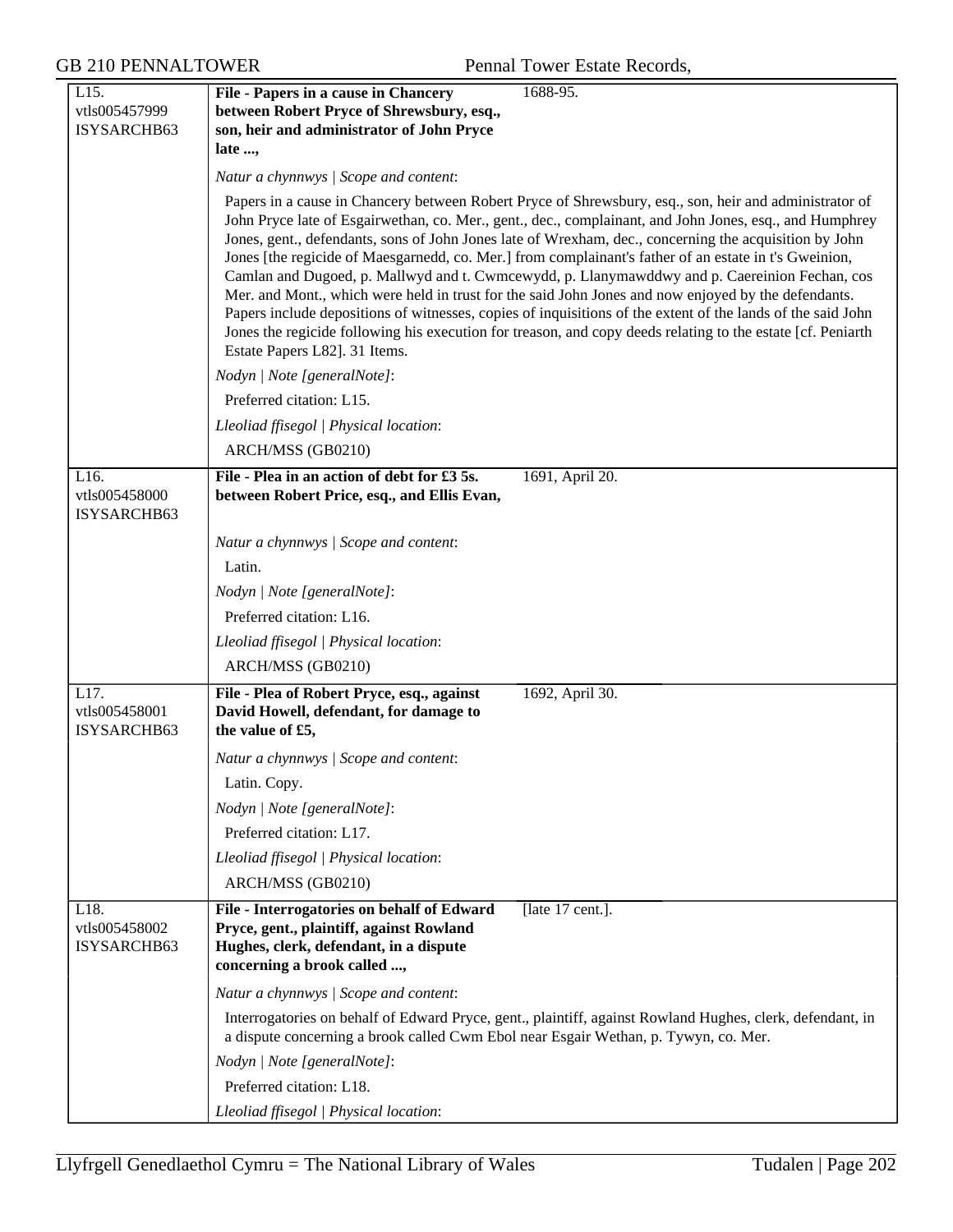$\overline{\phantom{0}}$ 

|                                            | ARCH/MSS (GB0210)                                                                                                                                                                                                                                                                                                                                                                                                                                                                                                     |
|--------------------------------------------|-----------------------------------------------------------------------------------------------------------------------------------------------------------------------------------------------------------------------------------------------------------------------------------------------------------------------------------------------------------------------------------------------------------------------------------------------------------------------------------------------------------------------|
| L19.<br>vtls005458003<br>ISYSARCHB63       | File - Bill Of Complaint of Robert Pryce of<br>[late 17 x early 18]<br>Esgairweddan, co. Mer., esq., relating to<br>cent.].<br>his right of pasture in an enclosed ,                                                                                                                                                                                                                                                                                                                                                  |
|                                            | Natur a chynnwys / Scope and content:                                                                                                                                                                                                                                                                                                                                                                                                                                                                                 |
|                                            | Bill Of Complaint of Robert Pryce of Esgairweddan, co. Mer., esq., relating to his right of pasture in an<br>enclosed field near the river Dyfi called Y Cae Glasse, t. Penmaen, [p. Tywyn], co. Mer., which is being<br>denied by John Vaughan, Anne his wife, and Algernon Lewis, his father-in-law, who have ploughed and<br>sown grain in the said field, together with the Deposition of Owen Jenkin of p. Tywyn, yeoman.                                                                                        |
|                                            | Nodyn   Note [generalNote]:                                                                                                                                                                                                                                                                                                                                                                                                                                                                                           |
|                                            | Preferred citation: L19.                                                                                                                                                                                                                                                                                                                                                                                                                                                                                              |
|                                            | Lleoliad ffisegol   Physical location:                                                                                                                                                                                                                                                                                                                                                                                                                                                                                |
|                                            | ARCH/MSS (GB0210)                                                                                                                                                                                                                                                                                                                                                                                                                                                                                                     |
| L20.<br>vtls005458004<br>ISYSARCHB63       | File - Comments on a draft answer possibly<br>[late 17 x early 18]<br>relating to a debt of £850 owed by the late<br>cent.].<br><b>Robert Pryce,</b>                                                                                                                                                                                                                                                                                                                                                                  |
|                                            | Nodyn   Note [generalNote]:                                                                                                                                                                                                                                                                                                                                                                                                                                                                                           |
|                                            | Preferred citation: L20.                                                                                                                                                                                                                                                                                                                                                                                                                                                                                              |
|                                            | Lleoliad ffisegol   Physical location:                                                                                                                                                                                                                                                                                                                                                                                                                                                                                |
|                                            | ARCH/MSS (GB0210)                                                                                                                                                                                                                                                                                                                                                                                                                                                                                                     |
| L21.<br>vtls005458005<br>ISYSARCHB63       | <b>File - Opinion Of Counsel and Statements</b><br>1711.<br>Of Witnesses relating to a dispute<br>between the owners of Tonfane and Keven<br>Camberth relating ,                                                                                                                                                                                                                                                                                                                                                      |
|                                            | Natur a chynnwys / Scope and content:                                                                                                                                                                                                                                                                                                                                                                                                                                                                                 |
|                                            | Opinion Of Counsel and Statements Of Witnesses relating to a dispute between the owners of Tonfane<br>and Keven Camberth relating to a trespass and the intended building of a bridge by Kevren Camberth<br>which, if built, would hinder Tonfane from transporting goods by water.                                                                                                                                                                                                                                   |
|                                            | Nodyn   Note [generalNote]:                                                                                                                                                                                                                                                                                                                                                                                                                                                                                           |
|                                            | Preferred citation: L21.                                                                                                                                                                                                                                                                                                                                                                                                                                                                                              |
|                                            | Lleoliad ffisegol   Physical location:                                                                                                                                                                                                                                                                                                                                                                                                                                                                                |
|                                            | ARCH/MSS (GB0210)                                                                                                                                                                                                                                                                                                                                                                                                                                                                                                     |
| $L22/1-5.$<br>vtls005458006<br>ISYSARCHB63 | 1720-3.<br>File - Papers relating to a cause and<br>cross-cause in Chancery between Jane<br>Price, widow, and executrix of the will of<br>Thomas ,                                                                                                                                                                                                                                                                                                                                                                    |
|                                            | Natur a chynnwys / Scope and content:                                                                                                                                                                                                                                                                                                                                                                                                                                                                                 |
|                                            | Papers relating to a cause and cross-cause in Chancery between Jane Price, widow, and executrix of the<br>will of Thomas Price late of Eskirweddan, p. Tywyn, co. Mer., esq., dec., (who was the son and heir of<br>Robert Price, esq., dec.), complainant, and Jane Price, Mary Price and Anne Price, only sisters of Thomas<br>Price, defendants, about the settlement of Thomas Price's estate. The papers include bills of complaint,<br>petitions, brief, answers, depositions and order of execution. 81 Items. |
|                                            | Nodyn   Note [generalNote]:                                                                                                                                                                                                                                                                                                                                                                                                                                                                                           |
|                                            | Preferred citation: L22/1-5.                                                                                                                                                                                                                                                                                                                                                                                                                                                                                          |
|                                            | Lleoliad ffisegol   Physical location:                                                                                                                                                                                                                                                                                                                                                                                                                                                                                |
|                                            | ARCH/MSS (GB0210)                                                                                                                                                                                                                                                                                                                                                                                                                                                                                                     |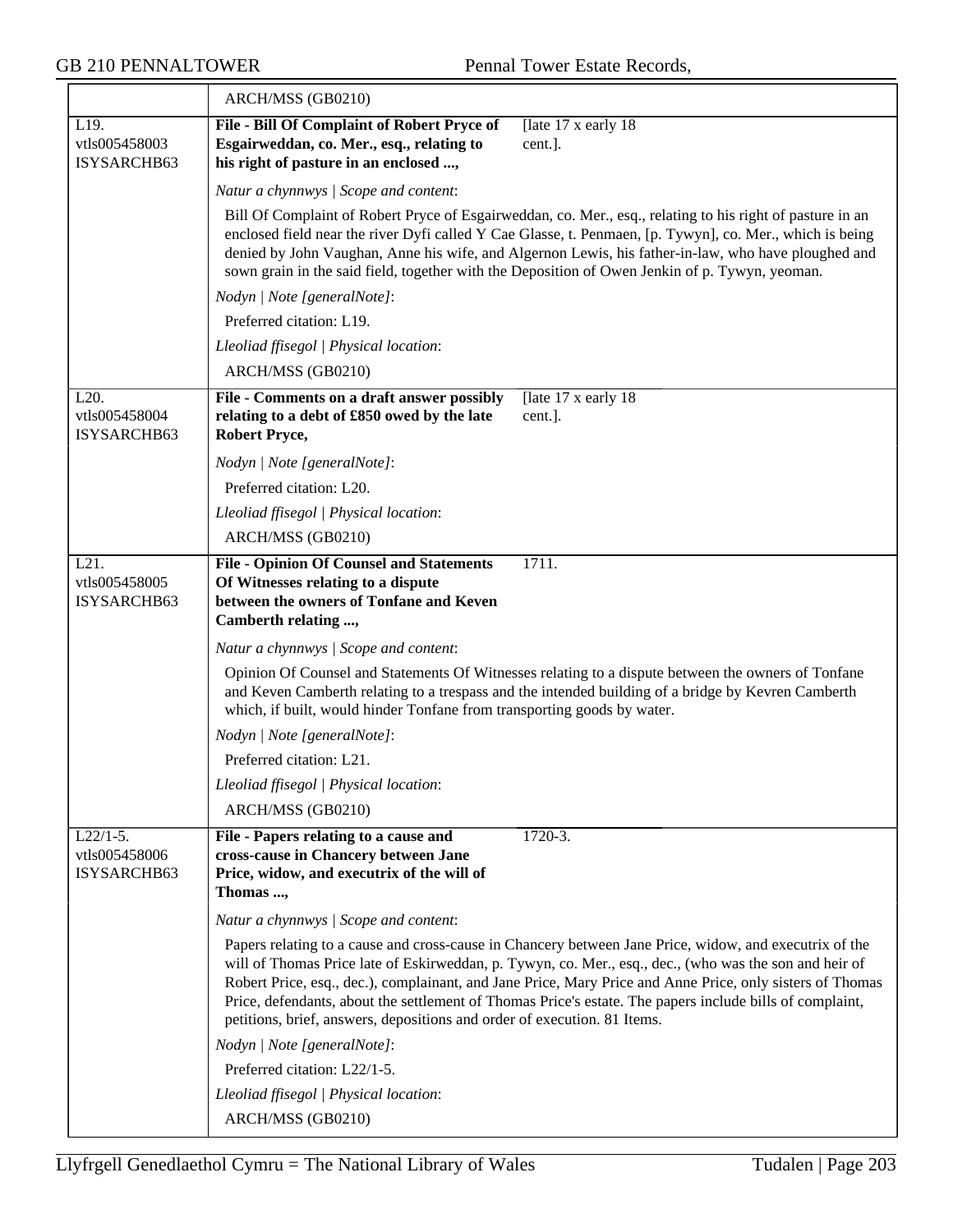| L23.<br>vtls005458007<br>ISYSARCHB63 | File - Papers in an a action of ejectment to<br>1723-4.<br>be heard at the Shropshire assizes folowing<br>an order of the Court ,                                                                                                                                                                                                                                                 |
|--------------------------------------|-----------------------------------------------------------------------------------------------------------------------------------------------------------------------------------------------------------------------------------------------------------------------------------------------------------------------------------------------------------------------------------|
|                                      | Natur a chynnwys / Scope and content:                                                                                                                                                                                                                                                                                                                                             |
|                                      | Papers in an a action of ejectment to be heard at the Shropshire assizes folowing an order of the Court of<br>Chancery between the lessee of Jane Pryce, widow, plaintiff, and Edward Jones, clerk, Thomas Powell,<br>esq., Jane Price, Mary Price, and Anne Price, spinsters, defendants, concerning the Esgairweddan estate<br>in p's Tywyn and Pennal, co. Mer. 5 Items.       |
|                                      | Nodyn   Note [generalNote]:                                                                                                                                                                                                                                                                                                                                                       |
|                                      | Preferred citation: L23.                                                                                                                                                                                                                                                                                                                                                          |
|                                      | Lleoliad ffisegol   Physical location:                                                                                                                                                                                                                                                                                                                                            |
|                                      | ARCH/MSS (GB0210)                                                                                                                                                                                                                                                                                                                                                                 |
| L24.                                 | 1745.<br><b>File - Opinion Of Counsel and Depositions</b>                                                                                                                                                                                                                                                                                                                         |
| vtls005458008<br>ISYSARCHB63         | Of Witnesses in a cause between<br>Humphrey Edwards, gent., plaintiff, and<br>William Lewis, alias Pugh ,                                                                                                                                                                                                                                                                         |
|                                      | Natur a chynnwys / Scope and content:                                                                                                                                                                                                                                                                                                                                             |
|                                      | Opinion Of Counsel and Depositions Of Witnesses in a cause between Humphrey Edwards, gent.,<br>plaintiff, and William Lewis, alias Pugh, defendant, relating to right of pasturage on tracts of common<br>land on Mynydd Vary called Llechwedd y Trawsnant, Gwain y Llys and Rhyddfay Duon, p. Tywyn, co.<br>Mer.                                                                 |
|                                      | Nodyn   Note [generalNote]:                                                                                                                                                                                                                                                                                                                                                       |
|                                      | Preferred citation: L24.                                                                                                                                                                                                                                                                                                                                                          |
|                                      | Lleoliad ffisegol   Physical location:                                                                                                                                                                                                                                                                                                                                            |
|                                      | ARCH/MSS (GB0210)                                                                                                                                                                                                                                                                                                                                                                 |
| L25.<br>vtls005458009<br>ISYSARCHB63 | File - Answer of JE, tenant of Tonfane,<br>$[c. 1747]$ .<br>p. Llangelynnin, and Tonfane Ucha,<br>p. Llanegryn, co. Mer., to the bill of<br>complaint ,                                                                                                                                                                                                                           |
|                                      | Natur a chynnwys / Scope and content:                                                                                                                                                                                                                                                                                                                                             |
|                                      | Answer of JE, tenant of Tonfane, p. Llangelynnin, and Tonfane Ucha, p. Llanegryn, co. Mer., to the bill<br>of complaint of Edward Morgan, rector of Llangelynnin, concerning tithe payments complicated by the<br>nearness of the parish boundaries.                                                                                                                              |
|                                      | Nodyn   Note [generalNote]:                                                                                                                                                                                                                                                                                                                                                       |
|                                      | Preferred citation: L25.                                                                                                                                                                                                                                                                                                                                                          |
|                                      | Lleoliad ffisegol   Physical location:                                                                                                                                                                                                                                                                                                                                            |
|                                      | ARCH/MSS (GB0210)                                                                                                                                                                                                                                                                                                                                                                 |
| L26.<br>vtls005458010<br>ISYSARCHB63 | File - Case And Opinion of counsel<br>1765, April 24.<br>relating to the succession of the estate of<br>John Thomas late of Pentreclawdd, p.<br>Sylattyn ,                                                                                                                                                                                                                        |
|                                      | Natur a chynnwys / Scope and content:                                                                                                                                                                                                                                                                                                                                             |
|                                      | Case And Opinion of counsel relating to the succession of the estate of John Thomas late of<br>Pentreclawdd, p. Sylattyn, Shropshire, gent., dec., in p's Selatyn, Whittington and St Martins, Shropshire,<br>which was seised in fee for 500 years upon trust and whether the 500 years takes effect in possession as<br>fully on his widow's second marriage as upon her death. |
|                                      | Nodyn   Note [generalNote]:                                                                                                                                                                                                                                                                                                                                                       |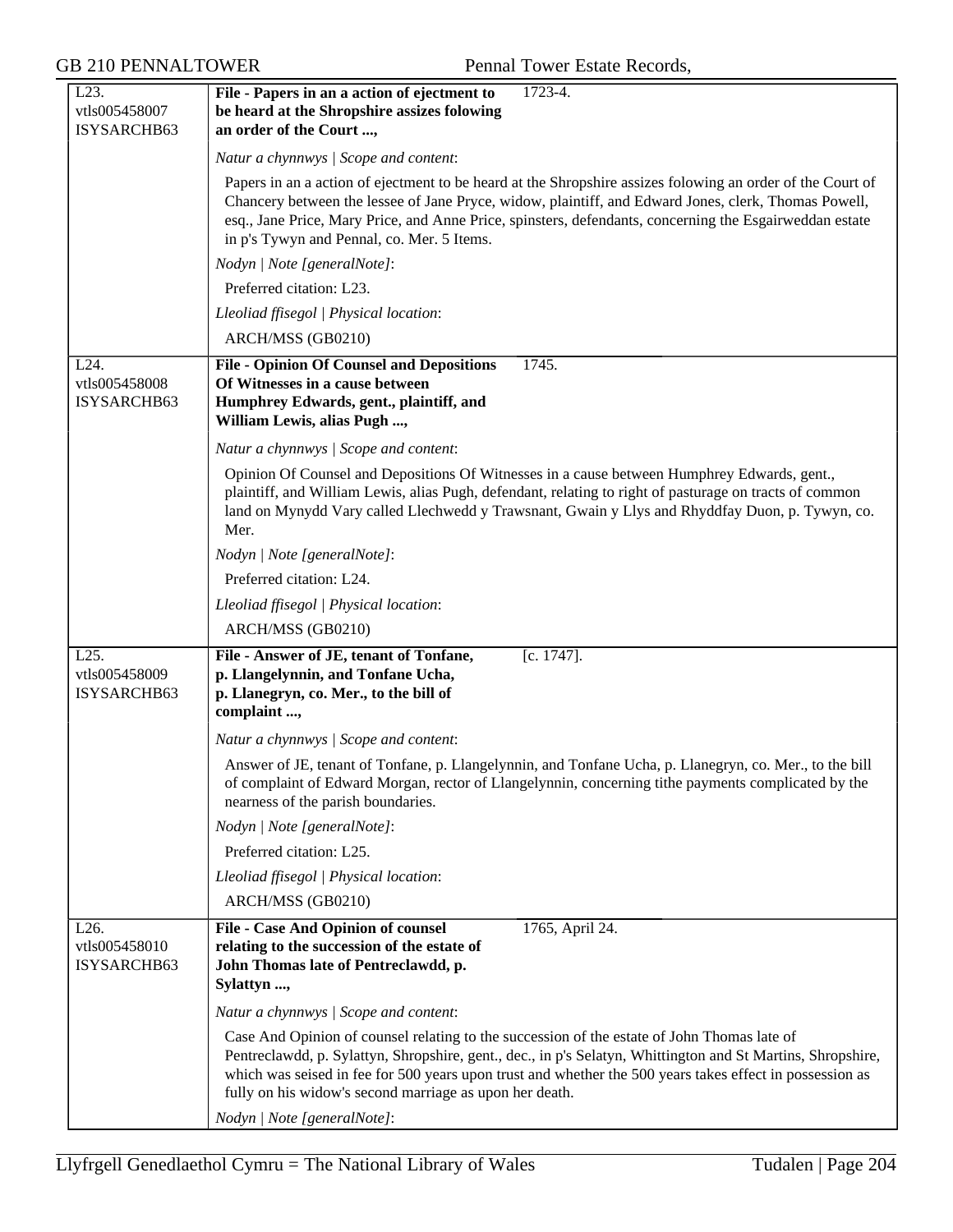|                                      | Preferred citation: L26.                                                                                                                                                                                                                                                                                                                                                                                                                                                       |
|--------------------------------------|--------------------------------------------------------------------------------------------------------------------------------------------------------------------------------------------------------------------------------------------------------------------------------------------------------------------------------------------------------------------------------------------------------------------------------------------------------------------------------|
|                                      | Lleoliad ffisegol   Physical location:                                                                                                                                                                                                                                                                                                                                                                                                                                         |
|                                      | ARCH/MSS (GB0210)                                                                                                                                                                                                                                                                                                                                                                                                                                                              |
| L27.<br>vtls005458011<br>ISYSARCHB63 | File - Case for the opinion of counsel<br>1766, April 11.<br>relating to the estate of Jenkin Lloyd late<br>of Plas Maddock, co. Denb., dec,                                                                                                                                                                                                                                                                                                                                   |
|                                      | Nodyn   Note [generalNote]:                                                                                                                                                                                                                                                                                                                                                                                                                                                    |
|                                      | Preferred citation: L27.                                                                                                                                                                                                                                                                                                                                                                                                                                                       |
|                                      | Lleoliad ffisegol   Physical location:                                                                                                                                                                                                                                                                                                                                                                                                                                         |
|                                      | ARCH/MSS (GB0210)                                                                                                                                                                                                                                                                                                                                                                                                                                                              |
| L28.<br>vtls005458012<br>ISYSARCHB63 | $[c. 1772]$ .<br><b>File - Petition to Parliament by Lewis</b><br>Edwards of Talgarth, co. Mer., esq., eldest<br>son and heir of Humphrey Edwards late<br>of ,                                                                                                                                                                                                                                                                                                                 |
|                                      | Natur a chynnwys / Scope and content:                                                                                                                                                                                                                                                                                                                                                                                                                                          |
|                                      | Petition to Parliament by Lewis Edwards of Talgarth, co. Mer., esq., eldest son and heir of Humphrey<br>Edwards late of the same, esq., dec., James Edwards, gent., second son of the said Humphrey, and Turner<br>Edwards, an infant, by Edward Kinaston of Lincoln's Inn, Middlesex, esq., his guardian, to be allowed to<br>fell and sell timber on devised estates and to lay out the money in the purchase of lands to be settled for<br>the benefit of the same persons. |
|                                      | Nodyn   Note [generalNote]:                                                                                                                                                                                                                                                                                                                                                                                                                                                    |
|                                      | Preferred citation: L28.                                                                                                                                                                                                                                                                                                                                                                                                                                                       |
|                                      | Lleoliad ffisegol   Physical location:                                                                                                                                                                                                                                                                                                                                                                                                                                         |
|                                      | ARCH/MSS (GB0210)                                                                                                                                                                                                                                                                                                                                                                                                                                                              |
| L29.<br>vtls005458013<br>ISYSARCHB63 | File - Case And Opinion of counsel as to<br>1774, July 10.<br>the entitlement of certain landholders in<br>co. Mont. to vote at a general ,                                                                                                                                                                                                                                                                                                                                    |
|                                      | Natur a chynnwys / Scope and content:                                                                                                                                                                                                                                                                                                                                                                                                                                          |
|                                      | Case And Opinion of counsel as to the entitlement of certain landholders in co. Mont. to vote at a general<br>election.                                                                                                                                                                                                                                                                                                                                                        |
|                                      | Nodyn   Note [generalNote]:                                                                                                                                                                                                                                                                                                                                                                                                                                                    |
|                                      | Preferred citation: L29.                                                                                                                                                                                                                                                                                                                                                                                                                                                       |
|                                      | Lleoliad ffisegol   Physical location:                                                                                                                                                                                                                                                                                                                                                                                                                                         |
|                                      | ARCH/MSS (GB0210)                                                                                                                                                                                                                                                                                                                                                                                                                                                              |
| L30.<br>vtls005458014<br>ISYSARCHB63 | $[c. 1775]$ .<br>File - Case for the opinion of counsel<br>of Evan Jones of Park, t. Guilsfield, co.<br>Mont., esq., who had received a ,                                                                                                                                                                                                                                                                                                                                      |
|                                      | Natur a chynnwys / Scope and content:                                                                                                                                                                                                                                                                                                                                                                                                                                          |
|                                      | Case for the opinion of counsel of Evan Jones of Park, t. Guilsfield, co. Mont., esq., who had received<br>a verbal notice that he was to lose his part of the earl of Powis's tithes in t. Hendre-hen which he had<br>received in exchange for giving up land promised to him in t. Llannerchrochwel, both in p. Guilsfield, co.<br>Mont.                                                                                                                                     |
|                                      | Nodyn   Note [generalNote]:                                                                                                                                                                                                                                                                                                                                                                                                                                                    |
|                                      | Preferred citation: L30.                                                                                                                                                                                                                                                                                                                                                                                                                                                       |
|                                      | Lleoliad ffisegol   Physical location:                                                                                                                                                                                                                                                                                                                                                                                                                                         |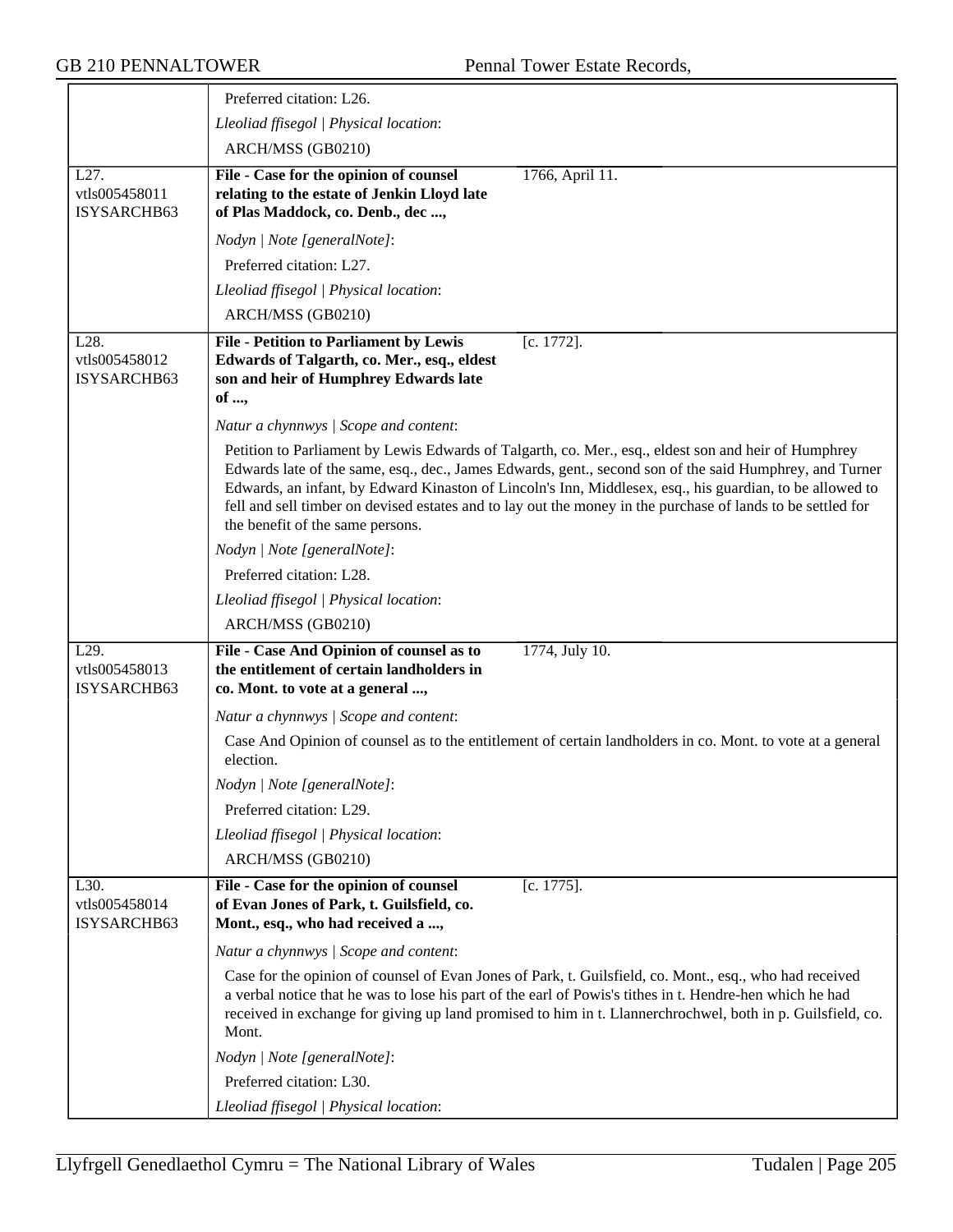|                                      | ARCH/MSS (GB0210)                                                                                                                                                                                                                                                                                                                                                                                                            |
|--------------------------------------|------------------------------------------------------------------------------------------------------------------------------------------------------------------------------------------------------------------------------------------------------------------------------------------------------------------------------------------------------------------------------------------------------------------------------|
| L31.<br>vtls005458015<br>ISYSARCHB63 | <b>File - Deposition And Examination of</b><br>$[c. 1786]$ .<br>Richard Roberts of p. Llandysul, [co.<br>Mont.], labourer, concerning a transaction<br>said to have passed between ,                                                                                                                                                                                                                                         |
|                                      | Natur a chynnwys / Scope and content:                                                                                                                                                                                                                                                                                                                                                                                        |
|                                      | Deposition And Examination of Richard Roberts of p. Llandysul, [co. Mont.], labourer, concerning a<br>transaction said to have passed between him and Charles Gardiner Humphreys, dec.                                                                                                                                                                                                                                       |
|                                      | Nodyn   Note [generalNote]:                                                                                                                                                                                                                                                                                                                                                                                                  |
|                                      | Preferred citation: L31.                                                                                                                                                                                                                                                                                                                                                                                                     |
|                                      | Lleoliad ffisegol   Physical location:                                                                                                                                                                                                                                                                                                                                                                                       |
|                                      | ARCH/MSS (GB0210)                                                                                                                                                                                                                                                                                                                                                                                                            |
| L32.<br>vtls005458016<br>ISYSARCHB63 | File - Copy Bill Of Complaint of William<br>1789, Aug. 21.<br>Williams of the town of Llanfyllin, co.<br>Mont., clerk, against Edward Jones of<br>Nant ,                                                                                                                                                                                                                                                                     |
|                                      | Natur a chynnwys / Scope and content:                                                                                                                                                                                                                                                                                                                                                                                        |
|                                      | Copy Bill Of Complaint of William Williams of the town of Llanfyllin, co. Mont., clerk, against Edward<br>Jones of Nant y Merched, p. Meifod, defendant, for refusing to pay tithe on a m. and lands called Pen y<br>Gorphwysfa, p. Llanfyllin.                                                                                                                                                                              |
|                                      | Nodyn   Note [generalNote]:                                                                                                                                                                                                                                                                                                                                                                                                  |
|                                      | Preferred citation: L32.                                                                                                                                                                                                                                                                                                                                                                                                     |
|                                      | Lleoliad ffisegol   Physical location:                                                                                                                                                                                                                                                                                                                                                                                       |
|                                      | ARCH/MSS (GB0210)                                                                                                                                                                                                                                                                                                                                                                                                            |
| L33.<br>vtls005458017<br>ISYSARCHB63 | <b>File - Bill Of Complaint of Philip</b><br>1812.<br><b>Sydney Pierrepont of Evenley Place,</b><br>Northamptonshire, and Georgina his wife,<br>late Georgina Edwards, widow and ,                                                                                                                                                                                                                                           |
|                                      | Natur a chynnwys / Scope and content:                                                                                                                                                                                                                                                                                                                                                                                        |
|                                      | Bill Of Complaint of Philip Sydney Pierrepont of Evenley Place, Northamptonshire, and Georgina his<br>wife, late Georgina Edwards, widow and relict of Pryce Edwards of Talgarth, co. Mer., esq., dec., relating<br>to her settlement arising from her late husband's estate, together with the Answer of Ann Edwards and<br>Fanny Edwards, defendants, to the said bill.                                                    |
|                                      | Nodyn   Note [generalNote]:                                                                                                                                                                                                                                                                                                                                                                                                  |
|                                      | Preferred citation: L33.                                                                                                                                                                                                                                                                                                                                                                                                     |
|                                      | Lleoliad ffisegol   Physical location:                                                                                                                                                                                                                                                                                                                                                                                       |
|                                      | ARCH/MSS (GB0210)                                                                                                                                                                                                                                                                                                                                                                                                            |
| L34.<br>vtls005458018<br>ISYSARCHB63 | 1819.<br>File - Papers in a cause in Chancery<br>between Rev. Robert Davies, clerk, Charles<br>Thomas Thruston and Frances his wife,<br>Hon. Philip ,                                                                                                                                                                                                                                                                        |
|                                      | Natur a chynnwys / Scope and content:                                                                                                                                                                                                                                                                                                                                                                                        |
|                                      | Papers in a cause in Chancery between Rev. Robert Davies, clerk, Charles Thomas Thruston and Frances<br>his wife, Hon. Philip Sidney Pierrepoint and Georgina his wife, Hon. Thomas Parker, Anne Matilda<br>Parker, Ellin Catherine Parker and Loisa Georgina Parker, infants, by the said Thomas Parker, their<br>father, and Sir George Henry George Smith, bart, plaintiffs, and John Westcomb, esq., defendant, relating |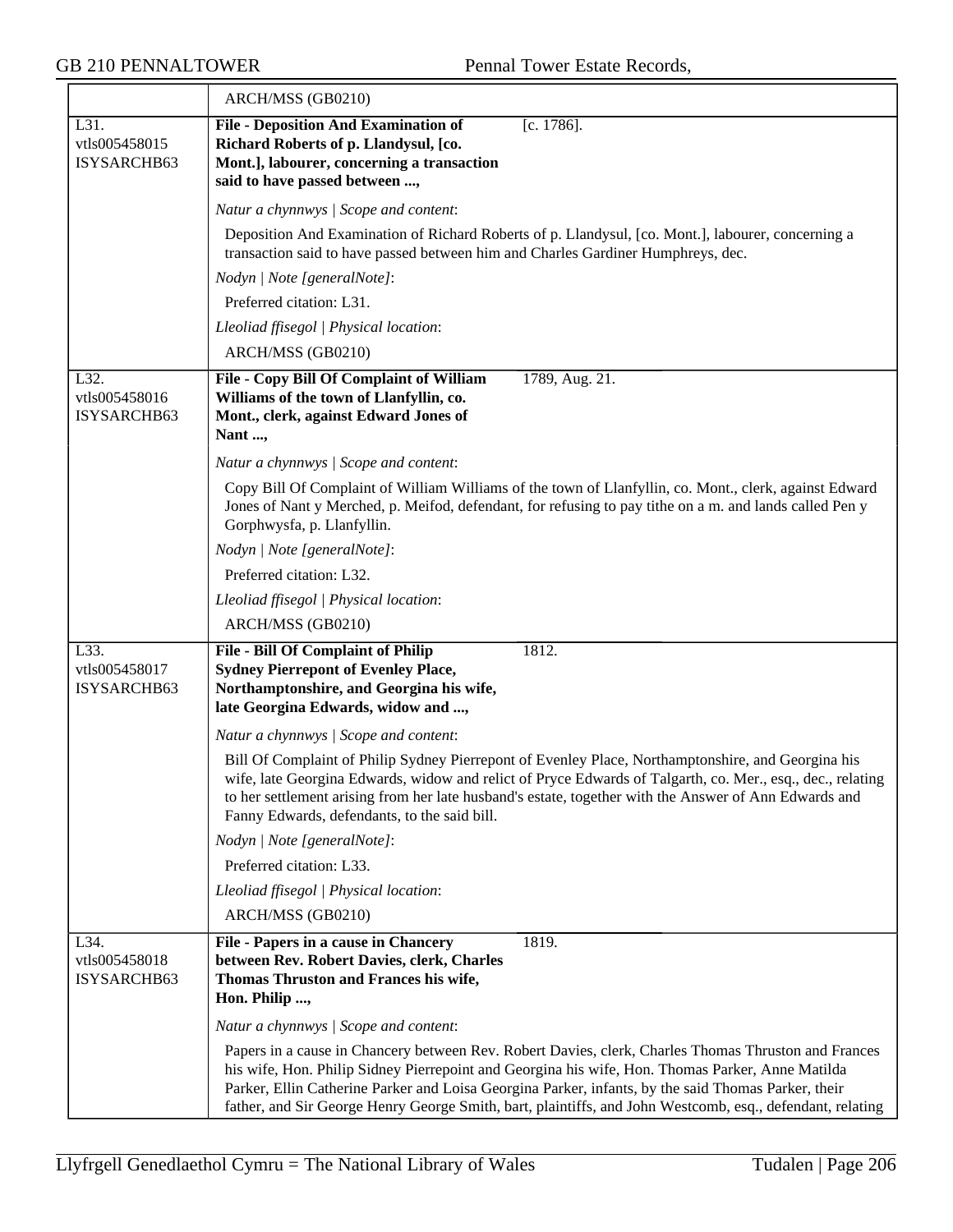|               | to the sale of the real estates of Pryce Edwards, dec. Papers include examination of the Rev. Robert<br>Davies, clerk, copy rental of the Talgarth estate, 1810-15, and opinion of counsel. 3 Items.                                                                                                                                                                                                                                                                                                                                                                                                                                                                                                                                    |
|---------------|-----------------------------------------------------------------------------------------------------------------------------------------------------------------------------------------------------------------------------------------------------------------------------------------------------------------------------------------------------------------------------------------------------------------------------------------------------------------------------------------------------------------------------------------------------------------------------------------------------------------------------------------------------------------------------------------------------------------------------------------|
|               | Nodyn   Note [generalNote]:                                                                                                                                                                                                                                                                                                                                                                                                                                                                                                                                                                                                                                                                                                             |
|               | Preferred citation: L34.                                                                                                                                                                                                                                                                                                                                                                                                                                                                                                                                                                                                                                                                                                                |
|               | Lleoliad ffisegol   Physical location:                                                                                                                                                                                                                                                                                                                                                                                                                                                                                                                                                                                                                                                                                                  |
|               | ARCH/MSS (GB0210)                                                                                                                                                                                                                                                                                                                                                                                                                                                                                                                                                                                                                                                                                                                       |
| L35.          | 1819. Dec. 28.                                                                                                                                                                                                                                                                                                                                                                                                                                                                                                                                                                                                                                                                                                                          |
| vtls005458019 | File - Bill Of Costs of the appellants in a<br>case between William Williams and Hugh                                                                                                                                                                                                                                                                                                                                                                                                                                                                                                                                                                                                                                                   |
| ISYSARCHB63   | Jones, appellants, and the churchwardens                                                                                                                                                                                                                                                                                                                                                                                                                                                                                                                                                                                                                                                                                                |
|               | and ,                                                                                                                                                                                                                                                                                                                                                                                                                                                                                                                                                                                                                                                                                                                                   |
|               | Natur a chynnwys / Scope and content:                                                                                                                                                                                                                                                                                                                                                                                                                                                                                                                                                                                                                                                                                                   |
|               | Bill Of Costs of the appellants in a case between William Williams and Hugh Jones, appellants, and the<br>churchwardens and overseers of Tywyn, co. Mer., respondents, concerning the alleged inequality of the<br>poor rate.                                                                                                                                                                                                                                                                                                                                                                                                                                                                                                           |
|               | Nodyn   Note [generalNote]:                                                                                                                                                                                                                                                                                                                                                                                                                                                                                                                                                                                                                                                                                                             |
|               | Preferred citation: L35.                                                                                                                                                                                                                                                                                                                                                                                                                                                                                                                                                                                                                                                                                                                |
|               | Lleoliad ffisegol   Physical location:                                                                                                                                                                                                                                                                                                                                                                                                                                                                                                                                                                                                                                                                                                  |
|               | ARCH/MSS (GB0210)                                                                                                                                                                                                                                                                                                                                                                                                                                                                                                                                                                                                                                                                                                                       |
| L36.          | File - Papers in a cause in Chancery<br>1820, Jan. 5.                                                                                                                                                                                                                                                                                                                                                                                                                                                                                                                                                                                                                                                                                   |
| vtls005458020 | between Robert Davies, clerk, Charles                                                                                                                                                                                                                                                                                                                                                                                                                                                                                                                                                                                                                                                                                                   |
| ISYSARCHB63   | <b>Thomas Thruston and Frances his wife</b><br>(née Frances Edwards ,                                                                                                                                                                                                                                                                                                                                                                                                                                                                                                                                                                                                                                                                   |
|               |                                                                                                                                                                                                                                                                                                                                                                                                                                                                                                                                                                                                                                                                                                                                         |
|               | Natur a chynnwys / Scope and content:                                                                                                                                                                                                                                                                                                                                                                                                                                                                                                                                                                                                                                                                                                   |
|               | Papers in a cause in Chancery between Robert Davies, clerk, Charles Thomas Thruston and Frances his<br>wife (née Frances Edwards, spinster), Ann Edwards, widow, Hon. Philip Sidney Pierrepont and Georgina<br>his wife, Hon. Thomas Parker, Mary Maria Parker, Amelia Elizabeth Parker, Ann Matilda Parker, Ellen<br>Catherine Parker and Louisa Georgina Parker, infants, plaintiffs, and John Westcomb, esq., defendant.<br>The papers include Robert Davies' answer, a copy bargain and sale of the capital m. called Talgarth and<br>lands in cos Mer., Mont. and Card., which were the lands of Pryce Edwards, esq., dec., and were by his<br>will devised in trust, and a copy of the general report in the said cause. 7 Items. |
|               | Nodyn   Note [generalNote]:                                                                                                                                                                                                                                                                                                                                                                                                                                                                                                                                                                                                                                                                                                             |
|               | Preferred citation: L36.                                                                                                                                                                                                                                                                                                                                                                                                                                                                                                                                                                                                                                                                                                                |
|               | Lleoliad ffisegol   Physical location:                                                                                                                                                                                                                                                                                                                                                                                                                                                                                                                                                                                                                                                                                                  |
|               | ARCH/MSS (GB0210)                                                                                                                                                                                                                                                                                                                                                                                                                                                                                                                                                                                                                                                                                                                       |
| L37.          | <b>File - Accounts of Charles Thomas</b><br>$[1832]$ .                                                                                                                                                                                                                                                                                                                                                                                                                                                                                                                                                                                                                                                                                  |
| vtls005458021 | Thruston, the receiver appointed in a cause                                                                                                                                                                                                                                                                                                                                                                                                                                                                                                                                                                                                                                                                                             |
| ISYSARCHB63   | in Chancery between Charles Frederick                                                                                                                                                                                                                                                                                                                                                                                                                                                                                                                                                                                                                                                                                                   |
|               | Thruston, a minor, and ,                                                                                                                                                                                                                                                                                                                                                                                                                                                                                                                                                                                                                                                                                                                |
|               | Natur a chynnwys / Scope and content:                                                                                                                                                                                                                                                                                                                                                                                                                                                                                                                                                                                                                                                                                                   |
|               | Accounts of Charles Thomas Thruston, the receiver appointed in a cause in Chancery between Charles<br>Frederick Thruston, a minor, and John Thruston, plaintiffs, and Charles Thomas Thruston, defendant, of<br>the rents and profits of the estate of the said minor, in co. Mer., pursuant to an order made in the cause on<br>14 July 1832, and to a report in Chancery, dated 24 Oct. 1832. 2 Items.                                                                                                                                                                                                                                                                                                                                |
|               | Nodyn   Note [generalNote]:                                                                                                                                                                                                                                                                                                                                                                                                                                                                                                                                                                                                                                                                                                             |
|               | Preferred citation: L37.                                                                                                                                                                                                                                                                                                                                                                                                                                                                                                                                                                                                                                                                                                                |
|               | Lleoliad ffisegol   Physical location:                                                                                                                                                                                                                                                                                                                                                                                                                                                                                                                                                                                                                                                                                                  |
|               | ARCH/MSS (GB0210)                                                                                                                                                                                                                                                                                                                                                                                                                                                                                                                                                                                                                                                                                                                       |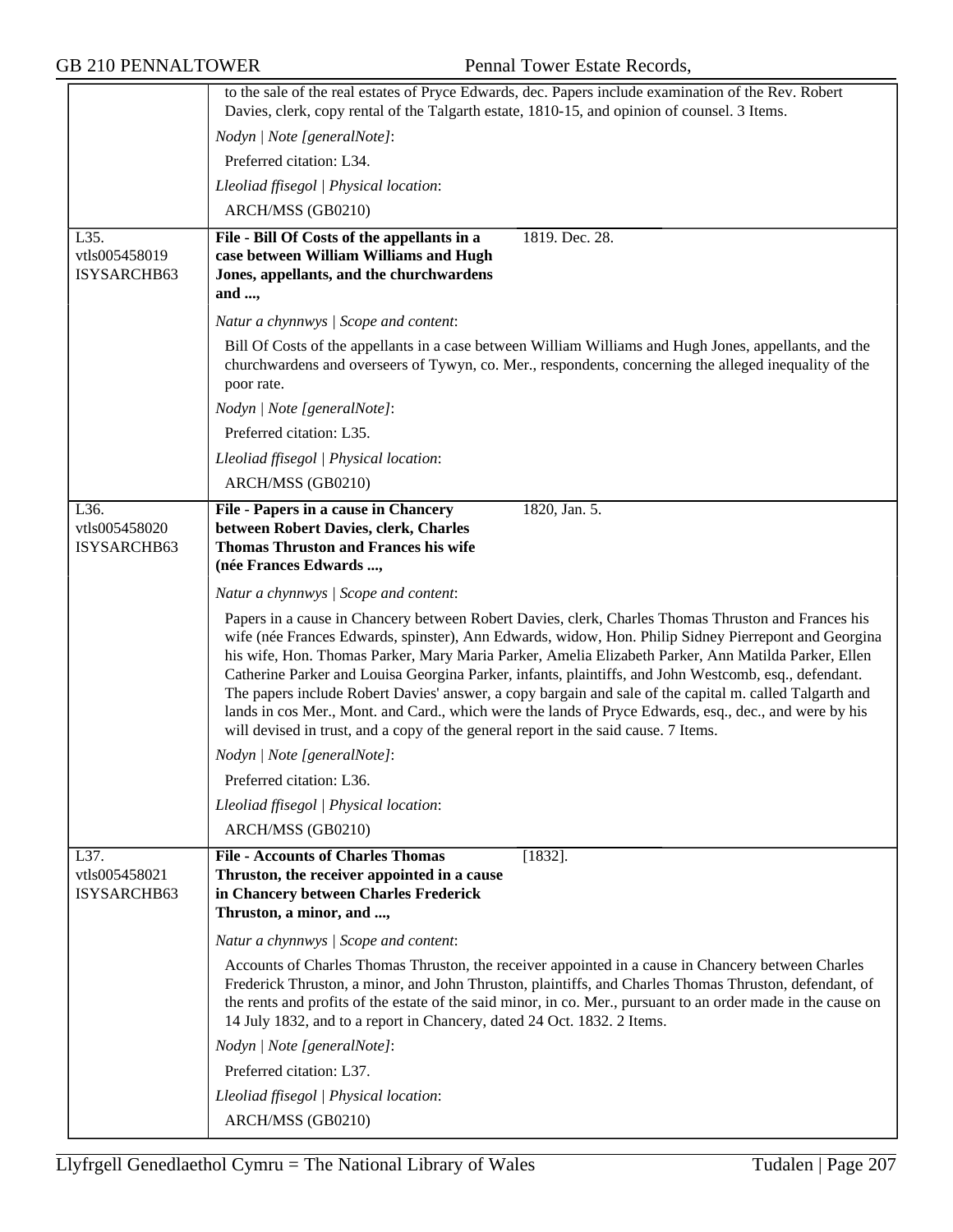| L38.                                                     | 1857, Jan. 31.<br><b>File - Bill Of Complaint in Chancery</b>                                                                                                                                                                                                                                                                                                                                                |
|----------------------------------------------------------|--------------------------------------------------------------------------------------------------------------------------------------------------------------------------------------------------------------------------------------------------------------------------------------------------------------------------------------------------------------------------------------------------------------|
| vtls005458022                                            | of William Clement Drake Esdaile,                                                                                                                                                                                                                                                                                                                                                                            |
| ISYSARCHB63                                              | complainant, against William Johnstoun                                                                                                                                                                                                                                                                                                                                                                       |
|                                                          | Neale and Frances Herbert his wife ,                                                                                                                                                                                                                                                                                                                                                                         |
|                                                          | Natur a chynnwys / Scope and content:                                                                                                                                                                                                                                                                                                                                                                        |
|                                                          | Bill Of Complaint in Chancery of William Clement Drake Esdaile, complainant, against William<br>Johnstoun Neale and Frances Herbert his wife, Charles Frederick Thruston and Mary his wife, George<br>Butler Clarke Mends and Georgina his wife, Melville Neale, Charles Foster, Charles Thruston, Robert<br>Davies Jones, Harriot Mary Mends, Horatio Reginald Mends, Algernon Robert Arthur Mends, Herbert |
|                                                          | Nisbet Nelson Mends and Josiah Mends, defendants, relating to the execution of the trusts of the will of<br>Joseph Nisbet, dec., late of Paris, France.                                                                                                                                                                                                                                                      |
|                                                          | Nodyn   Note [generalNote]:                                                                                                                                                                                                                                                                                                                                                                                  |
|                                                          | Preferred citation: L38.                                                                                                                                                                                                                                                                                                                                                                                     |
|                                                          | Lleoliad ffisegol   Physical location:                                                                                                                                                                                                                                                                                                                                                                       |
|                                                          | ARCH/MSS (GB0210)                                                                                                                                                                                                                                                                                                                                                                                            |
| L39.                                                     | <b>File - Petition And Oath of Clement Arthur</b><br>$[c. 1858]$ .                                                                                                                                                                                                                                                                                                                                           |
| vtls005458023                                            | Thruston of Pennal Tower, co. Mer.,                                                                                                                                                                                                                                                                                                                                                                          |
| ISYSARCHB63                                              | but residing at Avening near Stroud,                                                                                                                                                                                                                                                                                                                                                                         |
|                                                          | Gloucestershire, esq ,                                                                                                                                                                                                                                                                                                                                                                                       |
|                                                          | Natur a chynnwys / Scope and content:                                                                                                                                                                                                                                                                                                                                                                        |
|                                                          | Petition And Oath of Clement Arthur Thruston of Pennal Tower, co. Mer., but residing at Avening near<br>Stroud, Gloucestershire, esq., as to the power of granting leases of freehold lands in p's Tywyn, Pennal<br>and Llangelynnin, co. Mer., settled by the will and codicil of Charles Thomas Thruston late of Talgarth,                                                                                 |
|                                                          | co. Mer., esq., dec.                                                                                                                                                                                                                                                                                                                                                                                         |
|                                                          | Nodyn   Note [generalNote]:                                                                                                                                                                                                                                                                                                                                                                                  |
|                                                          | Preferred citation: L39.                                                                                                                                                                                                                                                                                                                                                                                     |
|                                                          | Lleoliad ffisegol   Physical location:                                                                                                                                                                                                                                                                                                                                                                       |
|                                                          | ARCH/MSS (GB0210)                                                                                                                                                                                                                                                                                                                                                                                            |
| L <sub>40</sub> .                                        | File - Opinion Of Counsel as to the legality<br>1875, April 28.                                                                                                                                                                                                                                                                                                                                              |
| vtls005458024<br>ISYSARCHB63                             | of applying any trust money towards<br>improvements on a settled estate,                                                                                                                                                                                                                                                                                                                                     |
|                                                          | Nodyn   Note [generalNote]:                                                                                                                                                                                                                                                                                                                                                                                  |
|                                                          | Preferred citation: L40.                                                                                                                                                                                                                                                                                                                                                                                     |
|                                                          | Lleoliad ffisegol   Physical location:                                                                                                                                                                                                                                                                                                                                                                       |
|                                                          | ARCH/MSS (GB0210)                                                                                                                                                                                                                                                                                                                                                                                            |
|                                                          |                                                                                                                                                                                                                                                                                                                                                                                                              |
| L41.<br>vtls005458025<br>ISYSARCHB63                     | <b>File - Opinion Of Counsel relating to</b><br>1885, Feb. 16.<br>the raising of £5,000 on the death of Mrs<br>Thruston,                                                                                                                                                                                                                                                                                     |
|                                                          | Nodyn   Note [generalNote]:                                                                                                                                                                                                                                                                                                                                                                                  |
|                                                          | Preferred citation: L41.                                                                                                                                                                                                                                                                                                                                                                                     |
|                                                          | Lleoliad ffisegol   Physical location:                                                                                                                                                                                                                                                                                                                                                                       |
|                                                          | ARCH/MSS (GB0210)                                                                                                                                                                                                                                                                                                                                                                                            |
|                                                          | Sub-sub-fonds P. vtls005458026 ISYSARCHB63: Probate records,                                                                                                                                                                                                                                                                                                                                                 |
|                                                          | Dyddiad   Date: 1536-1832. (dyddiad creu)   (date of creation)                                                                                                                                                                                                                                                                                                                                               |
| Lleoliad ffisegol   Physical location: ARCH/MSS (GB0210) |                                                                                                                                                                                                                                                                                                                                                                                                              |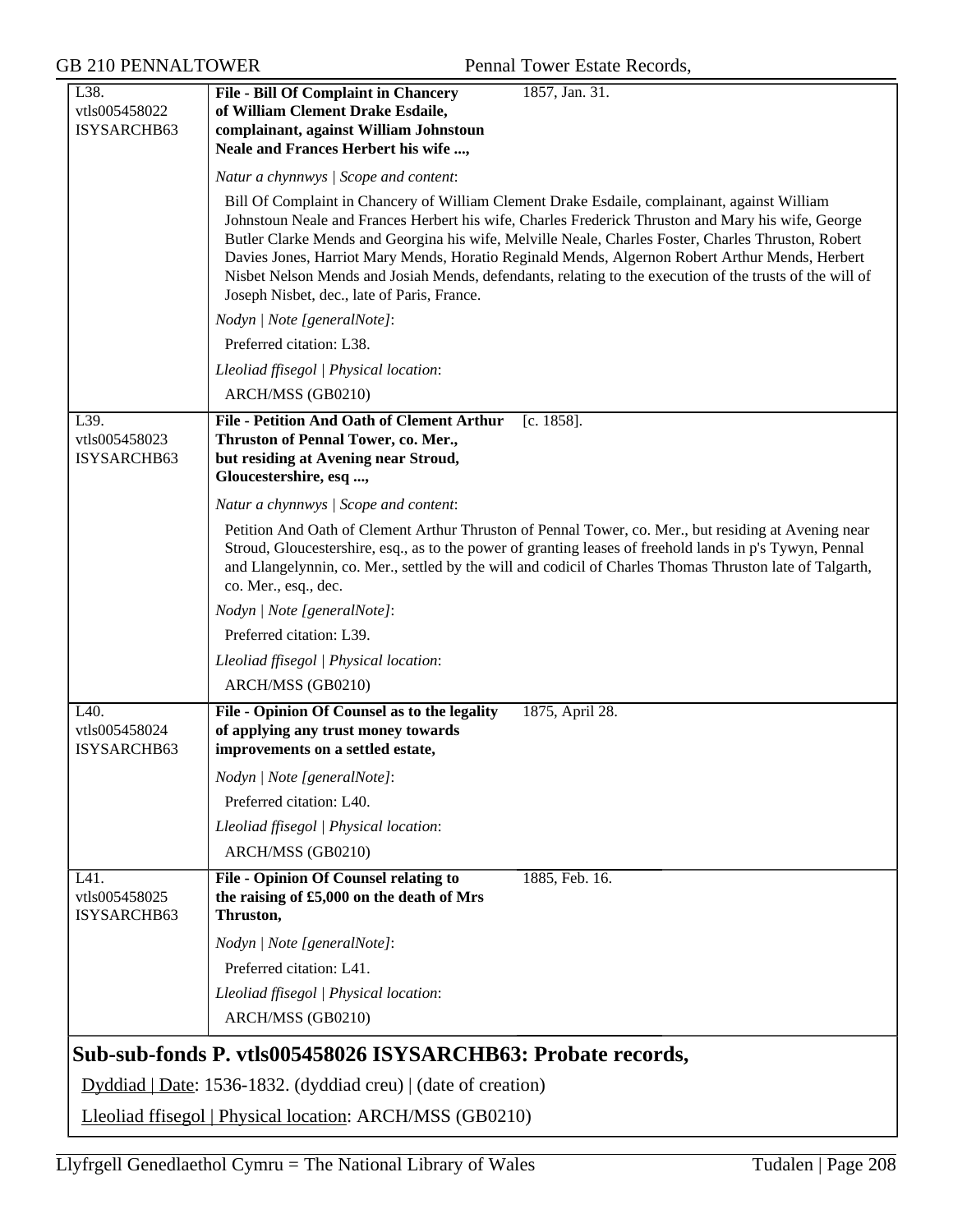Nodyn | Note [generalNote]:

Preferred citation: P.

| FFeil / rhestr eitemau   File / item list |                                                                                                                                                                                                                                                                                                                                                                                                                                                                                                                                                                                                                                                                                                                                                                                                                                                    |                   |                                               |
|-------------------------------------------|----------------------------------------------------------------------------------------------------------------------------------------------------------------------------------------------------------------------------------------------------------------------------------------------------------------------------------------------------------------------------------------------------------------------------------------------------------------------------------------------------------------------------------------------------------------------------------------------------------------------------------------------------------------------------------------------------------------------------------------------------------------------------------------------------------------------------------------------------|-------------------|-----------------------------------------------|
| Cod cyfeirnod  <br>Reference code         | Teitl   Title                                                                                                                                                                                                                                                                                                                                                                                                                                                                                                                                                                                                                                                                                                                                                                                                                                      | Dyddiadau   Dates | Disgrifiad ffisegol   Physical<br>description |
| P1. vtls005458027<br>ISYSARCHB63          | File - Probate Of The Will of Davit ap<br>Gruff. ap D'd ap Ithell (will dated 4 Feb.<br>1535/6),                                                                                                                                                                                                                                                                                                                                                                                                                                                                                                                                                                                                                                                                                                                                                   | 1536, Oct. 8.     |                                               |
|                                           | Natur a chynnwys / Scope and content:                                                                                                                                                                                                                                                                                                                                                                                                                                                                                                                                                                                                                                                                                                                                                                                                              |                   |                                               |
|                                           | Desires to be buried in the church of St Cadfan, Tywyn. Bequeathes for tithes and oblations 2s. towards<br>the altar of the said church and 12d. to the friars of Bangor. Devises to his eldest son Ieuan ap D'd the<br>lands which he inherited from his late father, a tmt called Kay Ithel, and two tmt's which he acquired<br>from Ho'll ap Res ap D'd ap Res Mothey called Y Tythyn Du yn y Werne and Llain yr Hayarnock, to his<br>son Ll'n ap D'd a tmt called Kay Iorwerth Lloid [cf. no. D7]. Bequeathes £6 and 13s. 4d. to his brother<br>Ho'll ap Gruff' ap D'd, and to his son Ll'n an iron casket, with the remainder of his estate to his son Hugh<br>ap D'd, clerk, and to his wife, Alsen verch Ho'll. Witnesses: Sir Robert Myvod, D'd ap Gytto Mayn, and<br>Ieuan ap D'd ap Ieuan ap Ll'n. Latin. Originally attached to no. D7. |                   |                                               |
|                                           | Nodyn   Note [generalNote]:                                                                                                                                                                                                                                                                                                                                                                                                                                                                                                                                                                                                                                                                                                                                                                                                                        |                   |                                               |
|                                           | Preferred citation: P1.                                                                                                                                                                                                                                                                                                                                                                                                                                                                                                                                                                                                                                                                                                                                                                                                                            |                   |                                               |
|                                           | Lleoliad ffisegol   Physical location:                                                                                                                                                                                                                                                                                                                                                                                                                                                                                                                                                                                                                                                                                                                                                                                                             |                   |                                               |
|                                           | ARCH/MSS (GB0210)                                                                                                                                                                                                                                                                                                                                                                                                                                                                                                                                                                                                                                                                                                                                                                                                                                  |                   |                                               |
| P1A.<br>vtls005458028<br>ISYSARCHB63      | File - Copy Probate Of Will of Owen David<br>Banner of Penegoes, co. Mont. (will dated 9<br>April 1582),                                                                                                                                                                                                                                                                                                                                                                                                                                                                                                                                                                                                                                                                                                                                           | 1583, June 10.    |                                               |
|                                           | Natur a chynnwys / Scope and content:                                                                                                                                                                                                                                                                                                                                                                                                                                                                                                                                                                                                                                                                                                                                                                                                              |                   |                                               |
|                                           | Devises all his lands in a place called Ynysgynin, t. Isygarreg, p. Machynlleth, co. Mont., to his second<br>son Robert ap Owen and the tmt and lands called Maes Mowrgwyn, [? p. Caereinion Fechan] to Rytherch<br>ap Owen, his youngest son. Bequeathes his chattels to his two youngest dau's and his eldest son Humfrey<br>ap Owen to arrange their marriage portions.                                                                                                                                                                                                                                                                                                                                                                                                                                                                         |                   |                                               |
|                                           | Nodyn   Note [generalNote]:                                                                                                                                                                                                                                                                                                                                                                                                                                                                                                                                                                                                                                                                                                                                                                                                                        |                   |                                               |
|                                           | Preferred citation: P1A.                                                                                                                                                                                                                                                                                                                                                                                                                                                                                                                                                                                                                                                                                                                                                                                                                           |                   |                                               |
|                                           | Lleoliad ffisegol   Physical location:                                                                                                                                                                                                                                                                                                                                                                                                                                                                                                                                                                                                                                                                                                                                                                                                             |                   |                                               |
|                                           | ARCH/MSS (GB0210)                                                                                                                                                                                                                                                                                                                                                                                                                                                                                                                                                                                                                                                                                                                                                                                                                                  |                   |                                               |
| P2. vtls005458029<br>ISYSARCHB63          | File - Will of Robert ap Owen of Posenhall,<br>Shropshire, yeoman, one of the sons of<br>Owen David Banwr, late of Penegoes ,                                                                                                                                                                                                                                                                                                                                                                                                                                                                                                                                                                                                                                                                                                                      | 1590/1, March 3.  |                                               |
|                                           | Natur a chynnwys / Scope and content:                                                                                                                                                                                                                                                                                                                                                                                                                                                                                                                                                                                                                                                                                                                                                                                                              |                   |                                               |
|                                           | Will of Robert ap Owen of Posenhall, Shropshire, yeoman, one of the sons of Owen David Banwr, late<br>of Penegoes, co. Mont., dec. Devises his tmt's and lands called Ynysgynin, t. Isygarreg, [p. Machynlleth],<br>co. Mont., to Edward Price of Cynfel, co. Mer., his kinsman, who is to pay £13 6s. 8d. out of the lands to<br>be equally divided between Catherine, Alson and Gwen, the testator's sisters.                                                                                                                                                                                                                                                                                                                                                                                                                                    |                   |                                               |
|                                           | Nodyn   Note [generalNote]:                                                                                                                                                                                                                                                                                                                                                                                                                                                                                                                                                                                                                                                                                                                                                                                                                        |                   |                                               |
|                                           | Preferred citation: P2.                                                                                                                                                                                                                                                                                                                                                                                                                                                                                                                                                                                                                                                                                                                                                                                                                            |                   |                                               |
|                                           | Lleoliad ffisegol   Physical location:                                                                                                                                                                                                                                                                                                                                                                                                                                                                                                                                                                                                                                                                                                                                                                                                             |                   |                                               |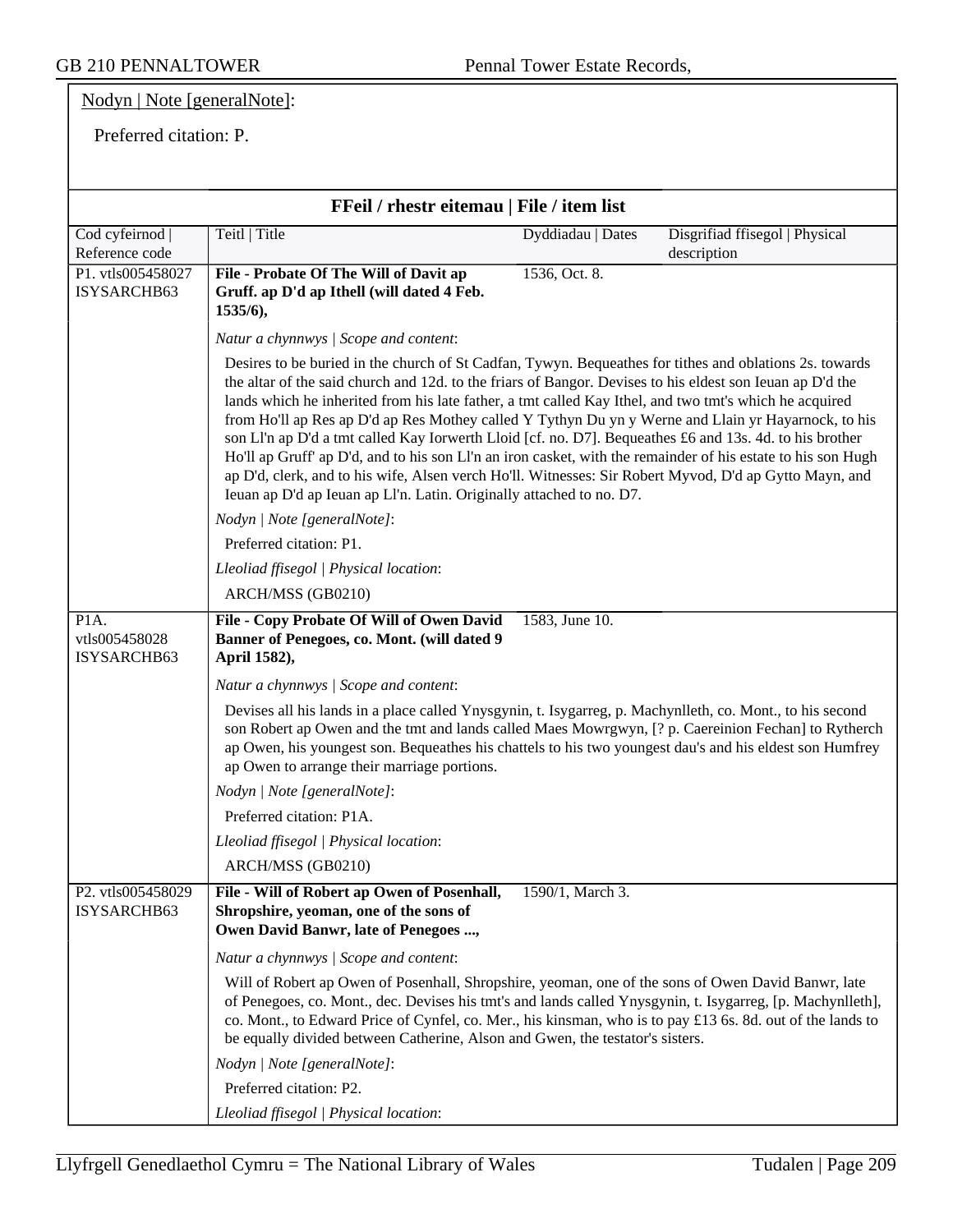$\equiv$ 

|                                  | ARCH/MSS (GB0210)                                                                                                                                                                                                                                                                                                                                  |
|----------------------------------|----------------------------------------------------------------------------------------------------------------------------------------------------------------------------------------------------------------------------------------------------------------------------------------------------------------------------------------------------|
| P3. vtls005458030<br>ISYSARCHB63 | File - Copy Will of Hugh ap Morgan ap<br>1591, April 30.<br>Ieuan Lloyd of p. Tywyn,                                                                                                                                                                                                                                                               |
|                                  | Natur a chynnwys / Scope and content:                                                                                                                                                                                                                                                                                                              |
|                                  | Desires to be buried at the church of Tywyn. Bequeathes to Moris Williames, curate of Pennal, 12d., and<br>to his mother Margaret verch John Griffith, one of his two geldings. Devises to his cousin Edward Price a<br>house called Y Ty Bach yn y Koyd and about 1 a. of land in t. Cynfal, [p. Tywyn], co. Mer.                                 |
|                                  | Nodyn   Note [generalNote]:                                                                                                                                                                                                                                                                                                                        |
|                                  | Preferred citation: P3.                                                                                                                                                                                                                                                                                                                            |
|                                  | Lleoliad ffisegol   Physical location:                                                                                                                                                                                                                                                                                                             |
|                                  | ARCH/MSS (GB0210)                                                                                                                                                                                                                                                                                                                                  |
| P4. vtls005458031<br>ISYSARCHB63 | 1599/1600, Feb. 10.<br>File - Will of Rutherch ap Owen David<br>Bannor one of the sons of Owen David<br>Bannor late of Penegoes, co. Mont,                                                                                                                                                                                                         |
|                                  | Natur a chynnwys / Scope and content:                                                                                                                                                                                                                                                                                                              |
|                                  | Will of Rutherch ap Owen David Bannor one of the sons of Owen David Bannor late of Penegoes,<br>co. Mont., dec., soldier. Devises a moiety of a tmt and lands called Tythyn Maes Mowrgwyn [?<br>p.CAEREINION Fechan], to his cousin Edward Pryce of Cynfal, co. Mer., and the other moiety to his<br>sisters Gwen verch Owen and Alson verch Owen. |
|                                  | Nodyn   Note [generalNote]:                                                                                                                                                                                                                                                                                                                        |
|                                  | Preferred citation: P4.                                                                                                                                                                                                                                                                                                                            |
|                                  | Lleoliad ffisegol   Physical location:                                                                                                                                                                                                                                                                                                             |
|                                  | ARCH/MSS (GB0210)                                                                                                                                                                                                                                                                                                                                  |
| P5. vtls005458032<br>ISYSARCHB63 | File - Letters Of Administration of Owen<br>1609/10, Jan. 4.<br>Morgan late of Llanbrynmair, co. Mont.,<br>clerk, dec,                                                                                                                                                                                                                             |
|                                  | Nodyn   Note [generalNote]:                                                                                                                                                                                                                                                                                                                        |
|                                  | Preferred citation: P5.                                                                                                                                                                                                                                                                                                                            |
|                                  | Lleoliad ffisegol   Physical location:                                                                                                                                                                                                                                                                                                             |
|                                  | ARCH/MSS (GB0210)                                                                                                                                                                                                                                                                                                                                  |
| P6. vtls005458033<br>ISYSARCHB63 | File - Probate Of Will of Edward Pryce of<br>1624, Aug. 26.<br>Cynfal, co. Mer. (will dated 7 Jan. 1623/4),                                                                                                                                                                                                                                        |
|                                  | Nodyn   Note [generalNote]:                                                                                                                                                                                                                                                                                                                        |
|                                  | Preferred citation: P6.                                                                                                                                                                                                                                                                                                                            |
|                                  | Lleoliad ffisegol   Physical location:                                                                                                                                                                                                                                                                                                             |
|                                  | ARCH/MSS (GB0210)                                                                                                                                                                                                                                                                                                                                  |
| P7. vtls005458034<br>ISYSARCHB63 | <b>File - Letters Of Administration of Gwen</b><br>1639, May 20.<br>Price late of Esgaerwethan, co. Mer., dec,                                                                                                                                                                                                                                     |
|                                  | Nodyn   Note [generalNote]:                                                                                                                                                                                                                                                                                                                        |
|                                  | Preferred citation: P7.                                                                                                                                                                                                                                                                                                                            |
|                                  | Lleoliad ffisegol   Physical location:                                                                                                                                                                                                                                                                                                             |
|                                  | ARCH/MSS (GB0210)                                                                                                                                                                                                                                                                                                                                  |
| P8. vtls005458035<br>ISYSARCHB63 | File - Copy Extract of the administration of<br>1641, Feb. 17.<br>the will of Henry Price of Esgairwethan, p.<br>Tywyn, co. Mer,                                                                                                                                                                                                                   |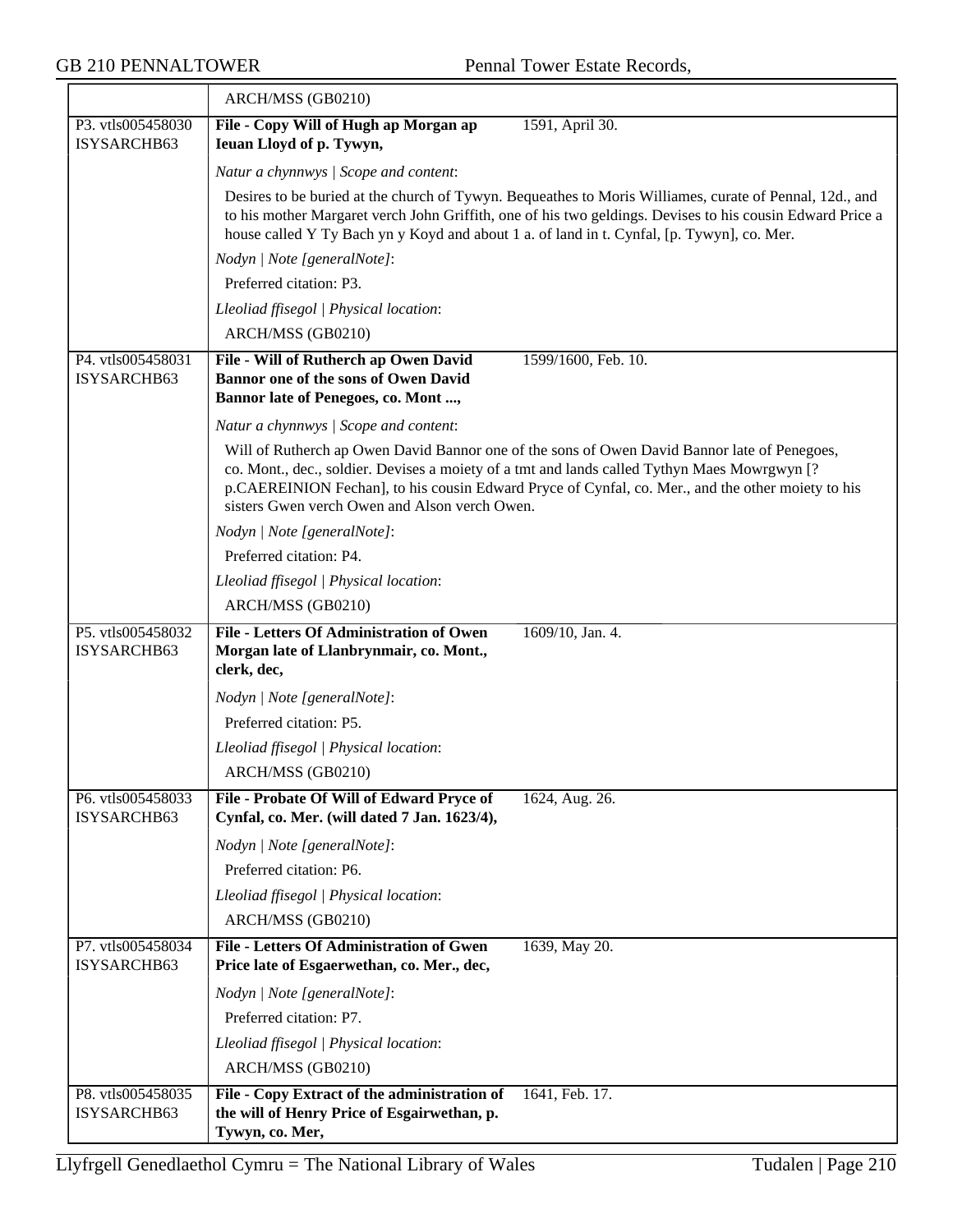|                                                   | Nodyn   Note [generalNote]:                                                                                                                                                                                                                                                                                                                                                                                                                                                                                                                                                                                                |
|---------------------------------------------------|----------------------------------------------------------------------------------------------------------------------------------------------------------------------------------------------------------------------------------------------------------------------------------------------------------------------------------------------------------------------------------------------------------------------------------------------------------------------------------------------------------------------------------------------------------------------------------------------------------------------------|
|                                                   | Preferred citation: P8.                                                                                                                                                                                                                                                                                                                                                                                                                                                                                                                                                                                                    |
|                                                   | Lleoliad ffisegol   Physical location:                                                                                                                                                                                                                                                                                                                                                                                                                                                                                                                                                                                     |
|                                                   | ARCH/MSS (GB0210)                                                                                                                                                                                                                                                                                                                                                                                                                                                                                                                                                                                                          |
| P9. vtls005458036<br>ISYSARCHB63                  | File - Inventory of the goods of Henry<br>1641, March 3.<br>Price late of Ysgairweddan, co. Mer., dec.,<br>taken and appraised by Jenkin Vaughan,<br>Lewis ,                                                                                                                                                                                                                                                                                                                                                                                                                                                               |
|                                                   | Natur a chynnwys / Scope and content:                                                                                                                                                                                                                                                                                                                                                                                                                                                                                                                                                                                      |
|                                                   | Inventory of the goods of Henry Price late of Ysgairweddan, co. Mer., dec., taken and appraised by<br>Jenkin Vaughan, Lewis Hughes, Henry William and Thomas ap Rees.                                                                                                                                                                                                                                                                                                                                                                                                                                                      |
|                                                   | Nodyn   Note [generalNote]:                                                                                                                                                                                                                                                                                                                                                                                                                                                                                                                                                                                                |
|                                                   | Preferred citation: P9.                                                                                                                                                                                                                                                                                                                                                                                                                                                                                                                                                                                                    |
|                                                   | Lleoliad ffisegol   Physical location:                                                                                                                                                                                                                                                                                                                                                                                                                                                                                                                                                                                     |
|                                                   | ARCH/MSS (GB0210)                                                                                                                                                                                                                                                                                                                                                                                                                                                                                                                                                                                                          |
| P10.<br>vtls005458037<br>ISYSARCHB63              | File - Receipt by Mary Lloyd, widow, for<br>1641, Nov. 2.<br>33s. 4d. from John Price of Esgair Wethan,<br>co. Mer., gent., by the hand ,                                                                                                                                                                                                                                                                                                                                                                                                                                                                                  |
|                                                   | Natur a chynnwys / Scope and content:                                                                                                                                                                                                                                                                                                                                                                                                                                                                                                                                                                                      |
|                                                   | Receipt by Mary Lloyd, widow, for 33s. 4d. from John Price of Esgair Wethan, co. Mer., gent., by the<br>hand of John Davies, DD, being one year's rent of her thirds and dower from the tmt and lands of her late<br>husband John Lloyd, clerk, parson of Mallwyd, called Keinan, p's Mallwyd and Caereinion Fechan, cos<br>Mer. and Mont.                                                                                                                                                                                                                                                                                 |
|                                                   | Nodyn   Note [generalNote]:                                                                                                                                                                                                                                                                                                                                                                                                                                                                                                                                                                                                |
|                                                   | Preferred citation: P10.                                                                                                                                                                                                                                                                                                                                                                                                                                                                                                                                                                                                   |
|                                                   | Lleoliad ffisegol   Physical location:                                                                                                                                                                                                                                                                                                                                                                                                                                                                                                                                                                                     |
|                                                   | ARCH/MSS (GB0210)                                                                                                                                                                                                                                                                                                                                                                                                                                                                                                                                                                                                          |
| P11.<br>vtls005458038<br>ISYSARCHB63              | File - Will of Richard John of Llanfihangel<br>1646/7, March 8.<br>Genau'r-Glyn, co. Card., and Inventory of<br>his goods, dated 17 March 1646/7,                                                                                                                                                                                                                                                                                                                                                                                                                                                                          |
|                                                   | Nodyn   Note [generalNote]:                                                                                                                                                                                                                                                                                                                                                                                                                                                                                                                                                                                                |
|                                                   | Preferred citation: P11.                                                                                                                                                                                                                                                                                                                                                                                                                                                                                                                                                                                                   |
|                                                   | Lleoliad ffisegol   Physical location:                                                                                                                                                                                                                                                                                                                                                                                                                                                                                                                                                                                     |
|                                                   | ARCH/MSS (GB0210)                                                                                                                                                                                                                                                                                                                                                                                                                                                                                                                                                                                                          |
| P <sub>12</sub> .<br>vtls005458039<br>ISYSARCHB63 | File - Will of Robert Powell of Parke Hall,<br>1653, Dec. 28.<br>Shropshire, esq,                                                                                                                                                                                                                                                                                                                                                                                                                                                                                                                                          |
|                                                   | Natur a chynnwys / Scope and content:                                                                                                                                                                                                                                                                                                                                                                                                                                                                                                                                                                                      |
|                                                   | Testator confirms the terms of an indenture, dated 10 Jan. 1652, between himself and William Jones<br>of Sandford, Shropshire, esq., and James Mytton of Pontishowrett [? Pont Ysgawrhyd, p. Meifod], co.<br>Mont., esq., whereby his estate was conveyed in trust for his use during his life and then to said trustees<br>for 20 years to pay his debts and legacies made to his children, and after the said term to the use of his<br>heirs male, and in default of issue to the use of his uncle Edward Powell for his life, and after his decease<br>to the use of Robert Powell, EP's first son and his heirs male. |
|                                                   | Nodyn   Note [generalNote]:                                                                                                                                                                                                                                                                                                                                                                                                                                                                                                                                                                                                |
|                                                   | Preferred citation: P12.                                                                                                                                                                                                                                                                                                                                                                                                                                                                                                                                                                                                   |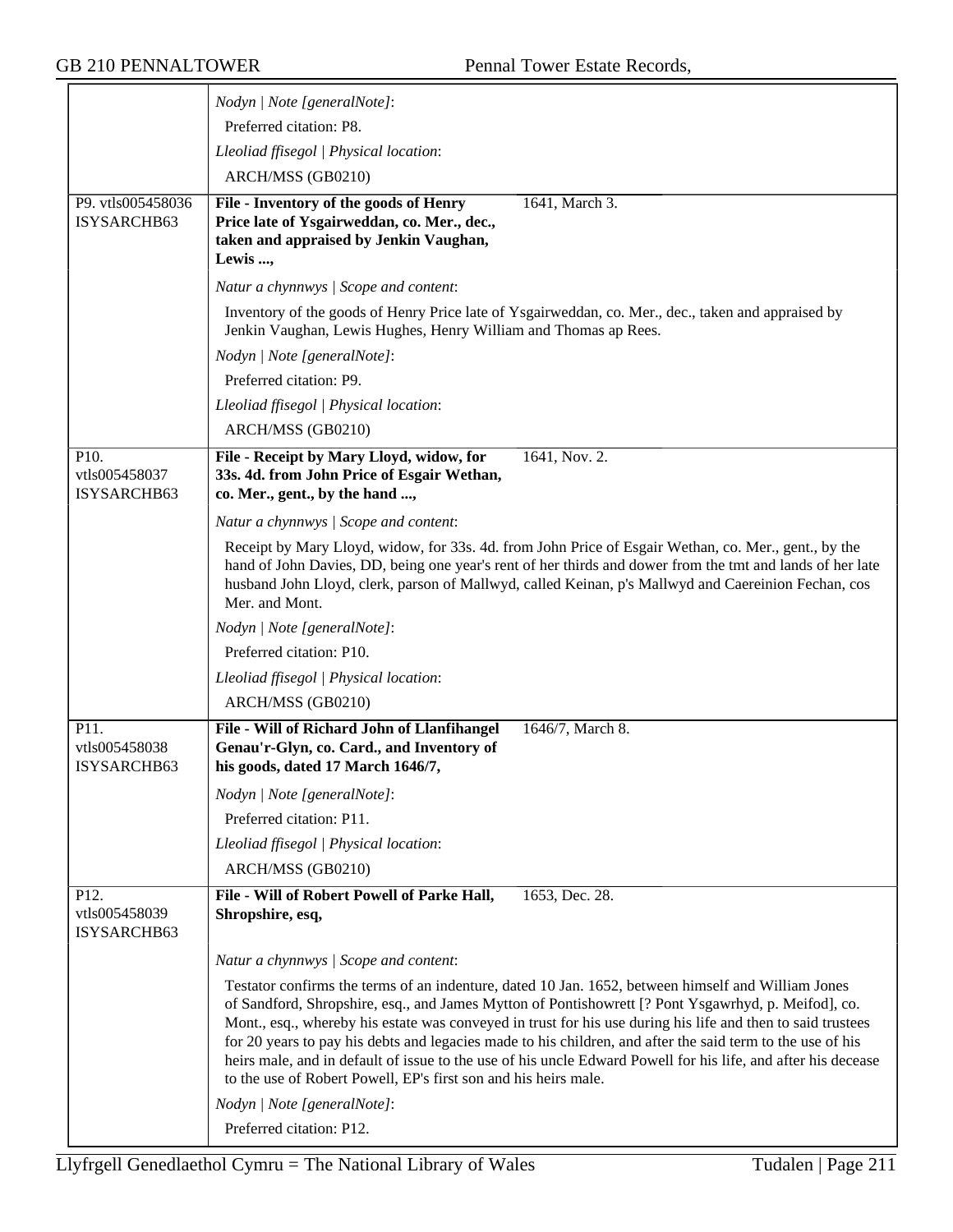|                                                   | Lleoliad ffisegol   Physical location:                                                                                                                                                                                                                                                                                                                                                                                                                           |
|---------------------------------------------------|------------------------------------------------------------------------------------------------------------------------------------------------------------------------------------------------------------------------------------------------------------------------------------------------------------------------------------------------------------------------------------------------------------------------------------------------------------------|
|                                                   | ARCH/MSS (GB0210)                                                                                                                                                                                                                                                                                                                                                                                                                                                |
| P13.                                              | File - Grant Of Probate to Elizabeth Jones,<br>1674, June 18.                                                                                                                                                                                                                                                                                                                                                                                                    |
| vtls005458040<br>ISYSARCHB63                      | widow and relict of Jenkin David late of p.<br>Tywyn, co. Mer., dec,                                                                                                                                                                                                                                                                                                                                                                                             |
|                                                   | Nodyn   Note [generalNote]:                                                                                                                                                                                                                                                                                                                                                                                                                                      |
|                                                   | Preferred citation: P13.                                                                                                                                                                                                                                                                                                                                                                                                                                         |
|                                                   | Lleoliad ffisegol   Physical location:                                                                                                                                                                                                                                                                                                                                                                                                                           |
|                                                   | ARCH/MSS (GB0210)                                                                                                                                                                                                                                                                                                                                                                                                                                                |
| P <sub>14</sub> .<br>vtls005458041<br>ISYSARCHB63 | <b>File - Grant Of Probate to Edward</b><br>1677, May 17.<br>Taynton, grandson and next of kin of<br>Robert Corbet late of Ynysymaengwyn, co.<br>Mer., esq ,                                                                                                                                                                                                                                                                                                     |
|                                                   | Natur a chynnwys / Scope and content:                                                                                                                                                                                                                                                                                                                                                                                                                            |
|                                                   | Grant Of Probate to Edward Taynton, grandson and next of kin of Robert Corbet late of<br>Ynysymaengwyn, co. Mer., esq., dec.<br>Nodyn   Note [generalNote]:                                                                                                                                                                                                                                                                                                      |
|                                                   | Preferred citation: P14.                                                                                                                                                                                                                                                                                                                                                                                                                                         |
|                                                   | Lleoliad ffisegol   Physical location:                                                                                                                                                                                                                                                                                                                                                                                                                           |
|                                                   | ARCH/MSS (GB0210)                                                                                                                                                                                                                                                                                                                                                                                                                                                |
| P15.<br>vtls005458042<br>ISYSARCHB63              | File - Quitclaim by 1 of the statute<br>$1677$ , June 2.<br>in £4,000 made by John Pryse of<br>Esgaerwethan, co. Mer., gent., to Robert<br>Corbet ,                                                                                                                                                                                                                                                                                                              |
|                                                   | Natur a chynnwys / Scope and content:                                                                                                                                                                                                                                                                                                                                                                                                                            |
|                                                   | 1 Edmund Taynton, administrator of the estate of Robert Corbet late of Ynysymaengwyn, co. Mer., esq.,<br>dec. 2 Robert Pryse of the Inner Temple, London, gent., son and heir of John Pryse. Quitclaim by 1 of<br>the statute in £4,000 made by John Pryse of Esgaerwethan, co. Mer., gent., to Robert Corbet, then of<br>Homfryston, Shropshire, esq., at Bridgnorth on 25 Aug. 1641. Endorsed: note of enrolment of even date.                                 |
|                                                   | Nodyn   Note [generalNote]:                                                                                                                                                                                                                                                                                                                                                                                                                                      |
|                                                   | Preferred citation: P15.                                                                                                                                                                                                                                                                                                                                                                                                                                         |
|                                                   | Lleoliad ffisegol   Physical location:                                                                                                                                                                                                                                                                                                                                                                                                                           |
|                                                   | ARCH/MSS (GB0210)                                                                                                                                                                                                                                                                                                                                                                                                                                                |
| P16.<br>vtls005458043<br>ISYSARCHB63              | <b>File - Probate Of Will of Thomas Turner</b><br>1704, Nov. 16.<br>of Oswestry, Shropshire, tanner (will dated<br>17 July 1704),                                                                                                                                                                                                                                                                                                                                |
|                                                   | Natur a chynnwys / Scope and content:                                                                                                                                                                                                                                                                                                                                                                                                                            |
|                                                   | Devises his house in Cross Street, Oswestry, to his eldest son Henry Turner, and if he should die without<br>issue then to his daughter Elizabeth and her heirs, and his wife Elizabeth to enjoy the premises until<br>Henry comes of age; his other house in Church Street in the said town to his son James and if he should<br>die without issue then to his wife Elizabeth for life if she remains a widow and afterwards to his son<br>Henry and his heirs. |
|                                                   | Nodyn   Note [generalNote]:                                                                                                                                                                                                                                                                                                                                                                                                                                      |
|                                                   | Preferred citation: P16.                                                                                                                                                                                                                                                                                                                                                                                                                                         |
|                                                   | Lleoliad ffisegol   Physical location:                                                                                                                                                                                                                                                                                                                                                                                                                           |
|                                                   | ARCH/MSS (GB0210)                                                                                                                                                                                                                                                                                                                                                                                                                                                |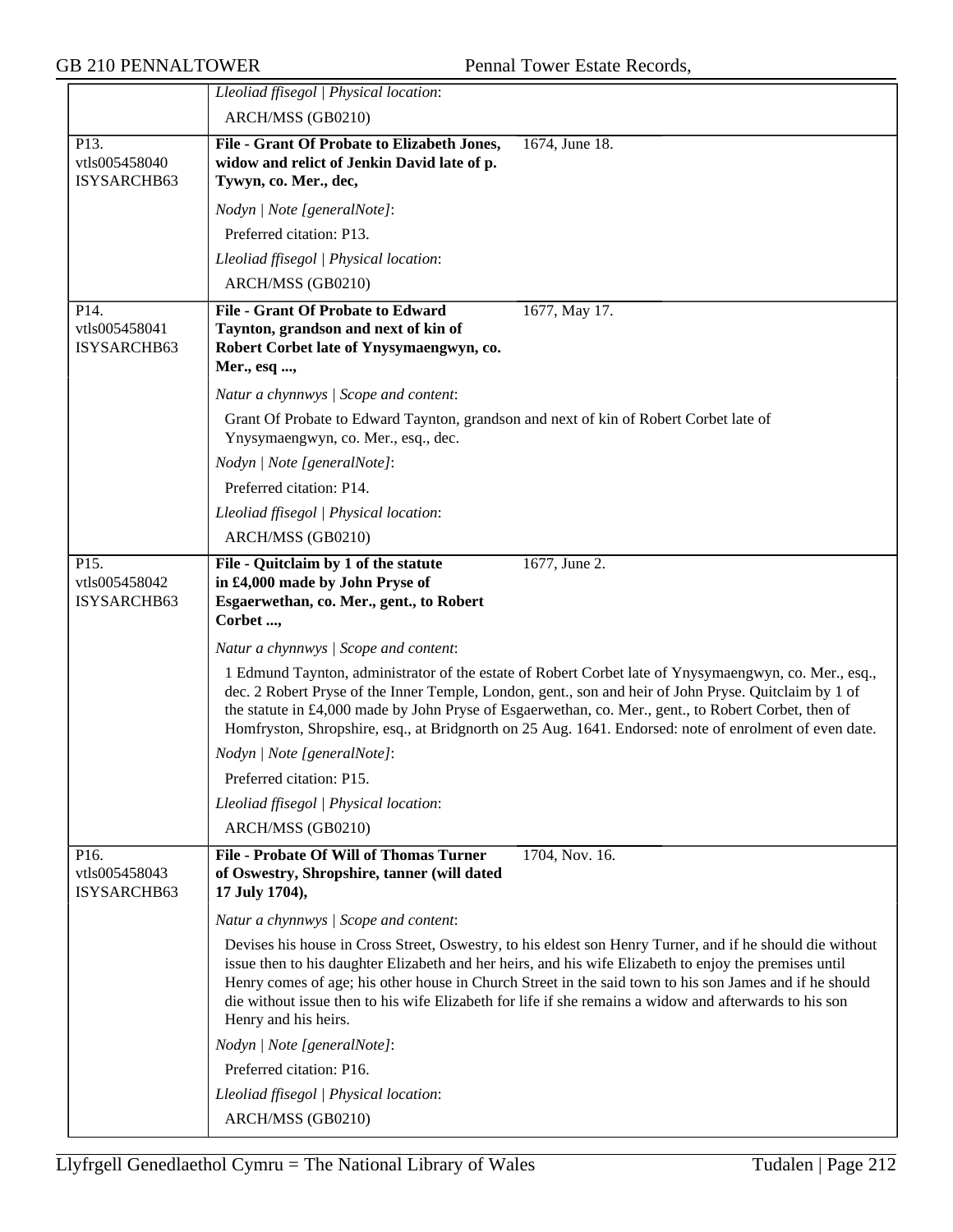| P17.<br>vtls005458044<br>ISYSARCHB63              | 1713, June 18.<br>File - Probate Of Will of Alice Baldwin,<br>wife of Martyn Baldwin of Shrewsbury,<br>esq. (will dated 15 Sept. 1709),                                                                                                                                                                                                                                                                                                                                                            |
|---------------------------------------------------|----------------------------------------------------------------------------------------------------------------------------------------------------------------------------------------------------------------------------------------------------------------------------------------------------------------------------------------------------------------------------------------------------------------------------------------------------------------------------------------------------|
|                                                   | Nodyn   Note [generalNote]:                                                                                                                                                                                                                                                                                                                                                                                                                                                                        |
|                                                   | Preferred citation: P17.                                                                                                                                                                                                                                                                                                                                                                                                                                                                           |
|                                                   | Lleoliad ffisegol   Physical location:                                                                                                                                                                                                                                                                                                                                                                                                                                                             |
|                                                   | ARCH/MSS (GB0210)                                                                                                                                                                                                                                                                                                                                                                                                                                                                                  |
| P18.<br>vtls005458045<br>ISYSARCHB63              | File - Acknowledgment by Jenkin John of<br>1719, May 7.<br>Cefnrhos, p. Tywyn, co. Mer., yeoman, one<br>of the administrators of Elizabeth John of<br>Parcell ,                                                                                                                                                                                                                                                                                                                                    |
|                                                   | Natur a chynnwys / Scope and content:                                                                                                                                                                                                                                                                                                                                                                                                                                                              |
|                                                   | Acknowledgment by Jenkin John of Cefnrhos, p. Tywyn, co. Mer., yeoman, one of the administrators<br>of Elizabeth John of Parcell Is 'r Afon in the same p., dec., late widow, relict and administratix of Jenkin<br>David formerly of t. Cynfal, p. Tywyn, dec., and Ales Jenkin, one of the dau's of Jenkin David, formerly<br>of Kefn Caer, yeoman, dec., that Lewis Edwards of Talgarth, gent., has paid £66 being part payment of a<br>mortgage of £133 6s. 8d. on a m. called Vary, p. Tywyn. |
|                                                   | Nodyn   Note [generalNote]:                                                                                                                                                                                                                                                                                                                                                                                                                                                                        |
|                                                   | Preferred citation: P18.                                                                                                                                                                                                                                                                                                                                                                                                                                                                           |
|                                                   | Lleoliad ffisegol   Physical location:                                                                                                                                                                                                                                                                                                                                                                                                                                                             |
|                                                   | ARCH/MSS (GB0210)                                                                                                                                                                                                                                                                                                                                                                                                                                                                                  |
| P <sub>19</sub> .<br>vtls005458046<br>ISYSARCHB63 | File - Probate Of Will of Charles Powell of<br>1719, Aug. 4.<br>Parke, Shropshire, gent., dec. (will dated 7<br>May 1702),                                                                                                                                                                                                                                                                                                                                                                         |
|                                                   | Natur a chynnwys / Scope and content:                                                                                                                                                                                                                                                                                                                                                                                                                                                              |
|                                                   | Devises his house in Long Street, Oswestry, to his brother Thomas Powell of the same, esq.                                                                                                                                                                                                                                                                                                                                                                                                         |
|                                                   | Nodyn   Note [generalNote]:                                                                                                                                                                                                                                                                                                                                                                                                                                                                        |
|                                                   | Preferred citation: P19.                                                                                                                                                                                                                                                                                                                                                                                                                                                                           |
|                                                   | Lleoliad ffisegol   Physical location:                                                                                                                                                                                                                                                                                                                                                                                                                                                             |
|                                                   | ARCH/MSS (GB0210)                                                                                                                                                                                                                                                                                                                                                                                                                                                                                  |
| P20.<br>vtls005458047<br>ISYSARCHB63              | File - Probate Of Will of Elizabeth Powell<br>1719, Aug. 4.<br>of Park, Shropshire, spinster (will dated 20<br>April 1693),                                                                                                                                                                                                                                                                                                                                                                        |
|                                                   | Nodyn   Note [generalNote]:                                                                                                                                                                                                                                                                                                                                                                                                                                                                        |
|                                                   | Preferred citation: P20.                                                                                                                                                                                                                                                                                                                                                                                                                                                                           |
|                                                   | Lleoliad ffisegol   Physical location:                                                                                                                                                                                                                                                                                                                                                                                                                                                             |
|                                                   | ARCH/MSS (GB0210)                                                                                                                                                                                                                                                                                                                                                                                                                                                                                  |
| P21.<br>vtls005458048<br>ISYSARCHB63              | File - Copy Will of Thomas Pryce of<br>1719, Sept. 12.<br>Eskirweddan, p. Tywyn, esq,                                                                                                                                                                                                                                                                                                                                                                                                              |
|                                                   | Natur a chynnwys / Scope and content:                                                                                                                                                                                                                                                                                                                                                                                                                                                              |
|                                                   | Desires to be privately buried at night and bequeathes £5 to the parson who buries him. Devises his m's<br>and lands in p's Tywyn and Pennal to his wife Jane during her life and afterwards to the use of his three<br>sisters Jane, Mary and Anne Pryce to be equally divided between them.                                                                                                                                                                                                      |
|                                                   | Nodyn   Note [generalNote]:                                                                                                                                                                                                                                                                                                                                                                                                                                                                        |
|                                                   | Preferred citation: P21.                                                                                                                                                                                                                                                                                                                                                                                                                                                                           |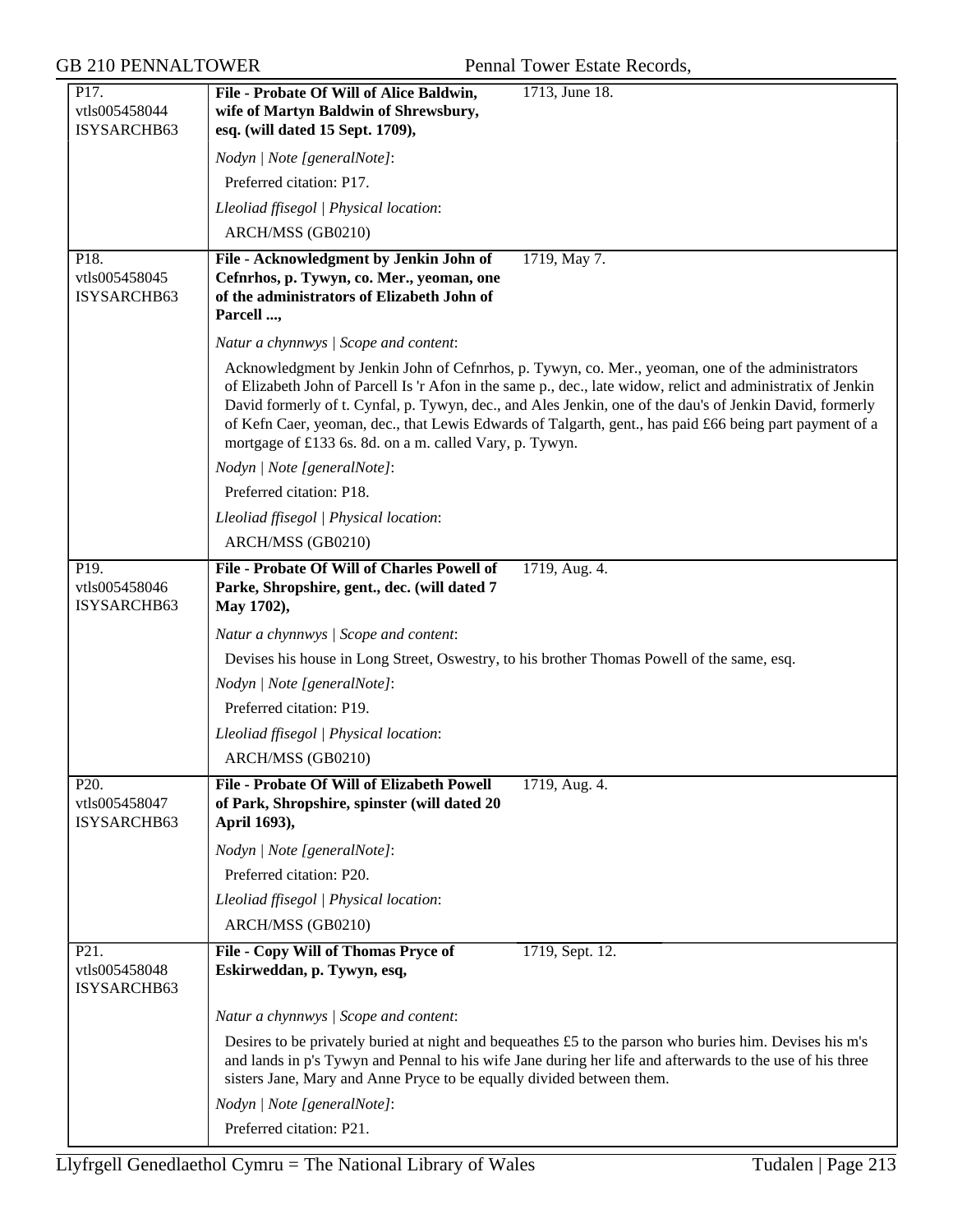|                                                   | Lleoliad ffisegol   Physical location:                                        |                                                                                                                                                                                                        |
|---------------------------------------------------|-------------------------------------------------------------------------------|--------------------------------------------------------------------------------------------------------------------------------------------------------------------------------------------------------|
|                                                   | ARCH/MSS (GB0210)                                                             |                                                                                                                                                                                                        |
| P22.                                              | <b>File - Letters Of Administration of James</b>                              | 1724, Nov. 25.                                                                                                                                                                                         |
| vtls005458049                                     | Ellis late of Mortlake, Surrey,                                               |                                                                                                                                                                                                        |
| ISYSARCHB63                                       |                                                                               |                                                                                                                                                                                                        |
|                                                   | Nodyn   Note [generalNote]:                                                   |                                                                                                                                                                                                        |
|                                                   | Preferred citation: P22.                                                      |                                                                                                                                                                                                        |
|                                                   | Lleoliad ffisegol   Physical location:                                        |                                                                                                                                                                                                        |
|                                                   | ARCH/MSS (GB0210)                                                             |                                                                                                                                                                                                        |
| P <sub>23</sub> .                                 | File - Copy Will of Thomas Turner of                                          | 1747, Dec. 23.                                                                                                                                                                                         |
| vtls005458050<br>ISYSARCHB63                      | Wrexham, co. Denb., gent,                                                     |                                                                                                                                                                                                        |
|                                                   | Nodyn   Note [generalNote]:                                                   |                                                                                                                                                                                                        |
|                                                   | Preferred citation: P23.                                                      |                                                                                                                                                                                                        |
|                                                   | Lleoliad ffisegol   Physical location:                                        |                                                                                                                                                                                                        |
|                                                   | ARCH/MSS (GB0210)                                                             |                                                                                                                                                                                                        |
| P <sub>24</sub> .<br>vtls005458051<br>ISYSARCHB63 | File - Will of Mary Pryce of the town of<br>Shrewsbury, Shropshire, spinster, | 1753, May 22.                                                                                                                                                                                          |
|                                                   | Natur a chynnwys / Scope and content:                                         |                                                                                                                                                                                                        |
|                                                   | and a silver salver and plate to the church of Pennal, co. Mer.               | Bequests to servants and relatives and bequeathes a silver salver to St Alkmonds Church, Shrewsbury,                                                                                                   |
|                                                   | Nodyn   Note [generalNote]:                                                   |                                                                                                                                                                                                        |
|                                                   | Preferred citation: P24.                                                      |                                                                                                                                                                                                        |
|                                                   | Lleoliad ffisegol   Physical location:                                        |                                                                                                                                                                                                        |
|                                                   | ARCH/MSS (GB0210)                                                             |                                                                                                                                                                                                        |
| P <sub>25</sub> .                                 | File - Copy of P23,                                                           | 1753, May 22.                                                                                                                                                                                          |
| vtls005458052<br>ISYSARCHB63                      |                                                                               |                                                                                                                                                                                                        |
|                                                   | Natur a chynnwys / Scope and content:                                         |                                                                                                                                                                                                        |
|                                                   | Endorsed: 'Cancel Will of mine'.                                              |                                                                                                                                                                                                        |
|                                                   | Nodyn   Note [generalNote]:                                                   |                                                                                                                                                                                                        |
|                                                   | Preferred citation: P25.                                                      |                                                                                                                                                                                                        |
|                                                   | Lleoliad ffisegol   Physical location:                                        |                                                                                                                                                                                                        |
|                                                   | ARCH/MSS (GB0210)                                                             |                                                                                                                                                                                                        |
| P <sub>26</sub> .                                 | File - Account of Mrs Pryce as executrix of                                   | 1755, Jan. 11.                                                                                                                                                                                         |
| vtls005458053<br>ISYSARCHB63                      | <b>Edward Jones, esq,</b>                                                     |                                                                                                                                                                                                        |
|                                                   | Natur a chynnwys / Scope and content:                                         |                                                                                                                                                                                                        |
|                                                   | Windsor'.                                                                     | Endorsed: 'Jan. 13 1755 Mrs Pryce delivered to Thomas Jones, esq., all Miss Booth's accounts and<br>vouchers with an account of plate at the deanery and of things in the strong box at the deanery at |
|                                                   | Nodyn   Note [generalNote]:                                                   |                                                                                                                                                                                                        |
|                                                   | Preferred citation: P26.                                                      |                                                                                                                                                                                                        |
|                                                   | Lleoliad ffisegol   Physical location:                                        |                                                                                                                                                                                                        |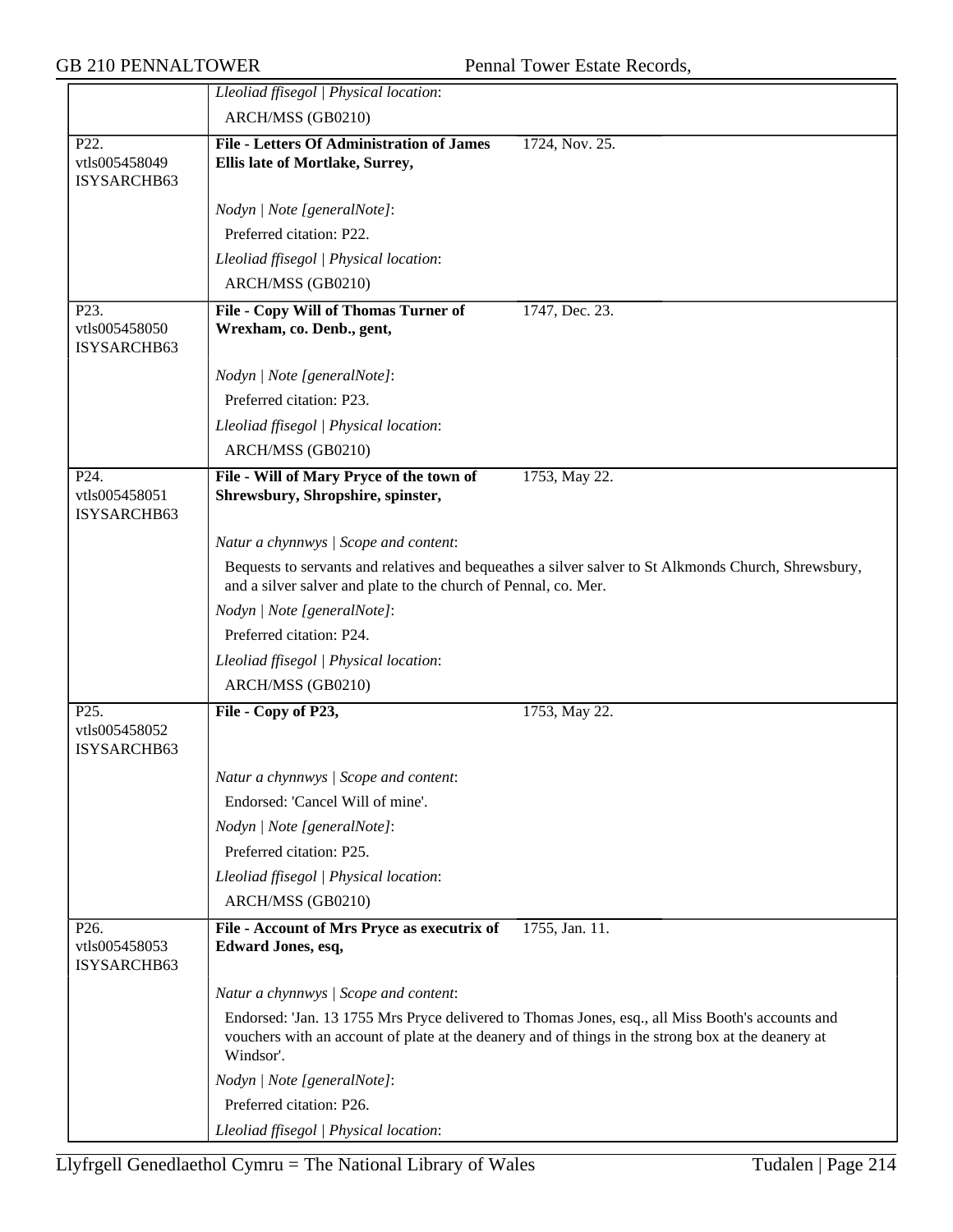|                                                   | ARCH/MSS (GB0210)                                                                                                                                                                                                                                                                                                                                                                                                                                                                                                                                                                                                               |
|---------------------------------------------------|---------------------------------------------------------------------------------------------------------------------------------------------------------------------------------------------------------------------------------------------------------------------------------------------------------------------------------------------------------------------------------------------------------------------------------------------------------------------------------------------------------------------------------------------------------------------------------------------------------------------------------|
| P27.<br>vtls005458054<br>ISYSARCHB63              | <b>File - Renunciation by Mary Turner,</b><br>1757, June 9.<br>widow and relict of Thomas Turner of<br>Oldport, Shropshire, dec., of her right of<br>administration to ,                                                                                                                                                                                                                                                                                                                                                                                                                                                        |
|                                                   | Natur a chynnwys / Scope and content:                                                                                                                                                                                                                                                                                                                                                                                                                                                                                                                                                                                           |
|                                                   | Renunciation by Mary Turner, widow and relict of Thomas Turner of Oldport, Shropshire, dec., of her<br>right of administration to her late husband's will in favour of Mary, wife of Humphrey Edwards, esq.,<br>only sister and Thomas Turner's next of kin.                                                                                                                                                                                                                                                                                                                                                                    |
|                                                   | Nodyn   Note [generalNote]:                                                                                                                                                                                                                                                                                                                                                                                                                                                                                                                                                                                                     |
|                                                   | Preferred citation: P27.                                                                                                                                                                                                                                                                                                                                                                                                                                                                                                                                                                                                        |
|                                                   | Lleoliad ffisegol   Physical location:                                                                                                                                                                                                                                                                                                                                                                                                                                                                                                                                                                                          |
|                                                   | ARCH/MSS (GB0210)                                                                                                                                                                                                                                                                                                                                                                                                                                                                                                                                                                                                               |
| P28.<br>vtls005458055<br>ISYSARCHB63              | File - Will of Mary Price of the town of<br>1758, Nov. 11.<br>Shrewsbury, Shropshire, spinster,                                                                                                                                                                                                                                                                                                                                                                                                                                                                                                                                 |
|                                                   | Natur a chynnwys / Scope and content:                                                                                                                                                                                                                                                                                                                                                                                                                                                                                                                                                                                           |
|                                                   | Endorsed in different hands: 'old Wills of mine cancelled' and 'This is not the last Will'.                                                                                                                                                                                                                                                                                                                                                                                                                                                                                                                                     |
|                                                   | Nodyn   Note [generalNote]:                                                                                                                                                                                                                                                                                                                                                                                                                                                                                                                                                                                                     |
|                                                   | Preferred citation: P28.                                                                                                                                                                                                                                                                                                                                                                                                                                                                                                                                                                                                        |
|                                                   | Lleoliad ffisegol   Physical location:                                                                                                                                                                                                                                                                                                                                                                                                                                                                                                                                                                                          |
|                                                   | ARCH/MSS (GB0210)                                                                                                                                                                                                                                                                                                                                                                                                                                                                                                                                                                                                               |
| P <sub>29</sub> .<br>vtls005458056<br>ISYSARCHB63 | File - Will and Codicil of Mary Pryce<br>1764, April 16.<br>late of Eskirweddan, co. Mer., now of<br>Shrewsbury, Shropshire, spinster (codicil<br>dated 14 June ,                                                                                                                                                                                                                                                                                                                                                                                                                                                               |
|                                                   | Natur a chynnwys / Scope and content:                                                                                                                                                                                                                                                                                                                                                                                                                                                                                                                                                                                           |
|                                                   | Will and Codicil of Mary Pryce late of Eskirweddan, co. Mer., now of Shrewsbury, Shropshire, spinster<br>(codicil dated 14 June 1768). Desires to be buried in St Alkmond church, Shrewsbury. Devises her real<br>estate in cos Mer. and Mont. with right of fishing in the river Dyfi to the Rev. Edward Edwards of Jesus<br>College, Oxford, and John Edwards, gent., in trust for 500 years after her death to raise the capital, by<br>demise or mortgage, to settle her debts and then to Hum[phrey] Edwards for life and then to his eldest<br>son Lewis Edwards for life and to his heirs male (further uses specified). |
|                                                   | Nodyn   Note [generalNote]:                                                                                                                                                                                                                                                                                                                                                                                                                                                                                                                                                                                                     |
|                                                   | Preferred citation: P29.                                                                                                                                                                                                                                                                                                                                                                                                                                                                                                                                                                                                        |
|                                                   | Lleoliad ffisegol   Physical location:                                                                                                                                                                                                                                                                                                                                                                                                                                                                                                                                                                                          |
|                                                   | ARCH/MSS (GB0210)                                                                                                                                                                                                                                                                                                                                                                                                                                                                                                                                                                                                               |
| P30.<br>vtls005458057<br>ISYSARCHB63              | <b>File - Will of David Davies of</b><br>1765, Sept. 17.<br>Llannerchfrochwel, p. Guilsfield, co.<br>Mont., carpenter,                                                                                                                                                                                                                                                                                                                                                                                                                                                                                                          |
|                                                   | Natur a chynnwys / Scope and content:                                                                                                                                                                                                                                                                                                                                                                                                                                                                                                                                                                                           |
|                                                   | Devises his m's and tmt's. in t. Llannerchfrochwel, [p. Guilsfield], to his son David Davies. Endorsed:<br>'The original will of David Davies'.                                                                                                                                                                                                                                                                                                                                                                                                                                                                                 |
|                                                   | Nodyn   Note [generalNote]:                                                                                                                                                                                                                                                                                                                                                                                                                                                                                                                                                                                                     |
|                                                   | Preferred citation: P30.                                                                                                                                                                                                                                                                                                                                                                                                                                                                                                                                                                                                        |
|                                                   | Lleoliad ffisegol   Physical location:                                                                                                                                                                                                                                                                                                                                                                                                                                                                                                                                                                                          |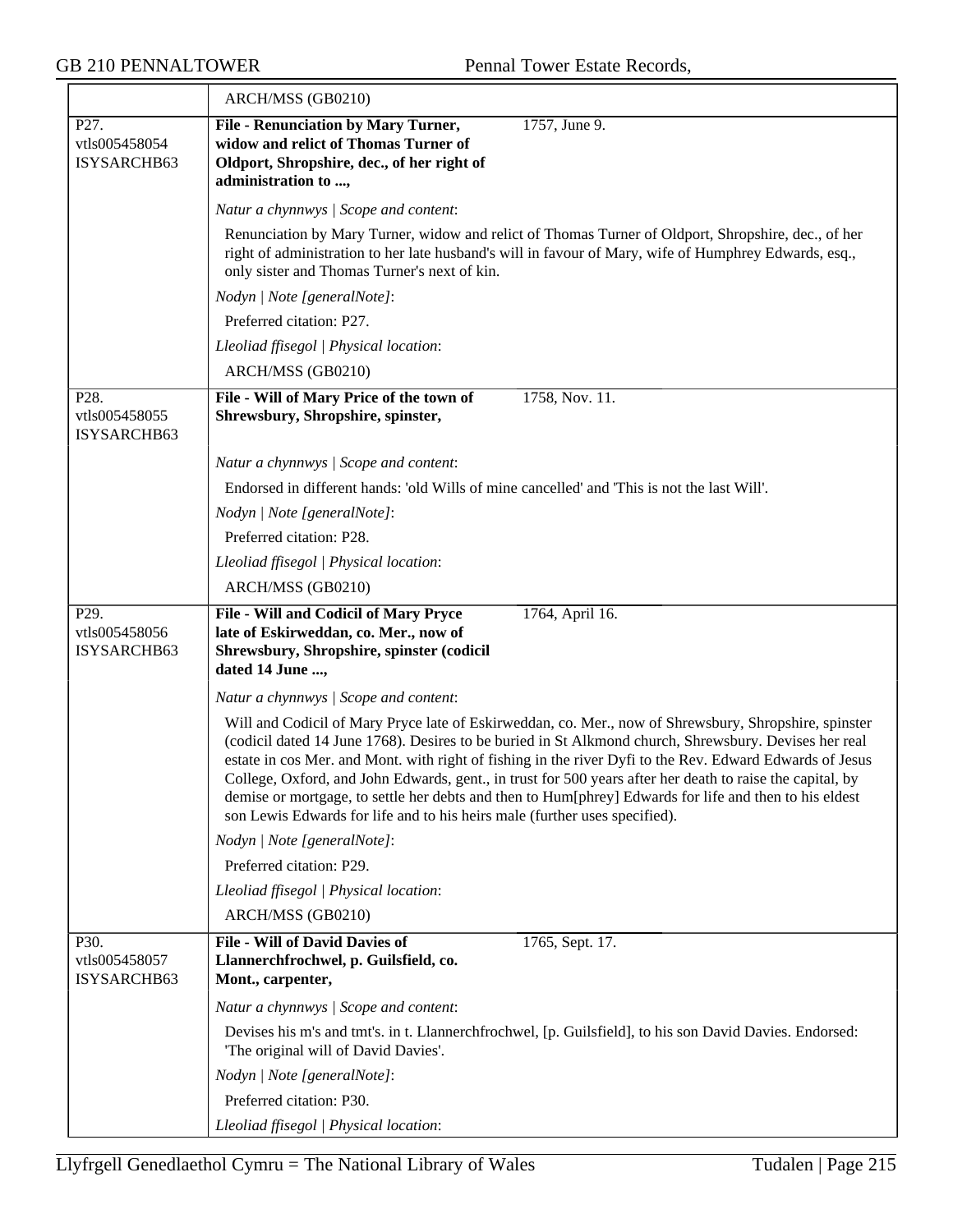$\overline{\phantom{0}}$ 

|                                      | ARCH/MSS (GB0210)                                                                                                                                                                                                                                                                                                                                                                                                                                                                                                                                                                                                                                                                                                                                                                                                                                                                                                                      |
|--------------------------------------|----------------------------------------------------------------------------------------------------------------------------------------------------------------------------------------------------------------------------------------------------------------------------------------------------------------------------------------------------------------------------------------------------------------------------------------------------------------------------------------------------------------------------------------------------------------------------------------------------------------------------------------------------------------------------------------------------------------------------------------------------------------------------------------------------------------------------------------------------------------------------------------------------------------------------------------|
| P31.<br>vtls005458058<br>ISYSARCHB63 | File - Will of Humphrey Edwards of<br>1767, Nov. 27.<br>Talgarth, co. Mer., esq,                                                                                                                                                                                                                                                                                                                                                                                                                                                                                                                                                                                                                                                                                                                                                                                                                                                       |
|                                      | Natur a chynnwys / Scope and content:                                                                                                                                                                                                                                                                                                                                                                                                                                                                                                                                                                                                                                                                                                                                                                                                                                                                                                  |
|                                      | Devises the tmt and lands called Ty Kerrig, p. Pennal, to his brothers Edward Edwards of Jesus College,<br>Oxford, DD, and John Edwards of Machynlleth, co. Mont., gent., in trust for 500 years to levy £100<br>for his son Turner Edwards and daughter Laetitia Edwards on their attaining 21 years or on the day of<br>their marriage whichever happens first, and afterwards devises the said premises to his eldest son Lewis<br>Edwards and his heirs.                                                                                                                                                                                                                                                                                                                                                                                                                                                                           |
|                                      | Nodyn   Note [generalNote]:                                                                                                                                                                                                                                                                                                                                                                                                                                                                                                                                                                                                                                                                                                                                                                                                                                                                                                            |
|                                      | Preferred citation: P31.                                                                                                                                                                                                                                                                                                                                                                                                                                                                                                                                                                                                                                                                                                                                                                                                                                                                                                               |
|                                      | Lleoliad ffisegol   Physical location:                                                                                                                                                                                                                                                                                                                                                                                                                                                                                                                                                                                                                                                                                                                                                                                                                                                                                                 |
|                                      | ARCH/MSS (GB0210)                                                                                                                                                                                                                                                                                                                                                                                                                                                                                                                                                                                                                                                                                                                                                                                                                                                                                                                      |
| P32.<br>vtls005458059<br>ISYSARCHB63 | 1772, June 25.<br>File - Inventory of the goods of Humphrey<br>Edwards late of Talgarth, co. Mer., dec,                                                                                                                                                                                                                                                                                                                                                                                                                                                                                                                                                                                                                                                                                                                                                                                                                                |
|                                      | Nodyn   Note [generalNote]:                                                                                                                                                                                                                                                                                                                                                                                                                                                                                                                                                                                                                                                                                                                                                                                                                                                                                                            |
|                                      | Preferred citation: P32.                                                                                                                                                                                                                                                                                                                                                                                                                                                                                                                                                                                                                                                                                                                                                                                                                                                                                                               |
|                                      | Lleoliad ffisegol   Physical location:                                                                                                                                                                                                                                                                                                                                                                                                                                                                                                                                                                                                                                                                                                                                                                                                                                                                                                 |
|                                      | ARCH/MSS (GB0210)                                                                                                                                                                                                                                                                                                                                                                                                                                                                                                                                                                                                                                                                                                                                                                                                                                                                                                                      |
| P33.<br>vtls005458060<br>ISYSARCHB63 | 1783, May 15.<br>File - Copy Probate Of Will of John Jones<br>late of Broniarth, p. Guilsfield, co. Mont.,<br>gent., dec. (will dated 27 Jan ,                                                                                                                                                                                                                                                                                                                                                                                                                                                                                                                                                                                                                                                                                                                                                                                         |
|                                      | Natur a chynnwys / Scope and content:                                                                                                                                                                                                                                                                                                                                                                                                                                                                                                                                                                                                                                                                                                                                                                                                                                                                                                  |
|                                      | Copy Probate Of Will of John Jones late of Broniarth, p. Guilsfield, co. Mont., gent., dec. (will dated<br>27 Jan. 1777). Devises his estate in Broniarth, p. Guilsfield, lately repurchased from Robert Lloyd of<br>Oswestry, attorney to the Rev. Salisbury Pryce of Meifod, DD, for 100 years in trust to raise £600 to pay<br>his debts and the reversion of his estate to his wife Jane Jones during her life, and after her death devises<br>a moiety of the estate to Dr Salisbury Pryce during the life of his daughter Mary Edmunds, the wife of<br>John Edmunds, in trust to pay the rents and profits to her for her life, and after her death to the intent that<br>Dr Pryce raises $£60$ for Mary Edmunds' son born before wedlock, and devises the said moiety of his real<br>estate to the eldest son of Mary Edmunds born in lawful wedlock and to his heirs, and devises a m. and<br>croft in trust to pay his debts. |
|                                      | Nodyn   Note [generalNote]:                                                                                                                                                                                                                                                                                                                                                                                                                                                                                                                                                                                                                                                                                                                                                                                                                                                                                                            |
|                                      | Preferred citation: P33.                                                                                                                                                                                                                                                                                                                                                                                                                                                                                                                                                                                                                                                                                                                                                                                                                                                                                                               |
|                                      | Lleoliad ffisegol   Physical location:                                                                                                                                                                                                                                                                                                                                                                                                                                                                                                                                                                                                                                                                                                                                                                                                                                                                                                 |
|                                      | ARCH/MSS (GB0210)                                                                                                                                                                                                                                                                                                                                                                                                                                                                                                                                                                                                                                                                                                                                                                                                                                                                                                                      |
| P34.<br>vtls005458061<br>ISYSARCHB63 | 1786, Jan. 5.<br>File - Will of Rev. Salusbury Pryce of<br>Meifod, co. Mont., DD,                                                                                                                                                                                                                                                                                                                                                                                                                                                                                                                                                                                                                                                                                                                                                                                                                                                      |
|                                      | Natur a chynnwys / Scope and content:                                                                                                                                                                                                                                                                                                                                                                                                                                                                                                                                                                                                                                                                                                                                                                                                                                                                                                  |
|                                      | Devises a m. called Llyndu, p. Guilsfield, a house in the town of Welshpool and leasehold m's in p's<br>Meifod and Guilsfield to his friend Pierce Reynolds of Welshpool, gent., to the use of his daughter Mary<br>Humphreys, widow, for life if she remains a widow, and after her death to the uses she may appoint, and<br>in default to the use of John Humphreys, one of the sons of of the said Mary, and his heirs (further uses<br>specified).                                                                                                                                                                                                                                                                                                                                                                                                                                                                                |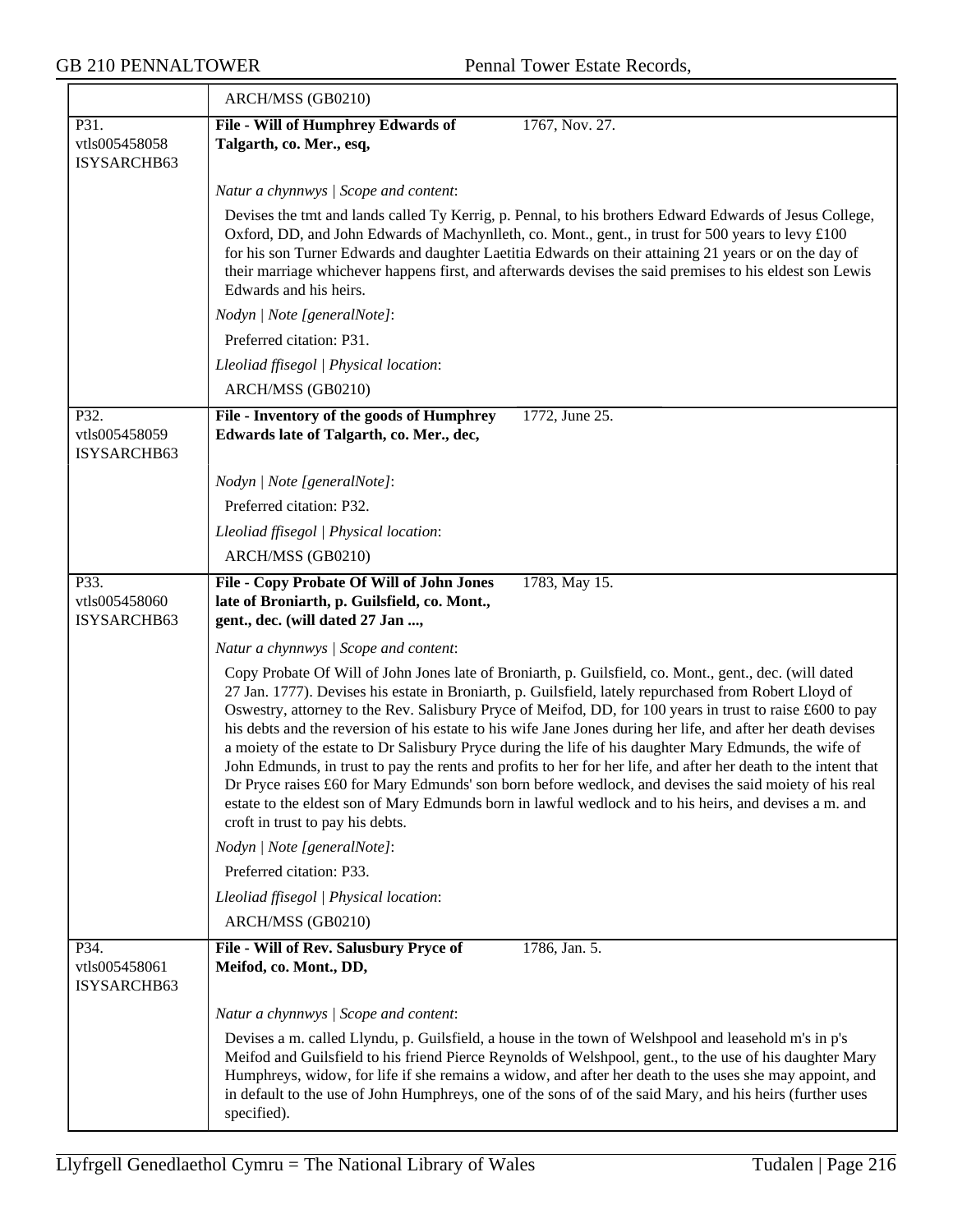|                                      | Nodyn   Note [generalNote]:                                                                                                                                                                                                                                                                                                                                                                                           |
|--------------------------------------|-----------------------------------------------------------------------------------------------------------------------------------------------------------------------------------------------------------------------------------------------------------------------------------------------------------------------------------------------------------------------------------------------------------------------|
|                                      | Preferred citation: P34.                                                                                                                                                                                                                                                                                                                                                                                              |
|                                      | Lleoliad ffisegol   Physical location:                                                                                                                                                                                                                                                                                                                                                                                |
|                                      | ARCH/MSS (GB0210)                                                                                                                                                                                                                                                                                                                                                                                                     |
| P35.<br>vtls005458062<br>ISYSARCHB63 | File - Letters Of Administration of Rev.<br>1794, April 1.<br>Salusbury Pryce, DD, late of Meifod, co.<br>Mont., widower, dec,                                                                                                                                                                                                                                                                                        |
|                                      | Nodyn   Note [generalNote]:                                                                                                                                                                                                                                                                                                                                                                                           |
|                                      | Preferred citation: P35.                                                                                                                                                                                                                                                                                                                                                                                              |
|                                      | Lleoliad ffisegol   Physical location:                                                                                                                                                                                                                                                                                                                                                                                |
|                                      | ARCH/MSS (GB0210)                                                                                                                                                                                                                                                                                                                                                                                                     |
| P36.<br>vtls005458063<br>ISYSARCHB63 | 1809, July 19.<br>File - Copy Will of Pryce Edwards of<br>Talgarth, co. Card., esq,                                                                                                                                                                                                                                                                                                                                   |
|                                      | Nodyn   Note [generalNote]:                                                                                                                                                                                                                                                                                                                                                                                           |
|                                      | Preferred citation: P36.                                                                                                                                                                                                                                                                                                                                                                                              |
|                                      | Lleoliad ffisegol   Physical location:                                                                                                                                                                                                                                                                                                                                                                                |
|                                      | ARCH/MSS (GB0210)                                                                                                                                                                                                                                                                                                                                                                                                     |
| P37.<br>vtls005458064<br>ISYSARCHB63 | <b>File - Letter from Lancelot Shadwell,</b><br>1809, Oct. 7.<br>Lincoln's Inn, London, requesting an<br>opinion on the construction of the words of<br>the will of ,                                                                                                                                                                                                                                                 |
|                                      | Natur a chynnwys / Scope and content:                                                                                                                                                                                                                                                                                                                                                                                 |
|                                      | Letter from Lancelot Shadwell, Lincoln's Inn, London, requesting an opinion on the construction of the<br>words of the will of ?[Pryce] Edwards of Talgarth, co. Mer., regarding the disposition of the plate which<br>was on the way to Talgarth at the time of the testator's death.                                                                                                                                |
|                                      | Nodyn   Note [generalNote]:                                                                                                                                                                                                                                                                                                                                                                                           |
|                                      | Preferred citation: P37.                                                                                                                                                                                                                                                                                                                                                                                              |
|                                      | Lleoliad ffisegol   Physical location:                                                                                                                                                                                                                                                                                                                                                                                |
|                                      | ARCH/MSS (GB0210)                                                                                                                                                                                                                                                                                                                                                                                                     |
| P38.<br>vtls005458065<br>ISYSARCHB63 | File - Opinion Of Counsel as to the plate<br>1811, Oct. 22.<br>mentioned in P37,                                                                                                                                                                                                                                                                                                                                      |
|                                      | Nodyn   Note [generalNote]:                                                                                                                                                                                                                                                                                                                                                                                           |
|                                      | Preferred citation: P38.                                                                                                                                                                                                                                                                                                                                                                                              |
|                                      | Lleoliad ffisegol   Physical location:                                                                                                                                                                                                                                                                                                                                                                                |
|                                      | ARCH/MSS (GB0210)                                                                                                                                                                                                                                                                                                                                                                                                     |
| P39.<br>vtls005458066<br>ISYSARCHB63 | File - Appointment of 3 as a trustee of the<br>1828, Jan. 22.<br>will of Pryce Edwards, esq., in place of<br>Rev. Robert Davies, dec ,                                                                                                                                                                                                                                                                                |
|                                      | Natur a chynnwys / Scope and content:                                                                                                                                                                                                                                                                                                                                                                                 |
|                                      | 1 Mary Davies of Dinas Mawddwy, co. Mer., spinster, Elizabeth Davies of the same, spinster, and<br>Anne Davies of the same, spinster, executors of the will of Rev. Robert Davies late of Tywyn, co. Mer.,<br>clerk, dec. 2 Henry Desborough the younger of the Atlas Assurance Office, London, esq. 3 John Fane<br>of Wormsley, Oxfordshire, esq. 4 Henry Desborough and John Fane. Appointment of 3 as a trustee of |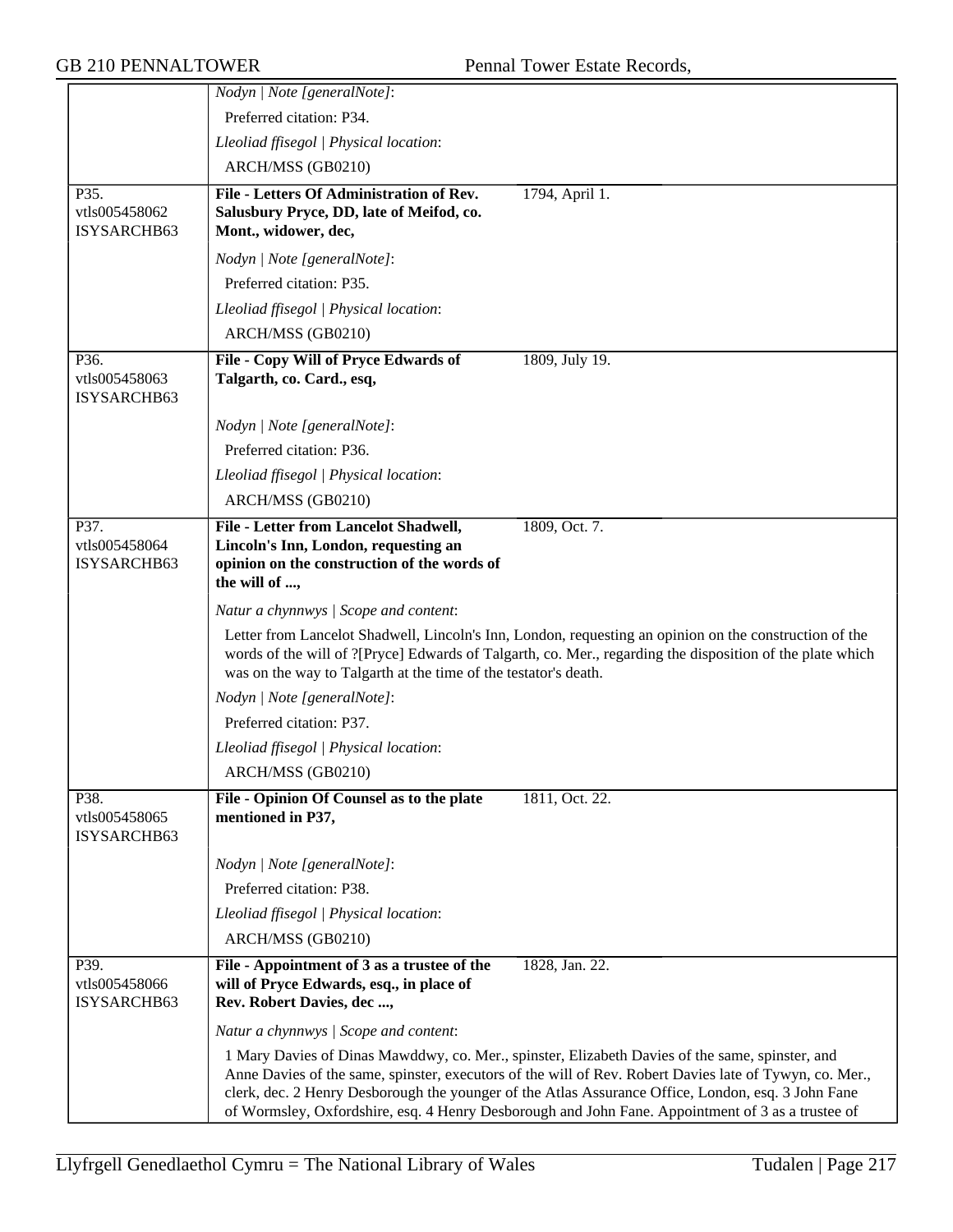|                                           | the will of Pryce Edwards, esq., in place of Rev. Robert Davies, dec., and Conveyance of the testator's<br>residuary estate (excluding the estate in Shropshire) so as to vest the same in 4.                     |  |  |
|-------------------------------------------|-------------------------------------------------------------------------------------------------------------------------------------------------------------------------------------------------------------------|--|--|
|                                           | Nodyn   Note [generalNote]:                                                                                                                                                                                       |  |  |
|                                           | Preferred citation: P39.                                                                                                                                                                                          |  |  |
|                                           | Lleoliad ffisegol   Physical location:                                                                                                                                                                            |  |  |
|                                           | ARCH/MSS (GB0210)                                                                                                                                                                                                 |  |  |
| P40.                                      | <b>File - Letters Of Administration of Frances</b><br>1828, April 18.                                                                                                                                             |  |  |
| vtls005458067                             | Thruston late of Talgarth, dec,                                                                                                                                                                                   |  |  |
| ISYSARCHB63                               |                                                                                                                                                                                                                   |  |  |
|                                           | Nodyn   Note [generalNote]:                                                                                                                                                                                       |  |  |
|                                           | Preferred citation: P40.                                                                                                                                                                                          |  |  |
|                                           | Lleoliad ffisegol   Physical location:                                                                                                                                                                            |  |  |
|                                           | ARCH/MSS (GB0210)                                                                                                                                                                                                 |  |  |
| P41.                                      | File - Probate Of Will And Codicil of Ann<br>1832, June 25.                                                                                                                                                       |  |  |
| vtls005458068<br>ISYSARCHB63              | <b>Edwards of Shrewsbury, Shropshire,</b><br>widow of Lewis Edwards of Talgarth, co.                                                                                                                              |  |  |
|                                           | Mer., esq ,                                                                                                                                                                                                       |  |  |
|                                           | Natur a chynnwys / Scope and content:                                                                                                                                                                             |  |  |
|                                           | Probate Of Will And Codicil of Ann Edwards of Shrewsbury, Shropshire, widow of Lewis Edwards of                                                                                                                   |  |  |
|                                           | Talgarth, co. Mer., esq., dec. (will dated 14 Feb. 1828, codicil dated 12 Nov.1828). Devises the tmt's                                                                                                            |  |  |
|                                           | and lands to which she was jointly entitled to with Francis Humphreys to Thomas Owen of Dyffryn, p.                                                                                                               |  |  |
|                                           | Meifod, co. Mont., esq., and Joseph Jones of Machynlleth, gent., in trust to dispose of her interest and<br>invest the money and with the interest provide income to maintain and educate her grand-dau's Blanche |  |  |
|                                           | Thruston and Emily Francis Marianne Thruston until they attain 21 years when they are to receive the                                                                                                              |  |  |
|                                           | principal money, and should they happen to die under age and without issue then the inheritance passes                                                                                                            |  |  |
|                                           | likewise to her grandson Parker Thruston. Bequeathes her watch, writing desk, work box and bottle<br>stands with decanter to her grand-dau. Emily and her clothes to her servant Charlotte Parrock with the       |  |  |
|                                           | residue of her personal and real estate to her son in law Charles Thomas Thruston, esq.                                                                                                                           |  |  |
|                                           | Nodyn   Note [generalNote]:                                                                                                                                                                                       |  |  |
|                                           | Preferred citation: P41.                                                                                                                                                                                          |  |  |
|                                           | Lleoliad ffisegol   Physical location:                                                                                                                                                                            |  |  |
|                                           | ARCH/MSS (GB0210)                                                                                                                                                                                                 |  |  |
|                                           | Sub-sub-fonds B. vtls005458069 ISYSARCHB63: Business records,                                                                                                                                                     |  |  |
|                                           | Dyddiad   Date: 1863-1903. (dyddiad creu)   (date of creation)                                                                                                                                                    |  |  |
|                                           | Lleoliad ffisegol   Physical location: ARCH/MSS (GB0210)                                                                                                                                                          |  |  |
| Nodyn   Note [generalNote]:               |                                                                                                                                                                                                                   |  |  |
| Preferred citation: B.                    |                                                                                                                                                                                                                   |  |  |
|                                           |                                                                                                                                                                                                                   |  |  |
|                                           |                                                                                                                                                                                                                   |  |  |
| FFeil / rhestr eitemau   File / item list |                                                                                                                                                                                                                   |  |  |
| Cod cyfeirnod                             | Teitl   Title<br>Dyddiadau   Dates<br>Disgrifiad ffisegol   Physical                                                                                                                                              |  |  |
| Reference code<br>B1. vtls005458070       | description<br><b>File - Memorandum of a Take Note</b><br>1863, Oct. 16.                                                                                                                                          |  |  |
| ISYSARCHB63                               | for 3 years to let 2 work for slate on                                                                                                                                                                            |  |  |
|                                           | Braichyrhew farm, p. Tywyn, with ,                                                                                                                                                                                |  |  |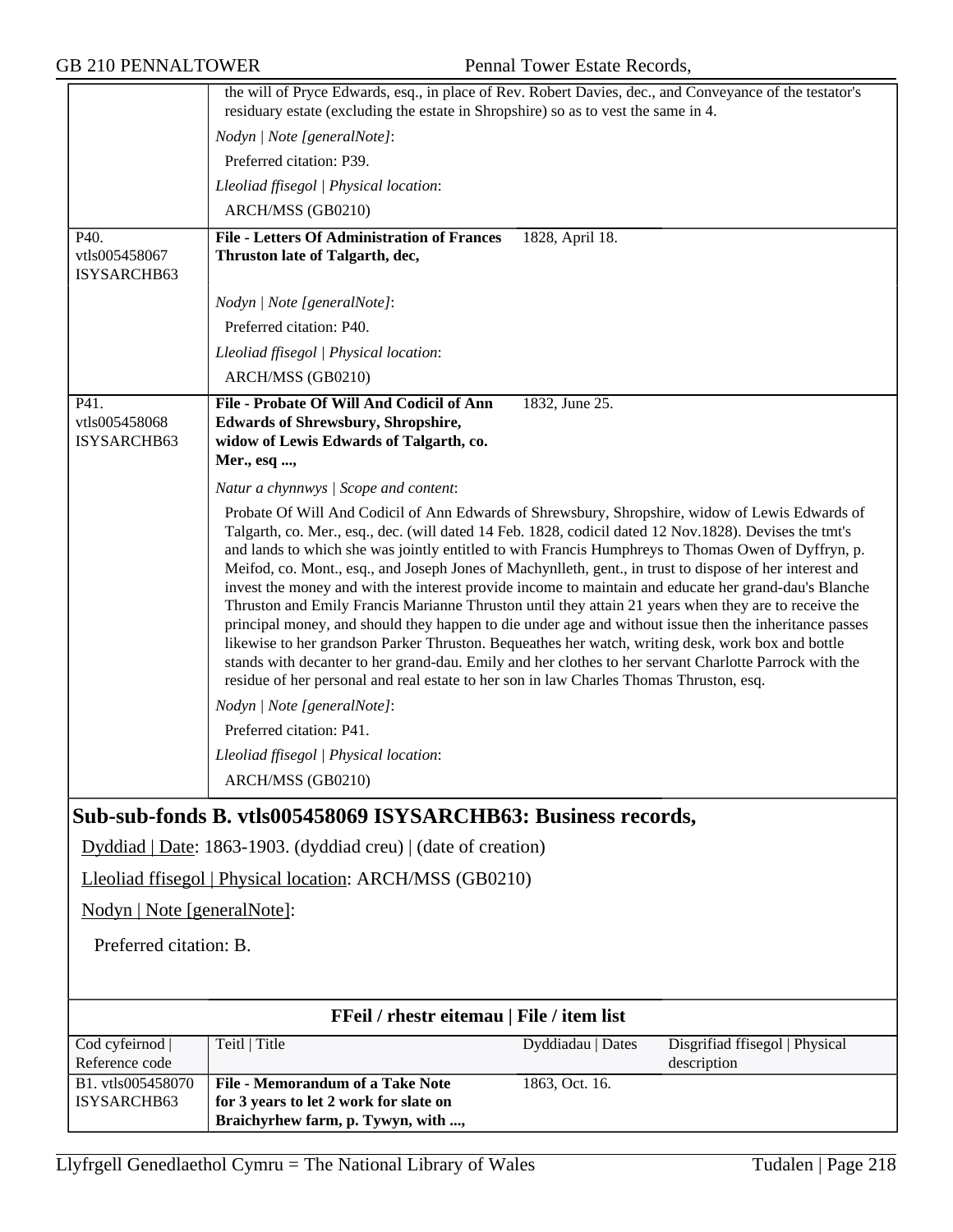$\equiv$ 

|                                  | Natur a chynnwys / Scope and content:                                                                                                                                                                                                                                                                                                                                                                      |
|----------------------------------|------------------------------------------------------------------------------------------------------------------------------------------------------------------------------------------------------------------------------------------------------------------------------------------------------------------------------------------------------------------------------------------------------------|
|                                  | 1 John Lewis Richards of Llanfyllin, co. Mont., minister of the gospel, John Jones of Dolgellau, relieving<br>officer, Edward Davies of Chester, joiner, and Griffith Pugh of Berthlwyd, Tywyn. 2 Hugh Griffith.<br>Memorandum of a Take Note for 3 years to let 2 work for slate on Braichyrhew farm, p. Tywyn, with<br>permission to extend this to a lease for 21 years if so desired. Annual rent: £2. |
|                                  | Nodyn   Note [generalNote]:                                                                                                                                                                                                                                                                                                                                                                                |
|                                  | Preferred citation: B1.                                                                                                                                                                                                                                                                                                                                                                                    |
|                                  | Lleoliad ffisegol   Physical location:                                                                                                                                                                                                                                                                                                                                                                     |
|                                  | ARCH/MSS (GB0210)                                                                                                                                                                                                                                                                                                                                                                                          |
| B2. vtls005458071<br>ISYSARCHB63 | File - Take Note for three years of a<br>1865.<br>parcel of land being part of a farm called<br>Gwerfreichian, p. Pennal, co,                                                                                                                                                                                                                                                                              |
|                                  | Natur a chynnwys / Scope and content:                                                                                                                                                                                                                                                                                                                                                                      |
|                                  | 1 Clement Arthur Thruston of Pennal Tower, co. Mer., but residing at Cirencester, Gloucestershire, esq.<br>2 Griffith Lloyd Owen of Penybryn, Llandwrog, co. Caern., quarryman. Take Note for three years of a<br>parcel of land being part of a farm called Gwerfreichian, p. Pennal, co. Mer., for opening and working<br>slate. Annual rent: £5 for the first two years, £10 for the third year.        |
|                                  | Nodyn   Note [generalNote]:                                                                                                                                                                                                                                                                                                                                                                                |
|                                  | Preferred citation: B2.                                                                                                                                                                                                                                                                                                                                                                                    |
|                                  | Lleoliad ffisegol   Physical location:                                                                                                                                                                                                                                                                                                                                                                     |
|                                  | ARCH/MSS (GB0210)                                                                                                                                                                                                                                                                                                                                                                                          |
| B3. vtls005458072<br>ISYSARCHB63 | File - Reports of Darren Y Gesail Slate and<br>1868-88.<br>Slab Quarries, p. Pennal, co. Mer,                                                                                                                                                                                                                                                                                                              |
|                                  | Nodyn   Note [generalNote]:                                                                                                                                                                                                                                                                                                                                                                                |
|                                  | Preferred citation: B3.                                                                                                                                                                                                                                                                                                                                                                                    |
|                                  | Lleoliad ffisegol   Physical location:                                                                                                                                                                                                                                                                                                                                                                     |
|                                  | ARCH/MSS (GB0210)                                                                                                                                                                                                                                                                                                                                                                                          |
| B4. vtls005458073                | File - Account of money laid out by<br>[c.1869, March 31].                                                                                                                                                                                                                                                                                                                                                 |
| ISYSARCHB63                      | <b>Clement Arthur Thruston, esq., in making</b><br>trials for slate quarries on the Pennal<br>Tower ,                                                                                                                                                                                                                                                                                                      |
|                                  | Natur a chynnwys / Scope and content:                                                                                                                                                                                                                                                                                                                                                                      |
|                                  | Account of money laid out by Clement Arthur Thruston, esq., in making trials for slate quarries on the<br>Pennal Tower estate.                                                                                                                                                                                                                                                                             |
|                                  | Nodyn   Note [generalNote]:                                                                                                                                                                                                                                                                                                                                                                                |
|                                  | Preferred citation: B4.                                                                                                                                                                                                                                                                                                                                                                                    |
|                                  | Lleoliad ffisegol   Physical location:                                                                                                                                                                                                                                                                                                                                                                     |
|                                  | ARCH/MSS (GB0210)                                                                                                                                                                                                                                                                                                                                                                                          |
| B5. vtls005458074<br>ISYSARCHB63 | $1870 - 3.$<br>File - Reports relating to Cwmfreichiau<br>Slate and Slab Quarry and correspondence<br>between Clement Arthur Thruston of<br>Pennal Tower and T. R ,                                                                                                                                                                                                                                        |
|                                  | Natur a chynnwys / Scope and content:                                                                                                                                                                                                                                                                                                                                                                      |
|                                  | Reports relating to Cwmfreichiau Slate and Slab Quarry and correspondence between Clement Arthur<br>Thruston of Pennal Tower and T. R. Comyn of 31 Threadneedle St, London, banker, respecting an<br>attempt to form an investment company.                                                                                                                                                                |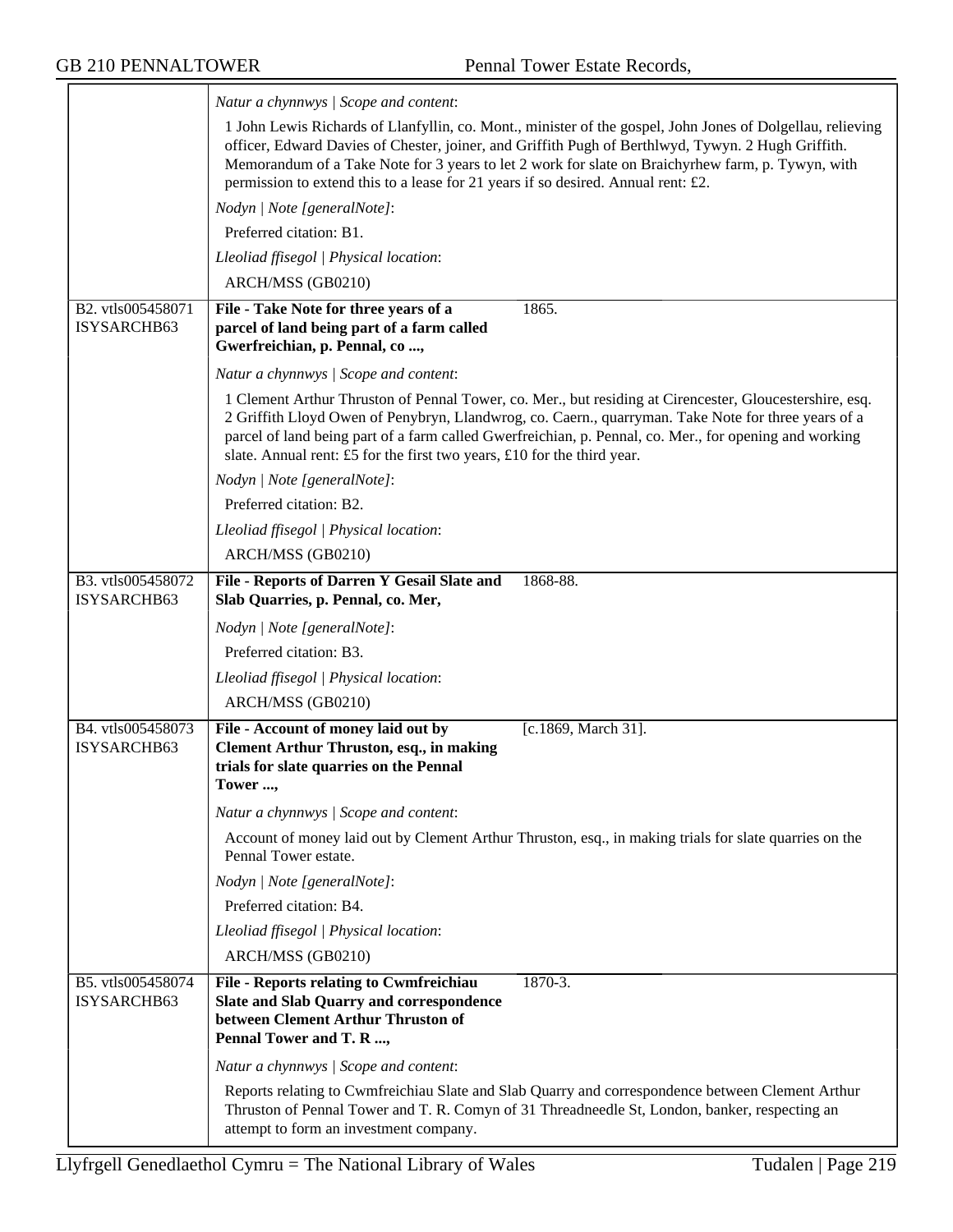|                                      | Nodyn   Note [generalNote]:                                                                                                                                                                    |
|--------------------------------------|------------------------------------------------------------------------------------------------------------------------------------------------------------------------------------------------|
|                                      | Preferred citation: B5.                                                                                                                                                                        |
|                                      | Lleoliad ffisegol   Physical location:                                                                                                                                                         |
|                                      | ARCH/MSS (GB0210)                                                                                                                                                                              |
| B6. vtls005458075                    | File - File consisting mainly of<br>1870-1918.                                                                                                                                                 |
| ISYSARCHB63                          | correspondence relating to slate quarrying<br>on the Pennal Tower estate,                                                                                                                      |
|                                      | Nodyn   Note [generalNote]:                                                                                                                                                                    |
|                                      | Preferred citation: B6.                                                                                                                                                                        |
|                                      | Lleoliad ffisegol   Physical location:                                                                                                                                                         |
|                                      | ARCH/MSS (GB0210)                                                                                                                                                                              |
| B7. vtls005458076<br>ISYSARCHB63     | File - Report of Owen Parry, agent of the<br>1872, July 8.<br><b>Dinorwic Quarries, to Clement Thruston</b><br>regarding the quality of the slate rock at ,                                    |
|                                      | Natur a chynnwys / Scope and content:                                                                                                                                                          |
|                                      | Report of Owen Parry, agent of the Dinorwic Quarries, to Clement Thruston regarding the quality of the<br>slate rock at Penybryn, Gellyllog, Esgair Issa and Cwmfreichiau, p. Pennal, co. Mer. |
|                                      | Nodyn   Note [generalNote]:                                                                                                                                                                    |
|                                      | Preferred citation: B7.                                                                                                                                                                        |
|                                      | Lleoliad ffisegol   Physical location:                                                                                                                                                         |
|                                      | ARCH/MSS (GB0210)                                                                                                                                                                              |
| B8. vtls005458077<br>ISYSARCHB63     | 1872, Nov. 19.<br>File - Letter from [?H.] Rowlands of Votty<br>& Bowydd quarries to Clement Thruston<br>relating to the working of Penybryn<br>quarry, p ,                                    |
|                                      | Natur a chynnwys / Scope and content:                                                                                                                                                          |
|                                      | Letter from [?H.] Rowlands of Votty & Bowydd quarries to Clement Thruston relating to the working of<br>Penybryn quarry, p. Pennal, and regarding the matter of royalty.                       |
|                                      | Nodyn   Note [generalNote]:                                                                                                                                                                    |
|                                      | Preferred citation: B8.                                                                                                                                                                        |
|                                      | Lleoliad ffisegol   Physical location:                                                                                                                                                         |
|                                      | ARCH/MSS (GB0210)                                                                                                                                                                              |
| B9. vtls005458078<br>ISYSARCHB63     | File - Pay Book of [Cae Graig] quarry, p.<br>1873-9.<br>Pennal,                                                                                                                                |
|                                      | Nodyn   Note [generalNote]:                                                                                                                                                                    |
|                                      | Preferred citation: B9.                                                                                                                                                                        |
|                                      | Lleoliad ffisegol   Physical location:                                                                                                                                                         |
|                                      | ARCH/MSS (GB0210)                                                                                                                                                                              |
| B10.<br>vtls005458079<br>ISYSARCHB63 | File - Time Book of Cae Graig quarry, p.<br>1873-96.<br>Pennal, listing workers and occupations,                                                                                               |
|                                      | Nodyn   Note [generalNote]:                                                                                                                                                                    |
|                                      | Preferred citation: B10.                                                                                                                                                                       |
|                                      | Lleoliad ffisegol   Physical location:                                                                                                                                                         |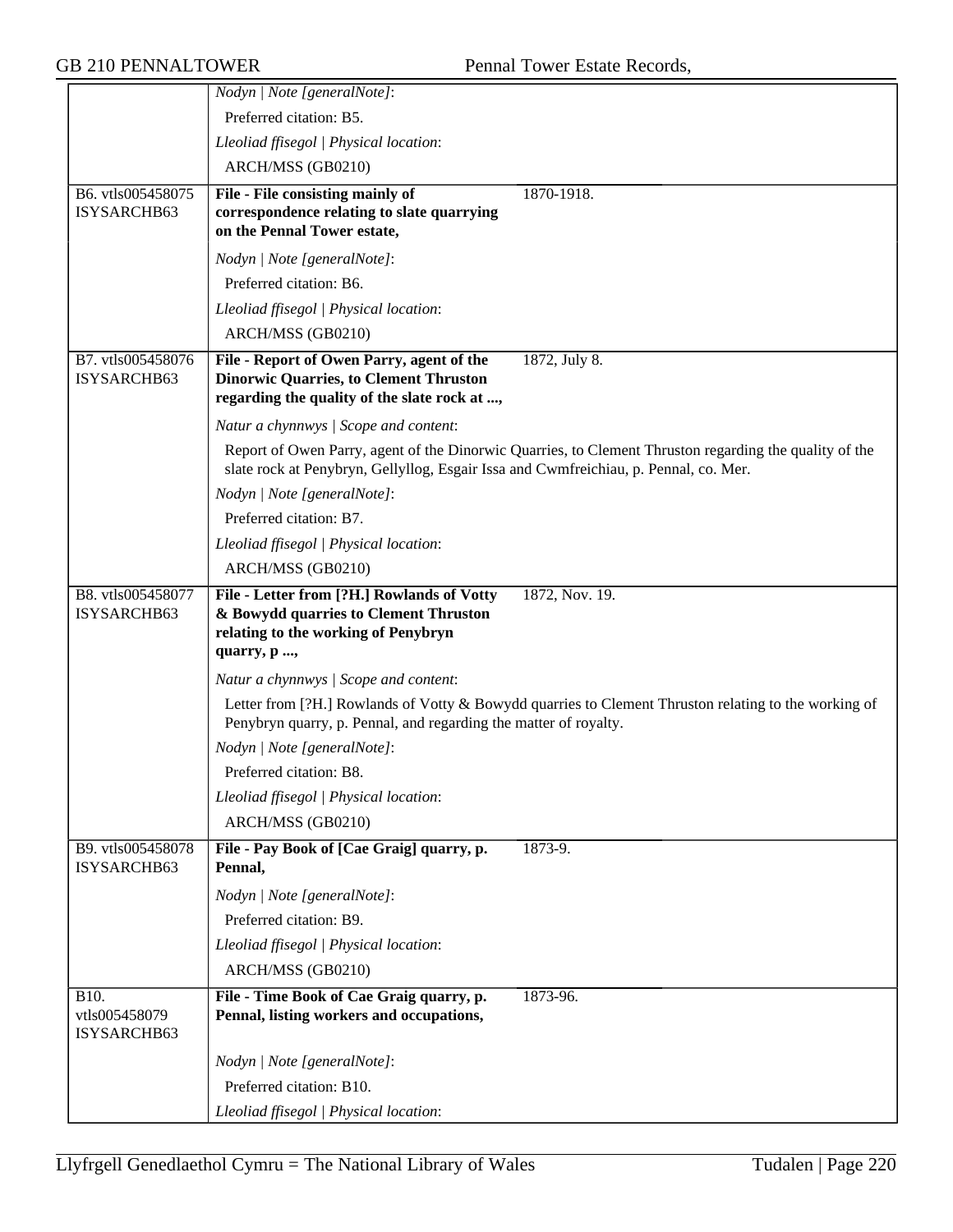|                                      | ARCH/MSS (GB0210)                                                                                                                   |                                                                                                                                                                                                                  |
|--------------------------------------|-------------------------------------------------------------------------------------------------------------------------------------|------------------------------------------------------------------------------------------------------------------------------------------------------------------------------------------------------------------|
| B11.<br>vtls005458080<br>ISYSARCHB63 | <b>File - Memorandum Of Association And</b><br><b>Articles Of Agreement of the Cae Graig</b><br>Slate Quarry, p. Pennal,            | 1873, May 17.                                                                                                                                                                                                    |
|                                      | Nodyn   Note [generalNote]:                                                                                                         |                                                                                                                                                                                                                  |
|                                      | Preferred citation: B11.                                                                                                            |                                                                                                                                                                                                                  |
|                                      | Lleoliad ffisegol   Physical location:                                                                                              |                                                                                                                                                                                                                  |
|                                      | ARCH/MSS (GB0210)                                                                                                                   |                                                                                                                                                                                                                  |
| B12.<br>vtls005458081<br>ISYSARCHB63 | File - Reports and correspondence on the<br><b>Pennal slate property of Charles Clement</b><br><b>Thruston of Pennal Tower,</b>     | $1874 - 5.$                                                                                                                                                                                                      |
|                                      | Nodyn   Note [generalNote]:                                                                                                         |                                                                                                                                                                                                                  |
|                                      | Preferred citation: B12.                                                                                                            |                                                                                                                                                                                                                  |
|                                      | Lleoliad ffisegol   Physical location:                                                                                              |                                                                                                                                                                                                                  |
|                                      | ARCH/MSS (GB0210)                                                                                                                   |                                                                                                                                                                                                                  |
| B13.<br>vtls005458082<br>ISYSARCHB63 | File - Report of the Cae Graig quarry, p.<br>Pennal, undertaken by William Rowlands<br>of the Votty and Bowydd Quarries at<br>the , | 1874, April 22.                                                                                                                                                                                                  |
|                                      | Natur a chynnwys / Scope and content:                                                                                               |                                                                                                                                                                                                                  |
|                                      | the company.                                                                                                                        | Report of the Cae Graig quarry, p. Pennal, undertaken by William Rowlands of the Votty and Bowydd<br>Quarries at the request of some of the shareholders, and including a statement of the financial position of |
|                                      | Nodyn   Note [generalNote]:                                                                                                         |                                                                                                                                                                                                                  |
|                                      | Preferred citation: B13.                                                                                                            |                                                                                                                                                                                                                  |
|                                      | Lleoliad ffisegol   Physical location:                                                                                              |                                                                                                                                                                                                                  |
|                                      | ARCH/MSS (GB0210)                                                                                                                   |                                                                                                                                                                                                                  |
| B14.<br>vtls005458083<br>ISYSARCHB63 | File - Report, Prices And Particulars of<br>blue slates at Cae Graig slate quarry, p.<br>Pennal,                                    | 1878.                                                                                                                                                                                                            |
|                                      | Nodyn   Note [generalNote]:                                                                                                         |                                                                                                                                                                                                                  |
|                                      | Preferred citation: B14.                                                                                                            |                                                                                                                                                                                                                  |
|                                      | Lleoliad ffisegol   Physical location:                                                                                              |                                                                                                                                                                                                                  |
|                                      | ARCH/MSS (GB0210)                                                                                                                   |                                                                                                                                                                                                                  |
| B15.<br>vtls005458084<br>ISYSARCHB63 | File - Copy of responses under the title<br>'certificates' recommending the quality of<br>slate at Cae Graig quarry, p. Pennal,     | [c. 1880].                                                                                                                                                                                                       |
|                                      | Nodyn   Note [generalNote]:                                                                                                         |                                                                                                                                                                                                                  |
|                                      | Preferred citation: B15.                                                                                                            |                                                                                                                                                                                                                  |
|                                      | Lleoliad ffisegol   Physical location:                                                                                              |                                                                                                                                                                                                                  |
|                                      | ARCH/MSS (GB0210)                                                                                                                   |                                                                                                                                                                                                                  |
| B16.<br>vtls005458085<br>ISYSARCHB63 | File - Letters recommending the quality of<br>slate at the Cae Graig quarry, p. Pennal,                                             | 1880, July.                                                                                                                                                                                                      |
|                                      | Nodyn   Note [generalNote]:                                                                                                         |                                                                                                                                                                                                                  |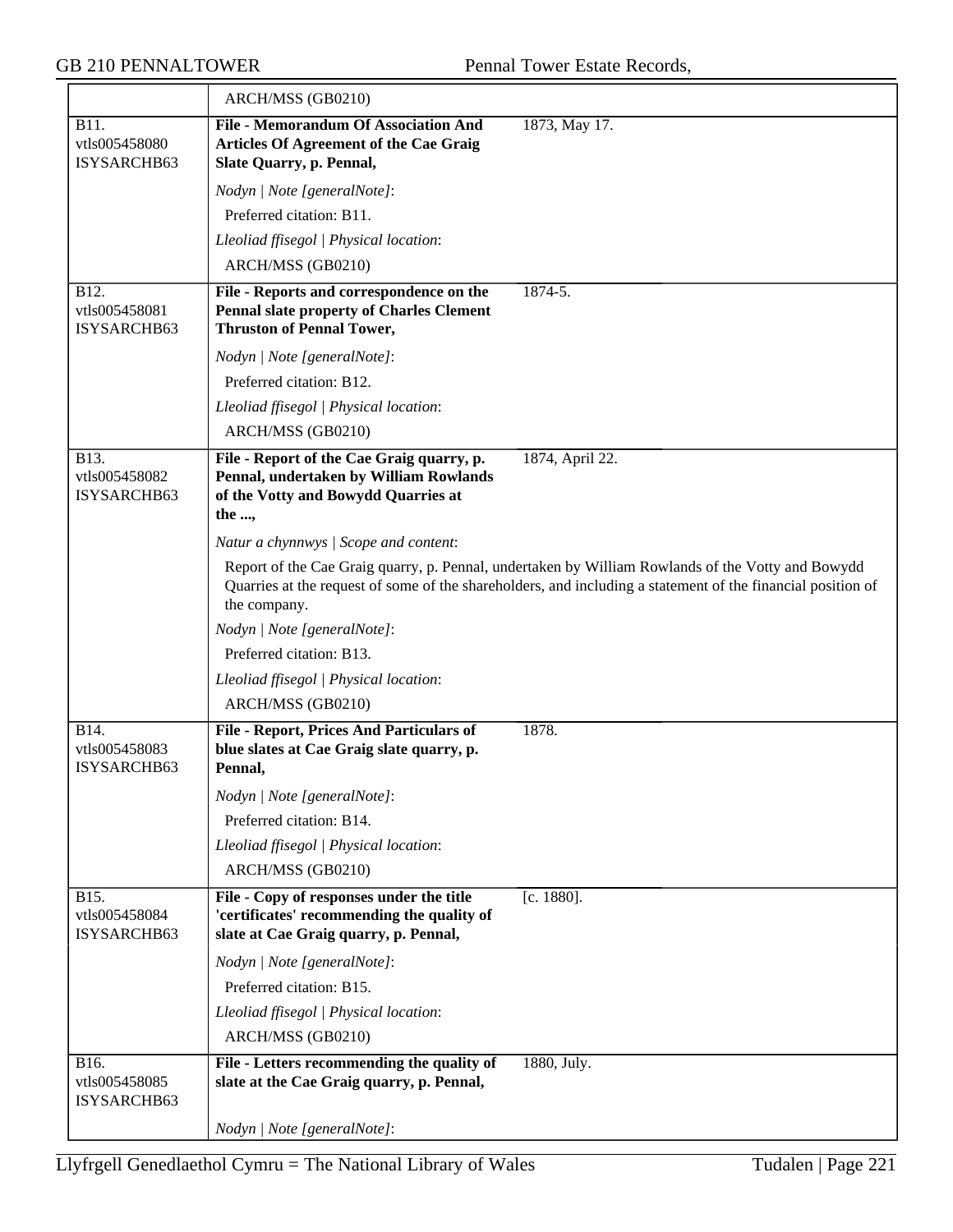|                                      | Preferred citation: B16.                                                    |                   |                                               |
|--------------------------------------|-----------------------------------------------------------------------------|-------------------|-----------------------------------------------|
|                                      | Lleoliad ffisegol   Physical location:                                      |                   |                                               |
|                                      | ARCH/MSS (GB0210)                                                           |                   |                                               |
| B17.<br>vtls005458086<br>ISYSARCHB63 | <b>File - Prospectus of the Festiniog Slate</b><br>Quarries Ltd,            | 1903, Dec. 5.     |                                               |
|                                      | Nodyn   Note [generalNote]:                                                 |                   |                                               |
|                                      | Preferred citation: B17.                                                    |                   |                                               |
|                                      | Lleoliad ffisegol   Physical location:                                      |                   |                                               |
|                                      | ARCH/MSS (GB0210)                                                           |                   |                                               |
|                                      | Sub-sub-fonds E. vtls005458087 ISYSARCHB63: Records of employees,           |                   |                                               |
|                                      | Dyddiad   Date: 1840-1912. (dyddiad creu)   (date of creation)              |                   |                                               |
|                                      | Lleoliad ffisegol   Physical location: ARCH/MSS (GB0210)                    |                   |                                               |
| Nodyn   Note [generalNote]:          |                                                                             |                   |                                               |
| Preferred citation: E.               |                                                                             |                   |                                               |
|                                      |                                                                             |                   |                                               |
|                                      |                                                                             |                   |                                               |
|                                      | FFeil / rhestr eitemau   File / item list                                   |                   |                                               |
| Cod cyfeirnod<br>Reference code      | Teitl   Title                                                               | Dyddiadau   Dates | Disgrifiad ffisegol   Physical<br>description |
| E1. vtls005458088<br>ISYSARCHB63     | File - Exercise Book containing details of<br>wages paid to domestic staff, | $1840-6.$         |                                               |
|                                      | Nodyn   Note [generalNote]:                                                 |                   |                                               |
|                                      | Preferred citation: E1.                                                     |                   |                                               |
|                                      | Lleoliad ffisegol   Physical location:                                      |                   |                                               |
|                                      | ARCH/MSS (GB0210)                                                           |                   |                                               |
| E2. vtls005458089                    | File - Wage Book of employees giving                                        | 1849, March-1849, |                                               |
| ISYSARCHB63                          | names, work undertaken, days worked and<br>pay,                             | Sept.             |                                               |
|                                      | Nodyn   Note [generalNote]:                                                 |                   |                                               |
|                                      | Preferred citation: E2.                                                     |                   |                                               |
|                                      | Lleoliad ffisegol   Physical location:                                      |                   |                                               |
|                                      | ARCH/MSS (GB0210)                                                           |                   |                                               |
| E3. vtls005458090                    | File - Notebook containing a list of                                        | 1867-70.          |                                               |
| ISYSARCHB63                          | employees and payment for work<br>undertaken on the Pennal Tower estate,    |                   |                                               |
|                                      | Nodyn   Note [generalNote]:                                                 |                   |                                               |
|                                      | Preferred citation: E3.                                                     |                   |                                               |
|                                      | Lleoliad ffisegol   Physical location:                                      |                   |                                               |
|                                      | ARCH/MSS (GB0210)                                                           |                   |                                               |
| E4. vtls005458091<br>ISYSARCHB63     | File - Account Book of day labourers at<br><b>Pennal Tower estate,</b>      | 1867-71.          |                                               |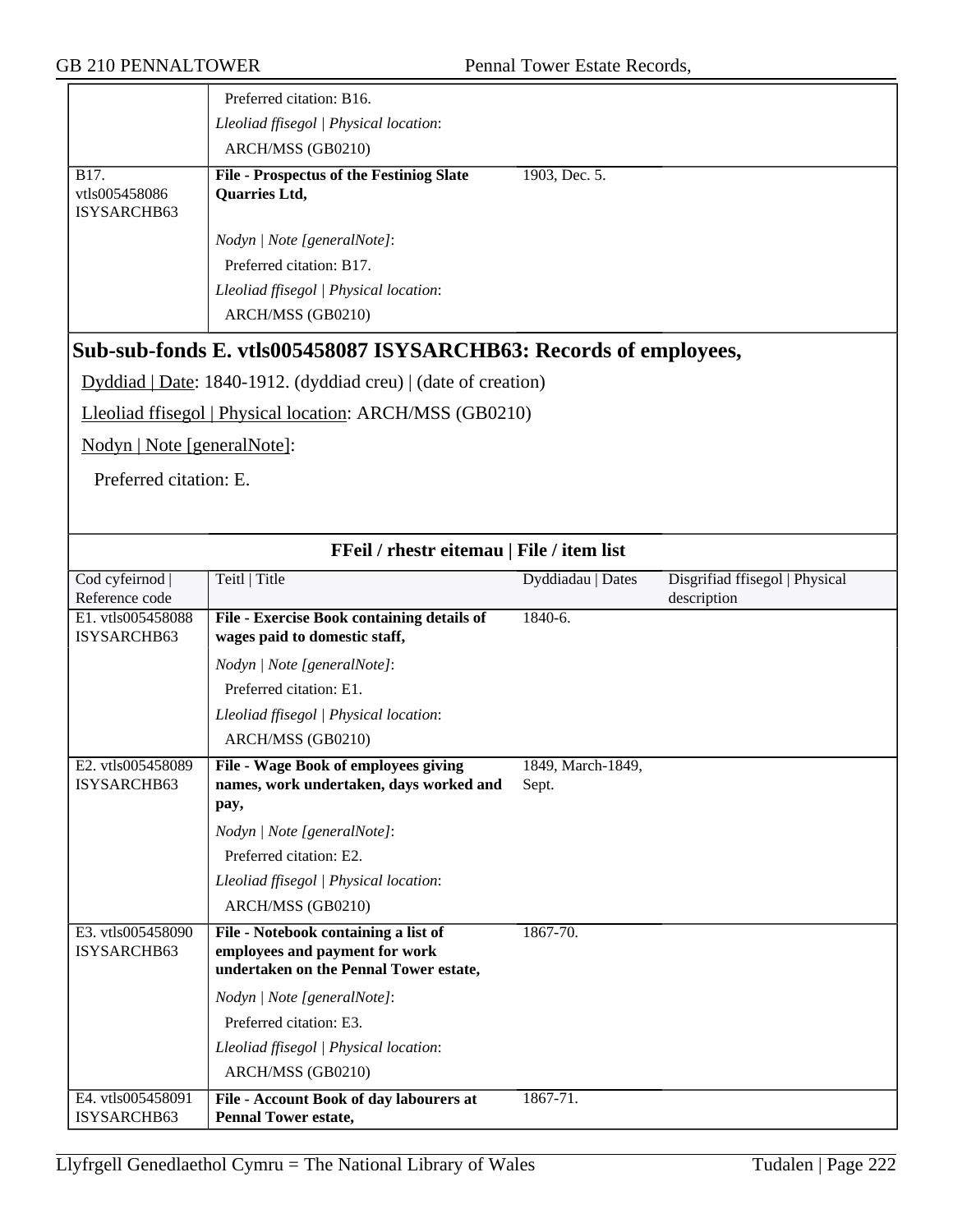|                                                                       | Nodyn   Note [generalNote]:                                                                                                                                                                                                                                                                                                                                                                                                                                                                                                                                                                                                                                                                                                                        |                   |                                               |
|-----------------------------------------------------------------------|----------------------------------------------------------------------------------------------------------------------------------------------------------------------------------------------------------------------------------------------------------------------------------------------------------------------------------------------------------------------------------------------------------------------------------------------------------------------------------------------------------------------------------------------------------------------------------------------------------------------------------------------------------------------------------------------------------------------------------------------------|-------------------|-----------------------------------------------|
|                                                                       | Preferred citation: E4.                                                                                                                                                                                                                                                                                                                                                                                                                                                                                                                                                                                                                                                                                                                            |                   |                                               |
|                                                                       | Lleoliad ffisegol   Physical location:                                                                                                                                                                                                                                                                                                                                                                                                                                                                                                                                                                                                                                                                                                             |                   |                                               |
|                                                                       | ARCH/MSS (GB0210)                                                                                                                                                                                                                                                                                                                                                                                                                                                                                                                                                                                                                                                                                                                                  |                   |                                               |
| E5. vtls005458092<br>ISYSARCHB63                                      | File - Pay Book of Mrs C[lement]<br>Thruston, Pennal Tower, p. Pennal, listing<br>daily wages and work undertaken,                                                                                                                                                                                                                                                                                                                                                                                                                                                                                                                                                                                                                                 | 1888-1912.        |                                               |
|                                                                       | Nodyn   Note [generalNote]:                                                                                                                                                                                                                                                                                                                                                                                                                                                                                                                                                                                                                                                                                                                        |                   |                                               |
|                                                                       | Preferred citation: E5.                                                                                                                                                                                                                                                                                                                                                                                                                                                                                                                                                                                                                                                                                                                            |                   |                                               |
|                                                                       | Lleoliad ffisegol   Physical location:                                                                                                                                                                                                                                                                                                                                                                                                                                                                                                                                                                                                                                                                                                             |                   |                                               |
|                                                                       | ARCH/MSS (GB0210)                                                                                                                                                                                                                                                                                                                                                                                                                                                                                                                                                                                                                                                                                                                                  |                   |                                               |
| E6. vtls005458093<br>ISYSARCHB63                                      | File - Account Book of E[dmund]<br><b>H</b> [eathcote] Thruston with David Morgan,<br>Felinganol, Pennal, for days worked at<br><b>Pennal Tower,</b>                                                                                                                                                                                                                                                                                                                                                                                                                                                                                                                                                                                               | 1890-4.           |                                               |
|                                                                       | Nodyn   Note [generalNote]:                                                                                                                                                                                                                                                                                                                                                                                                                                                                                                                                                                                                                                                                                                                        |                   |                                               |
|                                                                       | Preferred citation: E6.                                                                                                                                                                                                                                                                                                                                                                                                                                                                                                                                                                                                                                                                                                                            |                   |                                               |
|                                                                       | Lleoliad ffisegol   Physical location:                                                                                                                                                                                                                                                                                                                                                                                                                                                                                                                                                                                                                                                                                                             |                   |                                               |
|                                                                       | ARCH/MSS (GB0210)                                                                                                                                                                                                                                                                                                                                                                                                                                                                                                                                                                                                                                                                                                                                  |                   |                                               |
| Sub-sub-fonds G. vtls005458094 ISYSARCHB63: Game and fishery records, |                                                                                                                                                                                                                                                                                                                                                                                                                                                                                                                                                                                                                                                                                                                                                    |                   |                                               |
|                                                                       | Dyddiad   Date: 1693-1922. (dyddiad creu)   (date of creation)                                                                                                                                                                                                                                                                                                                                                                                                                                                                                                                                                                                                                                                                                     |                   |                                               |
|                                                                       | Lleoliad ffisegol   Physical location: ARCH/MSS (GB0210)                                                                                                                                                                                                                                                                                                                                                                                                                                                                                                                                                                                                                                                                                           |                   |                                               |
| Nodyn   Note [generalNote]:                                           |                                                                                                                                                                                                                                                                                                                                                                                                                                                                                                                                                                                                                                                                                                                                                    |                   |                                               |
| Preferred citation: G.                                                |                                                                                                                                                                                                                                                                                                                                                                                                                                                                                                                                                                                                                                                                                                                                                    |                   |                                               |
|                                                                       |                                                                                                                                                                                                                                                                                                                                                                                                                                                                                                                                                                                                                                                                                                                                                    |                   |                                               |
|                                                                       |                                                                                                                                                                                                                                                                                                                                                                                                                                                                                                                                                                                                                                                                                                                                                    |                   |                                               |
|                                                                       | FFeil / rhestr eitemau   File / item list                                                                                                                                                                                                                                                                                                                                                                                                                                                                                                                                                                                                                                                                                                          |                   |                                               |
| Cod cyfeirnod  <br>Reference code                                     | Teitl   Title                                                                                                                                                                                                                                                                                                                                                                                                                                                                                                                                                                                                                                                                                                                                      | Dyddiadau   Dates | Disgrifiad ffisegol   Physical<br>description |
| G1. vtls005458095<br>ISYSARCHB63                                      | File - Papers including a draft lease, 1693,<br>from Robert Pryce of Esgairweddan, esq.,<br>to John Vaughan of Penmaen, gent., of<br>Ynis ,                                                                                                                                                                                                                                                                                                                                                                                                                                                                                                                                                                                                        | 1693-1807.        |                                               |
|                                                                       | Natur a chynnwys / Scope and content:                                                                                                                                                                                                                                                                                                                                                                                                                                                                                                                                                                                                                                                                                                              |                   |                                               |
|                                                                       | Papers including a draft lease, 1693, from Robert Pryce of Esgairweddan, esq., to John Vaughan of<br>Penmaen, gent., of Ynis y Penmaen and Y Cae Brwynog, t. Penmaen Dyfi, p. Tywyn (wrapper endorsed:<br>'shows where the Esgairweddan Fishery was'), memorandum that the Crown estate purchased by Lewis<br>Edwards 'shows where the Esgairweddan Fishery was', a letter form Rev. Robert Davies, agent to Mrs<br>Edwards, 40 Upper Seymour St, Portman Sq., London, relating to the purchase of Llechwedd Bodis, p.<br>Pennal, by Mrs Edwards, 1806, and a receipted bill of costs of Pryce Edwards in account with Humphrey<br>and Charles Jones of Machynlleth, solicitors. Original bundle marked 'packet K'.<br>Nodyn   Note [generalNote]: |                   |                                               |
|                                                                       | Preferred citation: G1.                                                                                                                                                                                                                                                                                                                                                                                                                                                                                                                                                                                                                                                                                                                            |                   |                                               |
|                                                                       | Lleoliad ffisegol   Physical location:                                                                                                                                                                                                                                                                                                                                                                                                                                                                                                                                                                                                                                                                                                             |                   |                                               |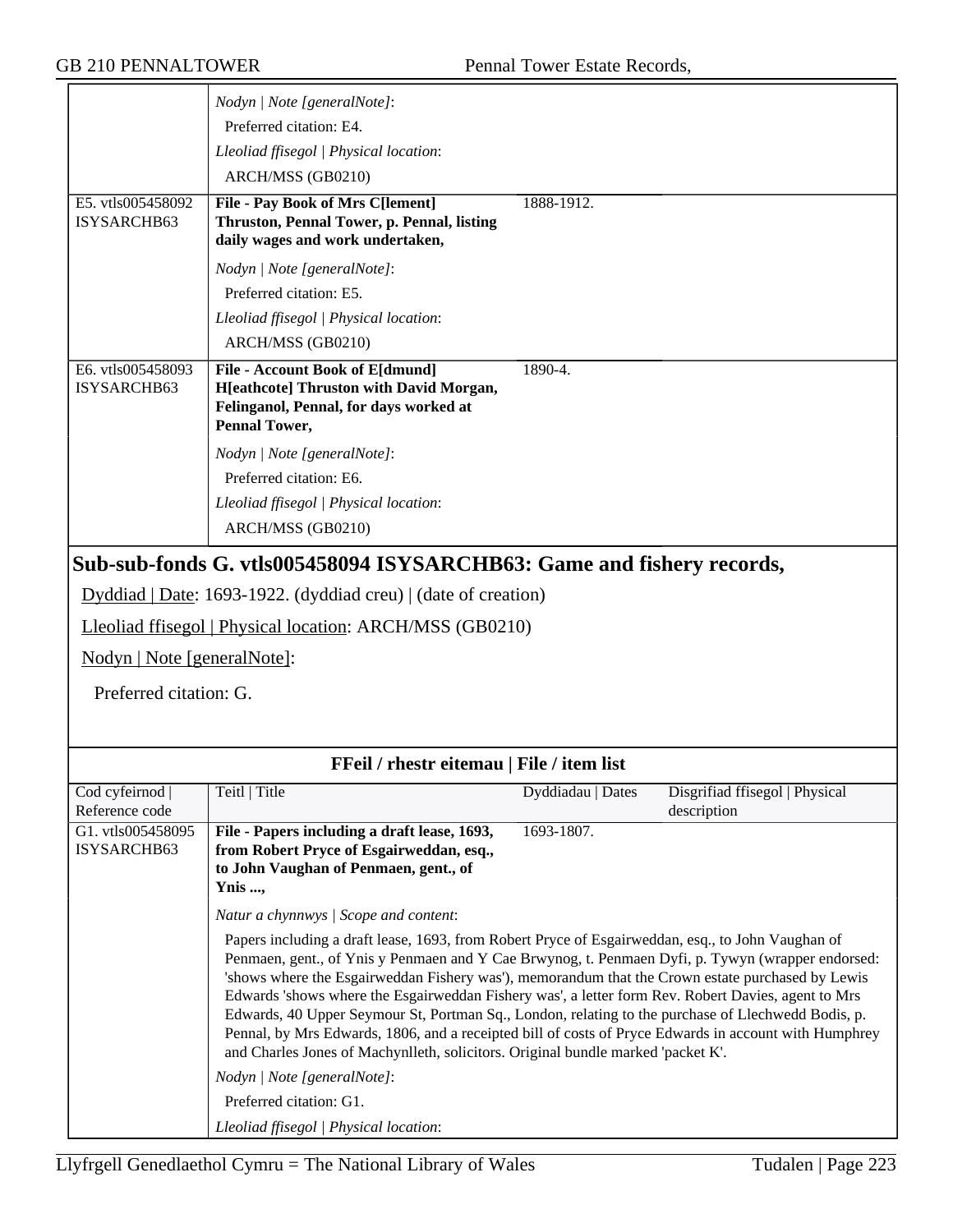|                                  | ARCH/MSS (GB0210)                                                                                                                                                                                                                                                                                                                                       |  |  |
|----------------------------------|---------------------------------------------------------------------------------------------------------------------------------------------------------------------------------------------------------------------------------------------------------------------------------------------------------------------------------------------------------|--|--|
| G2. vtls005458096<br>ISYSARCHB63 | File - Extract from the valuation list of<br>1877, March 25.<br>Pennal as to the gross and rateable value<br>paid on the game on Pennal ,                                                                                                                                                                                                               |  |  |
|                                  | Natur a chynnwys / Scope and content:                                                                                                                                                                                                                                                                                                                   |  |  |
|                                  | Extract from the valuation list of Pennal as to the gross and rateable value paid on the game on Pennal<br>Tower estate and the sum assessed.                                                                                                                                                                                                           |  |  |
|                                  | Nodyn   Note [generalNote]:                                                                                                                                                                                                                                                                                                                             |  |  |
|                                  | Preferred citation: G2.                                                                                                                                                                                                                                                                                                                                 |  |  |
|                                  | Lleoliad ffisegol   Physical location:                                                                                                                                                                                                                                                                                                                  |  |  |
|                                  | ARCH/MSS (GB0210)                                                                                                                                                                                                                                                                                                                                       |  |  |
| G3. vtls005458097<br>ISYSARCHB63 | File - Papers including correspondence and<br>1892-1920.<br>receipts relating to the provision of game<br>and the letting of shooting on the Pennal<br>Tower ,                                                                                                                                                                                          |  |  |
|                                  | Natur a chynnwys / Scope and content:                                                                                                                                                                                                                                                                                                                   |  |  |
|                                  | Papers including correspondence and receipts relating to the provision of game and the letting of shooting<br>on the Pennal Tower estate.                                                                                                                                                                                                               |  |  |
|                                  | Nodyn   Note [generalNote]:                                                                                                                                                                                                                                                                                                                             |  |  |
|                                  | Preferred citation: G3.                                                                                                                                                                                                                                                                                                                                 |  |  |
|                                  | Lleoliad ffisegol   Physical location:                                                                                                                                                                                                                                                                                                                  |  |  |
|                                  | ARCH/MSS (GB0210)                                                                                                                                                                                                                                                                                                                                       |  |  |
| G4. vtls005458098<br>ISYSARCHB63 | File - Papers relating to fishing and the<br>1892-1922.<br>letting of fishing and fishing rights on the<br>river Dyfi, including letters from Hugh ,                                                                                                                                                                                                    |  |  |
|                                  | Natur a chynnwys / Scope and content:                                                                                                                                                                                                                                                                                                                   |  |  |
|                                  | Papers relating to fishing and the letting of fishing and fishing rights on the river Dyfi, including<br>letters from Hugh R. Hughes and R. M. Thomas, agents to Sir Watkin Williams Wynne, Wynnstay<br>Estate Office, Ruabon, and R. C. Anwyl, Lligwy, Pennal, including a discussion of Edmund Heathcote<br>Thruston's rights as lord of man. Pennal. |  |  |
|                                  | Nodyn   Note [generalNote]:                                                                                                                                                                                                                                                                                                                             |  |  |
|                                  | Preferred citation: G4.                                                                                                                                                                                                                                                                                                                                 |  |  |
|                                  | Lleoliad ffisegol   Physical location:                                                                                                                                                                                                                                                                                                                  |  |  |
|                                  | ARCH/MSS (GB0210)                                                                                                                                                                                                                                                                                                                                       |  |  |

## **Is-fonds | Subfonds [Personal and family] vtls005458099 ISYSARCHB63: Personal and family papers,**

Dyddiad | Date: 1579-1917. (dyddiad creu) | (date of creation)

Natur a chynnwys | Scope and content:

Arranged into personal papers, 1645-1917 (PP), household records, [c.1810]-1917 (H), educational papers, 1611-1890 (ED), literary and musical papers, 1769-1899 (LP), public offices, 1579-1879 (PD), elections, 1868 (EL), genealogy, [18 cent.] (GN), miscellaneous papers, 1650-1913 (MC).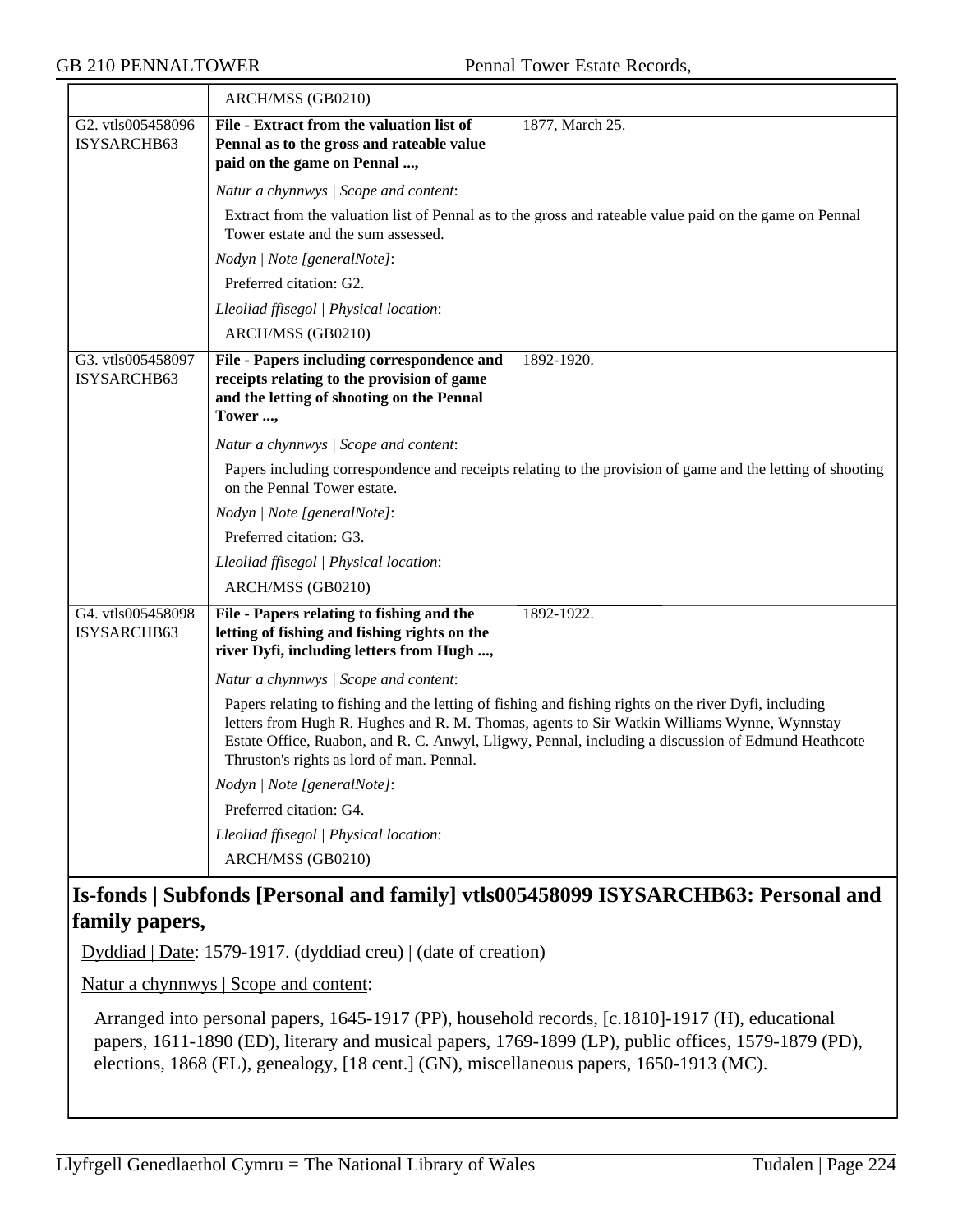$\overline{\phantom{0}}$ 

GB 210 PENNALTOWER Pennal Tower Estate Records,

| FFeil / rhestr eitemau   File / item list         |                                                                                                                                                                                                                                         |                   |                                               |  |
|---------------------------------------------------|-----------------------------------------------------------------------------------------------------------------------------------------------------------------------------------------------------------------------------------------|-------------------|-----------------------------------------------|--|
| Cod cyfeirnod<br>Reference code                   | Teitl   Title                                                                                                                                                                                                                           | Dyddiadau   Dates | Disgrifiad ffisegol   Physical<br>description |  |
|                                                   | Sub-sub-fonds PP. vtls005458100 ISYSARCHB63: Personal papers,                                                                                                                                                                           |                   |                                               |  |
|                                                   | Dyddiad   Date: 1645-1917. (dyddiad creu)   (date of creation)                                                                                                                                                                          |                   |                                               |  |
|                                                   | Lleoliad ffisegol   Physical location: ARCH/MSS (GB0210)                                                                                                                                                                                |                   |                                               |  |
| Nodyn   Note [generalNote]:                       |                                                                                                                                                                                                                                         |                   |                                               |  |
| Preferred citation: PP.                           |                                                                                                                                                                                                                                         |                   |                                               |  |
|                                                   |                                                                                                                                                                                                                                         |                   |                                               |  |
|                                                   | FFeil / rhestr eitemau   File / item list                                                                                                                                                                                               |                   |                                               |  |
| Cod cyfeirnod                                     | Teitl   Title                                                                                                                                                                                                                           | Dyddiadau   Dates | Disgrifiad ffisegol   Physical                |  |
| Reference code                                    |                                                                                                                                                                                                                                         |                   | description                                   |  |
| PP1.<br>vtls005458101<br>ISYSARCHB63              | File - Warrant for the protection of John<br>Price of Eskerwethan, p. Tywyn, his wife<br>and goods from being molested in any ,                                                                                                         | 1645, Aug. 4.     |                                               |  |
|                                                   | Natur a chynnwys / Scope and content:                                                                                                                                                                                                   |                   |                                               |  |
|                                                   | Warrant for the protection of John Price of Eskerwethan, p. Tywyn, his wife and goods from being<br>molested in any way by Parliamentary soldiers. Signatures include Thomas Mason, William Myddleton<br>and John Jones [the regicide]. |                   |                                               |  |
|                                                   | Nodyn   Note [generalNote]:                                                                                                                                                                                                             |                   |                                               |  |
|                                                   | Preferred citation: PP1.                                                                                                                                                                                                                |                   |                                               |  |
|                                                   | Lleoliad ffisegol   Physical location:                                                                                                                                                                                                  |                   |                                               |  |
|                                                   | ARCH/MSS (GB0210)                                                                                                                                                                                                                       |                   |                                               |  |
| PP <sub>2</sub> .<br>vtls005458102<br>ISYSARCHB63 | File - Correspondence between the sisters<br>Anne, Mary, and Jane Pryce, the dau's of<br>Robert Pryce of Esgairweddan relating to<br>social, domestic ,                                                                                 | $1722 - 3.$       |                                               |  |
|                                                   | Natur a chynnwys / Scope and content:                                                                                                                                                                                                   |                   |                                               |  |
|                                                   | Correspondence between the sisters Anne, Mary, and Jane Pryce, the dau's of Robert Pryce of<br>Esgairweddan relating to social, domestic and legal affairs.                                                                             |                   |                                               |  |
|                                                   | Nodyn   Note [generalNote]:                                                                                                                                                                                                             |                   |                                               |  |
|                                                   | Preferred citation: PP2.                                                                                                                                                                                                                |                   |                                               |  |
|                                                   | Lleoliad ffisegol   Physical location:                                                                                                                                                                                                  |                   |                                               |  |
|                                                   | ARCH/MSS (GB0210)                                                                                                                                                                                                                       |                   |                                               |  |
| PP3.<br>vtls005458103<br>ISYSARCHB63              | File - Papers of the Rev. Salusbury Pryce,<br>DD, vicar of Meifod, [father of Anne,<br>wife of Lewis Edwards of Talgarth]<br>including ,                                                                                                | 1760-1810.        |                                               |  |
|                                                   | Natur a chynnwys / Scope and content:                                                                                                                                                                                                   |                   |                                               |  |
|                                                   | Papers of the Rev. Salusbury Pryce, DD, vicar of Meifod, [father of Anne, wife of Lewis Edwards of<br>Talgarth] including bonds, accounts, bills and receipts.                                                                          |                   |                                               |  |
|                                                   | Nodyn   Note [generalNote]:                                                                                                                                                                                                             |                   |                                               |  |
|                                                   | Preferred citation: PP3.                                                                                                                                                                                                                |                   |                                               |  |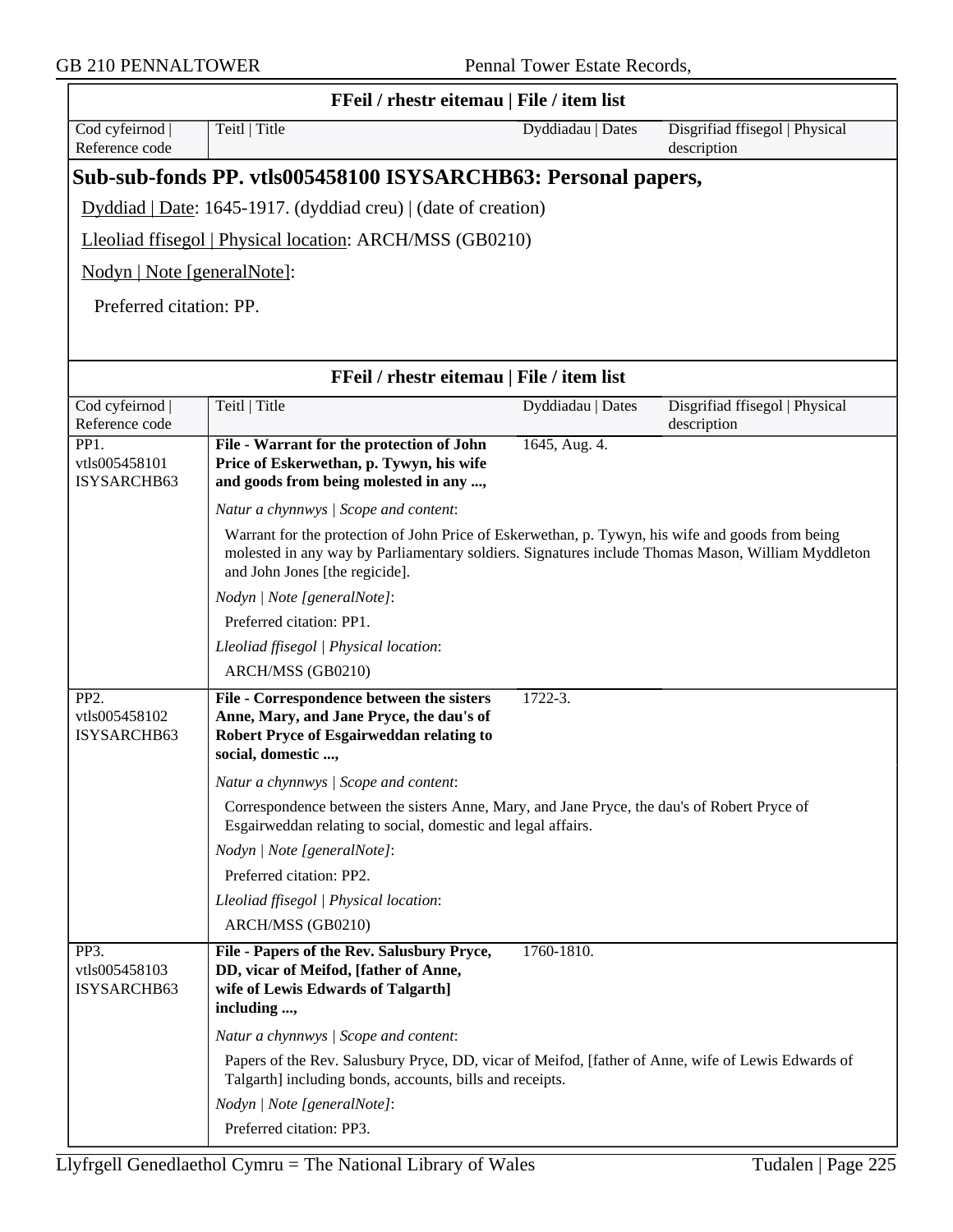|                                      | Lleoliad ffisegol   Physical location:                                                                                                               |                                                                                                                                                                                                                    |
|--------------------------------------|------------------------------------------------------------------------------------------------------------------------------------------------------|--------------------------------------------------------------------------------------------------------------------------------------------------------------------------------------------------------------------|
|                                      | ARCH/MSS (GB0210)                                                                                                                                    |                                                                                                                                                                                                                    |
| PP4.                                 | File - Inventory of goods and fixtures at                                                                                                            | 1809, Dec. 5.                                                                                                                                                                                                      |
| vtls005458104                        | 40 Seymour St [a London address of Mrs                                                                                                               |                                                                                                                                                                                                                    |
| ISYSARCHB63                          | Edwards],                                                                                                                                            |                                                                                                                                                                                                                    |
|                                      | Nodyn   Note [generalNote]:                                                                                                                          |                                                                                                                                                                                                                    |
|                                      | Preferred citation: PP4.                                                                                                                             |                                                                                                                                                                                                                    |
|                                      | Lleoliad ffisegol   Physical location:                                                                                                               |                                                                                                                                                                                                                    |
|                                      | ARCH/MSS (GB0210)                                                                                                                                    |                                                                                                                                                                                                                    |
| PP5.<br>vtls005458105<br>ISYSARCHB63 | File - Correspondence of Mrs Eliza<br>Thruston, née Sotheby [d. 1840], the<br>second wife of Captain Thomas Charles<br>Thruston, RN,                 | 1809-40.                                                                                                                                                                                                           |
|                                      | Nodyn   Note [generalNote]:                                                                                                                          |                                                                                                                                                                                                                    |
|                                      | Preferred citation: PP5.                                                                                                                             |                                                                                                                                                                                                                    |
|                                      | Lleoliad ffisegol   Physical location:                                                                                                               |                                                                                                                                                                                                                    |
|                                      | ARCH/MSS (GB0210)                                                                                                                                    |                                                                                                                                                                                                                    |
| PP6.<br>vtls005458106<br>ISYSARCHB63 | <b>File - Papers consisting mainly of letters</b><br>addressed to Captain Charles Thomas<br>Thruston, RN [d. 1858], of Pennal Tower,                 | 1817-59.                                                                                                                                                                                                           |
|                                      | Nodyn   Note [generalNote]:                                                                                                                          |                                                                                                                                                                                                                    |
|                                      | Preferred citation: PP6.                                                                                                                             |                                                                                                                                                                                                                    |
|                                      | Lleoliad ffisegol   Physical location:                                                                                                               |                                                                                                                                                                                                                    |
|                                      | ARCH/MSS (GB0210)                                                                                                                                    |                                                                                                                                                                                                                    |
| PP7.<br>vtls005458107<br>ISYSARCHB63 | <b>File - Sketch Book belonging to Charles</b><br>Thruston containing a landscape drawing<br>from Talgarth and a view from Aberdyfi,                 | 1832-8.                                                                                                                                                                                                            |
|                                      | Nodyn   Note [generalNote]:                                                                                                                          |                                                                                                                                                                                                                    |
|                                      | Preferred citation: PP7.                                                                                                                             |                                                                                                                                                                                                                    |
|                                      | Lleoliad ffisegol   Physical location:                                                                                                               |                                                                                                                                                                                                                    |
|                                      | ARCH/MSS (GB0210)                                                                                                                                    |                                                                                                                                                                                                                    |
| PP8.<br>vtls005458108<br>ISYSARCHB63 | <b>File - Papers of Clement Arthur Thruston</b><br>of Pennal Tower, son of Captain Charles<br>Thomas Thruston of Pennal Tower, late of<br>Talgarth , | 1850-[c. 1876].                                                                                                                                                                                                    |
|                                      | Natur a chynnwys / Scope and content:                                                                                                                |                                                                                                                                                                                                                    |
|                                      |                                                                                                                                                      | Papers of Clement Arthur Thruston of Pennal Tower, son of Captain Charles Thomas Thruston of Pennal<br>Tower, late of Talgarth Hall, by his second wife, Eliza Sotheby, including a copy of his birth certificate. |
|                                      | Nodyn   Note [generalNote]:                                                                                                                          |                                                                                                                                                                                                                    |
|                                      | Preferred citation: PP8.                                                                                                                             |                                                                                                                                                                                                                    |
|                                      | Lleoliad ffisegol   Physical location:                                                                                                               |                                                                                                                                                                                                                    |
|                                      | ARCH/MSS (GB0210)                                                                                                                                    |                                                                                                                                                                                                                    |
| PP9.<br>vtls005458109<br>ISYSARCHB63 | File - Papers consisting mainly of<br>correspondence addressed to Edmund                                                                             | 1875-1917.                                                                                                                                                                                                         |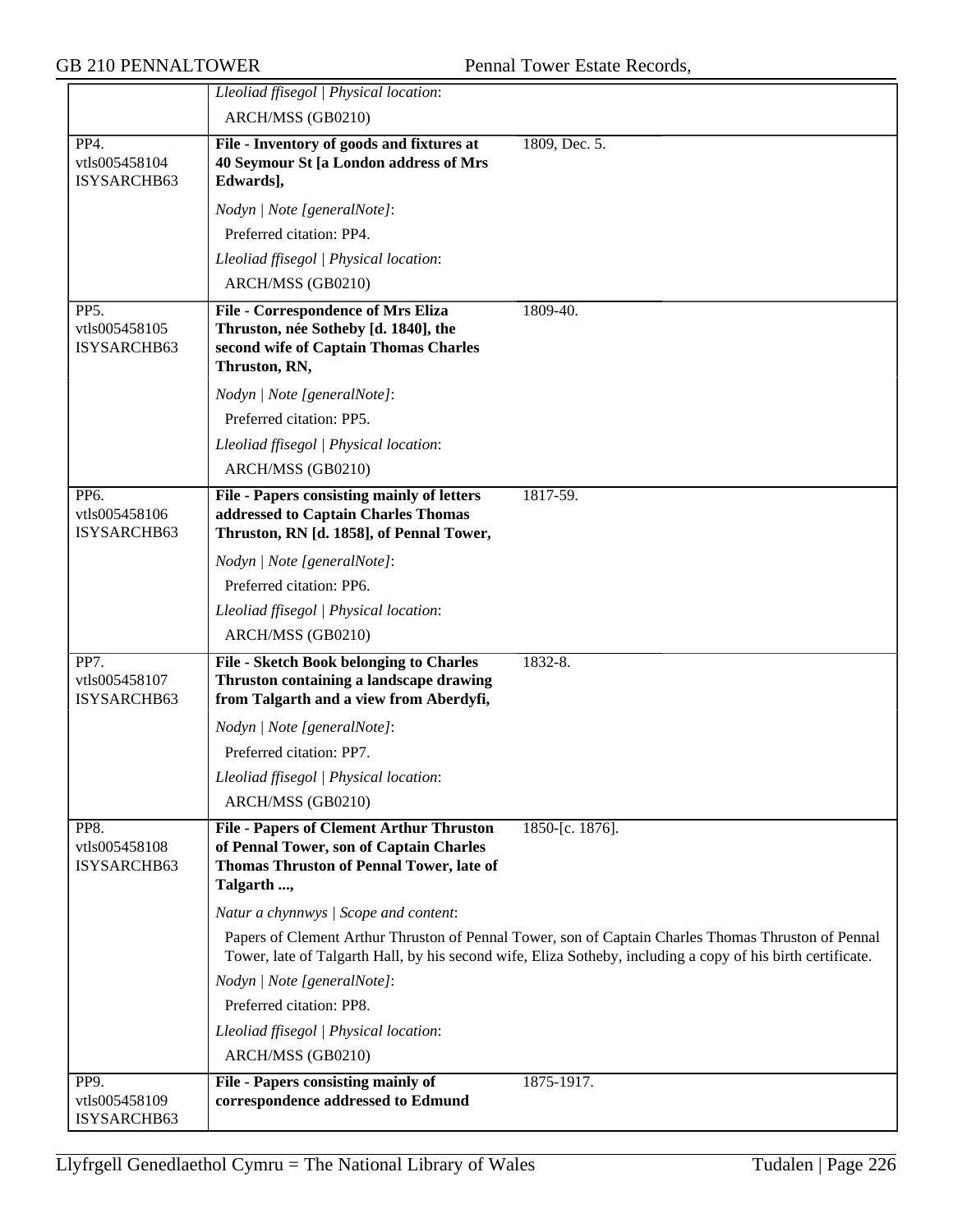|                                       | Heathcote Thruston [b. 1863], relating to                                                                                                                                                                                                                    |                           |                                               |
|---------------------------------------|--------------------------------------------------------------------------------------------------------------------------------------------------------------------------------------------------------------------------------------------------------------|---------------------------|-----------------------------------------------|
|                                       | personal, business and estate matters,                                                                                                                                                                                                                       |                           |                                               |
|                                       | Nodyn   Note [generalNote]:<br>Preferred citation: PP9.                                                                                                                                                                                                      |                           |                                               |
|                                       | Lleoliad ffisegol   Physical location:                                                                                                                                                                                                                       |                           |                                               |
|                                       | ARCH/MSS (GB0210)                                                                                                                                                                                                                                            |                           |                                               |
| PP10.                                 | File - Papers relating to Arthur Blyford                                                                                                                                                                                                                     | 1878-98.                  |                                               |
| vtls005458110<br>ISYSARCHB63          | Thruston [1865-1897], the second son of<br><b>Clement and Constance Sophia Thruston</b><br>of Pennal Tower, including ,                                                                                                                                      |                           |                                               |
|                                       | Natur a chynnwys / Scope and content:                                                                                                                                                                                                                        |                           |                                               |
|                                       | Papers relating to Arthur Blyford Thruston [1865-1897], the second son of Clement and Constance<br>Sophia Thruston of Pennal Tower, including his school and military education and his death in Uganda at<br>the hands of mutineers from the Uganda Rifles. |                           |                                               |
|                                       | Nodyn   Note [generalNote]:                                                                                                                                                                                                                                  |                           |                                               |
|                                       | Preferred citation: PP10.                                                                                                                                                                                                                                    |                           |                                               |
|                                       | Lleoliad ffisegol   Physical location:                                                                                                                                                                                                                       |                           |                                               |
|                                       | ARCH/MSS (GB0210)                                                                                                                                                                                                                                            |                           |                                               |
| PP11.<br>vtls005458111<br>ISYSARCHB63 | File - Letters addressed to Mrs C.S.<br>M.Thruston (Sophy) from her children and<br>relations,                                                                                                                                                               | $[c.1880]$ - $[c.1910]$ . |                                               |
|                                       | Nodyn   Note [generalNote]:                                                                                                                                                                                                                                  |                           |                                               |
|                                       | Preferred citation: PP11.                                                                                                                                                                                                                                    |                           |                                               |
|                                       | Lleoliad ffisegol   Physical location:                                                                                                                                                                                                                       |                           |                                               |
|                                       | ARCH/MSS (GB0210)                                                                                                                                                                                                                                            |                           |                                               |
|                                       | Sub-sub-fonds H. vtls005458112 ISYSARCHB63: Household records,                                                                                                                                                                                               |                           |                                               |
|                                       | $Dyddiad   Date: [c.1810] - 1918. (dyddiad creu)   (date of creation)$                                                                                                                                                                                       |                           |                                               |
|                                       | Lleoliad ffisegol   Physical location: ARCH/MSS (GB0210)                                                                                                                                                                                                     |                           |                                               |
| Nodyn   Note [generalNote]:           |                                                                                                                                                                                                                                                              |                           |                                               |
| Preferred citation: H.                |                                                                                                                                                                                                                                                              |                           |                                               |
|                                       |                                                                                                                                                                                                                                                              |                           |                                               |
|                                       |                                                                                                                                                                                                                                                              |                           |                                               |
|                                       | FFeil / rhestr eitemau   File / item list                                                                                                                                                                                                                    |                           |                                               |
| Cod cyfeirnod  <br>Reference code     | Teitl   Title                                                                                                                                                                                                                                                | Dyddiadau   Dates         | Disgrifiad ffisegol   Physical<br>description |
| H1. vtls005458113<br>ISYSARCHB63      | File - List of table service for 12 persons,                                                                                                                                                                                                                 | $[c. 1810]$ .             |                                               |
|                                       | Nodyn   Note [generalNote]:                                                                                                                                                                                                                                  |                           |                                               |
|                                       | Preferred citation: H1.                                                                                                                                                                                                                                      |                           |                                               |
|                                       | Lleoliad ffisegol   Physical location:                                                                                                                                                                                                                       |                           |                                               |
|                                       | ARCH/MSS (GB0210)                                                                                                                                                                                                                                            |                           |                                               |
| H2. vtls005458114<br>ISYSARCHB63      | File - List of items sent to Mrs Jones by<br>Mrs Edwards of Talgarth,                                                                                                                                                                                        | 1810, April 7.            |                                               |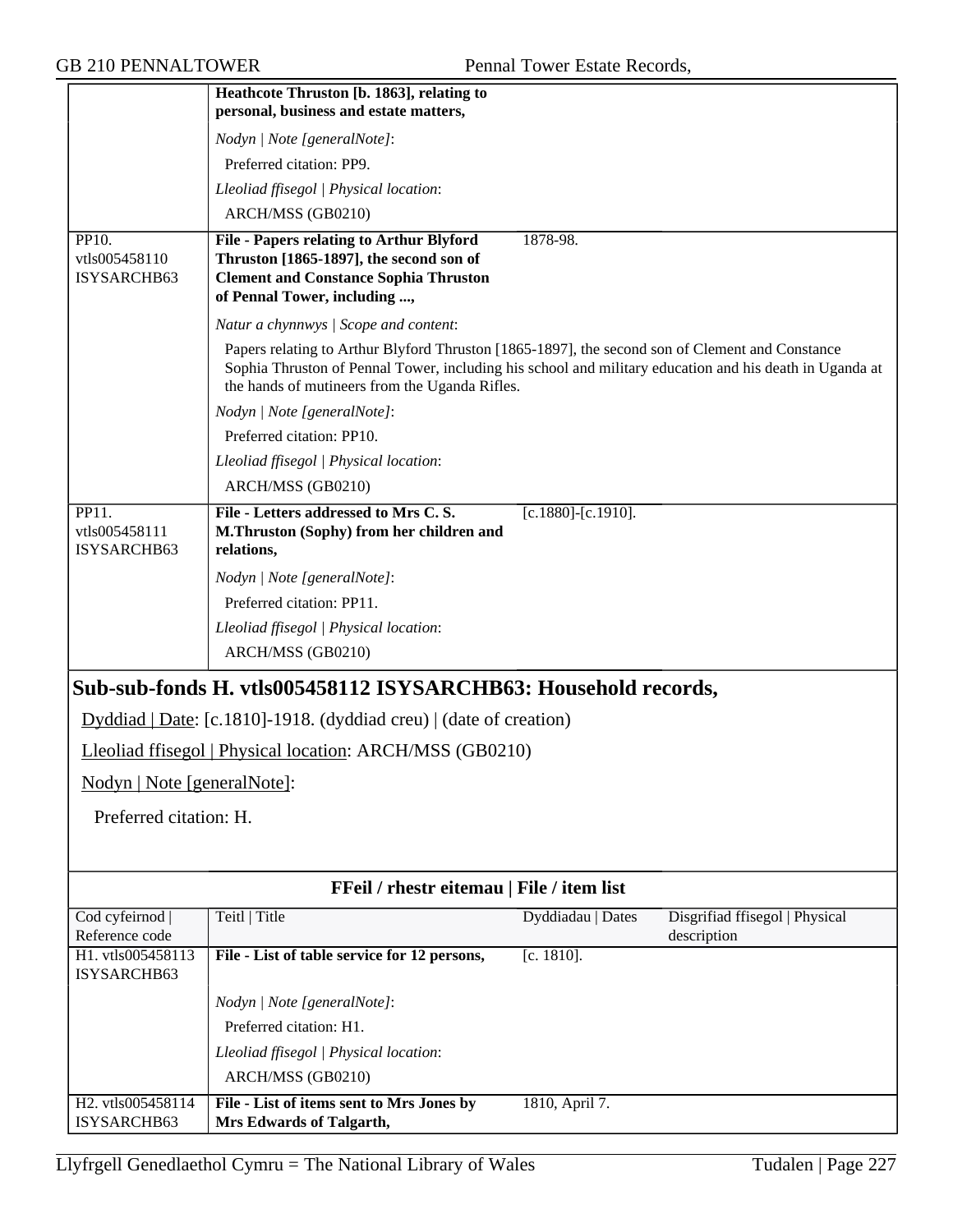|                                  | Nodyn   Note [generalNote]:                                                                               |                                                                                              |
|----------------------------------|-----------------------------------------------------------------------------------------------------------|----------------------------------------------------------------------------------------------|
|                                  | Preferred citation: H2.                                                                                   |                                                                                              |
|                                  | Lleoliad ffisegol   Physical location:                                                                    |                                                                                              |
|                                  | ARCH/MSS (GB0210)                                                                                         |                                                                                              |
| H3. vtls005458115                | File - Account of farm produce sold to                                                                    | 1869, Jan. 1-June                                                                            |
| ISYSARCHB63                      | Pennal Tower from Penybryn and the                                                                        | 30.                                                                                          |
|                                  | value of work done by the Penybryn<br>farm ,                                                              |                                                                                              |
|                                  | Natur a chynnwys / Scope and content:                                                                     |                                                                                              |
|                                  |                                                                                                           | Account of farm produce sold to Pennal Tower from Penybryn and the value of work done by the |
|                                  | Penybryn farm horses to the use of Pennal Tower estate, quarries, etc.                                    |                                                                                              |
|                                  | Nodyn   Note [generalNote]:                                                                               |                                                                                              |
|                                  | Preferred citation: H3.                                                                                   |                                                                                              |
|                                  | Lleoliad ffisegol   Physical location:                                                                    |                                                                                              |
|                                  | ARCH/MSS (GB0210)                                                                                         |                                                                                              |
| H4. vtls005458116<br>ISYSARCHB63 | <b>File - Dairy And Poultry Book of Pennal</b><br>Tower,                                                  | 1869-70.                                                                                     |
|                                  | Nodyn   Note [generalNote]:                                                                               |                                                                                              |
|                                  | Preferred citation: H4.                                                                                   |                                                                                              |
|                                  | Lleoliad ffisegol   Physical location:                                                                    |                                                                                              |
|                                  | ARCH/MSS (GB0210)                                                                                         |                                                                                              |
| H5. vtls005458117<br>ISYSARCHB63 | <b>File - Inventory of Pennal Tower,</b>                                                                  | 1882.                                                                                        |
|                                  | Nodyn   Note [generalNote]:                                                                               |                                                                                              |
|                                  | Preferred citation: H5.                                                                                   |                                                                                              |
|                                  | Lleoliad ffisegol   Physical location:                                                                    |                                                                                              |
|                                  | ARCH/MSS (GB0210)                                                                                         |                                                                                              |
| H6. vtls005458118                | File - List of fixtures and their condition at                                                            | 1894.                                                                                        |
| ISYSARCHB63                      | Penybryn,                                                                                                 |                                                                                              |
|                                  | Nodyn   Note [generalNote]:                                                                               |                                                                                              |
|                                  | Preferred citation: H6.                                                                                   |                                                                                              |
|                                  | Lleoliad ffisegol   Physical location:                                                                    |                                                                                              |
|                                  | ARCH/MSS (GB0210)                                                                                         |                                                                                              |
| H7. vtls005458119<br>ISYSARCHB63 | File - Conditions, state of repair and<br>schedule of fixtures at Pennal Tower house<br>and outbuildings, | 1918, Oct. 29.                                                                               |
|                                  | Nodyn   Note [generalNote]:                                                                               |                                                                                              |
|                                  | Preferred citation: H7.                                                                                   |                                                                                              |
|                                  | Lleoliad ffisegol   Physical location:                                                                    |                                                                                              |
|                                  | ARCH/MSS (GB0210)                                                                                         |                                                                                              |
|                                  | Sub-sub-fonds ED. vtls005458120 ISYSARCHB63: Educational papers,                                          |                                                                                              |
|                                  | Dyddiad   Date: 1611-1890. (dyddiad creu)   (date of creation)                                            |                                                                                              |
|                                  |                                                                                                           |                                                                                              |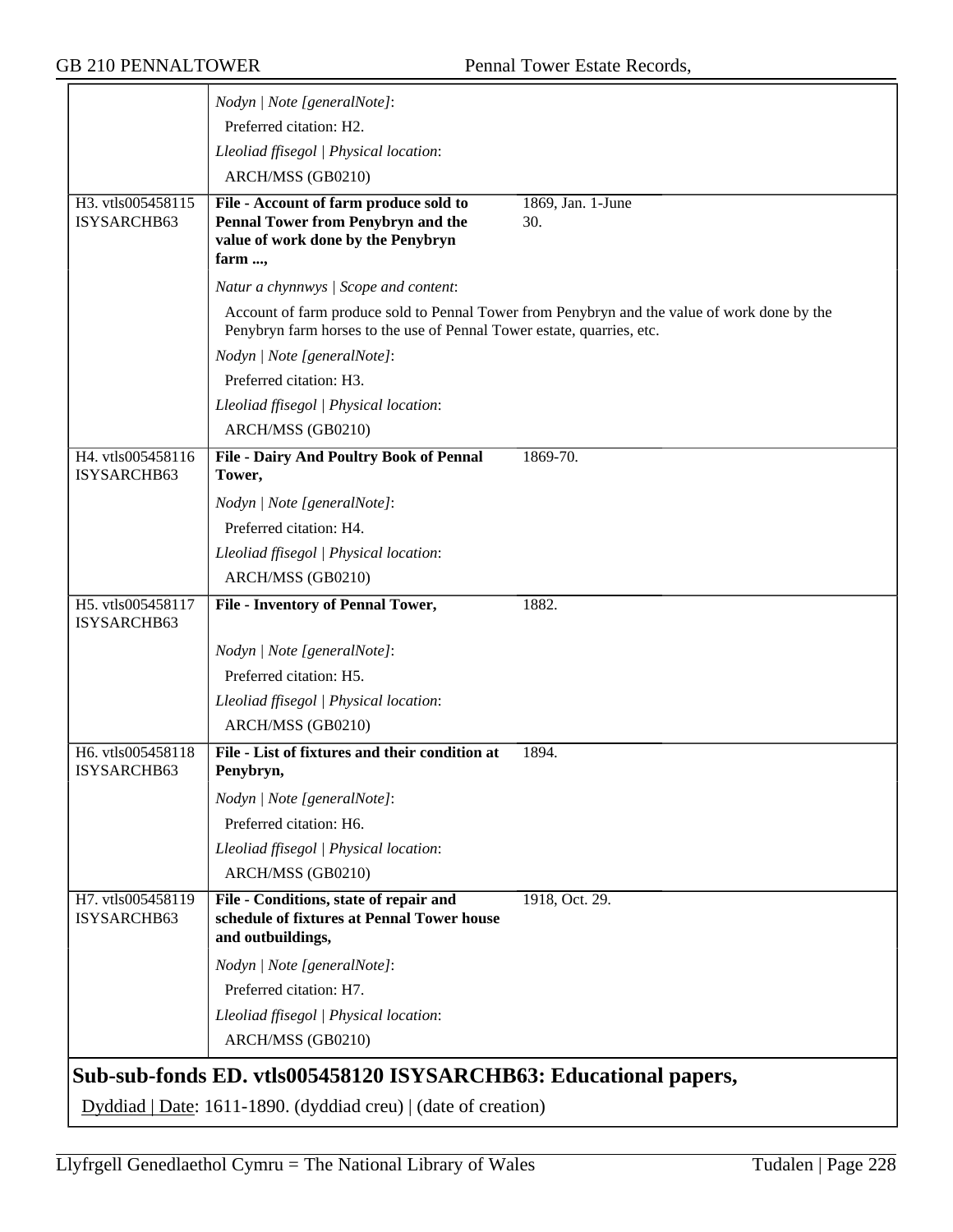Lleoliad ffisegol | Physical location: ARCH/MSS (GB0210)

Nodyn | Note [generalNote]:

Preferred citation: ED.

| FFeil / rhestr eitemau   File / item list         |                                                                                                                                                                                                                                                                                                                                                                                                                                                                                                                                                                                                                                                                     |  |
|---------------------------------------------------|---------------------------------------------------------------------------------------------------------------------------------------------------------------------------------------------------------------------------------------------------------------------------------------------------------------------------------------------------------------------------------------------------------------------------------------------------------------------------------------------------------------------------------------------------------------------------------------------------------------------------------------------------------------------|--|
| Cod cyfeirnod  <br>Reference code                 | Teitl   Title<br>Disgrifiad ffisegol   Physical<br>Dyddiadau   Dates<br>description                                                                                                                                                                                                                                                                                                                                                                                                                                                                                                                                                                                 |  |
| ED1.<br>vtls005458121<br>ISYSARCHB63              | 1611, Nov. 31.<br>File - Writ relating to a suit expanded by<br>Thomas Jones, gent., and Hugh Harries,<br>gent., bailiffs and burgesses of Shrewsbury,<br>against ,                                                                                                                                                                                                                                                                                                                                                                                                                                                                                                 |  |
|                                                   | Natur a chynnwys / Scope and content:                                                                                                                                                                                                                                                                                                                                                                                                                                                                                                                                                                                                                               |  |
|                                                   | Writ relating to a suit expanded by Thomas Jones, gent., and Hugh Harries, gent., bailiffs and burgesses<br>of Shrewsbury, against John Meighen, headmaster, and Ralph Gittins, second master, Ralph Jones,<br>third master, Richard Higgons, a recent bailiff, and George Phillips, school bailiff, for receiving and<br>employing the rent and revenues of the school; against Richard Higgons for aiding them to obtain the<br>said rents and revenues; against Gittins and Jones for unlawfully intruding into the rooms and lodgings<br>of the second and third masters; and against all the defendants for putting the school revenues to an<br>improper use. |  |
|                                                   | Nodyn   Note [generalNote]:                                                                                                                                                                                                                                                                                                                                                                                                                                                                                                                                                                                                                                         |  |
|                                                   | Preferred citation: ED1.                                                                                                                                                                                                                                                                                                                                                                                                                                                                                                                                                                                                                                            |  |
|                                                   | Lleoliad ffisegol   Physical location:                                                                                                                                                                                                                                                                                                                                                                                                                                                                                                                                                                                                                              |  |
|                                                   | ARCH/MSS (GB0210)                                                                                                                                                                                                                                                                                                                                                                                                                                                                                                                                                                                                                                                   |  |
| ED <sub>2</sub> .<br>vtls005458122<br>ISYSARCHB63 | 1704/5, Jan. 4.<br>File - Grant issued by the bishop of<br>London to permit John Pugh, BA, of p.<br>Isleworth, Middlesex, to teach grammar<br>to ,                                                                                                                                                                                                                                                                                                                                                                                                                                                                                                                  |  |
|                                                   | Natur a chynnwys / Scope and content:                                                                                                                                                                                                                                                                                                                                                                                                                                                                                                                                                                                                                               |  |
|                                                   | Grant issued by the bishop of London to permit John Pugh, BA, of p. Isleworth, Middlesex, to teach<br>grammar to boys in the said parish.                                                                                                                                                                                                                                                                                                                                                                                                                                                                                                                           |  |
|                                                   | Nodyn   Note [generalNote]:                                                                                                                                                                                                                                                                                                                                                                                                                                                                                                                                                                                                                                         |  |
|                                                   | Preferred citation: ED2.                                                                                                                                                                                                                                                                                                                                                                                                                                                                                                                                                                                                                                            |  |
|                                                   | Lleoliad ffisegol   Physical location:                                                                                                                                                                                                                                                                                                                                                                                                                                                                                                                                                                                                                              |  |
|                                                   | ARCH/MSS (GB0210)                                                                                                                                                                                                                                                                                                                                                                                                                                                                                                                                                                                                                                                   |  |
| ED3.<br>vtls005458123<br>ISYSARCHB63              | File - Volume of chemistry lecture notes,<br>[early 19 cent.].                                                                                                                                                                                                                                                                                                                                                                                                                                                                                                                                                                                                      |  |
|                                                   | Nodyn   Note [generalNote]:                                                                                                                                                                                                                                                                                                                                                                                                                                                                                                                                                                                                                                         |  |
|                                                   | Preferred citation: ED3.                                                                                                                                                                                                                                                                                                                                                                                                                                                                                                                                                                                                                                            |  |
|                                                   | Lleoliad ffisegol   Physical location:                                                                                                                                                                                                                                                                                                                                                                                                                                                                                                                                                                                                                              |  |
|                                                   | ARCH/MSS (GB0210)                                                                                                                                                                                                                                                                                                                                                                                                                                                                                                                                                                                                                                                   |  |
| ED4.<br>vtls005458124<br>ISYSARCHB63              | File - Papers relating to the Towyn School<br>1858.<br>Trust and the Abergroes Charity, co. Mer,                                                                                                                                                                                                                                                                                                                                                                                                                                                                                                                                                                    |  |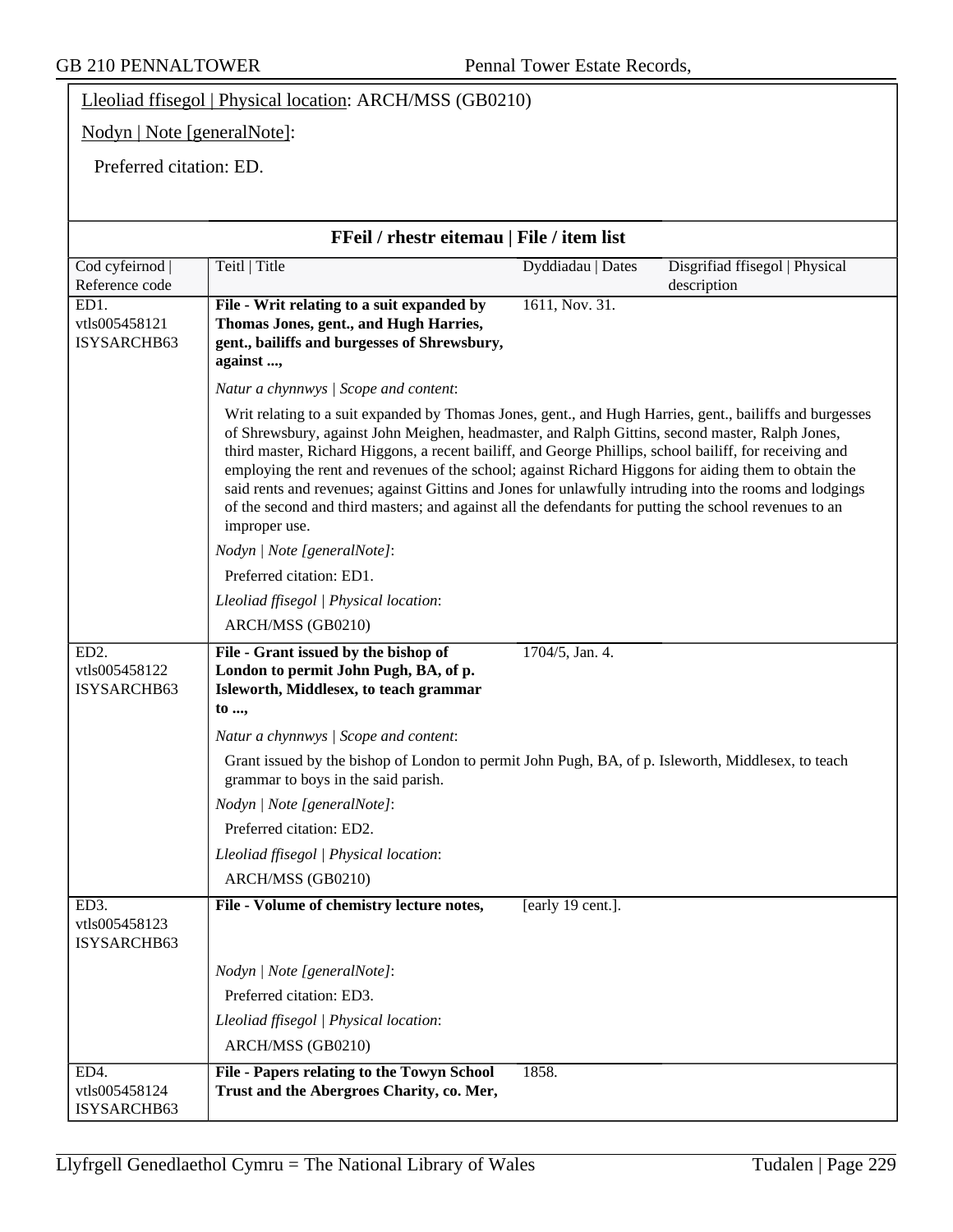|                                      | Nodyn   Note [generalNote]:                                                                                            |                                                                                                       |
|--------------------------------------|------------------------------------------------------------------------------------------------------------------------|-------------------------------------------------------------------------------------------------------|
|                                      | Preferred citation: ED4.                                                                                               |                                                                                                       |
|                                      | Lleoliad ffisegol   Physical location:                                                                                 |                                                                                                       |
|                                      | ARCH/MSS (GB0210)                                                                                                      |                                                                                                       |
| ED5.                                 | <b>File - Papers relating to Wellington</b>                                                                            | 1869-1878.                                                                                            |
| vtls005458125                        | College, Wokingham, Berkshire, including                                                                               |                                                                                                       |
| ISYSARCHB63                          | entrance examinaion papers and the school                                                                              |                                                                                                       |
|                                      | rules and regulations. Both Edmund<br>Heathcote ,                                                                      |                                                                                                       |
|                                      | Natur a chynnwys / Scope and content:                                                                                  |                                                                                                       |
|                                      |                                                                                                                        | Papers relating to Wellington College, Wokingham, Berkshire, including entrance examinaion papers and |
|                                      | educated at the school.                                                                                                | the school rules and regulations. Both Edmund Heathcote Thruston and Arthur Blyford Thruston were     |
|                                      | Nodyn   Note [generalNote]:                                                                                            |                                                                                                       |
|                                      | Preferred citation: ED5.                                                                                               |                                                                                                       |
|                                      | Lleoliad ffisegol   Physical location:                                                                                 |                                                                                                       |
|                                      | ARCH/MSS (GB0210)                                                                                                      |                                                                                                       |
| ED <sub>6</sub> .                    | File - Letters from Robert Dunn, All                                                                                   | 1876-1879.                                                                                            |
| vtls005458126                        | Hallows Grammar School, Honiton,                                                                                       |                                                                                                       |
| ISYSARCHB63                          | relating to the education of her son Arthur<br><b>Blyford Thruston,</b>                                                |                                                                                                       |
|                                      | Nodyn   Note [generalNote]:                                                                                            |                                                                                                       |
|                                      | Preferred citation: ED6.                                                                                               |                                                                                                       |
|                                      | Lleoliad ffisegol   Physical location:                                                                                 |                                                                                                       |
|                                      | ARCH/MSS (GB0210)                                                                                                      |                                                                                                       |
| ED7.                                 | File - Letters from Rev. W. Baker,                                                                                     | 1879-1881.                                                                                            |
| vtls005458127                        | <b>Marlborough College, to Mrs Clement</b>                                                                             |                                                                                                       |
| ISYSARCHB63                          | Thruston regarding the education of her<br>son Arthur Blyford Thruston ,                                               |                                                                                                       |
|                                      | Nodyn   Note [generalNote]:                                                                                            |                                                                                                       |
|                                      | Preferred citation: ED7.                                                                                               |                                                                                                       |
|                                      | Lleoliad ffisegol   Physical location:                                                                                 |                                                                                                       |
|                                      | ARCH/MSS (GB0210)                                                                                                      |                                                                                                       |
| ED8.<br>vtls005458128<br>ISYSARCHB63 | File - Letters from Anna Issanchou, 1<br>Leigham Terrace, Plymouth, to Mrs<br><b>Thruston regarding May Thruston's</b> | 1875.                                                                                                 |
|                                      | education,                                                                                                             |                                                                                                       |
|                                      | Natur a chynnwys / Scope and content:                                                                                  |                                                                                                       |
|                                      | French.                                                                                                                |                                                                                                       |
|                                      | Nodyn   Note [generalNote]:                                                                                            |                                                                                                       |
|                                      | Preferred citation: ED8.                                                                                               |                                                                                                       |
|                                      | Lleoliad ffisegol   Physical location:                                                                                 |                                                                                                       |
|                                      | ARCH/MSS (GB0210)                                                                                                      |                                                                                                       |
| ED9.                                 | File - Papers relating to the education of                                                                             | 1873-90.                                                                                              |
| vtls005458129<br>ISYSARCHB63         | Mrs C. S. M. Thruston's children including                                                                             |                                                                                                       |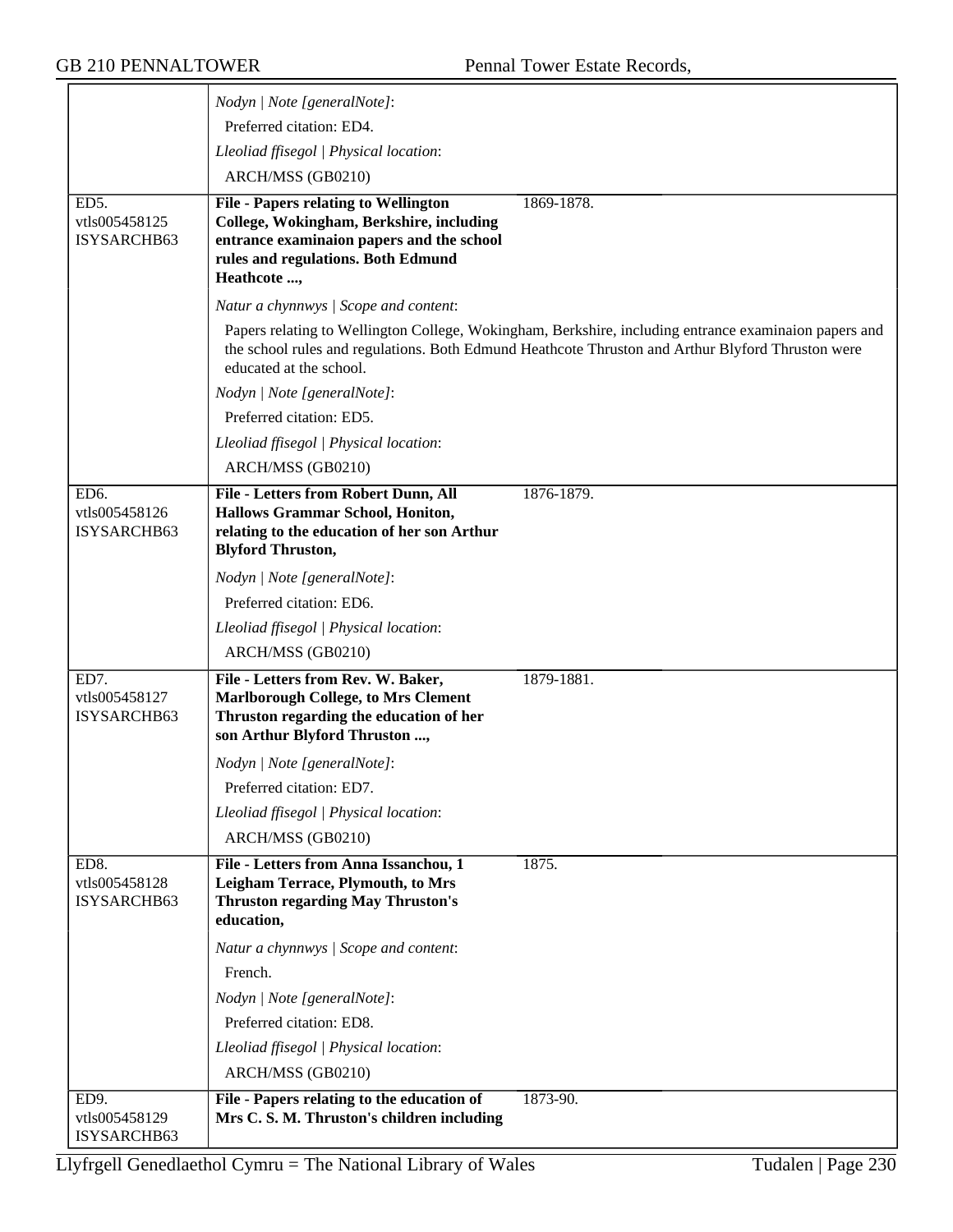|                                       | correspondence, school reports from<br>Rugby School, and ,                                                                                                                              |                   |                                               |
|---------------------------------------|-----------------------------------------------------------------------------------------------------------------------------------------------------------------------------------------|-------------------|-----------------------------------------------|
|                                       | Natur a chynnwys / Scope and content:                                                                                                                                                   |                   |                                               |
|                                       | Papers relating to the education of Mrs C. S. M. Thruston's children including correspondence, school<br>reports from Rugby School, and School Lists from Marlborough College, 1874-88. |                   |                                               |
|                                       | Nodyn   Note [generalNote]:                                                                                                                                                             |                   |                                               |
|                                       | Preferred citation: ED9.                                                                                                                                                                |                   |                                               |
|                                       | Lleoliad ffisegol   Physical location:                                                                                                                                                  |                   |                                               |
|                                       | ARCH/MSS (GB0210)                                                                                                                                                                       |                   |                                               |
| ED10.<br>vtls005458130<br>ISYSARCHB63 | File - Letters from J. Eustace and Alice<br>Spickerwell, Eastern Parade, Southsea,<br>to Mrs Thruston regarding her sons'<br>education,                                                 | $[c. 1875]$ .     |                                               |
|                                       | Nodyn   Note [generalNote]:                                                                                                                                                             |                   |                                               |
|                                       | Preferred citation: ED10.                                                                                                                                                               |                   |                                               |
|                                       | Lleoliad ffisegol   Physical location:                                                                                                                                                  |                   |                                               |
|                                       | ARCH/MSS (GB0210)                                                                                                                                                                       |                   |                                               |
|                                       | Sub-sub-fonds LP. vtls005458131 ISYSARCHB63: Literary and musical papers,                                                                                                               |                   |                                               |
|                                       | $Dyddiad   Date: 1769-1899. (dyddiad creu)   (date of creation)$                                                                                                                        |                   |                                               |
|                                       | Lleoliad ffisegol   Physical location: ARCH/MSS (GB0210)                                                                                                                                |                   |                                               |
| Nodyn   Note [generalNote]:           |                                                                                                                                                                                         |                   |                                               |
| Preferred citation: LP.               |                                                                                                                                                                                         |                   |                                               |
|                                       |                                                                                                                                                                                         |                   |                                               |
|                                       | FFeil / rhestr eitemau   File / item list                                                                                                                                               |                   |                                               |
| Cod cyfeirnod  <br>Reference code     | Teitl   Title                                                                                                                                                                           | Dyddiadau   Dates | Disgrifiad ffisegol   Physical<br>description |

| Cod cyfeirnod                                     | Teitl   Title                                                                                                                                                                                                                                                       | Dyddiadau   Dates         | Disgrifiad ffisegol   Physical |
|---------------------------------------------------|---------------------------------------------------------------------------------------------------------------------------------------------------------------------------------------------------------------------------------------------------------------------|---------------------------|--------------------------------|
| Reference code                                    |                                                                                                                                                                                                                                                                     |                           | description                    |
| LP1.                                              | <b>File - Miscellaneous literary papers</b>                                                                                                                                                                                                                         | $[18-19 \text{ cent.}]$ . |                                |
| vtls005458132                                     | including verse composed by Captain                                                                                                                                                                                                                                 |                           |                                |
| ISYSARCHB63                                       | <b>Thomas Thruston and Blanche Thruston,</b>                                                                                                                                                                                                                        |                           |                                |
|                                                   | Natur a chynnwys / Scope and content:                                                                                                                                                                                                                               |                           |                                |
|                                                   | Miscellaneous literary papers including verse composed by Captain Thomas Thruston and Blanche<br>Thruston, lines by William Sotheby, and stanzas read on the occassion of an address presented to E. H.<br>Thruston, Pennal Tower, by the people of Pennal in 1885. |                           |                                |
|                                                   | Nodyn   Note [generalNote]:                                                                                                                                                                                                                                         |                           |                                |
|                                                   | Preferred citation: LP1.                                                                                                                                                                                                                                            |                           |                                |
|                                                   | Lleoliad ffisegol   Physical location:                                                                                                                                                                                                                              |                           |                                |
|                                                   | ARCH/MSS (GB0210)                                                                                                                                                                                                                                                   |                           |                                |
| LP <sub>2</sub> .<br>vtls005458133<br>ISYSARCHB63 | <b>File - Exercise Book containing</b><br>miscellaneous verse,                                                                                                                                                                                                      | 1769-83.                  |                                |
|                                                   | Nodyn   Note [generalNote]:                                                                                                                                                                                                                                         |                           |                                |
|                                                   | Preferred citation: LP2.                                                                                                                                                                                                                                            |                           |                                |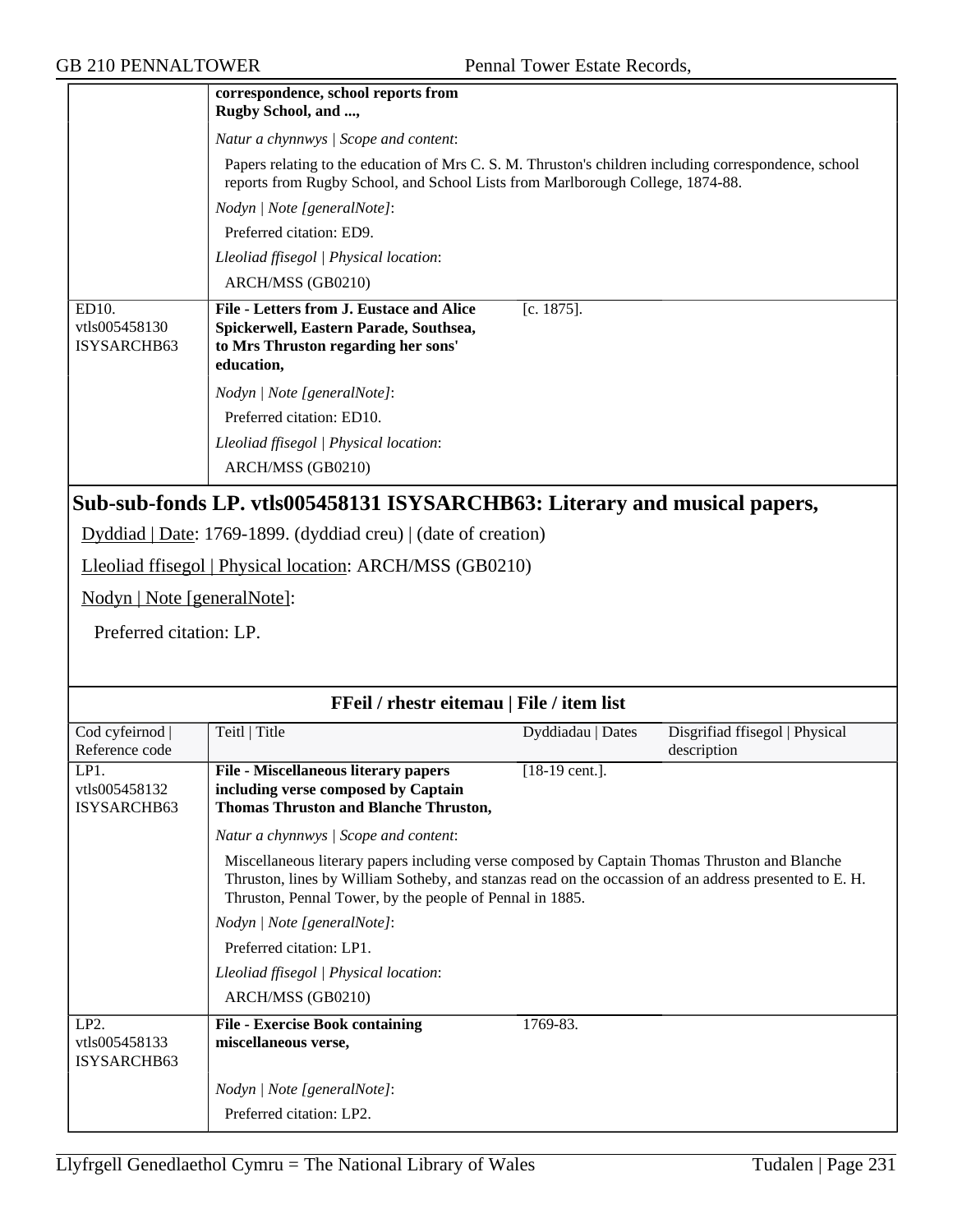|                                             | Lleoliad ffisegol   Physical location:                                                                                                                                                                                           |
|---------------------------------------------|----------------------------------------------------------------------------------------------------------------------------------------------------------------------------------------------------------------------------------|
|                                             | ARCH/MSS (GB0210)                                                                                                                                                                                                                |
| LP3.<br>vtls005458134<br>ISYSARCHB63        | 1772.<br><b>File - Note Book containing verses</b><br>composed by F. T. S,                                                                                                                                                       |
|                                             | Nodyn   Note [generalNote]:                                                                                                                                                                                                      |
|                                             | Preferred citation: LP3.                                                                                                                                                                                                         |
|                                             | Lleoliad ffisegol   Physical location:                                                                                                                                                                                           |
|                                             | ARCH/MSS (GB0210)                                                                                                                                                                                                                |
| LP4.<br>vtls005458135<br>ISYSARCHB63        | File - Volume of literary compositions<br>$[c. 1779] - [c.$<br>including illustrations of a Romantic<br>1802].<br>nature, written and transcribed by Eliza<br>Sotheby including an encomium to ,                                 |
|                                             | Natur a chynnwys / Scope and content:                                                                                                                                                                                            |
|                                             | Volume of literary compositions including illustrations of a Romantic nature, written and transcribed by<br>Eliza Sotheby including an encomium to her sister written on her death in March 1782.<br>Nodyn   Note [generalNote]: |
|                                             | Preferred citation: LP4.                                                                                                                                                                                                         |
|                                             | Lleoliad ffisegol   Physical location:                                                                                                                                                                                           |
|                                             | ARCH/MSS (GB0210)                                                                                                                                                                                                                |
| LP5.<br>vtls005458136<br>ISYSARCHB63        | File - Journal of a tour through Surrey,<br>1786.<br>Hampshire, Wiltshire, Dorset and Devon,                                                                                                                                     |
|                                             | Nodyn   Note [generalNote]:                                                                                                                                                                                                      |
|                                             | Preferred citation: LP5.                                                                                                                                                                                                         |
|                                             | Lleoliad ffisegol   Physical location:                                                                                                                                                                                           |
|                                             | ARCH/MSS (GB0210)                                                                                                                                                                                                                |
| LP6.<br>vtls005458137<br><b>ISYSARCHB63</b> | <b>File - Notebook entitled 'Miscellaneous</b><br>[late 18 cent.].<br>observations on religious subjects',                                                                                                                       |
|                                             | Natur a chynnwys / Scope and content:                                                                                                                                                                                            |
|                                             | Written on the front endpaper: 'This book is at my death to be sent to Mrs Sotheby and I beg when she<br>dies that she will leave it to my Eliza E. S.'.                                                                         |
|                                             | Nodyn   Note [generalNote]:                                                                                                                                                                                                      |
|                                             | Preferred citation: LP6.                                                                                                                                                                                                         |
|                                             | Lleoliad ffisegol   Physical location:                                                                                                                                                                                           |
|                                             | ARCH/MSS (GB0210)                                                                                                                                                                                                                |
| LP7.<br>vtls005458138<br>ISYSARCHB63        | File - Notebook containing a manuscript<br>[late 18 cent.].<br>copy of a play entitled 'Aminta - a pastoral<br>fiction', translated from the Italian of<br>Torquato ,                                                            |
|                                             | Natur a chynnwys / Scope and content:                                                                                                                                                                                            |
|                                             | Notebook containing a manuscript copy of a play entitled 'Aminta - a pastoral fiction', translated from the<br>Italian of Torquato Tasso.                                                                                        |
|                                             | Nodyn   Note [generalNote]:                                                                                                                                                                                                      |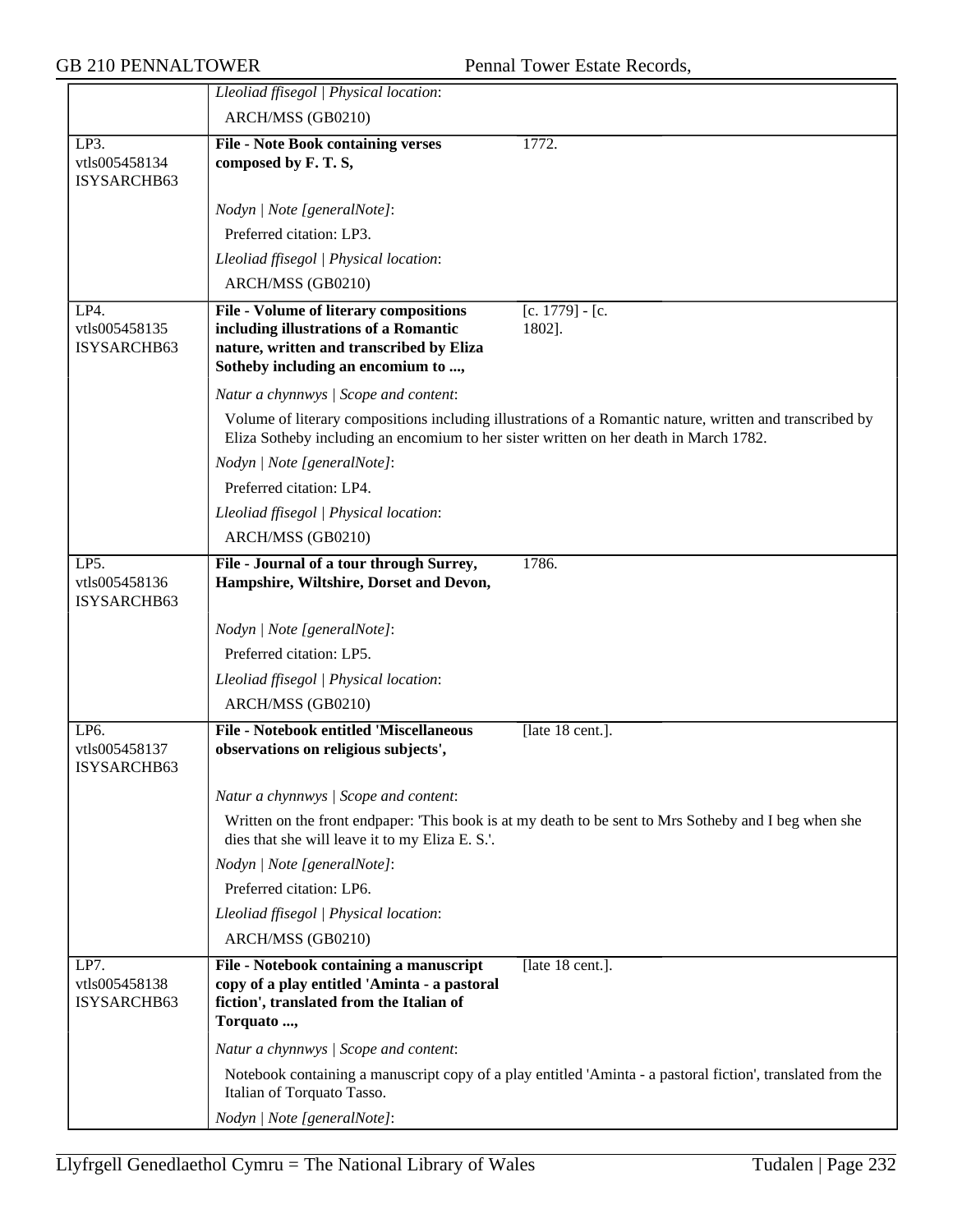|                                       | Preferred citation: LP7.                                                                                                                                                                                                                                                                                                                                                                 |
|---------------------------------------|------------------------------------------------------------------------------------------------------------------------------------------------------------------------------------------------------------------------------------------------------------------------------------------------------------------------------------------------------------------------------------------|
|                                       | Lleoliad ffisegol   Physical location:                                                                                                                                                                                                                                                                                                                                                   |
|                                       | ARCH/MSS (GB0210)                                                                                                                                                                                                                                                                                                                                                                        |
| LP8.<br>vtls005458139<br>ISYSARCHB63  | File - Notebook containing Acts 1V and V<br>[late 18 cent.].<br>of the play specified in no. LP8,                                                                                                                                                                                                                                                                                        |
|                                       | Nodyn   Note [generalNote]:                                                                                                                                                                                                                                                                                                                                                              |
|                                       | Preferred citation: LP8.                                                                                                                                                                                                                                                                                                                                                                 |
|                                       | Lleoliad ffisegol   Physical location:                                                                                                                                                                                                                                                                                                                                                   |
|                                       | ARCH/MSS (GB0210)                                                                                                                                                                                                                                                                                                                                                                        |
| LP9.<br>vtls005458140<br>ISYSARCHB63  | File - Notebook of Elizabeth Sotheby<br>[late 18 cent.].<br>containing notes on painters and of the<br>different schools including the thoughts of<br>Horace Walpole taken ,                                                                                                                                                                                                             |
|                                       | Natur a chynnwys / Scope and content:                                                                                                                                                                                                                                                                                                                                                    |
|                                       | Notebook of Elizabeth Sotheby containing notes on painters and of the different schools including the<br>thoughts of Horace Walpole taken from his Introduction to the description of the pictures at Houghton,<br>and Anecdotes of painting in England, and from the Sentiments of Charles Alphonse du Frisnay on the<br>works of the principal and best painters of the two last ages. |
|                                       | Nodyn   Note [generalNote]:                                                                                                                                                                                                                                                                                                                                                              |
|                                       | Preferred citation: LP9.                                                                                                                                                                                                                                                                                                                                                                 |
|                                       | Lleoliad ffisegol   Physical location:                                                                                                                                                                                                                                                                                                                                                   |
|                                       | ARCH/MSS (GB0210)                                                                                                                                                                                                                                                                                                                                                                        |
| LP10.<br>vtls005458141<br>ISYSARCHB63 | File - Volume of poetry containing odes,<br>[late 18 cent.].<br>serenades, epitaphs and riddles in song<br>including work by William Sotheby,<br>[Robert] Southey, Thomas Gisborne ,                                                                                                                                                                                                     |
|                                       | Natur a chynnwys / Scope and content:                                                                                                                                                                                                                                                                                                                                                    |
|                                       | Volume of poetry containing odes, serenades, epitaphs and riddles in song including work by William<br>Sotheby, [Robert] Southey, Thomas Gisborne and William Blake.                                                                                                                                                                                                                     |
|                                       | Nodyn   Note [generalNote]:                                                                                                                                                                                                                                                                                                                                                              |
|                                       | Preferred citation: LP10.                                                                                                                                                                                                                                                                                                                                                                |
|                                       | Lleoliad ffisegol   Physical location:                                                                                                                                                                                                                                                                                                                                                   |
|                                       | ARCH/MSS (GB0210)                                                                                                                                                                                                                                                                                                                                                                        |
| LP11.<br>vtls005458142<br>ISYSARCHB63 | <b>File - Volume containing literary</b><br>[late 18 cent.].<br>compositions,                                                                                                                                                                                                                                                                                                            |
|                                       | Nodyn   Note [generalNote]:                                                                                                                                                                                                                                                                                                                                                              |
|                                       | Preferred citation: LP11.                                                                                                                                                                                                                                                                                                                                                                |
|                                       | Lleoliad ffisegol   Physical location:                                                                                                                                                                                                                                                                                                                                                   |
|                                       | ARCH/MSS (GB0210)                                                                                                                                                                                                                                                                                                                                                                        |
| LP12.<br>vtls005458143<br>ISYSARCHB63 | File - Volume containing a collection of<br>[late 18th cent.].<br>riddles and charades,                                                                                                                                                                                                                                                                                                  |
|                                       | Nodyn   Note [generalNote]:                                                                                                                                                                                                                                                                                                                                                              |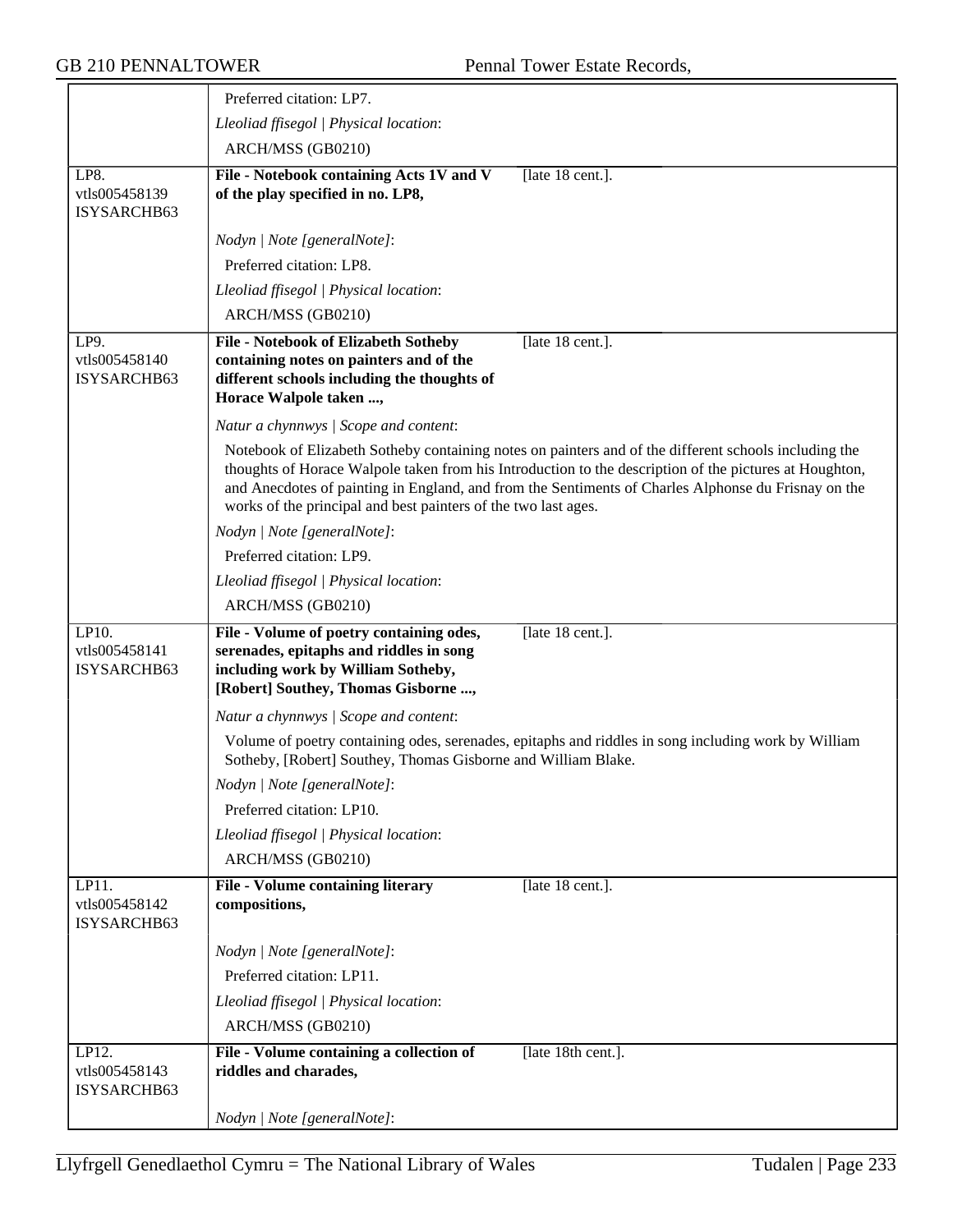|                                       | Preferred citation: LP12.                                                                           |                                  |
|---------------------------------------|-----------------------------------------------------------------------------------------------------|----------------------------------|
|                                       | Lleoliad ffisegol   Physical location:                                                              |                                  |
|                                       | ARCH/MSS (GB0210)                                                                                   |                                  |
| LP13.<br>vtls005458144<br>ISYSARCHB63 | File - Volume containing transcripts of<br>Latin verse,                                             | [late 18 cent.].                 |
|                                       | Nodyn   Note [generalNote]:                                                                         |                                  |
|                                       | Preferred citation: LP13.                                                                           |                                  |
|                                       | Lleoliad ffisegol   Physical location:                                                              |                                  |
|                                       | ARCH/MSS (GB0210)                                                                                   |                                  |
| LP14.<br>vtls005458145<br>ISYSARCHB63 | File - Volume containing a collection of<br>epitaphs,                                               | [late 18 cent.].                 |
|                                       | Nodyn   Note [generalNote]:                                                                         |                                  |
|                                       | Preferred citation: LP14.                                                                           |                                  |
|                                       | Lleoliad ffisegol   Physical location:                                                              |                                  |
|                                       | ARCH/MSS (GB0210)                                                                                   |                                  |
| LP15.                                 | File - Volume containing transcript of                                                              | [late $18$ - early $19$          |
| vtls005458146<br>ISYSARCHB63          | verse,                                                                                              | cent.].                          |
|                                       | Nodyn   Note [generalNote]:                                                                         |                                  |
|                                       | Preferred citation: LP15.                                                                           |                                  |
|                                       | Lleoliad ffisegol   Physical location:                                                              |                                  |
|                                       | ARCH/MSS (GB0210)                                                                                   |                                  |
| LP16.<br>vtls005458147<br>ISYSARCHB63 | File - Music Score Book containing a<br>miscellaneous collection of tunes,                          | [late $18$ - early 19<br>cent.]. |
|                                       | Nodyn   Note [generalNote]:                                                                         |                                  |
|                                       | Preferred citation: LP16.                                                                           |                                  |
|                                       | Lleoliad ffisegol   Physical location:                                                              |                                  |
|                                       | ARCH/MSS (GB0210)                                                                                   |                                  |
| LP17.<br>vtls005458148<br>ISYSARCHB63 | File - Eliza Sotheby, Patient Griselda - a<br>tale from the Italian of Bocaccio (Bristol,<br>1798), | 1798.                            |
|                                       | Nodyn   Note [generalNote]:                                                                         |                                  |
|                                       | Preferred citation: LP17.                                                                           |                                  |
|                                       | Lleoliad ffisegol   Physical location:                                                              |                                  |
|                                       | ARCH/MSS (GB0210)                                                                                   |                                  |
| LP18.<br>vtls005458149<br>ISYSARCHB63 | File - Music Score Book containing a<br>number of waltz tunes,                                      | [early 19 cent.].                |
|                                       | Nodyn   Note [generalNote]:                                                                         |                                  |
|                                       | Preferred citation: LP18.                                                                           |                                  |
|                                       | Lleoliad ffisegol   Physical location:                                                              |                                  |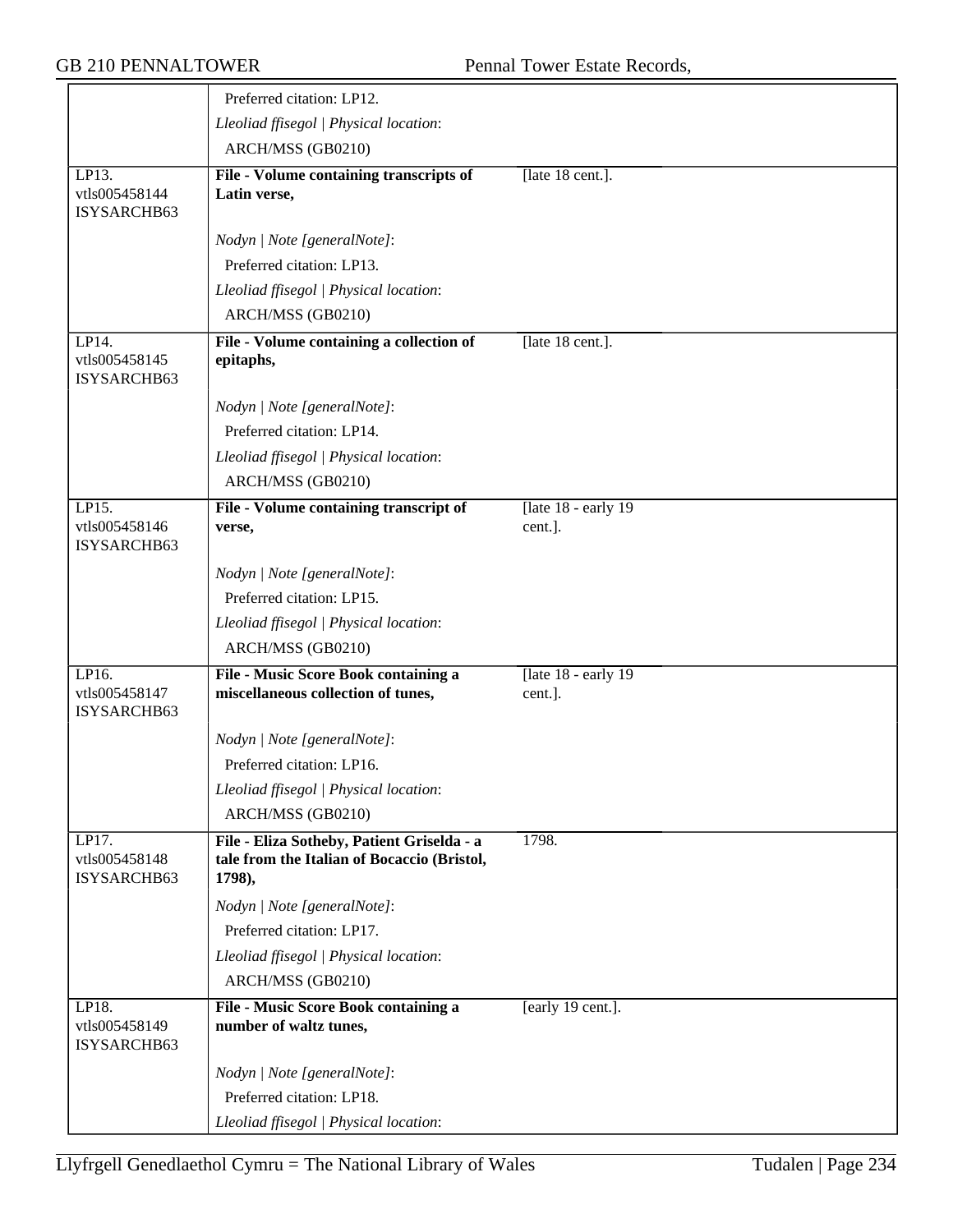|                                       | ARCH/MSS (GB0210)                                                                                                                                             |                 |
|---------------------------------------|---------------------------------------------------------------------------------------------------------------------------------------------------------------|-----------------|
| LP19.<br>vtls005458150<br>ISYSARCHB63 | File - Music Notebook belonging to Eliza<br>Sotheby,                                                                                                          | 1814.           |
|                                       | Nodyn   Note [generalNote]:                                                                                                                                   |                 |
|                                       | Preferred citation: LP19.                                                                                                                                     |                 |
|                                       | Lleoliad ffisegol   Physical location:                                                                                                                        |                 |
|                                       | ARCH/MSS (GB0210)                                                                                                                                             |                 |
| LP20.<br>vtls005458151<br>ISYSARCHB63 | File - Collection of waltz tunes belonging to<br>Eliza Sotheby,                                                                                               | 1815.           |
|                                       | Nodyn   Note [generalNote]:                                                                                                                                   |                 |
|                                       | Preferred citation: LP20.                                                                                                                                     |                 |
|                                       | Lleoliad ffisegol   Physical location:                                                                                                                        |                 |
|                                       | ARCH/MSS (GB0210)                                                                                                                                             |                 |
| LP21.<br>vtls005458152<br>ISYSARCHB63 | File - Manuscript Copy of 'For one - a<br>satire',                                                                                                            | [mid 19 cent.]. |
|                                       | Nodyn   Note [generalNote]:                                                                                                                                   |                 |
|                                       | Preferred citation: LP21.                                                                                                                                     |                 |
|                                       | Lleoliad ffisegol   Physical location:                                                                                                                        |                 |
|                                       | ARCH/MSS (GB0210)                                                                                                                                             |                 |
| LP22.<br>vtls005458153<br>ISYSARCHB63 | File - Catalogue entitled 'A summary of<br>articles purchased on my own private<br>account',                                                                  | 1865.           |
|                                       | Nodyn   Note [generalNote]:                                                                                                                                   |                 |
|                                       | Preferred citation: LP22.                                                                                                                                     |                 |
|                                       | Lleoliad ffisegol   Physical location:                                                                                                                        |                 |
|                                       | ARCH/MSS (GB0210)                                                                                                                                             |                 |
| LP23.<br>vtls005458154<br>ISYSARCHB63 | File - Typescript Copies of a memoir of<br><b>Major Arthur Blyford Thruston written</b><br>for 'The regimental chronicle' by his sister<br>[Olwen Thruston] , | $[1898]$ .      |
|                                       | Nodyn   Note [generalNote]:                                                                                                                                   |                 |
|                                       | Preferred citation: LP23.                                                                                                                                     |                 |
|                                       | Lleoliad ffisegol   Physical location:                                                                                                                        |                 |
|                                       | ARCH/MSS (GB0210)                                                                                                                                             |                 |
| LP24.<br>vtls005458155<br>ISYSARCHB63 | File - Proofs of a work entitled 'African<br>incidents' depicting Arthur Blyford<br>Thruston's military adventures in Africa,                                 | 1899.           |
|                                       | Nodyn   Note [generalNote]:                                                                                                                                   |                 |
|                                       | Preferred citation: LP24.                                                                                                                                     |                 |
|                                       |                                                                                                                                                               |                 |
|                                       | Lleoliad ffisegol   Physical location:                                                                                                                        |                 |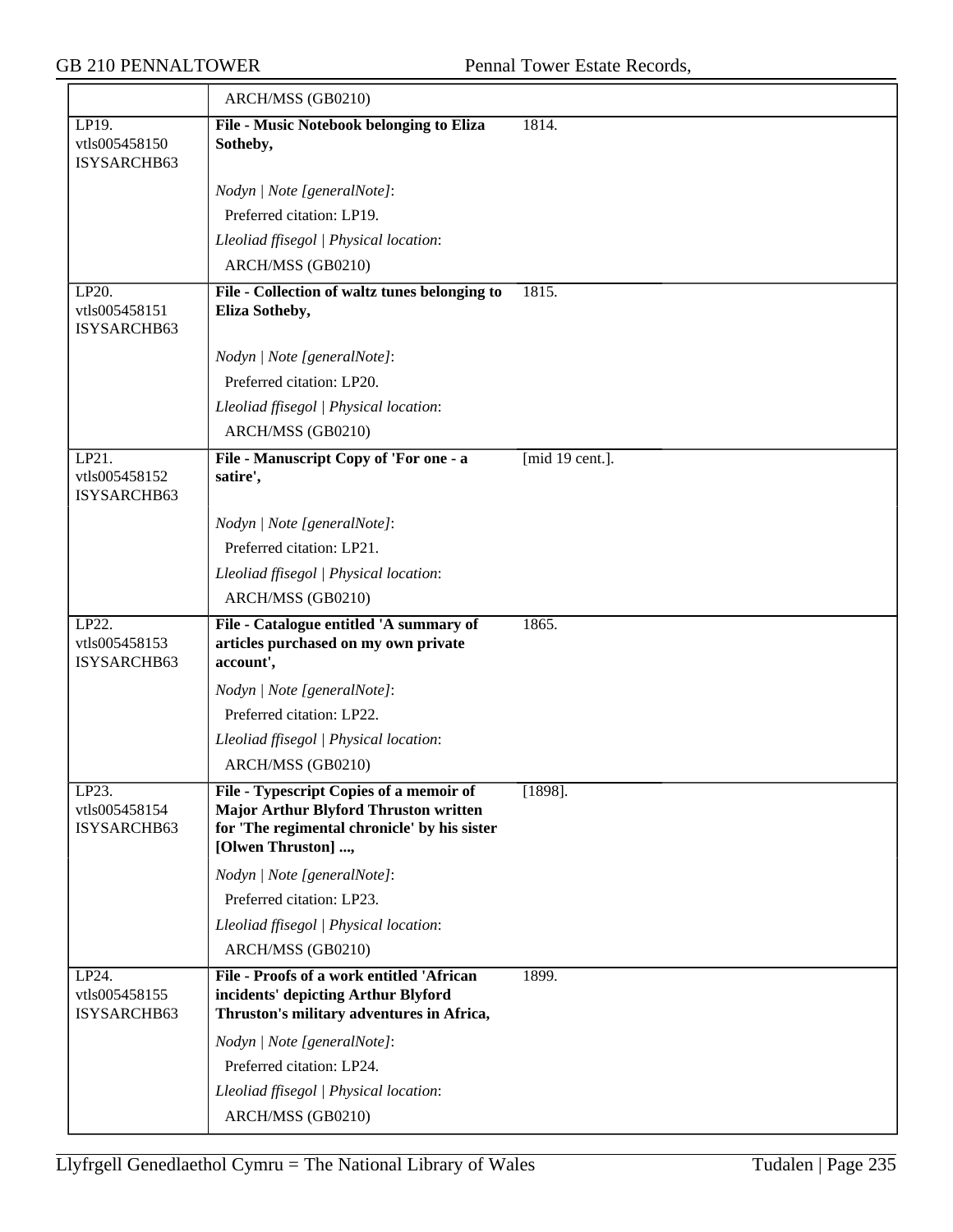## **Sub-sub-fonds PD. vtls005458156 ISYSARCHB63: Public offices,**

Dyddiad | Date: 1579-1879. (dyddiad creu) | (date of creation)

Lleoliad ffisegol | Physical location: ARCH/MSS (GB0210)

Nodyn | Note [generalNote]:

Preferred citation: PD.

|                              | FFeil / rhestr eitemau   File / item list                                                                                                                                                                                                                             |                   |                                |
|------------------------------|-----------------------------------------------------------------------------------------------------------------------------------------------------------------------------------------------------------------------------------------------------------------------|-------------------|--------------------------------|
| Cod cyfeirnod                | Teitl   Title                                                                                                                                                                                                                                                         | Dyddiadau   Dates | Disgrifiad ffisegol   Physical |
| Reference code               |                                                                                                                                                                                                                                                                       |                   | description                    |
| PD1.<br>vtls005458157        | File - Surrender by 1 to 2 of all papers<br>relating to the office of sheriff and of all                                                                                                                                                                              | 1579, Dec. 10.    |                                |
| ISYSARCHB63                  | persons in his ,                                                                                                                                                                                                                                                      |                   |                                |
|                              | Natur a chynnwys / Scope and content:                                                                                                                                                                                                                                 |                   |                                |
|                              | 1 Richard ap Morice, late sheriff of co. Mont. 2 Thomas Jukes, sheriff of the same. Surrender by 1 to 2 of                                                                                                                                                            |                   |                                |
|                              | all papers relating to the office of sheriff and of all persons in his custody with schedule annexed. Seal.                                                                                                                                                           |                   |                                |
|                              | Nodyn   Note [generalNote]:                                                                                                                                                                                                                                           |                   |                                |
|                              | Preferred citation: PD1.                                                                                                                                                                                                                                              |                   |                                |
|                              | Lleoliad ffisegol   Physical location:                                                                                                                                                                                                                                |                   |                                |
|                              | ARCH/MSS (GB0210)                                                                                                                                                                                                                                                     |                   |                                |
| PD <sub>2</sub> .            | File - Certificate presented to the Council                                                                                                                                                                                                                           | 1614, Nov. 26.    |                                |
| vtls005458158                | in the Marches for John Pryce, a son of                                                                                                                                                                                                                               |                   |                                |
| ISYSARCHB63                  | Edward Pryce, an attorney of the ,                                                                                                                                                                                                                                    |                   |                                |
|                              | Natur a chynnwys / Scope and content:                                                                                                                                                                                                                                 |                   |                                |
|                              | Certificate presented to the Council in the Marches for John Pryce, a son of Edward Pryce, an attorney of<br>the said court, to practise as a clerk of the court.                                                                                                     |                   |                                |
|                              | Nodyn   Note [generalNote]:                                                                                                                                                                                                                                           |                   |                                |
|                              | Preferred citation: PD2.                                                                                                                                                                                                                                              |                   |                                |
|                              | Lleoliad ffisegol   Physical location:                                                                                                                                                                                                                                |                   |                                |
|                              | ARCH/MSS (GB0210)                                                                                                                                                                                                                                                     |                   |                                |
| PD3.                         | File - Bond in £100 for Owen Richard,                                                                                                                                                                                                                                 | 1625/6, Feb. 7.   |                                |
| vtls005458159                | appointed bailiff for hd Mawddwy, to                                                                                                                                                                                                                                  |                   |                                |
| ISYSARCHB63                  | perform his duties accordingly,                                                                                                                                                                                                                                       |                   |                                |
|                              | Natur a chynnwys / Scope and content:                                                                                                                                                                                                                                 |                   |                                |
|                              | 1 Owen Richard of Mallwyd, co. Mer., yeoman, John Lloid of Nantmenych, gent., and Oliver ap Ieuan of<br>Mallwyd, yeoman. 2 William Vaughan of Corsygedol, esq. Bond in £100 for Owen Richard, appointed<br>bailiff for hd Mawddwy, to perform his duties accordingly. |                   |                                |
|                              | Nodyn   Note [generalNote]:                                                                                                                                                                                                                                           |                   |                                |
|                              | Preferred citation: PD3.                                                                                                                                                                                                                                              |                   |                                |
|                              | Lleoliad ffisegol   Physical location:                                                                                                                                                                                                                                |                   |                                |
|                              | ARCH/MSS (GB0210)                                                                                                                                                                                                                                                     |                   |                                |
| PD4.                         | File - Commission Of The Peace for co.                                                                                                                                                                                                                                | 1627, March 15.   |                                |
| vtls005458160<br>ISYSARCHB63 | Mer,                                                                                                                                                                                                                                                                  |                   |                                |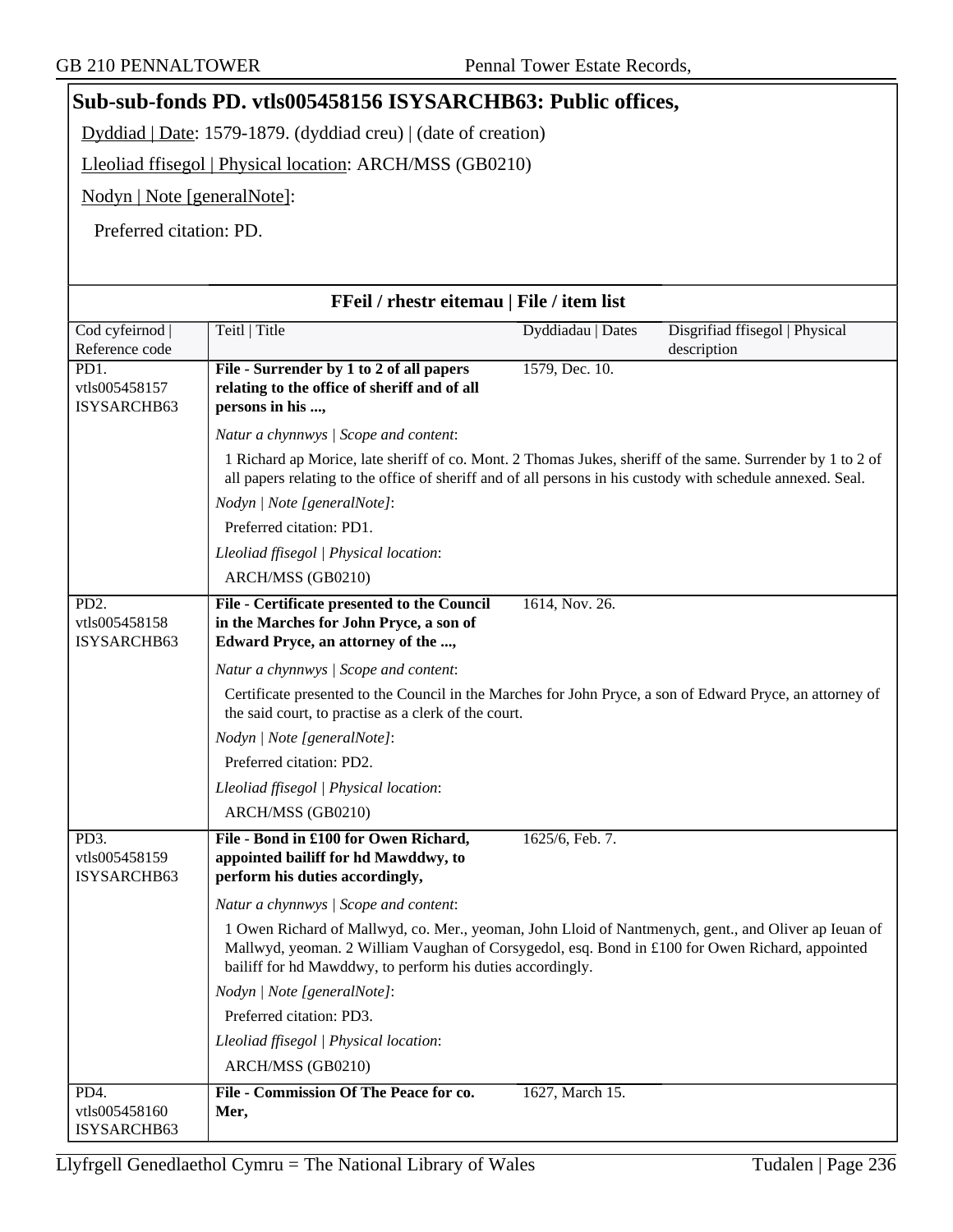|                                                   | Natur a chynnwys / Scope and content:                                                                                                                                                                                                                                                                                           |
|---------------------------------------------------|---------------------------------------------------------------------------------------------------------------------------------------------------------------------------------------------------------------------------------------------------------------------------------------------------------------------------------|
|                                                   | Latin.                                                                                                                                                                                                                                                                                                                          |
|                                                   | Nodyn   Note [generalNote]:                                                                                                                                                                                                                                                                                                     |
|                                                   | Preferred citation: PD4.                                                                                                                                                                                                                                                                                                        |
|                                                   | Lleoliad ffisegol   Physical location:                                                                                                                                                                                                                                                                                          |
|                                                   | ARCH/MSS (GB0210)                                                                                                                                                                                                                                                                                                               |
| PD5.                                              | File - Appointment of Henry Price, esq., as<br>1629, Dec. 10.                                                                                                                                                                                                                                                                   |
| vtls005458161<br>ISYSARCHB63                      | sheriff of co. Mer,                                                                                                                                                                                                                                                                                                             |
|                                                   | Natur a chynnwys / Scope and content:                                                                                                                                                                                                                                                                                           |
|                                                   | Latin.                                                                                                                                                                                                                                                                                                                          |
|                                                   | Nodyn   Note [generalNote]:                                                                                                                                                                                                                                                                                                     |
|                                                   | Preferred citation: PD5.                                                                                                                                                                                                                                                                                                        |
|                                                   | Lleoliad ffisegol   Physical location:                                                                                                                                                                                                                                                                                          |
|                                                   | ARCH/MSS (GB0210)                                                                                                                                                                                                                                                                                                               |
| PD <sub>6</sub> .<br>vtls005458162<br>ISYSARCHB63 | File - Bond in £1,000 for Edward Lewis<br>1629, Dec.24.<br>to perform the office of undersheriff of<br>Merioneth,                                                                                                                                                                                                               |
|                                                   | Natur a chynnwys / Scope and content:                                                                                                                                                                                                                                                                                           |
|                                                   | 1 Edward Lewis of Tynvane, gent., Hugh ap John ap Hugh of Llanfendigaid, gent, John Anwill of<br>Llanfendigaid, gent., Lewis Prichard of Talgarth, gent., and David Lloyd ap John of Morfa Maenog, gent.<br>2 Henry Price of Taltrythin. Bond in £1,000 for Edward Lewis to perform the office of undersheriff of<br>Merioneth. |
|                                                   | Nodyn   Note [generalNote]:                                                                                                                                                                                                                                                                                                     |
|                                                   | Preferred citation: PD6.                                                                                                                                                                                                                                                                                                        |
|                                                   | Lleoliad ffisegol   Physical location:                                                                                                                                                                                                                                                                                          |
|                                                   | ARCH/MSS (GB0210)                                                                                                                                                                                                                                                                                                               |
| PD7.<br>vtls005458163<br>ISYSARCHB63              | File - Bond in £80 for David ap Rhytherch,<br>1629, Dec. 29.<br>appointed bailiff for the hundred of<br>Ardudwy Uwch Artro, to discharge his<br>duties ,                                                                                                                                                                        |
|                                                   | Natur a chynnwys / Scope and content:                                                                                                                                                                                                                                                                                           |
|                                                   | 1 David ap Rhytherch of Maentwrog, co. Mer., yeoman, and William Moris of Trawsfynydd, gent.,<br>and Evan Grifffith of Llanbedr, gent. 2 Henry Price of Taltrythin, sheriff of co. Mer. Bond in £80 for<br>David ap Rhytherch, appointed bailiff for the hundred of Ardudwy Uwch Artro, to discharge his duties<br>accordingly. |
|                                                   | Nodyn   Note [generalNote]:                                                                                                                                                                                                                                                                                                     |
|                                                   | Preferred citation: PD7.                                                                                                                                                                                                                                                                                                        |
|                                                   | Lleoliad ffisegol   Physical location:                                                                                                                                                                                                                                                                                          |
|                                                   | ARCH/MSS (GB0210)                                                                                                                                                                                                                                                                                                               |
| PD8.<br>vtls005458164<br>ISYSARCHB63              | File - Surrender by 1 to 2 of all papers<br>1629/30, Jan.13.<br>relating to the office of sheriff and of all<br>persons in his ,                                                                                                                                                                                                |
|                                                   | Natur a chynnwys / Scope and content:                                                                                                                                                                                                                                                                                           |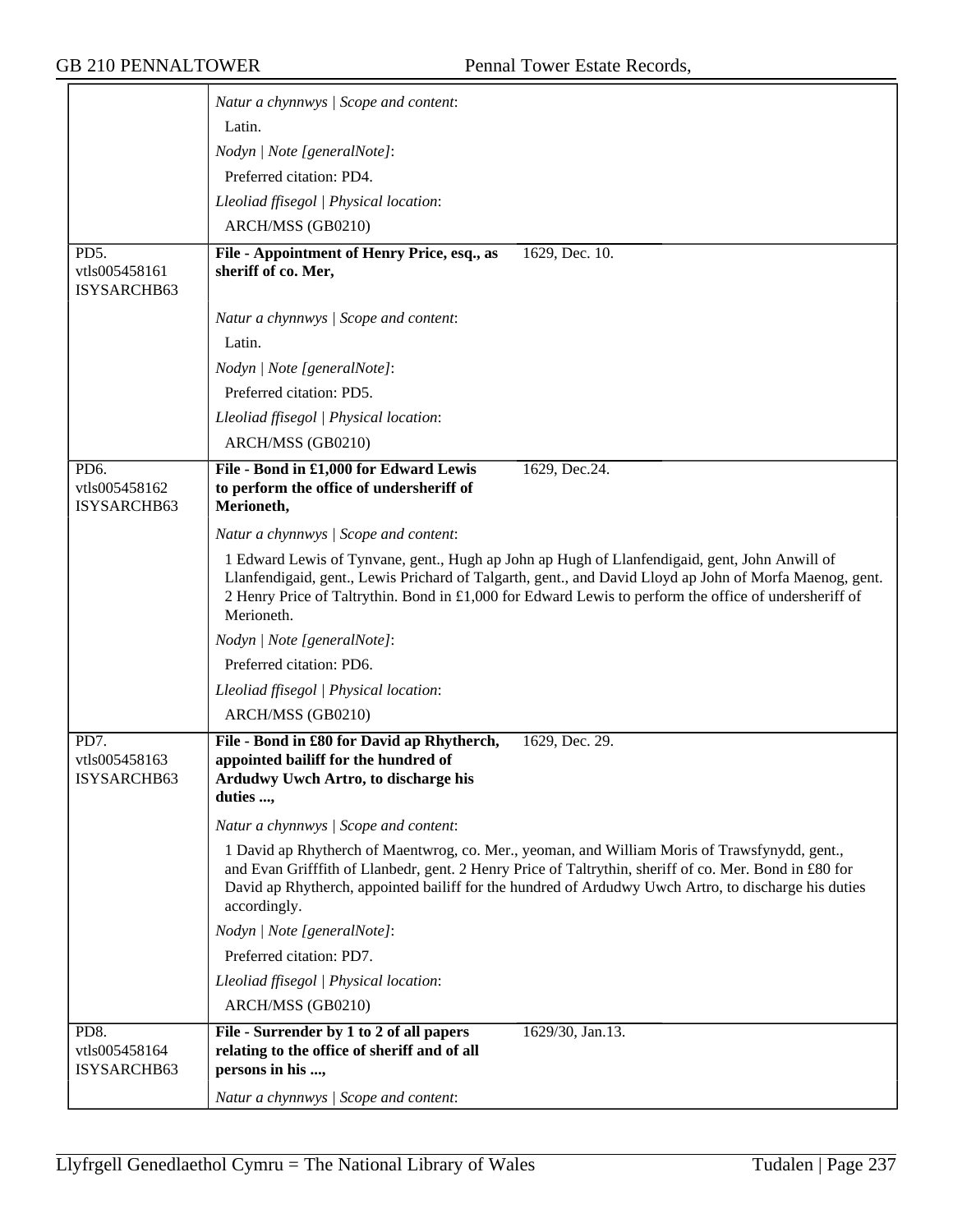|                                       | 1 William Oxwicke, esq., late sheriff of co. Mer. 2 Henry Price, esq., his successor. Surrender by 1 to 2<br>of all papers relating to the office of sheriff and of all persons in his custody with schedule annexed.                                                                                                             |
|---------------------------------------|-----------------------------------------------------------------------------------------------------------------------------------------------------------------------------------------------------------------------------------------------------------------------------------------------------------------------------------|
|                                       | Nodyn   Note [generalNote]:                                                                                                                                                                                                                                                                                                       |
|                                       | Preferred citation: PD8.                                                                                                                                                                                                                                                                                                          |
|                                       | Lleoliad ffisegol   Physical location:                                                                                                                                                                                                                                                                                            |
|                                       | ARCH/MSS (GB0210)                                                                                                                                                                                                                                                                                                                 |
| PD9.<br>vtls005458165<br>ISYSARCHB63  | File - Bond in £100 that John ap Richart<br>1629/30, Jan. 16.<br>appointed bailiff for the hundred of<br>Penllyn Uwch Afon executes his duties<br>accordingly ,                                                                                                                                                                   |
|                                       | Natur a chynnwys / Scope and content:                                                                                                                                                                                                                                                                                             |
|                                       | 1 John ap Richart of Penaran, co. Mer., yeoman, John ap Ieuan ap Richard of Llangower, gent., and<br>William ap Moris ap John of Llanuwchllyn, yeoman. 2 Henry Price, sheriff of co. Mer. Bond in £100 that<br>John ap Richart appointed bailiff for the hundred of Penllyn Uwch Afon executes his duties accordingly.            |
|                                       | Nodyn   Note [generalNote]:                                                                                                                                                                                                                                                                                                       |
|                                       | Preferred citation: PD9.                                                                                                                                                                                                                                                                                                          |
|                                       | Lleoliad ffisegol   Physical location:                                                                                                                                                                                                                                                                                            |
|                                       | ARCH/MSS (GB0210)                                                                                                                                                                                                                                                                                                                 |
| PD10.<br>vtls005458166<br>ISYSARCHB63 | File - Bond in £100 that Robert ap John of<br>1629/30, Jan. 16.<br>Gwernevel, co. Mer., appointed bailiff for<br>the hundred of Penllyn, executes his ,                                                                                                                                                                           |
|                                       | Natur a chynnwys / Scope and content:                                                                                                                                                                                                                                                                                             |
|                                       | 1 Robert ap John of Gwernevel, co. Mer., yeoman, Evan Lloyd ap Thomas ap Moris of the same,<br>yeoman, and Humffrey ap Rees of Talgarth, yeoman. 2 Henry Price, sheriff of co. Mer. Bond in £100 that<br>Robert ap John of Gwernevel, co. Mer., appointed bailiff for the hundred of Penllyn, executes his duties<br>accordingly. |
|                                       | Nodyn   Note [generalNote]:                                                                                                                                                                                                                                                                                                       |
|                                       | Preferred citation: PD10.                                                                                                                                                                                                                                                                                                         |
|                                       | Lleoliad ffisegol   Physical location:                                                                                                                                                                                                                                                                                            |
|                                       | ARCH/MSS (GB0210)                                                                                                                                                                                                                                                                                                                 |
| PD11.<br>vtls005458167<br>ISYSARCHB63 | File - Bond in £100 that Thomas Williams<br>1629/30, Jan. 20.<br>appointed bailiff of hd Ystumanner<br>executes his duties accordingly,                                                                                                                                                                                           |
|                                       | Natur a chynnwys / Scope and content:                                                                                                                                                                                                                                                                                             |
|                                       | 1 Thomas Williams of Pennal, co. Mer., gent., Rice Lloyd of the same, gent., and Thomas Pugh of the<br>same, gent. 2 Henry Price, sheriff of co. Mer. Bond in £100 that Thomas Williams appointed bailiff of hd<br>Ystumanner executes his duties accordingly.                                                                    |
|                                       | Nodyn   Note [generalNote]:                                                                                                                                                                                                                                                                                                       |
|                                       | Preferred citation: PD11.                                                                                                                                                                                                                                                                                                         |
|                                       | Lleoliad ffisegol   Physical location:                                                                                                                                                                                                                                                                                            |
|                                       | ARCH/MSS (GB0210)                                                                                                                                                                                                                                                                                                                 |
| PD12.<br>vtls005458168<br>ISYSARCHB63 | File - Appointment of Rowland Pughe,<br>1630, Nov. 7.<br>esq., as sheriff of co. Mer,                                                                                                                                                                                                                                             |
|                                       | Nodyn   Note [generalNote]:                                                                                                                                                                                                                                                                                                       |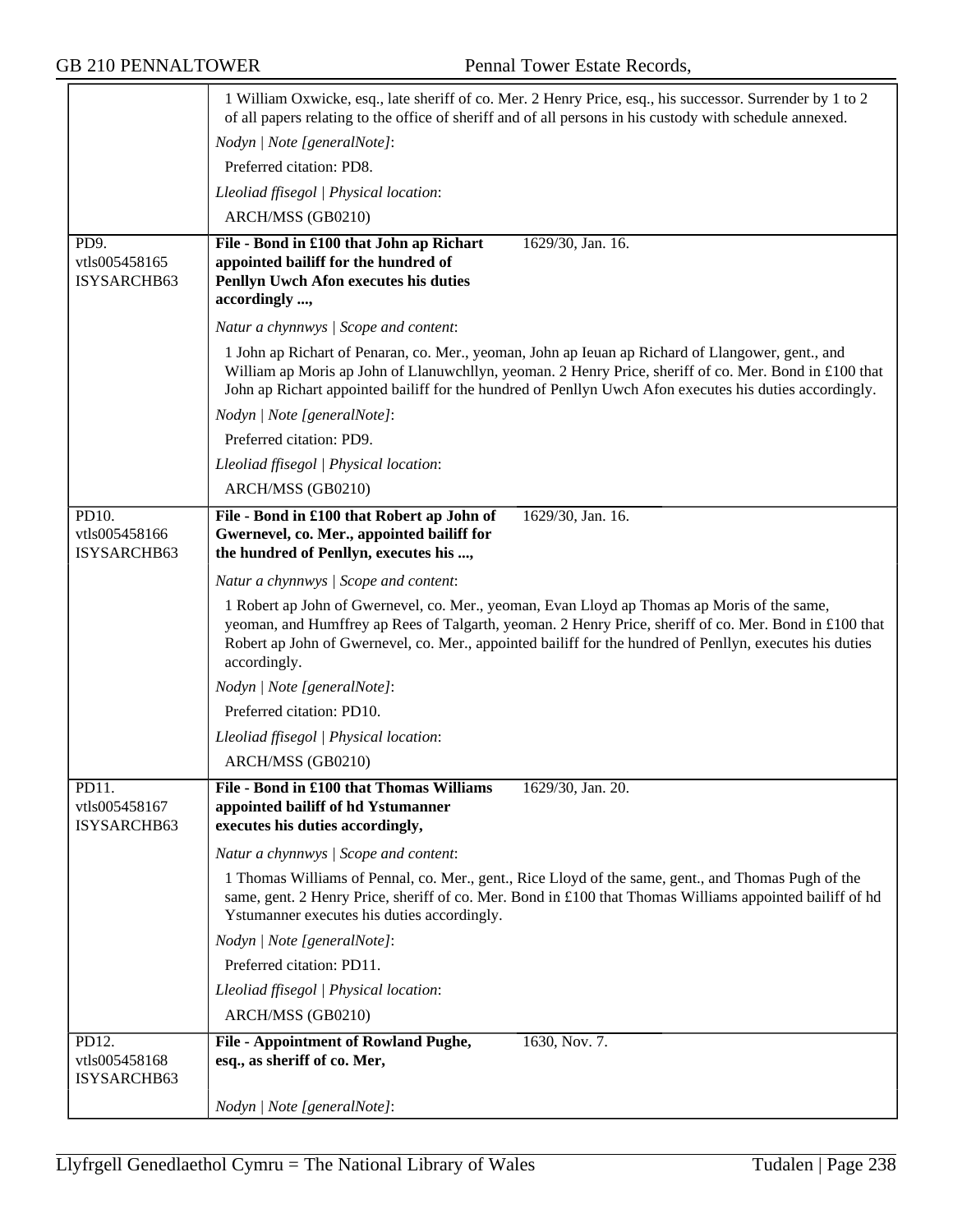|                                       | Preferred citation: PD12.                                                                                                                                                                                                                                                                                                |
|---------------------------------------|--------------------------------------------------------------------------------------------------------------------------------------------------------------------------------------------------------------------------------------------------------------------------------------------------------------------------|
|                                       | Lleoliad ffisegol   Physical location:                                                                                                                                                                                                                                                                                   |
|                                       | ARCH/MSS (GB0210)                                                                                                                                                                                                                                                                                                        |
| PD13.<br>vtls005458169<br>ISYSARCHB63 | File - Surrender by 1 to 2 of all papers<br>1630, Dec. 22.<br>relating to the office of sheriff and of all<br>persons in his ,                                                                                                                                                                                           |
|                                       | Natur a chynnwys / Scope and content:                                                                                                                                                                                                                                                                                    |
|                                       | 1 Henry Price, esq., late sheriff of co. Mer. 2 Rowland Pughe, esq., sheriff of the same. Surrender by 1 to<br>2 of all papers relating to the office of sheriff and of all persons in his custody, with schedule annexed.<br>Nodyn   Note [generalNote]:                                                                |
|                                       | Preferred citation: PD13.                                                                                                                                                                                                                                                                                                |
|                                       | Lleoliad ffisegol   Physical location:                                                                                                                                                                                                                                                                                   |
|                                       | ARCH/MSS (GB0210)                                                                                                                                                                                                                                                                                                        |
| PD14.                                 | File - Bond in £100 that John ap Hugh<br>1630/1, Jan. 21.                                                                                                                                                                                                                                                                |
| vtls005458170<br>ISYSARCHB63          | appointed bailiff for hd Ardudwy executes<br>his duties accordingly,                                                                                                                                                                                                                                                     |
|                                       | Natur a chynnwys / Scope and content:                                                                                                                                                                                                                                                                                    |
|                                       | 1 John ap Hugh of Abermaw, co. Mer., yeoman, Lewis ap William of Llanaber, gent., and Elliseu ap<br>Humphrey of Dolgellau, yeoman. 2 Henry Price, esq., sheriff of co. Mer. Bond in £100 that John ap<br>Hugh appointed bailiff for hd Ardudwy executes his duties accordingly.                                          |
|                                       | Nodyn   Note [generalNote]:                                                                                                                                                                                                                                                                                              |
|                                       | Preferred citation: PD14.                                                                                                                                                                                                                                                                                                |
|                                       | Lleoliad ffisegol   Physical location:                                                                                                                                                                                                                                                                                   |
|                                       | ARCH/MSS (GB0210)                                                                                                                                                                                                                                                                                                        |
| PD15.<br>vtls005458171<br>ISYSARCHB63 | File - Bond in £100 that Reynold ap<br>1630/1, Feb. 13.<br>Edward, appointed bailiff for the<br>hundred of Edeirnion executes his duties<br>accordingly,                                                                                                                                                                 |
|                                       | Natur a chynnwys / Scope and content:                                                                                                                                                                                                                                                                                    |
|                                       | 1 Reynold ap Edward of Llandrillo, co. Mer., yeoman, Richard Glyn of Dinam, yeoman, and Robert ap<br>Griffrie of Llandrillo, yeoman. 2 Henry Price, esq., sheriff of co. Mer. Bond in £100 that Reynold ap<br>Edward, appointed bailiff for the hundred of Edeirnion executes his duties accordingly.                    |
|                                       | Nodyn   Note [generalNote]:                                                                                                                                                                                                                                                                                              |
|                                       | Preferred citation: PD15.                                                                                                                                                                                                                                                                                                |
|                                       | Lleoliad ffisegol   Physical location:                                                                                                                                                                                                                                                                                   |
|                                       | ARCH/MSS (GB0210)                                                                                                                                                                                                                                                                                                        |
| PD16.<br>vtls005458172<br>ISYSARCHB63 | File - Bond in £100 that Edward ap Ellissa,<br>1630/1, Feb. 13.<br>appointed bailiff for hd Is Cregennan<br>executes his duties accordingly,                                                                                                                                                                             |
|                                       | Natur a chynnwys / Scope and content:                                                                                                                                                                                                                                                                                    |
|                                       | 1 Edward ap Ellissa of Pennal, co. Mer., yeoman, Humffrey ap John David ap Rees of Maystreavnant,<br>yeoman, and Hugh ap John ap Hugh of Llangelynin, yeoman. 2 Henry Price, esq., sheriff of co.<br>Mer. Bond in £100 that Edward ap Ellissa, appointed bailiff for hd Is Cregennan executes his duties<br>accordingly. |
|                                       | Nodyn   Note [generalNote]:                                                                                                                                                                                                                                                                                              |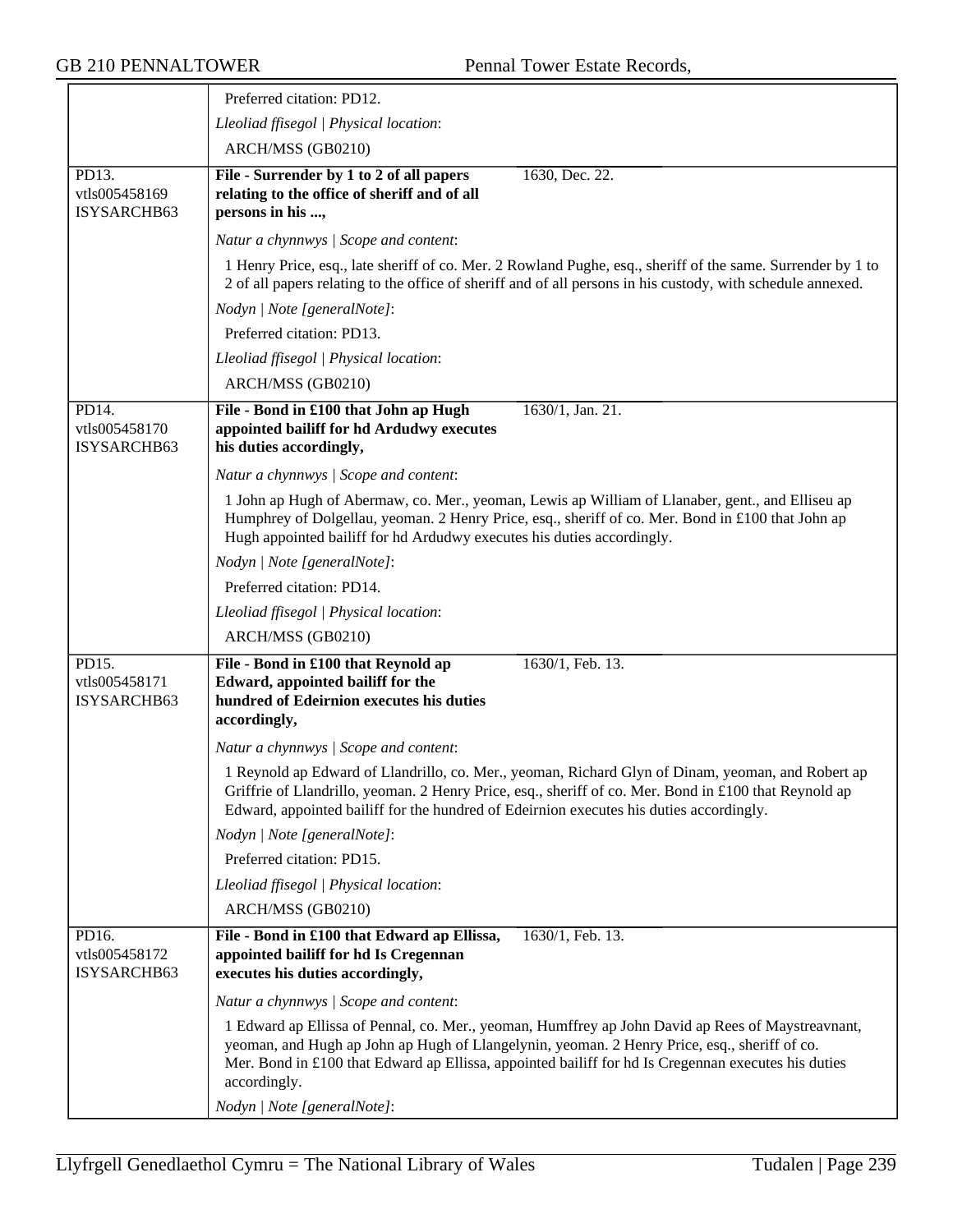|                                       | Preferred citation: PD16.                                                                                                                                                                                                                                                                                   |
|---------------------------------------|-------------------------------------------------------------------------------------------------------------------------------------------------------------------------------------------------------------------------------------------------------------------------------------------------------------|
|                                       | Lleoliad ffisegol   Physical location:                                                                                                                                                                                                                                                                      |
|                                       | ARCH/MSS (GB0210)                                                                                                                                                                                                                                                                                           |
| PD17.<br>vtls005458173<br>ISYSARCHB63 | File - Bond in £100 that Meredith Griffith,<br>1630/1, Dec. 10.<br>appointed bailiff for hd Uwch Cregennan<br>executes his duties accordingly,                                                                                                                                                              |
|                                       | Natur a chynnwys / Scope and content:                                                                                                                                                                                                                                                                       |
|                                       | 1 Meredith Griffith of Dolgellau, co. Mer., gent., William ap John ap William of Nannau, gent., and<br>Ellisseu ap Humffrey of Dolgellau, yeoman. 2 Henry Price, esq., sheriff of co. Mer. Bond in £100 that<br>Meredith Griffith, appointed bailiff for hd Uwch Cregennan executes his duties accordingly. |
|                                       | Nodyn   Note [generalNote]:                                                                                                                                                                                                                                                                                 |
|                                       | Preferred citation: PD17.                                                                                                                                                                                                                                                                                   |
|                                       | Lleoliad ffisegol   Physical location:                                                                                                                                                                                                                                                                      |
|                                       | ARCH/MSS (GB0210)                                                                                                                                                                                                                                                                                           |
| PD18.<br>vtls005458174<br>ISYSARCHB63 | $[c. 1736]$ .<br>File - List of the presentable duties of<br>justices of the peace,                                                                                                                                                                                                                         |
|                                       | Natur a chynnwys / Scope and content:                                                                                                                                                                                                                                                                       |
|                                       | Endorsed: allowances made to Mr Campbell's tenants.                                                                                                                                                                                                                                                         |
|                                       | Nodyn   Note [generalNote]:                                                                                                                                                                                                                                                                                 |
|                                       | Preferred citation: PD18.                                                                                                                                                                                                                                                                                   |
|                                       | Lleoliad ffisegol   Physical location:                                                                                                                                                                                                                                                                      |
|                                       | ARCH/MSS (GB0210)                                                                                                                                                                                                                                                                                           |
| PD19.<br>vtls005458175<br>ISYSARCHB63 | <b>File - Warrants issued by Humphrey</b><br>1741-63.<br>Edwards of Talgarth, co. Mer., and Lewis<br>Edwards of the same, JPs, to constables in<br>cos ,                                                                                                                                                    |
|                                       | Natur a chynnwys / Scope and content:                                                                                                                                                                                                                                                                       |
|                                       | Warrants issued by Humphrey Edwards of Talgarth, co. Mer., and Lewis Edwards of the same, JPs, to<br>constables in cos Mont., Mer. and Card., summoning felons either to appear before them or to be sent to<br>the common gaol.                                                                            |
|                                       | Nodyn   Note [generalNote]:                                                                                                                                                                                                                                                                                 |
|                                       | Preferred citation: PD19.                                                                                                                                                                                                                                                                                   |
|                                       | Lleoliad ffisegol   Physical location:                                                                                                                                                                                                                                                                      |
|                                       | ARCH/MSS (GB0210)                                                                                                                                                                                                                                                                                           |
| PD20.<br>vtls005458176<br>ISYSARCHB63 | File - List of sheriffs for co. Mer., 1538-,<br>$[c. 1763]$ .                                                                                                                                                                                                                                               |
|                                       | Natur a chynnwys / Scope and content:                                                                                                                                                                                                                                                                       |
|                                       | List of sheriffs for co. Mer., 1538-1763. Torn.                                                                                                                                                                                                                                                             |
|                                       | Nodyn   Note [generalNote]:                                                                                                                                                                                                                                                                                 |
|                                       | Preferred citation: PD20.                                                                                                                                                                                                                                                                                   |
|                                       | Lleoliad ffisegol   Physical location:                                                                                                                                                                                                                                                                      |
|                                       | ARCH/MSS (GB0210)                                                                                                                                                                                                                                                                                           |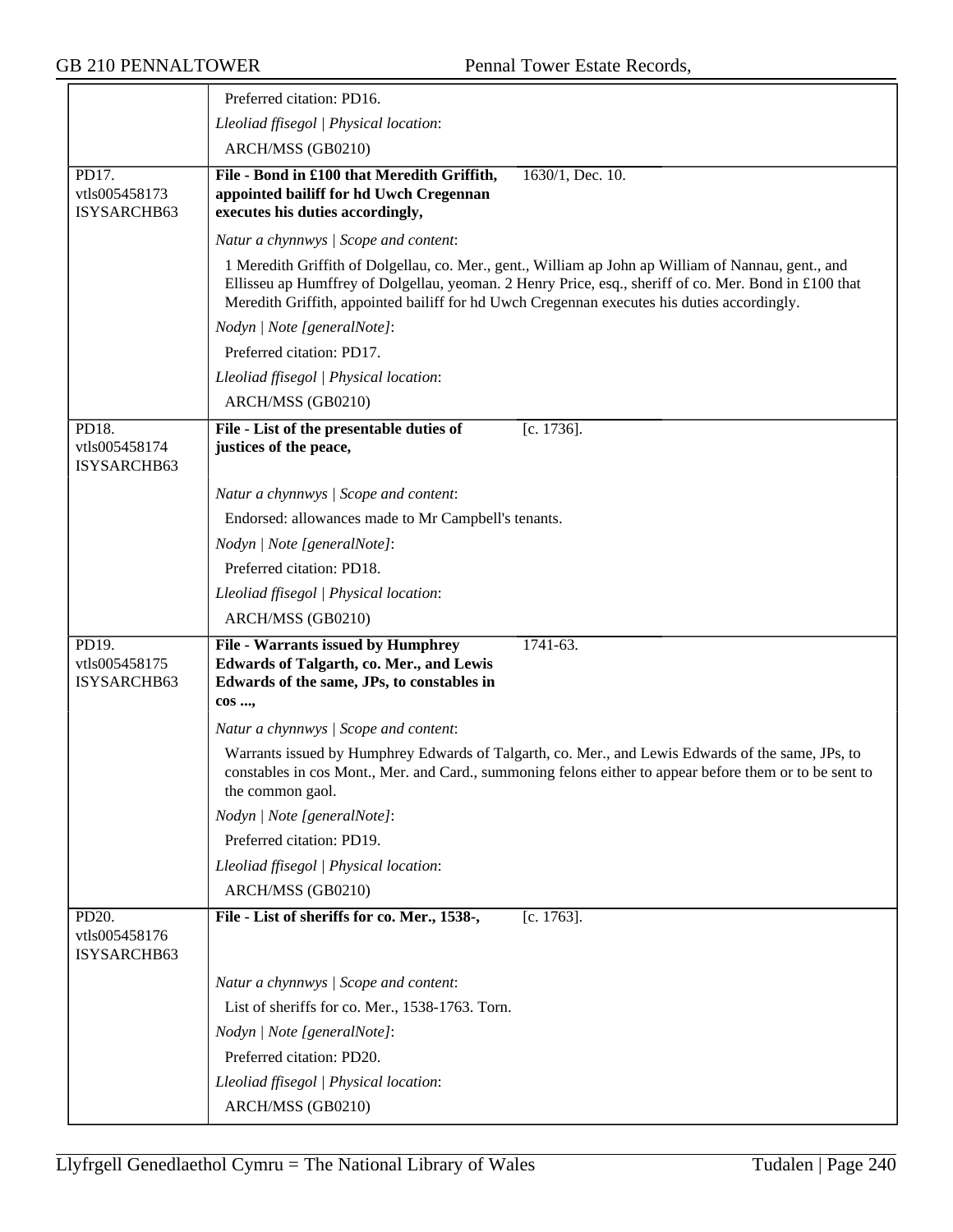GB 210 PENNALTOWER Pennal Tower Estate Records,

| PD21.                        | File - List of the new Commission of the                                              | 1775, Aug. 16.                                                                                    |
|------------------------------|---------------------------------------------------------------------------------------|---------------------------------------------------------------------------------------------------|
| vtls005458177                | Peace published at the Great Sessions,                                                |                                                                                                   |
| ISYSARCHB63                  |                                                                                       |                                                                                                   |
|                              | Nodyn   Note [generalNote]:                                                           |                                                                                                   |
|                              | Preferred citation: PD21.                                                             |                                                                                                   |
|                              | Lleoliad ffisegol   Physical location:                                                |                                                                                                   |
|                              | ARCH/MSS (GB0210)                                                                     |                                                                                                   |
| PD22.<br>vtls005458178       | File - Order Extraordinary after appeal<br>to remove Mary Williams and her three      | 1790, April 17.                                                                                   |
| ISYSARCHB63                  | children from p. [Llanfair Caereinion] to                                             |                                                                                                   |
|                              | the lower division ,                                                                  |                                                                                                   |
|                              | Natur a chynnwys / Scope and content:                                                 |                                                                                                   |
|                              | Caereinion] to the lower division of p. Pool, co. Mont.                               | Order Extraordinary after appeal to remove Mary Williams and her three children from p. [Llanfair |
|                              | Nodyn   Note [generalNote]:                                                           |                                                                                                   |
|                              | Preferred citation: PD22.                                                             |                                                                                                   |
|                              | Lleoliad ffisegol   Physical location:                                                |                                                                                                   |
|                              | ARCH/MSS (GB0210)                                                                     |                                                                                                   |
| PD23.                        | <b>File - Shrievalty Papers of Clement</b>                                            | 1870.                                                                                             |
| vtls005458179<br>ISYSARCHB63 | <b>Arthur Thruston's, including warrant of</b><br>appointment and a copy of the oath, |                                                                                                   |
|                              | Nodyn   Note [generalNote]:                                                           |                                                                                                   |
|                              | Preferred citation: PD23.                                                             |                                                                                                   |
|                              | Lleoliad ffisegol   Physical location:                                                |                                                                                                   |
|                              | ARCH/MSS (GB0210)                                                                     |                                                                                                   |
| PD24.                        | File - Nomina Ministrorum of co. Mer,                                                 | 1875, Oct.                                                                                        |
| vtls005458180<br>ISYSARCHB63 |                                                                                       |                                                                                                   |
|                              | Nodyn   Note [generalNote]:                                                           |                                                                                                   |
|                              | Preferred citation: PD24.                                                             |                                                                                                   |
|                              | Lleoliad ffisegol   Physical location:                                                |                                                                                                   |
|                              | ARCH/MSS (GB0210)                                                                     |                                                                                                   |
| PD25.                        | File - Nomina Ministrorum of co. Mer,                                                 | 1879, July.                                                                                       |
| vtls005458181<br>ISYSARCHB63 |                                                                                       |                                                                                                   |
|                              | Nodyn   Note [generalNote]:                                                           |                                                                                                   |
|                              | Preferred citation: PD25.                                                             |                                                                                                   |
|                              | Lleoliad ffisegol   Physical location:                                                |                                                                                                   |
|                              | ARCH/MSS (GB0210)                                                                     |                                                                                                   |
|                              | Sub-sub-fonds EL. vtls005458182 ISYSARCHB63: Elections,                               |                                                                                                   |
|                              | Dyddiad   Date: 1868. (dyddiad creu)   (date of creation)                             |                                                                                                   |
|                              | Lleoliad ffisegol   Physical location: ARCH/MSS (GB0210)                              |                                                                                                   |
| Nodyn   Note [generalNote]:  |                                                                                       |                                                                                                   |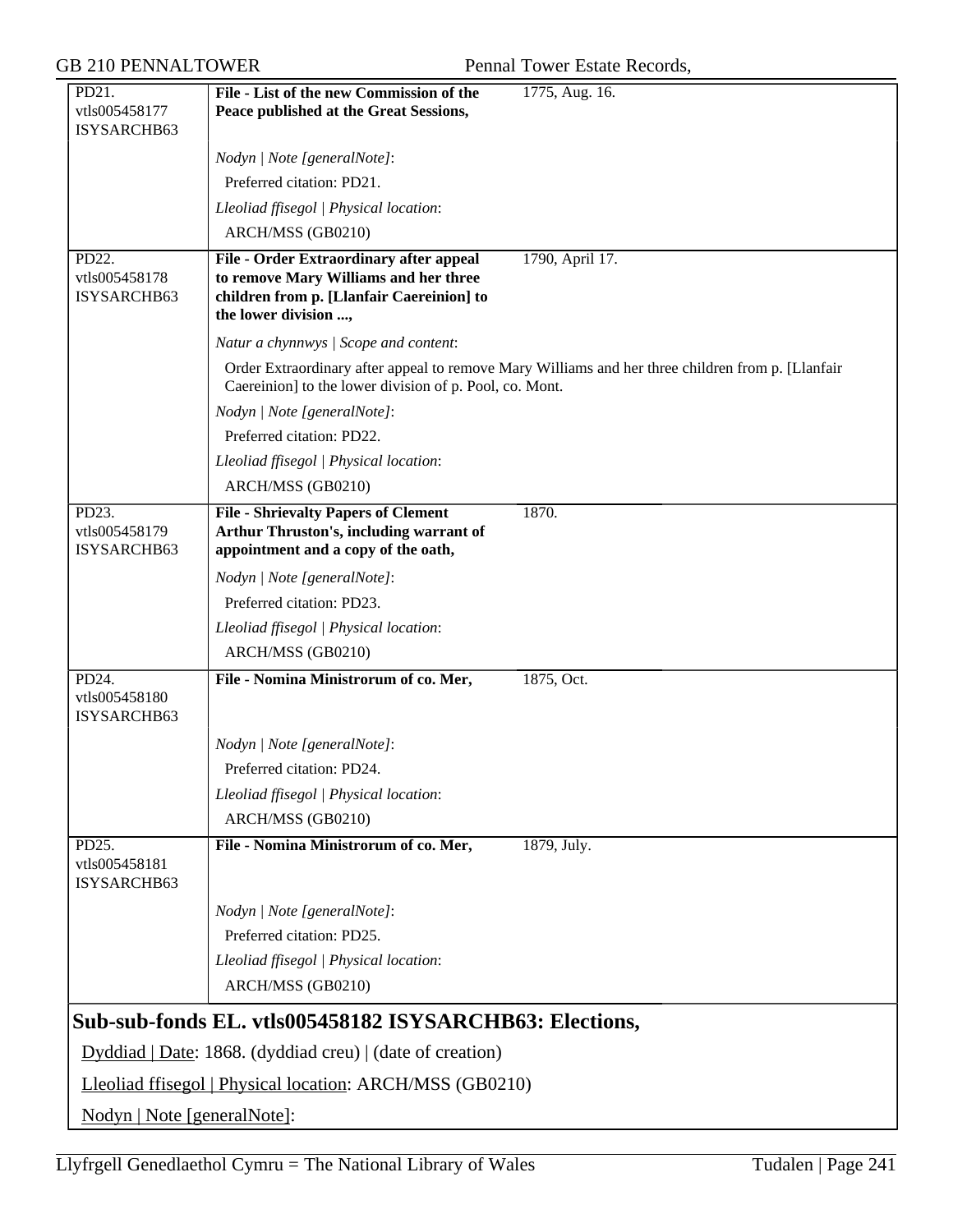Preferred citation: EL.

|                                                   | FFeil / rhestr eitemau   File / item list                                                                                                                                                                                                                                                                                                                                                                    |                   |                                               |
|---------------------------------------------------|--------------------------------------------------------------------------------------------------------------------------------------------------------------------------------------------------------------------------------------------------------------------------------------------------------------------------------------------------------------------------------------------------------------|-------------------|-----------------------------------------------|
| Cod cyfeirnod  <br>Reference code                 | Teitl   Title                                                                                                                                                                                                                                                                                                                                                                                                | Dyddiadau   Dates | Disgrifiad ffisegol   Physical<br>description |
| EL1-2.<br>vtls005458183<br>ISYSARCHB63            | File - Volumes containing the names,<br>addresses and occupations of electors in<br><b>Cirencester, Gloucestershire, and remarks</b><br>relating to the likelihood of their ,                                                                                                                                                                                                                                | 1868.             |                                               |
|                                                   | Natur a chynnwys / Scope and content:                                                                                                                                                                                                                                                                                                                                                                        |                   |                                               |
|                                                   | Volumes containing the names, addresses and occupations of electors in Cirencester, Gloucestershire,<br>and remarks relating to the likelihood of their support. Endorsed: 'C. Thruston, esq. - The names of<br>lodgers are inserted in red ink, answers to circulars also in red, and personal answers in black ink, and the<br>letter 'f' on the right of the page is where CT has received their answer'. |                   |                                               |
|                                                   | Nodyn   Note [generalNote]:                                                                                                                                                                                                                                                                                                                                                                                  |                   |                                               |
|                                                   | Preferred citation: EL1-2.                                                                                                                                                                                                                                                                                                                                                                                   |                   |                                               |
|                                                   | Lleoliad ffisegol   Physical location:                                                                                                                                                                                                                                                                                                                                                                       |                   |                                               |
|                                                   | ARCH/MSS (GB0210)                                                                                                                                                                                                                                                                                                                                                                                            |                   |                                               |
| EL <sub>3</sub> .<br>vtls005458184<br>ISYSARCHB63 | File - Newspaper Cuttings and an anti-<br>Liberal poster relating to the election<br>of representatives for the borough of<br>Hastings,                                                                                                                                                                                                                                                                      | 1868.             |                                               |
|                                                   | Nodyn   Note [generalNote]:                                                                                                                                                                                                                                                                                                                                                                                  |                   |                                               |
|                                                   | Preferred citation: EL3.                                                                                                                                                                                                                                                                                                                                                                                     |                   |                                               |
|                                                   | Lleoliad ffisegol   Physical location:                                                                                                                                                                                                                                                                                                                                                                       |                   |                                               |
|                                                   | ARCH/MSS (GB0210)                                                                                                                                                                                                                                                                                                                                                                                            |                   |                                               |
|                                                   | Sub-sub-fonds GN. vtls005458185 ISYSARCHB63: Genealogy,                                                                                                                                                                                                                                                                                                                                                      |                   |                                               |
|                                                   | $Dyddiad   Date: [18 cent.]$ . (dyddiad creu)   (date of creation)                                                                                                                                                                                                                                                                                                                                           |                   |                                               |
|                                                   | Lleoliad ffisegol   Physical location: ARCH/MSS (GB0210)                                                                                                                                                                                                                                                                                                                                                     |                   |                                               |
| Nodyn   Note [generalNote]:                       |                                                                                                                                                                                                                                                                                                                                                                                                              |                   |                                               |
| Preferred citation: GN.                           |                                                                                                                                                                                                                                                                                                                                                                                                              |                   |                                               |
|                                                   |                                                                                                                                                                                                                                                                                                                                                                                                              |                   |                                               |
| FFeil / rhestr eitemau   File / item list         |                                                                                                                                                                                                                                                                                                                                                                                                              |                   |                                               |
| Cod cyfeirnod                                     | Teitl   Title                                                                                                                                                                                                                                                                                                                                                                                                | Dyddiadau   Dates | Disgrifiad ffisegol   Physical                |
| Reference code<br>GN1.                            | File - Notes relating to members of the                                                                                                                                                                                                                                                                                                                                                                      | $[18$ cent.].     | description                                   |
| vtls005458186<br>ISYSARCHB63                      | Pryce and Edwards families,                                                                                                                                                                                                                                                                                                                                                                                  |                   |                                               |
|                                                   | Nodyn   Note [generalNote]:                                                                                                                                                                                                                                                                                                                                                                                  |                   |                                               |
|                                                   | Preferred citation: GN1.                                                                                                                                                                                                                                                                                                                                                                                     |                   |                                               |
|                                                   | Lleoliad ffisegol   Physical location:                                                                                                                                                                                                                                                                                                                                                                       |                   |                                               |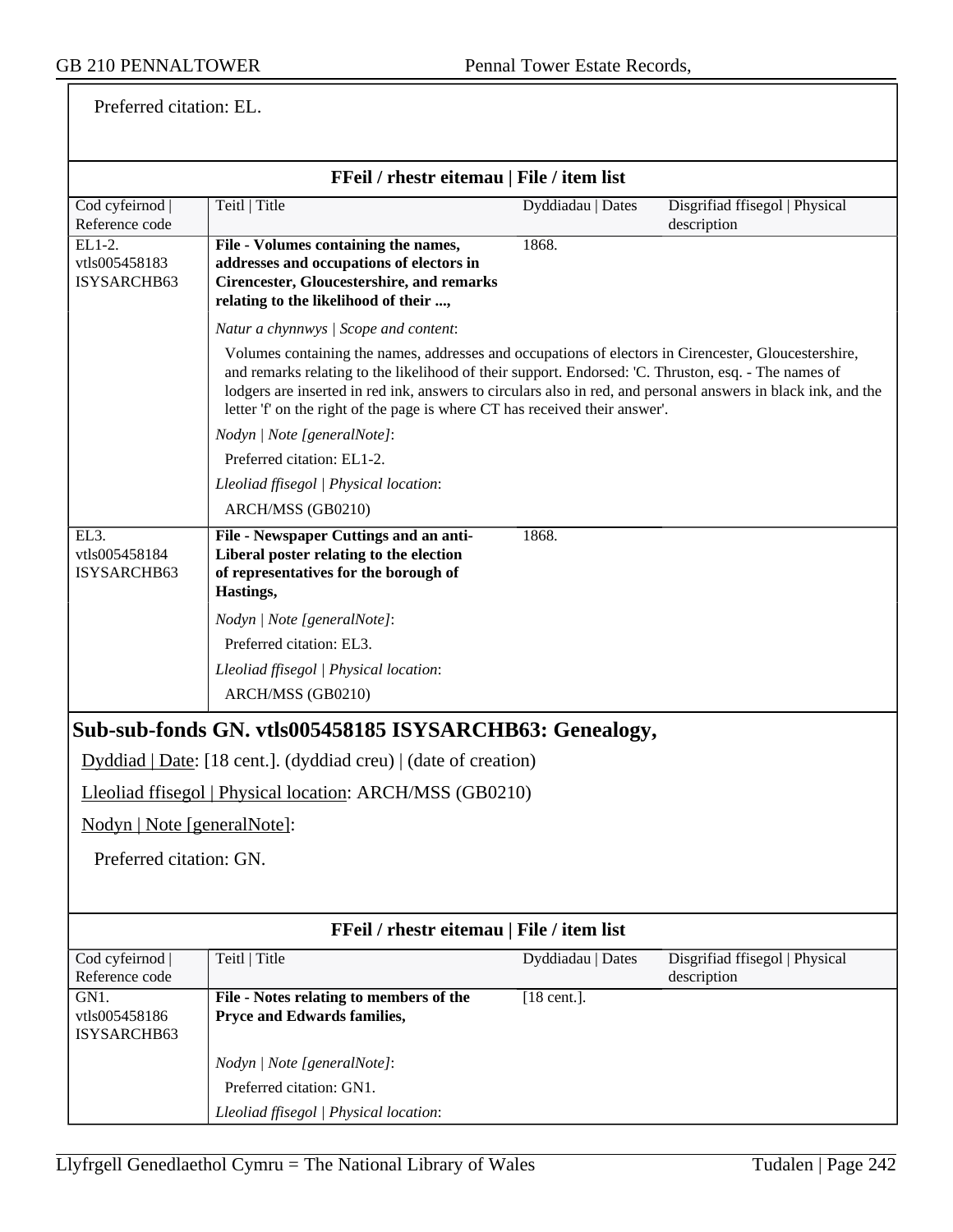|                                                   | ARCH/MSS (GB0210)                                                                                                                                                                                                                                                                                                                                                                                                                                                                                                                                                                                                                                                                                                                                                                                                                                                                                                                                                                                                                                                                                                                                                                                                                                                                                |                   |                                |
|---------------------------------------------------|--------------------------------------------------------------------------------------------------------------------------------------------------------------------------------------------------------------------------------------------------------------------------------------------------------------------------------------------------------------------------------------------------------------------------------------------------------------------------------------------------------------------------------------------------------------------------------------------------------------------------------------------------------------------------------------------------------------------------------------------------------------------------------------------------------------------------------------------------------------------------------------------------------------------------------------------------------------------------------------------------------------------------------------------------------------------------------------------------------------------------------------------------------------------------------------------------------------------------------------------------------------------------------------------------|-------------------|--------------------------------|
|                                                   | Sub-sub-fonds MC. vtls005458187 ISYSARCHB63: Miscellaneous papers,                                                                                                                                                                                                                                                                                                                                                                                                                                                                                                                                                                                                                                                                                                                                                                                                                                                                                                                                                                                                                                                                                                                                                                                                                               |                   |                                |
|                                                   | Dyddiad   Date: 1650-1913. (dyddiad creu)   (date of creation)                                                                                                                                                                                                                                                                                                                                                                                                                                                                                                                                                                                                                                                                                                                                                                                                                                                                                                                                                                                                                                                                                                                                                                                                                                   |                   |                                |
|                                                   | Lleoliad ffisegol   Physical location: ARCH/MSS (GB0210)                                                                                                                                                                                                                                                                                                                                                                                                                                                                                                                                                                                                                                                                                                                                                                                                                                                                                                                                                                                                                                                                                                                                                                                                                                         |                   |                                |
| Nodyn   Note [generalNote]:                       |                                                                                                                                                                                                                                                                                                                                                                                                                                                                                                                                                                                                                                                                                                                                                                                                                                                                                                                                                                                                                                                                                                                                                                                                                                                                                                  |                   |                                |
| Preferred citation: MC.                           |                                                                                                                                                                                                                                                                                                                                                                                                                                                                                                                                                                                                                                                                                                                                                                                                                                                                                                                                                                                                                                                                                                                                                                                                                                                                                                  |                   |                                |
|                                                   |                                                                                                                                                                                                                                                                                                                                                                                                                                                                                                                                                                                                                                                                                                                                                                                                                                                                                                                                                                                                                                                                                                                                                                                                                                                                                                  |                   |                                |
|                                                   | FFeil / rhestr eitemau   File / item list                                                                                                                                                                                                                                                                                                                                                                                                                                                                                                                                                                                                                                                                                                                                                                                                                                                                                                                                                                                                                                                                                                                                                                                                                                                        |                   |                                |
| Cod cyfeirnod                                     | Teitl   Title                                                                                                                                                                                                                                                                                                                                                                                                                                                                                                                                                                                                                                                                                                                                                                                                                                                                                                                                                                                                                                                                                                                                                                                                                                                                                    | Dyddiadau   Dates | Disgrifiad ffisegol   Physical |
| Reference code                                    |                                                                                                                                                                                                                                                                                                                                                                                                                                                                                                                                                                                                                                                                                                                                                                                                                                                                                                                                                                                                                                                                                                                                                                                                                                                                                                  |                   | description                    |
| MC1.                                              | <b>File - Copy Letters Patent relating to New</b>                                                                                                                                                                                                                                                                                                                                                                                                                                                                                                                                                                                                                                                                                                                                                                                                                                                                                                                                                                                                                                                                                                                                                                                                                                                | 1649/50, Feb. 8.  |                                |
| vtls005458188<br>ISYSARCHB63                      | Jersey and a Bill containing a grant from<br><b>Charles II to Sir George Carteret ,</b>                                                                                                                                                                                                                                                                                                                                                                                                                                                                                                                                                                                                                                                                                                                                                                                                                                                                                                                                                                                                                                                                                                                                                                                                          |                   |                                |
|                                                   | Natur a chynnwys / Scope and content:                                                                                                                                                                                                                                                                                                                                                                                                                                                                                                                                                                                                                                                                                                                                                                                                                                                                                                                                                                                                                                                                                                                                                                                                                                                            |                   |                                |
|                                                   | Copy Letters Patent relating to New Jersey and a Bill containing a grant from Charles II to Sir George                                                                                                                                                                                                                                                                                                                                                                                                                                                                                                                                                                                                                                                                                                                                                                                                                                                                                                                                                                                                                                                                                                                                                                                           |                   |                                |
|                                                   | Carteret, kt, of a territory to be created into a province to be called New Jersey (boundaries given), signed<br>by Thomas Coke. Annual rent: £6 13s. 4d. and two indian arrows. Incomplete.                                                                                                                                                                                                                                                                                                                                                                                                                                                                                                                                                                                                                                                                                                                                                                                                                                                                                                                                                                                                                                                                                                     |                   |                                |
|                                                   | Nodyn   Note [generalNote]:                                                                                                                                                                                                                                                                                                                                                                                                                                                                                                                                                                                                                                                                                                                                                                                                                                                                                                                                                                                                                                                                                                                                                                                                                                                                      |                   |                                |
|                                                   | Preferred citation: MC1.                                                                                                                                                                                                                                                                                                                                                                                                                                                                                                                                                                                                                                                                                                                                                                                                                                                                                                                                                                                                                                                                                                                                                                                                                                                                         |                   |                                |
|                                                   | Lleoliad ffisegol   Physical location:                                                                                                                                                                                                                                                                                                                                                                                                                                                                                                                                                                                                                                                                                                                                                                                                                                                                                                                                                                                                                                                                                                                                                                                                                                                           |                   |                                |
|                                                   | ARCH/MSS (GB0210)                                                                                                                                                                                                                                                                                                                                                                                                                                                                                                                                                                                                                                                                                                                                                                                                                                                                                                                                                                                                                                                                                                                                                                                                                                                                                |                   |                                |
| MC <sub>2</sub> .<br>vtls005458189<br>ISYSARCHB63 | File - Ledger containing the compositions<br>of the parishioners of Lenham, [Kent],                                                                                                                                                                                                                                                                                                                                                                                                                                                                                                                                                                                                                                                                                                                                                                                                                                                                                                                                                                                                                                                                                                                                                                                                              | 1717-49.          |                                |
|                                                   | Nodyn   Note [generalNote]:                                                                                                                                                                                                                                                                                                                                                                                                                                                                                                                                                                                                                                                                                                                                                                                                                                                                                                                                                                                                                                                                                                                                                                                                                                                                      |                   |                                |
|                                                   | Preferred citation: MC2.                                                                                                                                                                                                                                                                                                                                                                                                                                                                                                                                                                                                                                                                                                                                                                                                                                                                                                                                                                                                                                                                                                                                                                                                                                                                         |                   |                                |
|                                                   | Lleoliad ffisegol   Physical location:                                                                                                                                                                                                                                                                                                                                                                                                                                                                                                                                                                                                                                                                                                                                                                                                                                                                                                                                                                                                                                                                                                                                                                                                                                                           |                   |                                |
|                                                   | ARCH/MSS (GB0210)                                                                                                                                                                                                                                                                                                                                                                                                                                                                                                                                                                                                                                                                                                                                                                                                                                                                                                                                                                                                                                                                                                                                                                                                                                                                                |                   |                                |
| MC3.<br>vtls005458190<br>ISYSARCHB63              | <b>File - Papers of Captain Edward Scott</b><br>[c.1752-1842] of the Scott family of Scot's<br>Hall, Kent, with a note stating that they ,                                                                                                                                                                                                                                                                                                                                                                                                                                                                                                                                                                                                                                                                                                                                                                                                                                                                                                                                                                                                                                                                                                                                                       | 1743-1840.        |                                |
|                                                   | Natur a chynnwys / Scope and content:                                                                                                                                                                                                                                                                                                                                                                                                                                                                                                                                                                                                                                                                                                                                                                                                                                                                                                                                                                                                                                                                                                                                                                                                                                                            |                   |                                |
|                                                   | Papers of Captain Edward Scott [c.1752-1842] of the Scott family of Scot's Hall, Kent, with a note<br>stating that they were 'found among the old papers of Mr Scott of Bodtalog, December 1870 - connected<br>with Merionethshire and Wales'. The papers include a loyal address to George II from the sheriff and<br>grand jury of Merioneth, 1743 (MC3/1), expenses for rebuilding Pont ar Ddyfi bridge near Machynlleth,<br>1807 (MC3/10), a list of subscribers to a portrait of Sir Robert Williames Vaughan of Nanney to be<br>placed in the town hall in Dolgellau, 1830 (MC3/12), election address of William Wynn, governor of<br>Sandown Fort, Isle of Wight, seeking to become a candidate to replace Sir Robert Williames Vaughan as<br>MP for Merioneth, 1836 (MC3/15), a prospectus of a building company to be called The New Aberdovey<br>Town Company, (MC3/16), a letter from Scott to William IV thanking him for his kindness in continuing<br>his pension (MC3/28), a letter from his brother Francis at Oxford whilst he (Edward) was serving as<br>a soldier in France, 1768 (MC3/29), copy letter, 1786, from [Charles Fitzroy], baron Southampton, to<br>Scott, together with copies of a letter from the Prince of Wales to Fitzroy telling him to dismiss staff from |                   |                                |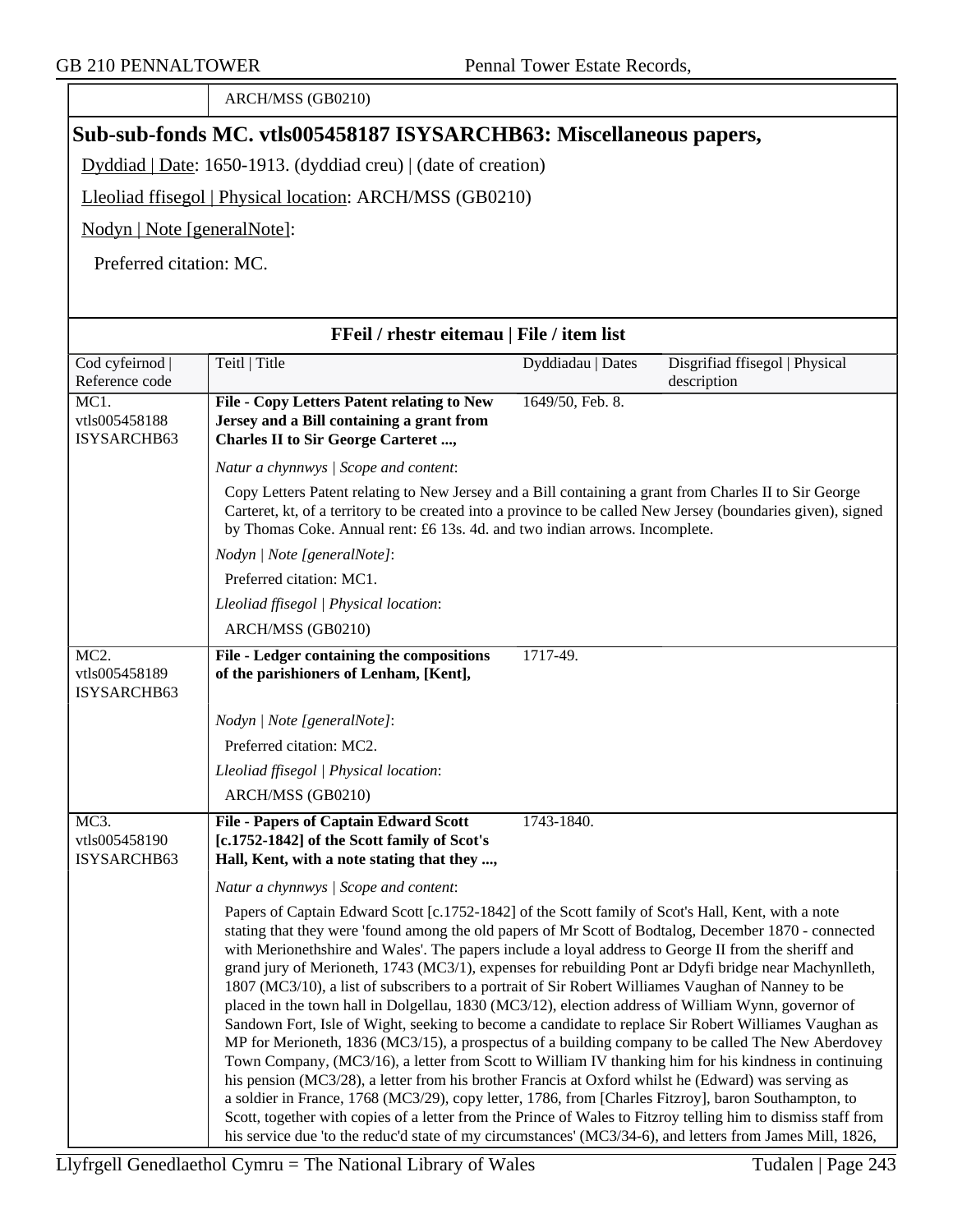GB 210 PENNALTOWER Pennal Tower Estate Records,

|                                                    | (MC3/49), and John Stuart Mill, 1839 (MC3/52-3). In 1798 Scott married Louisa Maria, only daughter of<br>Lewis Anwyl and widow of Count Louis de Saumaise, who inherited Bodtalog near Tywyn. He served<br>in the American War of Independence, and was an equerry to the Prince of Wales. A man of cultured and<br>literary tastes he was acquainted with Thomas Love Peacock, James Mill, his son John Stuart Mill, and<br>the lexicographer William Owen Pughe. |                                                                                                            |
|----------------------------------------------------|--------------------------------------------------------------------------------------------------------------------------------------------------------------------------------------------------------------------------------------------------------------------------------------------------------------------------------------------------------------------------------------------------------------------------------------------------------------------|------------------------------------------------------------------------------------------------------------|
|                                                    | Nodyn   Note [generalNote]:                                                                                                                                                                                                                                                                                                                                                                                                                                        |                                                                                                            |
|                                                    | Preferred citation: MC3.                                                                                                                                                                                                                                                                                                                                                                                                                                           |                                                                                                            |
|                                                    | Lleoliad ffisegol   Physical location:                                                                                                                                                                                                                                                                                                                                                                                                                             |                                                                                                            |
|                                                    | ARCH/MSS (GB0210)                                                                                                                                                                                                                                                                                                                                                                                                                                                  |                                                                                                            |
| MC4.<br>vtls005458191<br>ISYSARCHB63               | <b>File - Accounts relating to Mathraval</b><br>Forge, [p. Llangynyw, co. Mont.],                                                                                                                                                                                                                                                                                                                                                                                  | $1761 - 3.$                                                                                                |
|                                                    | Nodyn   Note [generalNote]:                                                                                                                                                                                                                                                                                                                                                                                                                                        |                                                                                                            |
|                                                    | Preferred citation: MC4.                                                                                                                                                                                                                                                                                                                                                                                                                                           |                                                                                                            |
|                                                    | Lleoliad ffisegol   Physical location:                                                                                                                                                                                                                                                                                                                                                                                                                             |                                                                                                            |
|                                                    | ARCH/MSS (GB0210)                                                                                                                                                                                                                                                                                                                                                                                                                                                  |                                                                                                            |
| $\overline{MC5}$ .<br>vtls005458192<br>ISYSARCHB63 | File - Loose Pages from a diary relating<br>to miscellaneous estate business including<br>rents, tithes and the turning of sheep to<br>the ,                                                                                                                                                                                                                                                                                                                       | $[c. 1772]$ .                                                                                              |
|                                                    | Natur a chynnwys / Scope and content:                                                                                                                                                                                                                                                                                                                                                                                                                              |                                                                                                            |
|                                                    | of sheep to the hill.                                                                                                                                                                                                                                                                                                                                                                                                                                              | Loose Pages from a diary relating to miscellaneous estate business including rents, tithes and the turning |
|                                                    | Nodyn   Note [generalNote]:                                                                                                                                                                                                                                                                                                                                                                                                                                        |                                                                                                            |
|                                                    | Preferred citation: MC5.                                                                                                                                                                                                                                                                                                                                                                                                                                           |                                                                                                            |
|                                                    | Lleoliad ffisegol   Physical location:                                                                                                                                                                                                                                                                                                                                                                                                                             |                                                                                                            |
|                                                    | ARCH/MSS (GB0210)                                                                                                                                                                                                                                                                                                                                                                                                                                                  |                                                                                                            |
| MC6.<br>vtls005458193<br>ISYSARCHB63               | File - Journal of a voyage to the Cape of<br>Good Hope with the East India Company,                                                                                                                                                                                                                                                                                                                                                                                | 1779-1780.                                                                                                 |
|                                                    | Natur a chynnwys / Scope and content:                                                                                                                                                                                                                                                                                                                                                                                                                              |                                                                                                            |
|                                                    | Endorsement.                                                                                                                                                                                                                                                                                                                                                                                                                                                       |                                                                                                            |
|                                                    | Nodyn   Note [generalNote]:                                                                                                                                                                                                                                                                                                                                                                                                                                        |                                                                                                            |
|                                                    | Preferred citation: MC6.                                                                                                                                                                                                                                                                                                                                                                                                                                           |                                                                                                            |
|                                                    | Lleoliad ffisegol   Physical location:                                                                                                                                                                                                                                                                                                                                                                                                                             |                                                                                                            |
|                                                    | ARCH/MSS (GB0210)                                                                                                                                                                                                                                                                                                                                                                                                                                                  |                                                                                                            |
| MC7.<br>vtls005458194<br>ISYSARCHB63               | File - Sermon based on the Book of Job,<br>chapter 29, verses 12-13,                                                                                                                                                                                                                                                                                                                                                                                               | [late 18th cent.].                                                                                         |
|                                                    | Nodyn   Note [generalNote]:                                                                                                                                                                                                                                                                                                                                                                                                                                        |                                                                                                            |
|                                                    | Preferred citation: MC7.                                                                                                                                                                                                                                                                                                                                                                                                                                           |                                                                                                            |
|                                                    | Lleoliad ffisegol   Physical location:                                                                                                                                                                                                                                                                                                                                                                                                                             |                                                                                                            |
|                                                    | ARCH/MSS (GB0210)                                                                                                                                                                                                                                                                                                                                                                                                                                                  |                                                                                                            |
| MC8.<br>vtls005458195<br>ISYSARCHB63               | File - Manuscript Volume entitled 'The<br>discipline of a regiment of foot by an<br>officer of the British Infantry',                                                                                                                                                                                                                                                                                                                                              | [late 18-early 19]<br>cent.].                                                                              |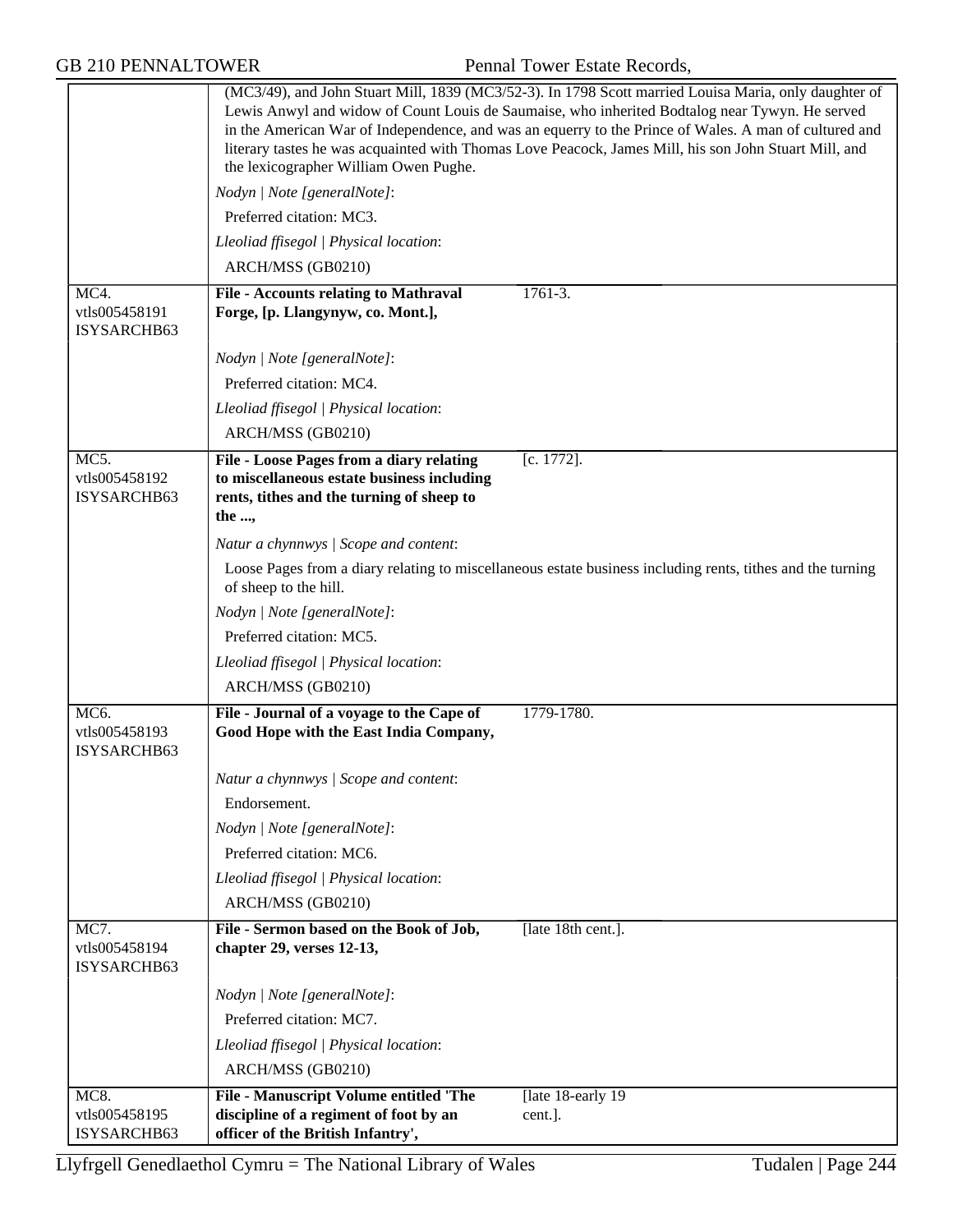|                                       | Nodyn   Note [generalNote]:                                                                         |                 |
|---------------------------------------|-----------------------------------------------------------------------------------------------------|-----------------|
|                                       | Preferred citation: MC8.                                                                            |                 |
|                                       | Lleoliad ffisegol   Physical location:                                                              |                 |
|                                       | ARCH/MSS (GB0210)                                                                                   |                 |
| MC9.                                  | File - Notebooks containing a chronology                                                            | $[c. 1803]$ .   |
| vtls005458196<br>ISYSARCHB63          | of historical events by Mrs E. Sotheby,                                                             |                 |
|                                       | Natur a chynnwys / Scope and content:                                                               |                 |
|                                       | 2 Vols.                                                                                             |                 |
|                                       | Nodyn   Note [generalNote]:                                                                         |                 |
|                                       | Preferred citation: MC9.                                                                            |                 |
|                                       | Lleoliad ffisegol   Physical location:                                                              |                 |
|                                       | ARCH/MSS (GB0210)                                                                                   |                 |
| MC10.                                 | File - Copy Memorial to John Moore of                                                               | [c. 1814].      |
| vtls005458197<br>ISYSARCHB63          | Corunna,                                                                                            |                 |
|                                       | Nodyn   Note [generalNote]:                                                                         |                 |
|                                       | Preferred citation: MC10.                                                                           |                 |
|                                       | Lleoliad ffisegol   Physical location:                                                              |                 |
|                                       | ARCH/MSS (GB0210)                                                                                   |                 |
| MC11.<br>vtls005458198<br>ISYSARCHB63 | File - Assessment of the poor rate in p.<br>Tywyn,                                                  | 1819, Feb. 10.  |
|                                       | Natur a chynnwys / Scope and content:                                                               |                 |
|                                       | Copy.                                                                                               |                 |
|                                       | Nodyn   Note [generalNote]:                                                                         |                 |
|                                       | Preferred citation: MC11.                                                                           |                 |
|                                       | Lleoliad ffisegol   Physical location:                                                              |                 |
|                                       | ARCH/MSS (GB0210)                                                                                   |                 |
| MC12.                                 | File - Valuation of an estate at Yardley                                                            | 1825, April 20. |
| vtls005458199<br>ISYSARCHB63          | Gobion, Pottersbury and Thurtho,<br>Northamptonshire, being the property of<br>Thomas Sotheby, esq, |                 |
|                                       | Nodyn   Note [generalNote]:                                                                         |                 |
|                                       | Preferred citation: MC12.                                                                           |                 |
|                                       | Lleoliad ffisegol   Physical location:                                                              |                 |
|                                       | ARCH/MSS (GB0210)                                                                                   |                 |
| MC13.                                 | File - Account of the purchase                                                                      | 1846.           |
| vtls005458200<br>ISYSARCHB63          | money of the Yardley Gobion estate,<br>Northamptonshire, sold by private<br>contract,               |                 |
|                                       | Nodyn   Note [generalNote]:                                                                         |                 |
|                                       | Preferred citation: MC13.                                                                           |                 |
|                                       | Lleoliad ffisegol   Physical location:                                                              |                 |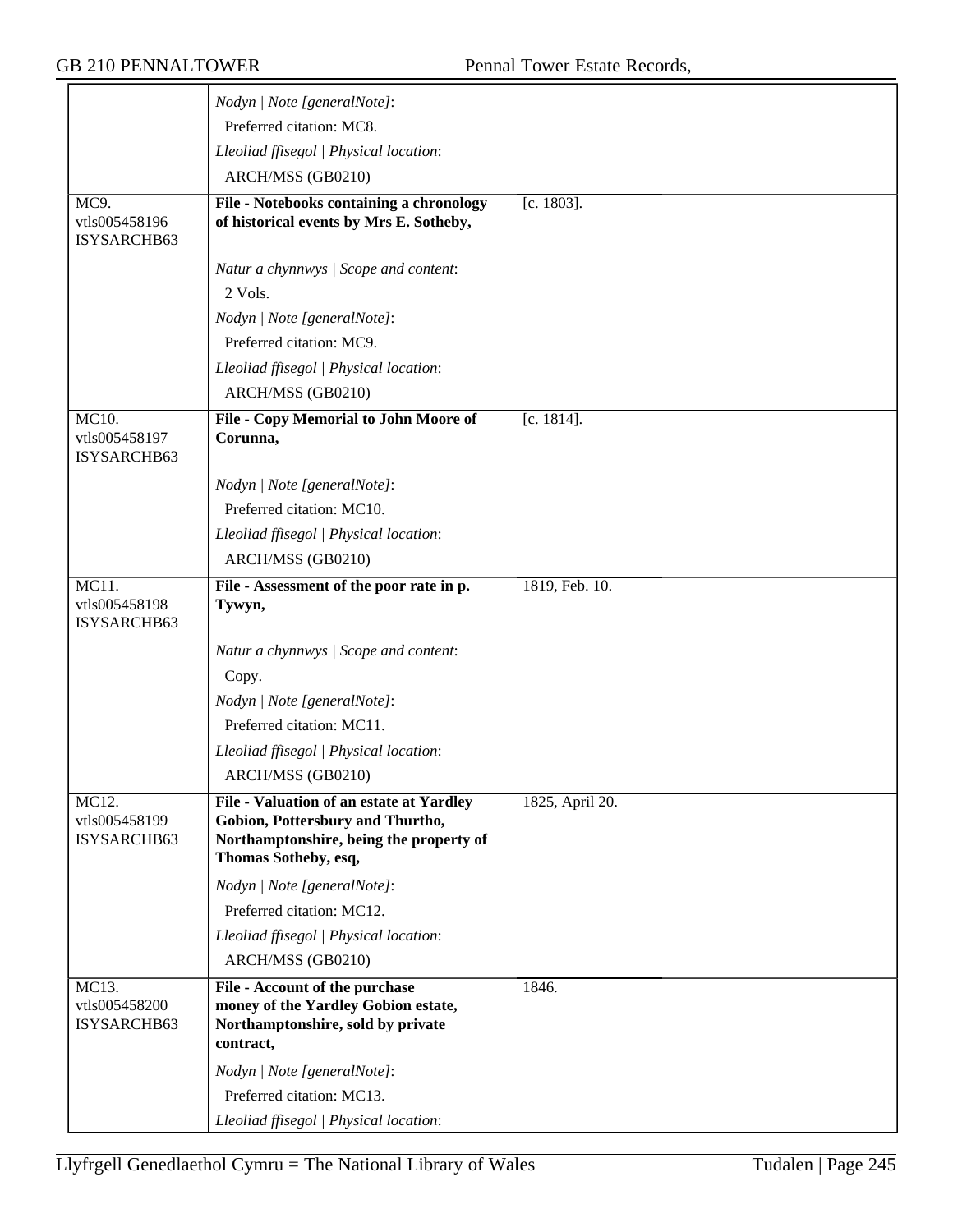|                                       | ARCH/MSS (GB0210)                                                                                                                 |                                                                                                                                                                                                                                                                                                                    |
|---------------------------------------|-----------------------------------------------------------------------------------------------------------------------------------|--------------------------------------------------------------------------------------------------------------------------------------------------------------------------------------------------------------------------------------------------------------------------------------------------------------------|
| MC14.<br>vtls005458201<br>ISYSARCHB63 | File - Valuation List for p. Pennal, co. Mer,                                                                                     | $[c. 1860]$ .                                                                                                                                                                                                                                                                                                      |
|                                       | Natur a chynnwys / Scope and content:                                                                                             |                                                                                                                                                                                                                                                                                                                    |
|                                       | Endorsed: 'valuation for Poor Law about 1860'.                                                                                    |                                                                                                                                                                                                                                                                                                                    |
|                                       | Nodyn   Note [generalNote]:                                                                                                       |                                                                                                                                                                                                                                                                                                                    |
|                                       | Preferred citation: MC14.                                                                                                         |                                                                                                                                                                                                                                                                                                                    |
|                                       | Lleoliad ffisegol   Physical location:                                                                                            |                                                                                                                                                                                                                                                                                                                    |
|                                       | ARCH/MSS (GB0210)                                                                                                                 |                                                                                                                                                                                                                                                                                                                    |
| MC15.                                 | File - Valuation of the Pantglas, Llyndu,                                                                                         | 1863.                                                                                                                                                                                                                                                                                                              |
| vtls005458202<br>ISYSARCHB63          | Bedwmain and Ty Issa estates, p.<br>Guilsfield, co. Mont,                                                                         |                                                                                                                                                                                                                                                                                                                    |
|                                       | Nodyn   Note [generalNote]:                                                                                                       |                                                                                                                                                                                                                                                                                                                    |
|                                       | Preferred citation: MC15.                                                                                                         |                                                                                                                                                                                                                                                                                                                    |
|                                       | Lleoliad ffisegol   Physical location:                                                                                            |                                                                                                                                                                                                                                                                                                                    |
|                                       | ARCH/MSS (GB0210)                                                                                                                 |                                                                                                                                                                                                                                                                                                                    |
| MC16.<br>vtls005458203<br>ISYSARCHB63 | File - Explanation of the poor and highway<br>rates supplied by T[homas] Edwards to<br>C[lement] A[rthur] Thruston,               | 1872, June 3.                                                                                                                                                                                                                                                                                                      |
|                                       | Nodyn   Note [generalNote]:                                                                                                       |                                                                                                                                                                                                                                                                                                                    |
|                                       | Preferred citation: MC16.                                                                                                         |                                                                                                                                                                                                                                                                                                                    |
|                                       | Lleoliad ffisegol   Physical location:                                                                                            |                                                                                                                                                                                                                                                                                                                    |
|                                       | ARCH/MSS (GB0210)                                                                                                                 |                                                                                                                                                                                                                                                                                                                    |
| MC17.<br>vtls005458204<br>ISYSARCHB63 | File - Cyprus, being an English language<br>newspaper published by Henry S. King &<br>Co., merchant and bankers,                  | 1879, Oct. 11.                                                                                                                                                                                                                                                                                                     |
|                                       | Nodyn   Note [generalNote]:                                                                                                       |                                                                                                                                                                                                                                                                                                                    |
|                                       | Preferred citation: MC17.                                                                                                         |                                                                                                                                                                                                                                                                                                                    |
|                                       | Lleoliad ffisegol   Physical location:                                                                                            |                                                                                                                                                                                                                                                                                                                    |
|                                       | ARCH/MSS (GB0210)                                                                                                                 |                                                                                                                                                                                                                                                                                                                    |
| MC18.<br>vtls005458205<br>ISYSARCHB63 | File - Exercise Book containing notes on<br>various activities relating to the running of<br>a ship, copied by C. H. Askwith, c , | [c. $1883$ ].                                                                                                                                                                                                                                                                                                      |
|                                       | Natur a chynnwys / Scope and content:                                                                                             |                                                                                                                                                                                                                                                                                                                    |
|                                       |                                                                                                                                   | Exercise Book containing notes on various activities relating to the running of a ship, copied by C. H.<br>Askwith, c. 1883, from notes written by Captain Francis Liarder in 1849. Written on the frontispiece: 'C.<br>H. Askwith, HMS Diamond 1883' and 'Professional Remarks by Captain Francis Liarder, 1849'. |
|                                       | Nodyn   Note [generalNote]:                                                                                                       |                                                                                                                                                                                                                                                                                                                    |
|                                       | Preferred citation: MC18.                                                                                                         |                                                                                                                                                                                                                                                                                                                    |
|                                       | Lleoliad ffisegol   Physical location:                                                                                            |                                                                                                                                                                                                                                                                                                                    |
|                                       | ARCH/MSS (GB0210)                                                                                                                 |                                                                                                                                                                                                                                                                                                                    |
| MC19.<br>vtls005458206<br>ISYSARCHB63 | File - Log Book of the ship Gannet,                                                                                               | 1885.                                                                                                                                                                                                                                                                                                              |